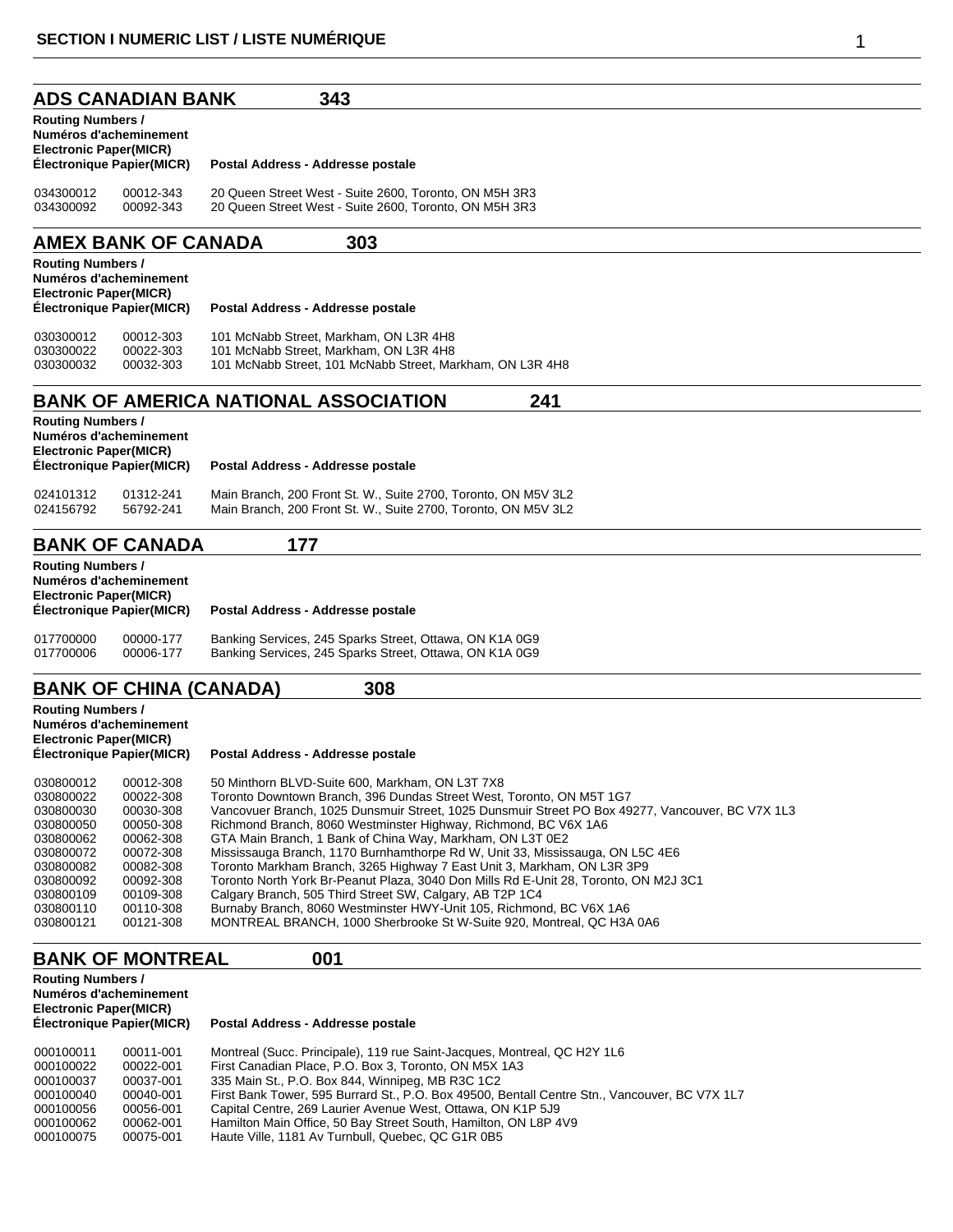**BANK OF MONTREAL 001 - continued**<br>000100082 00082-001 270 Dundas St. Le 00082-001 270 Dundas St., London, ON N6A 1H3 00093-001 Halifax Main Branch, 1695 Grafton St, P.O. Box 100, Halifax, NS B3J 0E7 Calgary Main Office, 340 7th Avenue S.W., Box 2575, Station M, Calgary, AB T2P 0X4 00114-001 Saint John Main Branch, 2 King St, Saint John, NB E2L 1G2 00120-001 1225 Douglas Street, Victoria, BC V8W 2E6 00138-001 Main Office, 1800 Scarth St, Regina, SK S4P 2G3 00149-001 Main Office Edmonton, 10185 - 101 Street NW, P.O. Box 220, Edmonton, AB T5J 0H4 57 Market Street, Brantford, ON N3T 2Z6 00162-001 297 King St. E., Kingston, ON K7L 3B3 00172-001 PETERBOROUGH MAIN OFFICE, 130 SIMCOE STREET, Peterborough, ON K9H 2H5 00182-001 Windsor Main Office, 200 Ouellette Ave., P.O. Box 248, Windsor, ON N9A 1A5 00193-001 328 Prince St., Sydney, NS B1P 5K6 000100206 00206-001 141 Promenade du Portage Suite 101, Gatineau, QC J8X 2K2<br>000100213 00213-001 37 Union Street, Glace Bay, NS B1A 2P6 00213-001 37 Union Street, Glace Bay, NS B1A 2P6 Harbour Crossing, 859 Fort Williams Rd, P.O. Box 27002, Thunder Bay, ON P7B 0A9 00231-001 2959 King Ouest, Sherbrooke, QC J1L 1C7 00242-001 Main Office, Kitchener, 2 King St. W., Kitchener, ON N2G 1A3 00252-001 78 St. George's Sq., Guelph, ON N1H 6K9 00261-001 Trois-Rivieres, 5885 Boul. Jean-XXIII, Trois-Rivieres, QC G8Z 4N8 739-743 Talbot St., St Thomas, ON N5P 1E3 00287-001 1000 Rosser Ave., Brandon, MB R7A 0L6 Moose Jaw, 39 Manitoba Street E, Moose Jaw, SK S6H 0A1 00300-001 125-610 6th Street, New Westminster, BC V3L 3C2 00312-001 73 Downie St., Stratford, ON N5A 1W8 Owen Sound Branch, 1150 16th Street, East, P.O. Box 248, Owen Sound, ON N4K 1Z3 00332-001 31 King St., P.O. Box 520, St Catharines, ON L2R 6W7 101 Second Ave. N., P.O. Box 290, Saskatoon, SK S7K 3L4 00354-001 633 Main Street, Moncton, NB E1C 9X9 00367-001 Red River & Court, 256 Red River Rd., Thunder Bay, ON P7B 1A8 105 Grafton St., Charlottetown, PE C1A 1K9 00381-001 Lachine, 2650 Rue Victoria, Lachine, QC H8X 1Z3 00392-001 Park & Lacroix, 348 Lacroix Street, Chatham, ON N7M 2W3 00402-001 44 Main Street, Cambridge, ON N1R 1V4 00412-001 556 Queen St. E., Sault Ste Marie, ON P6A 2A1 00422-001 Sarnia Main Office Branch, 215 Christina St N, Sarnia, ON N7T 5V1 00432-001 201 Front St., Belleville, ON K8N 5A4 St-Hyacinthe, 2480 boul. Casavant ouest, Saint-Hyacinthe, QC J2S 7R8 00451-001 Valleyfield, 11, rue Nicholson, Valleyfield, QC J6T 4M4 00462-001 1 Wall St., Brockville, ON K6V 7K4 00472-001 534 Dundas St., Woodstock, ON N4S 1C5 00482-001 Niagara Falls Main Office Branch, 4365 Queen Street, Niagara Falls, ON L2E 2K9 Northwood Park Plaza, 425 N. Edward St., Thunder Bay, ON P7C 4P7 00512-001 73 Downie St., Stratford, ON N5A 1W8 00522-001 899 2nd Ave., P.O. Box 248, Owen Sound, ON N4K 5P3 000100531 00531-001 Services D'Investissement, Case Postale 6002 Succ Centre-Ville, Montreal, QC H3C 3A7<br>000100551 00551-001 Account Payable, 49 Bedford, Place Bonaventure, C.P. 95, Montreal, QC H5A 1A3 000100551 00551-001 Account Payable, 49 Bedford, Place Bonaventure, C.P. 95, Montreal, QC H5A 1A3<br>000100561 00561-001 Place Versailles. 7275. rue Sherbrooke Est. Local 218. Montreal. QC H1N 1E9 Place Versailles, 7275, rue Sherbrooke Est, Local 218, Montreal, QC H1N 1E9 00592-001 270 Dundas St., London, ON N6A 1H3 Commercial Services Acctg. Control, Place Bonaventure, Level 2 Place Bonaventure, Montreal, QC H3C 3B1 000100622 00622-001 P&C Product Operations Canada, Toron, 234 Simcoe Street, Toronto, ON M5T 1T4<br>000100631 00631-001 Montreal Capps Processing Centre, Place Bonaventure, "B" Mart, P.O. Box 95, Mon 000100631 00631-001 Montreal Capps Processing Centre, Place Bonaventure, "B" Mart, P.O. Box 95, Montreal, QC H5A 1A3<br>000100686 00686-001 Bank St. & Marche Wav - The Glebe. 100 Marche wav. Unit 106. Ottawa. ON K1S 5J3 Bank St. & Marche Way - The Glebe, 100 Marche way, Unit 106, Ottawa, ON K1S 5J3 00690-001 152ND & HWY 10, 5661 152nd Street, Surrey, BC V3S 0A1 000100700 00700-001 SSG INVESTMENT LENDING PORTFOLIO PRA, 600-4710 KINGSWAY, PO BOX 174, Vancouver, BC V5H 4M2<br>000100712 00712-001 3985 Highway 7 East 3rd Fl, Markham, ON L3R 2A2 00712-001 3985 Highway 7 East 3rd Fl, Markham, ON L3R 2A2 00720-001 DATA CENTRE, Prince Andrew Centre, Don Mills, ON M3C 2H4 00739-001 Windermere, 1215 Windermere Way, Edmonton, AB T6W 2P3 000100753 00753-001 Symcor Services Inc, 1580 Grafton Street, Halifax, NS B3J 2C2<br>000100782 00782-001 Front and Berkeley, 236 Front Street East, Toronto, ON M5A 4T 000100782 00782-001 Front and Berkeley, 236 Front Street East, Toronto, ON M5A 4T9<br>000100797 00797-001 ST VITAL, Unit A 1510 St Marys Rd, Winnipeg, MB R2M 3V7 00797-001 ST VITAL, Unit A 1510 St Marys Rd, Winnipeg, MB R2M 3V7 00807-001 Symcor Winnipeg RSC, 195 Fort Street, Winnipeg, MB R3C 3V1 00816-001 Montreal & Ogilvie Rds, 1936 Montreal Rd, Ottawa, ON K1J 6N2 00981-001 Symcor Montreal RSC, 4010 Tupper, Westmount, QC H3Z 2Y3 Foreign Payment Transfer Centre, 34 Beaupre Place Bonaventure, C.P. 6002, Montreal, QC H3C 3B4 000101001 01001-001 Edifice Siege Social, 129, rue Saint-Jacques, C.P. 6002, Succursale A, Montreal, QC H3C 3B1<br>000101031 01031-001 51, rue Notre-Dame Est, Victoriaville, QC G6P 3Z4 01031-001 51, rue Notre-Dame Est, Victoriaville, QC G6P 3Z4 01045-001 Arvida, 2840, Place Davis, Jonquiere, QC G7S 2C5 01054-001 201 Main St., Bathurst, NB E2A 1A9 Glen Allan and Aberdeen, 18 Glen Allan Dr., Bridgewater, NS B4V 9C1 000101095 01095-001 Baie Comeau, 321 Boulevard Lasalle, Baie-Comeau, QC G4Z 2L5<br>000101101 01101-001 4125 Boul. des Forges, Trois-Rivieres, QC G8Y 1W1 4125 Boul. des Forges, Trois-Rivieres, QC G8Y 1W1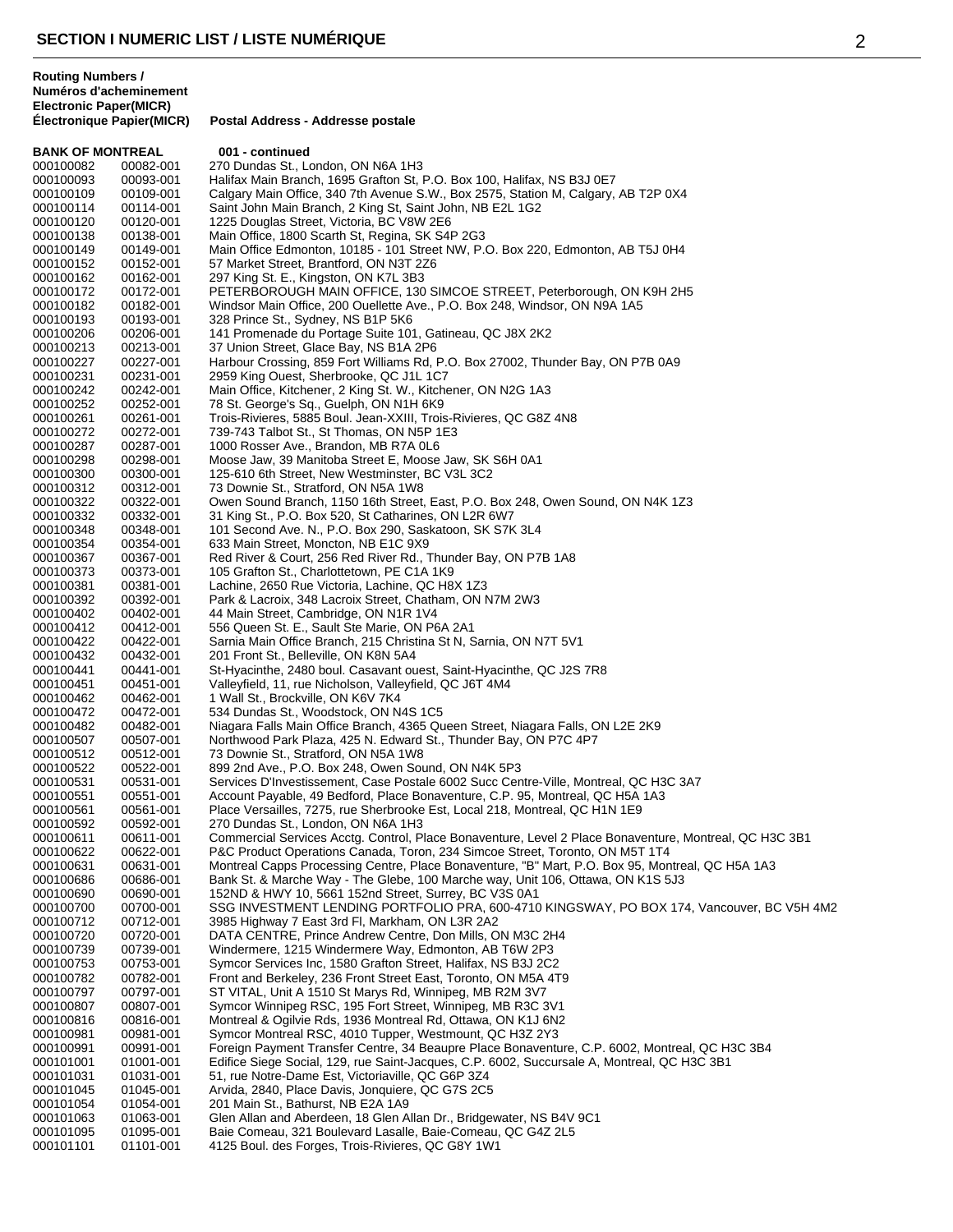|                        | BANK OF MONTREAL       | 001 - continued                                                                                                                   |
|------------------------|------------------------|-----------------------------------------------------------------------------------------------------------------------------------|
| 000101113              | 01113-001              | Main Street, P.O. Box 130, Canso, NS B0H 1H0                                                                                      |
| 000101124              | 01124-001              | Chatham, 185 Pleasant St., Miramichi, NB E1V 1Y4                                                                                  |
| 000101131              | 01131-001              | Cookshire, 110 rue Principale est, Cookshire, QC J0B 1M0                                                                          |
| 000101145              | 01145-001              | Chicoutimi, 1324 Boul Talbot, Chicoutimi, QC G7H 4B8                                                                              |
| 000101161<br>000101173 | 01161-001<br>01173-001 | Cowansville, 108, rue Principale, Cowansville, QC J2K 1J2<br>21 Micmac Blvd., P.O. Box 24111, Micmac RPO, Dartmouth, NS B3A 4T4   |
| 000101184              | 01184-001              | Dalhousie Branch, 400 William Street, PO Box 5155, Dalhousie, NB E8C 2X2                                                          |
| 000101193              | 01193-001              | Market Street, P.O. Box 849, Liverpool, NS B0T 1K0                                                                                |
| 000101201              | 01201-001              | 1001 Boul. St-Joseph, Drummondville, QC J2C 2C4                                                                                   |
| 000101215              | 01215-001              | 50 Canada Road, Edmundston, NB E3V 1V3                                                                                            |
| 000101225              | 01225-001              | Riviere-du-Loup, 428, rue Lafontaine, Riviere-du-Loup, QC G5R 3B8                                                                 |
| 000101234              | 01234-001              | 505 King St, Fredericton, NB E3B 1E7                                                                                              |
| 000101241              | 01241-001              | Outremont, 1554, av. Van Horne, Outremont, QC H2V 1L5                                                                             |
| 000101251              | 01251-001              | Snowdon-Hampstead, 5353, Chemin Queen Mary, Montreal, QC H3X 1V2                                                                  |
| 000101261              | 01261-001              | Papineau et Jean-Talon, 1805, rue Jean-Talon est, Montreal, QC H2E 1T4                                                            |
| 000101276              | 01276-001              | 99 Boulevard de l'Hopital, Gatineau, QC J8T 7V1                                                                                   |
| 000101281              | 01281-001              | Granby, 399, rue Principale, Granby, QC J2G 2W7                                                                                   |
| 000101294<br>000101323 | 01294-001<br>01323-001 | 291 Broadway Street, Grand Falls, NB E3Z 2K1<br>MicMac Mall, 21 MicMac Blvd., P.O. Box 24111 Micmac R.P.O., Dartmouth, NS B3A 4T4 |
| 000101333              | 01333-001              | Quinpool & Harvard, 6371 Quinpool Rd., Halifax, NS B3L 1A6                                                                        |
| 000101354              | 01354-001              | 656 Main Street, Woodstock, NB E7M 2G9                                                                                            |
| 000101361              | 01361-001              | Sherbrooke et Grosvenor, 4817, rue Sherbrooke Ouest, Westmount, QC H3Z 1G6                                                        |
| 000101371              | 01371-001              | Knowlton, 101, rue Lakeside, Knowlton, QC J0E 1V0                                                                                 |
| 000101383              | 01383-001              | 26 Aberdeen Street, Kentville, NS B4N 2N1                                                                                         |
| 000101391              | 01391-001              | Lachute, 521, rue Principale, Lachute, QC J8H 1Y6                                                                                 |
| 000101401              | 01401-001              | Jean-Talon et Querbes, 520, rue Jean-Talon Ouest, Montreal, QC H3N 1R5                                                            |
| 000101415              | 01415-001              | Les Promenades de Levis, 44 route du President-Kennedy, Levis, QC G6V 6C5                                                         |
| 000101423              | 01423-001              | 562 MAIN ST, Mahone Bay, NS B0J 2E0                                                                                               |
| 000101431              | 01431-001              | Rue St-Charles Ouest, 279, rue St-Charles Ouest, Longueuil, QC J4H 1E4                                                            |
| 000101445              | 01445-001              | Matane, 315, av. St-Jerome, Matane, QC G4W 3A8                                                                                    |
| 000101461<br>000101473 | 01461-001<br>01473-001 | Magog, 498, rue Principale Ouest, Magog, QC J1X 2A9<br>Main Street, P.O. Box 50, Mahone Bay, NS B0J 2E0                           |
| 000101511              | 01511-001              | Monkland et Girouard, 5501, av. Monkland, Montreal, QC H4A 1C8                                                                    |
| 000101521              | 01521-001              | 119 rue Saint-Jacques, Montreal, QC H2Y 1L6                                                                                       |
| 000101531              | 01531-001              | Edifice Sun Life, 1205 Rue Sainte-Catherine, Montreal, QC H3B 1K7                                                                 |
| 000101541              | 01541-001              | 1700 Rue Ste-Catherine Est, Montreal, QC H2L 2J4                                                                                  |
| 000101551              | 01551-001              | 119, rue Saint-Jacques, Montreal, QC H2Y 1L6                                                                                      |
| 000101561              | 01561-001              | 5501 avenue Monkland, Montreal, QC H4A 1C8                                                                                        |
| 000101571              | 01571-001              | Papineau et Sainte-Catherine, 1700, rue Sainte-Catherine Est, Montreal, QC H2L 2J4                                                |
| 000101581              | 01581-001              | Rue Peel, 2005, rue Peel, Montreal, QC H3A 1T7                                                                                    |
| 000101591              | 01591-001              | 5145 chemin de la Cote-des-Neiges, Montreal, QC H3T 1X9                                                                           |
| 000101611              | 01611-001              | Ste-Anne-de-Bellevue, 93, rue Sainte-Anne, Sainte-Anne-de-Bellevue, QC H9X 1L9                                                    |
| 000101631<br>000101641 | 01631-001<br>01641-001 | 6700 rue St-Hubert, Montreal, QC H2S 2M6<br>5651 avenue Verdun, Verdun, QC H4H 1L6                                                |
| 000101661              | 01661-001              | Westmount, 1299, av. Greene, Westmount, QC H3Z 2A6                                                                                |
| 000101681              | 01681-001              | Cote-des-Neiges et Queen Mary, 5145, chemin de la Cote-des-Neiges, Montreal, QC H3T 1X9                                           |
| 000101691              | 01691-001              | Masson et 5e Avenue, 2831, rue Masson, Montreal, QC H1Y 1W8                                                                       |
| 000101701              | 01701-001              | Montreal Ouest, 101, AVENUE WESTMINSTER NORTH, Montreal West, QC H4X 1Z3                                                          |
| 000101711              | 01711-001              | 61 Boul. Rene-Levesque Ouest, Montreal, QC H2Z 1A3                                                                                |
| 000101721              | 01721-001              | Guy et Sherbrooke, 1601, rue Sherbrooke Ouest, Montreal, QC H3H 1E2                                                               |
| 000101731              | 01731-001              | 1205, rue Ste-Catherine Ouest, Montreal, QC H3B 1K7                                                                               |
| 000101751              | 01751-001              | Pointe Nord, 109 Chemin de la Pointe-Nord, Verdun, QC H3E 0B5                                                                     |
| 000101763              | 01763-001              | Clayton Park West, 360 Lacewood drive, Halifax, NS B3S 1M7                                                                        |
| 000101771              | 01771-001              | Saint-Charles et Principale, 399, rue Principale, Granby, QC J2G 2W7<br>5501 avenue Monkland, Montreal, QC H4A 1C8                |
| 000101781<br>000101791 | 01781-001<br>01791-001 | 1700 Rue Ste-Catherine, Montreal, QC H2L 2J4                                                                                      |
| 000101805              | 01805-001              | 530 rue Sacre-Coeur Ouest, Alma, QC G8B 1L9                                                                                       |
| 000101814              | 01814-001              | Perth-Andover, 686 Perth Main St., Perth-Andover, NB E7H 2W7                                                                      |
| 000101823              | 01823-001              | 99 Provost Street, New Glasgow, NS B2H 5E1                                                                                        |
| 000101845              | 01845-001              | St-Sacrement, 1375, chemin Ste-Foy, Quebec, QC G1S 2N2                                                                            |
| 000101855              | 01855-001              | Haute-Ville, 125 chemin Ste-Foy, Quebec, QC G1R 1T1                                                                               |
| 000101865              | 01865-001              | Avenue Cartier, 125 chemin Ste-Foy, Quebec, QC G1R 1T1                                                                            |
| 000101875              | 01875-001              | 500 Grande Allee Est, Quebec, QC G1R 2J7                                                                                          |
| 000101895              | 01895-001              | St-Georges de Beauce, 11980, 1re avenue est, Saint-Georges de Beauce, QC G5Y 2E1                                                  |
| 000101905              | 01905-001              | Alma, 530, rue Sacre-Coeur ouest, Alma, QC G8B 1L9                                                                                |
| 000101921              | 01921-001              | St-Lambert, 500, Av. Victoria, Saint-Lambert, QC J4P 2J5                                                                          |
| 000101931<br>000101941 | 01931-001<br>01941-001 | Saint-Laurent, 637, boul. Decarie, Saint-Laurent, QC H4L 3L3<br>Sept-Iles, 390, rue Brochu, Sept-Iles, QC G4R 2W6                 |
| 000101951              | 01951-001              | 110 Rue Principale, C.P. 10, Cookshire, QC J0B 1M0                                                                                |
| 000101964              | 01964-001              | 362 Main St., Shediac, NB E4P 2E8                                                                                                 |
| 000101994              | 01994-001              | 15 Market Square, Saint John, NB E2L 1E8                                                                                          |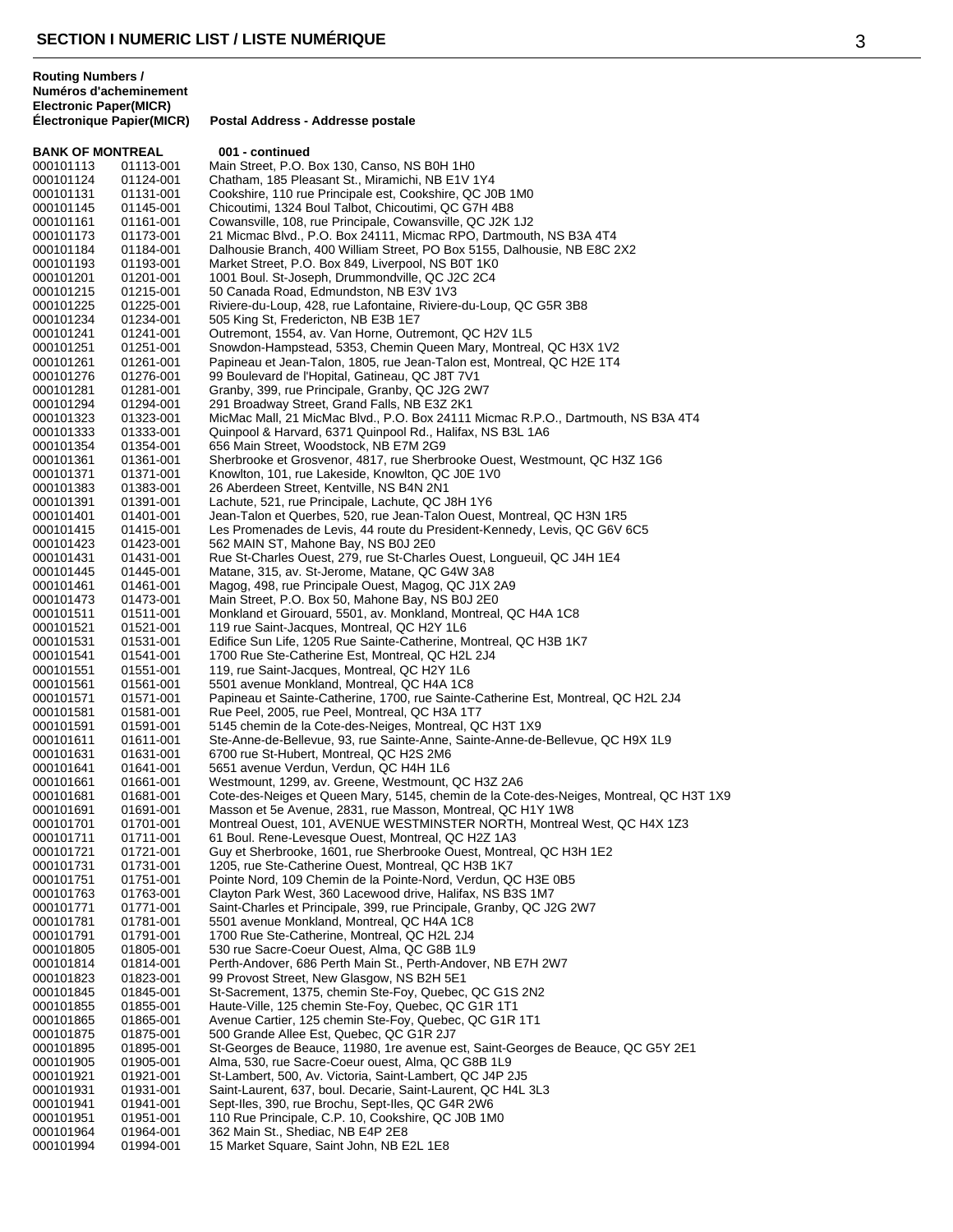**BANK OF MONTREAL 001 - continued**<br>000102014 02014-001 St-Stephen, 67 Mil 000102014 02014-001 St-Stephen, 67 Milltown Blvd., St. Stephen, NB E3L 1G4<br>000102025 02025-001 1324, Boul. Talbot, Chicoutimi, QC G7H 4B8 02025-001 1324, Boul. Talbot, Chicoutimi, QC G7H 4B8 Ville Mount-Royal, 1625, boul. Graham, Mount-Royal, QC H3R 1G7 02043-001 37 Commercial St., Truro, NS B2N 3H8 Beatty et Verdun, 5651, av. Verdun, Verdun, QC H4H 1L6 000102063 02063-001 Wolfville, 424 Main Street, Wolfville, NS B4P 1C9<br>000102074 02074-001 656 Main Street, Woodstock, NB E7M 2G9 02074-001 656 Main Street, Woodstock, NB E7M 2G9 633 Main Street, Moncton, NB E1C 8P7 02091-001 5651 avenue Verdun, Verdun, QC H4H 1L6 000102103 02103-001 354 Main Street, P.O. Box 189, Yarmouth, NS B5A 4B2<br>000102111 02111-001 Victoriaville, 51, rue Notre-Dame est, Victoriaville, QC G 02111-001 Victoriaville, 51, rue Notre-Dame est, Victoriaville, QC G6P 3Z4 02121-001 Decarie et Plamondon, 6521 Boul. Decarie, Montreal, QC H3W 3E3 000102151 02151-001 Sherbrooke (Succ. Principale), 2959 King ouest, Sherbrooke, QC J1L 1C7<br>000102161 02161-001 637, boul. Decarie, Saint-Laurent, QC H4L 3L3 02161-001 637, boul. Decarie, Saint-Laurent, QC H4L 3L3 Saint-Michel et Beaubien, 1805, RUE JEAN-TALON EST, Montreal, QC H2E 1T4 02181-001 Saint-Hubert et Saint-Zotique, 6700, rue Saint-Hubert, Montreal, QC H2S 2M6 000102191 02191-001 O'Brien et Poirier, 1845, boul. O'Brien, Saint-Laurent, QC H4L 3W6<br>000102201 02201-001 9150 Boul. de L'Acadie Bureau 10. Montreal. OC H4N 2T2 000102201 02201-001 9150 Boul. de L'Acadie Bureau 10, Montreal, QC H4N 2T2<br>000102211 02211-001 Place Desormeaux, 2877, chemin Chambly, Longueuil, QC 000102211 02211-001 Place Desormeaux, 2877, chemin Chambly, Longueuil, QC J4L 1M8<br>000102225 02225-001 1600. boul. Lebourgneuf. Quebec. QC G2K 2M4 1600. boul. Lebourgneuf, Quebec, QC G2K 2M4 000102241 02241-001 Valois, 33, av. Donegani, Pointe-Claire, QC H9R 2V7<br>000102261 02261-001 Dorval, 274, avenue Dorval, Dorval, QC H9S 3H3 Dorval, 274, avenue Dorval, Dorval, QC H9S 3H3 02279-001 Shaganappi Trail & Nolan Hills Blvd, 912-8 Nolan Hill Blvd NW Calgary, Calgary, AB 02281-001 Chateauguay, 129, boul. d'Anjou, Chateauguay, QC J6J 2R3 02291-001 957 boul. d'Auteuil, Laval, QC H7E 5J7 02301-001 Robert Bourassa & Rene-Levesque, 630 Boul. Rene Levesque Ouest, Montreal, QC H3B 1S6 02311-001 Centre Laval Branch, 1600 le Corbusier, Bureau 73, Laval, QC H7S 1Y9 02325-001 Laurier, 2828 Laurier Blvd Niveau 2, Quebec, QC G1V 0B9 02333-001 6980 Mumford Rd., Halifax, NS B3L 4W2 02353-001 6371 Quinpool and Harvard, Halifax, NS B3L 1A6 02361-001 Hudson, 54, rue Cameron, C.P. 610, Hudson, QC J0P 1H0 02371-001 2959 King Ouest, Sherbrooke, QC J1L 1C7 02393-001 634 Unit 11 Reeves St., Port Hawkesbury, NS B9A 2R7 02401-001 Conseil et 10e avenue, 955, Rue King Est, Sherbrooke, QC J1G 1E3 02411-001 Deux-Montagnes, 1700, chemin Oka, Deux-Montagnes, QC J7R 1M9 02431-001 Tour de la Bourse, 800 Square Victoria, C.P. 22, Montreal, QC H4Z 1A5 180 Peel St. Griffintown, 180 Peel St. Suite 100, Montreal, QC H3C 2G7 02453-001 Ashby, 328 Prince St., Sydney, NS B1P 5K6 02471-001 L'ASSOMPTION BRANCH, 290 BOULEVARD DE L'ANGE -GARDIEN, C.P. 5093, L'Assomption, QC J5W 1S1 02481-001 St-Martin et Cure-Labelle, 3925, boul. StMartin Ouest, Laval, QC H7T 1B5 02494-001 UNB University Campus, 29 Dineen Drive, P.O. Box 4400, Fredericton, NB E3B 5A3 02503-001 5435 Spring Garden Road, Halifax, NS B3J 1G1 02511-001 2140 Boul. Lapiniere, Brossard, QC J4W 1L8 02520-001 No. 1 Road and Steveston Highway, 130 - 3900 Steveston Hwy, Richmond, BC V7E 2K1 02534-001 Lancaster Mall, 621 Fairville Blvd, Saint John, NB E2M 4X5 02541-001 2140, Boul. Lapiniere, Brossard, QC J4W 1L8 02551-001 Cote St-Luc, 6951, chemin Cote St-Luc, Cote Saint-Luc, QC H4V 1J2 02575-001 2700 boul. Laurier, Quebec, QC G1V 2L8 02585-001 Place du Saguenay, 1324, boul. Talbot, Chicoutimi, QC G7H 4B8 02591-001 630, boul. Rene-Levesque Ouest, Montreal, QC H3B 1S6 000102611 02611-001 Les Galeries d'Anjou, 7999, boul. les Galeries D'Anjou, Suite D009, Anjou, QC H1M 1W9<br>000102621 02621-001 Papineau et Fleury, 1769, rue Fleury est, Montreal, QC H2C 1T3 02621-001 Papineau et Fleury, 1769, rue Fleury est, Montreal, QC H2C 1T3 02631-001 1205 rue Ste-Catherine Ouest, Montreal, QC H3B 1K7 02641-001 6521 Boul. Decarie, Montreal, QC H3W 3E3 02651-001 2867 boul. St.-Charles, Kirkland, QC H9H 3B5 02661-001 630 boul. Rene-Levesque Ouest, Montreal, QC H3B 1S6 02671-001 Ville de Lasalle, 7189 boul. Newman, Lasalle, QC H8N 2K3 02681-001 1600 boul. Le Corbusier, Laval, QC H7S 1Y9 02691-001 Centre Financier Pointe-aux-Trembles, 13000 Sherbrooke Est Bureau 102, Montreal, QC H1A 3W2 02701-001 49 rue St-Jacques, St-Jean-sur-Richelieu, QC J3B 2J8 02711-001 Henri-Bourassa et Desy, 6025, boul. Henri-Bourassa est, Montreal-nord, QC H1G 2V2 02720-001 Elmbridge & Hollybridge-Oval Branch, 6971 Elmbridge Way, #165, Richmond, BC V7C 0A5 02735-001 saint-Nicolas, 1365 Route des Rivieres Burean 190, Levis, QC G7A 2V6 02745-001 Dolbeau, 1275, boul. Wallberg, Dolbeau-Mistassini, QC G8L 1H3 02756-001 Les Galeries de Hull, 320, boul. St-Joseph, Gatineau, QC J8Y 3Y8 02771-001 St-Bruno, 1560 rue Montarville, Saint-Bruno, QC J3V 3T7 02781-001 1001, Boul. de Montarville, Boucherville, QC J4B 6P5 02791-001 3300 Boul. Cote Vertu, Saint-Laurent, QC H4R 2B7 02811-001 boul. des Laurentides (Vimont), 2040 des Laurentides Blvd, Laval, QC H7M 2Y5 02821-001 Centre Fairview, 6702, Route Trans-Canada, Pointe-Claire, QC H9R 1C4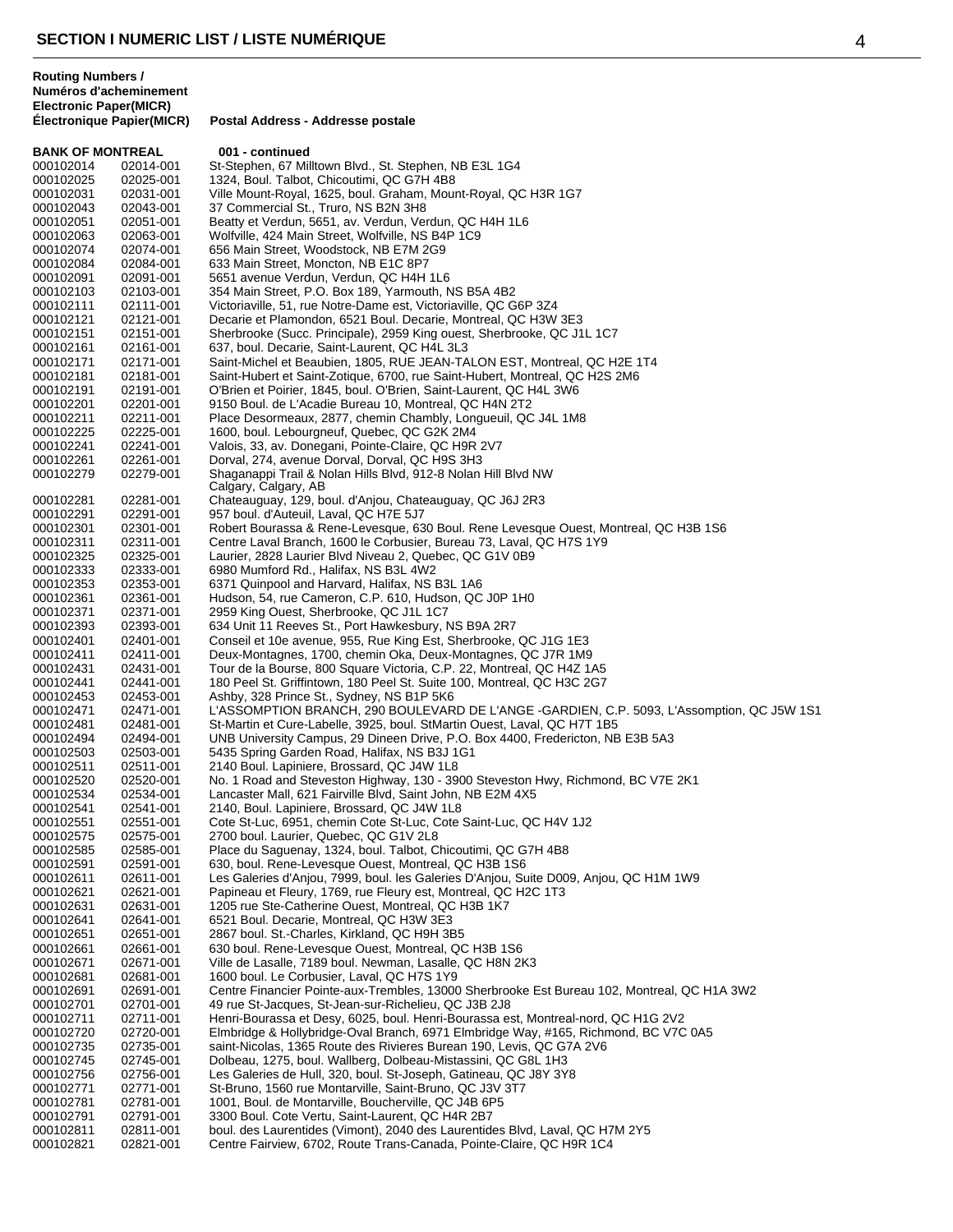**BANK OF MONTREAL 001 - continued**<br>000102831 02831-001 SEVILLE 2163 Ste 000102831 02831-001 SEVILLE, 2163 Ste. Catherine St, Montreal, QC H3M 1M9<br>000102853 02853-001 County Fair Mall, 455 Granville Street, Summerside, PE C 000102853 02853-001 County Fair Mall, 455 Granville Street, Summerside, PE C1N 4P7<br>000102875 02875-001 2840 Place Davis. Jonguiere. QC G7S 2C5 2840 Place Davis, Jonquiere, QC G7S 2C5 000102881 02881-001 Ile Des Soeurs, 38 Place du Commerce, Verdun, QC H3E 1T8<br>000102891 02891-001 Centre Commercial St-Constant, 121 rue St-Pierre, Suite 101, \ Centre Commercial St-Constant, 121 rue St-Pierre, Suite 101, St-Constant, QC J5A 2G9 000102907 02907-001 North Town and Kenaston, 110-400 North Town Road, Winnipeg, MB R3Y 0Y3 000102911 02911-001 Dollard Des Ormeaux, 3761 boulevard des sources, Dollard-Des-Ormeaux, QC H9B 2K4<br>000102924 02924-001 9 Broad St.. Sussex. NB E4E 2J7 9 Broad St., Sussex, NB E4E 2J7 000102934 02934-001 Riverview, 418 Coverdale Rd., Riverview, NB E1B 3J9 000102941 02941-001 boul. Saint-Joseph, 1001, boul. Saint-Joseph, Drummondville, QC J2C 2C4<br>000102959 02959-001 Kingsview Market, Unit 115-2100 Market St SE, Airdrie, AB T4R 0R8 000102959 02959-001 Kingsview Market, Unit 115-2100 Market St SE, Airdrie, AB T4R 0R8 000102961 02961-001 Cure Labelle & 81st, 1099 Cure-Labelle Blvd, Blainville, QC J7C 2M2<br>000102981 02981-001 Les Galeries de Terrebonne, 1185 Boul. Moody, Bureau 29. Terrebon 000102981 02981-001 Les Galeries de Terrebonne, 1185 Boul. Moody, Bureau 29, Terrebonne, QC J6W 3Z5<br>000103002 03002-001 Main Office, 180 KINGSTON RD E, Ajax, ON L1Z 0C7 000103002 03002-001 Main Office, 180 KINGSTON RD E, Ajax, ON L1Z 0C7<br>000103012 03012-001 2 Victoria St. W., P.O. Box 549, Alliston, ON L9R 1S8 2 Victoria St. W., P.O. Box 549, Alliston, ON L9R 1S8 000103026 03026-001 62 Mill St., P.O. Box 10, Almonte, ON K0A 1A0<br>000103032 03032-001 15252 Yonge St., Aurora, ON L4G 1N4 000103032 03032-001 15252 Yonge St., Aurora, ON L4G 1N4 000103042 03042-001 39 Talbot St. W., P.O. Box 400, Blenheim, ON N0P 1A0<br>000103052 03052-001 75 Bolton St, P.O. Box 160, Bobcaygeon, ON K0M 1A0 000103052 03052-001 75 Bolton St, P.O. Box 160, Bobcaygeon, ON K0M 1A0 243 Dalhousie St., Amherstburg, ON N9V 1W8 000103072 03072-001 2 King St. W., P.O. Box 220, Bowmanville, ON L1C 3K9 62 King St. W., Cobourg, ON K9A 2L9 000103092 03092-001 ABM Processing Centre - Toronto, 234 Simcoe Street, Toronto, ON M5T 1T4<br>000103102 03102-001 66 Bridge St. E., P.O. Box 940, Campbellford, ON K0L 1L0 000103102 03102-001 66 Bridge St. E., P.O. Box 940, Campbellford, ON K0L 1L0 Huron & Ste Marie (Collingwood), 25 Huron Street, Collingwood, ON L9Y 1C3 000103121 03121-001 Cornwall Main Office, 426 NINTH STREET WEST, Cornwall, ON K6J 0B3<br>000103131 03131-001 159 Pitt Street, Cornwall, ON K6J 3P5 159 Pitt Street, Cornwall, ON K6J 3P5 000103146 03146-001 6 Ridge Road, P.O. Box 277, Deep River, ON K0J 1P0<br>000103152 03152-001 Fort Erie, 61 Jarvis St., P.O. Box 129, Fort Erie, ON L2 000103152 03152-001 Fort Erie, 61 Jarvis St., P.O. Box 129, Fort Erie, ON L2A 5M6 Dundas, 81 King St. W., Dundas, ON L9H 5E7 000103172 03172-001 Main Branch, 877 Lawrence Avenue East, Don Mills, ON M3C 2T3<br>000103187 03187-001 21 King Street, Dryden, ON P8N 1B4 000103187 03187-001 21 King Street, Dryden, ON P8N 1B4 000103192 03192-001 Byron, 295 Boler Rd., London, ON N6K 2K1 000103202 03202-001 348 Lacroix Street, Chatham, ON N7M 2W3 000103212 03212-001 39 Colborne St., P.O. Box 280, Fenelon Falls, ON K0M 1N0<br>000103222 03222-001 27 Pine Street South, Timmins, ON P4N 2J9 000103222 03222-001 27 Pine Street South, Timmins, ON P4N 2J9<br>000103232 03232-001 4 Victoria St., P.O. Box 580, Clinton, ON N0M 4 Victoria St., P.O. Box 580, Clinton, ON N0M 1L0 000103257 03257-001 600 East Victoria Ave., P.O. Box 27002, Thunder Bay, ON P7C 5Y7<br>000103262 03262-001 63 Main St. W., Grimsby, ON L3M 4H1 000103262 03262-001 63 Main St. W., Grimsby, ON L3M 4H1 000103272 03272-001 Gage & Barton, 886 Barton St. E., Hamilton, ON L8L 3B7<br>000103282 03282-001 Square & East St., 128 Courthouse Square, P.O. Box 70, 000103282 03282-001 Square & East St., 128 Courthouse Square, P.O. Box 70, Goderich, ON N7A 1M8<br>000103292 03292-001 Haliburton. 194 Highland Street. P.O. Box 509. Haliburton. ON K0M 1S0 Haliburton, 194 Highland Street, P.O. Box 509, Haliburton, ON K0M 1S0 000103312 03312-001 HENSALL BRANCH, 99 King St, P.O. Box 220, Hensall, ON N0M 1X0<br>000103322 03322-001 886 Barton St. E., Hamilton, ON L8L 3B7 000103322 03322-001 886 Barton St. E., Hamilton, ON L8L 3B7 000103332 03332-001 290 Queenston Rd., Hamilton, ON L8K 1H1 000103342 03342-001 886 Barton Street East, Hamilton, ON L8L 3B7 104 Thames St. S., Ingersoll, ON N5C 2T4 000103362 03362-001 42 Bath Road, Kingston, ON K7L 1H5<br>000103372 03372-001 King & Ottawa, 1074 King St. E., Kitch King & Ottawa, 1074 King St. E., Kitchener, ON N2G 2N2 000103382 03382-001 Highgate Branch, 12 Main St, PO Box 200, Highgate, ON N0P 1T0 000103392 03392-001 270 Dundas St., London, ON N6A 1H3 16 William St. S., P.O. Box 328, Lindsay, ON K9V 4S3 000103412 03412-001 55 Ontario Street South, Milton, ON L9T 2M3 000103422 03422-001 IROQUOIS BRANCH, 23 PLAZA DRIVE, IROQUOIS SHOP PLAZA, P.O. Box 160, Iroquois, ON K0E 1K0<br>000103432 03432-001 243 King St., Midland, ON L4R 3M4 000103432 03432-001 243 King St., Midland, ON L4R 3M4 000103442 03442-001 Leamington, 297 Erie Street South, Leamington, ON N8H 3C7<br>000103452 03452-001 201 Main St., P.O. Box 310, Mount Forest, ON N0G 2L0 000103452 03452-001 201 Main St., P.O. Box 310, Mount Forest, ON N0G 2L0 000103462 03462-001 50 Bay Street South, Hamilton, ON L8P 4V9<br>000103472 03472-001 2 Main St. E., Kingsville, ON N9Y 1A2 000103472 03472-001 2 Main St. E., Kingsville, ON N9Y 1A2 000103482 03482-001 Dundas & Wellington, 270 Dundas St., London, ON N6A 1H3 000103502 03502-001 Yonge & Mulock, 16654 Yonge Street, Newmarket, ON L3X 2N8<br>000103512 03512-001 Oshawa Gateway Centre, 206 Ritson Road N., P.O. Box 827, Os 000103512 03512-001 Oshawa Gateway Centre, 206 Ritson Road N., P.O. Box 827, Oshawa, ON L1G 0B2<br>000103522 03522-001 Oshawa Centre, 419 King St. W., P.O. Box 30570, Oshawa, ON L1J 2K5 000103522 03522-001 Oshawa Centre, 419 King St. W., P.O. Box 30570, Oshawa, ON L1J 2K5 Lakeshore & Enola, Unit 113 - 515 Lakeshore Road East, Mississauga, ON L5G 1H9 000103547 03547-001 256 Red River Road, Thunder Bay, ON P7B 1A8 000103556 03556-001 144 O'Connor Street, Ottawa, ON K2P 2G7 000103566 03566-001 Wellington & Holland, 1247 Wellington St., Ottawa, ON K1Y 3A3<br>000103572 03572-001 MERLIN BRANCH, 2 Erie St S, P.O. Box 129, Merlin, ON N0P 1 000103572 03572-001 MERLIN BRANCH, 2 Erie St S, P.O. Box 129, Merlin, ON N0P 1W0 49 Main St. Morrisburg Plaza, Morrisburg, ON K0C 1X0 000103592 03592-001 154 Main St. East, North Bay, ON P1B 1A8 68 Grand River St. N., Paris, ON N3L 2M2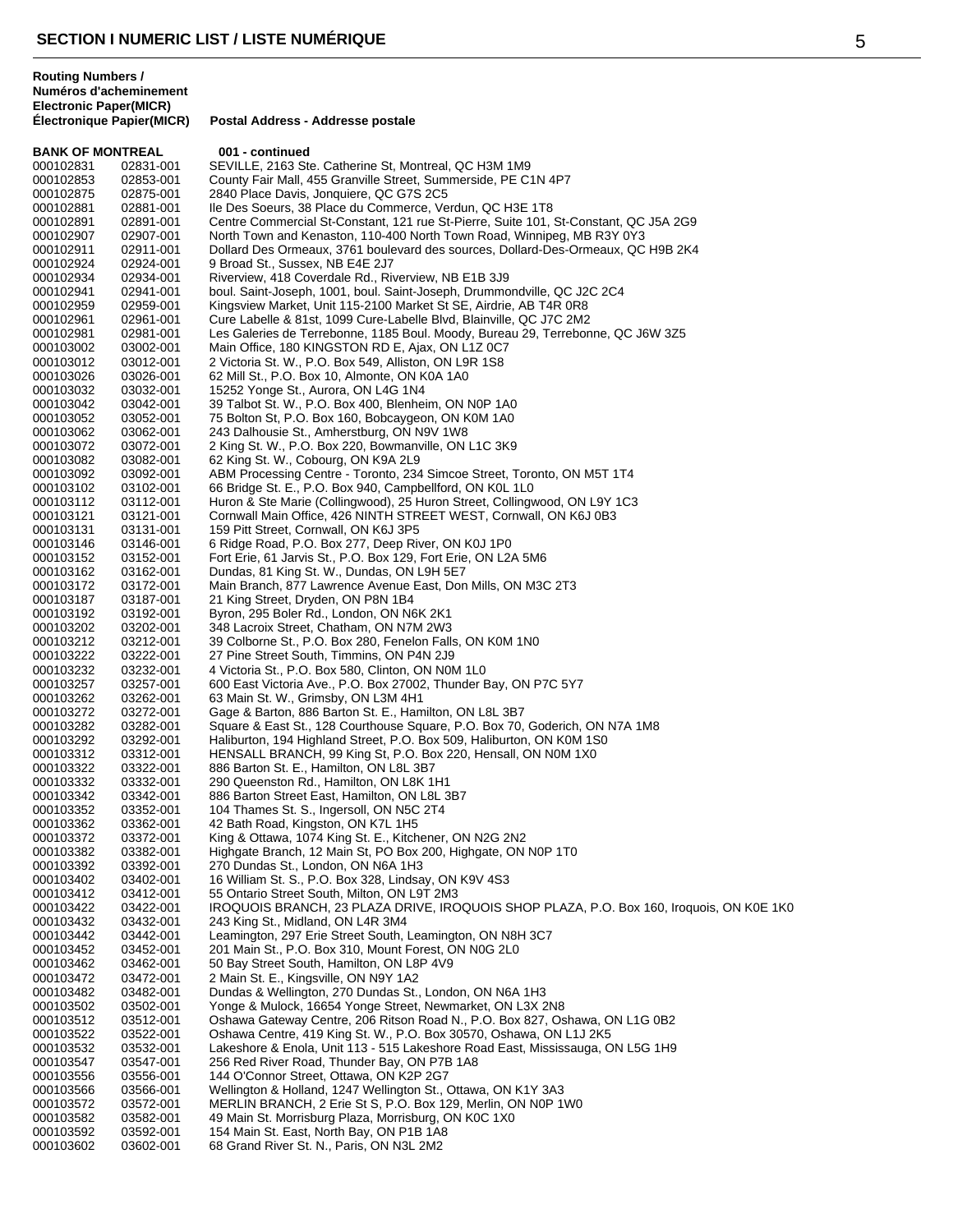| <b>BANK OF MONTREAL</b> |                        | 001 - continued                                                                                                                 |
|-------------------------|------------------------|---------------------------------------------------------------------------------------------------------------------------------|
| 000103612               | 03612-001              | 30 Gore St. E., Perth, ON K7H 1H5                                                                                               |
| 000103622               | 03622-001              | 115 Main Street, P.O. Box 70, Picton, ON K0K 2T0                                                                                |
| 000103637               | 03637-001              | 320 Scotia Street, P.O. Box 99, Schreiber, ON P0T 3S0                                                                           |
| 000103642               | 03642-001              | 30 Main St. W., P.O. Box 309, Norwich, ON N0J 1P0                                                                               |
| 000103662               | 03662-001              | 215 N. Christina Street, Sarnia, ON N7T 5V1                                                                                     |
| 000103672               | 03672-001              | Bloor & Windermere Br., 2330 Bloor St. W., Toronto, ON M6S 1P3                                                                  |
| 000103682<br>000103692  | 03682-001<br>03692-001 | Kingsway, 3022 Bloor St. W. by Royal York Rd., Etobicoke, ON M8X 1C4<br>Fairbank, 1901 Eglinton Ave. W., Toronto, ON M6E 2J5    |
| 000103706               | 03706-001              | 236 Raglan St. S., Renfrew, ON K7V 1R1                                                                                          |
| 000103712               | 03712-001              | Yonge & St. Clair, 1431 Yonge St., Toronto, ON M4T 1Y9                                                                          |
| 000103732               | 03732-001              | North York Sheridan Mall, 1700 Wilson Ave., Downsview, ON M3L 1B2                                                               |
| 000103742               | 03742-001              | 160 Broadway St., Tillsonburg, ON N4G 3P8                                                                                       |
| 000103752               | 03752-001              | 7 Front St., P.O. Box 9, Stirling, ON K0K 3E0                                                                                   |
| 000103762               | 03762-001              | 136 Queen St. E., P.O. Box 490, St Marys, ON N4X 1B3                                                                            |
| 000103772               | 03772-001              | Main Office, 79 Durham St., Sudbury, ON P3E 3M5                                                                                 |
| 000103782               | 03782-001              | 3320 Yonge Street, Toronto, ON M4N 2M4                                                                                          |
| 000103792               | 03792-001              | Brown's Line & Evans, 863 Brown's Line, Etobicoke, ON M8W 3V7<br>Bloor & Church, 101-120 Bloor St. E., Toronto, ON M4W 1B7      |
| 000103802<br>000103812  | 03802-001<br>03812-001 | 112 Spadina Ave, Toronto, ON M5V 2K5                                                                                            |
| 000103822               | 03822-001              | 880 Bay Street, Toronto, ON M5S 1Z8                                                                                             |
| 000103832               | 03832-001              | Leaside, 1670 Bayview, Toronto, ON M4G 3C2                                                                                      |
| 000103842               | 03842-001              | Yonge and Roselawn, 2444 Yonge St., Toronto, ON M4P 2H4                                                                         |
| 000103852               | 03852-001              | 1226 St. Clair Ave. West, Toronto, ON M6E 1B4                                                                                   |
| 000103862               | 03862-001              | 200 King Street W., Toronto, ON M5H 3T4                                                                                         |
| 000103872               | 03872-001              | Queen & Saulter, 774 Queen Street East, Toronto, ON M4M 1H1                                                                     |
| 000103882               | 03882-001              | Queen & Portland, 591 Queen St W, Toronto, ON M5V 2B7                                                                           |
| 000103892               | 03892-001              | Bloor & Bay, 55 Bloor St. W., Toronto, ON M4W 1A6                                                                               |
| 000103902               | 03902-001              | 2 Queen Street East, Toronto, ON M5C 3G7                                                                                        |
| 000103912               | 03912-001<br>03922-001 | 627 Pharmacy Avenue, Scarborough, ON M1L 3H3<br>Bloor & Lansdowne, 1293 Bloor St. W., Toronto, ON M6H 1P1                       |
| 000103922<br>000103932  | 03932-001              | King & Dufferin, 900 Dufferin St. Unit #607 & 615, Toronto, ON M6H 4B1                                                          |
| 000103942               | 03942-001              | Queen and Woodbine, 1775 Queen Street East, Toronto, ON M4L 6S6                                                                 |
| 000103952               | 03952-001              | 2859 Dundas St. W., Toronto, ON M6P 1Y9                                                                                         |
| 000103962               | 03962-001              | 1200 St Clair, 1200 St. Clair Avenue West, Toronto, ON M6E 1B4                                                                  |
| 000103972               | 03972-001              | Eglinton & Hilltop, 898 Eglinton Ave. W., Toronto, ON M6C 2B6                                                                   |
| 000103982               | 03982-001              | Bedford & Bloor, 1 Bedford Road, Toronto, ON M5R 2B5                                                                            |
| 000103992               | 03992-001              | Dundas & Keele, 2859 Dundas St. W., Toronto, ON M6P 1Y9                                                                         |
| 000104002               | 04002-001              | Danforth & Ferrier, 518 Danforth Ave., Toronto, ON M4K 1P6                                                                      |
| 000104012               | 04012-001              | 55 Dundas St. W., Trenton, ON K8V 3N9                                                                                           |
| 000104022<br>000104032  | 04022-001<br>04032-001 | 225 Victoria St. N., P.O. Box 579, Tweed, ON K0K 3J0<br>9 Pine St. N., Thorold, ON L2V 3Z9                                      |
| 000104042               | 04042-001              | P.O. Box 130, Verona, ON K0H 2W0                                                                                                |
| 000104052               | 04052-001              | Tecumseh & Walker, 2230 Tecumseh Road East, Windsor, ON N8W 1E4                                                                 |
| 000104062               | 04062-001              | 770 James St., Wallaceburg, ON N8A 2P5                                                                                          |
| 000104072               | 04072-001              | 23 Norfolk St S, P.O. Box Box 160, Simcoe, ON N3Y 2V8                                                                           |
| 000104082               | 04082-001              | 800 Niagara St, Welland, ON L3C 5Z4                                                                                             |
| 000104092               | 04092-001              | 1435 Tecumseh Road East, Windsor, ON N8W 1C2                                                                                    |
| 000104102               | 04102-001              | Weston & John Branch, 1939 Weston Road, Toronto, ON M9N 1W8                                                                     |
| 000104112               | 04112-001              | 1615 Dundas Street East, Whitby, ON L1N 2L1                                                                                     |
| 000104122               | 04122-001<br>04132-001 | 200 Oullette Avenue, Windsor, ON N9A 6K9<br>2230 Tecumseh Road East, Windsor, ON N8W 1E4                                        |
| 000104132<br>000104142  | 04142-001              | 27 Pine St. S., Timmins, ON P4N 2J9                                                                                             |
| 000104152               | 04152-001              | 6 King St. W., Toronto, ON M5H 1C3                                                                                              |
| 000104162               | 04162-001              | 1230 The Queensway, Etobicoke, ON M8Z 1R8                                                                                       |
| 000104172               | 04172-001              | St. Clair & Pharmacy, 1900 Eglington AVE E, Scarborough, ON M1L 2L9                                                             |
| 000104182               | 04182-001              | Spadina & Adelaide, 112 Spadina Ave., Toronto, ON M5V 2K5                                                                       |
| 000104192               | 04192-001              | Lake Shore & Park Lawn, 2194 Lake Shore Blvd. W., Etobicoke, ON M8V 1A2                                                         |
| 000104202               | 04202-001              | University & College, 700 University Ave., Toronto, ON M5G 1X7                                                                  |
| 000104212               | 04212-001              | 1431 Yonge Street, Toronto, ON M4T 1Y9                                                                                          |
| 000104232               | 04232-001              | Eglinton & Pharmacy, 1900 Eglinton Ave E, Scarborough, ON M1L 2L9                                                               |
| 000104242<br>000104252  | 04242-001<br>04252-001 | Bathurst & Frontenac, 2953 Bathurst St., Toronto, ON M6B 3B2<br>Westford Centre, 2131 Lawrence Ave. E., Scarborough, ON M1R 5G4 |
| 000104272               | 04272-001              | 700 University Ave, Toronto, ON M5G 1X7                                                                                         |
| 000104282               | 04282-001              | 2210 Yonge Street, Toronto, ON M4S 2B8                                                                                          |
| 000104302               | 04302-001              | Dundas & Tomken, 985 Dundas St. E., Mississauga, ON L4Y 2B9                                                                     |
| 000104312               | 04312-001              | St. Clair & Runneymede, 2471 St. Clair Avenue West, Toronto, ON M6N 4Z5                                                         |
| 000104322               | 04322-001              | 240 North Service Rd. W., Oakville, ON L6M 2Y5                                                                                  |
| 000104352               | 04352-001              | Martin Grove Gardens, 5 Lavington Dr., Weston, ON M9R 2H1                                                                       |
| 000104362               | 04362-001              | Sheppard & Bathurst, 648 Sheppard Ave. W., Downsview, ON M3H 2S1                                                                |
| 000104382               | 04382-001              | Royal York & Trehorne, 1500 Royal York Road, Weston, ON M9P 3B6                                                                 |
| 000104392               | 04392-001              | 190 King St., Thorndale, ON N0M 2P0                                                                                             |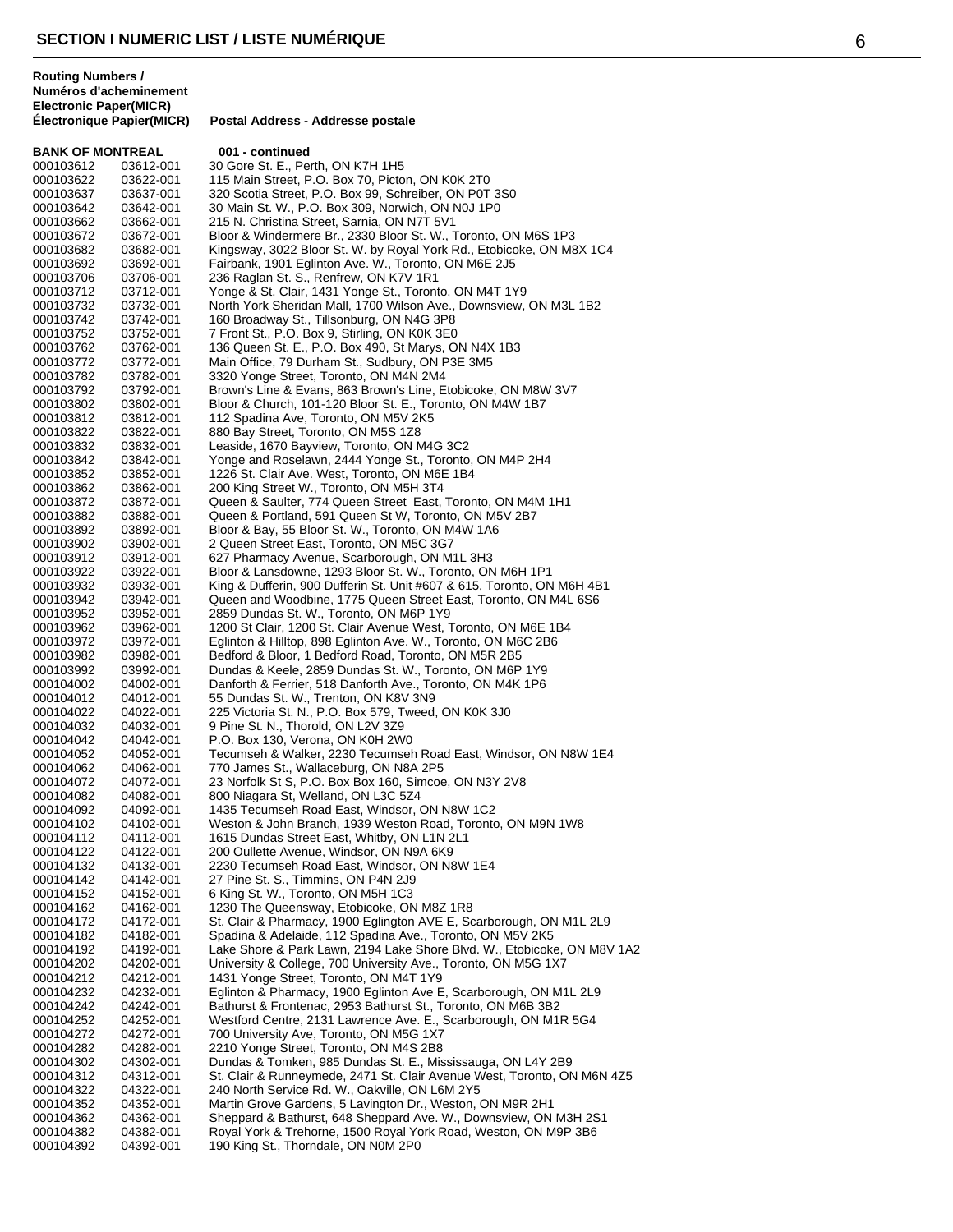**BANK OF MONTREAL 001 - continued** 000104402 04402-001 East York Town Centre, 45 Overlea Blvd., Toronto, ON M4H 1C3<br>000104412 04412-001 1775 Queen Street East, Toronto, ON M4L 6S6 000104412 04412-001 1775 Queen Street East, Toronto, ON M4L 6S6 Bay & College, 763 Bay Street, Toronto, ON M5G 2R3 000104432 04432-001 Yonge & Eglinton, 2210 Yonge St., Toronto, ON M4S 2B8 Specialized Deals Operations, 1 First Canadian Place 24th Floor, Toronto, ON M5X 1A1 000104462 04462-001 Tecumseh & Lauzon, 7995 Tecumseh Road E., Windsor, ON N8R 1A1<br>000104492 04492-001 Eglinton & Pharmacy, 1900 Eglinton Ave E, Scarborough, ON M1L 2L9 000104492 04492-001 Eglinton & Pharmacy, 1900 Eglinton Ave E, Scarborough, ON M1L 2L9 Eglinton & Brimley, 2739 Eglinton Ave. East, Scarborough, ON M1K 2S2 000104522 04522-001 1225 McCowan Road, Scarborough, ON M1H 3K3 000104532 04532-001 Elm & First Avenue, 300 Elm Street, St Thomas, ON N5R 1J7 000104542 04542-001 Jane & Sheppard, 1951 Sheppard Ave. W., Downsview, ON M3L 1Y8 000104552 04552-001 Huron & Highbury, 1255 Highbury Ave N, London, ON N5Y 1B2 000104572 04572-001 Leslie & Nymark, 4797 Leslie St., Willowdale, ON M2J 2K8 000104582 04582-001 Eringate & Renforth, 120 Eringate Dr., Etobicoke, ON M9C 3Z8<br>000104592 04592-001 Centerpoint Mall, 6468 Yonge St, Toronto, ON M2M 3X4 Centerpoint Mall, 6468 Yonge St, Toronto, ON M2M 3X4 000104612 04612-001 1 Yorkgate Blvd., North York, ON M3N 3A1 000104622 04622-001 Bracebridge Plaza II, 500 Highway 118 West, Bracebridge, ON P1L 1T4<br>000104632 04632-001 130 Simcoe Street, Peterborough, ON K9H 2H5 000104632 04632-001 130 Simcoe Street, Peterborough, ON K9H 2H5 000104652 04652-001 Wellington and Commissioners, 643 Commissioners Rd. E., London, ON N6C 2T9<br>000104662 04662-001 Oakridge Branch, 1182 Oxford Street West, London, ON N6H 4N2 Oakridge Branch, 1182 Oxford Street West, London, ON N6H 4N2 000104672 04672-001 101 Fanshawe Park Road East, London, ON N5X 3V9 Wharncliffe & Base Line, 457 Wharncliffe Rd. S., London, ON N6J 2M8 000104692 04692-001 600 Hespeler Road, Cambridge, ON N1R 8H2 000104702 04702-001 69 Bramalea Rd., Bramalea, ON L6T 2W9 90 Weber St. North, Waterloo, ON N2J 3G8 000104732 04732-001 Hiway Centre, 1375 Weber St East, Kitchener, ON N2A 3A7 Shoppers World Albion, 1530 Albion Rd., Rexdale, ON M9V 1B4 000104762 04762-001 877 Lawrence Ave. E., Don Mills, ON M3C 2T3 000104782 04782-001 Burlington Mall, 777 Guelph Line, Burlington, ON L7R 3N2 VAUGHAN PRIVATE BANKING, 100 New Park Place, Suite 210, Vaughan, ON L4K 0H9 000104812 04812-001 510 Main St., P.O. Box 457, Winchester, ON K0C 2K0 000104837 04837-001 County Fair Plaza, 1020 Dawson Rd., Thunder Bay, ON P7B 5V1 000104846 04846-001 Blackburn Hamlet, 2666 Innes Road, Ottawa, ON K1B 4Z5 000104862 04862-001 London Road & Lambton Mall Road, 1362 Lambton Mall Road Unit 117, Sarnia, ON N7S 5A1<br>000104892 04892-001 Shoppers' World, 499 Main St. S., Brampton, ON L6Y 1N7 000104892 04892-001 Shoppers' World, 499 Main St. S., Brampton, ON L6Y 1N7 000104902 04902-001 Dorchester & Morrison, 6760 Morrison Street, Niagara Falls, ON L2E 6Z8<br>000104912 04912-001 Eglinton & Pharmacy, 1900 Eglinton Ave E, Scarborough, ON M1L 2L9 Eglinton & Pharmacy, 1900 Eglinton Ave E, Scarborough, ON M1L 2L9 000104932 04932-001 Bramalea City Centre, 52 Peel Centre Drive, Brampton, ON L6T 0E2<br>000104942 04942-001 Square One Shopping Centre, 100 City Centre Dr., Mississauga, ON 000104942 04942-001 Square One Shopping Centre, 100 City Centre Dr., Mississauga, ON L5B 2C9 000104952 04952-001 Fixed Income Toronto, 100 King Street West B1 Level FCP, Toronto, ON M5X 1A1<br>000104962 04962-001 Symcor Scarborough RSC, 740 Progress Ave., Scarborough, ON M1H 2X3 000104962 04962-001 Symcor Scarborough RSC, 740 Progress Ave., Scarborough, ON M1H 2X3<br>000105019 05019-001 635 - 8th Avenue S.W., Calgary, AB T2P 3M3 635 - 8th Avenue S.W., Calgary, AB T2P 3M3 000105029 05029-001 4307 - 6 Street S.E., Calgary, AB T2G 4E8 000105039 05039-001 Western Region Support Centre, c/o P&C Product Operations Toronto, 234 Simcoe Street, Toronto, ON M5T 1T4<br>000105089 05089-001 340 7th Avenue S.W., Calgary, AB T2P 0X4 000105089 05089-001 340 7th Avenue S.W., Calgary, AB T2P 0X4 000105099 05099-001 1722-20th Ave., P.O. Box 90, Coaldale, AB T1M 1M2 Dauphin, 320 Main Street North, Dauphin, MB R7N 1C6 000105119 05119-001 Elbow Park, 2302-4th St. S.W., Calgary, AB T2S 1X2 17th Ave. S.W. & 7th St. S.W., 727-17th Ave. S.W., Calgary, AB T2S 0B6 000105139 05139-001 4901-1st St., P.O. Box 369, Claresholm, AB T0L 0T0<br>000105149 05149-001 137th Ave. & 66th St., Edmonton, AB T5C 3C8 000105149 05149-001 137th Ave. & 66th St., Edmonton, AB T5C 3C8 109 St. & Princess Elizabeth Ave., Edmonton, AB T5G 3A6 000105179 05179-001 Whyte & 104th, 8211 104 St NW, Edmonton, AB T6E 4E7 000105189 05189-001 15 Main Street, P.O. Box 150, Falher, AB T0H 1M0<br>000105199 05199-001 10199-101 Street, P.O. Box 220, Edmonton, AB T5. 000105199 05199-001 10199-101 Street, P.O. Box 220, Edmonton, AB T5J 2J2 000105209 05209-001 Kingsway Mall, 109th St & Princess Elizabeth Ave, Edmonton, AB T5G 3A6 000105219 05219-001 Bonnie Doon Shopping Centre, 102 Bonnie Doon Shopping Centre, 82nd Ave. & 83rd St., Edmonton, AB T6C 4E3<br>000105229 05229-001 Centre 50, 9821-50th Street, Edmonton, AB T6A 3X5 000105229 05229-001 Centre 50, 9821-50th Street, Edmonton, AB T6A 3X5 Main Office, 606 - 4th Ave. South, Lethbridge, AB T1J 0N7 000105269 05269-001 Chinook, 6550 Macleod Trail SW, Calgary, AB T2H 0K6 000105279 05279-001 606 4th Ave. South, Lethbridge, AB T1J 0N7 000105299 05299-001 North Lethbridge, 230-13th St. N., Lethbridge, AB T1H 2R7 000105319 05319-001 Medicine Hat Main Office, 606-2nd Street South East, Medicine Hat, AB T1A 0C9 606-2nd Street S.E., Medicine Hat, AB T1A 0C9 000105347 05347-001 2785 Pembina Hwy, Winnipeg, MB R3T 2H5 000105367 05367-001 Henderson Hwy & Springfield, 1385 Henderson Highway, Winnipeg, MB R2G 1N1 000105378 05378-001 1152 - 101 St., North Battleford, SK S9A 0Z6 000105408 05408-001 202 Franklin Street South, P.O. Box 39, Outlook, SK S0L 2N0 10199-101 Street, P.O. Box 220, Edmonton, AB T5J 2J2 000105439 05439-001 10803 - 23rd Ave., Edmonton, AB T6J 7B5 5101-50th Ave., P.O. Box 4457, Ponoka, AB T4J 1S1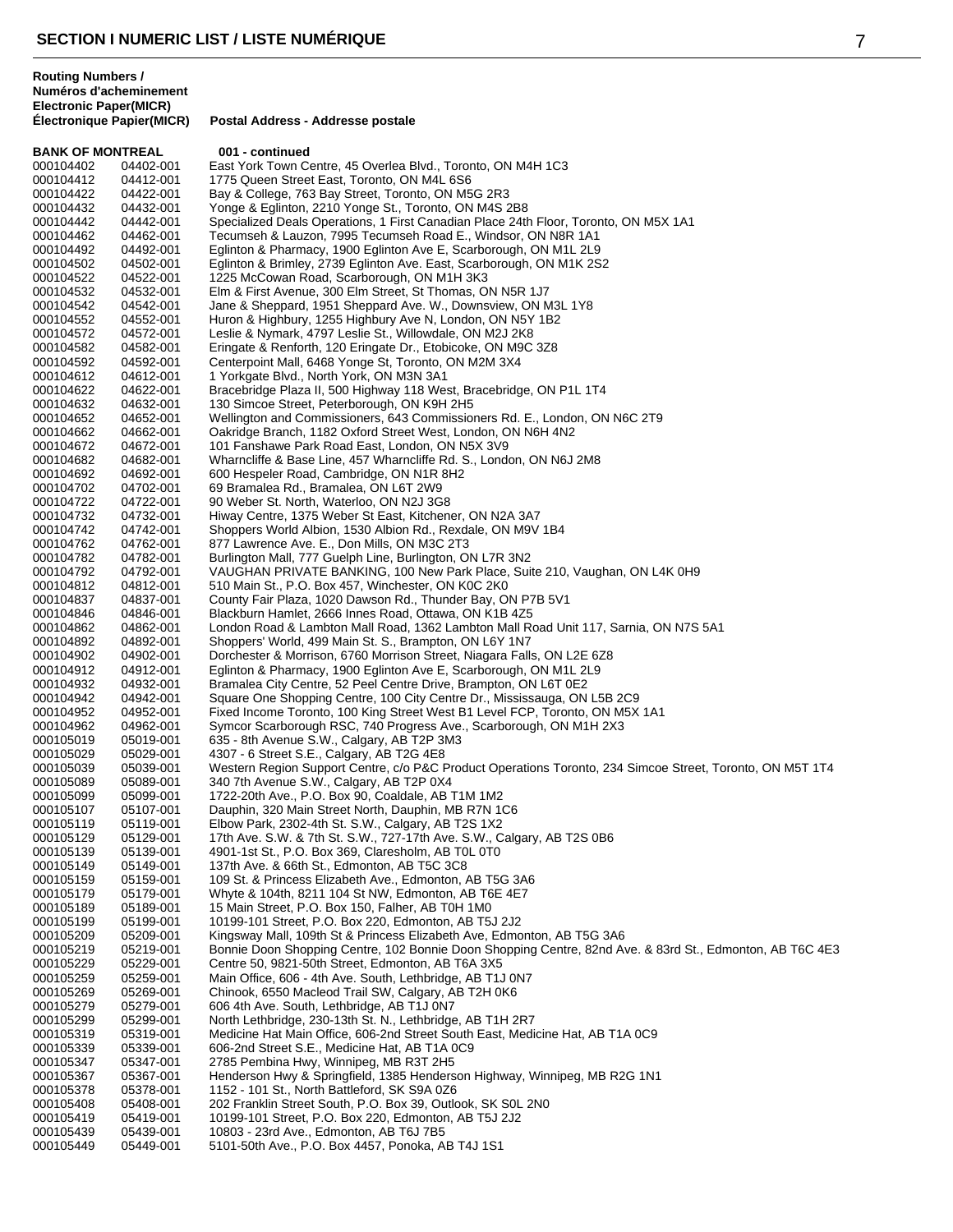| <b>BANK OF MONTREAL</b> |                        | 001 - continued                                                                                                         |
|-------------------------|------------------------|-------------------------------------------------------------------------------------------------------------------------|
| 000105457               | 05457-001              | 1 Saskatchewan Ave. W., Portage la Prairie, MB R1N 0P4                                                                  |
| 000105468               | 05468-001              | Prince Albert, 801-15th Street E., Unit 500, Prince Albert, SK S6V 0C7                                                  |
| 000105478               | 05478-001              | 727 Lalonde, P.O. Box 40, Whitewood, SK S0G 5C0                                                                         |
| 000105488               | 05488-001              | 2705 Gordon Road, Regina, SK S4S 6H8                                                                                    |
| 000105519               | 05519-001              | 4903 Gaetz Ave, Red Deer, AB T4N 4A6                                                                                    |
| 000105528               | 05528-001              | 1871 Victoria Ave. East, Regina, SK S4N 6E6                                                                             |
| 000105548               | 05548-001              | 101 Second Ave. N., P.O. Box 290, Saskatoon, SK S7K 3L4                                                                 |
| 000105557               | 05557-001              | 249 Manitoba Ave., Selkirk, MB R1A 0Y4                                                                                  |
| 000105568               | 05568-001              | 213 Central Ave. N., Swift Current, SK S9H 0L3                                                                          |
| 000105578               | 05578-001              | Market Mall, 2325 Preston Ave., Saskatoon, SK S7J 2G2                                                                   |
| 000105589               | 05589-001              | P.O. Box 240, Sundre, AB T0M 1X0                                                                                        |
| 000105599               | 05599-001              | 5125-48th Ave., Taber, AB T1G 1S9                                                                                       |
| 000105619               | 05619-001              | Thorsby Branch, 4928 Hankin Street, P.O. Box 210, Thorsby, AB T0C 2P0                                                   |
| 000105637               | 05637-001              | Tuxedo Park Shopping Centre, 2025 Corydon Ave., Winnipeg, MB R3P 0N5                                                    |
| 000105659<br>000105669  | 05659-001<br>05669-001 | 5114-50th Ave., P.O. Box 330, Valleyview, AB T0H 3N0<br>Symcor Calgary RSC, 1216 10th Ave. S.W., Calgary, AB T3C 0J2    |
| 000105679               | 05679-001              | West Point Centre North, 17504-100 Ave NW, Edmonton, AB T5S 2S2                                                         |
| 000105687               | 05687-001              | 3900 Grant Ave., Winnipeg, MB R3R 3C2                                                                                   |
| 000105697               | 05697-001              | Ness Ave & Century, 1596 Ness Ave - Unit A, Winnipeg, MB R3J 3W6                                                        |
| 000105707               | 05707-001              | 1188 Pembina Highway, Winnipeg, MB R3T 2A6                                                                              |
| 000105727               | 05727-001              | 1468 Main St., Winnipeg, MB R2W 3W1                                                                                     |
| 000105737               | 05737-001              | Portage & Hargrave, 330 Portage Ave., Winnipeg, MB R3C 0C4                                                              |
| 000105747               | 05747-001              | 330 Portage Ave., Winnipeg, MB R3C 0C4                                                                                  |
| 000105767               | 05767-001              | 1468 Main St., Winnipeg, MB R2W 3W1                                                                                     |
| 000105777               | 05777-001              | McPhillips & Machray, 1083 McPhillips Street, Winnipeg, MB R2X 2K8                                                      |
| 000105787               | 05787-001              | Fort Garry, 1188 Pembina Highway, Winnipeg, MB R3T 2A6                                                                  |
| 000105797               | 05797-001              | 335 Main Street, P.O. Box 844, Winnipeg, MB R3C 2R6                                                                     |
| 000105807               | 05807-001              | 1385 Henderson Hwy, Winnipeg, MB R2G 1N1                                                                                |
| 000105818               | 05818-001              | 15 Broadway St. E., Yorkton, SK S3N 0K2                                                                                 |
| 000105827               | 05827-001              | 31 Lakewood Blvd. Unit 30, Winnipeg, MB R2J 2M8                                                                         |
| 000105847               | 05847-001              | Courts of St. James, 3647 Portage Ave Unit C1A, Winnipeg, MB R3J 2G6                                                    |
| 000105887               | 05887-001              | Unit 30-31 Lakewood Blvd., Winnipeg, MB R2J 2M8                                                                         |
| 000105899               | 05899-001              | Eastview Branch, 3825-40th Ave., Red Deer, AB T4N 2W4                                                                   |
| 000105909               | 05909-001              | Marlborough Town Square, 1185-3800 Memorial Dr N E, Calgary, AB T2A 2K2                                                 |
| 000105939               | 05939-001              | Windsor Park, University Dist., 11630-87th Avenue, Edmonton, AB T6G 0Y2                                                 |
| 000105959               | 05959-001              | Southwood Corners, 9608 Macleod Trail SE, Calgary, AB T2J 0P7                                                           |
| 000105969               | 05969-001              | Roper Road, 5340 75th Street NW, Edmonton, AB T6E 6S4                                                                   |
| 000105972               | 05972-001              | FP-A Hub Central, 777 Bay St, Toronto, ON M5G 2C8                                                                       |
| 000106028               | 06028-001              | University Heights, 409 Ludlow Street, Saskatoon, SK S7S 1P3                                                            |
| 000106048               | 06048-001              | 100th Ave. & 100th St., P.O. Box 1450, Tisdale, SK S0E 1T0                                                              |
| 000106058               | 06058-001              | 1152 - 101 Street, North Battleford, SK S9A 0Z6                                                                         |
| 000106068               | 06068-001              | 101 2nd Ave North, Saskatoon, SK S7K 3L4                                                                                |
| 000106097               | 06097-001              | 1000 Rosser Ave, Brandon, MB R7A 0L7                                                                                    |
| 000106127               | 06127-001              | 335 Main St, PO Box 844, Winnipeg, MB R3C 1C2                                                                           |
| 000106137<br>000106179  | 06137-001              | 1 Saskatchewan Ave. W., Portage la Prairie, MB R1N 0P4                                                                  |
|                         | 06179-001              | 137-2nd St. W., P.O. Box 1990, Brooks, AB T1R 1C7                                                                       |
| 000106188<br>000106208  | 06188-001<br>06208-001 | Confederation Mall, 300 Confederation Dr., Saskatoon, SK S7L 4R6<br>700 Railway St., P.O. Box 130, Davidson, SK S0G 1A0 |
| 000106242               | 06242-001              | INVESTORLINE TORONTO 2, 100 KING ST WEST, FCP B1, Toronto, ON M5X 1A1                                                   |
| 000106259               | 06259-001              | Londonderry Mall, 21 Londonderry Mall 13th Ave&66th St, 137th Ave. & 66th St., Edmonton, AB T5C 3C8                     |
| 000106264               | 06264-001              | Prospect St., 1241 Prospect Street, Fredericton, NB E3B 3B9                                                             |
| 000106279               | 06279-001              | 10705 West Side drive, Grande Prairie, AB T8V 8E6                                                                       |
| 000106289               | 06289-001              | Fort McMurray, 9920 Franklin Avenue, Fort McMurray, AB T9H 2K5                                                          |
| 000106308               | 06308-001              | 1203 Fourth Street, Estevan, SK S4A 0W8                                                                                 |
| 000106349               | 06349-001              | 1500A - 12th Avenue SE, P.O. Box 5220, High River, AB T1V 2B1                                                           |
| 000106397               | 06397-001              | 172 Marion St., St Boniface, MB R2H 0T4                                                                                 |
| 000106419               | 06419-001              | Calgary Support Services, 625 42nd Avenue NE, Calgary, AB T2E 6S1                                                       |
| 000106428               | 06428-001              | Corner 100th Avenue and 100th Street, P.O. Box 1450, Tisdale, SK S0E 1T0                                                |
| 000106439               | 06439-001              | 222-5th Ave. S.W., Calgary, AB T2P 0L1                                                                                  |
| 000106449               | 06449-001              | ABM Field Services Calgary, 625 42nd Avenue N.E., Calgary, AB T2E 6S1                                                   |
| 000106469               | 06469-001              | Crowfoot Centre, 101 Crowfoot Way NW, Calgary, AB T3G 2R2                                                               |
| 000106474               | 06474-001              | Cap Pele, 362 MAIN ST, Shediac, NB E4P 2E8                                                                              |
| 000106492               | 06492-001              | 115 Main Street, P.O. Box 70, Picton, ON K0K 2T0                                                                        |
| 000106528               | 06528-001              | 134 Primrose Dr, Saskatoon, SK S7K 5S6                                                                                  |
| 000106537               | 06537-001              | Portage and Knox, 3647 Portage AVE Unit C1A, Winnipeg, MB R3K 2G6                                                       |
| 000106542               | 06542-001              | South Common Mall, 2146 Burnhamthorpe Road West, Mississauga, ON L5L 5Z5                                                |
| 000106562               | 06562-001              | 27 Pine St. S., Timmins, ON P4N 2J9                                                                                     |
| 000106598               | 06598-001              | Prince Albert, 801-15th Street E., Unit 500, Prince Albert, SK S6V 0C7                                                  |
| 000106608               | 06608-001              | 101-1st Ave. E., P.O. Box 2046, Nipawin, SK S0E 1E0                                                                     |
| 000106622<br>000106631  | 06622-001<br>06631-001 | Stouffville, 18 Westlawn Cr, Stouffville, ON L4A 2S9<br>991 Boul. du Seminaire Nord, St-Jean-sur-Richelieu, QC J3A 1K1  |
|                         |                        |                                                                                                                         |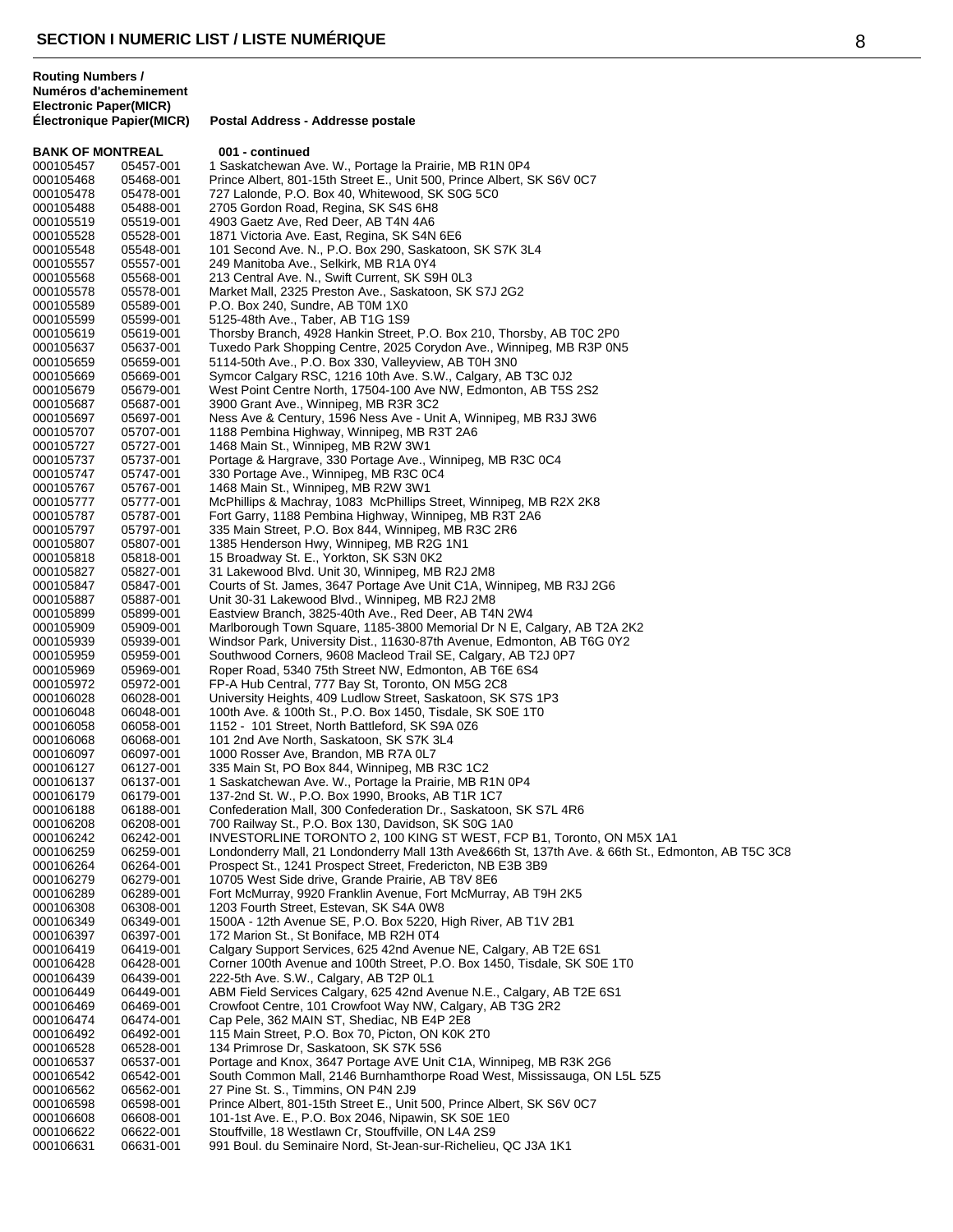| <b>BANK OF MONTREAL</b> |           | 001 - continued                                                                        |
|-------------------------|-----------|----------------------------------------------------------------------------------------|
| 000106669               | 06669-001 | International Service Centre (Alta), 234 Simcoe Street, 3rd Floor, Toronto, ON M5T 1T1 |
| 000106677               | 06677-001 | 1 Saskatchewan Ave. W., Portage la Prairie, MB R1N 0P4                                 |
| 000106689               | 06689-001 | 1185-3800 Memorial Dr N E, Calgary, AB T2A 2K2                                         |
| 000106699               | 06699-001 | 1600 90th Avenue S.W., Calgary, AB T2V 5A8                                             |
| 000106706               | 06706-001 | 945 Smyth Rd., Ottawa, ON K1G 1P5                                                      |
| 000106719               | 06719-001 | 3690 Westwinds Drive NE, Unit 100, Calgary, AB T3J 5H3                                 |
| 000106738               | 06738-001 | 1800 Scarth Street, Regina, SK S4P 2G3                                                 |
| 000106748               | 06748-001 | 305 Albert St. N., Regina, SK S4R 3C3                                                  |
| 000106758               | 06758-001 | Rochdale & Vanstone, 3891 Rochdale Blvd, Regina, SK S4X 0P9                            |
| 000106769               | 06769-001 | Sunridge Spectrum Centre, 150 - 2555 32nd St. N.E., Calgary, AB T1Y 7J6                |
|                         |           |                                                                                        |
| 000106779               | 06779-001 | Fifth Avenue Place, 222 5th Ave. S.W., Calgary, AB T2P 0L1                             |
| 000106789               | 06789-001 | Heritage Lanes, 10803-23rd Ave., Edmonton, AB T6J 7B5                                  |
| 000106849               | 06849-001 | West Point Centre North, 17504-100 Ave NW, Edmonton, AB T5S 2S2                        |
| 000106978               | 06978-001 | P.O. Box 40, Wynyard, SK S0A 4T0                                                       |
| 000106997               | 06997-001 | International Serv. Cntr. (Man/Sask), 355 Main St, Winnipeg, MB R3C 2R6                |
| 000107010               | 07010-001 | 3100 3rd Ave., Port Alberni, BC V9Y 4C8                                                |
| 000107040               | 07040-001 | Ladner, 120 - 4857 Elliott St., Delta, BC V4K 2X7                                      |
| 000107050               | 07050-001 | 8249 Eagle Landing Pkwy, P.O. Box 388, Chilliwack, BC V2R 0P9                          |
| 000107060               | 07060-001 | Cloverdale, 5711 176A St., Surrey, BC V3S 6S6                                          |
| 000107070               | 07070-001 | 1990 Columbia Avenue, Castlegar, BC V1N 2W7                                            |
| 000107080               | 07080-001 | 21 Station Street, Duncan, BC V9L 1M2                                                  |
| 000107090               | 07090-001 | Abbotsford Main, 101-32988 South Fraser Way, Abbotsford, BC V2S 2A8                    |
| 000107100               | 07100-001 | 510 Cliff St., P.O. Box 70, Enderby, BC V0E 1V0                                        |
| 000107110               | 07110-001 | 10124-10th St., Dawson Creek, BC V1G 3T2                                               |
| 000107120               | 07120-001 | 1225 Douglas St., Victoria, BC V8W 2E6                                                 |
| 000107140               | 07140-001 | 585 England Ave., Courtenay, BC V9N 2N2                                                |
| 000107150               | 07150-001 | 116 Fulford - Ganges Rd., Salt Spring Island, BC V8K 2S4                               |
| 000107160               | 07160-001 | 1001 Gibsons Way Unit 101, P.O. Box 160, Gibsons, BC V0N 1V8                           |
| 000107200               | 07200-001 | Kamloops Main Office, 101F - 1180 Columbia St. West, Kamloops, BC V2C 6R6              |
| 000107210               |           |                                                                                        |
|                         | 07210-001 | Kelowna Main Office, 294 Bernard Avenue, Kelowna, BC V1Y 6N4                           |
| 000107220               | 07220-001 | 934 Baker St., Cranbrook, BC V1C 1A5                                                   |
| 000107230               | 07230-001 | 374 City Centre, Kitimat, BC V8C 1T6                                                   |
| 000107240               | 07240-001 | Kerrisdale, 2102 West 41st Ave., Vancouver, BC V6M 1Z2                                 |
| 000107270               | 07270-001 | Willingdon & Hastings, 4454 East Hastings St., Burnaby, BC V5C 2K2                     |
| 000107280               | 07280-001 | 100 - 4789 Kingsway, Burnaby, BC V5H 0A3                                               |
| 000107290               | 07290-001 | 1533 Estevan Rd., Nanaimo, BC V9S 3Y3                                                  |
| 000107300               | 07300-001 | 298 Baker St., Nelson, BC V1L 4H3                                                      |
| 000107310               | 07310-001 | 6th & 6th, #125 - 610 - 6th Street, New Westminster, BC V3L 3C2                        |
| 000107320               | 07320-001 | 125-610 6th Street, New Westminster, BC V3L 3C2                                        |
| 000107340               | 07340-001 | 1505 Lonsdale Avenue, North Vancouver, BC V7M 2J4                                      |
| 000107350               | 07350-001 | 8502 Main Street, P.O. Box 357, Osoyoos, BC V0H 1V0                                    |
| 000107360               | 07360-001 | Penticton Branch, 195 Main St., Penticton, BC V2A 6K1                                  |
| 000107370               | 07370-001 | 3100-3rd Ave., Port Alberni, BC V9Y 4C8                                                |
| 000107380               | 07380-001 | Haney, 22410 Lougheed Hwy., Maple Ridge, BC V2X 2T6                                    |
| 000107390               | 07390-001 | 333-2nd Ave. W., Prince Rupert, BC V8J 3T1                                             |
| 000107400               | 07400-001 | Lower Capilano, 1120 Marine Dr, North Vancouver, BC V7P 1S8                            |
| 000107410               | 07410-001 | 1445 West Central Street, Prince George, BC V2M 5S5                                    |
| 000107420               | 07420-001 | 4729 Marine Ave., Powell River, BC V8A 2L3                                             |
| 000107430               | 07430-001 | Westridge Centre, 12-20691 Lougheed Hwy, Maple Ridge, BC V2X 2P9                       |
| 000107440               | 07440-001 | North Vancouver Main Office, 1505 Lonsdale Ave., North Vancouver, BC V7M 2J4           |
| 000107450               | 07450-001 | 3060 Edgemont Blvd., North Vancouver, BC V7R 2N4                                       |
| 000107470               | 07470-001 | 397 Reid St., Quesnel, BC V2J 2M5                                                      |
| 000107480               | 07480-001 | Cowrie St. & Wharf Rd., P.O. Box 100, Sechelt, BC V0N 3A0                              |
|                         | 07490-001 | Highstreet Branch, 3122 Mt. Leham Rd, Abbotsford, BC V2T 0C5                           |
| 000107490               |           |                                                                                        |
| 000107500               | 07500-001 | 2501 Commercial Drive, Vancouver, BC V5N 4C1                                           |
| 000107510               | 07510-001 | 4666 Lakelse Ave., Terrace, BC V8G 1R4                                                 |
| 000107520               | 07520-001 | Brentwood Town Centre, 4567 Lougheed Highway #60, Burnaby, BC V5C 3Z6                  |
| 000107540               | 07540-001 | Mountain View Village, 1460 Main St., North Vancouver, BC V7J 1C8                      |
| 000107550               | 07550-001 | Trail, 1498 Bay Ave., Trail, BC V1R 4B1                                                |
| 000107560               | 07560-001 | 2601 Granville Street, Vancouver, BC V6H 3H2                                           |
| 000107570               | 07570-001 | Denman, 958 Denman St., Vancouver, BC V6G 2M2                                          |
| 000107580               | 07580-001 | 10th & Sasamat, 4502 Tenth Ave. W., Vancouver, BC V6R 2J1                              |
| 000107590               | 07590-001 | 595 Burrard Street, Vancouver, BC V7X 1L7                                              |
| 000107600               | 07600-001 | 10th & Granville, 2601 Granville St., Vancouver, BC V6H 3H2                            |
| 000107610               | 07610-001 | 168 East Pender Street, Vancouver, BC V6A 1T3                                          |
| 000107640               | 07640-001 | Walnut Grove, Unit 220 20330 88th avenue, Langley, BC V1M 2Y4                          |
| 000107670               | 07670-001 | 5710 Victoria Drive, Vancouver, BC V5P 3W6                                             |
| 000107680               | 07680-001 | 41st Avenue & Victoria, 5710 Victoria Dr., Vancouver, BC V5P 3W6                       |
| 000107690               | 07690-001 | 65th Avenue & Main, 8156 Main St., Vancouver, BC V5X 3L6                               |
| 000107700               | 07700-001 | 32nd St. & 28th Ave., 2806 - 32nd Street, Vernon, BC V1T 5L7                           |
| 000107710               | 07710-001 | 3616 Shelbourne St., Victoria, BC V8P 5J5                                              |
|                         |           |                                                                                        |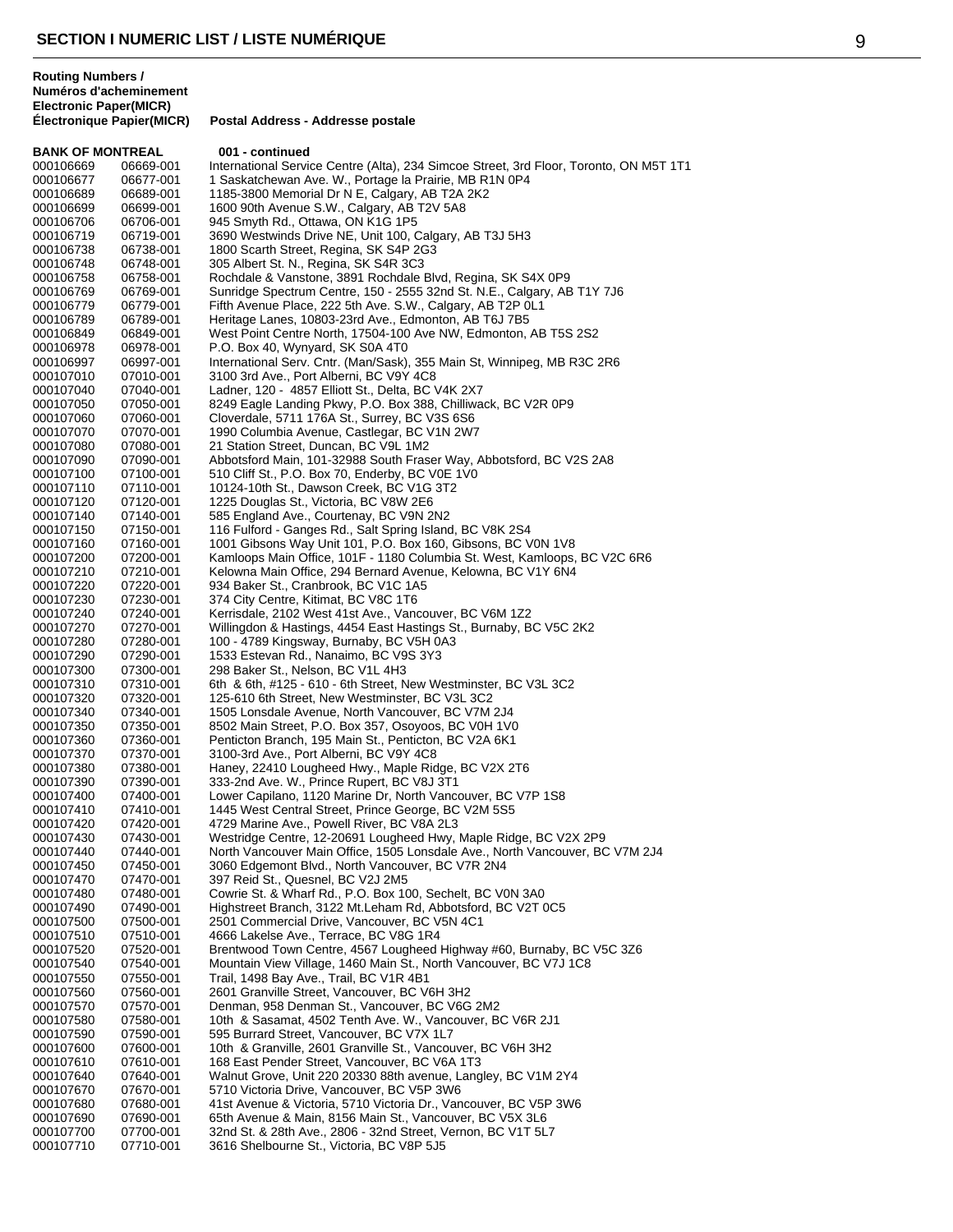**BANK OF MONTREAL 001 - continued**<br>000107720 07720-001 Cook & Quadra, 34 000107720 07720-001 Cook & Quadra, 3481 Cook St, Victoria, BC V8X 1B3<br>000107730 07730-001 595 Burrard Street, Vancouver, BC V7X 1L7 000107730 07730-001 595 Burrard Street, Vancouver, BC V7X 1L7<br>000107740 07740-001 1225 Douglas Street, Victoria, BC V8W 2E 1225 Douglas Street, Victoria, BC V8W 2E6 000107750 07750-001 SUMMERLAND BRANCH, 9902 MAIN ST, P.O. Box 40, Summerland, BC V0H 1Z0<br>000107770 07770-001 35 S. 2nd Ave., Williams Lake, BC V2G 3W3 35 S. 2nd Ave., Williams Lake, BC V2G 3W3 000107780 07780-001 Ambleside, 1783 Marine Drive, West Vancouver, BC V7V 1J5<br>000107790 07790-001 101 - 3640 Gosset Rd., Westbank, BC V4T 2N4 000107790 07790-001 101 - 3640 Gosset Rd., Westbank, BC V4T 2N4<br>000107810 07810-001 Westview. 4729 Marine Ave.. Powell River. BC \ Westview, 4729 Marine Ave., Powell River, BC V8A 2L3 000107820 07820-001 Richmond Main Office, 6088 No. 3 Road, Richmond, BC V6Y 2B3<br>000107830 07830-001 Royal Oak, 4470 W. Saanich Rd., Victoria, BC V8Z 3E9 000107830 07830-001 Royal Oak, 4470 W. Saanich Rd., Victoria, BC V8Z 3E9<br>000107840 07840-001 Semiahmoo, 1626 Martin Dr., White Rock, BC V4A 6E7 000107840 07840-001 Semiahmoo, 1626 Martin Dr., White Rock, BC V4A 6E7<br>000107850 07850-001 10207 100th Street. Fort St John. BC V1J 3Y8 000107850 07850-001 10207 100th Street, Fort St John, BC V1J 3Y8<br>000107860 07860-001 Symcor Vancouver RSC, 111 Fast 5th Avenue 000107860 07860-001 Symcor Vancouver RSC, 111 East 5th Avenue, Vancouver, BC V5T 4L1<br>000107870 07870-001 Tsawwassen, 1206-56th St., Delta, BC V4L 2A4 000107870 07870-001 Tsawwassen, 1206-56th St., Delta, BC V4L 2A4 King's Cross Shopping Centre, 7488 King George Blvd Unit 110, Surrey, BC V3W 0H9 000107900 07900-001 Austin & Nelson, 1025 Austin Ave., Coquitlam, BC V3K 3N9<br>000107910 07910-001 Vancouver Support Services, 4720 Kingsway 23rd Floor, Bu 000107910 07910-001 Vancouver Support Services, 4720 Kingsway 23rd Floor, Burnaby, BC V5H 4N2<br>000107920 07920-001 1533 Estevan Road, Nanaimo, BC V9S 3Y3 000107920 07920-001 1533 Estevan Road, Nanaimo, BC V9S 3Y3<br>000107930 07930-001 Terminal Park, 1533 Estevan Rd., Nanaimo, 000107930 07930-001 Terminal Park, 1533 Estevan Rd., Nanaimo, BC V9S 3Y3 1498 Bay Avenue, Trail, BC V1R 4B1 000107960 07960-001 996 Shoppers Row, Campbell River, BC V9W 2C5<br>000107970 07970-001 Saanich & Oak, 3451 Saanich Rd., Victoria, BC V8 Saanich & Oak, 3451 Saanich Rd., Victoria, BC V8X 1W6 000107980 07980-001 10155 King George Highway, Surrey, BC V3T 5H9<br>000108010 08010-001 James Bay, 230 Menzies St., Victoria, BC V8V 2G7 000108010 08010-001 James Bay, 230 Menzies St., Victoria, BC V8V 2G7 Prince George, 1445 West Central Street, Prince George, BC V2M 5S5 000108030 08030-001 Capri Centre, 1141 Harvey Avenue, Kelowna, BC V1Y 6E8<br>000108040 08040-001 195 Main Street, Penticton, BC V2A 5A8 000108040 08040-001 195 Main Street, Penticton, BC V2A 5A8 000108050 08050-001 1498 Bay Avenue, Trail, BC V1R 4B1<br>000108060 08060-001 Fortune Shopping Centre, 750 Fortun 000108060 08060-001 Fortune Shopping Centre, 750 Fortune Dr., Kamloops, BC V2B 2L2<br>000108070 08070-001 Willowbrook. #9-6233 200th Street. Langley. BC V2Y 1A2 Willowbrook, #9-6233 200th Street, Langley, BC V2Y 1A2 000108080 08080-001 western Region Support Centre, Van, c/o P&C Prod Ops. Toronto Support, 234 Simcoe St, Toronto, ON M5T 1T4<br>000108090 08090-001 Orchard Place, 1875 Dilworth Drive, Kelowna, BC V1Y 9T1 000108090 08090-001 Orchard Place, 1875 Dilworth Drive, Kelowna, BC V1Y 9T1<br>000108110 08110-001 University Market Place, 2142 Western Parkway Unit 105, \ 000108110 08110-001 University Market Place, 2142 Western Parkway Unit 105, Vancouver, BC V6T 1V6<br>000108120 08120-001 595 Burrard St., Vancouver, BC V7X 1L7 000108120 08120-001 595 Burrard St., Vancouver, BC V7X 1L7 000108130 08130-001 1505 Lonsdale Ave., North Vancouver, BC V7M 2J4 000108150 08150-001 P.O. Box 2350, Smithers, BC V0J 2N0<br>000108160 08160-001 Lending Operations Services Centre, 8 Lending Operations Services Centre, 865 Harrington Court, Burlington, ON L7N 3P3 000108180 08180-001 Scottsdale, 7140 120th Street, Surrey, BC V3W 3M8 000108210 08210-001 4820 Kingsway, Suite 268, Burnaby, BC V5H 4P1<br>000108230 08230-001 Coquitlam Town Centre, #1-1161 The High Street 000108230 08230-001 Coquitlam Town Centre, #1-1161 The High Street, Coquitlam, BC V3B 7W3<br>000108240 08240-001 101-3640 Gosset Road, Westbank, BC V4T 2N4 000108240 08240-001 101-3640 Gosset Road, Westbank, BC V4T 2N4<br>000108260 08260-001 10155 King George Highway, Surrey, BC V3T 5H 10155 King George Highway, Surrey, BC V3T 5H9 000108270 08270-001 Cariboo Mall, P.O. Box 10, 100 Mile House, BC V0K 2E0<br>000108280 08280-001 1241-7th Ave., P.O. Box 850, Invermere, BC V0A 1K0 000108280 08280-001 1241-7th Ave., P.O. Box 850, Invermere, BC V0A 1K0<br>000108300 08300-001 Shelbourne & Pear. 3616 Shelbourne St., Victoria, BC 000108300 08300-001 Shelbourne & Pear, 3616 Shelbourne St., Victoria, BC V8P 5J5<br>000108310 08310-001 38201 Cleveland Ave., P.O. Box 1549, Squamish, BC V8B 0B1 000108310 08310-001 38201 Cleveland Ave., P.O. Box 1549, Squamish, BC V8B 0B1<br>000108340 08340-001 6088 No. 3 Road. Richmond. BC V6Y 2B3 6088 No. 3 Road, Richmond, BC V6Y 2B3 000108350 08350-001 Coronation Mall, 21 Station ST, Duncan, BC V9L 1M2 000108360 08360-001 Yaletown, 1004 Hamilton Street, Vancouver, BC V6B 2R9<br>000108380 08380-001 Champlain Square, 7150 Kerr Street, Vancouver, BC V5S 000108380 08380-001 Champlain Square, 7150 Kerr Street, Vancouver, BC V5S 4W2<br>000108390 08390-001 P.O. Box 1900, Salmon Arm, BC V1E 4P9 000108390 08390-001 P.O. Box 1900, Salmon Arm, BC V1E 4P9 Stackt Market Bathurst & Front, 28 Bathurst St, Unit 2-104/105, Toronto, ON M5V 2P1 000108529 08529-001 Cochrane, 55 Bow Street, Cochrane, AB T4C 2B7 000108532 08532-001 King & Church, 101 King Street East, Unit 1, Toronto, ON M5C 1G3 000109841 09841-001 Saint Martin Ouest, 3225 Boul St. Martin Ouest, Laval, QC H7T 1S2 000109850 09850-001 Central City, 10155 King George Blvd, Surrey, BC V3T 5H9<br>000109860 09860-001 Arbutus Shopping Centre, Unit # 100 - 4189 Yew Street, Va 000109860 09860-001 Arbutus Shopping Centre, Unit # 100 - 4189 Yew Street, Vancouver, BC V6L 0B4<br>000109880 09880-001 Ocean Park, 12810-16th Ave., Surrey, BC V4A 1N4 000109880 09880-001 Ocean Park, 12810-16th Ave., Surrey, BC V4A 1N4<br>000109890 09890-001 Parksville, 826 West Island Hwy, Unit 2, P.O. Box 91 000109890 09890-001 Parksville, 826 West Island Hwy, Unit 2, P.O. Box 910, Parksville, BC V9P 2B7<br>000109949 09949-001 P.O. Box 1799, Yellowknife, NT X1A 2P4 000109949 09949-001 P.O. Box 1799, Yellowknife, NT X1A 2P4 000109959 09959-001 P.O. Box 128, Fort Smith, NT X0E 0P0<br>000109979 09979-001 480B Range Lake Road, P.O. Box 1799 000109979 09979-001 480B Range Lake Road, P.O. Box 1799, Yellowknife, NT X1A 3R9 000109980 09980-001 111 Main Street, Whitehorse, YT Y1A 2A7<br>000110011 10011-001 52 Water Street, P.O. Box 130, Botwood, I 52 Water Street, P.O. Box 130, Botwood, NL A0H 1E0 000110021 10021-001 238 Water St., St. John's, NL A1C 1A9 IL-MTGS-PLOC-HOLC, 111 Ilsley Avenue Suite 200, Dartmouth, NS B3B 1S8 000110041 10041-001 3 High Street, P.O. Box 188, Grand Falls-Windsor, NL A2A 2J4<br>000110071 10071-001 384 Elizabeth Avenue West, St. John's, NL A1B 1V2 000110071 10071-001 384 Elizabeth Avenue West, St. John's, NL A1B 1V2<br>000110091 10091-001 Flizabeth Avenue West, 384 Flizabeth Avenue West Elizabeth Avenue West, 384 Elizabeth Avenue West, St. John's, NL A1B 1V2 000110221 10221-001 Grenfell Drive, P.O. Box 10, Wabush, Labrador, NL A0R 1B0 238 Water Street, St. John's, NL A1C 1A9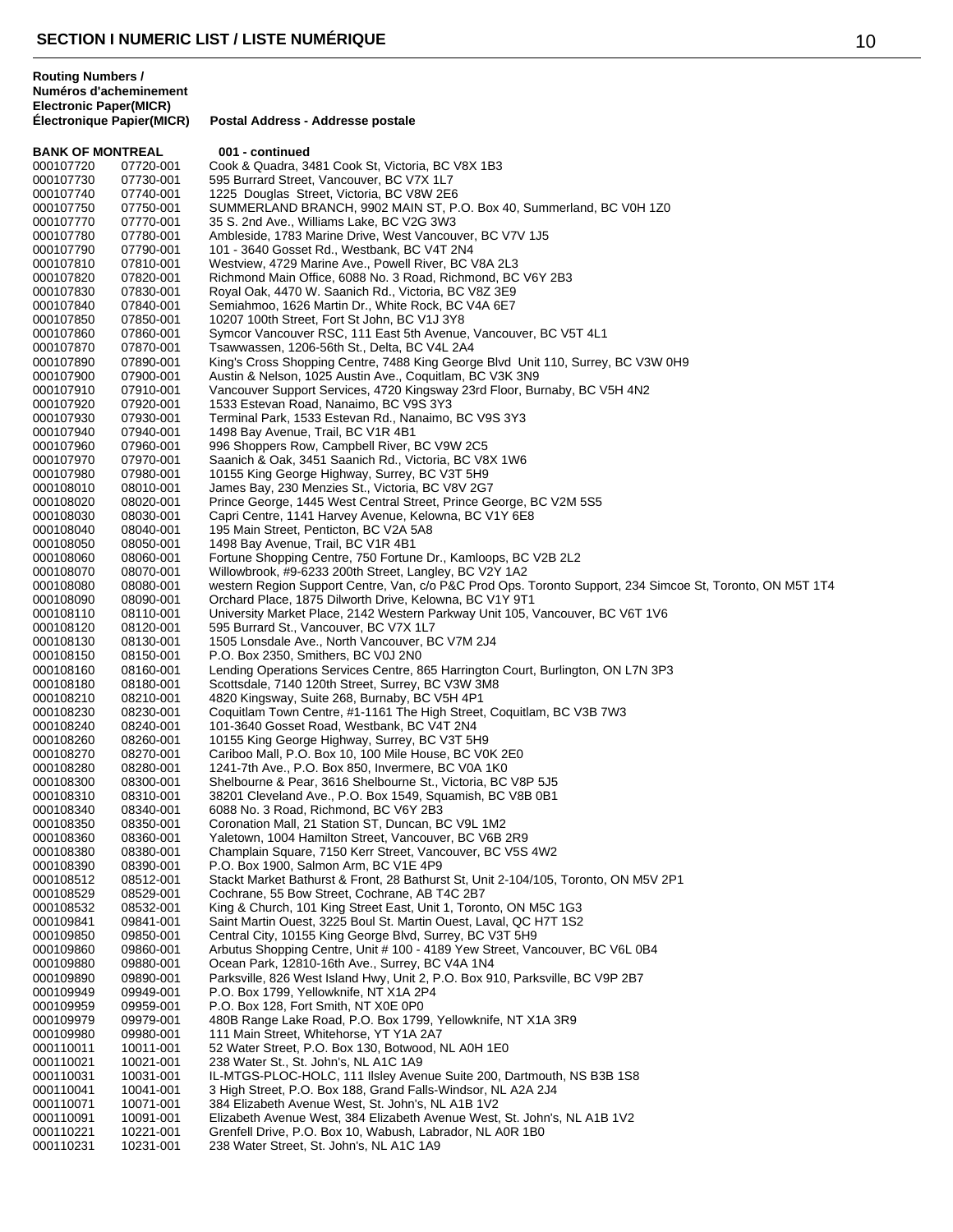**BANK OF MONTREAL 001 - continued**<br>000110241 10241-001 Bay Roberts Mall 000110241 10241-001 Bay Roberts Mall, P.O. Box 520, Bay Roberts, NL A0A 1G0<br>000110251 10251-001 155 Main St. PO BOX339, P.O. Box 339, Springdale, NL A0 000110251 10251-001 155 Main St. PO BOX339, P.O. Box 339, Springdale, NL A0J 1T0<br>000110261 10261-001 Marvstown. 366 Ville Marie Drive. Marvstown. NL A0E 2M0 Marystown, 366 Ville Marie Drive, Marystown, NL A0E 2M0 000110271 10271-001 78 Main Street, Stephenville, NL A2N 1J3<br>000110291 10291-001 Buchans-Agency, 2 Main St., Buchans, NL Buchans-Agency, 2 Main St., Buchans, NL A0H 2H0 (Sub to 10041) 000110301 10301-001 Caribou Road, 26 Caribou Road, Corner Brook, NL A2H 4W6<br>000110311 10311-001 Deer Lake, 10 Pennell's Lane, Deer Lake, NL A8A 1Y4 000110311 10311-001 Deer Lake, 10 Pennell's Lane, Deer Lake, NL A8A 1Y4<br>000110321 10321-001 Gander, 265 Airport Blyd, Gander, NL A1V 1Y9 Gander, 265 Airport Blvd, Gander, NL A1V 1Y9 000110331 10331-001 Corner Brook Main Office, 1 West St, P.O. Box 220, Corner Brook, NL A2H 2Y6<br>000110341 10341-001 78 Main Street, Stephenville, NL A2N 1J3 000110341 10341-001 78 Main Street, Stephenville, NL A2N 1J3<br>000110351 10351-001 Village Shopping Centre, 434 Topsail Roa 000110351 10351-001 Village Shopping Centre, 434 Topsail Road, St. John's, NL A1E 0G2 000110361 10361-001 Main Street, P.O. Box 1300, Channel-Port-Aux-Basques, NL A0M 1C0<br>000110371 10371-001 3 High Street, P.O. Box 188, Grand Falls-Windsor, NL A2A 2.14 000110371 10371-001 3 High Street, P.O. Box 188, Grand Falls-Windsor, NL A2A 2J4<br>000110381 10381-001 P.O. Box 99, St Albans, NL A0H 2E0 000110381 10381-001 P.O. Box 99, St Albans, NL A0H 2E0<br>000110391 10391-001 Main Street, P.O. Box 100, Port Aux ( Main Street, P.O. Box 100, Port Aux Choix, NL A0K 4C0 000110411 10411-001 238 Water St., St. John's, NL A1C 1A9 10992-001 Merchant Services /NC Processing, 3300 Bloor St W 12th Fl. West Tower, Toronto, ON M8X 2X2 000114000 14000-001 RETAIL DEALER FINANCE PRAIRIES, 4710 Kingsway Metro Tower1 6th Fl, Burnaby, BC V5H 4M2<br>000120002 20002-001 Direct Banking, 55 Bloor Street West, 19th Floor, Toronto, ON M4W 3N5 000120002 20002-001 Direct Banking, 55 Bloor Street West, 19th Floor, Toronto, ON M4W 3N5<br>000120052 20052-001 MBanx Direct, 55 Bloor St. West 16th Floor, Toronto, ON M4W 3N5 MBanx Direct, 55 Bloor St. West 16th Floor, Toronto, ON M4W 3N5 000120102 20102-001 Virtual Financial Planners, 2465 Argentia Rd, Mississauga, ON L5N 0B4 Digital Sales, 129 St-Jacques, RDC/Ground floor, Montreal, QC H2Y 1L6 000120252 20252-001 Virtual Financial Planners, 2465 Argentia Rd, Mississauga, ON L5N 0B4 000120301 20301-001 FP-A HUB EAST, 105 RUE SAINT-JACQUES 8TH FLOOR, Montreal, QC H2Y 1L6<br>000120452 20452-001 NACCC Remote Agents. 2465 Argentia Road. Mississauga. ON L5N 0B4 NACCC Remote Agents, 2465 Argentia Road, Mississauga, ON L5N 0B4 000120500 20500-001 FP-A HUB WEST, 595 BURRARD ST, Vancouver, BC V7X 1L7<br>000120639 20639-001 Summerwood Branch, 4005 Clover Bar Road #30, Sherwood Pa Summerwood Branch, 4005 Clover Bar Road #30, Sherwood Park, AB T8H 0M4 000120649 20649-001 Belmont Town Centre, 3003 137th Ave NW, Edmonton, AB T5A 5G8 000120650 20650-001 159th & Fraser Hwy, 15925 Fraser Highway Unit 101, Surrey, BC V4N 0Y3 Lower Sumas Mountain, 1920 North Parallell Road, Abbotsford, BC V3G 2C6 000120670 20670-001 Columbia Square Plaza, 120-66 Tenth Street, Vancouver, BC V3M 3X3<br>000120682 20682-001 Cityplace, 26 Fort York Blvd, Toronto, ON M5V 3Z3 000120682 20682-001 Cityplace, 26 Fort York Blvd, Toronto, ON M5V 3Z3<br>000120692 20692-001 Avenue Rd & Fairlawn, 1705 Avenue Road, Toronto 20692-001 Avenue Rd & Fairlawn, 1705 Avenue Road, Toronto, ON M5M 3Y5<br>20702-001 Yonge & Gerrard, Toronto, ON 000120702 20702-001 Yonge & Gerrard, Toronto, ON 000120719 20719-001 Royal Oak, 8888 Country Hills Blvd Unit 335, Calgary, AB T3G 5T4<br>000120722 20722-001 Retail Dealer Finance, 55 Bloor St W, Toronto, ON M4W 3N5 000120722 20722-001 Retail Dealer Finance, 55 Bloor St W, Toronto, ON M4W 3N5 Chambly, 3600 Boul.Frechette,Suite 101, Chambly, QC J3L 0B2 000121011 21011-001 2959 King Ouest, Sherbrooke, QC J1L 1C7<br>000121021 21021-001 274, Avenue Dorval, Dorval, QC H9S 3H3 000121021 21021-001 274, Avenue Dorval, Dorval, QC H9S 3H3 000121031 21031-001 279, rue St-Charles Ouest, Longueuil, QC J4H 1E4<br>000121051 21051-001 La Prairie, 601 Boul. Taschereau, La Prairie, QC J5 000121051 21051-001 La Prairie, 601 Boul. Taschereau, La Prairie, QC J5R 1V5<br>000121061 21061-001 Joliette. 32. Place Bourget sud. Joliette. QC J6E 5E7 Joliette, 32, Place Bourget sud, Joliette, QC J6E 5E7 000121071 21071-001 6025 Boul. Henri-Bourassa Est, Montreal-nord, QC H1G 2V2 Hydro-Quebec, 61, boul.Rene-Levesque ouest, Montreal, QC H2Z 1A3 000121091 21091-001 2831 rue Masson, Montreal, QC H1Y 1W8<br>000121101 21101-001 Mont Royal & De Bordeaux, 2001 Mont-Ro 000121101 21101-001 Mont Royal & De Bordeaux, 2001 Mont-Royal Ave E, Montreal, QC H2H 1J6<br>000121111 21111-001 Huntingdon, 124, rue Chateauguay, C.P. 280, Huntingdon, QC J0S 1H0 Huntingdon, 124, rue Chateauguay, C.P. 280, Huntingdon, QC J0S 1H0 000121121 21121-001 5060, boul. St-Laurent, Montreal, QC H2T 1R7 Les Galeries Normandie, 2856 rue De Salaberry, Montreal, QC H3M 1L3 000121141 21141-001 1205, rue Ste-Catherine ouest, Montreal, QC H3B 1K7<br>000121151 21151-001 6521 Boul. Decarie, Montreal, QC H3W 3E3 000121151 21151-001 6521 Boul. Decarie, Montreal, QC H3W 3E3<br>000121161 21161-001 l'Acadie et Legendre, 9150 Boul, de l'Acadi L'Acadie et Legendre, 9150 Boul. de L'Acadie Bureau 10, Montreal, QC H4N 2T2 000121171 21171-001 5651 Avenue Verdun, Verdun, QC H4H 1L6 Drummond et Sainte-Catherine, 1205, rue Sainte-Catherine ouest, Montreal, QC H3B 1K7 000121191 21191-001 1205 rue Ste-Catherine NE Ouest, Montreal, QC H3B 1K7<br>000121201 21201-001 Laurier et Saint-Laurent, 5060, boul. Saint-Laurent, Montre Laurier et Saint-Laurent, 5060, boul. Saint-Laurent, Montreal, QC H2T 1R7 000121211 21211-001 7275 rue Sherbrooke Est., Montreal, QC H1N 1E9<br>000121221 21221-001 Christophe-Colomb et Mont-Royal, 1101, ave. du N 000121221 21221-001 Christophe-Colomb et Mont-Royal, 1101, ave. du Mont-Royal est, Montreal, QC H2J 1X9<br>000121231 21231-001 1805 rue Jean-Talon Est, Montreal, QC H2E 1T4 1805 rue Jean-Talon Est, Montreal, QC H2E 1T4 000121241 21241-001 1700 rue Ste-Catherine Est, Montreal, QC H2L 2J4<br>000121255 21255-001 Le Gendre, 1660 avenue Jules-Vernes, Quebec, Q 000121255 21255-001 Le Gendre, 1660 avenue Jules-Vernes, Quebec, QC G2G 2R5 000121261 21261-001 5060 Boul. Saint-Laurent, Montreal, QC H2T 1R7<br>000121271 21271-001 Robert Bourassa & Ste-Catherine, 670, rue Sainte 000121271 21271-001 Robert Bourassa & Ste-Catherine, 670, rue Sainte-Catherine ouest, Montreal, QC H3B 1C1<br>000121291 21291-001 Pointe-Claire. 6500 Trans Canada Hwv. Pointe-Claire. QC H9R 0A5 Pointe-Claire, 6500 Trans Canada Hwy, Pointe-Claire, QC H9R 0A5 000121315 21315-001 Rimouski, 85, avenue Rouleau, Rimouski, QC G5L 8M7 21321-001 Les Promenades Ste-Adele, 555, Boul. Ste-Adele, Sutie #126, Sainte-Adele, QC J8B 1A7<br>21331-001 Carrefour Sainte-Agathe, 40 boul Morin Suite 234, Sainte-Agathe-des-Monts. QC J8C 2V6 000121331 21331-001 Carrefour Sainte-Agathe, 40 boul Morin Suite 234, Sainte-Agathe-des-Monts, QC J8C 2V6<br>000121341 21341-001 St-Jerome, 288, rue St-Georges, St-Jerome, QC J7Z 5A6 000121341 21341-001 St-Jerome, 288, rue St-Georges, St-Jerome, QC J7Z 5A6<br>000121351 21351-001 288. rue St-Georges. St-Jerome. QC J7Z 5A6 288, rue St-Georges, St-Jerome, QC J7Z 5A6 000121361 21361-001 St-Antoine, 511, boul. des Laurentides, St-Jerome, QC J7Z 4L9 St-Jean, 991 Boul. du Seminaire Nord, St-Jean-sur-Richelieu, QC J3A 1K1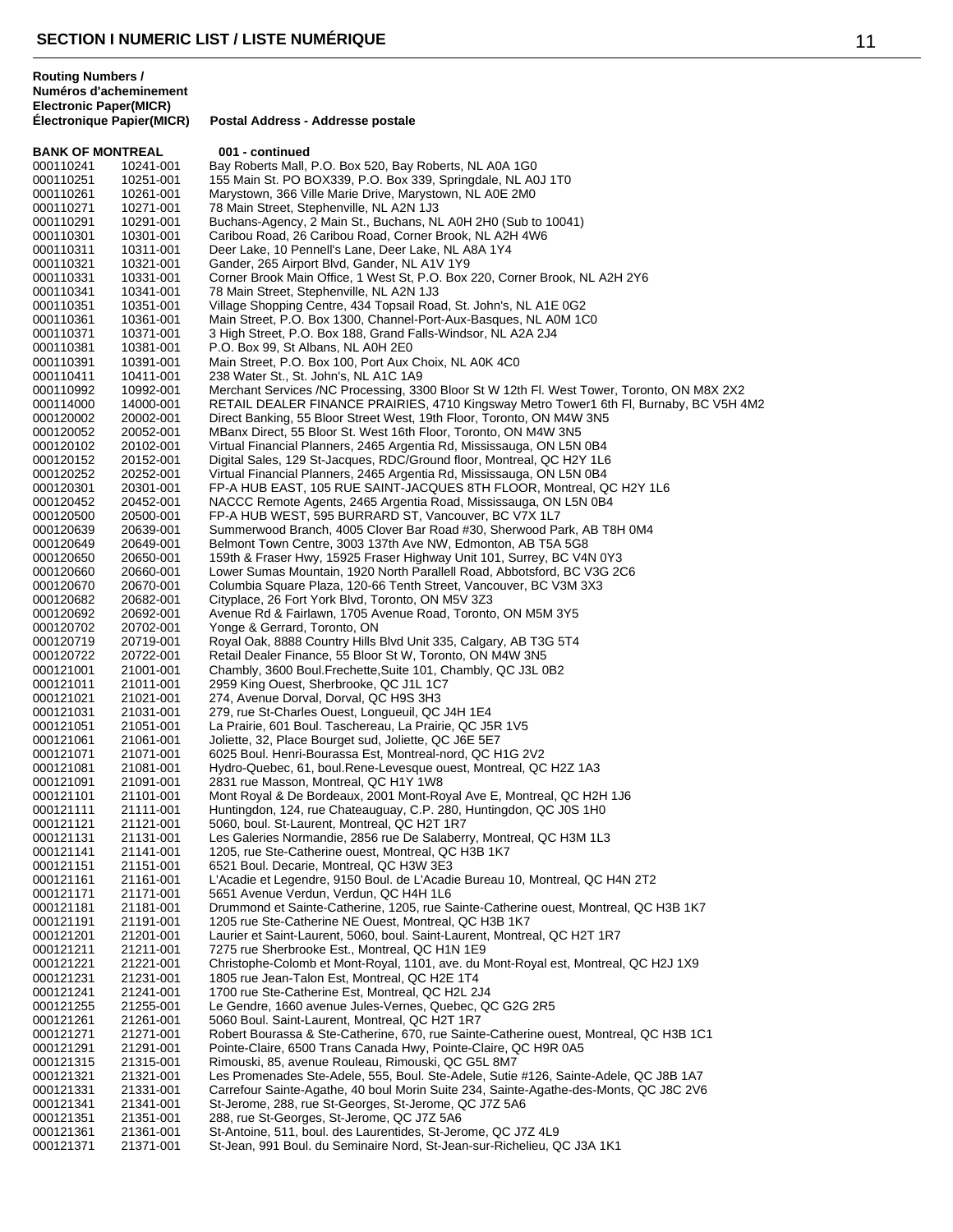**BANK OF MONTREAL 001 - continued**<br>000121381 21381-001 845, rue de Saint-000121381 21381-001 845, rue de Saint-Jovite, Mont-Tremblant, QC J8E 3J8<br>000121401 21401-001 Sir-Wilfrid-Laurier et Saint-Georges, 255, boulevard Sir 000121401 21401-001 Sir-Wilfrid-Laurier et Saint-Georges, 255, boulevard Sir-Wilfrid-Laurier, Mont-Saint-Hilaire, St-Hilaire, QC J3H 3N8<br>000121431 21431-001 Ste-Therese. 35. rue Blainville ouest. Ste-Therese-de-Blainville. Ste-Therese, 35, rue Blainville ouest, Ste-Therese-de-Blainville, QC J7E 1X1 000121451 21451-001 Centre Commercial Rockland, 2305 chemin Rockland Suite 5022, Mount-Royal, QC H3P 3E9<br>000121461 21461-001 Varennes, 235, boul. Langlois, Varennes, QC J3X 1R3 000121461 21461-001 Varennes, 235, boul. Langlois, Varennes, QC J3X 1R3 000121471 21471-001 Napierville, 342, rue St-Jacques, C.P. 40, Napierville, QC J0J 1L0<br>000121503 21503-001 6980 Mumford Road, Halifax, NS B3L 4W2 000121503 21503-001 6980 Mumford Road, Halifax, NS B3L 4W2 Newcastle, 185 Pleasant St., Miramichi, NB E1V 1Y4 000121534 21534-001 Loch Lomond Shopping Mall, 120 MacDonald Street, Saint John, NB E2M 1M5<br>000121563 21563-001 507 Prince St., Truro, NS B2N 1E8 507 Prince St., Truro, NS B2N 1E8 000121573 21573-001 Charlottetown Mall, 670 University Ave., Charlottetown, PE C1E 1H6<br>000121589 21589-001 Meadows Branch, 2304-24th Street NW, Edmonton, AB T6T 0G9 000121589 21589-001 Meadows Branch, 2304-24th Street NW, Edmonton, AB T6T 0G9<br>000121593 21593-001 Russell Lake, 254 Baker Drive, Dartmouth, NS B2W 6L4 000121593 21593-001 Russell Lake, 254 Baker Drive, Dartmouth, NS B2W 6L4<br>000121609 21609-001 Summerside, 912-91st Street SW, Edmonton, AB T6X 0F 000121609 21609-001 Summerside, 912-91st Street SW, Edmonton, AB T6X 0P2<br>000121619 21619-001 Airdrie, 750 Main Street, Airdrie, AB T4B 3M1 Airdrie, 750 Main Street, Airdrie, AB T4B 3M1 000121642 21642-001 Steeles & Markham, 6023 Steeles Ave E, Toronto, ON M1V 5P7 000121651 21651-001 9150 Boul. de L'Acadie Bureau 10, Montreal, QC H4N 2T2 000121662 21662-001 Eglington & Elmsthorpe, 419 Eglington Avenue West, Toronto, ON M5N 1A4<br>000121672 21672-001 KINGSTON RD & LAWRENCE BRANCH, 4411 KINGSTON RD, Scarboroug 000121672 21672-001 KINGSTON RD & LAWRENCE BRANCH, 4411 KINGSTON RD, Scarborough, ON M1E 2N3 Kingsway & Cecil Branch, 3263 Kingsway, Vancouver, BC V5R 5K4 000121690 21690-001 Kingsway & Salsibury, 7075 Kingsway, Burnaby, BC V5E 1E5 21711-001 Lacordaire et des Grandes Prairies, 5790 Boul. des Grandes-Prairies, Saint-Leonard, QC H1R 1A2<br>21735-001 Charlesbourg, 8535, boul. Henri-Bourassa, Charlesbourg, QC G1G 4E1 000121735 21735-001 Charlesbourg, 8535, boul. Henri-Bourassa, Charlesbourg, QC G1G 4E1<br>000121754 21754-001 Nashwaaksis, 148 Main St., Fredericton, NB E3A 1C8 000121754 21754-001 Nashwaaksis, 148 Main St., Fredericton, NB E3A 1C8 Centre Commercial Les Rivieres, 4125, Boul. des Forges, Trois-Rivieres, QC G8Y 1W1 000121776 21776-001 Gatineau, 99 Boulevard de l'Hopital, Gatineau, QC J8T 7V1 Les Galeries Saint-Laurent, 2133, boul. Marcel-Laurin, Saint-Laurent, QC H4R 1K4 000121841 21841-001 Le Carrefour Laval, 3035 Boul. Le Carrefour Bureau T008A, Laval, QC H7T 1C8<br>000121881 21881-001 2140 Boul. Lapiniere, Brossard, QC J4W 1L8 000121881 21881-001 2140 Boul. Lapiniere, Brossard, QC J4W 1L8<br>000121893 21893-001 Mumford Road, 6980 Mumford Rd., Halifax, N Mumford Road, 6980 Mumford Rd., Halifax, NS B3L 4W2 000121901 21901-001 Newfoundland Drive, 370 Newfoundland Drive, St. John's, NL A1A 4A2<br>000121914 21914-001 Dieppe, 14 Champlain Street, Dieppe, NB E1A 1N3 Dieppe, 14 Champlain Street, Dieppe, NB E1A 1N3 000121921 21921-001 Harris Private banking cote-vertu, 3300 Cote-Vertu Blvd Suite 303, Saint-Laurent, QC H4R 2B7<br>000121935 21935-001 Les Galeries de la Capitale, 1600, boul. Lebourgneuf, Quebec, QC G2K 2M4 000121935 21935-001 Les Galeries de la Capitale, 1600, boul. Lebourgneuf, Quebec, QC G2K 2M4<br>000121943 21943-001 Sackville Branch, 779 Sackville Drive, Lower Sackville, NS B4E 1R6 000121943 21943-001 Sackville Branch, 779 Sackville Drive, Lower Sackville, NS B4E 1R6<br>000121951 21951-001 6455, rue Jean-Talon est, Saint-Leonard, QC H1S 3E8 000121951 21951-001 6455, rue Jean-Talon est, Saint-Leonard, QC H1S 3E8<br>000121961 21961-001 Centre Commercial Ste-Julie, 1750 Chemin du Fer a C Centre Commercial Ste-Julie, 1750 Chemin du Fer a Cheval, Sainte-Julie, QC J3E 1J2 000121971 21971-001 670, rue Sainte-Catherine ouest, Montreal, QC H3B 1C1 000121981 21981-001 Port-Cartier, 390 Rue Brochu, Sept-Iles, QC G4R 2W6 000121991 21991-001 Brossard, 2140, Boul. Lapiniere, Brossard, QC J4W 1L8<br>000122001 22001-001 Centralized Mortgage Operations, 800 de la Gauchetiere 000122001 22001-001 Centralized Mortgage Operations, 800 de la Gauchetiere O. Ste. 5600, Montreal, QC H5A 1K8<br>000122011 22011-001 Montreal Mastercard Data Centre. Mastercard I.C.A. Processing. Place Bonaventure 43 Bedfo Montreal Mastercard Data Centre, Mastercard I.C.A. Processing, Place Bonaventure 43 Bedford, Montreal, QC H5A 1A3 000122021 22021-001 Mastercard, P.O. Box 7100 Place D'Armes, Montreal, QC H2Y 3X8 Card Services Division, 3300 Bloor St W, East Tower, Toronto, ON M8X 2X3 000122040 22040-001 Mastercard Service Centre, 3300 Bloor Street, P.O. Box 300 Stn. M, Toronto, ON M6S 4X2<br>000122082 22082-001 Burlington Remittance Proc. Centre, 3398 Harvester Rd, Burlington, ON L7M 3M7 000122082 22082-001 Burlington Remittance Proc. Centre, 3398 Harvester Rd, Burlington, ON L7M 3M7<br>000122102 22102-001 Dundas and Chestnut. 483 University Ave. Toronto. ON M5G 2K8 Dundas and Chestnut, 483 University Ave, Toronto, ON M5G 2K8 000122112 22112-001 Hillcrest Mall, 9350 Yonge St., Richmond Hill, ON L4C 5G2<br>000122122 22122-001 720 Westmount Rd E, Kitchener, ON N2E 2M6 000122122 22122-001 720 Westmount Rd E, Kitchener, ON N2E 2M6 000122131 22131-001 Rocky Harbour, Main Street, P.O. Box 119, Rocky Harbour, NL A0K 4N0<br>000122143 22143-001 Quispamsis, 2A Landing Court, Quispamsis, NB E2E 4R2 000122143 22143-001 Quispamsis, 2A Landing Court, Quispamsis, NB E2E 4R2<br>000122152 22152-001 Huntsville, 91 King William Street, Huntsville, ON P1H 1E5 Huntsville, 91 King William Street, Huntsville, ON P1H 1E5 000122502 22502-001 100 King St. W., 22nd Floor, Toronto, ON M5X 1A1<br>000122512 22512-001 100 King St. West 22nd Floor, Toronto, ON M5X 1A 000122512 22512-001 100 King St. West 22nd Floor, Toronto, ON M5X 1A1<br>000122522 22522-001 100 King St. W. 22nd Floor, Toronto, ON M5X 1A1 000122522 22522-001 100 King St. W. 22nd Floor, Toronto, ON M5X 1A1<br>000122532 22532-001 100 King St.W. 22nd Floor, Toronto, ON M5X 1A1 000122532 22532-001 100 King St.W. 22nd Floor, Toronto, ON M5X 1A1<br>000122542 22542-001 100 King St.W. 22nd Floor, Toronto, ON M5X 1A1 000122542 22542-001 100 King St.W. 22nd Floor, Toronto, ON M5X 1A1<br>000123012 23012-001 Acton, 21 Mill St. E., Acton, ON L7J 1G8 000123012 23012-001 Acton, 21 Mill St. E., Acton, ON L7J 1G8<br>000123032 23032-001 Georgetown Market Place, 280 Guelph S Georgetown Market Place, 280 Guelph Street, Georgetown, ON L7G 4B1 000123052 23052-001 Georgian Mall, 509 Bayfield Street Unit J016, Barrie, ON L4M 4Z8 000123062 23062-001 ALVINSTON BRANCH, 3238 River Street, P.O. Box 250, Alvinston, ON N0N 1A0 000123092 23092-001 Main Street, P.O. Box 190, Athens, ON K0E 1B0<br>000123102 23102-001 3 Talbot St E, Aylmer, ON N5H 1H3 000123102 23102-001 3 Talbot St E, Aylmer, ON N5H 1H3<br>000123112 23112-001 P.O. Box 99. Barrys Bay. ON K0J 1B P.O. Box 99, Barrys Bay, ON K0J 1B0 000123126 23126-001 Bells Corners, 60 Northside Rd., Ottawa, ON K2H 5Z6<br>000123132 23132-001 90 Collier St., Barrie, ON L4M 0J3 90 Collier St., Barrie, ON L4M 0J3 000123142 23142-001 181 Main St., P.O. Box 10, Bothwell, ON N0P 1C0<br>000123152 23152-001 56 Queen St. E., Brampton, ON L6V 4M8 000123152 23152-001 56 Queen St. E., Brampton, ON L6V 4M8<br>000123162 23162-001 519 Brant St., Burlington, ON L7R 2G6 519 Brant St., Burlington, ON L7R 2G6 000123172 23172-001 St. Paul & Dublin, 57 Market ST CSC, Brantford, ON N3T 2Z6 116 King St., Delhi, ON N4B 1X8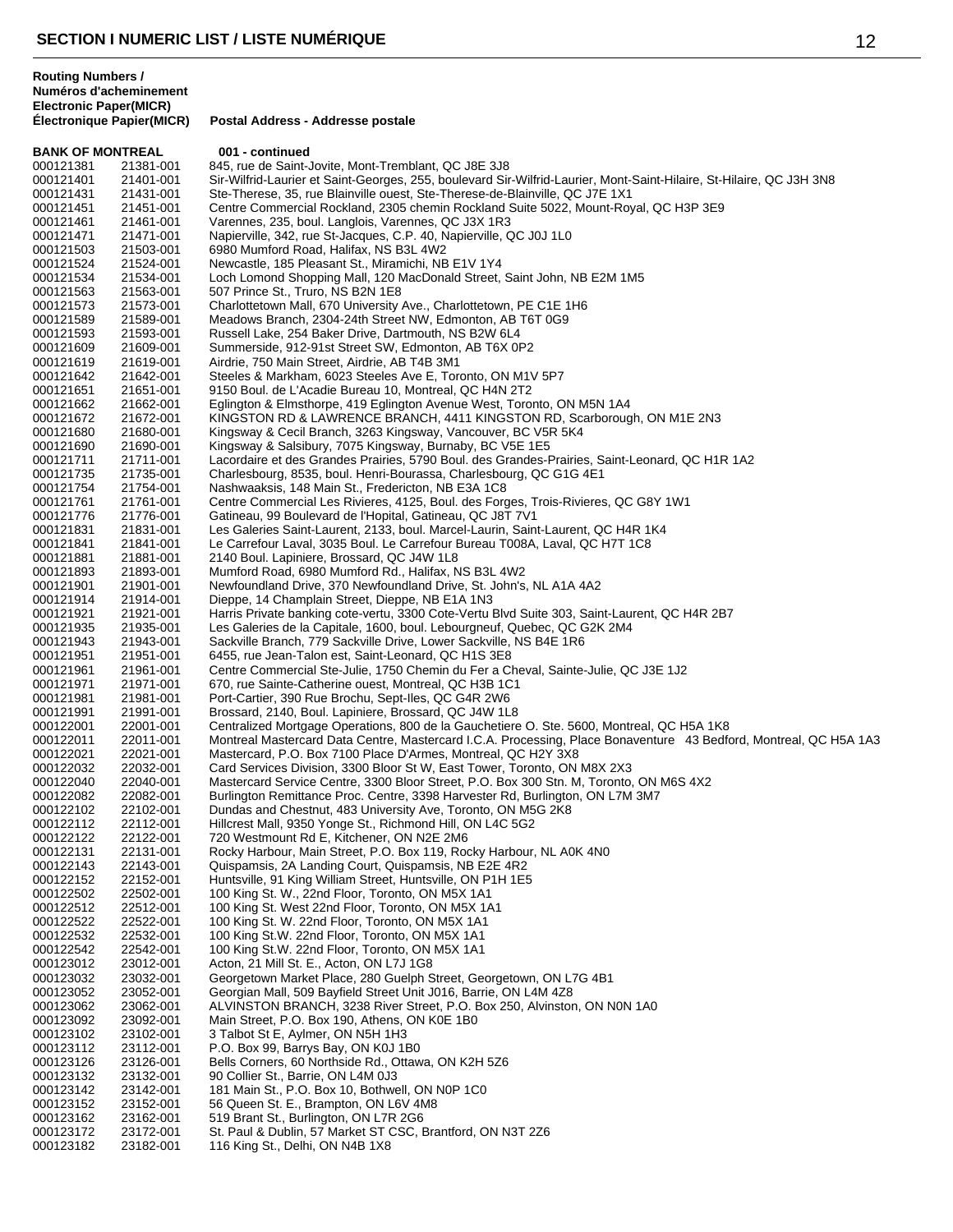| <b>BANK OF MONTREAL</b> |                        | 001 - continued                                                                                                                       |
|-------------------------|------------------------|---------------------------------------------------------------------------------------------------------------------------------------|
| 000123192               | 23192-001              | Chatsworth Branch, 246 Garafraxa Street, P.O. Box 240, Chatsworth, ON N0H 1G0                                                         |
| 000123202               | 23202-001              | North Maple Centre, 819 St. Clair St., Chatham, ON N7M 5J7                                                                            |
| 000123211               | 23211-001              | 9TH & CUMBERLAND, 426 NINTH STREET WEST, Cornwall, ON K6J 0B3                                                                         |
| 000123222               | 23222-001              | 985 Dundas St. East, Mississauga, ON L4Y 2B9                                                                                          |
| 000123232               | 23232-001              | P.O. Box 99, Drumbo, ON N0J 1G0                                                                                                       |
| 000123242               | 23242-001              | 207 Broad St. E., P.O. Box 98, Dunnville, ON N1A 2X1<br>P.O. Box 40, Elgin, ON K0G 1E0                                                |
| 000123252<br>000123262  | 23252-001<br>23262-001 | Clarkson Crossing, 920 Southdown Rd, Mississauga, ON L5J 2Y4                                                                          |
| 000123286               | 23286-001              | P.O. Box 70, Eganville, ON K0J 1T0                                                                                                    |
| 000123292               | 23292-001              | 7 Talbot St N, Essex, ON N8M 1A5                                                                                                      |
| 000123302               | 23302-001              | 125 Geddes St., P.O. Box 508, Elora, ON N0B 1S0                                                                                       |
| 000123312               | 23312-001              | 400 Main St., P.O. Box 40, Exeter, ON N0M 1S6                                                                                         |
| 000123326               | 23326-001              | Main St., P.O. Box 10, Finch, ON K0C 1K0                                                                                              |
| 000123332               | 23332-001              | Wayne Gretzky & Henry, 195 Henry Street, Brantford, ON N3S 5C9                                                                        |
| 000123341               | 23341-001              | 280 Main St. E., P.O. Box 98, Hawkesbury, ON K6A 2R4                                                                                  |
| 000123352               | 23352-001              | Six Points Plaza, 3835 Bloor Street West, Toronto, ON M9B 1K9                                                                         |
| 000123362               | 23362-001              | Woodlawn & Woolwich, 43 Woodlawn Rd.W, Guelph, ON N1H 1G8                                                                             |
| 000123372               | 23372-001              | 6 Ontario St., P.O. Box 430, Grand Bend, ON N0M 1T0                                                                                   |
| 000123392               | 23392-001              | 101 King St. E., P.O. Box 606, Gananoque, ON K7G 2V2                                                                                  |
| 000123402               | 23402-001              | 142 Dundas St., Cambridge, ON N1R 5P1                                                                                                 |
| 000123412               | 23412-001<br>23422-001 | 224 Main St., P.O. Box 99, Glencoe, ON NOL 1M0                                                                                        |
| 000123422<br>000123442  | 23442-001              | Gore Bay, 68 Meredith St., P.O. Box 649, Gore Bay, ON P0P 1H0<br>Frankford branch, 2 Mill Street, P.O. Box 330, Frankford, ON K0K 2C0 |
| 000123452               | 23452-001              | Highland & Patricia, 170 Highland Rd. W., Kitchener, ON N2M 3C2                                                                       |
| 000123462               | 23462-001              | Ottawa & Fennel, 1128 Fennel Ave. E., Hamilton, ON L8T 1S5                                                                            |
| 000123472               | 23472-001              | 886 Barton St. E., Hamilton, ON L8L 3B7                                                                                               |
| 000123482               | 23482-001              | 920 Upper Wentworth St., Hamilton, ON L9A 5C5                                                                                         |
| 000123492               | 23492-001              | 293-10th Street, Hanover, ON N4N 1P1                                                                                                  |
| 000123502               | 23502-001              | 23 Queen St. West, Cambridge, ON N3C 1G2                                                                                              |
| 000123512               | 23512-001              | Queenston & Parkdale, 290 Queenston Rd., Hamilton, ON L8K 1H1                                                                         |
| 000123522               | 23522-001              | 920 Upper Wentworth Street, Hamilton, ON L9A 5C5                                                                                      |
| 000123532               | 23532-001              | James & Barton, 275 James St., Hamilton, ON L8R 2L4                                                                                   |
| 000123547               | 23547-001              | Bannister Centre, 100-301 First Ave. S., Kenora, ON P9N 1W2                                                                           |
| 000123552               | 23552-001              | Kincardine, 761 Queen St, P O Box 400, Kincardine, ON N2Z 2Y8                                                                         |
| 000123562               | 23562-001              | Financial Centre, 42 Bath Road, Kingston, ON K7L 1H5                                                                                  |
| 000123572               | 23572-001              | P.O. Box 460, Ingleside, ON K0C 1M0                                                                                                   |
| 000123581               | 23581-001              | Military Rd., P.O. Box 100, Lancaster, ON K0C 1N0                                                                                     |
| 000123592<br>000123602  | 23592-001<br>23602-001 | LANSDOWNE BRANCH, 1136 PRINCE STREET, P.O. Box 89, Lansdowne, ON K0E 1L0<br>P.O. Box 39, Langton, ON NOE 1G0                          |
| 000123612               | 23612-001              | 29 Water St E, P.O. Box 399, Little Current, ON P0P 1K0                                                                               |
| 000123622               | 23622-001              | Hamilton Road branch, 555 Hamilton Road, London, ON N5Z 1S5                                                                           |
| 000123632               | 23632-001              | 270 Dundas Street, London, ON N6A 1H3                                                                                                 |
| 000123642               | 23642-001              | Dundas & Beatrice, 1820 Dundas Street East, London, ON N5W 3E5                                                                        |
| 000123652               | 23652-001              | 158 Main St., P.O. Box 100, Lucan, ON N0M 2J0                                                                                         |
| 000123662               | 23662-001              | Campbell St., P.O. Box 100, Lucknow, ON N0G 2H0                                                                                       |
| 000123672               | 23672-001              | 1275 Highbury Avenue, London, ON N5Y 1B2                                                                                              |
| 000123692               | 23692-001              | 30 Main St., P.O. Box 310, Markdale, ON N0C 1H0                                                                                       |
| 000123702               | 23702-001              | 26 Sykes St. N., Meaford, ON N4L 1V7                                                                                                  |
| 000123712               | 23712-001              | 86 Main St. N., Markham, ON L3P 1X8                                                                                                   |
| 000123722               | 23722-001              | Elora St., P.O. Box 10, Mildmay, ON N0G 2J0 (Sub to 24192)                                                                            |
| 000123732               | 23732-001              | PO Box 190, Mindemoya, ON P0P 1S0                                                                                                     |
| 000123746<br>000123756  | 23746-001<br>23756-001 | Smyth & St. Laurent, 945 Smyth Rd., Ottawa, ON K1G 1P5<br>1430 Prince of Wales Drive, Ottawa, ON K2C 1N6                              |
| 000123762               | 23762-001              | 4 Dundas St. E, Napanee, ON K7R 1H6                                                                                                   |
| 000123772               | 23772-001              | Dufferin & Celt, 3169 Dufferin St., Toronto, ON M6A 2S9                                                                               |
| 000123782               | 23782-001              | 1226 St. Clair Ave. W., Toronto, ON M6E 1B4                                                                                           |
| 000123792               | 23792-001              | Ontario Food Terminal, 2194 Lake Shore BLVD W, Etobicoke, ON M8V 1A2 (Sub to 04192)                                                   |
| 000123802               | 23802-001              | 2448 Lakeshore Blvd. West, Etobicoke, ON M8V 1C8                                                                                      |
| 000123812               | 23812-001              | 6841 Morrison St., Niagara Falls, ON L2E 2G5                                                                                          |
| 000123822               | 23822-001              | Oakville Main, 239 Lakeshore Road East, Oakville, ON L6J 1H7                                                                          |
| 000123832               | 23832-001              | Orillia, 285 Coldwater RD W, Orillia, ON L3V 3M1                                                                                      |
| 000123846               | 23846-001              | 269 Laurier Avenue West, Ottawa, ON K1P 5J9                                                                                           |
| 000123856               | 23856-001              | 160 Elgin St., Ottawa, ON K2P 2C4                                                                                                     |
| 000123866               | 23866-001              | Westboro, 288 Richmond Road, Ottawa, ON K1Z 6X5                                                                                       |
| 000123876               | 23876-001              | Montreal & St. Laurent, 1936 Montreal RD, Ottawa, ON K1J 6N2                                                                          |
| 000123886               | 23886-001              | Cecil & Bank, 1556 Bank St., Ottawa, ON K1H 7Z4                                                                                       |
| 000123906               | 23906-001              | 41 Pembroke St. W., Pembroke, ON K8A 5M5                                                                                              |
| 000123916               | 23916-001              | City View, 1450 Merivale Rd, 1454 Merivale Road, Ottawa, ON K2E 5P1<br>124 Clarence St., Port Colborne, ON L3K 2G1                    |
| 000123922<br>000123932  | 23922-001<br>23932-001 | Dixie Mall, 1250 South Service Road, Mississauga, ON L5E 1V4                                                                          |
| 000123942               | 23942-001              | 138 King St., P.O. Box 759, Prescott, ON K0E 1T0                                                                                      |
|                         |                        |                                                                                                                                       |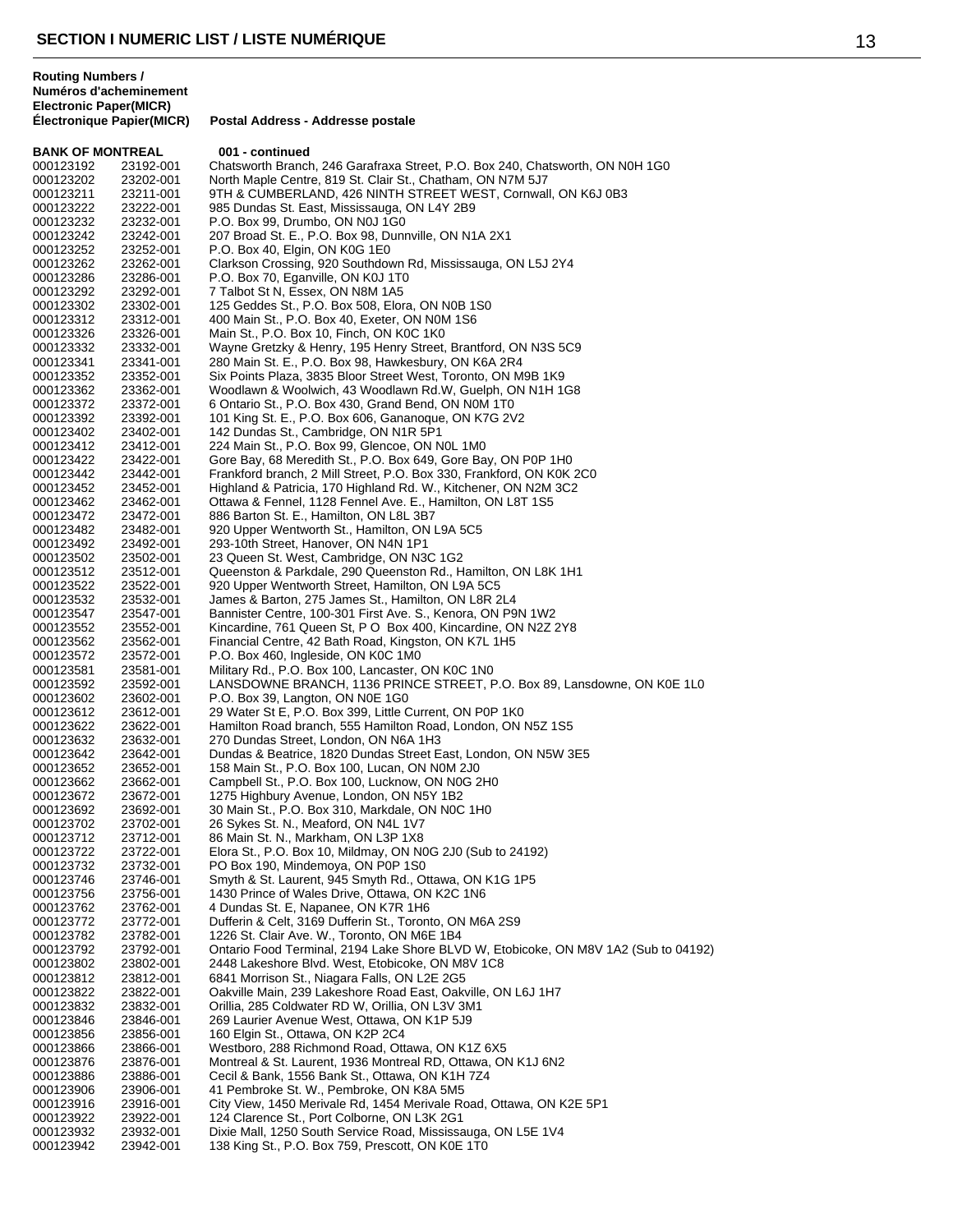| <b>BANK OF MONTREAL</b> |           | 001 - continued                                                           |
|-------------------------|-----------|---------------------------------------------------------------------------|
| 000123952               | 23952-001 | King & Church, 807 King St. E., P.O. Box 7, Cambridge, ON N3H 3P1         |
| 000123962               | 23962-001 | 23 Norfolk St. South, Simcoe, ON N3Y 2V8                                  |
| 000123972               | 23972-001 | 25 Beckwith St South, Smiths Falls, ON K7A 2A9                            |
| 000123981               | 23981-001 | 280 Main St. E., Hawkesbury, ON K6A 2R4                                   |
| 000123992               | 23992-001 | 31 King Street, St Catharines, ON L2R 6W7                                 |
| 000124002               | 24002-001 | 435 Exmouth St., Sarnia, ON N7T 5P1                                       |
| 000124012               | 24012-001 | Northgate, 435 Exmouth St., Sarnia, ON N7T 5P1                            |
| 000124022               | 24022-001 | Main Office, 910 Queenston Rd., Stoney Creek, ON L8G 1B5                  |
| 000124037               | 24037-001 | 61 Front St., P.O. Box 639, Sioux Lookout, ON P8T 1B1                     |
|                         |           |                                                                           |
| 000124042               | 24042-001 | 17 Mary Walk, Elliot Lake, ON P5A 1Z9                                     |
| 000124052               | 24052-001 | East End, 739 Talbot St., St Thomas, ON N5P 1E3                           |
| 000124062               | 24062-001 | 42 Yonge St., P.O. Box 9, Tara, ON N0H 2N0                                |
| 000124072               | 24072-001 | London St., P.O. Box 130, Thamesville, ON N0P 2K0                         |
| 000124082               | 24082-001 | Danforth & Woodbine, 2083 Danforth Ave, Toronto, ON M4C 1K1               |
| 000124092               | 24092-001 | Clinton St., P.O. Box 190, Teeswater, ON N0G 2S0                          |
| 000124102               | 24102-001 | 3 Queen St. N., P.O. Box 640, Tilbury, ON N0P 2L0                         |
| 000124112               | 24112-001 | King & Yonge Branch, 6 King Street West, Toronto, ON M5H 1C3              |
| 000124122               | 24122-001 | College & Manning, 568 College Street, Toronto, ON M6G 1B3                |
| 000124132               | 24132-001 | 1293 Bloor Street West, Toronto, ON M6H 1P1                               |
| 000124142               | 24142-001 | Dupont & Christie, 640 BLOOR ST W, Toronto, ON M6G 1K9                    |
| 000124152               | 24152-001 | 1211 King Street West, Toronto, ON M6K 1G3                                |
| 000124162               | 24162-001 | Rexdale & Kipling, 155 Rexdale Blvd, Rexdale, ON M9W 5Z8                  |
| 000124172               | 24172-001 | 2194 Lakeshore Blvd. W., Etobicoke, ON M8V 1A2                            |
| 000124182               | 24182-001 | King & University, 200 King St. W., Toronto, ON M5H 3T4                   |
| 000124192               | 24192-001 | 131 Durham St., P.O. Box 280, Walkerton, ON N0G 2V0                       |
| 000124202               | 24202-001 | 1295 Walker Rd., Windsor, ON N8Y 2N9                                      |
| 000124212               | 24212-001 | 556 Queen Street East, Sault Ste Marie, ON P6A 2A1                        |
|                         |           | Grand Marais & Curry, 1399 Grand Marais Rd. W., Windsor, ON N9E 1E2       |
| 000124222               | 24222-001 |                                                                           |
| 000124232               | 24232-001 | 3 King St. S., Waterloo, ON N2J 3Z6                                       |
| 000124242               | 24242-001 | 5282 Nauvoo Road PO Box 100, P.O. Box 100, Watford, ON N0M 2S0            |
| 000124252               | 24252-001 | 226 Graham St., P.O. Box 250, West Lorne, ON N0L 2P0                      |
| 000124262               | 24262-001 | Main St., P.O. Box 280, Westport, ON K0G 1X0                              |
| 000124272               | 24272-001 | Portage Place, 1154 Chemong Road, Peterborough, ON K9H 7J6                |
| 000124282               | 24282-001 | 49 Main St. Morrisburg Plaza, Morrisburg, ON K0C 1X0                      |
| 000124292               | 24292-001 | North York City Centre, 5140 Yonge St, North York, ON M2N 6L7             |
| 000124302               | 24302-001 | 200 Ouelette Avenue, Windsor, ON N9P 6K9                                  |
| 000124312               | 24312-001 | Devonshire Mall, 3100 Howard Ave., Windsor, ON N8X 3Y8                    |
| 000124322               | 24322-001 | Wyandotte & Watson, 8185 Wyandotte St. E., Windsor, ON N8S 1T4            |
| 000124332               | 24332-001 | 145 Woodbridge Ave, Woodbridge, ON L4L 2S6                                |
| 000124342               | 24342-001 | 99 King St., Hensall, ON N0M 1X0                                          |
| 000124352               | 24352-001 | Mimico Branch, 2448 Lake Shore Blvd. W, Etobicoke, ON M8V 1C8             |
| 000124362               | 24362-001 | Korah & Douglas, 44 Great Northern RD, Sault Ste Marie, ON P6B 4Y5        |
| 000124372               | 24372-001 | 9350 Yonge St., Richmond Hill, ON L4C 5G2                                 |
| 000124382               | 24382-001 | 2017 Long Lake Rd., Sudbury, ON P3E 4M8                                   |
| 000124392               | 24392-001 | Yonge&Tolman, 5522 Yonge St, Toronto, ON M2N 7L3                          |
|                         |           |                                                                           |
| 000124402               | 24402-001 | Islington & Elmhurst, 2428 Islington Ave., Rexdale, ON M9W 3X8            |
| 000124416               | 24416-001 | 1247 Wellington Street, Ottawa, ON K1Y 3A3                                |
| 000124426               | 24426-001 | College Square, 1381 Woodroffe Ave., Ottawa, ON K2G 1V7                   |
| 000124432               | 24432-001 | 224 Main Street, P.O. Box 99, Glencoe, ON NOL 1M0                         |
| 000124446               | 24446-001 | Constitution Square, 340 Albert Street, Ottawa, ON K1R 7Y6                |
| 000124452               | 24452-001 | 154 Main St. East, North Bay, ON P1B 1A8                                  |
| 000124472               | 24472-001 | Lasalle & Barrydowne, 1485 Lasalle Blvd., Sudbury, ON P3A 5H7             |
| 000124482               | 24482-001 | Listowel Branch, 140 Main St., Listowel, ON N4W 1A1                       |
| 000124492               | 24492-001 | Cambrian Mall, 44 Great Northern Rd, Sault Ste Marie, ON P6B 4Y5          |
| 000124502               | 24502-001 | Bloor & Euclid, 640 Bloor St. W., Toronto, ON M6G 1K9                     |
| 000124512               | 24512-001 | 9 Beverly St W., P.O. Box 160, St George Brant, ON N0E 1N0                |
| 000124542               | 24542-001 | 201 Front Street, Belleville, ON K8N 5A4                                  |
| 000124556               | 24556-001 | Beechwood & MacKay, 29 Beechwood Ave, Ottawa, ON K1M 1M2                  |
| 000124572               | 24572-001 | 2996-1 Highway 69 N., Val Caron, ON P3N 1E3                               |
| 000124582               | 24582-001 | Centennial Park, 5540 Lawrence Ave. E., Scarborough, ON M1C 3B2           |
| 000124592               | 24592-001 | King & Hickory, 255 King St. N., Waterloo, ON N2J 4V2                     |
| 000124612               | 24612-001 | CEDARBRAE MALL, 3495 Lawrence Ave E, Scarborough, ON M1H 1B2              |
| 000124622               | 24622-001 | 2810 Danforth Ave., Toronto, ON M4C 1M1                                   |
| 000124632               | 24632-001 | Sherwood Forest Mall, 1225 Wonderland Rd. N., London, ON N6G 2V9          |
| 000124642               | 24642-001 | Dufferin & Supertest, 4800 Dufferin St., Downsview, ON M3H 5S9            |
| 000124652               | 24652-001 | Sheppard & Victoria Park, 2450 Sheppard Ave. East, Willowdale, ON M2J 1X1 |
|                         |           | Sutton West Shopping Plaza, High & Middle Sts, Sutton West, ON L0E 1R0    |
| 000124662               | 24662-001 |                                                                           |
| 000124692               | 24692-001 | Steeles & Bathurst, 800 Steeles Ave W, Thornhill, ON L4J 7L2              |
| 000124712               | 24712-001 | Lakeshore & Geneva, 121 Lakeshore Rd., St Catharines, ON L2N 2T7          |
| 000124722               | 24722-001 | Oakville Place, 240 Leighland Ave., Oakville, ON L6H 3H6                  |
| 000124742               | 24742-001 | Westdale Mall, 1151 Dundas St. W., Mississauga, ON L5C 1C6                |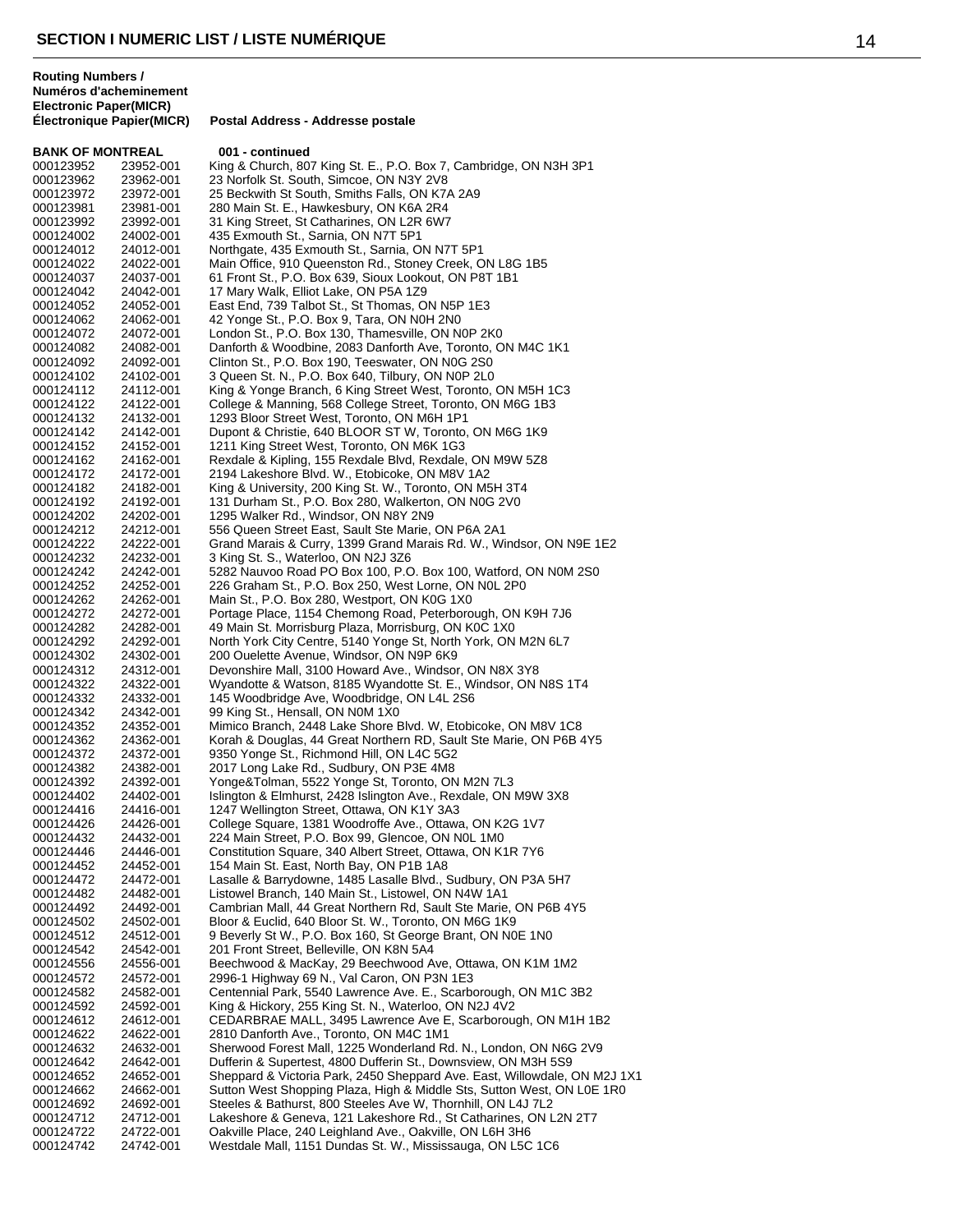**BANK OF MONTREAL 001 - continued** 000124752 24752-001 Weston & Steeles Branch, 3700 Steeles Avenue West, Woodbridge, ON L4L 8K8<br>000124762 24762-001 Cataraqui Town Centre, 945 Gardiner's Rd, Kingston, ON K7M 7H4 000124762 24762-001 Cataraqui Town Centre, 945 Gardiner's Rd, Kingston, ON K7M 7H4 Woodchester Plaza, 2458 Dundas St. W., Mississauga, ON L5K 1R8 000124792 24792-001 700 University Ave, Toronto, ON M5G 1X7 24802-001 Front & Days Branch, 704 Front Road, Kingston, ON K7M 4L5<br>24812-001 378 Lakeshore Rd. E., Mississauga, ON L5G 1H5 000124812 24812-001 378 Lakeshore Rd. E., Mississauga, ON L5G 1H5 000124822 24822-001 County Fair Plaza, 285 Coldwater Rd. W., Orillia, ON L3V 3M1<br>000124832 24832-001 8400 Jane Street, Concord, ON L4K 4L8 8400 Jane Street, Concord, ON L4K 4L8 000124842 24842-001 55 Dundas Street West, Trenton, ON K8V 3N9 000124852 24852-001 Glendale & Tremont, 228 Glendale Ave., St Catharines, ON L2T 2K5<br>000124866 24866-001 Elgin and Slater, 6-90 Elgin St., Ottawa, ON K1P 0C6 000124866 24866-001 Elgin and Slater, 6-90 Elgin St., Ottawa, ON K1P 0C6<br>000124872 24872-001 Queen and Yonge, 2 Queen Street East, Toronto, ON 000124872 24872-001 Queen and Yonge, 2 Queen Street East, Toronto, ON M5C 3G7<br>000124882 24882-001 Appleby Mall, 5111 New St., Burlington, ON L7L 1V2 000124882 24882-001 Appleby Mall, 5111 New St., Burlington, ON L7L 1V2 000124892 24892-001 Sheppard Centre, 4841 Yonge Street, North York, ON M2N 5X2<br>000124902 24902-001 RETAIL DEALER FINANCE EASTERN ON, 55 Bloor St W 12th RETAIL DEALER FINANCE EASTERN ON, 55 Bloor St W 12th Floor, Toronto, ON M4W 3N5 000124912 24912-001 700 University Ave., Toronto, ON M5G 1X7 000124922 24922-001 Burnhamthorpe & Saturn, 141 Saturn Rd., Etobicoke, ON M9C 2S8 000124932 24932-001 100 King St West Main Level, Toronto, ON M5X 1A3 000124942 24942-001 Centennial Mall, 56 Queen St. East, Brampton, ON L6V 4M8<br>000124952 24952-001 1 Wall Street. P.O. Box 68. Brockville. ON K6V 7K4 1 Wall Street, P.O. Box 68, Brockville, ON K6V 7K4 000124962 24962-001 Broadway & Centre, 274 Broadway, Orangeville, ON L9W 1L1<br>000124982 24982-001 7145 Goreway Drive, Mississauga, ON L4T 2T5 24982-001 7145 Goreway Drive, Mississauga, ON L4T 2T5<br>24999-001 Glenmore Landing, D161-1600-90th Ave. S.W. 000124999 24999-001 Glenmore Landing, D161-1600-90th Ave. S.W., Calgary, AB T2V 5A8<br>000125009 25009-001 Calgary Market Mall, M001B-3625 Shaganappi Trail NW, Calgary, AB 000125009 25009-001 Calgary Market Mall, M001B-3625 Shaganappi Trail NW, Calgary, AB T3A 0E2<br>000125012 25012-001 SSG LENDING SPECIALIST PORTFOLIO, 55 Bloor St W 12th FL, Toronto, ON SSG LENDING SPECIALIST PORTFOLIO, 55 Bloor St W 12th FL, Toronto, ON M4W 3N5 000125029 25029-001 635 - 8th Avenue S.W., Calgary, AB T2P 3M3 102 Main St., P.O. Box 206, Acme, AB T0M 0A0 000125067 25067-001 10 Main St., P.O. Box 10, Carberry, MB R0K 0H0 000125079 25079-001 6100 Macleod Trail S.W., Calgary, AB T2H 0K5 Brentwood Village Mall, 3517 Charleswood Dr. N.W., Calgary, AB T2L 2C1 000125109 25109-001 107 Banff Ave., P.O. Box 1290, Banff, AB T1L 1B3<br>000125129 25129-001 Telus Tower, 411 1st St. S.E., Calgary, AB T2G 4Y Telus Tower, 411 1st St. S.E., Calgary, AB T2G 4Y5 000125139 25139-001 #345 - 10233 Elbow Drive S.W., Calgary, AB T2W 1E8<br>000125149 25149-001 Westbrook Shopping Centre, 1200-37th St. S.W., Calga 000125149 25149-001 Westbrook Shopping Centre, 1200-37th St. S.W., Calgary, AB T3C 1S2<br>000125159 25159-001 CanadianOxy Building, 635 - 8th Avenue S.W., Calgary, AB T2P 3M3 000125159 25159-001 CanadianOxy Building, 635 - 8th Avenue S.W., Calgary, AB T2P 3M3 000125169 25169-001 635-8th Avenue S.W., Calgary, AB T2P 3M3<br>000125179 25179-001 4906 - 50th Ave., Camrose, AB T4V 0S3 4906 - 50th Ave., Camrose, AB T4V 0S3 000125199 25199-001 121, 10th Avenue South, 121, 10th Avenue South P.O. Box 489, Carstairs, AB T0M 0N0<br>000125219 25219-001 P.O. Box 150, Calmar, AB T0C 0V0 P.O. Box 150, Calmar, AB T0C 0V0 000125239 25239-001 137th Ave. & 66th Street, Edmonton, AB T5C 3C8<br>000125259 25259-001 12240 - 137th Ave., Edmonton, AB T5L 4Y4 000125259 25259-001 12240 - 137th Ave., Edmonton, AB T5L 4Y4 727 17th Avenue S.W., Calgary, AB T2S 0B6 000125309 25309-001 95-3rd Ave. W., P.O. Box 1390, Drumheller, AB T0J 0Y0<br>000125329 25329-001 West Point Centre North, 17504 - 100 Ave NW, Edmonto West Point Centre North, 17504 - 100 Ave NW, Edmonton, AB T5S 2S2 000125339 25339-001 Westmount Village, 13370 - 114 Ave., Edmonton, AB T5M 4B7<br>000125349 25349-001 4816-50th Street, P.O. Box 340, Forestburg, AB T0B 1N0 000125349 25349-001 4816-50th Street, P.O. Box 340, Forestburg, AB T0B 1N0<br>000125359 25359-001 10199 - 101 Street, P.O. Box 220, Edmonton, AB T5J 2J2 10199 - 101 Street, P.O. Box 220, Edmonton, AB T5J 2J2 000125369 25369-001 109 St. & Princess Elizabeth Ave, Edmonton, AB T5G 3A6 Grande Prairie, 10705 West Side Drive, Grande Prairie, AB T8V 8E6 000125399 25399-001 Lynnwood, 8916-146th St., Edmonton, AB T5R 1B8<br>000125429 25429-001 P.O. Box 390, High Level, AB T0H 1Z0 000125429 25429-001 P.O. Box 390, High Level, AB T0H 1Z0<br>000125439 25439-001 701 - 8th Street. Canmore. AB T1W 2B 701 - 8th Street, Canmore, AB T1W 2B2 000125449 25449-001 Roper Road Branch, 5340 75th Street NW, Edmonton, AB T6E 6S4<br>000125479 25479-001 Beddington Village, 8282 Centre Street North, Calgary, AB T3K 2X4 Beddington Village, 8282 Centre Street North, Calgary, AB T3K 2X4 000125509 25509-001 5013-50th Ave., Lacombe, AB T4L 1K4<br>000125529 25529-001 4706-50th Ave., Leduc, AB T9E 6Y6 25529-001 4706-50th Ave., Leduc, AB T9E 6Y6<br>25539-001 150 - 2555 32nd St. N.F., Calgary, A 000125539 25539-001 150 - 2555 32nd St. N.E., Calgary, AB T1Y 7J6<br>000125559 25559-001 #1185-3800 Memorial Dr. N.E., Calgary, AB T2 000125559 25559-001 #1185-3800 Memorial Dr. N.E., Calgary, AB T2A 2K2<br>000125579 25579-001 10199-101 Street, P.O. Box 220, Edmonton, AB T5J 2 10199-101 Street, P.O. Box 220, Edmonton, AB T5J 2J2 000125582 25582-001 weston Rd & Hwy7, 30 Famous Ave, Vaughan, ON L4L 9M3 000125592 25592-001 Leslie & York Mills, 1859 Leslie St, Toronto, ON M3B 2N1 000125627 25627-001 107 Main Street, PO Box 490, Morris, MB R0G 1K0 000125669 25669-001 Macleod Trail & 94th, 9608 Macleod Trail SE, Calgary, AB T2J 0P7 Spruce Grove, 110 - 16 Westway Road, Spruce Grove, AB T7X 3X3 000125689 25689-001 Edmonton Cash Services, c/o BMO Currency Services, 234 Simcoe Street 2nd Floor, Toronto, ON M5T 1T4<br>000125690 25690-001 Mission Hills, 200 - 32530 Lougheed Highway, Mission, BC V2V 1A7 25690-001 Mission Hills, 200 - 32530 Lougheed Highway, Mission, BC V2V 1A7<br>25707-001 436 Mountain Ave., P.O. Box 1210, Neepawa, MB R0J 1H0 000125707 25707-001 436 Mountain Ave., P.O. Box 1210, Neepawa, MB R0J 1H0<br>000125739 25739-001 Olds Branch, 100, 6900-46th Street, P.O. Box 3710, Olds, A 000125739 25739-001 Olds Branch, 100, 6900-46th Street, P.O. Box 3710, Olds, AB T4H 0A2<br>000125742 25742-001 Oxford & Cherryhill, 101 Cherryhill Blvd., London, ON N6H 4S4 Oxford & Cherryhill, 101 Cherryhill Blvd., London, ON N6H 4S4 000125772 25772-001 Woodside Square, 1571 Sandhurst Circle, Scarborough, ON M1V 1V2<br>000125789 25789-001 Mill Woods, 5503 23Rd Ave., Edmonton, AB T6L 7B9 Mill Woods, 5503 23Rd Ave., Edmonton, AB T6L 7B9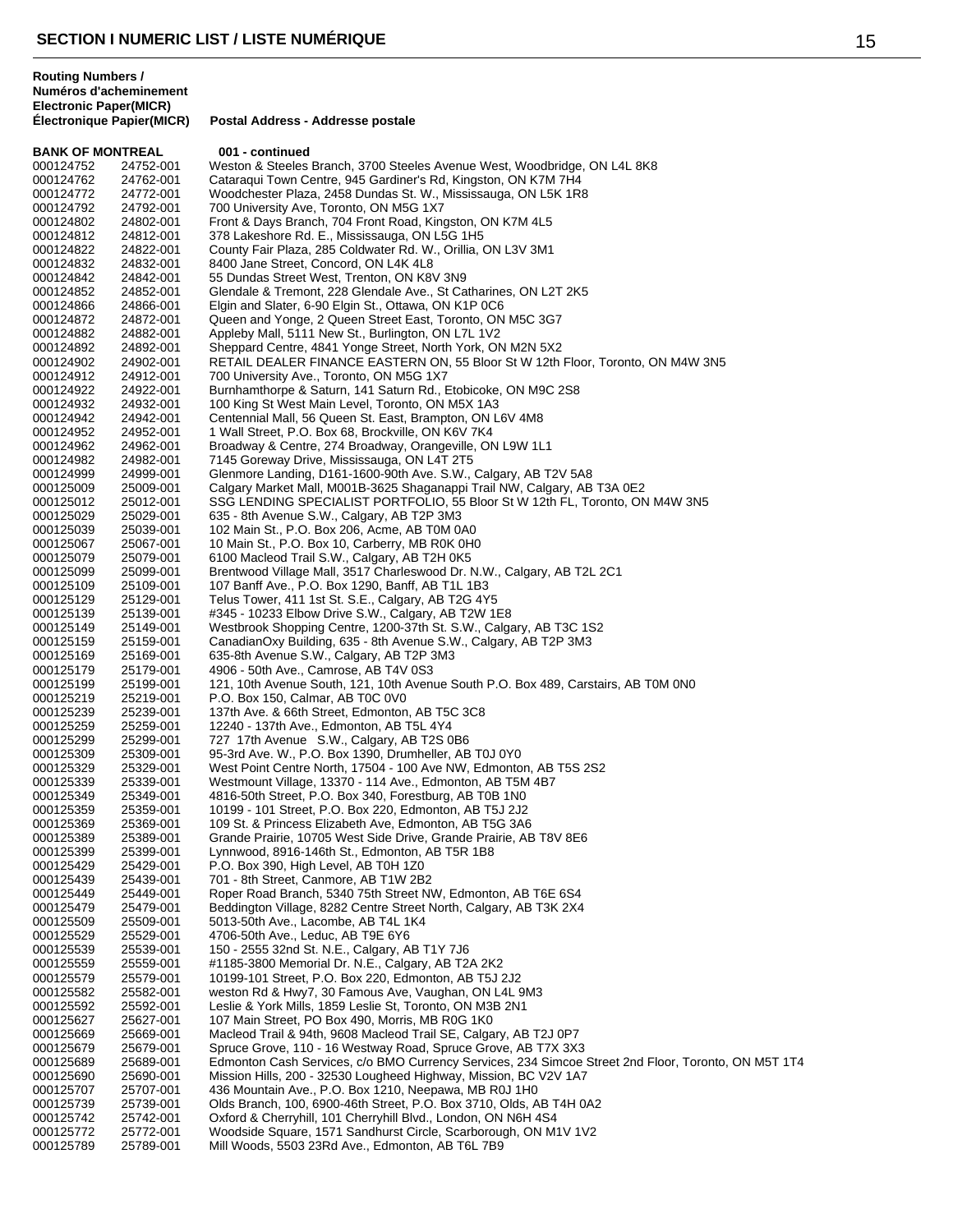| <b>Routing Numbers /</b><br><b>Electronic Paper(MICR)</b> | Numéros d'acheminement    |                                                                                                                                          |  |  |  |
|-----------------------------------------------------------|---------------------------|------------------------------------------------------------------------------------------------------------------------------------------|--|--|--|
|                                                           | Electronique Papier(MICR) | Postal Address - Addresse postale                                                                                                        |  |  |  |
| <b>BANK OF MONTREAL</b>                                   |                           | 001 - continued                                                                                                                          |  |  |  |
| 000125799                                                 | 25799-001                 | White Oaks Square, 12240 - 137th Ave., Edmonton, AB T5L 4Y4                                                                              |  |  |  |
| 000125809                                                 | 25809-001                 | Suite 1185 3800 Memorial Drive N.E., Calgary, AB T2A 2K2                                                                                 |  |  |  |
| 000125819                                                 | 25819-001                 | 4948-50th Ave., P.O. Box 60, Rimbey, AB TOC 2J0                                                                                          |  |  |  |
| 000125822                                                 | 25822-001                 | 348 Lacroix Street, Chatham, ON N7M 2W3                                                                                                  |  |  |  |
| 000125834                                                 | 25834-001                 | 14 Champlain St., Dieppe, NB E1A 1N3                                                                                                     |  |  |  |
| 000125841                                                 | 25841-001                 | 350 Conception Bay Highway, 1319 TOPSAIL RD, Paradise, NL A1L 1N8                                                                        |  |  |  |
| 000125859                                                 | 25859-001                 | 394 St. Albert Road, St Albert, AB T8N 5J9                                                                                               |  |  |  |
| 000125867                                                 | 25867-001                 | 31 Lakewood Blvd. Unit 30, Winnipeg, MB R2J 2M8                                                                                          |  |  |  |
| 000125897                                                 | 25897-001                 | 2727 Portage Avenue, Winnipeg, MB R3J 0R2                                                                                                |  |  |  |
| 000125907                                                 | 25907-001                 | Southdale Centre, Unit 30 - 31 Lakewood Blvd., Winnipeg, MB R2J 2M8                                                                      |  |  |  |
| 000125922                                                 | 25922-001                 | Highway 7 & Birchmont, 3993 Highway 7, Markham, ON L3R 5M6                                                                               |  |  |  |
| 000125932                                                 | 25932-001                 | Commissioners & Highbury, 1315 Commissioners Road East, London, ON N6M 0B8                                                               |  |  |  |
| 000125959                                                 | 25959-001                 | 230 13th Street N., Lethbridge, AB T1H 2R7                                                                                               |  |  |  |
| 000125969                                                 | 25969-001                 | 5303-50th St., P.O. Box 240, Tofield, AB T0B 4J0                                                                                         |  |  |  |
| 000125979                                                 | 25979-001                 | 220 Main St., P.O. Box 10, Trochu, AB T0M 2C0                                                                                            |  |  |  |
| 000125989                                                 | 25989-001                 | 5102-50th St., P.O. Box 189, Vegreville, AB T9C 1R2                                                                                      |  |  |  |
| 000126008                                                 | 26008-001                 | Weyburn Square, #7-110 Souris Avenue, Weyburn, SK S4H 2Z8                                                                                |  |  |  |
| 000126019                                                 | 26019-001                 | 422 10th Street, Wainwright, AB T9W 1P5                                                                                                  |  |  |  |
| 000126027                                                 | 26027-001                 | Inkster Blvd at Main St, 1468 Main St., Winnipeg, MB R2W 3W1                                                                             |  |  |  |
| 000126039                                                 | 26039-001                 | 10603-100th Ave., Westlock, AB T7P 2J4                                                                                                   |  |  |  |
| 000126049                                                 | 26049-001                 | 300 - 222 Baseline Road, Sherwood Park, AB T8H 1S8                                                                                       |  |  |  |
| 000126059                                                 | 26059-001                 | 5020-50th Ave., Wetaskiwin, AB T9A 0S4                                                                                                   |  |  |  |
| 000126067                                                 | 26067-001                 | 1188 Pembina Highway, Winnipeg, MB R3T 2A6                                                                                               |  |  |  |
| 000126077                                                 | 26077-001                 | 1780 Ellice Ave., Winnipeg, MB R3H 0B5                                                                                                   |  |  |  |
| 000126087                                                 | 26087-001                 | 330 Portage Avenue, Winnipeg, MB R3C 0C4                                                                                                 |  |  |  |
| 000126097                                                 | 26097-001                 | 2025 Corydon Ave., Winnipeg, MB R3P 0N5                                                                                                  |  |  |  |
| 000126107                                                 | 26107-001                 | Kilcona, 1565 Regent Ave. W, Winnipeg, MB R2C 3B3                                                                                        |  |  |  |
| 000126119                                                 | 26119-001                 | Hampton Market, 6220 - 199th Street NW, Edmonton, AB T5T 2K4                                                                             |  |  |  |
| 000126122                                                 | 26122-001                 | Mapleview & Bryne, 44 Mapleview Drive West, Barrie, ON L4N 6L4                                                                           |  |  |  |
| 000126157                                                 | 26157-001                 | Fort Richmond, 2785 Pembina Hwy, Winnipeg, MB R3T 2H5                                                                                    |  |  |  |
| 000126197                                                 | 26197-001                 | The Maples, 1083 McPhillips Street, Winnipeg, MB R2X 2K8                                                                                 |  |  |  |
| 000126219                                                 | 26219-001                 | Bower Plaza, Suite 148 2325 50th Ave., Red Deer, AB T4R 1M7                                                                              |  |  |  |
| 000126229                                                 | 26229-001                 | Panorama Hills, #206-177 Country Hills Blvd. NW, Calgary, AB T3K 5M6                                                                     |  |  |  |
| 000126239                                                 | 26239-001                 | 6586 - 28th Ave, Edmonton, AB T6L 6N3                                                                                                    |  |  |  |
| 000126259<br>000100001                                    | 26259-001<br>00001001     | West Point Centre North, 17504-100 Ave NW, Edmonton, AB T5S 2S2<br>de la Diciene, 7545, Deul, Maurice, Durchessie, Mentreal, OO UAF, 7NO |  |  |  |

000126259 26259-001 West Point Centre North, 17504-100<br>000126281 26281-001 Place de la Riviere, 7515, Boul. Mau 000126281 26281-001 Place de la Riviere, 7515, Boul. Maurice-Duplessis, Montreal, QC H1E 7N2<br>000126292 26292-001 100 King Street West, P.O. Box 3, Toronto, ON M5X 1A3

- 100 King Street West, P.O. Box 3, Toronto, ON M5X 1A3 000126329 26329-001 5037 - 50th Street, P.O. Box 6479, Drayton Valley, AB T7A 1R9
- 000126339 26339-001 Wolf Willow Place, 6833 170th Street, Edmonton, AB T5T 4W4 000126349 26349-001 London Place West, #1 5249 Richmond Road S.W., Calgary, AB T3E 7C4<br>000126359 26359-001 137th Ave. and 66th Street, Edmonton, AB T5C 3C8
- 000126359 26359-001 137th Ave. and 66th Street, Edmonton, AB T5C 3C8 305 St. Albert Rd., St Albert, AB T8N 3K8
	-
- 000126399 26399-001 6586-28th Ave., Edmonton, AB T6L 6N3<br>000126401 26401-001 399 rue Principale, Granby, QC J2G 2W7 399 rue Principale, Granby, QC J2G 2W7
	-
- 000126419 26419-001 Shawnessy, 225 Shawville Blvd. S.E., Calgary, AB T2Y 3H9<br>000126429 26429-001 145 Ordze Avenue, Sherwood Park, AB T8B 1M6
- 000126429 26429-001 145 Ordze Avenue, Sherwood Park, AB T8B 1M6 9855 Austin Road, Burnaby, BC V3J 1N4
	-
- 000126450 26450-001 9-6233 200th Street, Langley, BC V2Y 1A2
- 000126499 26499-001 Fort Saskatchewan, 8725 94th Street, Fort Saskatchewan, AB T8L 4P7 000126503 26503-001 Lending Ops. Service Centre, 865 Harrington Court, Burlington, ON L7N 3P3<br>000126517 26517-001 330 Portage Avenue, Winnipeg, MB R3C 0C4
	-
- 000126517 26517-001 330 Portage Avenue, Winnipeg, MB R3C 0C4 1188 Pembina Highway, Winnipeg, MB R3T 2A6
	-
- 000126537 26537-001 1780 Ellice Avenue, Winnipeg, MB R3H 0B5 116 Broadway St., P.O. Box 39, Carnduff, SK S0C 0S0
- 000126591 26591-001 288 St-Georges, St-Jerome, QC J7Z 5A6
	- 26601-001 Auteuil Financial Management Centre, 2040 des Laurentides Blvd, Laval, QC H7M 2Y5<br>26611-001 Repentigny-Iberville FMC, 1315, Boul, Iberville, Repentigny, QC J5Y 4B8
- 000126611 26611-001 Repentigny-Iberville FMC, 1315, Boul. Iberville, Repentigny, QC J5Y 4B8<br>000126672 26672-001 Wingham, 55 Josephine St, PO Box 878, Wingham, ON N0G 2W0
- 000126672 26672-001 Wingham, 55 Josephine St, PO Box 878, Wingham, ON N0G 2W0 Meadowvale Town Centre, 6780 Meadowvale Town Centre Circle, Mississauga, ON L5N 4B7
- 000126718 26718-001 129 Jasper Street, P.O. Box 1300, Maple Creek, SK S0N 1N0
- 000126729 26729-001 Carry Plaza, 3215 E Dunmore Road S.E., Medicine Hat, AB T1B 2H2<br>000126738 26738-001 141-3rd Ave. W., P.O. Box 1180. Melville, SK S0A 2P0
- 000126738 26738-001 141-3rd Ave. W., P.O. Box 1180, Melville, SK S0A 2P0
- 000126748 26748-001 48 High Street W., Moose Jaw, SK S6H 1S3<br>000126758 26758-001 Southland. 2705 Gordon Road. Regina, SK \$
	- Southland, 2705 Gordon Road, Regina, SK S4S 6H8
- 000126782 26782-001 Lansdowne Place, 645 Lansdowne St W, Peterborough, ON K9J 7Y5
	- Heart Lake Branch, 180 Sandlewood Parkway, Brampton, ON L6Z 1Y4
- 000126808 26808-001 8th Street and Preston Avenue, 2122 8th Street East, Saskatoon, SK S7H 0V1<br>000126829 26829-001 101 Crowfoot Way NW, Calgary, AB T3G 2R2
- 000126829 26829-001 101 Crowfoot Way NW, Calgary, AB T3G 2R2
	- Charleswood Centre, 3900 Grant Ave., Winnipeg, MB R3R 3C2
- 000126847 26847-001 3330 Portage Avenue, Winnipeg, MB R3K 0Z1 100th Ave. & 100th St., P.O. Box 1450, Tisdale, SK S0E 1T0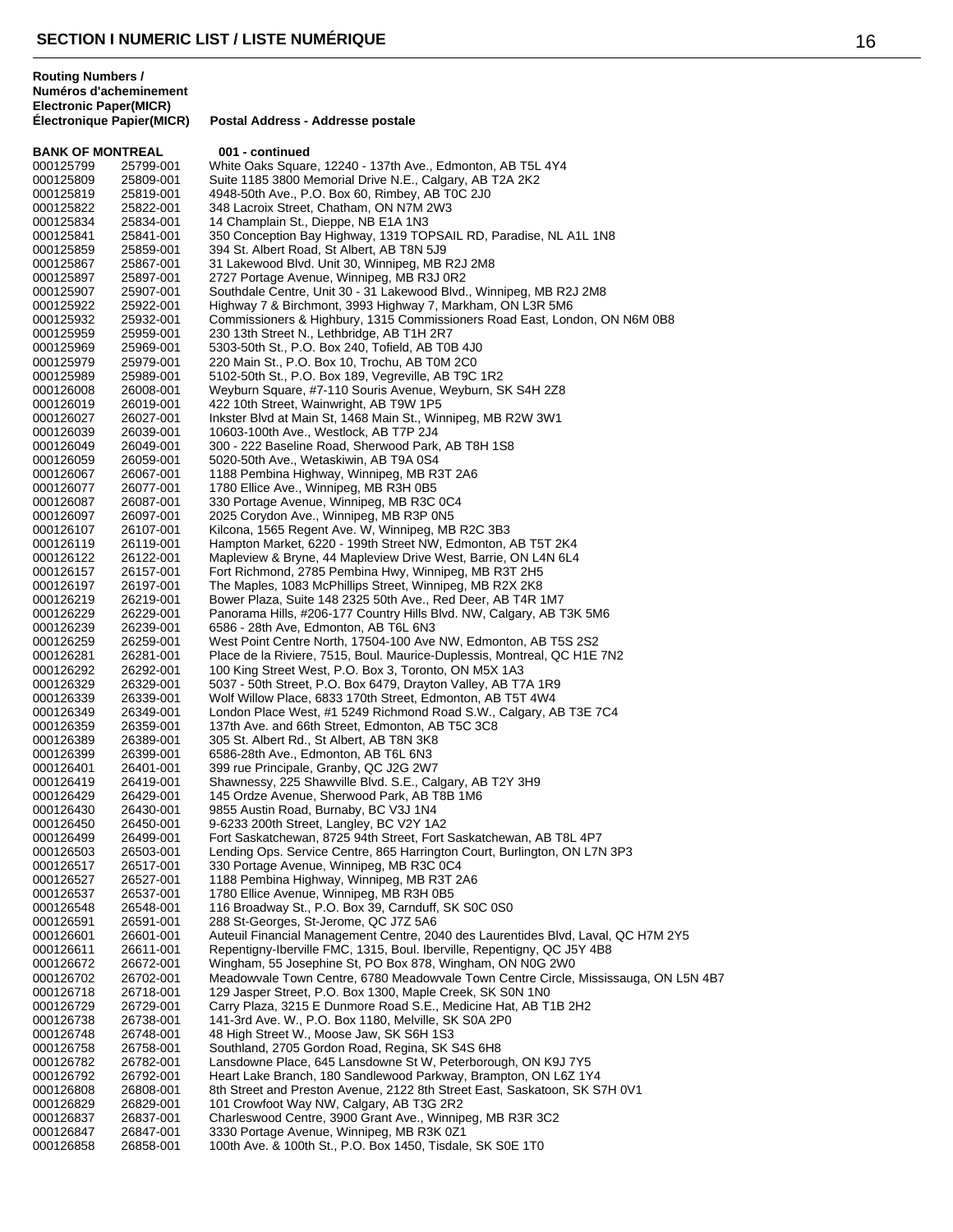**BANK OF MONTREAL 001 - continued**<br>000126868 26868-001 Main St. P.O. Box 000126868 26868-001 Main St., P.O. Box 159, Unity, SK S0K 4L0<br>000126878 26878-001 305 Albert St. N., Regina, SK S4R 3C3 000126878 26878-001 305 Albert St. N., Regina, SK S4R 3C3<br>000126888 26888-001 727 Lalonde. P.O. Box 40. Whitewood. 727 Lalonde, P.O. Box 40, Whitewood, SK S0G 5C0 000126918 26918-001 The Mall at Lawson Heights, 134 Primrose Dr, Saskatoon, SK S7K 5S6<br>000126922 26922-001 East Liberty & Hanna, 171 East Liberty Street, Suite 106, Toronto, ON N East Liberty & Hanna, 171 East Liberty Street, Suite 106, Toronto, ON M6K 3P6 000126931 26931-001 Happy Valley Goose Bay Branch, Happy Valley - Goose Bay, NL<br>000126941 26941-001 Paradise, 1319 Topsail Road, Paradise, NL A1L 1N8 000126941 26941-001 Paradise, 1319 Topsail Road, Paradise, NL A1L 1N8 Card Services, 55 Bloor St W 15th, Toronto, ON M4W 3N5 000126992 26992-001 231 Main St, Newmarket, ON L3Y 3Z4<br>000127000 27000-001 2461 Beacon Ave., P.O. Box 2100, Sid 000127000 27000-001 2461 Beacon Ave., P.O. Box 2100, Sidney, BC V8L 1X7<br>000127010 27010-001 Lougheed Town Centre, 160 9855 Austin Avenue. 9855 000127010 27010-001 Lougheed Town Centre, 160 9855 Austin Avenue, 9855 Austin Ave., Burnaby, BC V3J 1N4<br>000127040 27040-001 Langford, 101 - 735 Goldstream Avenue, Victoria, BC V9B 2X4 000127040 27040-001 Langford, 101 - 735 Goldstream Avenue, Victoria, BC V9B 2X4<br>000127050 27050-001 125-610 6th Street, New Westminster, BC V3L 3C2 000127050 27050-001 125-610 6th Street, New Westminster, BC V3L 3C2<br>000127060 27060-001 Oak Bay, 2219 Oak Bay Ave., Victoria, BC V8R 1G4 000127060 27060-001 Oak Bay, 2219 Oak Bay Ave., Victoria, BC V8R 1G4<br>000127070 27070-001 Port Coquitlam, 2564 Shaughnessy St. Suite 101, Po Port Coquitlam, 2564 Shaughnessy St. Suite 101, Port Coquitlam, BC V3C 3G4 000127100 27100-001 Broadway & Commercial, 2501 Commercial Drive, Vancouver, BC V5N 4C1<br>000127110 27110-001 958 Denman St., Vancouver, BC V6G 2M2 27110-001 958 Denman St., Vancouver, BC V6G 2M2<br>27120-001 Main & Keefer (Chinatown), 601 Main Stree 000127120 27120-001 Main & Keefer (Chinatown), 601 Main Street, Vancouver, BC V6A 2V4<br>000127130 27130-001 4th & Balsam, 2388 West 4th Avenue, Vancouver, BC V6K 1P2 000127130 27130-001 4th & Balsam, 2388 West 4th Avenue, Vancouver, BC V6K 1P2<br>000127140 27140-001 4th & Alma. 3695 West 4th Ave., Vancouver, BC V6R 1P2 4th & Alma, 3695 West 4th Ave., Vancouver, BC V6R 1P2 000127150 27150-001 Broadway & Willow, Suite No. 105 777 West Broadway, Vancouver, BC V5Z 4J7<br>000127160 27160-001 Suite 100 - 401 West Georgia Street, Vancouver, BC V6B 5A1 Suite 100 - 401 West Georgia Street, Vancouver, BC V6B 5A1 000127170 27170-001 East Hastings, 2515 East Hastings St., Vancouver, BC V5K 1Z2<br>000127180 27180-001 777 West Broadway, Suite 105, Vancouver, BC V5Z 4J7 000127180 27180-001 777 West Broadway, Suite 105, Vancouver, BC V5Z 4J7<br>000127190 27190-001 1783 Marine Dr. West Vancouver. BC V7V 1J5 1783 Marine Dr, West Vancouver, BC V7V 1J5 000127200 27200-001 Grandview & Rupert, 3290 Grandview Highway, Vancouver, BC V5M 2G2<br>000127210 27210-001 28th & Dunbar, 4395 Dunbar St., Vancouver, BC V6S 2G2 27210-001 28th & Dunbar, 4395 Dunbar St., Vancouver, BC V6S 2G2<br>27220-001 Park Royal, 913 Park Royal S., West Vancouver, BC V7T 1 000127220 27220-001 Park Royal, 913 Park Royal S., West Vancouver, BC V7T 1A1<br>000127230 27230-001 2106 West Broadway, Vancouver, BC V6K 4L1 000127230 27230-001 2106 West Broadway, Vancouver, BC V6K 4L1<br>000127240 27240-001 41st & Oak, 5755 Oak St., Vancouver, BC V6M 41st & Oak, 5755 Oak St., Vancouver, BC V6M 2V7 000127250 27250-001 934 Baker Street, P.O. Box 640, Cranbrook, BC V1C 1A5<br>000127260 27260-001 Georgia & Richards, 475 W Georgia Street, Vancouver, B Georgia & Richards, 475 W Georgia Street, Vancouver, BC V6B 1B3 000127270 27270-001 67th & Granville, 8324 Granville St., Vancouver, BC V6P 4Z7<br>000127340 27340-001 4705 Kingsway, Burnaby, BC V5H 2C4 000127340 27340-001 4705 Kingsway, Burnaby, BC V5H 2C4<br>000127360 27360-001 Sardis, 6640 Vedder Road, Unit 100D. 000127360 27360-001 Sardis, 6640 Vedder Road, Unit 100D, Chilliwack, BC V2R 0J2<br>000127370 27370-001 Guildford Town Centre, 10455 152nd St, Surrey, BC V3R 7M8 000127370 27370-001 Guildford Town Centre, 10455 152nd St, Surrey, BC V3R 7M8 Mission Park Centre, 16-3155 Lakeshore Road, Kelowna, BC V1W 3S9 000127390 27390-001 6088 No. 3 Road, Richmond, BC V6Y 2B3 000127441 27441-001 Mascouche, 825 montee Masson, Mascouche, QC J7K 3B4 000127473 27473-001 Cole Harbour Road, 1086 Cole Harbour Road, Dartmouth, NS B2V 1E7<br>000127481 27481-001 1560 rue Montarville, Saint-Bruno, QC J3V 3T7 000127481 27481-001 1560 rue Montarville, Saint-Bruno, QC J3V 3T7<br>000127543 27543-001 Spring Garden, 5506 Spring Garden Rd. Unit 10 Spring Garden, 5506 Spring Garden Rd, Unit 101, Halifax, NS B3J 1G5 000127556 27556-001 Britannia Plaza, 1495-100 Richmond Rd, Ottawa, ON K2B 6R9<br>000127562 27562-001 280 Main St. E., P.O. Box 98, Hawkesbury, ON K6A 2R4 280 Main St. E., P.O. Box 98, Hawkesbury, ON K6A 2R4 000127581 27581-001 Duvernay, 957 boul d'Auteuil, Laval, QC H7E 5J7 000127591 27591-001 Les Promenades Montarville, 1001, boul. de Montarville, Boucherville, QC J4B 6P5<br>000127601 27601-001 Faubourg Boisbrand. 2310 du Faubourg. Quebec. QC J7H 1S3 Faubourg Boisbrand, 2310 du Faubourg, Quebec, QC J7H 1S3 000127616 27616-001 Place D'Orleans, 110 Place D'Orleans Drive, Ottawa, ON K1C 2L9<br>000127651 27651-001 Clarenville, 60 Manitoba Dr. Suite 102, Clarenville, NL A5A 1K3 27651-001 Clarenville, 60 Manitoba Dr. Suite 102, Clarenville, NL A5A 1K3<br>27815-001 1600, boul. Lebourgneuf, Quebec, QC G2K 2M4 000127815 27815-001 1600, boul. Lebourgneuf, Quebec, QC G2K 2M4<br>000127822 27822-001 910 Queenston Rd., Stoney Creek, ON L8G 1B5 000127822 27822-001 910 Queenston Rd., Stoney Creek, ON L8G 1B5<br>000127830 27830-001 1875 Dilworth Dr., Kelowna, BC V1Y 9T1 1875 Dilworth Dr., Kelowna, BC V1Y 9T1 000127861 27861-001 Place Laval, 2, Place Laval, Laval, QC H7N 5N6<br>000127889 27889-001 210 - 4307 130 Avenue S.E., Calgary, AB T2Z 3 210 - 4307 130 Avenue S.E., Calgary, AB T2Z 3V8 000127899 27899-001 Gulf Canada Square, 235, 401 - 9th Ave. S.W., Calgary, AB T2P 3C5<br>000127909 27909-001 #345 - 10233 Elbow Drive S.W., Calgary, AB T2W 1E8 27909-001 #345 - 10233 Elbow Drive S.W., Calgary, AB T2W 1E8<br>27919-001 Baseline Village, #300 - 222 Baseline Road, Sherwood 000127919 27919-001 Baseline Village, #300 - 222 Baseline Road, Sherwood Park, AB T8H 1S8<br>000127929 27929-001 Mission Hill, 394 St. Albert Road, St Albert, AB T8N 5J9 000127929 27929-001 Mission Hill, 394 St. Albert Road, St Albert, AB T8N 5J9<br>000127932 27932-001 Ontario Lending Operations Serv. Ctr, 865 Harrington Co Ontario Lending Operations Serv. Ctr, 865 Harrington Court, Burlington, ON L7N 3P3 000127942 27942-001 Dundas & Ossington, 1102 Dundas Street West, Toronto, ON M6J 1X2 000127952 27952-001 Dupont & Symington, 1502 Dupont Street, Toronto, ON M6P 3S1 000127962 27962-001 Barton & Victoria, 275 James St, Hamilton, ON L8R 2L4<br>000127972 27972-001 Rogers Road, 605 Rogers Road, Toronto, ON M6M 1B9 000127972 27972-001 Rogers Road, 605 Rogers Road, Toronto, ON M6M 1B9<br>000127982 27982-001 University & Dundas, 438 University Ave, Toronto, ON M University & Dundas, 438 University Ave, Toronto, ON M5G 2K8 000127992 27992-001 Church & Main, 135 Main Street North, Brampton, ON L6X 1M9<br>000128002 28002-001 Dufferin Mall, 900 Dufferin Street, Unit #615 & #607, Toronto, Ol Dufferin Mall, 900 Dufferin Street, Unit #615 & #607, Toronto, ON M6H 4B1 000128022 28022-001 Cawthra & Burnhamthorpe, 3643 Cawthra Road, Mississauga, ON L5A 2Y4 000128042 28042-001 Upper James & Rymal Road, 1587 Upper James St. South, Hamilton, ON L9B 1K2<br>000129002 29002-001 Port Perry Plaza, 1894 Scugog Street, Port Perry, ON L9L 1H7 Port Perry Plaza, 1894 Scugog Street, Port Perry, ON L9L 1H7 000129042 29042-001 2450 Sheppard Ave East, Willowdale, ON M2J 1X1 Oshawa Gateway Centre, 206 Ritson Rd N, Oshawa, ON L1G 0B2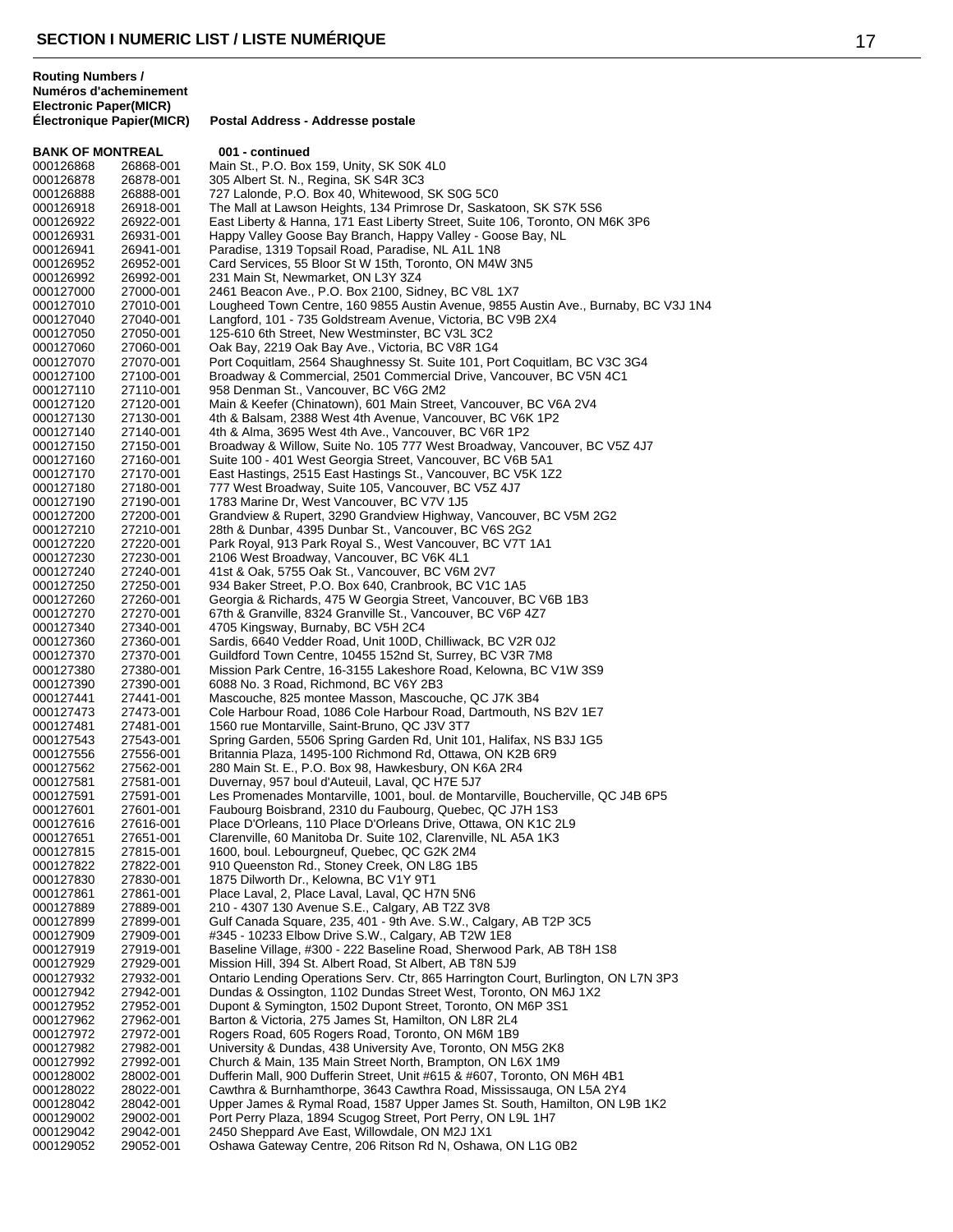**BANK OF MONTREAL 001 - continued**<br>000129062 29062-001 5540 Lawrence Av 000129062 29062-001 5540 Lawrence Ave. E., Scarborough, ON M1C 3B2<br>000129152 29152-001 Southdale & Wonderland, 377 Southdale Rd W, Lon 000129152 29152-001 Southdale & Wonderland, 377 Southdale Rd W, London, ON N6J 4G8<br>000129162 29162-001 42 Bath Rd., Kingston, ON K7L 1H5 42 Bath Rd., Kingston, ON K7L 1H5 000129172 29172-001 Quinte Crossroads, 192 Bell Boulevard, Belleville, ON K8P 5L2<br>000129192 29192-001 Lime Ridge Mall, 999 Upper Wentworth Street, Hamilton, ON L9 Lime Ridge Mall, 999 Upper Wentworth Street, Hamilton, ON L9A 4X5 000129202 29202-001 2057 Royal Windsor Dr., Mississauga, ON L5J 1K5 000129222 29222-001 Upper Paradise & Mohawk, 375 Upper Paradise Rd., Hamilton, ON L9C 5C9<br>000129232 29232-001 1700 Wilson Avenue, Downsview, ON M3L 1B2 1700 Wilson Avenue, Downsview, ON M3L 1B2 000129242 29242-001 Kennedy & Sheppard, 2330 Kennedy Rd. Unit E, Scarborough, ON M1T 3H1<br>000129252 29252-001 Guildwood Village, 99 Guildwood Parkway, Scarborough, ON M1E 1P1 000129252 29252-001 Guildwood Village, 99 Guildwood Parkway, Scarborough, ON M1E 1P1 000129262 29262-001 Bayview & Romfield, 8218 Bayview Ave. N., Thornhill, ON L3T 2S2 000129312 29312-001 Stone Road Mall, 435 Stone Rd West - Unit Z11, Guelph, ON N1G 2X6 000129326 29326-001 53 Main St. S., P.O. Box 1090, Alexandria, ON K0C 1A0<br>000129342 29342-001 Duckworth & Grove, 353 Duckworth St., Barrie, ON L4M 000129342 29342-001 Duckworth & Grove, 353 Duckworth St., Barrie, ON L4M 5C2<br>000129365 29365-001 St-Georges de Beauce, 11980 1re Avenue E., Saint-Georges St-Georges de Beauce, 11980 1re Avenue E., Saint-Georges de Beauce, QC G5Y 2E1 000129372 29372-001 Yorkgate Mall, 1 Yorkgate Blvd., North York, ON M3N 3A1<br>000129432 29432-001 1939 Weston Road, Weston, ON M9N 1W8 000129432 29432-001 1939 Weston Road, Weston, ON M9N 1W8<br>000129472 29472-001 Four Corners Plaza, 2017 Long Lake Rd., S 000129472 29472-001 Four Corners Plaza, 2017 Long Lake Rd., Sudbury, ON P3E 4M8 000129492 29492-001 Woodbine & John, 2851 John St., Unit 300, Markham, ON L3R 5R7<br>000129502 29502-001 Dixie & Crestlawn, 1350 Crestlawn Dr., Mississauga, ON L4W 1P8 Dixie & Crestlawn, 1350 Crestlawn Dr., Mississauga, ON L4W 1P8 000129532 29532-001 Finchdale Plaza, 2546 Finch Avenue West, Weston, ON M9M 2G3<br>000129542 29542-001 University Mall, 2680 Tecumseh Rd. W., Windsor, ON N9B 3P9 University Mall, 2680 Tecumseh Rd. W., Windsor, ON N9B 3P9 000129552 29552-001 2230 Tecumseh Road East, Windsor, ON N8W 1E4 000129562 29562-001 206 Riton rd N, P.O. Box 827, Oshawa, ON L1G 0B2<br>000129572 29572-001 Strathrov. 630 Victoria Street. Strathrov. ON N7G 3C Strathroy, 630 Victoria Street, Strathroy, ON N7G 3C1 000129642 29642-001 985 Dundas Street East, Mississauga, ON L4Y 2B9<br>000129662 29662-001 801 St. Clair St., Chatham, ON N7M 5J7 000129662 29662-001 801 St. Clair St., Chatham, ON N7M 5J7 000129682 29682-001 Burlington Heights Branch, 1505 Guelph Line, Burlington, ON L7P 3B6 000129692 29692-001 Ottawa & Strasburg, 795 Ottawa Street South, Kitchener, ON N2E 0A5 Meadowvale Corporate Centre, 6780 MEADOWVALE TOWN CENTRE CIRCLE, Mississauga, ON L5N 4B7 000129712 29712-001 2450 Sheppard Ave East, Willowdale, ON M2J 1X1<br>000129742 29742-001 Yonge & Fairlawn, 3320 Yonge Street, Toronto, ON 000129742 29742-001 Yonge & Fairlawn, 3320 Yonge Street, Toronto, ON M4N 2M4<br>000129752 29752-001 534 Dundas Street, Woodstock, ON N4S 1C5 000129752 29752-001 534 Dundas Street, Woodstock, ON N4S 1C5<br>000129766 29766-001 Rideau View Shopping Centre, 1430 Prince of 000129766 29766-001 Rideau View Shopping Centre, 1430 Prince of Wales Drive, Ottawa, ON K2C 1N6<br>000129772 29772-001 9952 Glendon Drive, Komoka, ON N0L 1R0 000129772 29772-001 9952 Glendon Drive, Komoka, ON N0L 1R0 000129792 29792-001 Bridlewood Mall, 2900 Warden Ave, Scarborough, ON M1W 2S8<br>000129812 29812-001 322 Argyle St. S, Caledonia, ON N3W 1K8 322 Argyle St. S, Caledonia, ON N3W 1K8 000129822 29822-001 Financial Management Centre, 6 Speers Blvd., Amherstview, ON K7N 1Z6<br>000129842 29842-001 Bolton, 475 Queen Street South, Bolton, ON L7E 2B5 000129842 29842-001 Bolton, 475 Queen Street South, Bolton, ON L7E 2B5 000129852 29852-001 Call Loans and Note Issuance, 100 King Street West B-1 Level FCP, Toronto, ON M5X 1A1<br>000129862 29862-001 McCowan Square, 1225 McCowan Road, Scarborough, ON M1H 3K3 000129862 29862-001 McCowan Square, 1225 McCowan Road, Scarborough, ON M1H 3K3<br>000129872 29872-001 Milton Mall, 55 Ontario St. S., Milton, ON L9T 2M3 Milton Mall, 55 Ontario St. S., Milton, ON L9T 2M3 000129882 29882-001 5111 New St., Burlington, ON L7L 1V2<br>000129892 29892-001 Seaway Mall, 800 Niagara St, Welland, 000129892 29892-001 Seaway Mall, 800 Niagara St, Welland, ON L3C 5Z4 000129912 29912-001 Queen and Victoria, 91 Queen St., Box 363, Niagara on the Lake, ON L0S 1J0<br>000129942 29942-001 Goreway & Etude, 7145 Goreway Dr., Mississauga, ON L4T 2T5 000129942 29942-001 Goreway & Etude, 7145 Goreway Dr., Mississauga, ON L4T 2T5 Niagara Square Shopping Centre, 7555 Montrose Road, Niagara Falls, ON L2H 2E9 000129972 29972-001 Pickering Main, 1360 Kingston Road, Unit 15, Pickering, ON L1V 3B4<br>000129982 29982-001 104 Ontario Road, P.O. Box 1060, Mitchell, ON N0K 1N0 29982-001 104 Ontario Road, P.O. Box 1060, Mitchell, ON N0K 1N0<br>29996-001 Greenbank & Bellman, 250 Greenbank Rd., Ottawa ON K 000129996 29996-001 Greenbank & Bellman, 250 Greenbank Rd., Ottawa, ON K2H 8X4 000130242 30242-001 Major Mackenzie & Marshland, 710 Marshland St., Markham, ON L6C 0G6 Hwy7 & McCowan, 5221 Highway 7 East, Unit 3, Markham, ON L3R 1N3 000130279 30279-001 West Lethbridge Highlands, 378 University Dr, Lethbridge, AB T1J 5C9<br>000130489 30489-001 SEATON, 618-19489 Seaton Cres SE, Calgary, AB T3M 1T4 000130489 30489-001 SEATON, 618-19489 Seaton Cres SE, Calgary, AB T3M 1T4 000130499 30499-001 NEWCASTLE CENTRE, 16903 127 St NW, Edmonton, AB T5X 0H1<br>000130502 30502-001 Bramalea & Sandalwood, 10575 Bramalea Road, Brampton, ON L6R 000130502 30502-001 Bramalea & Sandalwood, 10575 Bramalea Road, Brampton, ON L6R 3P4<br>000130512 30512-001 Oueen and Guelph. 23 Queen St. West. Cambridge. ON N3C 1G2 000130512 30512-001 Queen and Guelph, 23 Queen St. West, Cambridge, ON N3C 1G2<br>000130522 30522-001 807 King St. East, Cambridge, ON N3H 3P1 000130522 30522-001 807 King St. East, Cambridge, ON N3H 3P1<br>000130532 30532-001 Cambridge Main, 44 Main Street, Cambridge Cambridge Main, 44 Main Street, Cambridge, ON N1R 1V4 000130542 30542-001 44 Main Street, Cambridge, ON N1R 1V4 000130552 30552-001 Elmira, 53 Arthur Street South, Elmira, ON N3B 2M6 000130562 30562-001 Glen Forrest, 730 Glen Forrest Blvd., Waterloo, ON N2L 4K8<br>000130572 30572-001 Weber and Lincoln, 90 Weber St. North, Waterloo, ON N2J 3 000130572 30572-001 Weber and Lincoln, 90 Weber St. North, Waterloo, ON N2J 3G8<br>000130582 30582-001 1375 Weber St. East. Kitchener. ON N2A 3A7 1375 Weber St. East. Kitchener, ON N2A 3A7 000130592 30592-001 1074 King St. E., Kitchener, ON N2G 2N2 000130602 30602-001 Forest Hill, 875 HIGHLAND RD. WEST, Kitchener, ON N2N 2Y2 000130612 30612-001 Highland Hills, 875 Highland Rd. West, Kitchener, ON N2N 2Y2<br>000130622 30622-001 Port Hope, 70 Walton Street, Port Hope, ON L1A 3W3 000130622 30622-001 Port Hope, 70 Walton Street, Port Hope, ON L1A 3W3<br>000130892 30892-001 Gordon St & St.Clair Rd. 3 St.Clair Rd E. Guelph. ON I Gordon St & St.Clair Rd, 3 St.Clair Rd E, Guelph, ON N1L 0J7 000130909 30909-001 MCKENZIE TOWNE, 4 High St SE, Calgary, AB T2Z 3T8 Des Pionniers & Lucille Teasedale, 1141 Montee Des Pionniers, Terrebonne, QC J6V 2H2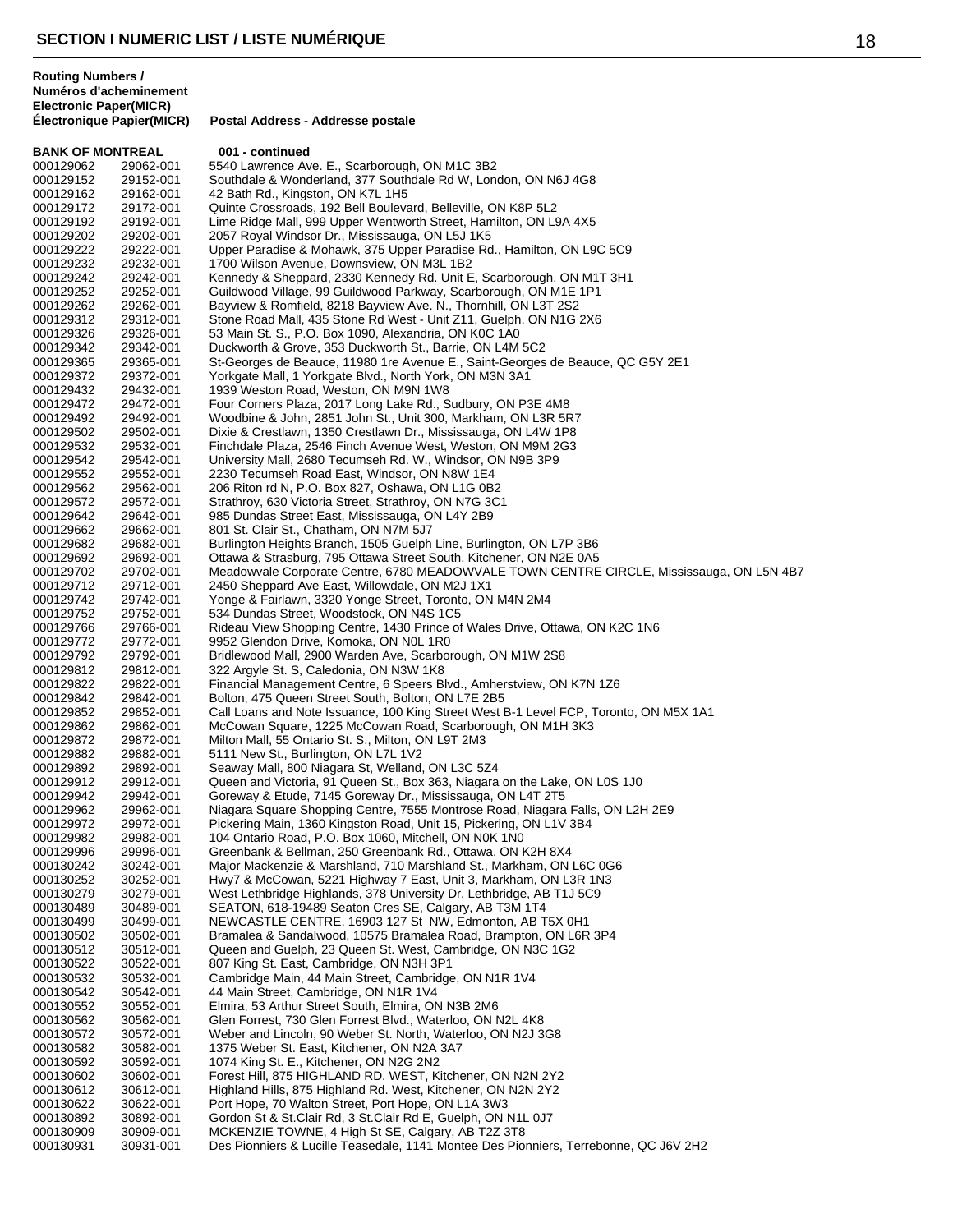**BANK OF MONTREAL 001 - continued**<br>000130941 30941-001 Ste-Rose, 333, Bo 000130941 30941-001 Ste-Rose, 333, Boulevard Cure-Labelle, Ste-Rose, QC H7L 2Z9<br>000130969 30969-001 TIMBERLEA Branch, 289 Powder Dr, Fort McMurray, AB T9K 0 000130969 30969-001 TIMBERLEA Branch, 289 Powder Dr, Fort McMurray, AB T9K 0M3<br>000130970 30970-001 Cambie & Marine, 480 S.W. Marine Drive, Vancouver, BC V5X 0C4 Cambie & Marine, 480 S.W. Marine Drive, Vancouver, BC V5X 0C4 000131019 31019-001 110 - 16 Westway Road, Spruce Grove, AB T7X 3X3<br>000131029 31029-001 1200-37th Street SW, Calgary, AB T3C 1S2 1200-37th Street SW, Calgary, AB T3C 1S2 000131039 31039-001 3517 Charleswood Drive NW, Calgary, AB T2L 2C1 000131049 31049-001 Glenmore Landing Safeway, D161 - 1600 - 90th Avenue S.W., Calgary, AB T2V 5A8<br>000131052 31052-001 180 Sandalwood Parkway, Brampton, ON L67 1Y4 180 Sandalwood Parkway, Brampton, ON L6Z 1Y4 000131069 31069-001 110 - 16 Westway Rd, Spruce Grove, AB T7X 3X3<br>000131079 31079-001 Lynnwood Shopping Centre, 8706-150th Street, Ed Lynnwood Shopping Centre, 8706-150th Street, Edmonton, AB T5R 1E4 000131089 31089-001 225 Shawville Boulevard SE, Calgary, AB T2Y 3H9<br>000131090 31090-001 1460 Main Street. North Vancouver. BC V7J 1C8 000131090 31090-001 1460 Main Street, North Vancouver, BC V7J 1C8<br>000131102 31102-001 5540 Lawrence Ave. East, Scarborough, ON M10 000131102 31102-001 5540 Lawrence Ave. East, Scarborough, ON M1C 3B2<br>000131117 31117-001 31 Lakewood Boulevard, Winnipeg, MB R2J 2M8 000131117 31117-001 31 Lakewood Boulevard, Winnipeg, MB R2J 2M8<br>000131121 31121-001 23 Samson Blvd., Laval, QC H7X 3S5 23 Samson Blvd., Laval, QC H7X 3S5 000131131 31131-001 Marche Lord de Lafontaine Financial, 2012 St. Georges, 288 rue St-Georges, St-Jerome, QC J7Z 5A6<br>000131140 31140-001 10155 King George Hwy, Surrey, BC V3T 5H9 000131140 31140-001 10155 King George Hwy, Surrey, BC V3T 5H9<br>000131167 31167-001 2025 Corvdon Ave., Winnipeg, MB R3P 0N5 000131167 31167-001 2025 Corydon Ave., Winnipeg, MB R3P 0N5<br>000131179 31179-001 4706 50th Avenue, Leduc, AB T9E 6Y6 000131179 31179-001 4706 50th Avenue, Leduc, AB T9E 6Y6<br>000131180 31180-001 1206 56th Street. Delta. BC V4L 2A4 1206 56th Street, Delta, BC V4L 2A4 000131190 31190-001 750 Fortune Drive, Kamloops, BC V2B 2L2 000131200 31200-001 Peninsula Village S/C Safeway, 1626 Martin Drive, White Rock, BC V4A 6E7<br>000131219 31219-001 4903 Gaetz Avenue. Red Deer. AB T4N 4A6 000131219 31219-001 4903 Gaetz Avenue, Red Deer, AB T4N 4A6<br>000131220 31220-001 101F-1180 Columbia Street W, Kamloops, B 000131220 31220-001 101F-1180 Columbia Street W, Kamloops, BC V2C 6R6<br>000131230 31230-001 20691 Lougheed Hwy, Maple Ridge, BC V2X 2P9 20691 Lougheed Hwy, Maple Ridge, BC V2X 2P9 000131240 31240-001 2501 Commercial Drive, Vancouver, BC V5N 4C1<br>000131252 31252-001 3737 Major Mackenzie Dr., Woodbridge, ON L4H 000131252 31252-001 3737 Major Mackenzie Dr., Woodbridge, ON L4H 0A2<br>000131261 31261-001 2 Place Laval, Laval, OC H7N 5N6 000131261 31261-001 2 Place Laval, Laval, QC H7N 5N6<br>000131281 31281-001 Vimont IGA Extra, 2040 des Laurer 000131281 31281-001 Vimont IGA Extra, 2040 des Laurentides Blvd, Laval, QC H7M 2Y5<br>000131310 31310-001 159th & Fraser Hwy, 15925 Fraser Hwy, Surrey, BC V4N 0Y3 159th & Fraser Hwy, 15925 Fraser Hwy, Surrey, BC V4N 0Y3 000131320 31320-001 934 Baker Street, Cranbrook, BC V1C 1A5<br>000131330 31330-001 298 Baker St., Nelson, BC V1L 4H3 31330-001 298 Baker St., Nelson, BC V1L 4H3<br>31340-001 Kingsway and Tyne Safeway, 3263 000131340 31340-001 Kingsway and Tyne Safeway, 3263 Kingsway, Vancouver, BC V5R 5K4<br>000131357 31357-001 Polo Park Safeway, 1485 Portage Avenue, Winnipeg, MB R3G 0W4 000131357 31357-001 Polo Park Safeway, 1485 Portage Avenue, Winnipeg, MB R3G 0W4<br>000131369 31369-001 9625 160th Ave, Edmonton, AB T5Z 3H3 000131369 31369-001 9625 160th Ave, Edmonton, AB T5Z 3H3<br>000131372 31372-001 320 Dundas Street East, Oakville, ON L6 000131372 31372-001 320 Dundas Street East, Oakville, ON L6H 6Z9<br>000131380 31380-001 Willowbrook, 27566 Fraser Highway, 9-6233 20 Willowbrook, 27566 Fraser Highway, 9-6233 200th St., Langley, BC V2Y 2A2 000131397 31397-001 1565 Regent Ave West, Winnipeg, MB R2C 3B3<br>000131402 31402-001 5111 New St., Burlington, ON L7L 1V2 000131402 31402-001 5111 New St., Burlington, ON L7L 1V2<br>000131410 31410-001 3200 30th Avenue, Vernon, BC V1T 20 000131410 31410-001 3200 30th Avenue, Vernon, BC V1T 2C5<br>000131430 31430-001 595 Burrard 21st Floor, PO Box 49350, V 000131430 31430-001 595 Burrard 21st Floor, PO Box 49350, Vancouver, BC V7X 1L5<br>000131442 31442-001 International Operations. 234 Simcoe Street. 3rd Floor. Toronto. International Operations, 234 Simcoe Street, 3rd Floor, Toronto, ON M5T 1T4 000131489 31489-001 4906-50th Avenue, Camrose, AB T4V 0S3 10207 100th Street, Fort St John, BC V1J 3Y8 000131502 31502-001 2 Queen St. East, Toronto, ON M5C 3G7<br>000131512 31512-001 4841 Yonge Street, North York, ON M2N 000131512 31512-001 4841 Yonge Street, North York, ON M2N 5X2<br>000131520 31520-001 102 2564 Shaughnessy Street. Port Coguitlan 102 2564 Shaughnessy Street, Port Coquitlam, BC V3C 3G4 000131539 31539-001 5020-50th Avenue, Wetaskiwin, AB T9A 0S4 249 Manitoba Avenue, Selkirk, MB R1A 0Y4 000131554 31554-001 BMO Harris Private Banking, 633 Main Street 2nd Floor, Moncton, NB E1C 9X9<br>000131562 31562-001 17600 Yonge Street, Newmarket, ON L3Y 4Z1 000131562 31562-001 17600 Yonge Street, Newmarket, ON L3Y 4Z1<br>000131659 31659-001 3215 F Dunmore Rd SF. Medicine Hat. AB T1I 3215 E Dunmore Rd SE, Medicine Hat, AB T1B 2H2 000131669 31669-001 411 - 1st Street SE, Calgary, AB T2G 4Y5<br>000131691 31691-001 234 Simcoe Street 3rd Floor, Toronto, ON 234 Simcoe Street 3rd Floor, Toronto, ON M5T 1T4 000131702 31702-001 3505 Upper Middle Road, Burlington, ON L7M 4C6 000131712 31712-001 1 Wall Street, Brockville, ON K6V 7K4 000131720 31720-001 1666 - 6551 No. 3 Road, Richmond, BC V6Y 2B6<br>000131732 31732-001 6780 Meadowvale Town Centre, Mississauga, ON 000131732 31732-001 6780 Meadowvale Town Centre, Mississauga, ON L5N 4B7<br>000131742 31742-001 6 King St W, Toronto, ON M5H 1C3 6 King St W, Toronto, ON M5H 1C3 000131762 31762-001 920 Upper Wentworth Street, Hamilton, ON L9A 5C5 000131772 31772-001 Port Colborne, 287 West Side Road Unit#100, Port Colborne, ON L3K 5L2<br>000131782 31782-001 2057 Roval Windsor Dr., Mississauga, ON L5J 1K5 000131782 31782-001 2057 Royal Windsor Dr., Mississauga, ON L5J 1K5<br>000131792 31792-001 154 Main St. East, North Bay, ON P1B 1A8 000131792 31792-001 154 Main St. East, North Bay, ON P1B 1A8<br>000131809 31809-001 606 4th Avenue South. Lethbridge. AB T1J 606 4th Avenue South, Lethbridge, AB T1J 0N7 000131819 31819-001 727 17th Ave SW, Calgary, AB T2S 0B6<br>000131820 31820-001 958 Denman Street, Vancouver, BC V60 958 Denman Street, Vancouver, BC V6G 2M2 000131839 31839-001 785014 - 49th Street, P.O. Box 1799, Yellowknife, NT X1A 2P4<br>000131847 31847-001 St. Vital FMC, 31 Lakewood Blvd., Winnipeg, MB R2J 2M8 000131847 31847-001 St. Vital FMC, 31 Lakewood Blvd., Winnipeg, MB R2J 2M8<br>000131857 31857-001 31 Lakewood Boulevard. Winnipeg. MB R2J 2M8 31 Lakewood Boulevard, Winnipeg, MB R2J 2M8 000131860 31860-001 125 - 610 6th Street, New Westminster, BC V3L 3C2<br>000131879 31879-001 635 8th Avenue SW, Calgary, AB T2P 3M3 635 8th Avenue SW, Calgary, AB T2P 3M3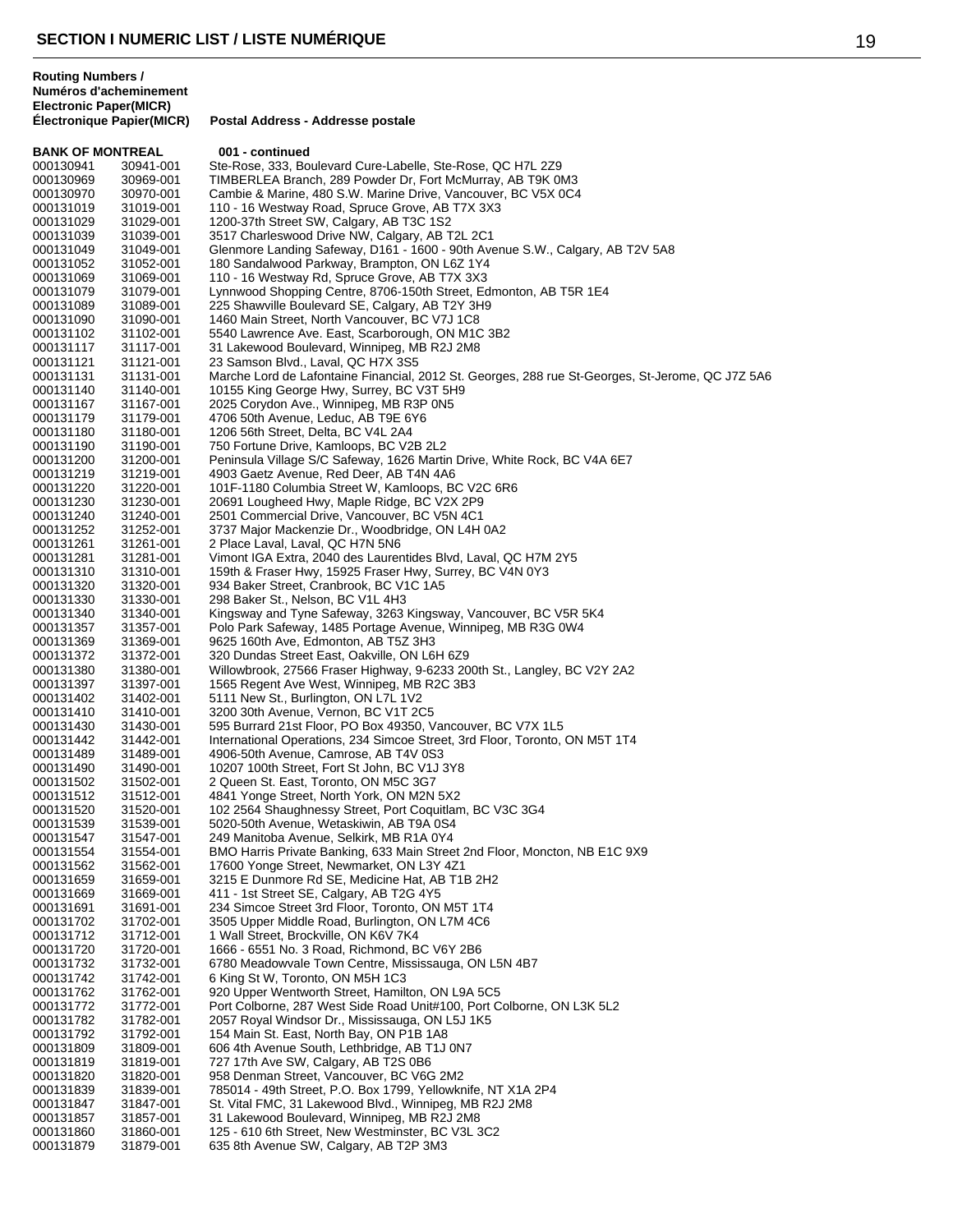| <b>BANK OF MONTREAL</b> |                        | 001 - continued                                                                                                                                                      |
|-------------------------|------------------------|----------------------------------------------------------------------------------------------------------------------------------------------------------------------|
| 000131881               | 31881-001              | Faubourg St E-Julie FMC, 2055 rue Principale, 99 boul. Des Haut-Bois, Sainte-Julie, QC J3S 3J9                                                                       |
| 000131902               | 31902-001              | North Whitby, 3960 Brock street North, Whitby, ON L1R 3E1                                                                                                            |
| 000131911               | 31911-001              | Repentigny Financial Management Cent, 180 boulevard Brien, Repentigny, QC J6A 7E9                                                                                    |
| 000132011               | 32011-001              | 35 Blainville St. W., Ste-Therese, QC J7E 1X1                                                                                                                        |
| 000132020               | 32020-001              | Sunshine Hills Safeway, 6401 - 120th Street North, Delta, BC V4E 3G3                                                                                                 |
| 000132022               | 32022-001              | 1070 Major Mackenzie Drive East, Richmond Hill, ON L4S 1P3                                                                                                           |
| 000132030               | 32030-001              | 6640 Vedder Road, Chilliwack, BC V2R 0J2                                                                                                                             |
| 000132040               | 32040-001              | 4729 Marine Avenue, Powell River, BC V8A 2L3                                                                                                                         |
| 000132112               | 32112-001              | Mississauga Private Banking, 1 Robert Speck Parkway, Suite 250, Mississauga, ON L4Z 3M3                                                                              |
| 000132122               | 32122-001              | BMO Harris Private Banking, 42 Bath Road - 3rd Floor, Kingston, ON K7L 1H5                                                                                           |
| 000132132               | 32132-001              | BMO Harris Private Banking, 1 First Canadian Place 10th Floor, P.O. Box 150, Toronto, ON M5X 1A3                                                                     |
| 000132146               | 32146-001              | BMO Harris Private Banking, 340 Albert Street Suite 1310, Ottawa, ON K1R 7Y6                                                                                         |
| 000132157               | 32157-001              | BMO Private Banking, 14th Floor 360 Main Street, Winnipeg, MB R3C 3Z3                                                                                                |
| 000132162               | 32162-001              | BMO Harris Private Banking, 255 Queens Ave, Suite 2560, London, ON N6A 5R8                                                                                           |
| 000132170               | 32170-001              | BMO Harris Private Banking, 1225 Douglas St., 2nd Floor, Victoria, BC V8W 2E6                                                                                        |
| 000132189               | 32189-001              | BMO Harris Private Banking, 350-7th Avenue SW 7th Floor, Calgary, AB T2P 3N9                                                                                         |
| 000132196               | 32196-001              | Innes & 10th Line, 4392 Innes Road, Ottawa, ON K4A 3W3                                                                                                               |
| 000132203               | 32203-001              | Halifax Private Banking, 5151 George Street, Halifax, NS B3J 2M3                                                                                                     |
| 000132221               | 32221-001              | BMO Banque Privee Harris, 630 Boul Rene Levesque O Bureau 3200, Montreal, QC H3B 1S6                                                                                 |
| 000132232               | 32232-001              | 135 Main St. N., Brampton, ON L6X 1M9                                                                                                                                |
| 000132241               | 32241-001              | Brossard Financial Management Centre, 3260 boul. Lapiniere, 8245 Taschereau blvd suite b-20, Brossard, QC J4Y 1A4                                                    |
| 000132291               | 32291-001              | 825 Montee Masson, Mascouche, QC J7K 3T3                                                                                                                             |
| 000132311               | 32311-001              | Greenfield Park IGA Extra, 3260 Lapiniere Blvd, Brossard, QC J4Z 3L8                                                                                                 |
| 000132332               | 32332-001              | Shoppers World Danforth Dominion, 3003 Danforth Ave., Toronto, ON M4C 1M9                                                                                            |
| 000132340               | 32340-001              | Oakridge, 650 W-41st Ave, UNIT103, Vancouver, BC V5Z 2M9                                                                                                             |
| 000132370               | 32370-001              | 3695 4th Avenue West, Vancouver, BC V6R 1P2                                                                                                                          |
| 000132389               | 32389-001              | 10199 101 Street NW, Edmonton, AB T5J 3Y4                                                                                                                            |
| 000132399               | 32399-001              | Okotoks, 200 Southridge Dr. Unit 401, Okotoks, AB T1S 0B2                                                                                                            |
| 000132402               | 32402-001              | FirstBank Direct, 55 Bloor Street West 12th Floor, Toronto, ON M4W 3N5                                                                                               |
| 000132412               | 32412-001              | Toronto Instabank Service Centre, 4100 Gordon Baker Drive, Scarborough, ON M1W 3E8                                                                                   |
| 000132421               | 32421-001              | 44 Messek, Betsiamites, QC G0H 1B0<br>Vanier et Allumettieres, 455 Ch Vanier, Gatineau, QC J9J 1Z4                                                                   |
| 000132521<br>000132579  | 32521-001<br>32579-001 | 5249 Richmond Road SW, Calgary, AB T3E 7C4                                                                                                                           |
| 000132589               | 32589-001              | 3625 Shaganappi Trail NW, Calgary, AB T3A 0E2                                                                                                                        |
| 000132600               | 32600-001              | 2461 Beacon Avenue, Sidney, BC V8L 3S7                                                                                                                               |
| 000132629               | 32629-001              | West Lethbridge, 378 University Drive, Lethbridge, AB T1J 5C9 (Sub to 30279)                                                                                         |
| 000132639               | 32639-001              | 10803-23rd Ave, Edmonton, AB T6J 7B5                                                                                                                                 |
| 000132649               | 32649-001              | 137th Ave & 66th St, Edmonton, AB T5C 3C8                                                                                                                            |
| 000132692               | 32692-001              | 86 Main St. N., Markham, ON L3P 1X8                                                                                                                                  |
| 000132700               | 32700-001              | 195 Main Street, Penticton, BC V2A 5A8                                                                                                                               |
| 000132941               | 32941-001              | lle Perrot, 409 Grand Blvd, Ile-Perrot, QC J7V 4X3                                                                                                                   |
| 000132953               | 32953-001              | Halifax ABM Processing, c/o Currency Services, 234 Simcoe Street 2nd Floor, Toronto, ON M5T 1T4                                                                      |
| 000132972               | 32972-001              | Weston & Major Mackenzie, 3737 Major Mackenzie Dr, Woodbridge, ON L4H 0A2                                                                                            |
| 000132992               | 32992-001              | Dundas & Third Line, 2536 Third Line, Building B, Oakville, ON L6M 0G8                                                                                               |
| 000133019               | 33019-001              | South Trail Crossing, 210-4307 - 130 Avenue SE, Calgary, AB T2Z 3V8                                                                                                  |
| 000133032               | 33032-001              | IRA Needles & ERB, 664 Erb Street West, Waterloo, ON N2T 2Z7                                                                                                         |
| 000133061               | 33061-001              | Sainte-Dorothee, 23 boul Samson, Laval, QC H7X 3S5                                                                                                                   |
| 000133089               | 33089-001              | Lloydminster, 3812 - 50th Avenue, Lloydminster, AB T9V 0V7                                                                                                           |
| 000133102               | 33102-001              | BMO Harris Private Banking, 4881 Yonge St 9th Fl, Toronto, ON M2N 5X3                                                                                                |
| 000133182               | 33182-001              | Dundas and Trafalgar, 320 Dundas Street East, Oakville, ON L6H 6Z9                                                                                                   |
| 000133192               | 33192-001              | Ancaster, 737 Golf Links Road, Unit 5, Ancaster, ON L9K 1L5                                                                                                          |
| 000133201               | 33201-001              | Vaudreuil, 580 avenue Saint-Charles, Vaudreuil-Dorion, QC J7V 8H2                                                                                                    |
| 000133251               | 33251-001              | BMO Harris Private Banking, 238 Water Street, 3rd Floor, St. John's, NL A1C 1A9                                                                                      |
| 000133276               | 33276-001              | Hazledean & Huntmar, 5673 Hazledean Rd, Stittsville, ON K2S 0P6                                                                                                      |
| 000133300               | 33300-001              | False Creek, 103 - 2nd Ave West, Vancouver, BC V5Y 1B8                                                                                                               |
| 000133330               | 33330-001              | SSG Investment Lending Portfolio BC, 600 4710 Kingsway, Vancouver, BC V5H 4M2                                                                                        |
| 000133340               | 33340-001              | BMO Harris Private Banking, 327 Bernard Ave, Kelowna, BC V1Y 6N6<br>Harris Private Banking, 50 Bay Street S, Hamilton, ON L8P 4V9                                    |
| 000133352               | 33352-001              |                                                                                                                                                                      |
| 000133372               | 33372-001              | BMO Harris Private Banking, 200 Ouellette Ave., P.O. Box 248, Windsor, ON N9A 6K9                                                                                    |
| 000133385<br>000133430  | 33385-001<br>33430-001 | BMO HARRIS PRIVATE BANKINg, 2828 Boul. Laurier 3etage Suite370, Quebec, QC G1V 0B9<br>SSG Investment Lending Portfolio Pra, 600 4710 Kingsway, Vancouver, BC V5H 4M2 |
| 000133442               | 33442-001              | Insurance Line of Business, 55 Bloor St. West 15th Floor, Toronto, ON M4W 3N5                                                                                        |
| 000133533               | 33533-001              | 279 Herring Cove Road, 6980 Mumford Rd, Halifax, NS B3L 4W2                                                                                                          |
| 000133542               | 33542-001              | 925 Taunton Road East, Oshawa, ON L1H 7K5                                                                                                                            |
| 000133552               | 33552-001              | 2739 Eglinton Avenue East, Scarborough, ON M1K 2S2                                                                                                                   |
| 000133602               | 33602-001              | BMO Automotive Financial Services, 55 Bloor St. W, 12th Floor, Toronto, ON M4W 3N5                                                                                   |
| 000133611               | 33611-001              | Services Fin aux Concessionnaires, 2 Place Laval Suite 270, Laval, QC H7N 5N6                                                                                        |
| 000133629               | 33629-001              | BC Auto Finance Centre-Prairies, 4710 Kingsway Metro Tower 1 6th Fl, Burnaby, BC V5H 4N2                                                                             |
| 000133632               | 33632-001              | SSG Investment Lending Portfolio GTD, 55 Bloor St W 12th Floor, Toronto, ON M4W 3N5                                                                                  |
| 000133642               | 33642-001              | XCEED Loans, 55 Bloor St. W. 15th Fl. Bmtt, Toronto, ON M4W 3N5                                                                                                      |
| 000133658               | 33658-001              | The Northern Village of Beauval, 500, 801-15th St. E, P.O. Box 19, Prince Albert, SK S6V 0C7                                                                         |
|                         |                        |                                                                                                                                                                      |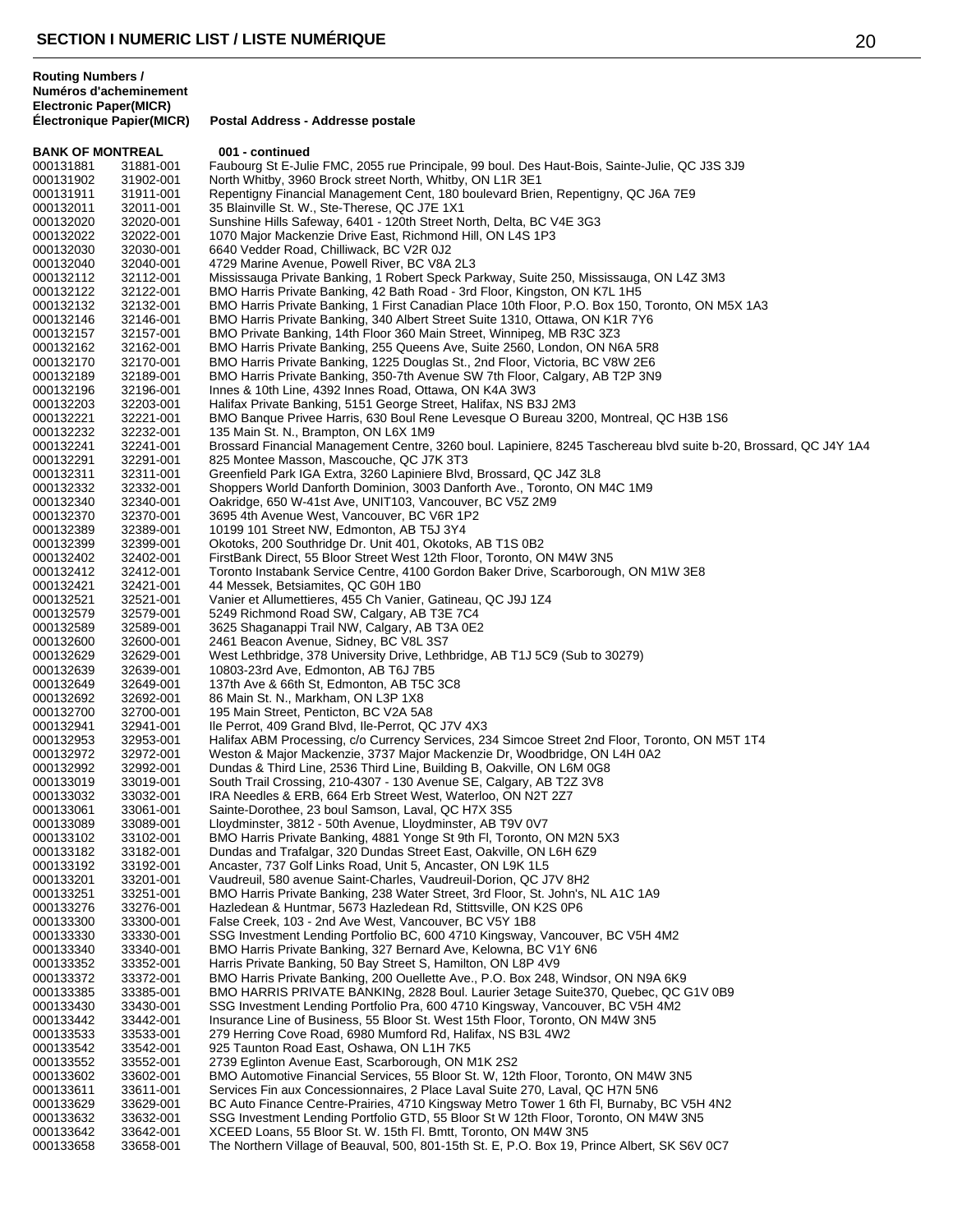**BANK OF MONTREAL 001 - continued**<br>000133672 33672-001 Provost Dr & Esthe 000133672 33672-001 Provost Dr & Esther Shiner Blvd, 57 Provost Dr, Toronto, ON M2K 0B7<br>000133692 33692-001 Mississauga Rd&Williams Pkwy, 9505 Mississauga Rd, Brampton, ON 000133692 33692-001 Mississauga Rd&Williams Pkwy, 9505 Mississauga Rd, Brampton, ON L6X 0Z8 SSG Investment Lending Portfolio Ord, 55 Bloor St W 12th Floor, Toronto, ON M4W 3N5 000133743 33743-001 APD AFC Subvent Loans, 55 Bloor St. West, 12th Floor, Toronto, ON M4W 3N5<br>000133750 33750-001 Vancouver Auto Finance Centre, 4710 Kingsway Metro Tower 1 6th Fl, Burnaby, Vancouver Auto Finance Centre, 4710 Kingsway Metro Tower 1 6th Fl, Burnaby, BC V5H 4N2 000133768 33768-001 500, 801-15th St E, P.O Box 280, Prince Albert, SK S6V 0C7<br>000133801 33801-001 SSG Investment Lending Portfolio QC, 800 De la Gauchetier 000133801 33801-001 SSG Investment Lending Portfolio QC, 800 De la Gauchetiere O, Suite 5600, Montreal, QC H5A 1K8<br>000133883 33883-001 SSG Investment Lending Portfolio Atl. 111 Ilslev Ave Ste 200, Dartmouth, NS B3B 1S8 SSG Investment Lending Portfolio Atl, 111 Ilsley Ave Ste 200, Dartmouth, NS B3B 1S8 000134042 34042-001 Investore Toronto, 100 King St. W. Concourse Level, Toronto, ON M5X 1A1<br>000134139 34139-001 Investore Calgary 5th Ave Place, 425 1st S.W. Unit #108, Calgary, AB T2P 000134139 34139-001 Investore Calgary 5th Ave Place, 425 1st S.W. Unit #108, Calgary, AB T2P 3L8<br>000134193 34193-001 Halifax Support Services, 5151 George St. 3rd Floor, Halifax, NS B3J 2M3 000134193 34193-001 Halifax Support Services, 5151 George St. 3rd Floor, Halifax, NS B3J 2M3<br>000134249 34249-001 BMO Harris Private Banking, 10199 - 101 St., 5th Floor, Edmonton, AB T5. 000134249 34249-001 BMO Harris Private Banking, 10199 - 101 St., 5th Floor, Edmonton, AB T5J 3Y4<br>000134252 34252-001 BMO Harris Private Banking, 20 Erb Street West, Suite 601, Waterloo, ON N2J 000134252 34252-001 BMO Harris Private Banking, 20 Erb Street West, Suite 601, Waterloo, ON N2J 4A4<br>000134272 34272-001 Investore Mobile, 302 Bay St. 11th Floor, Toronto, ON M5X 1A1 000134272 34272-001 Investore Mobile, 302 Bay St. 11th Floor, Toronto, ON M5X 1A1<br>000134302 34302-001 Investore London-Masonville Place, 1680 Richmond St. N. Unit Investore London-Masonville Place, 1680 Richmond St. N. Unit L098, London, ON N6G 3Y9 000134342 34342-001 Times Square branch, 550 Highway 7 East, Richmond Hill, ON L4B 3Z4<br>000134358 34358-001 141 - 3rd Ave. West, P.O. Box 1180, Melville, SK S0A 2P0 000134358 34358-001 141 - 3rd Ave. West, P.O. Box 1180, Melville, SK S0A 2P0 000134362 34362-001 785 Wonderland Road, London, ON N6K 1M6<br>000134371 34371-001 Wemindji, 30 Beaver Road, Suite #5, Wemind 000134371 34371-001 Wemindji, 30 Beaver Road, Suite #5, Wemindji, QC J0M 1L0<br>000134382 34382-001 BMO Investment Centre. 55 Bloor St. West 9th Floor. Toronto BMO Investment Centre, 55 Bloor St. West 9th Floor, Toronto, ON M4W 3N5 000134461 34461-001 BMO Centre D'Investissement, 2015 Peel Street 3rd floor, Montreal, QC H3A 1T8<br>000134492 34492-001 Investore Hamilton-Limeridge Mall, 999 Upper Wentworth St. Unit 0235, Hamilton, Investore Hamilton-Limeridge Mall, 999 Upper Wentworth St. Unit 0235, Hamilton, ON L9A 4X5 000134530 34530-001 Morgan Crossing, 15850-26th Ave., Surrey, BC V3Z 2N6<br>000134543 34543-001 105 Grafton St, Charlottetown, PE C1A 1K9 000134543 34543-001 105 Grafton St, Charlottetown, PE C1A 1K9<br>000134554 34554-001 120 McDonald St., Saint John, NB E2J 1M5 120 McDonald St., Saint John, NB E2J 1M5 000134564 34564-001 2 A Landing Court, Box 4787, Quispamsis, NB E2E 4R2<br>000134572 34572-001 BMO Mutual Funds Broker Services, 100 King St West, BMO Mutual Funds Broker Services, 100 King St West, 19th Floor FCP, Toronto, ON M5X 1A1 000134580 34580-001 Blundell Centre, Unit 192-8180 No.2 Road, Richmond, BC V7C 5K1<br>000134593 34593-001 Larry Utek & Nine Mile dr, 620 Nine Mile Dr., Bedford, NS B4A 0H4 000134593 34593-001 Larry Utek & Nine Mile dr, 620 Nine Mile Dr., Bedford, NS B4A 0H4 Major Mackenzie & Bayview, 1070 Major Mackenzie Drive E, Richmond Hill, ON L4S 1P3 000134639 34639-001 97th St. & 160th Ave., 9625-160th Ave., Edmonton, AB T5Z 3H3<br>000134649 34649-001 Gateway Village, 2 HERBERT ROAD, UNIT 200, Unit 200, St Alt 000134649 34649-001 Gateway Village, 2 HERBERT ROAD, UNIT 200, Unit 200, St Albert, AB T8N 5T8<br>000134658 34658-001 Lakewood Branch, 111 Slimmon Road, Saskatoon, SK S7V 0B8 000134658 34658-001 Lakewood Branch, 111 Slimmon Road, Saskatoon, SK S7V 0B8 000134762 34762-001 AFC Retail Dealership Finance, 55 Bloor St West 12th Floor, Toronto, ON M4W 3N5<br>000134772 34772-001 Cornwall & Chartwell, 475 Chartwell Road, Oakville, ON L6J 7S8 000134772 34772-001 Cornwall & Chartwell, 475 Chartwell Road, Oakville, ON L6J 7S8<br>000134822 34822-001 BRONTE & LOUIS ST. LAURENT, 1075 Bronte St S, Milton, ON 000134822 34822-001 BRONTE & LOUIS ST. LAURENT, 1075 Bronte St S, Milton, ON L7B 0N1<br>000134832 34832-001 King City Branch, 1700 King Rd, King City, ON L7B 0N1 King City Branch, 1700 King Rd, King City, ON L7B 0N1 000134845 34845-001 BEAUPORT, 205 Joseph-Casavant, Quebec, QC G1C 7X8 000134850 34850-001 Londsdale & Esplanade, 101-100 East Esplanade, North Vancouver, BC V7L 4V1<br>000134871 34871-001 Rock Forest, 4857 Boul Borrque Suite 11, Sherbrooke, QC J1N 1E8 000134871 34871-001 Rock Forest, 4857 Boul Borrque Suite 11, Sherbrooke, QC J1N 1E8<br>000134880 34880-001 BMO Harris Private Banking, 595 Burrard St., 9th Floor, P.O. Box 49 000134880 34880-001 BMO Harris Private Banking, 595 Burrard St., 9th Floor, P.O. Box 49500, Vancouver, BC V7X 1L7<br>000134905 34905-001 44 President Kennedy Rd., Levis, QC G6V 6C5 44 President Kennedy Rd., Levis, QC G6V 6C5 000134911 34911-001 Chambly, 3600 Boul.Frechette, Suite 101, Chambly, QC J3L 0B2<br>000134921 34921-001 2959 King St. W., Sherbrooke, QC J1L 1C7 2959 King St. W., Sherbrooke, QC J1L 1C7 000135122 35122-001 2825 Eglinton Avenue W., Mississauga, ON L5M 6J3<br>000135202 35202-001 Airport & Bovaird, 9990 Airport Road, Brampton, ON I 000135202 35202-001 Airport & Bovaird, 9990 Airport Road, Brampton, ON L6S 0C5 Signature Centre Branch, 499 Terry Fox Drive Unit 100, Ottawa, ON K2T 1H7 000135461 35461-001 Betsiamites, 44 Messek, Betsiamites, QC G0H 1B0 (Sub to 01095) Tecumseh and Manning, 13510 Tecumseh Road, Tecumseh, ON N8N 3N7 000135521 35521-001 Telebanking, 129 rue St. Jacques 2eme etage, Montreal, QC H2Y 1L6<br>000135532 35532-001 Broker Services, 250 Yonge St, 9th Floor, Toronto, ON M5B 2M8 000135532 35532-001 Broker Services, 250 Yonge St, 9th Floor, Toronto, ON M5B 2M8 Telebanking, 350 - 7th Avenue S.W., 8th Floor, Calgary, AB T2P 3N9 000135557 35557-001 Transcona Square, 1565 Regent Ave W., Winnipeg, MB R2C 3B3<br>000135642 35642-001 Church & Alexander, 490 Church St., Toronto, ON M4Y 2C8 000135642 35642-001 Church & Alexander, 490 Church St., Toronto, ON M4Y 2C8 000135659 35659-001 67th Street, 6130 - 67th Street Unit 300, Red Deer, AB T4P 3M1<br>000135671 35671-001 CURE LABELLE & GRAND COTE, 205,Boulevard Labelle, Rose 000135671 35671-001 CURE LABELLE & GRAND COTE, 205,Boulevard Labelle, Rosemere, QC J7A 2H3<br>000135931 35931-001 6455 Jean-Talon St. E., Suite 101, St. Leonard, QC H1S 3F8 000135931 35931-001 6455 Jean-Talon St. E., Suite 101, St. Leonard, QC H1S 3E8<br>000136002 36002-001 BMO Harris Private Banking, 239 Lakeshore Road East, Oak 000136002 36002-001 BMO Harris Private Banking, 239 Lakeshore Road East, Oakville, ON L6J 1H7<br>000136012 36012-001 81 King St West, Dundas, ON L9H 5E7 81 King St West, Dundas, ON L9H 5E7 000136022 36022-001 7555 Montrose Road, Niagara Falls, ON L2H 2E9<br>000136032 36032-001 627 Pharmacy Avenue, Scarborough, ON M1L 3H 000136032 36032-001 627 Pharmacy Avenue, Scarborough, ON M1L 3H3<br>000136052 36052-001 2330 Kennedy Road, Scarborough, ON M1T 3H1 000136052 36052-001 2330 Kennedy Road, Scarborough, ON M1T 3H1<br>000136062 36062-001 5111 New Street & Appleby Line, Burlington, ON 000136062 36062-001 5111 New Street & Appleby Line, Burlington, ON L7L 1V2<br>000136072 36072-001 2825 Eglinton Avenue W., Mississauga, ON L5M 6J3 2825 Eglinton Avenue W., Mississauga, ON L5M 6J3 000136080 36080-001 2219 Oak Bay Avenue, Victoria, BC V8R 1G4<br>000136097 36097-001 2785 Pembina Hwy, Winnipeg, MB R3T 2H5 000136097 36097-001 2785 Pembina Hwy, Winnipeg, MB R3T 2H5<br>000136132 36132-001 Moose Creek Community - Canada Post. Mo 000136132 36132-001 Moose Creek Community - Canada Post, Moose Factory, ON P0L 1W0 (Sub to 04142)<br>000136150 36150-001 3451 Saanich Road, Victoria, BC V9X 1W6 000136150 36150-001 3451 Saanich Road, Victoria, BC V9X 1W6 1505 Lonsdale Avenue, North Vancouver, BC V7M 2J4 000136197 36197-001 1083 McPhillips Street, Winnipeg, MB R2X 2K8<br>000136208 36208-001 1871 Victoria Avenue E, Regina, SK S4N 6E6 1871 Victoria Avenue E, Regina, SK S4N 6E6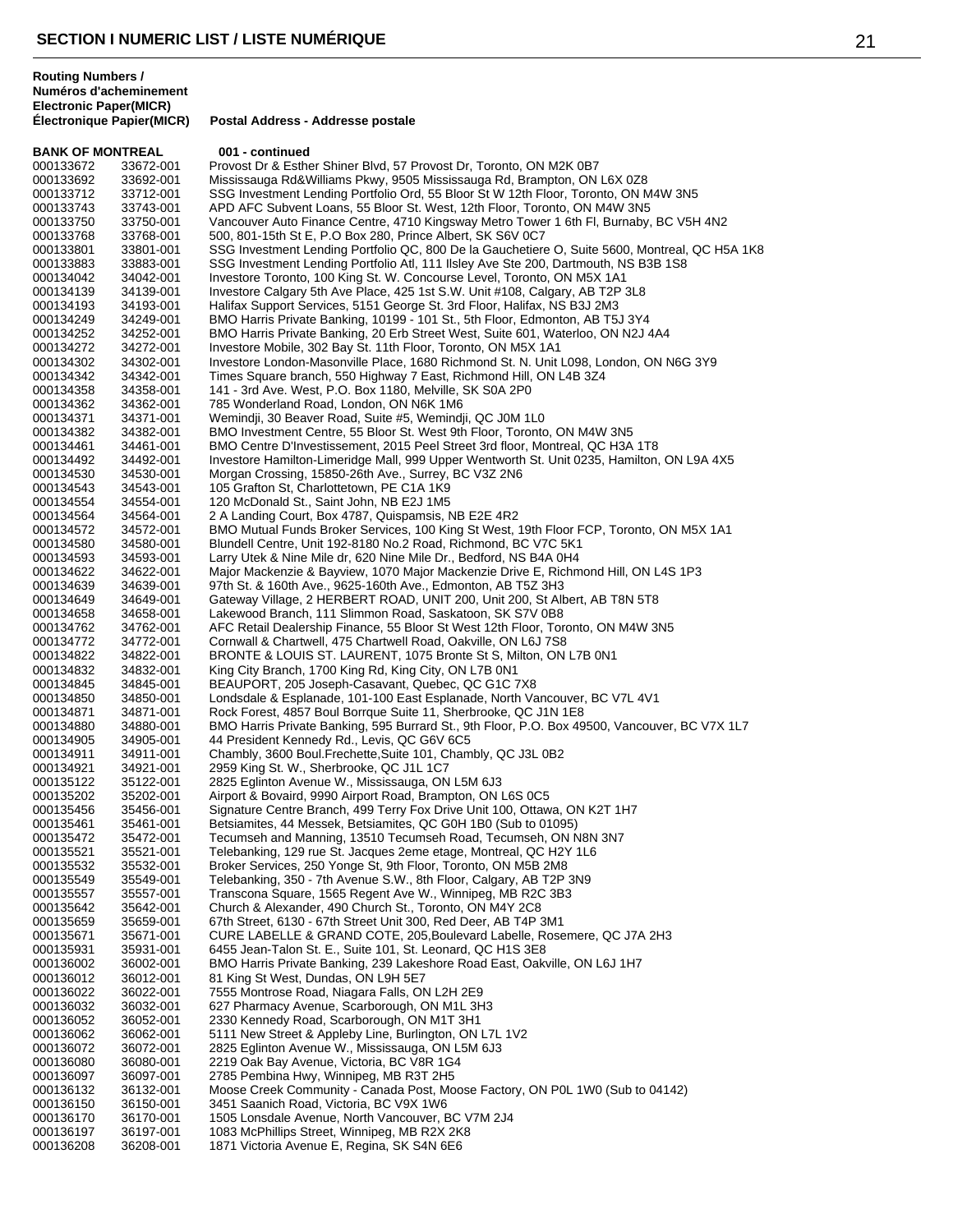**BANK OF MONTREAL 001 - continued**<br>000136219 36219-001 9821-50th Street 1 000136219 36219-001 9821-50th Street, Edmonton, AB T6A 3X5<br>000136229 36229-001 394 St. Albert Trail, St Albert, AB T8N 5J9 000136229 36229-001 394 St. Albert Trail, St Albert, AB T8N 5J9<br>000136239 36239-001 10803 - 23rd Avenue. Edmonton. AB T6J 10803 - 23rd Avenue, Edmonton, AB T6J 7B5 000136242 36242-001 1 Spadina Road, Richmond Hill, ON L4B 3M2 Bovaird and McLaughlin Dominion, 10088 McLaughlin Road, Brampton, ON L7A 2X6 000136262 36262-001 Forest Hill Village, 437 Spadina Road, Toronto, ON M5P 2W3 000136292 36292-001 Fletchers Meadow, 20 Brisdale Drive Unit B1, Brampton, ON L7A 2G8<br>000136312 36312-001 2471 St. Clair Avenue West, Toronto, ON M6N 475 2471 St. Clair Avenue West, Toronto, ON M6N 4Z5 000136322 36322-001 Heartland Town Centre, 5800 Mavis Road, Mississauga, ON L5V 3B7<br>000136331 36331-001 Waskaganish, Neepsee Plaza, P.O. Box 150, Waskaganish, QC J0M 000136331 36331-001 Waskaganish, Neepsee Plaza, P.O. Box 150, Waskaganish, QC J0M 1R0 000136342 36342-001 Derry & Mclaughlin, 7050 St. Barbara Blvd, Mississauga, ON L5W 0E6<br>000136351 36351-001 41 Pembroke Street West, Pembroke, ON K8A 5M5 000136351 36351-001 41 Pembroke Street West, Pembroke, ON K8A 5M5 000136360 36360-001 Specialized Sales Support, 4710 Kingsway Metro Tower 1, Burnaby, BC V5H 4M2<br>000136383 36383-001 254 Baker Drive, Dartmouth, NS B2W 6L4 000136383 36383-001 254 Baker Drive, Dartmouth, NS B2W 6L4<br>000136399 36399-001 Creekside Shopping Centre, 912-8 NOLAN Creekside Shopping Centre, 912-8 NOLAN HILL BLVD NW, Calgary, AB T3R 0X2 000136401 36401-001 3 Sunnydale St., Dollard-Des-Ormeaux, QC H9B 1E1 000136411 36411-001 Paradise Branch, 1319 Topsail Road, Paradise, NL A1L 1N8<br>000136457 36457-001 859 Fort William Road, Thunder Bay, ON P7B 0A9 000136457 36457-001 859 Fort William Road, Thunder Bay, ON P7B 0A9<br>000136471 36471-001 Howley Estates Sobeys, 10 Elizabeth Avenue, St. 000136471 36471-001 Howley Estates Sobeys, 10 Elizabeth Avenue, St. John's, NL A1A 1W4<br>000136480 36480-001 100-3880 No. 3 Road. Richmond. BC V6X 2C1 100-3880 No. 3 Road, Richmond, BC V6X 2C1 000136493 36493-001 360 Lacewood Drive, Halifax, NS B3S 1M7 Tsahaheh, 7585 Pacific Rim Highway, Port Alberni, BC V9Y 8Y5 000136643 36643-001 21 Dartmouth Rd, Bedford, NS B4A 3X7<br>000136683 36683-001 360 Lacewood Drive, Halifax, NS B3S 1I 000136683 36683-001 360 Lacewood Drive, Halifax, NS B3S 1M7<br>000136692 36692-001 56 Queen St. E.. Brampton. ON L6V 4M8 56 Queen St. E., Brampton, ON L6V 4M8 000136702 36702-001 Pickering West, 726 Kingston Road, Unit 1, Pickering, ON L1V 1A9 36719-001 Tsuu T'ina Nation, 9911 Chiila Blvd. S.W., Tsuu T'Ina, AB T2W 6H6<br>36721-001 boul. St-Charles et ch. Ste-Marie, 3190 St Charles blvd, Kirkland, Q 000136721 36721-001 boul. St-Charles et ch. Ste-Marie, 3190 St Charles blvd, Kirkland, QC H9H 3C1<br>000136733 36733-001 The Trust Co. of Bank of Montreal, 5151 George St., P.O. Box 2207, Halifax, N 000136733 36733-001 The Trust Co. of Bank of Montreal, 5151 George St., P.O. Box 2207, Halifax, NS B3J 3C4<br>000136742 36742-001 Investorline - Montreal. 100 King St. West. 20th Floor F.C.P.. Toronto. ON M5X 1A1 Investorline - Montreal, 100 King St. West, 20th Floor F.C.P., Toronto, ON M5X 1A1 000136752 36752-001 Investorline - Atlantic, 100 King St. West, 20th Floor F.G.P., Toronto, ON M5X 1A1<br>000136762 36762-001 100 King St. West, 20th Floor F.C.P., Toronto, ON M5X 1A1 000136762 36762-001 100 King St. West, 20th Floor F.C.P., Toronto, ON M5X 1A1<br>000136772 36772-001 Investorline - Toronto, 100 King St. West, 20th Floor F.C.P., 000136772 36772-001 Investorline - Toronto, 100 King St. West, 20th Floor F.C.P., Toronto, ON M5X 1A1<br>000136782 36782-001 100 King St. West, 20th Floor F.C.P., Toronto, ON M5X 1A1 000136782 36782-001 100 King St. West, 20th Floor F.C.P., Toronto, ON M5X 1A1 000136800 36800-001 585 England Avenue, Courtenay, BC V9N 2N2 000136820 36820-001 No. 5 & Steveston, 11000 No. 5 Road, Richmond, BC V7A 4E7<br>000136832 36832-001 BMO Harris Private Banking, 255 Queens Ave, Suite 2560, Lon 000136832 36832-001 BMO Harris Private Banking, 255 Queens Ave, Suite 2560, London, ON N6A 5R8<br>000136856 36856-001 The Trust Co. of Bank of Montreal, 55 Metcalfe Street Suite 250, Ottawa, ON K1P 000136856 36856-001 The Trust Co. of Bank of Montreal, 55 Metcalfe Street Suite 250, Ottawa, ON K1P 6L5<br>000136860 36860-001 7488 King George Hwy, Surrey, BC V3W 0H9 000136860 36860-001 7488 King George Hwy, Surrey, BC V3W 0H9<br>000136872 36872-001 Waterdown, 95 Dundas Street East, Waterdov 000136872 36872-001 Waterdown, 95 Dundas Street East, Waterdown, ON L0R 2H2<br>000136891 36891-001 384 Elizabeth Ave W, St. John's, NL A1B 1V2 000136891 36891-001 384 Elizabeth Ave W, St. John's, NL A1B 1V2<br>000136907 36907-001 The Trust Co. of Bank of Montreal. 333 Main S The Trust Co. of Bank of Montreal, 333 Main St., 2nd Floor, Winnipeg, MB R3C 4E2 000136922 36922-001 Rymal Rd. E. & Terryberry, 2170 Rymal Road East, Hamilton, ON L0R 1P0<br>000136932 36932-001 Fanshawe & Hyde Park, 1285 Fanshawe Park Road West, London, ON N50 Fanshawe & Hyde Park, 1285 Fanshawe Park Road West, London, ON N5G 5B4 000136942 36942-001 3027 Appleby Line, Burlington, ON L7R 3X4<br>000136972 36972-001 Wellington & Bayview, 668 Wellington St E, 000136972 36972-001 Wellington & Bayview, 668 Wellington St E, Aurora, ON L4G 0K3 Rutherford & Dufferin, 1621 Rutherford, Vaughan, ON L4K 0C6 000136992 36992-001 Taunton & Harmony, 925 Taunton Rd East, Oshawa, ON L1H 7K5<br>000137072 37072-001 Lending Operations Service Centre, 865 Harrington Court, Burlingto Lending Operations Service Centre, 865 Harrington Court, Burlington, ON L7N 3P3 000137102 37102-001 Creditview & Brittania, 6085 Creditview Rd Unit 1, Mississauga, ON L5V 2A8<br>000137122 37122-001 Hwy 50 & Ebenezer, 8950 Hwy 50, Brampton, ON L6P 3A3 000137122 37122-001 Hwy 50 & Ebenezer, 8950 Hwy 50, Brampton, ON L6P 3A3<br>000137139 37139-001 Kensinton Gate, 1101 Kensington Road NW, Calgary, AB T Kensinton Gate, 1101 Kensington Road NW, Calgary, AB T2N 3P2 000137149 37149-001 Silverado, 19369 Sheriff King St W Unit 120, Calgary, AB T2X 0T9<br>000137152 37152-001 Hopedale Mall, 1461 Rebecca St, Oakville, ON L6I 1Z8 Hopedale Mall, 1461 Rebecca St, Oakville, ON L6I 1Z8 000137169 37169-001 Oliver Square, 11331-104th Ave, Edmonton, AB T5K 2S1<br>000137179 37179-001 Aspen Landing, 350 Aspen Glen Landing SW, Calgary, A 001 37179-001 Aspen Landing, 350 Aspen Glen Landing SW, Calgary, AB T3H 0N5<br>37181-001 Candiac, 3 Boulevard Sardaigne, Local 304, Candiac, OC J5R 0E5 000137181 37181-001 Candiac, 3 Boulevard Sardaigne, Local 304, Candiac, QC J5R 0E5 000137221 37221-001 Tashereau et Napolean, 8245 Tashereau Blvd Suite B20, Brossard, QC J4Y 1A4<br>000137239 37239-001 WEST SPRINGS, 862 85th St SW, Calgary, AB T3H 4C7 WEST SPRINGS, 862 85th St SW, Calgary, AB T3H 4C7 000137302 37302-001 Queen & Hambly, 2072 Queen St E, Toronto, ON M4E 1E1 000137312 37312-001 Lair & Commercial Branch, 147 Laird Dr Unit 700, Toronto, ON M4G 4K1<br>000137331 37331-001 Valmont & Basile-Routhier. 319 rue Valmont. Local#1. Repentigny. QC J. 000137331 37331-001 Valmont & Basile-Routhier, 319 rue Valmont, Local#1, Repentigny, QC J5Y 0Y5<br>000137398 37398-001 BMO Harris Private Banking, 101 Second Ave. N., Saskatoon, SK S7K 3L4 000137398 37398-001 BMO Harris Private Banking, 101 Second Ave. N., Saskatoon, SK S7K 3L4<br>000137409 37409-001 Wye Road. 145 Ordze Avenue. Sherwood Park. AB T8B 1M6 Wye Road, 145 Ordze Avenue, Sherwood Park, AB T8B 1M6 000137419 37419-001 Terwillegar Gardens, 14203 - 23rd Avenue, Edmonton, AB T6R 3E7 BMO Harris Private Banking, 55 Bloor St W 5th Fl, Toronto, ON M4W 3N5 000137522 37522-001 P.O. Box 299, Ohsweken, ON N0A 1M0 000137645 37645-001 8535 Henri-Bourassa Blvd, Charlesbourg, QC G1G 4E1 International Operations, 129 St-Jacques West 10th Floor, P.O. Box 6002, Montreal, QC H2Y 1L7 000137722 37722-001 Thompson & Maple, 1001 Maple Ave, Milton, ON L9T 0A5<br>000137762 37762-001 Yonge & Tower Hill, 11680 Yonge Street, Richmond Hill, C Yonge & Tower Hill, 11680 Yonge Street, Richmond Hill, ON L4E 0K4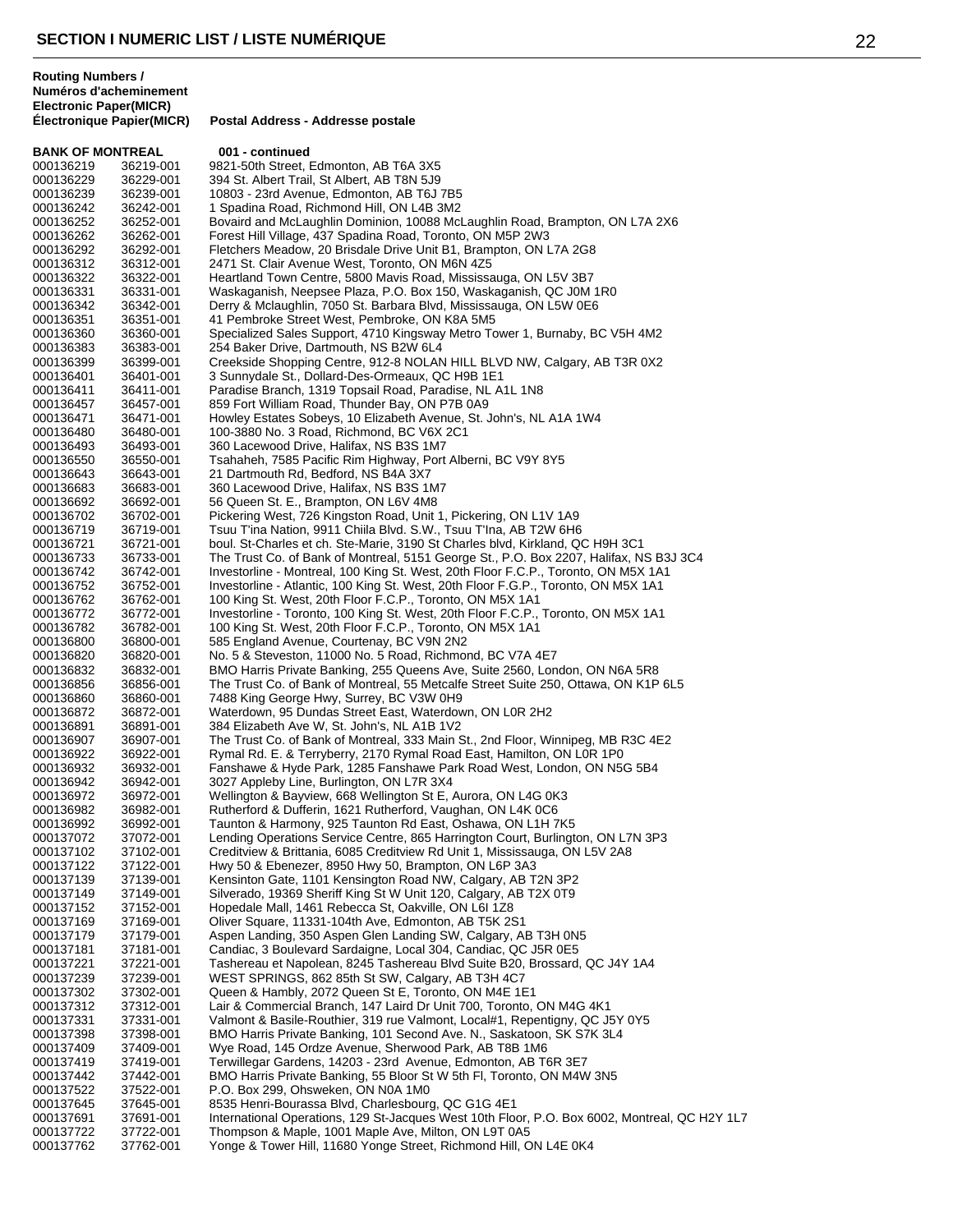**Routing Numbers / Numéros d'acheminement**

**Electronic Paper(MICR) Postal Address - Addresse postale BANK OF MONTREAL 001 - continued** 000137771 37771-001 St. John's Cashroom, c/o Currency Services, 234 Simcoe Street, 2nd Floor, Toronto, ON M5T 1T4<br>000137781 37781-001 280 de la Seigneurie ouest, Blainville, QC J7C 5A1 000137781 37781-001 280 de la Seigneurie ouest, Blainville, QC J7C 5A1<br>000137791 37791-001 St-Jerome FMC. 1005 Boulevard du Grand Heron. St-Jerome FMC, 1005 Boulevard du Grand Heron, 511 boul Des Laurentides, St-Jerome, QC J7Z 4L9 000137801 37801-001 Services de Soutien Centre, 800 de la Gauchetiere o. Ste. 5600, Suite 5600 Place Bonaventure, Montreal, QC H5A 1K8<br>000137849 37849-001 Okotoks, 200 Southridge Dr. Unit 401, Okotoks, AB T1S 0B2 37849-001 Okotoks, 200 Southridge Dr. Unit 401, Okotoks, AB T1S 0B2 000137859 37859-001 Ellerslie Road, 11104 Ellerslie Rd SW, Edmonton, AB T6W 1A2<br>000137892 37892-001 Kingston Rd & Salem, 180 Kingston Road East, Ajax, ON L1Z 0 000137892 37892-001 Kingston Rd & Salem, 180 Kingston Road East, Ajax, ON L1Z 0C7<br>000137920 37920-001 625 - 42nd Avenue NF. Calgary, AB T2F 6S1 625 - 42nd Avenue NE, Calgary, AB T2E 6S1 000137932 37932-001 BMO Harris Private Banking Kingston, 42 Bath Road, 3rd Floor, Kingston, ON K7L 1H5<br>000137952 37952-001 BMO Harris Private Banking, 130 Simcoe Street, Peterborough, ON K9H 2H5 BMO Harris Private Banking, 130 Simcoe Street, Peterborough, ON K9H 2H5 000137962 37962-001 BMO Harris Private Banking, 6 Fred Grant Street, Barrie, ON L4M 3G6<br>000137970 37970-001 Victoria Currency Services, c/o Currency Services, 234 Simcoe Street 2 000137970 37970-001 Victoria Currency Services, c/o Currency Services, 234 Simcoe Street 2nd Floor, Toronto, ON M5T 1T4<br>000137980 37980-001 4502 West 10th Avenue, Vancouver, BC V6R 2J1 000137980 37980-001 4502 West 10th Avenue, Vancouver, BC V6R 2J1<br>000137991 37991-001 179 D'Anjou Blvd., Chateauguay, QC J6J 2R3 000137991 37991-001 179 D'Anjou Blvd., Chateauguay, QC J6J 2R3<br>000138008 38008-001 Capital City Centre, 1871 Victoria Ave. East, R Capital City Centre, 1871 Victoria Ave. East, Regina, SK S4N 6E6 38021-001 Centre des Prets aux Etudiants, 8 Brome Etage B Place Bonaventure, C.P. 6008 Succursale Centre Ville, Montreal, QC H3C 3B6 38039-001 Lending Operations Service Centre, 865 Harrington Court, Burlington, ON L7N 3P3 38049-001 Lending Operations Service Centre, 865 Harrington Court, Burlington, ON L7N 3P3 38059-001 Lending Operations Service Centre, 865 Harrington Court, Burlington, ON L7N 3P3 38069-001 Lending Operations Service Centre, 865 Harrington Court, Burlington, ON L7N 3P3 38077-001 Lending Operations Service Centre, 865 Harrington Court, Burlington, ON L7N 3P3 38101-001 Lending Ops. Service Centre, 865 Harrington Court, Burlington, ON L7N 3P3 38170-001 4705 Kingsway, Burnaby, BC V5H 2C4 38200-001 Dickinson Crossing, 1 - 6908 North Island Highway, Nanaimo, BC V9V 1P6 38210-001 #9-6233 200th Street, Langley, BC V2Y 1A2 38279-001 The Trust Co. of Bank of Montreal, 350 - 7th Ave. S.W., 3rd Floor FCC, Calgary, AB T2P 3N9 38280-001 The Trust Co. of Bank of Montreal, 595 Burrard St., 9th Floor, P.O. Box 49500, Vancouver, BC V7X 1L7 38291-001 BMO Banque Privee Harris, 630 Boul Rene Levesque O Bureau 3200, Montreal, QC H3B 1S6 38312-001 Toronto Cash Services, C/O BMO Currency Services, 234 Simcoe Street 2nd Floor, Toronto, ON M5T 1T4 38321-001 Montreal Cash Services, 234 Simcoe St., 2nd Floor, Toronto, ON M5T 1T4 38330-001 ABM Processing Winnipeg, c/o Currency Services, 234 Simcoe street, Toronto, ON M5T 1T4 38349-001 ABM Centre, 625 42nd Ave. N.E., Calgary, AB T3E 6S1 000138359 38359-001 Calgary Currency Centre, 350 7th Ave. S.W., Concourse Level, Calgary, AB T2P 3N9<br>000138365 38365-001 119 St Jacques, P.O. Box 6008 Station A, Montreal, QC H2Y 1L6 38365-001 119 St Jacques, P.O. Box 6008 Station A, Montreal, QC H2Y 1L6 38382-001 366 Bunting Road, St Catharines, ON L2M 3Y6 38392-001 Bunting & Carlton, 366 Bunting Road, St Catharines, ON L2M 3Y6 38402-001 Call Loans Dept., 100 King St. W. FCP B1 Level, Toronto, ON M5X 1A1 38410-001 1460 Main St., North Vancouver, BC V7J 1C8 38421-001 3035 boul. Le Carrefour P2, Laval, QC H7T 1C8 38436-001 Barrhaven Town Centre, 3775A Strandherd Dr., Ottawa, ON K2J 4B1 38442-001 17600 Yonge Street, PO Box 232, Newmarket, ON L3Y 4Z1 38452-001 Masonville Branch, 101 Fanshawe Park Rd. East, London, ON N5X 3V9 38462-001 16th & Spadina, 1 Spadina Road, Richmond Hill, ON L4B 3M2 38472-001 Northbrook, Peterson Road & Hwy #41, Northbrook, ON K0H 2G0 (Sub to 04022) 38482-001 NACCC Transit 3848, 2465 Argentia RD, Mississauga, ON L5N 0B4 38491-001 583 Arthur-Sauve Blvd, St-Eustache, QC J7P 4X5 38503-001 Burnside, 111 Ilsley Avenue, Dartmouth, NS B3B 1S8 38512-001 York University, York Lanes, York University Campus, 4700 Keele St., North York, ON M3J 1P3 38522-001 P&C PRoduct Operations Canada, Toronto Support Centre, 234 Simcoe Street, Toronto, ON M5T 1T4 38530-001 1625 Martin Dr., White Rock, BC V4A 6E7 38540-001 3200 30th Avenue, Vernon, BC V1T 2C5 38550-001 Port Moody, 228 Ungless Way, Port Moody, BC V3H 4Y9 38563-001 Mountain Road, 1633 Mountain Road, Moncton, NB E1G 1A5 38570-001 #101 - 661 Primrose St., Qualicum Beach, BC V9K 2H5 38582-001 BMO Financial Group Centre, 6605 Hurontario St., Unit 100, Mississauga, ON L5T 0A4 38592-001 200 King Street West, Toronto, ON M5H 3T4 38618-001 Rochdale, 5966 Rochdale Blvd, Regina, SK S4X 4J7 000138621 38621-001 Peace Tree Trade Centre, 167 Akwesasne International Road #8, Akwesasne, ON K6H 0G5<br>000138641 38641-001 Montreal Instabank Service Centre, 800 de la Gauchetiere o. Suite 5600, Montreal, QC H5A Montreal Instabank Service Centre, 800 de la Gauchetiere o. Suite 5600, Montreal, QC H5A 1K8 38662-001 Sharing Support Centre, 234 Simcoe Street, Toronto, ON M5T 1T4 000138677 38677-001 Calgary Support Offices, 625 - 42nd Avenue NE, Calgary, AB T2T 5Z6<br>000138702 38702-001 338 Wellington Road South, London, ON N6C 4P6 38702-001 338 Wellington Road South, London, ON N6C 4P6 000138712 38712-001 Walkers Line & Upper Middle Road, 1841 Walkers Line, Burlington, ON L7M 0H6<br>000138722 38722-001 Yonge & Big Bay Point, 494 Big Bay Point Road, Unit 101, Barrie, ON L4N 3Z5 38722-001 Yonge & Big Bay Point, 494 Big Bay Point Road, Unit 101, Barrie, ON L4N 3Z5 38732-001 16 William St. S, P.O. Box 179, Lindsay, ON K9V 4S3 (Sub to 03402) 38746-001 Bank and Hunt Club, 2446 Bank Street, Ottawa, ON K1V 1A4 38761-001 Repentigny, 125, rue de Lafayette, Repentigny, QC J6A 8K3 38770-001 President Plaza, 100-3880 No. 3 Road, Richmond, BC V6X 2C1 38782-001 Real Estate Division, 100 King St. West, Suite 6200, Toronto, ON M5X 1A1 38792-001 Symcor - Item Reject Processing, 740 Progress Ave., Scarborough, ON M1H 2X3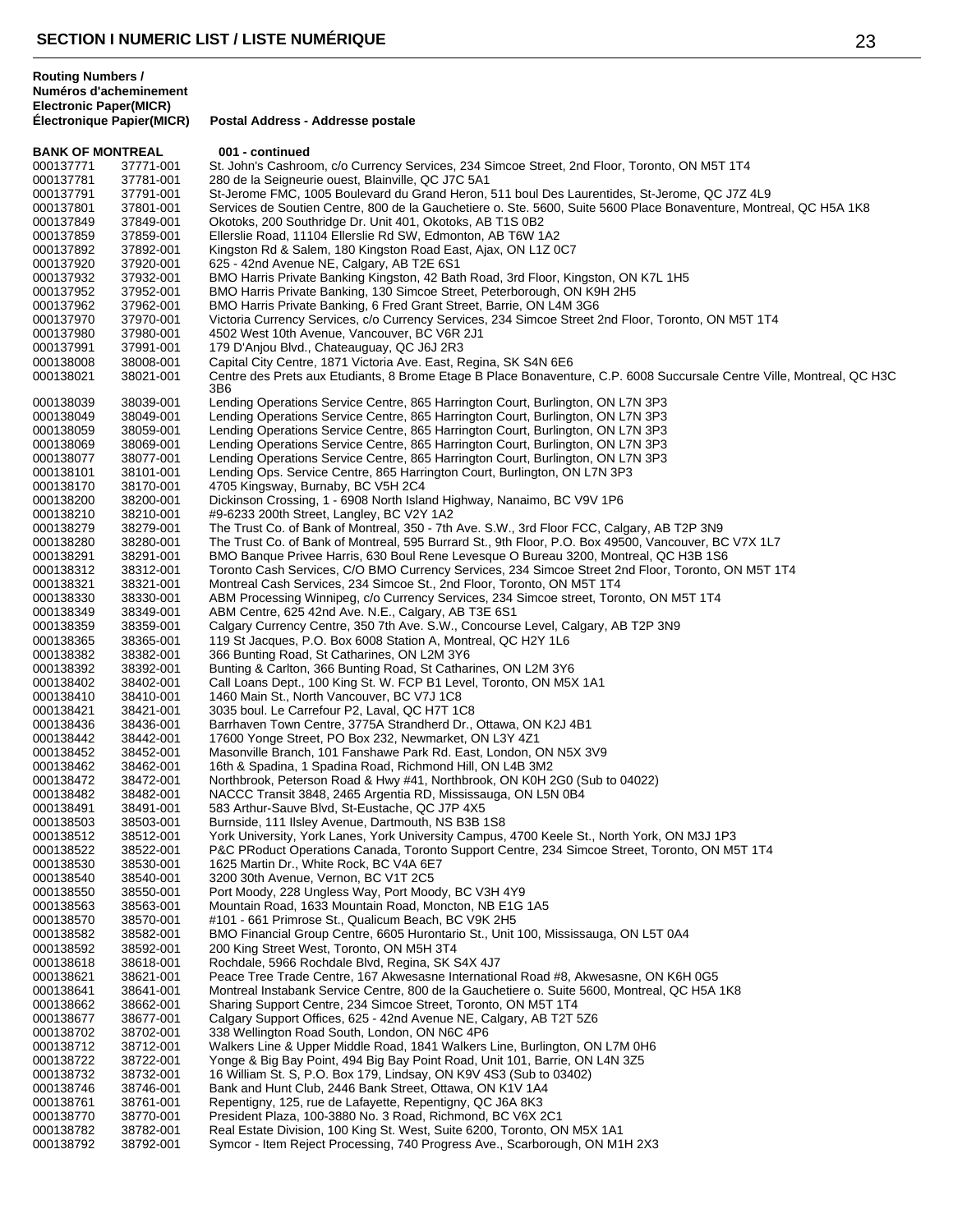| <b>BANK OF MONTREAL</b> |                        | 001 - continued                                                                                                                                                             |
|-------------------------|------------------------|-----------------------------------------------------------------------------------------------------------------------------------------------------------------------------|
| 000138811               | 38811-001              | 7171 boul. Cousineau, Bureau 100, Saint-Hubert, QC J3Y 8N2                                                                                                                  |
| 000138820               | 38820-001              | 585 England Ave., Courtenay, BC V9N 2N2                                                                                                                                     |
| 000138832               | 38832-001              | The Trust Co. of Bank of Montreal, 302 Bay St., Main Floor, Toronto, ON M5X 1A1                                                                                             |
| 000138849               | 38849-001              | P.O. Box 1429, Siksika, AB T0J 3W0                                                                                                                                          |
| 000138871               | 38871-001              | Montreal ABM Processing, C/O BMO Currency Services, 234 Simcoe Street 2nd Floor, Toronto, ON M5T 1T4                                                                        |
| 000138883<br>000138893  | 38883-001<br>38893-001 | International Serv. Cntr (Atlantic), 5151 George St 14th Floor, Halifax, NS B3J 3C4<br>3300 Bloor St W Suite 800 West Tower, Toronto, ON M8X 2X2                            |
| 000138901               | 38901-001              | Montreal Centre de Recouvrement, 129 rue St-Jacques, 15 Etage, Montreal, QC H2Y 1L6                                                                                         |
| 000138912               | 38912-001              | BMO Enterprise&Portfolio Mngnt, 265 Argentia Road, Mississauga, ON L5N 0B4                                                                                                  |
| 000138927               | 38927-001              | 3300 Bloor St W Suite 800 West Tower, Toronto, ON M8X 2X2                                                                                                                   |
| 000138939               | 38939-001              | Alberta Collection Centre, 350 7th Ave. S.W., 2nd Floor, Calgary, AB T2P 3N9                                                                                                |
| 000138940               | 38940-001              | PO Box 4000 Station D, Toronto, ON M9A 4X5                                                                                                                                  |
| 000138951               | 38951-001              | Cote-Vertu, 3300 Boul. Cote-Vertu, Saint-Laurent, QC H4R 2B7                                                                                                                |
| 000139047               | 39047-001              | Winnipeg Cash Services, C/O BMO Currency Services, 234 Simcoe Street 2nd Floor, Toronto, ON M5T 1T4                                                                         |
| 000139091               | 39091-001              | Jean-Talon et Langelier, 6455 rue Jean-Talon Est, Saint-Leonard, QC H1S 3E8                                                                                                 |
| 000139102<br>000139122  | 39102-001<br>39122-001 | 155 Rexdale Blvd, Rexdale, ON M9W 5Z8<br>Securities Trading Operations, 100 King St. W., B1 Level, FCP, Toronto, ON M5X 1A1                                                 |
| 000139133               | 39133-001              | 173 Charlotte Street, Sydney, NS B1P 1C4                                                                                                                                    |
| 000139142               | 39142-001              | Support Services, 234 Simcoe Street, Toronto, ON M5T 1T4                                                                                                                    |
| 000139198               | 39198-001              | Emfisys Calgary Banking Operations, 625 - 42nd Ave. N.E., Calgary, AB T2E 6S1                                                                                               |
| 000139202               | 39202-001              | The Promenade, 1 Promenade Circle, Thornhill, ON L4J 4P8                                                                                                                    |
| 000139291               | 39291-001              | 7189 Boul. Newman, Lasalle, QC H8N 2K3                                                                                                                                      |
| 000139330               | 39330-001              | Burnaby Main Office, 100 - 4789 Kingsway, Burnaby, BC V5H 0A3                                                                                                               |
| 000139357               | 39357-001              | 1780 Ellice Avenue, Winnipeg, MB R3H 0B5                                                                                                                                    |
| 000139376<br>000139397  | 39376-001<br>39397-001 | 41 Pembroke St. W., Pembroke, ON K8A 5M5<br>Western Student Loan Centre, 625 - 42nd Ave. N.E., 4750 Station C, Calgary, AB T2T 5Z8                                          |
| 000139409               | 39409-001              | 865 Harrington Court, Burlington, ON L7N 3P3                                                                                                                                |
| 000139412               | 39412-001              | Whitby Mall Branch, 1615 Dundas Street East, Whitby, ON L1N 2L1                                                                                                             |
| 000139431               | 39431-001              | Montreal Processing Service Centre, 4010 Tupper 4th Floor, Montreal, QC H3Z 2Y3                                                                                             |
| 000139442               | 39442-001              | NCCS Regional Proc Scarborough, 740 Progress Ave., Scarborough, ON M1H 2X3                                                                                                  |
| 000139450               | 39450-001              | M/C Proc. Western Symcor Van. RSC, 111 East 5th Ave., PO Box 49300, Vancouver, BC V5T 4L1                                                                                   |
| 000139461               | 39461-001              | Services Pret Hypothecaires, CP 1028 Succ Saint-Jacques, Montreal, QC H3C 2W9                                                                                               |
| 000139470               | 39470-001              | ABM Processing Winnipeg, c/o Currency Services, 234 Simcoe Street 2nd Floor, Toronto, ON M5T 1T4                                                                            |
| 000139483               | 39483-001              | Halifax Cash Services, c/o Currency Services, 234 Simcoe Street 2nd Floor, Toronto, ON M5T 1T4<br>Western Lending Service Centre, 625 - 42nd Ave. N.E., Calgary, AB T2E 6S1 |
| 000139497<br>000139530  | 39497-001<br>39530-001 | Caulfeild Village, 5303 Headland Drive, West Vancouver, BC V7W 3C5                                                                                                          |
| 000139542               | 39542-001              | New Chinatown Branch, 291 Spadina Avenue, Toronto, ON M5T 2E6                                                                                                               |
| 000139552               | 39552-001              | 2851 John St., Markham, ON L3R 5R7                                                                                                                                          |
| 000139562               | 39562-001              | 404 Shopping Centre, 1111 Davis Drive, Newmarket, ON L3Y 2R9                                                                                                                |
| 000139632               | 39632-001              | 297 Erie Street South, Leamington, ON N8H 3C7                                                                                                                               |
| 000139642               | 39642-001              | Branch Channel Management, 120 Bloor Street East 2nd Floor, Toronto, ON M4W 3X1                                                                                             |
| 000139660               | 39660-001              | Vancouver ABM Processing, c/o BMO Currency Services, 234 Simcoe Street 2nd Floor, Toronto, ON M5T 1T4                                                                       |
| 000139678               | 39678-001<br>39692-001 | Regina Cash Services, c/o BMO Currency Services, 234 Simcoe Street 2nd Floor, Toronto, ON M5T 1T4<br>Ajax Market Place, 475 Westney Rd N., Ajax, ON L1T 3H4                 |
| 000139692<br>000139702  | 39702-001              | 2100 Ellesmere Road, Scarborough, ON M1H 3B7                                                                                                                                |
| 000139712               | 39712-001              | 61 Jarvis St., P.O. Box 129, Fort Erie, ON L2A 5M6                                                                                                                          |
| 000139721               | 39721-001              | 320 boul. St.-Joseph, Gatineau, QC J8Y 3Y8                                                                                                                                  |
| 000139732               | 39732-001              | Investorline Action Centre, 100 King St. West, 20th Floor F.C.P., Toronto, ON M5X 1A1                                                                                       |
| 000139742               | 39742-001              | Chartwell Shopping Centre, 2301 Brimley Rd., Scarborough, ON M1S 5B8                                                                                                        |
| 000139752               | 39752-001              | DENISON CENTRE, 1661 DENISON ST, Unit 24, P.O. Box 120, Markham, ON L3R 9V8                                                                                                 |
| 000139762               | 39762-001              | 5540 Lawrence Avenue East, Scarborough, ON M1C 3B2                                                                                                                          |
| 000139772<br>000139782  | 39772-001<br>39782-001 | 291 Spadina Ave., Toronto, ON M5T 2E6<br>Erin Mills, 2825 Eglinton Avenue West, Mississauga, ON L5M 6J3                                                                     |
| 000139792               | 39792-001              | Dorval & North Service Rd, 240 North Service Rd W, Oakville, ON L6M 2Y5                                                                                                     |
| 000139802               | 39802-001              | Sandalwood Square Shopping Centre, 40 Bristol Rd E, Mississauga, ON L4Z 3K8                                                                                                 |
| 000139816               | 39816-001              | Van Leeuwen Centre, Unit 2, 420 Hazeldean Rd., Ottawa, ON K2L 4B2                                                                                                           |
| 000139820               | 39820-001              | Mortgage Service Centre, c/o Mortgage Service Centre, 865 Harrington Court, Burlington, ON L7N 3P3                                                                          |
| 000139853               | 39853-001              | Bedford, 1525 Bedford Highway, Bedford, NS B4A 1E3                                                                                                                          |
| 000139862               | 39862-001              | EBS Central Settlement Unit, 3rd Floor, 3300 Bloor St. West, Toronto, ON M8X 2X3                                                                                            |
| 000139872               | 39872-001              | EBS Central Reject Unit, 3rd Floor, 3300 Bloor St. West, Toronto, ON M8X 2X3                                                                                                |
| 000139922<br>000139932  | 39922-001<br>39932-001 | Sheppard & Glen Watford, 4271 Sheppard Ave. E., Scarborough, ON M1S 4G4<br>Hwy#48 & Bur Oak, 9660 Hwy#48, Markham, ON L6E 0H8                                               |
| 000139942               | 39942-001              | Bradford Branch, 476 Holland Street West, P.O. Box 479, Bradford, ON L3Z 0A2                                                                                                |
| 000139952               | 39952-001              | Maple, 2535 Major Mackenzie Drive, Maple, ON L6A 1C6                                                                                                                        |
| 000139962               | 39962-001              | Six Points Plaza, 3835 Bloor Street West, Toronto, ON M9B 1K9                                                                                                               |
| 000139972               | 39972-001              | Vaughan Metropolitan Centre Branch, 100 New Park Place, Vaughan, ON L4K 0H9                                                                                                 |
| 000139982               | 39982-001              | 519 Brant Street, Burlington, ON L7R 2G6                                                                                                                                    |
| 000139992               | 39992-001              | Upper Canada Mall, 17600 Yonge Street, P.O. Box 232, Newmarket, ON L3Y 4Z1                                                                                                  |
| 000157160               | 57160-001              | Investment Lending Sales, 4710 Kingsway 6th FI, Burnaby, BC V5H 4M2                                                                                                         |
| 000168322<br>000172682  | 68322-001<br>72682-001 | Investment Lending Support, 55 Bloor St W 12th fl, Toronto, ON M4W 3N5<br>Dealership Finance, 5750 Explorer Drive, 3rd Floor, Mississauga, ON L4W 0B1                       |
|                         |                        |                                                                                                                                                                             |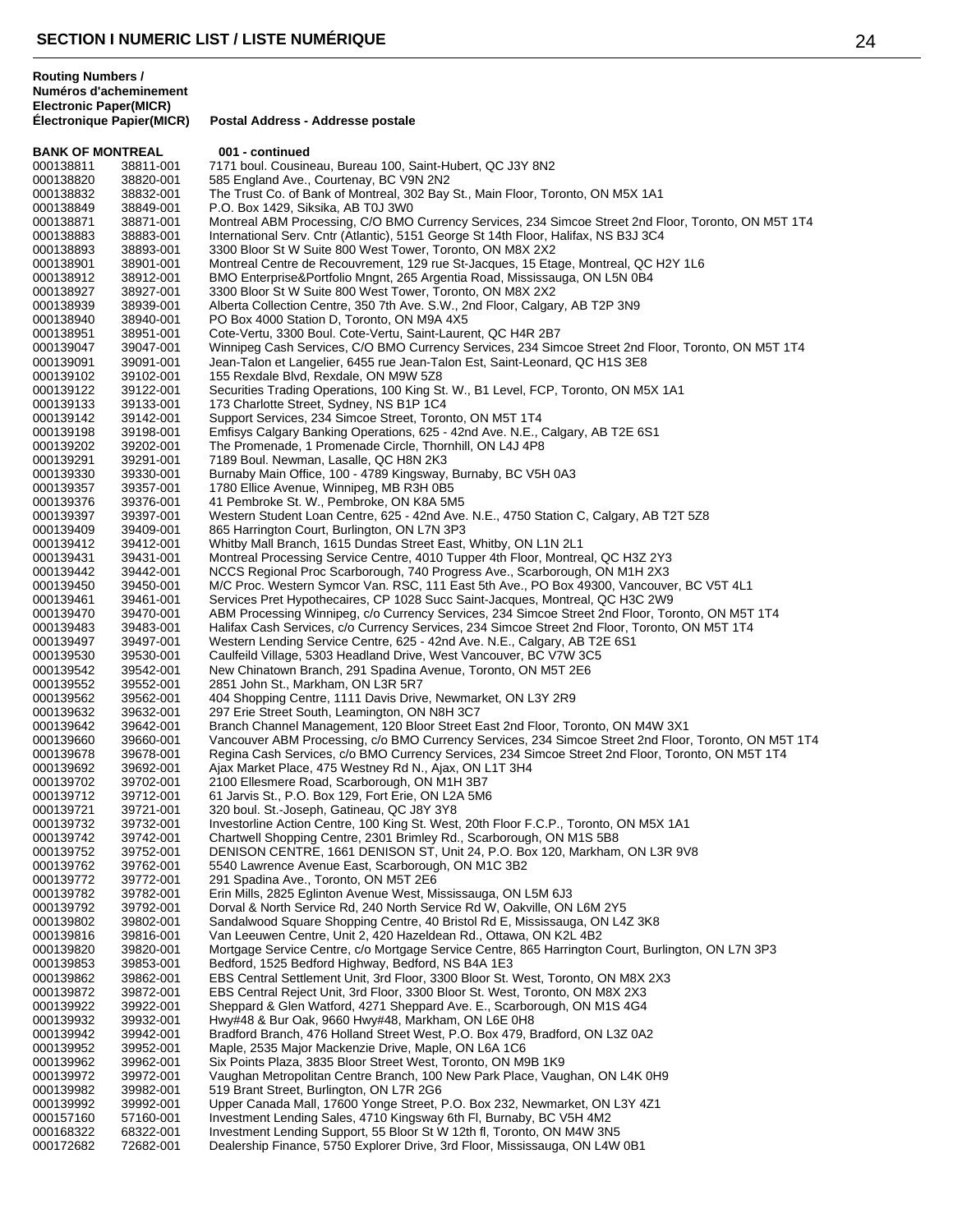**Postal Address - Addresse postale** 

| <b>BANK OF MONTREAL</b> |           | 001 - continued                                                                              |  |
|-------------------------|-----------|----------------------------------------------------------------------------------------------|--|
| 000176892               | 76892-001 | Dealership Finance, 5750 Explorer Drive, 3rd Floor, Mississauga, ON L4W 0B1                  |  |
| 000191052               | 91052-001 | Consumer Finance, 15th Floor, 55 Bloor St W., Toronto, ON M4W 3N5                            |  |
| 000198502               | 23612-001 | P.O. Box 325, Manitowaning, ON P0P 1N0 (Sub to 23612)                                        |  |
| 000198591               | 10221-001 | Nain Agency-Canada Post, Nain, NL A0P 1L0 (Sub to 10221)                                     |  |
| 000198600               | 39330-001 | Metropolis Financial Mgmt Centre, 271 - 4820 Kingsway, Burnaby, BC V5H 4P1 (Sub to 39330)    |  |
| 000198601               | 02881-001 | Pointe Nord IIe des Soeurs, 109 Chemin de la Pointe Nord, Verdun, QC H3E 0B4 (Sub to 02881)  |  |
| 000199511               | 01611-001 | Hopital Les Veterans, 305, rue St-Pierre, Sainte-Anne-de-Bellevue, QC H9X 1Y9 (Sub to 01611) |  |
| 000199520               | 09980-001 | Atlin Agency, 3rd Street, P.O. Box 100, Atlin, BC V0W 1A0 (Sub to 09980)                     |  |

## **THE BANK OF NEW YORK MELLON 242**

**Routing Numbers / Numéros d'acheminement Electronic Paper(MICR) Électronique Papier(MICR) Postal Address - Addresse postale**

00012-242 Toronto, Suite 2310,Royal Bank Plaza, 5th Twr, P.O. Box 153, Toronto, ON M5J 2J4

# **THE BANK OF NOVA SCOTIA 002**

**Routing Numbers / Numéros d'acheminement Electronic Paper(MICR) Électronique Papier(MICR) Postal Address - Addresse postale** 000200018 00018-002 Saskatoon-Commercial Banking Centre, 111 2nd Avenue South, Box 1448, Saskatoon, SK S7K 1K6<br>000200026 00026-002 Bank & Gloucester, 186 Bank Street, Ottawa, ON K2P 1W6 00026-002 Bank & Gloucester, 186 Bank Street, Ottawa, ON K2P 1W6 00034-002 Moncton, 780 Main Street, P.O. Box 100, Moncton, NB E1C 8K7 00042-002 London Main Branch, 420 Richmond Street, London, ON N6A 3C9 00059-002 Lethbridge Financial Centre, 324 1st Ave S, Lethbridge, AB T1J 0A5 00083-002 Summerside, 274 Water Street, P.O. Box 1595, Summerside, PE C1N 2V5 00091-002 St-Laurent/Jean-Talon, 40, rue Jean-Talon ouest, Montreal, QC H2R 2W5 00109-002 Airdrie, 304 Main Street Unit 102, Airdrie, AB T4B 3C3 00117-002 Grant Park Pavilions, 1100 Taylor Avenue, Winnipeg, MB R3M 1T6 00133-002 Village Centre, 936 Bedford Highway, Bedford, NS B4A 3P1 (Sub to 80903) 00141-002 Longueuil, 2235 boul. Roland-Therrien, Longueuil, QC J4N 1P2 00158-002 Codette, Codette St, P.O. Box 190, Codette, SK S0E 0P0 (Sub to 50088) 00166-002 Merivale & Meadowlands, 1649 Merivale Rd, Nepean, ON K2G 3K2 00174-002 Gagetown, 41 Front Street, Gagetown, NB E5M 1A3 00182-002 Blind River, PO Box 730, 105 Causley Street, Blind River, ON P0R 1B0 00190-002 McBride, Main Street & Third, P.O. Box 9, McBride, BC V0J 2E0 00208-002 Kinistino, Main Street, P.O. Box 520, Kinistino, SK S0J 1H0 (Sub to 80218) 00216-002 Bank & Fourth, 828 Bank St., P.O. Box 4010, Station E, Ottawa, ON K1S 5B1 (Sub to 30056) 00224-002 Jacquet River, 3982 Main Street, Belledune, NB E8G 2P1 00232-002 Brockville, 7 King St West, Brockville, ON K6V 3P7 00240-002 Abbotsford, #100-2777 Gladwin Road, Abbotsford, BC V2T 4V1 (Sub to 11460) 00257-002 Thompson Main Branch, 35 Thompson Drive North, Thompson, MB R8N 2B5 00273-002 North West Arm, 7171 Chebucto Road, Halifax, NS B3L 1N5 (Sub to 90233) 00281-002 La Place de la Cathedrale, 600 de Maisonnneuve Blvd., West, Montreal, QC H3A 3J2 (Sub to 70011) 00299-002 Hinton, 389 Switzer Drive, Hinton, AB T7V 2A3 (Sub to 80309) 00307-002 Winnipeg East, 225 6th Av.SW,Calgary Financial Ctr, 19th Floor, Calgary, AB T2P 1N2 00323-002 Ingonish Beach, 37787 Cabot Trail, Ingonish Beach, NS B0C 1L0 00331-002 Port-Daniel Station, C.P. 70, Port-Daniel, QC G0C 2N0 00349-002 3rd Street, 443 3rd Street S.E., Medicine Hat, AB T1A 0G8 00356-002 Buckingham, 526 Ave de Buckingham, Gatineau, QC J8L 2H1 00364-002 Woodstock, 570 Main Street, Woodstock, NB E7M 2C3 00372-002 Speedvale & Stevenson, 338 Speedvale Ave. E., Guelph, ON N1E 1N5 (Sub to 20362) 00380-002 Broadway & Ontario, 1 West Broadway, Vancouver, BC V5Y 1P1 000200406 00406-002 Carleton University, 1125 Colonel By Drive(Paterson Hall), Ottawa, ON K1S 5B6<br>000200414 00414-002 New Brunswick VPO Expense, 44 King Street West 20th Floor, Toronto, ON M5H 00414-002 New Brunswick VPO Expense, 44 King Street West 20th Floor, Toronto, ON M5H 1H1 00422-002 Centre Mall, 1255 Barton Street East, Hamilton, ON L8H 2V4 00430-002 Dunbar & 41st Avenue, 5659 Dunbar Street, Vancouver, BC V6N 1W5 (Sub to 30510) 00448-002 Saskatchewan Central Retail Colln Un, 111 2nd Ave South, Saskatoon, SK S7K 3R1 00463-002 Sydney, 258 Charlotte Street, P.O. Box 580, Sydney, NS B1P 6H4 00471-002 St-Laurent, 3828 Boul Cote-Vertu, Saint-Laurent, QC H4R 1P8 00489-002 Jasper & 107th Street, 10709 Jasper Ave., Edmonton, AB T5J 3N3 (Sub to 50039) 00513-002 Windsor, 80 Water Street PO Box 428, Windsor, NS B0N 2T0 00521-002 Drummondville, 1240 St. Joseph blvd., Drummondville, QC J2C 2E1 00539-002 Heritage, 8706 Macleod Trail South, Calgary, AB T2H 0M4 (Sub to 70029) 00547-002 WSC Sales Support-Winnipeg, 2850 Sunridge Blvd NE, Calgary, AB T1Y 6G2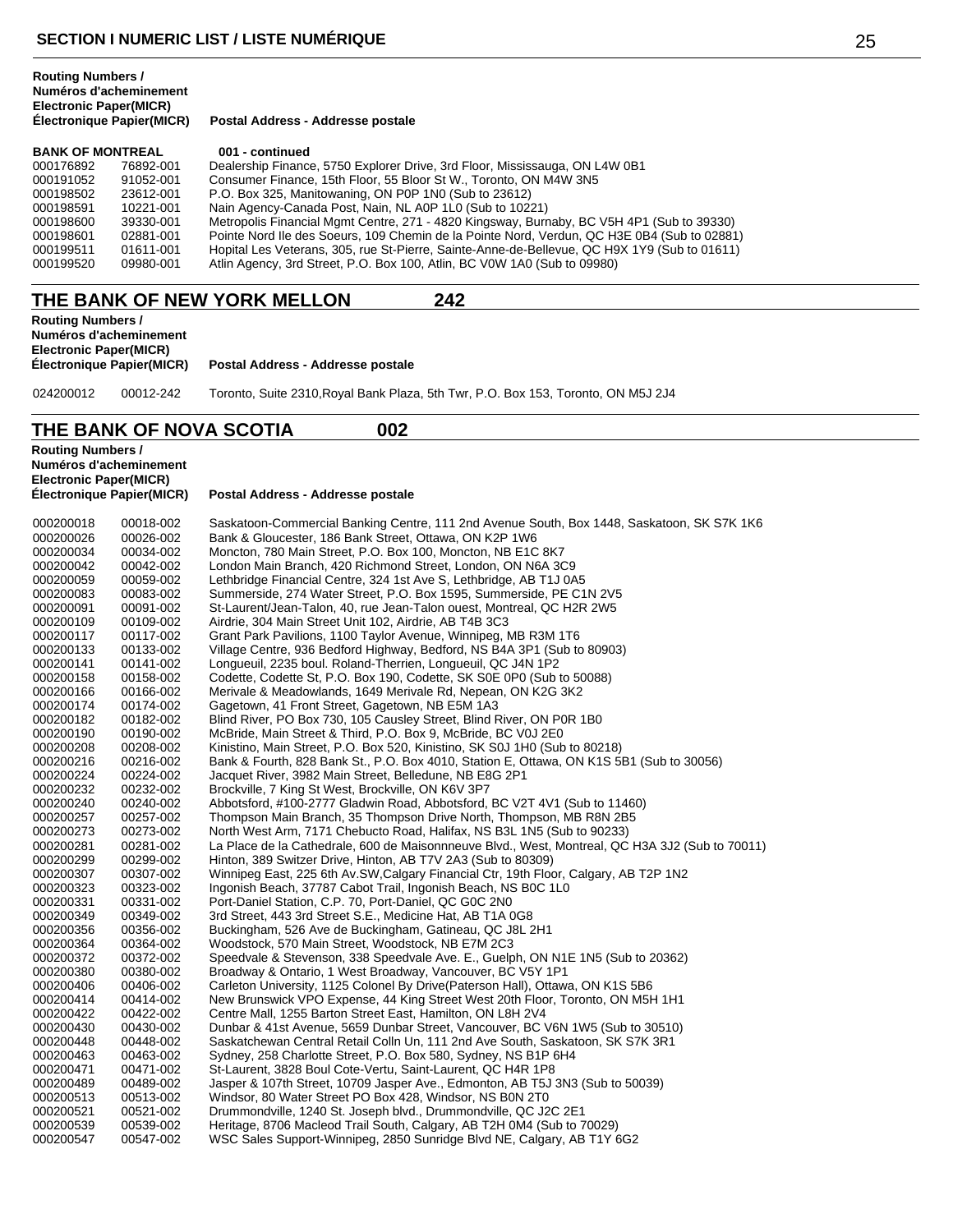THE BANK OF NOVA SCOTIA 002 - continued

**Postal Address - Addresse postale** 

**Routing Numbers / Numéros d'acheminement Electronic Paper(MICR)**

000200562 00562-002 Cherryhill Village Mall, Cherryhill Village Mall, 301 Oxford Street West, London, ON N6H 1S6 (Sub to 20552)<br>000200588 00588-002 Meadows Market Branch, 3026 Meadows Parkway, Unit #10, Saskatoon, SK S7V 0 000200588 00588-002 Meadows Market Branch, 3026 Meadows Parkway, Unit #10, Saskatoon, SK S7V 0R6<br>000200612 00612-002 Mattawa. 352 Main St.. P.O. Box 359. Mattawa. ON P0H 1V0 000200612 00612-002 Mattawa, 352 Main St., P.O. Box 359, Mattawa, ON P0H 1V0 000200620 00620-002 Shelbourne Plaza, 3609 Shelbourne Street, Victoria, BC V8P 4H1 Scotia Trust - Saskatoon, 502-111, 2nd Ave. S., Saskatoon, SK S7K 1K6 000200646 00646-002 Riverside Mall, 751 Ridgewood Ave., Ottawa, ON K1V 6M8 (Sub to 20206)<br>000200661 00661-002 Quebec Regional Office (Dir.Exp), 1002 Sherbrooke West 4th Floor, Montre 000200661 00661-002 Quebec Regional Office (Dir.Exp), 1002 Sherbrooke West 4th Floor, Montreal, QC H3A 3M3<br>000200687 00687-002 Balmoral & Hewitson. 745 Hewitson St.. Thunder Bay. ON P7B 6B5 (Sub to 70227) Balmoral & Hewitson, 745 Hewitson St., Thunder Bay, ON P7B 6B5 (Sub to 70227) 000200703 00703-002 Duckworth & Cochrane, 145 Duckworth St., P.O. Box 5593, St. John's, NL A1C 5W4 (Sub to 50013)<br>000200729 00729-002 4805 Centre Street N., 4805 Centre Street N., Calgary, AB T2E 2Z6 (Sub to 21329) 000200729 00729-002 4805 Centre Street N., 4805 Centre Street N., Calgary, AB T2E 2Z6 (Sub to 21329)<br>000200737 00737-002 Southland Mall, Highway 32 & Highway 14, Winkler, MB R6W 2S2 000200737 00737-002 Southland Mall, Highway 32 & Highway 14, Winkler, MB R6W 2S2<br>000200752 00752-002 Third Line & Speers Rd, 611 Third Line, Oakville, ON L6L 4A8 000200752 00752-002 Third Line & Speers Rd, 611 Third Line, Oakville, ON L6L 4A8 000200760 00760-002 Mackenzie, Mackenzie Shopping Mall, P.O. Box 70, Mackenzie, BC V0J 2C0<br>000200786 00786-002 482 Hazeldean, 482 Hazeldean Road, Kanata, ON K2L 1V4 000200786 00786-002 482 Hazeldean, 482 Hazeldean Road, Kanata, ON K2L 1V4<br>000200794 00794-002 Lincoln Road & Vanier Highway, c/o 1024 Onondaga Street, Lincoln Road & Vanier Highway, c/o 1024 Onondaga Street, Oromocto, NB E2V 1B8 (Sub to 80044) 000200802 00802-002 Peterborough, 111 Hunter Street West, Peterborough, ON K9J 7G5 000200810 00810-002 B.C. & Yukon Reg. Office (Dir.Exp), 44 King Street West 20th Floor, Toronto, ON M5H 1H1<br>000200836 00836-002 Herongate Square, 1650 Heron Road, Ottawa, ON K1V 2P5 000200836 00836-002 Herongate Square, 1650 Heron Road, Ottawa, ON K1V 2P5<br>000200844 00844-002 Operations Dept. - Test Data, 44 King Street West, Toronto, 000200844 00844-002 Operations Dept. - Test Data, 44 King Street West, Toronto, ON M5H 1B5 MT Western Region Office SVCS, 530-8th Avenue S.W., 7th Floor, Calgary, AB T2P 3S8 000200893 00893-002 Grand Falls, Grand Falls-Windsor, 26 Cromer Avenue, Grand Falls, NL A2A 1X2<br>000200901 00901-002 Lasalle, 7083, boul. Newman, Lasalle, QC H8N 1X1 Lasalle, 7083, boul. Newman, Lasalle, QC H8N 1X1 000200943 00943-002 Hubbards, 3650 Hammonds Plains Road, 100 Main Rd Hwy 3, Upper Tantallon, NS B3Z 4R3 (Sub to 52233)<br>000200984 00984-002 N.B. Northeast & P.E.I. Vice Pres., The Assumption Place, 770 Main St., Moncton, NB 000200984 00984-002 N.B. Northeast & P.E.I. Vice Pres., The Assumption Place, 770 Main St., Moncton, NB E1C 1E7<br>000200992 00992-002 Spanish. 121 Front St., P.O. Box 280. Spanish. ON P0P 2A0 Spanish, 121 Front St., P.O. Box 280, Spanish, ON P0P 2A0 000201024 01024-002 King & Germain, 53 King St., P.O. Box 6040, Stn. A, Saint John, NB E2L 4R5 (Sub to 40014)<br>000201032 01032-002 Sudbury-Business Banking Centre, 57 Durham St., P.O. Box 576, Sudbury, ON P3E 4R3 01032-002 Sudbury-Business Banking Centre, 57 Durham St., P.O. Box 576, Sudbury, ON P3E 4R3<br>01073-002 Saulnierville, 10027 1 Highway, P.O. Box 28, Saulnierville, NS B0W 2Z0 000201073 01073-002 Saulnierville, 10027 1 Highway, P.O. Box 28, Saulnierville, NS B0W 2Z0<br>000201099 01099-002 Petroleum Plaza, 9915-108th Street, Edmonton, AB T5K 2G8 000201099 01099-002 Petroleum Plaza, 9915-108th Street, Edmonton, AB T5K 2G8 West End, 589 Prince Street, P.O. Box 980, Truro, NS B2N 5G7 (Sub to 10033) 000201131 01131-002 Cap Rouge, Ste Foy, 1221 Charles-Albanel, Sainte-Foy, QC G1X 4Y5 000201149 01149-002 Edmonton & Alberta N DVP Expense, 700-2nd St SW 40th Fl, Baseline Village 222 Baseline Rd, Sherwood Park, AB T8H 1S8<br>000201156 01156-002 Ontario North Vice Pres. Off. Adjust, Scotia Tower, 57 Durham St. 000201156 01156-002 Ontario North Vice Pres. Off. Adjust, Scotia Tower, 57 Durham St. 4th Floor Scotia Tower, Sudbury, ON P3E 4R3<br>000201172 01172-002 Bathurst & Nassau, 410 Bathurst St, Unit A2, Toronto, ON M5T 2S6 000201172 01172-002 Bathurst & Nassau, 410 Bathurst St, Unit A2, Toronto, ON M5T 2S6 000201180 01180-002 White Rock, 15190 North Bluff Rd., White Rock, BC V4B 3E5 (Sub to 60780)<br>000201222 01222-002 Danforth & Woodbine, 2072 Danforth Ave, Toronto, ON M4C 1J6 000201222 01222-002 Danforth & Woodbine, 2072 Danforth Ave, Toronto, ON M4C 1J6<br>000201230 01230-002 Powell River, 7030 Alberni St., Powell River, BC V8A 2C3 000201230 01230-002 Powell River, 7030 Alberni St., Powell River, BC V8A 2C3<br>000201289 01289-002 Millwoods-Town Centre, 119 Millwoods Town Centre, 2331 000201289 01289-002 Millwoods-Town Centre, 119 Millwoods Town Centre, 2331-66 St, Edmonton, AB T6K 4B4<br>000201297 01297-002 MB/SK CR SOL GRP, 200 Portage Av at Main PO Box 845, Winnipeg, MB R2C 2R7 000201297 01297-002 MB/SK CR SOL GRP, 200 Portage Av at Main PO Box 845, Winnipeg, MB R2C 2R7<br>000201321 01321-002 Translation Services - Montreal, 715, Square Victoria, Bur. 200, Montreal, QC H2Y 2 000201321 01321-002 Translation Services - Montreal, 715, Square Victoria, Bur. 200, Montreal, QC H2Y 2H7<br>000201339 01339-002 Scotiabank ACMUC-Calgary, 2850 Sunridge Blvd, Calgary, AB T1Y 6G2 000201339 01339-002 Scotiabank ACMUC-Calgary, 2850 Sunridge Blvd, Calgary, AB T1Y 6G2 Humbertown Centre, 270 The Kingsway, Etobicoke, ON M9A 3T7 000201370 01370-002 Scotia Trust - Vancouver, 650 West Georgia Street, Suite 510, P.O. Box 11538, Vancouver, BC V6B 4N7<br>000201412 01412-002 Kingston Road & St. Clair, 2863 Kingston Road, Scarborough, ON M1M 1N3 Kingston Road & St. Clair, 2863 Kingston Road, Scarborough, ON M1M 1N3 000201420 01420-002 Vancouver Centre (Main Branch), 650 West Georgia St., P.O. Box 11502, Vancouver, BC V6B 4P6<br>000201479 01479-002 Wetaskiwin, Wetaskiwin Mall, 107-3725-56 Street, Wetaskiwin, AB T9A 2V6 000201479 01479-002 Wetaskiwin, Wetaskiwin Mall, 107-3725-56 Street, Wetaskiwin, AB T9A 2V6 Market @ Magrath, 14103-23rd Avenue, Edmonton, AB T6R 0G4 000201552 01552-002 Queen & River, 543 Queen Street East, Toronto, ON M5A 1V1 Glenmore, Unit #108 1940 Kane Rd, Kelowna, BC V1V 2J9 000201602 01602-002 St. Clair & Oakwood, 949 St. Clair Avenue West, Toronto, ON M6C 1C7 (Sub to 64816)<br>000201669 01669-002 Midnapore, 34 Midlake boulevard S. E., Calgary, AB T2X 2X7 000201669 01669-002 Midnapore, 34 Midlake boulevard S. E., Calgary, AB T2X 2X7 Manitoba & NW Ontario CAU, 4715 Tahoe Blvd, Mississauga, ON L4W 0B4 000201693 01693-002 Roberts Arm, Roberts Arm, NL A0J 1R0 (Sub to 60723) 000201701 01701-002 C.S.P. Chomedey, 2155 Boul. Cure Labelle, Laval, QC H7T 1R3 (Sub to 90001)<br>000201743 01743-002 Lascie (Sub to baie Verte) NFLD, Shoe Cove Rd, La Scie, NL A0K 3M0 (Sub to 8 000201743 01743-002 Lascie (Sub to baie Verte) NFLD, Shoe Cove Rd, La Scie, NL A0K 3M0 (Sub to 80523)<br>000201750 01750-002 B.C. Southeast V.P.O. Plan of Branch, 602 West Hastings Street, 3rd Floor, Vancouver 000201750 01750-002 B.C. Southeast V.P.O. Plan of Branch, 602 West Hastings Street, 3rd Floor, Vancouver, BC V6B 1P1<br>000201792 01792-002 Unionville, 4491 #7 Highway, Unionville, ON L3R 1M1 000201792 01792-002 Unionville, 4491 #7 Highway, Unionville, ON L3R 1M1 000201800 01800-002 510 Burrard, 510 Burrard Street, Vancouver, BC V6C 3B9 Scotia Capital Dining Room, 40 King Street West, 63rd Floor, 44 King Street West, 4th Floor, Toronto, ON M5H 1H1 000201842 01842-002 Nipissing Plaza, 390 Lakeshore Drive, North Bay, ON P1A 2C7 (Sub to 92122)<br>000201859 01859-002 Woodbine Square, 205-2525 Woodview Dr. S.W., Calgary, AB T2W 4N4 000201859 01859-002 Woodbine Square, 205-2525 Woodview Dr. S.W., Calgary, AB T2W 4N4<br>000201883 01883-002 Shelburne, King Street, P.O. Box 1050, Shelburne, NS B0T 1W0 000201883 01883-002 Shelburne, King Street, P.O. Box 1050, Shelburne, NS B0T 1W0 000201933 01933-002 Ace Central Review Unit, 1465 Brenton Street Suite 503, Halifax, NS B3J 3T4 Don Mills & Eglinton, 789 Don Mills Road, North York, ON M3C 1T5 (Sub to 64626) 000202030 02030-002 Vancouver Automotive Finance Centre, 13340 Smallwood Place, Unit 205, Richmond, BC V6V 1W8<br>000202071 02071-002 CAU II Regional Office Expense, 1002 Sherbrooke West, 4th Floor, Montreal, QC H3A 3L6 CAU II Regional Office Expense, 1002 Sherbrooke West, 4th Floor, Montreal, QC H3A 3L6 000202089 02089-002 Calgary South, 225 6th Av.SW,Calgary Financial Ctr, 19th Floor, Calgary, AB T2P 1N2<br>000202139 02139-002 Calgary Centralized Accounting Unit, 2850 Sunridge Boulevard N.E., Calgary, AB T1Y 000202139 02139-002 Calgary Centralized Accounting Unit, 2850 Sunridge Boulevard N.E., Calgary, AB T1Y 6G2<br>000202162 02162-002 Yonge & Eglinton, 2200 Yonge Street, Toronto, ON M4S 2C7 Yonge & Eglinton, 2200 Yonge Street, Toronto, ON M4S 2C7

000202170 02170-002 College Heights, 5051 Domano Blvd, Prince George, BC V2N 5E1 (Sub to 50310)<br>000202212 02212-002 King and Columbia, 366 King St. N., Waterloo, ON N2J 2Z3

King and Columbia, 366 King St. N., Waterloo, ON N2J 2Z3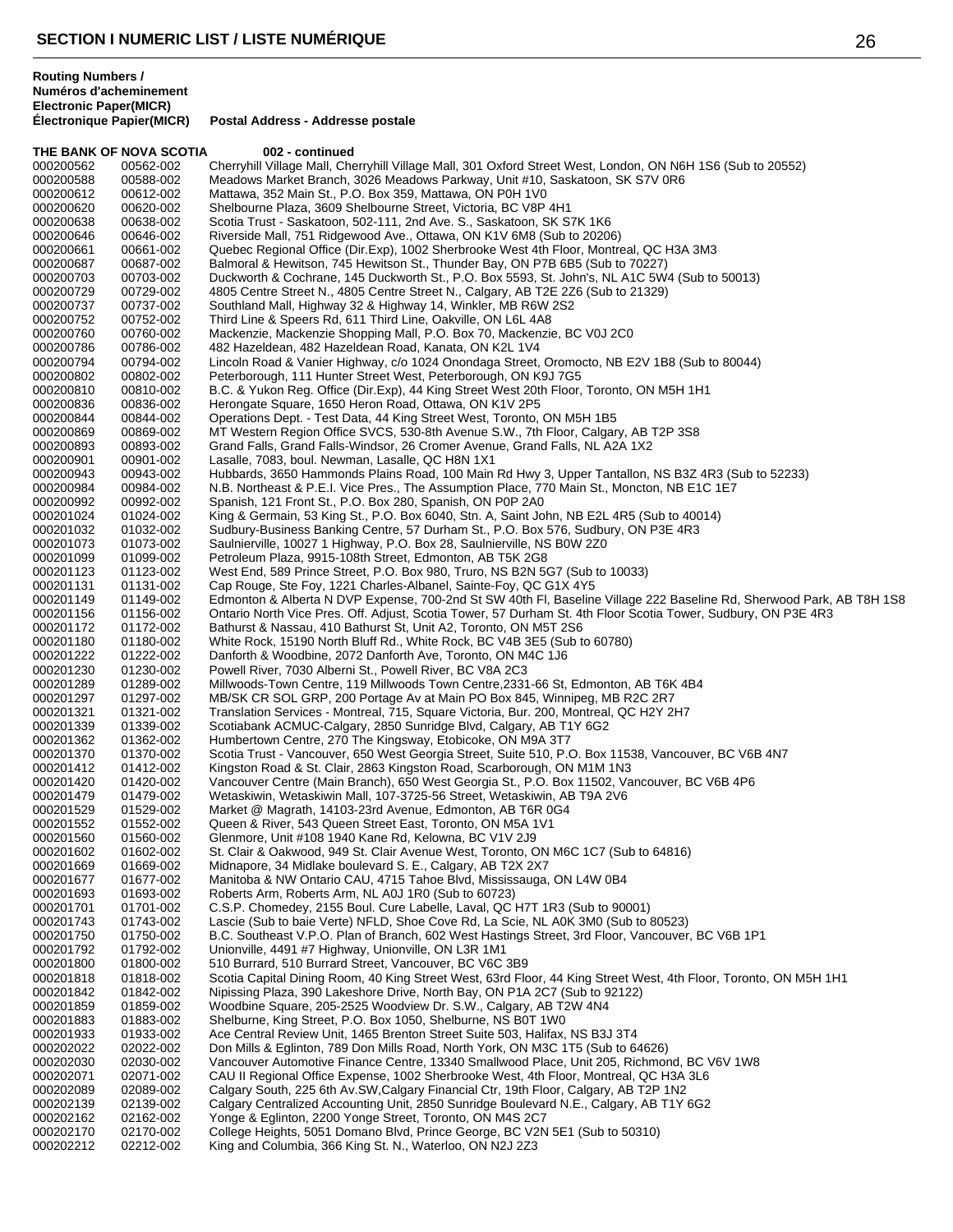THE BANK OF NOVA SCOTIA 002 - continued

**Postal Address - Addresse postale** 

000202220 02220-002 Sardis, #100, 45800 Promontory Rd, Chilliwack, BC V2R 5Z5<br>000202261 02261-002 Place Montreal Trust, 1900, Avenue McGill College, Montreal, 000202261 02261-002 Place Montreal Trust, 1900, Avenue McGill College, Montreal, QC H3A 3L2 (Sub to 90001)<br>000202279 02279-002 Country Hills Town Centre, 1000, 500 Country Hills Blyd., N.E., Calgary, AB T3K 4K7 Country Hills Town Centre, 1000, 500 Country Hills Blvd., N.E., Calgary, AB T3K 4K7 000202303 02303-002 Greenwood, K-Mart Plaza, Greenwood, P.O. Box 130, Greenwood, NS B0P 1N0 (Sub to 30353)<br>000202311 02311-002 MT St. Amable, 475 rue Saint-Amable, Quebec, QC G1R 5E4 (Sub to 10041) MT St. Amable, 475 rue Saint-Amable, Quebec, QC G1R 5E4 (Sub to 10041) 000202337 02337-002 Winnipeg Comm TF-SC-Canada, 200 Portage Avenue, Winnipeg, MB R3C 3X2<br>000202352 02352-002 Earlton, 16A Tenth Street, P.O. Box 208, Earlton, ON P0J 1E0 (Sub to 50682) 000202352 02352-002 Earlton, 16A Tenth Street, P.O. Box 208, Earlton, ON P0J 1E0 (Sub to 50682)<br>000202402 02402-002 Cafeteria. 44 King Street West. 4th Floor. Toronto. ON M5H 1H1 Cafeteria, 44 King Street West, 4th Floor, Toronto, ON M5H 1H1 000202410 02410-002 Nelson Square, 100 Aldersmith Place at Admirals Rd, Victoria, BC V9A 7M8<br>000202469 02469-002 West Springs, 7000 873-85th Street SW, Calgary, AB T3H 0J5 000202469 02469-002 West Springs, 7000 873-85th Street SW, Calgary, AB T3H 0J5<br>000202493 02493-002 MT Atlantic Accounting, Halifax, 1465 Brenton Street, Suite 504 000202493 02493-002 MT Atlantic Accounting, Halifax, 1465 Brenton Street, Suite 504, Halifax, NS B3J 3S9<br>000202501 02501-002 St-Hvacinthe. 3425 Martineau Ouest. Saint-Hvacinthe. QC J2S 8B1 000202501 02501-002 St-Hyacinthe, 3425 Martineau Ouest, Saint-Hyacinthe, QC J2S 8B1<br>000202519 02519-002 Dealer Finance Loans-Prairie Region, Scotiabank Sales Support, F 000202519 02519-002 Dealer Finance Loans-Prairie Region, Scotiabank Sales Support, P.O. Box 1833, Station M, Calgary, AB T2P 2L8<br>000202543 02543-002 Scotiabank Post Branch, Canada Post General Delivery, Parsons Pond, NL A0 000202543 02543-002 Scotiabank Post Branch, Canada Post General Delivery, Parsons Pond, NL A0K 3Z0<br>000202550 02550-002 Park Royal Shopping Centre, Park Royal Shopping Centre, 955 Park Royal South, W Park Royal Shopping Centre, Park Royal Shopping Centre, 955 Park Royal South, West Vancouver, BC V7T 1A1 000202592 02592-002 Secretary - 40 King St. W. 8th Floor, 40 King Street West 8th Floor, Toronto, ON M5H 1H1<br>000202642 02642-002 Yonge & Mulock, 16635 Yonge Street, Newmarket, ON L3X 1V6 (Sub to 30692) 000202642 02642-002 Yonge & Mulock, 16635 Yonge Street, Newmarket, ON L3X 1V6 (Sub to 30692)<br>000202659 02659-002 Westmount, 232 Westmount Centre, 111th Ave. & Groat Rd., Edmonton, AB T5! 000202659 02659-002 Westmount, 232 Westmount Centre, 111th Ave. & Groat Rd., Edmonton, AB T5M 3L7<br>000202691 02691-002 Portefeuille Hors-Reseau, Case Postale 452, Station B, Montreal, QC H3B 3J7 000202691 02691-002 Portefeuille Hors-Reseau, Case Postale 452, Station B, Montreal, QC H3B 3J7<br>000202741 02741-002 Jean-Talon. 852 rue Jean-Jean Ouest. Montreal. QC H3N 1S4 (Sub to 30031) Jean-Talon, 852 rue Jean-Jean Ouest, Montreal, QC H3N 1S4 (Sub to 30031) 000202766 02766-002 Institutional Custody Sale, 40 King St. W., 25th Floor, Toronto, ON M5H 1H1<br>000202790 02790-002 Whistler, 212-2059 Lake Placid Road, Whistler, BC V0N 1B2 Whistler, 212-2059 Lake Placid Road, Whistler, BC V0N 1B2 000202816 02816-002 Special Acct Mgmt Unit, 40 King St. West 2nd Mezz N, Toronto, ON M5H 1H1<br>000202840 02840-002 BC CRG-G, 550 W Georgia St PO Box 11502, Vancouver, BC V6B 4P6 000202840 02840-002 BC CRG-G, 550 W Georgia St PO Box 11502, Vancouver, BC V6B 4P6<br>000202881 02881-002 A/S Trust National - Place Grilli. Place Grilli. 3565. boul. Saint-Charles. K A/S Trust National - Place Grilli, Place Grilli, 3565, boul. Saint-Charles, Kirkland, QC H9H 3C4 000202899 02899-002 Calgary DVP Expense, 700 2nd St. SW, 40th Floor, Macleod Centre, 260 - 61 Avenue, Calgary, AB T2H 0B4<br>000202931 02931-002 Plaza Glenwood, 210 chemin d'Aylmer Local 20, Gatineau, QC J9H 1A2 Plaza Glenwood, 210 chemin d'Aylmer Local 20, Gatineau, QC J9H 1A2 000202949 02949-002 Calgary CAU Casino Offsite ABM, 2850 Sunridge Blvd., N.E., Calgary, AB T1Y 6G2<br>000202980 02980-002 B.C. Casino Offsite ABM, 815 West Hastings, 3rd Floor, Vancouver, BC V6C 1B4 000202980 02980-002 B.C. Casino Offsite ABM, 815 West Hastings, 3rd Floor, Vancouver, BC V6C 1B4<br>000203012 03012-002 Sheppard & Consumers Rd., 2175 Sheppard Avenue E., North York, ON M2J 1W Sheppard & Consumers Rd., 2175 Sheppard Avenue E., North York, ON M2J 1W8 (Sub to 91082) 000203020 03020-002 Business Service Centre 03020, 595 Burrard St, PO Box 48700 Bentall Centre, Vancouver, BC V7X 1V6<br>000203079 03079-002 Cranston, 5000-356 Cranston Road SE, Calgary, AB T3M 0S9 000203079 03079-002 Cranston, 5000-356 Cranston Road SE, Calgary, AB T3M 0S9 000203111 03111-002 Vaudreuil-Dorion, 3070 boulevard de la Gare, Vaudreuil, QC J7V 0H1<br>000203129 03129-002 South Lethbridge, 3730 Mayor Magrath Dr South, Lethbridge, AB T1K 000203129 03129-002 South Lethbridge, 3730 Mayor Magrath Dr South, Lethbridge, AB T1K 7V1<br>000203152 03152-002 Ontario C.A.U., Standard Life Building, 120 King Street W at Bay 5th Floor. 000203152 03152-002 Ontario C.A.U., Standard Life Building, 120 King Street W at Bay 5th Floor, Hamilton, ON L8P 4V2<br>000203210 03210-002 Ladner, 5135 Ladner Trunk Rd, Delta, BC V4K 1W2 000203210 03210-002 Ladner, 5135 Ladner Trunk Rd, Delta, BC V4K 1W2 000203251 03251-002 Lachenaie, 451 rue des Migrateurs, Terrebonne, QC J6V 0A8 000203269 03269-002 Sierra Springs, 2813 Main St. SW, Airdrie, AB T4B 3S6 000203301 03301-002 Quebec & atlantic Mrtg Broker, 1 Richmond Street 6th Floor, Toronto, ON M5H 1H1<br>000203319 03319-002 Mission, 1915 4th Street, SW, Calgary, AB T2S 1W4 000203319 03319-002 Mission, 1915 4th Street, SW, Calgary, AB T2S 1W4 000203350 03350-002 Cambie & King Edward, #100, 4088 Cambie Street, Vancouver, BC V5Z 2X8 Organizational Support, 20 Adelaide Street East 6th Floor, Toronto, ON M5C 2T6 000203392 03392-002 New Street & Walker's Line, 4011 New Street, Burlington, ON L7L 1S8 (Sub to 59782) 000203400 03400-002 CSA BC/Yukon, 650 West Georgia St, 34th Flr, PO Box 2540, Vancouver, BC V6B 4N7 000203426 03426-002 Shared Services Non Branch CAU, 888 Birchmount Road 4th Floor, Scarborough, ON M1K 5L1<br>000203459 03459-002 CSA - Prairies, 700 2nd Street SW, 40th Flr, PO Box 2540, Calgary, AB T2P 2W1 000203459 03459-002 CSA - Prairies, 700 2nd Street SW, 40th Flr, PO Box 2540, Calgary, AB T2P 2W1 Blainville, 1365 Boulevard Michele-Bohec, Blainville, QC J7C 0M4 000203509 03509-002 Chappelle Commons, 14113 - 28th Ave SW, Edmonton, AB T6W 4H2<br>000203541 03541-002 Banque Scotia Express, 660 rue Ste-Catherine Ouest, Montreal, QC H Banque Scotia Express, 660 rue Ste-Catherine Ouest, Montreal, QC H3B 1B8 000203590 03590-002 BELMONT MARKET, 3004 Merchant Way Unit 116, Langford, BC V9B 0X1<br>000203681 03681-002 CSA - Quebec / E. Ontario, 1002 Sherbrooke Street W, 4th Flr, Montreal, Q 000203681 03681-002 CSA - Quebec / E. Ontario, 1002 Sherbrooke Street W, 4th Flr, Montreal, QC H3A 3M3<br>000203731 03731-002 Sainte-Catherine et Guy, 1608A rue Sainte-Catherine ouest, Montreal, QC H3H 2S7 Sainte-Catherine et Guy, 1608A rue Sainte-Catherine ouest, Montreal, QC H3H 2S7 000203756 03756-002 MT Corporate Services E.O., c/o Central Region Accounting, 1 Queen St. East, 5th Floor, Toronto, ON M5C 2W5<br>000203772 03772-002 Morewood, Morewood, ON K0A 2R0 (Sub to 10272) 000203772 03772-002 Morewood, Morewood, ON K0A 2R0 (Sub to 10272) 000203806 03806-002 EDI Processing Centre, 888 Birchmont Road 5th Floor, Scarborough, ON M1K 5L1<br>000203996 03996-002 Front St Centralized Accounting Unit. 61 Front Street West. 2nd Floor. Toronto. ON 000203996 03996-002 Front St Centralized Accounting Unit, 61 Front Street West, 2nd Floor, Toronto, ON M5J 1E5 (Sub to 35972)<br>000204002 04002-002 SOARS, 61 Front St. W. Suite 305 3rd Floor, 44 King St. W., Toronto, ON M5H 000204002 04002-002 SOARS, 61 Front St. W. Suite 305 3rd Floor, 44 King St. W., Toronto, ON M5H 1H1<br>000204036 04036-002 Internet Banking Branch, 2201 Eglinton Ave. E., Scarborough, ON M1L 4S2 000204036 04036-002 Internet Banking Branch, 2201 Eglinton Ave. E., Scarborough, ON M1L 4S2<br>000204242 04242-002 Branch A, 8 Prince Andrew Centre, Don Mills, ON M3C 2H4 Branch A, 8 Prince Andrew Centre, Don Mills, ON M3C 2H4 000204366 04366-002 NT Domestic Region-Ontario, 40 King Street West Mezzanine Level, Toronto, ON M5H 1H1<br>000204382 04382-002 Yonge & Balliol, 1867 Yonge St., Toronto, ON M4S 1Y5 (Sub to 61762) 04382-002 Yonge & Balliol, 1867 Yonge St., Toronto, ON M4S 1Y5 (Sub to 61762) 000204622 04622-002 Attn: Retail Banking Librarians, 2201 Eglinton Ave. East, Scarborough, ON M1L 4S2<br>000204648 04648-002 Toronto Reg Retail Loan Dev Centre, 120 King St W 6th Floor, Hamilton, ON L8P 4V2 000204648 04648-002 Toronto Reg Retail Loan Dev Centre, 120 King St W 6th Floor, Hamilton, ON L8P 4V2 Victoria Park & Sparks, 3650 Victoria Park Ave, Suite 103, North York, ON M2H 3P7 000204796 04796-002 Sheppard & Bathurst, 628 Sheppard Ave. W., Toronto, ON M3H 2S1<br>000204812 04812-002 Summit Plaza, 780 Clonsilla Ave., Peterborough, ON K9J 5Y3 (Sub to Summit Plaza, 780 Clonsilla Ave., Peterborough, ON K9J 5Y3 (Sub to 00802) 000204986 04986-002 Alliston Branch, 13 Victoria St. W., P.O. Box 400, Alliston, ON L9R 1V6 000205066 05066-002 Aylmer, 42 Talbot Street E, Aylmer, ON N5H 1H4 McCowan & Alton Towers, 250 Alton Towers Circle, Scarborough, ON M1V 3Z4 (Sub to 83642) 000205256 05256-002 Upper Gage & Fennell Ave, 997A Fennell Ave. E., Hamilton, ON L8T 1R1<br>000205306 05306-002 Cataraqui Town Centre, 945 Gardiners Road, Kingston, ON K7M 7H4 Cataraqui Town Centre, 945 Gardiners Road, Kingston, ON K7M 7H4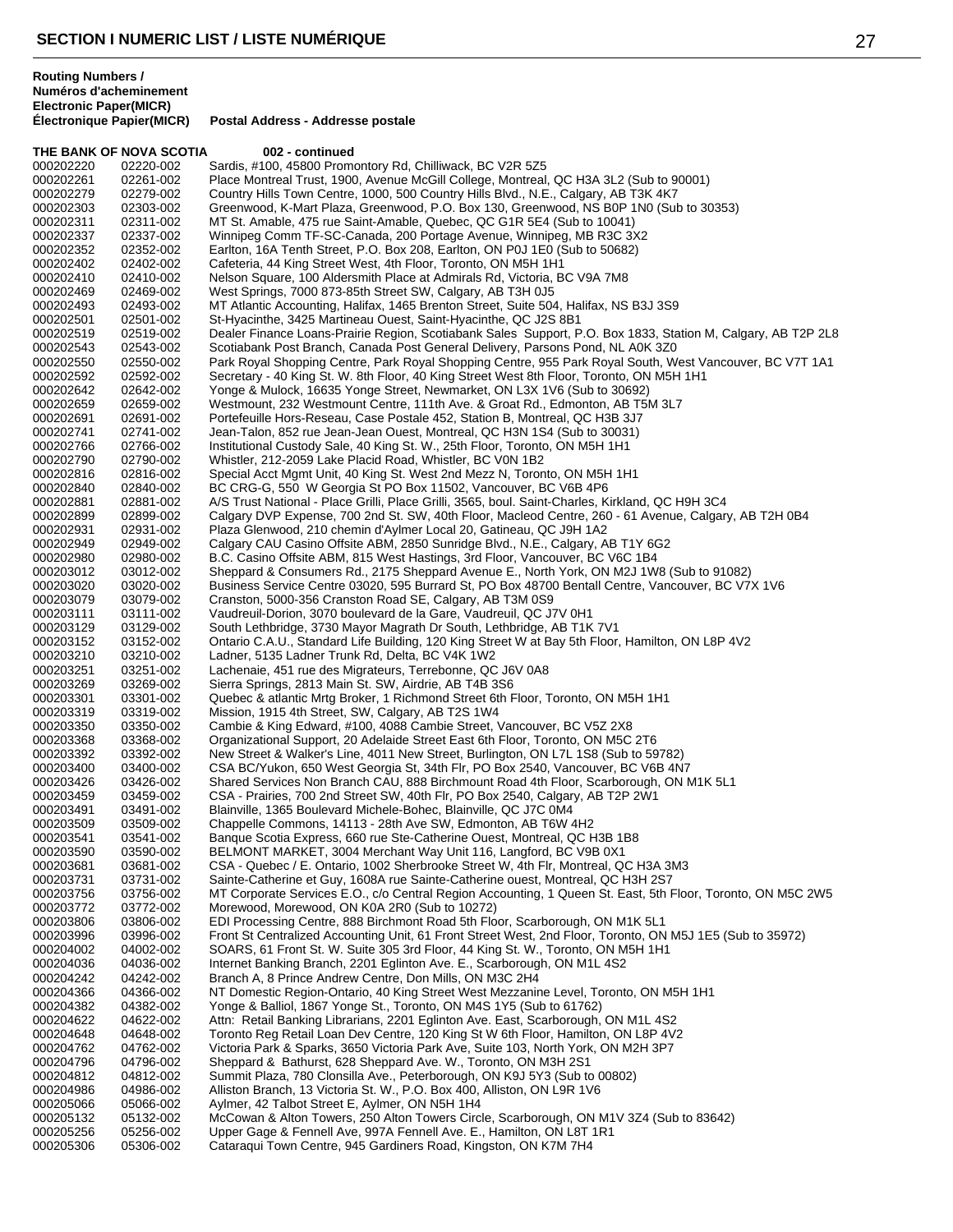THE BANK OF NOVA SCOTIA 002 - continued 000205322 05322-002 1094 Barrydowne Rd., 1094 Barrydowne Rd., Sudbury, ON P3A 3V3 (Sub to 01032)<br>000205546 05546-002 Napanee, 35 Alkenbrack Street Unit 1, Napanee, ON K7R 4C4 000205546 05546-002 Napanee, 35 Alkenbrack Street Unit 1, Napanee, ON K7R 4C4 Tavistock, 23 Woodstock St. S., P.O. Box 309, Tavistock, ON N0B 2R0 000205736 05736-002 Trenton Town Centre, 266 Dundas St. E., Trenton, ON K8V 5Z9 WINNIPEG CHEQUE IMAGE DC, 120 KING ST., W, SUITE 530, Hamilton, ON L8P 4V2 000205876 05876-002 Ontario Sundry Clearing Processing, 1 Prince Andrew Centre, Don Mills, ON M3C 2H4<br>000205942 05942-002 Scotia Leasing, Scotia Plaza, 10th Floor, 44 King Street, Toronto, ON M5H 1H1 000205942 05942-002 Scotia Leasing, Scotia Plaza, 10th Floor, 44 King Street, Toronto, ON M5H 1H1 NT Personal Trust-Stratford, 1 Ontario Street, P.O. Box 128, Stratford, ON N5A 6S9 000206098 06098-002 Scotia Private Client Group Barrie, 44 Collier Street 2nd Floor, Barrie, ON L4M 1G6 000206106 06106-002 R.E.S.P. Centre, 10 Wright Boulevard, P.O. Box 1122, Stratford, ON N5A 7X9<br>000206122 06122-002 I.B.D. (Investigations), 12th Floor, 44 King Street West, Toronto, ON M5H 1H1 000206122 06122-002 I.B.D. (Investigations), 12th Floor, 44 King Street West, Toronto, ON M5H 1H1 000206163 06163-002 NFLD Labrador Business Banking, 40 King St W, 1st Mezzanine North, Toronto, ON M5H 1H1<br>000206247 06247-002 Bridgwater, 30 Centre Street, Winnipeg, MB R3Y 0V7 000206247 06247-002 Bridgwater, 30 Centre Street, Winnipeg, MB R3Y 0V7<br>000206486 06486-002 Algonguin Square, 2040 Algonguin Road, Unit 14, Su 000206486 06486-002 Algonquin Square, 2040 Algonquin Road, Unit 14, Sudbury, ON P3E 4Z6 Business Service Centre, 4715 Tahoe Blvd, Mississauga, ON L4W 0B4 000206536 06536-002 MT Premises, 61 Front St. W., 4th Floor, Toronto, ON M5H 1H1<br>000206676 06676-002 Scotia Trust - Tax Services, 5075 Yonge St., 5th Floor, Toronto, 000206676 06676-002 Scotia Trust - Tax Services, 5075 Yonge St., 5th Floor, Toronto, ON M2N 6C6<br>000206692 06692-002 Sarnia Branch-Victoria & Grey, 0590/013124, 179 Christina St North, Sarnia, C 000206692 06692-002 Sarnia Branch-Victoria & Grey, 0590/013124, 179 Christina St North, Sarnia, ON N7T 7H9<br>000206726 06726-002 Laurentian Bank Offset - NT, NT Chief Accountants, Scotia Plaza, 40 King St W, 10th Fl, T 000206726 06726-002 Laurentian Bank Offset - NT, NT Chief Accountants, Scotia Plaza, 40 King St W, 10th Fl, Toronto, ON M5H 1H1<br>000206916 06916-002 Malden Road, 5795 Malden Road, Lasalle, ON N9H 1R9 Malden Road, 5795 Malden Road, Lasalle, ON N9H 1R9 000207096 07096-002 Private banking - London, 255 Queens Ave, 9th Floor, London, ON N6A 5R8<br>000207112 07112-002 Toronto Collection Centre, 789 Donmills Road 12th Floor, North York, ON M3 Toronto Collection Centre, 789 Donmills Road 12th Floor, North York, ON M3C 1T9 000207146 07146-002 GTA West CRG-C, #100-2 Robert Speck Pkwy, Mississauga, ON L4Z 1H8<br>000207252 07252-002 King & Northfield, 569 King Street North, Waterloo, ON N2L 5Z7 000207252 07252-002 King & Northfield, 569 King Street North, Waterloo, ON N2L 5Z7 Weston & Rutherford, 9333 Weston Road Unit 1, Woodbridge, ON L4H 3G8 000207302 07302-002 CSA - Toronto West, 44 King St W, 22nd Flr, Toronto, ON M5H 1H1 Vaughan Remote Commercial, 7000 Pine Valley Dr., c/o 1 St. Clair Ave E, Toronto, ON M4T 2V7 000207476 07476-002 Inverlat Canada Mexican Migrant Wor, 61 Front Street West, Toronto, ON M5J 1E5<br>000207492 07492-002 CSA - Ontario, 44 King St W, 22nd Flr, Toronto, ON M5H 1H1 000207492 07492-002 CSA - Ontario, 44 King St W, 22nd Flr, Toronto, ON M5H 1H1 Small Business Banking Admin Transit, 44 King Street W., 10th Floor, Toronto, ON M5H 1H1 000207666 07666-002 OPERATIONS & SALES SUPPORT, 44 King Street W. 20th Floor, Toronto, ON M5H 1H1<br>000207732 07732-002 Agriculture Department, 44 King St. W., 16th Floor, Toronto, ON M5H 1H1 Agriculture Department, 44 King St. W., 16th Floor, Toronto, ON M5H 1H1 000207872 07872-002 Ontario Dealer Finance Centre, 120 King Street West Suite 500, Hamilton, ON L8P 4V2<br>000207906 07906-002 2290 Lawrence Ave. E., 2290 Lawrence Ave. E., Toronto, ON M1P 2P9 000207906 07906-002 2290 Lawrence Ave. E., 2290 Lawrence Ave. E., Toronto, ON M1P 2P9<br>000207922 07922-002 Securities Operations-Head Office. Scotia Plaza-ICB Securities Operatio 000207922 07922-002 Securities Operations-Head Office, Scotia Plaza-ICB Securities Operatio, 40 King St. W., Toronto, ON M5H 1H1<br>000207971 07971-002 Centre de Developpement, 7272 Maurice-Duplessis, Rivieres-des-Prairies, Q 000207971 07971-002 Centre de Developpement, 7272 Maurice-Duplessis, Rivieres-des-Prairies, QC H1E 6Z7<br>000208086 08086-002 Ontario Offsite ABM/Deposit, 120 King Street West Suite 530, Hamilton, ON L8P 4V2 000208086 08086-002 Ontario Offsite ABM/Deposit, 120 King Street West Suite 530, Hamilton, ON L8P 4V2<br>000208136 08136-002 Whitby Shores Shopping Centre, 601 Victoria Street W, Whitby, ON L1N 0E4 000208136 08136-002 Whitby Shores Shopping Centre, 601 Victoria Street W, Whitby, ON L1N 0E4<br>000208276 08276-002 Airport & Yellow Avens, 160 Yellow Avens Blvd, Brampton, ON L6R 0M5 000208276 08276-002 Airport & Yellow Avens, 160 Yellow Avens Blvd, Brampton, ON L6R 0M5<br>000208326 08326-002 Chinguacousy & Sandalwood, 10631 Chinguacousy Drive, Brampton, ON 000208326 08326-002 Chinguacousy & Sandalwood, 10631 Chinguacousy Drive, Brampton, ON L7A 0N5<br>000208342 08342-002 410 Ouellette Ave., Windsor, 401 Ouellette Ave., Windsor, ON N9A 4J2 (Sub to 718 000208342 08342-002 410 Ouellette Ave., Windsor, 401 Ouellette Ave., Windsor, ON N9A 4J2 (Sub to 71852)<br>000208482 08482-002 Steeles and Alness. 1301 Alness Street. Concord. ON L4K 1E8 Steeles and Alness, 1301 Alness Street, Concord, ON L4K 1E8 000208508 08508-002 Saskatchewan Business Banking, 40 King ST W, 1st Mezzanine North, Toronto, ON M5H 1H1<br>000208532 08532-002 463 St. Clair Street, 463 St. Clair Street, Chatham, ON N7L 3K6 (Sub to 50252) 000208532 08532-002 463 St. Clair Street, 463 St. Clair Street, Chatham, ON N7L 3K6 (Sub to 50252) 000208706 08706-002 DUNDEE BANK PORTFOLIO LOANS, 20 Queen St West 26th Flr, Toronto, ON M5H 3R3<br>000208722 08722-002 Scotia Plaza ABM, 44 King St. W., Toronto, ON M5H 1H1 000208722 08722-002 Scotia Plaza ABM, 44 King St. W., Toronto, ON M5H 1H1 Saginaw Square, 95 Saginaw Parkway, Cambridge, ON N1T 1W2 000208896 08896-002 Private Banking - Mississauga, 1600-2 Robert Speck PKY, Mississauga, ON L4Z 1H8<br>000208946 08946-002 Bramalea & Mayfield, 11815 Bramalea Road, Brampton, ON L6R 3S9 Bramalea & Mayfield, 11815 Bramalea Road, Brampton, ON L6R 3S9 000209068 09068-002 Dealer Finance Centre - SK, 2850 Sunridge Blvd., NE, Calgary, AB T1Y 6G2<br>000209076 09076-002 GRIMSBY, 150 Main Street East Unit B, Grimsby, ON L3M 1P1 000209076 09076-002 GRIMSBY, 150 Main Street East Unit B, Grimsby, ON L3M 1P1 Calgary Financial Centre, 225 6th Avenue SW, Calgary, AB T2P 1N2 000210017 10017-002 Portage & Kennedy, Portage & Kennedy, 410 Portage Ave., Winnipeg, MB R3C 0C7<br>000210033 10033-002 Truro, 7 Inglis Street, P.O. Box 310, Truro, NS B2N 5C6 000210033 10033-002 Truro, 7 Inglis Street, P.O. Box 310, Truro, NS B2N 5C6 000210041 10041-002 Place Quebec, 900 Boul. Rene-Levesque est #100, Quebec, QC G1R 2B5<br>000210058 10058-002 Main Branch, 800 15th St. E. (670 Cornerstone), Prince Albert, SK S6V 8E 000210058 10058-002 Main Branch, 800 15th St. E. (670 Cornerstone), Prince Albert, SK S6V 8E3<br>000210066 10066-002 Flgin & Frank, 366 Flgin Street, Ottawa, ON K2P 1M8 (Sub to 00026) 000210066 10066-002 Elgin & Frank, 366 Elgin Street, Ottawa, ON K2P 1M8 (Sub to 00026)<br>000210074 10074-002 139 Henry St., 139 Henry Street, P.O. Box 298, Miramichi, NB E1V 3M 000210074 10074-002 139 Henry St., 139 Henry Street, P.O. Box 298, Miramichi, NB E1V 3M4 Broadway & Burrard, 1801 West Broadway, Vancouver, BC V6J 1Y5 (Sub to 20370) 000210108 10108-002 Avonlea, 111 Main St, P.O. Box 90, Avonlea, SK S0H 0C0 Avonmore, 25 Main St., P.O. Box 99, Avonmore, ON K0C 1C0 (Sub to 10272) 000210124 10124-002 Blacks Harbour, 873 Main Street, Blacks Harbour, NB E5H 1E5<br>000210132 10132-002 Yonge & Murray, 14720 Yonge Street, Aurora, ON L4G 7H8 (Su 000210132 10132-002 Yonge & Murray, 14720 Yonge Street, Aurora, ON L4G 7H8 (Sub to 30692)<br>000210140 10140-002 Kamloops. 276 Victoria Street. Kamloops. BC V2C 2A2 Kamloops, 276 Victoria Street, Kamloops, BC V2C 2A2 000210157 10157-002 Virden, 190 Nelson St. W., P.O. Box 280, Virden, MB R0M 2C0<br>000210173 10173-002 Chester, 2 Pleasant Street, P.O. Box 280, Chester, NS B0J 1J0 Chester, 2 Pleasant Street, P.O. Box 280, Chester, NS B0J 1J0 000210181 10181-002 Cote de Liesse/Graveline, 8480, ch. Cote-de-Liesse, Saint-Laurent, QC H4T 1G7<br>000210199 10199-002 17th Avenue & 33rd St, 3403-17th Avenue S.W., Calgary, AB T3E 0B5 (Sub to 70 000210199 10199-002 17th Avenue & 33rd St, 3403-17th Avenue S.W., Calgary, AB T3E 0B5 (Sub to 70029)<br>000210207 10207-002 Arthur & Parkdale. 1195 Arthur St.West. Thunder Bay. ON P7E 6E2 (Sub to 70227) Arthur & Parkdale, 1195 Arthur St.West, Thunder Bay, ON P7E 6E2 (Sub to 70227) 000210223 10223-002 Glace Bay, 125 Commercial Street, Glace Bay, NS B1A 3B9 (Sub to 00463)<br>000210249 10249-002 118th Ave. & 81st Street, 8108 118 Ave. N.W., Edmonton, AB T5B 0S1 118th Ave. & 81st Street, 8108 118 Ave. N.W., Edmonton, AB T5B 0S1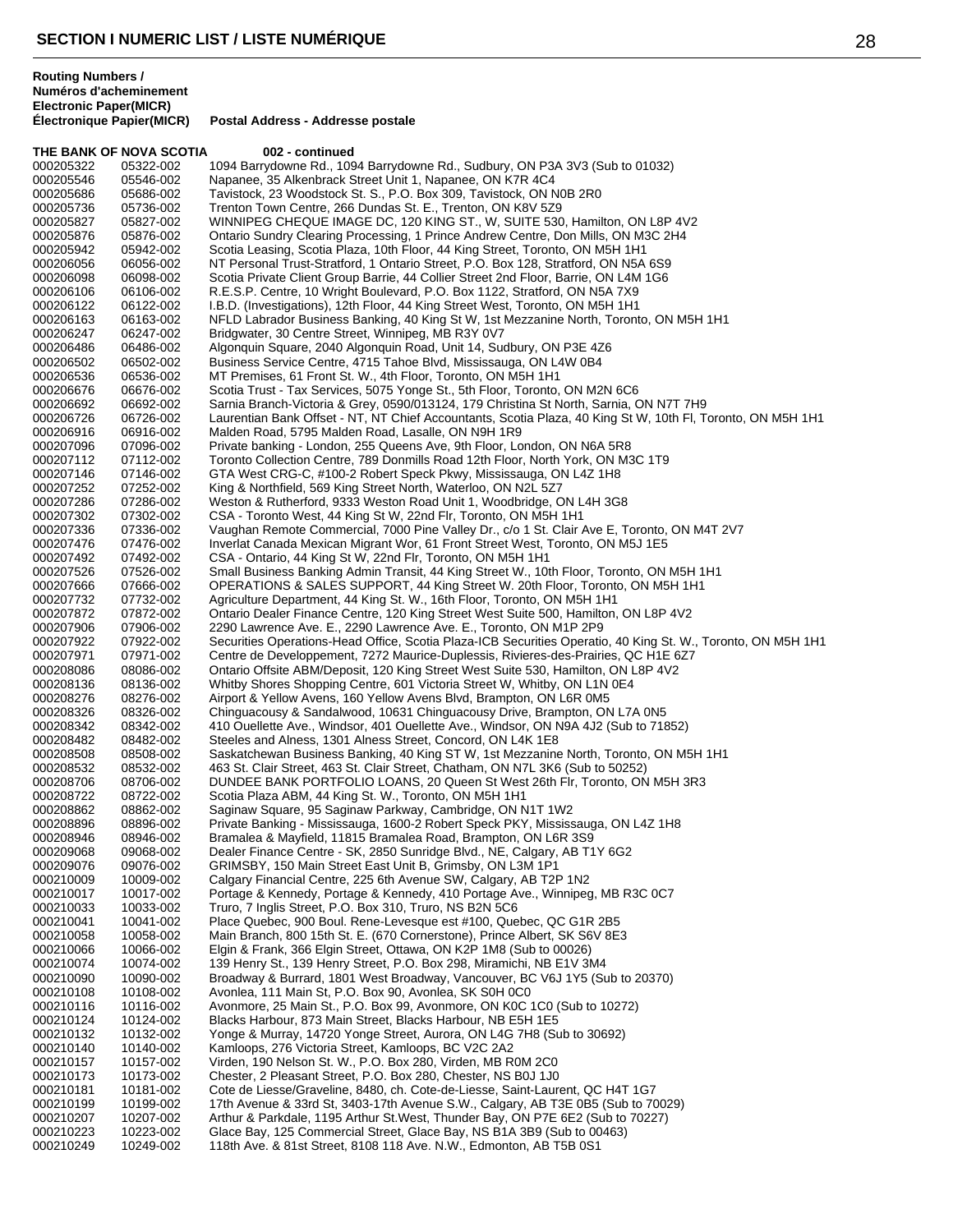| THE BANK OF NOVA SCOTIA |                        | 002 - continued                                                                                                                                                                 |
|-------------------------|------------------------|---------------------------------------------------------------------------------------------------------------------------------------------------------------------------------|
| 000210264               | 10264-002              | Petitcodiac, 50 Main, 50 Main Street, Petitcodiac, NB E4Z 4M3                                                                                                                   |
| 000210272               | 10272-002              | Chesterville, P.O. Box 270, Chesterville, ON K0C 1H0                                                                                                                            |
| 000210280               | 10280-002              | Port Alice, P.O. Box 400, Port Alice, BC V0N 2N0 (Sub to 90290)                                                                                                                 |
| 000210298<br>000210306  | 10298-002<br>10306-002 | Wynyard, 229 Bosworth Street, Wynyard, SK S0A 4T0<br>Richmond, 5 McBean Street, P.O. Box 70, Richmond, ON K0A 2Z0                                                               |
| 000210314               | 10314-002              | West Saint John, 105 Ludlow St. W., P.O. Box 3216, Postal Station B, Saint John, NB E2M 4X8                                                                                     |
| 000210322               | 10322-002              | Deep River, 99 Deep River Road, P.O. Box 366, Deep River, ON K0J 1P0                                                                                                            |
| 000210330               | 10330-002              | Squamish, 38049 Cleveland Ave, P.O. Box 129, Squamish, BC V8B 0A1                                                                                                               |
| 000210348               | 10348-002              | 33rd Street & Avenue C, 218-33rd Street West at Avenue C, Saskatoon, SK S7L 0V1 (Sub to 50328)                                                                                  |
| 000210363               | 10363-002              | New Glasgow, 126 Provost Street, P.O. Box 369, New Glasgow, NS B2H 5E5                                                                                                          |
| 000210371<br>000210389  | 10371-002<br>10389-002 | Sainte-Marie-de-Beauce, 16, rue Notre-Dame, C.P. 309, St-Marie-Beauce, QC G6E 3B6<br>Picture Butte, P.O. Box 190, Picture Butte, AB T0K 1V0                                     |
| 000210397               | 10397-002              | Brandon Shoppers Mall, 1570-18th Street, Brandon, MB R7A 5C5 (Sub to 80077)                                                                                                     |
| 000210413               | 10413-002              | Pugwash, Water Street, P.O. Box 10, Pugwash, NS B0K 1L0                                                                                                                         |
| 000210421               | 10421-002              | Lagauchetiere/Mansfield, 945, rue Lagauchetiere ouest, Montreal, QC H3B 2N1                                                                                                     |
| 000210439               | 10439-002              | Vauxhall, 127-4th Street North, P.O. Box 160, Vauxhall, AB T0K 2K0                                                                                                              |
| 000210454               | 10454-002              | Champlain Place Mall, 477 Paul Street, Dieppe, NB E1A 4X5 (Sub to 00034)                                                                                                        |
| 000210462<br>000210470  | 10462-002<br>10470-002 | Kapuskasing, 16 Circle Street, Kapuskasing, ON P5N 1T4<br>Granville & 12th, 2804 Granville St, Vancouver, BC V6H 3J5                                                            |
| 000210496               | 10496-002              | Pinecrest Mall, 1090 Baxter Road, Ottawa, ON K2C 4B1 (Sub to 60236)                                                                                                             |
| 000210504               | 10504-002              | New Brunswick Central Retail Coll Un, 1 Brunswick Square, Saint John, NB E2L 4J5                                                                                                |
| 000210512               | 10512-002              | King & Sheldon, 1258 King Street East, Kitchener, ON N2G 2N6 (Sub to 70052)                                                                                                     |
| 000210520               | 10520-002              | Kingsway and Gladstone, 2208 Kingsway, Vancouver, BC V5N 2T7                                                                                                                    |
| 000210553               | 10553-002<br>10561-002 | Burin, 135-161 Main Street, Burin Bay Arm, NL A0E 1G0 (Sub to 70953)                                                                                                            |
| 000210561<br>000210579  | 10579-002              | Paspebiac, 120 boul. Gerard D. Levesque, C.P. 39, Paspebiac, QC G0C 2K0<br>Rocky Mountain House, 5038 - 49th Street, P.O. Box 40, Rocky Mountain House, AB T4T 1A1              |
| 000210587               | 10587-002              | The Pas, Otineka Shopping Mall, P.O. Box 10430, Opaskwayak, MB R0B 2J0                                                                                                          |
| 000210603               | 10603-002              | Corner Brook, 62 Broadway, P.O. Box 760, Corner Brook, NL A2H 6H4 (Sub to 61473)                                                                                                |
| 000210611               | 10611-002              | Tracy, 831, rue Marie Victorin, Tracy, QC J3R 1L1                                                                                                                               |
| 000210629               | 10629-002              | Yellowknife, #27, 5102 - 50 Avenue, Yellowknife, NT X1A 3S8                                                                                                                     |
| 000210652<br>000210660  | 10652-002<br>10660-002 | Milton, 244 Main Street East, Milton, ON L9T 1N8<br>Fort St John, 9915-100th Street, Fort St John, BC V1J 3Y3                                                                   |
| 000210702               | 10702-002              | Niagara Falls, 4800 Victoria Avenue, P.O. Box 88, Niagara Falls, ON L2E 6S8 (Sub to 27052)                                                                                      |
| 000210710               | 10710-002              | Prince Rupert, 348 3rd Avenue West, Prince Rupert, BC V8J 1L4                                                                                                                   |
| 000210744               | 10744-002              | Brunswick Square, Saint John, NB E2L 4J6 (Sub to 60004)                                                                                                                         |
| 000210751               | 10751-002              | Quebec Central Retail Collection Uni, 715 Square Victoria Suite RC1, Montreal, QC H2Y 2H7                                                                                       |
| 000210769               | 10769-002              | Drumheller, Valley Plaza Shopping Centre, P.O. Box 2140, Drumheller, AB T0J 0Y0                                                                                                 |
| 000210793<br>000210819  | 10793-002<br>10819-002 | Kensington, 54 Broadway Street, P.O. Box 310, Kensington, PE C0B 1M0<br>Edgemont, 700 5149 Country Hills Blvd NW, Calgary, AB T3A 5K8 (Sub to 10009)                            |
| 000210827               | 10827-002              | MT Winnipeg Corporate Trust, 200 Portage Avenue, PO Box 369 Mezzanine Level, Winnipeg, MB R3C 2J1                                                                               |
| 000210843               | 10843-002              | Topsail Road, 760 Topsail Road, Mount Pearl, NL A1N 3J5 (Sub to 40683)                                                                                                          |
| 000210850               | 10850-002              | Comox Plaza, #102-1811 Comox Avenue, Comox, BC V9M 3L9 (Sub to 70730)                                                                                                           |
| 000210892               | 10892-002              | St Catharines Main, 185 St. Paul Street, P.O. Box 247, St Catharines, ON L2R 6T3                                                                                                |
| 000210942<br>000210983  | 10942-002<br>10983-002 | Christina Street, 169 North Christina Street, Sarnia, ON N7T 5T8 (Sub to 80952)<br>Avalon Mall, P.O. Box 8801, Postal Station 'A', St. John's, NL A1B 3T2 (Sub to 40683)        |
| 000210991               | 10991-002              | PINCOURT, 1400 BOUL DU TRAVERSIER, Pincourt, QC J7W 0K8                                                                                                                         |
| 000211023               | 11023-002              | Halifax, 1709 Hollis Street, 6th floor, PO BOX 2146, Halifax, NS B3J 3B7                                                                                                        |
| 000211049               | 11049-002              | Citadel Village, #20, 615 St albert Road, St Albert, AB T8N 3L3                                                                                                                 |
| 000211056               | 11056-002              | Toronto West DVP Expense, 44 King Street. West 22nd Floor, Stouffville Br 6323 Main St, Stouffville, ON L4A 1G5                                                                 |
| 000211072<br>000211080  | 11072-002<br>11080-002 | Timmins-Business Banking Centre, 1 Pine St South, P.O. Box 240, Timmins, ON P4N 7C9<br>Burrard and Nelson, 970 Burrard St., Vancouver, BC V6Z 2R4 (Sub to 40550)                |
| 000211122               | 11122-002              | Bloor & St. Clarens, 1251 Bloor Street West, Toronto, ON M6H 1N6                                                                                                                |
| 000211130               | 11130-002              | Orchard Park Shop. Ctre, #101-1835 Dilworth Drive, Kelowna, BC V1Y 9T1                                                                                                          |
| 000211171               | 11171-002              | Victoriaville, 403 est, boul Jutras, Victoriaville, QC G6P 7H4                                                                                                                  |
| 000211189               | 11189-002              | Mayfield Inn, 16625 109th Avenue, Edmonton, AB T5P 4K8                                                                                                                          |
| 000211213               | 11213-002              | Stephenville, 42 Queen Street, Stephenville, NL A2N 3A7                                                                                                                         |
| 000211221<br>000211239  | 11221-002<br>11239-002 | Les Galeries Jonquiere, 700 Rang St-Francois, 3460 Blvd. St-Francois, Jonquiere, QC G7X 8L3<br>Douglas Square, 2505 114th Avenue SE, 6303-30th Street S.E., Calgary, AB T2Z 0V2 |
| 000211262               | 11262-002              | Dundas & Pacific, 2962 Dundas Street West, Toronto, ON M6P 1Y8                                                                                                                  |
| 000211270               | 11270-002              | Sunset Street, 3855 Sunset Street, Burnaby, BC V5G 1T4 (Sub to 50070)                                                                                                           |
| 000211312               | 11312-002              | Eglinton & Mt. Pleasant, 245 Eglinton Avenue East, Toronto, ON M4P 3B7                                                                                                          |
| 000211320               | 11320-002              | Dominion & 3rd Avenue, 1210-3rd Avenue, P.O. Box 1360, Prince George, BC V2L 4V4 (Sub to 50310)                                                                                 |
| 000211338<br>000211353  | 11338-002<br>11353-002 | Shared Services Non Branch CAU, 888 Birchmount Road, 4th Floor, Scarborough, ON M1K 5L1<br>Happy Valley, 45 Grenfell St., Happy Valley - Goose Bay, NL A0P 1E0                  |
| 000211379               | 11379-002              | Calgary Loan Underwriting Centere, 2850 Sunridge Blvd. E., Calgary, AB T1Y 6G2                                                                                                  |
| 000211403               | 11403-002              | CAU II Regional Office Expense, 1709 Hollis St., 6th Floor, Halifax, NS B3J 1W1                                                                                                 |
| 000211429               | 11429-002              | High River, Alberta, Unit 40-30, 3rd Avenue SE, High River, AB T1V 1N5                                                                                                          |
| 000211452               | 11452-002              | Eglinton & Laird, 880 Eglinton Avenue East, Toronto, ON M4G 2L2                                                                                                                 |
| 000211460               | 11460-002              | Clearbrook, PO Box 2151, Clearbrook Station, Abbotsford, BC V2T 3X8                                                                                                             |
| 000211510<br>000211569  | 11510-002<br>11569-002 | Greater Vancouver V.P.O. Pln of Brs, 602 West Hastings Street, 3rd Floor, Vancouver, BC V6B 1P1<br>Timberlea, 287 Powder Drive, Fort McMurray, AB T9K 0M3                       |
|                         |                        |                                                                                                                                                                                 |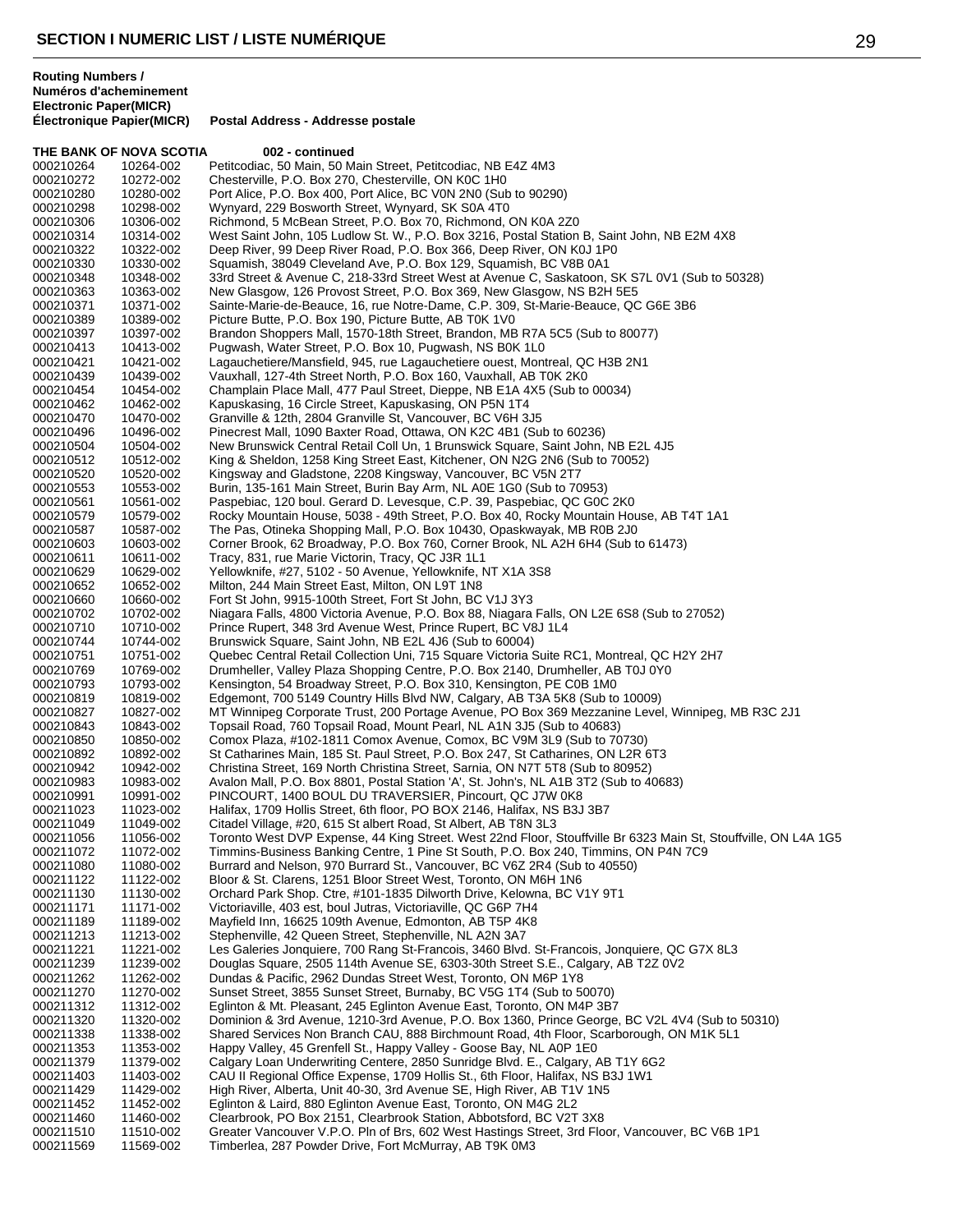**Routing Numbers / Numéros d'acheminement Electronic Paper(MICR)**

THE BANK OF NOVA SCOTIA 002 - continued 000211601 11601-002 755 St. Jean Blvd., Pointe-Claire, 755 St. Jean (Complexe Pointe-Claire, Pointe-Claire, QC H9R 5M9<br>000211619 11619-002 Alta./Sask Investment Banking Centre, 700 2nd St. S.W. - Suite 3860, Calgary, AB T2 000211619 11619-002 Alta./Sask Investment Banking Centre, 700 2nd St. S.W. - Suite 3860, Calgary, AB T2P 2N7<br>000211643 11643-002 Dartmouth Professional Centre. 277 Pleasant Street. P.O. Box 883. Dartmouth. NS B2Y 3Z5 Dartmouth Professional Centre, 277 Pleasant Street, P.O. Box 883, Dartmouth, NS B2Y 3Z5 000211650 11650-002 Newton Town Centre, 101-13790 72nd Avenue, Surrey, BC V3W 2P2 (Sub to 13110)<br>000211692 11692-002 Yonge & Finch, 5607 Yonge Street, Willowdale, ON M2M 3S9 (Sub to 91702) Yonge & Finch, 5607 Yonge Street, Willowdale, ON M2M 3S9 (Sub to 91702) 000211742 11742-002 Yonge & Lawrence, 3169 Yonge Street, Toronto, ON M4N 2K9<br>000211759 11759-002 Big Springs Plaza, 1-805 Eastlake Blvd., Airdrie, AB T4B 2B4 (\$ 11759-002 Big Springs Plaza, 1-805 Eastlake Blvd., Airdrie, AB T4B 2B4 (Sub to 00109) MT Montreal Sales and Service, 1800 McGill Avenue, 4th Floor, Montreal, QC H3A 3K9 000211809 11809-002 Adjudication Ctr of Expertise-West, 2850 Sunridge Blvd NE 2nd Fl, Calgary, AB T1Y 6G2<br>000211833 11833-002 Virginia Park Plaza, Virginia Park Plaza Newfoundland Dr, 252 Newfoundland Drive, St. J 000211833 11833-002 Virginia Park Plaza, Virginia Park Plaza Newfoundland Dr, 252 Newfoundland Drive, St. John's, NL A1A 3R5<br>000211932 11932-002 Mimico, 406 Royal York Road, Etobicoke, ON M8Y 2R5 (Sub to 81372) 11932-002 Mimico, 406 Royal York Road, Etobicoke, ON M8Y 2R5 (Sub to 81372) 000211981 11981-002 MTC Offsite Bookings - Calgary, c/o Western Region Accounting, Western Gas Tower, 530-8th Ave., S.W, Calgary, AB T7S 3S8<br>000212021 12021-002 MTC Mortgage Guaranteed Funds, c/o SMC Finance, 2206 Eglinton 000212021 12021-002 MTC Mortgage Guaranteed Funds, c/o SMC Finance, 2206 Eglinton E., Suite 200, Scarborough, ON M1L 4S7<br>000212062 12062-002 Owen Sound, 857 2nd Avenue East, Owen Sound, ON N4K 5P5 000212062 12062-002 Owen Sound, 857 2nd Avenue East, Owen Sound, ON N4K 5P5<br>000212070 12070-002 Fleetwood Square, 180-8888 152A Street, Surrey, BC V3R 9V7 ( Fleetwood Square, 180-8888 152A Street, Surrey, BC V3R 9V7 (Sub to 13110) 12120-002 Vancouver/Central BC & Yukon DVP EX, 650 West Georgia St 34th Fl, Coquilam Centre 2929 Barnet Hwy, Coquitlam, BC V3B 5R5 12138-002 BKO-NT Conversion Central Group, 888 Birchmount Road, 2nd Floor, Scarborough, ON M1K 5L1 12146-002 Scotia Plaza Adjustments, Scotia Plaza, 44 King Street West, Toronto, ON M5H 1H1 12153-002 Atlantic Regional Office (Dir. Exp), 44 King Street West 20th Floor, Toronto, ON M5H 1H1 12161-002 Commercial Mortgage Services, 1800 McGill College Ave.k, 12th Flr, Montreal, QC H3A 3K9 (Sub to 90001) 12203-002 Newfoundland Central Retail Colln Un, 245 Water St. 2nd Floor, P.O. Box 481 Stn C, St. John's, NL A1C 5K4 12211-002 Montreal Trust SG Offset, Chief Accountant EO & Corporate Acct, 40 King St W., 10th Floor, Toronto, ON M5H 1H1 12252-002 Kennedy Road & Ellesmere, 1877 Kennedy Road, Scarborough, ON M1P 2L8 (Sub to 91082) 000212260 12260-002 Scotiabank & Trust Metrotown, Eaton Centre Metrotown, 4700 Kingsway, Unit 1141, Burnaby, BC V5H 4M1 (Sub to 50070)<br>000212302 12302-002 Upper Wellington & Mohawk, 171 Mohawk Rd. E., Hamilton, ON L9A 2H4 12302-002 Upper Wellington & Mohawk, 171 Mohawk Rd. E., Hamilton, ON L9A 2H4 12310-002 510 Burrard, 510 Burrard Street, Vancouver, BC V6C 3B9 12351-002 Ville Mont-Royal, Montreal, Quebec, 1335, chemin Canora, Town Mount Royal, QC H3P 2J5 (Sub to 31591) 12369-002 Scotia Trust - Calgary, Scotia Tower 700 2nd St SW 17th Fl, Calgary, AB T2P 2N7 12377-002 Winnipeg Comm TF-Latin America, 200 Portage Avenue, Winnipeg, MB R3C 3X2 12401-002 MT Montreal Stock Transfer, 1800 McGill Avenue, 6th & 7th Floors, Montreal, QC H3A 3K9 12419-002 Southcentre Mall, 100 Anderson Rd S.E. Unit 180, Calgary, AB T2J 3V1 (Sub to 10009) 12443-002 Halifax CAU casino Offsite ABM, 1465 Brenton St., Suite 402, Halifax, NS B3J 3J2 000212450 12450-002 NT Personal Trust-Vancouver, 650 West Georgia Street Suite 510, P.O.Box 11538, Vancouver, BC V6B 4N7<br>000212492 12492-002 International Banking - Direct, 44 King Street West 7th Floor, Toronto, ON M5H 1H 12492-002 International Banking - Direct, 44 King Street West 7th Floor, Toronto, ON M5H 1H1 12500-002 BCY-Brclos1-No Future Benefit, 650 West Georgia St., 34th Floor, Vancouver, BC V6B 4N7 000212542 12542-002 Security & Investigation, 44 King St W., 13th Floor, Toronto, ON M5H 1H1<br>000212559 12559-002 Bridlewood, 2335-162nd Avenue SW Unit 600, Calgary, AB T2Y 4S6 12559-002 Bridlewood, 2335-162nd Avenue SW Unit 600, Calgary, AB T2Y 4S6 12583-002 Scotiabank Post Branch, Canada Post General Delivery, Dunville, NL A0B 1S0 12591-002 QUE-Brclos1-No Future Benefit, 1002 rue Sherbrooke Ouest, Suite 400, Montreal, QC H3A 3M3 12633-002 Scotiabank Post Branch, Canada Post General Delivery, Ferryland, NL A0A 2H0 12682-002 Economics, 44 King St. West, Toronto, ON M5H 1H1 12716-002 Carling & Maitland, Ottawa, 1867 Carling Avenue, Unit 7, Ottawa, ON K2A 1E6 (Sub to 60236) 12740-002 Securicor Cash Services, 2734 Skeena St., Vancouver, BC V5M 3Y6 12781-002 Faubourg Boisbriand, 2505, rue d'Annemasse, Boisbriand, QC J7H 0A3 12799-002 Prairie Real Estate, 44 King St W, c/o 2850 Sunridge Blvd NE, Calgary, AB T1Y 6G2 12831-002 a/s Trust National Cote St-Luc, Cote St-Luc Shopping Centre, 7059 Cote St-Luc Road, Cote Saint-Luc, QC H4V 1J2 12849-002 The Bridges, 913-1st Ave NE, Calgary, AB T2E 2L3 12872-002 Edinburgh & Kortright, 170 Kortright Road W, Guelph, ON N1G 4V7 (Sub to 20362) 12880-002 BC INT-ISL CRG-C, 488 Bernard Ave, Kelowna, BC V1Y 7N8 12906-002 MT Toronto Stock Transfer, 151 Front Street West, 7th & 8th Fls, Toronto, ON M5J 2N1 12922-002 MT Integration - Ontario Reg Off, 44 King St. W., 21st Floor, Toronto, ON M5H 1H1 12930-002 Vancouver BSC Expense, 409 Granville Street Suite 700, Vancouver, BC V6C 1T2 12989-002 Business Service Centre 12989, P.O. Box 53069, Marlborough CRO, Calgary, AB T2A 7L9 13011-002 MTC Transition, 1 Queen Street East, 5th Floor, Toronto, ON M5C 2W5 13029-002 Investor Mortgage Services, 11 Adelaide Street West 3rd Floor, Toronto, ON M5H 1N1 13060-002 BC & Yukon HPO Loans, C/O CAU 815 West Hastings 3rd Fl, Vancouver, BC V6C 1B4 13102-002 Chauffeurs, 44 King Street West Sub Basement, Toronto, ON M5H 1H1 000213110 13110-002 Panorama Place, 15290-56th Avenue, Surrey, BC V3S 5K7<br>000213151 13151-002 Scotiabank ACMUC-Montreal, 1800 McGill College Avenue Scotiabank ACMUC-Montreal, 1800 McGill College Avenue 10th Flr, Montreal, QC H3A 3K9 13201-002 Lebourgneuf, 5580, boul. Des Gradins, Quebec, QC G2J 1R7 13219-002 Royal Oak, 404-8888 Country Hills Blvd NW, Calgary, AB T3G 5T4 13250-002 Fremont Village, 2115 Hawkins Street, Port Coquitlam, BC V3B 0G6 13300-002 Nelson, 5-502 Baker Street, Nelson, BC V1L 4H9 13342-002 Hwy 10 & Kirwin, 3295 Kirwin Avenue, Mississauga, ON L5A 4K9 13359-002 Mahogany, 910-7 Mahogany Plaza SE, Calgary, AB T3M 2P8 13391-002 Montreal Sundry Processing Unit, 4010 Tupper Street 3rd Floor, Montreal, QC H3Z 2Y3 13409-002 BC Business Banking, 40 King St W, 1st Mezzanine North, Toronto, ON M5H 1H1 13441-002 St-Jerome, 1058 Boulevard du Grand-Heron, St-Jerome, QC J7Y 5K8 13482-002 Sheridan Centre, 2225 Erin Mills Parkway, P.O. Box 38, Mississauga, ON L5K 1T9 13490-002 BC Business Banking, 650 West Georgia St., 7th Floor, Vancouver, BC V6B 4P6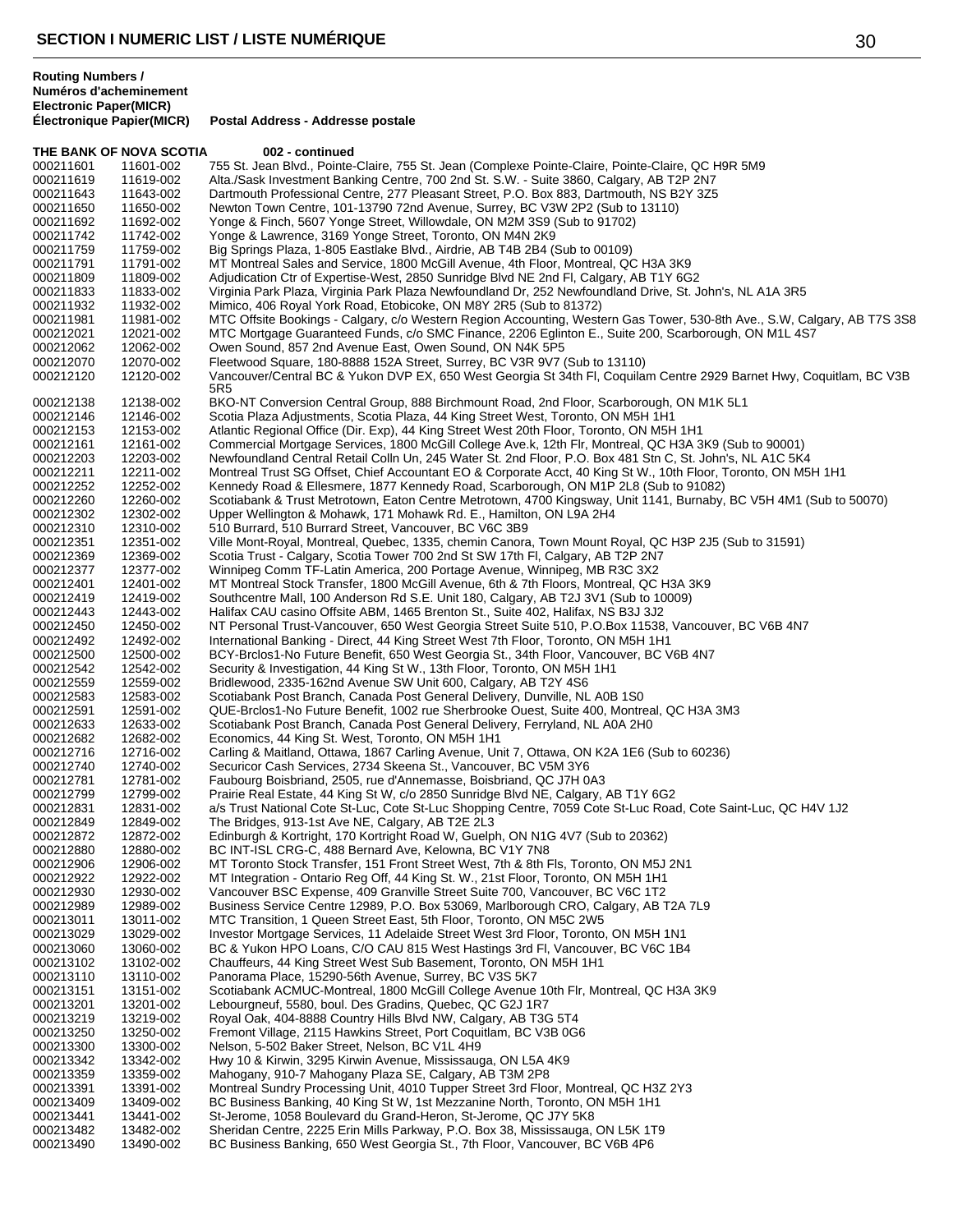**Électronique Papier(MICR) Postal Address - Addresse postale**

| THE BANK OF NOVA SCOTIA |                        | 002 - continued                                                                                                                                                                |
|-------------------------|------------------------|--------------------------------------------------------------------------------------------------------------------------------------------------------------------------------|
| 000213540               | 13540-002              | Steveston, 12088 3rd Avenue Unit 110, Richmond, BC V7E 0C3                                                                                                                     |
| 000213581<br>000213631  | 13581-002              | Quebec Business Banking, 1002 Sherbrooke Street W., 5th Flr, Montreal, QC H3A 3L6                                                                                              |
| 000213706               | 13631-002<br>13706-002 | La Prairie, 1010 boulevard des Pre-Verts, La Prairie, QC J5R 0R3<br>MT H.R. Central and Atlantic, 1 Queen Street East, 4th Floor, Toronto, ON M5C 2W5                          |
| 000213722               | 13722-002              | Lawrence & Allen Expressway, 700 Lawrence Ave. West, Unit 116, North York, ON M6A 1B6                                                                                          |
| 000213797               | 13797-002              | TRUE NORTH SQUARE, 242 Hargrave St, Unit 101, Winnipeg, MB R3C 0T8                                                                                                             |
| 000213813               | 13813-002              | NB/PE CRG-C, 490 King St at Carlton, Fredericton, NB E3B 5H8                                                                                                                   |
| 000213862               | 13862-002              | Bowmanville, 100 Clarington Blvd, Bowmanville, ON L1C 4Z3 (Sub to 80762)                                                                                                       |
| 000213946               | 13946-002              | NT Personal Trust - Executive Office, Scotia Plaza, 44 King Street West, 38th Floor, Toronto, ON M5H 1H1                                                                       |
| 000213953<br>000214076  | 13953-002<br>14076-002 | Atlantic BSC-Expense, Scotia Square 5201 Duke Street, Halifax, NS B3J 1N9<br>Queen & Church, Student Loan Centre, 79 Queen St. E., 2nd Floor, Toronto, ON M5C 1R8              |
| 000214092               | 14092-002              | Bayview & Wellington, 15420 Bayview Avenue at Wellington, Aurora, ON L4G 7J1                                                                                                   |
| 000214142               | 14142-002              | Georgetown, 304 Guelph Street, Georgetown, ON L7G 4B1                                                                                                                          |
| 000214266               | 14266-002              | MT Stock Transfer Demutualizations, 151 Front Street West, 8th Floor, Toronto, ON M5J 2N1                                                                                      |
| 000214332               | 14332-002              | Keele St. & Toro Rd., 3809 Keele St., North York, ON M3J 1N5 (Sub to 92262)                                                                                                    |
| 000214407               | 14407-002              | Dealer Finance Centre-MB, 2850 Sunridge Blvd NE, Calgary, AB T1Y 6G2                                                                                                           |
| 000214456               | 14456-002<br>14597-002 | Bowmanville, 68 King St E., Veltri Complex, Bowmanville, ON L1C 3X2                                                                                                            |
| 000214597<br>000214662  | 14662-002              | PAYMENT PROCESSING TRANSIT, 1 ADELAINE ST., E, 7TH FLOOR, Toronto, ON M5C 2W8<br>International Banking - Caribbean, 61 Front St., 4th Floor, Toronto, ON M5H 1H1               |
| 000214696               | 14696-002              | Markville Shopping Centre, 5000 Highway 7 East, Markham, ON L3R 4M9                                                                                                            |
| 000214712               | 14712-002              | University & Elm, 522 University Ave., Toronto, ON M5G 1W7 (Sub to 40022)                                                                                                      |
| 000214746               | 14746-002              | Square One, 100 City Centre Drive, 100 City Center Dr., Mississauga, ON L5B 2C9                                                                                                |
| 000214902               | 14902-002              | Fort Erie, 1105 Thompson Rd, Unit E 3, Fort Erie, ON L2A 6T7                                                                                                                   |
| 000214936               | 14936-002              | Whitby Main, 309 Dundas Street West, Whitby, ON L1N 2M6                                                                                                                        |
| 000214993               | 14993-002              | Project Banff-Atlantic, PO Box 1833 Station M, Calgary, AB T2P 2L8<br>Bayfield Mall, Barrie, Bayfield Mall, 320 Bayfield St., Barrie, ON L4M 3C1                               |
| 000215016<br>000215123  | 15016-002<br>15123-002 | Halifax Symcor ABM Dep Process, 5251 Duke Street, Halifax, NS B3J 1P3                                                                                                          |
| 000215156               | 15156-002              | King George Court, 68 King St. W., Cobourg, ON K9A 2M3                                                                                                                         |
| 000215172               | 15172-002              | Steeles & Signet, 4877 Steeles Ave. West, North York, ON M9L 1R4                                                                                                               |
| 000215222               | 15222-002              | Corporate Data Administration, 44 King St. West, 10th Floor, Toronto, ON M5H 1H1                                                                                               |
| 000215362               | 15362-002              | Keswick, 23556 Woodbine Avenue, Keswick, ON L4P 0E2                                                                                                                            |
| 000215396               | 15396-002              | Wonderland & Commissioners, 580 Wonderland Rd. S., London, ON N6K 1L5 (Sub to 78436)                                                                                           |
| 000215503               | 15503-002              | Dealer Finance Centre-NL, 1465 Brenton St, 3rd Floor Suite 301, Halifax, NS B3J 3T4<br>475 Renforth Drive, Toronto, ON M9C 2N3                                                 |
| 000215552<br>000215602  | 15552-002<br>15602-002 | HWY. #2 + Whites Road, 705 Kingston Road, Unit 10, Pickering, ON L1V 6K3                                                                                                       |
| 000215743               | 15743-002              | Dealer Finance Centre - NL, 5251 Duke St., 9th Flr, STE 900, Halifax, NS B3J 1P3                                                                                               |
| 000215826               | 15826-002              | Victoria Grey Mortgage Corporation, 2206 Eglinton East, Room 305, Scarborough, ON M1L 4S7                                                                                      |
| 000215966               | 15966-002              | NT Personal Trust - Ottawa, 119 Queen St. 3rd Floor, Ottawa, ON K1P 6L8                                                                                                        |
| 000216006               | 16006-002              | NT Personal Trust - Lindsay, 165 Kent Street West, P.O. Box 270, Lindsay, ON K9V 4S2                                                                                           |
| 000216022               | 16022-002              | Hanover, County Fair Plaza 860-10th Street, Hanover, ON N4N 1S3                                                                                                                |
| 000216196<br>000216212  | 16196-002<br>16212-002 | Insurance Customer Service Centre, 2201 Eglinton Avenue East, Scarborough, ON M1L 4S2<br>Avenue Road & Cranbrooke, 1640 Avenue Road, 1640 Avenue Road., Toronto, ON M5M 3X9    |
| 000216246               | 16246-002              | Scotia Trust - Sales Force, Scotia Plaza 44 King St. West, 38 Fl, Toronto, ON M5H 1H1                                                                                          |
| 000216386               | 16386-002              | TOR-Brclos2-Future Benefit, 44 King Street West 20th Floor, Toronto, ON M5H 1H1                                                                                                |
| 000216402               | 16402-002              | Steeles & Markham, 6019 Steeles Ave East, Toronto, ON M1V 5P7 (Sub to 40592)                                                                                                   |
| 000216436               | 16436-002              | Scotia Trust - Hamilton, 4 Hughson Street South 10th Floor, P.O. Box 2290, Station A, Hamilton, ON L8N 3B5                                                                     |
| 000216576               | 16576-002              | Scotia Trust - Barrie, 44 Collier Street 2nd Floor, Barrie, ON L4M 1G6                                                                                                         |
| 000216626<br>000216816  | 16626-002<br>16816-002 | Oak Trust, 255 Queens Avenue Suite 2370, London, ON N6A 5R8<br>Maple Trust Co-Scotia Bank FAS, 44 King Street W, Toronto, ON M5H 1H1                                           |
| 000216832               | 16832-002              | Niagara-Brantford, 44 King St West, 22nd Floor, Toronto, ON M5H 1H1                                                                                                            |
| 000216956               | 16956-002              | Toronto Commercial, 44 King St W, c/o 1st Clair Ave E 2nd Floor, Toronto, ON M4T 2V7                                                                                           |
| 000216972               | 16972-002              | Sheppard & McCowan, 4651 Sheppard Ave. E., Scarborough, ON M1S 3V4                                                                                                             |
| 000217012               | 17012-002              | Dixie and Advance, 199 Advance Blvd., Brampton, ON L6T 4N2 (Sub to 73502)                                                                                                      |
| 000217046               | 17046-002              | Western Ontario Mortgage Development, 1 Richmond St. West, 6th Floor, Toronto, ON M5H 1H1                                                                                      |
| 000217152               | 17152-002              | Mapleview Centre, Burlington, Mapleview Centre, #A8, 900 Maple Ave, Burlington, ON L7S 2J8 (Sub to 59782)                                                                      |
| 000217186<br>000217236  | 17186-002<br>17236-002 | Ottawa Rural Commercial, 119 Queen St Ottawa, c/o 120 King Street West 5th Floor, Hamilton, ON L8P 4V2<br>GTA East CR SOL GRP, 40 King St West 2nd Mezz N, Toronto, ON M5H 1H1 |
| 000217376               | 17376-002              | Eastern Ontario Mortgage Broker, 1 Richmond Street 6th Street Floor, Toronto, ON M5H 1H1                                                                                       |
| 000217426               | 17426-002              | Scotia Express Services Admin, 10 Wright Boul., Stratford, ON N4Z 1H3                                                                                                          |
| 000217566               | 17566-002              | Shared Service Admin Budget, 44 King Street W 20th Floor, Toronto, ON M5H 1H1                                                                                                  |
| 000217616               | 17616-002              | Toronto North DVP Expense, 44 King Street West, 22nd Floor, Toronto, ON M1H 1H1                                                                                                |
| 000217632               | 17632-002              | Queensway and Cawthra, 755 The Queensway East Unit 101, Mississauga, ON L4Y 4C5                                                                                                |
| 000217996<br>000218036  | 17996-002<br>18036-002 | Val Caron, 3080 Hwy 69 North Unit 3, Val Caron, ON P3N 1R8<br>Wholesale Investment-Limean Funded, PO Box 4234 Stn A, Toronto, ON M5W 5P6                                       |
| 000218192               | 18192-002              | Banking Ops-Sys. Maint Go-Testing, 888 Birchmount Road, Scarborough, ON M1K 5L1                                                                                                |
| 000218226               | 18226-002              | Major Mackenzie & Weston, 3661 Major Mackenzie Drive West, Vaughan, ON L4H 0A2                                                                                                 |
| 000218242               | 18242-002              | Listowel, 190 Main Street East, P.O. Box 219, Listowel, ON N4W 3H4                                                                                                             |
| 000218366               | 18366-002              | Dufferin & Major Mackenzie, 9930 Dufferin Street, Vaughan, ON L6A 4K5                                                                                                          |
| 000218382               | 18382-002              | Highway 10 & Eglinton, 34 Eglinton Avenue West, Mississauga, ON L5R 3E7                                                                                                        |
| 000218416               | 18416-002              | Project Banff-Ontario, PO Box 1833 Station M, Calgary, AB T2P 2L8                                                                                                              |
| 000218572               | 18572-002              | Ontario International Trade Services, 61 Front St W 4th Floor, Toronto, ON M5H 3M7                                                                                             |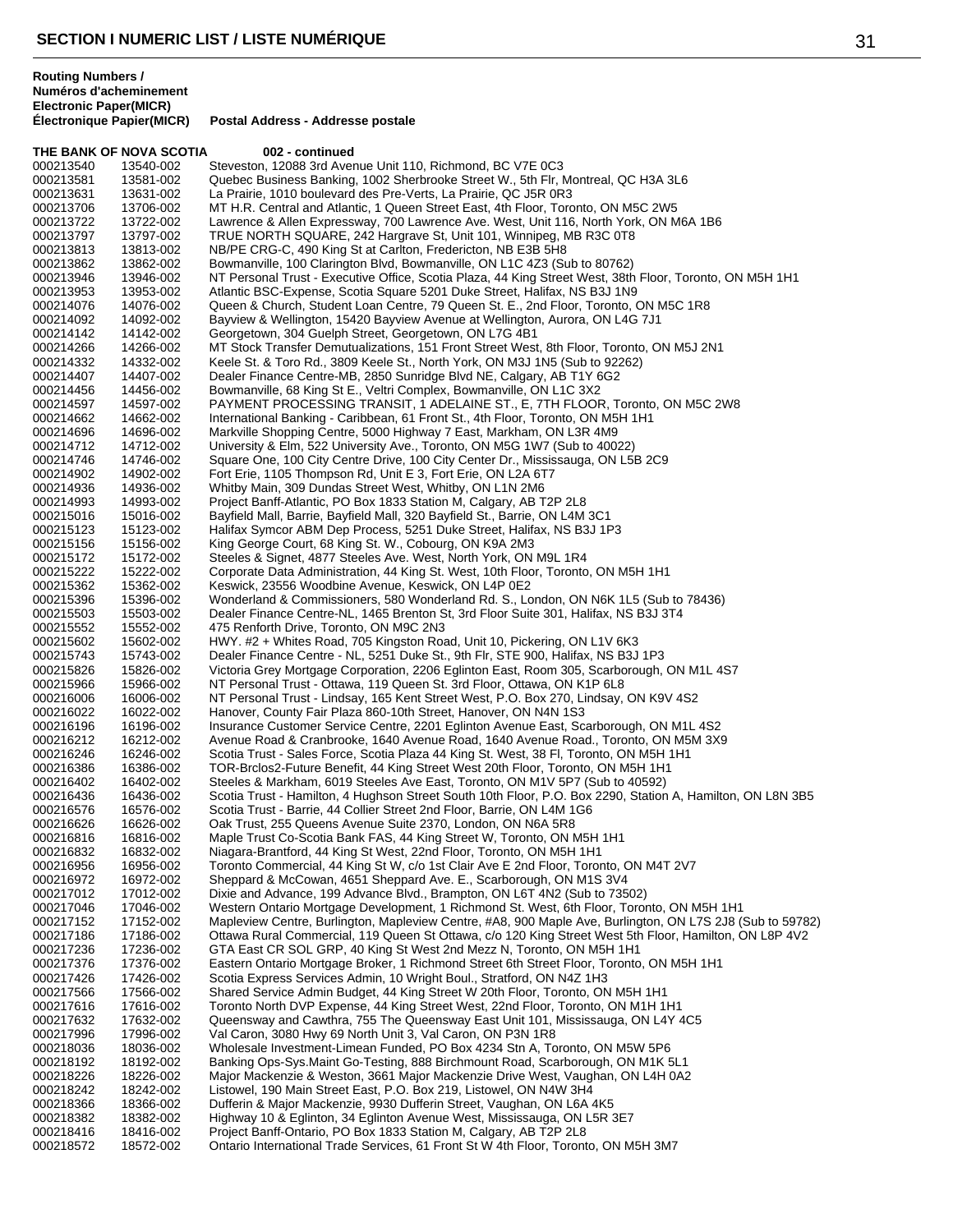**THE BANK OF NOVA SCOTIA 002 - continued** 000218622 18622-002 Ontario West Vice Presidents Office, 44 King Street West 20th Floor, Toronto, ON M5H 1H1 (Sub to 68502)<br>000218762 18762-002 Meadowlands, 851 Golf Links Rd, Ancaster, ON L9K 1L5 000218762 18762-002 Meadowlands, 851 Golf Links Rd, Ancaster, ON L9K 1L5<br>000218796 18796-002 18796 BSC Rovnat Tech BKG Ontario. PO Box 4234 STN 18796 BSC Roynat Tech BKG Ontario, PO Box 4234 STN A, Toronto, ON M5W 5P6 000218812 18812-002 Amherstburg Branch, 99 Richmond St, Amherstburg, ON N9V 1G3<br>000218846 18846-002 Nobleton, 13255 Highway #27 Unit C, Nobleton, ON L0G 1N0 Nobleton, 13255 Highway #27 Unit C, Nobleton, ON L0G 1N0 000219026 19026-002 Toronto Business Banking, 40 King Street W., 3rd Floor, Toronto, ON M5H 1H1<br>000219216 19216-002 19216 BSC Roynat Tech BKG Quebec, P. O. Box 70, Station Place D'Armes, M 000219216 19216-002 19216 BSC Roynat Tech BKG Quebec, P. O. Box 70, Station Place D'Armes, Montreal, QC H2Y 3E9<br>000219356 19356-002 BSC Iceberg, PO BOX 4234 STN A. Toronto, ON M5W 5P6 BSC Iceberg, PO BOX 4234 STN A, Toronto, ON M5W 5P6 000219406 19406-002 Eastern ON Business Banking, 119 Queen St., 3rd Floor, Ottawa, ON K1P 6L8<br>000219802 19802-002 Int'l Banking Div-C\$ Current Account, 44 King St West, Toronto, ON M5K 1H1 000219802 19802-002 Int'l Banking Div-C\$ Current Account, 44 King St West, Toronto, ON M5K 1H1<br>000220008 20008-002 Regina Commercial Banking Centre, 1901 Hamilton Street, Regina, SK S4P 2 000220008 20008-002 Regina Commercial Banking Centre, 1901 Hamilton Street, Regina, SK S4P 2C7<br>000220016 20016-002 Rideau & William, 119 Rideau Street, Ottawa, ON K1N 5X4 000220016 20016-002 Rideau & William, 119 Rideau Street, Ottawa, ON K1N 5X4<br>000220024 20024-002 Fredericton, 490 King Street @ Carleton, PO Box 340, Fred 000220024 20024-002 Fredericton, 490 King Street @ Carleton, PO Box 340, Fredericton, NB E3B 5A1<br>000220032 20032-002 King & Victoria, 44 King Street W., Toronto, ON M5H 1H1 000220032 20032-002 King & Victoria, 44 King Street W., Toronto, ON M5H 1H1 Chinatown, 101-268 Keefer St., Vancouver, BC V6A 1X5 000220057 20057-002 Portage la Prairie, 101 Saskatchewan Avenue East, P.O. Box 427, Portage la Prairie, MB R1N 3B7 (Sub to 80077)<br>000220073 20073-002 Amherst, 79 Victoria St., P.O. Box 278, Amherst, NS B4H 3Z4 (Sub to 9141 20073-002 Amherst, 79 Victoria St., P.O. Box 278, Amherst, NS B4H 3Z4 (Sub to 91413)<br>20081-002 Chabanel, 352 Chabanel Quest, Montreal, OC H2N 1G6 000220081 20081-002 Chabanel, 352 Chabanel Ouest, Montreal, QC H2N 1G6 000220099 20099-002 Lloydminster, 7515 - 44th Street, PO Box 30009, Lloydminster, AB T9V 3L6<br>000220107 20107-002 Emerson. 30 Main Street. P.O. Box 130. Emerson. MB R0A 0L0 Emerson, 30 Main Street, P.O. Box 130, Emerson, MB R0A 0L0 000220123 20123-002 Aylesford, 2699 Highway #1, Aylesford, Kings County, NS B0P 1C0<br>000220131 20131-002 LaSalle, 9166, rue Airlie, Lasalle, QC H8R 2A5 000220131 20131-002 LaSalle, 9166, rue Airlie, Lasalle, QC H8R 2A5 000220149 20149-002 Brooks, 235-2nd Street West, P.O. Box 10, Brooks, AB T1R 1B2 000220156 20156-002 Carp, 438 Donald B. Munro Dr, P.O. Box 58, Carp, ON K0A 1L0 Florenceville, 8726 Main Street, Florenceville-Bristol, NB E7L 3G7 000220172 20172-002 Belmont, 14104 Belmont Road, Belmont, ON N0L 1B0 Lytton, Main Street, P.O. Box 129, Lytton, BC V0K 1Z0 000220198 20198-002 Kindersley, 200 Main Street, PO Box 970, Kindersley, SK S0L 1S0<br>000220206 20206-002 Bank & Alta Vista Drive, 2714 Alta Vista Drive, Ottawa, ON K1V 7T 000220206 20206-002 Bank & Alta Vista Drive, 2714 Alta Vista Drive, Ottawa, ON K1V 7T4 Hillsborough, 2839 Main Street, Hillsborough, NB E4H 2X6 (Sub to 00034) 000220222 20222-002 Brigden, 3012 Brigden Road, P.O. Box 10, Brigden, ON N0N 1B0<br>000220248 20248-002 Albert & Dewdney, 1504 Albert St., Regina, SK S4P 2S4 (Sub to 2 000220248 20248-002 Albert & Dewdney, 1504 Albert St., Regina, SK S4P 2S4 (Sub to 20438) 000220263 20263-002 North & Agricola, 2606 Agricola Street, P.O. Box 9224, Station A, Halifax, NS B3K 5M8<br>000220271 20271-002 Sherbrooke et Harvard, 5679, rue Sherbrooke ouest, Montreal, QC H4A 1W6 000220271 20271-002 Sherbrooke et Harvard, 5679, rue Sherbrooke ouest, Montreal, QC H4A 1W6<br>000220289 20289-002 Grande Prairie, 9834 - 100 Ave, Grande Prairie, AB T8V 0T8 000220289 20289-002 Grande Prairie, 9834 - 100 Ave, Grande Prairie, AB T8V 0T8 000220297 20297-002 Hull-Lennox Shop. Ctre, 280 St. Anne's Rd., Winnipeg, MB R2M 3A7 (Sub to 30007)<br>000220313 20313-002 Hantsport, 49 Main Street, P.O. Box 407, Hantsport, NS B0P 1P0 (Sub to 00513) 000220313 20313-002 Hantsport, 49 Main Street, P.O. Box 407, Hantsport, NS B0P 1P0 (Sub to 00513)<br>000220321 20321-002 New Richmond, C.P. 10, New Richmond, QC G0C 2B0 000220321 20321-002 New Richmond, C.P. 10, New Richmond, QC G0C 2B0 000220339 20339-002 Mayor Magrath Drive, 2220-5th Avenue South, Lethbridge, AB T1J 4G6 (Sub to 00059)<br>000220347 20347-002 Sturgeon Park Plaza, 3055 Ness Ave., Winnipeg, MB R2Y 0G1 (Sub to 80127) 000220347 20347-002 Sturgeon Park Plaza, 3055 Ness Ave., Winnipeg, MB R2Y 0G1 (Sub to 80127) 000220354 20354-002 Sussex, 635 Main Street, Sussex, NB E4E 7H5 St George's Square, 83 Wyndham St N, Guelph, ON N1H 4E9 000220370 20370-002 Broadway & Oak, Suite 100 999 West Broadway, Vancouver, BC V5Z 1K5<br>000220388 20388-002 Avalon Shopping Plaza, 2605 Broadway Avenue, Unit 23, Saskatoon, SK S Avalon Shopping Plaza, 2605 Broadway Avenue, Unit 23, Saskatoon, SK S7J 0Z5 000220396 20396-002 Carling & Kirkwood, 1427 Carling Avenue, Ottawa, ON K1Z 7L6 (Sub to 60236) 000220404 20404-002 Smythe & Dundonald, 524 Smythe Street, Fredericton, NB E3B 5B4 (Sub to 20024)<br>000220412 20412-002 Main & Kenilworth. 1396 Main St. E.. Hamilton. ON L8K 1C1 Main & Kenilworth, 1396 Main St. E., Hamilton, ON L8K 1C1 000220438 20438-002 Rochdale Station, 4420 Rochdale Blvd, Regina, SK S4X 4N9 Stellarton, 289 Foord Street, P.O. Box 1060, Stellarton, NS B0K 1S0 000220461 20461-002 Boucherville, 1070 rue Lionel-Daunais, Boucherville, QC J4B 8R6<br>000220479 20479-002 North Hill Mall, Unit 1678 1632 14th Ave NW, Calgary, AB T2N 1M 000220479 20479-002 North Hill Mall, Unit 1678 1632 14th Ave NW, Calgary, AB T2N 1M7<br>000220487 20487-002 Pembina & Killarnev, 2840 Pembina HWY, Winnipeg, MB R3T 2J1 ( Pembina & Killarney, 2840 Pembina HWY, Winnipeg, MB R3T 2J1 (Sub to 80127) 000220503 20503-002 Westville, Main Street, P.O. Box 926, Westville, NS B0K 2A0<br>000220511 20511-002 Valleyfield, 187 rue Victoria, Valleyfield, QC J6T 1A7 000220511 20511-002 Valleyfield, 187 rue Victoria, Valleyfield, QC J6T 1A7<br>000220529 20529-002 Mayland Hohts Shop, Plz. #117-817-19 St. N.E., Calc 000220529 20529-002 Mayland Hghts Shop. Plz, #117-817-19 St. N.E., Calgary, AB T2E 4X5 (Sub to 91579) 000220537 20537-002 Manitoba & Northwest Ont. VPO Pln Br, 200 Portage Ave., 3rd Floor, Winnipeg, MB R3C 2R7<br>000220552 20552-002 Dundas & Paterson, 1880 Dundas Street Fast, London, ON N5W 3G2 000220552 20552-002 Dundas & Paterson, 1880 Dundas Street East, London, ON N5W 3G2 000220602 20602-002 Martintown, P.O. Box 59, Martintown, ON K0C 1S0<br>000220610 20610-002 Oak Bay & Hampshire Road, 2212 Oak Bay Avenue Oak Bay & Hampshire Road, 2212 Oak Bay Avenue, Victoria, BC V8R 1G3 000220628 20628-002 The Centre (East), 3510 8th Street East, Saskatoon, SK S7H 0W6<br>000220644 20644-002 New Brunswick VPO Plan of Branches, 1 Brunswick Square, 17th New Brunswick VPO Plan of Branches, 1 Brunswick Square, 17th Floor, P.O. Box 1379, Saint John, NB E2L 4J5 000220651 20651-002 St-Leonard, 4663, boul. des Grandes Prairies, Saint-Leonard, QC H1R 1A5 000220669 20669-002 17th Ave. S.E. & Radisson Dr., 3320-17th Ave. S.E., Calgary, AB T2A 0P9 (Sub to 10009)<br>000220693 20693-002 Cornwall & Hamilton. 2 Cornwall Avenue. St. John's. NL A1E 1Y5 (Sub to 40683) Cornwall & Hamilton, 2 Cornwall Avenue, St. John's, NL A1E 1Y5 (Sub to 40683) 000220701 20701-002 Centre Decalcul, Montreal, 888 Birchmont Road 5th Floor, Scarborough, ON M1K 5L1<br>000220719 20719-002 Prairie Regional Office Direct, Brookfield Place Calgary, Suite 1700, 225 6th Ave SW, 20719-002 Prairie Regional Office Direct, Brookfield Place Calgary, Suite 1700, 225 6th Ave SW, Calgary, AB T2P 2N7<br>20727-002 Steinbach. 269 Main Street. Steinbach. MB R5G 1Y9 000220727 20727-002 Steinbach, 269 Main Street, Steinbach, MB R5G 1Y9<br>000220743 20743-002 Twillingate, P.O. Box 39, Twillingate, NL A0G 4M0 000220743 20743-002 Twillingate, P.O. Box 39, Twillingate, NL A0G 4M0<br>000220776 20776-002 Barrhaven Mall. 900 Greenbank Road. Nepean. Ol Barrhaven Mall, 900 Greenbank Road, Nepean, ON K2J 1S8 (Sub to 00166) 000220784 20784-002 Nackawic, 135 Otis Drive Unit 115, Nackawic, NB E6G 1H1<br>000220792 20792-002 Perth, 63 Foster Street, Perth, ON K7H 1R9 Perth, 63 Foster Street, Perth, ON K7H 1R9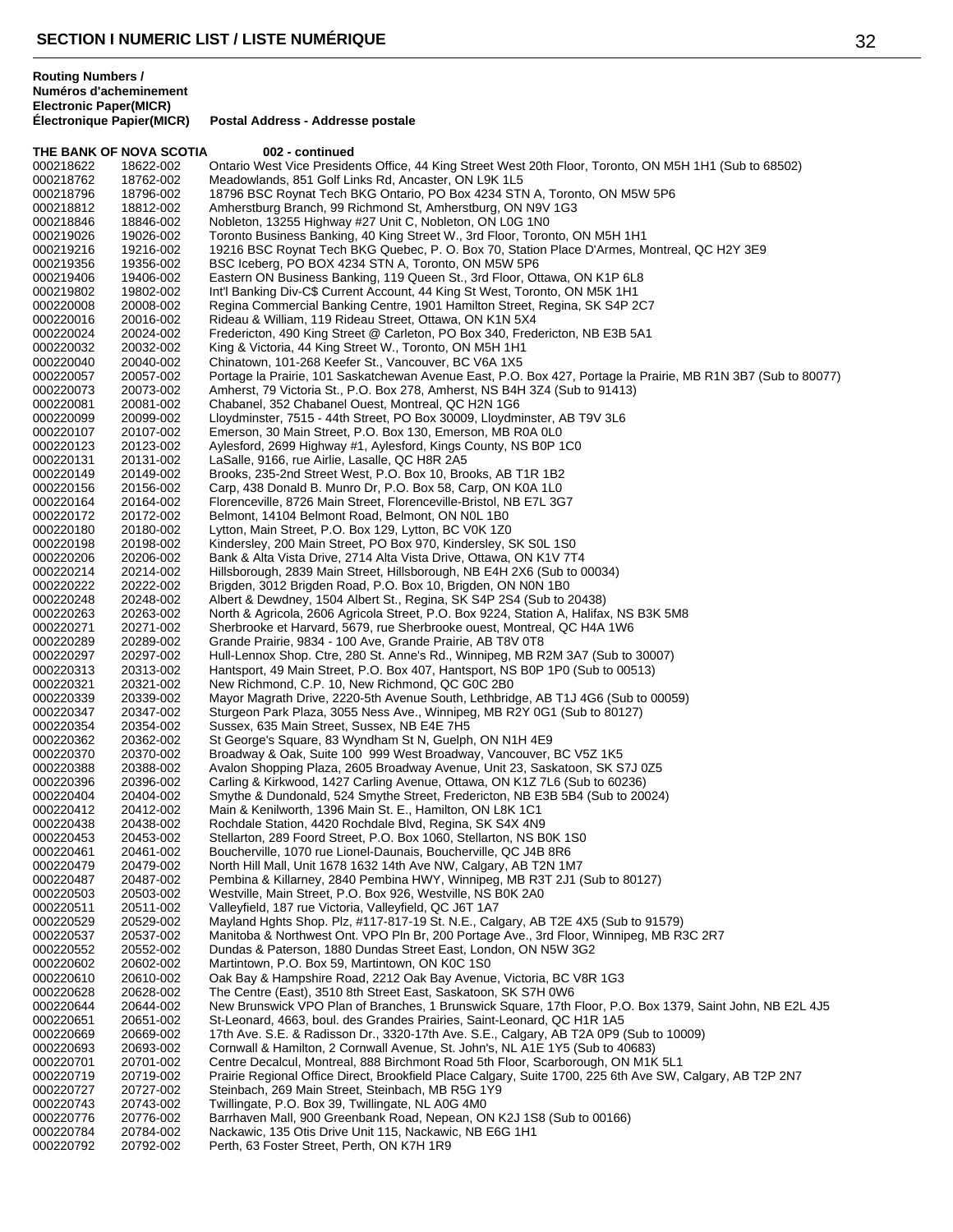THE BANK OF NOVA SCOTIA 002 - continued 000220818 20818-002 South Albert, 4110 Albert Street, Regina, SK S4S 3R8<br>000220826 20826-002 Ontario Central Retail Coll Unit, Scotiabank Adjustmen 000220826 20826-002 Ontario Central Retail Coll Unit, Scotiabank Adjustment Centre, 100 Sparks Street 7th Floor, Ottawa, ON K1P 5R3<br>000220834 20834-002 Operations Group - Test Data. 44 King St. W. Toronto. ON M5H 1H1 Operations Group - Test Data, 44 King St. W, Toronto, ON M5H 1H1 000220842 20842-002 Port Credit, 158 Lakeshore Rd. East, Mississauga, ON L5G 1E9 000220867 20867-002 Winnipeg Cau-O.L.C. Offsite ABM, 1970 Main Street North, Winnipeg, MB R2V 2B6<br>000220883 20883-002 Elizabeth Avenue East, 21 Elizabeth Ave East, St. John's, NL A1A 1W6 (Sub to 822 000220883 20883-002 Elizabeth Avenue East, 21 Elizabeth Ave East, St. John's, NL A1A 1W6 (Sub to 82263)<br>000220891 20891-002 MT Intergration - Quebec Region Off, 1002 Sherbrook West, 4th Floor, Montreal, QC H 000220891 20891-002 MT Intergration - Quebec Region Off, 1002 Sherbrook West, 4th Floor, Montreal, QC H3A 3L6<br>000220917 20917-002 Securilor Cash Services. 994 Wall St., Winnipeg. MB R3G 2V3 Securilor Cash Services, 994 Wall St., Winnipeg, MB R3G 2V3 000220933 20933-002 Gambo, P.O. Box 280, Gambo, NL A0G 1T0 000220982 20982-002 Smiths Falls, 92 Lombard Street, Smiths Falls, ON K7A 4G5<br>000221022 21022-002 Streetsville, 128 Queen St South Unit#12, Mississauga, ON I 000221022 21022-002 Streetsville, 128 Queen St South Unit#12, Mississauga, ON L5M 1K8<br>000221063 21063-002 Scotia Square, 5201 Duke Street, Lower Level, Halifax, NS B3J 1N9 000221063 21063-002 Scotia Square, 5201 Duke Street, Lower Level, Halifax, NS B3J 1N9<br>000221071 21071-002 Beauport, 1500, rue D'Estimauville, Beauport, QC G1J 5B8 (Sub to 1 000221071 21071-002 Beauport, 1500, rue D'Estimauville, Beauport, QC G1J 5B8 (Sub to 10041)<br>000221089 21089-002 Glenmore Square, 7740-18 Street S.E., Calgary, AB T2C 2N5 000221089 21089-002 Glenmore Square, 7740-18 Street S.E., Calgary, AB T2C 2N5<br>000221113 21113-002 Mount Pearl Shop. Ctre, Centennial Square, P.O. Box 70, Mou Mount Pearl Shop. Ctre, Centennial Square, P.O. Box 70, Mount Pearl, NL A1N 2C1 (Sub to 40683) 000221121 21121-002 Laval & North, 1002 Sherbrooke Street W., 4th floor, Montreal, QC H3A 3M3<br>000221162 21162-002 Cloverdale Mall, 250 The East Mall, Etobicoke, ON M9B 3Y8 21162-002 Cloverdale Mall, 250 The East Mall, Etobicoke, ON M9B 3Y8<br>21196-002 Stittsville, 1271 Stittsville Main Street, Stittsville, ON K2S 2E4 000221196 21196-002 Stittsville, 1271 Stittsville Main Street, Stittsville, ON K2S 2E4<br>000221212 21212-002 Danforth & Pape, 649 Danforth Avenue, Toronto, ON M4K 1R 000221212 21212-002 Danforth & Pape, 649 Danforth Avenue, Toronto, ON M4K 1R2<br>000221253 21253-002 Halifax Data Centre, Suite 500, Market Street Mall, P.O. Box 16 Halifax Data Centre, Suite 500, Market Street Mall, P.O. Box 1666, Halifax, NS B3J 3A4 000221279 21279-002 Drayton Valley, 4603 50 Street, Drayton Valley, AB T7A 1J6<br>000221311 21311-002 Fabreville, 444, Boul. Cure Labelle, Fabreville (Laval), QC H 000221311 21311-002 Fabreville, 444, Boul. Cure Labelle, Fabreville (Laval), QC H7P 4W7 (Sub to 50591)<br>000221329 21329-002 Beddington Towne Centre, 8120 Beddington Blvd, N.W., Calgary, AB T3K 2A8 000221329 21329-002 Beddington Towne Centre, 8120 Beddington Blvd. N.W., Calgary, AB T3K 2A8<br>000221337 21337-002 Manitoba Sundry Processing Unit, 195 Fort Street, Winnipeg, MB R3C 3V1 000221337 21337-002 Manitoba Sundry Processing Unit, 195 Fort Street, Winnipeg, MB R3C 3V1 Gerrard & Woodbine, 1943 Gerrard St. E., Toronto, ON M4L 2C2 (Sub to 01222) 000221386 21386-002 Centre Point Personal Banking, 2 Constellation Cres., Nepean, ON K2G 5J9 (Sub to 00166)<br>000221402 21402-002 Kingston Rd. & Midland, 2487 Kingston Road, Scarborough, ON M1N 1V4 Kingston Rd. & Midland, 2487 Kingston Road, Scarborough, ON M1N 1V4 000221410 21410-002 Hatley Park Shop. Ctre, 2230 Sooke Road, Victoria, BC V9B 1X1 000221436 21436-002 Private Banking Ottawa, 350 Albert Street, Suite 2100, Ottawa, ON K1R 1A4<br>000221477 21477-002 VP & Director Man Sask. 200 Portage Ave at Main PO Box 845. Winnipeg. M VP & Director Man Sask, 200 Portage Ave at Main PO Box 845, Winnipeg, MB R3C 2R7 000221493 21493-002 MT Halifax Sales & Service, 1465 Brenton Street, Suite 504, Halifax, NS B3J 3S9<br>000221519 21519-002 Clover Bar, Unit 10, 665 Baseline Rd, Sherwood Park, AB T8A 5V9 21519-002 Clover Bar, Unit 10, 665 Baseline Rd, Sherwood Park, AB T8A 5V9<br>21543-002 St. John's Data Centre, 86 O'Leary Ave., P.O. Bag Service 2019, St 000221543 21543-002 St. John's Data Centre, 86 O'Leary Ave., P.O. Bag Service 2019, St. John's, NL A1C 5J2<br>000221550 21550-002 Sidney, 2355 Beacon Avenue, Sidney, BC V8L 1W9 000221550 21550-002 Sidney, 2355 Beacon Avenue, Sidney, BC V8L 1W9 000221592 21592-002 St. Clair & Avenue Road, 151 St. Clair Avenue West, Toronto, ON M4V 1P7 (Sub to 61762)<br>000221600 21600-002 S.E. BC/Central E Vancouver DVP EXP, 650 West Georgia St. 34th Fl, BC & Yukon R.o. 65 S.E. BC/Central E Vancouver DVP EXP, 650 West Georgia St. 34th Fl, BC & Yukon R.o. 650 West Georgia St, Vancouver, BC V6B 4N7 000221642 21642-002 Spadina & Dundas, 292 Spadina Avenue, Toronto, ON M5T 2E7 000221683 21683-002 Ramea (Sub to Burgeo) NFLD, PO Box 348, Ramea, NL A0M 1N0 (Sub to 50963) 000221691 21691-002 Quartier DIX30, 7240 Boul. du Quartier Suite 5, Brossard, QC J4Y 0B5 (Sub to 90001) 000221733 21733-002 Port de Grave, Port de Grave, NL A0A 3J0 (Sub to 60533) 000221741 21741-002 Montreal Centre, 1002 Sherbrooke Street W., 4th floor, Montreal, QC H3A 3M3<br>000221782 21782-002 Trenton, 68 Dundas Street West, Trenton, ON K8V 3P3 21782-002 Trenton, 68 Dundas Street West, Trenton, ON K8V 3P3 000221808 21808-002 Scotia Capital Distribution, 44 King Street West, Basement, Toronto, ON M5H 1H1 000221832 21832-002 Wellington, 288 Main Street, P.O. Box 220, Wellington, ON K0K 3L0 (Sub to 40162) 000221873 21873-002 Colby Village, 912 Cole Harbour Road, Dartmouth, NS B2V 2J5 000221881 21881-002 MT Quebec Region Office Service, 1800 McGill Avenue, 5th Floor, Montreal, QC H3A 3K9 000221899 21899-002 Southport, 102-10201 Southport Road S.W., Calgary, AB T2W 4X9 000221923 21923-002 Roddickton, Roddickton, NL A0K 4P0 (Sub to 40923) 000221949 21949-002 The Grange, 2466 Guardian Road NW, Edmonton, AB T5T 1K8 000221956 21956-002 Ont Central East DVP Expense, 44 King St W 22nd Floor, Summit Plaza 780 Clonsilla Ave, Peterborough, ON K9J 5Y3 000221972 21972-002 Hamilton & Highbury, 950 Hamilton Road, London, ON N5W 1A1 (Sub to 20552) 000221980 21980-002 B.C.& Yukon Direct Rpting Pln of Brs, 602 West Hastings Street, 3rd Floor, Vancouver, BC V6B 1P1 000222004 22004-002 Scotiabank AMX Credit Card, 888 Birchmount Rd 4th Floor, Scarborough, ON M1K 5L1 000222012 22012-002 Elm & Hartman, 178 Elm Street West, Sudbury, ON P3C 1T7 (Sub to 01032) 000222020 22020-002 B.C.& Yukon Direct Reporting Units A, 602 West Hastings Street, 4th Floor, Vancouver, BC V6B 1P1<br>000222061 22061-002 Quebec-NT Integration, 1002 rue Sherbrooke Ouest, Ste. 400, Montreal, QC H3A 3M3 22061-002 Quebec-NT Integration, 1002 rue Sherbrooke Ouest, Ste. 400, Montreal, QC H3A 3M3 000222129 22129-002 Lancaster Centre, #110, 2950 22nd Street, Red Deer, AB T4R 0H9 000222152 22152-002 Yorkdale Shopping Centre, 3401 Dufferin Street at HWY 401, North York, ON M6A 2T9 (Sub to 41442)<br>000222160 22160-002 BC & Yukon Central Accounting Unit, 815 West Hastings St, Vancouver, BC V6C 1B4 22160-002 BC & Yukon Central Accounting Unit, 815 West Hastings St, Vancouver, BC V6C 1B4 000222186 22186-002 Ontario Branch Service Centre, 8 Prince Andrew Centre, Don Mills, ON M2C 2H4 000222202 22202-002 Jane & Annette, 347 Jane Street, Toronto, ON M6S 3Z3 000222210 22210-002 MT Pacific Region Office Service, 510 Burrard Street, 4th Floor, Vancouver, BC V6C 3B9 000222251 22251-002 Fairview - Pointe Claire, Quebec, 6815 Route Transcanadienne,Local E13, Pointe-Claire, QC H9R 1C4 (Sub to 31591) 000222301 22301-002 Queen Mary, 5272, Chemin Queen Mary, Montreal, QC H3W 1X5 (Sub to 50021) 000222319 22319-002 Edmonton South, 225 6th Av.SW,Calgary Financial Ctr, 19th Floor, Calgary, AB T2P 1N2 000222343 22343-002 Hibernia, Clarenville Shopping Centre, PO Box 9, Clarenville, NL A0E 1J0 (Sub to 30593) 000222350 22350-002 Fort St., Victoria, 100 - 747 Fort St., Victoria, BC V8W 3G1 (Sub to 80010) 000222400 22400-002 Point Grey, 4566 West 10th Ave, Vancouver, BC V6R 2J1 (Sub to 60350) 000222442 22442-002 Alliston, 34 Victoria St. East, PO Box 119, Alliston, ON L9R 1T9 000222459 22459-002 MT Calgary Corporate Trust, Western Gas Tower 530-8th Ave SW 7th, Calgary, AB T2P 3S8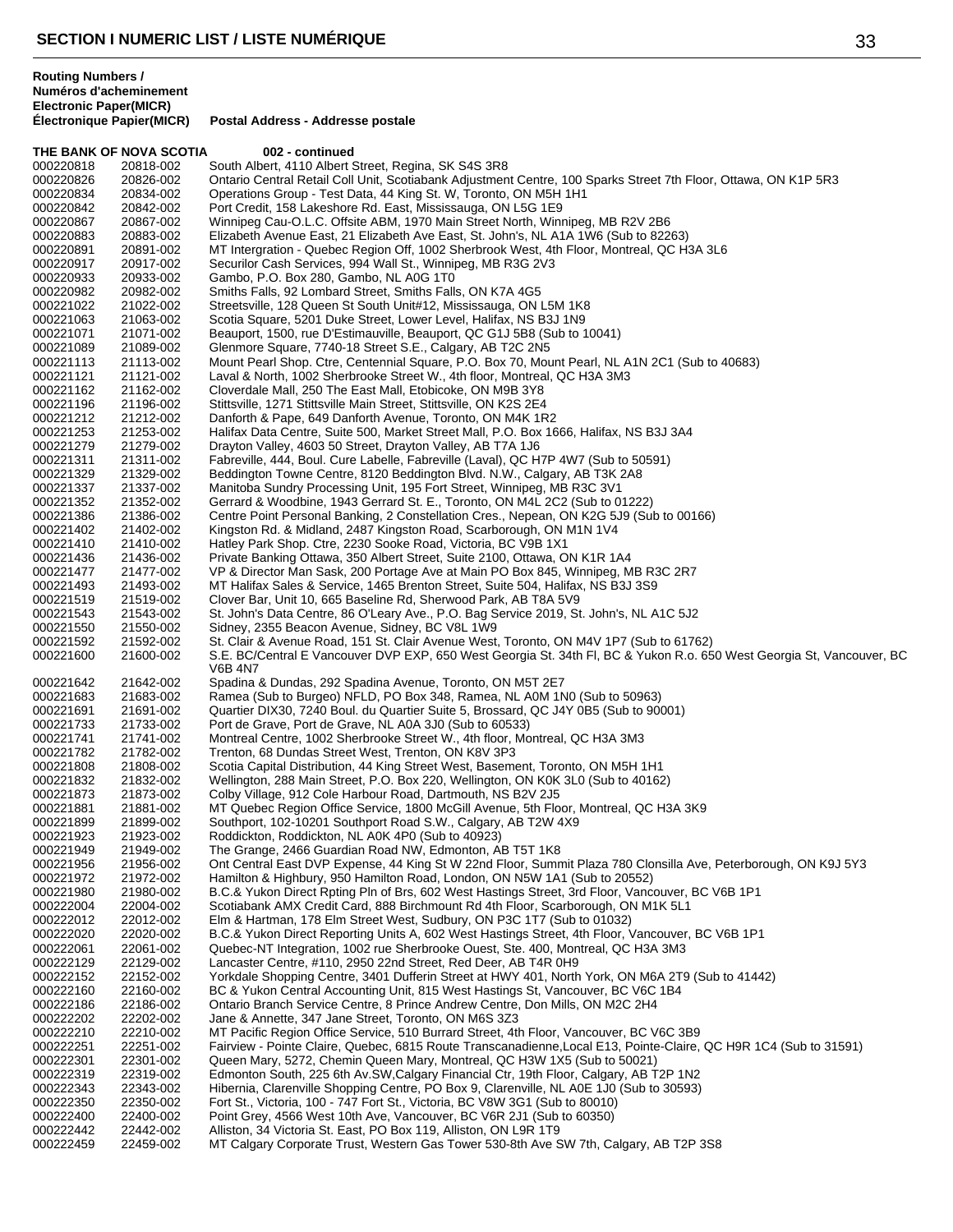|                        | THE BANK OF NOVA SCOTIA | 002 - continued                                                                                                                                                                                                  |
|------------------------|-------------------------|------------------------------------------------------------------------------------------------------------------------------------------------------------------------------------------------------------------|
| 000222483              | 22483-002               | MT Halifax P.I.F.S., 1465 Brenton Street, Suite 504, Halifax, NS B3J 3S9                                                                                                                                         |
| 000222509              | 22509-002               | PRA-Brclos2-Future Benefit, 4000, 700 2nd Street S.W., Calgary, AB T2P 2N7                                                                                                                                       |
| 000222533              | 22533-002               | ATL-Brclos2-Future Benefit, 1709 Hollis St., 6th Floor, Halifax, NS B3J 3B7                                                                                                                                      |
| 000222582              | 22582-002               | Chief Accountant, 44 King Street West, Toronto, ON M5H 1H1                                                                                                                                                       |
| 000222640<br>000222681 | 22640-002<br>22681-002  | Willowbrook Park, 6189-200th Street, Langley, BC V2Y 1A2<br>Laval Est/440, 6005, boul. Robert-Bourassa, Laval, QC H7E 0A4                                                                                        |
| 000222731              | 22731-002               | Parc & Bernard, 5801 Avenue du Parc, Montreal, QC H2V 4H4                                                                                                                                                        |
| 000222749              | 22749-002               | Securilor Cash Services, 5040 Skyline Way NE, Calgary, AB T2E 6V1                                                                                                                                                |
| 000222772              | 22772-002               | Switch Administration Branch, 888 Birchmount Road 1st Floor, Scarborough, ON M1K 5L1                                                                                                                             |
| 000222780              | 22780-002               | B.C. Mortgage Development Unit, 1 Richmond St. West, 6th Floor, Toronto, ON M5H 1H1                                                                                                                              |
| 000222822              | 22822-002               | Etobicoke Commercial Banking Centre, 195 The West Mall, Etobicoke, ON M9C 5K1                                                                                                                                    |
| 000222830              | 22830-002               | BC LWR MNID CRG-C, 550 W Georgia St PO Box 11502, Vancouver, BC V6B 4P6                                                                                                                                          |
| 000222871              | 22871-002               | McGill College, 2000 McGill College Ave, Montreal, QC H3A 3H4                                                                                                                                                    |
| 000222889              | 22889-002               | AB CRG-G, 240-8th Ave SW PO Box 2540, Calgary, AB T2P 2N7                                                                                                                                                        |
| 000222921<br>000222939 | 22921-002<br>22939-002  | 6200 boul Taschereau, Brossard, 6200 Taschereau Blvd. Suite 100, Brossard, QC J4W 3J8<br>Calgary BSC-Expense, 2850 Sunridge Blvd, 1st Floor, Calgary, AB T1Y 6G2                                                 |
| 000222970              | 22970-002               | BC Sundry Processing Unit, 111 East 5th Avenue, Vancouver, BC V5T 4L1                                                                                                                                            |
| 000223010              | 23010-002               | Vancouver Scotia EX Serv Admin Bud, 13340 Smallwood Place Unit 205, Richmond, BC V6W 1W6                                                                                                                         |
| 000223069              | 23069-002               | CALGARY CHEQUE IMAGE DC, 120 KING ST, W, SUITE 530, Hamilton, ON L8P 4V2                                                                                                                                         |
| 000223119              | 23119-002               | Project Banff-Alberta, PO Box 1833 Station M, Calgary, AB T2P 2L8                                                                                                                                                |
| 000223200              | 23200-002               | UBC, 5960 University Blvd, Vancouver, BC V6T 1Z3                                                                                                                                                                 |
| 000223259              | 23259-002               | Panorama Hills, 300-1110 Panatella Blvd, Calgary, AB T3K 0S6                                                                                                                                                     |
| 000223291              | 23291-002               | Quebec Real Estate, 1002 Sherbrook ouest Suite 200, Montreal, QC H3A 3L6                                                                                                                                         |
| 000223341              | 23341-002               | Que CR SOL GRP, 1002 Sherbrooke St W, Montreal, QC H3A 3L6<br>Queensway & Atomic, 1580 The Queensway at Atomic, Etobicoke, ON M8Z 1V1 (Sub to 81372)                                                             |
| 000223382<br>000223432 | 23382-002<br>23432-002  | Campbellville (Sub to Milton), 70 Main Street, Campbellville, ON L0P 1B0 (Sub to 10652)                                                                                                                          |
| 000223440              | 23440-002               | CSA BC WEST, 650 West Georgia St., 34th Floor, PO Box 11501, Vancouver, BC V6B 4N7                                                                                                                               |
| 000223457              | 23457-002               | PO Box 3700 Station Main, Winnipeg, MB R3C 0A7                                                                                                                                                                   |
| 000223481              | 23481-002               | Griffintown, 205, Rue Peel, Montreal, QC H3C 2G6                                                                                                                                                                 |
| 000223507              | 23507-002               | WINNIPEG CTF-OTHER LATIN AMERICA, PO Box 3700 Station Main, Winnipeg, MB R3C 0A7                                                                                                                                 |
| 000223549              | 23549-002               | Sky Pointe, Building 1300, 6004 Country Hills Blvd., NE, Calgary, AB T3N 1T8                                                                                                                                     |
| 000223556              | 23556-002               | West Ridge Place, 3305 Monarch Drive, Orillia, ON L3V 7Z4                                                                                                                                                        |
| 000223572              | 23572-002               | Holiday Inn St. Catharines, 327 Ontario Street, St Catharines, ON L2R 5L3 (Sub to 10892)                                                                                                                         |
| 000223762              | 23762-002               | EFT/POS Administration, 888 Birchmount Road 1st Floor, Scarborough, ON M1K 5L1                                                                                                                                   |
| 000223796              | 23796-002               | MTCC Online Banking-Capital Funds, c/o BNS Finance, Attn: E. Jimenez, Scotia Plaza, 44 King St. W. 10th Fl, Toronto, ON<br>M5H 1H1                                                                               |
| 000223903              | 23903-002               | NS/NF CRG-G, 1709 Hollis St PO Box 70, Halifax, NS B3J 2M1                                                                                                                                                       |
| 000223952              | 23952-002               | Glen Abbey Branch, 1500 Upper Middle Rd. W. Unit 10, Oakville, ON L6M 3G3 (Sub to 00752)                                                                                                                         |
| 000224042              | 24042-002               | Heartland Town Centre, 865 Britannia Road West, Mississauga, ON L5V 2X8                                                                                                                                          |
| 000224182              | 24182-002               | Highway 2 & Westney Rd, 15 Westney Road North at Highway 2, Ajax, ON L1T 1P4                                                                                                                                     |
| 000224356              | 24356-002               | Central Mortgage Unit, 10 Wright Blvd., Stratford, ON N4Z 1A3                                                                                                                                                    |
| 000224372<br>000224406 | 24372-002<br>24406-002  | CSA - Toronto East, 44 King St W, 22nd Flr, Toronto, ON M5H 1H1<br>Scotiaplaza IPL, 1 Adelaide Street East, 8th Floor, Toronto, ON M5C 2W8                                                                       |
| 000224562              | 24562-002               | Jane & Major Mackenzie, 2810 Major Mackenzie Drive, Maple, ON L6A 3L2                                                                                                                                            |
| 000224596              | 24596-002               | Bayview & Millwood, 1547 Bayview Avenue, Toronto, ON M4G 3B5                                                                                                                                                     |
| 000224703              | 24703-002               | Atlantic Offsite ABM, 1465 Brenton St., 4th Floor, Halifax, NS B3J 3T4                                                                                                                                           |
| 000224802              | 24802-002               | 660 Gardiners Road, 660 Gardiner's Road, Kingston, ON K7M 3X9 (Sub to 70482)                                                                                                                                     |
| 000225072              | 25072-002               | Liberty Village, 10 Liberty Street, Toronto, ON M6K 3L7                                                                                                                                                          |
| 000225106              | 25106-002               | Supercentre Mall Burlington, Burlington Supercentre Mall, 2025 Guelph Line, Burlington, ON L7P 4M8                                                                                                               |
| 000225296              | 25296-002               | Kingston Commercial Banking Centre, 168 Wellington St., P.O. Box 546, Kingston, ON K7L 4W8 (Sub to 70482)                                                                                                        |
| 000225346<br>000225353 | 25346-002<br>25353-002  | Mount Forest, 202 Main St. S., P.O. Box 1240, Mount Forest, ON N0G 2L0<br>Halifax-US Offshore GIC, 1709 Hollis Street, Halifax, NS B3J 2M1                                                                       |
| 000225452              | 25452-002               | Bay & St. Joseph, 1033 Bay Street, Toronto, ON M5S 2A5 (Sub to 91132)                                                                                                                                            |
| 000225486              | 25486-002               | Markdale, 25 Toronto St. N., P.O. Box 616, Markdale, ON N0C 1H0                                                                                                                                                  |
| 000225536              | 25536-002               | George St. & Brock, 437 George St. N., Peterborough, ON K9H 3R4                                                                                                                                                  |
| 000225858              | 25858-002               | Saskatchewan South DVP Expense, 700 - 2nd St. SW, 40th Floor, Regina CBC & Main, 1980 11 Ave, Regina, SK S4P 0J1                                                                                                 |
| 000225866              | 25866-002               | VGMC Corporate Accounting, 40 King St. W., 10th Floor, Toronto, ON M5H 1H1                                                                                                                                       |
| 000225882              | 25882-002               | Bramalea and Sandalwood, 10645 Bramalea Road, Brampton, ON L6R 3P4                                                                                                                                               |
| 000225916              | 25916-002<br>25932-002  | NT Personal Trust-Toronto Agency Br., 130 King St West 20th Floor, PO Box 430 Stn First Canadian Pl, Toronto, ON M5X 1K1<br>Upper James & Rymal Rd, 1550 Upper James Street, Hamilton, ON L9B 1K3 (Sub to 60012) |
| 000225932<br>000226062 | 26062-002               | Eglinton & Creditview, 1240 Eglinton Ave W Building B, Mississauga, ON L5V 1N3 (Sub to 35832)                                                                                                                    |
| 000226096              | 26096-002               | NT Personal Trust - PT Tax Services, 5075 Yonge Street, 5th Floor, Toronto, ON M2M 6C6                                                                                                                           |
| 000226112              | 26112-002               | Mississauga & Financial, 8345 Financial Drive, Brampton, ON L6Y 1M1                                                                                                                                              |
| 000226286              | 26286-002               | Financial Agent Services-BNS Deposit, 44 King Street West, 25th Floor, Toronto, ON M5H 1H1                                                                                                                       |
| 000226336              | 26336-002               | Western Service Centre EBCC Other, 2850 Sunridge Blvd., NE, Calgary, AB T1Y 6G2                                                                                                                                  |
| 000226492              | 26492-002               | Malvern Town Centre, 31 Tapscott Road Unit 57, Scarborough, ON M1B 4Y7                                                                                                                                           |
| 000226526              | 26526-002               | Clairfields Centre, 15 Clair Road West, Guelph, ON N1L 0A6                                                                                                                                                       |
| 000226666              | 26666-002               | Scotia Trust - Stratford, 1 Ontario St., P.O. Box 128, Stratford, ON N5A 6S9                                                                                                                                     |
| 000226682<br>000226716 | 26682-002<br>26716-002  | Speers & Dorval, 320 Speers Road, Oakville, ON L6K 3R9 (Sub to 00752)<br>Laurentian Bank Offset - VGMC, NT Chief Accountants, Scotia Plaza, 40 King St W, 10th Flr, Toronto, ON M5H 1H1                          |
| 000226906              | 26906-002               | Domestic Bank Suspense, 888 Birchmount Road, 5th Floor, Scarborough, ON M1K 5L1                                                                                                                                  |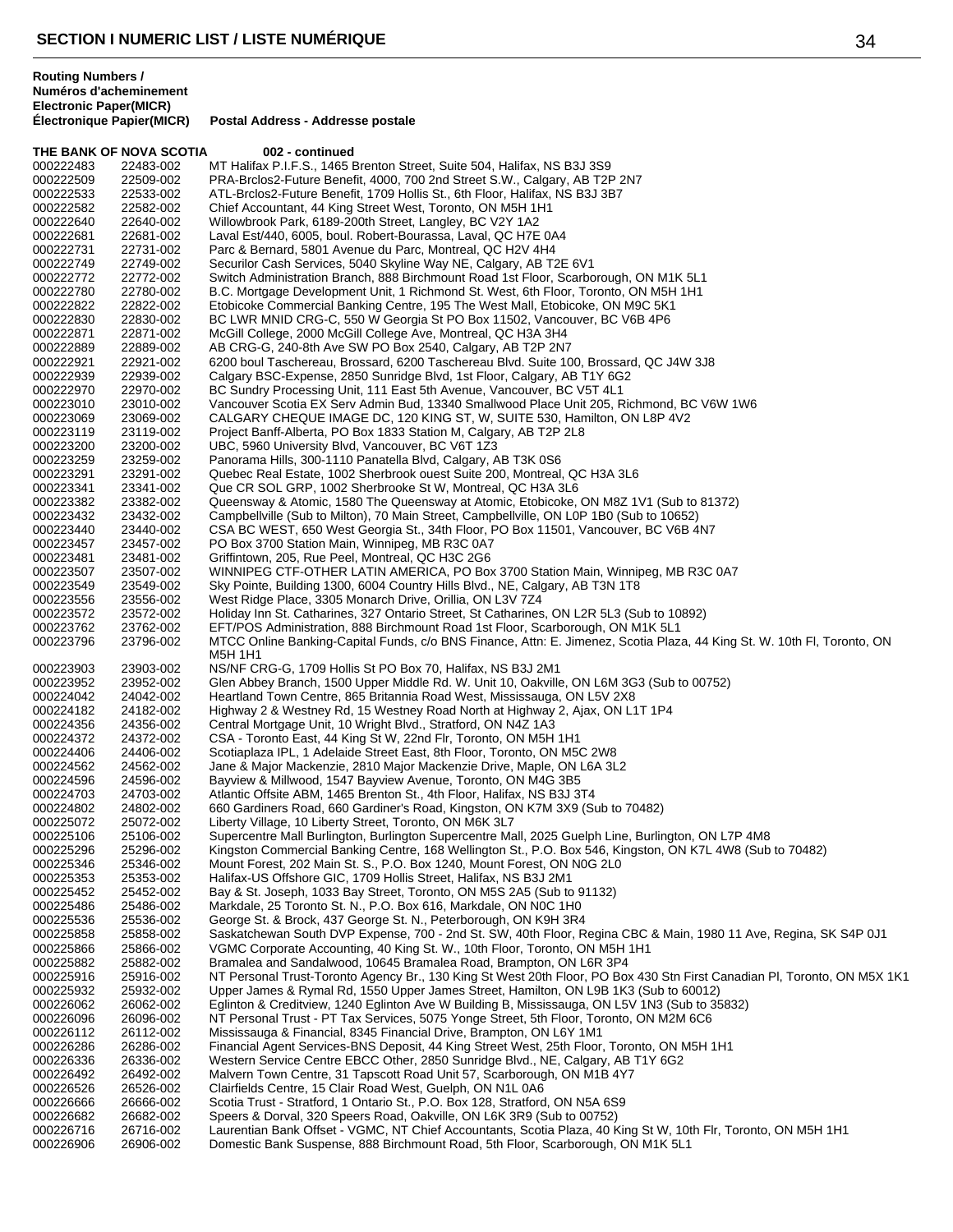**THE BANK OF NOVA SCOTIA 002 - continued** 

**Postal Address - Addresse postale** 

000227052 27052-002 Thorold Stone & Portage, 6225 Thorold Stone Road, Niagara Falls, ON L2J 1A6<br>000227086 27086-002 Private Banking - North York, 5075 Yonge Street 7th Floor, Toronto, ON M2N 60 000227086 27086-002 Private Banking - North York, 5075 Yonge Street 7th Floor, Toronto, ON M2N 6C6<br>000227136 27136-002 Ont E/N CRG-C. 119 Queen Street 6th Floor. Ottawa. ON K1P 6L8 Ont E/N CRG-C, 119 Queen Street 6th Floor, Ottawa, ON K1P 6L8 000227276 27276-002 Toronto North Commercial, Yonge & Hillcrest, c/o 1st Clair Ave E 2nd Floor, Toronto, ON M4T 2V7<br>000227292 27292-002 MTCC - Capital Funds, Scotia Plaza 40 King St W 10th Fl, Toronto, ON M5H 1H1 000227292 27292-002 MTCC - Capital Funds, Scotia Plaza 40 King St W 10th Fl, Toronto, ON M5H 1H1<br>000227326 27326-002 GTA East CRG-S, 625 Cochrane Drive, Markham, ON L3R 9R9 000227326 27326-002 GTA East CRG-S, 625 Cochrane Drive, Markham, ON L3R 9R9<br>000227342 27342-002 Centralized Accounting & Administrat, 44 King Street W 19th Flo 000227342 27342-002 Centralized Accounting & Administrat, 44 King Street W 19th Floor, Toronto, ON M5H 1H1<br>000227466 27466-002 Western Ont Mortgage Broker Unit. 1 Richmond Street 6th Floor, Toronto, ON M5H 1H1 Western Ont Mortgage Broker Unit, 1 Richmond Street 6th Floor, Toronto, ON M5H 1H1 000227482 27482-002 Comptroller-Financial Analysis, 44 King St. West, Toronto, ON M5H 1H1<br>000227516 27516-002 Tecumseh, 21 Amy Croft Drive, Tecumseh, ON N9K 1C7 000227516 27516-002 Tecumseh, 21 Amy Croft Drive, Tecumseh, ON N9K 1C7<br>000227656 27656-002 Markham Scotia EX Serv admin Budg, 625 Cochrane Driv 000227656 27656-002 Markham Scotia EX Serv admin Budg, 625 Cochrane Drive 2nd Fl, Markham, ON L3R 9R9<br>000227672 27672-002 Toronto West Vice Presidents Office, 44 King St. West 20th Floor, 40 King Street West Mez 000227672 27672-002 Toronto West Vice Presidents Office, 44 King St. West 20th Floor, 40 King Street West Mezzanine Level, Toronto, ON M5H 1H1<br>000227896 27896-002 Upper Wentworth & Fieldway, 880 Upper Wentworth St Unit 12, 000227896 27896-002 Upper Wentworth & Fieldway, 880 Upper Wentworth St Unit 12, Hamilton, ON L9A 5H2 000227912 27912-002 Scotiabank ACMUC-Hamilton Broker, Standard Life Centre, 120 King St. West, 5th Floor, Hamilton, ON L8P 4V2<br>000228076 28076-002 Toronto Offsite ABM/Non Deposit, 1 St Clair Ave E 4th Fl Suite 4000, Toront Toronto Offsite ABM/Non Deposit, 1 St Clair Ave E 4th Fl Suite 4000, Toronto, ON M4T 1Z3 000228266 28266-002 Bayview & High Tech, 8670 Bayview Avenue, Richmond Hill, ON L4B 4V9<br>000228282 28282-002 Scotia Mortgage Corp., 40 King Street West 10th Floor, Toronto, ON M5H 28282-002 Scotia Mortgage Corp., 40 King Street West 10th Floor, Toronto, ON M5H 1H1<br>28332-002 King & University, Waterloo, 247 King St. North, Waterloo, ON N2J 2Y8 (Sub to 000228332 28332-002 King & University, Waterloo, 247 King St. North, Waterloo, ON N2J 2Y8 (Sub to 70052) 000228472 28472-002 Steeles & Silverstar, 4723 Steeles Avenue East, Scarborough, ON M1V 4S5 (Sub to 40592)<br>000228506 28506-002 Toronto Symcor ABM Dep Process. 325 Front Street West. Toronto. ON M5V 2Y1 Toronto Symcor ABM Dep Process, 325 Front Street West, Toronto, ON M5V 2Y1 000228522 28522-002 Cash Stop Services, 888 Birchmount Road 1st Floor, Scarborough, ON M1K 5L1<br>000228852 28852-002 BNS VISA Bill Payer Cheques, 2201 Eglinton Ave E C/O BSRL, Scarborough, OI BNS VISA Bill Payer Cheques, 2201 Eglinton Ave E C/O BSRL, Scarborough, ON M1K 4S2 000228936 28936-002 Systems Maintenance BSC, 300 Consilium Place, 14th Floor, Scarborough, ON M1H 3G2<br>000229066 29066-002 Seaton, 2460 Brock Road, Unit E, Pickering, ON L1V 2P8 000229066 29066-002 Seaton, 2460 Brock Road, Unit E, Pickering, ON L1V 2P8<br>000229116 29116-002 Mississauga & Sandalwood, 85 Dufav Road, Brampton, O Mississauga & Sandalwood, 85 Dufay Road, Brampton, ON L7A 4J1 000229306 29306-002 Ontario Business Banking, 40 King Street W., 3rd Floor, Toronto, ON M5H 1H1<br>000230007 30007-002 Winnipeg Financial Centre, 200 Portage Ave, Winnipeg, MB R3C 3X2 Winnipeg Financial Centre, 200 Portage Ave, Winnipeg, MB R3C 3X2 000230023 30023-002 Charlottetown, 143 Grafton Street, P.O. Box 610, Charlottetown, PE C1A 7L4<br>000230031 30031-002 av. du Parc et Fairmount, 5185 avenue du Parc, Montreal, QC H2V 4G4 000230031 30031-002 av. du Parc et Fairmount, 5185 avenue du Parc, Montreal, QC H2V 4G4<br>000230049 30049-002 Crescent Heights, 1303 Centre St. N., Calgary, AB T2E 2R6 Crescent Heights, 1303 Centre St. N., Calgary, AB T2E 2R6 000230056 30056-002 Bank & Gladstone, 433 Bank Street, Ottawa, ON K2P 1Y7<br>000230064 30064-002 North End, 365 Main Street, Saint John, NB E2K 1J1 (Sub 000230064 30064-002 North End, 365 Main Street, Saint John, NB E2K 1J1 (Sub to 60004) 000230072 30072-002 Lawrence & Bathurst, 3094 Bathurst Street, North York, ON M6A 2A1<br>000230080 30080-002 Granville & Davie, 1196 Granville Street, Vancouver, BC V6Z 1L9 000230080 30080-002 Granville & Davie, 1196 Granville Street, Vancouver, BC V6Z 1L9<br>000230098 30098-002 Victoria & Winnipeg, 1002 Victoria Ave, Regina, SK S4P 0N5 000230098 30098-002 Victoria & Winnipeg, 1002 Victoria Ave, Regina, SK S4P 0N5<br>000230106 30106-002 Arnprior, 169 John St., P.O. Box 100, Arnprior, ON K7S 3H2 000230106 30106-002 Arnprior, 169 John St., P.O. Box 100, Arnprior, ON K7S 3H2<br>000230114 30114-002 Bath, 326 Main Street, Bath, NB E7J 1A2 000230114 30114-002 Bath, 326 Main Street, Bath, NB E7J 1A2<br>000230122 30122-002 Applewood Village, 1077 North Service R 000230122 30122-002 Applewood Village, 1077 North Service Road, 2 Applewood Village, Mississauga, ON L4Y 1A6<br>000230130 30130-002 Dawson Creek, 10204 10th Street, Dawson Creek, BC V1G 3T4 000230130 30130-002 Dawson Creek, 10204 10th Street, Dawson Creek, BC V1G 3T4 000230148 30148-002 Choiceland, 100 Railway Ave E, P.O. Box 159, Choiceland, SK S0J 0M0<br>000230163 30163-002 Canning, Main Street, P.O. Box 10, Canning, NS B0P 1H0 000230163 30163-002 Canning, Main Street, P.O. Box 10, Canning, NS B0P 1H0<br>000230171 30171-002 Cote-des-Neiges/Q.Mary, 5180, ch. de la Cote-des-Neiges Cote-des-Neiges/Q.Mary, 5180, ch. de la Cote-des-Neiges, Montreal, QC H3T 1X8 000230189 30189-002 7th Avenue & 7th Street, 734-7th Ave. S.W., Calgary, AB T2P 3P8 (Sub to 70029)<br>000230197 30197-002 Balmertown, 281 Fifth St., P.O. Box 100, Balmertown, ON P0V 1C0 Balmertown, 281 Fifth St., P.O. Box 100, Balmertown, ON P0V 1C0 000230213 30213-002 Freeport, P.O. Box 41, Freeport, NS B0V 1B0<br>000230221 30221-002 Decarie et Isabella, 5160 Decarie Blvd., Montr 000230221 30221-002 Decarie et Isabella, 5160 Decarie Blvd., Montreal, QC H3X 2H9 Corydon & Daly, 623 Corydon Ave., Winnipeg, MB R3M 0W3 (Sub to 00117) 000230254 30254-002 Minto, 11 King Street, Minto, NB E4B 3N6<br>000230262 30262-002 Chelmsford, 1-3454 Errington Avenue Sou Chelmsford, 1-3454 Errington Avenue South, Chelmsford, ON P0M 1L0 000230270 30270-002 3777 10th Avenue, Port Alberni, BC V9Y 4W5 000230288 30288-002 Star City, 4th Street & 2nd Avenue, P.O. Box 280, Star City, SK S0E 1P0 (Sub to 80218)<br>000230296 30296-002 Renfrew. 215 Raglan St. South. PO Box 280. Renfrew. ON K7V 4A4 Renfrew, 215 Raglan St. South, PO Box 280, Renfrew, ON K7V 4A4 000230312 30312-002 Cornwall, 14 Second Street West, P.O. Box 849, Cornwall, ON K6H 5T8 000230320 30320-002 Salmon Arm, 391 Hudson Avenue, P.O. Box 490, Salmon Arm, BC V1E 4N6<br>000230338 30338-002 Midtown Plaza, Midtown Plaza, Saskatoon, SK S7K 1J9 (Sub to 00018) 000230338 30338-002 Midtown Plaza, Midtown Plaza, Saskatoon, SK S7K 1J9 (Sub to 00018) 000230346 30346-002 Vankleek Hill, 55 Main Street, P.O. Box 100, Vankleek Hill, ON K0B 1R0<br>000230353 30353-002 Middleton, P.O. Box 190, Middleton, NS B0S 1P0 000230353 30353-002 Middleton, P.O. Box 190, Middleton, NS B0S 1P0<br>000230361 30361-002 Saint-Romuald, 1244 Rue De La Concorde, Levis 000230361 30361-002 Saint-Romuald, 1244 Rue De La Concorde, Levis, QC G6W 0M7<br>000230379 30379-002 Peace River, 10037-100th St., P.O. Box 6389, Peace River, AB T Peace River, 10037-100th St., P.O. Box 6389, Peace River, AB T8S 1S3 000230387 30387-002 Rothesay, 1155 Rothesay St., Winnipeg, MB R2G 1T6<br>000230403 30403-002 Pictou, 70 Coleraine Street, P.O. Box 220, Pictou, NS I Pictou, 70 Coleraine Street, P.O. Box 220, Pictou, NS B0K 1H0 000230411 30411-002 Verdun, 4002, rue Wellington, Verdun, QC H4G 1V3 (Sub to 00901)<br>000230429 30429-002 Thorhild, 614-1st Street, P.O. Box 40, Thorhild, AB T0A 3J0 000230429 30429-002 Thorhild, 614-1st Street, P.O. Box 40, Thorhild, AB T0A 3J0<br>000230452 30452-002 Upper Ottawa & Fennel. 580 Upper Ottawa St.. Hamilton. Ol Upper Ottawa & Fennel, 580 Upper Ottawa St., Hamilton, ON L8T 3T2 000230460 30460-002 10th Ave. & Langley St., 8691-10th Avenue, Burnaby, BC V3N 2S9<br>000230486 30486-002 Osgoode, 5677 Osgoode Main St PO Box 727, Osgoode, ON K0A 2 000230486 30486-002 Osgoode, 5677 Osgoode Main St PO Box 727, Osgoode, ON K0A 2W0 000230494 30494-002 Devon Park Shop. Ctre, P.O. Box 3093 Postal Station B, Fredericton, NB E3A 5G8<br>000230502 30502-002 West End, 863 Princess St., Kingston, ON K7L 5N4 (Sub to 70482) 000230502 30502-002 West End, 863 Princess St., Kingston, ON K7L 5N4 (Sub to 70482)<br>000230510 30510-002 Kerrisdale. 2207 West 41st Avenue. Vancouver. BC V6M 2A3 Kerrisdale, 2207 West 41st Avenue, Vancouver, BC V6M 2A3 000230528 30528-002 Saskatchewan Vice Presidents Office, 44 King Street West 20th Floor, Toronto, ON M5H 1H1<br>1900230544 30544-002 Grand Falls, Grand Falls Shopping Mall, 180 Madawaska Rd., Suite 270, Grand Falls, NB E3 Grand Falls, Grand Falls Shopping Mall, 180 Madawaska Rd., Suite 270, Grand Falls, NB E3Y 1A7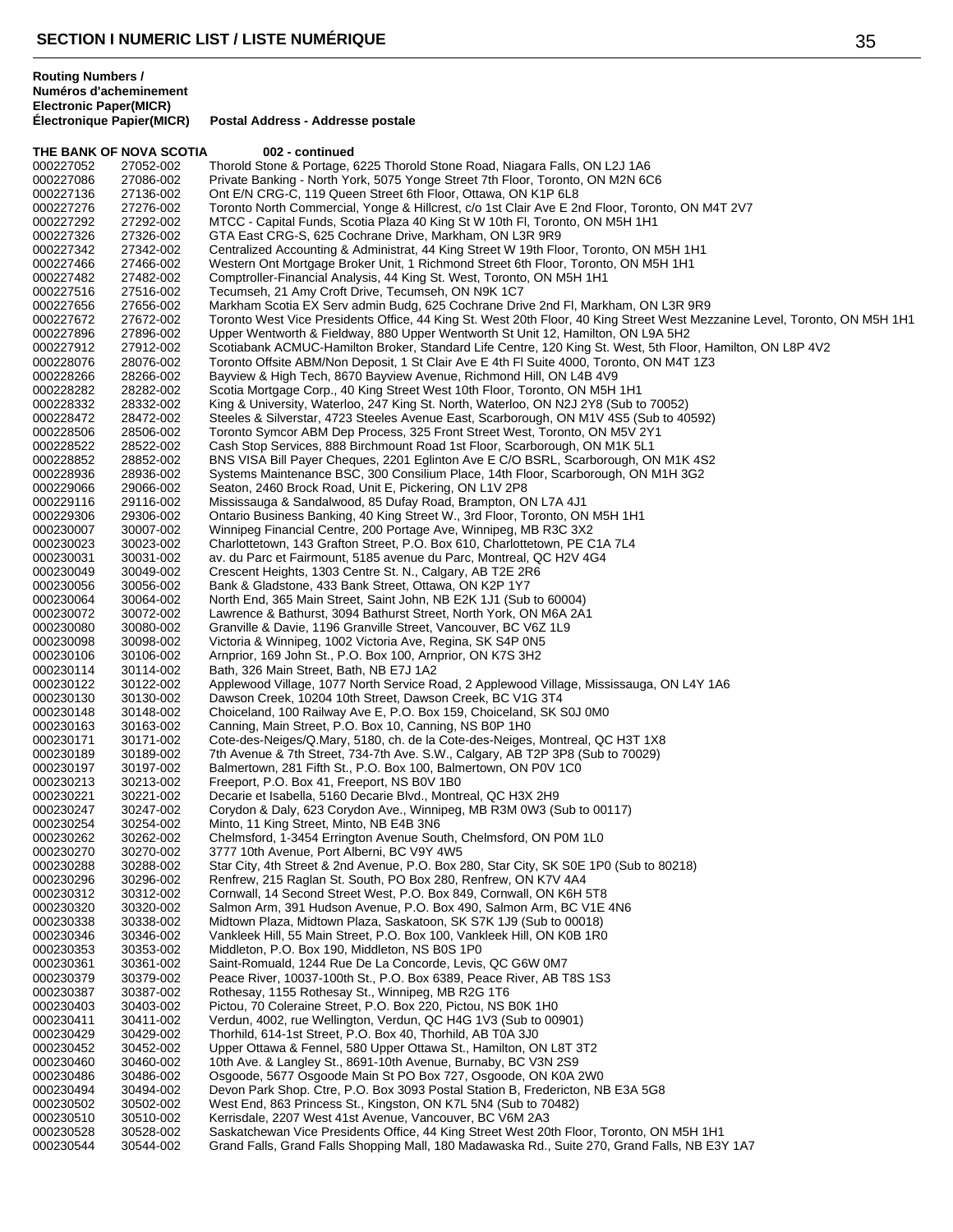**Electronic Paper(MICR) Électronique Papier(MICR) Postal Address - Addresse postale**

|                        | THE BANK OF NOVA SCOTIA | 002 - continued                                                                                                                                                                |
|------------------------|-------------------------|--------------------------------------------------------------------------------------------------------------------------------------------------------------------------------|
| 000230551              | 30551-002               | Ste. Catherine & Atwater, 4016, rue Ste. Catherine ouest, Montreal, QC H3Z 1P2                                                                                                 |
| 000230569              | 30569-002               | Fort McMurray, 9541 Franklin Avenue, Fort McMurray, AB T9H 3Z7                                                                                                                 |
| 000230577              | 30577-002               | Man + N.W. Ontario Student Loan CTR, 200 Portage Ave., Room 304, Winnipeg, MB R3C 3X2                                                                                          |
| 000230593<br>000230601 | 30593-002<br>30601-002  | Clarenville, 24 Shoal Harbour Drive, Clarenville, NL A5A 2C4<br>Alma, Complexe Jacques Gagnon, 100 boul. St Joseph, Alma, QC G8B 7A6                                           |
| 000230619              | 30619-002               | Valleyview, P.O. Box 720, Valleyview, AB T0H 3N0                                                                                                                               |
| 000230627              | 30627-002               | Winnipeg CAU Casino Offsite ABM, 1970 Main St., North, Winnipeg, MB R2V 2B6                                                                                                    |
| 000230643              | 30643-002               | Harbour Grace, Water Street, P.O. Box 190, Harbour Grace, NL A0A 2M0                                                                                                           |
| 000230650              | 30650-002               | Rutland, 190 Highway 33 West, Kelowna, BC V1X 1X7                                                                                                                              |
| 000230668              | 30668-002               | Estevan, 1133-4th Street, Estevan, SK S4A 0W6                                                                                                                                  |
| 000230684<br>000230692 | 30684-002<br>30692-002  | Wilson's Beach, 1 Back Road, Wilson's Beach, NB E5E 1P1<br>Yonge & Bonshaw, 17900 Yonge Street, Newmarket, ON L3Y 8S1                                                          |
| 000230700              | 30700-002               | Simon Fraser University, 8888 University Drive, Burnaby, BC V5A 1S6                                                                                                            |
| 000230718              | 30718-002               | Lawson Heights Mall, 132 Primrose Drive, Saskatoon, SK S7K 3W6                                                                                                                 |
| 000230726              | 30726-002               | Paul Anka & McCarthy, 3310 McCarthy Road, Ottawa, ON K1V 9S1 (Sub to 20206)                                                                                                    |
| 000230734              | 30734-002               | Cheque Processing - CFB Gagetown, 0831/001441, P.O. Bag Service 1950, Saint John, NB E0G 2W0                                                                                   |
| 000230742              | 30742-002               | Oakville, 207 Lakeshore Road East at George, Oakville, ON L6J 1H7                                                                                                              |
| 000230759              | 30759-002               | Fort Saskatchewan, 9392 Southfort Drive, Fort Saskatchewan, AB T8L 0C5                                                                                                         |
| 000230767<br>000230783 | 30767-002<br>30783-002  | Flin Flon, 75 Main Street, Flin Flon, MB R8A 1J9<br>Crapaud, 20535 Trans-Canada Hwy, P.O. Box 9, Crapaud, PE C0A 1J0                                                           |
| 000230809              | 30809-002               | Braeside Shopping Plaza, 1919 Southland Dr. S.W., Calgary, AB T2W 0K1 (Sub to 70029)                                                                                           |
| 000230817              | 30817-002               | Scotia Trust - Winnipeg, Winnipeg Commercial Banking Centre, 200 Portage Avenue, Plaza Level, Winnipeg, MB R3C 3X2                                                             |
| 000230833              | 30833-002               | Port Hawkesbury, 634 Reeves Street Unit 18, Port Hawkesbury, NS B9A 2R7                                                                                                        |
| 000230858              | 30858-002               | MT Regina Stock Transfer Regina, 2114-11th Avenue Suite 204, Regina, SK S4P 2G1                                                                                                |
| 000230882              | 30882-002               | Richmond Hill Main, 10850 Yonge St Unit #1, Richmond Hill, ON L4C 3E4                                                                                                          |
| 000230890              | 30890-002               | Fernie, 502 3rd Avenue, Box 1200, Fernie, BC V0B 1M0                                                                                                                           |
| 000230932<br>000230957 | 30932-002<br>30957-002  | St Thomas, 472 Talbot Street, St Thomas, ON N5P 1C2<br>Private Banking - Winnipeg, Suite 1400 - 242 Hargrave St., 200 Portage Ave., 3rd Floor, Winnipeg, MB R3C 0T8            |
| 000230973              | 30973-002               | Fortune, Bayview Street, P.O. Box 99, Fortune, NL A0E 1P0                                                                                                                      |
| 000230981              | 30981-002               | Kirkland, 3064, rue St. Charles, Kirkland, QC H9H 3B7 (Sub to 50021)                                                                                                           |
| 000231013              | 31013-002               | Nova Scotia South & West Vice Pres, 44 King Street West 20th Floor, Toronto, ON M5H 1H1                                                                                        |
| 000231021              | 31021-002               | Montreal & West DVP Expense, 1002 Sherbrooke St. W. Ste 470, Montreal, QC H3A 3M3                                                                                              |
| 000231054              | 31054-002               | West New-Brunswick DVP Expense, 1709 Hollis St. 6th Floor, 10 Hampton Rd., Rothesay, NB E2E 5K9                                                                                |
| 000231062              | 31062-002               | Temagami, 6730 Highway 11 N, P.O. Box 128, Temagami, ON P0H 2H0 (Sub to 80382)                                                                                                 |
| 000231112<br>000231120 | 31112-002<br>31120-002  | Bloor West Village, 2295 Bloor Street West, Toronto, ON M6S 1P1<br>King George Boulevard & 102nd Ave, 13551-102nd Avenue, Surrey, BC V3T 4X8 (Sub to 60020)                    |
| 000231146              | 31146-002               | Ottawa & West Quebec DVP Expense, 1002 Sherbrooke St W Ste 470, 119 Queen Street # 600, Ottawa, ON K1P 6L8                                                                     |
| 000231153              | 31153-002               | Atlantic Dealer Finance Centre, 5251 Duke Street, Suite 900, Halifax, NS B3J 1P3                                                                                               |
| 000231161              | 31161-002               | Amos, 1 Premier Avenue Ouest, Amos, QC J9T 3A7                                                                                                                                 |
| 000231179              | 31179-002               | Leduc, 5419 50 St, Leduc, AB T9E 6Z7                                                                                                                                           |
| 000231211              | 31211-002               | Brossard, Le Mail Champlain, 2151 boul Lapiniere, Brossard, QC J4W 2T5                                                                                                         |
| 000231252<br>000231278 | 31252-002<br>31278-002  | Dundas & Brock, 1616 Dundas Street West, Toronto, ON M6K 1V1 (Sub to 01172)<br>Securities Operations Cace & Entitle, Scotia Plaza, 40 King St. W. 25th Fl, Toronto, ON M5H 1H1 |
| 000231302              | 31302-002               | Eastown Plaza, 2668 Eglinton Avenue East, Scarborough, ON M1K 2S3                                                                                                              |
| 000231310              | 31310-002               | Nored Plaza, 6750 North Island Hwy. Unit #101, Nanaimo, BC V9V 1S3 (Sub to 80010)                                                                                              |
| 000231336              | 31336-002               | Southgate Shopping Centre, 2515 Bank Street, Ottawa, ON K1V 8R9 (Sub to 20206)                                                                                                 |
| 000231369              | 31369-002               | Blairmore, P.O. Box 537, Blairmore, AB T0K 0E0                                                                                                                                 |
| 000231393              | 31393-002               | Nova Scotia South & West VPO Pln Brs, 1959 Upper Water Street, 18th Floor, Halifax, NS B3J 3N2                                                                                 |
| 000231401<br>000231419 | 31401-002               | Anjou, 7400 boul Galeries d'Anjou #100, Anjou, QC H1M 3M2                                                                                                                      |
| 000231443              | 31419-002<br>31443-002  | Thickwood Heights, 331 Thickwood Blvd.,, Fort McMurray, AB T9H 4V2<br>Arnolds Cove, Whiffen Head Road, Arnolds Cove, NL A0B 1A0 (Sub to 30593)                                 |
| 000231450              | 31450-002               | MT Vancouver Corporate Trust, 510 Burrard Street 4th Floor, Vancouver, BC V6C 3B9                                                                                              |
| 000231492              | 31492-002               | Pape & Gowan, 1002 Pape Avenue, Toronto, ON M4K 3V9                                                                                                                            |
| 000231500              | 31500-002               | Downtown Vancouver/N. BC DVP Expense, 650 West Georgia St 34th Fl, Main & 2nd Branch 180 East 2nd Ave, Vancouver, BC<br>V5T 1B5                                                |
| 000231542              | 31542-002               | Queen & Pape, 1046 Queen Street East, Toronto, ON M4M 1K4 (Sub to 21212)                                                                                                       |
| 000231591              | 31591-002               | Carrefour Laval Branch, 3090, boul le Carrefour, Laval, QC H7T 2J7                                                                                                             |
| 000231609<br>000231641 | 31609-002<br>31641-002  | Westgate, 9829 116th Street, Grande Prairie, AB T8V 6H6<br>IBNA Quebec Investment Banking Ctr, La Tour Scotia 1002 Sherbrooke #280, Montreal, QC H3A 3M3                       |
| 000231682              | 31682-002               | Centrepoint Mall, 6464 Yonge Street @ Steeles, North York, ON M2M 3X4                                                                                                          |
| 000231690              | 31690-002               | Vancouver & Richmond, 650 West Georgia Street, 34th floor, 44 King Street West 20th Floor, Vancouver, BC V6B 4N7                                                               |
| 000231732              | 31732-002               | Yonge & Dundas, 302 Yonge St., Toronto, ON M5B 1R5 (Sub to 34272)                                                                                                              |
| 000231773              | 31773-002               | Trepassey, Trepassey, NL A0A 4B0                                                                                                                                               |
| 000231781              | 31781-002               | 1002 Sherbrooke West, Suite 340, Montreal, QC H3A 3L6                                                                                                                          |
| 000231823              | 31823-002               | Atlantic Investment Banking Centre, 1709 Hollis Street, P.O. Box 2146, Halifax, NS B3J 3B7                                                                                     |
| 000231849<br>000231872 | 31849-002<br>31872-002  | Franklin Industrial Park, 1111-33rd St N E, Calgary, AB T2A 6T2<br>Woodstock, 422 Dundas Street, P.O. Box 696, Woodstock, ON N4S 7Z5                                           |
| 000231906              | 31906-002               | GTA Mississauga/Oakville DVP Expense, 44 King St W 22nd Fl, Westney Heights Plaza 15 Westney N., Ajax, ON L1T 1P4                                                              |
| 000231922              | 31922-002               | Avondale Shopping Centre, 36 Avondale Blvd., Brampton, ON L6T 1H3 (Sub to 73502)                                                                                               |
| 000231963              | 31963-002               | Scotia Trust - St. John's, 245 Water Street, St. John's, NL A1C 1B5                                                                                                            |
| 000231971              | 31971-002               | MTC Offsite Bookings-Vancouver, c/o Pacific Region Accounting, 510 Burrard Street, 3rd Floor, Vancouver, BC V6C 3B9                                                            |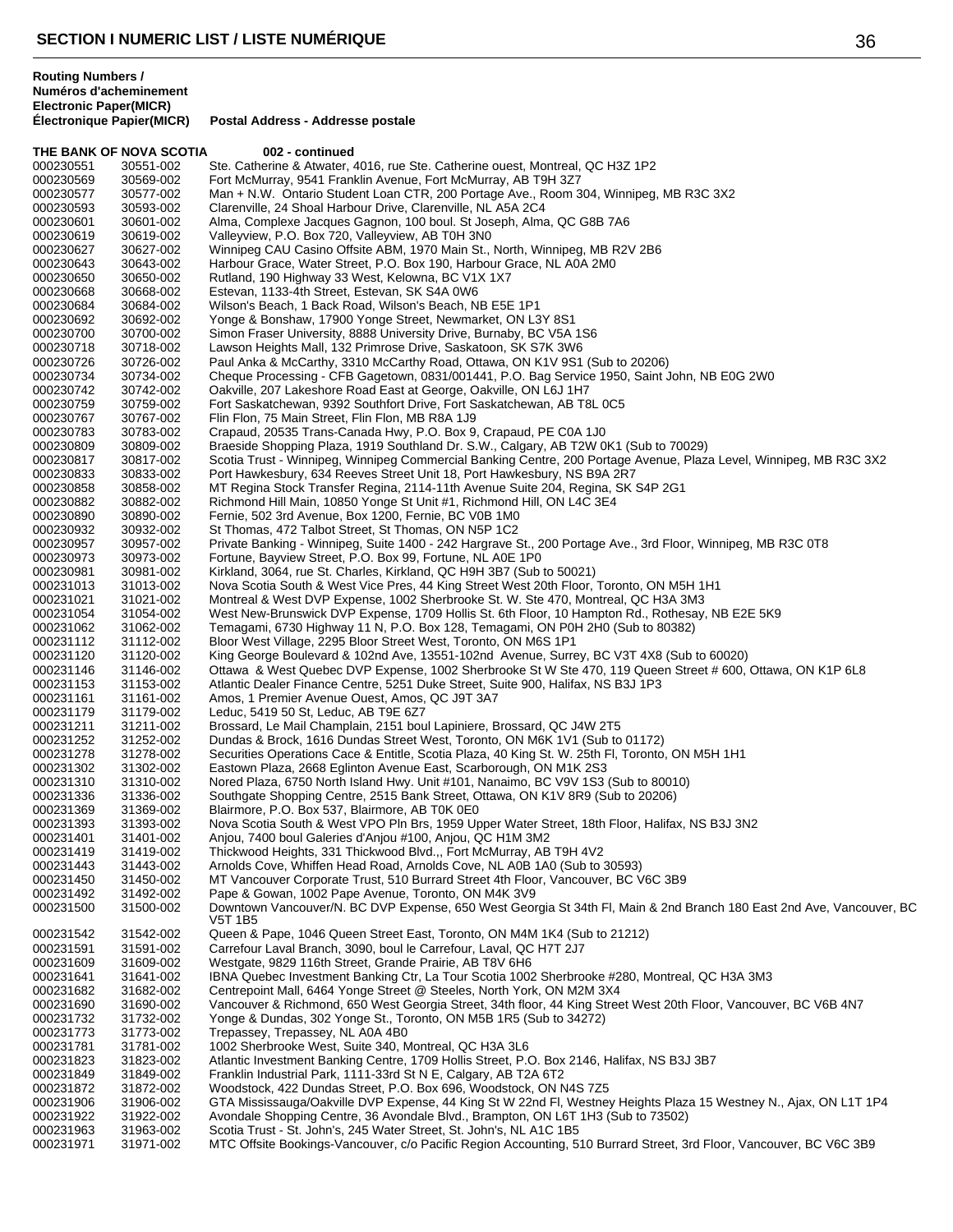**THE BANK OF NOVA SCOTIA 002 - continued** 000231989 31989-002 Alberta North Central Retail Coll Un, 10050 Jasper Ave, Edmonton, AB T5J 1V7<br>000232003 32003-002 Halifax Sales Centre, Upper Mall, Scotia Square, 5201 Duke, 5201 Duke, Halifax 000232003 32003-002 Halifax Sales Centre, Upper Mall, Scotia Square, 5201 Duke, 5201 Duke, Halifax, NS B3J 1N9<br>000232011 32011-002 MTC Offsite Bookings - Halifax. c/o Atlantic Region Accounting. 1465 Brenton Street. Suite MTC Offsite Bookings - Halifax, c/o Atlantic Region Accounting, 1465 Brenton Street, Suite 504, Halifax, NS B3J 3S9 000232029 32029-002 MT Calgary Oil and Gas Calgary, Western Gas Tower 530-8th Ave SW 7th, Calgary, AB T2P 3S8<br>000232052 32052-002 Victoria Park & Draycott, 1682 Victoria Park Ave., North York, ON M1R 1P7 Victoria Park & Draycott, 1682 Victoria Park Ave., North York, ON M1R 1P7 000232086 32086-002 ABM Cash Processing, 888 Birchmount Rd, 2nd Floor, Scarborough, ON<br>000232102 32102-002 AJAX, HARWOOD PLACE MALL, 314 HARWOOD AVENUE SOUTH #H 000232102 32102-002 AJAX, HARWOOD PLACE MALL, 314 HARWOOD AVENUE SOUTH #HP05, Ajax, ON L1S 2J1 Fraser Valley, 650 West Georgia Street, 34th Floor, 650 West Georgia Street 34th Floor, Vancouver, BC V6B 4N7 000232151 32151-002 Securities Operations-Montreal, Scotia Plaza-ICB Securities Operati, 40 King St. W., Toronto, ON M5H 1H1<br>000232169 32169-002 The Meadows, 3804-17 Street NW, Edmonton, AB T6T 0C2 000232169 32169-002 The Meadows, 3804-17 Street NW, Edmonton, AB T6T 0C2<br>000232193 32193-002 Burnside Industrial Park, 109 Ilsley Ave, Dartmouth, NS B3B 000232193 32193-002 Burnside Industrial Park, 109 Ilsley Ave, Dartmouth, NS B3B 1S8<br>000232201 32201-002 MT Client Help Desk, Place Montreal Trust, 1900 McGill College 000232201 32201-002 MT Client Help Desk, Place Montreal Trust, 1900 McGill College Avenue 15th Flr, Montreal, QC H3A 3L2<br>000232219 32219-002 Heritage Village, 11021 23rd Avenue, Edmonton, AB T6J 6P9 000232219 32219-002 Heritage Village, 11021 23rd Avenue, Edmonton, AB T6J 6P9<br>000232243 32243-002 Deer Lake, 12 Wights Road, Deer Lake, NL A8A 2H5 000232243 32243-002 Deer Lake, 12 Wights Road, Deer Lake, NL A8A 2H5<br>000232250 32250-002 41st & Yew St, 2207 West 41st Ave, Vancouver, BC \ 41st & Yew St, 2207 West 41st Ave, Vancouver, BC V6M 2A3 (Sub to 50070) 000232292 32292-002 Markham & Ellesmere, 1137 Markham Road, Scarborough, ON M1H 2Y5 (Sub to 16972) 000232300 32300-002 MT Richmond Centre, Richmond Centre, 1302-6551 No.3 Road, Richmond, BC V6Y 2B6 (Sub to 50690)<br>000232326 32326-002 Dealer Financial Services Admin Unit 44 King Street West, 10th Floor, Toronto, ON M5H 1H 000232326 32326-002 Dealer Financial Services Admin Unit, 44 King Street West, 10th Floor, Toronto, ON M5H 1H1<br>000232342 32342-002 Collingwood, 247 Hurontario Street, Collingwood, ON L9Y 2M4 000232342 32342-002 Collingwood, 247 Hurontario Street, Collingwood, ON L9Y 2M4 Winnipeg Comm TF-Mexico, 200 Portage Avenue, Winnipeg, MB R3C 3X2 000232391 32391-002 MT FAS-Montreal-Capital MON, c/o Financial Agent Services, 44 King St. West, Suite 2510, Toronto, ON M5H 1H1 000232409 32409-002 Northland, Calgary, Northland Village Shoppes, Unit 690, 5111 Northland Dr. NW, Calgary, AB T2L 2J8 (Sub to 30049)<br>000232433 32433-002 Prince & Forrester. 798 Prince St.. Truro. NS B2N 1H1 (Sub to 10033 000232433 32433-002 Prince & Forrester, 798 Prince St., Truro, NS B2N 1H1 (Sub to 10033) 000232441 32441-002 MT Quebec Region Accounting, 1800 McGill Avenue 5th Floor, Montreal, QC H3A 3K9<br>000232482 32482-002 Toronto Regional Office. 40 King Street West Mezzanine Level. Toronto. ON M5H 1H1 Toronto Regional Office, 40 King Street West Mezzanine Level, Toronto, ON M5H 1H1 000232532 32532-002 Thickson & Dryden, 3555 Thickson Rd N Unit #1, Whitby, ON L1R 2H1 (Sub to 72082)<br>000232557 32557-002 Oits-Latin America, 61 Front St West 4th Flr, Toronto, ON M5H 1H1 32557-002 Oits-Latin America, 61 Front St West 4th Flr, Toronto, ON M5H 1H1<br>32573-002 Scotiabank Post Branch, Canada Post General Delivery, Carters Co 000232573 32573-002 Scotiabank Post Branch, Canada Post General Delivery, Carters Cove, NL A0G 1P0<br>000232581 32581-002 Mt Montreal Stock Transfer Demutual., 1800 McGill College Ave., 7th Floor, Montreal 000232581 32581-002 Mt Montreal Stock Transfer Demutual., 1800 McGill College Ave., 7th Floor, Montreal, QC H3A 3K9<br>000232623 32623-002 Scotiabank Post Branch. Hare Bav. Canada Post General Delivery. Hare Bav. NL A0G 2P0 Scotiabank Post Branch, Hare Bay, Canada Post General Delivery, Hare Bay, NL A0G 2P0 000232672 32672-002 Audit Department Executive Offices, 61 Front St West, 3rd Floor, Toronto, ON M5J 1E5<br>000232706 32706-002 Scotiabank & Trust, Sparks & Metcalfe, 96 Sparks Street, Ottawa, ON K1P 5B6 (Sub to 000232706 32706-002 Scotiabank & Trust, Sparks & Metcalfe, 96 Sparks Street, Ottawa, ON K1P 5B6 (Sub to 40006)<br>000232771 32771-002 Auto Loans - Quebec Region, Scotiabank Sales Support, 1922 Ste Catherine St. W. #400, Mor 000232771 32771-002 Auto Loans - Quebec Region, Scotiabank Sales Support, 1922 Ste Catherine St. W. #400, Montreal, QC H3H 1M4<br>000232789 32789-002 Prairie Mortgage Development Unit, 1 Richmond St. West, 6th Floor, Toronto, 000232789 32789-002 Prairie Mortgage Development Unit, 1 Richmond St. West, 6th Floor, Toronto, ON M5H 1H1<br>000232839 32839-002 Private Banking - Edmonton, 202 10060 Jasper Avenue, Edmonton, AB T5J 3R8 000232839 32839-002 Private Banking - Edmonton, 202 10060 Jasper Avenue, Edmonton, AB T5J 3R8<br>000232862 32862-002 Banking Ops-Sys Maint EO-Testing, 888 Birchmount Road, Scarborough, ON M1 000232862 32862-002 Banking Ops-Sys Maint EO-Testing, 888 Birchmount Road, Scarborough, ON M1K 5L1 (Sub to 18192)<br>000232870 32870-002 BC CRG-S, 550 W Georgia St PO Box 11502, Vancouver, BC V6B 4P6 000232870 32870-002 BC CRG-S, 550 W Georgia St PO Box 11502, Vancouver, BC V6B 4P6<br>000232920 32920-002 Dealer Finance Loans BC & Yukon, P.O. Box 1833 Station M, Calgary, / 000232920 32920-002 Dealer Finance Loans BC & Yukon, P.O. Box 1833 Station M, Calgary, AB T2P 2L8<br>000232946 32946-002 MT Toronto P.I.F.S. Toronto, 1 Queen St East 4th Fl, Toronto, ON M5C 2W5 32946-002 MT Toronto P.I.F.S. Toronto, 1 Queen St East 4th Fl, Toronto, ON M5C 2W5<br>32961-002 MT HR Quebec Montreal Quebec, 1800 McGill Avenue 7th Fl, Montreal, QC 000232961 32961-002 MT HR Quebec Montreal Quebec, 1800 McGill Avenue 7th Fl, Montreal, QC H3A 3K9<br>000232979 32979-002 Intria Items Inc, 2850 Sunridge Blvd NE, Calgary, AB T1Y 3G2 000232979 32979-002 Intria Items Inc, 2850 Sunridge Blvd NE, Calgary, AB T1Y 3G2<br>000233019 33019-002 Chestermere. #400. 175 Chestermere Station Wav. Chesterme Chestermere, #400, 175 Chestermere Station Way, Chestermere, AB T1X 0A4 000233043 33043-002 Atlantic Offsite ABM/Centralize, 1465 Brenton St., 4th Floor, Halifax, NS B3J 3T4 33050-002 Western Canada IPL, 11 Adelaide Street West 3rd Floor, Toronto, ON M5H 1N1<br>33092-002 Caribbean Special Loans - IBD, 12th Floor 44 King St. W, Toronto, ON M5H 1E2 000233092 33092-002 Caribbean Special Loans - IBD, 12th Floor 44 King St. W, Toronto, ON M5H 1E2<br>000233100 33100-002 Grandview Corners, unit #10, 2411-160th Street, Surrey, BC V3Z 0C8 000233100 33100-002 Grandview Corners, unit #10, 2411-160th Street, Surrey, BC V3Z 0C8 Chief Accountant-Settlement Accting, 100 Yonge St 5th Floor, Toronto, ON M5H 1H1 000233159 33159-002 Calgary Symcor ABM Dep Process, 1313 10th Avenue S.W. 3rd Flr, Calgary, AB T3C 3P9<br>000233191 33191-002 Laurentian Bank Offset - BNS, NT Chief Accountants, Scotia Plaza, 40 King St W, 10th Flr, Laurentian Bank Offset - BNS, NT Chief Accountants, Scotia Plaza, 40 King St W, 10th Flr, Toronto, ON M5H 1H1 000233209 33209-002 Gates of Walden, 510-151 Walden Gate SE, Calgary, AB T2X 0R2 000233241 33241-002 Quebec Coll. Centre (Re: Laurentian), 1922 Ste-Catherine Ouest Suite 400, Montreal, QC H3H 1M4<br>000233316 33316-002 Scotia Trust - London. One London Place. 255 Queens Ave. 2nd Floor. London. ON N6A 5R8 Scotia Trust - London, One London Place, 255 Queens Ave. 2nd Floor, London, ON N6A 5R8 000233332 33332-002 Hearst, 818 George Street, P.O. Box 520, Hearst, ON P0L 1N0 000233340 33340-002 Cambie & Marine, 8191 Cambie Street, Vancouver, BC V6P 0G8 000233381 33381-002 Quebec 43 Branches Feb 2003 Offset, 1922 St. Catherine St. West Ste 300, Montreal, QC H3H 1M4<br>000233431 33431-002 Le Village. 900 rue Sainte-Catherine Est. Montreal. QC H2L 2E7 000233431 33431-002 Le Village, 900 rue Sainte-Catherine Est, Montreal, QC H2L 2E7<br>000233472 33472-002 Cambridge-Hwy 24 & Lang's Dr. 544 Hespeler Road, Cambridge 000233472 33472-002 Cambridge-Hwy 24 & Lang's Dr, 544 Hespeler Road, Cambridge, ON N1R 6J8<br>000233522 33522-002 European Special Loans - IBD, 12th Floor 44 King St. W, Toronto, ON M5H 1E2 000233522 33522-002 European Special Loans - IBD, 12th Floor 44 King St. W, Toronto, ON M5H 1E2<br>000233662 33662-002 Dowling, Dowling Plaza, Highway 144, Dowling, ON P0M 1R0 (Sub to 30262) Dowling, Dowling Plaza, Highway 144, Dowling, ON P0M 1R0 (Sub to 30262) 000233696 33696-002 MT Eastern Branch Operations, 1 Queen Street East 2nd Floor, Toronto, ON M5C 2W5<br>000233746 33746-002 MT Fas Toronto - Guaranteed Funds, c/o Financial Agent Services, 44 King St. West, S 33746-002 MT Fas Toronto - Guaranteed Funds, c/o Financial Agent Services, 44 King St. West, Suite 2510, Toronto, ON M5H 1H1 000233993 33993-002 Halifax BSC (Atlantic), P.O. Box 34063, Halifax, NS B3J 3S1 000234033 34033-002 Halifax BSC (Newfoundland), P.O. Box 34063, Halifax, NS B3J 3S1 Markham & Ellesmere Student Loan Ctr, 1200 Markham Road, 4th Floor, Scarborough, ON M1H 3C3 000234082 34082-002 Investment Department, 44 King St. W., 11th Floor, Toronto, ON M5H 1E2<br>000234116 34116-002 Loan Underwriting Centre 44 King St., 120 King St W 6th Floor, Hamilton, Q Loan Underwriting Centre 44 King St., 120 King St W 6th Floor, Hamilton, ON L8P 4V2 000234132 34132-002 Port Colborne, 105 Clarence Street, Port Colborne, ON L3K 3G2 000234256 34256-002 Wasaga Beach, 1263 Mosley Street Unit 1, Wasaga Beach, ON L9Z 2Y7<br>000234272 34272-002 392 Bay Street. 392 Bay Street. Toronto. ON M5H 3K5 392 Bay Street, 392 Bay Street, Toronto, ON M5H 3K5 000234322 34322-002 King & University, 145 King Street W, Toronto, ON M5H 1J8 Roncesvalles, 203 Roncesvalles Ave., Toronto, ON M6R 2L5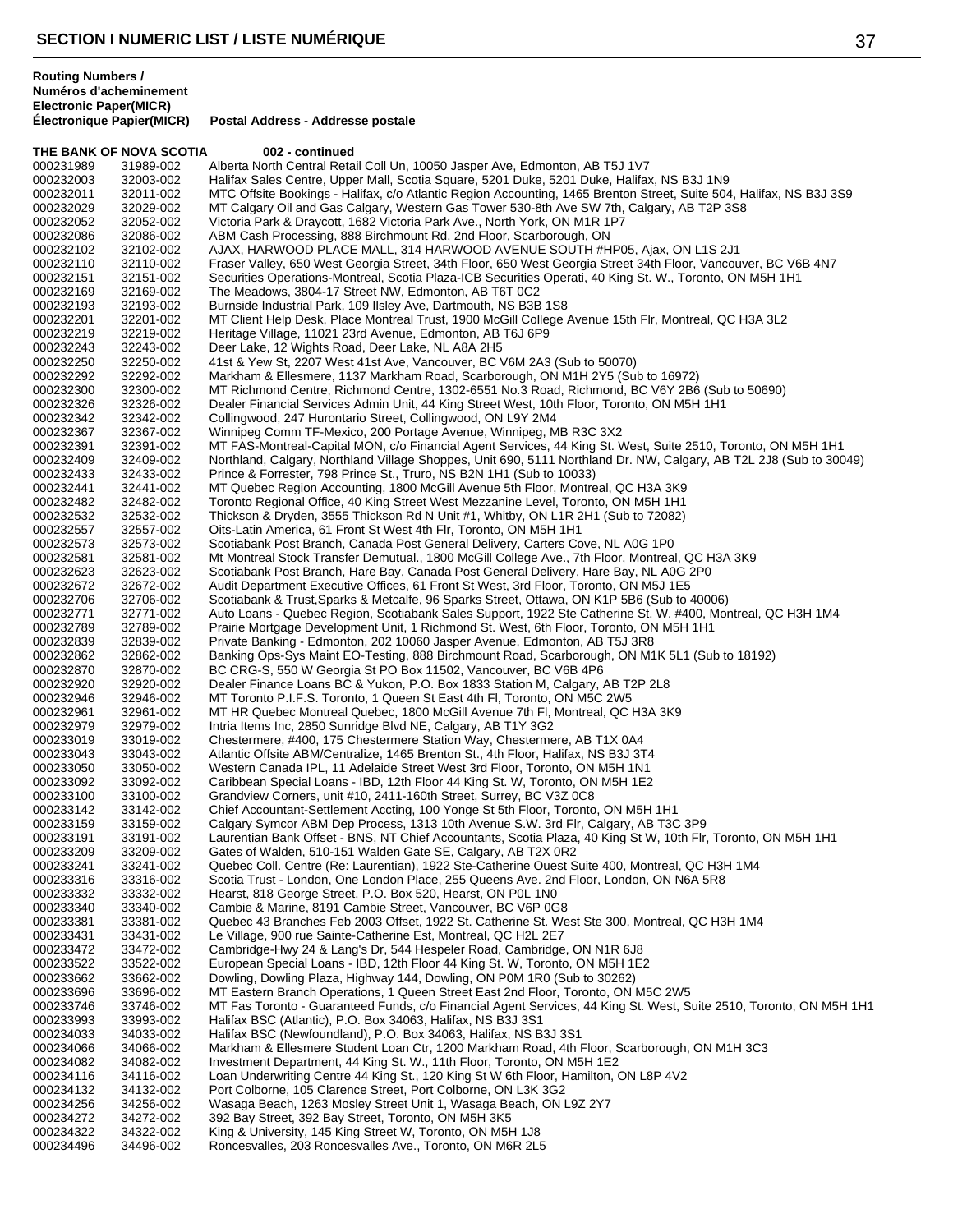|                        | THE BANK OF NOVA SCOTIA | 002 - continued                                                                                                                                                                 |
|------------------------|-------------------------|---------------------------------------------------------------------------------------------------------------------------------------------------------------------------------|
| 000234652              | 34652-002               | MT Integration - Toronto Reg Off, 44 King St. West, 22nd Floor, Toronto, ON M5H 1H1                                                                                             |
| 000234702              | 34702-002               | Tillsonburg, 199 Broadway Street, Tillsonburg, ON N4G 3P9                                                                                                                       |
| 000234876              | 34876-002               | c/o National Trust Bridlewood Mall, 2900 Warden Avenue, Scarborough, ON M1W 2S8                                                                                                 |
| 000235212              | 35212-002               | Hwy #12 & Taunton, 160 Taunton Road West, Whitby, ON L1R 3H8 (Sub to 72082)                                                                                                     |
| 000235402              | 35402-002               | Pics Data Control, 8 Prince Andrew Place, Don Mills, ON M3C 2H4                                                                                                                 |
| 000235436              | 35436-002               | Orillia - 12 West St. N., 12 West St. N., P.O. Box 880, Orillia, ON L3V 6K9                                                                                                     |
| 000235626              | 35626-002               | County Fair Mall, Smiths Falls, County Fair Mall, 275 Brockville St., Smiths Falls, ON K7A 4Z6                                                                                  |
| 000235766              | 35766-002               | Thorold, Pine St. Shopping Centre, 9 Pine St., P.O. Box 445, Thorold, ON L2V 4J6 (Sub to 55566)                                                                                 |
| 000235782              | 35782-002               | Derry & 10th Line, 3295 Derry Rd. W., Mississauga, ON L5N 7L7                                                                                                                   |
| 000235816              | 35816-002               | National Trust Mortgages, 2206 Eglinton East, Room 305, Scarborough, ON M1L 4S7                                                                                                 |
| 000235832              | 35832-002               | Erin Mills Town Centre, 5100 Erin Mills Parkway, Unit R119, PO Box 77, Mississauga, ON L5M 4Z5                                                                                  |
| 000235956              | 35956-002               | NT Personal Trust -North York Branch, 5075 Yonge Street 7th Floor, Toronto, ON M2N 6C6                                                                                          |
| 000235972              | 35972-002               | Centralized Accounting Unit, 4715 Tahoe Blvd, Mississauga, ON L4W 0B4                                                                                                           |
| 000236046              | 36046-002               | NT Personal Trust - London, One London Place, 255 Queens Avenue, 2nd Floor, London, ON N6A 5R8                                                                                  |
| 000236053<br>000236152 | 36053-002<br>36152-002  | PEI NB Business Banking, 40 King St W, 1st Mezzanine North, Toronto, ON M5H 1H1                                                                                                 |
| 000236186              | 36186-002               | Dundas & Neyagawa, 489 Dundas Street W, Unit #1, Oakville, ON L6M 1L9<br>Scotia Trust - Trust Service Ctr-Tor, 1 Richmond Street West 4th Floor, Toronto, ON M5H 3W4            |
| 000236236              | 36236-002               | NT Personal Trust-Toronto EIT Branch, 130 King Street West 20th Floor, PO Box 430 Stn First Canadian PI, Toronto, ON M5X                                                        |
|                        |                         | 1K1                                                                                                                                                                             |
| 000236376              | 36376-002               | TOR-Brclos1-No Future Benefit, 44 King Street W., 22nd Floor, Toronto, ON M5H 1H1                                                                                               |
| 000236392              | 36392-002               | PrePaid Visa EFT, 888 Birchmount Rd, 4th Floor, Scarborough, ON M1K 5L1                                                                                                         |
| 000236426              | 36426-002               | Dealer Finance Loans-Toronto Region, Scotiabank Sales Support, P.O. Box 250, Station J, Calgary, AB T2A 9Z9                                                                     |
| 000236517              | 36517-002               | Manitoba Business Banking, 40 King St W, 1st Mezzanine North, Toronto, ON M5H 1H1                                                                                               |
| 000236566              | 36566-002               | Riverside South, 655 Earl Armstrong Road, Ottawa, ON K1V 2G2                                                                                                                    |
| 000236616              | 36616-002               | Scotia Trust - Lindsay, 165 Kent St. W., P.O. Box 270, Lindsay, ON K9V 4S2                                                                                                      |
| 000236822              | 36822-002               | Muskoka & Near North, 44 King Street W, 22nd floor, Toronto, ON M5H 1H1 (Sub to 68502)                                                                                          |
| 000237036              | 37036-002               | Eastern Ontario Mortgage Development, 1 Richmond St. West, 6th Floor, Toronto, ON M5H 1H1                                                                                       |
| 000237176              | 37176-002               | ONT E/N CR SOL GRP, 119 Queen Street 6th Floor, Ottawa, ON K1P 6L8                                                                                                              |
| 000237192              | 37192-002               | Wellington & Brock, Kingston, 165 Wellington Street, Kingston, ON K7L 3E3 (Sub to 70482)                                                                                        |
| 000237226              | 37226-002               | Ont W/S CRG-C, 255 Queens Ave Suite 1200, London, ON N6A 5R8                                                                                                                    |
| 000237366              | 37366-002               | GTA West CRG-S, #100-2 Robert Speck Pkwy, Mississauga, ON L4Z 1H8                                                                                                               |
| 000237382              | 37382-002               | Retail Banking, Deposits & Services, 302 Bay Street, 7th Floor, Toronto, ON M5H 3W4                                                                                             |
| 000237416<br>000237556 | 37416-002<br>37556-002  | Translation Services - Toronto, 1 Richmond Street West 3rd Floor, Toronto, ON M5H 3W4                                                                                           |
| 000237572              | 37572-002               | Shared Services Management Info, 44 King Street West, 22nd Floor, Toronto, ON M5H 1H1<br>Thornton & King, 800 King St West, Oshawa, ON L1J 2L5 (Sub to 80762)                   |
| 000237606              | 37606-002               | GTA West DVP Expense, 44 King Street West, 22nd Floor, 305 Port Union Rd., West Hill, ON M1C 2L5                                                                                |
| 000237762              | 37762-002               | Matheson Blvd. E. & Explorer, 2700 Matheson Blvd. East Suite 100, Mississauga, ON L4W 4V9                                                                                       |
| 000237812              | 37812-002               | King and Bathurst, 720 King Street West, Toronto, ON M5V 2T3                                                                                                                    |
| 000237846              | 37846-002               | Brooklin Towne Centre, 3 Winchester Road East, Brooklin, ON L1M 2J7                                                                                                             |
| 000237952              | 37952-002               | Automotive Disbursement Centre, 888 Birchmount Road 4th Floor, Scarborough, ON M1K 5L1                                                                                          |
| 000238026              | 38026-002               | Wholesale Investment-Fee, PO Box 4234 Stn A, Toronto, ON M5W 5P6                                                                                                                |
| 000238166              | 38166-002               | Centennial & Riddell, 250 Centennial Road, Orangeville, ON L9W 5K2                                                                                                              |
| 000238216              | 38216-002               | Elgin Mills & Leslie, 1580 Elgin Mills Road East, Richmond Hill, ON L4S 0B2                                                                                                     |
| 000238356              | 38356-002               | Lakeshore & Bathurst, 600 Fleet Street, Toronto, ON M5V 1B7                                                                                                                     |
| 000238422              | 38422-002               | Canadian Commercial Credit, 44 King Street West 11th Floor, Toronto, ON M5H 1H1                                                                                                 |
| 000238562              | 38562-002               | CDC Central Funds Transferred, 4 Prince Andrew Place, Don Mills, ON M3C 2H4                                                                                                     |
| 000238596              | 38596-002               | Mobile Banking, 20 Richmond St E 5th FI, Toronto, ON M5C 2R9                                                                                                                    |
| 000238646              | 38646-002               | KING & PRINCESS, 279 King Street East, Toronto, ON M5A 1K2                                                                                                                      |
| 000238752              | 38752-002               | Comptroller-Financial Project Devel., 44 King St. West, Toronto, ON M5H 1H1                                                                                                     |
| 000238786              | 38786-002               | Private Banking - Barrie, 44 Collier St 2nd Floor, Barrie, ON L4M 1G6                                                                                                           |
| 000238836<br>000239008 | 38836-002<br>39008-002  | International Private Banking T.O, 40 King Street West, 1st Mezzanine South, Toronto, ON M5W 2X6<br>Regina Central Currency Unit, 2850 Sunridge Blvd, N.E., Calgary, AB T1Y 6G2 |
| 000239172              | 39172-002               | Purchasing & Stationery Admin, 44 King Street West 20th Floor, Toronto, ON M5H 1H1                                                                                              |
| 000240006              | 40006-002               | Ottawa, 118 Sparks St., P.O. Box 865, Ottawa, ON K1P 5T2                                                                                                                        |
| 000240014              | 40014-002               | Charlotte St., 40 Charlotte St., P.O. Box 1229, Saint John, NB E2L 4H4                                                                                                          |
| 000240022              | 40022-002               | Queen & McCaul, 222 Queen Street West, Toronto, ON M5V 1Z3                                                                                                                      |
| 000240030              | 40030-002               | North Vancouver, 1357 Lonsdale Avenue, North Vancouver, BC V7M 2H7                                                                                                              |
| 000240048              | 40048-002               | West Side, 306-20th Street West, Saskatoon, SK S7M 0X2 (Sub to 50328)                                                                                                           |
| 000240063              | 40063-002               | Yarmouth, 389 Main Street, P.O. Box 130, Yarmouth, NS B5A 4B1                                                                                                                   |
| 000240071              | 40071-002               | Cote de Liesse & Lucerne, 2312 chemin Lucerne, Montreal, QC H3R 2J8                                                                                                             |
| 000240089              | 40089-002               | 82nd Ave. & 105th Street, 10537-82nd Ave., P.O. Box 4369, Edmonton, AB T6E 4T5                                                                                                  |
| 000240113              | 40113-002               | Antigonish, 255 Main Street, P.O. Box 1270, Antigonish, NS B2G 2L6                                                                                                              |
| 000240121              | 40121-002               | Lachute, 470 rue Principale, Lachute, QC J8H 1Y3                                                                                                                                |
| 000240139              | 40139-002               | Barrhead, 5104 50 Street, P.O. Box 4440, Barrhead, AB T7N 1A3                                                                                                                   |
| 000240147              | 40147-002               | Windsor Park Shop. Ctre, 664 Elizabeth Road, Winnipeg, MB R2J 1A4                                                                                                               |
| 000240154              | 40154-002               | Doaktown, 298 Main Street, Doaktown, NB E9C 1E2                                                                                                                                 |
| 000240162              | 40162-002               | Belleville, 175 Front St., Belleville, ON K8N 2Y9                                                                                                                               |

000240188 40188-002 Humboldt, 542 Main Street, P.O. Box 700, Humboldt, SK S0K 2A0<br>000240196 40196-002 Hawkesbury, 100 Main Street, Hawkesbury, ON K6A 1A3

 40196-002 Hawkesbury, 100 Main Street, Hawkesbury, ON K6A 1A3 Brantford Downtown, 170 Colborne Street, Brantford, ON N3T 2G6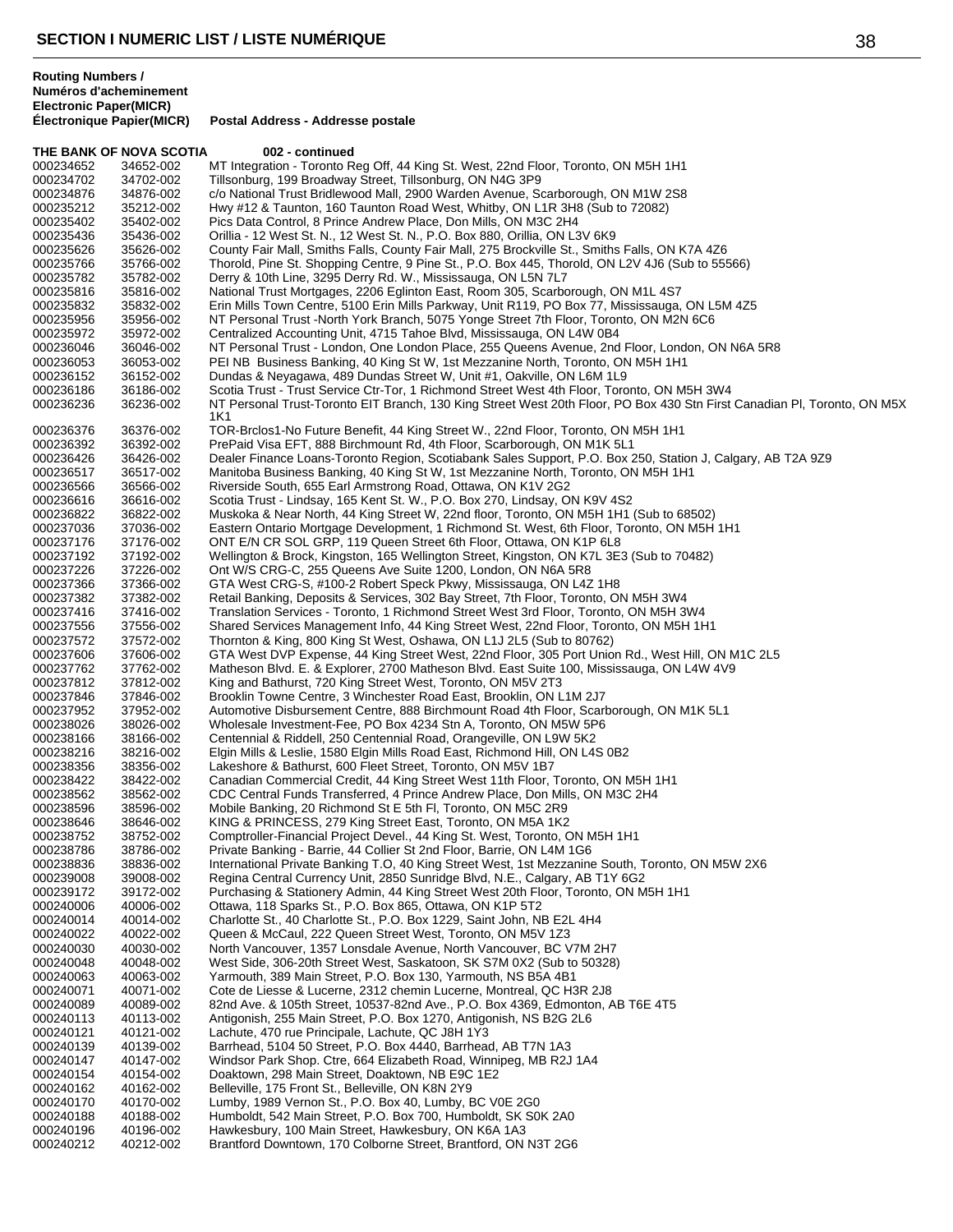THE BANK OF NOVA SCOTIA 002 - continued 000240220 40220-002 City Centre, 65 Commercial Street, Nanaimo, BC V9R 5G3<br>000240238 40238-002 Outlook, 101A Saskatchewan Ave. E., P.O. Box 190, Outloo 000240238 40238-002 Outlook, 101A Saskatchewan Ave. E., P.O. Box 190, Outlook, SK S0L 2N0<br>000240279 40279-002 Edson. 402-50th Street. P.O. Box 6030. Edson. AB T7E 1T6 Edson, 402-50th Street, P.O. Box 6030, Edson, AB T7E 1T6 000240287 40287-002 Nairn Ave. & Panet Road, 1150 Nairn Ave., Winnipeg, MB R2L 0Y5 (Sub to 30007) Spring Garden Road & Brenton, 5656 Spring Garden Road, Halifax, NS B3J 1H4 (Sub to 21063) 000240311 40311-002 New Carlisle, rue Principale et St-Etienne, C.P. 697, New Carlisle, QC G0C 1Z0<br>000240329 40329-002 Legal, P.O. Box 180, Legal, AB T0G 1L0 000240329 40329-002 Legal, P.O. Box 180, Legal, AB T0G 1L0<br>000240337 40337-002 Manitoba Central Retail Collection U. 200 Manitoba Central Retail Collection U, 200 Portace Ave., Winnipeg, MB R3C 2R7 000240352 40352-002 Main & Ainslie, Cambridge, 72 Main Street, Cambridge, ON N1R 1V7 (Sub to 33472) 000240360 40360-002 Broadway & Commercial Drive, 1695 East Broadway, Vancouver, BC V5N 1Y9 (Sub to 50070)<br>000240378 40378-002 Eastgate Crossing, 2015 Prince of Wales Dr, Regina, SK S4V 3A3 000240378 40378-002 Eastgate Crossing, 2015 Prince of Wales Dr, Regina, SK S4V 3A3<br>000240386 40386-002 Maniwaki, 111 Blvd. Desjardins, Maniwaki, QC J9E 2C9 000240386 40386-002 Maniwaki, 111 Blvd. Desjardins, Maniwaki, QC J9E 2C9 000240394 40394-002 796 Mountain Rd., 796 Mountain Road, P.O. Box 25064, Moncton, NB E1C 9M9 (Sub to 00034)<br>000240402 40402-002 King and Sherman, 924 King St. E., Hamilton, ON L8M 1B8 000240402 40402-002 King and Sherman, 924 King St. E., Hamilton, ON L8M 1B8<br>000240410 40410-002 Kingsway & Nelson, 4299 Kingsway Street, Burnaby, BC V5 Kingsway & Nelson, 4299 Kingsway Street, Burnaby, BC V5H 1Z5 (Sub to 50070) 000240428 40428-002 Wheatland Mall Branch, 1150 Central Avenue North, Swift Current, SK S9H 4C8<br>000240444 40444-002 Rothesay, 10 Hampton Road, Rothesay, NB E2E 5K9 (Sub to 40014) 40444-002 Rothesay, 10 Hampton Road, Rothesay, NB E2E 5K9 (Sub to 40014)<br>40451-002 Place Scotia, 620 boul St-Jean, Pointe-Claire, OC H9R 3K2 000240451 40451-002 Place Scotia, 620 boul St-Jean, Pointe-Claire, QC H9R 3K2 000240469 40469-002 St Albert, Grandin Park Plaza, 138 Grandin Park Plaza, St Albert, AB T8N 1B4 (Sub to 50039)<br>000240493 40493-002 Trenton. Main Street. P.O. Box 148. Trenton. NS B0K 1X0 Trenton, Main Street, P.O. Box 148, Trenton, NS B0K 1X0 000240501 40501-002 Cote-St-Luc/Westminster, 5501, av. Westminster nord, Montreal, QC H4W 2J2 (Sub to 42861)<br>000240527 40527-002 Dublin & Border, Border Place, 1648 Dublin Ave., Winnipeg, MB R3H 0X5 (Sub to 71407) Dublin & Border, Border Place, 1648 Dublin Ave., Winnipeg, MB R3H 0X5 (Sub to 71407) 000240543 40543-002 Bonavista, 64 Church Street, P.O. Box 249, Bonavista, NL A0C 1B0<br>000240550 40550-002 Robson & Bute, 1205 Robson Street, Vancouver, BC V6E 1C2 000240550 40550-002 Robson & Bute, 1205 Robson Street, Vancouver, BC V6E 1C2<br>000240568 40568-002 National Retail Credit Centre-Regina, 2201 Eglinton Ave, East, National Retail Credit Centre-Regina, 2201 Eglinton Ave. East, Scarborough, ON M1L 4S2 000240576 40576-002 Terry Fox & Campeau Drive, 8111 Campeau Drive, Kanata, ON K2T 1B7 (Sub to 00786)<br>000240592 40592-002 Markham, 101 Main Street North, Markham, ON L3P 1X9 Markham, 101 Main Street North, Markham, ON L3P 1X9 000240600 40600-002 Vernon, 3213-30th Avenue, Vernon, BC V1T 2C6<br>000240642 40642-002 Merritton, 319 Merritt Street, St Catharines, ON L2 000240642 40642-002 Merritton, 319 Merritt Street, St Catharines, ON L2T 1K3 (Sub to 10892)<br>000240659 40659-002 Northside, 425-13th St, N., Lethbridge, AB T1H 2S3 Northside, 425-13th St. N., Lethbridge, AB T1H 2S3 000240683 40683-002 Churchill Park, 37 Rowan Street, St. John's, NL A1B 2X2 40691-002 Lachine, 2480 rue Provost et 25e avenue, 2480, rue Provost, Lachine, QC H8S 1P9<br>40709-002 518-16th Avenue N.E., 518-16th Ave. N.E., Calgary, AB T2E 1K4 000240709 40709-002 518-16th Avenue N.E., 518-16th Ave. N.E., Calgary, AB T2E 1K4<br>000240733 40733-002 Clarkes Beach, P.O. Box 160, Clarkes Beach, NL A0A 1W0 000240733 40733-002 Clarkes Beach, P.O. Box 160, Clarkes Beach, NL A0A 1W0 000240782 40782-002 Penetanguishene, 135 Main St. at Jeffrey St., Penetanguishene, ON L9M 1L7 000240790 40790-002 B.C. & Yukon Central Retail Coll Uni, 602 West Hastings, 5th Floor, P.O. Box 99, Station A, Vancouver, BC V6B 1P3<br>000240808 40808-002 Moosomin, 1002 South Front Street, PO BOX 1379, Moosomin, SK S0G 3N0 000240808 40808-002 Moosomin, 1002 South Front Street, PO BOX 1379, Moosomin, SK S0G 3N0<br>000240824 40824-002 Project Management - Test Data, 44 King St. W, Toronto, ON M5H 1H1 000240824 40824-002 Project Management - Test Data, 44 King St. W, Toronto, ON M5H 1H1<br>000240832 40832-002 Port Carling, 11 Maple Street, P.O. Box 58, Port Carling, ON P0B 1J0 000240832 40832-002 Port Carling, 11 Maple Street, P.O. Box 58, Port Carling, ON P0B 1J0 000240840 40840-002 Hillside Shopping Centre, 116-1644 Hillside Ave, Victoria, BC V8T 2C5<br>000240865 40865-002 Mexico Rep Office, 61 Front St W 4th Fl, Toronto, ON M5J 1E5 000240865 40865-002 Mexico Rep Office, 61 Front St W 4th Fl, Toronto, ON M5J 1E5<br>000240873 40873-002 Glovertown. 36 Main Street S. PO Box 130. Glovertown. NL A0 Glovertown, 36 Main Street S, PO Box 130, Glovertown, NL A0G 2L0 000240907 40907-002 Winnipeg Commercial Banking Centre, 200 Portage Avenue, P.O. Box 845, Winnipeg, MB R3C 2R7<br>000240923 40923-002 Flowers Cove, 44 Grenfell Avenue, P.O. Box 100, Flowers Cove, NL A0K 2N0 Flowers Cove, 44 Grenfell Avenue, P.O. Box 100, Flowers Cove, NL A0K 2N0 000240931 40931-002 Galeries Hull, 320, boul. Saint-Joseph, Hull, QC J8Y 3Y8 (Sub to 80036) 000240949 40949-002 CAU II Regional Office Expense, 700 - 2nd Street West, 40th Floor, Calgary, AB T2P 2N7<br>000240964 40964-002 Regent & Priestman, 1111 Regent St., Fredericton, NB E3B 4Y9 (Sub to 20024) Regent & Priestman, 1111 Regent St., Fredericton, NB E3B 4Y9 (Sub to 20024) 000240972 40972-002 Sault Ste Marie Business Banking Ctr, 293 Bay Street, Sault Ste Marie, ON P6A 5W9<br>000241012 41012-002 Stratford, 1 Ontario Street, PO Box 128, Stratford, ON N5A 6S9 Stratford, 1 Ontario Street, PO Box 128, Stratford, ON N5A 6S9 000241046 41046-002 Toronto Centre V.P.O. Adjustment, Scotia Plaza, 44 King St. W. 23rd Fl, Toronto, ON M5H 1H1<br>000241053 41053-002 New Minas, 9129 Commercial Street Unit #5, New Minas, NS B4N 3E6 000241053 41053-002 New Minas, 9129 Commercial Street Unit #5, New Minas, NS B4N 3E6<br>000241061 41061-002 Ouebec V.P.O., 44 King Street West 20th Floor, Toronto, ON M5H 1H1 Quebec V.P.O., 44 King Street West 20th Floor, Toronto, ON M5H 1H1 000241129 41129-002 Alberta South DVP Expense, 700-2nd St SW 40th Fl, Braeside Shopng Plaza 1919 Southland, Calgary, AB T2W 0K1<br>000241152 41152-002 Broadview & Gerrard, 363 Broadview Ave. (at Gerrard), Toronto, ON M4K 2M7 Broadview & Gerrard, 363 Broadview Ave. (at Gerrard), Toronto, ON M4K 2M7 (Sub to 21212) 000241160 41160-002 North Road & Austin, 465 North Road, Coquitlam, BC V3K 3V9 (Sub to 60020)<br>000241186 41186-002 Rockland Shopping Centre, B6-2737 Laurier Street, Rockland, ON K4K 1A3 000241186 41186-002 Rockland Shopping Centre, B6-2737 Laurier Street, Rockland, ON K4K 1A3<br>000241202 41202-002 Danforth & Main, 2553 Danforth Ave., Toronto, ON M4C 1L4 000241202 41202-002 Danforth & Main, 2553 Danforth Ave., Toronto, ON M4C 1L4<br>000241210 41210-002 Smithers, 1500 3664 HWY 16, PO Box 2589, Smithers, BC \ 000241210 41210-002 Smithers, 1500 3664 HWY 16, PO Box 2589, Smithers, BC V0J 2N0<br>000241236 41236-002 International-Latin America Admin Bu, 61 Front Street, 4th Floor, Tor International-Latin America Admin Bu, 61 Front Street, 4th Floor, Toronto, ON M5H 1H1 000241301 41301-002 437, Rue St. Jacques Ouest, 437, Rue St. Jacques Ouest, Montreal, QC H2Y 1P4 000241319 41319-002 Abbotsfield Shoppers Mall, 166, 3210 118 Avenue, 8101-118th Avenue, Edmonton, AB T5W 4W1 (Sub to 10249) 000241343 41343-002 Pearlgate, 150 Old Placentia Road, Mount Pearl, NL A1N 4Y9 (Sub to 40683) 000241376 41376-002 Bridlewood, 701 Eagleson Road Unit #9, Kanata, ON K2M 2G1 (Sub to 00786)<br>000241392 41392-002 Kingston Road & Main. 615 Kingston Road. Toronto. ON M4E 1R3 Kingston Road & Main, 615 Kingston Road, Toronto, ON M4E 1R3 000241442 41442-002 Lawrence & Keele, 1391 Lawrence Avenue West, North York, ON M6L 1A4<br>000241459 41459-002 West Lethbridge, Unit 33 550 University Dr West, Lethbridge, AB T1J 4T3 West Lethbridge, Unit 33 550 University Dr West, Lethbridge, AB T1J 4T3 000241483 41483-002 Whitbourne, 272 Main Street, Whitbourne, NL A0B 3K0<br>000241509 41509-002 NT Personal Trust - Edmonton, Scotia Place/10072 Jas 000241509 41509-002 NT Personal Trust - Edmonton, Scotia Place/10072 Jasper Avenue, Edmonton, AB T5J 1V8<br>000241582 41582-002 Islington & Rexdale (Rexdale), 2251 Islington Avenue North, Toronto, ON M9W 3W6 Islington & Rexdale (Rexdale), 2251 Islington Avenue North, Toronto, ON M9W 3W6 000241616 41616-002 CAU II Regional Office Expense, 44 King St., 22nd Floor, Toronto, ON M5H 1H1<br>000241632 41632-002 Spadina & Adelaide, 110 Spadina Avenue, Toronto, ON M5V 2K4 (Sub to 40022 Spadina & Adelaide, 110 Spadina Avenue, Toronto, ON M5V 2K4 (Sub to 40022)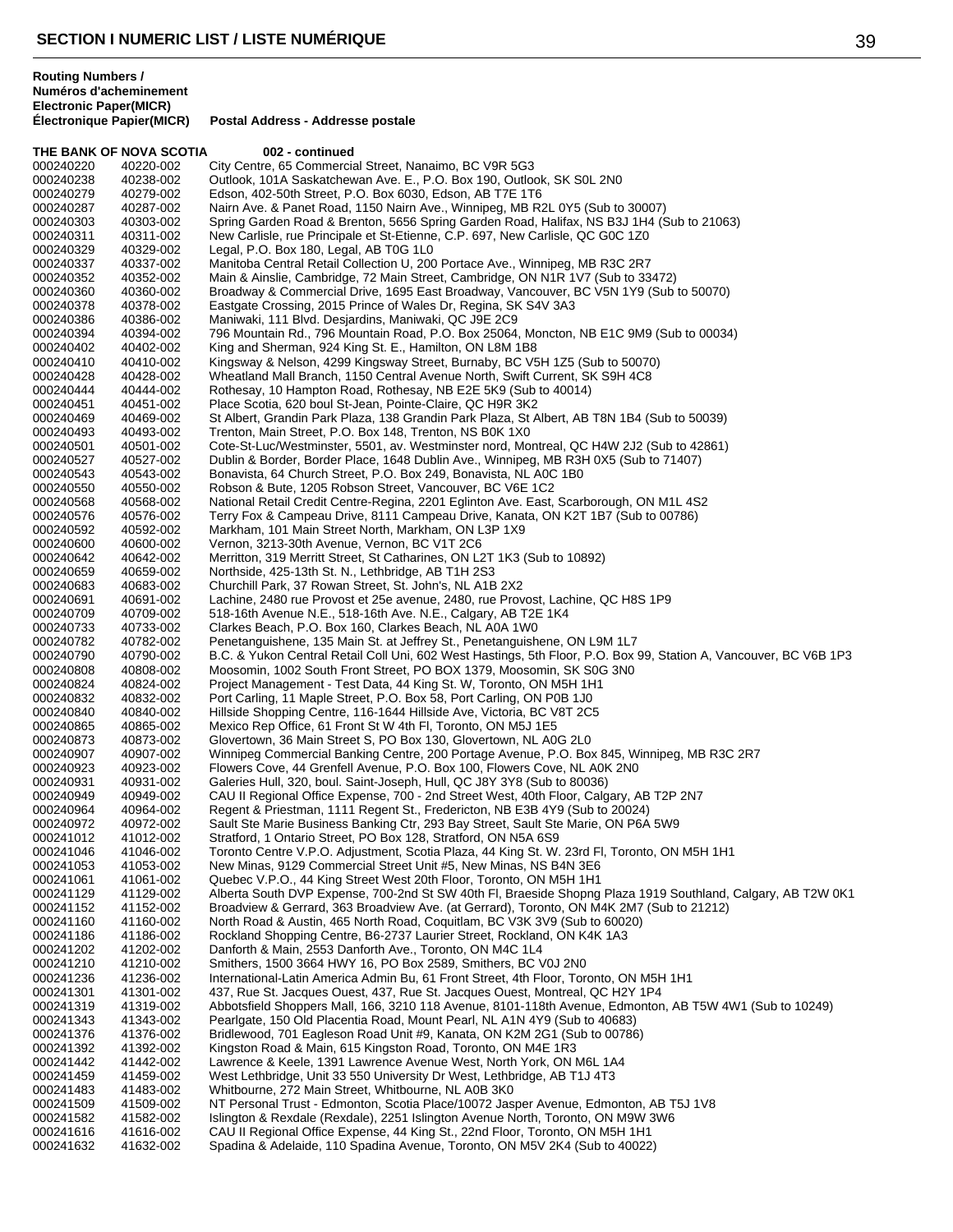**Routing Numbers / Numéros d'acheminement Electronic Paper(MICR)**

|           | THE BANK OF NOVA SCOTIA | 002 - continued                                                                                                                   |
|-----------|-------------------------|-----------------------------------------------------------------------------------------------------------------------------------|
| 000241640 | 41640-002               | Cranbrook & Sixth St. N, 524 Cranbrook Street North, Cranbrook, BC V1C 3R6                                                        |
| 000241723 | 41723-002               | Atlantic Cheque Processing Unit, 5251 Duke Street, Halifax, NS B3J 1P3                                                            |
| 000241731 | 41731-002               | Gestion Patrimoine Privee, Tour Scotia, 1002, rue Sherbrooke Ouest, Montreal, QC H3A 3L6 (Sub to 90001)                           |
| 000241749 | 41749-002               | WSC Sales Support-Sol #2, 2850 Sunridge Blvd NE, Calgary, AB T1Y 6G2 (Sub to 40568)                                               |
| 000241822 | 41822-002               | Welland, 38 East Main Street, Welland, ON L3B 3W3                                                                                 |
| 000241863 | 41863-002               | Triton, Triton, NL A0J 1V0 (Sub to 60723)                                                                                         |
| 000241871 | 41871-002               | MTC Offsite Bookings-Toronto, c/o Central Region Accounting, 1 Queen Street East, 5th Floor, Toronto, ON M5C 2W5                  |
| 000241889 | 41889-002               | Ellerslie & 111th, 11110 Ellerslie Road SW, Edmonton, AB T6W 1A2                                                                  |
| 000241962 | 41962-002               | Huron & Highbury, 1250 Highbury Ave N, London, ON N5Y 6M7 (Sub to 20552)                                                          |
| 000242002 | 42002-002               | Lincoln Centre, 354 Lincoln Street, Welland, ON L3B 4N4                                                                           |
| 000242044 | 42044-002               | SCORE-OLB, 40 King St W 13th Floor, Toronto, ON M5H 1H1                                                                           |
| 000242051 | 42051-002               | MTCC Online Bkg-Capital Fund, c/o BNS Finance, Attn: E. Jimenez, Scotia Plaza, 44 King St. W. 10th Fl, Toronto, ON M5H 1H1        |
| 000242119 | 42119-002               | MT Integration - Prairie Reg Off, 700-2nd Street S.W., 40th Floor, Calgary, AB T2P 2N7                                            |
| 000242143 | 42143-002               | Downsview Mall, 800 Sackville Drive, Downsview Mall, Lower Sackville, NS B4E 1R8 (Sub to 80903)                                   |
| 000242150 | 42150-002               | B.C. & Yukon-NT Integratioin, 650 West Georgia St., 34th Floor, Vancouver, BC V6B 4P6                                             |
| 000242192 | 42192-002               | Southcrest Shop. Ctre, 390 Springbank Drive, London, ON N6J 1G9 (Sub to 00042)                                                    |
| 000242200 | 42200-002               | MT HR Pacific Vancouver, 510 Burrard Street 4th Floor, Vancouver, BC V6C 3B9                                                      |
| 000242226 | 42226-002               |                                                                                                                                   |
|           |                         | Scotia Service, 20 Adelaide St. East, 7th Floor, Toronto, ON M5C 2T6                                                              |
| 000242242 | 42242-002               | Azilda, Notre Dame St., P.O. Box 520, Azilda, ON P0M 1B0                                                                          |
| 000242259 | 42259-002               | North City Centre, 13232 - 137th Avenue, Edmonton, AB T5L 4Z6 (Sub to 10249)                                                      |
| 000242283 | 42283-002               | Casino NS (Halifax) offsite ABM, Halifax Centralized Accounting Unit, 1465 Brenton Street 4th Floor #402, Halifax, NS B3J 3J2     |
| 000242291 | 42291-002               | Outremont, 1045 Avenue Laurier Ouest, Montreal, QC H2V 2L1 (Sub to 90001)                                                         |
| 000242309 | 42309-002               | Baseline Village, 222 Baseline Road #230, Sherwood Park, AB T8H 1S8 (Sub to 10249)                                                |
| 000242317 | 42317-002               | Winnipeg Comm TF-SC-US, 200 Portage Avenue, Winnipeg, MB R3C 3X2                                                                  |
| 000242341 | 42341-002               | St. Lambert, 425, Avenue Victoria, Saint-Lambert, QC J4P 2J1 (Sub to 70011)                                                       |
| 000242432 | 42432-002               | Orangeville, 97 First Street, Orangeville, ON L9W 2E8                                                                             |
| 000242440 | 42440-002               | MT Vancouver Stock Transfer - Ops, 510 Burrard Street, 2nd Floor, Vancouver, BC V6C 3B9                                           |
| 000242457 | 42457-002               | Winnipeg Symcor ABM Dep Process, 195 Fort Street, Winnipeg, MB R3C 3V1                                                            |
| 000242473 | 42473-002               | MT Halifax Corporate Trust, 1465 Brenton Street, Suite 504, Halifax, NS B3J 3S9                                                   |
| 000242499 | 42499-002               | PRA-Brclos1-No Future Benefit, 4000, 700 2nd Street S.W., Calgary, AB T2P 2N7                                                     |
| 000242523 | 42523-002               | ATL-Brclos1-No Future Benefit, 1709 Hollis St., 6th Floor, Halifax, NS B3J 3B7                                                    |
| 000242531 | 42531-002               | NT Personal Trust - Montreal, Place Montreal Trust, 1800 Avenue McGill College, 4th Flr., Montreal, QC H3A 3K9                    |
| 000242671 | 42671-002               | Securilor Cash Services, 1325 rue William, Montreal, QC H3C 1R4                                                                   |
| 000242721 | 42721-002               | Place du Frere Andre, 1170 Place du Frere Andre, Montreal, QC H3B 3C6                                                             |
| 000242739 | 42739-002               | Albany, AB, 16716-127th Street, Edmonton, AB T6V 1J6                                                                              |
| 000242762 | 42762-002               | Southgate Shop. Ctre, 700 Balmoral Dr., Brampton, ON L6T 1X2                                                                      |
| 000242770 | 42770-002               | Scotiabank ACMUC-Vancouver, 13340 Smallwood Place, Unit #205, Richmond, BC V6W 1W8                                                |
| 000242812 | 42812-002               | Cash Loss Control, 44 King Street West, 4th Floor, Toronto, ON M5H 1H1                                                            |
| 000242820 | 42820-002               | North Coast & Fraser Valley DVP, 650 West Georgia St. 34th Floor, Vancouver, BC V6B 4N7                                           |
| 000242861 | 42861-002               | Cavendish Mall, 5800, Boul. Cavendish, Cote Saint-Luc, QC H4W 2T5                                                                 |
| 000242879 | 42879-002               | AB CRG-C, 10050 Jasper Ave Scotia Place BLD, Edmonton, AB T5J 1V7                                                                 |
| 000242929 | 42929-002               | Prairie Mortgage Broker Unit, 1 Richmond Street West 6th Floor, Toronto, ON M5H 1H1                                               |
| 000242952 | 42952-002               | Highway 27 & Langstaff, 8575 Highway 27 & Langstaff, Vaughan, ON L4L 1A7 (Sub to 55582)                                           |
| 000242960 | 42960-002               | NT Domestic Region-B.C. & Yukon, 650 West Georgia St. 34th Floor, Vancouver, BC V6B 4N7                                           |
| 000242986 | 42986-002               | Ontario-NT Integration, 44 King Street West 20th Floor, Toronto, ON M5H 1H1                                                       |
| 000243000 | 43000-002               | Penticton South, 101-2050 Main Street, Penticton, BC V2A 5H7 (Sub to 80150)                                                       |
| 000243026 | 43026-002               | MT RRSP Mortgage Banking, 1 Richmond Street West 6th FI, Toronto, ON M5H 1H1                                                      |
| 000243042 | 43042-002               | Gravenhurst, 198 Muskoka Road North, P.O. Box 1409, Gravenhurst, ON P1P 1X2                                                       |
| 000243141 | 43141-002               | Montreal Symcor ABM Dep Process, 4010 Tupper Street, Westmount, QC H3Z 2Y3                                                        |
| 000243217 | 43217-002               | Winnipeg Comm TF-SC-US, 200 Portage Avenue, Winnipeg, MB R3C 0A7                                                                  |
| 000243240 | 43240-002               | Vancouver Centralized Curr Unit, 815 West Hastings 3rd Floor, Vancouver, BC V6C 1B4                                               |
| 000243281 | 43281-002               | Montreal Custody Services, 1002 Sherbrooke Street W 5th Floor, Montreal, QC H3A 3L6                                               |
| 000243331 | 43331-002               | Que CRG-G, 1002 Sherbrooke St. West, Montreal, QC H3A 3L6                                                                         |
| 000243372 | 43372-002               | Pacific Special Loans - IBD, 12th Floor 44 King St.W, Toronto, ON M5H 1E2                                                         |
| 000243406 | 43406-002               | Shared Services Non Branch CAU, 888 Birchmount Road 4th Floor, Toronto, ON M1K 5L1                                                |
| 000243422 | 43422-002               | Brock University, 500 Glenridge Ave, St Catharines, ON L2S 3A1 (Sub to 10892)                                                     |
| 000243471 | 43471-002               | 1125 rue de la Montagne, Montreal, QC H3G 2A4                                                                                     |
| 000243497 | 43497-002               | Winnipeg CTF-Colombia, PO Box 3700 Station Main, Winnipeg, MB R3C 0A7                                                             |
| 000243521 | 43521-002               | Banque Nouvelle-Ecosse, 900 Boulevard Rene-Levesque, Drummondville, QC J2C 8A4                                                    |
| 000243596 | 43596-002               | GTA West CRG-G, #100-2 Robert Speck Pkwy, Mississauga, ON L4Z 1H8                                                                 |
| 000243612 | 43612-002               | Dougall & Cabana, 3889 Dougall Avenue, Windsor, ON N9G 1X3 (Sub to 71852)                                                         |
| 000243752 | 43752-002               | 1 Victoria Street, 1 Victoria Street. South, Level 1, Unit2, Kitchener, ON N2G 0B5                                                |
| 000243786 | 43786-002               | MTCC Online Bkg-Guaranteed Funds, c/o BNS Finance, Attn: E. Jimenez, Scotia Plaza, 44 King St. W. 10th Fl, Toronto, ON<br>M5H 1H1 |
| 000243893 | 43893-002               | Fall River, 3084 Highway #2, PO Box 2100, Fall River, NS B2T 1K6 (Sub to 80903)                                                   |
| 000243976 | 43976-002               | Asset Securitization Offset, 2206 Eglinton East, Suite 305, Scarborough, ON M1L 4S7                                               |
| 000243992 | 43992-002               | Bristol & Creditview, 1525 Bristol Road W. Units 9 & 10, Mississauga, ON L5M 4Z1 (Sub to 35832)                                   |
| 000244016 | 44016-002               | Charlemagne Plaza, 470 Charlemagne Blvd., Unit 1, Orleans, ON K4A 1S2                                                             |
| 000244032 | 44032-002               | CCEBS-Data Control Services, 888 Birchmount Rd 5th Floor, Scarborough, ON M1K 5L1                                                 |
| 000244172 | 44172-002               | Scotia Mortgage Corp-Year End Adjust, 40 King Street West 10th Floor, Toronto, ON M5H 1H1                                         |
| 000244222 | 44222-002               | Yonge & Minets Point, 190 Minets Point Road, Barrie, ON L4N 4C3 (Sub to 60152)                                                    |
|           |                         |                                                                                                                                   |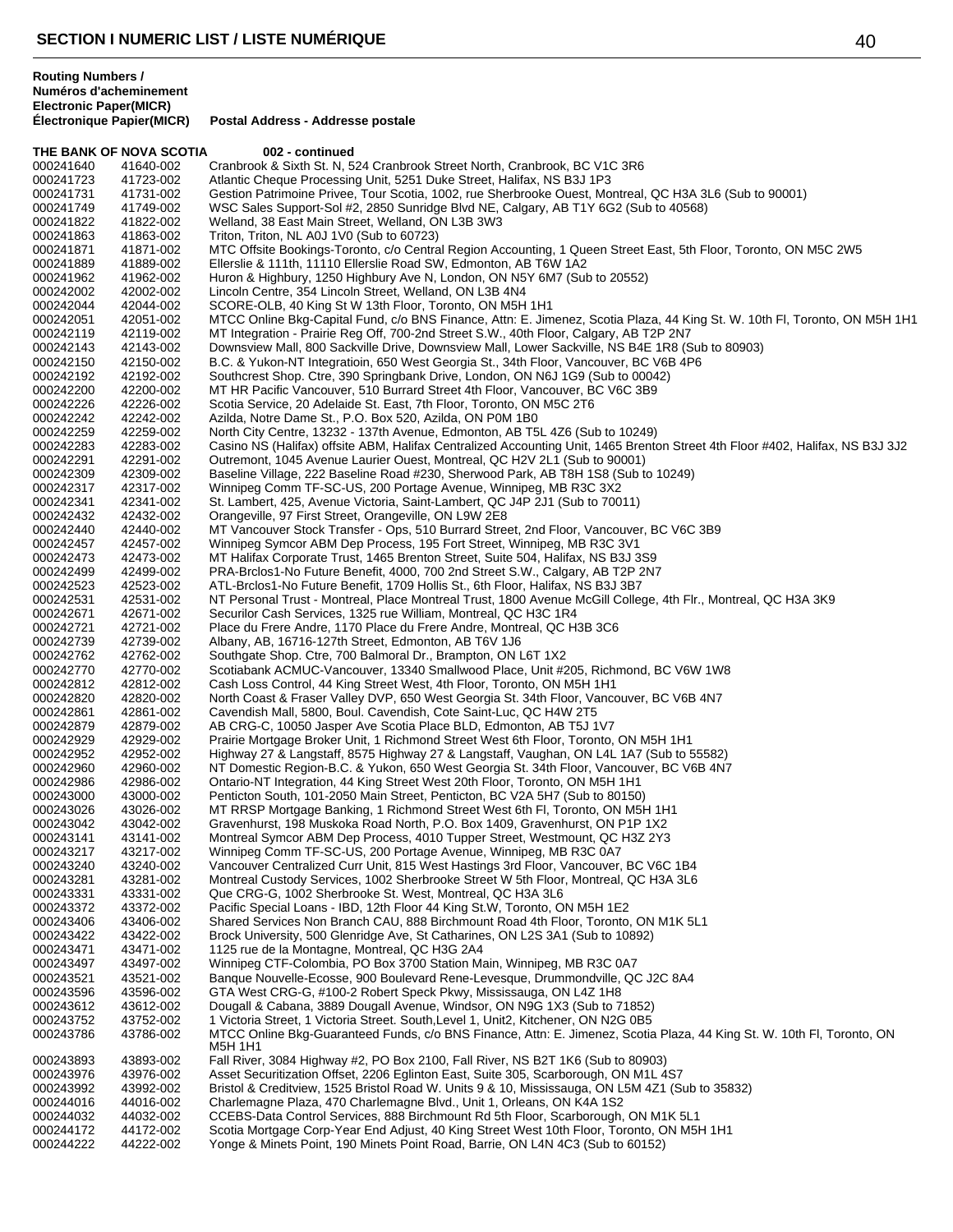THE BANK OF NOVA SCOTIA 002 - continued 000244297 44297-002 Winnipeg CTF-Peru, PO Box3700 Station Main, Winnipeg, MB R3C 0A7<br>000244362 44362-002 Courtland & Shelley, 1144 Courtland Ave. East, Kitchener, ON N2C 2H5 000244362 44362-002 Courtland & Shelley, 1144 Courtland Ave. East, Kitchener, ON N2C 2H5<br>000244396 44396-002 NT Wholesale. 10 Wright Boulevard. Stratford. ON N4Z 1H3 NT Wholesale, 10 Wright Boulevard, Stratford, ON N4Z 1H3 000244412 44412-002 Crescent Town, 3 The Market Place, Crescent Town, Toronto, ON M4C 5M2<br>000244446 44446-002 Scotia Trust - North York Branch, 5075 Yonge Street, 7th Floor, Toronto, ON Scotia Trust - North York Branch, 5075 Yonge Street, 7th Floor, Toronto, ON M2N 6C6 000244743 44743-002 W S C Sales Support-Call, 2850 Sunridge Blvd N.E, Calgary, AB T1Y 6G2 000244776 44776-002 c/o National Trust York Plaza, 1603 Wilson Ave, Downsview, ON M3L 1A5<br>000244966 44966-002 c/o National Trust - Oshawa, 32 Simcoe St. S., Oshawa, ON L1H 4G2 c/o National Trust - Oshawa, 32 Simcoe St. S., Oshawa, ON L1H 4G2 000244982 44982-002 GWS Payables Control Transit, 720 King Street West 3rd Fl, Toronto, ON M5V 2T3<br>000245112 45112-002 500 Queen St E, 500 Queen St East, Sault Ste Marie, ON P6A 2A1 (Sub to 40972) 000245112 45112-002 500 Queen St E, 500 Queen St East, Sault Ste Marie, ON P6A 2A1 (Sub to 40972) 000245146 45146-002 Thameslea Shopping Centre, Thameslea Shopping Centre, 635 Grand Ave. W., Chatham, ON N7L 1C5<br>000245252 45252-002 Highland Park, 491 Highland Road West, Kitchener, ON N2M 5K2 000245252 45252-002 Highland Park, 491 Highland Road West, Kitchener, ON N2M 5K2 000245286 45286-002 Kanata-471 Hazeldean Rd, 471 Hazeldean Rd, Kanata, ON K7L 4B8<br>000245476 45476-002 Meaford, 5 Trowbridge Street W., P.O. Box 3398, Meaford, ON N4L 1 000245476 45476-002 Meaford, 5 Trowbridge Street W., P.O. Box 3398, Meaford, ON N4L 1A5<br>000245492 45492-002 Hollinger Court, 100 Waterloo Road, P.O. Box 240, Timmins, ON P4N 70 000245492 45492-002 Hollinger Court, 100 Waterloo Road, P.O. Box 240, Timmins, ON P4N 7C9 (Sub to 11072) 000245526 45526-002 Portage Place Shopping Centre, Portage Place Shopping Centre, 1154 Chemong Rd., Unit 42, Peterborough, ON K9H 7J6<br>000245542 45542-002 Yonge & Mapleview, 688 Mapleview Drive East, Barrie, ON L4N 0H6 000245542 45542-002 Yonge & Mapleview, 688 Mapleview Drive East, Barrie, ON L4N 0H6 000245682 45682-002 Festival Market Place, 1067 Ontario Street, P.O. Box 543, Stratford, ON N5A 6T7<br>000245856 45856-002 NT Corporate Accounting, 40 King St. W., 10th Floor, Toronto, ON M5H 1H1 000245856 45856-002 NT Corporate Accounting, 40 King St. W., 10th Floor, Toronto, ON M5H 1H1<br>000245872 45872-002 Harbour Square, 41 Harbour Square, Toronto, ON M5J 2G4 (Sub to 34272) Harbour Square, 41 Harbour Square, Toronto, ON M5J 2G4 (Sub to 34272) 000245906 45906-002 MT Toronto Stock Transfer - Ops, 151 Front Street West, 8th Floor, Toronto, ON M5J 2N1<br>000245922 45922-002 Highway #7 & Valleymede, 420 Highway #7 East, Unit 38, Richmond Hill, ON L4B 3K2 Highway #7 & Valleymede, 420 Highway #7 East, Unit 38, Richmond Hill, ON L4B 3K2 000246003 46003-002 CPS IFRS9 ADJUSTMENT, 200 PORTAGE AVENUE, P.O BOX 845, Winnipeg, MB R3C 2R7<br>000246052 46052-002 Porcupine Plaza, 4858 Hwy 101 East Unit 110, Porcupine, ON P0N 1K0 000246052 46052-002 Porcupine Plaza, 4858 Hwy 101 East Unit 110, Porcupine, ON P0N 1K0<br>000246086 46086-002 NT Personal Trust - PT Investment Co. Scotia Plaza, 44 King Street Wes NT Personal Trust - PT Investment Co, Scotia Plaza, 44 King Street West, 38th Floor, Toronto, ON M5H 1H1 000246326 46326-002 Ontario Cau - O.L.C. Offsite ABM, Standard Life Bldg, 120 King St. W., Suite 530, Hamilton, ON L8P 4V2<br>000246516 46516-002 Front St. CAU Casino Offsite ABM, 61 Front St. West, 2nd Floor, Toronto, ON M5H Front St. CAU Casino Offsite ABM, 61 Front St. West, 2nd Floor, Toronto, ON M5H 1H1 000246656 46656-002 Scotia Trust - SDRSP, 130 King Street West 20th Floor, PO Box 430 Stn First Canadian Pl, Toronto, ON M5X 1K1<br>000246672 46672-002 Dorchester, 2095 Dorchester Rd N, Unit 100, Dorchester, ON N0L 1G2 000246672 46672-002 Dorchester, 2095 Dorchester Rd N, Unit 100, Dorchester, ON N0L 1G2 Chatham Branch-Victoria & Grey, 0590-013322, 132 King Street West, Chatham, ON N7M 5K6 000246862 46862-002 Parkedale and Stewart, 329 Stewart Blvd, Brockville, ON K6V 4W8 (Sub to 00232)<br>000246896 46896-002 Shared Services HRS Advisory Service, 44 King St. W. 20th Floor, Toronto, ON M! 000246896 46896-002 Shared Services HRS Advisory Service, 44 King St. W. 20th Floor, Toronto, ON M5H 1H1<br>000246946 46946-002 Ontario Commercial, 44 King St West Toronto, c/o 120 King Street West 5th Floor, Hamilt 000246946 46946-002 Ontario Commercial, 44 King St West Toronto, c/o 120 King Street West 5th Floor, Hamilton, ON L8P 4V2<br>000247076 47076-002 Toronto Real Estate I.P.L., 1 Adelaide St E 8th Floor, c/o 1st Clair Ave E 2nd F 000247076 47076-002 Toronto Real Estate I.P.L., 1 Adelaide St E 8th Floor, c/o 1st Clair Ave E 2nd Floor, Toronto, ON M4T 2V7<br>000247092 47092-002 Port Floin, 216 Goderich Street, Port Floin, ON N0H 2C1 000247092 47092-002 Port Elgin, 216 Goderich Street, Port Elgin, ON N0H 2C1<br>000247142 47142-002 Court House Avenue, Brockville, 4 Court House Avenue, 000247142 47142-002 Court House Avenue, Brockville, 4 Court House Avenue, Brockville, ON K6V 4T2 (Sub to 00232)<br>000247266 47266-002 GTA East CRG-G, 625 Cochrane Drive, Markham, ON L3R 9R9 GTA East CRG-G, 625 Cochrane Drive, Markham, ON L3R 9R9 000247308 47308-002 Private Banking-Saskatoon, 410 22nd Street East, Suite 700, Saskatoon, SK S7K 5T6<br>000247316 47316-002 Alcona, 1161 Innisfil Beach Road, Innisfil, ON L9S 4Y8 000247316 47316-002 Alcona, 1161 Innisfil Beach Road, Innisfil, ON L9S 4Y8 000247332 47332-002 Central Services-Human Resources, 888 Birchmount Rd, 5th Floor, Scarborough, ON M1K 5L1<br>000247456 47456-002 Ottawa River DVP Expense, 1002 Sherbrooke St. West Ste 470, Pinecrest SC 2685 Iris St., Ott 000247456 47456-002 Ottawa River DVP Expense, 1002 Sherbrooke St. West Ste 470, Pinecrest SC 2685 Iris St., Ottawa, ON K2C 3S4<br>000247472 47472-002 Toronto Corporate Loans (IBD). 44 King Street West. 12th Floor. Toronto. ON Toronto Corporate Loans (IBD), 44 King Street West, 12th Floor, Toronto, ON M5H 1H1 000247506 47506-002 Paymentech Administration, 888 Birchmount Road, 4th Floor, Scarborough, ON M1K 5L1<br>000247696 47696-002 Business Service Centre 47696, PO Box 4234 STN A, Toronto, ON M5W 5P6 Business Service Centre 47696, PO Box 4234 STN A, Toronto, ON M5W 5P6 000247712 47712-002 Commercial/Corporate Electronic Bkng, 20 Richmond Street East 5th Floor, Toronto, ON M5J 1E5<br>000247738 47738-002 44 King St W 15th Fl, Toronto, ON M5H 1H1 000247738 47738-002 44 King St W 15th Fl, Toronto, ON M5H 1H1 Vaughan Business Banking Centre, 7600 Weston Road, Unit 3, Woodbridge, ON L4L 8B7 000247886 47886-002 Business Service Centre 47886, PO Box 4234 STN A, Toronto, ON M5W 5P6<br>000247936 47936-002 Broker Mortgage Unit-Bridge Loans, 1 St Clair Ave E 4th FI Suite 4000, Toront Broker Mortgage Unit-Bridge Loans, 1 St Clair Ave E 4th Fl Suite 4000, Toronto, ON M4T 1Z3 000248066 48066-002 Toronto Offsite ABM/Deposit, 1 St Clair Ave E 4th Fl Suite 4000, Toronto, ON M4T 1Z3<br>000248082 48082-002 Toronto Capital Markets Portfolio, 44 King St. W. 12th Floor, Toronto, ON M5H 1H1 000248082 48082-002 Toronto Capital Markets Portfolio, 44 King St. W. 12th Floor, Toronto, ON M5H 1H1<br>000248116 48116-002 700 March Road, 700 March Road, Kanata, ON K2K 2V9 700 March Road, 700 March Road, Kanata, ON K2K 2V9 000248132 48132-002 International Banking - Pacific, 61 Front St W 4th Floor, 44 King St W, Toronto, ON M5H 1H1<br>000248256 48256-002 Adjudication Ctr of Expertise-East, 120 King Street W, 6th Floor, Hamilton, ON L8P 4V2 000248256 48256-002 Adjudication Ctr of Expertise-East, 120 King Street W, 6th Floor, Hamilton, ON L8P 4V2<br>000248306 48306-002 Michigan Avenue, 1401 Michigan Avenue, Sarnia, ON N7S 0B1 (Sub to 60962) 000248306 48306-002 Michigan Avenue, 1401 Michigan Avenue, Sarnia, ON N7S 0B1 (Sub to 60962)<br>000248686 48686-002 Port Perry. 1535 Hwv#7A. Port Perry. ON L9L 1B5 000248686 48686-002 Port Perry, 1535 Hwy#7A, Port Perry, ON L9L 1B5 000248702 48702-002 Agricultural Banking Centre, 104 Wallace Ave. North, Listowel, ON N2W 2B6<br>000248926 48926-002 CoBrand Other Credit Card & Loans, 888 Birchmount Road, 4th Floor, Scarbo 000248926 48926-002 CoBrand Other Credit Card & Loans, 888 Birchmount Road, 4th Floor, Scarborough, ON M1K 5L1<br>000248942 48942-002 Accounting Services, 888 Birchmount Road 5th Floor, Scarborough, ON M1K 5L1 Accounting Services, 888 Birchmount Road 5th Floor, Scarborough, ON M1K 5L1 000249106 49106-002 40 King St W, 2nd Mezzanine, Toronto, ON M5H 1H1<br>000250013 50013-002 St. John's, 245 Water Street, P.O. Box 130, STN "C", 000250013 50013-002 St. John's, 245 Water Street, P.O. Box 130, STN "C", St. John's, NL A1C 5H5<br>000250021 50021-002 Sainte-Catherine et Peel, 1111, rue Sainte-Catherine ouest, Montreal, QC H3 000250021 50021-002 Sainte-Catherine et Peel, 1111, rue Sainte-Catherine ouest, Montreal, QC H3B 1J4<br>000250039 50039-002 Oliver Square, 11550 104 Avenue, Edmonton, AB T5K 2S5 000250039 50039-002 Oliver Square, 11550 104 Avenue, Edmonton, AB T5K 2S5<br>000250047 50047-002 Dauphin, 1450 Main Street South, Dauphin, MB R7N 3H4 Dauphin, 1450 Main Street South, Dauphin, MB R7N 3H4 000250054 50054-002 323 St. George Street, P.O. Box 747, Moncton, NB E1C 8N3 (Sub to 00034) Danforth & Greenwood, 1188 Danforth Avenue, Toronto, ON M4J 1M3 (Sub to 21212) 000250070 50070-002 49th Avenue & Fraser, 6498 Fraser Street, Vancouver, BC V5W 3A5 000250088 50088-002 Nipawin, 200 1st Avenue West, P.O. Box 2165, Nipawin, SK S0E 1E0<br>000250096 50096-002 Ottawa South. 1145 Bank Street. Ottawa. ON K1S 3X4 Ottawa South, 1145 Bank Street, Ottawa, ON K1S 3X4 000250104 50104-002 Riverside-Albert, King Street, PO Box 61, Riverside-Albert, NB E0A 1A0<br>000250112 50112-002 Alexandria, 38 Alexandria Main Street North, Alexandria, ON K0C 1A0 Alexandria, 38 Alexandria Main Street North, Alexandria, ON K0C 1A0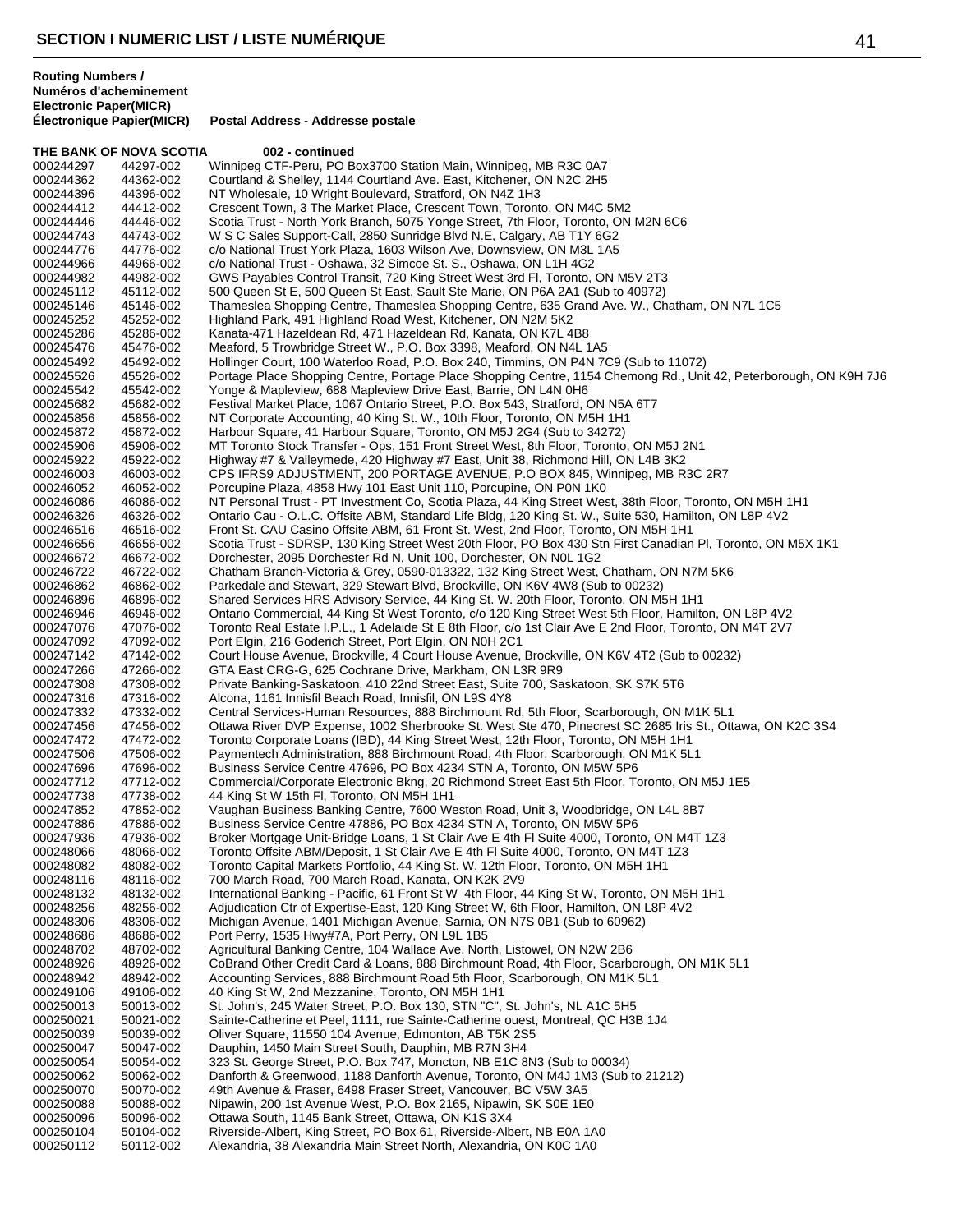|                        | THE BANK OF NOVA SCOTIA | 002 - continued                                                                                                                                                                                |
|------------------------|-------------------------|------------------------------------------------------------------------------------------------------------------------------------------------------------------------------------------------|
| 000250120              | 50120-002               | Courtenay, 392-5th Street, Courtenay, BC V9N 1K1 (Sub to 70730)                                                                                                                                |
| 000250138              | 50138-002               | Carrot River, #2 Main St, P.O. Box 610, Carrot River, SK S0E 0L0 (Sub to 50088)                                                                                                                |
| 000250146              | 50146-002               | Carleton Place, 85 Bridge Street, Carleton Place, ON K7C 2V4                                                                                                                                   |
| 000250153              | 50153-002               | Caledonia, Main Street, P.O. Box 183, Caledonia, NS B0T 1B0                                                                                                                                    |
| 000250161              | 50161-002               | Cote-des-Neiges/Appleton, 6525 Cote des Neiges, Montreal, QC H3S 2A5                                                                                                                           |
| 000250187              | 50187-002               | Beardmore, 240 Main Street, PO Box 150, Beardmore, ON P0T 1G0 (Sub to 70227)                                                                                                                   |
| 000250203              | 50203-002               | Digby, 61 Water Street, 61 Water Street, P.O. Box 790, Digby, NS B0V 1A0                                                                                                                       |
| 000250211<br>000250229 | 50211-002<br>50229-002  | Mount Royal & St Urbain, 55 Av Mont-Royal Ouest, Montreal, QC H2T 2S5<br>97th Street & 132 Ave, 13150-97th Street, Edmonton, AB T5E 4C6 (Sub to 10249)                                         |
| 000250237              | 50237-002               | Red Lake, Highway 105, P.O. Box 316, Red Lake, ON P0V 2M0                                                                                                                                      |
| 000250252              | 50252-002               | Chatham, 213 King St. W., Chatham, ON N7M 1E6                                                                                                                                                  |
| 000250260              | 50260-002               | Penticton, 401 Main Street, Penticton, BC V2A 5C4 (Sub to 80150)                                                                                                                               |
| 000250278              | 50278-002               | Spiritwood, 236 Main Street PO Box 40, Spiritwood, SK S0J 2M0                                                                                                                                  |
| 000250286              | 50286-002               | Somerset & Bronson, 661 Somerset St. W., Ottawa, ON K1R 5K3 (Sub to 30056)                                                                                                                     |
| 000250294              | 50294-002               | St-George, 11 Main Street, St. George, NB E5C 3H9                                                                                                                                              |
| 000250302              | 50302-002               | Consecon, P.O. Box 194 Mill Street, Consecon, ON K0K 1T0 (Sub to 21782)                                                                                                                        |
| 000250310              | 50310-002               | Prince George, 390 Victoria Street, Prince George, BC V2L 4X4<br>Westgate Plaza, 16-2410-22nd Street West, Saskatoon, SK S7M 5S6                                                               |
| 000250328<br>000250336 | 50328-002<br>50336-002  | South Mountain, 10619 Main Street, South Mountain, ON K0E 1W0                                                                                                                                  |
| 000250344              | 50344-002               | Shippagan, 261 Boul. J. D. Gauthier, Shippagan, NB E8S 1N5                                                                                                                                     |
| 000250351              | 50351-002               | Saint-Malo, 1279, boul. Charest ouest, Quebec, QC G1N 4K7 (Sub to 10041)                                                                                                                       |
| 000250369              | 50369-002               | Olds, 5007 50 Ave P.O. Box 3769, Olds, AB T4H 1P5                                                                                                                                              |
| 000250377              | 50377-002               | Broadway & Carlton, 363 Broadway, Winnipeg, MB R3C 3N9                                                                                                                                         |
| 000250393              | 50393-002               | Oxford, 4914 Main Street, PO BOX 250, Oxford, NS B0M 1P0                                                                                                                                       |
| 000250401              | 50401-002               | Trois-Rivieres, 425, rue Des Forges, C.P. 455, Trois-Rivieres, QC G9A 5H5                                                                                                                      |
| 000250419              | 50419-002               | 4824 53 Street, Taber, AB T1G 1W4                                                                                                                                                              |
| 000250427              | 50427-002               | Winnipeg Data Centre, 2nd Fl. Canada Bldg., 352 Donald St., P.O. Box 8400, Winnipeg, MB R3C 3A4<br>Sheet Harbour, P.O. Box 8, Sheet Harbour, NS B0J 3B0                                        |
| 000250443<br>000250450 | 50443-002<br>50450-002  | E. Hastings & Sperling, 6715 E. Hastings at Sperling, Burnaby, BC V5B 1S6                                                                                                                      |
| 000250468              | 50468-002               | Regina Data Centre, 1504-B Albert Street, P.O. Box 3150, Regina, SK S4P 3G9                                                                                                                    |
| 000250476              | 50476-002               | Gloucester Centre, 2400 City Park Drive, Gloucester, ON K1J 1H6                                                                                                                                |
| 000250484              | 50484-002               | Scotia Trust - Saint John, One Market Square Suite N402, PO Box 7114 Station A, Saint John, NB E2L 4R7                                                                                         |
| 000250500              | 50500-002               | Hastings & Vernon, 1220 East Hastings Street, Vancouver, BC V6A 1S6                                                                                                                            |
| 000250526              | 50526-002               | Beacon Hill Shop. Ctre, 2339 Ogilvie Road, Gloucester, ON K1J 8M6 (Sub to 50476)                                                                                                               |
| 000250542              | 50542-002               | Dundas & Lyle, 679 Dundas Street, London, ON N5W 2Z1 (Sub to 00042)                                                                                                                            |
| 000250559              | 50559-002               | Gaetz Ave. & 45th St., 4421 50th Ave., Red Deer, AB T4N 3Z5                                                                                                                                    |
| 000250567              | 50567-002               | Unicity Mall, 3605 Portage Avenue, Winnipeg, MB R3K 0X3 (Sub to 80127)<br>Channel-Port-Aux-Basques, PO Box 670, Channel-Port-Aux-Basques, NL A0M 1C0                                           |
| 000250583<br>000250591 | 50583-002<br>50591-002  | Ste-Therese, 81 Turgeon Street, Ste-Therese-de-Blainville, QC J7E 3H7                                                                                                                          |
| 000250609              | 50609-002               | Monterey Square, 600-2220 68th St. N.E., Calgary, AB T1Y 6Y7                                                                                                                                   |
| 000250617              | 50617-002               | Portage la Prairie Mall, 2450 Saskatchewan Avenue West, Portage la Prairie, MB R1N 3N8 (Sub to 80077)                                                                                          |
| 000250633              | 50633-002               | Grand Bank, PO Box 70, Grand Bank, NL A0E 1W0                                                                                                                                                  |
| 000250641              | 50641-002               | Quartier Laval, 720, boul. Le Corbusier, Laval, QC H7N 0A8 (Sub to 31591)                                                                                                                      |
| 000250658              | 50658-002               | Weyburn, 110 Government Road, Weyburn, SK S4H 0P1                                                                                                                                              |
| 000250666              | 50666-002               | Toronto CAU Casino Offsite ABM, 1 St. Clair Ave. East Suite 4000, Toronto, ON M4T 1Z2                                                                                                          |
| 000250682              | 50682-002               | New Liskeard, 35 Armstrong Street, P.O. Box 310, New Liskeard, ON P0J 1P0                                                                                                                      |
| 000250690<br>000250708 | 50690-002<br>50708-002  | Richmond, 6300 No. 3 Road, Richmond, BC V6Y 2B3<br>21st & 4th Avenue South, 119 4th Ave South, Saskatoon, SK S7K 5X2 (Sub to 00018)                                                            |
| 000250732              | 50732-002               | Oakridges, 13311 Yonge Street, Richmond Hill, ON L4E 3L6 (Sub to 30882)                                                                                                                        |
| 000250740              | 50740-002               | Guildford Town Centre, 2301 - 10355 152nd Street, Surrey, BC V3R 7B9                                                                                                                           |
| 000250773              | 50773-002               | Albany, 1 Trans-Canada Hwy, P.O. Box 38, Albany, PE C0B 1A0 (Sub to 30783)                                                                                                                     |
| 000250823              | 50823-002               | O'Leary, P.O. Box 70, O'Leary, PE C0B 1V0                                                                                                                                                      |
| 000250849              | 50849-002               | MT H.R. Western Calgary Alberta, 530-8th Avenue S.W. 7th Floor, Calgary, AB T2P 3S8                                                                                                            |
| 000250856              | 50856-002               | Rideau Centre, 50 Rideau Street, Unit 302, Ottawa, ON K1N 9J7 (Sub to 20016)                                                                                                                   |
| 000250872<br>000250922 | 50872-002               | Powassan, 475 Main Street, P.O. Box 129, Powassan, ON P0H 1Z0                                                                                                                                  |
| 000250963              | 50922-002<br>50963-002  | St Jacobs, 1410 King Street N, St Jacobs, ON N0B 2N0<br>Burgeo, P.O. Box 249, Burgeo, NL A0N 2H0                                                                                               |
| 000250989              | 50989-002               | 11140-149th Street, 11140-149th St., Edmonton, AB T5M 1W4                                                                                                                                      |
| 000251003              | 51003-002               | Sherwood, 135 St-Peters Road, Charlottetown, PE C1A 5P3                                                                                                                                        |
| 000251011              | 51011-002               | Saint-Jean-sur-Richelieu, 190, Boul. Omer-Marcil, Saint-Jean-sur-Richelieu, QC J2W 2V1                                                                                                         |
| 000251029              | 51029-002               | Vermilion, 5037-50th Avenue, Vermilion, AB T9X 1A7                                                                                                                                             |
| 000251052              | 51052-002               | Thornhill, 7681 Yonge Street, Thornhill, ON L3T 2C3 (Sub to 30882)                                                                                                                             |
| 000251060              | 51060-002               | Nordel Crossing, 12040 Nordel Way, Surrey, BC V3W 1P6 (Sub to 60020)                                                                                                                           |
| 000251102              | 51102-002               | Bloor & Church, 160 Bloor Street East, Toronto, ON M4W 1B9 (Sub to 91132)                                                                                                                      |
| 000251110<br>000251136 | 51110-002<br>51136-002  | Williams Lake, 24D South Second Avenue, P.O. Box 4510, Williams Lake, BC V2G 2V5<br>Hamilton & Niagara DVP Expense, 44 King St W 22nd Fl, c/o Hamilton Main 12 King St W, Hamilton, ON L8N 4G9 |
| 000251151              | 51151-002               | Centre International du Quebec, 715 Square Victoria, Montreal, QC H2Y 2H7                                                                                                                      |
| 000251169              | 51169-002               | Cochrane, 200 5th Avenue W, Cochrane, AB T4C 1X3                                                                                                                                               |
| 000251193              | 51193-002               | Halifax Centralized Accounting Unit, 1465 Brenton St., 4th Floor, Halifax, NS B3J 3T2                                                                                                          |
| 000251219              | 51219-002               | Rundlehorn Plaza, 3735 Rundlehorn Drive N. E., Calgary, AB T1Y 2K1 (Sub to 30049)                                                                                                              |
| 000251268              | 51268-002               | ISS Operations Control, Scotia Plaza, 40 King St. W. 25th Fl, Toronto, ON M5H 1H1                                                                                                              |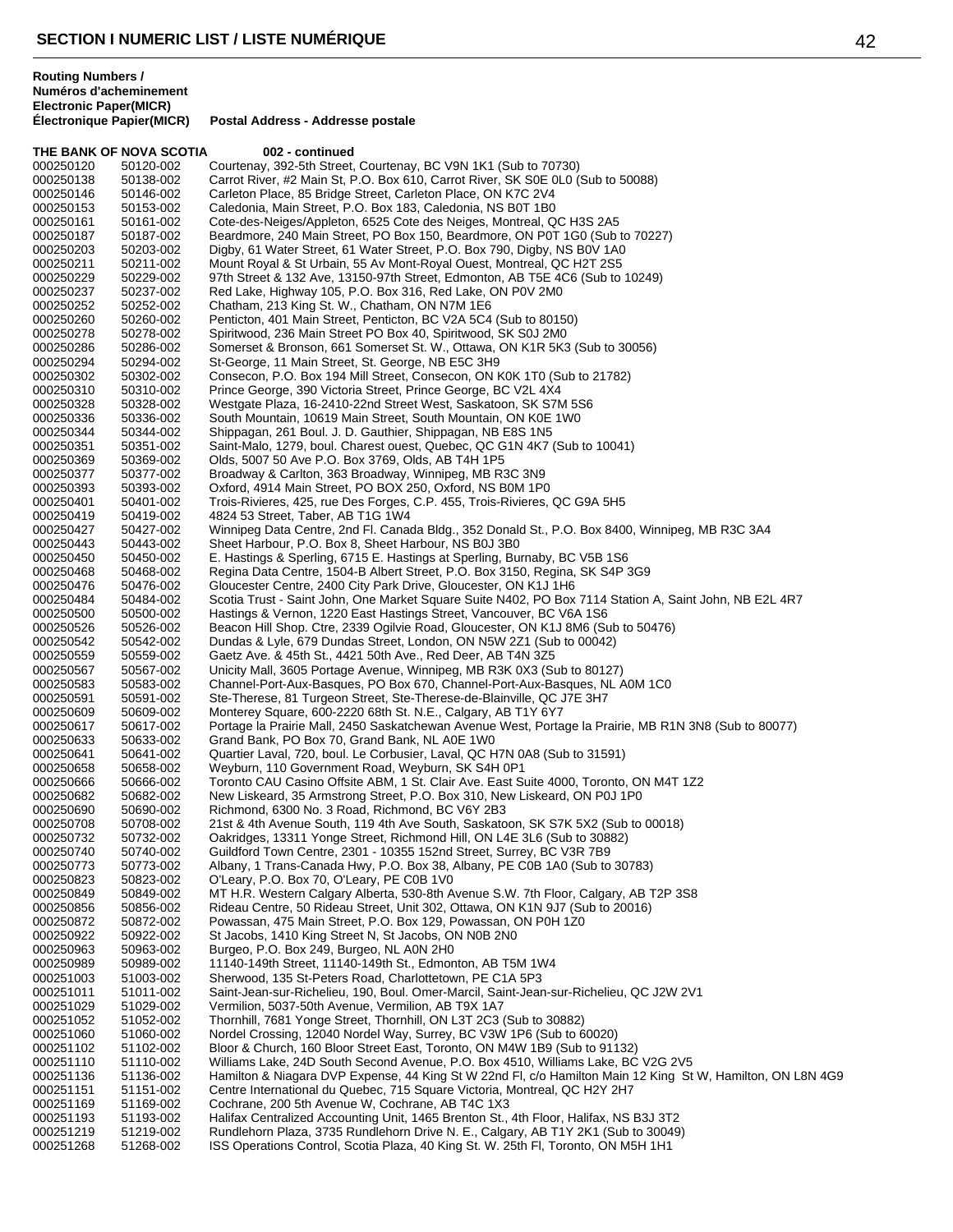|                        | THE BANK OF NOVA SCOTIA | 002 - continued                                                                                                                                                                      |
|------------------------|-------------------------|--------------------------------------------------------------------------------------------------------------------------------------------------------------------------------------|
| 000251292              | 51292-002               | Eglinton & Castle Knock, 438 Eglinton Avenue West, Toronto, ON M5N 1A2                                                                                                               |
| 000251326              | 51326-002               | Barrhaven Centre, 3701 Strandherd Drive, Nepean, ON K2J 4G8 (Sub to 00166)                                                                                                           |
| 000251342              | 51342-002               | Forest Hill Village, 416 Spadina Road, Toronto, ON M5P 2W4                                                                                                                           |
| 000251359              | 51359-002               | Coaldale, 1921 20th Ave., P.O. Box 1450, Coaldale, AB T1M 1N2                                                                                                                        |
| 000251383              | 51383-002               | Nfld & Lab Vice Pres Off Pln of Brs, 245 Water Street, 2nd Floor, St. John's, NL A1C 5P5                                                                                             |
| 000251391              | 51391-002               | Charlesbourg, 8000 Henri Bourassa, Charlesbourg, QC G1G 4C7                                                                                                                          |
| 000251409              | 51409-002               | Gaetz and 67th Street, 6704 - 50th Ave., Red Deer, AB T4N 4E1                                                                                                                        |
| 000251417              | 51417-002               | Linden Ridge, 1549 Kenaston Blvd, Winnipeg, MB R3P 2N3                                                                                                                               |
| 000251482              | 51482-002               | New Toronto, 2895 Lakeshore Blvd. W., Etobicoke, ON M8V 1J3                                                                                                                          |
| 000251490              | 51490-002               | Coquitlam Centre, 2929 Barnet Highway, Coquitlam, BC V3B 5R5                                                                                                                         |
| 000251516              | 51516-002               | Scotia Trust - Ottawa, 119 Queen St., 3rd Floor, Ottawa, ON K1P 6L8                                                                                                                  |
| 000251532              | 51532-002               | Queen & Lansdowne, 1464 Queen Street West, Toronto, ON M6K 1M2 (Sub to 01172)                                                                                                        |
| 000251623              | 51623-002               | Churchill Falls, P.O. Box 130, Churchill Falls, NL A0R 1A0 (Sub to 60913)                                                                                                            |
| 000251631              | 51631-002               | St-Jean-Sur-Richelieu, Place Pierre Caisse, 605 rue Pierre Caisse, Suite 14, St-Jean-sur-Richelieu, QC J3A 1P1                                                                       |
| 000251649              | 51649-002               | Whitecourt, Unit 5 4223 52 Avenue, Whitecourt, AB T7S 1P4                                                                                                                            |
| 000251672              | 51672-002               | 1885 Weston Road & Lawrence, 1885 Weston Road, Weston, ON M9N 1V9 (Sub to 41442)                                                                                                     |
| 000251680              | 51680-002               | Glenn Mountain Village, Unit 106 2618 McMillan Road, Abbotsford, BC V3G 1C4                                                                                                          |
| 000251763              | 51763-002               | Atlantic Service Centre, 5201 Duke St., Scotia Square, Halifax, NS B3J 1N9                                                                                                           |
| 000251839<br>000251862 | 51839-002<br>51862-002  | Centre 100, 101 - 11012 - 100 St, Grande Prairie, AB T8V 2N1 (Sub to 20289)<br>Ottawa Street, 1357 Ottawa Street, Windsor, ON N8X 2E9 (Sub to 71852)                                 |
| 000251912              | 51912-002               | Fergus, 201 St. Andrews St. West, Fergus, ON N1M 1N8                                                                                                                                 |
| 000251920              | 51920-002               | Ironwood Plaza, 11666 Steveston Hwy at No5 Rd UN3020, Richmond, BC V7A 5J3                                                                                                           |
| 000251961              | 51961-002               | MTC-Capital Funds, Scotia Plaza 40 King St W 10th, Toronto, ON M5H 1H1                                                                                                               |
| 000252001              | 52001-002               | MTC Offsite Bookings - Winnipeg, c/o Western Region Accounting, Western Gas Tower 530-8th Ave SW 7th, Calgary, AB T2P                                                                |
|                        |                         | 3S8                                                                                                                                                                                  |
| 000252043              | 52043-002               | Dealer Finance Loans-Atlantic Region, Scotiabank Sales Support, P.O. Box 1833 Station M, Calgary, AB T2P 2L8                                                                         |
| 000252050              | 52050-002               | 1st & Renfrew, 2800 East 1st Ave. Unit 244, Vancouver, BC V5M 4P1                                                                                                                    |
| 000252084              | 52084-002               | ONT International TSU, 61 Front St, 4th Floor, Toronto, ON M5H 1H1                                                                                                                   |
| 000252092              | 52092-002               | Queenston & Nash, 670 Queenston Road, Hamilton, ON L8G 1A3 (Sub to 60012)                                                                                                            |
| 000252100              | 52100-002               | Vancouver Private Banking Unit, 650 West Georgia Street 5th Floor, Vancouver, BC V6B 4N7 (Sub to 01420)                                                                              |
| 000252142              | 52142-002               | Brown's Line & Burlingame, 388 Brown's Line at Burlingame, Etobicoke, ON M8W 3T8 (Sub to 94706)                                                                                      |
| 000252183              | 52183-002               | Nova Scotia Central Retail Colln Uni, 1465 Brenton Street Suite 300, Halifax, NS B3J 3T4                                                                                             |
| 000252191              | 52191-002               | NT Domestic Region-Quebec, 1002 rue Sherbrooke Ouest, Ste. 400, Montreal, QC H3A 3M3                                                                                                 |
| 000252209<br>000252233 | 52209-002<br>52233-002  | McKenzie Towne Centre, 55 McKenzie Towne Boulevard S.E., Calgary, AB T2Z 3X8<br>Hubley Centre Mall, 3650 Hammonds Plains Road, Upper Tantallon, NS B3Z 4R3                           |
| 000252282              | 52282-002               | Lynden Road & Wayne Gretzky, 61 Lynden Road, Brantford, ON N3R 7J9 (Sub to 40212)                                                                                                    |
| 000252332              | 52332-002               | Queen & Park, 420 Queen at Park Ave., Chatham, ON N7M 2J2 (Sub to 50252)                                                                                                             |
| 000252357              | 52357-002               | Winnipeg Comm TF-SC-Mexico, 200 Portage Avenue, Winnipeg, MB R3C 3X2                                                                                                                 |
| 000252373              | 52373-002               | Nova Scotia N/E & PEI VPO Expense, 44 King Street West 20th Floor, Toronto, ON M5H 1H1                                                                                               |
| 000252381              | 52381-002               | Scotia Trust - Montreal, Place Montreal Trust, 10002 Sherbrooke St. W. 5th Floor, Montreal, QC H3A 3L6                                                                               |
| 000252449              | 52449-002               | MT Calgary Stock Transfer, Western Gas Tower 530-8th Ave SW 6th, Calgary, AB T2P 3S8                                                                                                 |
| 000252563              | 52563-002               | Scotiabank Post Branch, Canada Post General Delivery, English Harbour West, NL A0H 1M0                                                                                               |
| 000252589              | 52589-002               | Duggan Mall, 6601-48 Ave., Suite #43, Camrose, AB T4V 3G8                                                                                                                            |
| 000252613              | 52613-002               | Scotiabank Post Branch, Canada Post General Delivery, Bloomfield, NL A0C 1A0                                                                                                         |
| 000252621              | 52621-002               | Dealer Finance Loans-Quebec Region, Scotiabank Sales Support, 1922 Ste Catherine St W #400, Montreal, QC H3H 1M4                                                                     |
| 000252639              | 52639-002               | Macleod Centre, 260-61 Avenue SW, Calgary, AB T2H 3A2                                                                                                                                |
| 000252662              | 52662-002               | Caledonia, 11 Argyle Street North, Caledonia, ON N3W 1B6                                                                                                                             |
| 000252670<br>000252712 | 52670-002<br>52712-002  | Scotia Trust - Kelowna, 488 Bernard Ave., 2nd Floor, P.O. Box 310, Kelowna, BC V1Y 6N8<br>Global Wholesale Services, 44 King Street West, Toronto, ON M5H 1H1                        |
| 000252761              | 52761-002               | Chomedey & du Souvenir, 3400 boul du Souvenir, Laval, QC H7V 3Z2                                                                                                                     |
| 000252811              | 52811-002               | Centre d'Achats Van Horne, 4861 Van Horne Avenue, Montreal, QC H3W 1J2 (Sub to 80051)                                                                                                |
| 000252829              | 52829-002               | Strathmore, 108-800 Pine Road, Strathmore, AB T1P 0A2                                                                                                                                |
| 000252852              | 52852-002               | CIS Centre Bosm, 888 Birchmount Road, 1st Floor, Scarborough, ON M1K 5L1                                                                                                             |
| 000252860              | 52860-002               | Richmond Commercial, 6300 #3 Rd Richmond, c/o 815 West Hastings 3rd Floor, Vancouver, BC V6C 1B4                                                                                     |
| 000252886              | 52886-002               | MT FAS Toronto - Capital, c/o Financial Agent Services, 44 King Street West, Suite 2510, Toronto, ON M5H 1H1                                                                         |
| 000252910              | 52910-002               | 650 Georgian St 5th Floor, Vancouver, BC V6B 4N7                                                                                                                                     |
| 000252969              | 52969-002               | Calgary Scotia EX Serv Admin Budg, Suite 510 530 8th Avenue S.W., Calgary, AB T2P 3S8                                                                                                |
| 000253009              | 53009-002               | Stony Plain, 280, 4300 South Park Drive, Stony Plain, AB T7Z 2W7                                                                                                                     |
| 000253033              | 53033-002               | Securilor Cash Services, 170 Joseph Zatzman Dr. #8, Dartmouth, NS B3B 1L9                                                                                                            |
| 000253041              | 53041-002               | Quebec Reg Retail Loan Dev Centre, 44 King Street West 20th Floor, Toronto, ON M5H 1H1                                                                                               |
| 000253082              | 53082-002               | BPTS 2201 Eglinton, 2201 Eglinton E, Scarborough, ON M1L 4S2                                                                                                                         |
| 000253090              | 53090-002               | BC Offsite ABM, 815 West Hastings St. 3rd FI, Vancouver, BC V6C 1B4                                                                                                                  |
| 000253132              | 53132-002               | Albion Road & Carrier Drive, 1839 Albion Road at Carrier Drive, Etobicoke, ON M9W 5S8 (Sub to 41582)                                                                                 |
| 000253181<br>000253199 | 53181-002               | Laurentian Bank Offset-Quebec, 1922 St. Catherine St West, Ste 300, Montreal, QC H3H 1M4<br>W.S.C. Sales Support Sol #7, 2850 Sunridge Blvd N.E., Calgary, AB T1Y 6G2 (Sub to 00547) |
| 000253249              | 53199-002<br>53249-002  | Alberta Agriculture, 700 2ND Street SW Suite 3950, Calgary, AB T2P 2W2                                                                                                               |
| 000253256              | 53256-002               | Commercial Real Estate, 44 King St. W., c/o 1 St. Clair Ave E 2nd Floor, Toronto, ON M4T 2V7                                                                                         |
| 000253280              | 53280-002               | Uptown, #3, 103-3521 Blanshard Street, Victoria, BC V8Z 0B9                                                                                                                          |
| 000253322              | 53322-002               | 2201 Eglinton Cafeteria, 2201 Eglinton Avenue East, Scarborough, ON M1L 4S2                                                                                                          |
| 000253330              | 53330-002               | OVAL VILLAGE, 150-6888 RIVER ROAD, Richmond, ON V7C 0B5                                                                                                                              |
| 000253371              | 53371-002               | Montreal CAU Casino Offsite ABM, 1922 St. Catherine West 3rd Floor, Montreal, QC M4T 2V7                                                                                             |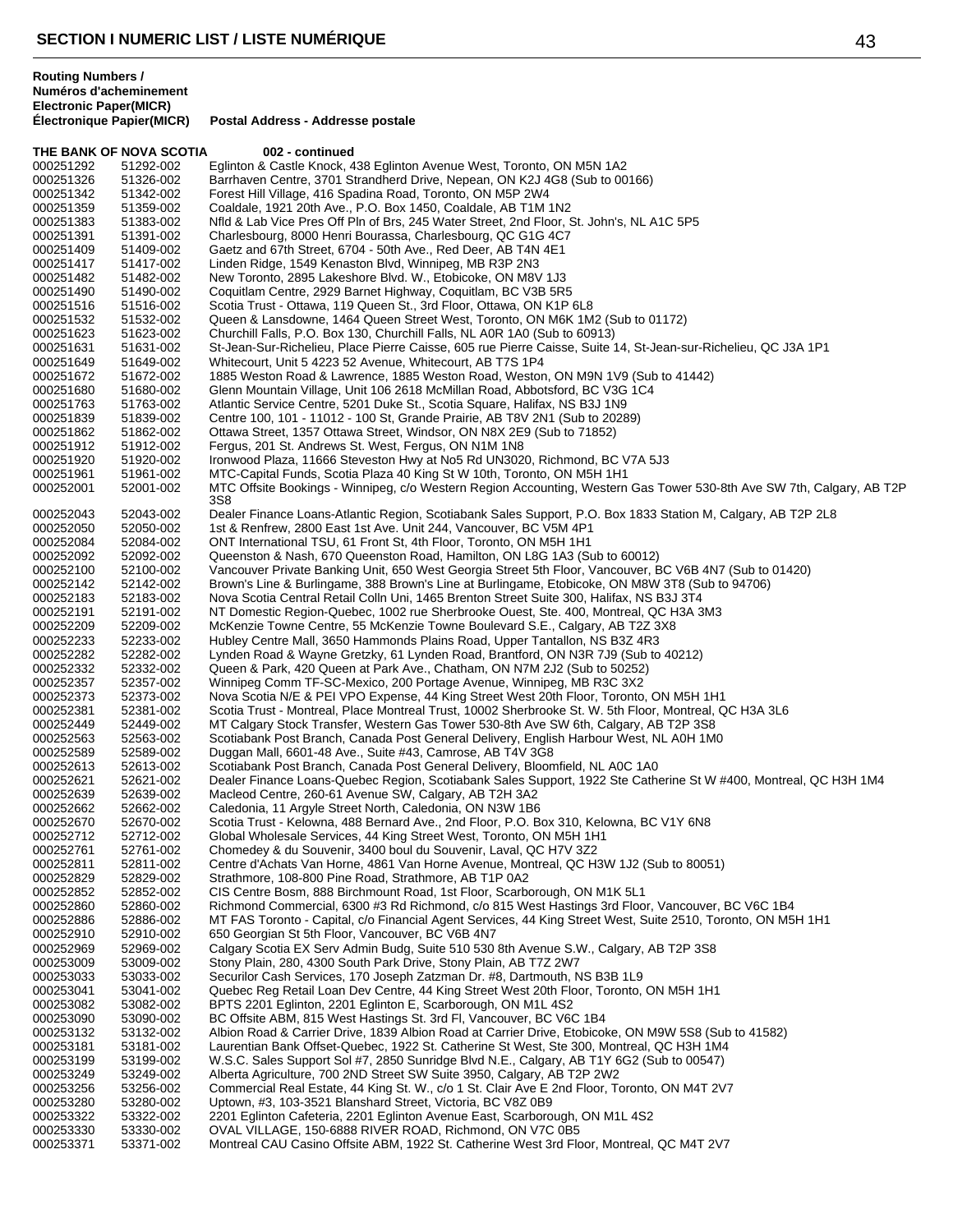THE BANK OF NOVA SCOTIA 002 - continued 000253421 53421-002 MONTREAL CENTRALIZED CURR UNIT, 1922 St. Catharines St. W. 4th Floor, Montreal, QC H3H 1M4<br>000253462 53462-002 Dorset (Sub to Huntsville) Ont, Main Street Dorset, Huntsville, ON P0A 1E0 (Sub to 60632) 000253462 53462-002 Dorset (Sub to Huntsville) Ont, Main Street Dorset, Huntsville, ON P0A 1E0 (Sub to 60632)<br>000253512 53512-002 900 Albion Road. 900 Albion Road. Rexdale. ON M9V 1A5 (Sub to 55582) 900 Albion Road, 900 Albion Road, Rexdale, ON M9V 1A5 (Sub to 55582) 000253686 53686-002 MT Toronto Sales and Service, 1 Queen Street East, 2nd Floor, Toronto, ON M5C 2W5<br>000253736 53736-002 PRivate Equity Sponsor Coverage GR, 40 King St. W 30th Fl Suite 3007, Toronto, ON M PRivate Equity Sponsor Coverage GR, 40 King St. W 30th Fl Suite 3007, Toronto, ON M5H 1H1 000253892 53892-002 Commercial Banking Business Case, 44 King Street W., 10th Floor, Toronto, ON M5H 1H1<br>000254056 54056-002 10131 Yonge St., Student Loan Centre, 10131 Yonge St., Richmond Hill, ON L4C 1T5 000254056 54056-002 10131 Yonge St., Student Loan Centre, 10131 Yonge St., Richmond Hill, ON L4C 1T5<br>000254106 54106-002 100 Yonge St., Student Loan Centre, 100 Yonge St., Toronto, ON M5C 2W1 100 Yonge St., Student Loan Centre, 100 Yonge St., Toronto, ON M5C 2W1 000254122 54122-002 Dundas Street & Wharton Way, 1825 Dundas Street East, Mississauga, ON L4X 2X1<br>000254262 54262-002 Branch C, 8 Prince Andrew Centre, Don Mills, ON M3C 2H4 000254262 54262-002 Branch C, 8 Prince Andrew Centre, Don Mills, ON M3C 2H4<br>000254726 54726-002 c/o National Trust Erin Mills Town, 5100 Erin Mills Parkway, I 000254726 54726-002 c/o National Trust Erin Mills Town, 5100 Erin Mills Parkway, Mississauga, ON L5M 4Z5<br>000254742 54742-002 Eglinton & Mavis, 660 Eglinton Avenue West, Mississauga, ON L5R 3V2 (Sub to 84392 000254742 54742-002 Eglinton & Mavis, 660 Eglinton Avenue West, Mississauga, ON L5R 3V2 (Sub to 84392) 000254882 54882-002 Fanshawe Park Road, 109 Fanshawe Park Road East, London, ON N5X 3W1 (Sub to 00042)<br>000254916 54916-002 c/o National Trust Scarborough Town, 300 Borough Dr, Scarborough, ON M1P 4P5 000254916 54916-002 c/o National Trust Scarborough Town, 300 Borough Dr, Scarborough, ON M1P 4P5<br>000255046 55046-002 Belleville - North Front Centre, North Front Centre, 305 North Front St, Belleville, ON 000255046 55046-002 Belleville - North Front Centre, North Front Centre, 305 North Front St, Belleville, ON K8P 3C3 (Sub to 40162)<br>000255152 55152-002 Toronto Centre Vice Presidents Offic, Scotia Plaza, 44 King St. W. 23rd 000255152 55152-002 Toronto Centre Vice Presidents Offic, Scotia Plaza, 44 King St. W. 23rd Fl, Toronto, ON M5H 1H1<br>000255202 55202-002 Iroquois Shore & 8th Line, 525 Iroquois Shore Rd., Oakville, ON L6H 1M3 (Sub to 73452) 000255202 55202-002 Iroquois Shore & 8th Line, 525 Iroquois Shore Rd., Oakville, ON L6H 1M3 (Sub to 73452)<br>000255236 55236-002 Upper Wentworth, 859 Upper Wentworth Street, Hamilton, ON L9A 4W5 000255236 55236-002 Upper Wentworth, 859 Upper Wentworth Street, Hamilton, ON L9A 4W5<br>000255376 55376-002 Masonville Place, Masonville Place, 1680 Richmond St. N. P.O. Box 99, 000255376 55376-002 Masonville Place, Masonville Place, 1680 Richmond St. N. P.O. Box 99, London, ON N6G 3Y9 (Sub to 00042)<br>000255442 55442-002 258 Main Street. Newmarket. ON L3Y 3Z5 (Sub to 30692) 000255442 55442-002 258 Main Street, Newmarket, ON L3Y 3Z5 (Sub to 30692) 000255566 55566-002 Glendale St. Catharines, 343 Glendale Avenue, St. Catharines, ON L2T 0A1<br>000255582 55582-002 Vaughan CBC Woodbridge, 7000 Pine Valley Drive, Woodbridge, ON L4L 4Y Vaughan CBC Woodbridge, 7000 Pine Valley Drive, Woodbridge, ON L4L 4Y8 000255806 55806-002 National Trust Offset Transit, 1 St. Clair Ave. W., Toronto, ON M4T 2V7<br>000255822 55822-002 Scotia Plaza ABM Balancing, 44 King Street West, Toronto, ON M5H 1 000255822 55822-002 Scotia Plaza ABM Balancing, 44 King Street West, Toronto, ON M5H 1H1<br>000255848 55848-002 Blairmore Centre. 137 Kensington Blvd. Saskatoon. SK S7L 6V7 Blairmore Centre, 137 Kensington Blvd, Saskatoon, SK S7L 6V7 000255858 55858-002 Blairmore Centre, 137 Kensington BLVD, Saskatoon, SK S7L 6V7<br>000255996 55996-002 NT Personal Trust-Owen Sound, 857-2nd Ave. E., P.O. Box 340, 0 000255996 55996-002 NT Personal Trust-Owen Sound, 857-2nd Ave. E., P.O. Box 340, Owen Sound, ON N4K 5P5<br>000256036 56036-002 NT Personal Trust - Hamilton. 4 Hughson Street South-10th Floor. P.O. Box 2290. Station A. 000256036 56036-002 NT Personal Trust - Hamilton, 4 Hughson Street South-10th Floor, P.O. Box 2290, Station A, Hamilton, ON L8N 3B5<br>000256176 56176-002 Regional Mortgage Development Unit, 44 King Street West 20th Floor, To 000256176 56176-002 Regional Mortgage Development Unit, 44 King Street West 20th Floor, Toronto, ON M5H 1H1<br>000256226 56226-002 Central Mortgage Unit West, 10 Wright Boulevard, Stratford, ON N4Z 1H3 Central Mortgage Unit West, 10 Wright Boulevard, Stratford, ON N4Z 1H3 000256242 56242-002 Foreign Exchange Trading, 10th Floor, 44 King St. West, Toronto, ON M5H 1E2<br>000256366 56366-002 ONT-Brclos2-Future Benefit, 44 King Street W., 21st Floor, Toronto, ON M5H 1F 000256366 56366-002 ONT-Brclos2-Future Benefit, 44 King Street W., 21st Floor, Toronto, ON M5H 1H1<br>000256382 56382-002 Central and Tecumseh, 3745 Tecumseh Road, Windsor, ON N8W 1H8 (Sub to 71 000256382 56382-002 Central and Tecumseh, 3745 Tecumseh Road, Windsor, ON N8W 1H8 (Sub to 71852) 000256416 56416-002 Dealer Finance Loans-Ontario Region, Scotiabank Sales Support, P.O. Box 1833 Station M, Calgary, AB T2P 2L8<br>000256556 56556-002 Mt Lecal. 1800 McGill College Ave 12th Floor. Montreal. QC H3A 3K9 000256556 56556-002 Mt Lecal, 1800 McGill College Ave 12th Floor, Montreal, QC H3A 3K9<br>000256606 56606-002 Scotia Trust - Kingston, 168 Wellington St. W., P.O. Box 546, Kingstor 000256606 56606-002 Scotia Trust - Kingston, 168 Wellington St. W., P.O. Box 546, Kingston, ON K7L 4W8<br>000256622 56622-002 Allandale Centre, 25 Essa Road, Barrie, ON L4N 3K4 (Sub to 60152) 000256622 56622-002 Allandale Centre, 25 Essa Road, Barrie, ON L4N 3K4 (Sub to 60152) 000256796 56796-002 St - Will & Estate Planning, 1 Queen Street E., 12th Floor, Toronto, ON M5C 2W5<br>000256812 56812-002 Waterloo Region, 44 King Street W, 22nd Floor, Toronto, ON M5H 1H1 (Sub to 68 000256812 56812-002 Waterloo Region, 44 King Street W, 22nd Floor, Toronto, ON M5H 1H1 (Sub to 68502)<br>000256846 56846-002 Planning Diversity & Staffing HR, 44 King St.W. 20th Floor, Toronto, ON M5H 1H1 000256846 56846-002 Planning Diversity & Staffing HR, 44 King St.W. 20th Floor, Toronto, ON M5H 1H1<br>000256952 56952-002 International Customer Services, 61 Front Street, 4th Floor, Toronto, ON M5H 1H1 000256952 56952-002 International Customer Services, 61 Front Street, 4th Floor, Toronto, ON M5H 1H1<br>000257026 57026-002 Electronic Mail Payments. 888 Birchmount Road. 4th Floor. Scarborough. ON M1K Electronic Mail Payments, 888 Birchmount Road, 4th Floor, Scarborough, ON M1K 5L1 000257166 57166-002 Ont W/S CRG-G, 64 King Street W, Kitchener, ON N2G 1A3<br>000257182 57182-002 MT Hamilton, Commerce Place 21 King St. West, Hamilton, 0 MT Hamilton, Commerce Place 21 King St. West, Hamilton, ON L8P 4W7 (Sub to 60012) 000257216 57216-002 Ont E/N CRG-G, 119 Queen Street 6th Floor, Ottawa, ON K1P 6L8<br>000257232 57232-002 CCC - POL & Info Systems, 24th Floor-44 King St W., Toronto, ON 000257232 57232-002 CCC - POL & Info Systems, 24th Floor-44 King St W., Toronto, ON M5H 1H1<br>000257372 57372-002 Niagara & Thorold. 440 Niagara Street. Welland. ON L3C 1L6 Niagara & Thorold, 440 Niagara Street, Welland, ON L3C 1L6 000257422 57422-002 Elliot Lake, 1 Manitoba Rd, Elliot Lake, ON P5A 0A3 57596-002 Ontario North DVP Expense, 44 King Street West, 22nd Floor, 2040 Algonquin Road, Unit 14, Sudbury, ON P3E 4Z6<br>57612-002 Brock and Plummer, 1020 Brock Road, Pickering, ON L1W 3H2 (Sub to 64782) 000257612 57612-002 Brock and Plummer, 1020 Brock Road, Pickering, ON L1W 3H2 (Sub to 64782)<br>000257646 57646-002 Hamilton Scotia EX Serv Admin Budg, 120 King Street W 6th Fl, Hamilton, ON I 000257646 57646-002 Hamilton Scotia EX Serv Admin Budg, 120 King Street W 6th Fl, Hamilton, ON L8P 4V2<br>000257786 57786-002 Client Service & Support. 20 Queen St W., 12th Floor. Toronto. ON M1H 3R3 Client Service & Support, 20 Queen St W., 12th Floor, Toronto, ON M1H 3R3 000257802 57802-002 Tecumseh & Lauzon, 7191 Tecumseh Road E., Windsor, ON N8T 3K4 (Sub to 71852) 000257836 57836-002 Hyde Park & Fanshawe West, 1430 Fanshawe Park Road West, London, ON N6G 0A4<br>000258172 58172-002 Mapleview Dr & Hwy 400, 19 Mapleview Drive West, Barrie, ON L4N 9H5 000258172 58172-002 Mapleview Dr & Hwy 400, 19 Mapleview Drive West, Barrie, ON L4N 9H5<br>000258198 58198-002 Grasslands. 4510 Gordon Road. Regina. SK S4W 0B7 000258198 58198-002 Grasslands, 4510 Gordon Road, Regina, SK S4W 0B7<br>000258396 58396-002 Dundee Corp-Scotiabank-FAS, 44 King Street W. Toro 000258396 58396-002 Dundee Corp-Scotiabank-FAS, 44 King Street W, Toronto, ON M5H 1H1<br>000258412 58412-002 Toronto East Vice Presidents Office, 44 King Street West 20th Floor, Toro 000258412 58412-002 Toronto East Vice Presidents Office, 44 King Street West 20th Floor, Toronto, ON M5H 1H1<br>000258586 58586-002 Bathurst & Carrville, 9301 Bathurst St Unit #13, Richmond Hill, ON L4C 9S2 000258586 58586-002 Bathurst & Carrville, 9301 Bathurst St Unit #13, Richmond Hill, ON L4C 9S2<br>000258776 58776-002 Other-Credit & Loan Products, 888 Birchmount Rd 4th Floor, Scarborough, Q 000258776 58776-002 Other-Credit & Loan Products, 888 Birchmount Rd 4th Floor, Scarborough, ON M1K 5L1<br>000258826 58826-002 Oakridge, 1150 Oxford Street, West, London, ON N6H 4V4 000258826 58826-002 Oakridge, 1150 Oxford Street, West, London, ON N6H 4V4<br>000258842 58842-002 Non BNS CCP, 888 Birchmount Road 5th Floor, Scarborou 000258842 58842-002 Non BNS CCP, 888 Birchmount Road 5th Floor, Scarborough, ON M1K 5L1<br>000258966 58966-002 Tangerine ABM Deposit, 3389 Steeles Ave, 6th Floor, Toronto, ON M2H 3S8 000258966 58966-002 Tangerine ABM Deposit, 3389 Steeles Ave, 6th Floor, Toronto, ON M2H 3S8 Burlington Business Banking Centre, Hoover Business Park, 1001 Champlain Avenue, Suite 1001, Burlington, ON L7L 5Z4 000260004 60004-002 Saint John, Brunswick Square 39 King St., P.O. Box 1380, Saint John, NB E2L 4J6<br>000260012 60012-002 Hamilton Main Branch, 12 King Street East, Hamilton, ON L8N 4G9 Hamilton Main Branch, 12 King Street East, Hamilton, ON L8N 4G9 000260020 60020-002 New Westminster, 728 Columbia Street, New Westminster, BC V3M 1A9<br>000260038 60038-002 Moose Jaw, 303 Main St. North, Moose Jaw, SK S6H 0W2 (Sub to 20438 000260038 60038-002 Moose Jaw, 303 Main St. North, Moose Jaw, SK S6H 0W2 (Sub to 20438)<br>000260046 60046-002 Westboro. 388 Richmond Road. Ottawa. ON K2A 0E8 (Sub to 60236) Westboro, 388 Richmond Road, Ottawa, ON K2A 0E8 (Sub to 60236) 000260053 60053-002 Dartmouth, 91-93 Portland St., Dartmouth, NS B2Y 1H2<br>000260061 60061-002 Saint-Roch, 395 Boul. Charest Est, Quebec, QC G1K 3H Saint-Roch, 395 Boul. Charest Est, Quebec, QC G1K 3H3 (Sub to 10041)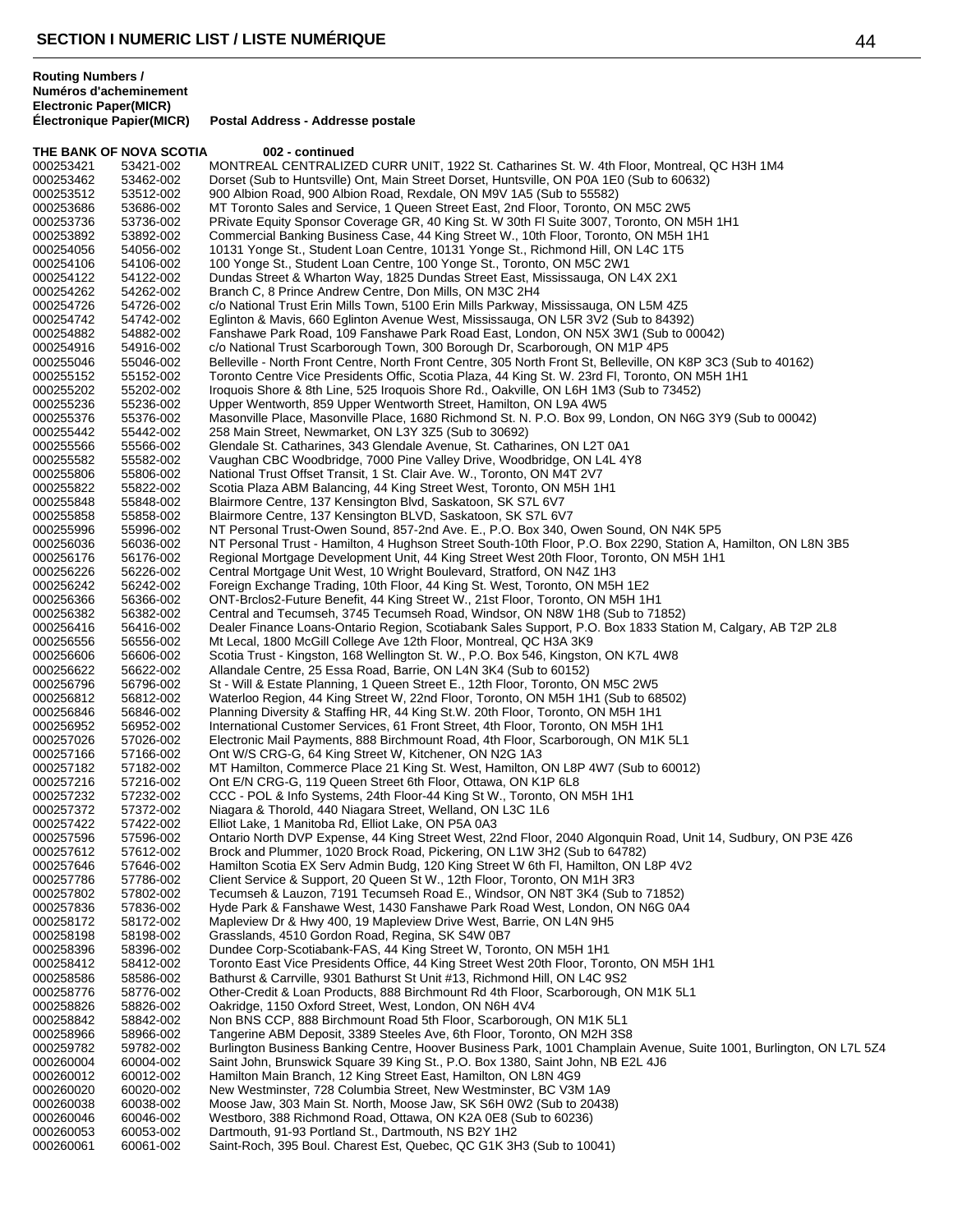THE BANK OF NOVA SCOTIA 002 - continued 000260079 60079-002 33rd Avenue South-West, 2001-33rd Avenue S.W., Calgary, AB T2T 1Z5<br>000260087 60087-002 Portage & Toronto, 771 Portage Ave., Winnipeg, MB R3G 0N3 000260087 60087-002 Portage & Toronto, 771 Portage Ave., Winnipeg, MB R3G 0N3 Annapolis Royal, 219 St. George St., P.O. Box 280, Annapolis Royal, NS B0S 1A0 000260111 60111-002 Grenville, 240, rue Principale, C.P. 70, Grenville, QC J0V 1J0<br>000260129 60129-002 Athabasca, 4902 50th Street, Athabasca, AB T9S 1E3 Athabasca, 4902 50th Street, Athabasca, AB T9S 1E3 000260137 60137-002 Marion St. & Traverse Ave., 235 Marion Street, Winnipeg, MB R2H 0T5<br>000260152 60152-002 Barrie Financial Centre, 44 Collier Street, Barrie, ON L4M 1G6 000260152 60152-002 Barrie Financial Centre, 44 Collier Street, Barrie, ON L4M 1G6<br>000260160 60160-002 Kitimat. 201 City Centre Mall. Kitimat. BC V8C 1T6 Kitimat, 201 City Centre Mall, Kitimat, BC V8C 1T6 000260178 60178-002 Hudson Bay, 119 Churchill St., P.O. Box 70, Hudson Bay, SK S0E 0Y0<br>000260186 60186-002 Vanier, 211 Montreal Road, Ottawa, ON K1L 6C8 (Sub to 20016) 000260186 60186-002 Vanier, 211 Montreal Road, Ottawa, ON K1L 6C8 (Sub to 20016)<br>000260194 60194-002 Hampton, 454 Main Street Unit 14, Hampton, NB E5N 6C1 000260194 60194-002 Hampton, 454 Main Street Unit 14, Hampton, NB E5N 6C1<br>000260202 60202-002 Brampton, 1 Main Street South, Brampton, ON L6Y 1M8 000260202 60202-002 Brampton, 1 Main Street South, Brampton, ON L6Y 1M8<br>000260210 60210-002 Mission, 33217 First St., P.O. Box 3580, Mission, BC V2 000260210 60210-002 Mission, 33217 First St., P.O. Box 3580, Mission, BC V2V 4L1 (Sub to 11460)<br>000260228 60228-002 North Battleford, 1102-101st Street, North Battleford, SK S9A 0Z6 000260228 60228-002 North Battleford, 1102-101st Street, North Battleford, SK S9A 0Z6<br>000260236 60236-002 Carling & Woodroffe, 2121 Carling Avenue, Ottawa, ON K2A 1H2 Carling & Woodroffe, 2121 Carling Avenue, Ottawa, ON K2A 1H2 000260244 60244-002 McAdam, 133 Sanders Road, McAdam, NB E6J 1L7<br>000260251 60251-002 Westmount, 1326 Greene Ave, Montreal, QC H3Z 2E Westmount, 1326 Greene Ave, Montreal, QC H3Z 2B1 000260269 60269-002 Century Place, 9803-102A Ave., Edmonton, AB T5J 3A3<br>000260293 60293-002 Quinpool Centre, 6169 Quinpool Rd, P.O. Box 33010, Qu 000260293 60293-002 Quinpool Centre, 6169 Quinpool Rd, P.O. Box 33010, Quinpool Centre, Halifax, NS B3L 4P8<br>000260301 60301-002 Murdochville. 601. 5e rue. C.P. 1210. Murdochville. QC G0E 1W0 Murdochville, 601, 5e rue, C.P. 1210, Murdochville, QC G0E 1W0 000260319 60319-002 Innisfail, 4949-50th Street, P.O. Box 6060, Innisfail, AB T4G 1S7<br>000260327 60327-002 Winnipeg DVP Expense, 700-2nd St SW 40th Fl, Calgary, AB T2 Winnipeg DVP Expense, 700-2nd St SW 40th Fl, Calgary, AB T2P 2N7 000260343 60343-002 Liverpool, 183 Main Street, P.O. Box 400, Liverpool, NS B0T 1K0<br>000260350 60350-002 Broadway & MacDonald, 2798 West Broadway, Vancouver, BC V 000260350 60350-002 Broadway & MacDonald, 2798 West Broadway, Vancouver, BC V6K 2G4<br>000260368 60368-002 Lakeshore Mall. 1380-23rd Avenue. Regina. SK S4S 3S5 Lakeshore Mall, 1380-23rd Avenue, Regina, SK S4S 3S5 000260376 60376-002 Fort-Coulonge, 532 Rue Baume, Fort-Coulonge, QC J0X 1V0<br>000260384 60384-002 Bathurst, 1300 St. Peter Ave., Bathurst, NB E2A 3A6 Bathurst, 1300 St. Peter Ave., Bathurst, NB E2A 3A6 000260392 60392-002 James St. & Burlington, 600 James St. North, Hamilton, ON L8L 7Z2 000260400 60400-002 Mulberry Centre, Unit 101-7188 Kingsway, Burnaby, BC V5E 1G3<br>000260418 60418-002 South Hill Shoppers' Mall. 2995-2nd Ave. W., Prince Albert, SK S6 South Hill Shoppers' Mall, 2995-2nd Ave. W., Prince Albert, SK S6V 5T3 000260426 60426-002 Beaverbrook & Teron Road Branch, 2 Beaverbrook Road, Kanata, ON K2K 1L1 (Sub to 00786)<br>000260442 60442-002 James & Fennell, 630 Upper James Street, Hamilton, ON L9C 2Z1 (Sub to 55236) 000260442 60442-002 James & Fennell, 630 Upper James Street, Hamilton, ON L9C 2Z1 (Sub to 55236)<br>000260459 60459-002 Lakeview Plza.Shop.Ctre, 6449 Crowchild Trail S.W., Calgary, AB T3E 5R7 (Sub to 000260459 60459-002 Lakeview Plza.Shop.Ctre, 6449 Crowchild Trail S.W., Calgary, AB T3E 5R7 (Sub to 10009)<br>000260483 60483-002 Tatamagouche, 243 Main St., P.O. Box 10, Tatamagouche, NS B0K 1V0 000260483 60483-002 Tatamagouche, 243 Main St., P.O. Box 10, Tatamagouche, NS B0K 1V0<br>000260491 60491-002 St-Raymond 300 rue St-Joseph, St-Raymond, OC G3L 1.J6 000260491 60491-002 St-Raymond, 300 rue St-Joseph, St-Raymond, QC G3L 1J6<br>000260509 60509-002 111th Avenue & 95th St., 9430-111th Ave. at 95th Street, Ec 000260509 60509-002 111th Avenue & 95th St., 9430-111th Ave. at 95th Street, Edmonton, AB T5G 0A4<br>000260517 60517-002 Garden City Square, #2-843 Leila Avenue, Winnipeg, MB R2V 3J7 (Sub to 30007) 000260517 60517-002 Garden City Square, #2-843 Leila Avenue, Winnipeg, MB R2V 3J7 (Sub to 30007)<br>000260533 60533-002 Bay Roberts, 199-203 Conception Bay Highway, Bay Roberts, NL A0A 1G0 000260533 60533-002 Bay Roberts, 199-203 Conception Bay Highway, Bay Roberts, NL A0A 1G0<br>000260541 60541-002 Bonaventure, 193A Av Grande Pre, C.P. 340, Bonaventure, QC G0C 1E0 000260541 60541-002 Bonaventure, 193A Av Grande Pre, C.P. 340, Bonaventure, QC G0C 1E0 000260558 60558-002 Saskatchewan North DVP Expense, 700-2nd St SW 40th Fl, Saskatoon CBC 111-2nd Ave S., Saskatoon, SK S7K 3R1<br>000260582 60582-002 Airport Business Banking Centre, Suite 100, 6725 Airport Road, Mississauga, 000260582 60582-002 Airport Business Banking Centre, Suite 100, 6725 Airport Road, Mississauga, ON L4V 1V2 (Sub to 66662)<br>000260590 60590-002 West Vancouver. 1586 Marine Drive. West Vancouver. BC V7V 1H8 West Vancouver, 1586 Marine Drive, West Vancouver, BC V7V 1H8 000260616 60616-002 Barrister House, 180 Elgin Street, P.O. Box 865, Ottawa, ON K2P 2K3 (Sub to 40006)<br>000260632 60632-002 Huntsville Main St, 27 Main St E, Huntsville, ON P1H 2C6 Huntsville Main St, 27 Main St E, Huntsville, ON P1H 2C6 000260640 60640-002 49th Ave. & Elliott St., Killarney Sq. Shopping Plaza, 2689 East 49th Avenue, Vancouver, BC V5S 1J9<br>000260673 60673-002 St Anthony, P.O. Box 100, St Anthony, NL A0K 4S0 000260673 60673-002 St Anthony, P.O. Box 100, St Anthony, NL A0K 4S0 Les Terrasses Rock-Forest, 4857, boul. Bourque, Rock Forest, QC J1N 1E8 000260699 60699-002 Camrose, Alberta, 4801 50 Street, Camrose, AB T4V 1P4<br>000260723 60723-002 Springdale, Juniper Road, P.O. Box 279, Springdale, NL A Springdale, Juniper Road, P.O. Box 279, Springdale, NL A0J 1T0 000260756 60756-002 Place D'Orleans, Gloucester, 110 Place d'Orleans Drive, Orleans, ON K1C 2L9 000260764 60764-002 Grand Bay, 110 River Valley Dr PO Box 3007, Grand Bay-Westfield, NB E5K 4V3<br>000260772 60772-002 Parry Sound, 27 James Street, Parry Sound, ON P2A 1T6 Parry Sound, 27 James Street, Parry Sound, ON P2A 1T6 000260780 60780-002 Langley Financial Centre, 20171 Fraser Highway, Langley, BC V3A 4E4<br>000260814 60814-002 Millidge Ave, P.O. Box 2145, Saint John, NB E2L 3T5 000260814 60814-002 Millidge Ave, P.O. Box 2145, Saint John, NB E2L 3T5<br>000260822 60822-002 Picton, 211 Main Street, Picton, ON K0K 2T0 000260822 60822-002 Picton, 211 Main Street, Picton, ON K0K 2T0<br>000260830 60830-002 Maple Ridge, 100-22529 Lougheed Highway. 000260830 60830-002 Maple Ridge, 100-22529 Lougheed Highway, Maple Ridge, BC V2X 0L4 (Sub to 70300)<br>000260855 60855-002 Buenos Aires Rep Off Claro, 61 Front St W 4th Fl. Toronto, ON M5J 1F5 000260855 60855-002 Buenos Aires Rep Off Claro, 61 Front St W 4th Fl, Toronto, ON M5J 1E5<br>000260889 60889-002 Calgary Data Centre, 1313 - 10th Avenue S.W., Calgary, AB T3C 3P9 000260889 60889-002 Calgary Data Centre, 1313 - 10th Avenue S.W., Calgary, AB T3C 3P9<br>000260913 60913-002 Labrador City, Labrador Mall, 500 Vanier Avenue, Labrador City, NL A Labrador City, Labrador Mall, 500 Vanier Avenue, Labrador City, NL A2V 2W7 000260962 60962-002 Northgate Shop. Ctre, 560 Exmouth Street, Sarnia, ON N7T 5P5<br>000261002 61002-002 Stouffville, 5600 Main Street, Stouffville, ON L4A 8B7 Stouffville, 5600 Main Street, Stouffville, ON L4A 8B7 000261044 61044-002 Atlantic CRG-S, 1709 Hollis St. PO Box 70, Halifax, NS B3J 2M1 000261051 61051-002 Les Galeries de Granby, 40, rue Evangeline, Granby, QC J2G 8K1 5842 Burbank Road S.E., 5842 Burbank Rd. S.E., Calgary, AB T2H 1Z3 000261101 61101-002 Centre Regional Manicougan, 600 Lafleche Blvd, P.O. Box 8, Baie-Comeau, QC G5C 2X9 MT Integration - B.C. & Yukon Reg Of, 650 West Georgia St., 34th Floor, Vancouver, BC V6B 4N7 000261176 61176-002 Innes Road, 3888 Innes Road, Orleans, ON K1W 1K9 000261192 61192-002 Danforth at Danforth Rd, 3495 Danforth Avenue, Scarborough, ON M1L 1E2<br>000261200 61200-002 Kingsway & Barker, 100-4211 Kingsway Street, Burnaby, BC V5H 1Z6 Kingsway & Barker, 100-4211 Kingsway Street, Burnaby, BC V5H 1Z6 000261242 61242-002 Dufferin & Castlefield, 2700 Dufferin St Unit 49 & 50, Toronto, ON M6B 4J3 (Sub to 71282)<br>000261259 61259-002 Prairie-NT Integration, 4000, 700-2nd St. W., Calgary, AB T2P 2N7 Prairie-NT Integration, 4000, 700-2nd St. W., Calgary, AB T2P 2N7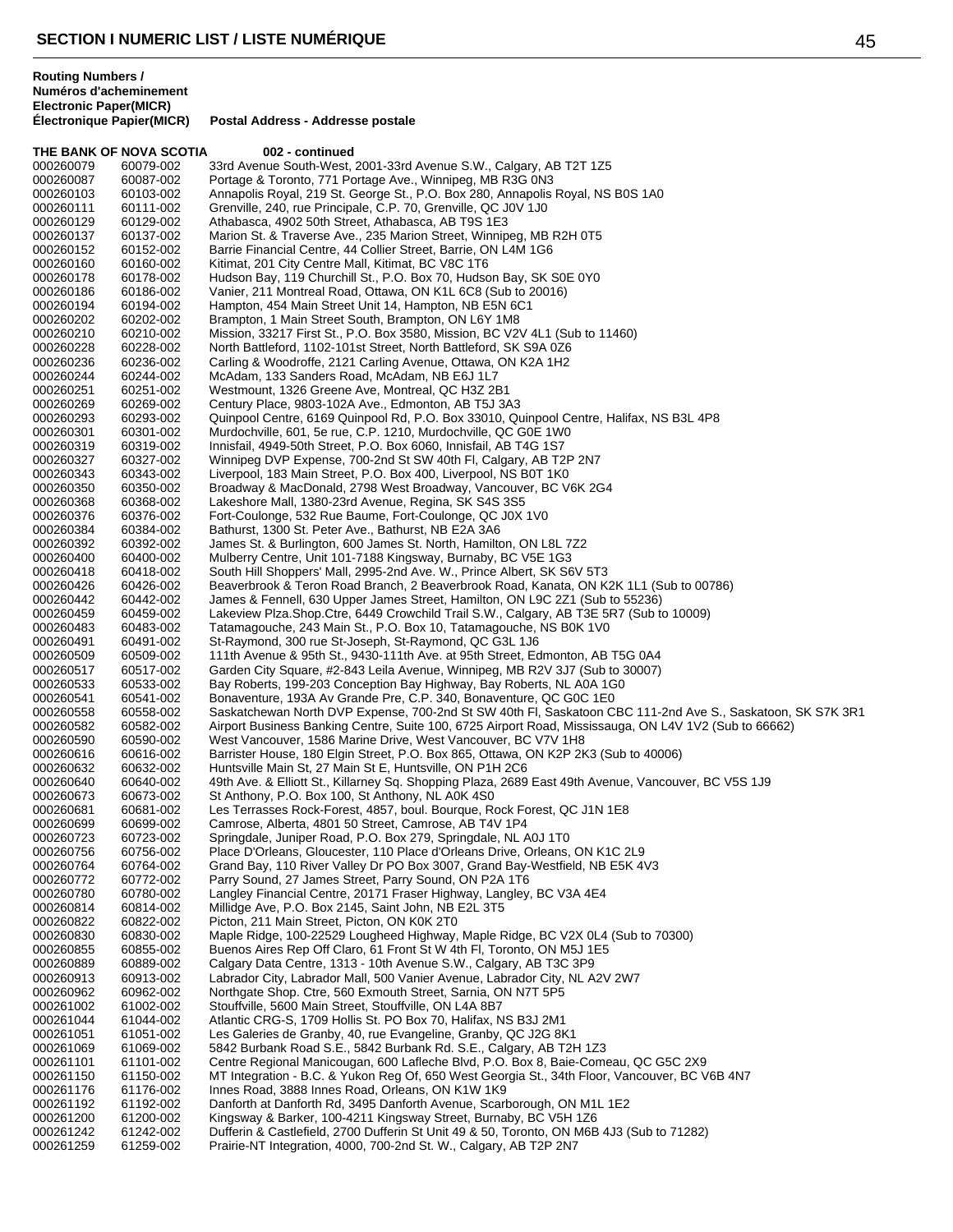THE BANK OF NOVA SCOTIA 002 - continued 000261341 61341-002 St. Laurent & Ontario US \$, 1635 St. Laurent Blvd, Montreal, QC H2X 2S9 (Sub to 90241)<br>000261382 61382-002 Kingston Road & Bingham, 1016 Kingston Road, Toronto, ON M4E 1T2 000261382 61382-002 Kingston Road & Bingham, 1016 Kingston Road, Toronto, ON M4E 1T2<br>000261432 61432-002 Lawrence & Birchmount. 2154 Lawrence Avenue East. Scarborough. OI Lawrence & Birchmount, 2154 Lawrence Avenue East, Scarborough, ON M1R 3A8 000261473 61473-002 Corner Brook Plaza, P.O. Box 1138, Corner Brook, NL A2H 6T2<br>000261499 61499-002 NT Personal Trust - Calgary, #1730, 700-2nd Street S.W, Calgar NT Personal Trust - Calgary, #1730, 700-2nd Street S.W, Calgary, AB T2P 2N7 000261549 61549-002 Cold Lake, 5001-50th Avenue, P.O. Box 1319, Cold Lake, AB T9M 1P3 000261572 61572-002 Queensway & Smithfield Drive, 168 The Queensway at Smithfield, Etobicoke, ON M8Y 1J3<br>000261580 61580-002 MT Pacific Region Accounting. 510 Burrard Street. 3rd Floor. Vancouver. BC V6C 3B9 MT Pacific Region Accounting, 510 Burrard Street, 3rd Floor, Vancouver, BC V6C 3B9 000261606 61606-002 CAU II Regional Office Expense, 44 King Street West 20th Floor, Toronto, ON M5H 1H1<br>000261622 61622-002 Sheppard & Rivalda, 2304 Sheppard Ave. W., North York, ON M9M 1M1 000261622 61622-002 Sheppard & Rivalda, 2304 Sheppard Ave. W., North York, ON M9M 1M1<br>000261630 61630-002 Village Green, 4790-27th Street, Vernon, BC V1T 4Y6 000261630 61630-002 Village Green, 4790-27th Street, Vernon, BC V1T 4Y6<br>000261671 61671-002 St Lawrence DVP Expense, 1002 Sherbrooke St W. St 000261671 61671-002 St Lawrence DVP Expense, 1002 Sherbrooke St W. Ste 470, Merivale & Meadowlands 1649 Merivale, Nepean, ON K2G 3K2<br>000261689 61689-002 Gateway Village, #246, 2 Hebert Road, St Albert, AB T8N 5T8 (Sub to 5 000261689 61689-002 Gateway Village, #246, 2 Hebert Road, St Albert, AB T8N 5T8 (Sub to 50039)<br>000261713 61713-002 Upper Island Cove, Upper Island Cove, NL A0A 4E0 (Sub to 30643) 000261713 61713-002 Upper Island Cove, Upper Island Cove, NL A0A 4E0 (Sub to 30643) Blainville, 1356 Boul. Cure Labelle, Suite 222, Blainville, QC J7C 2P2 (Sub to 90001) 000261762 61762-002 Yonge & St. Clair, 1 St. Clair Ave. E. at Yonge, Toronto, ON M4T 1Z3<br>000261770 61770-002 Chetwynd, 5016-50th Ave., P.O. Box 327, Chetwynd, BC V0C 1J0 Chetwynd, 5016-50th Ave., P.O. Box 327, Chetwynd, BC V0C 1J0 000261812 61812-002 Union & Moore, 139 Union St. E., Waterloo, ON N2J 1C4 000261853 61853-002 Kenmount Square, 195 Kenmount Road, P.O. Box 8598 Station A, St. John's, NL A1B 3P9<br>000261861 61861-002 MTC Guaranteed Funds. Montreal. c/o BNS Fin. SC Plaza. 44 King 10 Fl. Toronto. ON M5I MTC Guaranteed Funds, Montreal, c/o BNS Fin, SC Plaza, 44 King 10 Fl, Toronto, ON M5H 1H1 000261903 61903-002 Western Service Centre-Halifax, NS, 2850 Sundridge Blvd,. N.E., Calgary, AB T1Y 6G2 (Sub to 81893)<br>000261929 61929-002 Lac La Biche, #10202 101 Ave, P.O. Box 690, Lac La Biche, AB T0A 2C0 Lac La Biche, #10202 101 Ave, P.O. Box 690, Lac La Biche, AB T0A 2C0 000261952 61952-002 1791 Lakeshore Road W, 1791 Lakeshore Rd W, Mississauga, ON L5J 1J6<br>000261994 61994-002 Scotiabank AMX Credit Card, 888 Birchmount Rd 4th Floor, Scarborough, C 000261994 61994-002 Scotiabank AMX Credit Card, 888 Birchmount Rd 4th Floor, Scarborough, ON M1K 5L1<br>000262026 62026-002 Retail Securities & Investments. 1 Richmond St.. 7th Floor. 44 King St. West. Toronto. 0 Retail Securities & Investments, 1 Richmond St., 7th Floor, 44 King St. West, Toronto, ON M5H 1H1 000262042 62042-002 Danforth & Coxwell, 1573 Danforth Avenue, Toronto, ON M4J 1N8 (Sub to 21212) 62141-002 National Retail Credit Centre-MTL, 2201 Eglinton Ave. East, Scarborough, ON M1L 4S2 (Sub to 44743)<br>62182-002 King Street, Midland, 291 King Street, PO Box 490, Midland, ON L4R 4L3 000262182 62182-002 King Street, Midland, 291 King Street, PO Box 490, Midland, ON L4R 4L3 000262190 62190-002 MT Western Branch Operations, 510 Burrard Street, 3rd Floor, Vancouver, BC V6C 3B9<br>000262232 62232-002 Northern Ave. & Hwy 17, 294 Northern Ave., Sault Ste Marie, ON P6B 4H6 (Sub to 4097 Northern Ave. & Hwy 17, 294 Northern Ave., Sault Ste Marie, ON P6B 4H6 (Sub to 40972) 000262281 62281-002 612 St. Jacques, Montreal, 612, rue St. Jacques Ouest, Montreal, QC H3C 1E1 (Sub to 90001)<br>000262299 62299-002 Private Banking - Calgary, Suite 1700, 225 6th Ave SW, Calgary, AB T2P 1N2 000262299 62299-002 Private Banking - Calgary, Suite 1700, 225 6th Ave SW, Calgary, AB T2P 1N2<br>000262323 62323-002 Elmsdale, 269 Highway 214 Unit 170, Elmsdale, NS B2S 1K1 (Sub to 80903) 000262323 62323-002 Elmsdale, 269 Highway 214 Unit 170, Elmsdale, NS B2S 1K1 (Sub to 80903) 000262331 62331-002 Place Laurier, Ste. Foy, Place Laurier,2700 Boulevard Laurier, Sainte-Foy, QC G1V 2L8 (Sub to 10041) 000262422 62422-002 Port Union & Fanfare, 305 Port Union Road, West Hill, ON M1C 2L5<br>000262430 62430-002 BC & Yukon Reg Retail Loan Dev Ctr, 44 King Street West 20th Floo 000262430 62430-002 BC & Yukon Reg Retail Loan Dev Ctr, 44 King Street West 20th Floor, Toronto, ON M5H 1H1<br>000262463 62463-002 MT Halifax Stock Transfer, 1465 Brenton Street, Suite 504, Halifax, NS B3J 3S9 000262463 62463-002 MT Halifax Stock Transfer, 1465 Brenton Street, Suite 504, Halifax, NS B3J 3S9<br>000262489 62489-002 MT Calgary Stock Transfer-Ops, Western Gas Tower, 6th Floor, 530-8th Ave. .S 000262489 62489-002 MT Calgary Stock Transfer-Ops, Western Gas Tower, 6th Floor, 530-8th Ave. .S.W., Calgary, AB T2P 3S8<br>000262521 62521-002 1002, Sherbrooke St, West Suite 520, Montreal, QC H3A 3M3 1002, Sherbrooke St, West Suite 520, Montreal, QC H3A 3M3 000262539 62539-002 Western Service Centre EBCC Sales, 2850 Sunridge Blvd., NE, Calgary, AB T1Y 6G2<br>000262547 62547-002 Oits-Mexico, 61 Front St West 4th Floor, Toronto, ON M5H 1H1 000262547 62547-002 Oits-Mexico, 61 Front St West 4th Floor, Toronto, ON M5H 1H1 Consumer Credit, 61 Front St 1st Floor, 44 King St. W., Toronto, ON M5H 1H1 000262570 62570-002 Brentwood Shopping Centre, 4567 Lougheed Highway, Unit 26, Burnaby, BC V5C 3Z6<br>000262646 62646-002 DCSC Operations, 2201 Eglinton Avenue East, Scarborough, ON M1L 4S2 DCSC Operations, 2201 Eglinton Avenue East, Scarborough, ON M1L 4S2 000262703 62703-002 Halifax Centralized Cash Unit, 1465 Brenton street 4th Floor, Halifax, NS B3J 3J2<br>000262711 62711-002 St-Leonard, 5094 rue Jean-Talon est, Montreal, QC H1S 1K7 (Sub to 70011) 000262711 62711-002 St-Leonard, 5094 rue Jean-Talon est, Montreal, QC H1S 1K7 (Sub to 70011)<br>000262729 62729-002 Western Canada Commercial, 700 Second St SW, c/o 2850 Sunridge Blvd N Western Canada Commercial, 700 Second St SW, c/o 2850 Sunridge Blvd NE, Calgary, AB T1Y 6G2 000262752 62752-002 Yonge & Bernard, 10909 Yonge Street, Richmond Hill, ON L4C 3E3 (Sub to 30882) Petawawa, 3468D Petawawa Blvd, Petawawa, ON K8H 1X3 000262802 62802-002 Automotive Centre West, 195 The West Mall, Etobicoke, ON M9C 5K1<br>000262810 62810-002 Vancouver Island DVP Expense, 650 West Georgia St, 34th Floor, For 000262810 62810-002 Vancouver Island DVP Expense, 650 West Georgia St, 34th Floor, Fort Street Br, 100-747 Fort St, Victoria, BC V8W 3G1<br>000262851 62851-002 Rockland Shopping Centre. 2305 Rockland Rd.. Ste 1830. Mont-Roval Rockland Shopping Centre, 2305 Rockland Rd., Ste 1830, Mont-Royal, QC H3P 3E9 000262869 62869-002 Prairies CRG-S, 10050 Jasper Ave Scotia Place Bld, Edmonton, AB T5J 1V7<br>000262919 62919-002 Red Deer & Area DVP Expense, 700-2nd St SW, 40th Floor, Gaetz Ave & 67 000262919 62919-002 Red Deer & Area DVP Expense, 700-2nd St SW, 40th Floor, Gaetz Ave & 67th 6704-50th Ave, Red Deer, AB T4N 4E1<br>000262992 62992-002 15 Gervais Dr at Wynford, 15 Gervais Drive, North York, ON M3C 1Y8 000262992 62992-002 15 Gervais Dr at Wynford, 15 Gervais Drive, North York, ON M3C 1Y8<br>000263032 63032-002 Bloorcourt village, 992 Bloor Street W, Toronto, ON M6H 1L8 63032-002 Bloorcourt village, 992 Bloor Street W, Toronto, ON M6H 1L8<br>63040-002 VP & Director BC, 650 West Georgia st PO Box 11502, Vance 000263040 63040-002 VP & Director BC, 650 West Georgia st PO Box 11502, Vancouver, BC V6B 4P6<br>000263081 63081-002 Montreal BSC (Servicing Transit), PO Box 70 Station Place D'Armes, Montreal, Q 000263081 63081-002 Montreal BSC (Servicing Transit), PO Box 70 Station Place D'Armes, Montreal, QC H2Y 3E9<br>000263099 63099-002 Belmont, 13540 Victoria Trail NW, Edmonton, AB T5A 5C9 Belmont, 13540 Victoria Trail NW, Edmonton, AB T5A 5C9 000263131 63131-002 Ste-Foy, 1440 Jules-Verne, Quebec, QC G2G 2V6 Sage Hill Plaza, 79 Sage Hill Plaza NW, Calgary, AB T3R 0S4 000263172 63172-002 Lindsay, 165 Kent Street West, P.O. Box 270, Lindsay, ON K9V 4S2 000263180 63180-002 Vancouver Symcor ABM Dep Proc, 111 East 5th Avenue E 1st Flr, Vancouver, BC V5T 4L1<br>000263230 63230-002 Yaletown, 1108 Homer Street, Vancouver, BC V6B 2X6 Yaletown, 1108 Homer Street, Vancouver, BC V6B 2X6 000263271 63271-002 Quebec Atlantic Mortgage Devlopm, 1 Richmond St. West, 6th Floor, Toronto, ON M5H 1H1<br>000263289 63289-002 Calgary centralized curr unit, 2850 Sunridge Blvd NE, Calgary, AB T1Y 6G2 Calgary centralized curr unit, 2850 Sunridge Blvd NE, Calgary, AB T1Y 6G2 000263321 63321-002 Que CRG-S, 1002 Sherbrooke St. West, Montreal, QC H3A 3L6<br>000263362 63362-002 Riverside Shopping Plaza, 8400 Wyandotte St. East, Windsor, C 000263362 63362-002 Riverside Shopping Plaza, 8400 Wyandotte St. East, Windsor, ON N8S 1T6 (Sub to 71852)<br>000263370 63370-002 RIVER DISTRICT. 3498 SAWMILL CRESCENT. Vancouver. BC V5S 0C8 RIVER DISTRICT, 3498 SAWMILL CRESCENT, Vancouver, BC V5S 0C8 000263396 63396-002 Western Service Centre, 2850 Sunridge Blvd NE, Calgary, AB T1Y 6G2<br>000263412 63412-002 Constellation Hotel, 900 Dixon Road at Carlingview Drive, Etobicoke, Ol Constellation Hotel, 900 Dixon Road at Carlingview Drive, Etobicoke, ON M9W 1G7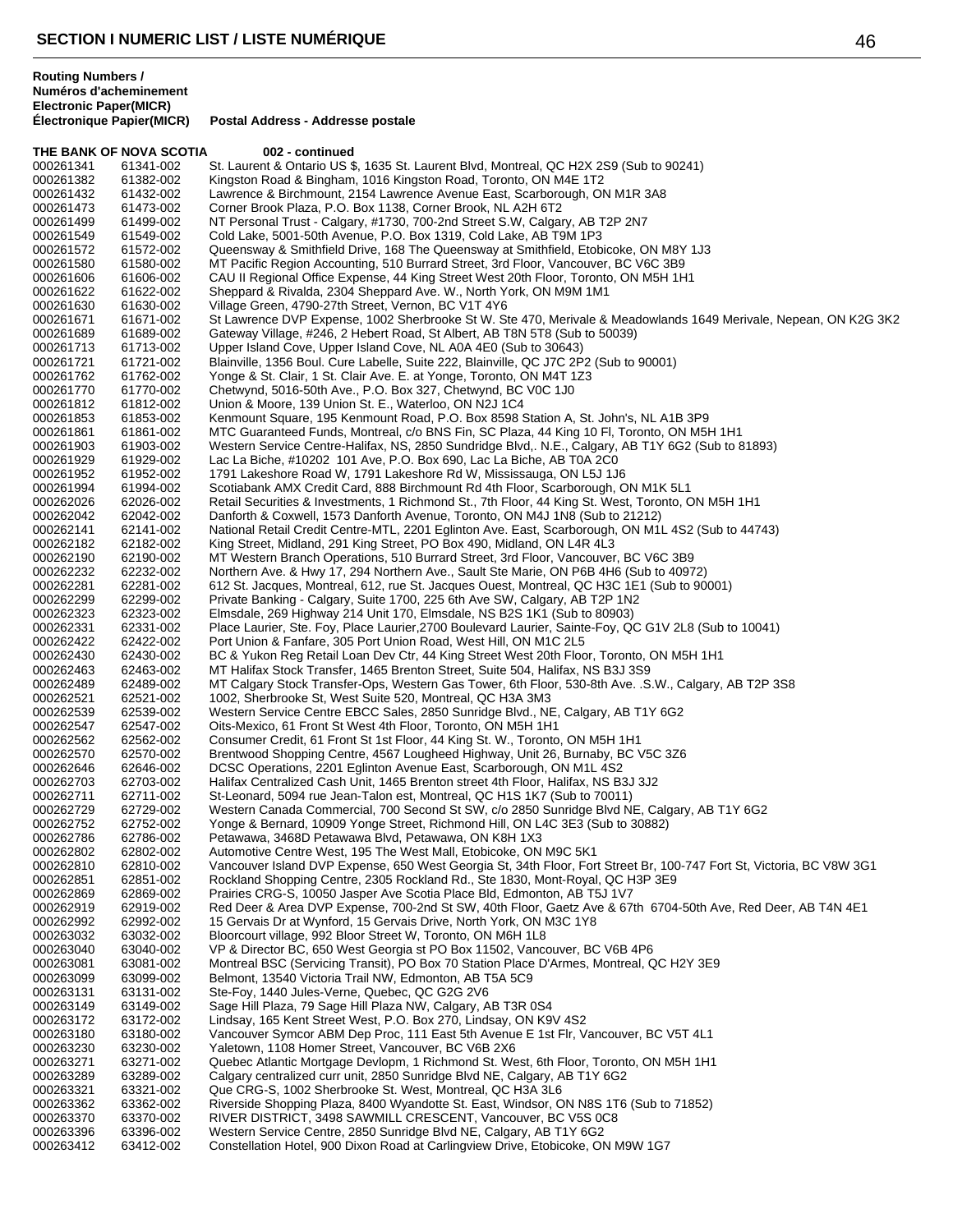THE BANK OF NOVA SCOTIA 002 - continued 000263446 63446-002 Mid Market Commercial, 44 King St W, c/o 1st Clair Ave E 2nd Floor, Toronto, ON M4T 2V7<br>000263461 63461-002 Banque Nouvelle-Ecosse, 1002 Sherbrooke St W STE 250, Montreal, QC H3A 3L6 000263461 63461-002 Banque Nouvelle-Ecosse, 1002 Sherbrooke St W STE 250, Montreal, QC H3A 3L6<br>000263552 63552-002 Bovaird & Highway 10, 66 Quarry Edge Drive, Brampton, ON L6V 4K2 Bovaird & Highway 10, 66 Quarry Edge Drive, Brampton, ON L6V 4K2 000263776 63776-002 MTCC Mortgage - Capital Funds, c/o SMC Finance, 2206 Eglinton E. Suite 200, Scarborough, ON M1L 4S7<br>000263792 63792-002 Stone Road Mall, 435 Stone Road West - Unit L1A, Guelph, ON N1G 2X6 000263792 63792-002 Stone Road Mall, 435 Stone Road West - Unit L1A, Guelph, ON N1G 2X6<br>000263966 63966-002 Ontario Cash Processing Centre, 44 King St. West, Toronto, ON M5H 1H1 000263966 63966-002 Ontario Cash Processing Centre, 44 King St. West, Toronto, ON M5H 1H1<br>000263982 63982-002 Yonge & 16th, 9325 Yonge Street, Richmond Hill, ON L4C 1V4 (Sub to 30 000263982 63982-002 Yonge & 16th, 9325 Yonge Street, Richmond Hill, ON L4C 1V4 (Sub to 30882) National Retail Credit Centre-Mtg, 2201 Eglinton Ave. E., Scarborough, ON M1L 4S2 000264097 64097-002 Winnipeg centralized curr unit, 403-200 Portage Ave, Winnipeg, MB R3C 3X2 000264212 64212-002 Devonshire & Springbank, 385 Springbank Ave. N., Woodstock, ON N4T 1R3 (Sub to 31872)<br>000264246 64246-002 Scotia Trust - Sudbury, 30 Cedar Street, Suite 404, Sudbury, ON P3E 1A4 000264246 64246-002 Scotia Trust - Sudbury, 30 Cedar Street, Suite 404, Sudbury, ON P3E 1A4<br>000264287 64287-002 Winnipeg CTF-Chile, PO BOX 3700 Station Main, Winnipeg, MB R3C 0A7 000264287 64287-002 Winnipeg CTF-Chile, PO BOX 3700 Station Main, Winnipeg, MB R3C 0A7<br>000264352 64352-002 Stoney Creek, 276 Barton Street East, Stoney Creek, ON L8E 2K6 000264352 64352-002 Stoney Creek, 276 Barton Street East, Stoney Creek, ON L8E 2K6<br>000264386 64386-002 Islington & Napa Valley, 9600 Islington Avenue Unit 14, Woodbridg 000264386 64386-002 Islington & Napa Valley, 9600 Islington Avenue Unit 14, Woodbridge, ON L4H 2T1<br>000264436 64436-002 NT Stratford Adjustment Centre, 10 Wright Boulevard, P.O. Box 128, Stratford, ON NT Stratford Adjustment Centre, 10 Wright Boulevard, P.O. Box 128, Stratford, ON N4Z 1H3 000264576 64576-002 c/o National Trust, One Financial Pl, One Financial Place, 1 Adelaide Street East, Toronto, ON M5C 2W8<br>000264626 64626-002 East York Town Centre, East York Town Centre, 45 Overlea Boulevard, Toronto, ON East York Town Centre, East York Town Centre, 45 Overlea Boulevard, Toronto, ON M4H 1C3 000264642 64642-002 Rathburn & Ponytrail, 1891 Rathburn Road E, Unit 19B, Mississauga, ON L4W 3Z3<br>000264766 64766-002 198 Main Street-Newmarket, 198 Main St. South, Newmarket, ON L3Y 3Z2 000264766 64766-002 198 Main Street-Newmarket, 198 Main St. South, Newmarket, ON L3Y 3Z2 Pickering Town Centre, 1355 Kingston Rd. Unit 110-112A, Pickering, ON L1V 1B8 000264816 64816-002 St. Clair & Via Italia, 1241 St. Clair Ave. W., Toronto, ON M6E 1B8<br>000264832 64832-002 Beechwood, 14 Fischer-Hallman Road North, Waterloo, ON N2L 2) Beechwood, 14 Fischer-Hallman Road North, Waterloo, ON N2L 2X3 000264972 64972-002 Meadowvale South, 6611 Falconer Drive, Mississauga, ON L5N 1R3<br>000265052 65052-002 TORONTO CHEQUE IMAGE DC, 120 KING ST., W, SUITE 530, Har 000265052 65052-002 TORONTO CHEQUE IMAGE DC, 120 KING ST., W, SUITE 530, Hamilton, ON L8P 4V2<br>000265102 65102-002 Central US \$ Funds Transferred - TDC. 4 Prince Andrew Place. Don Mills. ON M3C 2H4 Central US \$ Funds Transferred - TDC, 4 Prince Andrew Place, Don Mills, ON M3C 2H4 000265128 65128-002 Prairies CRG-G, 111 2nd Ave S. PO Box 1448, Saskatoon, SK S7K 3R1<br>000265276 65276-002 Huntsville, 70 William Street, Huntsville, ON P1H 2A5 000265276 65276-002 Huntsville, 70 William Street, Huntsville, ON P1H 2A5<br>000265342 65342-002 Steeles & Middlefield, 2002 Middlefield Road Units 9& 000265342 65342-002 Steeles & Middlefield, 2002 Middlefield Road Units 9&10, Markham, ON L3S 1Y5 (Sub to 83642)<br>000265466 65466-002 Carling and Campbell, 1712 Carling Ave., P.O. Box 6303, Station J, Ottawa, ON K2A 1T4 000265466 65466-002 Carling and Campbell, 1712 Carling Ave., P.O. Box 6303, Station J, Ottawa, ON K2A 1T4<br>000265532 65532-002 Dundas & Mavis. 3030 Elmcreek Road. Mississauga. ON L5B 4M3 Dundas & Mavis, 3030 Elmcreek Road, Mississauga, ON L5B 4M3 000265656 65656-002 Stoney Creek, 155 Green Road, Stoney Creek, ON L8G 3X2<br>000265706 65706-002 Mitchell, 66 Ontario Rd., P.O. Box 1180, Mitchell, ON N0K 1N 000265706 65706-002 Mitchell, 66 Ontario Rd., P.O. Box 1180, Mitchell, ON N0K 1N0<br>000265862 65862-002 Bathurst & Centre, 7700 Bathurst Street, Unit 19, Thornhill, ON 000265862 65862-002 Bathurst & Centre, 7700 Bathurst Street, Unit 19, Thornhill, ON L4J 7Y3<br>000265896 65896-002 Government Student Loan Administrati, P.O. Box 9, Station U, Etobicoke 000265896 65896-002 Government Student Loan Administrati, P.O. Box 9, Station U, Etobicoke, ON M8Z 5M4<br>000265912 65912-002 Scotia Plaza Private Banking, 40 King St W 1st Mezzanine South, Toronto, ON M5W 2X 000265912 65912-002 Scotia Plaza Private Banking, 40 King St W 1st Mezzanine South, Toronto, ON M5W 2X6 (Sub to 80002)<br>000265946 65946-002 Financial Agent Services\_SMC Deposit, 44 King Street West, 25th Floor, Toronto, ON 000265946 65946-002 Financial Agent Services\_SMC Deposit, 44 King Street West, 25th Floor, Toronto, ON M5H 1A1<br>000266076 66076-002 NT Personal Trust - PT Trust Adminis, 1 Richmond Street West 4th Floor, Toronto, ON M5H 3W 000266076 66076-002 NT Personal Trust - PT Trust Adminis, 1 Richmond Street West 4th Floor, Toronto, ON M5H 3W4<br>000266092 66092-002 I.B.D. (Administration), 13th Floor, 44 King Street West, Toronto, ON M5H 1H1 000266092 66092-002 I.B.D. (Administration), 13th Floor, 44 King Street West, Toronto, ON M5H 1H1<br>000266142 66142-002 I.B.D. (Accounting), 11th Floor, 44 King Street West, Toronto, ON M5H 1H1 000266142 66142-002 I.B.D. (Accounting), 11th Floor, 44 King Street West, Toronto, ON M5H 1H1<br>000266316 66316-002 Toronto Cau OLC Offsite ABM, 1 St. Clair Avenue East, Toronto, ON M4T 2 000266316 66316-002 Toronto Cau OLC Offsite ABM, 1 St. Clair Avenue East, Toronto, ON M4T 2V7<br>000266332 66332-002 Securities Operations-Settlement, 40 King St W. Sub Basement, 40 King St. W 000266332 66332-002 Securities Operations-Settlement, 40 King St W. Sub Basement, 40 King St. W. Securities, Toronto, ON M5H 1H1<br>000266456 66456-002 Shared Services Non Branch CAU. 888 Birchmount Road Floor. Scarborough. O Shared Services Non Branch CAU, 888 Birchmount Road Floor, Scarborough, ON M1K 5L1 000266662 66662-002 Brampton Business Banking Centre, 284 Queen Street East, Brampton, ON L6V 1C2<br>000266746 66746-002 Laurentian Bank Offset - MTC, NT Chief Accountants, Scotia Plaza, 40 King St W. 10 000266746 66746-002 Laurentian Bank Offset - MTC, NT Chief Accountants, Scotia Plaza, 40 King St W. 10th Flr, Toronto, ON M5H 1H1<br>000266878 66878-002 Stonegate. #100-3015 Clarence Ave South. Saskatoon. SK S7T 0B4 000266878 66878-002 Stonegate, #100-3015 Clarence Ave South, Saskatoon, SK S7T 0B4<br>000266886 66886-002 Training & Dev-HR Shared Services, 44 King St.W. 20th Floor, Toron 000266886 66886-002 Training & Dev-HR Shared Services, 44 King St.W. 20th Floor, Toronto, ON M5H 1H1<br>000266902 66902-002 eHOME, 4 King Street West, 3 Floor, Toronto, ON M5H 1B6 eHOME, 4 King Street West, 3 Floor, Toronto, ON M5H 1B6 000266936 66936-002 Real Estate Accounting Control, 61 Front Street 4th Floor, Toronto, ON M5J 1E5<br>000267066 67066-002 Toronto real Estate Construction, 44 King St W, c/o 1st Clair Ave E 2nd Floor, To Toronto real Estate Construction, 44 King St W, c/o 1st Clair Ave E 2nd Floor, Toronto, ON M4T 2V7 000267082 67082-002 Westwood Mall, 7205 Goreway Drive, Mississauga, ON L4T 2T9 (Sub to 66662) 000267116 67116-002 Private Banking - Burlington, 1005 Skyview Dr., Šte 322, Burlington, ON L7P 5B1<br>000267132 67132-002 Strathrov. 360 Caradoc Street South. Strathrov. ON N7G 2P6 Strathroy, 360 Caradoc Street South, Strathroy, ON N7G 2P6 000267256 67256-002 GTA East CRG-C, 625 Cochrane Drive, Markham, ON L3R 9R9<br>000267272 67272-002 MT Oakville, 260 Lakeshore Road East, Oakville, ON L6J 1J1 (S 000267272 67272-002 MT Oakville, 260 Lakeshore Road East, Oakville, ON L6J 1J1 (Sub to 00752) 000267306 67306-002 Ontario BSC-Expense, Scotia Plaza 40 King St West, 2nd Mezzanine, Toronto, ON M5H 1H1<br>000267322 67322-002 MT Richmond Hill, Observatory Place, Unit 20, 9555 Yonge St., Richmond Hill, ON L4C 9M5 000267322 67322-002 MT Richmond Hill, Observatory Place, Unit 20, 9555 Yonge St., Richmond Hill, ON L4C 9M5 (Sub to 30882)<br>000267462 67462-002 Scotia Line, 2201 Edlinton Ave E C/O BSRL, Scarborough, ON M1L 4S2 000267462 67462-002 Scotia Line, 2201 Eglinton Ave E C/O BSRL, Scarborough, ON M1L 4S2<br>000267546 67546-002 Special Accounts Centre, PO Box 403, Don Mills, ON M3C 2T2 000267546 67546-002 Special Accounts Centre, PO Box 403, Don Mills, ON M3C 2T2<br>000267652 67652-002 Chargex-Charge Cheques, 2201 Eglinton Ave E C/O BSRL, Sc. Chargex-Charge Cheques, 2201 Eglinton Ave E C/O BSRL, Scarborough, ON M1L 4S2 000267686 67686-002 Succursale du Plateau, 139 Boul. du Plateau, Gatineau, QC J9A 3G1 67876-002 Business Service Centre 67876, PO Box 4234 STN A, Toronto, ON M5W 5P6 000267926 67926-002 Mississauga Marketplace, 4559 Hurontario Street, Mississauga, ON L4Z 3L9 000267942 67942-002 Custody Services, 130 King Street West 20th Floor, PO Box 430 Stn First Canadian Place, Toronto, ON M5X 1K1<br>000268056 68056-002 West Brant. 340 Colborne Street West. Brantford. ON N3T 1M2 West Brant, 340 Colborne Street West, Brantford, ON N3T 1M2 000268072 68072-002 System Operations, 100 Gough Road, Markham, ON L3R 4B7<br>000268106 68106-002 Woodroffe & Stoneway, 3025 Woodroffe Avenue, Nepean, ON Woodroffe & Stoneway, 3025 Woodroffe Avenue, Nepean, ON K2G 6H2 000268262 68262-002 601 Doon Village Road, Doon Village Centre, 601 Doon Village Road, Kitchener, ON N2P 1T6<br>000268296 68296-002 Major Mackenzie & Highway 404, 2880 Major Mackenzie Dr unit 1, Markham, ON L6C 0G6 000268296 68296-002 Major Mackenzie & Highway 404, 2880 Major Mackenzie Dr unit 1, Markham, ON L6C 0G6<br>000268346 68346-002 Taunton & Westney, 1947 Ravenscroft Rd. Aiax, ON L1T 0K4 Taunton & Westney, 1947 Ravenscroft Rd, Ajax, ON L1T 0K4 000268452 68452-002 Laurier Centre, 500 Laurier Ave., Milton, ON L9T 4R3<br>000268486 68486-002 BNS-Financial AGT Services US \$ GIC, 44 King Stree BNS-Financial AGT Services US \$ GIC, 44 King Street W, Toronto, ON M5H 1H1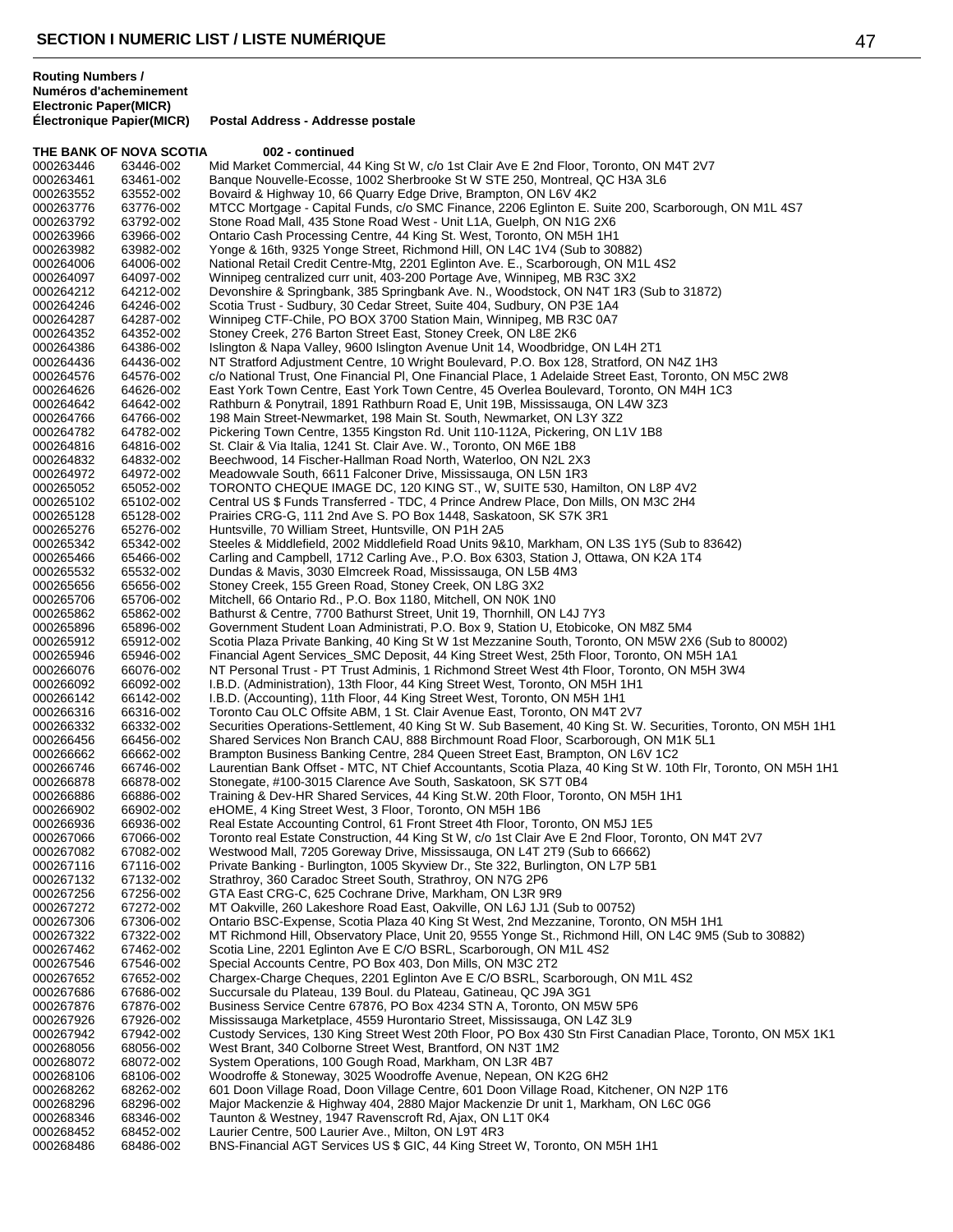THE BANK OF NOVA SCOTIA 002 - continued 000268502 68502-002 Ontario Regional Office - Expense, 44 King Street West 20th Floor, Toronto, ON M5H 1H1<br>000268676 68676-002 BNS/MBS, 40 King Street West 10th Fl, Toronto, ON M5H 1H1 000268676 68676-002 BNS/MBS, 40 King Street West 10th Fl, Toronto, ON M5H 1H1<br>000268726 68726-002 Mississauga & Williams Pkwy, 9483 Mississauga Rd. Bramptor Mississauga & Williams Pkwy, 9483 Mississauga Rd, Brampton, ON L6X 0Z8 000268742 68742-002 Scarborough DVP, 44 King Street W, 22nd Floor, Toronto, ON M5H 1H1 (Sub to 68502)<br>000268866 68866-002 Commercial IPL Ont & Western Canada, 40 King St W., 2nd Mezzanine, Toronto, ON M Commercial IPL Ont & Western Canada, 40 King St W., 2nd Mezzanine, Toronto, ON M5H 1H1 000268916 68916-002 System Maintenance CAU, 300 Consilium Place, 14th Floor, Scarborough, ON M1H 3G2<br>000269922 69922-002 Benefits Administration, Comp & Benf, 61 Front St. West, 3rd Floor, Toronto, ON M5H 1H 000269922 69922-002 Benefits Administration, Comp & Benf, 61 Front St. West, 3rd Floor, Toronto, ON M5H 1H1<br>000270003 70003-002 Halifax. 1709 Hollis St.. P.O. Box 70. Halifax. NS B3J 1W1 Halifax, 1709 Hollis St., P.O. Box 70, Halifax, NS B3J 1W1 000270011 70011-002 505 Ste-Catherine Ouest, 505 Ste-Catherine Street West, 505, rue Sainte-Catherine ouest, Montreal, QC H3B 1B3<br>000270029 70029-002 Mount Royal, 1401 - 17th Avenue S.W., Calgary, AB T2T 0C6 000270029 70029-002 Mount Royal, 1401 - 17th Avenue S.W., Calgary, AB T2T 0C6<br>000270037 70037-002 Portage Ave. & Roseberry St., 1847 Portage Ave., Winnipeg, N 000270037 70037-002 Portage Ave. & Roseberry St., 1847 Portage Ave., Winnipeg, MB R3J 0G7<br>000270052 70052-002 King & Ontario, 64 King St W, Kitchener, ON N2G 0B5 000270052 70052-002 King & Ontario, 64 King St W, Kitchener, ON N2G 0B5 000270060 70060-002 Gateway Station Tower, 200-13401 108th Avenue, Surrey, BC V3T 5T3 (Sub to 60020)<br>000270078 70078-002 Tisdale, 1002 100th St, P.O. Box 1600, Tisdale, SK S0E 1T0 000270078 70078-002 Tisdale, 1002 100th St, P.O. Box 1600, Tisdale, SK S0E 1T0<br>000270086 70086-002 Pembroke, 81 Pembroke St. West, P.O. Box 156, Pembroke, 000270086 70086-002 Pembroke, 81 Pembroke St. West, P.O. Box 156, Pembroke, ON K8A 6X3<br>000270094 70094-002 Campbellton, 157 Water Street, Campbellton, NB E3N 3L4 000270094 70094-002 Campbellton, 157 Water Street, Campbellton, NB E3N 3L4<br>000270102 70102-002 Acton, 36 Mill Street East, Acton, ON L7J 1H2 000270102 70102-002 Acton, 36 Mill Street East, Acton, ON L7J 1H2<br>000270110 70110-002 Cloverdale, 5699-176th Street, Surrey, BC V3 000270110 70110-002 Cloverdale, 5699-176th Street, Surrey, BC V3S 4C5 (Sub to 13110) 000270128 70128-002 Beechy, Main St, P.O. Box 250, Beechy, SK S0L 0C0 (Sub to 80028)<br>000270136 70136-002 Bells Corners. 1966 Robertson Road. Nepean. ON K2H 5B9 (Sub to Bells Corners, 1966 Robertson Road, Nepean, ON K2H 5B9 (Sub to 00166) 000270144 70144-002 Chipman, 237 Main Street, Chipman, NB E4A 2H2 (Sub to 30254)<br>000270177 70177-002 Winnipegosis, 318 1st Street, Winnipegosis, MB R0L 2G0 Winnipegosis, 318 1st Street, Winnipegosis, MB R0L 2G0 000270193 70193-002 Woodlawn-Westphal, 100 Main Street, Dartmouth, NS B2X 1R2<br>000270201 70201-002 Masson et 4e avenue, 2747, rue Masson, Montreal, QC H1Y 1W 000270201 70201-002 Masson et 4e avenue, 2747, rue Masson, Montreal, QC H1Y 1W6<br>000270219 70219-002 Jasper Place, 15102 Stoney Plain Road, Edmonton, AB T5P 3Y3 Jasper Place, 15102 Stoney Plain Road, Edmonton, AB T5P 3Y3 000270227 70227-002 225 Red River Road, 225 Red River Road, Thunder Bay, ON P7B 1A7<br>000270243 70243-002 Coburg & Robie, 6005 Coburg Road, Halifax, NS B3H 1Y8 (Sub to 210 70243-002 Coburg & Robie, 6005 Coburg Road, Halifax, NS B3H 1Y8 (Sub to 21063)<br>70250-002 Sixth St. & 5th Avenue, 445 Sixth Street, New Westminster, BC V3L 3B1 000270250 70250-002 Sixth St. & 5th Avenue, 445 Sixth Street, New Westminster, BC V3L 3B1<br>000270268 70268-002 Shellbrook, 21 Main St, P.O. Box 190, Shellbrook, SK S0J 2E0 000270268 70268-002 Shellbrook, 21 Main St, P.O. Box 190, Shellbrook, SK S0J 2E0<br>000270276 70276-002 Preston & Norman. 425 Preston St.. Ottawa. ON K1S 4N3 (Sub Preston & Norman, 425 Preston St., Ottawa, ON K1S 4N3 (Sub to 30056) 000270284 70284-002 St-Andrews, 204 Water Street, St-Andrews, NB E5B 1B4<br>000270292 70292-002 Cochrane, 127-6th Ave., PO Box 250, Cochrane, ON P0L 000270292 70292-002 Cochrane, 127-6th Ave., PO Box 250, Cochrane, ON P0L 1C0<br>000270300 70300-002 Port Moody, 2501 St Johns Street, Port Moody, BC V3H 2B3 000270300 70300-002 Port Moody, 2501 St Johns Street, Port Moody, BC V3H 2B3<br>000270318 70318-002 Regent Park Plaza, 3835 Sherwood Drive, Regina, SK S4R 4 000270318 70318-002 Regent Park Plaza, 3835 Sherwood Drive, Regina, SK S4R 4A8 (Sub to 20438)<br>000270326 70326-002 Casselman, 29 Richer Circle, Casselman, ON K0A 1M0 000270326 70326-002 Casselman, 29 Richer Circle, Casselman, ON K0A 1M0<br>000270334 70334-002 Sackville, 22 Bridge Street, Sackville, NB E4L 3N5 000270334 70334-002 Sackville, 22 Bridge Street, Sackville, NB E4L 3N5<br>000270342 70342-002 Exeter, 280 Main Street South, PO BOX 70, Exeter 000270342 70342-002 Exeter, 280 Main Street South, PO BOX 70, Exeter, ON N0M 1S6<br>000270359 70359-002 Milo, 200 Centre Street, P.O. Box 150, Milo, AB T0L 1L0 (Sub to 9 000270359 70359-002 Milo, 200 Centre Street, P.O. Box 150, Milo, AB T0L 1L0 (Sub to 91439) 000270383 70383-002 North Sydney, 299 Commercial Street, P.O. Box 40, North Sydney, NS B2A 3M1<br>000270391 70391-002 Sherbrooke, 2637 rue King Ouest, Sherbrooke, QC J1J 2H3 000270391 70391-002 Sherbrooke, 2637 rue King Ouest, Sherbrooke, QC J1J 2H3<br>000270409 70409-002 Stettler, 4801 - 50th Street, Stettler, AB T0C 2L0 000270409 70409-002 Stettler, 4801 - 50th Street, Stettler, AB T0C 2L0 River John, P.O. Box 10, River John, NS B0K 1N0 000270441 70441-002 Saint-Michel, 7740, boul. Saint-Michel, Montreal, QC H2A 3A6 (Sub to 20081) 70474-002 MT St. John NB Corp Trust, 53 King Street, Main Floor, Saint John, NB E2L 1G5<br>70482-002 Kingston Financial Centre. 101 Princess Street. Kingston. ON K7L 1A8 000270482 70482-002 Kingston Financial Centre, 101 Princess Street, Kingston, ON K7L 1A8<br>000270490 70490-002 Granville & 68th, 8377 Granville Street, Vancouver, BC V6P 4Z8 000270490 70490-002 Granville & 68th, 8377 Granville Street, Vancouver, BC V6P 4Z8 Carling & Parkdale, 1085 Carling Ave., Ottawa, ON K1Y 4K4 (Sub to 60236) 000270524 70524-002 Edmundston, 75 Canada Road, Edmundston, NB E3V 1V4<br>000270532 70532-002 Linwood, 5201 Ament Line, Linwood, ON N0B 2A0 Linwood, 5201 Ament Line, Linwood, ON N0B 2A0 000270540 70540-002 Marine & Mac Gowan, 1500 Marine Drive, North Vancouver, BC V7P 1T7<br>000270557 70557-002 Marathon Centre Mall, 2 Hemlo Drive, Unit 20, P.O. Box 1960, Marathon, 000270557 70557-002 Marathon Centre Mall, 2 Hemlo Drive, Unit 20, P.O. Box 1960, Marathon, ON P0T 2E0<br>000270573 70573-002 Catalina. Astor Avenue. P.O. Box 160. Catalina. NL A0C 1J0 Catalina, Astor Avenue, P.O. Box 160, Catalina, NL A0C 1J0 000270581 70581-002 Saint-Viateur/Casgrain, 160, rue Saint-Viateur est, Montreal, QC H2T 1A8<br>000270599 70599-002 4110 Brentwood Road N.W., 4110 Brentwood Road N.W., Calgary, AB T2 000270599 70599-002 4110 Brentwood Road N.W., 4110 Brentwood Road N.W., Calgary, AB T2L 1K8 (Sub to 30049)<br>000270607 70607-002 Dakota & Warde, #14-1500 Dakota St., Winnipeg, MB R2N 3Y7 (Sub to 30007) 000270607 70607-002 Dakota & Warde, #14-1500 Dakota St., Winnipeg, MB R2N 3Y7 (Sub to 30007)<br>000270623 70623-002 Gander, 49 Roe Avenue PO Box 382, Gander, NL A1V 1W8 000270623 70623-002 Gander, 49 Roe Avenue PO Box 382, Gander, NL A1V 1W8<br>000270649 70649-002 17th Ave. & 8th St. S.W., 841-17th Ave. S.W., Calgary, AB T 000270649 70649-002 17th Ave. & 8th St. S.W., 841-17th Ave. S.W., Calgary, AB T2T 0A1 (Sub to 70029)<br>000270664 70664-002 Westmorland & Mcallister, 533 Westmorland Road, Saint John, NB E2J 2G9 (Sub to 000270664 70664-002 Westmorland & Mcallister, 533 Westmorland Road, Saint John, NB E2J 2G9 (Sub to 40014)<br>000270672 70672-002 Morrisburg, 37 Main Street, Morrisburg, ON K0C 1X0 Morrisburg, 37 Main Street, Morrisburg, ON K0C 1X0 000270680 70680-002 Spruceland Shop. Ctre, 675 Central Street, Prince George, BC V2M 3C6 (Sub to 50310)<br>000270698 70698-002 Rosetown, 218 Main St, PO Box 1960, Rosetown, SK S0L 2V0 000270698 70698-002 Rosetown, 218 Main St, PO Box 1960, Rosetown, SK S0L 2V0 000270722 70722-002 North Bay-Business Banking Centre, 204 Main Street West, North Bay, ON P1B 2T7<br>000270730 70730-002 Campbell River, 961 Alder St., Campbell River, BC V9W 5C3 000270730 70730-002 Campbell River, 961 Alder St., Campbell River, BC V9W 5C3<br>000270763 70763-002 Wabana. Bennett Street. P.O. Box 1270. Wabana. NL A0A 4H Wabana, Bennett Street, P.O. Box 1270, Wabana, NL A0A 4H0 (Sub to 50013) 000270797 70797-002 Mortgage Holdings, 2nd Fl. Canada Bldg. 352 Donald St., P.O. Box 8400, Winnipeg, MB R3C 3A4<br>000270813 70813-002 Morell, P.O. Box 30, Morell, PE C0A 1S0 (Sub to 51003) 70813-002 Morell, P.O. Box 30, Morell, PE C0A 1S0 (Sub to 51003)<br>70839-002 MT Calgary Sales and Service. 530-8th Avenue S.W., 6t 000270839 70839-002 MT Calgary Sales and Service, 530-8th Avenue S.W., 6th Floor, Calgary, AB T2P 3S8<br>000270847 70847-002 MT Winnipeg Stock Transfer, 221 Portage Avenue, Winnipeg, MB R3B 2A6 000270847 70847-002 MT Winnipeg Stock Transfer, 221 Portage Avenue, Winnipeg, MB R3B 2A6<br>000270854 70854-002 Hartland. 390 Main Street. Hartland. NB E7P 2N2 (Sub to 00364) Hartland, 390 Main Street, Hartland, NB E7P 2N2 (Sub to 00364) 000270862 70862-002 Port Hope, 69 Walton Street, P.O. Box 237, Port Hope, ON L1A 3W3 Vancouver Data Centre, 1620 West 8th Street, P.O. Box 6650, Vancouver, BC V6J 1V4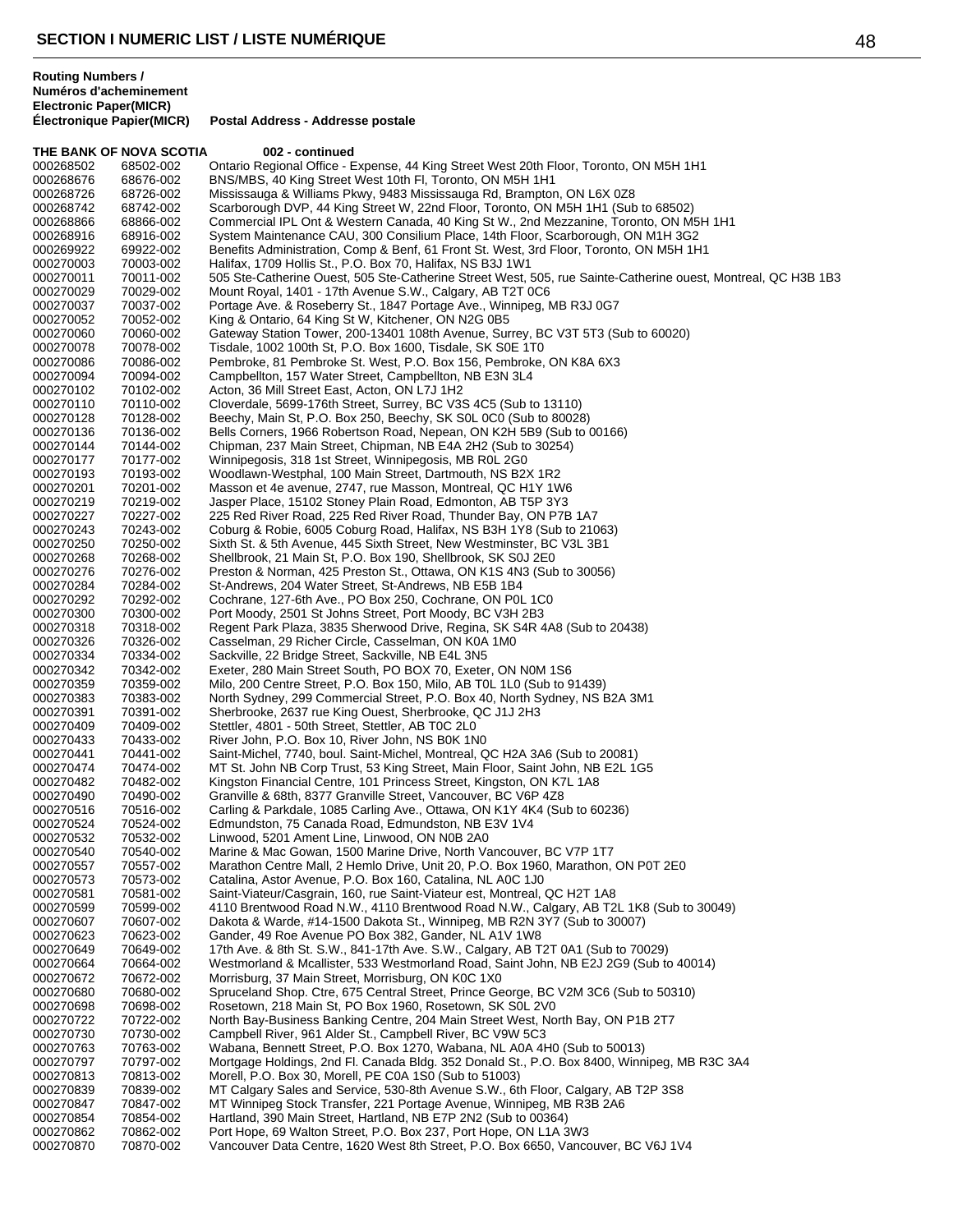**Routing Numbers / Numéros d'acheminement Electronic Paper(MICR)**

THE BANK OF NOVA SCOTIA 002 - continued 000270912 70912-002 Fairview Mall, St. Catharines, 285 Geneva St, Fairview Mall, St Catharines, ON L2N 2G1 (Sub to 10892)<br>000270920 70920-002 Whitehorse, 212 Main Street, Whitehorse, YT Y1A 2B1 000270920 70920-002 Whitehorse, 212 Main Street, Whitehorse, YT Y1A 2B1 Marystown, NL, 191-195 Ville Marie Dr. PO Box 398, Marystown, NL A0E 2M0 000270961 70961-002 Montreal & East DVP Expense, 1002 Sherbrooke St. W. Suite 470, Montreal, QC H3A 3M3<br>000270979 70979-002 4936 Richmond Rd. S.W., 4936 Richmond Rd. S.W., Calgary, AB T3E 6K4 4936 Richmond Rd. S.W., 4936 Richmond Rd. S.W., Calgary, AB T3E 6K4 000271001 71001-002 Operations Processing Montreal, 1800 McGill College Avenue, 12th flr, Montreal, QC H3A 3K9<br>1900271043 71043-002 NF & Labrador DVP Expense, 1709 Hollis St 6th Fl, Mount Pearl S Centennial Square, Mount 000271043 71043-002 NF & Labrador DVP Expense, 1709 Hollis St 6th Fl, Mount Pearl S Centennial Square, Mount Pearl, NL A1N 2C1<br>000271076 71076-002 Direct Reporting Units Adiustment. 181 University Avenue. 17th Floor. Toron Direct Reporting Units Adjustment, 181 University Avenue, 17th Floor, Toronto, ON M5H 3M7 000271092 71092-002 Bathurst & Dundas, 347 Bathurst Street, Toronto, ON M5T 2S7 (Sub to 01172)<br>000271100 71100-002 Duncan, 435 Trunk Road, Duncan, BC V9L 2P5 000271100 71100-002 Duncan, 435 Trunk Road, Duncan, BC V9L 2P5<br>000271126 71126-002 Southwest Ontario DVP Expense, 44 King Stree Southwest Ontario DVP Expense, 44 King Street West 22nd Floor, c/o Eastpark Ctr 7041 Tecumseh Rd E, Windsor, ON N8T 1E8 000271142 71142-002 130 Bloor Street West, 130 Bloor St. W., Toronto, ON M5S 1N6 (Sub to 91132) 000271159 71159-002 Sales Support Group, 2850 Sunridge Blvd., Calgary, AB T1Y 6G2 000271191 71191-002 Centre-ville, Gatineau, 144 boul. de l'Hopital, Gatineau, QC J8T 7S7<br>000271209 71209-002 Carry Drive (Medicine Hat), #2 83 Carry Drive, Medicine Hat, AB T1! Carry Drive (Medicine Hat), #2 83 Carry Drive, Medicine Hat, AB T1B 3M5 000271282 71282-002 Eglinton & Caledonia, 2256 Eglinton Avenue West, Toronto, ON M6E 2L3 000271290 71290-002 Scotia Trust - Victoria, Sutie 402-1321 Blanshard St, PO 8043, Victoria, BC V8W 3R7 000271316 71316-002 Banking Ops-Systems Maint. MT Test, 888 Birchmount Road, 1st Floor, Scarborough, ON M1K 5L1 (Sub to 18192) 000271324 71324-002 Riverview, 600 Pinewood Road, Riverview, NB E1B 5M7 000271332 71332-002 Cedarbrae Plaza, 3475 Lawrence Avenue East, Scarborough, ON M1H 1B2 000271373 71373-002 Goulds, 355 Main Street PO Box 820, Goulds, NL A1S 1G8 000271381 71381-002 Val d'Or, 872, 3e Avenue, Val-d'Or, QC J9P 1T1 000271407 71407-002 Polo Park Shopping Centre, 100-1485 Portage Ave, 1485 Portage Avenue, Winnipeg, MB R3G 0W4 000271423 71423-002 Truro Centre, 90 Esplanade St., P.O. Box 972, Truro, NS B2N 5G7 000271431 71431-002 Parc Samuel Holland, 1275, Chemin Ste-Foy Suite 185, Quebec, QC G1S 4S5 000271449 71449-002 NT Domestic Region-Prairie, 4000, 700-2nd St. W., Calgary, AB T2P 2N7 000271456 71456-002 Scotia Life Insurance Company, 100 Yonge Street, Toronto, ON M5H 1H1 000271472 71472-002 Mount Dennis, 1151 Weston Road, Toronto, ON M6M 4P3 000271480 71480-002 No. 5 & Bridgeport Road, 104-11911 Bridgeport Road, Richmond, BC V6X 1T5 000271506 71506-002 Shared Services Non Branch CAU, 888 Birchmount Road 4th Floor, Scarborough, ON M1K 5L1 000271522 71522-002 Queen & Church, 79 Queen Street East, Toronto, ON M5C 1R8 (Sub to 38646) 000271530 71530-002 Nanaimo North Town Centre, 158-4750 Rutherford Road, Nanaimo, BC V9T 4K6 (Sub to 80010) 000271589 71589-002 Sylvan Lake, Unit 13a-10 Hewlett Park Landing, Sylvan Lake, AB T4S 2J3<br>000271613 71613-002 Bridgewater Mall, 421 Lahavre St., Bridgewater, NS B4V 2X6 71613-002 Bridgewater Mall, 421 Lahavre St., Bridgewater, NS B4V 2X6 000271621 71621-002 Centre de Financement Automobile Mtl, 200-7400 Boul. Les Galeries d/Anjou, Anjou, QC H1M 3M2 000271639 71639-002 Beaumont, 6402 50th Street, Beaumont, AB T4X 0B6 (Sub to 31179) Yonge & Carlton, 1 Carlton Street, Toronto, ON M5B 2M3 (Sub to 91132) 000271670 71670-002 Trail, Unit #118-8100 Rock Island Highway, Trail, BC V1R 4N7 000271712 71712-002 Wilson & Jane, 1616 Wilson Avenue, North York, ON M3L 1A3 000271779 71779-002 WSC Sales Support-Sol #4, 2850 Sunridge Blvd NE, Calgary, AB T1Y 6G2 (Sub to 91710) 000271787 71787-002 Business Service Centre 71787, PO Box 3700 Station Main, Winnipeg, MB R3C 0A7<br>000271803 71803-002 Bedford Commons, 41 Damascus Rd, Bedford, NS B4A 0C2 (Sub to 80903) 71803-002 Bedford Commons, 41 Damascus Rd, Bedford, NS B4A 0C2 (Sub to 80903) 000271829 71829-002 Ranchlands Shop. Ctre, 171-1829 Ranchlands Blvd. N.W., Calgary, AB T3G 2A7 000271852 71852-002 Ouellette & Park, 388 Ouellette Ave, P.O. Box 760, Windsor, ON N9A 6P1 000271886 71886-002 GTA North DVP Expense, 44 King St W. 22nd Fl, Richmond Hill Main 10355 Yonge St, Richmond Hill, ON L4C 3C1 000271902 71902-002 King & Springhurst, 1441 King Street West, Toronto, ON M6K 1H9 000271936 71936-002 Ontario Central West DVP expense, 44 King St W. 22nd Fl., Kitchener-Waterloo CBC 64 King St W, Kitchener, ON N2G 3X1 000271993 71993-002 Halifax Other, Upper Mall, Scotia Square, 5201 Duke, 5201 Duke St., Halifax, NS B3J 1N9 000272041 72041-002 MTCC Online Bkg-Guaranteed Funds, c/o BNS Finance, Attn: E. Jimenez, Scotia Plaza, 44 King St. W. 10th Fl, Toronto, ON M5H 1H1 000272082 72082-002 Whitby, 185 Brock Street North, Whitby, ON L1N 4H3<br>000272090 72090-002 Parksville, 102 E. Island Hwy, P.O. Box 1090, Parksvi 000272090 72090-002 Parksville, 102 E. Island Hwy, P.O. Box 1090, Parksville, BC V9P 2H1<br>000272132 72132-002 Krug & Sherwood, 501 Krug Street, Kitchener, ON N2B 1L3 Krug & Sherwood, 501 Krug Street, Kitchener, ON N2B 1L3 000272140 72140-002 Strawberry Hill, 7378-120th St(Scott Rd & 72nd Ave.), Surrey, BC V3W 3M9 (Sub to 13110) 000272231 72231-002 Carrefour Laval, Chomedey, Local C001, 3035 boulevard Le Carrefour, Chomedey, QC H7T 1C8 (Sub to 31591)<br>000272249 72249-002 Riverbend Square, 540 Riverbend Square N.W., Edmonton, AB T6R 2E3 (Sub to 0152 000272249 72249-002 Riverbend Square, 540 Riverbend Square N.W., Edmonton, AB T6R 2E3 (Sub to 01529)<br>000272272 72272-002 Orion Gate, 543 Steeles Ave., Brampton, ON L6W 4S2 000272272 72272-002 Orion Gate, 543 Steeles Ave., Brampton, ON L6W 4S2<br>000272322 72322-002 Kingston Road & Morningside, 4509 Kingston Road, W Kingston Road & Morningside, 4509 Kingston Road, West Hill, ON M1E 2P1 000272363 72363-002 North East NS DVP Expense, 1709 Hollis St 6th Fl, Bedford Place Mall Suite 101-Bedford, Bedford, NS B0N 1B0<br>000272397 72397-002 Winnipeg Comm TF-Carib/CTL America, 200 Portage Avenue, Winnipeg, MB R3C 3 72397-002 Winnipeg Comm TF-Carib/CTL America, 200 Portage Avenue, Winnipeg, MB R3C 3X2<br>72421-002 MT Montreal P.I.F.S., 1800 McGill Avenue, 4th Floor, Montreal, QC H3A 3K9 000272421 72421-002 MT Montreal P.I.F.S., 1800 McGill Avenue, 4th Floor, Montreal, QC H3A 3K9<br>000272439 72439-002 Southgate, Edmonton, 436 Soutgate Shopping Centre, 10835 51st Ave, Edm 000272439 72439-002 Southgate, Edmonton, 436 Soutgate Shopping Centre, 10835 51st Ave, Edmonton, AB T6H 5T1 (Sub to 50039)<br>000272462 72462-002 Westn.& North.Ont.Reg.Office-Direct, 181 University Ave. 15th Floor, Toronto, O 000272462 72462-002 Westn.& North.Ont.Reg.Office-Direct, 181 University Ave. 15th Floor, Toronto, ON M5H 1E2<br>000272470 72470-002 NT Personal Trust - Kelowna, 488 Bernard Ave. 2nd Floor, P.O. Box 310, Kelowna, BC V1Y 000272470 72470-002 NT Personal Trust - Kelowna, 488 Bernard Ave. 2nd Floor, P.O. Box 310, Kelowna, BC V1Y 6N8<br>000272520 72520-002 Cambie & 12th, 555 West 12th Ave., Unit 130, Vancouver, BC V5Z 3X7 000272520 72520-002 Cambie & 12th, 555 West 12th Ave., Unit 130, Vancouver, BC V5Z 3X7<br>000272553 72553-002 Scotiabank Post Branch, Canada Post General Delivery, St Marys, NL / 000272553 72553-002 Scotiabank Post Branch, Canada Post General Delivery, St Marys, NL A0B 3B0<br>000272579 72579-002 Aspen Woods, 372 Aspen Glen Landing, Calgary, AB T3H 0N5 Aspen Woods, 372 Aspen Glen Landing, Calgary, AB T3H 0N5 000272603 72603-002 Scotiabank Post Branch, Canada Post General Delivery, Port Au Port, NL A0N 1T0<br>000272629 72629-002 c/o National Trust, TD Square, TD Square/Home Oil Tower, 324-8th Ave. S.W., Suit 000272629 72629-002 c/o National Trust, TD Square, TD Square/Home Oil Tower, 324-8th Ave. S.W., Suite 1000, Calgary, AB T2P 3B2<br>000272686 72686-002 Open Access Limited. 154 University Ave Suite 300. Toronto. ON M5H 3Y9 Open Access Limited, 154 University Ave Suite 300, Toronto, ON M5H 3Y9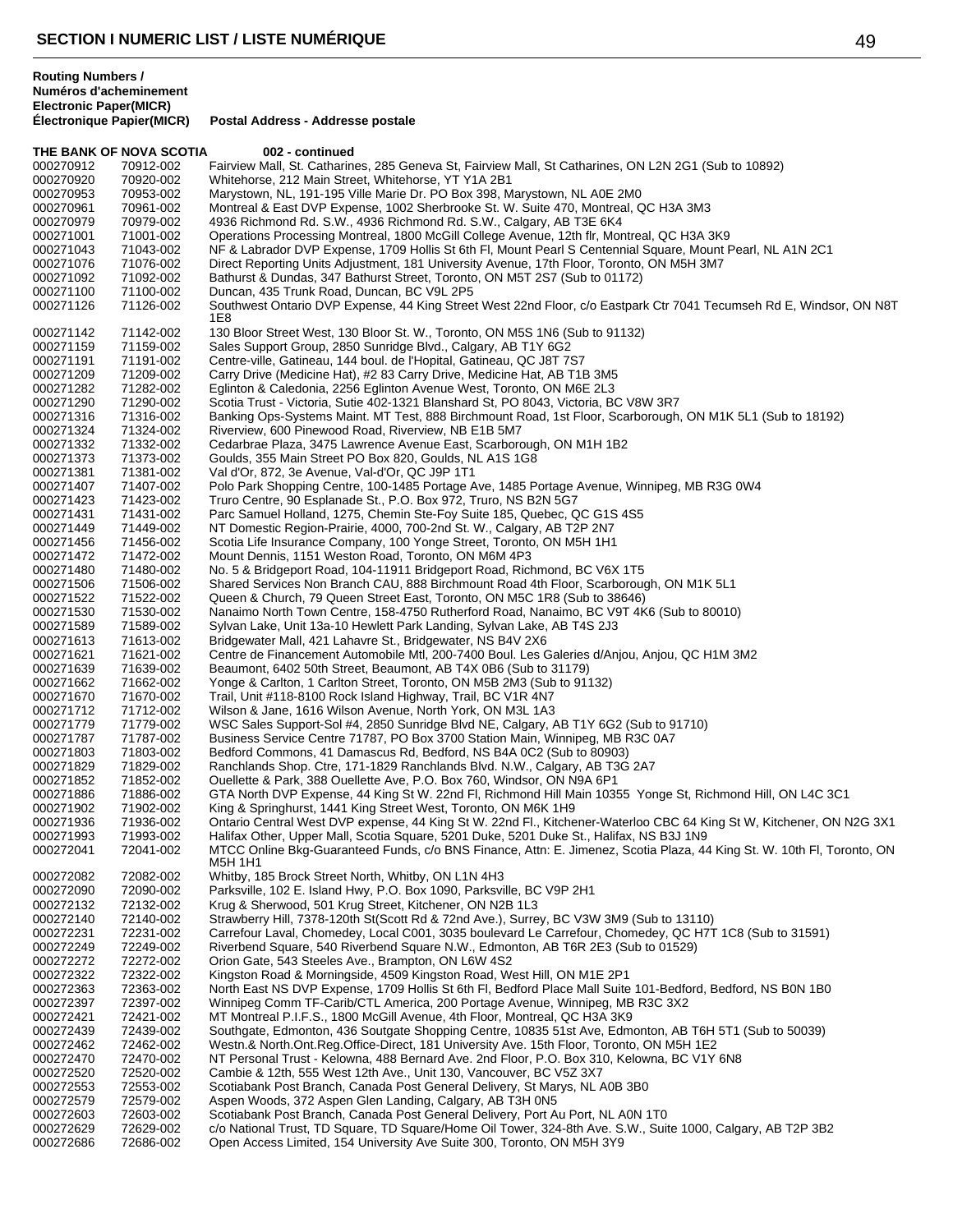THE BANK OF NOVA SCOTIA 002 - continued 000272702 72702-002 Ontario Dealer Finance Centre, 120 King Street West Suite 500, Hamilton, ON L8P 4V2<br>000272710 72710-002 Univercity, 8972 University High St, Burnaby, BC V5A 4Y6 000272710 72710-002 Univercity, 8972 University High St, Burnaby, BC V5A 4Y6<br>000272751 72751-002 Dollard-des-Ormeaux. 4010 boul St-Jean. Dollard-Des-Orn Dollard-des-Ormeaux, 4010 boul St-Jean, Dollard-Des-Ormeaux, QC H9G 1X1 000272769 72769-002 Calgary LDC, 2850 Sunridge Blvd NE 2nd Floor, Calgary, AB T1Y 6G2<br>000272793 72793-002 Private Banking - Halifax, 1709 Hollis St. 5th Fl PO Box 457, Halifax, N 000272793 72793-002 Private Banking - Halifax, 1709 Hollis St. 5th Fl PO Box 457, Halifax, NS B3J 2P8<br>000272801 72801-002 Quebec & E Ont Offsite ABM/Non Dep, 1922 Catherine St W 3rd Fl, Montreal, Q 000272801 72801-002 Quebec & E Ont Offsite ABM/Non Dep, 1922 Catherine St W 3rd Fl, Montreal, QC H3H 1M4<br>000272819 72819-002 Western Data Service Centre Sundry, 2850 Sunridge Blvd. N.E., Calgary, AB T1Y 6G2 000272819 72819-002 Western Data Service Centre Sundry, 2850 Sunridge Blvd. N.E., Calgary, AB T1Y 6G2<br>000272850 72850-002 Gateway Commercial. Gateway St N Tower. c/o 815 West Hastings 3rd Floor. Vancouy Gateway Commercial, Gateway St N Tower, c/o 815 West Hastings 3rd Floor, Vancouver, BC V6C 1B4 000272900 72900-002 BC-Mortgage Broker Unit, 1 Richmond Street 6th Floor, Toronto, ON M5H 1H1<br>000272926 72926-002 MT Toronto MBS, Toronto, 151 Front Street West, 6th Floor, Toronto, ON M5J 000272926 72926-002 MT Toronto MBS, Toronto, 151 Front Street West, 6th Floor, Toronto, ON M5J 2N1<br>000273049 73049-002 Prairie Offsite ABM/Centralized, 2850 Sunridge Blvd N.E., Calgary, AB T1Y 6G2 000273049 73049-002 Prairie Offsite ABM/Centralized, 2850 Sunridge Blvd N.E., Calgary, AB T1Y 6G2<br>000273072 73072-002 Charlotte & Park Streets, 354 Charlotte Street, Peterborough, ON K9J 2V9 (Sub 000273072 73072-002 Charlotte & Park Streets, 354 Charlotte Street, Peterborough, ON K9J 2V9 (Sub to 00802)<br>000273080 73080-002 BC Offsite ABM/Centralized, 815 West Hastings St. 3rd Floor, Vancouver, BC V6C 1B4 000273080 73080-002 BC Offsite ABM/Centralized, 815 West Hastings St. 3rd Floor, Vancouver, BC V6C 1B4<br>000273130 73130-002 Project Banff-BC & Yukon, P.O. Box 1833 Station M, Calgary, AB T2P 2L8 000273130 73130-002 Project Banff-BC & Yukon, P.O. Box 1833 Station M, Calgary, AB T2P 2L8 Laurentian Bank Offset - MTCC, NT Chief Accountants, Scotia Plaza, 40 King St W, 10th Fl, Toronto, ON M5H 1H1 000273189 73189-002 W.S.C. Sales Support Sol #6, 2850 Sunridge Blvd. N.E., Calgary, AB T1Y 6G2 (Sub to 40568)<br>000273239 73239-002 Calgary North DVP Expense, 700-2nd Street S.W. 40th Floor, Calgary, AB T2P 2N7 000273239 73239-002 Calgary North DVP Expense, 700-2nd Street S.W. 40th Floor, Calgary, AB T2P 2N7 000273270 73270-002 International Private Banking -Van, 650 West Georgia St, 5Th floor, Vancouver, BC V6B 4N7<br>000273320 73320-002 Clayton, #102C 19181 Fraser Highway, Surrey, BC V3S 7H2 000273320 73320-002 Clayton, #102C 19181 Fraser Highway, Surrey, BC V3S 7H2<br>000273361 73361-002 Que Spec Accts Mamt Unit. 40 King St West 2nd Mezz N. To Que Spec Accts Mgmt Unit, 40 King St West 2nd Mezz N, Toronto, ON M5H 1H1 000273411 73411-002 Project Banff-Quebec, 1922 Ste Catherine St W #400, Montreal, QC H3H 1M4<br>000273452 73452-002 Trafalgar Ridge, 2391 Trafalgar Rd. at Dundas, Oakville, ON L6H 6K7 Trafalgar Ridge, 2391 Trafalgar Rd. at Dundas, Oakville, ON L6H 6K7 000273502 73502-002 Bramalea City Centre, 54 Peel Centre Drive, Brampton, ON L6T 0E2<br>000273676 73676-002 MTCC Offsite Bookings - Montreal, c/o Quebec Region Accounting, 1 000273676 73676-002 MTCC Offsite Bookings - Montreal, c/o Quebec Region Accounting, 1800 McGill Avenue, 5th Floor, Montreal, QC H3A 3K9<br>000273692 73692-002 Midtown DVP, 44 King Street W. 22nd floor. Toronto, ON M5H 1H1 Midtown DVP, 44 King Street W, 22nd floor, Toronto, ON M5H 1H1 000273742 73742-002 Montgomery Place, 639 Southdale Road East, London, ON N6E 3M2 (Sub to 00042) NS/NF CRG-C, 1709 Hollis St. PO Box 70, Halifax, NS B3J 2M1 000273882 73882-002 Human Resources Services, 44 King Street West 12th Floor, Toronto, ON M5H 1H1<br>000273973 73973-002 Trade Finance Atlantic Region, 1709 Hollis St., 1709 Hollis St., PO Box 70, Halifax, N 000273973 73973-002 Trade Finance Atlantic Region, 1709 Hollis St., 1709 Hollis St., PO Box 70, Halifax, NS B3J 2M1<br>000274062 74062-002 Bavview & Weldrick. 9665 Bavview Avenue. Richmond Hill. ON L4C 9V4 Bayview & Weldrick, 9665 Bayview Avenue, Richmond Hill, ON L4C 9V4 000274096 74096-002 Bloor & Church, Student Loan Centre, 160 Bloor St. E. 11th Floor, Toronto, ON M4W 1B9<br>000274112 74112-002 Upper Ottawa & Stone Church, 1070 Stone Church Road East, Hamilton, ON L8W 3K8 000274112 74112-002 Upper Ottawa & Stone Church, 1070 Stone Church Road East, Hamilton, ON L8W 3K8<br>000274252 74252-002 Branch B, 8 Prince Andrew Centre, Don Mills, ON M3C 2H4 000274252 74252-002 Branch B, 8 Prince Andrew Centre, Don Mills, ON M3C 2H4<br>000274302 74302-002 Quinte Mall, 90 Bell Blvd, Belleville, ON K8P 2L7 (Sub to 40 000274302 74302-002 Quinte Mall, 90 Bell Blvd, Belleville, ON K8P 2L7 (Sub to 40162) 000274476 74476-002 50 Bloor St. West, Holt Renfrew Centre, 50 Bloor St. W., Concourse Level, Toronto, ON M4W 1A1<br>000274526 74526-002 c/o National Trust Agincourt Mall, Agincourt Mall, 3850 Sheppard Ave. E., Scarborough, O 000274526 74526-002 c/o National Trust Agincourt Mall, Agincourt Mall, 3850 Sheppard Ave. E., Scarborough, ON M1T 3L4 (Sub to 91082)<br>000274658 74658-002 Ontario Reg Retail Loan Dev Centre, 44 King Street West 20th Floor, T 000274658 74658-002 Ontario Reg Retail Loan Dev Centre, 44 King Street West 20th Floor, Toronto, ON M5H 1H1<br>000274716 74716-002 Dixie Value Mall, 1250 South Service Road Unit #6, Mississauga, ON L5E 1V4 (Sub to 3012 000274716 74716-002 Dixie Value Mall, 1250 South Service Road Unit #6, Mississauga, ON L5E 1V4 (Sub to 30122)<br>000274856 74856-002 Cliffcrest Plaza, 3041 Kingston Rd, Scarborough, ON M1M 1P1 000274856 74856-002 Cliffcrest Plaza, 3041 Kingston Rd, Scarborough, ON M1M 1P1<br>000274872 74872-002 Yonge & Greenfield, 4885 Yonge St., 4950 Yonge Street, North 000274872 74872-002 Yonge & Greenfield, 4885 Yonge St., 4950 Yonge Street, North York, ON M2N 6K1 (Sub to 91702)<br>000274906 74906-002 Silverland Centre, 3320 Midland Avenue, Scarborough, ON M1V 5E6 000274906 74906-002 Silverland Centre, 3320 Midland Avenue, Scarborough, ON M1V 5E6<br>000275002 75002-002 Wallaceburg. 541 James St. Wallaceburg. ON N8A 2P1 Wallaceburg, 541 James St, Wallaceburg, ON N8A 2P1 000275176 75176-002 Tudor Centre, Tudor Centre, 841 Sydney St., Cornwall, ON K6H 3J7<br>000275432 75432-002 Markham Town Square, 8505 Warden Ave & Hwy 7, Markham, ON L Markham Town Square, 8505 Warden Ave & Hwy 7, Markham, ON L3R 0Y8 (Sub to 30882) 000275523 75523-002 Private Banking - St. John's NL, 245 Water St., 2nd Floor, St. John's, NL A1C 5H5 000275572 75572-002 Colonial Acres Plaza, 373 Bridge St. W. at Dansbury, Waterloo, ON N2K 3K3 (Sub to 81802)<br>000275622 75622-002 Dorval Crossing, 300 North Service Road, Unit B1, Oakville, ON L6M 2R9 (Sub to 00752) Dorval Crossing, 300 North Service Road, Unit B1, Oakville, ON L6M 2R9 (Sub to 00752) 000275796 75796-002 485 Dundas St., 485 Dundas St., Woodstock, ON N4S 1C3<br>000275812 75812-002 Retail Acceptance Centre, 505 Consumers Road, 7th Floor, Retail Acceptance Centre, 505 Consumers Road, 7th Floor, Willowdale, ON M2J 4V8 000275846 75846-002 Victoria Grey Mortgage Corporation, 1 St. Clair Ave. W., Toronto, ON M4T 2V7 000275986 75986-002 NT Personal Trust - Belleville, 175 Front Street Suite 401, Belleville, ON K8N 2Y9 W.S.C. Sales Support-Sol, 2850 Sunridge Blvd N.E, Calgary, AB T1Y 6G2 (Sub to 00547) 000276026 76026-002 NT Personal Trust - Barrie, 44 Collier Street 2nd Floor, Barrie, ON L4M 1G6<br>000276166 76166-002 VGMC Deposits - FAS, 44 King Street West, 25th Floor, Toronto, ON M5H 1 000276166 76166-002 VGMC Deposits - FAS, 44 King Street West, 25th Floor, Toronto, ON M5H 1H1<br>000276216 76216-002 Scotia Trust - Toronto Branch, 130 King Street West 20th Floor, PO Box 430 St 000276216 76216-002 Scotia Trust - Toronto Branch, 130 King Street West 20th Floor, PO Box 430 Stn First Canadian Place, Toronto, ON M5X 1K1<br>000276232 76232-002 International Money Market, 10th Floor, 44 King St. West, Tor 000276232 76232-002 International Money Market, 10th Floor, 44 King St. West, Toronto, ON M5H 1H1 000276356 76356-002 ONT-Brclos1-No Future Benefit, 44 King Street W., 21st Floor, Toronto, ON M5H 1H1<br>000276372 76372-002 Bright's Grove, 6531 Waterworks Road, P.O. Box 150, Bright's Grove, ON N0N 1C0 000276372 76372-002 Bright's Grove, 6531 Waterworks Road, P.O. Box 150, Bright's Grove, ON N0N 1C0<br>000276406 76406-002 SMC Finance, 2206 Eglinton Avenue East, Suite 200, Scarborough, ON M1L 4S7 76406-002 SMC Finance, 2206 Eglinton Avenue East, Suite 200, Scarborough, ON M1L 4S7<br>76448-002 Nelson Road, 523 Nelson Road, Saskatoon, SK S7S 1P4 000276448 76448-002 Nelson Road, 523 Nelson Road, Saskatoon, SK S7S 1P4<br>000276596 76596-002 Custody Services, 130 King Street West 20th Floor, PO B 000276596 76596-002 Custody Services, 130 King Street West 20th Floor, PO Box 430 Stn First Canadian Place, Toronto, ON M5X 1K1<br>000276646 76646-002 Scotia Trust - Sarnia, 265 N. Front Street Suite 210, Sarnia, ON N7T 7X1 000276646 76646-002 Scotia Trust - Sarnia, 265 N. Front Street Suite 210, Sarnia, ON N7T 7X1<br>000276752 76752-002 Chatham Br-Victoria & Grey, 132 King St W - Corporate Orders, 132 King 000276752 76752-002 Chatham Br-Victoria & Grey, 132 King St W - Corporate Orders, 132 King Street West, Chatham, ON N7M 5K6<br>000276786 76786-002 Shared Services Human Resources Sup. 44 King St. W. 20th Floor. Toronto. ON M5 Shared Services Human Resources Sup, 44 King St. W. 20th Floor, Toronto, ON M5H 1H1 000276802 76802-002 Markham & Richmond Hill, 44 King Street W, 22nd floor, Toronto, ON M5H 1H1 (Sub to 68502)<br>000276836 76836-002 Shared Services Operations Support, 44 King St. W. 20th Floor, Toronto, ON M5H 1H1 Shared Services Operations Support, 44 King St. W. 20th Floor, Toronto, ON M5H 1H1 000277016 77016-002 Securilor Cash Services, 1303 Michael St., Ottawa, ON K1B 3M9 000277156 77156-002 Ont W/S CR SOL GRP, 64 King St West, Kitchener, ON N2G 1A3<br>000277206 77206-002 Ont W/S CRG-Agri, 104 Wallace Ave N Box 159, Listowel, ON N4 Ont W/S CRG-Agri, 104 Wallace Ave N Box 159, Listowel, ON N4W 3H2 000277396 77396-002 Toronto Mortgage Broker Unit, 1 Richmond Street 6th Floor, Toronto, ON M5H 1H1<br>000277446 77446-002 Systems Maintenance I Branch, 300 Consilium Place, 14th Floor, Scarborough, ON Systems Maintenance I Branch, 300 Consilium Place, 14th Floor, Scarborough, ON M1H 3G2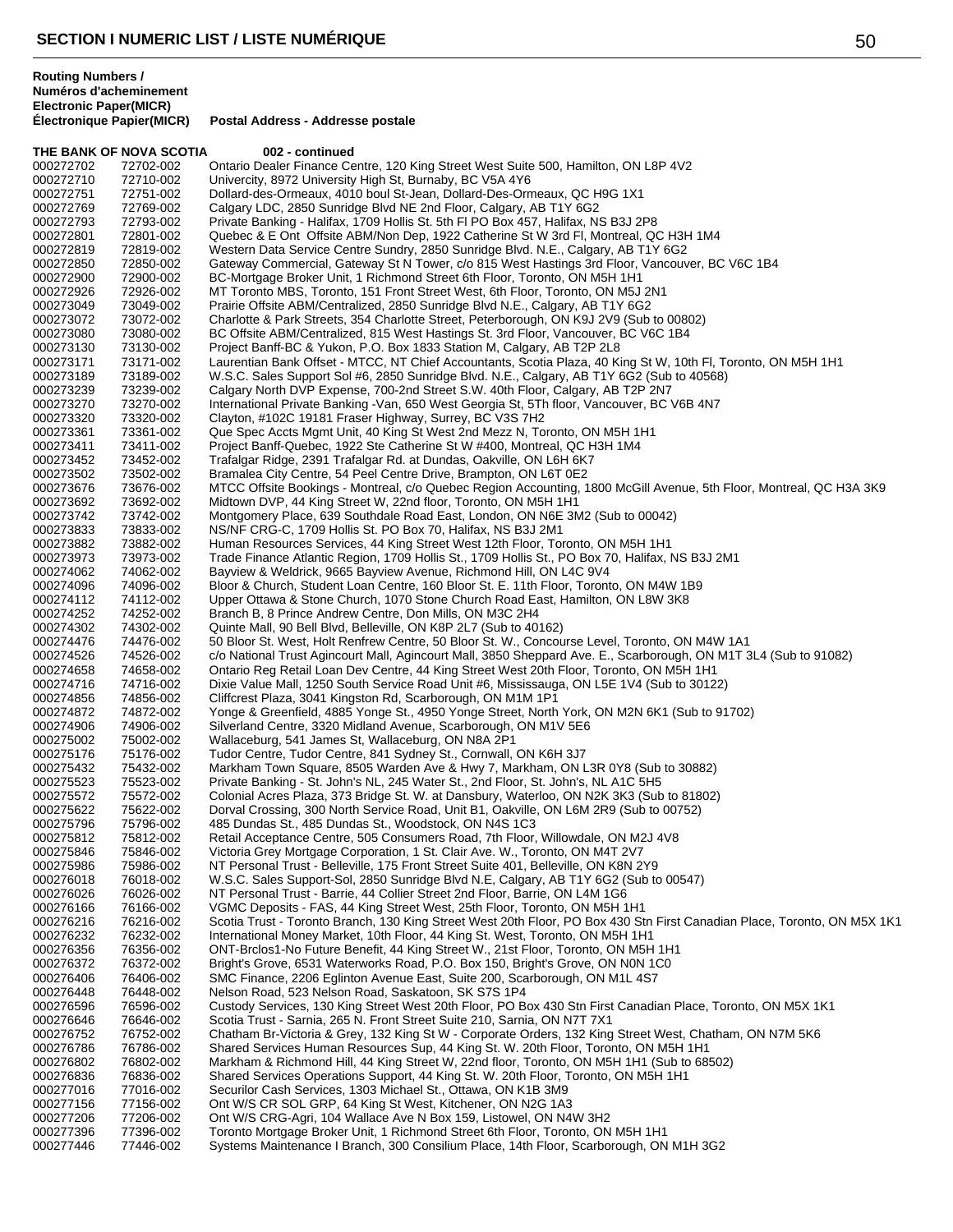THE BANK OF NOVA SCOTIA 002 - continued 000277586 77586-002 London & Area DVP Expense, 44 King Street West, 22nd Floor, 301 Oxford Street West, London, ON N6H 1S6<br>000277636 77636-002 Commercial Bking Project Mgmt, 40 King Street W 16th Fl, Toronto, ON M5H 1H1 000277636 77636-002 Commercial Bking Project Mgmt, 40 King Street W 16th Fl, Toronto, ON M5H 1H1<br>000277826 77826-002 The Mortgage Authority, 2206 Eglinton Avenue East, Scarborough, ON M1L 4S7 The Mortgage Authority, 2206 Eglinton Avenue East, Scarborough, ON M1L 4S7 000277842 77842-002 York Commercial Banking Centre, 625 Cochrane Drive, Markham, ON L3R 9R9<br>000277966 77966-002 Broker Mortgage Unit, 79 Wellington St #3400 PO Box 349, Toronto, ON M5K 1 Broker Mortgage Unit, 79 Wellington St #3400 PO Box 349, Toronto, ON M5K 1K7 000277982 77982-002 Highway #10 & Ray Lawson Blvd., 7700 Hurontario Street, Unit 301, Brampton, ON L6Y 4M3<br>000278006 78006-002 Main & Thompson, 890 Main Street East, Milton, ON L9T 0J4 000278006 78006-002 Main & Thompson, 890 Main Street East, Milton, ON L9T 0J4<br>000278022 78022-002 Wonderland Mall. 3198 Wonderland Rd S., London, ON N6L 1 Wonderland Mall, 3198 Wonderland Rd S., London, ON N6L 1A1 (Sub to 20552) 000278196 78196-002 Paisley & Imperial, 950 Paisley Road, Guelph, ON N1K 0A6 (Sub to 20362)<br>000278246 78246-002 Bathurst & Teston, 815 Teston Road, Maple, ON L6A 4S9 (Sub to 18366) 000278246 78246-002 Bathurst & Teston, 815 Teston Road, Maple, ON L6A 4S9 (Sub to 18366) 000278386 78386-002 Scotiabank ACMUC Hamilton, 120 King St West Ste 680, Hamilton, ON L8P 4V2<br>000278436 78436-002 Southdale & Colonel Talbot, 929 Southdale Rd W, London, ON N6P 0B3 000278436 78436-002 Southdale & Colonel Talbot, 929 Southdale Rd W, London, ON N6P 0B3<br>000278626 78626-002 Winston Churchill & Thomas. 3000 Thomas Street. Mississauga. ON L5M 000278626 78626-002 Winston Churchill & Thomas, 3000 Thomas Street, Mississauga, ON L5M 0R4<br>000278766 78766-002 Ottawa Central Currency Unit, 350-120 King St. West, Hamilton, ON L8P 4V2 000278766 78766-002 Ottawa Central Currency Unit, 350-120 King St. West, Hamilton, ON L8P 4V2<br>000278816 78816-002 Health Care Prof Centre, 40 King St West, 1st Mezzanine North, Toronto, ON 78816-002 Health Care Prof Centre, 40 King St West, 1st Mezzanine North, Toronto, ON M5H 1H1<br>78956-002 King City, 1700 King Road Unit 15, King City, ON L7B 0N1 000278956 78956-002 King City, 1700 King Road Unit 15, King City, ON L7B 0N1<br>000279152 79152-002 Ottawa & East Vice President Office, 44 King Street West 2 000279152 79152-002 Ottawa & East Vice President Office, 44 King Street West 20th Floor, Toronto, ON M5H 1H1<br>000280002 80002-002 Scotia Plaza, 44 King Street West, Toronto, ON M5H 1H1 000280002 80002-002 Scotia Plaza, 44 King Street West, Toronto, ON M5H 1H1<br>000280010 80010-002 Victoria, 702 Yates Street, Victoria, BC V8W 1L4 000280010 80010-002 Victoria, 702 Yates Street, Victoria, BC V8W 1L4<br>000280028 80028-002 Swift Current. 280 Central Avenue North. Swift C 000280028 80028-002 Swift Current, 280 Central Avenue North, Swift Current, SK S9H 0L2<br>000280036 80036-002 Promenades du Portage, 61 Promenade du Portage, Gatineau. QC J 000280036 80036-002 Promenades du Portage, 61 Promenade du Portage, Gatineau, QC J8X 2J9<br>000280044 80044-002 Oromocto Mall, 1198 Onondaga St., Unit 22, Oromocto, NB E2V 1B8 000280044 80044-002 Oromocto Mall, 1198 Onondaga St., Unit 22, Oromocto, NB E2V 1B8 000280051 80051-002 Decarie et Ferrier, 7885, boul. Decarie, Montreal, QC H4P 2H2<br>000280069 80069-002 4812 Macleod Trail, 4812 Macleod Trail, Calgary, AB T2G 0A8 000280069 80069-002 4812 Macleod Trail, 4812 Macleod Trail, Calgary, AB T2G 0A8<br>000280077 80077-002 Brandon, 1003 Rosser Avenue, Brandon, MB R7A 0L5 Brandon, 1003 Rosser Avenue, Brandon, MB R7A 0L5 000280093 80093-002 Freshwater & Parade, P.O. Box 2009, St. John's, NL A1C 5R6<br>000280101 80101-002 Brownsburg, 320, rue Bank, C.P. 340, Brownsburg, QC J0V 1A 000280101 80101-002 Brownsburg, 320, rue Bank, C.P. 340, Brownsburg, QC J0V 1A0<br>000280119 80119-002 Arrowwood, 1 Centre Street, P.O. Box 29, Arrowwood. AB T0L 0 000280119 80119-002 Arrowwood, 1 Centre Street, P.O. Box 29, Arrowwood, AB T0L 0B0<br>000280127 80127-002 Portage Ave. & Vimy Road, 3247 Portage Ave., Winnipeg, MB R3K 000280127 80127-002 Portage Ave. & Vimy Road, 3247 Portage Ave., Winnipeg, MB R3K 0W5<br>000280143 80143-002 Bridgetown. 278 Granville Street. P.O. Box 9. Bridgetown. NS B0S 1C0 Bridgetown, 278 Granville Street, P.O. Box 9, Bridgetown, NS B0S 1C0 000280150 80150-002 Kelowna, 488 Bernard Avenue, Kelowna, BC V1Y 6N7<br>000280168 80168-002 Glaslyn, 202 Main St, P.O. Box 130, Glaslyn, SK S0M 000280168 80168-002 Glaslyn, 202 Main St, P.O. Box 130, Glaslyn, SK S0M 0Y0 (Sub to 60228)<br>000280176 80176-002 Cobden, Main Street, P.O. Box 129, Cobden, ON K0J 1K0 000280176 80176-002 Cobden, Main Street, P.O. Box 129, Cobden, ON K0J 1K0<br>000280184 80184-002 Grand Manan, PO Box 908, Grand Manan, NB E5G 4M1 000280184 80184-002 Grand Manan, PO Box 908, Grand Manan, NB E5G 4M1<br>000280192 80192-002 Bracebridge, 248-5 Manitoba St. Bracebridge, ON P1L 21 000280192 80192-002 Bracebridge, 248-5 Manitoba St, Bracebridge, ON P1L 2E1<br>000280200 80200-002 Maillardville, 953 Brunette Avenue, PO Box 57514, Coquitla 000280200 80200-002 Maillardville, 953 Brunette Avenue, PO Box 57514, Coquitlam, BC V3K 6S8 (Sub to 60020)<br>000280218 80218-002 Melfort, 218 Main Street, P.O. Box 1930, Melfort, SK S0E 1A0 000280218 80218-002 Melfort, 218 Main Street, P.O. Box 1930, Melfort, SK S0E 1A0<br>000280234 80234-002 Lancaster, 35 Main Street West, Saint John, NB E2M 3M9 (Su 000280234 80234-002 Lancaster, 35 Main Street West, Saint John, NB E2M 3M9 (Sub to 40014)<br>000280242 80242-002 Burlington, 547 Brant Street, P.O. Box 85339, Burlington, ON L7R 4K5 000280242 80242-002 Burlington, 547 Brant Street, P.O. Box 85339, Burlington, ON L7R 4K5<br>000280259 80259-002 10702-124th Street, 10702-124th St., Edmonton, AB T5M 0H1 000280259 80259-002 10702-124th Street, 10702-124th St., Edmonton, AB T5M 0H1<br>000280267 80267-002 Dakota Village Shopping Ctre, 1091 St. Mary's Rd., Winnipeg, 000280267 80267-002 Dakota Village Shopping Ctre, 1091 St. Mary's Rd., Winnipeg, MB R2M 3T2 (Sub to 30007)<br>000280283 80283-002 Westin Nova Scotian. 1203 Hollis Street. Halifax. NS B3H 2P6 (Sub to 90233) Westin Nova Scotian, 1203 Hollis Street, Halifax, NS B3H 2P6 (Sub to 90233) 000280291 80291-002 Van Horne et Victoria, 4785, av. Van Horne, Montreal, QC H3W 1H8 (Sub to 70011)<br>000280309 80309-002 Highway Branch, 432 Carmichael Lane, Hinton, AB T7V 1T4 000280309 80309-002 Highway Branch, 432 Carmichael Lane, Hinton, AB T7V 1T4<br>000280317 80317-002 Selkirk, 337 Main Street, Selkirk, MB R1A 1T3 000280317 80317-002 Selkirk, 337 Main Street, Selkirk, MB R1A 1T3 000280333 80333-002 Kennetcook, Kennetcook, Hants County, NS B0N 1P0<br>000280358 80358-002 13th Avenue & Robinson, 2907 13th Avenue, Regina, 13th Avenue & Robinson, 2907 13th Avenue, Regina, SK S4T 1N8 000280366 80366-002 Campbells Bay, 148 rue Front, C.P. 189, Campbells Bay, QC J0X 1K0<br>000280374 80374-002 Nashwaaksis, P.O. Box 3012, Postal Station B, Fredericton, NB E3A 5 Nashwaaksis, P.O. Box 3012, Postal Station B, Fredericton, NB E3A 5G8 000280382 80382-002 Haileybury, 478 Main Street, P.O. Box 189, Haileybury, ON P0J 1K0<br>000280390 80390-002 Oakridge Centre, 650 West 41st Ave, Unit 169, Vancouver, BC V5Z 000280390 80390-002 Oakridge Centre, 650 West 41st Ave, Unit 169, Vancouver, BC V5Z 2M9 (Sub to 50070)<br>000280416 80416-002 Ontario CAU Casino Offsite ABM. 120 King St.West 5th Floor. Hamilton. ON L8P 4V2 Ontario CAU Casino Offsite ABM, 120 King St. West 5th Floor, Hamilton, ON L8P 4V2 000280424 80424-002 East New Brunswick & PEI DVP Expense, 1709 Hollis St 6th Fl, Wheeler Park 125 Trinity Dr, Moncton, NB E1G 2J7<br>000280432 80432-002 Parkdale, 276 Parkdale Ave. N., Hamilton, ON L8H 5X7 000280432 80432-002 Parkdale, 276 Parkdale Ave. N., Hamilton, ON L8H 5X7<br>000280440 80440-002 Granville & Pender, 700 West Pender, Vancouver, BC V 000280440 80440-002 Granville & Pender, 700 West Pender, Vancouver, BC V6C 1G8<br>000280473 80473-002 Sydney Mines, 765 Main Street, Sydney Mines, NS B1V 2L4 000280473 80473-002 Sydney Mines, 765 Main Street, Sydney Mines, NS B1V 2L4<br>000280481 80481-002 Boul Laurentien/Gouin, 12295, boul Laurentien, Montreal, C 000280481 80481-002 Boul. Laurentien/Gouin, 12295, boul. Laurentien, Montreal, QC H4K 1N5<br>000280499 80499-002 104th Street & 63rd Ave., 6304 - 104 Street, Edmonton, AB T6H 2K9 000280499 80499-002 104th Street & 63rd Ave., 6304 - 104 Street, Edmonton, AB T6H 2K9<br>000280523 80523-002 Baie Verte, Highway 410, P.O. Box 70, Baie Verte, NL A0K 1B0 000280523 80523-002 Baie Verte, Highway 410, P.O. Box 70, Baie Verte, NL A0K 1B0<br>000280531 80531-002 Sept-Iles, 770 boul. Laure, Sept-Iles, QC G4R 1Y5 000280531 80531-002 Sept-Iles, 770 boul. Laure, Sept-Iles, QC G4R 1Y5<br>000280549 80549-002 Ottewell Shopping Centre, 6304 90th Avenue, Edm 000280549 80549-002 Ottewell Shopping Centre, 6304 90th Avenue, Edmonton, AB T6B 0P2 (Sub to 50039)<br>000280572 80572-002 Richmond & Oxford, 750 Richmond Street, London, ON N6A 3H3 (Sub to 00042) 000280572 80572-002 Richmond & Oxford, 750 Richmond Street, London, ON N6A 3H3 (Sub to 00042) 000280580 80580-002 The Heights Branch, 4001 East Hastings St., Burnaby, BC V5C 2J1 (Sub to 62570)<br>000280598 80598-002 Parkland Mall. 200-277 Broadwav Street East. Yorkton. SK S3N 3G7 Parkland Mall, 200-277 Broadway Street East, Yorkton, SK S3N 3G7 000280622 80622-002 Maxville, 4 Mechanic St West PO Box 40, Maxville, ON K0C 1T0<br>000280630 80630-002 5901 East Broadway, Parkcrest Plaza, 5901 East Broadway, Bur 80630-002 5901 East Broadway, Parkcrest Plaza, 5901 East Broadway, Burnaby, BC V5B 2Y1 (Sub to 62570)<br>80648-002 Circle and Faithful. #12-405 Circle Drive East. Saskatoon. SK S7K 4B4 (Sub to 30718) 000280648 80648-002 Circle and Faithful, #12-405 Circle Drive East, Saskatoon, SK S7K 4B4 (Sub to 30718)<br>000280663 80663-002 Lewisporte, Main Street, P.O. Box 10, Lewisporte, NL A0G 3A0 000280663 80663-002 Lewisporte, Main Street, P.O. Box 10, Lewisporte, NL A0G 3A0<br>000280689 80689-002 Terra Losa Centre. 9740-170th St.. Edmonton. AB T5T 5L5 (Su Terra Losa Centre, 9740-170th St., Edmonton, AB T5T 5L5 (Sub to 70219) 000280697 80697-002 Manitoba Investment Banking Centre, 3rd Floor - 200 Portage Avenue, 200 Portage Ave - 3rd Floor, Winnipeg, MB R3C 3X2<br>000280713 80713-002 St Lawrence, P.O. Box 368, St Lawrence, NL A0E 2V0 St Lawrence, P.O. Box 368, St Lawrence, NL A0E 2V0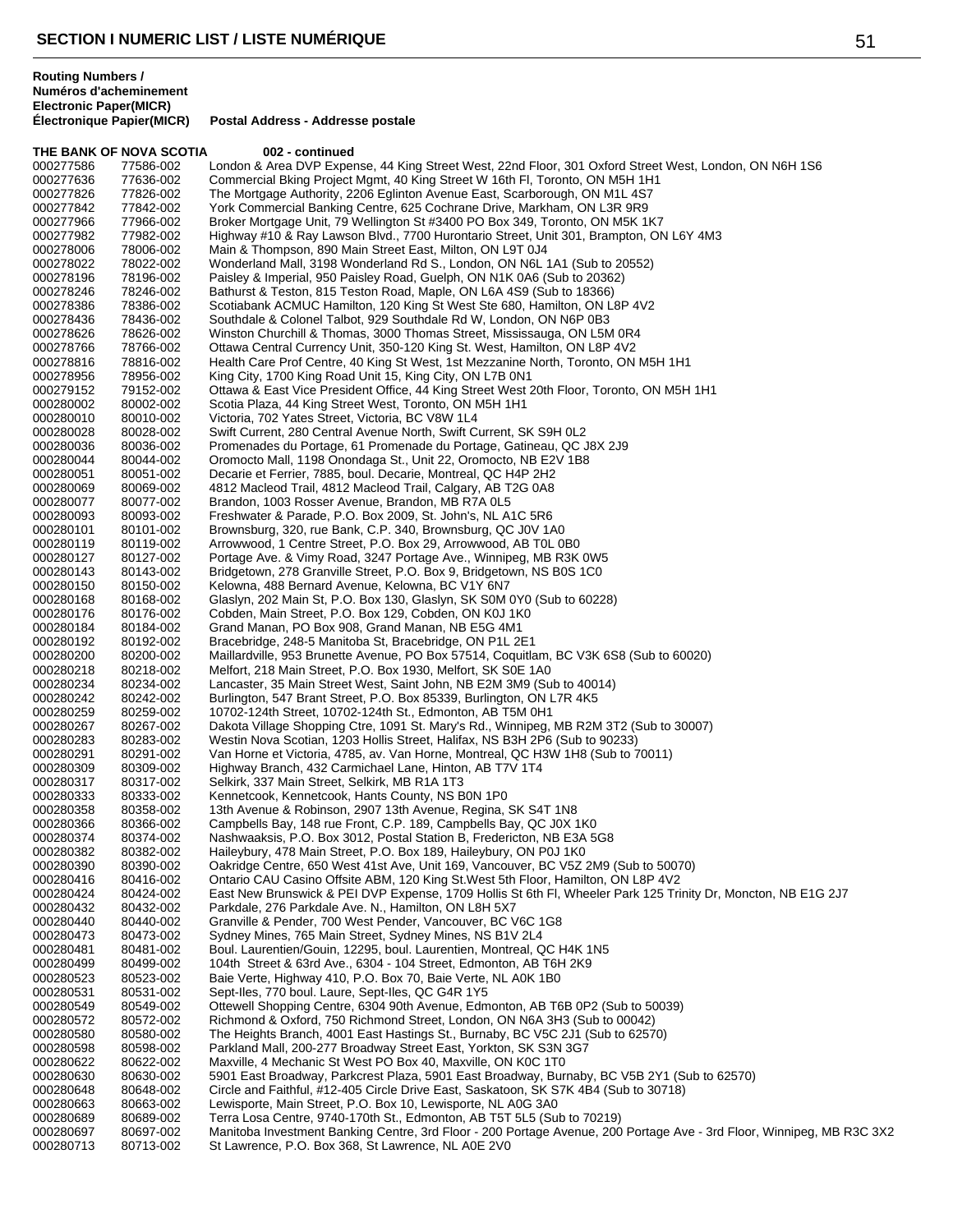**Routing Numbers / Numéros d'acheminement Electronic Paper(MICR)**

THE BANK OF NOVA SCOTIA 002 - continued 000280739 80739-002 Slave Lake, Sawridge Plaza #28, 100 Main St. S., P.O. Box 728, Slave Lake, AB T0G 2A0<br>000280762 80762-002 Oshawa Main, 75 King Street West, Oshawa, ON L1H 8W7 000280762 80762-002 Oshawa Main, 75 King Street West, Oshawa, ON L1H 8W7 Fort Nelson, P.O. Box 777, Fort Nelson, BC V0C 1R0 000280804 80804-002 Wheeler Park, 135 Trinity Drive, Moncton, NB E1G 2J7<br>000280812 80812-002 Petrolia, 4184 Petrolia Line, Petrolia, ON N0N 1R0 Petrolia, 4184 Petrolia Line, Petrolia, ON N0N 1R0 000280820 80820-002 Shaughnessy Station, 2850 Shaughnessy Street Unit 4100, Port Coquitlam, BC V3C 6K5 (Sub to 70300)<br>000280853 80853-002 Sydney Shopping Centre, Prince Street, P.O. Box 987, Sydney, NS B1P 6J4 (Sub to 0046 000280853 80853-002 Sydney Shopping Centre, Prince Street, P.O. Box 987, Sydney, NS B1P 6J4 (Sub to 00463)<br>000280887 80887-002 Dealer Finance Loans-Man + Sask. Scotiabank Sales Support. P.O. Box 250. Station J. Calc Dealer Finance Loans-Man + Sask, Scotiabank Sales Support, P.O. Box 250, Station J, Calgary, AB T2A 9Z9 000280903 80903-002 Sackville, 518 Sackville Drive, Sackville, NS B4C 2R8<br>000280952 80952-002 Eastland Centre, 238 Indian Road South, Sarnia, ON I 000280952 80952-002 Eastland Centre, 238 Indian Road South, Sarnia, ON N7T 3W4 000280960 80960-002 Ellwood Centre, #1-31205 Maclure Road, Abbotsford, BC V2T 5E5 (Sub to 11460)<br>000281042 81042-002 Sutton, 114 High St, P.O. Box 10, Sutton West, ON L0E 1R0 000281042 81042-002 Sutton, 114 High St, P.O. Box 10, Sutton West, ON L0E 1R0<br>000281083 81083-002 West Side Shop. Ctre, P.O. Box 544, New Glasgow, NS B2H 000281083 81083-002 West Side Shop. Ctre, P.O. Box 544, New Glasgow, NS B2H 5E7 (Sub to 10363)<br>000281091 81091-002 Place Iberville Un, 1195, rue de Lavigerie, Sainte-Foy, QC G1V 4N3 000281091 81091-002 Place Iberville Un, 1195, rue de Lavigerie, Sainte-Foy, QC G1V 4N3<br>000281109 81109-002 8509 Wagner Road, 8509 Wagner Road, Edmonton, AB T6E 5A7 8509 Wagner Road, 8509 Wagner Road, Edmonton, AB T6E 5A7 000281166 81166-002 Scotia Plaza-Prov. Plan of Branches, Scotia Plaza-44 King Street West, Toronto, ON M5H 1H1<br>000281182 81182-002 College & Grace, 643 College Street, Toronto, ON M6G 1B7 81182-002 College & Grace, 643 College Street, Toronto, ON M6G 1B7<br>81190-002 Redwood Square, 16-3189 King George Boulevard, Surrey, I 000281190 81190-002 Redwood Square, 16-3189 King George Boulevard, Surrey, BC V4P 1B8 (Sub to 13110)<br>000281232 81232-002 Lawrence & Don Mills, 885 Lawrence Ave. E., North York, ON M3C 1P7 (Sub to 85282) 000281232 81232-002 Lawrence & Don Mills, 885 Lawrence Ave. E., North York, ON M3C 1P7 (Sub to 85282)<br>000281299 81299-002 5th Ave & 5th St S W. 605 - 5th Ave S W. Calgary. AB T2P 3H5 (Sub to 70029) 5th Ave & 5th St S W, 605 - 5th Ave S W, Calgary, AB T2P 3H5 (Sub to 70029) 000281323 81323-002 Aberdeen Mall, East River Road, P.O. Box 669, New Glasgow, NS B2H 5E7 000281331 81331-002 3000 boul. des Laurentides, 3000 boul. des Laurentides, Vimont, QC H7K 3G5 (Sub to 22681) 000281349 81349-002 Saddleridge, Unit 32-850 Saddletowne Circle NE, Calgary, AB T3J 0H5<br>000281372 81372-002 Queensway & Islington, 1037 The Queensway, Etobicoke, ON M8Z 6C7 000281372 81372-002 Queensway & Islington, 1037 The Queensway, Etobicoke, ON M8Z 6C7 MT Vancouver Stock Transfer, 510 Burrard Street 2nd Floor, Vancouver, BC V6C 3B9 000281406 81406-002 St. Laurent & Cyrville, 1025 St. Laurent Blvd. at Cyrville, Gloucester, ON K1K 3B1 (Sub to 50476)<br>000281422 81422-002 Kingsway, 2930 Bloor St. W., Toronto, ON M8X 1B6 81422-002 Kingsway, 2930 Bloor St. W., Toronto, ON M8X 1B6<br>81463-002 Long Pond, 131 Conception Bay Highway, Ste 100. 000281463 81463-002 Long Pond, 131 Conception Bay Highway, Ste 100, PO Box 14093, Conception Bay South, NL A1W 3J1<br>000281489 81489-002 Morinville, 9927 100 St, Morinville, AB T8R 1R4 000281489 81489-002 Morinville, 9927 100 St, Morinville, AB T8R 1R4 Manitoba & NW Ontario BSC Exp, 200 Portage Ave at Main, P.O. Box 845, Winnipeg, MB R3C 2R7 000281513 81513-002 Halifax Professional Centre, 5991 Spring Garden Rd, Halifax, NS B3H 1Y6 (Sub to 21063)<br>000281539 81539-002 Centre 70, 7015 Macleod Trail, Calgary, AB T2H 2K6 000281539 81539-002 Centre 70, 7015 Macleod Trail, Calgary, AB T2H 2K6 000281562 81562-002 Queen & Wineva, 2080 Queen St. E., Toronto, ON M4E 1E1<br>000281612 81612-002 St. Clair & O'Connor, 802 O'Connor Drive, Toronto, ON M4B 000281612 81612-002 St. Clair & O'Connor, 802 O'Connor Drive, Toronto, ON M4B 2S9<br>000281620 81620-002 Sabali, 500 Notre Dame Drive, #500 Columbia Square Shopping 000281620 81620-002 Sahali, 500 Notre Dame Drive, #500 Columbia Square Shopping Centre, Kamloops, BC V2C 6T6<br>000281679 81679-002 Lacombe, Bay 2 5230-45th Street, Lacombe, AB T4L 2A1 000281679 81679-002 Lacombe, Bay 2 5230-45th Street, Lacombe, AB T4L 2A1<br>000281703 81703-002 Summerford, Summerford, New World Island, NL A0G 4E Summerford, Summerford, New World Island, NL A0G 4E0 (Sub to 20743) 000281760 81760-002 North Langley Centre, 19989 96 Avenue, Langley, BC V1M 3C6 000281802 81802-002 Uptown Waterloo Financial Centre, 115 King St South Unit #90, Waterloo, ON N2J 5A3<br>000281869 81869-002 Canmore, #102 1160 Railway Avenue, Canmore, AB T1W 1P4 000281869 81869-002 Canmore, #102 1160 Railway Avenue, Canmore, AB T1W 1P4<br>000281893 81893-002 National Retail Credit Centre-NFLD, 2201 Eglinton Ave East, S 000281893 81893-002 National Retail Credit Centre-NFLD, 2201 Eglinton Ave East, Scarborough, ON M1L 4S2<br>000281901 81901-002 MT Fas Montreal-Guaranteed Funds. c/o Financial Agent Services. 44 King St. West. Sui MT Fas Montreal-Guaranteed Funds, c/o Financial Agent Services, 44 King St. West, Suite 2510, Toronto, ON M5H 1H1 000281950 81950-002 Coal Harbour, 591 Cardero Street, Vancouver, BC V6G 3L2 (Sub to 01420) Sales and Services Department, 20 Adelaide St East, 7th Floor, Toronto, ON M5C 2T6 000281976 81976-002 Barrie & Muskoka DVP Expense, 44 King St. W 22nd Fl, Barrie BBC 12 Fairview Rd, Barrie, ON L4N 4P3<br>000281992 81992-002 King & Drew Streets, 193 King Street East, Oshawa, ON L1H 1C2 (Sub to 80762) 000281992 81992-002 King & Drew Streets, 193 King Street East, Oshawa, ON L1H 1C2 (Sub to 80762)<br>000282032 82032-002 Lakeside Shopping Village, 5385 Lakeshore Rd East, Burlington, ON L7L 1C8 (Su Lakeside Shopping Village, 5385 Lakeshore Rd East, Burlington, ON L7L 1C8 (Sub to 59782) 000282040 82040-002 Fraser Heights Village Centre, 201-16033 108th Ave, Surrey, BC V4N 1P2 (Sub to 13110)<br>000282099 82099-002 Alberta N & N.W. Territories V.P.O., 40 King Street West Mezzanine Level, Toronto, ON M Alberta N & N.W. Territories V.P.O., 40 King Street West Mezzanine Level, Toronto, ON M5H 1H1 000282149 82149-002 Prairie Region C.R.C. Centre, c/o Bankers Hall, PO Box 22196, Calgary, AB T2P 4J5<br>000282172 82172-002 Bloor & Indian Grove, 1709 Bloor Street West, Toronto, ON M6P 4E5 000282172 82172-002 Bloor & Indian Grove, 1709 Bloor Street West, Toronto, ON M6P 4E5<br>000282180 82180-002 MT Vancouver Sales and Service, 510 Burrard Street, 3rd Floor, Vanc MT Vancouver Sales and Service, 510 Burrard Street, 3rd Floor, Vancouver, BC V6C 3B9 000282222 82222-002 Angus, 285 Mill Street Building C Unit # 1, Angus, ON L0M 1B4<br>000282230 82230-002 Dealer Finance Loans-BC & Yukon Reg., Scotiabank Sales Sup 000282230 82230-002 Dealer Finance Loans-BC & Yukon Reg., Scotiabank Sales Support, P.O. Box 250, Station J, Calgary, AB T2A 9Z9<br>000282263 82263-002 Torbay Road Plaza, 350 Torbay Road, St. John's, NL A1A 4F1 000282263 82263-002 Torbay Road Plaza, 350 Torbay Road, St. John's, NL A1A 4E1<br>000282271 82271-002 MT Place Ville Marie, La Gallerie des Boutique, 1 Place Ville-M 000282271 82271-002 MT Place Ville Marie, La Gallerie des Boutique, 1 Place Ville-Marie, Suite 11151, Montreal, QC H3B 3Y1 (Sub to 70011) 000282289 82289-002 Castleridge Plaza, 5075 Falconridge Blvd. N.E., Calgary, AB T3J 3K9 (Sub to 30049) 000282321 82321-002 St. Bruno, Quebec, Prom. St. Bruno #N004, 335 Boulevard, Saint-Bruno, QC J3V 6A7 (Sub to 70011)<br>000282362 82362-002 Weston Road & Toryork, 2 Toryork Drive, North York, ON M9L 1X6 (Sub to 55582) Weston Road & Toryork, 2 Toryork Drive, North York, ON M9L 1X6 (Sub to 55582) 000282370 82370-002 MT White Rock, 1545 Johnston Road, White Rock, BC V4B 3Z6 (Sub to 60780) 000282420 82420-002 Cordova Bay, 5116 Cordova Bay Rd at Doumac Ave, Victoria, BC V8Y 2K5 (Sub to 53280) 000282453 82453-002 Scotia Trust - Halifax, 1709 Hollis St 5th Fl PO Box 457, Halifax, NS B3J 3N4<br>000282479 82479-002 MT Western Region Accounting, Western Gas Tower 530-8th Ave SW 7th, Ca 000282479 82479-002 MT Western Region Accounting, Western Gas Tower 530-8th Ave SW 7th, Calgary, AB T2P 3S8<br>000282503 82503-002 MT St. John's. NFLD Corp Trust. 245 Water Street. 2nd Floor. St. John's. NL A1C 1B5 MT St. John's, NFLD Corp Trust, 245 Water Street, 2nd Floor, St. John's, NL A1C 1B5 000282511 82511-002 MT Montreal Stock Transfer-Operation, 1800 McGill College Ave., 6th Floor, Montreal, QC H3A 3K9<br>000282529 82529-002 Scotia Trust - Edmonton, 10072 Jasper Ave., Scotia Place, Edmonton, AB T5J 1V8 Scotia Trust - Edmonton, 10072 Jasper Ave., Scotia Place, Edmonton, AB T5J 1V8 000282537 82537-002 Oits-Asia, 61 Front St West 4th Floor, Toronto, ON M5H 1H1 000282651 82651-002 Mascouche, 258 Montee Masson, Mascouche, QC J7K 3B5 Atlantic Reg Retail Loan Dev Centre, 44 King Street West 20th Floor, Toronto, ON M5H 1H1 000282701 82701-002 Quebec BSC Expense, 1800 McGill College 12th Floor, Montreal, QC H3V 3Y1<br>000282719 82719-002 Summerside, 904-91 St SW, Edmonton, AB T6X 0P2

Summerside, 904-91 St SW, Edmonton, AB T6X 0P2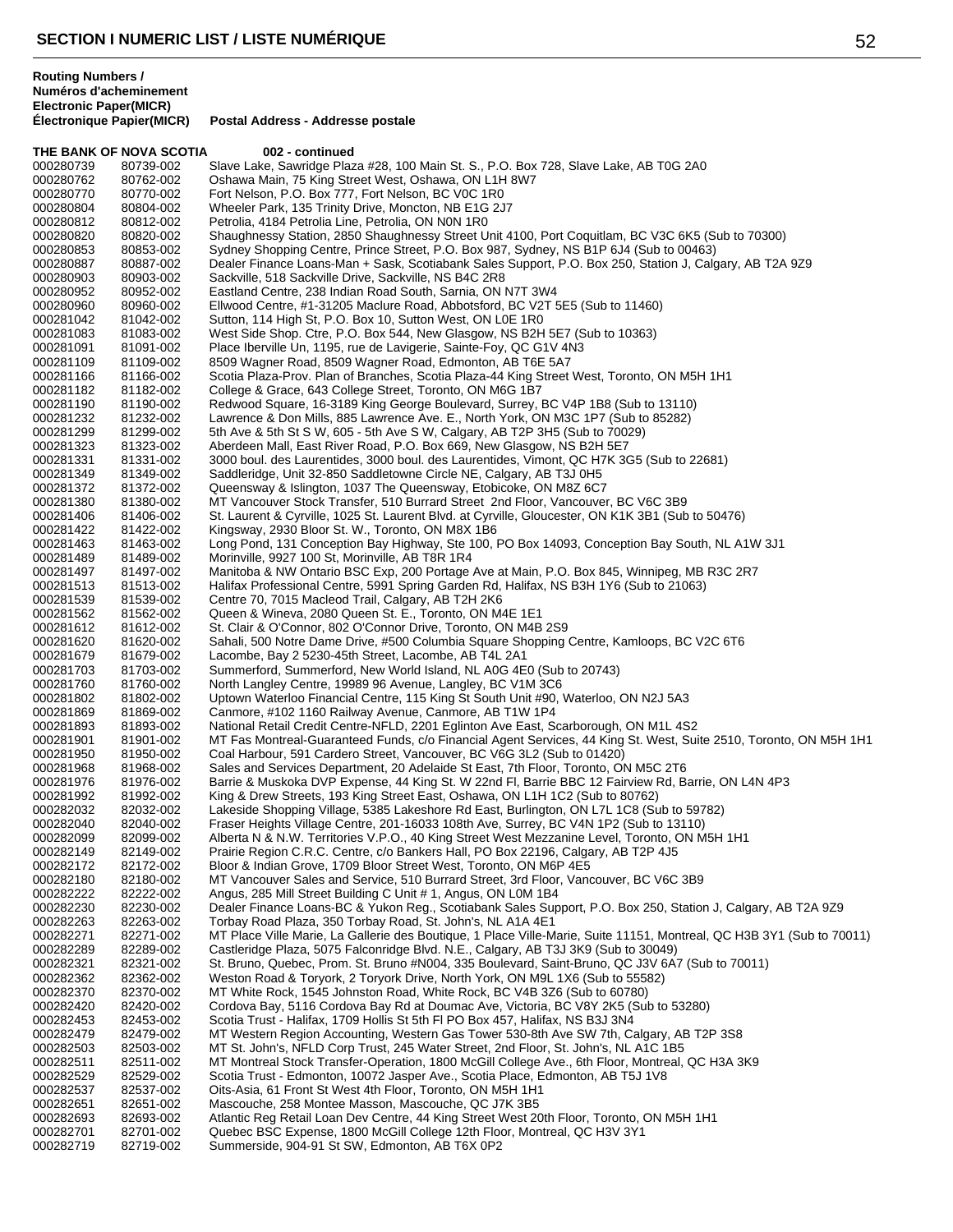**THE BANK OF NOVA SCOTIA 002 - continued**<br>000282792 82792-002 - Jane & Denison, 1542 Jane 000282792 82792-002 Jane & Denison, 1542 Jane Street, Weston, ON M9N 2R5<br>000282800 82800-002 British Columbia Real Estate, 650 West Georgia St 34th Fl 000282800 82800-002 British Columbia Real Estate, 650 West Georgia St 34th Floor, c/o 815 West Hastings 3rd Floor, Vancouver, BC V6C 1B4<br>000282842 82842-002 Toronto Data Centre. 8 Prince Andrew Place. Toronto. ON M3C 2H4 Toronto Data Centre, 8 Prince Andrew Place, Toronto, ON M3C 2H4 000282859 82859-002 AB CR SOL GRP, 240-8th Ave SW PO Box 2540, Calgary, AB T2P 2N7<br>000282891 82891-002 Hull, 1030 St. Joseph Blvd., Hull, QC J8Z 1T3 000282891 82891-002 Hull, 1030 St. Joseph Blvd., Hull, QC J8Z 1T3<br>000282909 82909-002 Edmonton & Area DVP Expense. 700-2nd St. 000282909 82909-002 Edmonton & Area DVP Expense, 700-2nd St. SW, 40th Floor, Heritage Village 11021-23 Avenue, Edmonton, AB T6J 6P9<br>000282941 82941-002 lle Des Soeurs, 38, Place Du Commerce #18, Ile des Soeurs, Verdun, QC 000282941 82941-002 Ile Des Soeurs, 38, Place Du Commerce #18, Ile des Soeurs, Verdun, QC H3E 1T8 MT Central Region Accounting, 1 Queen Street East, 5th Floor, Toronto, ON M5C 2W5 000282982 82982-002 Cornwall, 960-17 Brookdale Avenue N., Cornwall, ON K6J 4P5 (Sub to 30312)<br>000282990 82990-002 Tsawwassen, 1139 56th Street, Tsawwassen, BC V4L 2A2 000282990 82990-002 Tsawwassen, 1139 56th Street, Tsawwassen, BC V4L 2A2 000283006 83006-002 Toronto-NT Integration, 44 King St. W., 22nd Floor, Toronto, ON M5H 1H1<br>000283022 83022-002 Concord, Highway 7 & Keele St., 2180 Highway #7 West, Concord, ON L4 000283022 83022-002 Concord, Highway 7 & Keele St., 2180 Highway #7 West, Concord, ON L4K 1W6 (Sub to 47852)<br>000283030 83030-002 Meadowtown Centre. 610-19800 Lougheed Highway. Pitt Meadows. BC V3Y 2W1 000283030 83030-002 Meadowtown Centre, 610-19800 Lougheed Highway, Pitt Meadows, BC V3Y 2W1 000283063 83063-002 Atlantic Commercial, 1709 Hollis St, c/o 1465 Brenton St 4th Floor, Halifax, NS B3J 3T2<br>000283071 83071-002 Quebec Commercial, 1002 Sherbrooke St W, c/o 1922 St Catherine St. W Ste 300, Mon 000283071 83071-002 Quebec Commercial, 1002 Sherbrooke St W, c/o 1922 St Catherine St. W Ste 300, Montreal, QC H3H 1M4<br>000283121 83121-002 BKO-Systems Maintenance-French, 888 Birchmount Road, Scarborough, ON M1K 5L1 000283121 83121-002 BKO-Systems Maintenance-French, 888 Birchmount Road, Scarborough, ON M1K 5L1<br>000283139 83139-002 Edmonton CPC, 2850 Sunbridge Blvd. N.E., Calgary, AB T1Y 3G2 000283139 83139-002 Edmonton CPC, 2850 Sunbridge Blvd. N.E., Calgary, AB T1Y 3G2 000283162 83162-002 Bathurst & Steeles, 800 Steeles Avenue West, Unit 31, Thornhill, ON L4J 7L2 (Sub to 92262)<br>000283170 83170-002 Private Banking Victoria, 1321 Blanshard St., Suite 402, Victoria, BC V8W 0B6 000283170 83170-002 Private Banking Victoria, 1321 Blanshard St., Suite 402, Victoria, BC V8W 0B6<br>000283212 83212-002 Yonge & Welleslev, 555 Yonge Street, Toronto, ON M4Y 1Y5 (Sub to 91132) 000283212 83212-002 Yonge & Wellesley, 555 Yonge Street, Toronto, ON M4Y 1Y5 (Sub to 91132)<br>000283220 83220-002 False Creek, 1750 Manitoba Street, Vancouver, BC V5Y 0H1 000283220 83220-002 False Creek, 1750 Manitoba Street, Vancouver, BC V5Y 0H1<br>000283311 83311-002 Beauport, 755 avenue Clemenceau, Beauport, QC G1C 7T9 83311-002 Beauport, 755 avenue Clemenceau, Beauport, QC G1C 7T9<br>83352-002 Bolton, Hillton Plaza, 360 Queen Street, 360 Queen Street S 000283352 83352-002 Bolton, Hilltop Plaza, 360 Queen Street, 360 Queen Street South, Bolton, ON L7E 4Z8 (Sub to 55582)<br>000283402 83402-002 Midtown Mall, 200 John Street West, Oshawa, ON L1J 2B4 (Sub to 80762) 000283402 83402-002 Midtown Mall, 200 John Street West, Oshawa, ON L1J 2B4 (Sub to 80762)<br>000283451 83451-002 MONTREAL CHEQUE IMAGE DC. 120 KING ST., W. SUITE 530. Hamiltor MONTREAL CHEQUE IMAGE DC, 120 KING ST., W, SUITE 530, Hamilton, ON L8P 4V2 000283592 83592-002 Lorne & Demorest, 907 Lorne Street, Sudbury, ON P3C 4R6 (Sub to 01032)<br>000283642 83642-002 Warden & Bamburgh Circle, 325 Bamburgh Circle Unit A114, Scarborough, 000283642 83642-002 Warden & Bamburgh Circle, 325 Bamburgh Circle Unit A114, Scarborough, ON M1W 3Y1 000283766 83766-002 MTCC Mortgage - Guaranteed Funds, c/o SMC Finance, 2206 Eglinton Avenue E., Suite 200, Scarborough, ON M1L 4S7<br>000283832 83832-002 Village Green Plaza, 356 Wilson St. E. Unit 1, Ancaster, ON L9G 2C2 (Su 000283832 83832-002 Village Green Plaza, 356 Wilson St. E. Unit 1, Ancaster, ON L9G 2C2 (Sub to 90332)<br>000283873 83873-002 NB-PE CRG-G. 274 Water Street PO Box 1595. Summerside. PE C1N 2V5 NB-PE CRG-G, 274 Water Street PO Box 1595, Summerside, PE C1N 2V5 000283956 83956-002 155 Securities Operations, 40 King St. W 23rd Floor, Toronto, ON M5H 1H1<br>000283972 83972-002 Kennedy & Ruth, 27 Ruth Avenue, Brampton, ON L6Z 3X3 (Sub to 66662) 000283972 83972-002 Kennedy & Ruth, 27 Ruth Avenue, Brampton, ON L6Z 3X3 (Sub to 66662)<br>000284012 84012-002 CCA, Cash-Management Control, 44 King St. West, 14th Floor, Toronto, O 000284012 84012-002 CCA, Cash-Management Control, 44 King St. West, 14th Floor, Toronto, ON M5H 1H1<br>000284046 84046-002 Alta Vista Student Loan Centre, 2686 Alta Vista Drive, Ottawa, ON K1V 7T4 000284046 84046-002 Alta Vista Student Loan Centre, 2686 Alta Vista Drive, Ottawa, ON K1V 7T4<br>000284103 84103-002 Paradise, 1324 Topsail Road, Paradise, NL A1L 1N9 000284103 84103-002 Paradise, 1324 Topsail Road, Paradise, NL A1L 1N9<br>000284152 84152-002 Enterprise & Birchmount, 179 Enterprise BLVD, Mark 000284152 84152-002 Enterprise & Birchmount, 179 Enterprise BLVD, Markham, ON L6G 0E7<br>000284202 84202-002 Central Mailing, 44 King Street West Basement, Toronto, ON M5H 1H1 000284202 84202-002 Central Mailing, 44 King Street West Basement, Toronto, ON M5H 1H1<br>000284236 84236-002 National Retail Credit Centre-TOR, 2201 Eglinton Ave. East, Scarborou 000284236 84236-002 National Retail Credit Centre-TOR, 2201 Eglinton Ave. East, Scarborough, ON M1L 4S2<br>000284376 84376-002 NT Domestic Region-Toronto, 44 King St. W., 22nd Floor, Toronto, ON M5H 1H1 000284376 84376-002 NT Domestic Region-Toronto, 44 King St. W., 22nd Floor, Toronto, ON M5H 1H1<br>000284392 84392-002 Dixie & Eglinton, 4900 Dixie Road, Mississauga, ON L4W 2R1 000284392 84392-002 Dixie & Eglinton, 4900 Dixie Road, Mississauga, ON L4W 2R1<br>000284426 84426-002 SES Hamilton/Stratford, 10 Wright Boulevard, Stratford, ON N4 000284426 84426-002 SES Hamilton/Stratford, 10 Wright Boulevard, Stratford, ON N4Z 1H3<br>000284442 84442-002 Leamington, 254 Erie Street South, Leamington, ON N8H 3C2 000284442 84442-002 Leamington, 254 Erie Street South, Leamington, ON N8H 3C2 000284772 84772-002 Markham Commercial Banking Centre, 7321 Woodbine Avenue, Markham, ON L3R 3V7<br>000284822 84822-002 Dundas & Franklin, 270 Dundas St S, Cambridge, ON N1R 8A8 000284822 84822-002 Dundas & Franklin, 270 Dundas St S, Cambridge, ON N1R 8A8 000284962 84962-002 Scarborough Town Centre, 300 Borough Drive, Unit 211, Scarborough, ON M1P 4P5 (Sub to 16972)<br>000285092 85092-002 Bayfield North, 544 Bayfield St, Barrie, ON L4M 5A2 (Sub to 60152) 000285092 85092-002 Bayfield North, 544 Bayfield St, Barrie, ON L4M 5A2 (Sub to 60152)<br>000285118 85118-002 Prairies CRG-C. 702-3rd Ave S. Lethbridge. AB T1J 0H6 000285118 85118-002 Prairies CRG-C, 702-3rd Ave S, Lethbridge, AB T1J 0H6<br>000285126 85126-002 Cannington, 10 Cameron St. W., P.O. Box 250, Canningt 000285126 85126-002 Cannington, 10 Cameron St. W., P.O. Box 250, Cannington, ON L0E 1E0<br>000285142 85142-002 Investment Support Toronto, 61 Front Street, 2nd Floor, Toronto, ON M5H 000285142 85142-002 Investment Support Toronto, 61 Front Street, 2nd Floor, Toronto, ON M5H 1H1<br>000285233 85233-002 St John's Centralized Currency Unit. 1465 Brenton St 4th Fl. Halifax. NS B3J 3. 000285233 85233-002 St John's Centralized Currency Unit, 1465 Brenton St 4th Fl, Halifax, NS B3J 3J2<br>000285282 85282-002 Don Mills & York Mills Rd, 1500 Don Mills Rd, North York, ON M3B 3K4 000285282 85282-002 Don Mills & York Mills Rd, 1500 Don Mills Rd, North York, ON M3B 3K4 Europe International Special Loans, 44 King St. West, 11th Floor, Toronto, ON M5H 1H1 000285696 85696-002 St. Marys, 131 Queen St. E., P.O. Box 1148, St Marys, ON N4X 1B7<br>000285712 85712-002 Operations Support, Systems, Inv & Cor, 2020-79 Wellington St., Wes 000285712 85712-002 Operations Support,Systems,Inv & Cor, 2020-79 Wellington St., West, Toronto, ON M5K 1K7<br>000285886 85886-002 N.T. Emplovee Lending. 10 Wright Blvd. Stratford. ON N4Z 1H3 000285886 85886-002 N.T. Employee Lending, 10 Wright Blvd, Stratford, ON N4Z 1H3<br>000285936 85936-002 Central deposit Portfolio Write-Off. 2201 Edlinton Avenue East. \$ 000285936 85936-002 Central deposit Portfolio Write-Off, 2201 Eglinton Avenue East, Scarborough, ON M1L 5L1<br>000286066 86066-002 Scotia Trust - Sarnia, 265 North Front St., Suite 210, Sarnia, ON N7T 7X1 000286066 86066-002 Scotia Trust - Sarnia, 265 North Front St., Suite 210, Sarnia, ON N7T 7X1<br>000286082 86082-002 Bradford, 460 Holland Street West, Bradford, ON L3Z 0A2 000286082 86082-002 Bradford, 460 Holland Street West, Bradford, ON L3Z 0A2<br>000286132 86132-002 PAYMENT ADJUSTING TRANSIT, 1 ADELAIDE ST E, 7T 000286132 86132-002 PAYMENT ADJUSTING TRANSIT, 1 ADELAIDE ST E, 7TH FLOOR, Toronto, ON M5C 2W8<br>000286256 86256-002 NT Personal Trust-Sales Force, Scotia Plaza, 44 King St. W. 38 Flr, Toronto, ON M5H 1H1 000286256 86256-002 NT Personal Trust-Sales Force, Scotia Plaza, 44 King St. W. 38 Flr, Toronto, ON M5H 1H1<br>000286306 86306-002 Integrated Wealth Management Sales, 44 King Street West, 22nd Floor, Toronto, ON M5H 000286306 86306-002 Integrated Wealth Management Sales, 44 King Street West, 22nd Floor, Toronto, ON M5H 1H1<br>000286462 86462-002 Dixie & Britannia, 1525 Britannia Road East, Mississauga, ON L4W 1S5 000286462 86462-002 Dixie & Britannia, 1525 Britannia Road East, Mississauga, ON L4W 1S5 000286496 86496-002 MTCC Transition, 1 Queen Street East, 5th Floor, Toronto, ON M5C 2W5<br>000286546 86546-002 MT Corporate HR. 40-King Street W 6th Floor. Toronto, ON M5H 1H1 000286546 86546-002 MT Corporate HR, 40-King Street W 6th Floor, Toronto, ON M5H 1H1<br>000286686 86686-002 Operations Accounting Control, 888 Birchmount Rd., 4th Floor, Scarbo 000286686 86686-002 Operations Accounting Control, 888 Birchmount Rd., 4th Floor, Scarborough, ON M1K 5L1<br>000286702 86702-002 Sarnia Br-Victoria & Grey, 250 Christina St N-Corporate Orders, 179 Christina St North, Sa 000286702 86702-002 Sarnia Br-Victoria & Grey, 250 Christina St N-Corporate Orders, 179 Christina St North, Sarnia, ON N7T 7H9<br>000286736 86736-002 Laurentian Bank Offset - SMC. 2206 Eglinton Ave E. Ste. 200. Scarborough. O 000286736 86736-002 Laurentian Bank Offset - SMC, 2206 Eglinton Ave E. Ste. 200, Scarborough, ON M1L 4S7<br>000286876 86876-002 Shared services, Sales Support, 44 King St. W. 20th Floor, Toronto, ON M5H 1H1 000286876 86876-002 Shared services, Sales Support, 44 King St. W. 20th Floor, Toronto, ON M5H 1H1<br>000286892 86892-002 Corporate Banking Toronto. 44 King Street West 16th Floor. Toronto. ON M5H 1H Corporate Banking Toronto, 44 King Street West 16th Floor, Toronto, ON M5H 1H1 000286926 86926-002 Service Delivery Support, 44 King St W 20th Floor, Toronto, ON M5H 1H1<br>000287056 87056-002 Ontario Real Estate Eastern, 118 Sparks St Ottawa, c/o 120 King Street W Ontario Real Estate Eastern, 118 Sparks St Ottawa, c/o 120 King Street West 5th Floor, Hamilton, ON L8P 4V2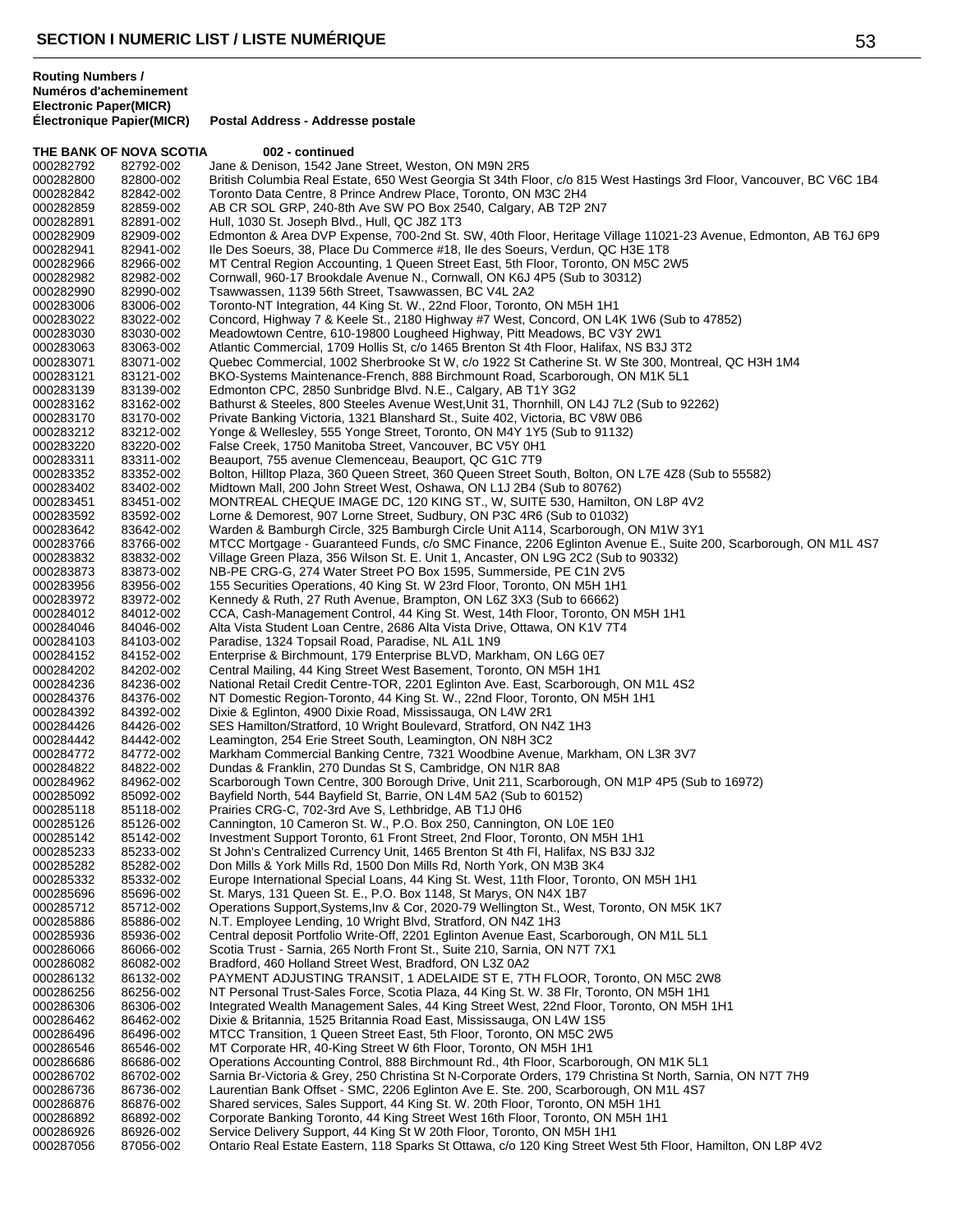THE BANK OF NOVA SCOTIA 002 - continued

**Postal Address - Addresse postale** 

000287122 87122-002 Steeles & 404, 2900 Steeles Ave. East, Thornhill, ON L3T 4X1 (Sub to 40592) Queens Avenue, London, 171 Queens Avenue, London, ON N6A 5J7 (Sub to 00042) 000287296 87296-002 Dundas & Appleby Line, 4519 dundas Street, Burlington, ON L7M 5B4<br>000287312 87312-002 Hub Plaza, Pickering, 1360 Kingston Road, Pickering, ON L1V 3B4 (Si 000287312 87312-002 Hub Plaza, Pickering, 1360 Kingston Road, Pickering, ON L1V 3B4 (Sub to 64782)<br>000287346 87346-002 Ontario Real Estate Western, 420 Richmond St, c/o 120 King St. W. 5th Floor, Han 000287346 87346-002 Ontario Real Estate Western, 420 Richmond St, c/o 120 King St. W. 5th Floor, Hamilton, ON L8P 4V2<br>000287502 87502-002 Bank Card Services - Private Label, 2201 Eglinton East, Scarborough, ON M1L 4S2 000287502 87502-002 Bank Card Services - Private Label, 2201 Eglinton East, Scarborough, ON M1L 4S2<br>000287536 87536-002 Copy Centre, 44 King Street West, 13th Floor, Toronto, ON M5H 1H1 Copy Centre, 44 King Street West, 13th Floor, Toronto, ON M5H 1H1 000287676 87676-002 National Broker Unit, 1 Richmond Street West 6th Floor, Toronto, ON M5H 3W4<br>000287692 87692-002 Jane & Hwy #7, 7800 Jane Street, Concord, ON L4K 4R6 (Sub to 92262) 000287692 87692-002 Jane & Hwy #7, 7800 Jane Street, Concord, ON L4K 4R6 (Sub to 92262)<br>000287742 87742-002 Scotia Leasing Ltd, 44 King St., West, 16th Floor, Toronto, ON M5H 1E2 000287742 87742-002 Scotia Leasing Ltd, 44 King St., West, 16th Floor, Toronto, ON M5H 1E2<br>000287866 87866-002 Business Service Centre 87866. PO Box 4234 STN A. Toronto. ON M5W 000287866 87866-002 Business Service Centre 87866, PO Box 4234 STN A, Toronto, ON M5W 5P6<br>000287882 87882-002 Davis & Leslie, 1100 Davis Drive, Newmarket, ON L3Y 8W8 000287882 87882-002 Davis & Leslie, 1100 Davis Drive, Newmarket, ON L3Y 8W8<br>000287916 87916-002 661 Danforth Ave, 661 Danforth Avenue, Toronto, ON M4J 1 000287916 87916-002 661 Danforth Ave, 661 Danforth Avenue, Toronto, ON M4J 1L2 (Sub to 21212)<br>000288096 88096-002 Ontario Offsite ABM/Non Deposit, 120 King St W Suite 530, Hamilton, ON L8P Ontario Offsite ABM/Non Deposit, 120 King St W Suite 530, Hamilton, ON L8P 4V2 000288146 88146-002 Rymal & Upper Centennial, 2250 Rymal Road East, Hannon, ON L0R 1P0<br>000288302 88302-002 49 Durham St., Sudbury, 49 Durham, Sudbury, ON P3E 3M2 (Sub to 01032 000288302 88302-002 49 Durham St., Sudbury, 49 Durham, Sudbury, ON P3E 3M2 (Sub to 01032) 000288336 88336-002 Laurelwood & Erbsville, 606 Laurelwood Drive Unit 300, Waterloo, ON N2V 0A2 (Sub to 88716)<br>000288476 88476-002 Maple Trust, 40 King Street West 10th Floor, Toronto, ON M5H 1H1 000288476 88476-002 Maple Trust, 40 King Street West 10th Floor, Toronto, ON M5H 1H1<br>000288492 88492-002 Cheque Processing-MacDonald Cartier, 0650/88492, 2154 Lawrenc 000288492 88492-002 Cheque Processing-MacDonald Cartier, 0650/88492, 2154 Lawrence Ave. East, Scarborough, ON M1R 3A8<br>000288666 88666-002 Derry & Scott, 620 Scott Blvd, Milton, ON L9T 7Z3 000288666 88666-002 Derry & Scott, 620 Scott Blvd, Milton, ON L9T 7Z3<br>000288716 88716-002 The Boardwalk, 420 The Boardwalk, Waterloo, ON The Boardwalk, 420 The Boardwalk, Waterloo, ON N2T 0A6 000288856 88856-002 Chinguacousy & Queen, 8974 Chinguacousy Rd, Unit B5, Brampton, ON L6Y 5X6<br>000288906 88906-002 Lake Shore & Park Lawn, 2196 Lake Shore Blvd West, Toronto, ON M8V 1A4 000288906 88906-002 Lake Shore & Park Lawn, 2196 Lake Shore Blvd West, Toronto, ON M8V 1A4<br>000289292 89292-002 Cash Loss Control Administered Budg. 44 King Street West. 20th Floor. Toron Cash Loss Control Administered Budg, 44 King Street West, 20th Floor, Toronto, ON M5H 1H1 000289532 89532-002 Ontario North Vice Presidents Office, 57 Durham St. 4th Floor Scotia Tower, Sudbury, ON P3E 4R3 (Sub to 68502) Succursale Principale de Montreal, 1002, rue Sherbrooke Ouest, Montreal, QC H3A 3L6 000290019 90019-002 Edmonton Commercial Banking Centre, 10050 Jasper Avenue, Edmonton, AB T5J 1V7<br>000290027 90027-002 Ellice Ave. & Erin St., 1124 Ellice Ave., Winnipeg, MB R3G 0E4 000290027 90027-002 Ellice Ave. & Erin St., 1124 Ellice Ave., Winnipeg, MB R3G 0E4<br>000290043 90043-002 Kentville. 47 Aberdeen St., P.O. Box 128. Kentville. NS B4N 3W Kentville, 47 Aberdeen St., P.O. Box 128, Kentville, NS B4N 3W4 000290050 90050-002 Douglas & Hillside, 2669 Douglas Street, Victoria, BC V8T 4M2 (Sub to 40840) 000290068 90068-002 8th St. & Clarence Ave., 1004-8th Street & Clarence Avenue, Saskatoon, SK S7H 0R9<br>000290076 90076-002 Wellington & Rosemount, 1122 Wellington Street, P.O. Box 3400, Postal Station C, Ott 000290076 90076-002 Wellington & Rosemount, 1122 Wellington Street, P.O. Box 3400, Postal Station C, Ottawa, ON K1Y 4J6 (Sub to 30056)<br>000290084 90084-002 Havmarket Square. 278-280 Waterloo St., P.O. Box 2026. Postal Stati 000290084 90084-002 Haymarket Square, 278-280 Waterloo St., P.O. Box 2026, Postal Station A, Saint John, NB E2L 3T5<br>000290092 90092-002 Bloor & Spadina, 332 Bloor St. W., Toronto, ON M5S 1W6 (Sub to 91132) 000290092 90092-002 Bloor & Spadina, 332 Bloor St. W., Toronto, ON M5S 1W6 (Sub to 91132)<br>000290100 90100-002 Chilliwack, 46059 Yale Road, P.O. Box 361, Chilliwack, BC V2P 6J5 000290100 90100-002 Chilliwack, 46059 Yale Road, P.O. Box 361, Chilliwack, BC V2P 6J5<br>000290126 90126-002 Beachburg, Main Street, P.O. Box 9, Beachburg, ON K0J 1C0 000290126 90126-002 Beachburg, Main Street, P.O. Box 9, Beachburg, ON K0J 1C0<br>000290134 90134-002 Water Street, 1707 Water Street, Miramichi, NB E1N 1B2 000290134 90134-002 Water Street, 1707 Water Street, Miramichi, NB E1N 1B2<br>000290142 90142-002 Bancroft, 50 Hastings Street N., P.O. Box 880, Bancroft, Q 000290142 90142-002 Bancroft, 50 Hastings Street N., P.O. Box 880, Bancroft, ON K0L 1C0<br>000290167 90167-002 Main & Polson, 1425 Main St., Winnipeg, MB R2W 3V3 (Sub to 30007 000290167 90167-002 Main & Polson, 1425 Main St., Winnipeg, MB R2W 3V3 (Sub to 30007) 000290183 90183-002 Bridge Branch, 112 Wyse Road, P.O. Box 467, Dartmouth, NS B2Y 3Y8 (Sub to 60053) Rene-Levesque et University, 645, boul. Rene Levesque Ouest, Montreal, QC H3B 1S5 000290209 90209-002 Derwent, P.O. Box 101, Derwent, AB T0B 1C0 (Sub to 51029)<br>000290217 90217-002 Kenora, 40 Main Street S, Kenora, ON P9N 1S7 Kenora, 40 Main Street S, Kenora, ON P9N 1S7 000290233 90233-002 Maritime Centre, 1505 Barrington St., P.O. Box 2464, Halifax, NS B3J 3C4 000290241 90241-002 St. Laurent & Prince Arthur, 3595, boul. St. Laurent, Montreal, QC H2X 2T6<br>000290258 90258-002 13th Avenue & Broad. 1800 - 13th Avenue. Regina. SK S4P 3Z1 13th Avenue & Broad, 1800 - 13th Avenue, Regina, SK S4P 3Z1 000290266 90266-002 Ottawa East, 65 Main St., Ottawa, ON K1S 1B5 (Sub to 20016)<br>000290274 90274-002 Port Elgin, 9 East Main Street, Port Elgin, NB E4M 2X8 Port Elgin, 9 East Main Street, Port Elgin, NB E4M 2X8 000290282 90282-002 Cobourg, 2-4 King Street East, P.O. Box 206, Cobourg, ON K9A 4K5<br>000290290 90290-002 Port Hardy, Port Hardy Shopping Centre, P.O. Box 147, Port Hardy, E 000290290 90290-002 Port Hardy, Port Hardy Shopping Centre, P.O. Box 147, Port Hardy, BC V0N 2P0<br>000290308 90308-002 Yorkton Branch. 200 277 Broadway Street East. Yorkton. SK S3N 3G7 Yorkton Branch, 200 277 Broadway Street East, Yorkton, SK S3N 3G7 000290316 90316-002 Russell, 1116 Concession Street, P.O. Box 190, Russell, ON K4R 1C9<br>000290324 90324-002 St. Stephen, Milltown Blvd., P.O. Box 40, St. Stephen, NB E3L 2W9 000290324 90324-002 St. Stephen, Milltown Blvd., P.O. Box 40, St. Stephen, NB E3L 2W9<br>000290332 90332-002 University Plaza, Dundas, 101 Osler Drive Unit #138, Dundas, ON L 000290332 90332-002 University Plaza, Dundas, 101 Osler Drive Unit #138, Dundas, ON L9H 4H4<br>000290340 90340-002 Terrace. 4602 Lakelse Avenue. Terrace. BC V8G 1R1 000290340 90340-002 Terrace, 4602 Lakelse Avenue, Terrace, BC V8G 1R1 000290357 90357-002 Corydon & Waterloo, 528 Waterloo St., Winnipeg, MB R3N 0T1 (Sub to 00117)<br>000290373 90373-002 New Waterford, 3421 Plummer Avenue, New Waterford, NS B1H 1V6 (Sub to 0 000290373 90373-002 New Waterford, 3421 Plummer Avenue, New Waterford, NS B1H 1V6 (Sub to 00463)<br>000290399 90399-002 Red Deer, 5002-50th Street, Red Deer, AB T4N 1Y3 Red Deer, 5002-50th Street, Red Deer, AB T4N 1Y3 000290407 90407-002 Prairie Automative Finance Centre, 200 Portage Ave Suite 303, Winnipeg, MB R3C 3X2<br>000290423 90423-002 River Hebert, Main Street, P.O. Box 10, River Hebert, NS B0L 1G0 River Hebert, Main Street, P.O. Box 10, River Hebert, NS B0L 1G0 000290431 90431-002 Ste Foy, 2450 Boulevard Laurier, Sainte-Foy, QC G1V 2L1 (Sub to 10041)<br>000290449 90449-002 Westlock, 10531 - 100 Avenue, Westlock, AB T7P 2J3 000290449 90449-002 Westlock, 10531 - 100 Avenue, Westlock, AB T7P 2J3<br>000290456 90456-002 Gatineau. 381 boul. Malonev Est. Gatineau. QC J8P 18 Gatineau, 381 boul. Maloney Est, Gatineau, QC J8P 1E3 (Sub to 80036) 000290464 90464-002 Centreville, 3143 Main Street Unit 1, Centreville, NB E7K 3E8<br>000290472 90472-002 Kemptville, 300 Colonnade Drive, P.O. Box 520, Kemptville, C Kemptville, 300 Colonnade Drive, P.O. Box 520, Kemptville, ON K0G 1J0 000290480 90480-002 41st Avenue & Churchill, 1576 West 41st Avenue, Vancouver, BC V6M 1X6<br>000290506 90506-002 Place de Ville, 303 Queen St., Ottawa, ON K1R 7S2 (Sub to 20016) 000290506 90506-002 Place de Ville, 303 Queen St., Ottawa, ON K1R 7S2 (Sub to 20016)<br>000290514 90514-002 Perth-Andover. 728 Perth Main Street Unit 1. Perth-Andover. NB E7 Perth-Andover, 728 Perth Main Street Unit 1, Perth-Andover, NB E7H 2W7 000290522 90522-002 Lanark, George Street, P.O. Box 70, Lanark, ON K0G 1K0 (Sub to 20792) Main St. & 2nd Avenue, 180 East 2nd Avenue, Vancouver, BC V5T 1B5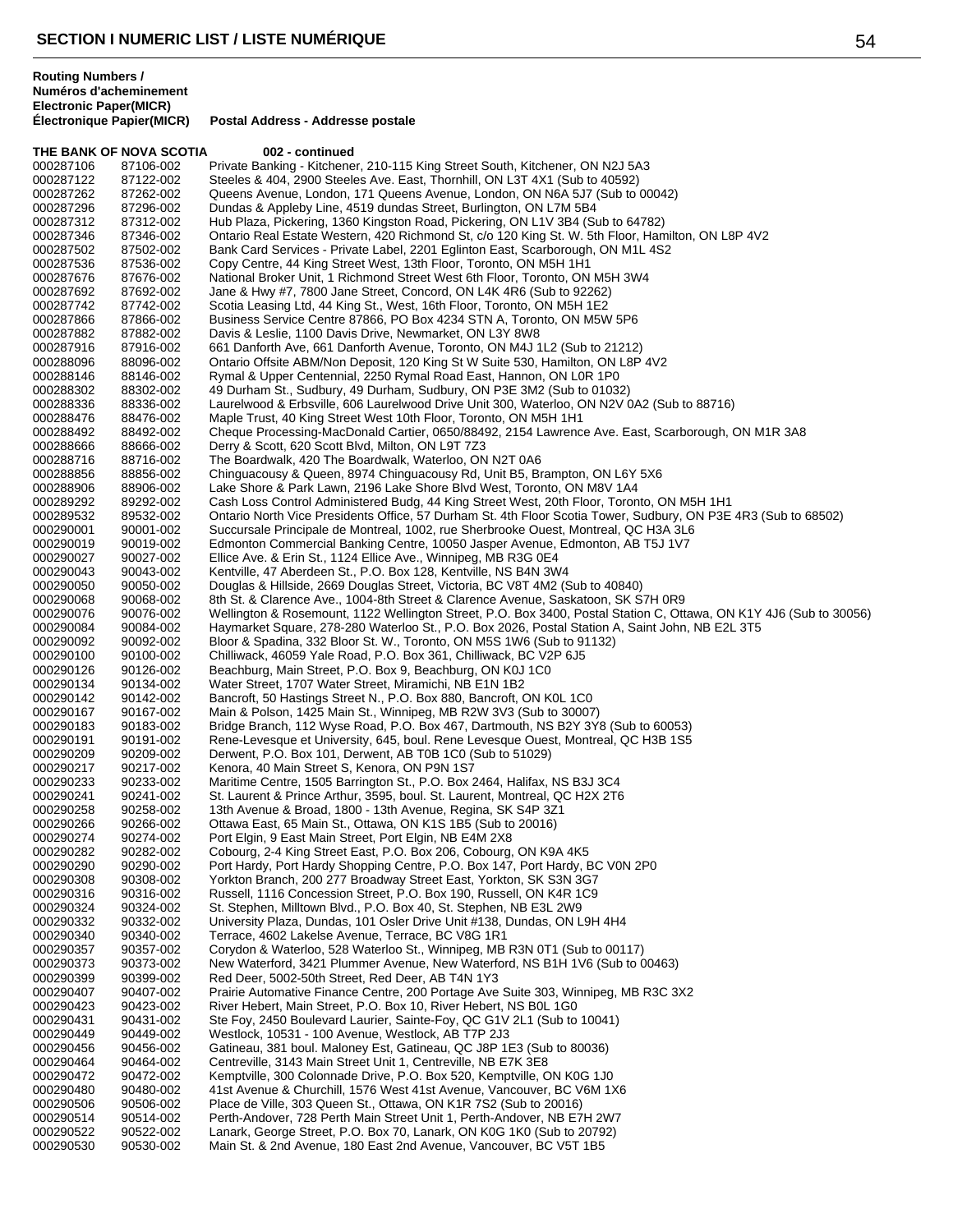**THE BANK OF NOVA SCOTIA 002 - continued** 

**Postal Address - Addresse postale** 

**Routing Numbers / Numéros d'acheminement Electronic Paper(MICR)**

000290548 90548-002 Saskatchewan Vice Pres Off Pln Of Br, 111 2nd Ave S. 5th Fl. Scotia Centre, Saskatoon, SK S7K 3R1<br>000290563 90563-002 Carbonear, 92 Powell Drive, P.O. Box 10, Carbonear, NL A1Y 1B5 000290563 90563-002 Carbonear, 92 Powell Drive, P.O. Box 10, Carbonear, NL A1Y 1B5<br>000290571 90571-002 Chicoutimi. 1401 Boul. Talbot. Chicoutimi. QC G7H 6E1 (Sub to 11 Chicoutimi, 1401 Boul. Talbot, Chicoutimi, QC G7H 6E1 (Sub to 11221) 000290589 90589-002 118th Avenue & 90th St., 9004-118th Ave., Edmonton, AB T5B 0T8 (Sub to 10249)<br>000290597 90597-002 NT Personal Trust - Winnipeg, Winnipeg Commercial Banking Centre, 200 Portage NT Personal Trust - Winnipeg, Winnipeg Commercial Banking Centre, 200 Portage Avenue, Plaza Level, Winnipeg, MB R3C 3X2 90613-002 Fogo, P.O. Box 220, Fogo, NL A0G 2B0 90621-002 Duvernay, 3019, boul. de la Concorde, Laval, QC H7E 2B5 90639-002 82nd Ave. & 75th Street, 7460-82nd Avenue, Edmonton, AB T6B 0G2 90662-002 Milverton, 1 Main Street South, Milverton, ON N0K 1M0 90670-002 Pemberton, P.O. Box 97, Pemberton, BC V0N 2L0 90696-002 Mortgage Product, SMC, 2206 Eglinton Avenue East, Suite 200, Scarborough, ON M1L 4S7 90704-002 Tracadie, Centre d'Achat Le Rond Point, 13-3409 rue Principale, Tracadie-Sheila, NB E1X 1C7 90720-002 Quesnel, 293 Reid St., Quesnel, BC V2J 2M1 000290753 90753-002 Wesleyville, 300 Main Street, PO Box 10, P.O. Box 10, Wesleyville, NL A0G 4R0<br>000290779 90779-002 160 Avenue & 82nd St., 8140 160 Avenue NW, Edmonton, AB T5Z 3J8 (Sub to 1 160 Avenue & 82nd St., 8140 160 Avenue NW, Edmonton, AB T5Z 3J8 (Sub to 10249) 90787-002 Roblin & Dieppe, 4910 Roblin Blvd, Winnipeg, MB R3R 0G7 (Sub to 80127) 90803-002 Montague, 552 Main Street, PO Box 160, Montague, PE C0A 1R0 90829-002 Stand Off, Stand Off, AB T0L 1Y0 (Sub to 00059) 90852-002 Port Dover, 407 Main Street, P.O. Box 640, Port Dover, ON N0A 1N0 90860-002 Hart Shopping Centre, 6541 Hart Highway, Prince George, BC V2K 3A4 (Sub to 50310) 90902-002 Niagara & Welland, 229 Welland Avenue, St Catharines, ON L2R 2P4 (Sub to 10892) 90969-002 Wye Road, Sherwood Park, 993 Fir Street 15 Village Market, 993 Fir Street, Sherwood Park, AB T8A 4N5 000290993 90993-002 Bridgewater, Bridgewater Shopping Plaza, PO Box 20009, Bridgewater, NS B4V 3W3<br>000291033 91033-002 South West NS DVP Expense, 1709 Hollis St 6th Fl, Halifax, NS B3J 3B7 000291033 91033-002 South West NS DVP Expense, 1709 Hollis St 6th Fl, Halifax, NS B3J 3B7<br>000291066 91066-002 Toronto East DVP Expense, 44 King St. W. 22nd Fl, Port Union & Fanfare 91066-002 Toronto East DVP Expense, 44 King St. W. 22nd Fl, Port Union & Fanfare 305 Port Union, West Hill, ON M1C 2L5 91082-002 Sheppard & Midland, 4220 Sheppard Avenue East, Scarborough, ON M1S 1T5 91090-002 Pender & Thurlow, 1090 West Pender, Vancouver, BC V6E 2N7 91132-002 Midtown CBC, 19 Bloor St. W., Toronto, ON M4W 1A3 91140-002 Pacific Investment Banking Centre, 602 West Hastings, 2nd Floor, P.O. Box 99, Station A, Vancouver, BC V6C 2L8 91173-002 MT Integration - Atlantic Reg Off, 1709 Hollis St., 6th Floor, Halifax, NS B3J 1W1 91181-002 St-Jerome, Carrefour du Nord, 900, boul. Grignon, St-Jerome, QC J7Y 3S7 (Sub to 50591) 91223-002 Old Perlican, P.O. Box 10, Old Perlican, NL A0A 3G0 91231-002 Plaza Langelier, Val Marie, 8760 Langelier Blvd., Saint-Leonard, QC H1P 3C6 (Sub to 70011) 91249-002 National Retail Credit Centre-CAL, 2201 Eglinton Ave. East, Scarborough, ON M1L 4S2 91256-002 GTA East DVP Expense, 44 King St. W. 22nd Fl, 1137 Markham Rd, Scarborough, ON M1H 2Y5 000291272 91272-002 Eglinton & Bathurst, 960 Eglinton Ave West, Toronto, ON M6C 2C5<br>000291280 91280-002 Lynn Valley, 1246 Lynn Valley Road, North Vancouver, BC V7J 2A3 91280-002 Lynn Valley, 1246 Lynn Valley Road, North Vancouver, BC V7J 2A3 (Sub to 40030) 91322-002 The Golden Mile Supercentre, 1880 Eglinton Avenue East, Scarborough, ON M1L 2L9 91330-002 North Shore, 781 Tranquille Road, Kamloops, BC V2B 3J3 91363-002 MicMac Mall, 21 Mic Mac Blvd, P.O. Box 24099, Dartmouth, NS B3A 4T4 91371-002 St-Georges, Beauce, 11525-1-ere Avenue, C.P. 396, St-Georges, QC G5Y 5C8 91389-002 Spruce Grove, 201 First Ave., Spruce Grove, AB T7X 2K6 91397-002 Portage Place Mall, Portage Place Mall, 393 Portage Ave., Unit 159, Winnipeg, MB R3B 3H6 91413-002 Amherst Centre, 140A South Albion Road, P.O. Box 565, Amherst, NS B4H 4A1 91421-002 St-Hubert, 6250 Boul. Cousineau, Saint-Hubert, QC J3Y 8X9 000291439 91439-002 Okotoks, #721 Cornerstone-201 Southridge Dr., Okotoks, AB T1S 2E1<br>000291462 91462-002 683 Markham Road, 683 Markham Road, Scarborough, ON M1H 2A4 91462-002 683 Markham Road, 683 Markham Road, Scarborough, ON M1H 2A4 91470-002 Alderbridge Place, #112-4940 No. 3 Road, 4940 No. 3 Road, Richmond, BC V6X 3A5 000291496 91496-002 Eastern Ontario Dealer Finance Centr, 100 Sparks Street, 5th Floor, Ottawa, ON K1P 5B7<br>000291512 91512-002 Parliament & Gerrard, 405 Parliament Street, Toronto, ON M5A 3A1 91512-002 Parliament & Gerrard, 405 Parliament Street, Toronto, ON M5A 3A1 91520-002 Greater Vancouver Vice Presidents Of, 44 King Street West 20th Floor, Toronto, ON M5H 1H1 91579-002 Horizon Square, #100 3508-32nd Avenue North East, Calgary, AB T1Y 6J2 91603-002 Fairview, 3480 Dutch Village Road, Halifax, NS B3N 2R9 (Sub to 90233) 91629-002 Windermere, 5188 Windermere Boulevard NW, Edmonton, AB T6W 0L9 91652-002 Parkwoods Village, 1265 York Mills Rd., Units 1&2, Toronto, ON M3A 1Z4 (Sub to 91082) 91660-002 West Kelowna, 29-2475 Dobbin Road, Kelowna, BC V4T 2E9 91702-002 Yonge & Hillcrest, 5075 Yonge Street, Toronto, ON M2N 6C6 000291710 91710-002 National Retail Credit Centre-VANC, 2201 Eglinton Ave. East, Scarborough, ON M1L 4S2<br>000291769 91769-002 WSC Sales Support-Sol #3, 2850 Sunridge Blvd NE, Calgary, AB T1Y 6G2 (Sub to 91710) 91769-002 WSC Sales Support-Sol #3, 2850 Sunridge Blvd NE, Calgary, AB T1Y 6G2 (Sub to 91710) 91793-002 Grand Bay, Grand Bay, NL A0N 1K0 (Sub to 50583) 91819-002 Test-Domestic Operations Development, 2201 Eglinton Ave. East, Scarborough, ON M1L 4S2 91892-002 Ambassador Plaza, 1570 Huron Church Road, Windsor, ON N9C 2L1 (Sub to 71852) 91942-002 Oakwood & Vaughan, 501 Oakwood Avenue, Toronto, ON M6E 2W8 91991-002 MTC Offsite Bookings - Regina, c/o Western Region Accounting, Western Gas Tower, 530-8th Ave., S.W, Calgary, AB T7S 3S8 92031-002 MTC Mortgage - Capital Funds, c/o SMC Finance, 2206 Eglinton E., Suite 200, Scarborough, ON M1L 4S7 92049-002 Calgary V.P.O. Plan of Branches, Western Gas Tower, 500-530 8th Ave W, 500-530 8th Ave West, 5th Floor, Calgary, AB T2P 3S8 92072-002 Bayview Village Centre, 2901 Bayview Avenue Unit 109, North York, ON M2K 1E6 (Sub to 85282) 000292080 92080-002 Lakeshore Centre, Suite 100-3275 Lakeshore Rd., Kelowna, BC V1W 3S9 (Sub to 80150)<br>000292106 92106-002 Mortgage Banking, SMC, 1 Richmond Street West 6th Fl. Toronto, ON M5H 1H1 Mortgage Banking, SMC, 1 Richmond Street West 6th Fl, Toronto, ON M5H 1H1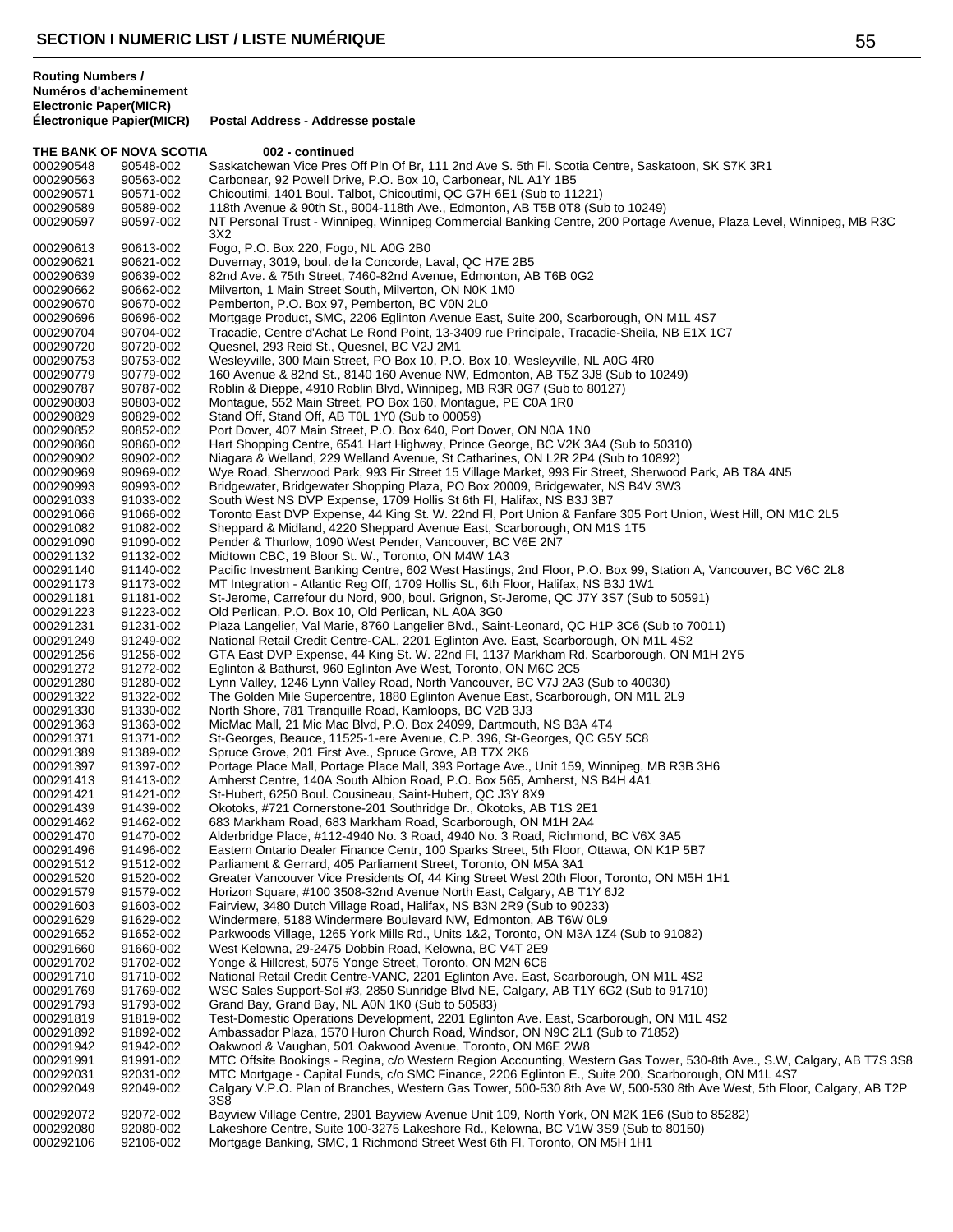**Routing Numbers / Numéros d'acheminement Electronic Paper(MICR)**

|                        | THE BANK OF NOVA SCOTIA | 002 - continued                                                                                                                                                                      |
|------------------------|-------------------------|--------------------------------------------------------------------------------------------------------------------------------------------------------------------------------------|
| 000292122              | 92122-002               | Fisher & Northgate, Northgate Plaza, North Bay, ON P1B 2H3                                                                                                                           |
| 000292213              | 92213-002               | Clayton Park, 255 Lacewood Drive, Halifax, NS B3M 4G2                                                                                                                                |
| 000292239              | 92239-002               | Western Dealer finance Centre, Western Service Centre, 2850 Sunridge Blvd N.E., Calgary, AB T1Y 6G2                                                                                  |
| 000292262              | 92262-002               | Finch & Dufferin, 845 Finch Avenue West, North York, ON M3J 2C7                                                                                                                      |
| 000292270              | 92270-002               | MT North Vancouver, 1524 Lonsdale Ave, North Vancouver, BC V7M 2J3 (Sub to 40030)                                                                                                    |
| 000292296              | 92296-002               | Scotia Trust - Executive Offices, Scotia Plaza, 44 King Street West 38th Floor, Toronto, ON M5H 1H1                                                                                  |
| 000292312              | 92312-002               | Orillia Mississaga St, 56 Mississaga St East, P.O. Box 697, Orillia, ON L3V 6K7                                                                                                      |
| 000292320              | 92320-002               | CAU II Regional Office Expense, 650 West Georgia St., 34th Floor, Vancouver, BC V6B 4N7                                                                                              |
| 000292353              | 92353-002               | Nova Scotia N/E & PEI VPO Plan OFBRS, 1959 Upper Water Street, 18th Floor, Halifax, NS B3J 3N2                                                                                       |
| 000292361              | 92361-002               | Montreal Trust Westmount, 1245, Greene, Westmount, QC H3Z 2A4 (Sub to 50021)                                                                                                         |
| 000292379<br>000292387 | 92379-002<br>92387-002  | MT Edmonton Stock Transfer, 10200-102 Avenue, 1101 Eaton Centre, Edmonton, AB T5J 4B7                                                                                                |
| 000292403              | 92403-002               | Winnipeg Comm TF-Asia, 200 Portage Avenue, Winnipeg, MB R3C 3X2<br>MT Clayton Park, Halifax, Park West Centre, 287 Lacewood Dr., Halifax, NS B3M 3Y2 (Sub to 21063)                  |
| 000292411              | 92411-002               | MT Montreal Corporate Trust, 1800 McGill Avenue, 5th Floor, Montreal, QC H3A 3K9                                                                                                     |
| 000292429              | 92429-002               | Eaton Centre, Edmonton, Eaton Centre #1101, 10200-102 Avenue, Edmonton, AB T5J 4B7 (Sub to 50039)                                                                                    |
| 000292452              | 92452-002               | Simcoe, 54 Norfolk Street N, Simcoe, ON N3Y 3N7                                                                                                                                      |
| 000292460              | 92460-002               | NT Personal Trust-Victoria, 1280 Douglas Street, Victoria, BC V8W 2E3                                                                                                                |
| 000292510              | 92510-002               | BCY-Brclos2-Future Benefit, 650 West Georgia St., 34th Floor, Vancouver, BC V6B 4N7                                                                                                  |
| 000292569              | 92569-002               | 11300 Tuscany Blvd N.W. Unit 3015, Calgary, AB T3L 2V7                                                                                                                               |
| 000292593              | 92593-002               | Scotiabank Post Branch, Canada Post General Delivery, Western Bay, NL A0A 4J0                                                                                                        |
| 000292601              | 92601-002               | QUE-Brclos2-Future Benefit, 1002 rue Sherbrooke Ouest, Suite 400, Montreal, QC H3A 3M3                                                                                               |
| 000292619              | 92619-002               | Kensington, 1204 Kensington Rd. N.W., Calgary, AB T2N 3P5                                                                                                                            |
| 000292627              | 92627-002               | OITS Central Trade service, 61 Front Street West 4th Flr, Toronto, ON M5H 1H1                                                                                                        |
| 000292650              | 92650-002               | Port Coquitlam, 2748 Lougheed Highway, Port Coquitlam, BC V3B 6P2                                                                                                                    |
| 000292726              | 92726-002               | Dealer Lease Administration (DLAC), 1 St Clair Avenue East Suite 4000, Toronto, ON M4T 1Z3                                                                                           |
| 000292759              | 92759-002               | Securilor Cash Services, 1810 Mackay St., Regina, SK S4N 6R4                                                                                                                         |
| 000292791              | 92791-002               | Quebec & E Ontario Offsite ABM/Dep, 1922 St Catherine St West 3rd FI, Montreal, QC H3H 1M4                                                                                           |
| 000292809              | 92809-002               | Pilot Sound, 16620-50 St NW, Edmonton, AB T5Y 0L2                                                                                                                                    |
| 000292866              | 92866-002               | Scotia Trust - Toronto Agency Branch, Scotia Plaza, 44 King Street West, 38th Floor, Toronto, ON M5H 1H1                                                                             |
| 000292890<br>000292916 | 92890-002<br>92916-002  | BC CR SOL GRP, 550 W Georgia St PO Box 11502, Vancouver, BC V6B 4P6<br>MT Toronto Corporate Trust, 151 Front Street West, 6th Floor, Toronto, ON M5J 2N1                             |
| 000292932              | 92932-002               | TRDC - Cheque Processing, 8 Prince Andrew Place, Toronto, ON M3C 2H4                                                                                                                 |
| 000292940              | 92940-002               | Sechelt, 5710 Teredo Street PO Box 13, Sechelt, BC V0N 3A0                                                                                                                           |
| 000292973              | 92973-002               | Securilor Cash Services, 145/147 Duckworth St., St. John's, NL A1C 1E6                                                                                                               |
| 000292999              | 92999-002               | Timberlands, Timberlands Centre, 499 Timberlands Dr Unit 9113, Red Deer, AB T4P 0Z3                                                                                                  |
| 000293021              | 93021-002               | Candiac, 80 rue Strasbourg, Candiac, QC J5R 0B4                                                                                                                                      |
| 000293039              | 93039-002               | Prairie Offsite ABM, 2850 Sunridge Blvd N.E., Calgary, AB T1Y 6G2                                                                                                                    |
| 000293047              | 93047-002               | Indirect Business Financing-CLFA, 200 Portage Avenue at Main, PO Box 845, Winnipeg, MB R3C 2R7                                                                                       |
| 000293062              | 93062-002               | Goderich, 44 The Courthouse Square, Goderich, ON N7A 1M5                                                                                                                             |
| 000293112              | 93112-002               | Jane & Eddystone, 2780 Jane Street, North York, ON M3N 2J2                                                                                                                           |
| 000293120              | 93120-002               | VANCOUVER CHEQUE IMAGE DC, 120 KING ST., W, SUITE 530, Hamilton, ON L8P 4V2                                                                                                          |
| 000293161              | 93161-002               | Metro McGill, (Courrier): 1900, ave McGill College, Montreal, QC H3A 3H9 (Sub to 90001)<br>W.S.C. Sales Support Sol #5, 2850 Sunridge Blvd N .E., Calgary, AB T1Y 6G2 (Sub to 40568) |
| 000293179<br>000293211 | 93179-002<br>93211-002  | Laurentian Bank Offset - VISA, Scotia Plaza, 40 King St. W. 10th Floor, Toronto, ON M5H 1H1                                                                                          |
| 000293252              | 93252-002               | Scotiabank ACMUC-Markham, 625 Cochrane Drive 2nd Floor, Markham, ON L3R 9R9                                                                                                          |
| 000293260              | 93260-002               | Dealer Finance Centre-BC, 2850 Sunridge Blvd NE, Calgary, AB T1Y 6G2                                                                                                                 |
| 000293302              | 93302-002               | Ridgeway & The Collegeway, 3355 The Collegeway, Mississauga, ON L5L 5T3 (Sub to 35832)                                                                                               |
| 000293310              | 93310-002               | MOBILE DEPOSIT (VANCOUVER), 120 KING ST., W, SUITE 530, Hamilton, ON L8P 4V2                                                                                                         |
| 000293351              | 93351-002               | Que CRG-C, 1002 Sherbrooke St West, Montreal, QC H3A 3L6                                                                                                                             |
| 000293401              | 93401-002               | Montreal Scotia EX Serv Admin Budg, Pmt 1800 McGill College 10th Fl, Montreal, QC H3V 3Y1                                                                                            |
| 000293492              | 93492-002               | Wilberforce, PO Box 119, Wilberforce, ON KOL 3C0 (Sub to 90142)                                                                                                                      |
| 000293666              | 93666-002               | MTCC Guaranteed Funds, c/o BNS Fin, SC Plaza, 44 King 10 Fl, Toronto, ON M5H 1H1                                                                                                     |
| 000293682              | 93682-002               | Hwy #2 & Harwood, 60 Kingston Road E., Ajax, ON L1Z 1G1 (Sub to 24182)                                                                                                               |
| 000293716              | 93716-002               | MT Central Region Office Service, 1 Queen Street East, 5th Floor, Toronto, ON M5C 2W5                                                                                                |
| 000293732              | 93732-002               | Maynooth, P.O. Box 149, Maynooth, ON K0L 2S0 (Sub to 90142)                                                                                                                          |
| 000293823              | 93823-002               | ATL CR SOL GRP, 1709 Hollis St PO Box 70, Halifax, NS B3J 2M1                                                                                                                        |
| 000293922              | 93922-002<br>94086-002  | Bovaird & Mountainash, 47 Mountainash Road, Brampton, ON L6R 1W4 (Sub to 66662)<br>Eglinton & Mavis, Student Loan Ctr, 660 Eglinton Ave. W., Mississauga, ON L5R 3V2                 |
| 000294086<br>000294102 | 94102-002               | Rama Retail Mall, 5884 Rama Road South Suite 101, 5884 Rama Road South, Rama, ON L3V 6H6                                                                                             |
| 000294193              | 94193-002               | Mobile Sales Force, 44 King Street West 22nd Floor, Toronto, ON M5H 1E2                                                                                                              |
| 000294292              | 94292-002               | 753 King St., 753 King Street East, Cambridge, ON N3H 3N8 (Sub to 33472)                                                                                                             |
| 000294342              | 94342-002               | Latin American Regional Office, 12th Floor 44 King St. W, Toronto, ON M5H 1E2                                                                                                        |
| 000294466              | 94466-002               | Yonge & Yonge, 3446 Yonge St., Toronto, ON M4N 2N2                                                                                                                                   |
| 000294706              | 94706-002               | c/o National Trust - Sherway Gardens, Sherway Gardens - 25 The West Mall, P.O. Box 178, Etobicoke, ON M9C 1B8                                                                        |
| 000294722              | 94722-002               | Mastercard, 888 Birchmount Road, 4th Flr, Scarborough, ON M1K 5L1                                                                                                                    |
| 000294862              | 94862-002               | Yonge Corporate Centre, 4110 Yonge St. Concourse, 4950 Yonge Street, North York, ON M2N 6K1 (Sub to 91702)                                                                           |
| 000294896              | 94896-002               | Eastown Shopping Centre, 2668 Eglinton Ave. East, Scarborough, ON M1K 2S3                                                                                                            |
| 000295042              | 95042-002               | Credit Card & Loan Products, 888 Birchmount Rd 4th Fl, Scarborough, ON M1K 5L1                                                                                                       |
| 000295182              | 95182-002               | Harmony & Taunton, 5-1367 Harmony Rd N, Oshawa, ON L1K 0Z6 (Sub to 80762)                                                                                                            |
| 000295216              | 95216-002               | Westdale Village, 999 King St. West, Hamilton, ON L8S 1K9                                                                                                                            |
| 000295356              | 95356-002               | London Galleria, 355 Wellington St., Unit 175, London, ON N6A 3N7                                                                                                                    |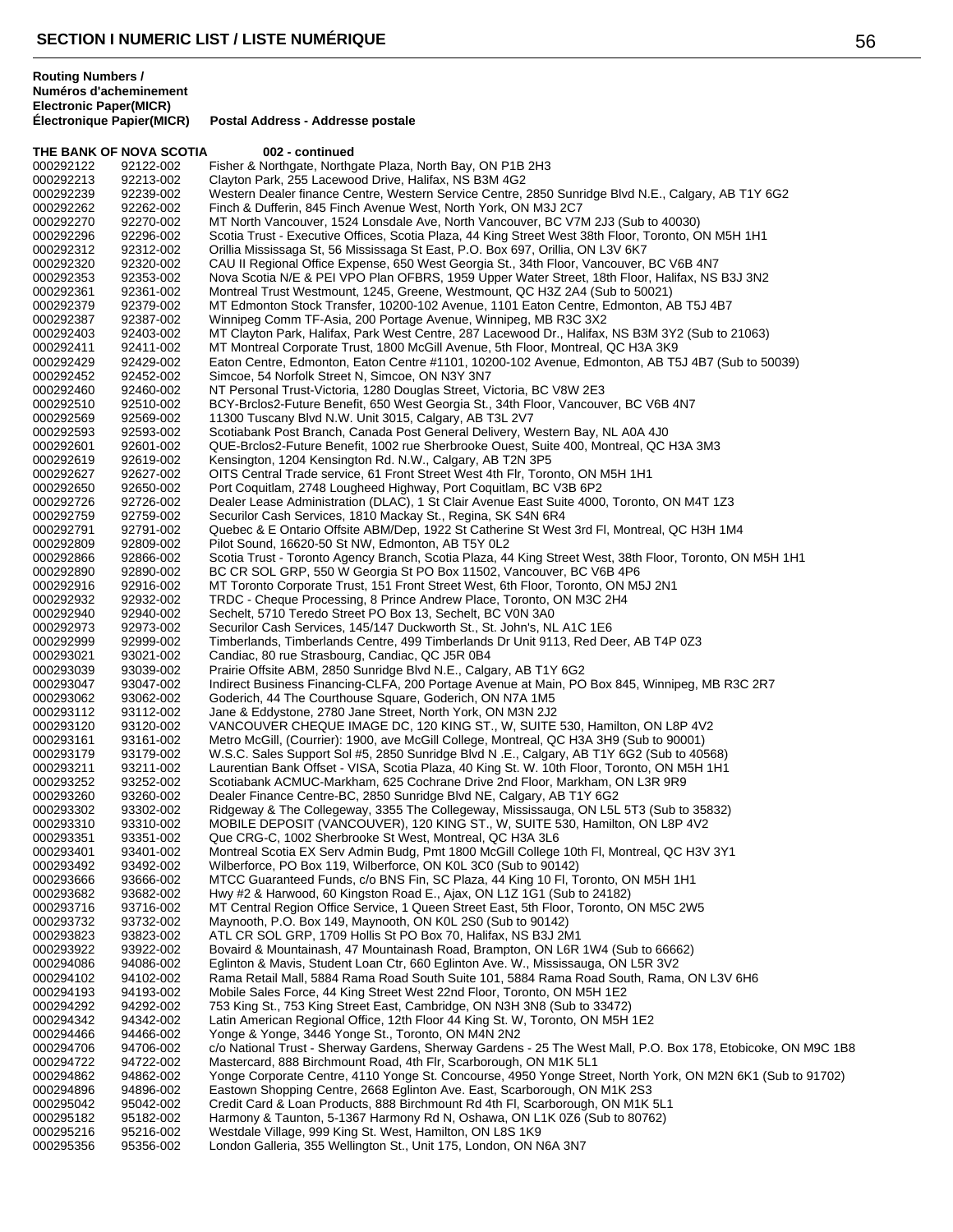|           | THE BANK OF NOVA SCOTIA | 002 - continued                                                                                             |
|-----------|-------------------------|-------------------------------------------------------------------------------------------------------------|
| 000295372 | 95372-002               | Steeles & Putnam Gate, 55 Harvest Moon Drive, Markham, ON L3R 3N5 (Sub to 40592)                            |
| 000295406 | 95406-002               | Huronia Mall, Highway #93 9225 Unit 19, Midland, ON L4R 4K4 (Sub to 62182)                                  |
| 000295422 | 95422-002               | Courtice, 1500 King Street East, Courtice, ON L1E 2T5 (Sub to 80762)                                        |
| 000295562 | 95562-002               | Northumberland Mall, 1111 Elgin Street West, Cobourg, ON K9A 5H7 (Sub to 90282)                             |
| 000295596 | 95596-002               | Kenwick Place, Kenwick Place, 250 North Christina St., PO Box 2229, Sarnia, ON N7T 7L9                      |
| 000295612 | 95612-002               | Ashley Place, 1 Douglas Rd. + Highway 47, R.R. #1, P.O. Box 129, Uxbridge, ON L9P 1M6                       |
| 000295646 | 95646-002               | Kincardine, 755 Queen Street, Kincardine, ON N2Z 1Z9                                                        |
| 000295703 | 95703-002               | HALIFAX CHEQUE IMAGE DC, 120 KING ST., W, SUITE 530, Hamilton, ON L8P 4V2                                   |
| 000295752 | 95752-002               | Mortgage Operations, 2201 Eglinton Ave. E., Scarborough, ON M1L 4S2                                         |
| 000295786 | 95786-002               | Parkway Mall, 7201 Tecumseh Rd. E., Windsor, ON N8T 3K4                                                     |
| 000295802 | 95802-002               | Upper Middle Road & Walkers Line, 3505 Upper Middle Road, Burlington, ON L7M 4C6 (Sub to 59782)             |
| 000295836 | 95836-002               | National Trust Retail Banking, 1 St. Clair Ave. W., Toronto, ON M4T 2V7                                     |
| 000295968 | 95968-002               | Business Service Centre 95968, P.O. Box 53069, Marlborough CRO, Calgary, AB T2A 7L9                         |
| 000295976 | 95976-002               | NT Personal Trust - Kingston, 168 Wellington St., P.O. Box 546, Kingston, ON K7L 4W8                        |
| 000296016 | 96016-002               | NT Personal Trust-Peterborough, 437 George St. North, Peterborough, ON K9H 3R4                              |
| 000296032 | 96032-002               | Rexdale Blvd. & Highway #27, 135 Queens Plate Drive, Etobicoke, ON M9W 6V7 (Sub to 92262)                   |
| 000296156 | 96156-002               | National Trust Deposit-FAS, 44 King Street West, 25th Floor, Toronto, ON M5H 1H1                            |
| 000296362 | 96362-002               | Corporate Banking Ontario, 44 King Street West 16th Floor, Toronto, ON M5H 1H1                              |
| 000296396 | 96396-002               | Ontario CAU - O.L.C. Offsite ABM, Standard Life Bldg, 120 King St. W., Suite 530, Hamilton, ON L8P 4V2      |
| 000296412 | 96412-002               | Langstaff & Rivermede, 10 North Rivermede Road, Concord, ON L4K 2H2 (Sub to 55582)                          |
| 000296446 | 96446-002               | Scotia Trust - Kitchener, 101 Frederick Street Suite 709, Kitchener, ON N2H 6R2                             |
| 000296586 | 96586-002               | Scotia Trust - Belleville, 175 Front Street Suite 401, Belleville, ON K8N 2Y9                               |
| 000296636 | 96636-002               | Scotia Trust - Peterborough, 437 George St North, Peterborough, ON K9H 3R4                                  |
| 000296776 | 96776-002               | St - Financial Planning, 1 Queen Street E., 12th Floor, Toronto, ON M5C 2W5                                 |
| 000296826 | 96826-002               | Shared Services, 44 King St. W. 20th Floor, Toronto, ON M5H 1H1                                             |
| 000296842 | 96842-002               | Toronto Commercial Vice Presdient Of, 44 King Street West 20th Floor, Toronto, ON M5H 1H1                   |
| 000296966 | 96966-002               | Trust Operations, 130 King St W 20th Fl, PO Box 430 Stn First Canadian Place, Toronto, ON M5X 1K1           |
| 000297006 | 97006-002               | Securicor Cash Services, 7 Woodfield Rd., Toronto, ON M4L 2W1                                               |
| 000297196 | 97196-002               | Ont CRG-S, 64 King Street W, Kitchener, ON N2G 1A3                                                          |
| 000297246 | 97246-002               | GTA West CR SOL GRP, #100-2 Robert Speck Pkwy, Mississauga, ON L4Z 1H8                                      |
| 000297436 | 97436-002               | Lending Support Administration, 20 Adelaide Street E 6th Floor #602, Toronto, ON M5C 2T6                    |
| 000297576 | 97576-002               | Ontario Central South DVP Expense, C/O 40212 Brantford Downtown, 170 Colborne Street, Brantford, ON N3T 2G6 |
| 000297626 | 97626-002               | Toronto Centre DVP Expense, 44 King Street West, 22nd Floor, Toronto, ON M1H 1H1                            |
| 000297832 | 97832-002               | West Metro Commercial Banking Ctr, 2 Robert Speck Parkway, suite 100, Mississauga, ON L4Z 1H8               |
| 000298046 | 98046-002               | Wholesale Investment-Special, PO Box 4234 Stn A, Toronto, ON M5W 5P6                                        |
| 000298152 | 98152-002               | International Banking - Europe, 61 Front St W. 4th Floor, 44 King St W, Toronto, ON M5H 1H1                 |
| 000298186 | 98186-002               | Waterdown, Dundas, 76 Dundas Street East, Dundas, ON L0R 2H2                                                |
| 000298236 | 98236-002               | Ontario North & East Core, 119 Queen Street 6th Floor, Ottawa, ON K1P 6L8                                   |
| 000298376 | 98376-002               | Cottrelle & McVean, 1985 Cottrelle Blvd, Brampton, ON L6P 2Z8                                               |
| 000298392 | 98392-002               | Test Transit Branch Planning, 888 Birchmount Rd. 1st Floor, Scarborough, ON M1K 5L1                         |
| 000298582 | 98582-002               | Comptroller Nairo/Laro, 9th Floor, 44 King Street West, Toronto, ON M5H 1H1                                 |
| 000298616 | 98616-002               | Castlemore & Markham Rd, 1260 Castlemore Ave Unit #1, Markham, ON L6E 0H7                                   |
| 000298756 | 98756-002               | Findlay Creek, 4760 Bank St, Ottawa, ON K1T 0K8                                                             |
| 000298988 | 98988-002               | Dealer Finance Centre-SK, 2850 Sunridge Blvd NE, Calgary, AB T1Y 6G2                                        |

# **BANQUE LAURENTIENNE DU CANADA 039**

# **Routing Numbers / Numéros d'acheminement Electronic Paper(MICR)**

### **Postal Address - Addresse postale**

98988-002 Dealer Finance Centre-SK, 2850 Sunridge Blvd NE, Calgary, AB T1Y 6G2

99432-002 Systems Maintenance Banking Ops G.O., 888 Birchmount Road, Scarborough, ON M1K 5L1

| 003900011 | 00011-039 | 1360 RENE LEVESQUE OUEST. Montreal. QC H3G 0E5                      |
|-----------|-----------|---------------------------------------------------------------------|
| 003900021 | 00021-039 | BLC-SFAP, 1155 rue Ste-Catherine Est. Montreal, QC H2L 2G8          |
| 003900041 | 00041-039 | Pte St-Charles, 4214 rue Wellington, 1100 Conde, Verdun, QC H4G 1W2 |
| 003900061 | 00061-039 | St-Denis & Rachel, 3730 St Laurent, Montreal, QC H2X 2V8            |
| 003900071 | 00071-039 | 1360 RENE LEVESQUE SUITE 610, Montreal, QC H3G 0E7                  |
| 003900081 | 00081-039 | Ontario. 936 Ste Catherine est. Montreal. QC H2L 2E7                |
| 003900091 | 00091-039 | 1100, Mont-Royal Est, Montreal, QC H2J 1X8                          |
| 003900101 | 00101-039 | 1360 BOUL RENE LEVESQUE OUEST, Montreal, QC H3G 0E5                 |
| 003900111 | 00111-039 | Ste-Cunegonde, 4080 St-Jacques, Montreal, QC H4C 1J2                |
| 003900121 | 00121-039 | Beaubien & St-Denis, 10 Jean Talon est, Montreal, QC H2R 1S3        |
| 003900131 | 00131-039 | Laurier, 5059 Avenue du Parc, Montreal, QC H2V 4E9                  |
| 003900141 | 00141-039 | Mt-Royal & Ch-Colomb, 1100 Mont-Royal est, Montreal, QC H2J 1X8     |
| 003900161 | 00161-039 | 4790. Van Horne. Montreal. QC H3W 1H7                               |
| 003900171 | 00171-039 | Maisonneuve, 3720 Ontario E, 1493 De Lasalle, Montreal, QC H1W 1R9  |
| 003900181 | 00181-039 | Rosemont, 2937 Masson, Montreal, QC H1Y 1X5                         |
| 003900191 | 00191-039 | Faillon, 8090 St-Denis, Montreal, QC H2R 2G1                        |
| 003900201 | 00201-039 | Avenue du Parc, 5059 Ave du Parc, Montreal, QC H2V 4E9              |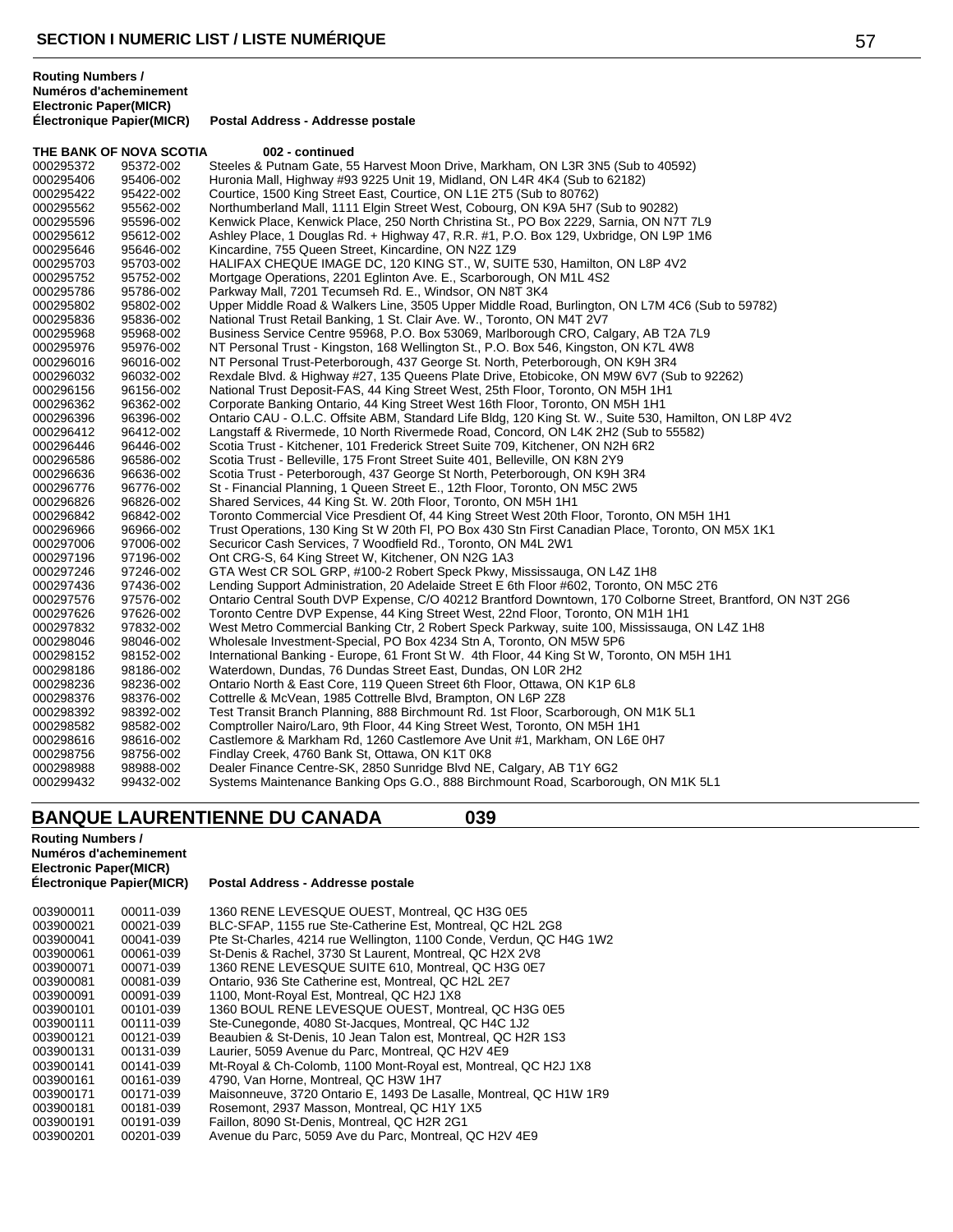|                                                           |                                      |                                                                                         | w |
|-----------------------------------------------------------|--------------------------------------|-----------------------------------------------------------------------------------------|---|
| <b>Routing Numbers /</b><br><b>Electronic Paper(MICR)</b> | Numéros d'acheminement               |                                                                                         |   |
|                                                           | <b>Électronique Papier(MICR)</b>     | Postal Address - Addresse postale                                                       |   |
|                                                           | <b>BANQUE LAURENTIENNE DU CANADA</b> | 039 - continued                                                                         |   |
| 003900211                                                 | 00211-039                            | Delorimier & Mt-Royal, 1011 Mount-Royal est, Montreal, QC H2J 1K8                       |   |
| 003900221                                                 | 00221-039                            | Verdun, 4214 Wellington St., Verdun, QC H4G 1W2                                         |   |
| 003900231                                                 | 00231-039                            | St-Laurent & Mt-Royal, 5059 Ave du Parc, Montreal, QC H2V 4E9                           |   |
| 003900241                                                 | 00241-039                            | Monkland, 5651 Sherbrooke Ouest, Montreal, QC H4A 1W6                                   |   |
| 003900251                                                 | 00251-039                            | Delorimier & Beaubien, 6500 De Lorimier, Montreal, QC H2G 2P6                           |   |
| 003900261                                                 | 00261-039                            | BLC-SFAP, 4790 Van Horne, Montreal, QC H3W 1H7                                          |   |
| 003900271                                                 | 00271-039                            | Woodland, 4214 Wellington, 5501 Verdun Ave., Verdun, QC H4G 1W2                         |   |
| 003900281                                                 | 00281-039                            | Belanger, 1101 Belanger, Montreal, QC H2S 1H6                                           |   |
| 003900291                                                 | 00291-039                            | Mackay, 1100 boul Rene Levesque ouest, 1472, Ste. Catherine ouest, Montreal, QC H3B 4C2 |   |
| 003900301                                                 | 00301-039                            | 7719. Boul St Laurent. Montreal. QC H2R 1S3                                             |   |

 00241-039 Monkland, 5651 Sherbrooke Ouest, Montreal, QC H4A 1W6 Delorimier & Beaubien, 6500 De Lorimier, Montreal, QC H2G 2P6 00261-039 BLC-SFAP, 4790 Van Horne, Montreal, QC H3W 1H7 00271-039 Woodland, 4214 Wellington, 5501 Verdun Ave., Verdun, QC H4G 1W2 Belanger, 1101 Belanger, Montreal, QC H2S 1H6 003900291 00291-039 Mackay, 1100 boul Rene Levesque ouest, 1472, Ste. Catherine oues<br>003900301 00301-039 7719, Boul St Laurent, Montreal, QC H2R 1S3 00301-039 7719, Boul St Laurent, Montreal, QC H2R 1S3 00311-039 1100, Rene-Levesque Ouest, Montreal, QC H3B 4C2 003900321 00321-039 Ville St-Laurent, 865, boul. Decarie, Saint-Laurent, QC H4L 3M2<br>003900331 00331-039 Cote des Neiges, 4790 Van Horne, Montreal, OC H3W 1H7 003900331 00331-039 Cote des Neiges, 4790 Van Horne, Montreal, QC H3W 1H7<br>003900341 00341-039 7192, Boul St-Michel, Montreal, QC H2A 2Z4 00341-039 7192, Boul St-Michel, Montreal, QC H2A 2Z4 00361-039 Somerled, 6640 Somerled, Montreal, QC H4V 1T2 00371-039 Iberville, 7192 St-Michel, Montreal, QC H2A 2Z4 00381-039 2937 Rue Masson, Montreal, QC H1Y 1X5 00391-039 St-Zotique, 10 Jean Talon Est, Montreal, QC H2R 1S3 00401-039 4214, Wellington, Verdun, QC H4G 1W2 BLC-SFAB, 1675 Rue Notre-Dame Ouest, Lachine, QC H8S 2E5 00421-039 Fleury, 885, Fleury est, Montreal, QC H2C 1P3 7719, Boul St Laurent, Montreal, QC H2R 1S3 00441-039 Langelier, 6615, Sherbrooke est, Montreal, QC H1N 1C7 00451-039 9e Avenue, 2937 Masson, Montreal, QC H1Y 1X5 6651, Boul Joseph-Renaud, Anjou, QC H1K 3V3 00471-039 885 Rue Fleury Est, Montreal, QC H2C 1P3 00481-039 2490 De Salaberry, Montreal, QC H3M 1K9 003900491 00491-039 BLC-SFAP, 5045 rue Jean-Talon Est Local 101, Montreal, QC H1S 0B6<br>003900501 00501-039 Chomedey, 3870, boul. Notre-Dame, Laval, QC H7V 1R9 003900501 00501-039 Chomedey, 3870, boul. Notre-Dame, Laval, QC H7V 1R9<br>003900511 00511-039 6500 Delorimier, Montreal, QC H2G 2P6 6500 Delorimier, Montreal, QC H2G 2P6 00521-039 885 Fleury Est, Montreal, QC H2C 1P3 00541-039 Van Horne, 4790 Van Horne, Montreal, QC H3W 1H7 00551-039 St-Michel, 7192, boul. St. Michel, Montreal, QC H2A 2Z4 00561-039 Duvernay, 750 Montrose St., Laval, QC H7E 3M4 00571-039 2588, Chemin Chambly, Longueuil, QC J4L 1M5 00581-039 5501, Boul Henri-Bourassa Est, Montreal-nord, QC H1G 2T4 00591-039 St-Lambert, 400 Victoria Ave., Saint-Lambert, QC J4P 2H8 00601-039 BLC-SFAP, 1100 Mont-Royal Est, Montreal, QC H2J 1X8 003900611 00611-039 Cote St-Luc, 5479 Westminster Ave., Cote Saint-Luc, QC H4X 2A4<br>003900621 00621-039 Boul St-Joseph, 1100 Mont-Royal est, Montreal, QC H2J 1K8 00621-039 Boul St-Joseph, 1100 Mont-Royal est, Montreal, QC H2J 1K8 00631-039 BLC-SFAP, 5045 rue Jean-Talon Est Local 101, Montreal, QC H1S 0B6 865/ 867 Boul. Decarie, Saint-Laurent, QC H4L 3M2 00651-039 Emile Journault, 8930 boul. St. Michel, Montreal, QC H1Z 3G4 00661-039 De Salaberry, 2490 De Salaberry, Montreal, QC H3M 1K9 00671-039 Henri-Bourassa, 885 Fleury est, Montreal, QC H2C 1P3 003900681 00681-039 Elmhurst, 6640 Avenue Somerled, 7420, Sherbrooke ouest, Montreal, QC H4V 1T2<br>003900701 00701-039 4790. Van Horne, Montreal, QC H3W 1H7 4790, Van Horne, Montreal, QC H3W 1H7 00711-039 Ste-Collette, 5501 boul. Henri Bourassa E., Montreal-nord, QC H1G 2T4 Ville d'Anjou, 6651 Joseph-Renaud Blvd., Anjou, QC H1K 3V3 00741-039 Roxboro, 3500 Boulevard des Sources, Dollard-Des-Ormeaux, QC H9B 1Z9 00761-039 3870 Boul Notre-Dame, Laval, QC H7V 1R9 Ville LaSalle, 7333 Boul Newman, Lasalle, QC H8N 2K3 00781-039 5045 Rue Jean Talon Est Local 101, Montreal, QC H1S 0B6 003900791 00791-039 Pte-aux-Trembles, 12050 Sherbrooke Est, 12050 Sherbrooke St. E., Pointe-aux-Trembles, QC H1B 1C7<br>003900801 00801-039 1699, Le Corbusier, Laval, QC H7S 1Z3 00801-039 1699, Le Corbusier, Laval, QC H7S 1Z3 00811-039 Jarry & Viau, 4725 Jarry Est, Saint-Leonard, QC H1R 1X7 00821-039 Marquette, 885 Fleury est, Montreal, QC H2C 1P3 003900831 00831-039 Chemin Chambly, 2588 chemin Chambly Suite 100, Longueuil, QC J4L 1M5<br>003900841 00841-039 MONTREAL, 4725 JARRY EST, Montreal, QC H1R 1X7 00841-039 MONTREAL, 4725 JARRY EST, Montreal, QC H1R 1X7 00851-039 6615, Sherbrooke Est, Montreal, QC H1N 1C7 00861-039 Boul M. Duplessis, 6525 Leger, Montreal-nord, QC H1G 6K1 00871-039 Cavendish, 6640 Somerled, Montreal, QC H4V 1T2 00881-039 5059, Avenue Du Parc, Montreal, QC H2V 4E9 Le Corbusier, 1699 Boulevard Le Corbusier #100, 1995 boul. St. Martin, Laval, QC H7S 1Z3 003900901 00901-039 Jean-Talon & St-Laurent, 10, rue Jean-Talon est, Montreal, QC H2R 1S3<br>003900911 00911-039 Cure Poirier, 670 boul. Cure Poirier ouest, Longueuil, QC J4J 2H9 Cure Poirier, 670 boul. Cure Poirier ouest, Longueuil, QC J4J 2H9 00931-039 Fabreville, 3387 boul. Dagenais Ouest, Laval, QC H7P 1V5 00941-039 85, Boul Brien, Repentigny, QC J6A 8B6 Neuville, 7050 Jarry E., Anjou, QC H1J 1G4 003900961 00301-039 Outremont, 555 Jean-Talon Ouest, Montreal, QC H3N 1R6 (Sub to 00301)<br>003900971 00971-039 Chateauguay, 111 Boul. St-Jean Baptiste, Chateauguay, QC J6K 3B1 Chateauguay, 111 Boul. St-Jean Baptiste, Chateauguay, QC J6K 3B1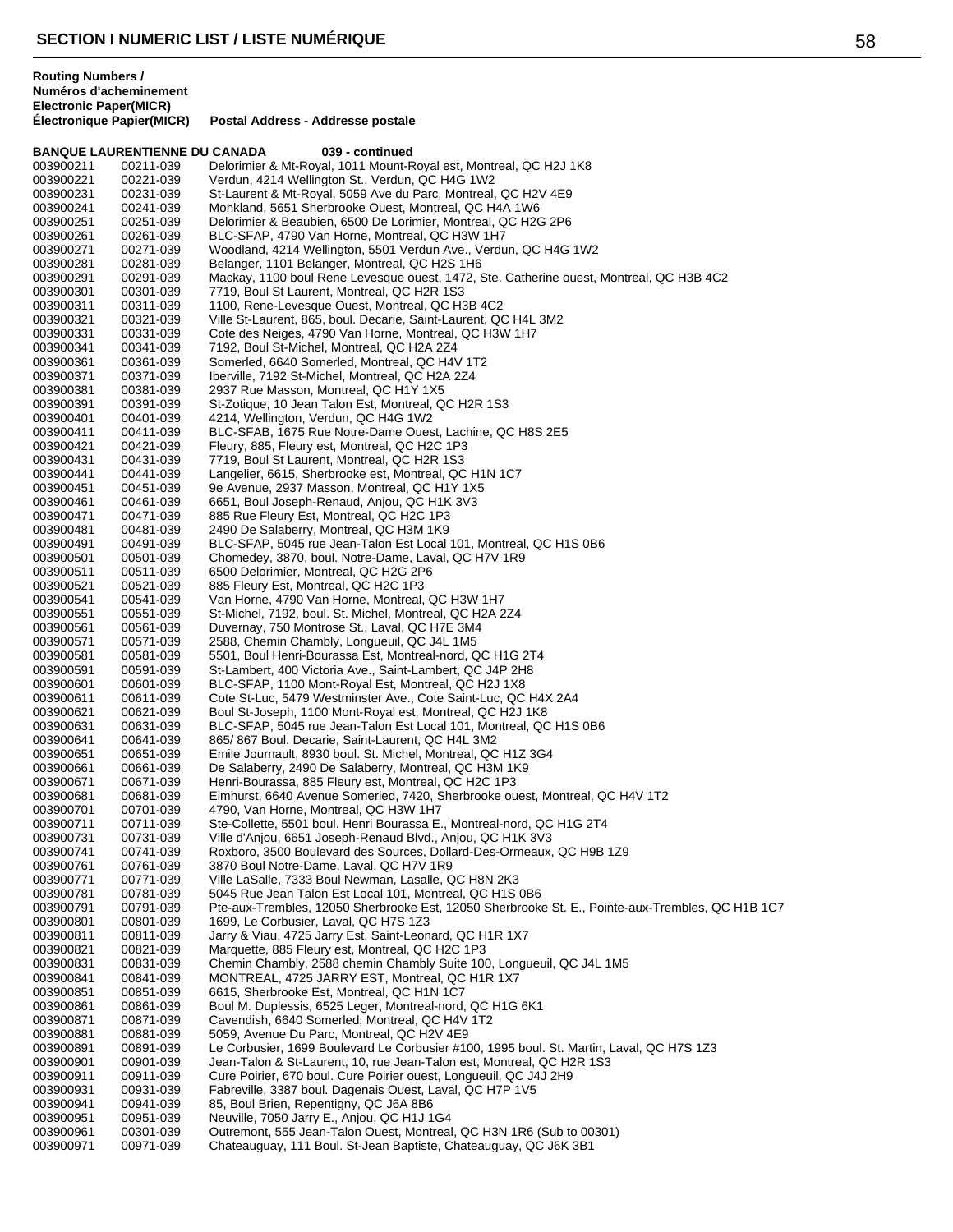**Routing Numbers / Numéros d'acheminement Electronic Paper(MICR)**

|                        | <b>BANQUE LAURENTIENNE DU CANADA</b> | 039 - continued                                                                                                                                                 |
|------------------------|--------------------------------------|-----------------------------------------------------------------------------------------------------------------------------------------------------------------|
| 003900981              | 00981-039                            | Cartierville, 2490 de Salaberry, Montreal, QC H3M 1K9                                                                                                           |
| 003900991              | 00991-039                            | Granby, 40 rue Evangeline, Granby, QC J2G 8K1                                                                                                                   |
| 003901001              | 01001-039                            | Dandurand, 2937 Masson, Montreal, QC H1Y 1X5                                                                                                                    |
| 003901021<br>003901031 | 01021-039<br>01031-039               | Lasalle, 7333, boul. Newman, Lasalle, QC H8N 2K3<br>BLC-SFAP, 3700, boul. Taschereau, Greenfield Park, QC J4V 2H8                                               |
| 003901041              | 01041-039                            | 6250 Boul . Cousineau, Saint-Hubert, QC J3Y 8X9                                                                                                                 |
| 003901051              | 01051-039                            | De Salaberry, 2490 Rue De Salaberry, Montreal, QC H3M 1K9                                                                                                       |
| 003901061              | 01061-039                            | BLC-SFAP, 569 Arthur Sauve, St-Eustache, QC J7P 4X5                                                                                                             |
| 003901071              | 01071-039                            | BLC-SFAP, 1090 boul Moody, Terrebonne, QC J6W 3K9                                                                                                               |
| 003901081<br>003901091 | 01081-039                            | Lavoisier, 8945 Viau, Saint-Leonard, QC H1R 2V4<br>3876, Boul St-Charles, Pierrefonds, QC H9H 3C6                                                               |
| 003901111              | 01091-039<br>01111-039               | 75, Du Plateau, Hull, QC J9A 3G1                                                                                                                                |
| 003901121              | 01121-039                            | Rome, 1635 boul. Rome, Brossard, QC J4W 3B1                                                                                                                     |
| 003901131              | 01131-039                            | Panama, 1635 boul. Rome, Brossard, QC J4W 3B1                                                                                                                   |
| 003901141              | 01141-039                            | 5501 Boul Henri-Bourassa Est, Montreal-nord, QC H1G 2T4                                                                                                         |
| 003901151              | 01151-039                            | BLC-SFAP, 546 boul. Sir Wilfrid Laurier, Beloeil, QC J3G 4H9                                                                                                    |
| 003901161              | 00771-039                            | Shevchenko, 1291 boul Shevchenko, Lasalle, QC H8N 1N8 (Sub to 00771)                                                                                            |
| 003901171<br>003901181 | 01171-039<br>01181-039               | Boucherville, 999, boul. Montarville, Boucherville, QC J4B 6R2<br>325, Boul Greber, Unite L, Gatineau, QC J8T 8J3                                               |
| 003901191              | 01191-039                            | 7333, Boul Newman, Lasalle, QC H8N 2K3                                                                                                                          |
| 003901201              | 01201-039                            | Place Belle Cour, 2600 Boul. Laurier, Bureau 25, Sainte-Foy, QC G1V 4T3                                                                                         |
| 003901211              | 01211-039                            | BLC-SFAP, 3323 rue du Carrefour, Beauport, QC G1C 7E1                                                                                                           |
| 003901221              | 01221-039                            | Carrefour Neufchatel, 3930 Wilfrid-Hamel O #112, Quebec, QC G1P 2J2                                                                                             |
| 003901231              | 01231-039                            | 2828, Boul Laurier, Local 100, Quebec, QC G1V 0B9                                                                                                               |
| 003901241<br>003901251 | 01241-039<br>01251-039               | 3876 BOUL. ST CHARLES, Pierrefonds, QC H9H 3C6<br>BLC-SFAP, 95 Boulevard Labelle, 401 Boul Labelle, Rosemere, QC J7A 3T2                                        |
| 003901261              | 01261-039                            | 1360 RENE LEVESQUE OUEST, Montreal, QC H3G 0E5                                                                                                                  |
| 003901271              | 01271-039                            | BLC-SFAP, 325 boulevard Greber Unite L, Gatineau, QC J8T 8J3                                                                                                    |
| 003901281              | 01281-039                            | Succursale R.D.P., 8646 Maurice-Duplessis, Montreal, QC H1E 3L1                                                                                                 |
| 003901291              | 01291-039                            | Carrefour Financier St-Felicien, 773 boul St Joseph, Roberval, QC G8H 2L4                                                                                       |
| 003901301              | 01301-039                            | Vimont, 1899 Boul. Rene-Laennec, Laval, QC H7M 5E2                                                                                                              |
| 003901311<br>003901321 | 01311-039<br>01321-039               | 2600, Boul Laurier, Ste Foy, QC G1V 4T3<br>McGill, 1981 Ave. McGill College Bureau 132, Montreal, QC H3A 3K3                                                    |
| 003901331              | 01331-039                            | Volume Coporatif Tresorerie, 1981 Mcgill College Bur: 1500, Montreal, QC H3A 3K3                                                                                |
| 003901341              | 01341-039                            | C A C St-Laurent, 255 rue Cremazie Bureau 1100, Montreal, QC H2M 1M2                                                                                            |
| 003901351              | 01351-039                            | Financement Corporatif Montreal, 1981 McGill College Bureau 1670, Montreal, QC H3A 3K3                                                                          |
| 003901361              | 01361-039                            | Financement Corporatif Toronto, 130 Adelaide 2ieme etage, Toronto, ON M5H 3P5                                                                                   |
| 003901371              | 01371-039                            | CAC Quebec, 2700 boul. Laurier Local 2287, Sainte-Foy, QC G1V 2L8                                                                                               |
| 003901381<br>003901391 | 01381-039<br>01391-039               | ICI-Montreal LBC, 1981 McGill College Mezzanine, Montreal, QC H3A 3K3<br>Grandes Entreprises Quebec, 1981 avenue Mcgill College Bur. 1980, Montreal, QC H3A 3K3 |
| 003901401              | 01401-039                            | Gestion Privee-Laval, 3090 Boul le Carrefour, Laval, QC H7T 2J7                                                                                                 |
| 003901411              | 01411-039                            | C A C Monteregie, 255 rue Cremazie Bureau 1100, Montreal, QC H2M 1M2                                                                                            |
| 003901421              | 01421-039                            | Administration Prets Constructeurs, 555 Chabanel 4e etage, Montreal, QC H2N 2H8                                                                                 |
| 003901431              | 01431-039                            | BLC-SFAP, 1995 boul St.Martin ouest 2e etage, Laval, QC H7S 1N2                                                                                                 |
| 003901451<br>003901461 | 01451-039<br>01461-039               | BLC-SFAP, 6625 Sherbrooke Est, Montreal, QC H1N 1C7<br>Prets Constructeurs-Optimus, 555 Rue Chabanel Ouest Bureau 920, Montreal, QC H2N 2H8                     |
| 003901471              | 01471-039                            | BLC-SFAP, 1350 boul Lebourgneuf, Quebec, QC G2K 2N1                                                                                                             |
| 003901481              | 01481-039                            | Les Saules, 3930 boul Wilfrid Hamel Ouest, Quebec, QC G1P 2J2                                                                                                   |
| 003901491              | 01491-039                            | 3876, Boul St-Charles, Pierrefonds, QC H9H 3C6                                                                                                                  |
| 003901501              | 01501-039                            | Monteregie, 6250 Boul Cousineau, Saint-Hubert, QC J3Y 8X9                                                                                                       |
| 003901511              | 01181-039                            | Place Kent, 1237 Donald Street, Ottawa, ON K1J 8W3 (Sub to 01181)                                                                                               |
| 003901521<br>003901531 | 01521-039<br>01531-039               | Val Belair, 5401 Boul. des Galeries Quebec, Quebec, QC G2K 1N4<br>Alexis-Carrel, 8646 Maurice Duplessis, Riviere-des-Prairies, QC H1E 3L1                       |
| 003901541              | 01541-039                            | St-Bruno, 1354 rue Roberval, Saint-Bruno, QC J3V 5J2                                                                                                            |
| 003901551              | 01551-039                            | St-Constant, 400 Route 132, Local 170, St-Constant, QC J5A 2L8                                                                                                  |
| 003901561              | 01561-039                            | Place Rosemere, 401 Boul. Labelle Local E-1, Rosemere, QC J7A 3T2                                                                                               |
| 003901571              | 01571-039                            | LAVAL, 3387 BOUL DAGENAIS, Laval, QC H7P 1V5                                                                                                                    |
| 003901581<br>003901591 | 01581-039<br>01591-039               | 43, Boul Cite Des Jeunes, Vaudreuil, QC J7V 8C1<br>Gestion Privee, 1981 McGill College, Mezz. Tour Sud, Montreal, QC H3A 3K3                                    |
| 003901601              | 01601-039                            | BLC-Agency, 199 Bay Street Suite 600, Toronto, ON M5L 0A2                                                                                                       |
| 003901611              | 01611-039                            | BLC-SFAP, 1981 McGill College 2e etage, Montreal, QC H3A 3K3                                                                                                    |
| 003901621              | 01621-039                            | St-Jacques-Guardian, 1981 McGill College 2e etage, Montreal, QC H3A 3K3                                                                                         |
| 003901631              | 01631-039                            | Ste-Catherine - Guardian, 950 Ste-Catherine Ouest, Montreal, QC H3B 1E3                                                                                         |
| 003901641              | 01641-039                            | Laval (SAE), 1991 boul. St-Martin Ouest Suite 105, Laval, QC H7S 1N2                                                                                            |
| 003901651<br>003901661 | 01651-039<br>01661-039               | BLC-Agency, 199 Bay Street Suite 600, Toronto, ON M5L 0A2<br>Gestion Privee Quebec, 580 Grande Allee Est Bureau 30, Quebec, QC G1R 2K2                          |
| 003901671              | 01671-039                            | Sillery, 1307 Ave Maquire, Sillery, QC G1T 1Z2                                                                                                                  |
| 003901681              | 01681-039                            | Carrefour Alma, 500 Sacre-Coeur O., Alma, QC G8B 1M1                                                                                                            |
| 003901691              | 01691-039                            | Parc Technologique, 100 - 2750 rue Einstein, Sainte-Foy, QC G1P 4R1                                                                                             |
| 003901701              | 01701-039                            | BLC-SFAP, 979 Derry Road East, Mississauga, ON L5T 2J7                                                                                                          |
| 003901711              | 01711-039                            | CBC-Toronto Commercial Bankng Centre, 130 Adelaide St West, 3rd Floor, Toronto, ON M5H 3P5                                                                      |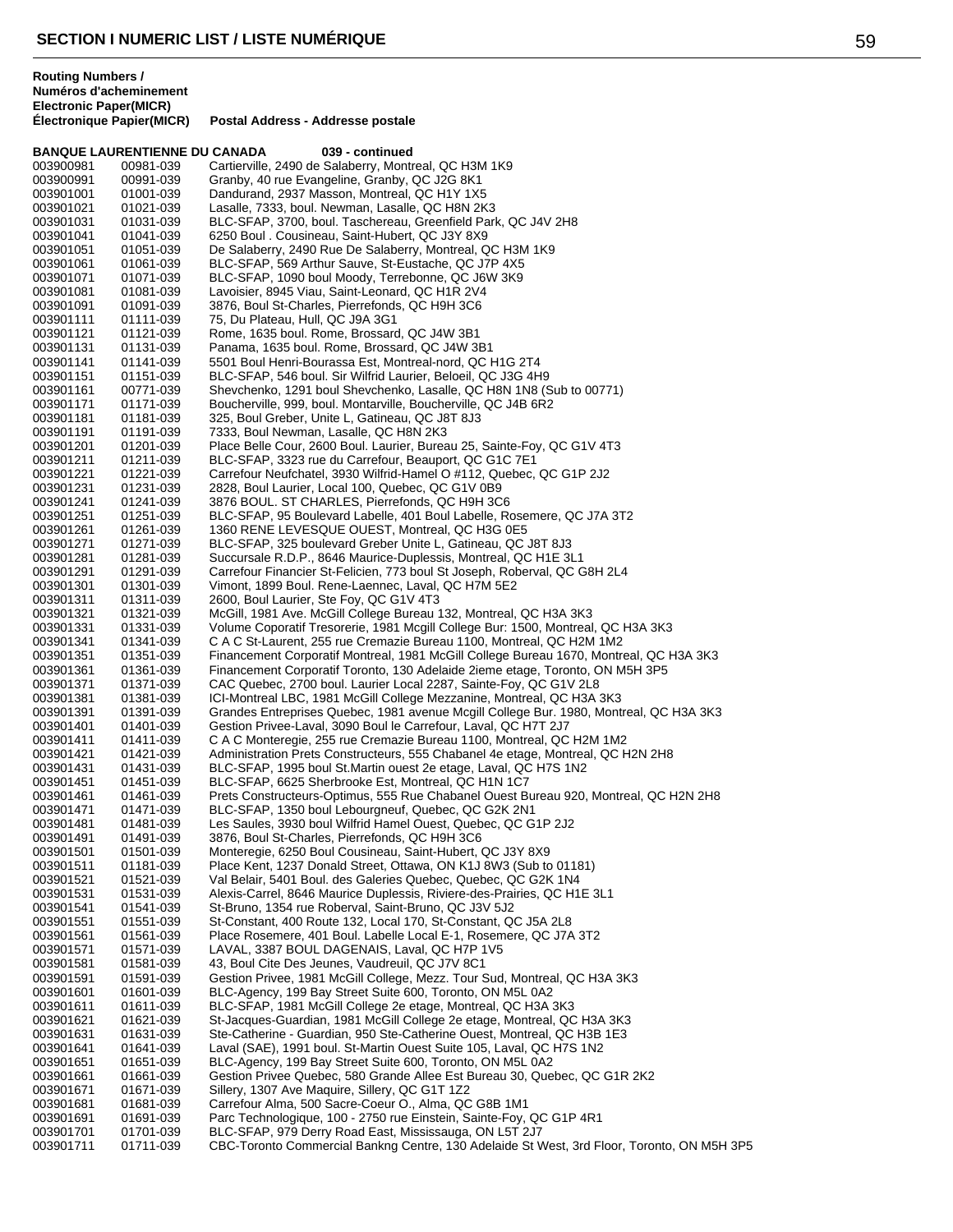**Routing Numbers / Numéros d'acheminement Electronic Paper(MICR)**

| Commercial Lending-SON, 305 King Street West Suite 401, Kitchener, ON N2G 1B9<br>003901721<br>01721-039<br>Commercial Lending-WC&BC, 151 Yonge Street, Toronto, ON M5C 2W7<br>003901731<br>01731-039<br>CBC-Toronto Nort Comm. Banking Ctr, 130 Adelaide Street West Suite 300, Thornhill, ON M5H 3P5<br>003901741<br>01741-039<br>01801-039<br>3200 Dufferin Street, North York, ON M6A 2T3<br>003901801<br>39 Main St N, Markham, ON L3P 3R1<br>003901811<br>01811-039<br>RE Financing-Toronto 2, 130 Adelaide Street West, Toronto, ON M5H 3P5<br>003901851<br>01851-039<br>Wolfville, 1819 Granville, P O Box 1420, Halifax, NS B3J 3C4<br>003901871<br>01871-039<br>01901-039<br>Oakville, 210 North Service Road, Oakville, ON L6M 2Y2<br>003901901<br>ML-GATINEAU, 180 ELGIN, Ottawa, ON K2P 2K3<br>003901911<br>01911-039<br>ML-QUEBEC, 2828 BOUL LAURIER LOCAL 100, Quebec, QC G1V 0B9<br>003901921<br>01921-039<br>ML-RIVE-SUD, 7055 BOUL TASCHEREAU, Brossard, QC J4Z 1A7<br>003901931<br>01931-039<br>003901991<br>01991-039<br>t24-LEAD COMP. BRANCH TRUST LA LAUR., 1981 AVE MCGILL COLLEGE, Montreal, QC H3K 3A3<br>BLC Valeur Mobilier, 1981 Ave. McGill College, Montreal, QC H3A 3K3<br>003902001<br>02001-039<br>T24-Lead Company Branch LBC, 1981, Ave McGill College, Montreal, QC H3K 3A3<br>02011-039<br>003902011<br>T24-Lead Company Branch B2B, 199 Bay Street Suite 600, Toronto, ON M5L 0A2<br>003902021<br>02021-039<br>T24-LEAD COMP. BRANCH LBC TRUST, 1981 AVE MCGILL COLLEGE, Montreal, QC H3K 3A3<br>02031-039<br>003902031<br>Financement Commercial Anjou, 7100 Jean-Talon Est, Montreal, QC H1M 3S3<br>003902061<br>02061-039<br>02111-039<br>Banquiers en direct, 555 Chabanel Ouest, Suite 920, Montreal, QC H2N 2H3<br>003902111<br>Financement Commercial Qc-Garderie, 7100, RUE JEAN TALON EST BUR:302, Montreal, QC H1M 3S3<br>003902151<br>02151-039<br>02251-039<br>B2B BANK FINANCIAL SERVICES INC (MRS, 199 BAY STREET SUITE 600, Toronto, ON M5L 0A2<br>003902251<br>02261-039<br>B2B BANK SECURITY SERVICES (MRS SSI), 199 BAY STREET SUITE 600, Toronto, ON M5L 0A2<br>003902261<br>02271-039<br>B2B BANK INTERMEDIARY SERVICES (MRS, 199 BAY STREET SUITE 600, Toronto, ON M5L 0A2<br>003902271<br>120 Adelaide St West, Toronto, ON M5H 3Y3<br>003902421<br>02421-039<br>LBC-Non Prime Mortgages, 199 Bay Street Suite 600, Toronto, ON M5L 0A2<br>02441-039<br>003902441<br>Manitoba Auto Club, 305 Broadway Ave, Winnipeg, MB R3C 3J7<br>003902461<br>02461-039<br>BLC SFAP, 199 Bay Street Suite 600, Toronto, ON M5L 0A2<br>003902471<br>02471-039<br>Listowel-STC, 237 Josephine St, Wingham, ON N0G 2W0<br>003902581<br>02581-039<br>02651-039<br>Brockville-STC, 42 Gore St E, Perth, ON K7H 1H5<br>003902651<br>003902761<br>02761-039<br>Self Directed RRSP, 199 Bay Street Suite 600, Toronto, ON M5L 0A2<br>02781-039<br>Car Finance Plan Sales Outlet, 301 6th Avenue S.W., Calgary, AB T2P 4M9<br>003902781<br>Branch OPTI RRSP, 199 Bay Street Suite 600, Toronto, ON M5L 0A2<br>02791-039<br>003902791<br>Port Elgin, 854 2nd Avenue E, Owen Sound, ON N4K 2H3<br>02831-039<br>003902831<br>003902981<br>02981-039<br>Winnipeg, 305 Broadway Ave, Winnipeg, MB R3C 3J7<br>B2B Bank Estates, 199 Bay Street Suite 600, Toronto, ON M5L 0A2<br>003902991<br>02991-039<br>Alma, 500 Sacre-Coeur Ouest, Alma, QC G8B 1M1<br>003903001<br>03001-039<br>03011-039<br>Chibougamau, 530 3eme rue, Chibougamau, QC G8P 1N9<br>003903011<br>003903021<br>Baie-Comeau, 1305 Boul. Blanche, Baie-Comeau, QC G5C 3J3<br>03021-039<br>Jonquiere, 3460 boul St-Francois, Jonquiere, QC G7X 8L3<br>003903031<br>03031-039<br>500 RUE SACRE COEUR OUEST, Alma, QC G8B 1M1<br>003903041<br>03041-039<br>03051-039<br>Dolbeau, 1372 Boul. Wallberg, Dolbeau, QC G8L 1H1<br>003903051<br>003903061<br>Chicoutimi, 1611 bl Talbot Suite 100, Chicoutimi, QC G7H 4C3<br>03061-039<br>Sept-Iles, 1305 Boul Blanche, Baie-Comeau, QC G5C 3J3<br>003903071<br>03071-039<br>Baie St-Paul, 2 Route de L'Equerre, C.P. 427, Baie St-Paul, QC G0A 1B0<br>003903081<br>03081-039<br>03091-039<br>1611, Boul Talbot, Suite 100, Chicoutimi, QC G7H 4C3<br>003903091<br>Grand-Mere, 531 6e Avenue, C.P. 127, Grand-Mere, QC G9T 2H4<br>003903111<br>03111-039<br>Rimouski, 320 rue St-Germain est, Rimouski, QC G5L 1C2<br>003903121<br>03121-039<br>Shawinigan, 531 6e avenue, C.P. 940, Grand-Mere, QC G9T 2H4<br>003903131<br>03131-039<br>03141-039<br>Trois-Rivieres, 4450 BI des Forges, Trois-Rivieres, QC G8Y 1W5<br>003903141<br>St-Raymond, 300 rue St-Joseph, St-Raymond, QC G3L 1J6<br>003903151<br>03151-039<br>003903161<br>03161-039<br>Matane, 320 St-Germain E, Rimouski, QC G5L 1C2<br>003903191<br>4450 Boul. Des Forges, Trois-Rivieres, QC G8Y 1W5<br>03191-039<br>03201-039<br>Ste-Marie, 999 de Bourgogne, Sainte-Foy, QC G1W 4S6<br>003903201<br>St-Georges, 11400 1ere Avenue, Suite 109, St-Georges, QC G5Y 5S4<br>003903211<br>03211-039<br>003903221<br>03221-039<br>BLC-SFAP, 1073 boul Jutras est, Victoriaville, QC G6S 1J1<br>003903231<br>03231-039<br>Sorel, 831 route Marie-Victorin, Tracy, QC J3R 1L1<br>003903241<br>03241-039<br>Drummondville, 571 Boul St-Joseph, Drummondville, QC J2C 2B6<br>Thetford-Mines, 222 Boul. Frontenac ouest, Thetford-Mines, QC G6G 6N7<br>003903251<br>03251-039<br>003903261<br>03261-039<br>St-Jean-Sur-Richelieu, 605 rue Pierre Caisse, St-Jean-sur-Richelieu, QC J3A 1P1<br>003903281<br>03281-039<br>Lac Megantic, 2050 King O Suite 100, Sherbrooke, QC J1J 2E8<br>03291-039<br>Marieville, 605 rue Pierre Caisse, C.P. 130, St-Jean-sur-Richelieu, QC J3A 1P1<br>003903291<br>003903301<br>03301-039<br>Valleyfield, 88 boul Don Quichotte, Ile-Perrot, QC J7Y 6L7<br>003903311<br>03311-039<br>St-Hyacinthe, 5915 rue Martineau, Saint-Hyacinthe, QC J2R 2H6<br>003903321<br>03321-039<br>Sherbrooke, 2637 rue King Ouest, Sherbrooke, QC J1J 2H3<br>03341-039<br>Terrebonne, 1035 des Seigneurs, Terrebonne, QC J6W 3W5<br>003903341<br>85, Boul Brien, Repentigny, QC J6A 8B6<br>003903361<br>03361-039<br>Val d'Or, 872 3eme Avenue, Val-d'Or, QC J9P 1T1<br>003903381<br>03381-039<br>003903391<br>03391-039<br>Amos, 888 3e avenue, Val-d'Or, QC J9P 5E6 |
|----------------------------------------------------------------------------------------------------------------------------------------------------------------------------------------------------------------------------------------------------------------------------------------------------------------------------------------------------------------------------------------------------------------------------------------------------------------------------------------------------------------------------------------------------------------------------------------------------------------------------------------------------------------------------------------------------------------------------------------------------------------------------------------------------------------------------------------------------------------------------------------------------------------------------------------------------------------------------------------------------------------------------------------------------------------------------------------------------------------------------------------------------------------------------------------------------------------------------------------------------------------------------------------------------------------------------------------------------------------------------------------------------------------------------------------------------------------------------------------------------------------------------------------------------------------------------------------------------------------------------------------------------------------------------------------------------------------------------------------------------------------------------------------------------------------------------------------------------------------------------------------------------------------------------------------------------------------------------------------------------------------------------------------------------------------------------------------------------------------------------------------------------------------------------------------------------------------------------------------------------------------------------------------------------------------------------------------------------------------------------------------------------------------------------------------------------------------------------------------------------------------------------------------------------------------------------------------------------------------------------------------------------------------------------------------------------------------------------------------------------------------------------------------------------------------------------------------------------------------------------------------------------------------------------------------------------------------------------------------------------------------------------------------------------------------------------------------------------------------------------------------------------------------------------------------------------------------------------------------------------------------------------------------------------------------------------------------------------------------------------------------------------------------------------------------------------------------------------------------------------------------------------------------------------------------------------------------------------------------------------------------------------------------------------------------------------------------------------------------------------------------------------------------------------------------------------------------------------------------------------------------------------------------------------------------------------------------------------------------------------------------------------------------------------------------------------------------------------------------------------------------------------------------------------------------------------------------------------------------------------------------------------------------------------------------------------------------------------------------------------------------------------------------------------------------------------------------------------------------------------------------------------------------------------------------------------------------------------------------------------------------------------------------------------------------------------------------------------------------------------------------------------------------------------------------------------------------------------------------------------------------------------------------------------------------------------------------------------------------------------------------------------------------------------------------------------------------------------------------------------------------------------------------------------------------------------------------------------------------------------------------------------------------------------------------------------------------------------------------------------------------------------------------------------------------------------------------------------------------------------------------------------------------------------------------------------------------------------------------------------------------------------------------------------------------------------------------------------------------------------------------------------------------------------------------------------------------------------------------------------------------------------------------------------------------------------------------------------------------------------------------------------------------------------------------------------------------------------------------------------------------------------------------------------------------------------------------------------------------------------------------------------------|
|                                                                                                                                                                                                                                                                                                                                                                                                                                                                                                                                                                                                                                                                                                                                                                                                                                                                                                                                                                                                                                                                                                                                                                                                                                                                                                                                                                                                                                                                                                                                                                                                                                                                                                                                                                                                                                                                                                                                                                                                                                                                                                                                                                                                                                                                                                                                                                                                                                                                                                                                                                                                                                                                                                                                                                                                                                                                                                                                                                                                                                                                                                                                                                                                                                                                                                                                                                                                                                                                                                                                                                                                                                                                                                                                                                                                                                                                                                                                                                                                                                                                                                                                                                                                                                                                                                                                                                                                                                                                                                                                                                                                                                                                                                                                                                                                                                                                                                                                                                                                                                                                                                                                                                                                                                                                                                                                                                                                                                                                                                                                                                                                                                                                                                                                                                                                                                                                                                                                                                                                                                                                                                                                                                                                                                                                                  |
|                                                                                                                                                                                                                                                                                                                                                                                                                                                                                                                                                                                                                                                                                                                                                                                                                                                                                                                                                                                                                                                                                                                                                                                                                                                                                                                                                                                                                                                                                                                                                                                                                                                                                                                                                                                                                                                                                                                                                                                                                                                                                                                                                                                                                                                                                                                                                                                                                                                                                                                                                                                                                                                                                                                                                                                                                                                                                                                                                                                                                                                                                                                                                                                                                                                                                                                                                                                                                                                                                                                                                                                                                                                                                                                                                                                                                                                                                                                                                                                                                                                                                                                                                                                                                                                                                                                                                                                                                                                                                                                                                                                                                                                                                                                                                                                                                                                                                                                                                                                                                                                                                                                                                                                                                                                                                                                                                                                                                                                                                                                                                                                                                                                                                                                                                                                                                                                                                                                                                                                                                                                                                                                                                                                                                                                                                  |
|                                                                                                                                                                                                                                                                                                                                                                                                                                                                                                                                                                                                                                                                                                                                                                                                                                                                                                                                                                                                                                                                                                                                                                                                                                                                                                                                                                                                                                                                                                                                                                                                                                                                                                                                                                                                                                                                                                                                                                                                                                                                                                                                                                                                                                                                                                                                                                                                                                                                                                                                                                                                                                                                                                                                                                                                                                                                                                                                                                                                                                                                                                                                                                                                                                                                                                                                                                                                                                                                                                                                                                                                                                                                                                                                                                                                                                                                                                                                                                                                                                                                                                                                                                                                                                                                                                                                                                                                                                                                                                                                                                                                                                                                                                                                                                                                                                                                                                                                                                                                                                                                                                                                                                                                                                                                                                                                                                                                                                                                                                                                                                                                                                                                                                                                                                                                                                                                                                                                                                                                                                                                                                                                                                                                                                                                                  |
|                                                                                                                                                                                                                                                                                                                                                                                                                                                                                                                                                                                                                                                                                                                                                                                                                                                                                                                                                                                                                                                                                                                                                                                                                                                                                                                                                                                                                                                                                                                                                                                                                                                                                                                                                                                                                                                                                                                                                                                                                                                                                                                                                                                                                                                                                                                                                                                                                                                                                                                                                                                                                                                                                                                                                                                                                                                                                                                                                                                                                                                                                                                                                                                                                                                                                                                                                                                                                                                                                                                                                                                                                                                                                                                                                                                                                                                                                                                                                                                                                                                                                                                                                                                                                                                                                                                                                                                                                                                                                                                                                                                                                                                                                                                                                                                                                                                                                                                                                                                                                                                                                                                                                                                                                                                                                                                                                                                                                                                                                                                                                                                                                                                                                                                                                                                                                                                                                                                                                                                                                                                                                                                                                                                                                                                                                  |
|                                                                                                                                                                                                                                                                                                                                                                                                                                                                                                                                                                                                                                                                                                                                                                                                                                                                                                                                                                                                                                                                                                                                                                                                                                                                                                                                                                                                                                                                                                                                                                                                                                                                                                                                                                                                                                                                                                                                                                                                                                                                                                                                                                                                                                                                                                                                                                                                                                                                                                                                                                                                                                                                                                                                                                                                                                                                                                                                                                                                                                                                                                                                                                                                                                                                                                                                                                                                                                                                                                                                                                                                                                                                                                                                                                                                                                                                                                                                                                                                                                                                                                                                                                                                                                                                                                                                                                                                                                                                                                                                                                                                                                                                                                                                                                                                                                                                                                                                                                                                                                                                                                                                                                                                                                                                                                                                                                                                                                                                                                                                                                                                                                                                                                                                                                                                                                                                                                                                                                                                                                                                                                                                                                                                                                                                                  |
|                                                                                                                                                                                                                                                                                                                                                                                                                                                                                                                                                                                                                                                                                                                                                                                                                                                                                                                                                                                                                                                                                                                                                                                                                                                                                                                                                                                                                                                                                                                                                                                                                                                                                                                                                                                                                                                                                                                                                                                                                                                                                                                                                                                                                                                                                                                                                                                                                                                                                                                                                                                                                                                                                                                                                                                                                                                                                                                                                                                                                                                                                                                                                                                                                                                                                                                                                                                                                                                                                                                                                                                                                                                                                                                                                                                                                                                                                                                                                                                                                                                                                                                                                                                                                                                                                                                                                                                                                                                                                                                                                                                                                                                                                                                                                                                                                                                                                                                                                                                                                                                                                                                                                                                                                                                                                                                                                                                                                                                                                                                                                                                                                                                                                                                                                                                                                                                                                                                                                                                                                                                                                                                                                                                                                                                                                  |
|                                                                                                                                                                                                                                                                                                                                                                                                                                                                                                                                                                                                                                                                                                                                                                                                                                                                                                                                                                                                                                                                                                                                                                                                                                                                                                                                                                                                                                                                                                                                                                                                                                                                                                                                                                                                                                                                                                                                                                                                                                                                                                                                                                                                                                                                                                                                                                                                                                                                                                                                                                                                                                                                                                                                                                                                                                                                                                                                                                                                                                                                                                                                                                                                                                                                                                                                                                                                                                                                                                                                                                                                                                                                                                                                                                                                                                                                                                                                                                                                                                                                                                                                                                                                                                                                                                                                                                                                                                                                                                                                                                                                                                                                                                                                                                                                                                                                                                                                                                                                                                                                                                                                                                                                                                                                                                                                                                                                                                                                                                                                                                                                                                                                                                                                                                                                                                                                                                                                                                                                                                                                                                                                                                                                                                                                                  |
|                                                                                                                                                                                                                                                                                                                                                                                                                                                                                                                                                                                                                                                                                                                                                                                                                                                                                                                                                                                                                                                                                                                                                                                                                                                                                                                                                                                                                                                                                                                                                                                                                                                                                                                                                                                                                                                                                                                                                                                                                                                                                                                                                                                                                                                                                                                                                                                                                                                                                                                                                                                                                                                                                                                                                                                                                                                                                                                                                                                                                                                                                                                                                                                                                                                                                                                                                                                                                                                                                                                                                                                                                                                                                                                                                                                                                                                                                                                                                                                                                                                                                                                                                                                                                                                                                                                                                                                                                                                                                                                                                                                                                                                                                                                                                                                                                                                                                                                                                                                                                                                                                                                                                                                                                                                                                                                                                                                                                                                                                                                                                                                                                                                                                                                                                                                                                                                                                                                                                                                                                                                                                                                                                                                                                                                                                  |
|                                                                                                                                                                                                                                                                                                                                                                                                                                                                                                                                                                                                                                                                                                                                                                                                                                                                                                                                                                                                                                                                                                                                                                                                                                                                                                                                                                                                                                                                                                                                                                                                                                                                                                                                                                                                                                                                                                                                                                                                                                                                                                                                                                                                                                                                                                                                                                                                                                                                                                                                                                                                                                                                                                                                                                                                                                                                                                                                                                                                                                                                                                                                                                                                                                                                                                                                                                                                                                                                                                                                                                                                                                                                                                                                                                                                                                                                                                                                                                                                                                                                                                                                                                                                                                                                                                                                                                                                                                                                                                                                                                                                                                                                                                                                                                                                                                                                                                                                                                                                                                                                                                                                                                                                                                                                                                                                                                                                                                                                                                                                                                                                                                                                                                                                                                                                                                                                                                                                                                                                                                                                                                                                                                                                                                                                                  |
|                                                                                                                                                                                                                                                                                                                                                                                                                                                                                                                                                                                                                                                                                                                                                                                                                                                                                                                                                                                                                                                                                                                                                                                                                                                                                                                                                                                                                                                                                                                                                                                                                                                                                                                                                                                                                                                                                                                                                                                                                                                                                                                                                                                                                                                                                                                                                                                                                                                                                                                                                                                                                                                                                                                                                                                                                                                                                                                                                                                                                                                                                                                                                                                                                                                                                                                                                                                                                                                                                                                                                                                                                                                                                                                                                                                                                                                                                                                                                                                                                                                                                                                                                                                                                                                                                                                                                                                                                                                                                                                                                                                                                                                                                                                                                                                                                                                                                                                                                                                                                                                                                                                                                                                                                                                                                                                                                                                                                                                                                                                                                                                                                                                                                                                                                                                                                                                                                                                                                                                                                                                                                                                                                                                                                                                                                  |
|                                                                                                                                                                                                                                                                                                                                                                                                                                                                                                                                                                                                                                                                                                                                                                                                                                                                                                                                                                                                                                                                                                                                                                                                                                                                                                                                                                                                                                                                                                                                                                                                                                                                                                                                                                                                                                                                                                                                                                                                                                                                                                                                                                                                                                                                                                                                                                                                                                                                                                                                                                                                                                                                                                                                                                                                                                                                                                                                                                                                                                                                                                                                                                                                                                                                                                                                                                                                                                                                                                                                                                                                                                                                                                                                                                                                                                                                                                                                                                                                                                                                                                                                                                                                                                                                                                                                                                                                                                                                                                                                                                                                                                                                                                                                                                                                                                                                                                                                                                                                                                                                                                                                                                                                                                                                                                                                                                                                                                                                                                                                                                                                                                                                                                                                                                                                                                                                                                                                                                                                                                                                                                                                                                                                                                                                                  |
|                                                                                                                                                                                                                                                                                                                                                                                                                                                                                                                                                                                                                                                                                                                                                                                                                                                                                                                                                                                                                                                                                                                                                                                                                                                                                                                                                                                                                                                                                                                                                                                                                                                                                                                                                                                                                                                                                                                                                                                                                                                                                                                                                                                                                                                                                                                                                                                                                                                                                                                                                                                                                                                                                                                                                                                                                                                                                                                                                                                                                                                                                                                                                                                                                                                                                                                                                                                                                                                                                                                                                                                                                                                                                                                                                                                                                                                                                                                                                                                                                                                                                                                                                                                                                                                                                                                                                                                                                                                                                                                                                                                                                                                                                                                                                                                                                                                                                                                                                                                                                                                                                                                                                                                                                                                                                                                                                                                                                                                                                                                                                                                                                                                                                                                                                                                                                                                                                                                                                                                                                                                                                                                                                                                                                                                                                  |
|                                                                                                                                                                                                                                                                                                                                                                                                                                                                                                                                                                                                                                                                                                                                                                                                                                                                                                                                                                                                                                                                                                                                                                                                                                                                                                                                                                                                                                                                                                                                                                                                                                                                                                                                                                                                                                                                                                                                                                                                                                                                                                                                                                                                                                                                                                                                                                                                                                                                                                                                                                                                                                                                                                                                                                                                                                                                                                                                                                                                                                                                                                                                                                                                                                                                                                                                                                                                                                                                                                                                                                                                                                                                                                                                                                                                                                                                                                                                                                                                                                                                                                                                                                                                                                                                                                                                                                                                                                                                                                                                                                                                                                                                                                                                                                                                                                                                                                                                                                                                                                                                                                                                                                                                                                                                                                                                                                                                                                                                                                                                                                                                                                                                                                                                                                                                                                                                                                                                                                                                                                                                                                                                                                                                                                                                                  |
|                                                                                                                                                                                                                                                                                                                                                                                                                                                                                                                                                                                                                                                                                                                                                                                                                                                                                                                                                                                                                                                                                                                                                                                                                                                                                                                                                                                                                                                                                                                                                                                                                                                                                                                                                                                                                                                                                                                                                                                                                                                                                                                                                                                                                                                                                                                                                                                                                                                                                                                                                                                                                                                                                                                                                                                                                                                                                                                                                                                                                                                                                                                                                                                                                                                                                                                                                                                                                                                                                                                                                                                                                                                                                                                                                                                                                                                                                                                                                                                                                                                                                                                                                                                                                                                                                                                                                                                                                                                                                                                                                                                                                                                                                                                                                                                                                                                                                                                                                                                                                                                                                                                                                                                                                                                                                                                                                                                                                                                                                                                                                                                                                                                                                                                                                                                                                                                                                                                                                                                                                                                                                                                                                                                                                                                                                  |
|                                                                                                                                                                                                                                                                                                                                                                                                                                                                                                                                                                                                                                                                                                                                                                                                                                                                                                                                                                                                                                                                                                                                                                                                                                                                                                                                                                                                                                                                                                                                                                                                                                                                                                                                                                                                                                                                                                                                                                                                                                                                                                                                                                                                                                                                                                                                                                                                                                                                                                                                                                                                                                                                                                                                                                                                                                                                                                                                                                                                                                                                                                                                                                                                                                                                                                                                                                                                                                                                                                                                                                                                                                                                                                                                                                                                                                                                                                                                                                                                                                                                                                                                                                                                                                                                                                                                                                                                                                                                                                                                                                                                                                                                                                                                                                                                                                                                                                                                                                                                                                                                                                                                                                                                                                                                                                                                                                                                                                                                                                                                                                                                                                                                                                                                                                                                                                                                                                                                                                                                                                                                                                                                                                                                                                                                                  |
|                                                                                                                                                                                                                                                                                                                                                                                                                                                                                                                                                                                                                                                                                                                                                                                                                                                                                                                                                                                                                                                                                                                                                                                                                                                                                                                                                                                                                                                                                                                                                                                                                                                                                                                                                                                                                                                                                                                                                                                                                                                                                                                                                                                                                                                                                                                                                                                                                                                                                                                                                                                                                                                                                                                                                                                                                                                                                                                                                                                                                                                                                                                                                                                                                                                                                                                                                                                                                                                                                                                                                                                                                                                                                                                                                                                                                                                                                                                                                                                                                                                                                                                                                                                                                                                                                                                                                                                                                                                                                                                                                                                                                                                                                                                                                                                                                                                                                                                                                                                                                                                                                                                                                                                                                                                                                                                                                                                                                                                                                                                                                                                                                                                                                                                                                                                                                                                                                                                                                                                                                                                                                                                                                                                                                                                                                  |
|                                                                                                                                                                                                                                                                                                                                                                                                                                                                                                                                                                                                                                                                                                                                                                                                                                                                                                                                                                                                                                                                                                                                                                                                                                                                                                                                                                                                                                                                                                                                                                                                                                                                                                                                                                                                                                                                                                                                                                                                                                                                                                                                                                                                                                                                                                                                                                                                                                                                                                                                                                                                                                                                                                                                                                                                                                                                                                                                                                                                                                                                                                                                                                                                                                                                                                                                                                                                                                                                                                                                                                                                                                                                                                                                                                                                                                                                                                                                                                                                                                                                                                                                                                                                                                                                                                                                                                                                                                                                                                                                                                                                                                                                                                                                                                                                                                                                                                                                                                                                                                                                                                                                                                                                                                                                                                                                                                                                                                                                                                                                                                                                                                                                                                                                                                                                                                                                                                                                                                                                                                                                                                                                                                                                                                                                                  |
|                                                                                                                                                                                                                                                                                                                                                                                                                                                                                                                                                                                                                                                                                                                                                                                                                                                                                                                                                                                                                                                                                                                                                                                                                                                                                                                                                                                                                                                                                                                                                                                                                                                                                                                                                                                                                                                                                                                                                                                                                                                                                                                                                                                                                                                                                                                                                                                                                                                                                                                                                                                                                                                                                                                                                                                                                                                                                                                                                                                                                                                                                                                                                                                                                                                                                                                                                                                                                                                                                                                                                                                                                                                                                                                                                                                                                                                                                                                                                                                                                                                                                                                                                                                                                                                                                                                                                                                                                                                                                                                                                                                                                                                                                                                                                                                                                                                                                                                                                                                                                                                                                                                                                                                                                                                                                                                                                                                                                                                                                                                                                                                                                                                                                                                                                                                                                                                                                                                                                                                                                                                                                                                                                                                                                                                                                  |
|                                                                                                                                                                                                                                                                                                                                                                                                                                                                                                                                                                                                                                                                                                                                                                                                                                                                                                                                                                                                                                                                                                                                                                                                                                                                                                                                                                                                                                                                                                                                                                                                                                                                                                                                                                                                                                                                                                                                                                                                                                                                                                                                                                                                                                                                                                                                                                                                                                                                                                                                                                                                                                                                                                                                                                                                                                                                                                                                                                                                                                                                                                                                                                                                                                                                                                                                                                                                                                                                                                                                                                                                                                                                                                                                                                                                                                                                                                                                                                                                                                                                                                                                                                                                                                                                                                                                                                                                                                                                                                                                                                                                                                                                                                                                                                                                                                                                                                                                                                                                                                                                                                                                                                                                                                                                                                                                                                                                                                                                                                                                                                                                                                                                                                                                                                                                                                                                                                                                                                                                                                                                                                                                                                                                                                                                                  |
|                                                                                                                                                                                                                                                                                                                                                                                                                                                                                                                                                                                                                                                                                                                                                                                                                                                                                                                                                                                                                                                                                                                                                                                                                                                                                                                                                                                                                                                                                                                                                                                                                                                                                                                                                                                                                                                                                                                                                                                                                                                                                                                                                                                                                                                                                                                                                                                                                                                                                                                                                                                                                                                                                                                                                                                                                                                                                                                                                                                                                                                                                                                                                                                                                                                                                                                                                                                                                                                                                                                                                                                                                                                                                                                                                                                                                                                                                                                                                                                                                                                                                                                                                                                                                                                                                                                                                                                                                                                                                                                                                                                                                                                                                                                                                                                                                                                                                                                                                                                                                                                                                                                                                                                                                                                                                                                                                                                                                                                                                                                                                                                                                                                                                                                                                                                                                                                                                                                                                                                                                                                                                                                                                                                                                                                                                  |
|                                                                                                                                                                                                                                                                                                                                                                                                                                                                                                                                                                                                                                                                                                                                                                                                                                                                                                                                                                                                                                                                                                                                                                                                                                                                                                                                                                                                                                                                                                                                                                                                                                                                                                                                                                                                                                                                                                                                                                                                                                                                                                                                                                                                                                                                                                                                                                                                                                                                                                                                                                                                                                                                                                                                                                                                                                                                                                                                                                                                                                                                                                                                                                                                                                                                                                                                                                                                                                                                                                                                                                                                                                                                                                                                                                                                                                                                                                                                                                                                                                                                                                                                                                                                                                                                                                                                                                                                                                                                                                                                                                                                                                                                                                                                                                                                                                                                                                                                                                                                                                                                                                                                                                                                                                                                                                                                                                                                                                                                                                                                                                                                                                                                                                                                                                                                                                                                                                                                                                                                                                                                                                                                                                                                                                                                                  |
|                                                                                                                                                                                                                                                                                                                                                                                                                                                                                                                                                                                                                                                                                                                                                                                                                                                                                                                                                                                                                                                                                                                                                                                                                                                                                                                                                                                                                                                                                                                                                                                                                                                                                                                                                                                                                                                                                                                                                                                                                                                                                                                                                                                                                                                                                                                                                                                                                                                                                                                                                                                                                                                                                                                                                                                                                                                                                                                                                                                                                                                                                                                                                                                                                                                                                                                                                                                                                                                                                                                                                                                                                                                                                                                                                                                                                                                                                                                                                                                                                                                                                                                                                                                                                                                                                                                                                                                                                                                                                                                                                                                                                                                                                                                                                                                                                                                                                                                                                                                                                                                                                                                                                                                                                                                                                                                                                                                                                                                                                                                                                                                                                                                                                                                                                                                                                                                                                                                                                                                                                                                                                                                                                                                                                                                                                  |
|                                                                                                                                                                                                                                                                                                                                                                                                                                                                                                                                                                                                                                                                                                                                                                                                                                                                                                                                                                                                                                                                                                                                                                                                                                                                                                                                                                                                                                                                                                                                                                                                                                                                                                                                                                                                                                                                                                                                                                                                                                                                                                                                                                                                                                                                                                                                                                                                                                                                                                                                                                                                                                                                                                                                                                                                                                                                                                                                                                                                                                                                                                                                                                                                                                                                                                                                                                                                                                                                                                                                                                                                                                                                                                                                                                                                                                                                                                                                                                                                                                                                                                                                                                                                                                                                                                                                                                                                                                                                                                                                                                                                                                                                                                                                                                                                                                                                                                                                                                                                                                                                                                                                                                                                                                                                                                                                                                                                                                                                                                                                                                                                                                                                                                                                                                                                                                                                                                                                                                                                                                                                                                                                                                                                                                                                                  |
|                                                                                                                                                                                                                                                                                                                                                                                                                                                                                                                                                                                                                                                                                                                                                                                                                                                                                                                                                                                                                                                                                                                                                                                                                                                                                                                                                                                                                                                                                                                                                                                                                                                                                                                                                                                                                                                                                                                                                                                                                                                                                                                                                                                                                                                                                                                                                                                                                                                                                                                                                                                                                                                                                                                                                                                                                                                                                                                                                                                                                                                                                                                                                                                                                                                                                                                                                                                                                                                                                                                                                                                                                                                                                                                                                                                                                                                                                                                                                                                                                                                                                                                                                                                                                                                                                                                                                                                                                                                                                                                                                                                                                                                                                                                                                                                                                                                                                                                                                                                                                                                                                                                                                                                                                                                                                                                                                                                                                                                                                                                                                                                                                                                                                                                                                                                                                                                                                                                                                                                                                                                                                                                                                                                                                                                                                  |
|                                                                                                                                                                                                                                                                                                                                                                                                                                                                                                                                                                                                                                                                                                                                                                                                                                                                                                                                                                                                                                                                                                                                                                                                                                                                                                                                                                                                                                                                                                                                                                                                                                                                                                                                                                                                                                                                                                                                                                                                                                                                                                                                                                                                                                                                                                                                                                                                                                                                                                                                                                                                                                                                                                                                                                                                                                                                                                                                                                                                                                                                                                                                                                                                                                                                                                                                                                                                                                                                                                                                                                                                                                                                                                                                                                                                                                                                                                                                                                                                                                                                                                                                                                                                                                                                                                                                                                                                                                                                                                                                                                                                                                                                                                                                                                                                                                                                                                                                                                                                                                                                                                                                                                                                                                                                                                                                                                                                                                                                                                                                                                                                                                                                                                                                                                                                                                                                                                                                                                                                                                                                                                                                                                                                                                                                                  |
|                                                                                                                                                                                                                                                                                                                                                                                                                                                                                                                                                                                                                                                                                                                                                                                                                                                                                                                                                                                                                                                                                                                                                                                                                                                                                                                                                                                                                                                                                                                                                                                                                                                                                                                                                                                                                                                                                                                                                                                                                                                                                                                                                                                                                                                                                                                                                                                                                                                                                                                                                                                                                                                                                                                                                                                                                                                                                                                                                                                                                                                                                                                                                                                                                                                                                                                                                                                                                                                                                                                                                                                                                                                                                                                                                                                                                                                                                                                                                                                                                                                                                                                                                                                                                                                                                                                                                                                                                                                                                                                                                                                                                                                                                                                                                                                                                                                                                                                                                                                                                                                                                                                                                                                                                                                                                                                                                                                                                                                                                                                                                                                                                                                                                                                                                                                                                                                                                                                                                                                                                                                                                                                                                                                                                                                                                  |
|                                                                                                                                                                                                                                                                                                                                                                                                                                                                                                                                                                                                                                                                                                                                                                                                                                                                                                                                                                                                                                                                                                                                                                                                                                                                                                                                                                                                                                                                                                                                                                                                                                                                                                                                                                                                                                                                                                                                                                                                                                                                                                                                                                                                                                                                                                                                                                                                                                                                                                                                                                                                                                                                                                                                                                                                                                                                                                                                                                                                                                                                                                                                                                                                                                                                                                                                                                                                                                                                                                                                                                                                                                                                                                                                                                                                                                                                                                                                                                                                                                                                                                                                                                                                                                                                                                                                                                                                                                                                                                                                                                                                                                                                                                                                                                                                                                                                                                                                                                                                                                                                                                                                                                                                                                                                                                                                                                                                                                                                                                                                                                                                                                                                                                                                                                                                                                                                                                                                                                                                                                                                                                                                                                                                                                                                                  |
|                                                                                                                                                                                                                                                                                                                                                                                                                                                                                                                                                                                                                                                                                                                                                                                                                                                                                                                                                                                                                                                                                                                                                                                                                                                                                                                                                                                                                                                                                                                                                                                                                                                                                                                                                                                                                                                                                                                                                                                                                                                                                                                                                                                                                                                                                                                                                                                                                                                                                                                                                                                                                                                                                                                                                                                                                                                                                                                                                                                                                                                                                                                                                                                                                                                                                                                                                                                                                                                                                                                                                                                                                                                                                                                                                                                                                                                                                                                                                                                                                                                                                                                                                                                                                                                                                                                                                                                                                                                                                                                                                                                                                                                                                                                                                                                                                                                                                                                                                                                                                                                                                                                                                                                                                                                                                                                                                                                                                                                                                                                                                                                                                                                                                                                                                                                                                                                                                                                                                                                                                                                                                                                                                                                                                                                                                  |
|                                                                                                                                                                                                                                                                                                                                                                                                                                                                                                                                                                                                                                                                                                                                                                                                                                                                                                                                                                                                                                                                                                                                                                                                                                                                                                                                                                                                                                                                                                                                                                                                                                                                                                                                                                                                                                                                                                                                                                                                                                                                                                                                                                                                                                                                                                                                                                                                                                                                                                                                                                                                                                                                                                                                                                                                                                                                                                                                                                                                                                                                                                                                                                                                                                                                                                                                                                                                                                                                                                                                                                                                                                                                                                                                                                                                                                                                                                                                                                                                                                                                                                                                                                                                                                                                                                                                                                                                                                                                                                                                                                                                                                                                                                                                                                                                                                                                                                                                                                                                                                                                                                                                                                                                                                                                                                                                                                                                                                                                                                                                                                                                                                                                                                                                                                                                                                                                                                                                                                                                                                                                                                                                                                                                                                                                                  |
|                                                                                                                                                                                                                                                                                                                                                                                                                                                                                                                                                                                                                                                                                                                                                                                                                                                                                                                                                                                                                                                                                                                                                                                                                                                                                                                                                                                                                                                                                                                                                                                                                                                                                                                                                                                                                                                                                                                                                                                                                                                                                                                                                                                                                                                                                                                                                                                                                                                                                                                                                                                                                                                                                                                                                                                                                                                                                                                                                                                                                                                                                                                                                                                                                                                                                                                                                                                                                                                                                                                                                                                                                                                                                                                                                                                                                                                                                                                                                                                                                                                                                                                                                                                                                                                                                                                                                                                                                                                                                                                                                                                                                                                                                                                                                                                                                                                                                                                                                                                                                                                                                                                                                                                                                                                                                                                                                                                                                                                                                                                                                                                                                                                                                                                                                                                                                                                                                                                                                                                                                                                                                                                                                                                                                                                                                  |
|                                                                                                                                                                                                                                                                                                                                                                                                                                                                                                                                                                                                                                                                                                                                                                                                                                                                                                                                                                                                                                                                                                                                                                                                                                                                                                                                                                                                                                                                                                                                                                                                                                                                                                                                                                                                                                                                                                                                                                                                                                                                                                                                                                                                                                                                                                                                                                                                                                                                                                                                                                                                                                                                                                                                                                                                                                                                                                                                                                                                                                                                                                                                                                                                                                                                                                                                                                                                                                                                                                                                                                                                                                                                                                                                                                                                                                                                                                                                                                                                                                                                                                                                                                                                                                                                                                                                                                                                                                                                                                                                                                                                                                                                                                                                                                                                                                                                                                                                                                                                                                                                                                                                                                                                                                                                                                                                                                                                                                                                                                                                                                                                                                                                                                                                                                                                                                                                                                                                                                                                                                                                                                                                                                                                                                                                                  |
|                                                                                                                                                                                                                                                                                                                                                                                                                                                                                                                                                                                                                                                                                                                                                                                                                                                                                                                                                                                                                                                                                                                                                                                                                                                                                                                                                                                                                                                                                                                                                                                                                                                                                                                                                                                                                                                                                                                                                                                                                                                                                                                                                                                                                                                                                                                                                                                                                                                                                                                                                                                                                                                                                                                                                                                                                                                                                                                                                                                                                                                                                                                                                                                                                                                                                                                                                                                                                                                                                                                                                                                                                                                                                                                                                                                                                                                                                                                                                                                                                                                                                                                                                                                                                                                                                                                                                                                                                                                                                                                                                                                                                                                                                                                                                                                                                                                                                                                                                                                                                                                                                                                                                                                                                                                                                                                                                                                                                                                                                                                                                                                                                                                                                                                                                                                                                                                                                                                                                                                                                                                                                                                                                                                                                                                                                  |
|                                                                                                                                                                                                                                                                                                                                                                                                                                                                                                                                                                                                                                                                                                                                                                                                                                                                                                                                                                                                                                                                                                                                                                                                                                                                                                                                                                                                                                                                                                                                                                                                                                                                                                                                                                                                                                                                                                                                                                                                                                                                                                                                                                                                                                                                                                                                                                                                                                                                                                                                                                                                                                                                                                                                                                                                                                                                                                                                                                                                                                                                                                                                                                                                                                                                                                                                                                                                                                                                                                                                                                                                                                                                                                                                                                                                                                                                                                                                                                                                                                                                                                                                                                                                                                                                                                                                                                                                                                                                                                                                                                                                                                                                                                                                                                                                                                                                                                                                                                                                                                                                                                                                                                                                                                                                                                                                                                                                                                                                                                                                                                                                                                                                                                                                                                                                                                                                                                                                                                                                                                                                                                                                                                                                                                                                                  |
|                                                                                                                                                                                                                                                                                                                                                                                                                                                                                                                                                                                                                                                                                                                                                                                                                                                                                                                                                                                                                                                                                                                                                                                                                                                                                                                                                                                                                                                                                                                                                                                                                                                                                                                                                                                                                                                                                                                                                                                                                                                                                                                                                                                                                                                                                                                                                                                                                                                                                                                                                                                                                                                                                                                                                                                                                                                                                                                                                                                                                                                                                                                                                                                                                                                                                                                                                                                                                                                                                                                                                                                                                                                                                                                                                                                                                                                                                                                                                                                                                                                                                                                                                                                                                                                                                                                                                                                                                                                                                                                                                                                                                                                                                                                                                                                                                                                                                                                                                                                                                                                                                                                                                                                                                                                                                                                                                                                                                                                                                                                                                                                                                                                                                                                                                                                                                                                                                                                                                                                                                                                                                                                                                                                                                                                                                  |
|                                                                                                                                                                                                                                                                                                                                                                                                                                                                                                                                                                                                                                                                                                                                                                                                                                                                                                                                                                                                                                                                                                                                                                                                                                                                                                                                                                                                                                                                                                                                                                                                                                                                                                                                                                                                                                                                                                                                                                                                                                                                                                                                                                                                                                                                                                                                                                                                                                                                                                                                                                                                                                                                                                                                                                                                                                                                                                                                                                                                                                                                                                                                                                                                                                                                                                                                                                                                                                                                                                                                                                                                                                                                                                                                                                                                                                                                                                                                                                                                                                                                                                                                                                                                                                                                                                                                                                                                                                                                                                                                                                                                                                                                                                                                                                                                                                                                                                                                                                                                                                                                                                                                                                                                                                                                                                                                                                                                                                                                                                                                                                                                                                                                                                                                                                                                                                                                                                                                                                                                                                                                                                                                                                                                                                                                                  |
|                                                                                                                                                                                                                                                                                                                                                                                                                                                                                                                                                                                                                                                                                                                                                                                                                                                                                                                                                                                                                                                                                                                                                                                                                                                                                                                                                                                                                                                                                                                                                                                                                                                                                                                                                                                                                                                                                                                                                                                                                                                                                                                                                                                                                                                                                                                                                                                                                                                                                                                                                                                                                                                                                                                                                                                                                                                                                                                                                                                                                                                                                                                                                                                                                                                                                                                                                                                                                                                                                                                                                                                                                                                                                                                                                                                                                                                                                                                                                                                                                                                                                                                                                                                                                                                                                                                                                                                                                                                                                                                                                                                                                                                                                                                                                                                                                                                                                                                                                                                                                                                                                                                                                                                                                                                                                                                                                                                                                                                                                                                                                                                                                                                                                                                                                                                                                                                                                                                                                                                                                                                                                                                                                                                                                                                                                  |
|                                                                                                                                                                                                                                                                                                                                                                                                                                                                                                                                                                                                                                                                                                                                                                                                                                                                                                                                                                                                                                                                                                                                                                                                                                                                                                                                                                                                                                                                                                                                                                                                                                                                                                                                                                                                                                                                                                                                                                                                                                                                                                                                                                                                                                                                                                                                                                                                                                                                                                                                                                                                                                                                                                                                                                                                                                                                                                                                                                                                                                                                                                                                                                                                                                                                                                                                                                                                                                                                                                                                                                                                                                                                                                                                                                                                                                                                                                                                                                                                                                                                                                                                                                                                                                                                                                                                                                                                                                                                                                                                                                                                                                                                                                                                                                                                                                                                                                                                                                                                                                                                                                                                                                                                                                                                                                                                                                                                                                                                                                                                                                                                                                                                                                                                                                                                                                                                                                                                                                                                                                                                                                                                                                                                                                                                                  |
|                                                                                                                                                                                                                                                                                                                                                                                                                                                                                                                                                                                                                                                                                                                                                                                                                                                                                                                                                                                                                                                                                                                                                                                                                                                                                                                                                                                                                                                                                                                                                                                                                                                                                                                                                                                                                                                                                                                                                                                                                                                                                                                                                                                                                                                                                                                                                                                                                                                                                                                                                                                                                                                                                                                                                                                                                                                                                                                                                                                                                                                                                                                                                                                                                                                                                                                                                                                                                                                                                                                                                                                                                                                                                                                                                                                                                                                                                                                                                                                                                                                                                                                                                                                                                                                                                                                                                                                                                                                                                                                                                                                                                                                                                                                                                                                                                                                                                                                                                                                                                                                                                                                                                                                                                                                                                                                                                                                                                                                                                                                                                                                                                                                                                                                                                                                                                                                                                                                                                                                                                                                                                                                                                                                                                                                                                  |
|                                                                                                                                                                                                                                                                                                                                                                                                                                                                                                                                                                                                                                                                                                                                                                                                                                                                                                                                                                                                                                                                                                                                                                                                                                                                                                                                                                                                                                                                                                                                                                                                                                                                                                                                                                                                                                                                                                                                                                                                                                                                                                                                                                                                                                                                                                                                                                                                                                                                                                                                                                                                                                                                                                                                                                                                                                                                                                                                                                                                                                                                                                                                                                                                                                                                                                                                                                                                                                                                                                                                                                                                                                                                                                                                                                                                                                                                                                                                                                                                                                                                                                                                                                                                                                                                                                                                                                                                                                                                                                                                                                                                                                                                                                                                                                                                                                                                                                                                                                                                                                                                                                                                                                                                                                                                                                                                                                                                                                                                                                                                                                                                                                                                                                                                                                                                                                                                                                                                                                                                                                                                                                                                                                                                                                                                                  |
|                                                                                                                                                                                                                                                                                                                                                                                                                                                                                                                                                                                                                                                                                                                                                                                                                                                                                                                                                                                                                                                                                                                                                                                                                                                                                                                                                                                                                                                                                                                                                                                                                                                                                                                                                                                                                                                                                                                                                                                                                                                                                                                                                                                                                                                                                                                                                                                                                                                                                                                                                                                                                                                                                                                                                                                                                                                                                                                                                                                                                                                                                                                                                                                                                                                                                                                                                                                                                                                                                                                                                                                                                                                                                                                                                                                                                                                                                                                                                                                                                                                                                                                                                                                                                                                                                                                                                                                                                                                                                                                                                                                                                                                                                                                                                                                                                                                                                                                                                                                                                                                                                                                                                                                                                                                                                                                                                                                                                                                                                                                                                                                                                                                                                                                                                                                                                                                                                                                                                                                                                                                                                                                                                                                                                                                                                  |
|                                                                                                                                                                                                                                                                                                                                                                                                                                                                                                                                                                                                                                                                                                                                                                                                                                                                                                                                                                                                                                                                                                                                                                                                                                                                                                                                                                                                                                                                                                                                                                                                                                                                                                                                                                                                                                                                                                                                                                                                                                                                                                                                                                                                                                                                                                                                                                                                                                                                                                                                                                                                                                                                                                                                                                                                                                                                                                                                                                                                                                                                                                                                                                                                                                                                                                                                                                                                                                                                                                                                                                                                                                                                                                                                                                                                                                                                                                                                                                                                                                                                                                                                                                                                                                                                                                                                                                                                                                                                                                                                                                                                                                                                                                                                                                                                                                                                                                                                                                                                                                                                                                                                                                                                                                                                                                                                                                                                                                                                                                                                                                                                                                                                                                                                                                                                                                                                                                                                                                                                                                                                                                                                                                                                                                                                                  |
|                                                                                                                                                                                                                                                                                                                                                                                                                                                                                                                                                                                                                                                                                                                                                                                                                                                                                                                                                                                                                                                                                                                                                                                                                                                                                                                                                                                                                                                                                                                                                                                                                                                                                                                                                                                                                                                                                                                                                                                                                                                                                                                                                                                                                                                                                                                                                                                                                                                                                                                                                                                                                                                                                                                                                                                                                                                                                                                                                                                                                                                                                                                                                                                                                                                                                                                                                                                                                                                                                                                                                                                                                                                                                                                                                                                                                                                                                                                                                                                                                                                                                                                                                                                                                                                                                                                                                                                                                                                                                                                                                                                                                                                                                                                                                                                                                                                                                                                                                                                                                                                                                                                                                                                                                                                                                                                                                                                                                                                                                                                                                                                                                                                                                                                                                                                                                                                                                                                                                                                                                                                                                                                                                                                                                                                                                  |
|                                                                                                                                                                                                                                                                                                                                                                                                                                                                                                                                                                                                                                                                                                                                                                                                                                                                                                                                                                                                                                                                                                                                                                                                                                                                                                                                                                                                                                                                                                                                                                                                                                                                                                                                                                                                                                                                                                                                                                                                                                                                                                                                                                                                                                                                                                                                                                                                                                                                                                                                                                                                                                                                                                                                                                                                                                                                                                                                                                                                                                                                                                                                                                                                                                                                                                                                                                                                                                                                                                                                                                                                                                                                                                                                                                                                                                                                                                                                                                                                                                                                                                                                                                                                                                                                                                                                                                                                                                                                                                                                                                                                                                                                                                                                                                                                                                                                                                                                                                                                                                                                                                                                                                                                                                                                                                                                                                                                                                                                                                                                                                                                                                                                                                                                                                                                                                                                                                                                                                                                                                                                                                                                                                                                                                                                                  |
|                                                                                                                                                                                                                                                                                                                                                                                                                                                                                                                                                                                                                                                                                                                                                                                                                                                                                                                                                                                                                                                                                                                                                                                                                                                                                                                                                                                                                                                                                                                                                                                                                                                                                                                                                                                                                                                                                                                                                                                                                                                                                                                                                                                                                                                                                                                                                                                                                                                                                                                                                                                                                                                                                                                                                                                                                                                                                                                                                                                                                                                                                                                                                                                                                                                                                                                                                                                                                                                                                                                                                                                                                                                                                                                                                                                                                                                                                                                                                                                                                                                                                                                                                                                                                                                                                                                                                                                                                                                                                                                                                                                                                                                                                                                                                                                                                                                                                                                                                                                                                                                                                                                                                                                                                                                                                                                                                                                                                                                                                                                                                                                                                                                                                                                                                                                                                                                                                                                                                                                                                                                                                                                                                                                                                                                                                  |
|                                                                                                                                                                                                                                                                                                                                                                                                                                                                                                                                                                                                                                                                                                                                                                                                                                                                                                                                                                                                                                                                                                                                                                                                                                                                                                                                                                                                                                                                                                                                                                                                                                                                                                                                                                                                                                                                                                                                                                                                                                                                                                                                                                                                                                                                                                                                                                                                                                                                                                                                                                                                                                                                                                                                                                                                                                                                                                                                                                                                                                                                                                                                                                                                                                                                                                                                                                                                                                                                                                                                                                                                                                                                                                                                                                                                                                                                                                                                                                                                                                                                                                                                                                                                                                                                                                                                                                                                                                                                                                                                                                                                                                                                                                                                                                                                                                                                                                                                                                                                                                                                                                                                                                                                                                                                                                                                                                                                                                                                                                                                                                                                                                                                                                                                                                                                                                                                                                                                                                                                                                                                                                                                                                                                                                                                                  |
|                                                                                                                                                                                                                                                                                                                                                                                                                                                                                                                                                                                                                                                                                                                                                                                                                                                                                                                                                                                                                                                                                                                                                                                                                                                                                                                                                                                                                                                                                                                                                                                                                                                                                                                                                                                                                                                                                                                                                                                                                                                                                                                                                                                                                                                                                                                                                                                                                                                                                                                                                                                                                                                                                                                                                                                                                                                                                                                                                                                                                                                                                                                                                                                                                                                                                                                                                                                                                                                                                                                                                                                                                                                                                                                                                                                                                                                                                                                                                                                                                                                                                                                                                                                                                                                                                                                                                                                                                                                                                                                                                                                                                                                                                                                                                                                                                                                                                                                                                                                                                                                                                                                                                                                                                                                                                                                                                                                                                                                                                                                                                                                                                                                                                                                                                                                                                                                                                                                                                                                                                                                                                                                                                                                                                                                                                  |
|                                                                                                                                                                                                                                                                                                                                                                                                                                                                                                                                                                                                                                                                                                                                                                                                                                                                                                                                                                                                                                                                                                                                                                                                                                                                                                                                                                                                                                                                                                                                                                                                                                                                                                                                                                                                                                                                                                                                                                                                                                                                                                                                                                                                                                                                                                                                                                                                                                                                                                                                                                                                                                                                                                                                                                                                                                                                                                                                                                                                                                                                                                                                                                                                                                                                                                                                                                                                                                                                                                                                                                                                                                                                                                                                                                                                                                                                                                                                                                                                                                                                                                                                                                                                                                                                                                                                                                                                                                                                                                                                                                                                                                                                                                                                                                                                                                                                                                                                                                                                                                                                                                                                                                                                                                                                                                                                                                                                                                                                                                                                                                                                                                                                                                                                                                                                                                                                                                                                                                                                                                                                                                                                                                                                                                                                                  |
|                                                                                                                                                                                                                                                                                                                                                                                                                                                                                                                                                                                                                                                                                                                                                                                                                                                                                                                                                                                                                                                                                                                                                                                                                                                                                                                                                                                                                                                                                                                                                                                                                                                                                                                                                                                                                                                                                                                                                                                                                                                                                                                                                                                                                                                                                                                                                                                                                                                                                                                                                                                                                                                                                                                                                                                                                                                                                                                                                                                                                                                                                                                                                                                                                                                                                                                                                                                                                                                                                                                                                                                                                                                                                                                                                                                                                                                                                                                                                                                                                                                                                                                                                                                                                                                                                                                                                                                                                                                                                                                                                                                                                                                                                                                                                                                                                                                                                                                                                                                                                                                                                                                                                                                                                                                                                                                                                                                                                                                                                                                                                                                                                                                                                                                                                                                                                                                                                                                                                                                                                                                                                                                                                                                                                                                                                  |
|                                                                                                                                                                                                                                                                                                                                                                                                                                                                                                                                                                                                                                                                                                                                                                                                                                                                                                                                                                                                                                                                                                                                                                                                                                                                                                                                                                                                                                                                                                                                                                                                                                                                                                                                                                                                                                                                                                                                                                                                                                                                                                                                                                                                                                                                                                                                                                                                                                                                                                                                                                                                                                                                                                                                                                                                                                                                                                                                                                                                                                                                                                                                                                                                                                                                                                                                                                                                                                                                                                                                                                                                                                                                                                                                                                                                                                                                                                                                                                                                                                                                                                                                                                                                                                                                                                                                                                                                                                                                                                                                                                                                                                                                                                                                                                                                                                                                                                                                                                                                                                                                                                                                                                                                                                                                                                                                                                                                                                                                                                                                                                                                                                                                                                                                                                                                                                                                                                                                                                                                                                                                                                                                                                                                                                                                                  |
|                                                                                                                                                                                                                                                                                                                                                                                                                                                                                                                                                                                                                                                                                                                                                                                                                                                                                                                                                                                                                                                                                                                                                                                                                                                                                                                                                                                                                                                                                                                                                                                                                                                                                                                                                                                                                                                                                                                                                                                                                                                                                                                                                                                                                                                                                                                                                                                                                                                                                                                                                                                                                                                                                                                                                                                                                                                                                                                                                                                                                                                                                                                                                                                                                                                                                                                                                                                                                                                                                                                                                                                                                                                                                                                                                                                                                                                                                                                                                                                                                                                                                                                                                                                                                                                                                                                                                                                                                                                                                                                                                                                                                                                                                                                                                                                                                                                                                                                                                                                                                                                                                                                                                                                                                                                                                                                                                                                                                                                                                                                                                                                                                                                                                                                                                                                                                                                                                                                                                                                                                                                                                                                                                                                                                                                                                  |
|                                                                                                                                                                                                                                                                                                                                                                                                                                                                                                                                                                                                                                                                                                                                                                                                                                                                                                                                                                                                                                                                                                                                                                                                                                                                                                                                                                                                                                                                                                                                                                                                                                                                                                                                                                                                                                                                                                                                                                                                                                                                                                                                                                                                                                                                                                                                                                                                                                                                                                                                                                                                                                                                                                                                                                                                                                                                                                                                                                                                                                                                                                                                                                                                                                                                                                                                                                                                                                                                                                                                                                                                                                                                                                                                                                                                                                                                                                                                                                                                                                                                                                                                                                                                                                                                                                                                                                                                                                                                                                                                                                                                                                                                                                                                                                                                                                                                                                                                                                                                                                                                                                                                                                                                                                                                                                                                                                                                                                                                                                                                                                                                                                                                                                                                                                                                                                                                                                                                                                                                                                                                                                                                                                                                                                                                                  |
|                                                                                                                                                                                                                                                                                                                                                                                                                                                                                                                                                                                                                                                                                                                                                                                                                                                                                                                                                                                                                                                                                                                                                                                                                                                                                                                                                                                                                                                                                                                                                                                                                                                                                                                                                                                                                                                                                                                                                                                                                                                                                                                                                                                                                                                                                                                                                                                                                                                                                                                                                                                                                                                                                                                                                                                                                                                                                                                                                                                                                                                                                                                                                                                                                                                                                                                                                                                                                                                                                                                                                                                                                                                                                                                                                                                                                                                                                                                                                                                                                                                                                                                                                                                                                                                                                                                                                                                                                                                                                                                                                                                                                                                                                                                                                                                                                                                                                                                                                                                                                                                                                                                                                                                                                                                                                                                                                                                                                                                                                                                                                                                                                                                                                                                                                                                                                                                                                                                                                                                                                                                                                                                                                                                                                                                                                  |
|                                                                                                                                                                                                                                                                                                                                                                                                                                                                                                                                                                                                                                                                                                                                                                                                                                                                                                                                                                                                                                                                                                                                                                                                                                                                                                                                                                                                                                                                                                                                                                                                                                                                                                                                                                                                                                                                                                                                                                                                                                                                                                                                                                                                                                                                                                                                                                                                                                                                                                                                                                                                                                                                                                                                                                                                                                                                                                                                                                                                                                                                                                                                                                                                                                                                                                                                                                                                                                                                                                                                                                                                                                                                                                                                                                                                                                                                                                                                                                                                                                                                                                                                                                                                                                                                                                                                                                                                                                                                                                                                                                                                                                                                                                                                                                                                                                                                                                                                                                                                                                                                                                                                                                                                                                                                                                                                                                                                                                                                                                                                                                                                                                                                                                                                                                                                                                                                                                                                                                                                                                                                                                                                                                                                                                                                                  |
|                                                                                                                                                                                                                                                                                                                                                                                                                                                                                                                                                                                                                                                                                                                                                                                                                                                                                                                                                                                                                                                                                                                                                                                                                                                                                                                                                                                                                                                                                                                                                                                                                                                                                                                                                                                                                                                                                                                                                                                                                                                                                                                                                                                                                                                                                                                                                                                                                                                                                                                                                                                                                                                                                                                                                                                                                                                                                                                                                                                                                                                                                                                                                                                                                                                                                                                                                                                                                                                                                                                                                                                                                                                                                                                                                                                                                                                                                                                                                                                                                                                                                                                                                                                                                                                                                                                                                                                                                                                                                                                                                                                                                                                                                                                                                                                                                                                                                                                                                                                                                                                                                                                                                                                                                                                                                                                                                                                                                                                                                                                                                                                                                                                                                                                                                                                                                                                                                                                                                                                                                                                                                                                                                                                                                                                                                  |
|                                                                                                                                                                                                                                                                                                                                                                                                                                                                                                                                                                                                                                                                                                                                                                                                                                                                                                                                                                                                                                                                                                                                                                                                                                                                                                                                                                                                                                                                                                                                                                                                                                                                                                                                                                                                                                                                                                                                                                                                                                                                                                                                                                                                                                                                                                                                                                                                                                                                                                                                                                                                                                                                                                                                                                                                                                                                                                                                                                                                                                                                                                                                                                                                                                                                                                                                                                                                                                                                                                                                                                                                                                                                                                                                                                                                                                                                                                                                                                                                                                                                                                                                                                                                                                                                                                                                                                                                                                                                                                                                                                                                                                                                                                                                                                                                                                                                                                                                                                                                                                                                                                                                                                                                                                                                                                                                                                                                                                                                                                                                                                                                                                                                                                                                                                                                                                                                                                                                                                                                                                                                                                                                                                                                                                                                                  |
|                                                                                                                                                                                                                                                                                                                                                                                                                                                                                                                                                                                                                                                                                                                                                                                                                                                                                                                                                                                                                                                                                                                                                                                                                                                                                                                                                                                                                                                                                                                                                                                                                                                                                                                                                                                                                                                                                                                                                                                                                                                                                                                                                                                                                                                                                                                                                                                                                                                                                                                                                                                                                                                                                                                                                                                                                                                                                                                                                                                                                                                                                                                                                                                                                                                                                                                                                                                                                                                                                                                                                                                                                                                                                                                                                                                                                                                                                                                                                                                                                                                                                                                                                                                                                                                                                                                                                                                                                                                                                                                                                                                                                                                                                                                                                                                                                                                                                                                                                                                                                                                                                                                                                                                                                                                                                                                                                                                                                                                                                                                                                                                                                                                                                                                                                                                                                                                                                                                                                                                                                                                                                                                                                                                                                                                                                  |
|                                                                                                                                                                                                                                                                                                                                                                                                                                                                                                                                                                                                                                                                                                                                                                                                                                                                                                                                                                                                                                                                                                                                                                                                                                                                                                                                                                                                                                                                                                                                                                                                                                                                                                                                                                                                                                                                                                                                                                                                                                                                                                                                                                                                                                                                                                                                                                                                                                                                                                                                                                                                                                                                                                                                                                                                                                                                                                                                                                                                                                                                                                                                                                                                                                                                                                                                                                                                                                                                                                                                                                                                                                                                                                                                                                                                                                                                                                                                                                                                                                                                                                                                                                                                                                                                                                                                                                                                                                                                                                                                                                                                                                                                                                                                                                                                                                                                                                                                                                                                                                                                                                                                                                                                                                                                                                                                                                                                                                                                                                                                                                                                                                                                                                                                                                                                                                                                                                                                                                                                                                                                                                                                                                                                                                                                                  |
|                                                                                                                                                                                                                                                                                                                                                                                                                                                                                                                                                                                                                                                                                                                                                                                                                                                                                                                                                                                                                                                                                                                                                                                                                                                                                                                                                                                                                                                                                                                                                                                                                                                                                                                                                                                                                                                                                                                                                                                                                                                                                                                                                                                                                                                                                                                                                                                                                                                                                                                                                                                                                                                                                                                                                                                                                                                                                                                                                                                                                                                                                                                                                                                                                                                                                                                                                                                                                                                                                                                                                                                                                                                                                                                                                                                                                                                                                                                                                                                                                                                                                                                                                                                                                                                                                                                                                                                                                                                                                                                                                                                                                                                                                                                                                                                                                                                                                                                                                                                                                                                                                                                                                                                                                                                                                                                                                                                                                                                                                                                                                                                                                                                                                                                                                                                                                                                                                                                                                                                                                                                                                                                                                                                                                                                                                  |
|                                                                                                                                                                                                                                                                                                                                                                                                                                                                                                                                                                                                                                                                                                                                                                                                                                                                                                                                                                                                                                                                                                                                                                                                                                                                                                                                                                                                                                                                                                                                                                                                                                                                                                                                                                                                                                                                                                                                                                                                                                                                                                                                                                                                                                                                                                                                                                                                                                                                                                                                                                                                                                                                                                                                                                                                                                                                                                                                                                                                                                                                                                                                                                                                                                                                                                                                                                                                                                                                                                                                                                                                                                                                                                                                                                                                                                                                                                                                                                                                                                                                                                                                                                                                                                                                                                                                                                                                                                                                                                                                                                                                                                                                                                                                                                                                                                                                                                                                                                                                                                                                                                                                                                                                                                                                                                                                                                                                                                                                                                                                                                                                                                                                                                                                                                                                                                                                                                                                                                                                                                                                                                                                                                                                                                                                                  |
|                                                                                                                                                                                                                                                                                                                                                                                                                                                                                                                                                                                                                                                                                                                                                                                                                                                                                                                                                                                                                                                                                                                                                                                                                                                                                                                                                                                                                                                                                                                                                                                                                                                                                                                                                                                                                                                                                                                                                                                                                                                                                                                                                                                                                                                                                                                                                                                                                                                                                                                                                                                                                                                                                                                                                                                                                                                                                                                                                                                                                                                                                                                                                                                                                                                                                                                                                                                                                                                                                                                                                                                                                                                                                                                                                                                                                                                                                                                                                                                                                                                                                                                                                                                                                                                                                                                                                                                                                                                                                                                                                                                                                                                                                                                                                                                                                                                                                                                                                                                                                                                                                                                                                                                                                                                                                                                                                                                                                                                                                                                                                                                                                                                                                                                                                                                                                                                                                                                                                                                                                                                                                                                                                                                                                                                                                  |
|                                                                                                                                                                                                                                                                                                                                                                                                                                                                                                                                                                                                                                                                                                                                                                                                                                                                                                                                                                                                                                                                                                                                                                                                                                                                                                                                                                                                                                                                                                                                                                                                                                                                                                                                                                                                                                                                                                                                                                                                                                                                                                                                                                                                                                                                                                                                                                                                                                                                                                                                                                                                                                                                                                                                                                                                                                                                                                                                                                                                                                                                                                                                                                                                                                                                                                                                                                                                                                                                                                                                                                                                                                                                                                                                                                                                                                                                                                                                                                                                                                                                                                                                                                                                                                                                                                                                                                                                                                                                                                                                                                                                                                                                                                                                                                                                                                                                                                                                                                                                                                                                                                                                                                                                                                                                                                                                                                                                                                                                                                                                                                                                                                                                                                                                                                                                                                                                                                                                                                                                                                                                                                                                                                                                                                                                                  |
|                                                                                                                                                                                                                                                                                                                                                                                                                                                                                                                                                                                                                                                                                                                                                                                                                                                                                                                                                                                                                                                                                                                                                                                                                                                                                                                                                                                                                                                                                                                                                                                                                                                                                                                                                                                                                                                                                                                                                                                                                                                                                                                                                                                                                                                                                                                                                                                                                                                                                                                                                                                                                                                                                                                                                                                                                                                                                                                                                                                                                                                                                                                                                                                                                                                                                                                                                                                                                                                                                                                                                                                                                                                                                                                                                                                                                                                                                                                                                                                                                                                                                                                                                                                                                                                                                                                                                                                                                                                                                                                                                                                                                                                                                                                                                                                                                                                                                                                                                                                                                                                                                                                                                                                                                                                                                                                                                                                                                                                                                                                                                                                                                                                                                                                                                                                                                                                                                                                                                                                                                                                                                                                                                                                                                                                                                  |
| 03401-039<br>VAL D'OR, 872 3EME AVENUE, Val-d'Or, QC J9P 1T1<br>003903401                                                                                                                                                                                                                                                                                                                                                                                                                                                                                                                                                                                                                                                                                                                                                                                                                                                                                                                                                                                                                                                                                                                                                                                                                                                                                                                                                                                                                                                                                                                                                                                                                                                                                                                                                                                                                                                                                                                                                                                                                                                                                                                                                                                                                                                                                                                                                                                                                                                                                                                                                                                                                                                                                                                                                                                                                                                                                                                                                                                                                                                                                                                                                                                                                                                                                                                                                                                                                                                                                                                                                                                                                                                                                                                                                                                                                                                                                                                                                                                                                                                                                                                                                                                                                                                                                                                                                                                                                                                                                                                                                                                                                                                                                                                                                                                                                                                                                                                                                                                                                                                                                                                                                                                                                                                                                                                                                                                                                                                                                                                                                                                                                                                                                                                                                                                                                                                                                                                                                                                                                                                                                                                                                                                                        |
| 003903411<br>03411-039<br>La Sarre, 24 Perreault E, Rouyn-Noranda, QC J9Z 3C2                                                                                                                                                                                                                                                                                                                                                                                                                                                                                                                                                                                                                                                                                                                                                                                                                                                                                                                                                                                                                                                                                                                                                                                                                                                                                                                                                                                                                                                                                                                                                                                                                                                                                                                                                                                                                                                                                                                                                                                                                                                                                                                                                                                                                                                                                                                                                                                                                                                                                                                                                                                                                                                                                                                                                                                                                                                                                                                                                                                                                                                                                                                                                                                                                                                                                                                                                                                                                                                                                                                                                                                                                                                                                                                                                                                                                                                                                                                                                                                                                                                                                                                                                                                                                                                                                                                                                                                                                                                                                                                                                                                                                                                                                                                                                                                                                                                                                                                                                                                                                                                                                                                                                                                                                                                                                                                                                                                                                                                                                                                                                                                                                                                                                                                                                                                                                                                                                                                                                                                                                                                                                                                                                                                                    |
| 003903421<br>03421-039<br>3 BOUL. LA SALETTE, St-Jerome, QC J5L 2H8                                                                                                                                                                                                                                                                                                                                                                                                                                                                                                                                                                                                                                                                                                                                                                                                                                                                                                                                                                                                                                                                                                                                                                                                                                                                                                                                                                                                                                                                                                                                                                                                                                                                                                                                                                                                                                                                                                                                                                                                                                                                                                                                                                                                                                                                                                                                                                                                                                                                                                                                                                                                                                                                                                                                                                                                                                                                                                                                                                                                                                                                                                                                                                                                                                                                                                                                                                                                                                                                                                                                                                                                                                                                                                                                                                                                                                                                                                                                                                                                                                                                                                                                                                                                                                                                                                                                                                                                                                                                                                                                                                                                                                                                                                                                                                                                                                                                                                                                                                                                                                                                                                                                                                                                                                                                                                                                                                                                                                                                                                                                                                                                                                                                                                                                                                                                                                                                                                                                                                                                                                                                                                                                                                                                              |
| 003903431<br>03431-039<br>BLC-SFAP, 3 boul de la Salette, St-Jerome, QC J7Y 0C8                                                                                                                                                                                                                                                                                                                                                                                                                                                                                                                                                                                                                                                                                                                                                                                                                                                                                                                                                                                                                                                                                                                                                                                                                                                                                                                                                                                                                                                                                                                                                                                                                                                                                                                                                                                                                                                                                                                                                                                                                                                                                                                                                                                                                                                                                                                                                                                                                                                                                                                                                                                                                                                                                                                                                                                                                                                                                                                                                                                                                                                                                                                                                                                                                                                                                                                                                                                                                                                                                                                                                                                                                                                                                                                                                                                                                                                                                                                                                                                                                                                                                                                                                                                                                                                                                                                                                                                                                                                                                                                                                                                                                                                                                                                                                                                                                                                                                                                                                                                                                                                                                                                                                                                                                                                                                                                                                                                                                                                                                                                                                                                                                                                                                                                                                                                                                                                                                                                                                                                                                                                                                                                                                                                                  |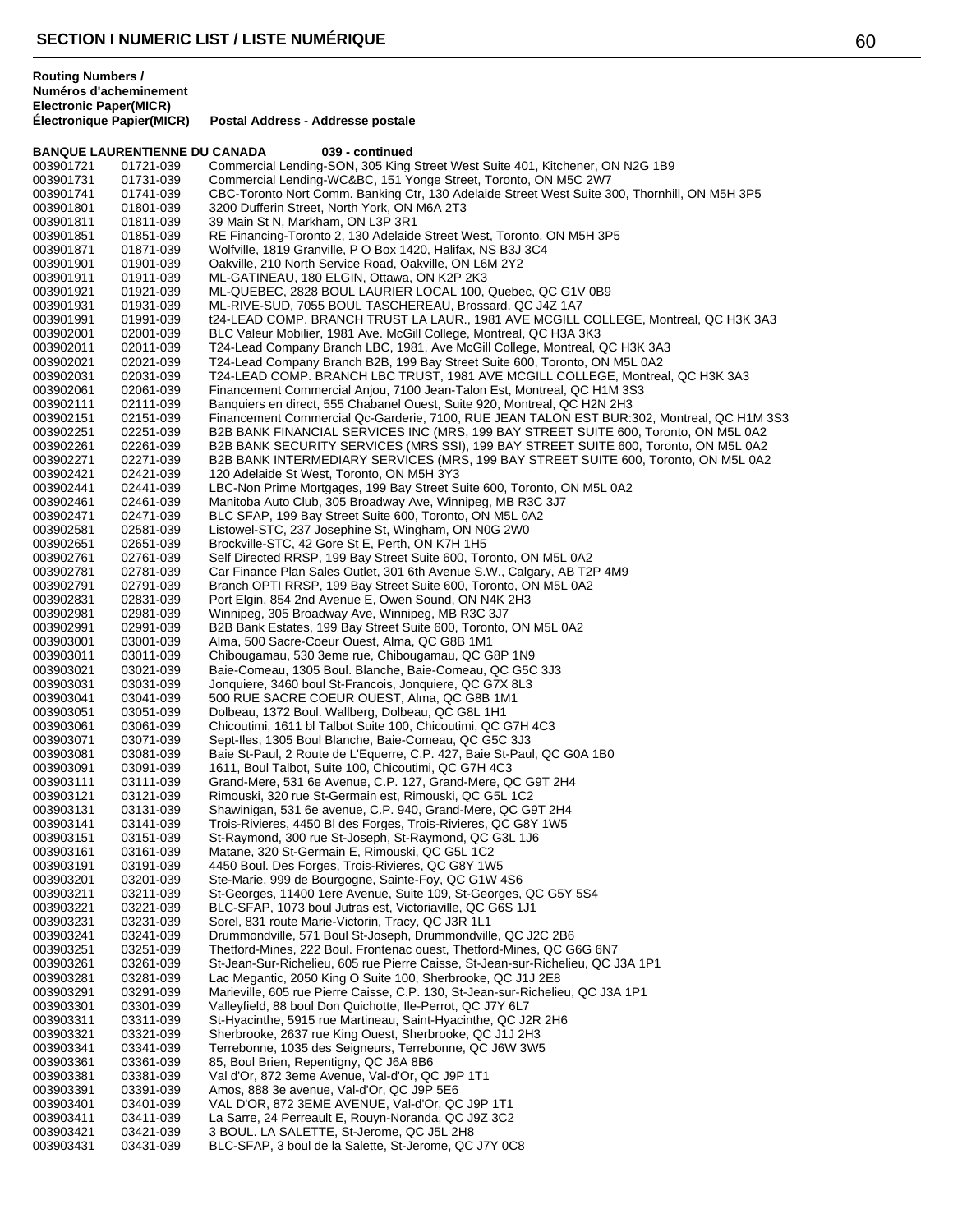**BANQUE LAURENTIENNE DU CANADA 039 - continued**

**Postal Address - Addresse postale** 

**Routing Numbers / Numéros d'acheminement Electronic Paper(MICR)**

003903441 03441-039 Joliette, 373 rue Notre Dame, Joliette, QC J6E 3H5 003903451 03451-039 Hull, 770 St Joseph, Hull, QC J8Y 4B8 Ville-Marie, 24 Perreault E, C.P. 399, Rouyn-Noranda, QC J9X 3C2 003903481 03481-039 Centre du Quebec, 571 boul. St-Joseph, Drummondville, QC J2C 2B6 Succ Trust Centre-Ville, 425 de Maisonneuve Ouest, Montreal, QC H3A 3G5 003903631 03631-039 363-Professionnels, 1981 McGill College 2e etage, 1981 McGill College Tour Sud, Montreal, QC H3A 3K3<br>003903711 03711-039 955 BOUL MAISONNEUVE EST BUR: 101, Montreal, QC H2L 1Z3 003903711 03711-039 955 BOUL MAISONNEUVE EST BUR: 101, Montreal, QC H2L 1Z3 199 Bay Street Suite 600, Toronto, ON M5L 0A2 003903791 03791-039 AGF Mortgages, 199 Bay Street Suite 600, Toronto, ON M5L 0A2<br>003904051 04051-039 Brandon, 921 Rosser Ave, Brandon, MB R7A 0L3 003904051 04051-039 Brandon, 921 Rosser Ave, Brandon, MB R7A 0L3 003904091 04091-039 Mutual Funds Administration, 151 Yonge Street, Toronto, ON M5C 2Y1<br>003904151 04151-039 Kingston, 185 Princess Street, Kingston, ON K7L 1A9 003904151 04151-039 Kingston, 185 Princess Street, Kingston, ON K7L 1A9 003904161 04161-039 Charlesbourg, 8500 boul. Henri Bourassa, Quebec, QC G1G 5X1 003904171 04171-039 Dalhousie, 1021 Cyrville Road unit 9, Ottawa, ON K1J 7S3 003904191 04191-039 9, Boul De La Seigneurie, Local 2, Blainville, QC J7C 4G6<br>003904201 04221-039 Brownsburg, 470 rue Principale ouest, Lachute, QC J8H 1 003904201 04221-039 Brownsburg, 470 rue Principale ouest, Lachute, QC J8H 1Y3 (Sub to 04221)<br>003904211 04211-039 470, Principale, Lachute, QC J8H 1Y3 003904211 04211-039 470, Principale, Lachute, QC J8H 1Y3 003904221 04221-039 Lachute, 470 Rue Principale, Lachute, QC J8H 1Y3<br>003904241 04241-039 BLC-SFAP, 2250 boulevard du Faubourg, Boisbrian 003904241 04241-039 BLC-SFAP, 2250 boulevard du Faubourg, Boisbriand, QC J7H 1S3<br>003904251 04251-039 Les Galeries de Granby, 40 Rue Evangeline, Granby, QC J2G 8K1 Les Galeries de Granby, 40 Rue Evangeline, Granby, QC J2G 8K1 003904261 04261-039 St-Bruno, 335 Boul. des Promenades, 335 Boul. St-Bruno, Saint-Bruno, QC J3V 6A7<br>003904291 04291-039 St-Jean-sur-Richelieu, Place Pierre Caisse, 605 Rue Pierre Caisse Suite 14, St-Jean St-Jean-sur-Richelieu, Place Pierre Caisse, 605 Rue Pierre Caisse Suite 14, St-Jean-sur-Richelieu, QC J3A 1P1 003904301 04301-039 Tracy, 831 Rue Marie Victorin, Tracy, QC J3R 1L1 003904311 04311-039 Valleyfield, 187 Rue Victoria, Valleyfield, QC J6T 1A7 VAL D'OR, 872 3EME AVENUE, Val-d'Or, QC J9P 1T1 003904331 04331-039 75, Du Plateau, Hull, QC J9A 3G1 003904341 04341-039 Fort-Coulonge, 532 Rue Baume, Fort-Coulonge, QC J0X 1V0 003904351 04351-039 Maniwacki, 111 Boul. Desjardins, Maniwaki, QC J9E 2C9 003904371 04371-039 Bonaventure, 228 boul. Perron C.P. 10, C.P. 340, New Richmond, QC G0C 2B0<br>003904381 04381-039 120. Boul. Gerard D. Levesque Ouest. Paspebiac. QC G0C 2K0 120, Boul. Gerard D. Levesque Ouest, Paspebiac, QC G0C 2K0 003904391 04391-039 120, Boul. Gerard D. Levesque Ouest, Paspebiac, QC G0C 2K0<br>003904401 04401-039 New Richmond, 228 Boul. Perron, New Richmond, QC G0C 2B0 003904401 04401-039 New Richmond, 228 Boul. Perron, New Richmond, QC G0C 2B0<br>003904411 04411-039 Paspebiac, 120 Boul. Gerard D. Levesque, C.P. 39, Paspebiac, 0 003904411 04411-039 Paspebiac, 120 Boul. Gerard D. Levesque, C.P. 39, Paspebiac, QC G0C 2K0 003904421 04421-039 120, Boul. Gerard D. Levesque Ouest, Paspebiac, QC G0C 2K0<br>003904441 04441-039 BLC-SEAP, 5050 Boul. Bourque, Sherbrooke, QC J1N 2K7 003904441 04441-039 BLC-SFAP, 5050 Boul. Bourque, Sherbrooke, QC J1N 2K7 003904451 04451-039 Sainte-Marie-de-Beauce, 16 Rue Notre-Dame C.P. 309, C.P. 309, Ste-Marie-de-Beauce, QC G6E 3Z5<br>003904481 04481-039 4450 Boul. des Forges, Trois-Rivieres, QC G8Y 1W5 003904481 04481-039 4450 Boul. des Forges, Trois-Rivieres, QC G8Y 1W5<br>003904991 04991-039 Service Carte Debit et Guichet, 955 boul de Maisonne 003904991 04991-039 Service Carte Debit et Guichet, 955 boul de Maisonneuve est Bur. 100, Montreal, QC H2L 1Z3<br>003905011 05011-039 BLC-SFAP, 571 boul St-Joseph, Drummondville, QC J2C 2B6 003905011 05011-039 BLC-SFAP, 571 boul St-Joseph, Drummondville, QC J2C 2B6 003905021 05021-039 BLC-SFAP, 470 rue Principale, Lachute, QC J8H 1Y3<br>003905031 05031-039 Agricole Financement d'actifs, 5915 Martineau, St-Hya 003905031 05031-039 Agricole Financement d'actifs, 5915 Martineau, St-Hyacinthe, QC J2R 2H6<br>003905041 05041-039 BLC-SFAP. 5915 rue Martineau. St-Hyacinthe. QC J2R 2H6 BLC-SFAP, 5915 rue Martineau, St-Hyacinthe, QC J2R 2H6 003905061 05061-039 BLC-SFAP, 605 rue Pierre-Caisse, St-Jean-sur-Richelieu, QC J3A 1P1<br>003905071 05071-039 BLC-SFAP, 40 rue Evangeline, Granby, QC J2G 8K1 003905071 05071-039 BLC-SFAP, 40 rue Evangeline, Granby, QC J2G 8K1 003905081 05081-039 BLC-SFAP, 1073 boul. Jutras Est, Victoriaville, QC G6S 1J1 003905101 05101-039 BLC-SFAP, 16 rue Notre-dame Nord, Sainte Marie, QC G6E 3Z5 Groupe Sante, 1981, av. McGill College Bur. 1500, Montreal, QC H3A 3K3 003905161 05161-039 1005 Skyview Dr, Burlington, ON L7P 5B1 Service aux entreprises, 255 Cremazie Est Bureau 1100, Montreal, QC H2M 1M2 (Sub to 05311) 003905221 05221-039 BLC-SFAP, 325 boulevard Greber Unite L, Gatineau, QC J8T 8J3<br>003905231 05231-039 Serv. Financiers Petites Entreprises, 500 Rue Sacre Coeur Ouest, 003905231 05231-039 Serv. Financiers Petites Entreprises, 500 Rue Sacre Coeur Ouest, Alma, QC G8B 1N1<br>003905261 05261-039 Micro-Entreprise Saguenay/LacSt-Jean, 500 rue Sacre-Coeur ouest. Alma, QC G8B 1N Micro-Entreprise Saguenay/LacSt-Jean, 500 rue Sacre-Coeur ouest, Alma, QC G8B 1M1 003905301 05301-039 Commercial Ouest de Montreal, 9999 Boulevard Cavendish bureau 101, Montreal, QC H4M 2X5<br>003905311 05311-039 BLC SFAP, 1611, BOULEVARD TALBOT BUR: 100, Chicoutimi, QC G7H 4C3 003905311 05311-039 BLC SFAP, 1611, BOULEVARD TALBOT BUR: 100, Chicoutimi, QC G7H 4C3<br>003905321 05321-039 Commercial Centre Calgary, 321 6th Avenue South West Suite 1710, Calgary, 003905321 05321-039 Commercial Centre Calgary, 321 6th Avenue South West Suite 1710, Calgary, AB T2P 3H3 003905331 05331-039 Service Entreprises Comptes Majeurs, 255 Cremazie est Bureau 1100, Montreal, QC H2M 1M2<br>003905361 05361-039 SAF CVC LBEE Inc., 1981 McGill College, Montreal, QC H3A 3K3 003905361 05361-039 SAE CVC LBEF Inc., 1981 McGill College, Montreal, QC H3A 3K3 003905371 05371-039 SAE Credit Bail LBEL Inc., 1981 McGill College, Montreal, QC H3A 3K3 003905401 05401-039 Banque Laurentienne Ontario, P.O. Box 20 LCD1, Hamilton, ON L8L 7T5<br>003905411 05411-039 Laurentian Bank - Manitoba, P.O. Box 188 Station L, Winnipeg, MB R3H 003905411 05411-039 Laurentian Bank - Manitoba, P.O. Box 188 Station L, Winnipeg, MB R3H 0Z4 003905421 05421-039 Laurentian Bank - Saskatchewan, P.O. Box 1568 Stn-Main, Saskatoon, SK S7K 3R3<br>003905431 05431-039 Laurentian Bank - Alberta, P.O. Box 746 Stn-Main, Edmonton, AB T2J 2L4 003905431 05431-039 Laurentian Bank - Alberta, P.O. Box 746 Stn-Main, Edmonton, AB T2J 2L4 003905441 05441-039 Laurentian Bank Colombie-Britannique, P.O. Box 2027 Vanc. Main Post Office, Vancouver, BC V6B 3P8<br>003905451 05451-039 Laurentian Bank - Nunavut. P.O. Box 2370 Stn-Main. Yellowknife. NT X1A 2P7 Laurentian Bank - Nunavut, P.O. Box 2370 Stn-Main, Yellowknife, NT X1A 2P7 003905461 05461-039 BLC SFAP, C.P. 1690 Succ Maison de la Poste, C.P. 579 Succursale B, Montreal, QC H3B 3K3<br>003905471 05471-039 Laurentian Bank - Maritimes, PO Box 1139 Stn Main, Saint John, NB E2L 4E6 Laurentian Bank - Maritimes, PO Box 1139 Stn Main, Saint John, NB E2L 4E6 003905481 05481-039 Entente Bombardier, 555 rue Chabanel Ouest 4e etage, Montreal, QC H2N 2L2<br>003905611 05611-039 2828, BOUL. LAURIER LOCAL 100, Quebec, QC G1V 0B9 003905611 05611-039 2828, BOUL. LAURIER LOCAL 100, Quebec, QC G1V 0B9 Charlesbourg, 8000 Henri Bourassa, Charlesbourg, QC G1G 4C7

003905631 05631-039 BLC-SFAP, 2828 boul Laurier Local 100, Sainte-Foy, QC G1V 0B9<br>003905641 05641-039 BLC-SFAP, 2600 boul. Laurier Local 25, Sainte-Foy, QC G1V 4T3

BLC-SFAP, 2600 boul. Laurier Local 25, Sainte-Foy, QC G1V 4T3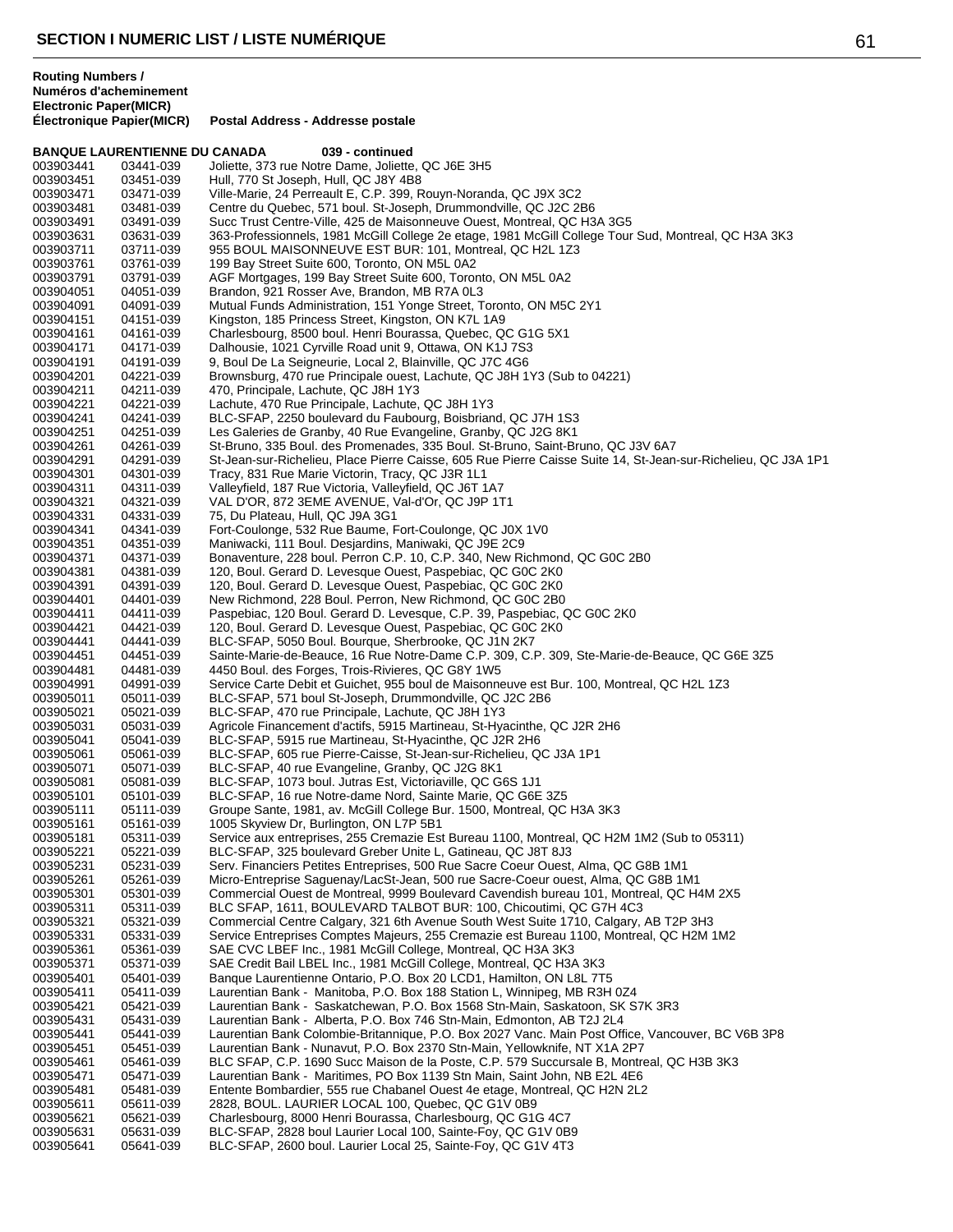**BANQUE LAURENTIENNE DU CANADA 039 - continued** 003905651 05651-039 1300 LEBOURGNEUF, Quebec, QC G2K 2N1 003905661 05661-039 BANQUE LAURENTIENNE, 1350 LEBOURGNEUF, Quebec, QC G2K 2N1 Centre Regional Manicougan, 600 Boul. Lafleche, C.P. 8, Baie-Comeau, QC G5C 2X8 003905701 05701-039 Chicoutimi, 1401 Boul. Talbot, Chicoutimi, QC G7H 6E1 003905711 05711-039 Les Galeries Jonquiere, 3460 Boul St-Francois, Jonquiere, QC G7X 8L3<br>003905721 05721-039 Sept-Iles. 770 Boul. Laure. Sept-Iles. QC G4R 1Y5 003905721 05721-039 Sept-Iles, 770 Boul. Laure, Sept-Iles, QC G4R 1Y5<br>003905731 05731-039 75, Du Plateau, Hull, QC J9A 3G1 003905731 05731-039 75, Du Plateau, Hull, QC J9A 3G1 c/o Branch 574, 199 Bay Street Suite 600, Toronto, ON M5L 0A2 003905751 05751-039 c/o Branch 575, 130 Adelaide, Toronto, ON M5H 3P5 003905761 05761-039 La Prairie, 995 boul. Taschereau, La Prairie, QC J5R 1W7 003905771 05771-039 Mascouche, 848 Montee Masson, Mascouche, QC J7K 2L7<br>003905781 05781-039 La Seigneurie, 9 Boul. de la Seigneurie Local 2, Blainville, C 003905781 05781-039 La Seigneurie, 9 Boul. de la Seigneurie Local 2, Blainville, QC J7C 4G6 003905791 05791-039 Gatineau, 109-75 Boul. du Plateau, Hull, QC J9A 3G1 003905871 05871-039 BLC-SFAP, Case Postale 1840 Succ B, Montreal, QC H3B 3L4 003905901 05901-039 Ste-Dorothee, 928 Autoroute Chomedey ouest Local C, Laval, QC H7X 3S9<br>003905911 05911-039 Vaudreuil-Dorion, 43 Cite des Jeunes, Vaudreuil, QC J7V 8C1 003905911 05911-039 Vaudreuil-Dorion, 43 Cite des Jeunes, Vaudreuil, QC J7V 8C1<br>003905921 05921-039 BLC-SFAP, 1495 rue Brassard, Chambly, QC J3L 5W3 003905921 05921-039 BLC-SFAP, 1495 rue Brassard, Chambly, QC J3L 5W3 003905931 05931-039 BLC-SFAP, 3876 boul. Saint-Charles, Pierrefonds, QC H9H 3C6 003905941 05941-039 Banque Laurentienne du Canada, 5720 Boul. des Laurentides, Laval, QC H7K 2K2<br>003905951 05951-039 Repentigny-Brien. 85 boulevard Brien Suite E1A. Repentigny. QC J6A 8B6 003905951 05951-039 Repentigny-Brien, 85 boulevard Brien Suite E1A, Repentigny, QC J6A 8B6<br>003906011 06011-039 LBC Mortgage Administration, 199 Bay street Suite 600, Toronto, ON M5L ( 003906011 06011-039 LBC Mortgage Administration, 199 Bay street Suite 600, Toronto, ON M5L 0A2<br>003906021 06021-039 130, Adelaide Street West 2nd Floor, Toronto, ON M5H 3P5 003906021 06021-039 130, Adelaide Street West 2nd Floor, Toronto, ON M5H 3P5 003906031 06031-039 Laurentian Bank, 199 Bay Street Suite 600, Toronto, ON M5L 0A2 003906041 06041-039 Mortgage Back Securities, 198 McGill College 18e etage, Montreal, QC H3A 3K3 B2B Bank Agent Deposit QC, 199 Bay Street Suite 600, Toronto, ON M5L 0A2 003906071 06071-039 B2B BANK AGENT DEPOSITS, 199 Bay Street Suite 600, Toronto, ON M5L 0A2 003906081 06081-039 B2B Bank Agent Deposit MTL, 199 Bay Street Suite 600, Toronto, ON M5L 0A2<br>003906211 06211-039 B2B Mortgage Admin, 199 Bay Street Suite 600, Toronto, ON M5L 0A2 003906211 06211-039 B2B Mortgage Admin, 199 Bay Street Suite 600, Toronto, ON M5L 0A2 003906221 06221-039 B2B Bank Deposit Registreted, 199 Bay Street Suite 600, Toronto, ON M5L 0A2 Advisor's Choice, 199 Bay Street Suite 600, Toronto, ON M5L 0A2 003906241 06241-039 Sears POS Loans, 199 Bay Street Suite 600, Toronto, ON M5L 0A2 003906251 06251-039 Investment Planning Counsel (IPC), 199 Bay Street Suite 600, Toronto, ON M5L 0A2<br>003906261 06261-039 Schwab Canada, 199 Bay Street Suite 600, 4th Floor, Toronto, ON M5L 0A2 003906261 06261-039 Schwab Canada, 199 Bay Street Suite 600, 4th Floor, Toronto, ON M5L 0A2 003906271 06271-039 Cartier Partners, 199 Bay Street Suite 600, Toronto, ON M5L 0A2 003906281 06281-039 Canadian Tire LBC, 199 Bay Street Suite 600, Toronto, ON M5L 0A2 003906291 06291-039 Invis Financial Group, 199 Bay Street Suite 600, Toronto, ON M5L 0A2 003906341 06341-039 Berkshire Securities Inc., 199 Bay Street Suite 600, Toronto, ON M5L 0A2<br>003906351 06351-039 B2B Bank Banking Products Back Off, 199 Bay Street Suite 600, Toronto, 003906351 06351-039 B2B Bank Banking Products Back Off, 199 Bay Street Suite 600, Toronto, ON M5L 0A2<br>003906361 06361-039 AEGON Dealer Services canada, 199 Bay Street Suite 600, Toronto, ON M5L 0A2 003906361 06361-039 AEGON Dealer Services canada, 199 Bay Street Suite 600, Toronto, ON M5L 0A2 003906521 06521-039 Banque Laurentienne (Employe SLA), 130, Adelaide Street West 2nd Floor, Toronto, ON M5H 3P5<br>003906531 06531-039 Laurentian Bank (SLA Staff), 199 Bay Street Suite 600, Toronto, ON M5L 0A2 003906531 06531-039 Laurentian Bank (SLA Staff), 199 Bay Street Suite 600, Toronto, ON M5L 0A2<br>003906601 06601-039 Comptabilite. 1981 McGill College 14e etage. Montreal. QC H3A 3G3 003906601 06601-039 Comptabilite, 1981 McGill College 14e etage, Montreal, QC H3A 3G3 003906701 06701-039 BLC Valeurs mobilieres, 1981 McGill College 19e etage, Montreal, QC H3A 3K3<br>003906721 06721-039 Trust BLC, 555 Chabanel ouest 5e etage, Montreal, QC H2N 2H8 003906721 06721-039 Trust BLC, 555 Chabanel ouest 5e etage, Montreal, QC H2N 2H8 003906851 06851-039 199 Bay street Suite 600, Toronto, ON M5L 0A2 003906861 06861-039 Placements Banque Laurentienne, 1350, BOUL RENE-LEVESQUE O. 12EME ET, Montreal, QC H3G 0A8<br>003906951 06951-039 B2B Bank. 1981 McGill College Bureau 1455. Montreal. QC H3A 3K3 003906951 06951-039 B2B Bank, 1981 McGill College Bureau 1455, Montreal, QC H3A 3K3 003906961 06961-039 B2B Bank, 1981 McGill College Bureau 1455, Montreal, QC H3A 3K3 B2B Bank, 1981 McGill College Bureau 1455, Montreal, QC H3A 3K3 003907051 07051-039 BLC-SFAP, 425 de Maisonneuve ouest 1er etage, Montreal, QC H4A 3G5<br>003907061 07061-039 Centre Telebancaire, 955 Boul. de Maisonneuve E. Ste 20, Montreal, QC H 003907061 07061-039 Centre Telebancaire, 955 Boul. de Maisonneuve E. Ste 20, Montreal, QC H2L 1Z3<br>003907091 07091-039 CGI-SBLC. 1350 Rene Levesque Ouest 6e etage. Montreal. QC H3G 1T4 CGI-SBLC, 1350 Rene Levesque Ouest 6e etage, Montreal, QC H3G 1T4 003907121 07121-039 Finances SAE SAP, 1981 McGill College 16e etage, Montreal, QC H3A 3K3 003907131 07131-039 Centre-Telebancaire, 955 de Maisonneuve est, Montreal, QC H2L 1Z3 003907151 07151-039 Centre de Prets Multi-Logements, 1699, BOUL LE CORBUSIER SUITE 200, Laval, QC H7S 1Z3<br>003907161 07161-039 BLC-SFAP, 1981 McGill College 18e etage. Montreal, QC H3A 3K3 003907161 07161-039 BLC-SFAP, 1981 McGill College 18e etage, Montreal, QC H3A 3K3 003907171 07171-039 1981 McGill College, Montreal, QC H3A 3K3 003907201 07201-039 Support Info. Marches Financiers, 1981 McGill College Bureau 1955, Montreal, QC H3A 3K3<br>003907211 07211-039 B2B Bank, 199 Bay Street Suite 600, Toronto, ON M5L 0A2 003907211 07211-039 B2B Bank, 199 Bay Street Suite 600, Toronto, ON M5L 0A2<br>003907231 07231-039 Centre Courtier Hypothecaire, 555 Chabanel Ouest Suite 43 003907231 07231-039 Centre Courtier Hypothecaire, 555 Chabanel Ouest Suite 430, Montreal, QC H2N 2H8<br>003907241 07241-039 Service credit et TPV, 3724 St-Laurent, Montreal, QC H2X 2V7 003907241 07241-039 Service credit et TPV, 3724 St-Laurent, Montreal, QC H2X 2V7 003907251 07251-039 Change Etranger, 1981 McGill College, Montreal, QC H3A 3K3<br>003907271 07271-039 ADM Services Financiers Particuliers, 850 Place D'Youville, Qu 003907271 07271-039 ADM Services Financiers Particuliers, 850 Place D'Youville, Quebec, QC J1R 3P6<br>003907301 07301-039 Trust Pret et Revenu. 580 Grande Allee Est Bureau 30. Quebec. QC G1R 2K2 Trust Pret et Revenu, 580 Grande Allee Est Bureau 30, Quebec, QC G1R 2K2 003907321 07321-039 BLC-SFAP, 555 Chabanel Ouest Suite 520, Montreal, QC H2N 2H8<br>003907331 07331-039 Service en Direct, 955 boul de Maisonneuve est bur. 100, Montreal, 07331-039 Service en Direct, 955 boul de Maisonneuve est bur. 100, Montreal, QC H2L 1Z3<br>07341-039 CA-Reer Autogere, 555 Chabanel ouest 5e etage, 555 Chabanel ouest Bureau 5 003907341 07341-039 CA-Reer Autogere, 555 Chabanel ouest 5e etage, 555 Chabanel ouest Bureau 520, Montreal, QC H2N 2H8<br>003907451 07451-039 Projet Support Administratif, 555 Chabanel ouest, 5ieme etage, 555 Chabanel ouest 4 003907451 07451-039 Projet Support Administratif, 555 Chabanel ouest, 5ieme etage, 555 Chabanel ouest 4e etage, Montreal, QC H2N 2H8<br>003907471 07471-039 Mac 747. 95 Wellington St. Toronto. ON M5J 2N7 Mac 747, 95 Wellington St, Toronto, ON M5J 2N7 003907481 07481-039 Securite de l'information, 1981 Ave Mc Gill College 17e etage, Montreal, QC H3A 3K3<br>003907501 07501-039 CA FERR et Succession, 425 boul. de Maisonneuve, 555 Chabanel ouest Bureau 520 CA FERR et Succession, 425 boul. de Maisonneuve, 555 Chabanel ouest Bureau 520, Montreal, QC H2N 2H8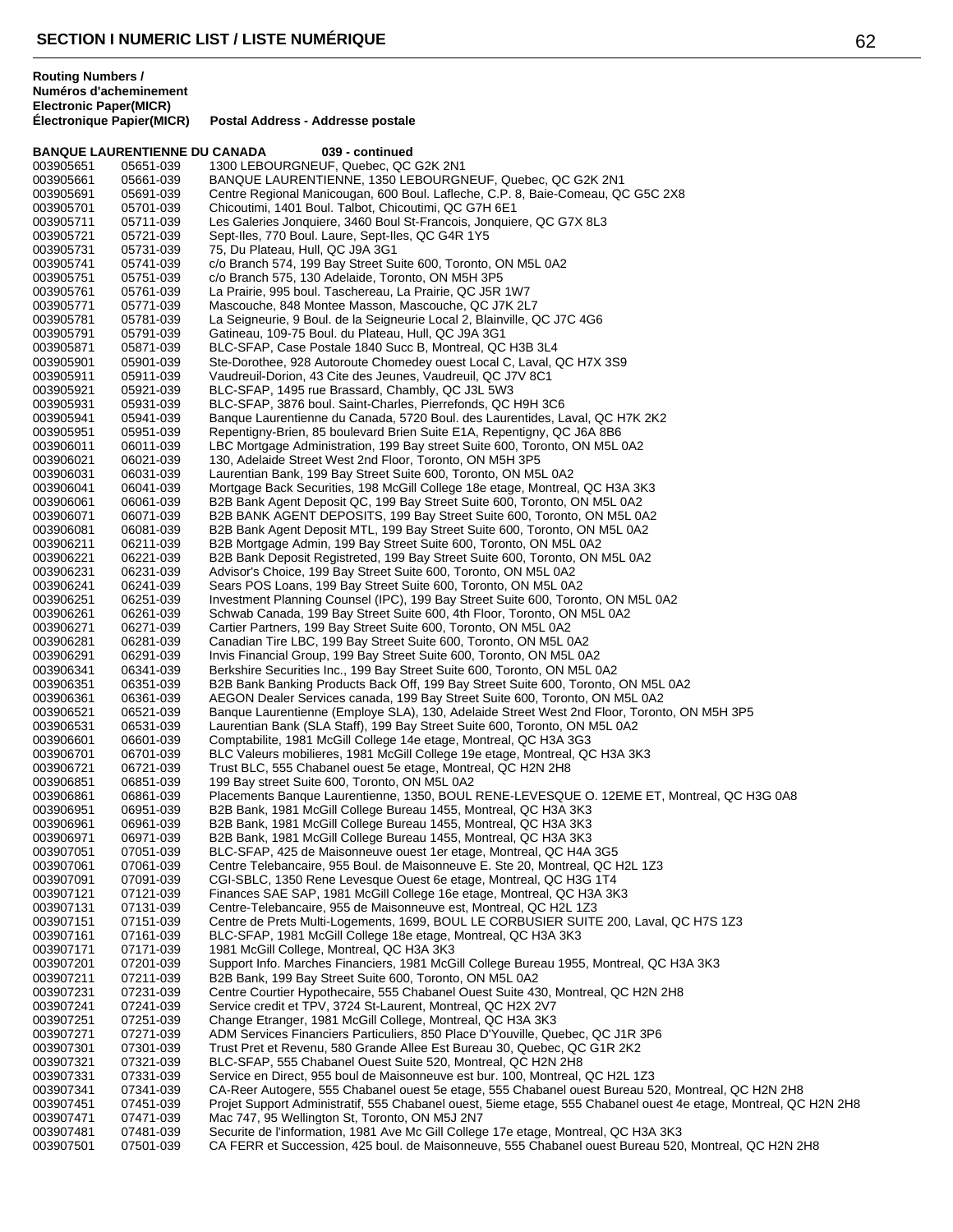**BANQUE LAURENTIENNE DU CANADA 039 - continued**

**Postal Address - Addresse postale** 

**Routing Numbers / Numéros d'acheminement Electronic Paper(MICR)**

003907531 07531-039 1981 McGill College 18e etage, Montreal, QC H3A 3K3 003907631 07631-039 1981 McGill College 19e etage, Montreal, QC H3A 3K3 Trust La Laurentienne, 425 de Maisonneuve ouest 1er etage, Montreal, QC H3A 3G5 003908021 08021-039 MAC 802, 2 Mississauga, Orillia, ON L3V 6H9 003908041 08041-039 BLC-SFAP, 130 Adelaide Street West Suite 300, Toronto, ON M5H 3P5<br>003908091 08091-039 Commercial Small Business Ontario, 1703 Richmond Street, London, Ol 003908091 08091-039 Commercial Small Business Ontario, 1703 Richmond Street, London, ON M5X 3X2<br>003908101 08101-039 Self-Directed RSP, 199 Bay Street Suite 600, Toronto, ON M5L 0A2 003908101 08101-039 Self-Directed RSP, 199 Bay Street Suite 600, Toronto, ON M5L 0A2 Mortgage Administration, 95 Wellington St. West, Toronto, ON M5J 2N7 003908161 08161-039 Multi Residential Mortgages, 199 Bay Street Suite 600, Toronto, ON M5L 0A2<br>003908171 08171-039 Mutual Funds Lending, 199 Bay Street Suite 600, Toronto, ON M5L 0A2 003908171 08171-039 Mutual Funds Lending, 199 Bay Street Suite 600, Toronto, ON M5L 0A2<br>003908181 08181-039 Plexus ICI & Commercial Loans, 199 Bay Street Suite 600, Toronto, ON 003908181 08181-039 Plexus ICI & Commercial Loans, 199 Bay Street Suite 600, Toronto, ON M5L 0A2<br>003908191 08191-039 R.I.F., 199 Bay Street Suite 600, Toronto, ON M5L 0A2 003908191 08191-039 R.I.F., 199 Bay Street Suite 600, Toronto, ON M5L 0A2 003908211 08211-039 IAAC & HWA, 199 Bay Street Suite 600, Toronto, ON M5L 0A2 003908221 08221-039 Sears Agreement, 199 Bay Street Suite 600, Toronto, ON M5L 0A2<br>003908241 08241-039 130 Adelaide St. West 3rd Floor, Toronto, ON M5H 3P5 003908241 08241-039 130 Adelaide St. West 3rd Floor, Toronto, ON M5H 3P5<br>003908251 08251-039 Mortgage Banking, 130 Adelaide St W. Mezzanine Leve 003908251 08251-039 Mortgage Banking, 130 Adelaide St W. Mezzanine Level, Toronto, ON M5H 3P5<br>003908261 08261-039 Prets et Investissements, 425 boul Maisonneuve O. Rez-Chaussee, Montreal, Q 003908261 08261-039 Prets et Investissements, 425 boul Maisonneuve O. Rez-Chaussee, Montreal, QC H3G 1S8<br>003908301 08301-039 Agency Banking Sales, 199 Bay Street Suite 600, Toronto, ON M5L 0A2 003908301 08301-039 Agency Banking Sales, 199 Bay Street Suite 600, Toronto, ON M5L 0A2<br>003908321 08321-039 B2B Bank Business Solutions, 199 Bay Street Suite 600, Toronto, ON M 003908321 08321-039 B2B Bank Business Solutions, 199 Bay Street Suite 600, Toronto, ON M5L 0A2<br>003908331 08331-039 B2B Bank (Dealer Securities). 199 Bay Street Suite 600. Toronto. ON M5L 0A2 003908331 08331-039 B2B Bank (Dealer Securities), 199 Bay Street Suite 600, Toronto, ON M5L 0A2<br>003908341 08341-039 Mac 834, 199 Bay Street Suite 600, Toronto, ON M5L 0A2 003908341 08341-039 Mac 834, 199 Bay Street Suite 600, Toronto, ON M5L 0A2 003908351 08351-039 Mac 835, 199 Bay Street Suite 600, Toronto, ON M5L 0A2 003908361 08361-039 Mac 836, 199 Bay Street Suite 600, Toronto, ON M5L 0A2 003908371 08371-039 ICI Montreal - Guardian, 199 Bay Street Suite 600, Toronto, ON M5L 0A2 800 West Pender St, Vancouver, BC V6C 2V6 003908401 08401-039 Mac 840, 95 Wellington St, Toronto, ON M5J 2N7 003908411 08411-039 Mac 841, 95 Wellington St W, Toronto, ON M5J 2N7 003908421 08421-039 Mac-Toronto, 130 Adelaide Street West Suite 300, Toronto, ON M5H 3P5<br>003908431 08431-039 ICI-Vancouver, 700 West Georgia Street Suite 603, 777 Hornby Street, Su 003908431 08431-039 ICI-Vancouver, 700 West Georgia Street Suite 603, 777 Hornby Street, Suite 2060, Vancouver, BC V6Z 1S4<br>003908441 08441-039 ICI-Alberta MAC. 960. 1122-4 Street SW. Calgary. AB T2R 1M1 ICI-Alberta MAC, 960, 1122-4 Street SW, Calgary, AB T2R 1M1 003908451 08451-039 Mac-Montreal, 1981 McGill College, Montreal, QC H3A 3K3 003908461 08461-039 Mac-Ottawa, 255 Albert Street Suite 806, Ottawa, ON K1P 6A9 003908511 08511-039 Real Estate Financing, 130 Adelaide Street West, 3rd Floor, Toronto, ON M5H 3P5<br>003908531 08531-039 BLC SFAP, 130 Adelaide Street West Suite 300, Toronto, ON M5H 3P5 003908531 08531-039 BLC SFAP, 130 Adelaide Street West Suite 300, Toronto, ON M5H 3P5 003908591 08591-039 Vancouver - Guardian, 165-10040 152nd Street, Surrey, BC V3R 8X8 003908611 08611-039 BLC HYPOTHEQUES MULTI-LOGEMENTS, 555 Rue Chabanel O. 9 etage, Montreal, QC H2N 2H8<br>003908621 08621-039 Mac Toronto, 8 King Street East Suite 205, Toronto, ON M5C 1B5 003908621 08621-039 Mac Toronto, 8 King Street East Suite 205, Toronto, ON M5C 1B5<br>003908631 08631-039 Mac Surrey, 165-10040 152nd Street, Surrey, BC V3R 8X8 003908631 08631-039 Mac Surrey, 165-10040 152nd Street, Surrey, BC V3R 8X8<br>003908641 08641-039 Mac-Calgary, 311-6th Ave. S.W. Suite 1501, Calgary, AB T2 003908641 08641-039 Mac-Calgary, 311-6th Ave. S.W. Suite 1501, Calgary, AB T2P 4M9<br>003908651 08651-039 ICI Prenor Ottawa, 95 Wellington S W, Toronto, ON M5J 2N7 003908651 08651-039 ICI Prenor Ottawa, 95 Wellington S W, Toronto, ON M5J 2N7<br>003908661 08661-039 B King St. East Suite 205, Toronto, ON M5C 1B5 003908661 08661-039 8 King St. East Suite 205, Toronto, ON M5C 1B5 003908711 08711-039 Commercial Real Estate Lending Small, 130 Adelaide Street West, 3rd Floor, Toronto, ON M5H 3P5<br>003908721 08721-039 ICI-Toronto, 95 Wellington St 18th Floor, Toronto, ON M5J 2N7 003908721 08721-039 ICI-Toronto, 95 Wellington St 18th Floor, Toronto, ON M5J 2N7 003908731 08731-039 ICI-Vancouver, 700 West Georgia Street Suite 603, 777 Hornby Street, Suite 2060, Vancouver, BC V6Z 1S4<br>003908741 08741-039 Laurentian Bank (ICI-Calgary), 960, 1122-4 Street SW, Calgary, AB T2R 1M1 003908741 08741-039 Laurentian Bank (ICI-Calgary), 960, 1122-4 Street SW, Calgary, AB T2R 1M1 003908751 08751-039 BLC-SFAP Real Estate Financing Kitch, 305 King Street West Suite 401, Kitchener, ON N2G 1B9<br>003908761 08761-039 BLC-SFAP Real Estate Financing Ottaw. 95 Wellington St W. 1021 Cyrville Road. Unit #9. Ott 003908761 08761-039 BLC-SFAP Real Estate Financing Ottaw, 95 Wellington St W, 1021 Cyrville Road, Unit #9, Ottawa, ON K1J 7S3<br>003908771 08771-039 BLC-SFAP Real Estate Financing-Tor1, 130 Adelaide Street West Suite 300, Tor 003908771 08771-039 BLC-SFAP Real Estate Financing-Tor1, 130 Adelaide Street West Suite 300, Toronto, ON M5H 3P5<br>003908781 08781-039 BLC-SFAP Real Estate Financing-Tor2, 1501 301-6th Ave SW, 130 Adelaide Street West Suite 003908781 08781-039 BLC-SFAP Real Estate Financing-Tor2, 1501 301-6th Ave S W, 130 Adelaide Street West Suite 300, Toronto, ON M5H 3P5<br>003908791 08791-039 ICI Prenor Toronto East. 95 Wellington St W. Toronto. ON M5J 2N7 003908791 08791-039 ICI Prenor Toronto East, 95 Wellington St W, Toronto, ON M5J 2N7<br>003908801 08801-039 Real estate Financing-Montreal 1, 1981 McGill College Mezzanine, I 003908801 08801-039 Real estate Financing-Montreal 1, 1981 McGill College Mezzanine, Montreal, QC H3A 3K3<br>003908811 08811-039 Real Estate Financing-Montreal 2. 1981 McGill College Mezzanine. Montreal. QC H3A 3K3 Real Estate Financing-Montreal 2, 1981 McGill College Mezzanine, Montreal, QC H3A 3K3 003908821 08821-039 Real Estate Financing-Quebec City, 2700 boul Laurier Bureau 2287, Quebec, QC G2V 2L8<br>003908831 08831-039 BLC-SFAP, 1981 ave McGill College Mezzanine, Montreal, QC H3A 3K3 003908831 08831-039 BLC-SFAP, 1981 ave McGill College Mezzanine, Montreal, QC H3A 3K3<br>003908991 08991-039 1981 McGill College 14e etage, Montreal, QC H3A 3K3 003908991 08991-039 1981 McGill College 14e etage, Montreal, QC H3A 3K3 003909011 09011-039 Comptabilite, 1981 McGill College 14e Etage, Montreal, QC H3A 3K3 003909041 09041-039 Compensation, 555 Chabanel ouest 5e etage, Montreal, QC H2N 2H8<br>003909061 09061-039 Support Aux Operations Internationa, 1981 McGill College, Montreal, Q 003909061 09061-039 Support Aux Operations Internationa, 1981 McGill College, Montreal, QC H3A 3K3<br>003909081 09081-039 BLC SFAP, 955 Maisonneuve Est Bureau 100, Montreal, QC H2L 1Z3 003909081 09081-039 BLC SFAP, 955 Maisonneuve Est Bureau 100, Montreal, QC H2L 1Z3<br>003909101 09101-039 Administration des Prets, 555 rue Chabanel ouest 4e etage, Montreal, 003909101 09101-039 Administration des Prets, 555 rue Chabanel ouest 4e etage, Montreal, QC H2N 2J2<br>003909111 09111-039 Prets Personnels, 1981 McGill College 16e etage, Montreal, QC H3A 3K3 003909111 09111-039 Prets Personnels, 1981 McGill College 16e etage, Montreal, QC H3A 3K3<br>003909121 09121-039 Banque Laurentienne Paye, 1981 McGill College, Montreal, QC H3A 3K3 003909121 09121-039 Banque Laurentienne Paye, 1981 McGill College, Montreal, QC H3A 3K3<br>003909141 09141-039 SECP, 555 Chabanel Ouest 5e etage, 555 Chabanel Ouest Suite 500, Mc 003909141 09141-039 SECP, 555 Chabanel Ouest 5e etage, 555 Chabanel Ouest Suite 500, Montreal, QC H2N 2H8<br>003909191 09191-039 Caisse Generale, 555 Chabanel ouest 5e etage, Montreal, QC H2N 2J2 003909191 09191-039 Caisse Generale, 555 Chabanel ouest 5e etage, Montreal, QC H2N 2J2<br>003909201 09201-039 Operations, 555 Chabanel Ouest 5e etage, 555 Chabanel Ouest Suite 5 003909201 09201-039 Operations, 555 Chabanel Ouest 5e etage, 555 Chabanel Ouest Suite 500, Montreal, QC H2N 2H8<br>003909211 09211-039 G.A. Hors Site, 1981 Mcgill College 16e etage, Montreal, QC H3A 3K3 003909211 09211-039 G.A. Hors Site, 1981 Mcgill College 16e etage, Montreal, QC H3A 3K3 003909221 09221-039 Marche Monetaire, 1981 McGill College 19e etage, Montreal, QC H3A 3K3 003909241 09241-039 Central-West Division, 95 Wellington St West-18th Floor, Toronto, ON M5J 2N7<br>003909251 09251-039 Adminintration des Prets. 555 Chabanel Bureau 410. Montreal. QC H2N 2J2 Adminintration des Prets, 555 Chabanel Bureau 410, Montreal, QC H2N 2J2 003909261 09261-039 Support aux Operations Intern Tor, 1981 McGill College Bur 1375, Montreal, QC H3A 3K3<br>003909331 09331-039 Service des Valeurs, 555 Chabanel ouest Bureau 500, 555 Chabanel ouest Bureau 500, N Service des Valeurs, 555 Chabanel ouest Bureau 500, 555 Chabanel ouest Bureau 500, Montreal, QC H2N 2H8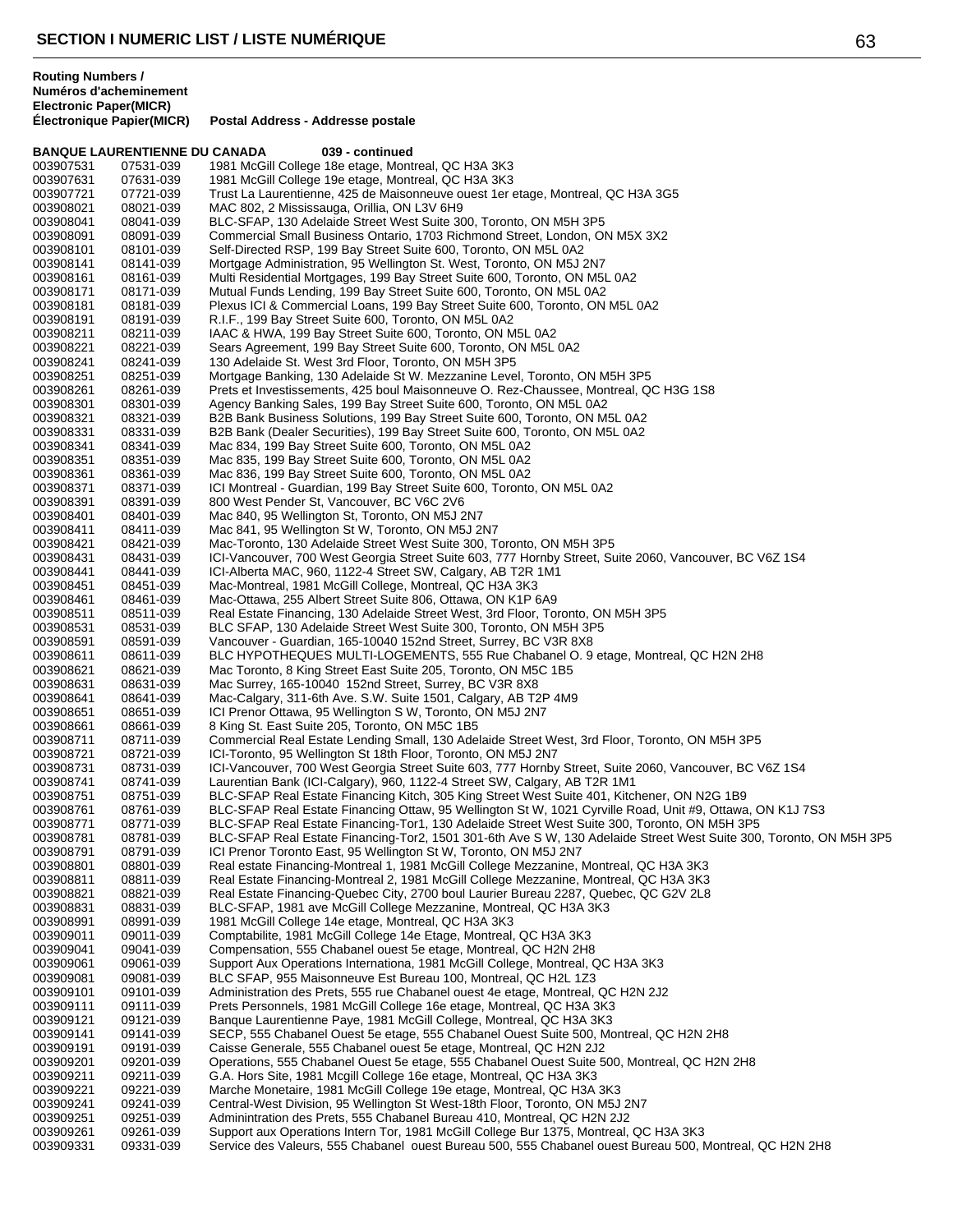**BANQUE LAURENTIENNE DU CANADA 039 - continued**

| 003909341 | 09341-039 | Centre Visa, 955 boul de Maisonneuve est Bur. 100, Montreal, QC H2L 1Z3                                            |
|-----------|-----------|--------------------------------------------------------------------------------------------------------------------|
| 003909391 | 09391-039 | Administration des Prets (Particulie, 555 Chabanel ouest 4e etage, Montreal, QC H2N 2J2                            |
| 003909401 | 09401-039 | Centr d'Autorisation ASAP, 425 boul Maisonneuve O. 12ieme etage, Montreal, QC H3A 3G5                              |
| 003909441 | 09441-039 | Planificateurs Financiers, 425 boul de Maisonneuve ouest Bur105, Montreal, QC H3A 3G5                              |
| 003909481 | 09481-039 | V.P. Developpement des affaires, 1981 ave McGill College Suite 1400, Montreal, QC H3A 3K3                          |
| 003909521 | 09521-039 | BLC SFAP, 555 Chabanel Ouest Suite 400, 255 Cremazie Est Bureau 1100, Montreal, QC H2M 1M2                         |
| 003909571 | 09571-039 | BLC Banque D'Entreprise, 1981 McGill College Bureau 1485, Montreal, QC H3A 3K3                                     |
| 003909641 | 09641-039 | BLC-Operations Internationales-Toron, 555 Rue Chabanel Ouest 4eme Etage, Montreal, QC H2N 2H8                      |
| 003909671 | 09671-039 | Centre de Financement Marchand, 555 Rue Chabanel Ouest 4e etage, 555 Chabanel ouest 4e etage, Montreal, QC H2N 2H8 |
| 003909711 | 09711-039 | Services aux entreprises, 3700 Boul. Taschereau, Greenfield Park, QC J4V 2H8                                       |
| 003909721 | 09721-039 | BLC Gestion des Projets, 1981 Mcgill College 17e etage, Montreal, QC H3A 3K3                                       |
| 003909731 | 09731-039 | RCGR, 555 Chabanel Ouest 5e etage, 555 Chabanel Ouest Suite 500, Montreal, QC H2N 2H8                              |
| 003909741 | 09741-039 | Centre de Services a l'Entreprise, 255 rue Cremazie Bureau 1100, Montreal, QC H2M 1M2                              |
| 003909771 | 09771-039 | Perception et Recouvrement, 425 de Maisonneuve ouest Bureau 900, Montreal, QC H3A 3G5                              |
| 003909821 | 09821-039 | Centre administratif, 555 Chabanel ouest 4e etage, Montreal, QC H2N 2H8                                            |
| 003909851 | 09851-039 | Centre de Financement Marchand, 555 Chabanel ouest 4e etage, Montreal, QC H2N 2H8                                  |
| 003909861 | 09861-039 | Centre de Titrisation Hypothecaire, 1981 Mcgill College, Bureau 1865, Montreal, QC H3A 3K3                         |
| 003909911 | 09911-039 | Gestion de l'offre, 6500 ave de Lorimier, Montreal, QC H2G 2P6                                                     |

## **BANQUE NATIONALE DU CANADA 006**

**Routing Numbers / Numéros d'acheminement Electronic Paper(MICR) Postal Address - Addresse postale** 000600011 00011-006 SUCCURSALE 00011, 600 de la Gauchetiere o., Niveau A, Montreal, QC H3B 4L2<br>000600012 00012-006 600 de la Gauchetiere O., Niveau A, Montreal, QC H3B 4L2 000600012 00012-006 600 de la Gauchetiere O., Niveau A, Montreal, QC H3B 4L2 000600031 00031-006 BRANCH PHY CLOSED 00031, 179 Provencher Blvd, Winnipeg, St Boniface, MB R2H 0G4<br>000600071 00071-006 SUCC FERME PHY 00071, 700, rue St-Joseph Est, Quebec, QC G1K 3C3 000600071 00071-006 SUCC FERME PHY 00071, 700, rue St-Joseph Est, Quebec, QC G1K 3C3 000600081 00081-006 SBP-Montreal Metcalfe, 4-1155 Metcalfe, Montreal, QC H3B 4S9 000600091 00091-006 SUCCURSALE 00091, 2175 Boul. des Laurentides, Laval, QC H7K 2J3<br>000600101 00101-006 SUCCURSALE 00101, 5800, boul. des Galeries, Quebec, QC G2K 2K7 000600101 00101-006 SUCCURSALE 00101, 5800, boul. des Galeries, Quebec, QC G2K 2K7<br>000600111 00111-006 SUCC FERME PHY 00111, 920 St-Joseph, Gatineau, QC J8Z 1S9 000600111 00111-006 SUCC FERME PHY 00111, 920 St-Joseph, Gatineau, QC J8Z 1S9 000600141 00141-006 SUCCURSALE 00141, 400 rue Principale, Saint-Donat, QC J0T 2C0 000600151 00151-006 BRANCH PHY CLOSED 00151, 90 Boul. Lafleche, Casselman, c.p. 336, Crysler, ON K0A 1M0<br>000600161 00161-006 SUCC FERME PHY 00161, 99 Boul d'Anjou, Chateauquay, QC J6J 2R2 000600161 00161-006 SUCC FERME PHY 00161, 99 Boul d'Anjou, Chateauguay, QC J6J 2R2 000600171 00171-006 SUCCURSALE 00171, 660 Royal, Malartic, QC J0Y 1Z0 000600211 00211-006 SBP-Montreal 3, 4E-1155 Metcalfe, Montreal, QC H3B 4S9 000600221 00221-006 SUCCURSALE 00221, 2064 route 112, St-Cesaire, QC J0L 1T0 000600222 00221-006 SUCC FERME PHY 00222, 2064 Route 112, St-Cesaire, QC J0L 1T0 (Sub to 00221)<br>000600231 00231-006 SUCC FERME PHY 00231, 1800 King Ouest, Sherbrooke, QC J1J 0A2 000600231 00231-006 SUCC FERME PHY 00231, 1800 King Ouest, Sherbrooke, QC J1J 0A2 000600241 00241-006 SUCCURSALE 00241, 2169 Boul. Tadoussac, Chicoutimi, QC G7G 4X2 000600251 00251-006 SUCCURSALE 00251, 310 Blvd St-Luc, Local 1, St-Jean-sur-Richelieu, QC J2W 2A3<br>000600261 00261-006 SUCCURSALE 00261, 324, rue des Forges, Trois-Rivieres, QC G9A 2G8 SUCCURSALE 00261, 324, rue des Forges, Trois-Rivieres, QC G9A 2G8 000600262 00261-006 SUCC FERME PHY 00262, 324 rue des Forges, Trois-Rivieres, QC G9A 2G8 (Sub to 00261)<br>000600271 00271-006 955 de Maisonneuve O, Montreal, QC H3A 1M4 000600271 00271-006 955 de Maisonneuve O, Montreal, QC H3A 1M4 000600281 00281-006 SUCCURSALE 00281, 133-60 rte 202, Lacolle, QC J0J 1J0<br>000600291 00291-006 SUCC FERME PHY 00291, 1033, boul. Armand-Frappier, S 000600291 00291-006 SUCC FERME PHY 00291, 1033, boul. Armand-Frappier, Sainte-Julie, QC J3E 3R5<br>000600301 00301-006 SUCCURSALE 00301, 120-9160 Boulevard Leduc. Brossard, QC J4Y 0L2 000600301 00301-006 SUCCURSALE 00301, 120-9160 Boulevard Leduc, Brossard, QC J4Y 0L2<br>000600321 00321-006 SUCCURSALE 00321, 173, rue Dupont, Pont-Rouge, QC G3H 1N4 000600321 00321-006 SUCCURSALE 00321, 173, rue Dupont, Pont-Rouge, QC G3H 1N4 000600331 00331-006 SUCC FERME PHY 00331, 99 Boul D'anjou, Chateauguay, QC J6J 2R2 000600341 00341-006 SUCC FERME PHY 00341, 4605 1ere Avenue, Quebec, QC G1H 2T1 000600351 00351-006 SUCC FERME PHY 00351, 8500 Henri-Bourassa, Quebec, QC G1G 5X1 000600361 00361-006 SUCCURSALE 00361, 389 rue Principale, Degelis, QC G5T 1L3 000600371 00371-006 SUCC FERME PHY 00371, 365 Boul Frontenac Ouest, Thetford-Mines, QC G6G 6K2<br>000600381 00381-006 SUCCURSALE 00381, 3180 Remembrance, Lachine, QC H8S 1X8 000600381 00381-006 SUCCURSALE 00381, 3180 Remembrance, Lachine, QC H8S 1X8 000600382 00381-006 SUCC FERME PHY 00382, 3180 rue Remembrance, Lachine, QC H8S 1X8 (Sub to 00381)<br>000600383 00381-006 3180 Remembrance, Lachine, QC H8S 1X8 (Sub to 00381) 000600383 00381-006 3180 Remembrance, Lachine, QC H8S 1X8 (Sub to 00381) 000600391 80001-815 SUCC FERME PHY 00391, 842 3e avenue, Val-d'Or, QC J9P 1T1 (Sub to 80001)<br>000600401 00401-006 SUCCURSALE 00401, 123, Irving Unite 1, Bouctouche, NB E4S 3K2 000600401 00401-006 SUCCURSALE 00401, 123, Irving Unite 1, Bouctouche, NB E4S 3K2<br>000600411 00411-006 SUCC FERME PHY 00411, 1510 rue Trudel, Shawinigan, OC G9N 0 000600411 00411-006 SUCC FERME PHY 00411, 1510 rue Trudel, Shawinigan, QC G9N 0A2 000600421 00421-006 SUCCURSALE 00421, 1520 Route des Rivieres B1, Levis, QC G7P 2P9 000600431 00431-006 4950 Wellington, Verdun, QC H4G 1X6 (Sub to 11141) 000600441 00441-006 SUCCURSALE 00441, 1955, des Cascades, Saint-Hyacinthe, QC J2S 8K9<br>000600444 00441-006 SUCC FERME PHY 00444, 3380 Boulevard Laframboise, Saint-Hyacinthe, 000600444 00441-006 SUCC FERME PHY 00444, 3380 Boulevard Laframboise, Saint-Hyacinthe, QC J2S 4Z4 (Sub to 00441)<br>000600445 00441-006 SUCC FERME PHY 00445. 1955 des Cascades. Saint-Hyacinthe. QC J2S 8K9 (Sub to 00441) SUCC FERME PHY 00445, 1955 des Cascades, Saint-Hyacinthe, QC J2S 8K9 (Sub to 00441) 000600446 00441-006 SUCC FERME PHY 00446, 157 rue Notre-Dame, Saint-Pie, QC J0H 1W0 (Sub to 00441)<br>000600447 00441-006 SUCC FERME PHY 00447, 3380 Boulevard Laframboise, Saint-Hyacinthe, QC J2S 4Z4 ( 000600447 00441-006 SUCC FERME PHY 00447, 3380 Boulevard Laframboise, Saint-Hyacinthe, QC J2S 4Z4 (Sub to 00441)<br>000600451 00451-006 SUCCURSALE 00451, 1356 BOUL MONSEIGNEUR-LANGLOIS, Salaberry-de-Valleyfield, QC J6S 1E3 SUCCURSALE 00451, 1356 BOUL MONSEIGNEUR-LANGLOIS, Salaberry-de-Valleyfield, QC J6S 1E3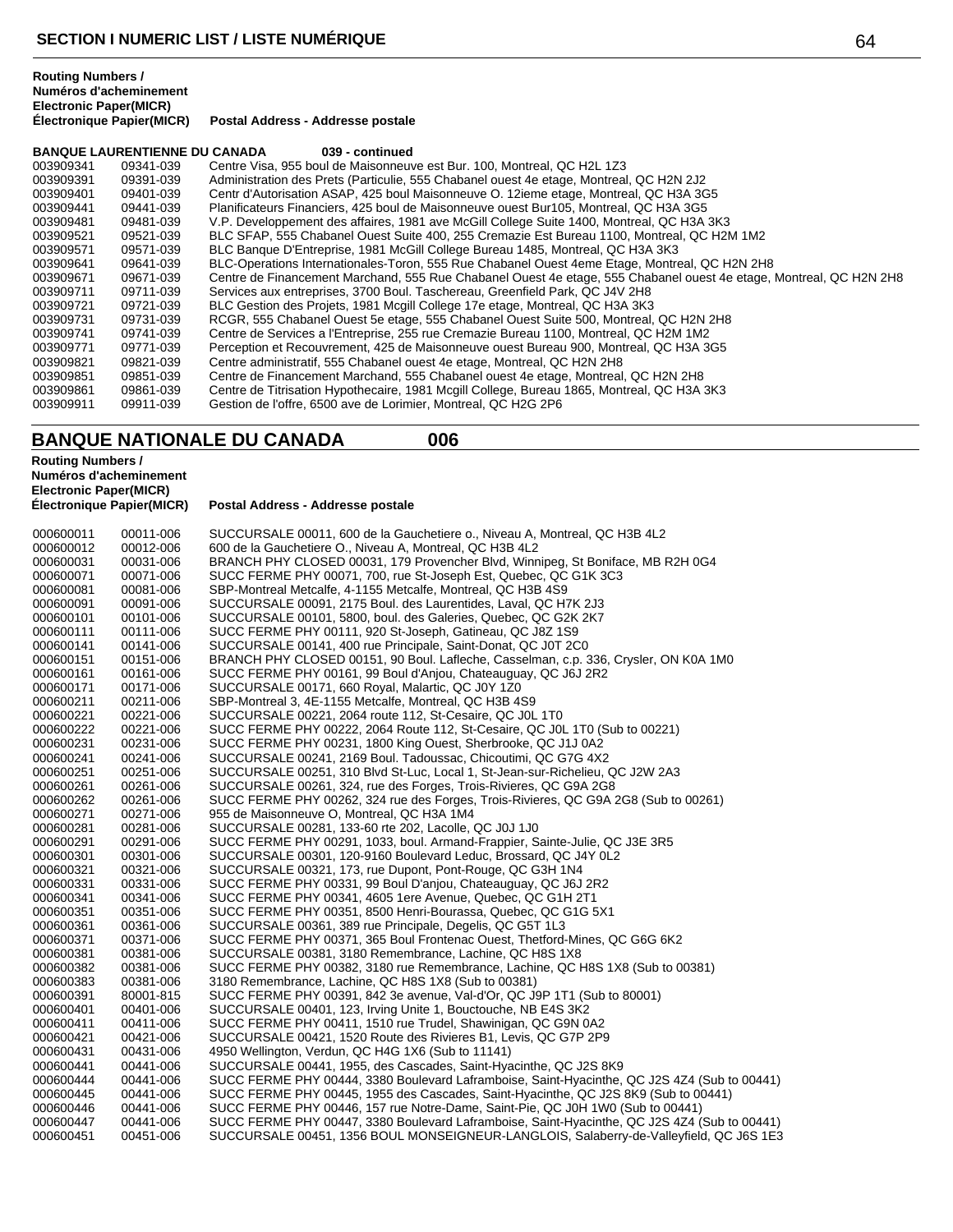#### **BANQUE NATIONALE DU CANADA 006 - continued** 000600452 00451-006 SUCC FERME PHY 00452, 1356 boul Monseigneur-Langlois, Salaberry-de-Valleyfield, QC J6S 1E3 (Sub to 00451)<br>000600461 00461-006 SUCCURSALE 00461, 2135, chemin Gascon, Terrebonne, QC J6X 4H2 000600461 00461-006 SUCCURSALE 00461, 2135, chemin Gascon, Terrebonne, QC J6X 4H2<br>000600471 00471-006 SUCCURSALE 00471, 5333 Boul, Laurier Bureau 150, Terrebonne, QC SUCCURSALE 00471, 5333 Boul. Laurier Bureau 150, Terrebonne, QC J7M 1W1 000600481 00481-006 SUCCURSALE 00481, 63 rue Principale, St-Leonard-d'Aston, QC J0C 1M0 000600491 00491-006 SUCCURSALE 00491, 58, rue du Roi, Sorel-Tracy, QC J3P 4M7 000600493 00491-006 SUCC FERME PHY 00493, 700 av de la Plaza, Sorel-Tracy, QC J3R 4L8 (Sub to 00491)<br>000600494 00491-006 SUCC FERME PHY 00494, 58, rue du Roi, Sorel, QC J3P 4M7 (Sub to 00491) 000600494 00491-006 SUCC FERME PHY 00494, 58, rue du Roi, Sorel, QC J3P 4M7 (Sub to 00491) SUCCURSALE 00501, 3380 Boulevard Laframboise, St-Hyacinthe, QC J2S 4Z4 000600511 00511-006 SUCCURSALE 00511, 1520 ROUTE DES RIVIERES B110, Levis, QC G7A 2P9<br>000600521 00521-006 BRANCH 00521, 350 Burnhamthorpe Road, Mississauga, ON L5B 3J1 000600521 00521-006 BRANCH 00521, 350 Burnhamthorpe Road, Mississauga, ON L5B 3J1 000600531 00531-006 SUCCURSALE 00531, 1356 boul Monseigneur-Langlois, Salaberry-de-Valleyfield, QC J6S 1E3<br>000600541 80001-815 SUCC FERME PHY 00541, 842 3e avenue, Val-d'Or, QC J9P 1T1 (Sub to 80001) 000600541 80001-815 SUCC FERME PHY 00541, 842 3e avenue, Val-d'Or, QC J9P 1T1 (Sub to 80001)<br>000600551 00551-006 81 rue Laval. C.P. 191. Sherbrooke. QC J1C 0P9 000600551 00551-006 81 rue Laval, C.P. 191, Sherbrooke, QC J1C 0P9<br>000600561 00561-006 SUCC FERME PHY 00561, 578 King E, Sherbroo 000600561 00561-006 SUCC FERME PHY 00561, 578 King E, Sherbrooke, QC J1G 1B5 000600581 00581-006 SUCC FERME PHY 00581, 761 boulevard Arthur-Sauve, St-Eustache, QC J7P 4X5 000600591 00591-006 SUCC FERME PHY 00591, 32 Boul. St-Pierre Ouest, RC, Caraquet, NB E1W 1B6<br>000600601 00601-006 B.N.C./Effets Retournes, 27-500 Place D'armes, Montreal, QC H2Y 2W3 000600601 00601-006 B.N.C./Effets Retournes, 27-500 Place D'armes, Montreal, QC H2Y 2W3<br>000600611 00611-006 Effets Retournes, 27-500 Place D'armes, 500 Place D'armes 27E, Montr 000600611 00611-006 Effets Retournes, 27-500 Place D'armes, 500 Place D'armes 27E, Montreal, QC H2Y 2W3<br>000600621 00621-006 Effets Retournes, 432 rue Racine, CP 907, Chicoutimi, QC G7H 5B7 000600621 00621-006 Effets Retournes, 432 rue Racine, CP 907, Chicoutimi, QC G7H 5B7 000600631 00631-006 SUCC FERME PHY 00631, 2064 Route 112, St-Cesaire, QC J0L 1T0 000600641 00641-006 SUCC FERME PHY 00641, 1117 boul de Perigny, Chambly, QC J3L 1W7<br>000600651 00651-006 SUCCURSALE 00651, 5620 Jean-XXIII, Trois-Rivieres, QC G8Z 4B1 000600651 00651-006 SUCCURSALE 00651, 5620 Jean-XXIII, Trois-Rivieres, QC G8Z 4B1 000600661 00661-006 SUCCURSALE 00661, 10-333 Brien, Repentigny, QC J5Z 2J1 000600671 00671-006 SUCC FERME PHY 00671, 3550 boul. des Sources, Dollard-Des-Ormeaux, QC H9B 1Z9<br>000600701 00701-006 SUCCURSALE 00701. 12675 est. rue Sherbrooke. Pointe-aux-Trembles. QC H1A 3W7 SUCCURSALE 00701, 12675 est, rue Sherbrooke, Pointe-aux-Trembles, QC H1A 3W7 000600702 00702-006 12675 est rue Sherbrooke, Montreal, QC H1A 3W7 (Sub to 00701)<br>000600703 00701-006 SUCC FERME PHY 00703, 12675 est rue Sherbrooke, Pointe-aux 000600703 00701-006 SUCC FERME PHY 00703, 12675 est rue Sherbrooke, Pointe-aux-Trembles, QC H1A 3W7 (Sub to 00701)<br>000600711 00711-006 455 Rene-Levesque S.102, Montreal, QC H2Z 1Z2 000600711 00711-006 455 Rene-Levesque S.102, Montreal, QC H2Z 1Z2 000600731 00731-006 SUCCURSALE 00731, 1140 ouest, rue Sherbrooke, Montreal, QC H3A 2S1<br>000600732 00732-006 7E-600 de la Gauchetiere. Montreal. QC H3B 4L2 (Sub to 00731) 7E-600 de la Gauchetiere, Montreal, QC H3B 4L2 (Sub to 00731) 000600761 00761-006 SUCCURSALE 00761, 1319 Canora, Mount-Royal, QC H3P 2J5 000600791 00791-006 SUCCURSALE 00791, 8449, boul. Newman, Lasalle, QC H8N 2Y7 000600792 00791-006 SUCC FERME PHY 00792, 8449 Boul. Newman, Lasalle, QC H8N 2Y7 (Sub to 00791)<br>000600801 00801-006 555 Burrard Street, Vancouver, BC V7X 1M7 000600801 00801-006 555 Burrard Street, Vancouver, BC V7X 1M7 000600821 00821-006 SUCCURSALE 00821, 895 de la Gauchetiere O 90-251, B. 340, Montreal, QC H3B 4G1<br>000600831 00831-006 Projet Dakota QC, 500 Place d'armes, 7ieme etage, Montreal, QC H2Y 2W3 000600831 00831-006 Projet Dakota QC, 500 Place d'armes, 7ieme etage, Montreal, QC H2Y 2W3 000600841 00841-006 Project Dakota HQ, 500 Place d'armes, 7ieme etage, Montreal, QC H2Y 2W3 000600851 00851-006 SUCC FERME PHY 00851, 8020 boul Langelier, Saint-Leonard, QC H1P 3K1 000600852 00851-006 SUCC FERME PHY 00852, 8450, Lacordaire, Saint-Leonard, QC H1R 2A5 (Sub to 00851) 000600853 00851-006 SUCC FERME PHY 00853, 8450, boul. Lacordaire, Saint-Leonard, QC H1R 2A5 (Sub to 00851)<br>000600861 00861-006 SUCCURSALE 00861, 174, Notre-Dame est, 2e etage, Victoriaville, QC G6P 4A1 000600861 00861-006 SUCCURSALE 00861, 174, Notre-Dame est, 2e etage, Victoriaville, QC G6P 4A1<br>000600871 00871-006 SUCC FERME PHY 00871, 600 de la Gauchetiere o., Niveau A. Montreal, QC H3 000600871 00871-006 SUCC FERME PHY 00871, 600 de la Gauchetiere o., Niveau A, Montreal, QC H3B 4L2<br>000600891 00891-006 SUCC FERME PHY 00891, 895 De la gauchetiere O, Montreal, QC H3B 4G1 000600891 00891-006 SUCC FERME PHY 00891, 895 De la gauchetiere O, Montreal, QC H3B 4G1 000600892 00891-006 SUCC FERME PHY 00892, 895 de la Gauchetiere O, L, 340, Montreal, QC H3B 4G1 (Sub to 00891)<br>000600901 00901-006 SUCCURSALE 00901. 3550 boulevard des Sources. Dollard-Des-Ormeaux. QC H9B 1Z9 000600901 00901-006 SUCCURSALE 00901, 3550 boulevard des Sources, Dollard-Des-Ormeaux, QC H9B 1Z9<br>000600911 00911-006 PORTEFEUILLE CITICORP QC, 500 Place d'armes, 7ieme etage, Montreal, QC H2Y 2W3 000600911 00911-006 PORTEFEUILLE CITICORP QC, 500 Place d'armes, 7ieme etage, Montreal, QC H2Y 2W3 000600921 00921-006 PORTEF CITICORP HORS QC, 500 Place d'armes, 7ieme etage, Montreal, QC H2Y 2W3<br>000600931 00931-006 Projet Berlin (DB), 500 Place d'armes, 7ieme etage, Montreal, QC H2Y 2W3 000600931 00931-006 Projet Berlin (DB), 500 Place d'armes, 7ieme etage, Montreal, QC H2Y 2W3 000600941 00941-006 SUCC FERME PHY 00941, 8091 rue Saint-Denis, Montreal, QC H2R 2G2 000600951 00951-006 PROJET FINCH - QUEBEC, 500 Place d'armes, 7e, Montreal, QC H2Y 2W3<br>000600961 00961-006 PROJET FINCH - HORS QUEBEC, 500 Place d'armes, 7e, Montreal, QC H2 000600961 00961-006 PROJET FINCH - HORS QUEBEC, 500 Place d'armes, 7e, Montreal, QC H2Y 2W3 SUCC FERME PHY 00971, 3550 boul des Sources, Dollard-Des-Ormeaux, QC H9B 1Z9 000600981 00981-006 SUCCURSALE 00981, 8730, boul. Provencher, Saint-Leonard, QC H1R 3N7<br>000600982 00981-006 8730 Provencher, Saint-Leonard, QC H1R 3N7 (Sub to 00981) 000600982 00981-006 8730 Provencher, Saint-Leonard, QC H1R 3N7 (Sub to 00981) 000600991 00991-006 SUCCURSALE 00991, 4889 Marie-Victorin, Contrecoeur, QC J0L 1C0 000601001 01001-006 SUCC FERME PHY 01001, 1955 des Cascades, St-Hyacinthe, QC J2S 8K9<br>000601011 01011-006 SUCC FERME PHY 01011, 4319, St-Jean, Dollard-Des-Ormeaux, QC H9H 2 000601011 01011-006 SUCC FERME PHY 01011, 4319, St-Jean, Dollard-Des-Ormeaux, QC H9H 2A4<br>000601021 01021-006 SUCCURSALE 01021, 3785 Ontario Est, Montreal, QC H1W 1S3 000601021 01021-006 SUCCURSALE 01021, 3785 Ontario Est, Montreal, QC H1W 1S3<br>000601071 01071-006 SUCCURSALE 01071, 2100 est, ave Mont-Royal, Montreal, QC H 01071-006 SUCCURSALE 01071, 2100 est, ave Mont-Royal, Montreal, QC H2H 1J8<br>01072-006 2100 est ave Mont-Royal, Montreal, QC H2H 1J8 (Sub to 01071) 000601072 01072-006 2100 est ave Mont-Royal, Montreal, QC H2H 1J8 (Sub to 01071)<br>000601074 01071-006 SUCC FERME PHY 01074, 2100 rue Rachel E, Montreal, QC H2 000601074 01071-006 SUCC FERME PHY 01074, 2100 rue Rachel E, Montreal, QC H2H 1P9 (Sub to 01071)<br>000601081 01081-006 SUCCURSALE 01081, 6800, boul. Monk, Montreal, QC H4E 3J3 000601081 01081-006 SUCCURSALE 01081, 6800, boul. Monk, Montreal, QC H4E 3J3 000601082 01081-006 SUCC FERME PHY 01082, 6800, Monk, Montreal, QC H4E 3J3 (Sub to 01081) SUCCURSALE 01101, 2585 Ontario Est, Montreal, QC H2K 1W6 000601104 01101-006 SUCC FERME PHY 01104, 2585 Ontario Est, Montreal, QC H2K 1W6 (Sub to 01101)<br>000601141 01141-006 SUCCURSALE 01141, 4506, rue St-Denis, Montreal, QC H2J 2L3 000601141 01141-006 SUCCURSALE 01141, 4506, rue St-Denis, Montreal, QC H2J 2L3 000601142 01141-006 SUCC FERME PHY 01142, 4506, St-Denis, Montreal, QC H2J 2L3 (Sub to 01141)<br>000601143 01143-006 SUCC FERME PHY 01143, 4506 St -Denis Montreal, Montreal, QC H2J 2L3 (Sub t 000601143 01143-006 SUCC FERME PHY 01143, 4506 St -Denis Montreal, Montreal, QC H2J 2L3 (Sub to 01141)<br>000601201 01201-006 SUCCURSALE 01201. 2800. Boul St-Charles. Kirkland. QC H9H 3B6 SUCCURSALE 01201, 2800, Boul St-Charles, Kirkland, QC H9H 3B6 000601251 01251-006 SUCCURSALE 01251, 14965, Boul. Pierrefonds, Pierrefonds, QC H9H 4M5

SUCCURSALE 01261, 3611, rue Notre-Dame ouest, Montreal, QC H4C 1P6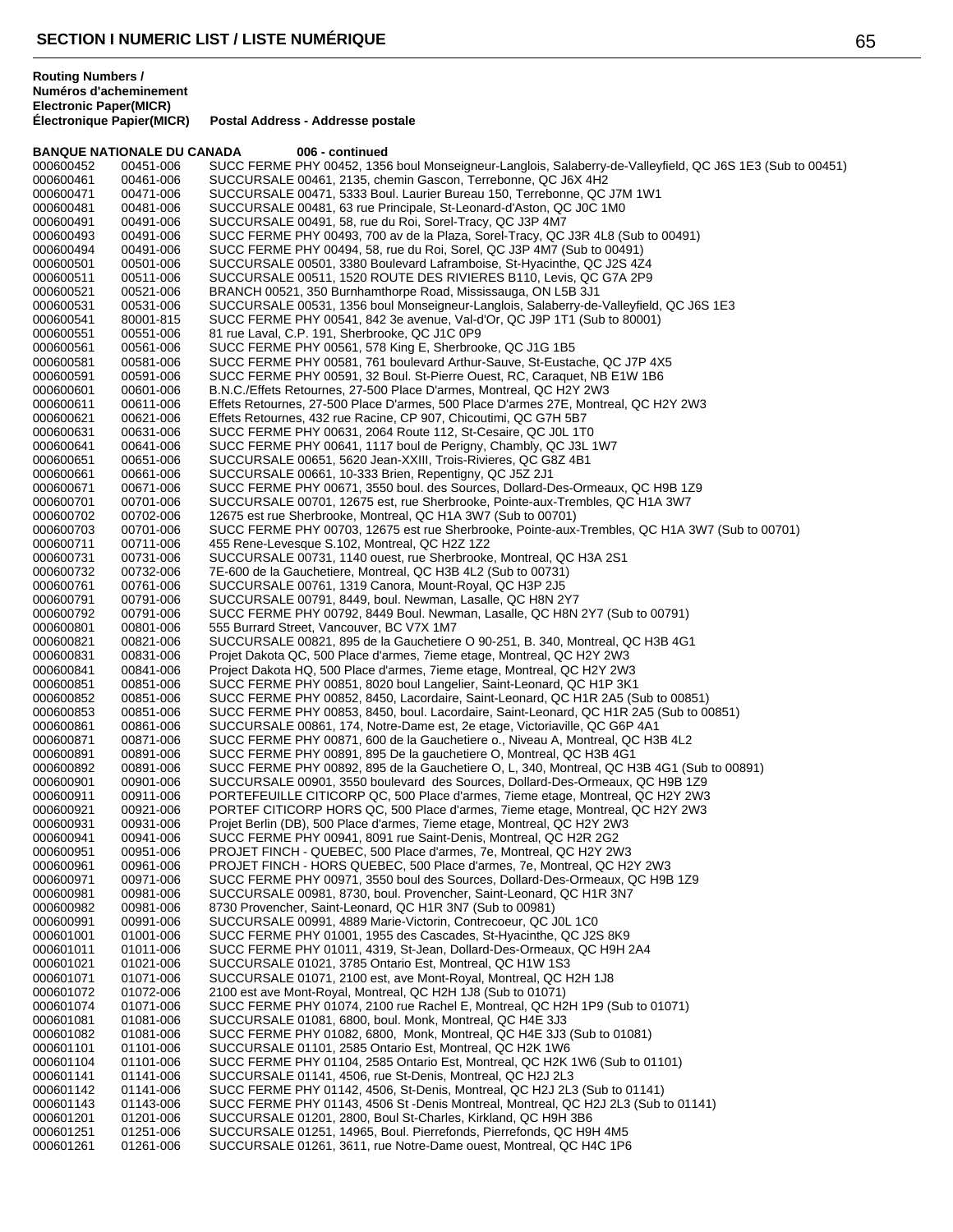## **Postal Address - Addresse postale BANQUE NATIONALE DU CANADA 006 - continued** 000601301 01301-006 SUCCURSALE 01301, 6875, boul St-Laurent, Montreal, QC H2S 3C9<br>000601311 01311-006 SUCCURSALE 01311, 9105 Sherbrooke est, Montreal, QC H1L 1E4 000601311 01311-006 SUCCURSALE 01311, 9105 Sherbrooke est, Montreal, QC H1L 1E4 SUCC FERME PHY 01312, 9105 Sherbrooke E, Montreal, QC H1L 1E4 (Sub to 01311) 000601313 01311-006 SUCC FERME PHY 01313, 9105 Sherbrooke E, Montreal, QC H1L 1E4 (Sub to 01311)<br>000601351 01351-006 SUCCURSALE 01351, 2890, rue Masson, Montreal, QC H1Y 1W9 SUCCURSALE 01351, 2890, rue Masson, Montreal, QC H1Y 1W9 000601352 01351-006 SUCC FERME PHY 01352, 2890, Masson, Montreal, QC H1Y 1W9 (Sub to 01351)<br>000601371 01371-006 SUCCURSALE 01371, 5070, ave du Parc, Montreal, QC H2V 4G1 000601371 01371-006 SUCCURSALE 01371, 5070, ave du Parc, Montreal, QC H2V 4G1<br>000601372 01371-006 5070 Du Parc. Montreal. QC H2V 4G1 (Sub to 01371) 5070 Du Parc, Montreal, QC H2V 4G1 (Sub to 01371) 000601391 01391-006 SUCCURSALE 01391, 8200, ave Chatillon, Anjou, QC H1K 1P2 000601431 01431-006 SUCC FERME PHY 01431, 1140 Sherbrooke ouest, Montreal, QC H3A 2S1<br>000601501 01501-006 SUCCURSALE 01501, 1285 av Bernard, Outremont, QC H2V 1V8 000601501 01501-006 SUCCURSALE 01501, 1285 av Bernard, Outremont, QC H2V 1V8 000601541 01541-006 SUCCURSALE 01541, 4506 RUE ST-DENIS, Montreal, QC H2J 2L3 000601551 01551-006 SUCCURSALE 01551, 5705 JEAN TALON EST RC, Montreal, QC H1S 3B2<br>000601581 01581-006 SUCCURSALE 01581, 2355 rue de Salaberry, Montreal, QC H3M 1L1 000601581 01581-006 SUCCURSALE 01581, 2355 rue de Salaberry, Montreal, QC H3M 1L1 SUCCURSALE 01591, 8091, rue St-Denis, Montreal, QC H2R 2G2

000601593 01591-006 SUCC FERME PHY 01593, 8091, St-Denis, Montreal, QC H2R 2G2 (Sub to 01591)<br>000601601 01601-006 SUCC FERME PHY 01601, 60, Don Quichotte, Ile-Perrot, QC J7V 6L7 000601601 01601-006 SUCC FERME PHY 01601, 60, Don Quichotte, Ile-Perrot, QC J7V 6L7<br>000601671 01671-006 SUCC FERME PHY 01671, 3785 Ontario Est, Montreal, QC H1W 1S3 000601671 01671-006 SUCC FERME PHY 01671, 3785 Ontario Est, Montreal, QC H1W 1S3<br>000601711 01711-006 SUCCURSALE 01711, 1695 rue Belanger, Montreal, QC H2G 1B1 000601711 01711-006 SUCCURSALE 01711, 1695 rue Belanger, Montreal, QC H2G 1B1 SUCC FERME PHY 01712, 1695 rue Belanger, Montreal, QC H2G 1B1 (Sub to 01711) 000601713 01711-006 2530 Belanger E, Montreal, QC H1Y 1A1 (Sub to 01711)<br>000601721 01721-006 SUCCURSALE 01721, 2303, rue Beaubien est, Montreal SUCCURSALE 01721, 2303, rue Beaubien est, Montreal, QC H2G 1N1 000601731 01731-006 SUCCURSALE 01731, 5469, Queen Mary, Montreal, QC H3X 1V4 000601761 01761-006 SUCC FERME PHY 01761, 8091, St-Denis, Montreal, QC H2R 2G2 SUCC FERME PHY 01763, 8091, St-Denis, Montreal, QC H2R 2G2 (Sub to 01761) 000601771 01771-006 SUCCURSALE 01771, 8000 boulevard Champlain, Lasalle, QC H8P 1B3 SUCC FERME PHY 01772, 8000 boulevard Champlain, Lasalle, QC H8P 1B3 (Sub to 01771) 000601791 01791-006 SUCCURSALE 01791, 8599, Boul. Maurice Duplessis, Montreal, QC H1E 4H7<br>000601811 01811-006 SUCCURSALE 01811, 1201 est, rue Fleury, Montreal, QC H2C 1R2 000601811 01811-006 SUCCURSALE 01811, 1201 est, rue Fleury, Montreal, QC H2C 1R2 SUCCURSALE 01821, 451 Boulevard Henri-Bourassa Est, Montreal, QC H3L 1C5 000601822 01821-006 SUCC FERME PHY 01822, 451 Boulevard Henri-Bourassa Est, Montreal, QC H3L 1C5 (Sub to 01821)<br>000601841 01841-006 SUCC FERME PHY 01841, 1130 boul Marcel-Laurin, Saint-Laurent, QC H4R 1J7 000601841 01841-006 SUCC FERME PHY 01841, 1130 boul Marcel-Laurin, Saint-Laurent, QC H4R 1J7<br>000601861 01861-006 SUCCURSALE 01861, 4111, Boul. Jean-Talon Est, Montreal, QC H1S 1J5 000601861 01861-006 SUCCURSALE 01861, 4111, Boul. Jean-Talon Est, Montreal, QC H1S 1J5 000601862 01861-006 3701 Villeray, Montreal, QC H2A 1G3 (Sub to 01861) 000601863 01861-006 SUCC FERME PHY 01863, 5100 Beaubien E., Montreal, QC H1T 1V7 (Sub to 01861)<br>000601881 01881-006 SUCCURSALE 01881, 185 av Dorval, Dorval, QC H9S 5J9 000601881 01881-006 SUCCURSALE 01881, 185 av Dorval, Dorval, QC H9S 5J9 000601921 01921-006 SUCCURSALE 01921, 1201 RUE FLEURY EST, Montreal, QC H2C 1R2<br>000601922 01921-006 1795 RUE FLEURY EST, Montreal, QC H2C 1T3 (Sub to 01921) 000601922 01921-006 1795 RUE FLEURY EST, Montreal, QC H2C 1T3 (Sub to 01921) 000601941 01941-006 SUCC FERME PHY 01941, 8091 St-Denis, Montreal, QC H2R 2G2 000601971 01971-006 SUCCURSALE 01971, 9700, 4e Rue, Montreal, QC H1C 1T2<br>000601972 01971-006 SUCC FERME PHY 01972, 8599, Maurice Duplessis, Montre 000601972 01971-006 SUCC FERME PHY 01972, 8599, Maurice Duplessis, Montreal, QC H1E 4H7 (Sub to 01971)<br>000601981 01981-006 SUCC FERME PHY 01981. 4111. Boul. Jean-Talon Est. Montreal. QC H1S 1J5 SUCC FERME PHY 01981, 4111, Boul. Jean-Talon Est, Montreal, QC H1S 1J5 000601991 01991-006 SUCC FERME PHY 01991, 10212, St-Michel, Montreal-nord, QC H1H 5H1<br>000602001 02001-006 SUCCURSALE 02001, 101, 1ere avenue ouest, Amos, QC J9T 1V1 000602001 02001-006 SUCCURSALE 02001, 101, 1ere avenue ouest, Amos, QC J9T 1V1<br>000602011 02011-006 SUCCURSALE 02011, 534 Boulevard Cadieux, RC, 101, Beauharno 000602011 02011-006 SUCCURSALE 02011, 534 Boulevard Cadieux, RC, 101, Beauharnois, QC J6N 0R5<br>000602021 02021-006 SUCCURSALE 02021, 777 Rue Notre-Dame, Berthierville, QC J0K 1A0 000602021 02021-006 SUCCURSALE 02021, 777 Rue Notre-Dame, Berthierville, QC J0K 1A0<br>000602031 02031-006 SUCCURSALE 02031, 1452, rue Roberval, Saint-Bruno-de-Montarville, SUCCURSALE 02031, 1452, rue Roberval, Saint-Bruno-de-Montarville, QC J3V 5J2 000602041 02041-006 SUCCURSALE 02041, 280 est, rue Principale, Farnham, QC J2N 1L6<br>000602051 02051-006 SUCCURSALE 02051, 193, rue Principale, Granby, QC J2G 2V5 SUCCURSALE 02051, 193, rue Principale, Granby, QC J2G 2V5 000602053 02053-006 SUCC FERME PHY 02053, 193, Principale, Granby, QC J2G 2V5 (Sub to 02051)<br>000602054 02054-006 SUCC FERME PHY 02054, 2064, route 112, St-Cesaire, QC J0L 1T0 (Sub to 020 000602054 02054-006 SUCC FERME PHY 02054, 2064, route 112, St-Cesaire, QC J0L 1T0 (Sub to 02051)<br>000602091 02091-006 SUCCURSALE 02091, 1265, chemin du Tremblav, Longueuil, QC J4N 0G3 SUCCURSALE 02091, 1265, chemin du Tremblay, Longueuil, QC J4N 0G3 000602092 02091-006 SUCC FERME PHY 02092, 160, rue St-Charles Ouest, Longueuil, QC J4H 1C9 (Sub to 02091)<br>000602111 02111-006 SUCCURSALE 02111, 491, rue Ste-Marie Local #1, Marieville, QC J3M 1M4 000602111 02111-006 SUCCURSALE 02111, 491, rue Ste-Marie Local #1, Marieville, QC J3M 1M4<br>000602113 02111-006 SUCC FERME PHY 02113, 1117 Boul de Perigny, Chambly, QC J3L 1W7 (Su 000602113 02111-006 SUCC FERME PHY 02113, 1117 Boul de Perigny, Chambly, QC J3L 1W7 (Sub to 02111)<br>000602121 02121-006 SUCCURSALE 02121, 906, boulevard Albiny-Paquette, (Route 117), Mont-Laurier, QC J9 000602121 02121-006 SUCCURSALE 02121, 906, boulevard Albiny-Paquette, (Route 117), Mont-Laurier, QC J9L 1L4<br>000602122 02122-006 497 Du Pont CP 88, Mont-Laurier, QC J9L 3K2 (Sub to 02121) 000602122 02122-006 497 Du Pont CP 88, Mont-Laurier, QC J9L 3K2 (Sub to 02121) 000602123 02121-006 SUCC FERME PHY 02123, 497, Du Pont, Mont-Laurier, QC J9L 3K2 (Sub to 02121)<br>000602141 02141-006 SUCCURSALE 02141, 500 RUE D'AVAUGOUR B1000, Boucherville, QC J4B 0G6 000602141 02141-006 SUCCURSALE 02141, 500 RUE D'AVAUGOUR B1000, Boucherville, QC J4B 0G6<br>000602151 02151-006 SUCC FERME PHY 02151, 2877, chemin Chambly, Longueuil, QC J4L 1M8 000602151 02151-006 SUCC FERME PHY 02151, 2877, chemin Chambly, Longueuil, QC J4L 1M8<br>000602161 02161-006 SUCCURSALE 02161, 979 BOUL FIRESTONE RC, Joliette, QC J6E 2W4 000602161 02161-006 SUCCURSALE 02161, 979 BOUL FIRESTONE RC, Joliette, QC J6E 2W4<br>000602181 02181-006 SUCCURSALE 02181, 2877, chemin Chambly, Longueuil, QC J4L 1M8 000602181 02181-006 SUCCURSALE 02181, 2877, chemin Chambly, Longueuil, QC J4L 1M8<br>000602182 02182-006 2877 chemin Chambly, Longueuil, QC J4L 1M8 (Sub to 02181) 000602182 02182-006 2877 chemin Chambly, Longueuil, QC J4L 1M8 (Sub to 02181) SUCCURSALE 02191, 564, avenue Victoria, Saint-Lambert, QC J4P 2J5 000602221 02221-006 SUCCURSALE 02221, 830, rue Notre-Dame, Saint-Remi, QC J0L 2L0<br>000602222 02221-006 128 Principale, St-Edouard-de-Napierville, QC J0L 1Y0 (Sub to 02221) 128 Principale, St-Edouard-de-Napierville, QC J0L 1Y0 (Sub to 02221) 000602231 02231-006 SUCCURSALE 02231, 700 rue St-Joseph est, Quebec, QC G1K 3C3<br>000602232 02232-006 700 est, rue St-Joseph, Quebec, QC G1K 3C3 (Sub to 02231) 000602232 02232-006 700 est, rue St-Joseph, Quebec, QC G1K 3C3 (Sub to 02231) SUCCURSALE 02241, 1100 boul Chaudiere Bureau 117, Quebec, QC G1Y 0A1 000602291 02291-006 SUCCURSALE 02291, 174 rue Notre-Dame est, Victoriaville, QC G6P 4A1<br>000602292 02291-006 SUCC FERME PHY 02292, CP 278, Daveluyville, QC G0Z 1C0 (Sub to 02 SUCC FERME PHY 02292, CP 278, Daveluyville, QC G0Z 1C0 (Sub to 02291)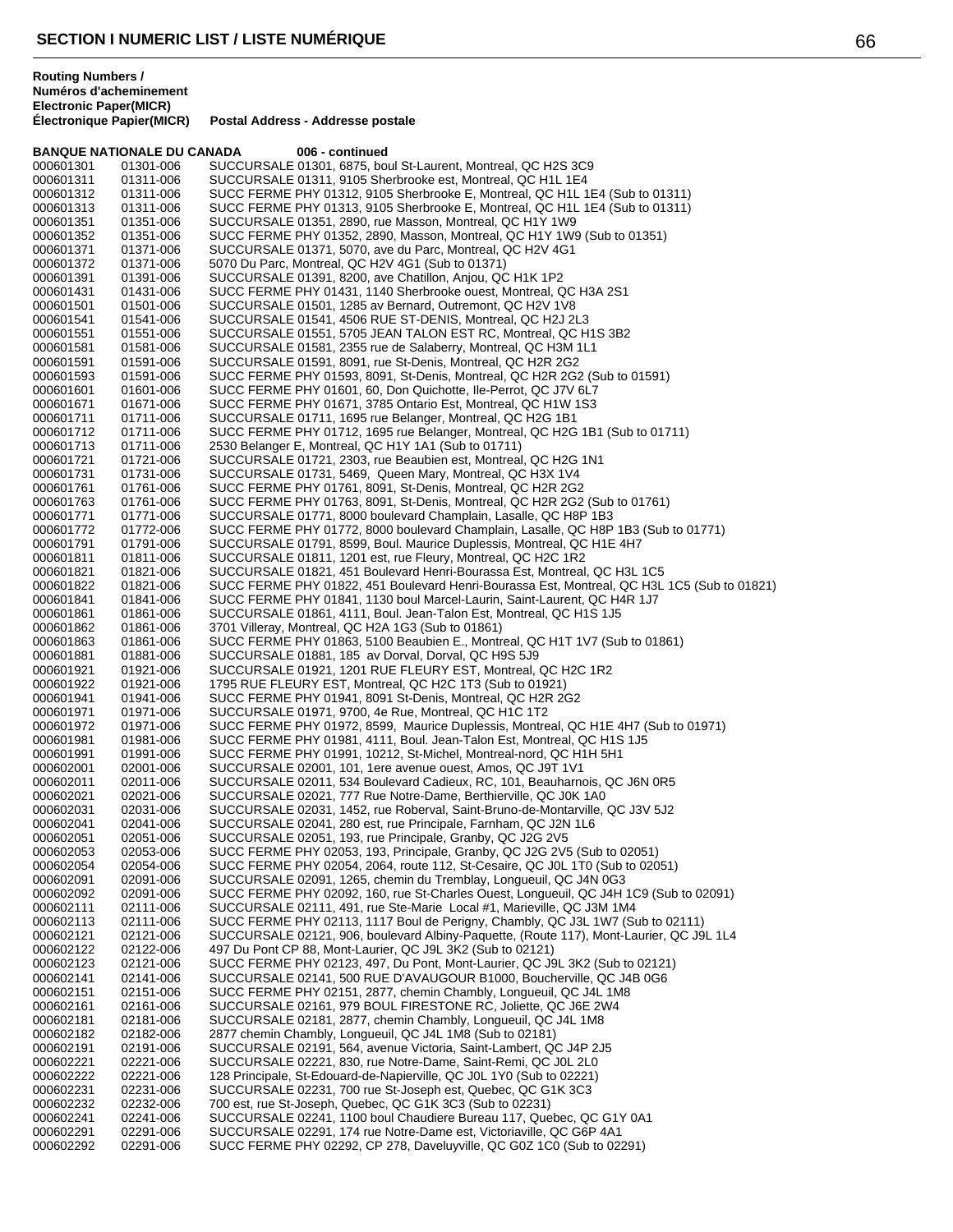|                        | <b>BANQUE NATIONALE DU CANADA</b> | 006 - continued                                                                                                                              |
|------------------------|-----------------------------------|----------------------------------------------------------------------------------------------------------------------------------------------|
| 000602301              | 02301-006                         | SUCCURSALE 02301, 1056 rue St-Cyrille, Normandin, QC G8M 4J2                                                                                 |
| 000602311              | 02311-006                         | SUCCURSALE 02311, 190 Rue Saint-Gabriel RC, St-Gabriel, QC J0K 2N0                                                                           |
| 000602351              | 02351-006                         | SUCCURSALE 02351, 806, rue Commerciale Nord, Temiscouata-sur-le-Lac, QC G0L 1E0                                                              |
| 000602353              | 02351-006                         | SUCC FERME PHY 02353, 806, rue Commerciale Nord, Temiscouata-sur-le-Lac, QC G0L 1E0 (Sub to 02351)                                           |
| 000602354              | 02354-006                         | SUCC FERME PHY 02354, 389 Avenue Principale, Degelis, QC G5T 1L3 (Sub to 02351)                                                              |
| 000602355              | 02351-006                         | SUCC FERME PHY 02355, CP 100, Notre-Dame-du-Lac, QC GOL 1X0 (Sub to 02351)                                                                   |
| 000602371              | 02371-006                         | SUCCURSALE 02371, 498, 3e Ave, Quebec, QC G1L 2W1                                                                                            |
| 000602372              | 02372-006                         | 1266, 3e Av., Quebec, QC G1L 2X7 (Sub to 02371)                                                                                              |
| 000602391              | 02391-006                         | SUCCURSALE 02391, 1430, rue Edouard-Dufour, Plessisville, QC G6L 5S2                                                                         |
| 000602393              | 02391-006                         | SUCC FERME PHY 02393, 1430 rue Edouard-Dufour, Plessisville, QC G6L 5S2 (Sub to 02391)                                                       |
| 000602401              | 02401-006                         | SUCCURSALE 02401, 425 RUE CHASSE, Ste-Marie-de-Beauce, QC G6E 0P5                                                                            |
| 000602411              | 02411-006                         | SUCCURSALE 02411, 305 rue St-Joseph Bureau 2, Sainte-Martine, QC J0S 1V0                                                                     |
| 000602421<br>000602422 | 02421-006<br>02421-006            | SUCCURSALE 02421, 13, rue Ste-Anne, Ville-Marie, QC J9V 2B6<br>SUCC FERME PHY 02422, 13, Ste-Anne, Ville-Marie, QC J9V 2B6 (Sub to 02421)    |
| 000602441              | 02441-006                         | SUCCURSALE 02441, 4390 boul de la Concorde E, Laval, QC H7C 2R4                                                                              |
| 000602451              | 02451-006                         | SUCC FERME PHY 02451, 6250 boul. Cousineau, Saint-Hubert, QC J3Y 8X9                                                                         |
| 000602471              | 02471-006                         | SUCC FERME PHY 02471, 1385, chemin Ste-Foy, Quebec, QC G1S 2N2                                                                               |
| 000602472              | 02472-006                         | 1010 ave Des Erables, Quebec, QC G1R 2M9 (Sub to 02471)                                                                                      |
| 000602491              | 02491-006                         | SUCC FERME PHY 02491, 761 boulevard Arthur-Sauve, St-Eustache, QC J7P 4X5                                                                    |
| 000602531              | 02531-006                         | SUCCURSALE 02531, 255, 3ieme rue Est, La Sarre, QC J9Z 3N7                                                                                   |
| 000602541              | 02541-006                         | SUCCURSALE 02541, 348 rue L'Annonciation nord, Riviere-Rouge, QC J0T 1T0                                                                     |
| 000602551              | 02551-006                         | SUCCURSALE 02551, 440 boul Sir Wilfrid Laurier, Mont-Saint-Hilaire, QC J3H 3N9                                                               |
| 000602552              | 02551-006                         | SUCC FERME PHY 02552, 365, Sir W-Laurier L. 108, Mont-Saint-Hilaire, QC J3H 6A2 (Sub to 02551)                                               |
| 000602581              | 02581-006                         | SUCCURSALE 02581, 1639 boul. Louis Frechette, Nicolet, QC J3T 2A7                                                                            |
| 000602591              | 02591-006                         | SUCCURSALE 02591, 3440, chemin des Quatre-Bourgeois, Quebec, QC G1W 4T3                                                                      |
| 000602621              | 02621-006                         | SUCCURSALE 02621, 127 boul Rene-Lepage Est, (Route 132), Rimouski, QC G5L 1P1                                                                |
| 000602631              | 02631-006                         | SUCCURSALE 02631, 127 boul Rene-Lepage Est (R132), Rimouski, QC G5L 1P1                                                                      |
| 000602671              | 02671-006                         | SUCCURSALE 02671, 2400 rue Saint-Hubert, Jonquiere, QC G7X 5N2                                                                               |
| 000602672              | 02671-006                         | SUCC FERME PHY 02672, 2400 rue Saint-Hubert, Jonquiere, QC G7X 5N2 (Sub to 02671)                                                            |
| 000602691              | 02691-006                         | SUCCURSALE 02691, 11485 1re Av, Saint-Georges, QC G5Y 2C7                                                                                    |
| 000602692              | 02691-006                         | SUCC FERME PHY 02692, 2655 20e av, Saint-Prosper de Dorchester, QC G0M 1Y0 (Sub to 02691)                                                    |
| 000602693              | 02691-006                         | SUCC FERME PHY 02693, 350 14e Avenue, C.P. 189, La Guadeloupe, QC G0M 1G0 (Sub to 02691)                                                     |
| 000602694              | 02691-006                         | SUCC FERME PHY 02694, 350, 14e Avenue, La Guadeloupe, QC G0M 1G0 (Sub to 02691)                                                              |
| 000602711              | 02711-006                         | SUCCURSALE 02711, 3261, 1e Avenue, Rawdon, QC J0K 1S0                                                                                        |
| 000602721<br>000602731 | 02721-006<br>02731-006            | SUCC FERME PHY 02721, 8200 Taschereau S. 1400, Brossard, QC J4X 2S6<br>SUCCURSALE 02731, 180, boul. Sir Wilfrid Laurier, Beloeil, QC J3G 4G7 |
| 000602732              | 02731-006                         | SUCC FERME PHY 02732, 180, bl Sir Wilfrid Laurier, Beloeil, QC J3G 4G7 (Sub to 02731)                                                        |
| 000602751              | 02751-006                         | SUCCURSALE 02751, 245 Rue Peel RDC, Montreal, QC H3C 2G6                                                                                     |
| 000602761              | 02761-006                         | SUCCURSALE 02761, 99, boul. D'Anjou, Chateauguay, QC J6J 2R2                                                                                 |
| 000602762              | 02762-006                         | 63, rue Principale, Chateauguay, QC J6K 1E9 (Sub to 02761)                                                                                   |
| 000602801              | 02801-006                         | SUCCURSALE 02801, 77, Hotel de Ville, Warwick, QC J0A 1M0                                                                                    |
| 000602811              | 02811-006                         | SUCCURSALE 02811, 1121 boul. Sacre-Coeur, St-Felicien, QC G8K 1P9                                                                            |
| 000602831              | 02831-006                         | SUCCURSALE 02831, 630-B, boul. Renault, Beauceville, QC G5X 1M6                                                                              |
| 000602841              | 02841-006                         | SUCCURSALE 02841, 9550 Boulevard de L'Ormiere, Quebec, QC G2B 3Z6                                                                            |
| 000602851              | 02851-006                         | SUCCURSALE 02851, 875 ave du Palais, St-Joseph-de-Beauce, QC G0S 2V0                                                                         |
| 000602941              | 02941-006                         | SUCCURSALE 02941, 1430 EDOUARD-DUFOUR, Plessisville, QC G6L 5S2                                                                              |
| 000602961              | 02961-006                         | SUCC FERME PHY 02961, 5 rue D'Orleans, Quebec, QC G1E 4Z3                                                                                    |
| 000602963              | 02961-006                         | SUCC FERME PHY 02963, 5 rue D'Orleans, Quebec, QC G1E 4Z3 (Sub to 02961)                                                                     |
| 000602971              | 02971-006                         | SUCCURSALE 02971, 132 Avenue du Lac, Rouyn-Noranda, QC J9X 4N5                                                                               |
| 000602972              | 02971-006                         | SUCC FERME PHY 02972, 132 Avenue du Lac, Rouyn-Noranda, QC J9X 4N5 (Sub to 02971)                                                            |
| 000602981              | 02981-006                         | SUCCURSALE 02981, 30 boul. Gerard-D.-Levesque Est, Paspebiac, QC G0C 2K0                                                                     |
| 000603001<br>000603011 | 03001-006                         | BRANCH 03001, 151 Algonquin Blvd. E., Timmins, ON P4N 1A6<br>BRANCH 03011, 90 Boul. Lafleche, Casselman, ON K0A 1M0                          |
| 000603031              | 03011-006<br>03031-006            | SUCCURSALE 03031, 203 Main Street East, Hawkesbury, ON K6A 1A1                                                                               |
| 000603032              | 03032-006                         | 1030 King St., C.P. 305, L'Orignal, ON K0B 1K0 (Sub to 03031)                                                                                |
| 000603041              | 03041-006                         | SUCC FERME PHY 03041, 203 Main e., Hawkesbury, ON K6A 1A1                                                                                    |
| 000603051              | 03051-006                         | BRANCH 03051, 469 East Main Street, Welland, ON L3B 3K7                                                                                      |
| 000603061              | 00303-829                         | BRANCH PHY CLOSED 03061, 2 Lisgar St, Sudbury, ON P3E 3L6 (Sub to 00303)                                                                     |
| 000603071              | 03071-006                         | 2363 Finch Ave. W., Weston, ON M9M 2W8 (Sub to 03821)                                                                                        |
| 000603091              | 03091-006                         | BRANCH 03091, 38 Main Street, Vankleek Hill, ON K0B 1R0                                                                                      |
| 000603111              | 03111-006                         | BRANCH 03111, 205 King Street, C.P. 1090, Sturgeon Falls, ON P2B 1R8                                                                         |
| 000603131              | 03131-006                         | BRANCH PHY CLOSED 03131, 205, King, Sturgeon Falls, ON P2B 1R8                                                                               |
| 000603141              | 03141-006                         | BRANCH 03141, 780 Baseline Road, Ottawa, ON K2C 3V8                                                                                          |
| 000603151              | 03151-006                         | BRANCH 03151, 2 Lisgar Street, Sudbury, ON P3E 3L6                                                                                           |
| 000603171              | 03171-006                         | BRANCH 03171, 18 York, RC, Suite 120, Toronto, ON M5J 2T8                                                                                    |
| 000603181              | 03181-006                         | BRANCH 03181, 3189 Wonderland Road South, London, ON N6L 1R4                                                                                 |
| 000603191              | 03191-006                         | BRANCH 03191, 311 King Street E, Toronto, ON M5A 1L1                                                                                         |
| 000603201              | 03201-006                         | BRANCH 03201, 848 March Road, Kanata, ON K2W 0C9                                                                                             |
| 000603211              | 03211-006                         | BRANCH PHY CLOSED 03211, 780 Baseline Rd, Ottawa, ON K2C 3V8                                                                                 |
| 000603221<br>000603231 | 03221-006<br>03231-006            | BRANCH 03221, 10520, Torbram Road, Brampton, ON L6R 3N9<br>31 Adelaide Street East, Toronto, ON M5C 1J4 (Sub to 14171)                       |
|                        |                                   |                                                                                                                                              |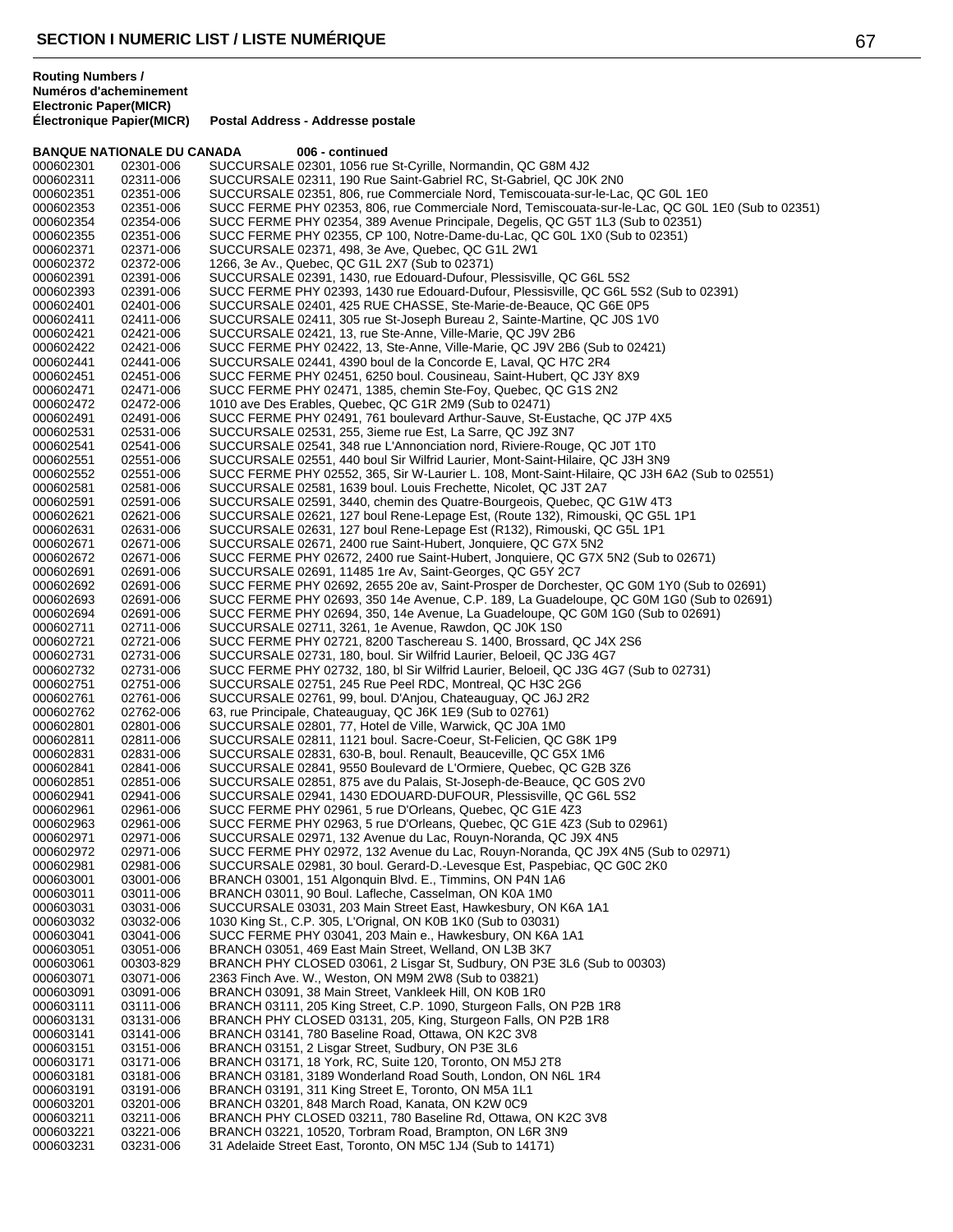**BANQUE NATIONALE DU CANADA 006 - continued** 

**Postal Address - Addresse postale** 

# 000603241 03241-006 BRANCH 03241, 350, Burnhamthorpe West, Mississauga, ON L5B 3J1<br>000603251 03251-006 BRANCH 03251, 5557, Hazeldean Road, Stittsville, ON K2S 0P5 000603251 03251-006 BRANCH 03251, 5557, Hazeldean Road, Stittsville, ON K2S 0P5 BRANCH 03261, 3779 Champlain Street, P.O. Box 129, Bourget, ON K0A 1E0 000603271 000603271-006 BRANCH 03271, 116, 2nd Avenue S., Saskatoon, SK S7K 1K5<br>000603281 000803281-006 BRANCH 03281, 3315 Fairview Street, Burlington, ON L7N 3N9 BRANCH 03281, 3315 Fairview Street, Burlington, ON L7N 3N9

000603291 03291-006 BRANCH PHY CLOSED 03291, 500 Place d'Armes 10ieme, Montreal, QC H2Y 2W3<br>000603311 03311-006 BRANCH 03311, 1848 Liverpool Road, Pickering, ON L1V 1W3 000603311 03311-006 BRANCH 03311, 1848 Liverpool Road, Pickering, ON L1V 1W3<br>000603321 03321-006 2480 Gerrard E.. Scarborough. ON M1N 4C3 2480 Gerrard E., Scarborough, ON M1N 4C3 000603331 03331-006 BRANCH 03331, 4040 Finch Avenue East, Scarborough, ON M1S 4V5<br>000603341 03341-006 Kendalwood Park Shopping Plaza, 1801 Dundas Street East, Whitby, C 000603341 03341-006 Kendalwood Park Shopping Plaza, 1801 Dundas Street East, Whitby, ON L1N 2L3 (Sub to 03441)<br>000603351 03351-006 BRANCH 03351, 4 McLaughlin Road S. Unit 4, Brampton, ON L6Y 3B2 000603351 03351-006 BRANCH 03351, 4 McLaughlin Road S. Unit 4, Brampton, ON L6Y 3B2<br>000603361 03361-006 BRANCH 03361, 2002 Sheppard Avenue East, North York, ON M2J 5B 000603361 03361-006 BRANCH 03361, 2002 Sheppard Avenue East, North York, ON M2J 5B3<br>000603371 03371-006 200 County Court Blyd. Brampton, ON L6W 4K7 (Sub to 03351) 000603371 03371-006 200 County Court Blvd, Brampton, ON L6W 4K7 (Sub to 03351) 000603381 03381-006 BRANCH PHY CLOSED 03381, 538, Carlton, Unionville, ON L3R 0C6 000603391 03391-006 1 Henderson Drive Unit 11, Aurora, Aurora, ON L4G 4J7<br>000603401 03401-006 BRANCH PHY CLOSED 03401, 3175 Rutherford Road, 000603401 03401-006 BRANCH PHY CLOSED 03401, 3175 Rutherford Road, Unit 82, Vaughan, ON L4K 5Y6<br>000603411 03411-006 BRANCH 03411, 295 Eglinton Est, Delaware Square, Mississauga, ON L4Z 3K6 000603411 03411-006 BRANCH 03411, 295 Eglinton Est, Delaware Square, Mississauga, ON L4Z 3K6<br>000603421 03421-006 BRANCH PHY CLOSED 03421, 1848, Liverpool, Pickering, ON L1V 1W3 000603421 03421-006 BRANCH PHY CLOSED 03421, 1848, Liverpool, Pickering, ON L1V 1W3<br>000603431 03431-006 BRANCH PHY CLOSED 03431, 2002, Sheppard E., North York, ON M2J 000603431 03431-006 BRANCH PHY CLOSED 03431, 2002, Sheppard E., North York, ON M2J 5B3<br>000603441 03441-006 BRANCH PHY CLOSED 03441. 575. Thornton N., Oshawa, ON L1J 8L5 000603441 03441-006 BRANCH PHY CLOSED 03441, 575, Thornton N., Oshawa, ON L1J 8L5<br>000603451 03451-006 Bathurst Glen, 9301 Bathurst Street, Richmond Hill, ON L4C 9S2 (Sub to 000603451 03451-006 Bathurst Glen, 9301 Bathurst Street, Richmond Hill, ON L4C 9S2 (Sub to 03501)<br>000603461 03461-006 BRANCH 03461, 2680 Sheridan Garden Drive, Oakville, ON L6J 7R2 000603461 03461-006 BRANCH 03461, 2680 Sheridan Garden Drive, Oakville, ON L6J 7R2<br>000603471 03471-006 BRANCH PHY CLOSED 03471, 500 Highway 7 East, Richmond Hill, 000603471 03471-006 BRANCH PHY CLOSED 03471, 500 Highway 7 East, Richmond Hill, ON L4B 1J1<br>000603481 03481-006 BRANCH PHY CLOSED 03481, 538, Carlton, Unionville, ON L3R 0C6 000603481 03481-006 BRANCH PHY CLOSED 03481, 538, Carlton, Unionville, ON L3R 0C6 BRANCH PHY CLOSED 03491, 500 Place d'Armes 10ieme, Oshawa, ON H2Y 2W3 (Sub to 00303) 000603501 03501-006 BRANCH PHY CLOSED 03501, 9555 Younge Street, Richmond Hill, ON L4C 9M5<br>000603511 03511-006 BRANCH PHY CLOSED 03511, 121 rue King Ouest, Toronto, ON M5H 3T9 000603511 03511-006 BRANCH PHY CLOSED 03511, 121 rue King Ouest, Toronto, ON M5H 3T9 000603521 03521-006 BRANCH PHY CLOSED 03521, 851, Ficher-Hallman, Kitchener, ON N2M 5N8<br>000603531 03531-006 BRANCH 03531, 3100 Winston Churchill, Mississauga, ON L5L 2V7 000603531 03531-006 BRANCH 03531, 3100 Winston Churchill, Mississauga, ON L5L 2V7 BRANCH PHY CLOSED 03541, 883, 16th Avenue, Richmond Hill, ON L4B 3E5 000603551 03551-006 BRANCH PHY CLOSED 03551, 500 Highway #7 E, Richmond Hill, ON L4B 1J1<br>000603561 03561-006 BRANCH PHY CLOSED 03561, 1848, Liverpool, Pickering, ON L1V 1W3 000603561 03561-006 BRANCH PHY CLOSED 03561, 1848, Liverpool, Pickering, ON L1V 1W3<br>000603571 03571-006 Plaza 1000, 1000 Simcoe North, Oshawa, ON L1G 4W4 (Sub to 03651) 000603571 03571-006 Plaza 1000, 1000 Simcoe North, Oshawa, ON L1G 4W4 (Sub to 03651) 000603581 03581-006 BRANCH PHY CLOSED 03581, 121 rue King Ouest, Toronto, ON M5H 3T9<br>000603591 03591-006 BRANCH 03591, 851 Fischer-Hallman Road North, Kitchener, ON N2M 5N8 000603591 03591-006 BRANCH 03591, 851 Fischer-Hallman Road North, Kitchener, ON N2M 5N8<br>000603601 03601-006 Mississauga Market Place, 4559 Hurontario Street, Mississauga, ON L4Z 3L 000603601 03601-006 Mississauga Market Place, 4559 Hurontario Street, Mississauga, ON L4Z 3L9 (Sub to 03411)<br>000603611 03611-006 BRANCH PHY CLOSED 03611, 1848, Liverpool, Pickering, ON L1V 1W3 000603611 03611-006 BRANCH PHY CLOSED 03611, 1848, Liverpool, Pickering, ON L1V 1W3<br>000603621 03621-006 BRANCH 03621, 6-7380 McCowan Rd, Markham, ON L3S 3H8 000603621 03621-006 BRANCH 03621, 6-7380 McCowan Rd, Markham, ON L3S 3H8<br>000603631 03631-006 BRANCH 03631, 3175 Rutherford Road, Unit 82, Vaughan, ON 000603631 03631-006 BRANCH 03631, 3175 Rutherford Road, Unit 82, Vaughan, ON L4K 5Y6<br>000603641 03641-006 BRANCH PHY CLOSED 03641, 2 Orchard Heights, Aurora, ON L4G 3W 000603641 03641-006 BRANCH PHY CLOSED 03641, 2 Orchard Heights, Aurora, ON L4G 3W3<br>000603651 03651-006 BRANCH 03651, 575 Thornton Road North, Oshawa, ON L1J 8L5 000603651 03651-006 BRANCH 03651, 575 Thornton Road North, Oshawa, ON L1J 8L5 429 Elizabeth, Burlington, ON L7R 2L8 000603671 03671-006 BRANCH PHY CLOSED 03671, 3315 Fairview, Burlington, ON L7N 3N9<br>000603681 03681-006 725 Westney Road S., Ajax, ON L1S 7J7 (Sub to 03421) 000603681 03681-006 725 Westney Road S., Ajax, ON L1S 7J7 (Sub to 03421) 000603691 03691-006 BRANCH 03691, 1089 Kingston Road, Scarborough, ON M1N 4E4 000603701 03701-006 BRANCH PHY CLOSED 03701, 2680 Sheridan Garden Drive, Oakville, ON L6J 7R2<br>000603711 03711-006 BRANCH 03711, 1201 Britannia Road West, Mississauga, ON L5V 1N2 BRANCH 03711, 1201 Britannia Road West, Mississauga, ON L5V 1N2 000603721 03721-006 BRANCH PHY CLOSED 03721, 4, Mc Laughlin S., Brampton, ON L6Y 3B2<br>000603731 03731-006 400, Sewells Road, Scarborough, ON M1B 5K8 (Sub to 03851) 400, Sewells Road, Scarborough, ON M1B 5K8 (Sub to 03851) 000603741 03741-006 BRANCH 03741, 538, Carlton Road, Unionville, ON L3R 0C6 000603761 03761-006 CTFS Not Insured, 500 Place d'armes, 3ieme etage, Montreal, QC H2Y 2W3<br>000603771 03771-006 BRANCH 03771, 130 King St W. Toronto. ON M5X 1J9 BRANCH 03771, 130 King St W, Toronto, ON M5X 1J9 000603781 03781-006 BRANCH 03781, 133 Pedersen Dr, Aurora, ON L4G 0E3 000603791 03791-006 BRANCH 03791, 500 Highway#7 East, Richmond Hill, ON L4B 1J1<br>000603801 03801-006 Malden Square Plaza, 5841 Malden Road, Windsor, ON N9H 1S3 000603801 03801-006 Malden Square Plaza, 5841 Malden Road, Windsor, ON N9H 1S3<br>000603811 03811-006 Virtual Branch, 500 Place d'Armes 10ieme, Montreal, QC H2Y 2W 000603811 03811-006 Virtual Branch, 500 Place d'Armes 10ieme, Montreal, QC H2Y 2W3 000603821 03821-006 BRANCH 03821, 2200 Martin Grove Road, Etobicoke, ON M9V 5H9<br>000603831 03831-006 SUCCURSALE 03831, 92, Begin, Ste-Claire, QC G0R 2V0 000603831 03831-006 SUCCURSALE 03831, 92, Begin, Ste-Claire, QC G0R 2V0<br>000603841 03841-006 BRANCH PHY CLOSED 03841, 150, York Street, Toronto, 000603841 03841-006 BRANCH PHY CLOSED 03841, 150, York Street, Toronto, ON M5H 3S5 000603851 03851-006 BRANCH PHY CLOSED 03851, 500 Place d'Armes 10ieme, Montreal, QC H2Y 2W3 000603861 03861-006 Ctre de Prets Etudiants B.N.C., 130 KING ST WEST 30FLOOR, Toronto, ON M5X 1J9<br>000603871 03871-006 60 Colchester Square No.1, B.800, Kanata, ON K2K 2Z9 000603871 03871-006 60 Colchester Square No.1, B.800, Kanata, ON K2K 2Z9 000603881 03881-006 SUCCURSALE 03881, 1955 RUE DES CASCADES, Saint-Hyacinthe, QC J2S 0K9<br>000603891 03891-006 SUCC FERME PHY 03891, 365. Frontenac O., Thetford-Mines, QC G6G 6K2 SUCC FERME PHY 03891, 365, Frontenac O., Thetford-Mines, QC G6G 6K2 000603892 03891-006 SUCC FERME PHY 03892, 365 Boul Frontenac O, Thetford-Mines, QC G6G 6K2 (Sub to 03891)<br>000603901 03901-006 SBP-Laval, 2500 Daniel-Johnson RDC, Laval, QC H7T 2P6 SBP-Laval, 2500 Daniel-Johnson RDC, Laval, QC H7T 2P6 000603911 03911-006 SUCC FERME PHY 03911, 1955 rue des Cascades, St-Hyacinthe, QC J2S 8K9<br>000603921 03921-006 1802 RUE KING O B210, Sherbrooke, QC J1J 0A2 000603921 03921-006 1802 RUE KING O B210, Sherbrooke, QC J1J 0A2<br>000603931 03931-006 SUCC FERME PHY 03931, 365, boul Frontenac ou SUCC FERME PHY 03931, 365, boul Frontenac ouest, Thetford-Mines, QC G6G 6K2 000603941 03941-006 SUCCURSALE 03941, 48, de Gaspe E., St-Jean-Port-Joli, QC G0R 3G0 BRANCH 03951, 5811 No 3 Road, Richmond, BC V6X 4L7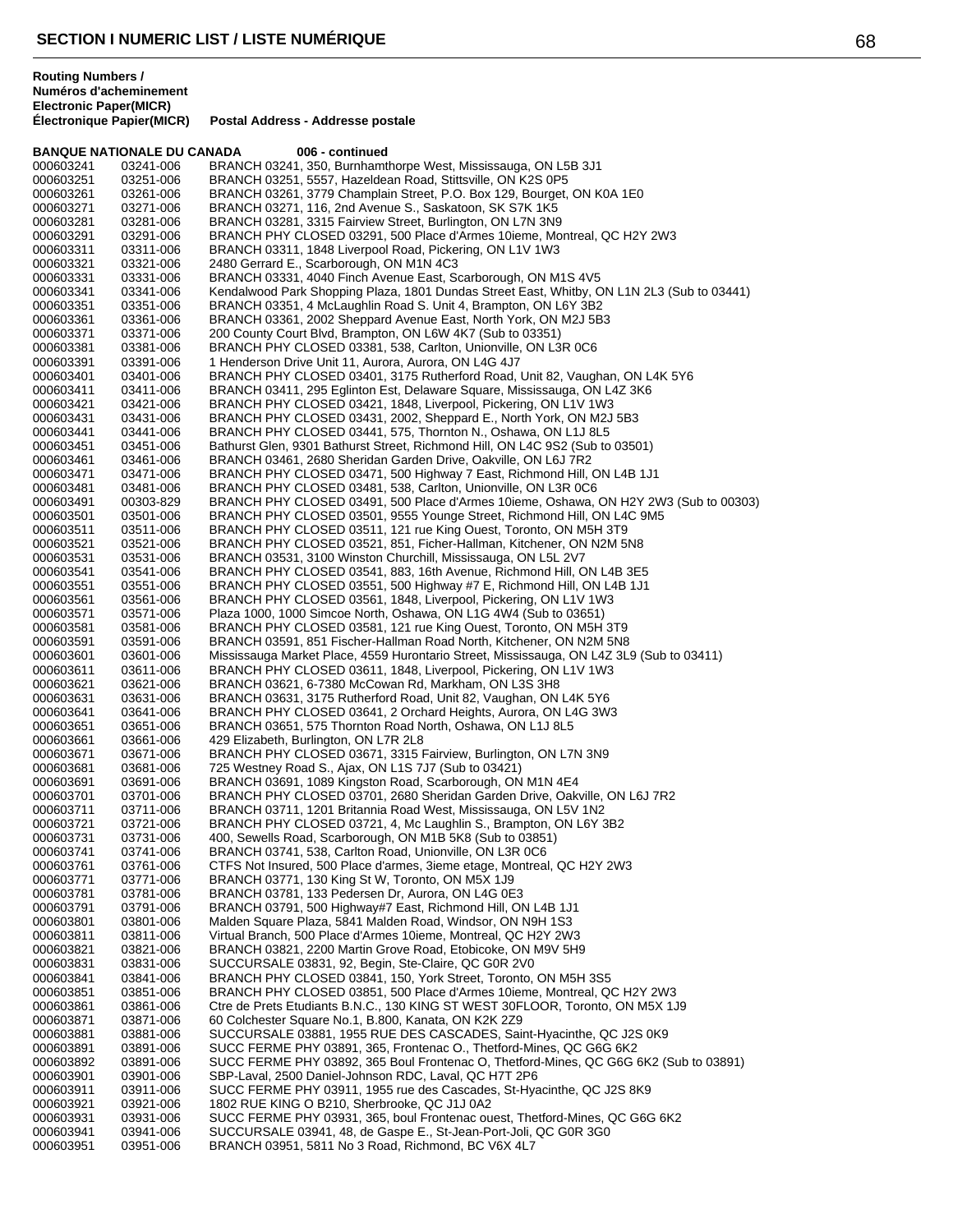**Routing Numbers / Numéros d'acheminement Electronic Paper(MICR)**

|           | <b>BANQUE NATIONALE DU CANADA</b> | 006 - continued                                                                                       |
|-----------|-----------------------------------|-------------------------------------------------------------------------------------------------------|
| 000603961 | 03961-006                         | BRANCH 03961, 880 Douglas Street, Victoria, BC V8W 2B7                                                |
| 000603971 | 03971-006                         | SUCCURSALE 03971, 56, Principale N., St-Pamphile, QC G0R 3X0                                          |
| 000603981 | 03981-006                         | 5 Place d'Orleans, Beauport, QC G1E 4Z3                                                               |
| 000604001 | 04001-006                         | SUCCURSALE 04001, 1056, rue St-Andre, Acton Vale, QC J0H 1A0                                          |
| 000604011 | 04011-006                         | SUCCURSALE 04011, 2995 boul Dagenais O, Laval, QC H7P 1T3                                             |
| 000604021 | 04021-006                         | SUCCURSALE 04021, 1761, rue du Sud, Cowansville, QC J2K 3G8                                           |
| 000604031 | 04031-006                         | SUCCURSALE 04031, 347 rue Child, Coaticook, QC J1A 2B5                                                |
| 000604081 | 04081-006                         | SUCCURSALE 04081, 600 Avenue de Grande-Mere RC, Shawinigan, QC G9T 2H5                                |
| 000604082 | 04081-006                         | SUCC FERME PHY 04082, 530, rue Notre-Dame, St-Tite, QC G0X 3H0 (Sub to 04081)                         |
| 000604083 | 04081-006                         | SUCC FERME PHY 04083, 600 Avenue de Grande-Mere RC, Shawinigan, QC G9T 2H5 (Sub to 04081)             |
| 000604111 | 04111-006                         | SUCC FERME PHY 04111, 41, Georges-Gagne, Local 102, Delson, QC J5B 2E5                                |
| 000604121 | 04121-006                         | SUCCURSALE 04121, 325 St-Joseph, La Tuque, QC G9X 1K9                                                 |
| 000604131 | 04131-006                         | SUCCURSALE 04131, 165 ouest, rue Principale, Magog, QC J1X 2A7                                        |
| 000604151 | 04151-006                         | SUCCURSALE 04151, 215, 1er avenue ouest, C.P. 68, Portneuf, QC G0A 2Y0                                |
| 000604161 | 04161-006                         | SUCCURSALE 04161, 535 CH.J.Rene-Gauthier RDC, Rigaud, QC J0P 1P0                                      |
| 000604201 | 04201-006                         | SUCC FERME PHY 04201, 400 Boul du Seminaire Nord RDC, St-Jean-sur-Richelieu, QC J3B 5L2               |
| 000604211 | 04211-006                         | SUCCURSALE 04211, 333 Cote Joyeuse Bureau 1701, St-Raymond, QC G3L 4A8                                |
| 000604221 | 04221-006                         | SUCC FERME PHY 04221, 206 boul Labelle, Ste-Therese, QC J7E 2X7                                       |
| 000604271 | 04271-006                         | SUCCURSALE 04271, 365, boulevard Frontenac ouest, Thetford-Mines, QC G6G 6K2                          |
| 000604273 | 04273-006                         | SUCC FERME PHY 04273, 365, Frontenac O., Thetford-Mines, QC G6G 6K2 (Sub to 04271)                    |
| 000604274 | 04274-006                         | SUCC FERME PHY 04274, 365, Frontenac O., Thetford-Mines, QC G6G 6K2 (Sub to 04271)                    |
| 000604275 | 04271-006                         | SUCC FERME PHY 04275, 365, boul Frontenac ouest, Thetford-Mines, QC G6G 6K2 (Sub to 04271)            |
| 000604276 |                                   | SUCC FERME PHY 04276, L.23-803 10e Ave N, East Broughton Station, QC G0N 1H0 (Sub to 04271)           |
|           | 04276-006                         |                                                                                                       |
| 000604281 | 04281-006                         | SUCCURSALE 04281, 378, Boul. Harwood, Vaudreuil-Dorion, QC J7V 7H4                                    |
| 000604283 | 04283-006                         | SUCC FERME PHY 04283, 378, Bl. Harwood, Vaudreuil-Dorion, QC J7V 7H4 (Sub to 04281)                   |
| 000604291 | 04291-006                         | SUCCURSALE 04291, 741 chemin de la Riviere, C.P. 130, Wakefield (Gatineau), QC J0X 3G0                |
| 000604331 | 04331-006                         | SUCCURSALE 04331, 60, Don Quichotte, Ile-Perrot, QC J7V 6L7                                           |
| 000604341 | 04341-006                         | SUCCURSALE 04341, 221-1A Boulevard Des Grives, Gatineau, QC J9A 0C7                                   |
| 000604371 | 04371-006                         | SUCCURSALE 04371, 509, rue Notre-Dame, Montebello, QC J0V 1L0                                         |
| 000604381 | 04381-006                         | SUCCURSALE 04381, 226, boul. Ste-Rose, Laval, QC H7L 1L6                                              |
| 000604421 | 04421-006                         | SUCCURSALE 04421, 1030, rue St-Joseph, C.P. 70, Valcourt, QC J0E 2L0                                  |
| 000604431 | 04431-006                         | SUCCURSALE 04431, 745 Boul Iberville, St-Jean-sur-Richelieu, QC J2X 4A1                               |
| 000604432 | 04431-006                         | 433 A rue St-Denis, Saint-Alexandre-D'Iberville, QC J0J 1S0 (Sub to 04431)                            |
| 000604441 | 04441-006                         | SUCCURSALE 04441, 842, 3e Avenue, Val-d'Or, QC J9P 1T1                                                |
| 000604442 | 04442-006                         | 1801 - 3e Avenue, Val-d'Or, QC J9P 5K1 (Sub to 04441)                                                 |
| 000604471 | 04471-006                         | SUCC FERME PHY 04471, 174, rue Notre-Dame est, Victoriaville, QC G6P 4A1                              |
| 000604501 | 04501-006                         | SUCCURSALE 04501, 7000, avenue de la Plaza, Sorel-Tracy, QC J3R 4L8                                   |
| 000604502 | 04501-006                         | SUCC FERME PHY 04502, 4889, boul. Marie-Victorin, Contrecoeur, QC J0L 1C0 (Sub to 04501)              |
| 000604521 | 04521-006                         | SUCC FERME PHY 04521, 160, St-Charles o., Longueuil, QC J4H 1C9                                       |
| 000604571 | 04571-006                         | SUCCURSALE 04571, 305 Barkoff, Trois-Rivieres, QC G8T 2A5                                             |
| 000604572 | 04572-006                         | SUCC FERME PHY 04572, 177, rue Principale, C.P. 100, Ste-Anne-de-la-Perade, QC G0X 2J0 (Sub to 04571) |
| 000604581 | 04581-006                         | SUCCURSALE 04581, 535 CHEMIN J-RENE-GAUTHIER RC, C.P. 278, Rigaud, QC J0P 1P0                         |
| 000604611 | 04611-006                         | SUCCURSALE 04611, 71 rue de la Gare, Saint-Sauveur, QC J0R 1R0                                        |
| 000604621 | 04621-006                         | SUCCURSALE 04621, 1104, de Saint-Jovite, Mont-Tremblant, QC J8E 3J9                                   |
| 000604641 | 04641-006                         | SUCCURSALE 04641, 61, boul. des Laurentides, Laval, QC H7G 2S9                                        |
| 000604661 | 04661-006                         | SUCCURSALE 04661, 578 est, rue King, Sherbrooke, QC J1G 1B5                                           |
| 000604721 | 04721-006                         | SUCCURSALE 04721, 50 boul Taschereau, La Prairie, QC J5R 4V3                                          |
| 000604723 | 04721-006                         | SUCC FERME PHY 04723, 50 boul Taschereau, La Prairie, QC J5R 4V3 (Sub to 04721)                       |
| 000604801 | 04801-006                         | SUCCURSALE 04801, 47, Boul. Samson, Laval, QC H7X 3R8                                                 |
| 000604802 | 04801-006                         | SUCC FERME PHY 04802, 47 boul. Samson, Laval, QC H7X 3R8 (Sub to 04801)                               |
| 000604841 | 80012-815                         | SUCC FERME PHY 04841, 842 3e Avenue, C.P. 610, Val-d'Or, QC J9P 1T1 (Sub to 80012)                    |
| 000604851 | 04851-006                         | SUCC FERME PHY 04851, 14965, Bl. Pierrefonds, Pierrefonds, QC H9H 4M5                                 |
| 000604861 | 04861-006                         | SUCCURSALE 04861, 428, boul. St-Joseph, Gatineau, QC J8Y 3Y7                                          |
| 000604951 | 04951-006                         | SUCCURSALE 04951, 95, de Gaulle, Lorraine, QC J6Z 3R8                                                 |
| 000604991 | 04991-006                         | SUCCURSALE 04991, 1679 boul. de L'Avenir, Laval, QC H7S 2N5                                           |
| 000605001 | 05001-006                         | 640-900 BOUL RENE-LEVESQUE EST, Quebec, QC G1R 2B5                                                    |
| 000605011 | 05011-006                         | 640-900 BOUL RENE-LEVESQUE EST, Quebec, QC G1R 2B5                                                    |
| 000605021 | 05021-006                         | 1774-1 Place Ville-Marie, Montreal, QC H3B 2C1                                                        |
| 000605031 | 05031-006                         | BRANCH 05031, 179 Provencher, Winnipeg, MB R2H 0G4                                                    |
| 000605032 | 05032-006                         | 179 boul. Provencher, Winnipeg, MB R2H 3B4 (Sub to 05041)                                             |
| 000605041 | 05041-006                         | 404 Tache, Winnipeg, MB R2H 2A9                                                                       |
| 000605061 | 05061-006                         | Produits T.B.N., 600 de la Gauchetiere, 7e, Montreal, QC H3B 4L2                                      |
| 000605071 | 05071-006                         | Produits NATCAN, 600 de la Gauchetiere, 7e, Montreal, QC H3B 4L2                                      |
| 000605081 | 05081-006                         | s/Social NATCAN, 600 de la Gauchetiere 7e, Montreal, QC H3B 4L2                                       |
| 000605091 | 05091-006                         | SUCCURSALE 05091, 132 Avenue du Lac, Rouyn-Noranda, QC J9X 4N5                                        |
| 000605101 | 05101-006                         | SUCCURSALE 05101, 3075, Boul de Portland, Sherbrooke, QC J1L 2Y7                                      |
| 000605111 | 05111-006                         | 520 rue Belvedere Sud, Sherbrooke, QC J1H 4B5 (Sub to 13921)                                          |
| 000605121 | 05121-006                         | SUCC FERME PHY 05121, 3075, boul. de Portland, Sherbrooke, QC J1L 2Y7                                 |
| 000605131 | 05131-006                         | 2727 rue King Ouest, Sherbrooke, QC J1L 1C2 (Sub to 13701)                                            |
| 000605141 | 05141-006                         | SUCC FERME PHY 05141, 3075, boul. de Portland, Sherbrooke, QC J1L 2Y7                                 |
| 000605151 | 05151-006                         | Succursale Halifax, 1969, Upper Water Street B.1610, Halifax, NS B3J 3R7                              |
|           |                                   |                                                                                                       |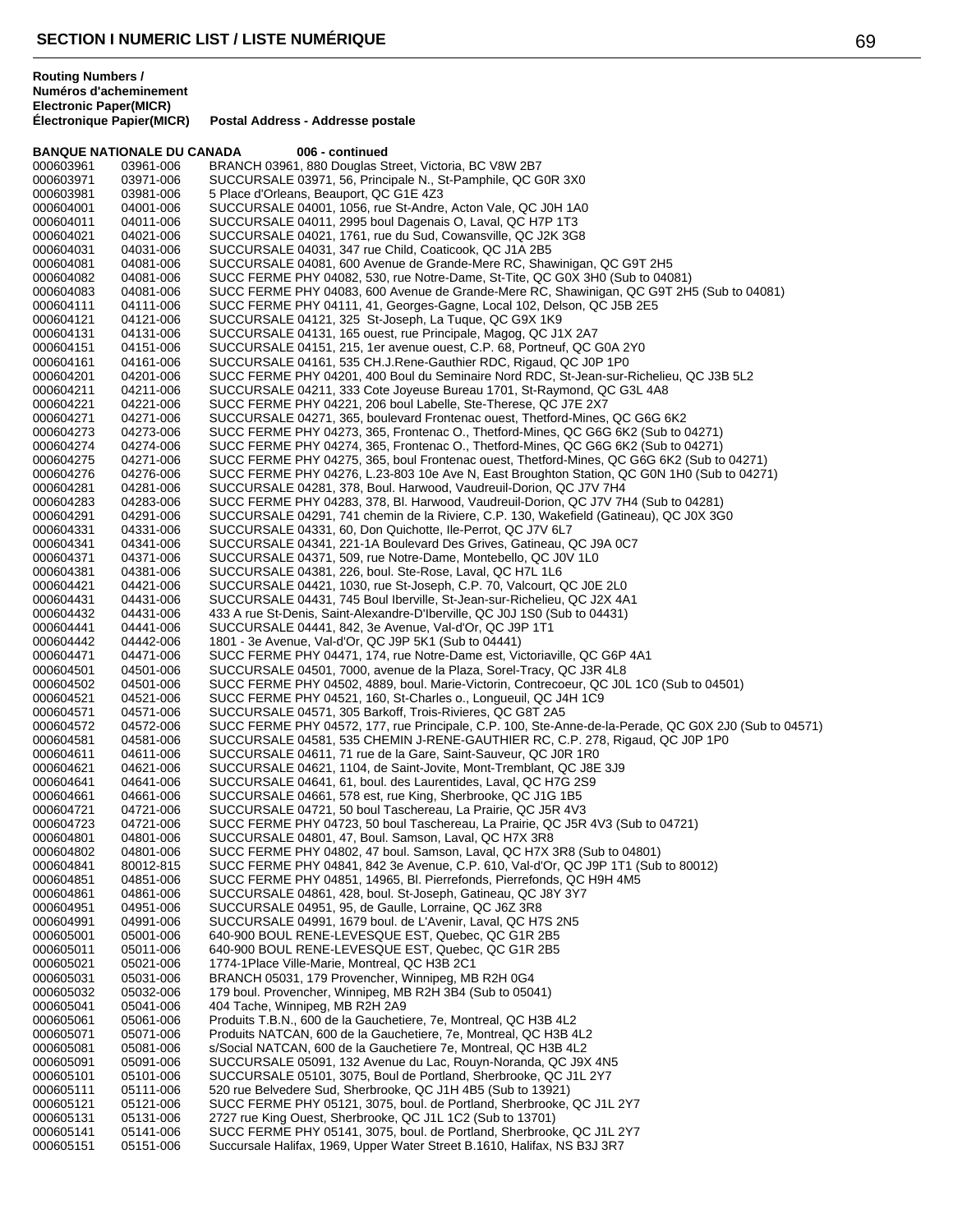**BANQUE NATIONALE DU CANADA** 006 - continued<br>000605161 05161-006 289 rue Sherbrooke, Magog, OC 000605161 05161-006 289 rue Sherbrooke, Magog, QC J1X 2R9 (Sub to 04131) 000605171 05171-006 1774-1Place Ville-Marie, Montreal, QC H3B 2C1 Produits Dep. Spec. FDS Mut. Tres., 600 de la Gauchetiere, Niveau A, Montreal, QC H3B 4L2 000605191 05191-006 Service Financiere Banque Nationale, 600, de la Gauchetiere, 6e, Montreal, QC H3B 4L2<br>000605201 05201-006 3200-130 KING ST W, Toronto, ON M5X 1J9 000605201 05201-006 3200-130 KING ST W, Toronto, ON M5X 1J9 000605211 05211-006 SUCCURSALE 05211, 8032, avenue des Eglises, Charny, QC G6X 1X7<br>000605221 05221-006 SUCC FERME PHY 05221, 8032, avenue des Eglises, Charny, QC G6X 000605221 05221-006 SUCC FERME PHY 05221, 8032, avenue des Eglises, Charny, QC G6X 1X7 Winnipeg IB Branch, 200 WATERFRONT RC, Winnipeg, MB R3B 3P1 000605241 05241-006 SUCCURSALE 05241, 170 BOUL LAURIER, Laurier Station, QC G0S 1N0<br>000605251 05251-006 Cartes PMT & SOL Tran Part, 600 DE LA GAUCHETIERE O 19E, Montreal 000605251 05251-006 Cartes PMT & SOL Tran Part, 600 DE LA GAUCHETIERE O 19E, Montreal, QC H3B 4L6<br>000605261 05261-006 SDH Mortgage Dev Ontario, 500 Place D'Armes, 3e etage, Montreal, QC H2Y 2W3 000605261 05261-006 SDH Mortgage Dev Ontario, 500 Place D'Armes, 3e etage, Montreal, QC H2Y 2W3<br>000605271 05271-006 SUCC FERME PHY 05271, 49B du President-Kennedy, Levis, QC G6V 6C3 000605271 05271-006 SUCC FERME PHY 05271, 49B du President-Kennedy, Levis, QC G6V 6C3 000605281 05281-006 SUCC FERME PHY 05281, 350, 14e Avenue, La Guadeloupe, QC G0M 1G0<br>000605291 05291-006 SUCCURSALE 05291, 350, 14ieme Avenue, La Guadeloupe, QC G0M 1G0 000605291 05291-006 SUCCURSALE 05291, 350, 14ieme Avenue, La Guadeloupe, QC G0M 1G0<br>000605301 05301-006 710-9160 BOUL. LEDUC, Brossard, QC J4Y 0E3 000605301 05301-006 710-9160 BOUL. LEDUC, Brossard, QC J4Y 0E3 000605311 05311-006 SUCC FERME PHY 05311, 324, des Forges, Trois-Rivieres, QC G9A 2G8<br>000605321 05321-006 SUCC FERME PHY 05321, 1180 Blvd Talbot, Chicoutimi, QC G7H 4B6 000605321 05321-006 SUCC FERME PHY 05321, 1180 Blvd Talbot, Chicoutimi, QC G7H 4B6<br>000605331 05331-006 SUCC FERME PHY 05331, 127 Boul Rene-Lepage Est, Rimouski, QC ( 000605331 05331-006 SUCC FERME PHY 05331, 127 Boul Rene-Lepage Est, Rimouski, QC G3L 1P1 000605341 05341-006 SUCC FERME PHY 05341, 2600 Boul. Laurier, Bureau 156, Quebec, QC G1V 4T3 000605351 05351-006 SUCCURSALE 05351, 2500 Daniel-Johnson, C115, Laval, QC H7T 2P6 000605361 05361-006 SUCCURSALE 05361, 8200 Boul. Taschereau, S.1400, Brossard, QC J4X 2S6 000605371 05371-006 SUCCURSALE 05371, 8020 boul. Langelier, Saint-Leonard, QC H1P 3K1 000605381 05381-006 SUCC FERME PHY 05381, 3550 boul. des Sources, Dollard-Des-Ormeaux, QC H9B 1Z9<br>000605391 05391-006 770 Boul. Laure, Sept-Iles, QC G4R 1Y5 (Sub to 12371) 000605391 05391-006 770 Boul. Laure, Sept-Iles, QC G4R 1Y5 (Sub to 12371) SUCC FERME PHY 05401, 5800 Boul. des Galeries, Quebec, QC G2K 2K7 000605411 05411-006 Carrefour Angrignon, 8449, Newman, Lasalle, QC H8N 2Y7 000605421 05421-006 5995 boul. Gouin Ouest, Montreal, QC H4J 2P8 (Sub to 11211) 000605431 05431-006 3885 Boul. Harvey, Jonquiere, QC G7X 9B1 (Sub to 02671) 000605441 05441-006 SUCCURSALE 05441, 280 rue Serge-Pepin, Beloeil, QC J3G 0C3 4450 Boul. des Forges, Trois-Rivieres, QC G8Y 1W5 (Sub to 06751) 000605461 05461-006 SUCC FERME PHY 05461, 955 de Maisonneuve O, Montreal, QC H3A 1M4 000605471 05471-006 299 Boul. Sir Wilfrid Laurier, Saint-Lambert, QC J4R 2L1 (Sub to 02191) 000605481 05481-006 1020 Avenue Laurier Ouest, Outremont, QC H2V 2K8 (Sub to 11161) 000605491 05491-006 SUCC FERME PHY 05491, 600 de la Gauchetiere O, Niv.A, Montreal, QC H3B 4L2 000605501 05501-006 SUCC FERME PHY 05501, 5355 chemin Cote-des-Neiges, Montreal, QC H3T 1Y4<br>000605511 05511-006 SUCC FERME PHY 05511, 1319 chemin Canora, Mont-Royal, QC H3P 2J5 000605511 05511-006 SUCC FERME PHY 05511, 1319 chemin Canora, Mont-Royal, QC H3P 2J5<br>000605521 05521-006 1354 Maguire, Sillery, QC G1T 1Z3 (Sub to 06461) 000605521 05521-006 1354 Maguire, Sillery, QC G1T 1Z3 (Sub to 06461)<br>000605531 05531-006 SUCC FERME PHY 05531, 49B du President-Kenn 000605531 05531-006 SUCC FERME PHY 05531, 49B du President-Kennedy, Levis, QC G6V 6C3<br>000605541 05541-006 SUCC FERME PHY 05541, 432, Racine e., Chicoutimi, QC G7H 7R7 000605541 05541-006 SUCC FERME PHY 05541, 432, Racine e., Chicoutimi, QC G7H 7R7 000605551 05551-006 7272 Boul. Maurice Duplessis, Montreal, QC H1E 6Z7 (Sub to 01791)<br>000605561 05561-006 521 St-Charles Borromee, Joliette, QC J6E 4S4 (Sub to 13911) 000605561 05561-006 521 St-Charles Borromee, Joliette, QC J6E 4S4 (Sub to 13911) 000605571 05571-006 320 Boul. Leclerc Ouest, Granby, QC J2G 1V3 (Sub to 02051) 000605581 05581-006 SUCC FERME PHY 05581, 600 de la Gauchetiere 0 #13, Montreal, QC H3B 4L2<br>000605591 05591-006 Succursale Calgary, 430-7337 Macleod Trail S.W., Calgary, AB T2H 0L8 000605591 05591-006 Succursale Calgary, 430-7337 Macleod Trail S.W., Calgary, AB T2H 0L8<br>000605621 05621-006 Agent Services - Toronto. 150 York Street. Toronto. ON M5H 3A9 000605621 05621-006 Agent Services - Toronto, 150 York Street, Toronto, ON M5H 3A9 000605631 05631-006 Succursale Edmonton, 10150 Jasper Avenue Suite 159, Edmonton, AB T5J 1W4<br>000605641 05641-006 SBP-WINNIPEG. 200 Waterfront. Winnipeg. MB R3B 3P1 000605641 05641-006 SBP-WINNIPEG, 200 Waterfront, Winnipeg, MB R3B 3P1 000605651 05651-006 VANCOUVER - SBP (1859), 475 HOWE STREET Suite 3110, Vancouver, BC V6C 2B3<br>000605671 05671-006 Agent Services - Toronto, 150 York Street, Toronto, ON M5H 3A9 000605671 05671-006 Agent Services - Toronto, 150 York Street, Toronto, ON M5H 3A9<br>000605681 05681-006 S/Intermediation MTL, 1100 Boul, Robert-Bourassa 9ieme, Montre 000605681 05681-006 S/Intermediation MTL, 1100 Boul. Robert-Bourassa 9ieme, Montreal, QC H3B 2G7<br>000605682 05682-006 S/Intermediation Mtl, 500 Place D'Armes, 30e, Montreal, QC H2Y 2W3 000605682 05682-006 S/Intermediation Mtl, 500 Place D'Armes, 30e, Montreal, QC H2Y 2W3 INTERMEDIATION-PART, 1010 De la Gauchetiere O, 8e etage, Montreal, QC H3B 5J2 000605701 05701-006 Siege/Social T.B.N., 1100 Boul. Robert-Bourassa 9ieme, Montreal, QC H3B 2G7 000605711 05711-006 1601-1969 UPPER WATER ST, Halifax, NS B3J 3R7<br>000605721 05721-006 S/Fid. Mtl - Clients Corp., 1100 Boul. Robert-Bourassa 000605721 05721-006 S/Fid. Mtl - Clients Corp., 1100 Boul. Robert-Bourassa 9ieme, Montreal, QC H3B 2G7<br>000605731 05731-006 Agents Services - Toronto, 150 York Street, Toronto, ON M5H 3A9 000605731 05731-006 Agents Services - Toronto, 150 York Street, Toronto, ON M5H 3A9 000605741 05741-006 S/Social T.B.N./BNC, 600 de la Gauchetiere, 7e etage, Montreal, QC H3B 4L2 000605751 05751-006 SOC Mon Proch Pret Hypoth, 500 Place d'armes, 3e etage, Montreal, QC H2Y 2W3<br>000605761 05761-006 SDH Laval Rive-Nord, 500 Place d'armes, 3e etage, Montreal, QC H2Y 2W3 000605761 05761-006 SDH Laval Rive-Nord, 500 Place d'armes, 3e etage, Montreal, QC H2Y 2W3<br>000605771 05771-006 SDH Subrogation, 500 Place d'armes, 3e etage, Montreal, QC H2Y 2W3 000605771 05771-006 SDH Subrogation, 500 Place d'armes, 3e etage, Montreal, QC H2Y 2W3 000605781 05781-006 SDH Nord & Est de Mtl, 500 Place d'armes, 3e etage, Montreal, QC H2Y 2W3 000605791 05791-006 LIV SOL FIN PART-REL SAP 1, 500 Place d'armes, 3e etage, Montreal, QC H2Y 2W3<br>000605801 05801-006 SDH Centre Ouest Mtl, 500 Place D'Armes, 3e etage, Montreal, QC H2Y 2W3 000605801 05801-006 SDH Centre Ouest Mtl, 500 Place D'Armes, 3e etage, Montreal, QC H2Y 2W3<br>000605811 05811-006 SDH Monteregie. 500 Place D'Armes. 3e etage. Montreal. QC H2Y 2W3 000605811 05811-006 SDH Monteregie, 500 Place D'Armes, 3e etage, Montreal, QC H2Y 2W3<br>000605821 05821-006 SDH CUQ, 500 Place D'Armes, 3e etage, Montreal, QC H2Y 2W3 000605821 05821-006 SDH CUQ, 500 Place D'Armes, 3e etage, Montreal, QC H2Y 2W3 000605831 05831-006 SDH C.U.Q., 500 Place D'Armes, 3e etage, Montreal, QC H2Y 2W3 000605841 05841-006 610-2500 BOUL DANIEL-JOHNSON, Laval, QC H7T 2P6 000605851 05851-006 610-2500 BOUL DANIEL-JOHNSON, Laval, QC H7T 2P6 S/ELECTRONIQUE AUX ENT, 600 DE LA GAUCHETIERE O 13E, Montreal, QC H3B 4L2 000605871 05871-006 London - SBP (IB1859), 600 de la Gauchetiere O #12, Montreal, QC H3B 4L2 BNC/Effets Retournes, 27-500 Place D'armes, Montreal, S.250, Gatineau, QC H2Y 2W3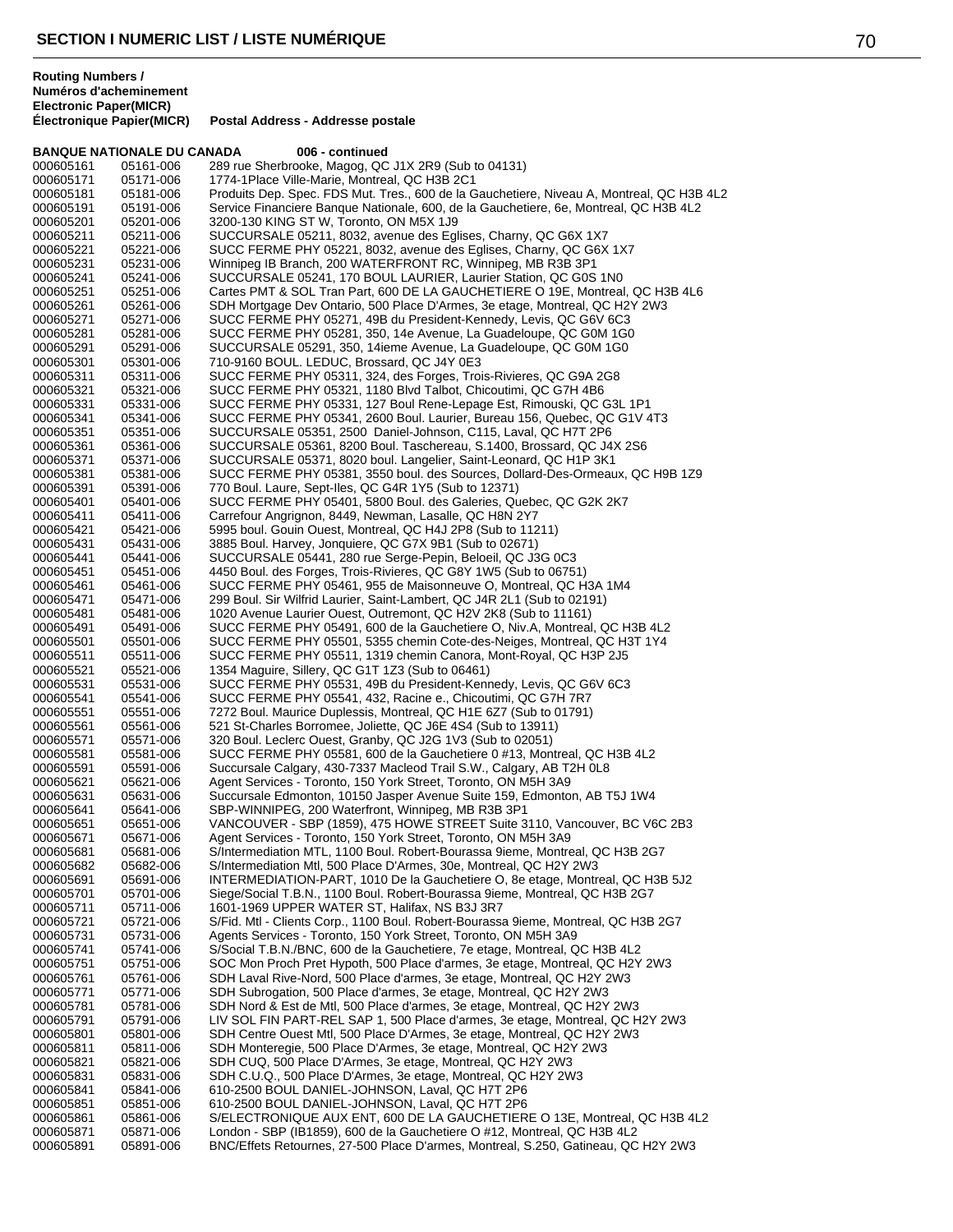|           | <b>BANQUE NATIONALE DU CANADA</b> | 006 - continued                                                                                    |
|-----------|-----------------------------------|----------------------------------------------------------------------------------------------------|
| 000605901 | 05901-006                         | London - IB Branch, 380 WELLINGTON Suite 803, London, ON N6A 5B5                                   |
| 000605911 | 05911-006                         | Trust Banque Nationale, B.403-735 Rue Main, Bureau 403, Moncton, NB E1C 1E5                        |
| 000605921 | 05921-006                         | SDH Ontario, 500 Place d'armes, 3e etage, Montreal, QC H2Y 2W3                                     |
| 000605931 | 05931-006                         | S/Electroniques aux Entrep., 12e-600 de la Gauchetiere O, Montreal, QC H3B 4L2                     |
| 000605932 | 05932-006                         | S Electroniques aux Entr, 600 de la Gauchetiere O 13e, Montreal, QC H3B 4L2                        |
| 000605933 | 05933-006                         | 13e-600 de la Gauchetiere O, Montreal, QC H3B 4L2                                                  |
| 000605941 | 05941-006                         | Comptabilite - Paie aux Entreprises, 600 de la Gauchetiere, Montreal, QC H3B 4L2                   |
| 000605951 | 05951-006                         | Tout en un, 500 Place d'Armes 10, Montreal, QC H2Y 2W3                                             |
| 000605961 | 05961-006                         | UDI BANQUE DE PRET LNOQ, 500 Place d'armes, 3e etage, Montreal, QC H2Y 2W3                         |
| 000605971 | 05971-006                         | UDI BANQUE DE PRET QC, 500 Place d'armes, 3e etage, Montreal, QC H2Y 2W3                           |
| 000605981 | 05981-006                         | Courrier Prets Succ, 500 Place d'armes, 3e etage, Montreal, QC H2Y 2W3                             |
| 000605991 | 05991-006                         | P.H. a Taux Variables (Fermes), 500 Place d'armes, 3e etage, Mississauga, ON, Montreal, QC H2Y 2W3 |
| 000606001 | 06001-006                         | Secteur Public Atlantique, 301-735 Main, Moncton, NB E1C 1E5                                       |
| 000606011 | 06011-006                         | SUCCURSALE 06011, 7 rue Marie-de-l'Incarnation, Quebec, QC G1M 3J4                                 |
|           |                                   | SUCCURSALE 06021, 170 6e Rue, La Baie, QC G7B 4V9                                                  |
| 000606021 | 06021-006                         |                                                                                                    |
| 000606022 | 06021-006                         | SUCC FERME PHY 06022, 662, Victoria, La Baie, QC G7B 3M6 (Sub to 06021)                            |
| 000606031 | 06031-006                         | Secteur Public Laval, 761 Boulevard Arthur-Sauve, St-Eustache, QC J7R 4K3                          |
| 000606041 | 06041-006                         | Secteur Public Outaouais, 1100 ROBERT-BOURASSA 8E, Montreal, QC H3B 2G7                            |
| 000606051 | 06051-006                         | SUCCURSALE 06051, 425, chemin Principal, Cap-aux-Meules, QC G4T 1E3                                |
| 000606061 | 06061-006                         | Public Sector Ontario East&North, 205-50, O'Connor, Ottawa, ON K1P 6L2                             |
| 000606071 | 06071-006                         | SUCCURSALE 06071, 21 Boulevard Rene-Levesque Ouest, Chandler, QC G0C 1K0                           |
| 000606072 | 06071-006                         | SUCC FERME PHY 06072, 99, Grande-Allee, Grande-Riviere, QC G0C 1V0 (Sub to 06071)                  |
| 000606081 | 06081-006                         | Sect Pub Monteregie & Estrie, 395 Boul du Seminaire Nord S200, St-Jean-sur-Richelieu, QC J3B 5L2   |
| 000606091 | 06091-006                         | SUCCURSALE 06091, 39-26 Montee de Sandy Beach, Gaspe, QC G4X 2A8                                   |
| 000606092 | 06091-006                         | SUCC FERME PHY 06092, 39-26 Montee de Sandy Beach, Gaspe, QC G4X 2A8 (Sub to 06091)                |
| 000606101 | 06101-006                         | Secteur Public Quebec, 2600 Boul Laurier, B2 B260, Quebec, QC G1V 4T3                              |
| 000606111 | 06111-006                         | SUCCURSALE 06111, 14000 boul. Henri-Bourassa, Quebec, QC G1G 3Y8                                   |
| 000606121 | 06121-006                         | Gouv QC & Sect Public-Mtl, 1100 ROBERT-BOURASSA 8E, Montreal, QC H3B 2G7                           |
| 000606131 | 06131-006                         | Secteur Public Mauricie, 3910 boul des Forges Bureau 203, Trois-Rivieres, QC G8Y 1V7               |
| 000606141 | 06141-006                         | Standard Life, 500 Place D'Armes 22e, Montreal, QC H2Y 2W3                                         |
| 000606151 | 06151-006                         | GMP Securities LP, 500 Place D'Armes 22e, Montreal, QC H2Y 2W3                                     |
| 000606161 | 06161-006                         | MGA Independent Advisors, 500 Place D'Armes 22e, Montreal, QC H2Y 2W3                              |
| 000606171 | 06171-006                         | IA Valeurs Mobilieres Inc, 500 Place D'Armes 22e, Montreal, QC H2Y 2W3                             |
| 000606181 | 06181-006                         | MFDA Courtier Fond Mutuel, 500 Place D'Armes 22e, Montreal, QC H2Y 2W3                             |
| 000606191 | 06191-006                         | SUCCURSALE 06191, 750, Ave du Phare O. Local 36, Matane, QC G4W 3W8                                |
| 000606201 | 06201-006                         | SUCCURSALE 06201, 93, rue St-Andre, Metabetchouan, QC G8G 1V5                                      |
| 000606211 | 06211-006                         | SUCCURSALE 06211, 1511, boul. Jacques-Cartier sud, Mont-Joli, QC G5H 2V5                           |
| 000606212 | 06211-006                         | SUCC FERME PHY 06212, 1511 Jacques-Cartier, Mont-Joli, QC G5H 2V5 (Sub to 06211)                   |
| 000606221 | 06221-006                         | SUCCURSALE 06221, 101 Boul. Tache Ouest, Montmagny, QC G5V 3T8                                     |
| 000606223 | 06221-006                         | SUCC FERME PHY 06223, 48, de Gaspe e., C.P. 760, St-Jean-Port-Joli, QC G0R 3G0 (Sub to 06221)      |
| 000606231 | 06231-006                         | SUCC FERME PHY 06231, 4605, 1ere Avenue, Quebec, QC G1H 2T1                                        |
| 000606241 | 06241-006                         | SUCCURSALE 06241, 892 Avenue Taniata, Levis, QC G6Z 2E2                                            |
| 000606251 | 06251-006                         | Financiere Sun Life, 500 Place D'Armes 22e, Montreal, QC H2Y 2W3                                   |
| 000606261 | 06261-006                         | Res. G Partenariats No. 36, 500 Place D'Armes 22e, Montreal, QC H2Y 2W3                            |
| 000606271 | 06271-006                         | SUCC FERME PHY 06271, 150 Rene-Levesque E., Quebec, QC G1R 2B2                                     |
|           |                                   |                                                                                                    |
| 000606281 | 06281-006                         | IIROC, 500 Place D'Armes 22e, Montreal, QC H2Y 2W3                                                 |
| 000606291 | 06291-006                         | SUCCURSALE 06291, 295 A Boul Armand Theriault, Riviere-du-Loup, QC G5R 5H3                         |
| 000606295 | 06291-006                         | SUCC FERME PHY 06295, 295 Boul Armand Theriault, Riviere-du-Loup, QC G5R 5H3 (Sub to 06291)        |
| 000606296 | 06296-006                         | SUCC FERME PHY 06296, 295 boul Armand-Theriault, Riviere-du-Loup, QC G5R 5H3 (Sub to 06291)        |
| 000606301 | 06301-006                         | Res. G Partenariats No. 38, 500 Place D'Armes 22e, Montreal, QC H2Y 2W3                            |
| 000606311 | 06311-006                         | SUCCURSALE 06311, 840, boul. St-Joseph, C.P. 10, Roberval, QC G8H 2L7                              |
| 000606321 | 06321-006                         | SUCCURSALE 06321, 10516 Boul Ste-Anne #121, Ste-Anne-de-Beaupre, QC G0A 3C0                        |
| 000606331 | 06331-006                         | Res. G Partenariats No 39, 500 Place D'Armes 22e, Montreal, QC H2Y 2W3                             |
| 000606341 | 06341-006                         | Res. G Partenariats No 40, 500 Place D'Armes 22e, Montreal, QC H2Y 2W3                             |
| 000606351 | 06351-006                         | SUCCURSALE 06351, 1030 avenue du Pond Sud, Alma, QC G8B 2V8                                        |
| 000606361 | 06361-006                         | SUCCURSALE 06361, 800-625 1re rue Poire, La Pocatiere, QC G0R 1Z0                                  |
| 000606362 | 06361-006                         | SUCC FERME PHY 06362, 800-625 1re rue Poire, La Pocatiere, QC G0R 1Z0 (Sub to 06361)               |
| 000606363 | 06361-006                         | SUCC FERME PHY 06363, CP 760, St-Jean-Port-Joli, QC G0R 3G0 (Sub to 06361)                         |
| 000606364 | 06361-006                         | SUCC FERME PHY 06364, 56 rue Principale Nord, St-Pamphile, QC G0R 3X0 (Sub to 06361)               |
| 000606371 | 06371-006                         | SUCCURSALE 06371, 193 Boul. St-Michel, Dolbeau-Mistassini, QC G8L 5Y7                              |
| 000606372 | 06371-006                         | 193 St-Michel, Dolbeau-Mistassini, QC G8M 1G1 (Sub to 06371)                                       |
| 000606381 | 06381-006                         | 2-271 CORNWALL ROAD, Oakville, ON L6J 7Z5                                                          |
| 000606391 | 06391-006                         | SUCCURSALE 06391, 680 RUE JEAN-RIOUX, Trois-Pistoles, QC G0L 4K0                                   |
| 000606401 | 06401-006                         | 2-271 CORNWALL ROAD, Oakville, ON L6J 7Z5                                                          |
| 000606411 | 06411-006                         | SUCCURSALE 06411, 2095 boul. Mellon, Jonquiere, QC G7S 3G4                                         |
| 000606421 | 06421-006                         | SUCCURSALE 06421, 1201 boul Wallberg, Dolbeau-Mistassini, QC G8L 1H3                               |
| 000606431 | 06431-006                         | 1602-50 O'CONNOR ST, Ottawa, ON K1P 6L2                                                            |
| 000606441 | 06441-006                         | 50 O'CONNER ST, 16E, 1626, Ottawa, ON K1P 6L2                                                      |
| 000606451 | 06451-006                         | SUCCURSALE 06451, 600 BOUL LAFLECHE, Baie-Comeau, QC G5C 2X8                                       |
| 000606461 | 06461-006                         | SUCC FERME PHY 06461, 801 Grande-Allee Ouest, Quebec, QC G1S 1C1                                   |
| 000606471 | 06471-006                         | SUCCURSALE 06471, 1, boul. Ste-Anne est, Ste-Anne-des-Monts, QC G4V 1M4                            |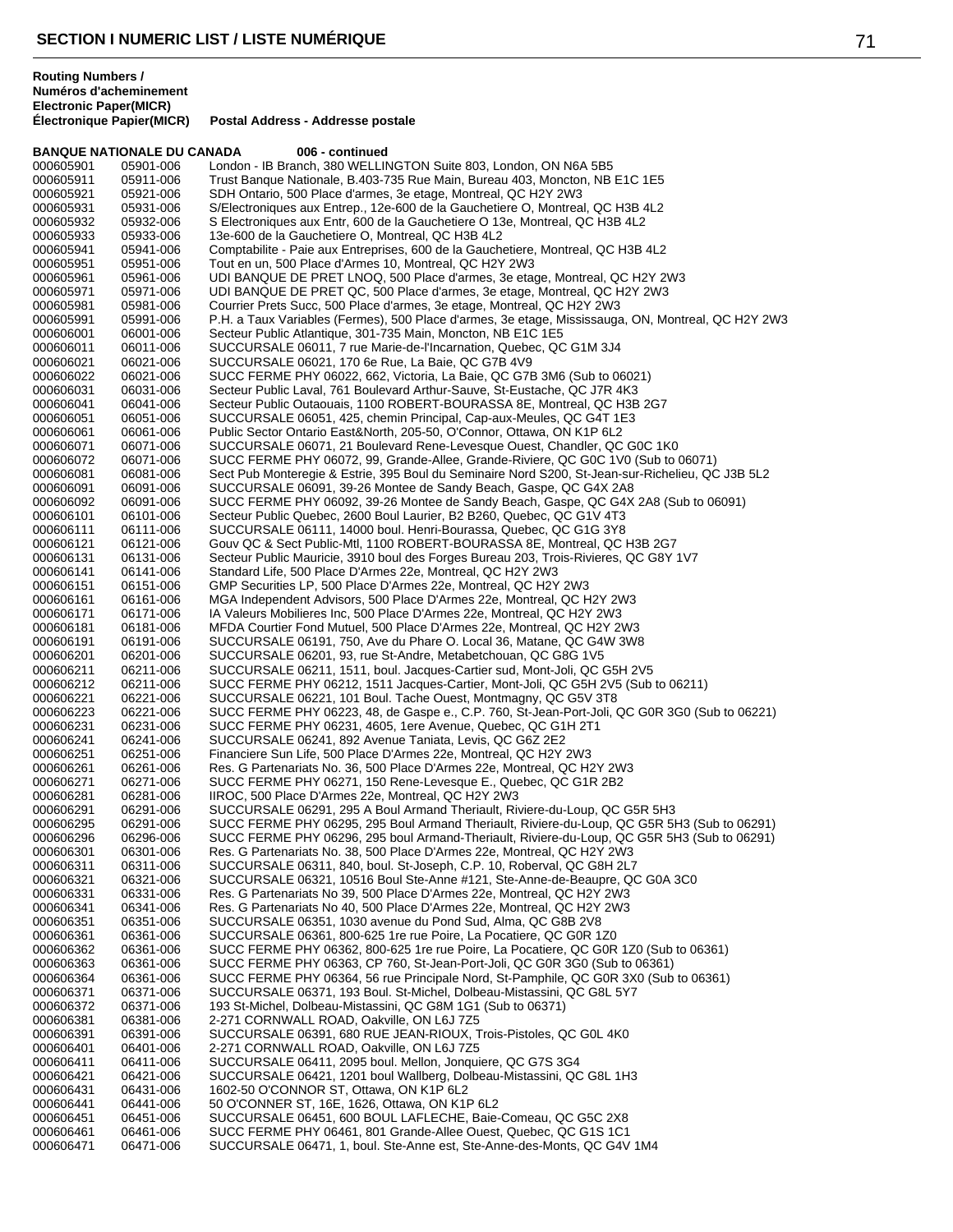**Routing Numbers / Numéros d'acheminement Electronic Paper(MICR)**

| <b>BANQUE NATIONALE DU CANADA</b> |                        | 006 - continued                                                                                                                                                          |
|-----------------------------------|------------------------|--------------------------------------------------------------------------------------------------------------------------------------------------------------------------|
| 000606472                         | 06471-006              | SUCC FERME PHY 06472, 1 boul Ste-Anne est, Ste-Anne-des-Monts, QC G4V 1M4 (Sub to 06471)                                                                                 |
| 000606481                         | 06481-006              | 500-1632 DICKSON AVE, Kelowna, BC V1Y 7T2                                                                                                                                |
| 000606491<br>000606501            | 06491-006<br>06501-006 | 475 Howe Street, Suite 3110, Vancouver, BC V6C 2B3<br>Vancouver PB1859 BNC1, 2-1076 Alberni Street Suite 201, Vancouver, BC V6E 1A3                                      |
| 000606511                         | 06511-006              | CALGARY - PB1859 - BNC 1, 308 4th Avenue SW #2707, Calgary, AB T2P 0H7                                                                                                   |
| 000606521                         | 06521-006              | SUCCURSALE 06521, 525, 3e Rang, Chibougamau, QC G8P 1N8                                                                                                                  |
| 000606531                         | 06531-006              | SUCCURSALE 06531, 7, 1er Avenue, C.P. 8, Forestville, QC G0T 1E0                                                                                                         |
| 000606551                         | 06551-006              | SUCCURSALE 06551, 2750 chemin Sainte-Foy, B100 Plaza Laval, Quebec, QC G1V 1V6                                                                                           |
| 000606561                         | 06561-006              | SUCCURSALE 06561, 600 BOUL LAFLECHE, Baie-Comeau, QC G5C 2X8                                                                                                             |
| 000606571                         | 06571-006              | BRANCH 06571, 64 Dunlop Street East, Barrie, ON L4M 1A3                                                                                                                  |
| 000606572<br>000606591            | 06571-006<br>06591-006 | BRANCH PHY CLOSED 06572, 64, Dunlop Street East, Barrie, ON L4M 4S9 (Sub to 06571)<br>SUCCURSALE 06591, 554 Perron, Carleton, QC G0C 1J0                                 |
| 000606621                         | 06621-006              | 2800-450 1ST.W, Calgary, AB T2P 5H1                                                                                                                                      |
| 000606631                         | 06631-006              | SUCC FERME PHY 06631, 2600 boul. Laurier, B156, Quebec, QC G1V 4T3                                                                                                       |
| 000606641                         | 92154-815              | SUCC FERME PHY 06641, 921 rue du Puyialon, C.P. 188, Succursale postale Fermont, Baie-Comeau, QC G5C 1N3 (Sub to<br>92154)                                               |
| 000606651                         | 06651-006              | SUCC FERME PHY 06651, 156-2600 Boul Laurier, Quebec, QC G1V 4T3                                                                                                          |
| 000606661<br>000606671            | 06661-006<br>06671-006 | SME Centre Vancouver, 200-555 Burrard Street, Vancouver, BC R3C 3Z3<br>Ctre Agric Victoriaville, 174, Notre-Dame Est 2e etage, Victoriaville, QC J6P 4A1                 |
| 000606681                         | 06681-006              | SUCC FERME PHY 06681, 132 Avenue du Lac, Rouyn-Noranda, QC J9X 4N5                                                                                                       |
| 000606691                         | 06691-006              | Partenaire Commercial G W, 600 de la Gauchetiere 12e, Montreal, QC H3B 4L2                                                                                               |
| 000606701                         | 06701-006              | Centre agric. Drummondville, 1950 Saint-Joseph, Drummondville, QC J2R 1R2                                                                                                |
| 000606711                         | 06711-006              | SUCCURSALE 06711, 1180 boulevard Talbot, Chicoutimi, QC G7H 4B6                                                                                                          |
| 000606731                         | 06731-006              | SUCCURSALE 06731, 421 Route 138, Saint-Augustin-de-Desmaures, QC G3A 2S7                                                                                                 |
| 000606741<br>000606751            | 06741-006              | Partenaire Commercial I G, 600 de la Gauchetiere 12e, Montreal, QC H3B 4L2                                                                                               |
| 000606752                         | 06751-006<br>06751-006 | SUCCURSALE 06751, 4000 BOUL DES FORGES, Trois-Rivieres, QC G8Y 1V7<br>SUCC FERME PHY 06752, 5620, boul. Jean XXIII, Trois-Rivieres-Ouest, QC G8Z 4B1 (Sub to 06751)      |
| 000606761                         | 06761-006              | CTRE PME Laval Nord Ouest du QC, 2500 Daniel Johnson Bureau 200, Laval, QC H7T 2P6                                                                                       |
| 000606767                         | 06767-006              | Gestion Interimaire PME, 600 de la Gauchetiere O. 26e, Montreal, QC H3B 4L2                                                                                              |
| 000606771                         | 06771-006              | Canada Life S.F., 500, Place D'armes 22e, Montreal, QC H2Y 2W3                                                                                                           |
| 000606779                         | 06771-006              | Canada Life S.F., 500, Place D'Armes 22e, Montreal, QC H2Y 2W3 (Sub to 06771)                                                                                            |
| 000606781                         | 06781-006              | Canada Life, 500 Place D'Armes 22e, Montreal, QC H2Y 2W3                                                                                                                 |
| 000606789<br>000606791            | 06781-006<br>06791-006 | Canada Life, 500, Place D'Armes 22, Montreal, QC H2Y 2W3 (Sub to 06781)<br>Wellington West-PI, 500, Place D'Armes 22e, Montreal, QC H2Y 2W3                              |
| 000606801                         | 06801-006              | MRS Inc, 500, Place D'Armes 22e, Montreal, QC H2Y 2W3                                                                                                                    |
| 000606809                         | 06801-006              | MRS Inc, 500, Place D'Armes 22e, Montreal, QC H2Y 2W3 (Sub to 06801)                                                                                                     |
| 000606811                         | 06811-006              | MRS Inc avec Gratuites, 500, Place D'Armes 22e, Montreal, QC H2Y 2W3                                                                                                     |
| 000606819                         | 06811-006              | MRS Inc avec Gratuites, 500, Place D'Armes 22e, Montreal, QC H2Y 2W3 (Sub to 06811)                                                                                      |
| 000606821                         | 06821-006              | CT-Prets en Magasin, 500, Place D'Armes 22e, Montreal, QC H2Y 2W3                                                                                                        |
| 000606831                         | 06831-006              | INVESTORS SF2, 500, Place D'Armes 22e, Montreal, QC H2Y 2W3                                                                                                              |
| 000606839<br>000606841            | 06831-006<br>06841-006 | Reserve Gest. Partenariats, 500 Place d'Armes 22e, Montreal, QC H2Y 2W3 (Sub to 06831)<br>INVESTORS GROUP2, 500, Place D'Armes 22e, Montreal, QC H2Y 2W3                 |
| 000606849                         | 06841-006              | Reserve Gest. Partenariats, 500 Place d'Armes 22e, Montreal, QC H2Y 2W3 (Sub to 06841)                                                                                   |
| 000606851                         | 06851-006              | Newport Partners Ltd, 500 Place D'Armes 22 E, Montreal, QC H2Y 2W3                                                                                                       |
| 000606859                         | 06851-006              | RES. G/Des Partenariats, 500 Place D'Armes 22 E, Montreal, QC H2Y 2W3 (Sub to 06851)                                                                                     |
| 000606861                         | 06861-006              | Res. G/Partenariats No. 29, 500, Place D'Armes 22e, Montreal, QC H2Y 2W3                                                                                                 |
| 000606871                         | 06871-006              | SUCCURSALE 06871, 805 Av. Bona Dussault, St-Marc-Des-Carrieres, QC G0A 4B0                                                                                               |
| 000606872<br>000606891            | 06871-006<br>06891-006 | SUCC FERME PHY 06872, 805, Bona Dussault, St-Marc-Des-Carrieres, QC G0A 4B0 (Sub to 06871)<br>Partenaire Commercial M D, 600 de la Gauchetiere 12e, Montreal, QC H3B 4L2 |
| 000606901                         | 06901-006              | SUCC FERME PHY 06901, 842, 3ieme avenue, Val-d'Or, QC J9P 1T1                                                                                                            |
| 000606921                         | 06921-006              | M Card Marchand Processing, 1100 ROBERT-BOURASSA 8E, Montreal, QC H3B 2G7                                                                                                |
| 000606941                         | 06941-006              | 735 Main, Bureau 402, Moncton, NB E1C 1E5                                                                                                                                |
| 000606961                         | 06961-006              | SME Ontario Central&North, 487 Bayfield, Barrie, ON L4M 4Z9                                                                                                              |
| 000606971                         | 06971-006              | DDH ACCREDITATIONS, 500, Place D'Armes 3e, Montreal, QC H2Y 2W3                                                                                                          |
| 000606981<br>000606991            | 06981-006<br>06991-006 | SME Centre Winnipeg, 2101-360 Main Street, Winnipeg, MB R3C 3Z3<br>SME Centre Saskatoon, 116 Second Ave South, Saskatoon, SK S7K 1K5                                     |
| 000607001                         | 07001-006              | S/Specialises aux Ent, 2600 Boul Laurier B2 Bureau 260, Quebec, QC G1V 4T3                                                                                               |
| 000607011                         | 07011-006              | SUCC FERME PHY 07011, 324 des Forges, Trois-Rivieres, QC G9A 2G8                                                                                                         |
| 000607021                         | 07021-006              | SBP-MONTEREGIE, 9160 Boulevard Leduc Bur 6, Brossard, QC J4Y 0E3                                                                                                         |
| 000607031                         | 07031-006              | 660-130 King Street Ouest, Toronto, ON M5X 1J9                                                                                                                           |
| 000607041                         | 07041-006              | SUCC FERME PHY 07041, 1180, boul. Talbot, Chicoutimi, QC G7H 4B6                                                                                                         |
| 000607051                         | 07051-006              | 12E-1100 University, Montreal, QC H3B 2G7                                                                                                                                |
| 000607061<br>000607071            | 07061-006<br>07071-006 | 2600 Boul Laurier, B2, B260, Quebec, QC G1V 4T3<br>Prog. Immigr. Invest., 600, de la Gauchetiere O. 27e, Montreal, QC H3B 4L2                                            |
| 000607091                         | 07091-006              | Agriculture Ontario, 90 boul Lafleche, Casselman, ON K0A 1M0                                                                                                             |
| 000607101                         | 07101-006              | Richardson Part. Financial Ltd, 500, Place D'Armes 22e, Montreal, QC H2Y 2W3                                                                                             |
| 000607109                         | 07101-006              | Richardson Part. Financial Ltd, 500, Place D'Armes 22e, Montreal, QC H2Y 2W3 (Sub to 07101)                                                                              |
| 000607111                         | 07111-006              | Empire Life, 500, Place D'Armes 22e etage, Montreal, QC H2Y 2W3                                                                                                          |
| 000607119                         | 07111-006              | Empire Life, 500 Place D'Armes 22e, Montreal, QC H2Y 2W3 (Sub to 07111)                                                                                                  |
| 000607121<br>000607129            | 07121-006<br>07121-006 | National Life, 500, Place D'Armes 22e etage, Montreal, QC H2Y 2W3<br>National Life, 500 Place D'Armes 22e, Montreal, QC H2Y 2W3 (Sub to 07121)                           |
|                                   |                        |                                                                                                                                                                          |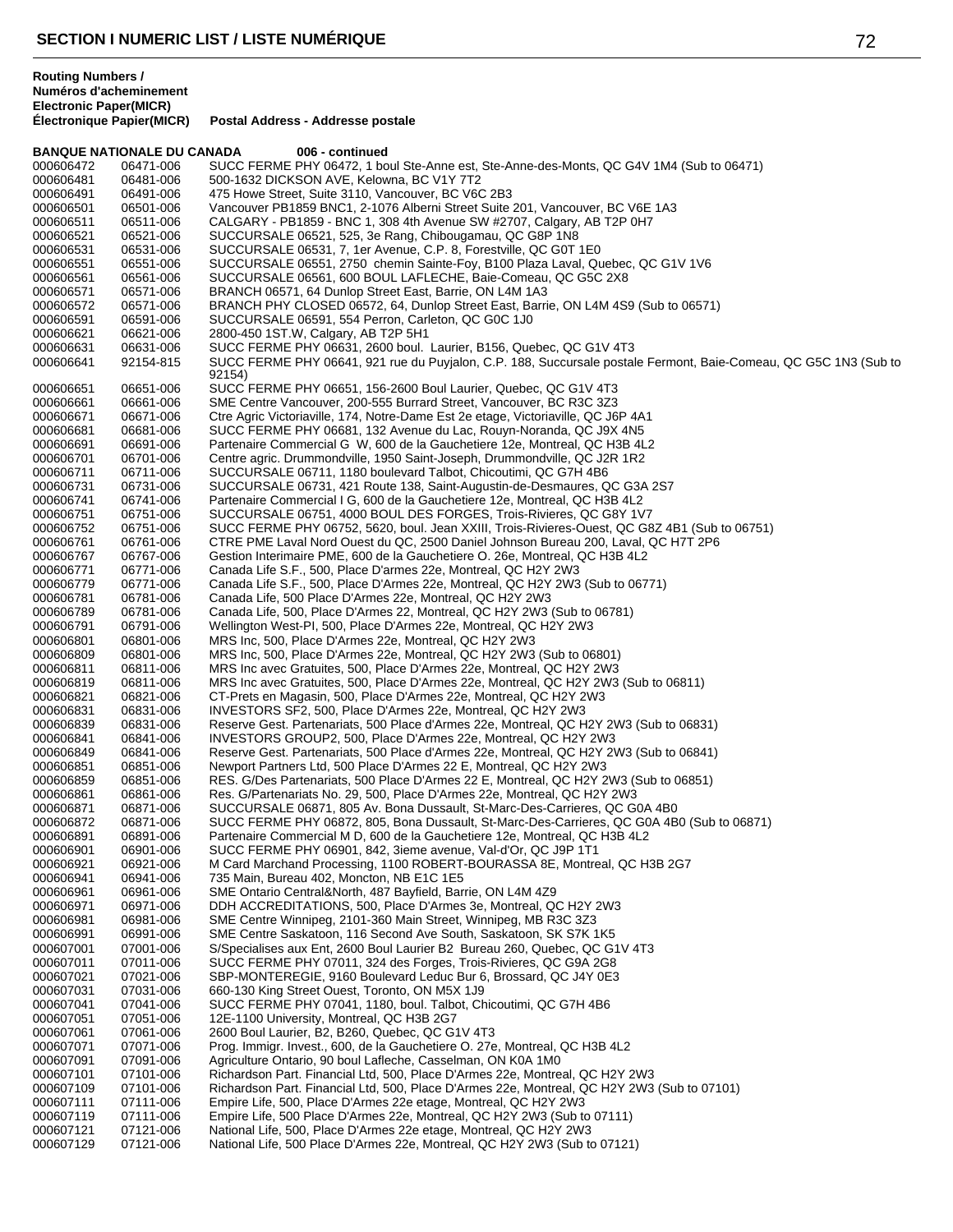### **BANQUE NATIONALE DU CANADA 006 - continued** 000607131 07131-006 CABN Placement Inc, 500, Place D'Armes 22e etage, Montreal, QC H2Y 2W3<br>000607139 07131-006 CABN Placement Inc, 500 Place D'Armes 22e, Montreal, QC H2Y 2W3 (Sub to 000607139 07131-006 CABN Placement Inc, 500 Place D'Armes 22e, Montreal, QC H2Y 2W3 (Sub to 07131)<br>000607141 07141-006 Industrielle Alliance. 500. Place D'Armes 22e etage. Montreal. QC H2Y 2W3 Industrielle Alliance, 500, Place D'Armes 22e etage, Montreal, QC H2Y 2W3 000607149 07141-006 Industrielle Alliance, 22e -500 Place D'Armes, Montreal, QC H2Y 2W3 (Sub to 07141)<br>000607161 07161-006 CENTRE PME - CENTRE DU QC, 500 Place d'armes, 17e, Montreal, QC H2Y 2W3 CENTRE PME - CENTRE DU QC, 500 Place d'armes, 17e, Montreal, QC H2Y 2W3 000607171 07171-006 Investors Group, 500 Place D'Armes, 22e, Montreal, QC H2Y 2W3 000607179 07179-006 Investor Group - Sans Frais, 500 Place d'Armes, 22e etage, Montreal, QC H2Y 2W3<br>000607181 07181-006 Investors Group, 500 Place D'Armes, 22e, Montreal, QC H2Y 2W3 Investors Group, 500 Place D'Armes, 22e, Montreal, QC H2Y 2W3 000607189 07189-006 Investors Group, 500 Place d'Armes, 22e etage, Montreal, QC H2Y 2W3 000607221 07221-006 Freedom 55 Financial, 500 Place D'Armes, 22e, Montreal, QC H2Y 2W3 000607229 07229-006 Freedom 55 Financial, 500 Place d'Armes, Montreal, QC H2Y 2W3 000607231 07231-006 Freedom 55 Financial, 500 Place D'Armes, 22e, Montreal, QC H2Y 2W3 000607239 07239-006 Freedom 55 Financial - Sans Frais, 500 Place d'Armes, Montreal, QC H2Y 2W3<br>000607241 07241-006 Oilfield Services, 311 6th Avenue S.W, Calgary, AB T2P 3H2 000607241 07241-006 Oilfield Services, 311 6th Avenue S.W, Calgary, AB T2P 3H2 000607251 07251-006 ABGSP Quebec, 500 Place D'Armes 26E, Montreal, QC H2Y 2W3<br>000607261 07261-006 ABGSP Montreal, 205-50 O'CONNOR, Ottawa, ON K1P 6L2 000607261 07261-006 ABGSP Montreal, 205-50 O'CONNOR, Ottawa, ON K1P 6L2<br>000607271 07271-006 851 Fischer-Hallman Road, Kitchener, ON N2M 5N8 000607271 07271-006 851 Fischer-Hallman Road, Kitchener, ON N2M 5N8<br>000607281 07281-006 Adjust. Ctre VP Retail, 481, University 6th, Toronto, 0 000607281 07281-006 Adjust. Ctre VP Retail, 481, University 6th, Toronto, ON M5G 2E9<br>000607291 07291-006 SBP-VANCANT, 200-920 ST-JOSEPH, Gatineau, QC J8Z 1S9 000607291 07291-006 SBP-VANCANT, 200-920 ST-JOSEPH, Gatineau, QC J8Z 1S9 000607301 07301-006 Vancouver PB1859 BNC2, 2-1076 Alberni Street Suite 201, Vancouver, BC V6E 1A3<br>000607321 07321-006 SBP-CALGARY, 450 First Street Floor 28, Calgary, AB T2P 5H1 000607321 07321-006 SBP-CALGARY, 450 First Street Floor 28, Calgary, AB T2P 5H1<br>000607331 07331-006 Projet Metropolitain, 6E-600 de la Gauchetiere O, Montreal, QC I 07331-006 Projet Metropolitain, 6E-600 de la Gauchetiere O, Montreal, QC H3B 4L2<br>07341-006 Comm Religieuse & OSBL, 500 Place d'Armes 17ieme, Montreal, OC H2 000607341 07341-006 Comm Religieuse & OSBL, 500 Place d'Armes 17ieme, Montreal, QC H2Y 2W3 000607351 07351-006 SAE-BOIS Francs, 174 rue Notre-Dame Est 2e etage, Victoriaville, QC G6P 4A1 Gr. Haute Technol. - Quebec, 600 de la Gauchetiere O. R-C, Montreal, QC H3B 4L2 000607401 07401-006 Calgary - PB1859 - BNC 2, 308 4th Avenue SW #2707, Calgary, AB T2P 0H7<br>000607411 07411-006 Corporate Finance Groupe, 8E-130 King Street West, Toronto, ON M5X 1J9 000607411 07411-006 Corporate Finance Groupe, 8E-130 King Street West, Toronto, ON M5X 1J9<br>000607421 07421-006 Gr.Haute Technol.-Hull. 50. O'Connor Suite 205. Ottawa. ON K1P 6L2 000607421 07421-006 Gr.Haute Technol.-Hull, 50, O'Connor Suite 205, Ottawa, ON K1P 6L2 000607431 07431-006 Gr. Haute Technol.-Mtl, 600 de la Gauchetiere RDC, Montreal, QC H3B 4L2<br>000607441 07441-006 Centre PME/AGR/DRUMM/BS-FR/MAUR. 3910 boul des Forges. B203. Tro Centre PME/AGR/DRUMM/BS-FR/MAUR, 3910 boul des Forges, B203, Trois-Rivieres, QC G8Y 1V7 000607451 07451-006 GR CINEMA & TELE ONT, 130 King Street West, 8th floor, Toronto, ON M5J 1J9<br>000607461 07461-006 GR.Cinema & Television Vancouver, 805 WEST PENDER, Main Floor, Vancouver 000607461 07461-006 GR.Cinema & Television Vancouver, 805 WEST PENDER, Main Floor, Vancouver, BC V6C 1K6<br>000607471 07471-006 London Agri Centre, 465, Richmond Street, London, ON N6A 5P4 000607471 07471-006 London Agri Centre, 465, Richmond Street, London, ON N6A 5P4<br>000607481 07481-006 SAE Agric. Laval/RN & O du Quebec. 985. Firestone Suite 2000. 000607481 07481-006 SAE Agric. Laval/RN & O du Quebec, 985, Firestone Suite 2000, Joliette, QC J6E 2W4<br>000607491 07491-006 Corp Fin Solutions PNC. PO Box 428 Stn 1st Can Place. Toronto. ON M5X 1E3 000607491 07491-006 Corp Fin Solutions PNC, PO Box 428 Stn 1st Can Place, Toronto, ON M5X 1E3<br>000607501 07501-006 500 Place D'Armes 26E, 603-5650 rue Iberville, Montreal, QC H2Y 2W3 000607501 07501-006 500 Place D'Armes 26E, 603-5650 rue Iberville, Montreal, QC H2Y 2W3 000607511 07511-006 ABG-Gatineau, 8E-1100 ROBERT-BOURASSA, 500 Place D'Armes 27E, Montreal, QC H3B 2G7<br>000607521 07521-006 ABG-Caraquet, 301-735 Main Street, Moncton, NB E1C 1E5 000607521 07521-006 ABG-Caraquet, 301-735 Main Street, Moncton, NB E1C 1E5<br>000607522 07522-006 ABGSP Sage/Financiere-Moncton, 735 rue Main, Bureau 20 000607522 07522-006 ABGSP Sage/Financiere-Moncton, 735 rue Main, Bureau 201, Moncton, NB E1C 1E5<br>000607531 07531-006 ABG-Ontario, 27-500 Place D'armes, 500 Place D'Armes 27E, Montreal, QC H2Y 2W3 000607531 07531-006 ABG-Ontario, 27-500 Place D'armes, 500 Place D'Armes 27E, Montreal, QC H2Y 2W3<br>000607541 07541-006 Calgary - PB1859 - BNC 3, 308 4th Avenue SW #2707, Calgary, AB T2P 0H7 000607541 07541-006 Calgary - PB1859 - BNC 3, 308 4th Avenue SW #2707, Calgary, AB T2P 0H7<br>000607551 07551-006 Aff. Banc. Com/CPT.Nationaux. 1100 ROBERT-BOURASSA 8E. Montreal. Q Aff. Banc. Com/CPT.Nationaux, 1100 ROBERT-BOURASSA 8E, Montreal, QC H3B 2G7 000607561 07561-006 GRANDES ENTREPRISES CWA, 1155 METCALFE 5ETAGE, Montreal, QC, P.O. Box 428, Toronto, ON H3B 5G2<br>000607571 07571-006 SUCCURSALE 07571, 680 Ste-Anne, Yamachiche, QC G0X 3L0 000607571 07571-006 SUCCURSALE 07571, 680 Ste-Anne, Yamachiche, QC G0X 3L0 000607581 07581-006 SUCC FERME PHY 07581, 1510 rue Trudel, Shawinigan, QC G9N 0A2<br>000607591 07591-006 SUCCURSALE 07591, 530 Notre-Dame, St-Tite, QC G0X 3H0 000607591 07591-006 SUCCURSALE 07591, 530 Notre-Dame, St-Tite, QC G0X 3H0<br>000607601 07601-006 SUCCURSALE 07601. 177 rue Principale. Ste-Anne-de-la-Pera SUCCURSALE 07601, 177 rue Principale, Ste-Anne-de-la-Perade, QC G0X 2J0 000607611 07611-006 SUCCURSALE 07611, 82 Notre-Dame, CP 90, St-Alexis-des-Monts, QC J0K 1V0<br>000607621 07621-006 SUCCURSALE 07621, 160, St-Charles O., Longueuil, QC J4H 1C9 SUCCURSALE 07621, 160, St-Charles O., Longueuil, QC J4H 1C9 000607631 07631-006 ABG-Montreal, 1100 ROBERT-BOURASSA 8E, Montreal, QC H3B 2G7<br>000607651 07651-006 UDI BANQUE DE PRET MTL, 500 Place d'armes, 3e etage, Montreal, C 000607651 07651-006 UDI BANQUE DE PRET MTL, 500 Place d'armes, 3e etage, Montreal, QC H2Y 2W3<br>000607661 07661-006 Succursale Virtuelle, 100-1155 rue Metcalfe, Montreal, QC H3B 5G2 Succursale Virtuelle, 100-1155 rue Metcalfe, Montreal, QC H3B 5G2 000607662 07661-006 Succ. Virtuelle-Tresorerie, 130 King Ouest, Bureau 3000, Toronto, ON M5X 1J9 (Sub to 07661)<br>000607671 07671-006 SME Ont East Centre, 205-50 O'Connor, Ottawa, ON K1P 6L2 000607671 07671-006 SME Ont East Centre, 205-50 O'Connor, Ottawa, ON K1P 6L2 000607681 07681-006 I.B. South & Central Ontario, 710-145 King Ouest, Toronto, ON M5H 1J8<br>000607691 07691-006 SME Windsor Centre, 1 Riverside Dr W, Suite 690, Windsor, ON N9A 5K: 000607691 07691-006 SME Windsor Centre, 1 Riverside Dr W, Suite 690, Windsor, ON N9A 5K3<br>000607701 07701-006 SUCCURSALE 07701, CP 790, Temiscaming, OC J07 3R0 000607701 07701-006 SUCCURSALE 07701, CP 790, Temiscaming, QC J0Z 3R0<br>000607702 07701-006 SUCC FERME PHY 07702, 530 chemin Kipawa, Temiscami 000607702 07701-006 SUCC FERME PHY 07702, 530 chemin Kipawa, Temiscaming, QC J0Z 3R0 (Sub to 07701)<br>000607711 07711-006 SUCC FERME PHY 07711, 101 Maclaren Est, Gatineau, QC J8L 1J9 000607711 07711-006 SUCC FERME PHY 07711, 101 Maclaren Est, Gatineau, QC J8L 1J9 000607712 07711-006 SUCC FERME PHY 07712, 101 Maclaren Est, Gatineau, QC J8L 1J9 (Sub to 07711) 000607721 07721-006 SUCC FERME PHY 07721, 84, rue Principale, Bedford, QC J0J 1A0<br>000607722 07721-006 SUCC FERME PHY 07722, CP.120-84 rue Principale, Bedford, QC J 000607722 07721-006 SUCC FERME PHY 07722, CP.120-84 rue Principale, Bedford, QC J0J 1A0 (Sub to 07721)<br>000607731 07731-006 SUCCURSALE 07731, 82 boul. de Bromont Bur. 103, Bromont, QC J2L 2K3 000607731 07731-006 SUCCURSALE 07731, 82 boul. de Bromont Bur. 103, Bromont, QC J2L 2K3 SUCC FERME PHY 07732, 103-82 Boul de Bromont, Bromont, QC J2L 2K3 (Sub to 07731) 000607741 07741-006 Projet Habs #5, 3, Place Laval Bureau 60, Laval, QC H7N 1A2 07741-006 Projets HABS #13, 3, Place Laval Bureau 60, Laval, QC H7N 1A2 (Sub to 07741)<br>07751-006 SUCCURSALE 07751. CP 400. Shawville. QC J0X 2Y0 000607751 07751-006 SUCCURSALE 07751, CP 400, Shawville, QC J0X 2Y0<br>000607752 07751-006 SUCC FERME PHY 07752, 347, rue Principale, CP 400 000607752 07751-006 SUCC FERME PHY 07752, 347, rue Principale, CP 400, Shawville, QC J0X 2Y0 (Sub to 07751)<br>000607761 07761-006 SUCC FERME PHY 07761. CP 400. Shawville. QC J0X 2Y0 SUCC FERME PHY 07761, CP 400, Shawville, QC J0X 2Y0 000607762 07761-006 SUCC FERME PHY 07762, CP 400, Shawville, QC J0X 2Y0 (Sub to 07761)<br>000607771 07771-006 SUCCURSALE 07771, 60, rue Principale N., Richmond, QC J0B 2H0 SUCCURSALE 07771, 60, rue Principale N., Richmond, QC J0B 2H0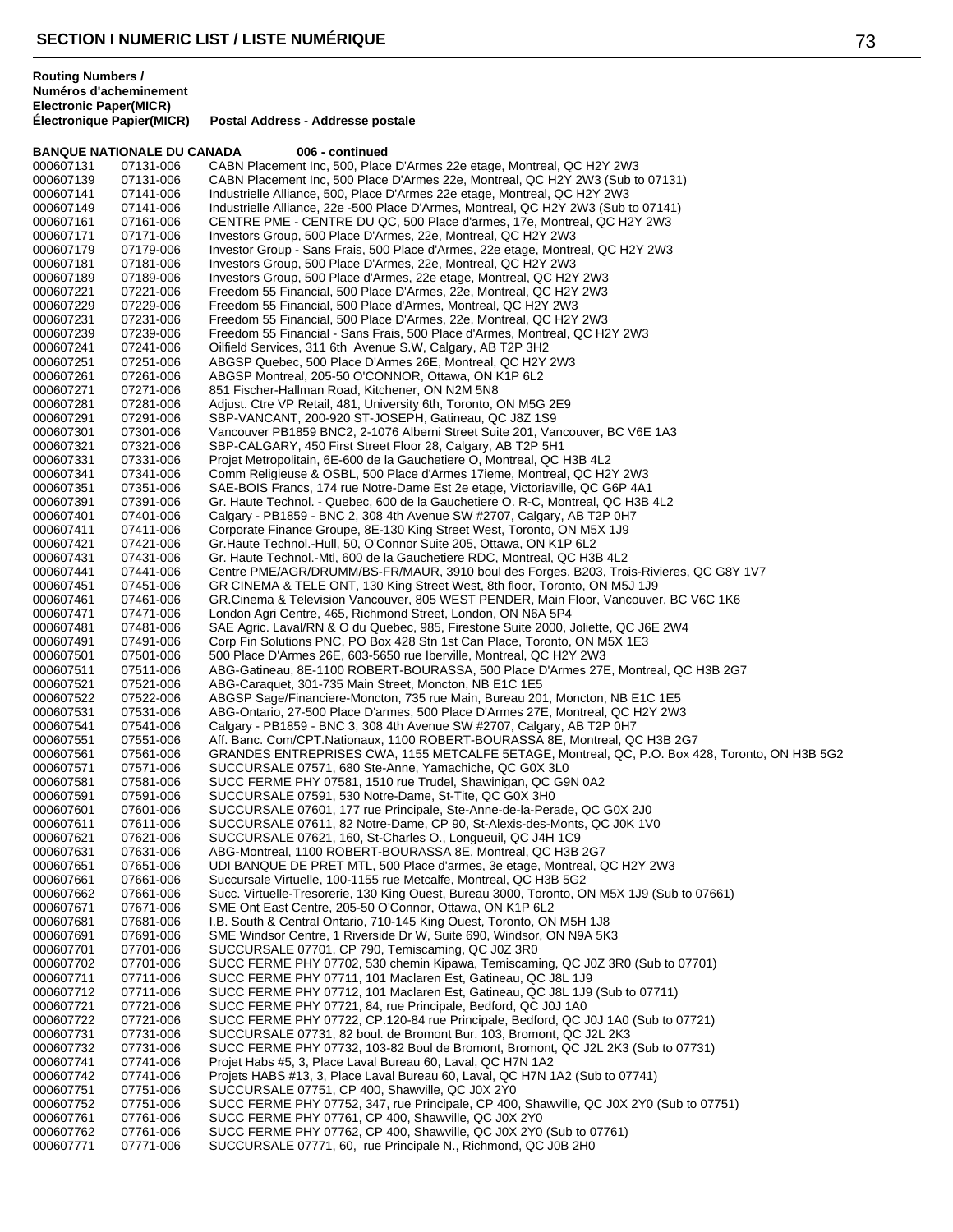### **BANQUE NATIONALE DU CANADA 006 - continued**

| 000607772              | 07771-006              | SUCC FERME PHY 07772, 60, rue Principale N., Richmond, QC J0B 2H0 (Sub to 07771)                                                                        |
|------------------------|------------------------|---------------------------------------------------------------------------------------------------------------------------------------------------------|
| 000607791              | 07791-006              | 250-920 boul St-Joseph, Gatineau, QC J8Z 1S9                                                                                                            |
| 000607801              | 07801-006              | Carrefour Financier, 500 rue D'Avaugour bureau 1000, Boucherville, QC J4B 0G6                                                                           |
| 000607821              | 07821-006              | Agri Ctre South West Ont, 465 Richmond Street, London, ON N6A 5P4                                                                                       |
| 000607831              | 07831-006              | SP WESTERN CANADA, 205-50 O'CONNOR, Ottawa, ON K1P 6L2                                                                                                  |
| 000607841              | 07841-006              | Part Comm GW West Canada, 600 de la Gauchetiere Ouest, 13e Etage, Montreal, QC H3B 4L2                                                                  |
| 000607851              | 07851-006              | Public Sector Western Canada, 1100 ROBERT-BOURASSA 8E, Montreal, QC H3B 2G7                                                                             |
| 000607861              | 07861-006              | Public Sector Ont West, 8-130 King St West, Toronto, ON M5X 1J9                                                                                         |
| 000607871              | 07871-006              | SDH Externe, 500 Place d'armes, 3e etage, Montreal, QC H2Y 2W3                                                                                          |
| 000607881              | 07881-006              | Ctre D'Assist. Quebec-Escompte, 450 St-Jean-Baptiste Local 100, Quebec, QC G2E 6H5                                                                      |
| 000607891<br>000607901 | 07891-006<br>07901-006 | Part Comm Great West Ont, 600 de la Gauchetiere Ouest, 13e Etage, Montreal, QC H3B 4L2<br>SDH-Estrie, 500 Place d'armes, 3e etage, Montreal, QC H2Y 2W3 |
| 000607911              | 07911-006              | Part Comm Invest Grp Ont, 600 de la Gauchetiere Ouest, 13e Etage, Montreal, QC H3B 4L2                                                                  |
| 000607921              | 07921-006              | Centre PME Edmunston, 111 rue de l'Eglise, Edmundston, NB E3V 1J9                                                                                       |
| 000607931              | 07931-006              | Centre PME Bathurst, 219 Main St, Bathurst, NB E2A 1A9                                                                                                  |
| 000607941              | 07941-006              | C/PME Tracadie-Sheila, 3503 rue Principal RC, Tracadie, NB E1X 1G5                                                                                      |
| 000607951              | 07951-006              | Centre PME Caraquet, 25 Boul. St-Pierre C.P. 490, Caraquet, NB E1W 1B8                                                                                  |
| 000607961              | 07961-006              | Part Comm MD Manag Ont, 600 de la Gauchetiere Ouest, 13e Etage, Montreal, QC H3B 4L2                                                                    |
| 000607971              | 07971-006              | Centre Aux Concessionnaires, 3, Place Laval Bureau 60, Laval, QC H7N 1A2                                                                                |
| 000607981              | 07981-006              | Part Comm Great West Atl, 600 de la Gauchetiere Ouest, 13e Etage, Montreal, QC H3B 4L2                                                                  |
| 000607991              | 07991-006              | Part Comm Invest Grp Atl, 600 de la Gauchetiere Ouest, 13e Etage, Montreal, QC H3B 4L2                                                                  |
| 000608001              | 08001-006              | UDI BANQUE DE PRET MCQ, 500 Place d'armes, 3e etage, Montreal, QC H2Y 2W3                                                                               |
| 000608002              | 08002-006              | Debourse Constructeur Montereg, 500 place d'Armes 13e, Montreal, QC H2Y 2W3                                                                             |
| 000608011              | 08011-006              | VP UDI & IMMO, 600 de la Gauchetiere O, RDC, Montreal, QC H3B 4L2                                                                                       |
| 000608021              | 08021-006              | Part Comm Md Manag Atl, 600 de la Gauchetiere Ouest, 13e Etage, Montreal, QC H3B 4L2                                                                    |
| 000608031              | 08031-006              | SP Gatineau, 1155 METCALFE 23ETAGE, Montreal, QC H3B 5G2                                                                                                |
| 000608041              | 08041-006              | Unit Develop Immob-Mtl, 9001 L'Acadie, Suite 100, Montreal, QC H4N 3H5                                                                                  |
| 000608051<br>000608061 | 08051-006<br>08061-006 | Service Bancaire Prive, 900-2500 boul Daniel-Johnson, Laval, QC H7T 2P6<br>Service Bancaire Prive, 920 Boul St-Joseph S 200, Gatineau, QC J8Z 1S9       |
| 000608091              | 08091-006              | Service Bancaire Prive, 888 3eme Avenue 3 E etage, Val-d'Or, QC J9P 5E6                                                                                 |
| 000608101              | 08101-006              | Service Bancaire Prive, 265 St-Georges, Saint-Jerome, QC J7Z 5A1                                                                                        |
| 000608111              | 08111-006              | Service Bancaire Prive, 600 de la Gauchetiere O 6e etage, Montreal, QC H3B 4L2                                                                          |
| 000608121              | 08121-006              | Service Bancaire Prive, 3550 Boul des Sources, Dollard-Des-Ormeaux, QC H9B 1Z9                                                                          |
| 000608141              | 08141-006              | Centre PME Monteregie, 5e-9160 Boulevard Leduc, Bureau 400, Brossard, QC J4Y 0E3                                                                        |
| 000608151              | 08151-006              | B/Change - Casino de Montreal, 500 Place D'Armes, Montreal, QC H2Y 2W3                                                                                  |
| 000608161              | 08161-006              | Service Bancaire Prive, 8000 Langelier Bur 303, Montreal, QC H1P 3K2                                                                                    |
| 000608187              | 08187-006              | GI PME BSL GASP Iles, 2E-184 av de la Cathedrale, Rimouski, QC G5L 5H9                                                                                  |
| 000608191              | 08191-006              | Casino du Lac-Leamy, 428 boul Saint-Joseph, Gatineau, QC J8Y 3Y7                                                                                        |
| 000608201              | 08201-006              | PR HYPOTH TRUST MTL, 600 De la Gauchetiere O, RDC, Montreal, QC H3B 4L2                                                                                 |
| 000608221              | 08221-006              | Service Bancaire Prive, 8000 Langelier Bur 303, Montreal, QC H1P 3K2                                                                                    |
| 000608241              | 08241-006              | Service Bancaire Prive, 1180 Boul Talbot 2e etage, Chicoutimi, QC G7H 4B6                                                                               |
| 000608251              | 08251-006              | Service Bancaire Prive, 2600 Boul Laurier Bur 260, Quebec, QC G1V 4T3                                                                                   |
| 000608261<br>000608271 | 08261-006<br>08271-006 | Servic Banciare Prive, 2600 Boul Laurier Bur 126, Quebec, QC G1V 4T3<br>Service Bancaire Prive, 154 Ave de la Cathedrale 2e, Rimouski, QC G5L 5H9       |
| 000608281              | 08281-006              | Service Bancaire Prive, 49B route Kennedy, Levis, QC G6V 6C3                                                                                            |
| 000608291              | 08291-006              | Service Bancaire Prive, 3910 des Forges Bureau 203, Trois-Rivieres, QC G8Y 1V7                                                                          |
| 000608301              | 08301-006              | Service Bancaire Prive, 555 Rolland Therrien Bur 200, Longueuil, QC J4H 4E7                                                                             |
| 000608311              | 08311-006              | Service Bancaire Prive, 555 Rolland Therrien Bur 200, Longueuil, QC J4H 4E7                                                                             |
| 000608321              | 08321-006              | Service Bancaire Prive, 3075 Boul de Portland, Sherbrooke, QC J1L 2Y7                                                                                   |
| 000608331              | 08331-006              | Service Bancaire Prive, 595 Boul St-Joseph 2e etage, Drummondville, QC J2C 2B6                                                                          |
| 000608341              | 08341-006              | Service Bancaire Prive, 555 Rolland Therrien Bur 200, Longueuil, QC J4H 4E7                                                                             |
| 000608381              | 08381-006              | Centre PME-Laur-Lan-Abi-Tem, 265 St-Georges, St-Jerome, QC J7Z 5A1                                                                                      |
| 000608391              | 08391-006              | SERVICES ADM PME, 520-9160 blv Leduc, 500 Place D'Armes 27E, Brossard, QC J4Y 0E3                                                                       |
| 000608451              | 08451-006              | 710-9160 BOUL. LEDUC, Brossard, QC J4Y 0E3                                                                                                              |
| 000608461              | 08461-006              | 1601-1969 UPPER WATER ST, Halifax, NS B3J 3R7                                                                                                           |
| 000608471              | 08471-006              | Siege Social PBN, 1100 Boul. Robert-Bourassa 9ieme, 10-1100 Rue University, Montreal, QC H3B 2G7                                                        |
| 000608481              | 08481-006              | siege social cdbn, 7-1100 Rue University, Montreal, QC H3B 2G7                                                                                          |
| 000608501<br>000608531 | 08501-006<br>08531-006 | Unite de Financement TIP, 600 de la Gauchetiere O, RDC, Montreal, QC H3B 4L2<br>SHQ, 600 de la Gauchetiere O, RDC, Montreal, QC H3B 4L2                 |
| 000608541              | 08541-006              | IMMOBILIER-COM-UDI CONST1, 9160 Boul Leduc 5E Etage, Brossard, QC J4Y 0E3                                                                               |
| 000608551              | 08551-006              | UDI C Montreal, 600 DE LA GAUCHETIERE O 27E, Montreal, QC H3B 4L2                                                                                       |
| 000608561              | 08561-006              | UDI C LAVAL, 200-3131 St-Martin O, Laval, QC H7T 2Z5                                                                                                    |
| 000608581              | 08581-006              | UDI C Quebec, 260-2600 Laurier B3, Quebec, QC G1V 4T3                                                                                                   |
| 000608591              | 08591-006              | CONSO VO UDI & IMMO, 600 De la Gauchetiere O, RDC, Montreal, QC H3B 4L2                                                                                 |
| 000608601              | 08601-006              | BRANCH 08601, Box 269 Stn Main, Alliston, ON L9R 1V5                                                                                                    |
| 000608611              | 08611-006              | Intermediary Treasury, 150 York Street, Toronto, ON M5H 3A9                                                                                             |
| 000608621              | 08621-006              | BRANCH PHY CLOSED 08621, 500 Place d'Armes 10ieme, B260, Montreal, QC H2Y 2W3                                                                           |
| 000608631              | 08631-006              | BRANCH PHY CLOSED 08631, 2690-102 Manitoba St, Bracebridge, ON P1L 1W4                                                                                  |
| 000608641              | 08641-006              | BRANCH PHY CLOSED 08641, 72, Davis Dr., Newmarket, ON L3Y 2M7                                                                                           |
| 000608651              | 08651-006              | BRANCH PHY CLOSED 08651, 500 Place d'Armes 10ieme, Montreal, QC H2Y 2W3                                                                                 |
| 000608661              | 08661-006              | Ctre PME Longueuil, 5e-9160 Boulevard Leduc, Brossard, QC J4Y 0E3                                                                                       |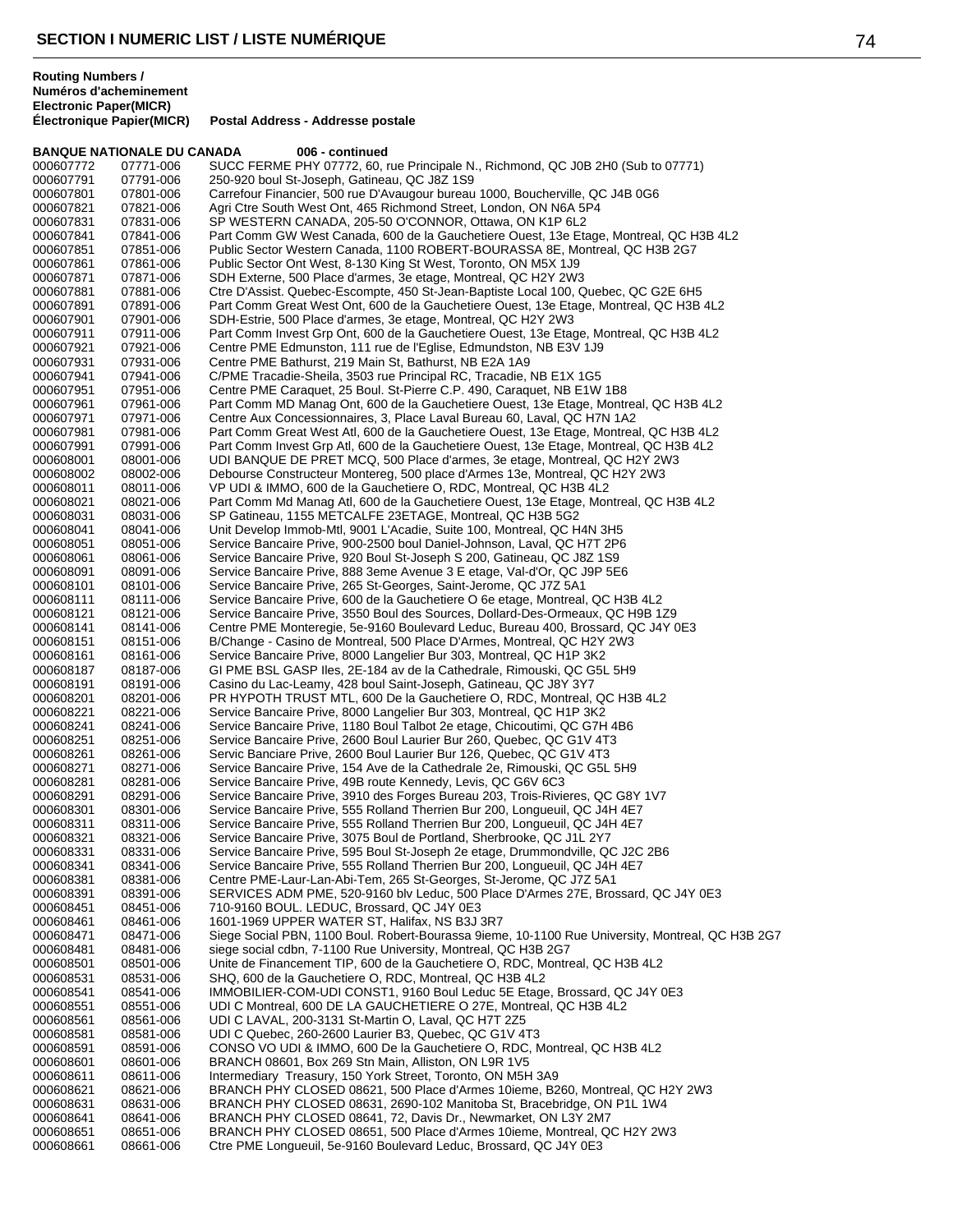|                        | <b>BANQUE NATIONALE DU CANADA</b> | 006 - continued                                                                                                                                                  |
|------------------------|-----------------------------------|------------------------------------------------------------------------------------------------------------------------------------------------------------------|
| 000608671              | 08671-006                         | BRANCH 08671, 108 Hurontario St., Collingwood, ON L9Y 2L8                                                                                                        |
| 000608681              | 08681-006                         | BRANCH PHY CLOSED 08681, 4 Mclaughlin RDd S, Brampton, ON L6Y 3B2                                                                                                |
| 000608691              | 08691-006                         | BRANCH 08691, 487 Bayfield Street, Barrie, ON L4M 4Z9                                                                                                            |
| 000608701              | 08701-006                         | BRANCH 08701, 395 Muskoka Rd. S., Gravenhurst, ON P1P 1J4                                                                                                        |
| 000608711              | 08711-006                         | BRANCH PHY CLOSED 08711, 102, Manitoba St. B.2690, Bracebridge, ON P1L 1W4                                                                                       |
| 000608721              | 08721-006                         | BRANCH PHY CLOSED 08721, 72, Davis Dr., Newmarket, ON L3Y 2M7                                                                                                    |
| 000608731<br>000608741 | 08731-006<br>08741-006            | BRANCH 08731, 2628 Princess Street, Kingston, ON K7P 1S8<br>BRANCH PHY CLOSED 08741, 423, Georges St. N., Peterborough, ON K9H 3R4                               |
| 000608751              | 08751-006                         | BRANCH PHY CLOSED 08751, 9281, Highway 93 RR2, Midland, ON L4R 4K4                                                                                               |
| 000608761              | 08761-006                         | BRANCH 08761, 9281 Highway #93, Midland, ON L4R 4S6                                                                                                              |
| 000608771              | 08771-006                         | BRANCH PHY CLOSED 08771, 2628 Princess Street, Kingston, ON K7P 2S8                                                                                              |
| 000608781              | 08781-006                         | BRANCH 08781, 72 Davis Dr., Newmarket, ON L3Y 2M7                                                                                                                |
| 000608791              | 08791-006                         | BRANCH 08791, 343 Wilson Ave., North York, ON M3H 1T1                                                                                                            |
| 000608801              | 08801-006                         | BRANCH 08801, 163, First St., Orangeville, ON L9W 3J8                                                                                                            |
| 000608811              | 08811-006                         | BRANCH 08811, 44 Mississaga St. E., P.O. Box 2267, Orillia, ON L3V 6S1                                                                                           |
| 000608821              | 08821-006                         | BRANCH PHY CLOSED 08821, B.2267-44 Mississaga St E, B.2267, Orillia, ON L3V 1V5                                                                                  |
| 000608831              | 08831-006                         | Carrefour Financier, 595 boul. St-Joseph, Drummondville, QC J2C 2B6                                                                                              |
| 000608841<br>000608851 | 08841-006<br>08851-006            | BRANCH PHY CLOSED 08841, 102, Manitoba St., B.2690, Bracebridge, ON P1L 1W4<br>Unite Financ. Acces Logis, 600 de la Gauchetiere O, rdc, Montreal, QC H3B 4L2     |
| 000608861              | 08861-006                         | BRANCH PHY CLOSED 08861, 465 Richmond St, London, ON N6A 5P4                                                                                                     |
| 000608871              | 08871-006                         | BRANCH PHY CLOSED 08871, 851 Fischer-Hallman Road North, Kitchener, ON N2M 5N8                                                                                   |
| 000608891              | 08891-006                         | SAE PME Chaud Appal, 49B Kennedy 2ieme etage, Levis, QC G6V 6C3                                                                                                  |
| 000608901              | 08901-006                         | SAE AGRIC QC et CHAUD APP, 49B Kennedy 2ieme etage, Levis, QC G6V 6C3                                                                                            |
| 000608911              | 08911-006                         | S/Intermediation-Montreal, 500 Place D'Armes, 30e, Montreal, QC H2Y 2W3                                                                                          |
| 000608919              | 08911-006                         | S/Intermediation-Montreal, 500, Place D'Armes 22e, Montreal, QC H2Y 2W3 (Sub to 08911)                                                                           |
| 000608921              | 08921-006                         | Centre de Devel. Outaouais, 27-500 Place D'armes, 500 Place D'Armes 27E, Montreal, QC H2Y 2W3                                                                    |
| 000608931              | 08931-006                         | Debourse Constructeur Montereg, 500 Place D'Armes 13e, Montreal, QC H2Y 2W3                                                                                      |
| 000608941              | 08941-006                         | SAE PME SAG/L S-Jean/C ND, 1180, boul Talbot 2e, Chicoutimi, QC G7H 4B6                                                                                          |
| 000608947              | 08947-006                         | GI PME SAG Lac St-Jean C-Nord, 2E-1180 Boul Talbot, Chicoutimi, QC G7H 4B6                                                                                       |
| 000608951<br>000608961 | 08951-006<br>08961-006            | C AG Alim Lav N & O du QC, 206 Boulevard Cure Labelle, Ste-Therese, QC J7E 2X7<br>Reg ADM Monter & Ctre Quebec, 555 Roland Therrien, B200, Longueuil, QC J4H 4E7 |
| 000608971              | 08971-006                         | OP PR Grandes Entreprise, 500 Place D'Armes 26E, Montreal, QC H2Y 2W3                                                                                            |
| 000608978              | 08978-006                         | S/Clientele GR. Entreprises, 5650 Iberville, 6e, Montreal, QC H2G 2B3                                                                                            |
| 000608979              | 08979-006                         | S/Clientele GR. Entreprises, 5650 Iberville, 6e, Montreal, QC H2G 2B3                                                                                            |
| 000608981              | 08981-006                         | Centre PME, 342, Main Unite 100, Shediac, NB E4P 2E7                                                                                                             |
| 000608991              | 08991-006                         | SAE PME CUQ, 2600 Boul Laurier B260, Quebec, QC G1V 4T3                                                                                                          |
| 000608997              | 08997-006                         | GI PME QC & Chaud Appal, 110-450 av Saint-Jean-Baptiste, Quebec, QC G2E 6H5                                                                                      |
| 000609001              | 09001-006                         | Alliance Super Marche, 4111 Jean-Talon E, Montreal, QC H1S 1J5                                                                                                   |
| 000609011              | 09011-006                         | Alliance Super Marche, 6250, Blvd Cousineau, Saint-Hubert, QC J3Y 8X9                                                                                            |
| 000609021              | 09021-006                         | Alliance Super Marche, 500 rue d'Avaugour Bureau 1000, Boucherville, QC J4B 0G6                                                                                  |
| 000609031              | 09031-006                         | Alliance Super Marche, 945, Avenue Nordique, Quebec, QC G1C 7S8<br>Alliance Super Marche, 8091, St-Denis, Montreal, QC H2R 2G2                                   |
| 000609041<br>000609051 | 09041-006<br>09051-006            | Alliance Super Marche, 4319, St-Jean, Dollard-Des-Ormeaux, QC H9H 2A4                                                                                            |
| 000609061              | 09061-006                         | SUCC FERME PHY 09061, 259 boul. St-Joseph, Suite 101, Gatineau, QC J8Y 6T1                                                                                       |
| 000609071              | 09071-006                         | Alliance Super Marche, 1130, Marcel-Laurin, Saint-Laurent, QC H4R 1J7                                                                                            |
| 000609081              | 09081-006                         | Alliance Super Marche, 5355, Cote-des-Neiges, Montreal, QC H3T 1Y4                                                                                               |
| 000609091              | 09091-006                         | Alliance Super Marche, 6250, Blvd Cousineau, Saint-Hubert, QC J3Y 8X9                                                                                            |
| 000609101              | 09101-006                         | Alliance Super Marche, 14965, Bl. Pierrefonds, Pierrefonds, QC H9H 4M5                                                                                           |
| 000609111              | 09111-006                         | Alliance Super Marche, 305 Boul de la Seigneurie O, Blainville, QC J7C 0E6                                                                                       |
| 000609121              | 09121-006                         | Alliance Supermarche, 1700 Mercure, Drummondville, QC J2B 3N4                                                                                                    |
| 000609151              | 09151-006                         | Alliance Super Marche, 761 boulevard Arthur-Sauve, St-Eustache, QC J7P 4X5                                                                                       |
| 000609161<br>000609171 | 09161-006<br>09171-006            | Alliance Super Marche, 180, bl Sir Wilfrid Laurier, Beloeil, QC J3G 4G7<br>45 Mtee Robert, B100, St-Basile-le-Grand, QC J3N 1L7                                  |
| 000609181              | 09181-006                         | Alliance Super Marche, 2995 Boul Dagenais ouest Bur H, Laval, QC H7P 1T3                                                                                         |
| 000609191              | 09191-006                         | Alliance Super Marche, 54-100 boul Brien, Repentigny, QC J6A 5N4                                                                                                 |
| 000609201              | 09201-006                         | Alliance Super Marche, 41, Georges-Gagnee, Local 102, Delson, QC J5B 2E5                                                                                         |
| 000609211              | 09211-006                         | Alliance Supermarche, 2175, Des Laurentides, Laval, QC H7K 2J3                                                                                                   |
| 000609231              | 09231-006                         | Alliance Super Marche, 110-20 Principale, St-Andre-Avellin, QC J0V 1W0                                                                                           |
| 000609241              | 09241-006                         | Alliance Supermarche, 900, Grignon, St-Jerome, QC J7Y 3S7                                                                                                        |
| 000609251              | 09251-006                         | Alliance Supermarche, 265, St-Georges, St-Jerome, QC J7Z 5A1                                                                                                     |
| 000609261              | 09261-006                         | Alliance Super Marche, 1030 Avenue du Pont Sud, Alma, QC G8B 2V8                                                                                                 |
| 000609291              | 09291-006                         | Placement Quebec, 500, Place D'Armes 22e etage, Montreal, QC H2Y 2W3                                                                                             |
| 000609299              | 09299-006                         | Placement Quebec, 500 Place d'Armes, 22e etage, Montreal, QC H2Y 2W3                                                                                             |
| 000609301<br>000609311 | 09301-006<br>09311-006            | Alliance Super Marche, 780 Baseline Road, Ottawa, ON K2C 3V8<br>Assomption Vie, 500, Place D'Armes 22e etage, Montreal, QC H2Y 2W3                               |
| 000609319              | 09319-006                         | Assomption vie, 500 Place d'Armes, 22e etage, Montreal, QC H2Y 2W3                                                                                               |
| 000609321              | 09321-006                         | Great West Life, 500 Place D'Armes, 22e, Montreal, QC H2Y 2W3                                                                                                    |
| 000609329              | 09329-006                         | Great West Life, 500 Place d'Armes, Montreal, QC H2Y 2W3                                                                                                         |
| 000609331              | 09331-006                         | Great-West Life, 500 Place D'Armes, 22e, Montreal, QC H2Y 2W3                                                                                                    |
| 000609339              | 09339-006                         | Great-West Life - Sans Frais, 500 Place d'Armes, 22e etage, Montreal, QC H2Y 2W3                                                                                 |
| 000609341              | 09341-006                         | Regroup.Autres Part.Fin., 500, Place D'Armes 22e etage, Montreal, QC H2Y 2W3                                                                                     |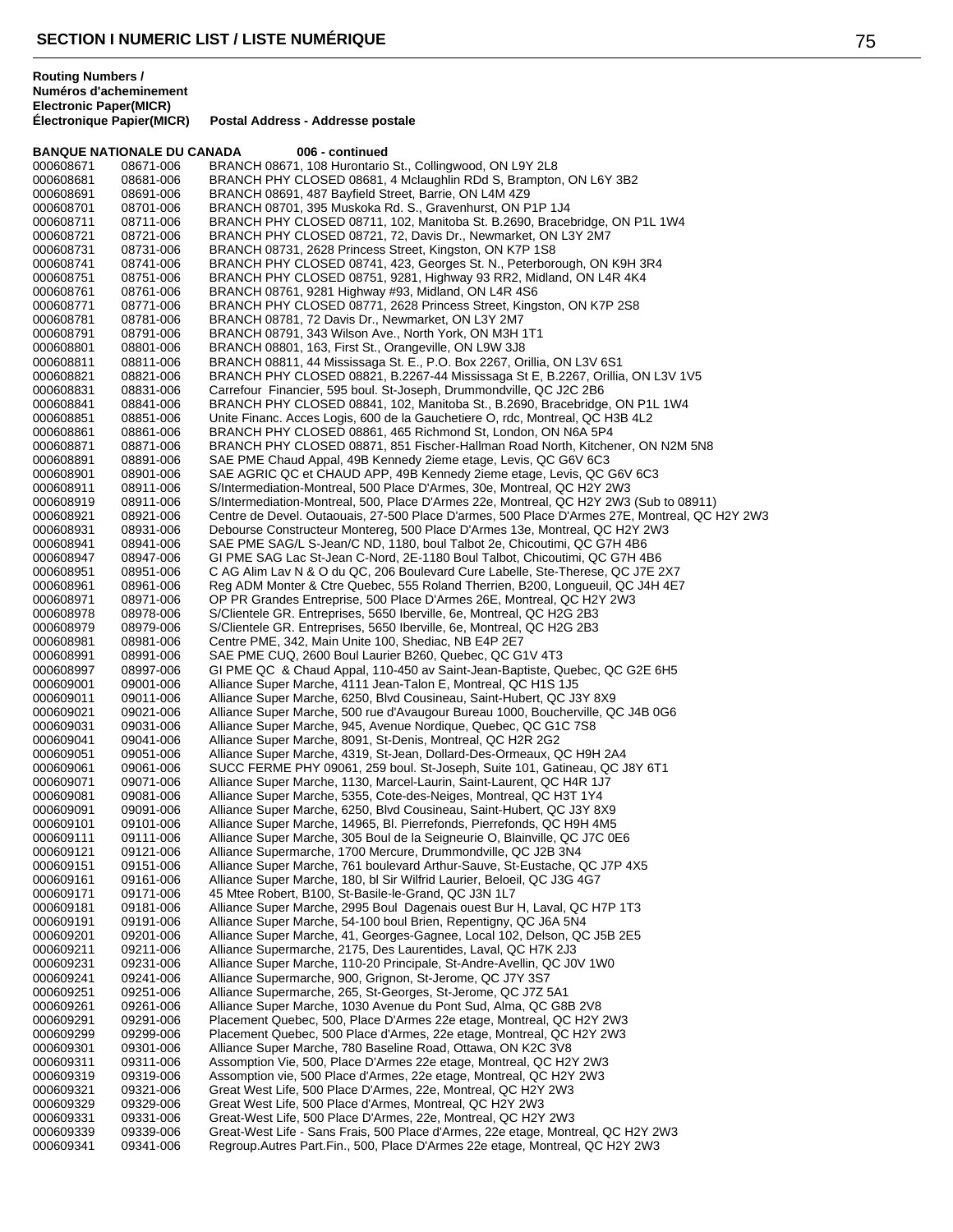|                        | <b>BANQUE NATIONALE DU CANADA</b> | 006 - continued                                                                                                                                    |  |
|------------------------|-----------------------------------|----------------------------------------------------------------------------------------------------------------------------------------------------|--|
| 000609349              | 09341-006                         | Regroup.Autres Parts.Fin., 500, Place D'Armes 22e, Montreal, QC H2Y 2W3 (Sub to 09341)                                                             |  |
| 000609351              | 09351-006                         | Alliance Super Marche, 127 Boul Rene-Lepage Est, Rimouski, QC G3L 1P1                                                                              |  |
| 000609361              | 09361-006                         | Alliance, 1520 Route des Rivieres B1, Levis, QC G7A 2P9                                                                                            |  |
| 000609371              | 09371-006                         | Union Vie, 500, Place D'Armes 22e etage, Montreal, QC H2Y 2W3                                                                                      |  |
| 000609379              | 09371-006                         | Union Vie, 500, Place D'Armes 22e, Montreal, QC H2Y 2W3 (Sub to 09371)                                                                             |  |
| 000609391              | 09391-006                         | Alliance Super Marche, 60, Don Quichotte, Ile-Perrot, QC J7V 6L7                                                                                   |  |
| 000609401              | 09401-006                         | Succursale Alliance Poste, CP 100, Saint-Agapit, QC G0S 1Z0                                                                                        |  |
| 000609411              | 09411-006                         | Succursale Alliance Poste, 170 Boul. Laurier, Laurier Station, QC G0S 1N0                                                                          |  |
| 000609421              | 09421-006                         | 160, Notre-Dame N., Sainte-Marie, QC G6E 3B4<br>Succursale Alliance Poste, 235 rue Commerciale, St-Henri-de-Levis, QC G0R 3E0                      |  |
| 000609431<br>000609441 | 09431-006<br>09441-006            | 160, Notre-Dame N., Sainte-Marie, QC G6E 3B4                                                                                                       |  |
| 000609451              | 09451-006                         | VP PME-Flex ADM, 500 Place D'Armes 4e etage, Montreal, QC H2Y 2W3                                                                                  |  |
| 000609452              | 09451-006                         | Centre Flexaffaires Inc., CP 725 Succ Place-D'armes, Montreal, QC H2Y 3H8 (Sub to 09451)                                                           |  |
| 000609453              | 09451-006                         | Centre Flexaffaires Inc., 500 Place-d'Armes, Montreal, QC H2Y 2W3 (Sub to 09451)                                                                   |  |
| 000609471              | 09471-006                         | Ctre Agricole Estrie, 347 Child, Coaticook, QC J1A 2B5                                                                                             |  |
| 000609491              | 09491-006                         | SECTEUR PME-CTRE DU QC, 500 Place d'armes, 17e, Montreal, QC H2Y 2W3                                                                               |  |
| 000609501              | 09501-006                         | ED Jones, 500, Place D'Armes 22e etage, Montreal, QC H2Y 2W3                                                                                       |  |
| 000609509              | 09501-006                         | Edward Jones, 500, Place D'Armes 22e etage, Montreal, QC H2Y 2W3 (Sub to 09501)                                                                    |  |
| 000609511              | 09511-006                         | NBCN, 500, Place D'Armes 22e etage, Montreal, QC H2Y 2W3                                                                                           |  |
| 000609519              | 09511-006                         | NBCN, 500, Place D'Armes 22e etage, Montreal, QC H2Y 2W3 (Sub to 09511)                                                                            |  |
| 000609521              | 09521-006                         | Altamira Cashperformer, 500 Place d'Armes 22e etage, Montreal, QC H2Y 2W3                                                                          |  |
| 000609529              | 09521-006                         | Altamira Cashperformer, 500 Place d'Armes 22e etage, Montreal, QC H2Y 2W3 (Sub to 09521)                                                           |  |
| 000609531              | 09531-006                         | Altamira-PBN, 500, Place D'Armes 22e etage, Montreal, QC H2Y 2W3                                                                                   |  |
| 000609539              | 09531-006                         | Altamira-PBN, 500, Place D'Armes 22e etage, Montreal, QC H2Y 2W3 (Sub to 09531)                                                                    |  |
| 000609541              | 09541-006                         | Peak Group, 500, Place D'Armes 22e etage, Montreal, QC H2Y 2W3                                                                                     |  |
| 000609549              | 09541-006                         | Peak Group, 500, Place D'Armes 22e etage, Montreal, QC H2Y 2W3 (Sub to 09541)<br>MD-Management, 500, Place D'Armes 22e etage, Montreal, QC H2Y 2W3 |  |
| 000609551<br>000609559 | 09551-006<br>09551-006            | MD-Management, 500, Place D'Armes 22e etage, Montreal, QC H2Y 2W3 (Sub to 09551)                                                                   |  |
| 000609561              | 09561-006                         | MD-Management, 500, Place D'Armes 22e etage, Montreal, QC H2Y 2W3                                                                                  |  |
| 000609569              | 09561-006                         | MD-Management, 500 Place D'Armes 22e, Montreal, QC H2Y 2W3 (Sub to 09561)                                                                          |  |
| 000609571              | 09571-006                         | HUB Capital Inc., 500, Place D'Armes 22e etage, Montreal, QC H2Y 2W3                                                                               |  |
| 000609579              | 09571-006                         | HUB Capital Inc, 500, Place D'Armes 22e, Montreal, QC H2Y 2W3 (Sub to 09571)                                                                       |  |
| 000609581              | 09581-006                         | Wellington W Capital Inc, 500, Place D'Armes 22e etage, Montreal, QC H2Y 2W3                                                                       |  |
| 000609589              | 09581-006                         | NBCN - Reserved, 500, Place D'Armes 22e, Montreal, QC H2Y 2W3 (Sub to 09581)                                                                       |  |
| 000609591              | 09591-006                         | Financiere Professionnels, 500, Place D'Armes 22e etage, Montreal, QC H2Y 2W3                                                                      |  |
| 000609599              | 09591-006                         | Rice Capital, 500, Place D'Armes 22e, Montreal, QC H2Y 2W3 (Sub to 09591)                                                                          |  |
| 000609601              | 09601-006                         | 1201 Britannia Rd W, Mississauga, ON L5V 1N2                                                                                                       |  |
| 000609611<br>000609651 | 09611-006<br>09651-006            | Alliance Super Marche, 355, Montreal Road, Vanier, ON K1L 6B1<br>Alliance Super Marche, 5929, Jeanne D'Arc N., Orleans, ON K1C 6V8                 |  |
| 000609691              | 09691-006                         | Vancouver PB1859 BNC3, 2-1076 Alberni Street Suite 201, Vancouver, BC V6E 1A3                                                                      |  |
| 000609701              | 09701-006                         | Int Alta CAP Couts Totaux, 900-130 King St W, Toronto, ON M5X 1J9                                                                                  |  |
| 000609711              | 09711-006                         | C/AJ GR 15 Laval Laur Lanaud, 2500 Daniel-Johnson, Laval, QC H7T 2P6                                                                               |  |
| 000609791              | 09791-006                         | Succ.Axa, 1100 Boul. Robert-Bourassa 9ieme, Montreal, QC H3B 2G7                                                                                   |  |
| 000609801              | 09801-006                         | INTEGRATION & SOUTIEN SEE, 600 De la Gauchetiere O 12e, Montreal, Dollard-Des-Ormeaux, QC H3B 4L2                                                  |  |
| 000609811              | 09811-006                         | CCM Montreal, 1155 Rue Metcalfe 5E, Montreal, QC H3B 4S9                                                                                           |  |
| 000609821              | 09821-006                         | CCM LAVAL, 5-1155 Rue Metcalfe, Montreal, Dollard-Des-Ormeaux, QC H3B 4S9                                                                          |  |
| 000609831              | 09831-006                         | CCM TORONTO, 31-130 KING STREET WEST, Toronto, ON M5X 1J9                                                                                          |  |
| 000609851              | 09851-006                         | SDH-Maritimes, 500 Place D'armes 13e, Montreal, QC H2Y 2W3                                                                                         |  |
| 000609861              | 09861-006                         | Service de Prets ENT, 600 De la Gauchetiere Ouest, 13e, Montreal, QC H3B 4L2                                                                       |  |
| 000609871              | 09871-006                         | Succ.Axa, 1100 Boul. Robert-Bourassa 9ieme, Montreal, QC H3B 2G7                                                                                   |  |
| 000609881<br>000609901 | 09881-006                         | Fin Biens Consommations, 16e-500 Place D'Armes, Montreal, QC H2Y 2W3                                                                               |  |
| 000609911              | 09901-006<br>09911-006            | Directnat Part., 10e-500 Place D'Armes, Montreal, QC H2Y 2W3<br>Centre Flexaffaires Inc, 600 De la Gauchetiere Ouest, 13e, Montreal, QC H3B 4L2    |  |
| 000609912              | 09911-006                         | Centre Flexaffaires Inc, CP 158 Succ Place-D'Armes, Montreal, QC H2Y 3H8 (Sub to 09911)                                                            |  |
| 000609913              | 09911-006                         | Centre Flexaffaires Inc, CP 158 Succ Place-D'Armes, Montreal, QC H2Y 2W3 (Sub to 09911)                                                            |  |
| 000609914              | 09914-006                         | Centre Flexaffaires Inc, CP 158 Succ Place-D'Armes, Montreal, QC H2Y 3H8                                                                           |  |
| 000609915              | 09911-006                         | Centre Flexaffaires Inc. CP 158 Succ Place-D'Armes, Montreal, QC H2Y 3H8 (Sub to 09911)                                                            |  |
| 000609916              | 09911-006                         | Centre Flexaffaires Inc, CP 158 Succ Place-D'Armes, Montreal, QC H2Y 3H8 (Sub to 09911)                                                            |  |
| 000609917              | 09911-006                         | Ctre Flexaffaires EAI, CP 158 Succ Place-D'Armes, Montreal, QC H2Y 3H8 (Sub to 09911)                                                              |  |
| 000609918              | 09911-006                         | Ctre Flexaffaires EAI, CP 158 Succ Place-D'Armes, Montreal, QC H2Y 3H8 (Sub to 09911)                                                              |  |
| 000609919              | 09911-006                         | Centre Flexaffaires Inc, CP 158 Succ Place-D'Armes, Montreal, QC H2Y 2W3 (Sub to 09911)                                                            |  |
| 000609951              | 09951-006                         | Assante Toronto, 22E-500 Place D'Armes, Montreal, QC H2Y 2W3                                                                                       |  |
| 000609959              | 09951-006                         | Assante Toronto, 150 York, Toronto, ON M5H 3S5 (Sub to 09951)                                                                                      |  |
| 000609961<br>000609962 | 09961-006<br>09962-006            | SUCCURSALE 09961, 9596 RUE ST HENRI PICHE, St-Canut, Mirabel, QC J7N 0T4<br>Assante, 200, County Court Blvd, Brampton, ON L6W 4K7 (Sub to 09951)   |  |
| 000609971              | 09971-006                         | Promutuel CAP SOC Fiducie, 500, Place D'Armes 22e etage, Montreal, QC H2Y 2W3                                                                      |  |
| 000609973              | 09973-006                         | Promutuel, 500, Place D'Armes 22e etage, Montreal, QC H2Y 2W3                                                                                      |  |
| 000609979              | 09971-006                         | Promutuel Montreal, 500, Place D'Armes 22e etage, Montreal, QC H2Y 2W3 (Sub to 09971)                                                              |  |
| 000609981              | 09981-006                         | Pret sur Actif, 1100 ROBERT-BOURASSA 8E, Montreal, QC H3B 2G7                                                                                      |  |
| 000609991              | 09991-006                         | Serv dev Hypth SDH, 3965, Boul. St-Martin O., Laval, QC H7T 1B7                                                                                    |  |
| 000610001              | 10001-006                         | Distr Cons-Centre Bancair, 500 Place D'Armes, 22e etage, Montreal, QC H2Y 2W3                                                                      |  |
|                        |                                   |                                                                                                                                                    |  |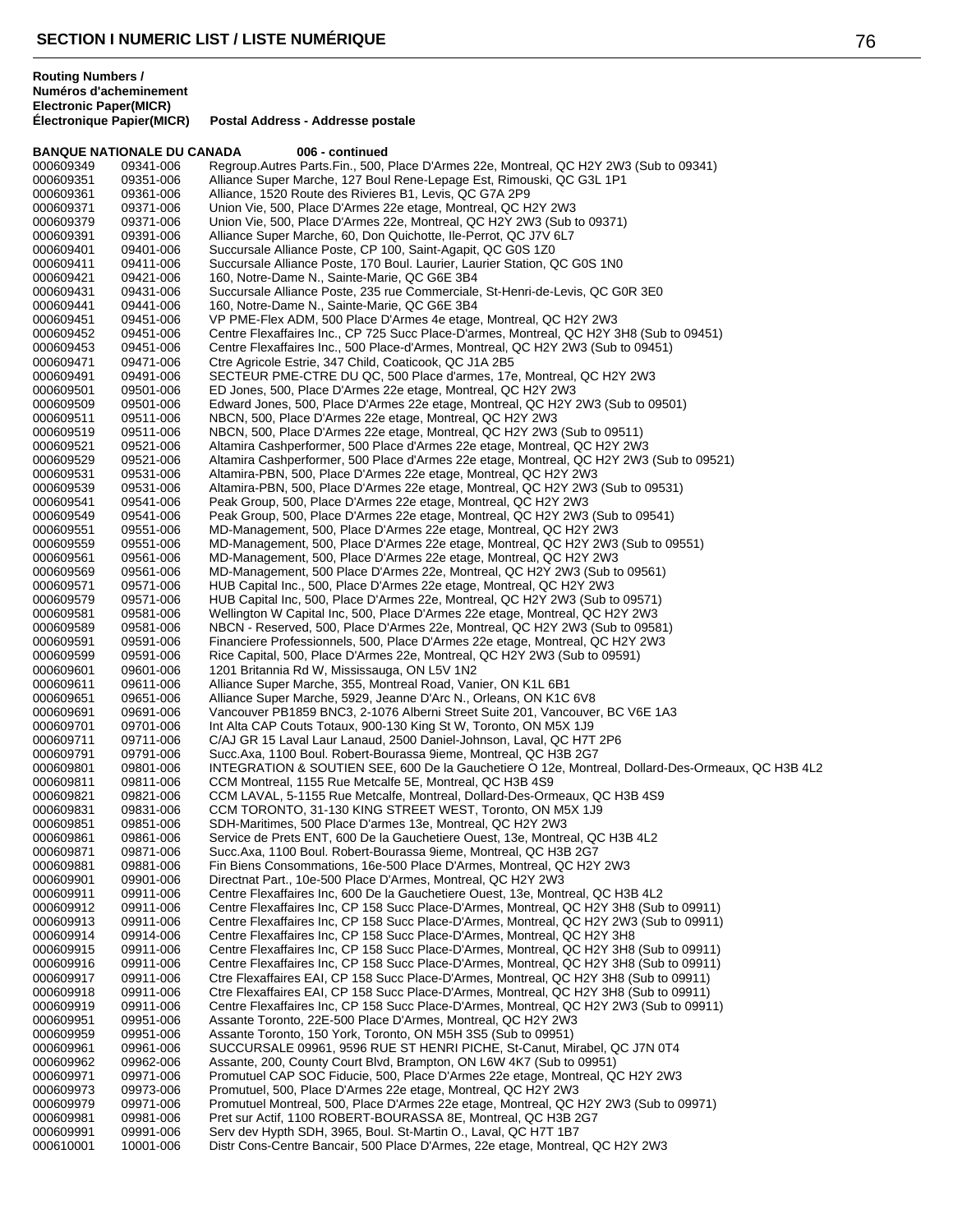## **BANQUE NATIONALE DU CANADA 006 - continued**

| 000610031              | 10031-006              | SUCC FERME PHY 10031, 355, Montreal Road, Vanier, ON K1L 6B1                                                                                        |
|------------------------|------------------------|-----------------------------------------------------------------------------------------------------------------------------------------------------|
| 000610041              | 10041-006              | Centre Agricole, 710 Principale, PO410, Casselman, ON K0A 1M0                                                                                       |
| 000610051              | 10051-006              | SUCCURSALE 10051, 232 rue Rideau, Ottawa, ON K1N 5Y3                                                                                                |
| 000610061              | 10061-006              | SUCCURSALE 10061, 410, chemin Madawaska, Grand Falls, NB E3Y 1A4                                                                                    |
| 000610071              | 10071-006              | Centre Asiatique, 2 Complexe Desjardins, Montreal, QC H5B 1B4                                                                                       |
| 000610081<br>000610082 | 10081-006<br>10082-006 | Sol Trans Entreprise, 11E-500 Place D'Armes, Montreal, QC H2Y 2W3<br>Telnat Entreprise, 4-500 Place D'armes, Montreal, QC H2Y 2W3                   |
| 000610091              | 10091-006              | SUCCURSALE 10091, 155 av Saint-Charles, Vaudreuil-Dorion, QC J7V 2K9                                                                                |
| 000610101              | 10101-006              | SUCC FERME PHY 10101, 3131, boul Concorde est, Laval, QC H7E 4W4                                                                                    |
| 000610111              | 10111-006              | BRANCH 10111, 71 King St, Saint John, NB E2L 1G5                                                                                                    |
| 000610112              | 10112-006              | 71 King St, Saint John, NB E2L 1G5 (Sub to 10111)                                                                                                   |
| 000610121              | 10121-006              | SUCC FERME PHY 10121, 101 Maclaren Est, Gatineau, QC J8L 1J9                                                                                        |
| 000610131              | 10131-006              | SUCCURSALE 10131, 6250 Blvd Cousineau, Saint-Hubert, QC J3Y 8X9                                                                                     |
| 000610141<br>000610151 | 10141-006<br>10151-006 | SUCC FERME PHY 10141, 1117 boul de Perigny, Chambly, QC J3L 1W7<br>SUCC FERME PHY 10151, 879 Principale S. 5, Beresford, NB E8K 1R3                 |
| 000610161              | 10161-006              | BRANCH PHY CLOSED 10161, 244, Rideau, Ottawa, ON K1N 5Y3                                                                                            |
| 000610171              | 10171-006              | SUCCURSALE 10171, 600 de la Gauchetiere 17e, Montreal, QC H3B 4L2                                                                                   |
| 000610181              | 10181-006              | BRANCH 10181, 1 Riverside Drive West, Windsor, ON N9A 5K3                                                                                           |
| 000610182              | 10182-006              | 301 Ouellette Ave, Windsor, ON N9A 4J1 (Sub to 10181)                                                                                               |
| 000610191              | 10191-006              | SUCCURSALE 10191, 210 chemin Ste-Catherine, B.101, St-Constant, QC J5A 2J4                                                                          |
| 000610201              | 10201-006              | SUCCURSALE 10201, 250-920 boul Saint-Joseph, Gatineau, QC J8Z 1S9                                                                                   |
| 000610203<br>000610211 | 10203-006<br>10211-006 | Place du Centre, 920 boul St-Joseph, Hull, QC J8X 1S9 (Sub to 10201)<br>SUCC FERME PHY 10211, 250-920 boul Saint-Joseph, Gatineau, QC J8Z 1S9       |
| 000610221              | 10221-006              | Octroi Pret, 10E-500 Place D'Armes, Montreal, QC H2Y 2W3                                                                                            |
| 000610231              | 10231-006              | SUCCURSALE 10231, 2575 D'Annemasse, Boisbriand, QC J7H 0A5                                                                                          |
| 000610241              | 10241-006              | SUCC FERME PHY 10241, 595, Bl. St-Joseph, Drummondville, QC J2C 2B6                                                                                 |
| 000610251              | 10251-006              | SUCCURSALE 10251, 585 avenue St-Charles, Vaudreuil-Dorion, QC J7V 8P9                                                                               |
| 000610261              | 10261-006              | SUCCURSALE 10261, 322, Montee des Pionniers, Terrebonne, QC J6V 1S6                                                                                 |
| 000610271              | 10271-006              | SUCCURSALE 10271, 480, Montee Masson, Mascouche, QC J7K 2L5<br>SUCCURSALE 10281, 1878 RUE NOTRE-DAME, Ancienne-Lorette, QC G2E 3C8                  |
| 000610281<br>000610291 | 10281-006<br>10291-006 | SUCCURSALE 10291, 6100 rue du Boisee, Montreal, QC H3S 2W1                                                                                          |
| 000610301              | 10301-006              | SUCC FERME PHY 10301, 305, Barkoff, Trois-Rivieres, QC G8T 2A5                                                                                      |
| 000610311              | 10311-006              | g/Personnalise BN Atlant, 735 rue Maine Bur 402, Moncton, NB E1C 1E5                                                                                |
| 000610321              | 10321-006              | SUCCURSALE 10321, 8200, Boul. Taschereau Suite 1400, Brossard, QC J4X 2S6                                                                           |
| 000610331              | 10331-006              | SUCCURSALE 10331, 3918 Saint-Charles, Pierrefonds, QC H9H 3C6                                                                                       |
| 000610341              | 10341-006              | BRANCH PHY CLOSED 10341, 1 Riverside Drive West, Windsor, ON N9A 5K3                                                                                |
| 000610351<br>000610352 | 10351-006<br>10351-006 | SUCCURSALE 10351, 735 Main Suite 101, Moncton, NB E1C 1E5<br>SUCC FERME PHY 10352, 346 Elmwood Drive, C.P. 1245, Moncton, NB E1A 8R5 (Sub to 10351) |
| 000610357              | 10357-006              | 760 Main St, Moncton, NB E1C 8V9 (Sub to 10351)                                                                                                     |
| 000610361              | 10361-006              | SUCCURSALE 10361, 103-810 Route Jean-Gauvin, Quebec, QC G1X 0B6                                                                                     |
| 000610371              | 10371-006              | BRANCH 10371, 132 Kent Street, Charlottetown, PE C1A 1N2                                                                                            |
| 000610372              | 10372-006              | 132 Kent St, Charlottetown, PE C1A 1N2 (Sub to 10371)                                                                                               |
| 000610411              | 10411-006              | SUCCURSALE 10411, 5645, boul. Grande Allee, Brossard, QC J4Z 3G3                                                                                    |
| 000610421<br>000610422 | 10421-006<br>10422-006 | SUCCURSALE 10421, 206 boul Labelle, Ste-Therese, QC J7E 2X7<br>973, boul. Cure Labelle, Blainville, QC J7C 2L8 (Sub to 10421)                       |
| 000610423              | 10423-006              | Place Lorraine, 95, boul. de Gaulle, Lorraine, QC J6Z 3R8 (Sub to 10421)                                                                            |
| 000610424              | 10421-006              | SUCC FERME PHY 10424, 938 Grande Allee, Boisbriand, QC J7G 1W5 (Sub to 10421)                                                                       |
| 000610461              | 10461-006              | BRANCH PHY CLOSED 10461, 500 Place d'Armes 10ieme, Montreal, QC H2Y 2W3                                                                             |
| 000610471              | 10471-006              | 4997 Highway 7 East, Unionville, ON L3R 1N1 (Sub to 03481)                                                                                          |
| 000610481              | 10481-006              | BRANCH 10481, 58, Quarry Edge Drive, Brampton, ON L6V 4K2                                                                                           |
| 000610501<br>000610551 | 10501-006<br>10551-006 | BRANCH 10501, 1861 Robertson Road, Casier Postal 1758, Nepean, ON K2H 9N5<br>SUCCURSALE 10551, 2336, chemin Ste-Foy B800, Quebec, QC G1V 1S5        |
| 000610571              | 10571-006              | SUCC FERME PHY 10571, 150, Rene-Levesque e., Quebec, QC G1R 2B2                                                                                     |
| 000610601              | 10601-006              | SUCC FERME PHY 10601, 700, rue St-Joseph est, Quebec, QC G1K 3C3                                                                                    |
| 000610611              | 10611-006              | SUCC FERME PHY 10611, 498, 3ieme avenue, Quebec, QC G1L 2W1                                                                                         |
| 000610641              | 10641-006              | SUCCURSALE 10641, 1385, chemin Ste-Foy, Quebec, QC G1S 2N2                                                                                          |
| 000610651              | 10651-006              | SUCCURSALE 10651, 855 BLV RENE-LEVESQUE O, Quebec, QC G1S 1T5                                                                                       |
| 000610681              | 10681-006              | SUCCURSALE 10681, 2841 av Saint-David, Quebec, QC G1C 0J3<br>SUCCURSALE 10701, 1246 Avenue Greene, Westmount, QC H3Z 2A3                            |
| 000610701<br>000610702 | 10701-006<br>10702-006 | 4084 O. rue Ste-Catherine, Westmount, QC H3Z 1P2 (Sub to 10701)                                                                                     |
| 000610721              | 10721-006              | SUCCURSALE 10721, 945, Avenue Nordique, Quebec, QC G1C 7S8                                                                                          |
| 000610731              | 10731-006              | SUCC FERME PHY 10731, 2600 Boul Laurier Bureau 156, Quebec, QC G1V 4T3                                                                              |
| 000610751              | 10751-006              | SUCCURSALE 10751, 150 est, boul. Rene-Levesque, Quebec, QC G1R 2B2                                                                                  |
| 000610752              | 10752-006              | 150 est Rene-Levesque, Quebec, QC G1R 2B1 (Sub to 10751)                                                                                            |
| 000610761              | 10761-006              | SUCC FERME PHY 10761, 801 Grande-Allee Ouest, Quebec, QC G1S 1C1                                                                                    |
| 000610771<br>000610772 | 10771-006<br>10772-006 | SUCCURSALE 10771, 2300 boul. Pere Lelievre, Quebec, QC G1P 2X5<br>2300 boul. Rene-Levesque, Quebec, QC G1P 2X5 (Sub to 10771)                       |
| 000610791              | 10791-006              | SUCCURSALE 10791, 143 BOUL ARMAND-FRAPPIER L120, Sainte-Julie, QC J3E 0G2                                                                           |
| 000610801              | 10801-006              | SUCCURSALE 10801, 555, Chabanel Ouest Bur R12, Montreal, QC H2N 2H7                                                                                 |
| 000610821              | 10821-006              | SUCCURSALE 10821, 5705 JEAN-TALON EST RC, Montreal, QC H1S 3B2                                                                                      |
| 000610831              | 10831-006              | SUCCURSALE 10831, 1130, boul. Marcel Laurin, Saint-Laurent, QC H4R 1J7                                                                              |
|                        |                        |                                                                                                                                                     |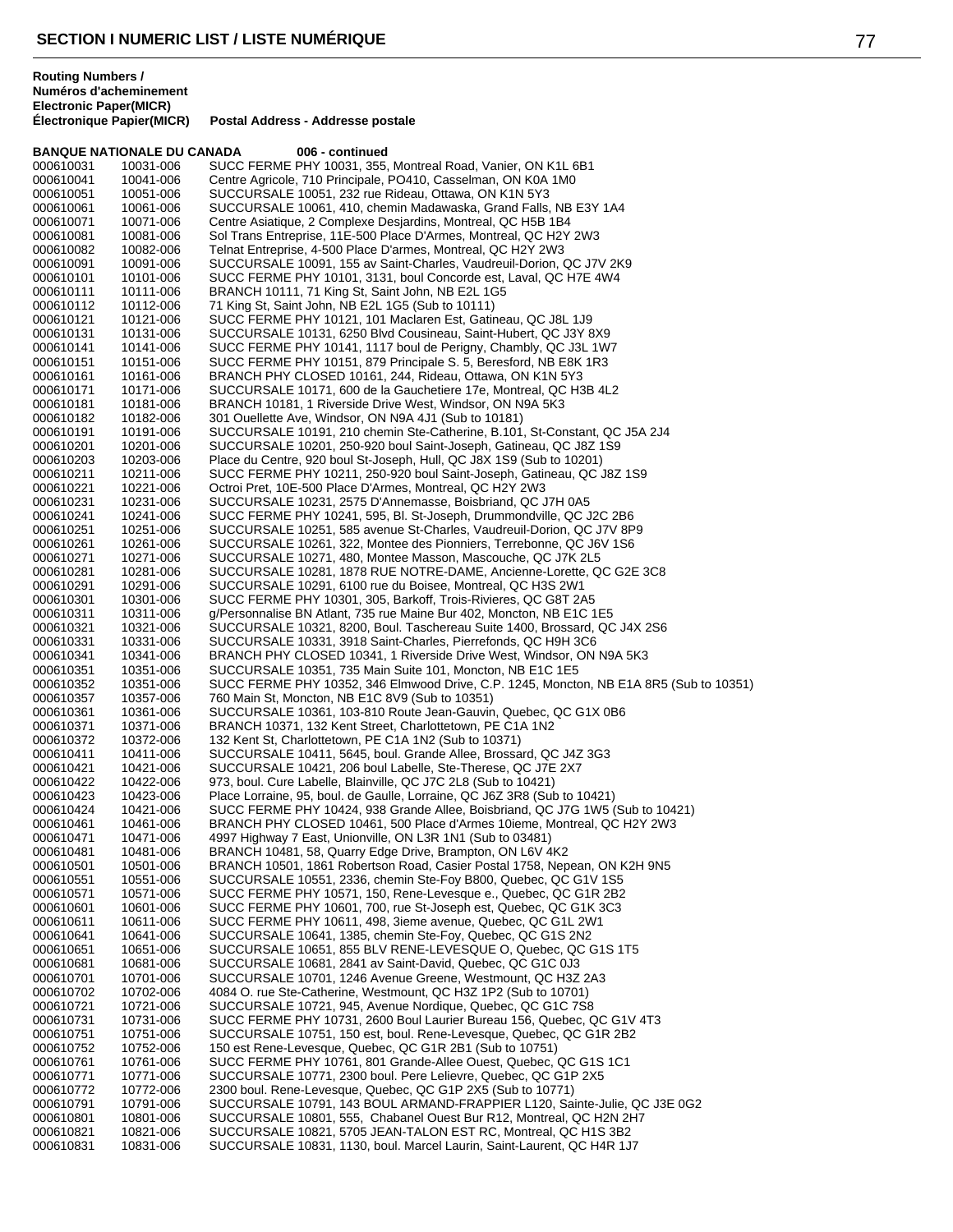### **BANQUE NATIONALE DU CANADA 006 - continued** 000610841 10841-006 SUCCURSALE 10841, 6425 boul Leger, Montreal, QC H1G 1L4<br>000610851 10851-006 SUCCURSALE 10851, 6405 est, rue Beaubien, Montreal, QC H1 000610851 10851-006 SUCCURSALE 10851, 6405 est, rue Beaubien, Montreal, QC H1M 1B1<br>000610861 10861-006 SUCCURSALE 10861. 2500. Daniel Johnson (Flagship). Laval. QC H71 SUCCURSALE 10861, 2500, Daniel Johnson (Flagship), Laval, QC H7T 2P6 000610862 10861-006 SUCC FERME PHY 10862, 2500, Daniel-Johnson, Laval, QC H7T 2P6 (Sub to 10861)<br>000610863 10861-006 SUCC FERME PHY 10863, 2500, Daniel-Johnson, Laval, QC H7T 2P6 (Sub to 10861) 000610863 10861-006 SUCC FERME PHY 10863, 2500, Daniel-Johnson, Laval, QC H7T 2P6 (Sub to 10861) 000610864 10864-006 7E-600 de la Gauchetiere, Montreal, QC H3B 4L2 (Sub to 10861) 000610871 10871-006 SUCC FERME PHY 10871, 201 boul Cure-Labelle, Laval, QC H7V 2R9<br>000610872 10871-006 SUCC FERME PHY 10872, 201 boul Cure-Labelle, Laval, QC H7V 2R9 SUCC FERME PHY 10872, 201 boul Cure-Labelle, Laval, QC H7V 2R9 (Sub to 10871) 000610881 10881-006 SUCC FERME PHY 10881, 3626 Boulevard Taschereau, Greenfield Park, QC J4V 2H7<br>000610891 10891-006 SUCC FERME PHY 10891, 5355, Cote-des-Neiges, Montreal, QC H3T 1Y4 000610891 10891-006 SUCC FERME PHY 10891, 5355, Cote-des-Neiges, Montreal, QC H3T 1Y4<br>000610911 10911-006 SUCCURSALE 10911, 1295, Montee du Moulin, Laval, QC H7A 3V6 000610911 10911-006 SUCCURSALE 10911, 1295, Montee du Moulin, Laval, QC H7A 3V6<br>000610921 10921-006 SUCCURSALE 10921, 1124 Iberville, Suite 100, Repentigny, QC J5 000610921 10921-006 SUCCURSALE 10921, 1124 Iberville, Suite 100, Repentigny, QC J5Y 3M6<br>000610941 10941-006 SUCC FERME PHY 10941, 4084, Ste-Catherine o., Montreal, QC H3Z 1P2 000610941 10941-006 SUCC FERME PHY 10941, 4084, Ste-Catherine o., Montreal, QC H3Z 1P2<br>000610942 10942-006 SUCC FERME PHY 10942, 1990 Ste-Catherine O, Montreal, QC H3H 1M7 000610942 10942-006 SUCC FERME PHY 10942, 1990 Ste-Catherine O, Montreal, QC H3H 1M7 (Sub to 10941)<br>000610951 10951-006 SUCCURSALE 10951, 955 de Maisonneuve Ouest, Montreal, QC H3A 1M4 000610951 10951-006 SUCCURSALE 10951, 955 de Maisonneuve Ouest, Montreal, QC H3A 1M4<br>000610961 10961-006 SUCCURSALE 10961, 105 Rue Ste-Catherine, Montreal, QC H2X 1Z8 000610961 10961-006 SUCCURSALE 10961, 105 Rue Ste-Catherine, Montreal, QC H2X 1Z8<br>000610971 10971-006 SUCCURSALE 10971, 100 Brien Bureau 54, Repentigny, QC J6A 5N4 000610971 10971-006 SUCCURSALE 10971, 100 Brien Bureau 54, Repentigny, QC J6A 5N4<br>000610981 10981-006 SUCCURSALE 10981, 4319, boul. Saint-Jean, Dollard-Des-Ormeaux, 0 000610981 10981-006 SUCCURSALE 10981, 4319, boul. Saint-Jean, Dollard-Des-Ormeaux, QC H9H 2A4<br>000611011 11011-006 SUCCURSALE 11011, 6420, rue St-Hubert, Montreal, QC H2S 2M2 000611011 11011-006 SUCCURSALE 11011, 6420, rue St-Hubert, Montreal, QC H2S 2M2<br>000611081 11081-006 SUCCURSALE 11081, 3850, boul, St-Laurent, Montreal, QC H2W 1 SUCCURSALE 11081, 3850, boul. St-Laurent, Montreal, QC H2W 1X6 000611091 11091-006 SUCCURSALE 11091, 801 Ste-Catherine Est, Montreal, QC H2L 4M4<br>000611092 11092-006 801 Ste-Catherine ouest, Montreal, QC H2L 4M4 (Sub to 11091) 801 Ste-Catherine ouest, Montreal, QC H2L 4M4 (Sub to 11091) 000611093 11093-006 1155 est, rue Ste-Catherine, Montreal, QC H2L 2G8 (Sub to 11091)<br>000611101 11101-006 SUCCURSALE 11101, 5875 Avenue de Monkland, Montreal, QC H4 000611101 11101-006 SUCCURSALE 11101, 5875 Avenue de Monkland, Montreal, QC H4A 1G5<br>000611111 11111-006 SUCC FERME PHY 11111. 3785 Ontario Est. Montreal. QC H1W 1S3 SUCC FERME PHY 11111, 3785 Ontario Est, Montreal, QC H1W 1S3 000611121 11121-006 SUCC FERME PHY 11121, 1130 boul Marcel-Laurin, Saint-Laurent, QC H4R 1J7<br>000611141 11141-006 SUCCURSALE 11141, 4014, rue Wellington, Verdun, QC H4G 1V3 SUCCURSALE 11141, 4014, rue Wellington, Verdun, QC H4G 1V3 000611142 11141-006 SUCC FERME PHY 11142, 4014, Wellington, Verdun, QC H4G 1V3 (Sub to 11141)<br>000611151 11151-006 SUCCURSALE 11151, 48 Place du Commerce, Verdun, QC H3E 1J5 000611151 11151-006 SUCCURSALE 11151, 48 Place du Commerce, Verdun, QC H3E 1J5<br>000611161 11161-006 SUCC FERME PHY 11161, 5070, Avenue du Parc, Montreal, QC H2V SUCC FERME PHY 11161, 5070, Avenue du Parc, Montreal, QC H2V 4G1 000611171 11171-006 REAL ESTATE TO TIP, 600 De la Gauchetiere O, RDC, Montreal, QC H3B 4L2<br>000611181 11181-006 Real Estate Western Can, 600 De la Gauchetiere O, RDC, Montreal, QC H3B 4I 000611181 11181-006 Real Estate Western Can, 600 De la Gauchetiere O, RDC, Montreal, QC H3B 4L2<br>000611211 11211-006 SUCCURSALE 11211, 5990 ouest, boul. Gouin, Montreal, QC H4J 1E6 000611211 11211-006 SUCCURSALE 11211, 5990 ouest, boul. Gouin, Montreal, QC H4J 1E6<br>000611231 11231-006 SUCC FERME PHY 11231, 8995, boul. St. Michel, Montreal, QC H1Z 3 000611231 11231-006 SUCC FERME PHY 11231, 8995, boul. St. Michel, Montreal, QC H1Z 3G3<br>000611251 11251-006 BRANCH 11251, 270 Telegraph St., P.O. Box 10, Alfred, ON K0B 1A0 000611251 11251-006 BRANCH 11251, 270 Telegraph St., P.O. Box 10, Alfred, ON K0B 1A0<br>000611261 11261-006 SUCCURSALE 11261, 178 Principale unite A183, Gatineau, QC J9H 6 000611261 11261-006 SUCCURSALE 11261, 178 Principale unite A183, Gatineau, QC J9H 6J9<br>000611271 11271-006 SUCCURSALE 11271, 277, 1ere Avenue, Asbestos, QC J1T 1Y6 SUCCURSALE 11271, 277, 1ere Avenue, Asbestos, QC J1T 1Y6 000611322 11322-006 132 Kent, Charlottetown, PE C1A 1N2 (Sub to 14181)<br>000611331 11331-006 SUCCURSALE 11331, 5355 Chemin de la Cote des N 000611331 11331-006 SUCCURSALE 11331, 5355 Chemin de la Cote des Neiges, Montreal, QC H3T 1Y4<br>000611341 11341-006 SUCCURSALE 11341, 11, rue St-Jean-Baptiste, Baie-St-Paul, QC G3Z 1M1 000611341 11341-006 SUCCURSALE 11341, 11, rue St-Jean-Baptiste, Baie-St-Paul, QC G3Z 1M1<br>000611342 11341-006 SUCC FERME PHY 11342, 11, rue St-Jean-Baptiste, Baie St-Paul, QC G3Z 000611342 11341-006 SUCC FERME PHY 11342, 11, rue St-Jean-Baptiste, Baie St-Paul, QC G3Z 1M1 (Sub to 11341)<br>000611351 11351-006 SUCCURSALE 11351. 705 Avenue St.Peter. Bathurst. NB E2A 2Y9 SUCCURSALE 11351, 705 Avenue St.Peter, Bathurst, NB E2A 2Y9 000611352 11352-006 219 Main Street, Bathurst, NB E2A 1A6 (Sub to 11351) SUCCURSALE 11361, 5 rue D'Orleans, Quebec, QC G1E 4Z3 000611371 11371-006 SUCC FERME PHY 11371, 500 rue d'Avaugour Bureau 1000, Boucherville, QC J4B 0G6<br>000611381 11381-006 SUCCURSALE 11381, 201, boul. Cure-Labelle, Laval, QC H7V 2R9 000611381 11381-006 SUCCURSALE 11381, 201, boul. Cure-Labelle, Laval, QC H7V 2R9<br>000611382 11381-006 SUCC FERME PHY 11382. 201 boul Cure-Labelle. Laval. QC H7V 2 SUCC FERME PHY 11382, 201 boul Cure-Labelle, Laval, QC H7V 2R9 (Sub to 11381) 000611391 11391-006 BRANCH 11391, CP 160, Belle River, ON N0R 1A0<br>000611401 11401-006 SUCC FERME PHY 11401, 2877, chemin Chambly, SUCC FERME PHY 11401, 2877, chemin Chambly, Longueuil, QC J4L 1M8 000611501 11501-006 SUCCURSALE 11501, 32 boulevard St-Pierre Ouest, Caraquet, NB E1W 1B6<br>000611503 11501-006 SUCC FERME PHY 11503, 357 rue Acadie, Grande-Anse, NB E0B 1R0 (Sub 000611503 11501-006 SUCC FERME PHY 11503, 357 rue Acadie, Grande-Anse, NB E0B 1R0 (Sub to 11501)<br>000611511 11511-006 SUCC FERME PHY 11511. 735 Main S.101. Moncton. NB E1C 1E5 SUCC FERME PHY 11511, 735 Main S.101, Moncton, NB E1C 1E5 000611521 11521-006 SUCCURSALE 11521, 855 ouest, rue Jean-Talon, Montreal, QC H3N 1S5<br>000611522 11521-006 SUCC FERME PHY 11522, 855, Jean-Talon o., Montreal, QC H3N 1S5 (S 000611522 11521-006 SUCC FERME PHY 11522, 855, Jean-Talon o., Montreal, QC H3N 1S5 (Sub to 11521)<br>000611541 11541-006 SUCCURSALE 11541, 120 Roseberry, Campbellton, NB E3N 2G9 000611541 11541-006 SUCCURSALE 11541, 120 Roseberry, Campbellton, NB E3N 2G9<br>000611542 11542-006 120 Roseberry St, Campbellton, NB E3N 2G9 (Sub to 11541) 000611542 11542-006 120 Roseberry St, Campbellton, NB E3N 2G9 (Sub to 11541)<br>000611551 11551-006 SUCCURSALE 11551, 432 Racine est, Chicoutimi, OC G7H 000611551 11551-006 SUCCURSALE 11551, 432 Racine est, Chicoutimi, QC G7H 7R7<br>000611552 11552-006 SUCC FERME PHY 11552, 2185, Boul. Tadoussac, Chicoutimi, Q 000611552 11552-006 SUCC FERME PHY 11552, 2185, Boul. Tadoussac, Chicoutimi, QC G7G 4X2 (Sub to 11551)<br>000611561 11561-006 Succ Simulation Max-DDH, 17-600 De La Gauchetiere O, Montreal, QC H3B 4L2 Succ Simulation Max-DDH, 17-600 De La Gauchetiere O, Montreal, QC H3B 4L2 000611571 11571-006 Succ Simul Max-Succ BNC, 17-600 De La Gauchetiere O, Montreal, QC H3B 4L2 000611581 11581-006 Succ Simulat Max-bp1859, 17-600 De La Gauchetiere O, Montreal, QC H3B 4L2<br>000611591 11591-006 SUCCURSALE 11591, 5100 est, rue Beaubien, Montreal, QC H1T 1V7 000611591 11591-006 SUCCURSALE 11591, 5100 est, rue Beaubien, Montreal, QC H1T 1V7<br>000611601 11601-006 SUCCURSALE 11601, 165 rue Notre Dame, Repentigny, QC J6A 0A8 000611601 11601-006 SUCCURSALE 11601, 165 rue Notre Dame, Repentigny, QC J6A 0A8<br>000611611 11611-006 SUCCURSALE 11611. 10650 Boul Pie-IX. Montreal. QC H1H 4A6 SUCCURSALE 11611, 10650 Boul Pie-IX, Montreal, QC H1H 4A6 000611621 11621-006 SUCCURSALE 11621, 8995, boul. St-Michel, Montreal, QC H1Z 3G3<br>000611631 11631-006 Simul Max - Remote Channel, 17e-600 de la Gauchetiere O, Montrea 11631-006 Simul Max - Remote Channel, 17e-600 de la Gauchetiere O, Montreal, QC H3B 4L2<br>11641-006 Simulat max - Partenariats, 17e-600 de la Gauchetiere O, Montreal, QC H3B 4L2 000611641 11641-006 Simulat max - Partenariats, 17e-600 de la Gauchetiere O, Montreal, QC H3B 4L2<br>000611651 11651-006 SUCCURSALE 11651, 145, rue Champoux, Disraeli, QC G0N 1E0 000611651 11651-006 SUCCURSALE 11651, 145, rue Champoux, Disraeli, QC G0N 1E0<br>000611661 11661-006 SUCCURSALE 11661, 595, boul, St-Joseph, Drummondville, QC J SUCCURSALE 11661, 595, boul. St-Joseph, Drummondville, QC J2C 2B6 000611663 11663-006 150 rue Marchand, Drummondville, QC J2C 4N1 (Sub to 11661)<br>000611664 11664-006 SUCC FERME PHY 11664, 273, rue Notre-Dame, St-Germain-d SUCC FERME PHY 11664, 273, rue Notre-Dame, St-Germain-de-Grantham, QC J0C 1K0 (Sub to 11661)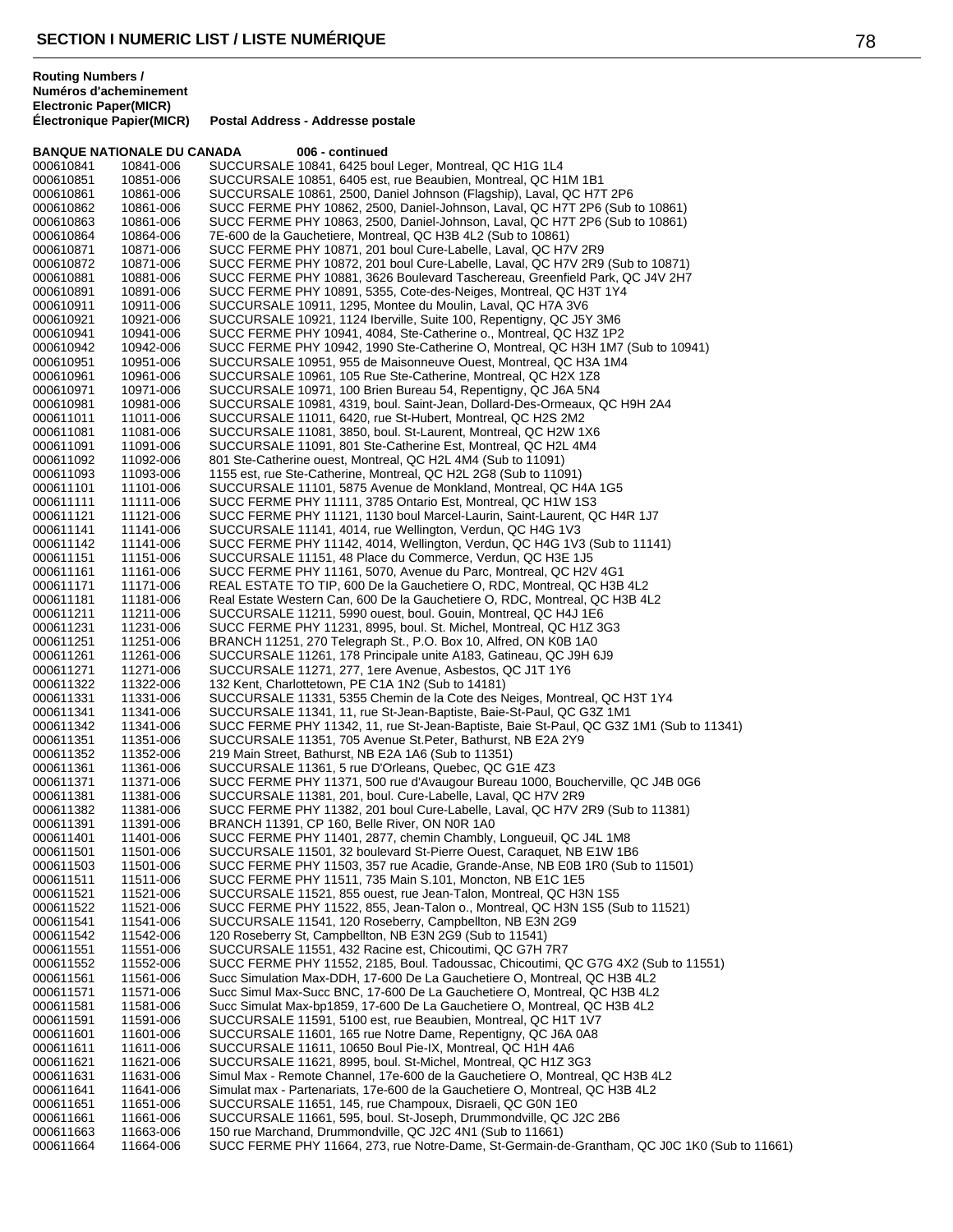### **BANQUE NATIONALE DU CANADA 006 - continued** 000611666 11661-006 SUCC FERME PHY 11666, 1700, boul. Mercure, Drummondville, QC J2B 3N4 (Sub to 11661)<br>000611667 11661-006 SUCC FERME PHY 11667, 63 rue Principale, St-Leonard-d'Aston, QC J0C 1M0 (Sub to 1166 000611667 11661-006 SUCC FERME PHY 11667, 63 rue Principale, St-Leonard-d'Aston, QC J0C 1M0 (Sub to 11661)<br>000611671 11671-006 SUCCURSALE 11671. 4605-1ere Avenue. Quebec. QC G1H 2T1 SUCCURSALE 11671, 4605-1ere Avenue, Quebec, QC G1H 2T1 000611672 11672-006 4605-1ere Avenue, Charlesbourg, QC G1H 2T1 (Sub to 11671) SUCC FERME PHY 11673, 3265 - 1ere Avenue, Quebec, QC G1L 3R1 (Sub to 11671) 000611691 11691-006 SUCCURSALE 11691, 10212, boul. St-Michel, Montreal-nord, QC H1H 5H1<br>000611701 11701-006 SUCCURSALE 11701, 405, boul. Cartier, Laval, QC H7N 2K8 000611701 11701-006 SUCCURSALE 11701, 405, boul. Cartier, Laval, QC H7N 2K8 SUCCURSALE 11711, 5800 boul des Laurentides, Laval, QC H7H 1N1 000611721 11721-006 SUCC FERME PHY 11721, 5469, Queen Mary, Montreal, QC H3X 1V4<br>000611722 11722-006 4001 Boul. Decarie, Montreal, QC H4A 3J8 (Sub to 11721) 000611722 11722-006 4001 Boul. Decarie, Montreal, QC H4A 3J8 (Sub to 11721)<br>000611723 11723-006 5355 o. rue Sherbrooke, Montreal, QC H4A 1V7 (Sub to 11 000611723 11723-006 5355 o. rue Sherbrooke, Montreal, QC H4A 1V7 (Sub to 11721)<br>000611731 11731-006 SUCCURSALE 11731. 318. de la Visitation. St-Charles-Borrome 000611731 11731-006 SUCCURSALE 11731, 318, de la Visitation, St-Charles-Borromee, QC J6E 4N7<br>000611741 11741-006 SUCCURSALE 11741, 3131, boul. de la Concorde est, Laval, QC H7E 4W4 000611741 11741-006 SUCCURSALE 11741, 3131, boul. de la Concorde est, Laval, QC H7E 4W4<br>000611742 11741-006 SUCC FERME PHY 11742, 3131, boul. Concorde est, Laval, QC H7E 4W4 ( 000611742 11741-006 SUCC FERME PHY 11742, 3131, boul. Concorde est, Laval, QC H7E 4W4 (Sub to 11741)<br>000611751 11751-006 SUCCURSALE 11751, 111, rue de L'Eglise, Edmundston, NB E3V 1J9 SUCCURSALE 11751, 111, rue de L'Eglise, Edmundston, NB E3V 1J9 000611752 11752-006 111 rue de l'Eglise, Edmundston, NB E3V 3K9 (Sub to 11751)<br>000611753 11753-006 111 rue de l'Eglise, Edmundston, NB E3V 3K9 (Sub to 10061) 000611753 11753-006 111 rue de l'Eglise, Edmundston, NB E3V 3K9 (Sub to 10061)<br>000611754 11751-006 SUCC FERME PHY 11754, 180, boul. Hebert, Edmundston, N 000611754 11751-006 SUCC FERME PHY 11754, 180, boul. Hebert, Edmundston, NB E3V 2S7 (Sub to 11751)<br>000611771 11771-006 SUCCURSALE 11771, 2101 Boul Cure-Labelle RC, Laval, QC H7T 1L4 000611771 11771-006 SUCCURSALE 11771, 2101 Boul Cure-Labelle RC, Laval, QC H7T 1L4<br>000611781 11781-006 SUCCURSALE 11781, 8020 boul, Langelier, Saint-Leonard, QC H1P 3k SUCCURSALE 11781, 8020 boul. Langelier, Saint-Leonard, QC H1P 3K1 000611782 11781-006 SUCC FERME PHY 11782, 5281 Jean-Talon, Montreal, QC H1S 1L2 (Sub to 11781)<br>000611791 11791-006 SUCCURSALE 11791, 200-7500 Boul les Galeries Anjou, Anjou, QC H1M 3M4 SUCCURSALE 11791, 200-7500 Boul les Galeries Anjou, Anjou, QC H1M 3M4 000611811 11811-006 Gestion Prive 1859-Quebec, 27e-600 De La Gauchetiere Ouest, Montreal, QC H3B 4L2<br>000611871 11871-006 SUCCURSALE 11871, 5880 est rue Sherbrooke, Montreal, QC H1N 1B5 000611871 11871-006 SUCCURSALE 11871, 5880 est rue Sherbrooke, Montreal, QC H1N 1B5<br>000611872 11872-006 6395 est. rue Sherbrooke. Montreal. QC H1N 1C4 (Sub to 11871) 6395 est, rue Sherbrooke, Montreal, QC H1N 1C4 (Sub to 11871) 000611873 11873-006 5995, rue Hochelaga, Montreal, QC H1N 1X3 (Sub to 11871)<br>000611874 11874-006 5500 Sherbrooke Est, Montreal, QC H1N 5L5 000611874 11874-006 5500 Sherbrooke Est, Montreal, QC H1N 5L5 000611881 11881-006 SUCCURSALE 11881, 5498 Henri-Bourassa Est, Montreal, QC H1G 2T2<br>000611901 11901-006 SUCCURSALE 11901, 1 Place Laval, Suite 154, Laval, QC H7N 1A1 000611901 11901-006 SUCCURSALE 11901, 1 Place Laval, Suite 154, Laval, QC H7N 1A1<br>000611903 11903-006 1 Place Laval, Laval, QC H7N 1A1 (Sub to 11901) 1 Place Laval, Laval, QC H7N 1A1 (Sub to 11901) 000611911 11911-006 SUCC FERME PHY 11911, 10212, St-Michel, Montreal-nord, QC H1H 5H1<br>000611931 11931-006 SUCC FERME PHY 11931, 6425 boul Leger, Montreal-nord, QC H1G 6J7 000611931 11931-006 SUCC FERME PHY 11931, 6425 boul Leger, Montreal-nord, QC H1G 6J7<br>000611941 11941-006 SUCCURSALE 11941, 180 Boulevard de la Cote-Vertu, Saint-Laurent, QC 000611941 11941-006 SUCCURSALE 11941, 180 Boulevard de la Cote-Vertu, Saint-Laurent, QC H4N 1C6 000611942 11941-006 SUCC FERME PHY 11942, 185, Cote-Vertu, Saint-Laurent, QC H4N 1C8 (Sub to 11941)<br>000611951 11951-006 SUCCURSALE 11951, 1600 Becancour, Becancour, QC G9H 3T9 000611951 11951-006 SUCCURSALE 11951, 1600 Becancour, Becancour, QC G9H 3T9<br>000611955 11951-006 SUCC FERME PHY 11955, 1600, Becancour, Becancour, QC G9H 000611955 11951-006 SUCC FERME PHY 11955, 1600, Becancour, Becancour, QC G9H 3T9 (Sub to 11951) SUCC FERME PHY 11957, 1600, Becancour, Becancour, QC G9H 3T9 (Sub to 11951) 000611961 11961-006 SUCC FERME PHY 11961, 2300, Pere-Lelievre, Quebec, QC G1P 2X5<br>000611971 11971-006 SUCCURSALE 11971, 8450, boul, Lacordaire, Saint-Leonard, QC H1R 000611971 11971-006 SUCCURSALE 11971, 8450, boul. Lacordaire, Saint-Leonard, QC H1R 2A5<br>000612001 12001-006 SUCC FERME PHY 12001, 127 boul Rene-Lepage Est (R132), Rimouski, Q 000612001 12001-006 SUCC FERME PHY 12001, 127 boul Rene-Lepage Est (R132), Rimouski, QC G5L 1P1<br>000612011 12011-006 BRANCH 12011, 355 Montreal Rd, Vanier, ON K1L 8H3 000612011 12011-006 BRANCH 12011, 355 Montreal Rd, Vanier, ON K1L 8H3<br>000612012 12012-006 355 Chemin Montreal. Vanier. ON K1L 6B1 (Sub to 1201 355 Chemin Montreal, Vanier, ON K1L 6B1 (Sub to 12011) 000612013 12013-006 355 Chemin Montreal, Vanier, ON K1L 6B1 (Sub to 12011)<br>000612031 12031-006 SUCCURSALE 12031, 395 Boul Du Seminaire Nord RDC, SUCCURSALE 12031, 395 Boul Du Seminaire Nord RDC, St-Jean-sur-Richelieu, QC J3B 5L2 000612032 12031-006 SUCC FERME PHY 12032, 395 Boul Du Seminaire Nord RDC, St-Jean-sur-Richelieu, QC J3B 5L2 (Sub to 12031)<br>000612051 12051-006 BRANCH PHY CLOSED 12051, 500 Place d'Armes 10ieme, Montreal, QC H2Y 2W3 000612051 12051-006 BRANCH PHY CLOSED 12051, 500 Place d'Armes 10ieme, Montreal, QC H2Y 2W3<br>000612061 12061-006 BRANCH 12061, 551 rue King, Casier postal 414, Fredericton, NB E3B 1E7 BRANCH 12061, 551 rue King, Casier postal 414, Fredericton, NB E3B 1E7 000612062 12062-006 620 Queen Street, Fredericton, NB E3B 4Z9 (Sub to 12061)<br>000612071 12071-006 BRANCH 12071, 5060 Tecumseh Road East, Windsor, ON BRANCH 12071, 5060 Tecumseh Road East, Windsor, ON N8T 1C1 000612101 12101-006 SUCCURSALE 12101, 569 Principale, Lachute, QC J8H 1Y6 000612111 12111-006 SUCCURSALE 12111, 316, rue St-Etienne, La Malbaie, QC G5A 1T8 SUCCURSALE 12121, 1086, rue St-Isidore, Saint-Lin-Laurentides, QC J5M 2V5 000612131 12131-006 SUCCURSALE 12131, 821 L'Ange Gardien nord, Bureau 100, L'Assomption, QC J5W 1P8<br>000612141 12141-006 SUCCURSALE 12141, 280, rue Racine, Quebec, QC G2B 1E6 000612141 12141-006 SUCCURSALE 12141, 280, rue Racine, Quebec, QC G2B 1E6 000612151 12151-006 SUCCURSALE 12151, 477 Boul. Ste-Anne, Sainte-Anne-des-Plaines, QC J0N 1H0<br>000612161 12161-006 SUCCURSALE 12161, 5955 Rue Papineau RDC, Lac Megantic, QC G6B 2H7 000612161 12161-006 SUCCURSALE 12161, 5955 Rue Papineau RDC, Lac Megantic, QC G6B 2H7<br>000612162 12161-006 SUCC FERME PHY 12162, 5271, rue Frontenac, Lac Megantic, QC G6B 1H2 000612162 12161-006 SUCC FERME PHY 12162, 5271, rue Frontenac, Lac Megantic, QC G6B 1H2 (Sub to 12161)<br>000612171 12171-006 BANQUE NATIONAL DU CANADA, 1040 RUE DRUMMOND, RDC, Montreal, QC H3B 0G5 000612171 12171-006 BANQUE NATIONAL DU CANADA, 1040 RUE DRUMMOND, RDC, Montreal, QC H3B 0G5<br>000612191 12191-006 SUCCURSALE 12191, 2703 boul des Promenades, Deux-Montagnes, QC J7R 0A6 SUCCURSALE 12191, 2703 boul des Promenades, Deux-Montagnes, QC J7R 0A6 000612211 12211-006 SUCCURSALE 12211, 49B du President-Kennedy, Levis, QC G6V 6C3<br>000612212 12212-006 SUCC FERME PHY 12212, 49B du President-Kennedy, Levis, QC G6V 000612212 12212-006 SUCC FERME PHY 12212, 49B du President-Kennedy, Levis, QC G6V 6C3 (Sub to 12211)<br>000612213 12213-006 SUCC FERME PHY 12213, 49B du President-Kennedy, Levis, QC G6V 6C3 (Sub to 12211) 000612213 12213-006 SUCC FERME PHY 12213, 49B du President-Kennedy, Levis, QC G6V 6C3 (Sub to 12211) 000612214 12211-006 SUCC FERME PHY 12214, 235, rue Commerciale, St-Henri-de-Levis, QC G0R 3E0 (Sub to 12211)<br>000612215 12211-006 SUCC FERME PHY 12215, 2774 Rovale, St-Charles-de-Bellechasse, QC G0R 2T0 (Sub to 12211) SUCC FERME PHY 12215, 2774 Royale, St-Charles-de-Bellechasse, QC G0R 2T0 (Sub to 12211) 000612221 12221-006 SUCC FERME PHY 12221, 1385, chemin Ste-Foy, Quebec, QC G1S 2N2<br>000612231 12231-006 SUCCURSALE 12231, 1510-18eme Rue, Quebec, QC G1J 1Z5 000612231 12231-006 SUCCURSALE 12231, 1510-18eme Rue, Quebec, QC G1J 1Z5<br>000612232 12232-006 1510 - 18eme rue, Quebec, QC G1J 1Z5 (Sub to 12231) 000612232 12232-006 1510 - 18eme rue, Quebec, QC G1J 1Z5 (Sub to 12231)<br>000612241 12241-006 SUCCURSALE 12241, 110-1550 Boulvard Alphonse De 000612241 12241-006 SUCCURSALE 12241, 110-1550 Boulvard Alphonse Desjardin, Levis, QC G6V 0G8<br>000612251 12251-006 SUCCURSALE 12251. 775 rue Principale. Clair. NB E7A 2H5 SUCCURSALE 12251, 775 rue Principale, Clair, NB E7A 2H5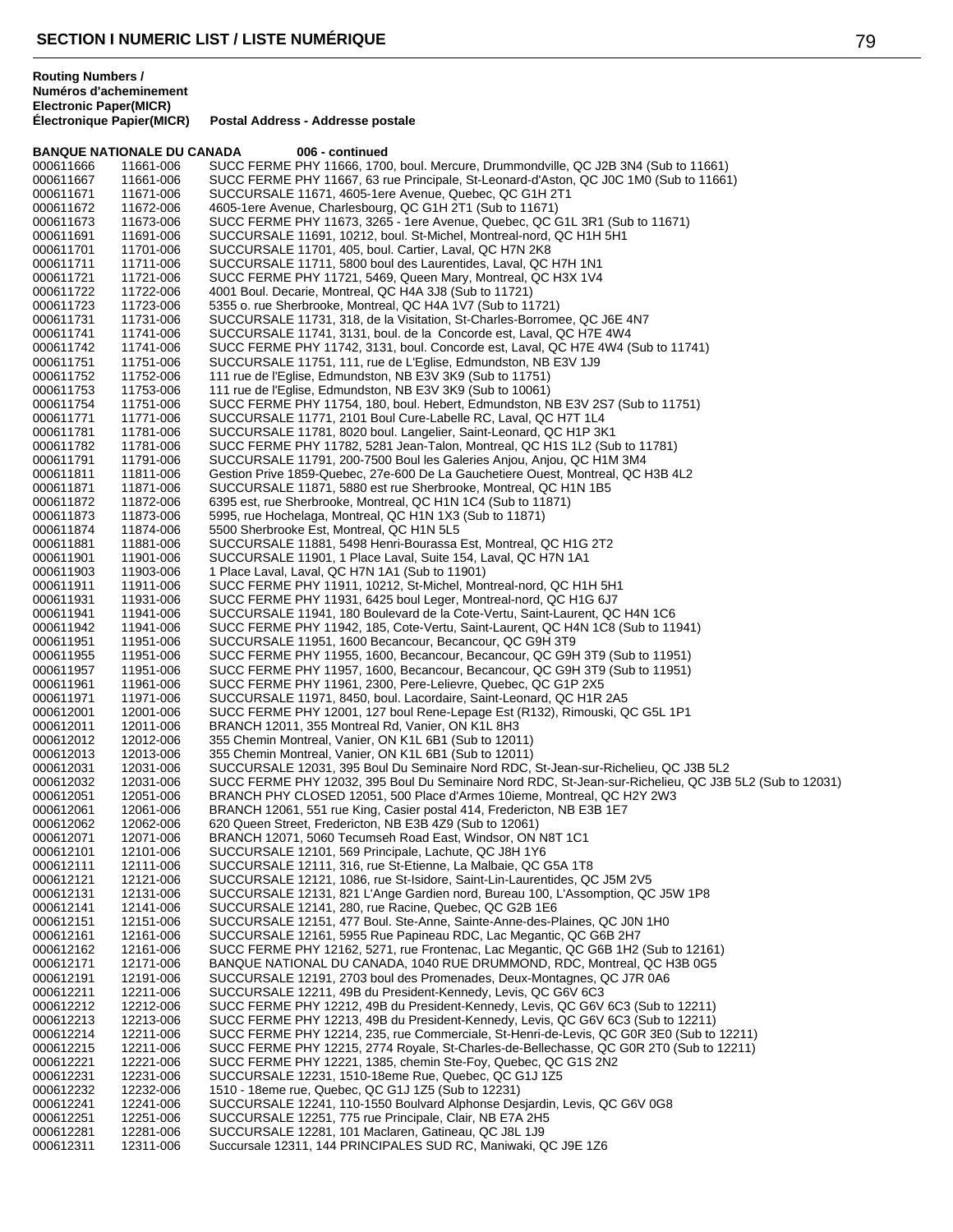### **BANQUE NATIONALE DU CANADA 006 - continued** 000612341 12341-006 SUCCURSALE 12341, 2195 Boul Guillaume Couture, Levis, QC G6W 2S5<br>000612342 12341-006 SUCC FERME PHY 12342, 8032 Avenue des Eglises, Charny, QC G6X 1 000612342 12341-006 SUCC FERME PHY 12342, 8032 Avenue des Eglises, Charny, QC G6X 1X7 (Sub to 12341)<br>000612343 12341-006 SUCC FERME PHY 12343. 4 Ste-Helene. Breakevville. QC G0S 1E2 (Sub to 12341) SUCC FERME PHY 12343, 4 Ste-Helene, Breakeyville, QC G0S 1E2 (Sub to 12341) 000612351 12351-006 BRANCH 12351, 50 O'Connor Street, Ottawa, ON K1P 6L2<br>000612361 12361-006 SUCCURSALE 12361, 3626 Boulevard Taschereau, Green SUCCURSALE 12361, 3626 Boulevard Taschereau, Greenfield Park, QC J4V 2H7 000612362 12362-006 340 rue Gladstone, Greenfield Park, QC J4V 2P7 (Sub to 12361)<br>000612371 12371-006 SUCCURSALE 12371, 805 Laure, Sept-Iles, QC G4R 1Y6 000612371 12371-006 SUCCURSALE 12371, 805 Laure, Sept-Iles, QC G4R 1Y6<br>000612372 12372-006 455 av. Arnaud, Sept-Iles, QC G4R 3B3 (Sub to 12371) 455, av. Arnaud, Sept-Iles, QC G4R 3B3 (Sub to 12371) 000612391 12391-006 SUCC FERME PHY 12391, 900, Grignon, St-Jerome, QC J7Y 3S7<br>000612401 12401-006 SUCCURSALE 12401, 140 Route 124, Norton, NB E5T 1B9 000612401 12401-006 SUCCURSALE 12401, 140 Route 124, Norton, NB E5T 1B9<br>000612441 12441-006 BRANCH 12441, 5929 Boul. Jeanne D'Arc, Orleans, ON K10 000612441 12441-006 BRANCH 12441, 5929 Boul. Jeanne D'Arc, Orleans, ON K1C 6V8<br>000612442 12442-006 5929 boul. Jeanne D'Arc, Orleans, ON K1C 6V8 (Sub to 12441) 000612442 12442-006 5929 boul. Jeanne D'Arc, Orleans, ON K1C 6V8 (Sub to 12441)<br>000612481 12481-006 SUCCURSALE 12481, 229 JD Gauthier Unite 1, Shippagan, NB 000612481 12481-006 SUCCURSALE 12481, 229 JD Gauthier Unite 1, Shippagan, NB E8S 1N2<br>000612491 12491-006 BRANCH 12491, 629 Danforth Ave, Toronto, ON M4K 1R2 000612491 12491-006 BRANCH 12491, 629 Danforth Ave, Toronto, ON M4K 1R2<br>000612501 12501-006 Participation Sold, 530 8ieme Avenue South West 27th, Cal Participation Sold, 530 8ieme Avenue South West 27th, Calgary, AB T2P 3S8 000612521 12521-006 SUCCURSALE 12521, 25, Boul. Cartier, Unite 142, Richibucto, NB E4W 3W7<br>000612531 12531-006 SUCCURSALE 12531, 1056 Boul Maloney Ouest Bureau B, Gatineau, QC J8 000612531 12531-006 SUCCURSALE 12531, 1056 Boul Maloney Ouest Bureau B, Gatineau, QC J8T 3R6<br>000612571 12571-006 SUCC FERME PHY 12571, 455 Mtee Paiement B100, Gatineau, QC J8P 0B1 000612571 12571-006 SUCC FERME PHY 12571, 455 Mtee Paiement B100, Gatineau, QC J8P 0B1<br>000612581 12581-006 SUCC FERME PHY 12581, 455 Mtee Paiement B100, Gatineau, QC J8P 0B1 000612581 12581-006 SUCC FERME PHY 12581, 455 Mtee Paiement B100, Gatineau, QC J8P 0B1<br>000612591 12591-006 SUCCURSALE 12591, 256 PAPINEAU, CP 100, Papineauville, QC J0V 1R0 SUCCURSALE 12591, 256 PAPINEAU, CP 100, Papineauville, QC J0V 1R0 000612601 12601-006 SUCCURSALE 12601, CP 218, Pierreville, QC J0G 1J0<br>000612603 12601-006 SUCC FERME PHY 12603, CP 218, Pierreville, QC J0G SUCC FERME PHY 12603, CP 218, Pierreville, QC J0G 1J0 (Sub to 12601) 000612611 12611-006 BRANCH 12611, 131 Pembroke Street West, Pembroke, ON K8A 5M9<br>000612612 12611-006 BRANCH PHY CLOSED 12612, 131, Pembroke St. W, Pembroke, ON 000612612 12611-006 BRANCH PHY CLOSED 12612, 131, Pembroke St. W, Pembroke, ON K8A 5M9 (Sub to 12611)<br>000612621 12621-006 SUCCURSALE 12621, 215 boul Jean Leman Bureau 110, Candiac, QC J5R 6Z8 SUCCURSALE 12621, 215 boul Jean Leman Bureau 110, Candiac, QC J5R 6Z8 000612631 12631-006 SUCCURSALE 12631, 557 Principale, Petit-Rocher, NB E8J 1J7 SUCCURSALE 12661, 8500, boul. Henri-Bourassa, Quebec, QC G1G 5X1 000612662 12662-006 SUCC FERME PHY 12662, 8500 Henri-Bourassa, Quebec, QC G1G 5X1 (Sub to 12661)<br>000612701 12701-006 SUCC FERME PHY 12701, 700, rue St-Joseph est, Quebec, QC G1K 3C3 000612701 12701-006 SUCC FERME PHY 12701, 700, rue St-Joseph est, Quebec, QC G1K 3C3<br>000612702 12702-006 8 St-Joseph Quest, Quebec, QC G1K 1W6 (Sub to 12701) 8 St-Joseph Ouest, Quebec, QC G1K 1W6 (Sub to 12701) 000612711 12711-006 SUCC FERME PHY 12711, 801 Grande-Allee Ouest, Quebec, QC G1S 1C1<br>000612721 12721-006 SUCCURSALE 12721, 2600 Blvd Laurier B. 156, Quebec, QC G1V 4T3 000612721 12721-006 SUCCURSALE 12721, 2600 Blvd Laurier B. 156, Quebec, QC G1V 4T3<br>000612722 12721-006 SUCC FERME PHY 12722, 2600 Boul Laurier B156, Quebec, QC G1V 000612722 12721-006 SUCC FERME PHY 12722, 2600 Boul Laurier B156, Quebec, QC G1V 4T3 (Sub to 12721)<br>000612723 12721-006 SUCC FERME PHY 12723, 845 Marie Victorin, Levis, QC G7A 3S8 (Sub to 12721) 000612723 12721-006 SUCC FERME PHY 12723, 845 Marie Victorin, Levis, QC G7A 3S8 (Sub to 12721)<br>000612751 12751-006 SUCCURSALE 12751, 1624 Laurier Street, Rockland, ON K4K 1L4 000612751 12751-006 SUCCURSALE 12751, 1624 Laurier Street, Rockland, ON K4K 1L4<br>000612801 12801-006 SUCCURSALE 12801, 48, rue Principale, Sainte-Agathe-des-Monts 000612801 12801-006 SUCCURSALE 12801, 48, rue Principale, Sainte-Agathe-des-Monts, QC J8C 1J6<br>000612802 12802-006 48 Principale CP 220, Sainte-Agathe-des-Monts, QC J8C 1J6 (Sub to 12801) 000612802 12802-006 48 Principale CP 220, Sainte-Agathe-des-Monts, QC J8C 1J6 (Sub to 12801)<br>000612803 12803-006 400, rue Principale, St-Donat-de-Montcalm, QC J0T 2C0 (Sub to 12801) 000612803 12803-006 400, rue Principale, St-Donat-de-Montcalm, QC J0T 2C0 (Sub to 12801) 000612811 12811-006 SUCCURSALE 12811, 110-20 Principale, St-Andre-Avellin, QC J0V 1W0<br>000612821 12821-006 SUCCURSALE 12821, 133 Principale, St-Anselme, QC G0R 2N0 000612821 12821-006 SUCCURSALE 12821, 133 Principale, St-Anselme, QC G0R 2N0<br>000612823 12821-006 SUCC FERME PHY 12823, 92, boul. Begin, Ste-Claire, QC G0R 2 000612823 12821-006 SUCC FERME PHY 12823, 92, boul. Begin, Ste-Claire, QC G0R 2V0 (Sub to 12821) SUCC FERME PHY 12824, CP.96-525 Principale, Standon, QC G0R 4L0 (Sub to 12821) 000612825 12821-006 SUCC FERME PHY 12825, 141, rue Commerciale, St-Damien-de-Buckland, QC G0R 2Y0 (Sub to 12821)<br>000612831 12831-006 SUCCURSALE 12831, 222 2e Avenue, Lac-Etchemin, QC G0R 1S0 SUCCURSALE 12831, 222 2e Avenue, Lac-Etchemin, QC G0R 1S0 000612851 12851-006 SUCCURSALE 12851, 624, route 201, St-Clet, QC J0P 1S0<br>000612852 12852-006 236 rue Principale, St-Clet, QC J0P 1S0 (Sub to 12851) 000612852 12852-006 236 rue Principale, St-Clet, QC J0P 1S0 (Sub to 12851)<br>000612861 12861-006 SUCCURSALE 12861, 170, boul, Laurier, Laurier Statio SUCCURSALE 12861, 170, boul. Laurier, Laurier Station, QC G0S 1N0 000612862 12862-006 SUCC FERME PHY 12862, 6169, rue Principale, Ste-Croix, QC G0S 2H0 (Sub to 12861)<br>000612871 12871-006 SUCC FERME PHY 12871, 1510 18e Rue, Quebec, QC G1J 1Z5 SUCC FERME PHY 12871, 1510 18e Rue, Quebec, QC G1J 1Z5 000612901 12901-006 SUCCURSALE 12901, CP 290, Saint-Guillaume, QC J0C 1L0<br>000612921 12921-006 SUCCURSALE 12921, 21, Principale, St-Joseph-du-Lac, QC 000612921 12921-006 SUCCURSALE 12921, 21, Principale, St-Joseph-du-Lac, QC J0N 1M0<br>000612931 12931-006 833 Westlock Rd. Mississauga, ON L5C 1K7 (Sub to 03241) 833 Westlock Rd, Mississauga, ON L5C 1K7 (Sub to 03241) 000612941 12941-006 SUCCURSALE 12941, 500 rue Tache, Saint-Pascal, QC G0L 3Y0 000612971 12971-006 BRANCH 12971, 1295 St. Clair Avenue West, Toronto, ON M6E 1C2<br>000612991 12991-006 SUCCURSALE 12991, 1142, rue Principale, C.P. 100, St-Agapit, QC 000612991 12991-006 SUCCURSALE 12991, 1142, rue Principale, C.P. 100, St-Agapit, QC G0S 1Z0<br>000613001 13001-006 BRANCH 13001. 123 James Street North #2. Hamilton. ON L8R 2K8 000613001 13001-006 BRANCH 13001, 123 James Street North #2, Hamilton, ON L8R 2K8<br>000613011 13011-006 BRANCH PHY CLOSED 13011, 747, College, Toronto, ON M6G 1C5 000613011 13011-006 BRANCH PHY CLOSED 13011, 747, College, Toronto, ON M6G 1C5<br>000613021 13021-006 BRANCH 13021, 880 Upper Wentworth, Hamilton, ON L9A 5H2 000613021 13021-006 BRANCH 13021, 880 Upper Wentworth, Hamilton, ON L9A 5H2<br>000613023 13023-006 Mohawk College, 891 Upper James St, Hamilton, ON L9C 7N1 ( Mohawk College, 891 Upper James St, Hamilton, ON L9C 7N1 (Sub to 13021) 000613031 13031-006 BRANCH PHY CLOSED 13031, 2002, Sheppard E., North York, ON M2J 5B3<br>000613041 13041-006 BRANCH 13041, 290 Water Street, Summerside, PE C1N 1B8 BRANCH 13041, 290 Water Street, Summerside, PE C1N 1B8 000613042 13042-006 290 Water Street, Summerside, PE C1N 1B8 (Sub to 13041)<br>000613051 13051-006 SUCC FERME PHY 13051, 1356 boul Monseigneur-Langlois 000613051 13051-006 SUCC FERME PHY 13051, 1356 boul Monseigneur-Langlois, Salaberry-de-Valleyfield, QC J6S 1E3<br>000613071 13071-006 SUCCURSALE 13071, 245, rue Canada, Saint-Quentin, NB E8A 1K2 SUCCURSALE 13071, 245, rue Canada, Saint-Quentin, NB E8A 1K2 000613081 13081-006 SUCCURSALE 13081, 29 rue Principale, Lameque, NB E8T 1M9<br>000613091 13091-006 SUCCURSALE 13091, 111, rue de l'Eglise, Edmundston, NB E3\ SUCCURSALE 13091, 111, rue de l'Eglise, Edmundston, NB E3V 1J9 000613101 13101-006 SUCCURSALE 13101, 139, rue St-Thomas, Memramcook, NB E4K 2N8<br>000613111 13111-006 SUCCURSALE 13111, 342 rue Main, Unite 100, Shediac, NB E4P 2E7 000613111 13111-006 SUCCURSALE 13111, 342 rue Main, Unite 100, Shediac, NB E4P 2E7<br>000613131 13131-006 SUCCURSALE 13131, 265, rue St-Georges, St-Jerome, OC J77 5A1 SUCCURSALE 13131, 265, rue St-Georges, St-Jerome, QC J7Z 5A1 000613132 13132-006 265 St-Georges, St-Jerome, QC J7Z 5A1 (Sub to 13131)<br>000613141 13141-006 SUCCURSALE 13141, 944 boul Ste-Adele RC, Sainte-A SUCCURSALE 13141, 944 boul Ste-Adele RC, Sainte-Adele, QC J8B 2N3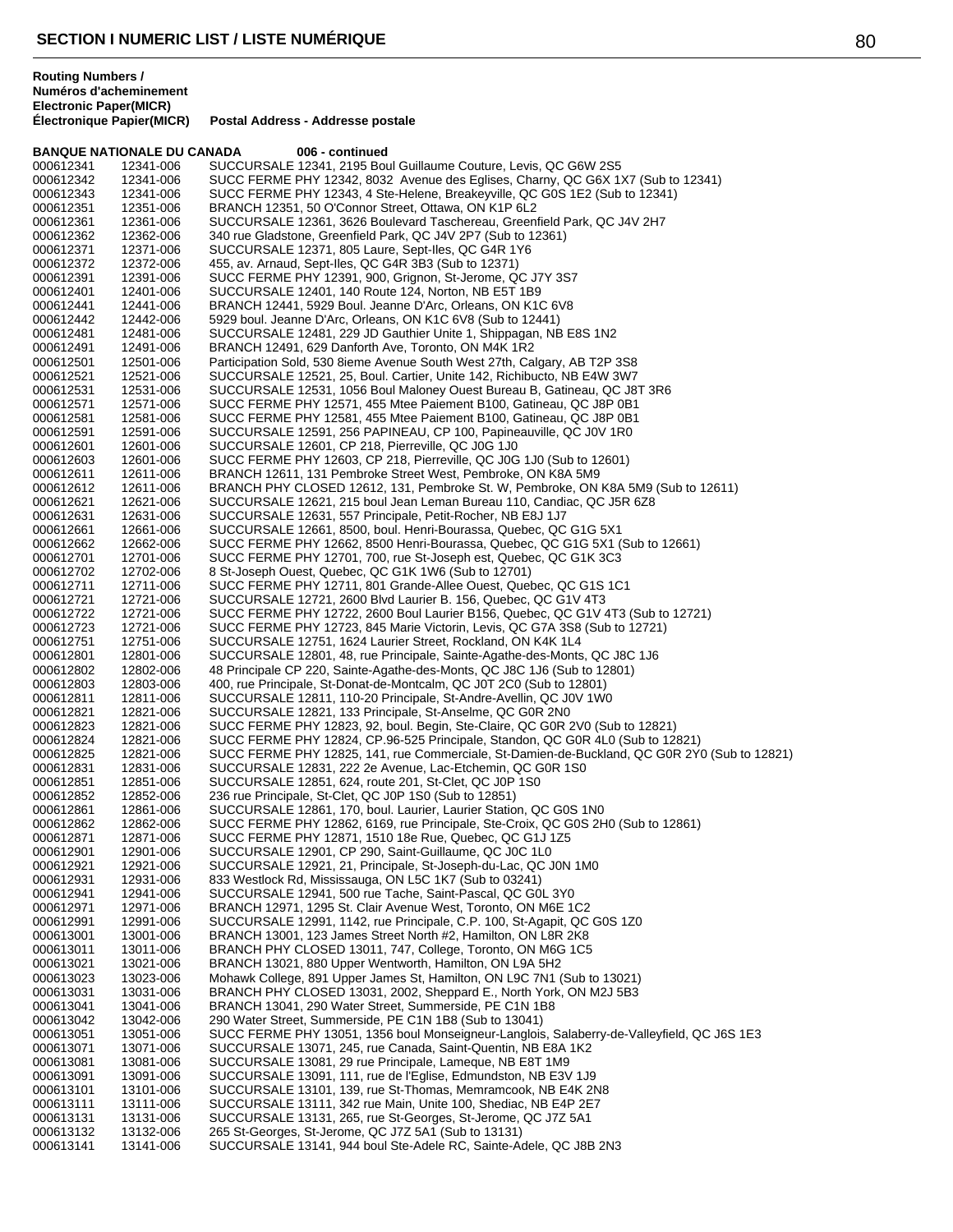**BANQUE NATIONALE DU CANADA 006 - continued** 000613151 13151-006 SUCCURSALE 13151, 1080 des Seigneurs, Terrebonne, QC J6W 3W4<br>000613152 13152-006 SUCC FERME PHY 13152, 1080 des Seigneurs, Terrebonne, QC J6W 000613152 13152-006 SUCC FERME PHY 13152, 1080 des Seigneurs, Terrebonne, QC J6W 3W4 (Sub to 13151)<br>000613171 13171-006 BRANCH 13171. CP 610. Tilbury. ON N0P 2L0 BRANCH 13171, CP 610, Tilbury, ON N0P 2L0 000613191 13191-006 BRANCH 13191, 12321 Tecumseh Rd E, Windsor, ON N8N 1M5<br>000613221 13221-006 SUCCURSALE 13221, 954, rue Principale, Neguac, NB E9G 1N7 SUCCURSALE 13221, 954, rue Principale, Neguac, NB E9G 1N7 000613231 13231-006 SUCCURSALE 13231, 1000-500 rue d'Avaugour, Boucherville, QC J4B 0G6<br>000613261 13261-006 SUCCURSALE 13261, 2020, boul. Rene Gaultier, Varennes, QC J3X 1N9 000613261 13261-006 SUCCURSALE 13261, 2020, boul. Rene Gaultier, Varennes, QC J3X 1N9<br>000613271 13271-006 SUCCURSALE 13271, 639 Rue Duvernav RC, C.P. 160, Vercheres, QC J SUCCURSALE 13271, 639 Rue Duvernay RC, C.P. 160, Vercheres, QC J0L 2R0 000613301 13301-006 600 De la Gauchetiere O, 8e, Montreal, QC H3B 4L2<br>000613311 13311-006 BRANCH 13311, 1566 Mountain Road, Moncton, NB 000613311 13311-006 BRANCH 13311, 1566 Mountain Road, Moncton, NB E1G 1A2<br>000613321 13321-006 SUCCURSALE 13321, 11089, rue Principale, Rogersville, NB E 000613321 13321-006 SUCCURSALE 13321, 11089, rue Principale, Rogersville, NB E4Y 2L9<br>000613331 13331-006 BRANCH 13331, 1301 Grand-Marais Road, Windsor, ON N9E 1E2 000613331 13331-006 BRANCH 13331, 1301 Grand-Marais Road, Windsor, ON N9E 1E2<br>000613341 13341-006 SUCC FERME PHY 13341, 5060 Chemin Tecumseh Est RC, Wind 000613341 13341-006 SUCC FERME PHY 13341, 5060 Chemin Tecumseh Est RC, Windsor, ON N8T 1C1<br>000613351 13351-006 SUCCURSALE 13351, 13675 boul Cure Labelle, Mirabel, QC J7J 1L2 000613351 13351-006 SUCCURSALE 13351, 13675 boul Cure Labelle, Mirabel, QC J7J 1L2<br>000613361 13361-006 BRANCH PHY CLOSED 13361, 1599, Ottawa, Windsor, ON N8X 2G3 BRANCH PHY CLOSED 13361, 1599, Ottawa, Windsor, ON N8X 2G3 000613371 13371-006 BRANCH 13371, 155, rue St-Georges, Windsor, QC J1S 1J7<br>000613372 13371-006 SUCC FERME PHY 13372, 81 rue Laval, Sherbrooke, c.p. 19 000613372 13371-006 SUCC FERME PHY 13372, 81 rue Laval, Sherbrooke, c.p. 191, Bromptonville, QC J1C 0P9 (Sub to 13371)<br>000613401 13401-006 SUCCURSALE 13401, 1117 boul. Perigny, Chambly, QC J3L 1W7 000613401 13401-006 SUCCURSALE 13401, 1117 boul. Perigny, Chambly, QC J3L 1W7<br>000613411 13411-006 Laboratoire Niveau C, 600 de la Gauchetiere O Niv C, Montreal, Q 000613411 13411-006 Laboratoire Niveau C, 600 de la Gauchetiere O Niv C, Montreal, QC H3B 4L2<br>000613431 13431-006 SUCC FERME PHY 13431. 99 Boul. D'Aniou. Chateauguay. QC J6J 2R2 SUCC FERME PHY 13431, 99 Boul. D'Anjou, Chateauguay, QC J6J 2R2 000613481 13481-006 SUCCURSALE 13481, 200 rue Champlain, Place 1604, Dieppe, NB E1A 1P1<br>000613501 13501-006 SUCCURSALE 13501, 979, Firestone, Joliette, QC J6E 2W4 SUCCURSALE 13501, 979, Firestone, Joliette, QC J6E 2W4 000613502 13502-006 979 boul Firestone, Joliette, QC J6E 2W4 (Sub to 13501)<br>000613503 13503-006 37 Place Bourget Sud, Joliette, QC J6E 5G1 (Sub to 1350 000613503 13503-006 37 Place Bourget Sud, Joliette, QC J6E 5G1 (Sub to 13501)<br>000613511 13511-006 SUCCURSALE 13511. 761 boulevard Arthur-Sauve. St-Eus SUCCURSALE 13511, 761 boulevard Arthur-Sauve, St-Eustache, QC J7R 4K3 000613512 13512-006 SUCC FERME PHY 13512, 761 boulevard Arthur-Sauve, St-Eustache, QC J7P 4X5 (Sub to 13511)<br>000613514 13511-006 SUCC FERME PHY 13514, 761 boulevard Arthur-Sauve, St-Eustache, QC J7P 4X5 (Sub to 13511) 13511-006 SUCC FERME PHY 13514, 761 boulevard Arthur-Sauve, St-Eustache, QC J7P 4X5 (Sub to 13511)<br>13521-006 SUCCURSALE 13521, 1510 rue Trudel, Shawinigan, QC G9N 0A2 000613521 13521-006 SUCCURSALE 13521, 1510 rue Trudel, Shawinigan, QC G9N 0A2<br>000613522 13521-006 SUCC FERME PHY 13522, 1510 rue Trudel, Shawinigan, QC G9N 000613522 13521-006 SUCC FERME PHY 13522, 1510 rue Trudel, Shawinigan, QC G9N 0A2 (Sub to 13521) SUCC FERME PHY 13523, 1510 rue Trudel, Shawinigan, QC G9N 0A2 (Sub to 13521) 000613524 13521-006 SUCC FERME PHY 13524, 1510 rue Trudel, Shawinigan, QC G9N 0A2 (Sub to 13521)<br>000613531 13531-006 Partenaires Assureurs, 500 Place D'Armes 22e, Montreal, QC H2Y 2W3 000613531 13531-006 Partenaires Assureurs, 500 Place D'Armes 22e, Montreal, QC H2Y 2W3<br>000613541 13541-006 SUCC FERME PHY 13541, 624, route 201, St-Clet, QC J0P 1S0 000613541 13541-006 SUCC FERME PHY 13541, 624, route 201, St-Clet, QC J0P 1S0<br>000613551 13551-006 Faith Life Financial, 500 Place D'Armes 22e, Montreal, QC H2Y 2 000613551 13551-006 Faith Life Financial, 500 Place D'Armes 22e, Montreal, QC H2Y 2W3<br>000613561 13561-006 Transamerica Life Canada, 500 Place D'Armes 22e, Montreal, QC H2 000613561 13561-006 Transamerica Life Canada, 500 Place D'Armes 22e, Montreal, QC H2Y 2W3 000613571 13571-006 AIG Life Insurance Com. of Canada, 500 Place D'Armes 22e, Montreal, QC H2Y 2W3<br>000613581 13581-006 SUCCURSALE 13581, 1950 boulevard Saint-Joseph, Drummondville, QC J2B 1R2 000613581 13581-006 SUCCURSALE 13581, 1950 boulevard Saint-Joseph, Drummondville, QC J2B 1R2<br>000613582 13581-006 SUCC FERME PHY 13582, 1950, boulevard Saint-Joseph, Drummondville, QC J2B 000613582 13581-006 SUCC FERME PHY 13582, 1950, boulevard Saint-Joseph, Drummondville, QC J2B 1R2 (Sub to 13581)<br>000613583 13581-006 1950, boulevard Saint-Joseph, Drummondville, QC J2B 1R2 (Sub to 13581) 000613583 13581-006 1950, boulevard Saint-Joseph, Drummondville, QC J2B 1R2 (Sub to 13581)<br>000613591 13591-006 IPC Estate Services Inc, 500 Place D'Armes 22e, Montreal, QC H2Y 2W3 000613591 13591-006 IPC Estate Services Inc, 500 Place D'Armes 22e, Montreal, QC H2Y 2W3<br>000613601 13601-006 SUCCURSALE 13601, 455 Mtee Paiement B100, Gatineau, QC J8P 0B1 000613601 13601-006 SUCCURSALE 13601, 455 Mtee Paiement B100, Gatineau, QC J8P 0B1<br>000613611 13611-006 PC Securities Corporation, 500 Place D'Armes 22e, Montreal, QC H2Y 2 IPC Securities Corporation, 500 Place D'Armes 22e, Montreal, QC H2Y 2W3 000613621 13621-006 SUCCURSALE 13621, 3466 RUE PRINCIPALE, C.P. 3652 Succ. Bureau Chef, Tracadie, NB E1X 1C8<br>000613631 13631-006 IPC Securities Corp (SF), 500 Place D'Armes 22e, Montreal, QC H2Y 2W3 IPC Securities Corp (SF), 500 Place D'Armes 22e, Montreal, QC H2Y 2W3 000613641 13641-006 SUCCURSALE 13641, 30, St-Benoit est, Local 72, Amqui, QC G5J 2B7<br>000613642 13641-006 SUCC FERME PHY 13642, 30, St-Benoit Est, Local 72, Amqui, QC G5. 000613642 13641-006 SUCC FERME PHY 13642, 30, St-Benoit Est, Local 72, Amqui, QC G5J 2B7 (Sub to 13641)<br>000613643 13641-006 SUCC FERME PHY 13643. 1. rue Keable. C.P. 219. Savabec. QC G0J 3K0 (Sub to 13641) SUCC FERME PHY 13643, 1, rue Keable, C.P. 219, Sayabec, QC G0J 3K0 (Sub to 13641) 000613644 13641-006 SUCC FERME PHY 13644, 30, St-Benoit est, Local 72, Amqui, QC G5J 2B7 (Sub to 13641)<br>000613651 13651-006 Altamira P.H., 600 de la Gauchetiere Ouest 6, Montreal, QC H3B 4L2 Altamira P.H., 600 de la Gauchetiere Ouest 6, Montreal, QC H3B 4L2 000613661 13661-006 IPC Investment Corporation, 500 Place D'Armes 22e, Montreal, QC H2Y 2W3<br>000613671 13671-006 IPC Investment Corp (SF), 500 Place D'Armes 22e, Montreal, QC H2Y 2W3 000613671 13671-006 IPC Investment Corp (SF), 500 Place D'Armes 22e, Montreal, QC H2Y 2W3 SUCCURSALE 13681, CP.85-160 boul St-Laurent, Louiseville, QC J5V 2L6 000613683 13681-006 SUCC FERME PHY 13683, 82, rue Notre-Dame, CP 90, St-Alexis-des-Monts, QC J0K 1V0 (Sub to 13681)<br>000613684 13684-006 SUCC FERME PHY 13684, 680 rue Sainte-Anne, CP.102, Yamachiche, QC G0X 3L0 (Sub to 1368 000613684 13684-006 SUCC FERME PHY 13684, 680 rue Sainte-Anne, CP.102, Yamachiche, QC G0X 3L0 (Sub to 13681)<br>000613691 13691-006 BRANCH 13691, 301-3901 Highway 7, Concord, ON L4L 8L5 000613691 13691-006 BRANCH 13691, 301-3901 Highway 7, Concord, ON L4L 8L5<br>000613701 13701-006 SUCCURSALE 13701, 1800 King ouest, Sherbrooke, QC J1J 000613701 13701-006 SUCCURSALE 13701, 1800 King ouest, Sherbrooke, QC J1J 0A2<br>000613703 13701-006 SUCC FERME PHY 13703, 1405 King Ouest, Sherbrooke, QC J1, 000613703 13701-006 SUCC FERME PHY 13703, 1405 King Ouest, Sherbrooke, QC J1J 2C1 (Sub to 13701)<br>000613704 13704-006 602 ouest, rue Galt, Sherbrooke, QC J1H 1Y9 (Sub to 13701) 000613704 13704-006 602 ouest, rue Galt, Sherbrooke, QC J1H 1Y9 (Sub to 13701) 1405 King ouest, Sherbrooke, QC J1J 2C1 (Sub to 13701) 000613731 13731-006 SUCCURSALE 13731, 5952 Boulevard Arthur-Sauve, Laval-Ouest, QC H7R 3X6<br>000613741 13741-006 SUCCURSALE 13741, 305 Boulevard de la Seigneurie O., Bureau 101, Blainville 000613741 13741-006 SUCCURSALE 13741, 305 Boulevard de la Seigneurie O., Bureau 101, Blainville, QC J7C 0E6<br>000613751 13751-006 SUCCURSALE 13751, 102-41, boul Georges-Gagne Sud, Local 102, Delson, QC J5B 2E5 000613751 13751-006 SUCCURSALE 13751, 102-41, boul Georges-Gagne Sud, Local 102, Delson, QC J5B 2E5<br>000613761 13761-006 SUCCURSALE 13761, 325, rue de L'Eglise, Donnacona, QC G3M 2A2 000613761 13761-006 SUCCURSALE 13761, 325, rue de L'Eglise, Donnacona, QC G3M 2A2 SUCC FERME PHY 13763, 186 Dupont E, CP.519, Pont-Rouge, QC G0A 2X0 (Sub to 13761) 000613781 13781-006 SUCC FERME PHY 13781, 1800 King Ouest, Sherbrooke, QC J1J 0A2<br>000613791 13791-006 SUCCURSALE 13791, 1135 boul Pie-XI Nord, Quebec, QC G3K 2P8 SUCCURSALE 13791, 1135 boul Pie-XI Nord, Quebec, QC G3K 2P8 000613801 13801-006 Centre de Depots, 2E-184 av de la Cathedrale, Rimouski, QC G5L 5H9<br>000613811 13811-006 SUCC FERME PHY 13811, 3626 Boulevard Taschereau, Greenfield Pa 000613811 13811-006 SUCC FERME PHY 13811, 3626 Boulevard Taschereau, Greenfield Park, QC J4V 2H7<br>000613821 13821-006 SUCC FERME PHY 13821. 700. rue St-Joseph est. Quebec. QC G1K 3C3 SUCC FERME PHY 13821, 700, rue St-Joseph est, Quebec, QC G1K 3C3 000613831 13831-006 SUCC FERME PHY 13831, 150, Rene-Levesque e., Quebec, QC G1R 2B2<br>000613841 13841-006 SUCCURSALE 13841, 3080 Henri-L.Chevrette, St-Felix-de-Valois, QC J0K SUCCURSALE 13841, 3080 Henri-L.Chevrette, St-Felix-de-Valois, QC J0K 2M0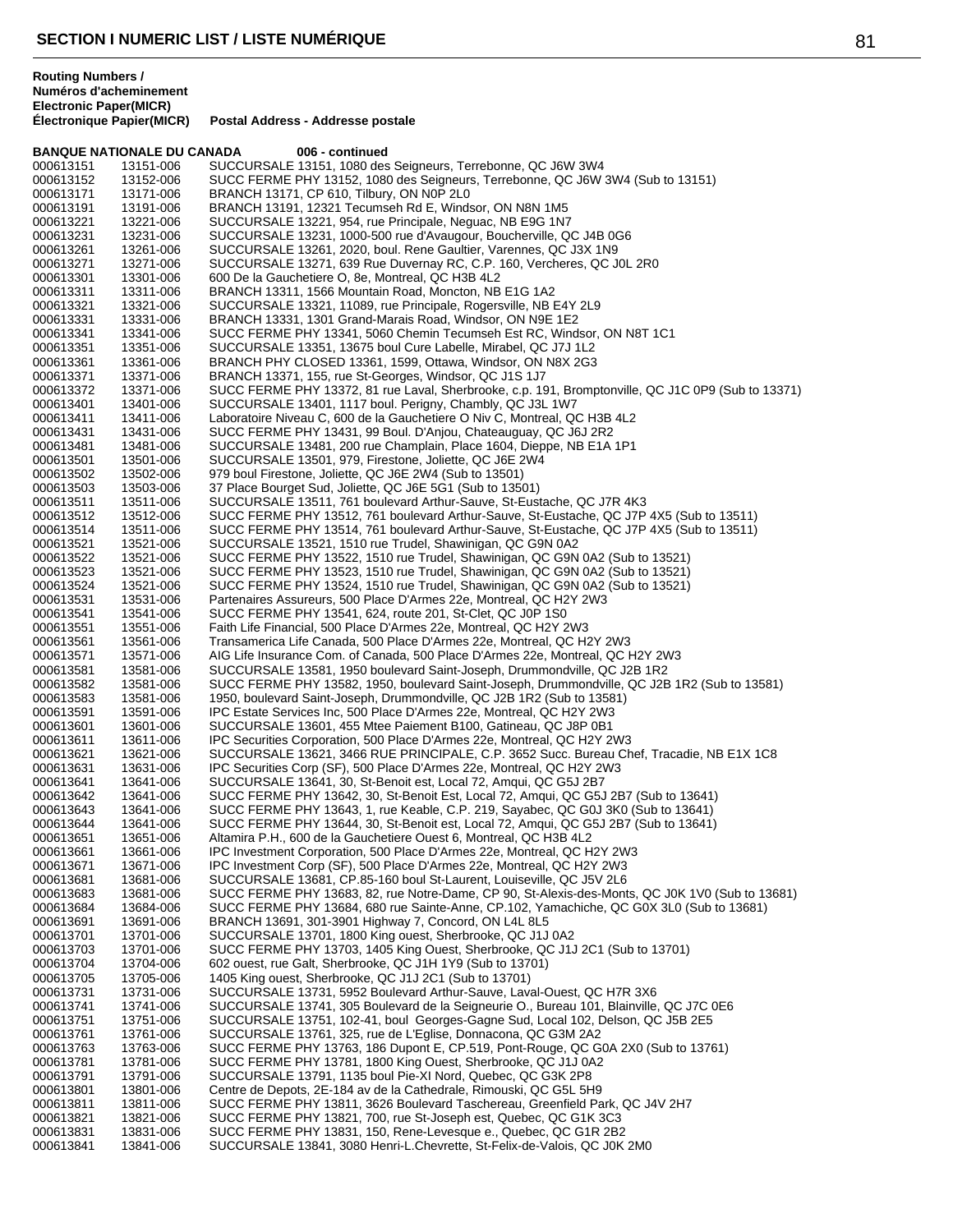# **Postal Address - Addresse postale BANQUE NATIONALE DU CANADA 006 - continued** 000613851 13851-006 SUCCURSALE 13851, 1811 St-Angelique, St-Lazare-de-Vaudreuil, QC J7T 2X9<br>000613861 13861-006 SUCC FERME PHY 13861, 265, St-Georges, St-Jerome, QC J7Z 5A1 000613861 13861-006 SUCC FERME PHY 13861, 265, St-Georges, St-Jerome, QC J7Z 5A1<br>000613871 13871-006 SUCCURSALE 13871, 103, 12eme rue, Ferme-Neuve, QC J0W 1C0 SUCCURSALE 13871, 103, 12eme rue, Ferme-Neuve, QC J0W 1C0 000613881 13881-006 SUCCURSALE 13881, 45 Montee Robert Bureau 100, St-Basile-le-Grand, QC J3N 1L7<br>000613891 13891-006 SUCCURSALE 13891, 81A Chemin de Lavaltrie, Suite 102, Lavaltrie, QC J5T 2H5 SUCCURSALE 13891, 81A Chemin de Lavaltrie, Suite 102, Lavaltrie, QC J5T 2H5 000613901 13901-006 SUCCURSALE 13901, 2661F Chemin Acadie, Cap-Pele, NB E4N 1C2<br>000613911 13911-006 SUCC FERME PHY 13911, 979, Firestone, Joliette, QC J6E 2W4 000613911 13911-006 SUCC FERME PHY 13911, 979, Firestone, Joliette, QC J6E 2W4<br>000613921 13921-006 SUCC FERME PHY 13921, 1800 King Ouest, Sherbrooke, QC J1 SUCC FERME PHY 13921, 1800 King Ouest, Sherbrooke, QC J1J 0A2 000613931 13931-006 SUCCURSALE 13931, 21-4857 boulevard Bourque, Bureau 100, Sherbrooke, QC J1N 1E8<br>000613941 13941-006 SUCCURSALE 13941, 250 Route 338, Suite 104, Les Coteaux, QC J7X 1E4 000613941 13941-006 SUCCURSALE 13941, 250 Route 338, Suite 104, Les Coteaux, QC J7X 1E4<br>000613951 13951-006 Ctre Assistance Bancaire, 6E-500 Place D'Armes, Montreal, QC H2Y 2W3 000613951 13951-006 Ctre Assistance Bancaire, 6E-500 Place D'Armes, Montreal, QC H2Y 2W3<br>000613961 13961-006 SUCC FERME PHY 13961, 2750 chemin Ste-Foy, Quebec, QC G1V 1V6 000613961 13961-006 SUCC FERME PHY 13961, 2750 chemin Ste-Foy, Quebec, QC G1V 1V6<br>000613971 13971-006 Sol Courriel. 500 Place D'Armes 8e. Montreal. QC H2Y 2W3

000613971 13971-006 Sol Courriel, 500 Place D'Armes 8e, Montreal, QC H2Y 2W3<br>000613981 13981-006 Mortgage Loans TBN, 130 King Street West, Toronto, ON M 000613981 13981-006 Mortgage Loans TBN, 130 King Street West, Toronto, ON M5J 1J9<br>000613991 13991-006 Celi Banque Nationale, 8e-1010 de la Gauchetiere O, Montreal, QC Celi Banque Nationale, 8e-1010 de la Gauchetiere O, Montreal, QC H3B 2N2 000614001 14001-006 Mortgage Broker Services, 500 Place d'armes, 3e etage, Montreal, QC H2Y 2W3<br>000614021 14021-006 BRANCH 14021, 805 WEST PENDER MAIN, Vancouver, BC V6C 1K6 000614021 14021-006 BRANCH 14021, 805 WEST PENDER MAIN, Vancouver, BC V6C 1K6<br>000614051 14051-006 BRANCH 14051, 301 6e Avenue S O, Calgary, AB T2P 4M9 000614051 14051-006 BRANCH 14051, 301 6e Avenue S O, Calgary, AB T2P 4M9<br>000614071 14071-006 BRANCH PHY CLOSED 14071, 50, O'Connor Street, Ottawa 000614071 14071-006 BRANCH PHY CLOSED 14071, 50, O'Connor Street, Ottawa, ON K1P 6L2<br>000614101 14101-006 BRANCH 14101, 9555 Younge Street, Richmond Hill, ON L4C 9M5 BRANCH 14101, 9555 Younge Street, Richmond Hill, ON L4C 9M5 000614121 14121-006 BRINKS CR PROVISIONNEL, 9630 SAINT PATRICK, Lasalle, QC H8R 1R8<br>000614131 14131-006 BRANCH 14131, 9, Sir Winston Churchill Sq, Edmonton, AB T5J 0E5 BRANCH 14131, 9, Sir Winston Churchill Sq, Edmonton, AB T5J 0E5 000614141 14141-006 BRANCH PHY CLOSED 14141, 350, Brunhamthorpe Rd W., Mississauga, ON L5B 3J1<br>000614151 14151-006 BRANCH PHY CLOSED 14151, 132, Kent, Charlottetown, PE C1A 1N2 000614151 14151-006 BRANCH PHY CLOSED 14151, 132, Kent, Charlottetown, PE C1A 1N2<br>000614152 14152-006 132 Kent St. Charlottetown. PE C1A 1N2 (Sub to 14151) 132 Kent St, Charlottetown, PE C1A 1N2 (Sub to 14151) 000614161 14161-006 2121-160th Street, Surrey, BC V3S 9N6<br>000614171 14171-006 BRANCH 14171, 121 rue King Ouest, To BRANCH 14171, 121 rue King Ouest, Toronto, ON M5H 3S5 000614181 14181-006 BRANCH 14181, 132 Kent, Charlottetown, PE C1A 1N2<br>000614182 14182-006 132 Kent St, Charlottetown, PE C1A 1N2 (Sub to 14181) 000614182 14182-006 132 Kent St, Charlottetown, PE C1A 1N2 (Sub to 14181)<br>000614191 14191-006 BRANCH 14191, 423 George Street North, Peterborougl BRANCH 14191, 423 George Street North, Peterborough, ON K9H 3R4 000614192 14191-006 BRANCH PHY CLOSED 14192, 423 George St. N., Peterborough, ON K9H 3R4 (Sub to 14191)<br>000614201 14201-006 GARDA CREDIT PROVISIONNEL, 1390 BARRE STREET, Montreal, QC H3C 1N4 000614201 14201-006 GARDA CREDIT PROVISIONNEL, 1390 BARRE STREET, Montreal, QC H3C 1N4<br>000614211 14211-006 BRANCH 14211, 501 rue Dundas Quest, Toronto, ON M5T 1H1 000614211 14211-006 BRANCH 14211, 501 rue Dundas Ouest, Toronto, ON M5T 1H1<br>000614221 14221-006 BRANCH 14221, 747 College Street, Toronto, ON M6G 1C5 000614221 14221-006 BRANCH 14221, 747 College Street, Toronto, ON M6G 1C5<br>000614231 14231-006 BRANCH 14231, 775 King Street West, Toronto, ON M5V 2 000614231 14231-006 BRANCH 14231, 775 King Street West, Toronto, ON M5V 2K3<br>000614271 14271-006 BRANCH 14271, 465 Richmond Street, London, ON N6A 5P4 000614271 14271-006 BRANCH 14271, 465 Richmond Street, London, ON N6A 5P4<br>000614281 63503-839 BRANCH PHY CLOSED 14281, 132 Kent St, Charlottetown, F 000614281 63503-839 BRANCH PHY CLOSED 14281, 132 Kent St, Charlottetown, PE C1A 1N2 (Sub to 63503)<br>000614285 14285-006 132 Kent, Charlottetown, PE C1A 1N2 (Sub to 14181) 000614285 14285-006 132 Kent, Charlottetown, PE C1A 1N2 (Sub to 14181)<br>000614293 14293-006 132 Kent, Charlottetown, PE C1A 1N2 (Sub to 14181) 000614293 14293-006 132 Kent, Charlottetown, PE C1A 1N2 (Sub to 14181)<br>000614302 14302-006 32 11th Ave. S., Cranbrook, BC V1C 2P1 (Sub to 157 000614302 14302-006 32 11th Ave. S., Cranbrook, BC V1C 2P1 (Sub to 15791)<br>000614303 14303-006 1632 Pandosy Street, P.O. Box 940, Kelowna, BC V1Y 6 000614303 14303-006 1632 Pandosy Street, P.O. Box 940, Kelowna, BC V1Y 6N9 (Sub to 15791)<br>000614304 14304-006 1378-80 Fifth Avenue. Prince George. BC V2L 4V3 (Sub to 15791) 1378-80 Fifth Avenue, Prince George, BC V2L 4V3 (Sub to 15791) 000614305 14305-006 308 4th Ave. N., Saskatoon, SK S7K 2L7 (Sub to 15791)<br>000614306 14306-006 85 Bayfield Street, Barrie, ON L4M 3A7 (Sub to 15791) 85 Bayfield Street, Barrie, ON L4M 3A7 (Sub to 15791) 000614307 14307-006 1728 Eglinton Ave. W., Toronto, ON M6E 2H5 (Sub to 15791) 000614321 14321-006 Prets Hyp. Tx Fixes & ADM, 2 County Court Blvd S. 100, Brampton, ON L6W 3W8<br>000614331 14331-006 Integrated All in One. 500 Place d'armes. 3e etage. Montreal. QC H2Y 2W3 Integrated All in One, 500 Place d'armes, 3e etage, Montreal, QC H2Y 2W3 000614341 14341-006 150 York St, Toronto, ON M5H 3A9<br>000614351 14351-006 Sutton Mortgage Center, 500, Place Sutton Mortgage Center, 500, Place D'Armes 22e, Montreal, QC H2Y 2W3 000614359 14359-006 Sutton Mrtg. Centre, 500 Place d'Armes, 22e etage, Montreal, QC H2Y 2W3<br>000614361 14361-006 SUCCURSALE 14361, 346 Elmwood Drive, Moncton, NB E1A 8R5 000614361 14361-006 SUCCURSALE 14361, 346 Elmwood Drive, Moncton, NB E1A 8R5 SUCC FERME PHY 14371, 324 rue des Forges, Trois-Rivieres, QC G9A 2G8 000614381 14381-006 SUCC FERME PHY 14381, 1104 Rue de Saint-Jovite, Mont-Tremblant, QC J8E 3J9<br>000614391 14391-006 SUCC FERME PHY 14391, 530 chemin Kipawa, Temiscaming, QC J0Z 3R0 000614391 14391-006 SUCC FERME PHY 14391, 530 chemin Kipawa, Temiscaming, QC J0Z 3R0<br>000614431 14431-006 SUCCURSALE 14431, 100 Grande-Allee Est, Grande-Riviere, QC G0C 1V0 000614431 14431-006 SUCCURSALE 14431, 100 Grande-Allee Est, Grande-Riviere, QC G0C 1V0<br>000614441 14441-006 SUCC FERME PHY 14441. 2426 Rue Commerciale Sud. C.P. 100. Temisco 000614441 14441-006 SUCC FERME PHY 14441, 2426 Rue Commerciale Sud, C.P. 100, Temiscouata-sur-le-Lac, QC G0L 1X0<br>000614451 14451-006 loon Fin&Ins Broker Inc. 500 Place D'Armes, 22e etage, Montreal, QC H2Y 2W3 000614451 14451-006 Iqon Fin&Ins Broker Inc, 500 Place D'Armes, 22e etage, Montreal, QC H2Y 2W3 000614459 14459-006 Iqon Fin&Ins Broker Inc, 500 Place d'Armes, 22e etage, Montreal, QC H2Y 2W3<br>000614461 14461-006 SUCC FERME PHY 14461, 30, St-Benoit est L. 72, Amqui, QC G5J 2B7 SUCC FERME PHY 14461, 30, St-Benoit est L. 72, Amqui, QC G5J 2B7 000614471 14471-006 SUCCURSALE 14471, 1 Keable, Sayabec, QC G0J 3K0<br>000614481 14481-006 Service bancaire, 500 Place d'Armes, Rc, Montreal, QC ł 000614481 14481-006 Service bancaire, 500 Place d'Armes, Rc, Montreal, QC H2Y 2W3<br>000614491 14491-006 SUCCURSALE 14491, 174 Notre-Dame Est RC, Victoriaville, QC 000614491 14491-006 SUCCURSALE 14491, 174 Notre-Dame Est RC, Victoriaville, QC G6P 4A1<br>000614501 14501-006 SUCCURSALE 14501, 2655, 20ieme Avenue, St-Prosper, QC G0M 1Y0 000614501 14501-006 SUCCURSALE 14501, 2655, 20ieme Avenue, St-Prosper, QC G0M 1Y0<br>000614531 14531-006 BRANCH 14531, 1590 Avenue Rd. Toronto. ON M5M 3X7 BRANCH 14531, 1590 Avenue Rd, Toronto, ON M5M 3X7 000614551 14551-006 SUCCURSALE 14551, 273 Notre-Dame, C.P. 44, St-Germain-de-Grantham, QC J0C 1K0<br>000614591 14591-006 Service Intermediation, 1010 De la Gauchetiere O, 8e, Montreal, QC H3B 5J2 Service Intermediation, 1010 De la Gauchetiere O, 8e, Montreal, QC H3B 5J2 000614601 14601-006 SUCCURSALE 14601, 500 Place d'Armes, Montreal, QC H2Y 2W3<br>000614611 14611-006 Technology Group, 130 king Street Suite 3200, Toronto, ON M5X 1, 000614611 14611-006 Technology Group, 130 king Street Suite 3200, Toronto, ON M5X 1J9<br>000614641 14641-006 SSQ Societe D'Assurance-Vie Inc. 500 Place D'Armes. 22e etage. Mo SSQ Societe D'Assurance-Vie Inc, 500 Place D'Armes, 22e etage, Montreal, QC H2Y 2W3 000614649 14641-006 SSQ Societe D'Assurance-Vie Inc, 500, Place D'Armes 22e, Montreal, QC H2Y 2W3 (Sub to 14641)<br>000614691 14691-006 Unit Develop Immob-Atlantique, B.402-735 Main St, Bureau 403, Moncton, NB E1C 1E5 Unit Develop Immob-Atlantique, B.402-735 Main St, Bureau 403, Moncton, NB E1C 1E5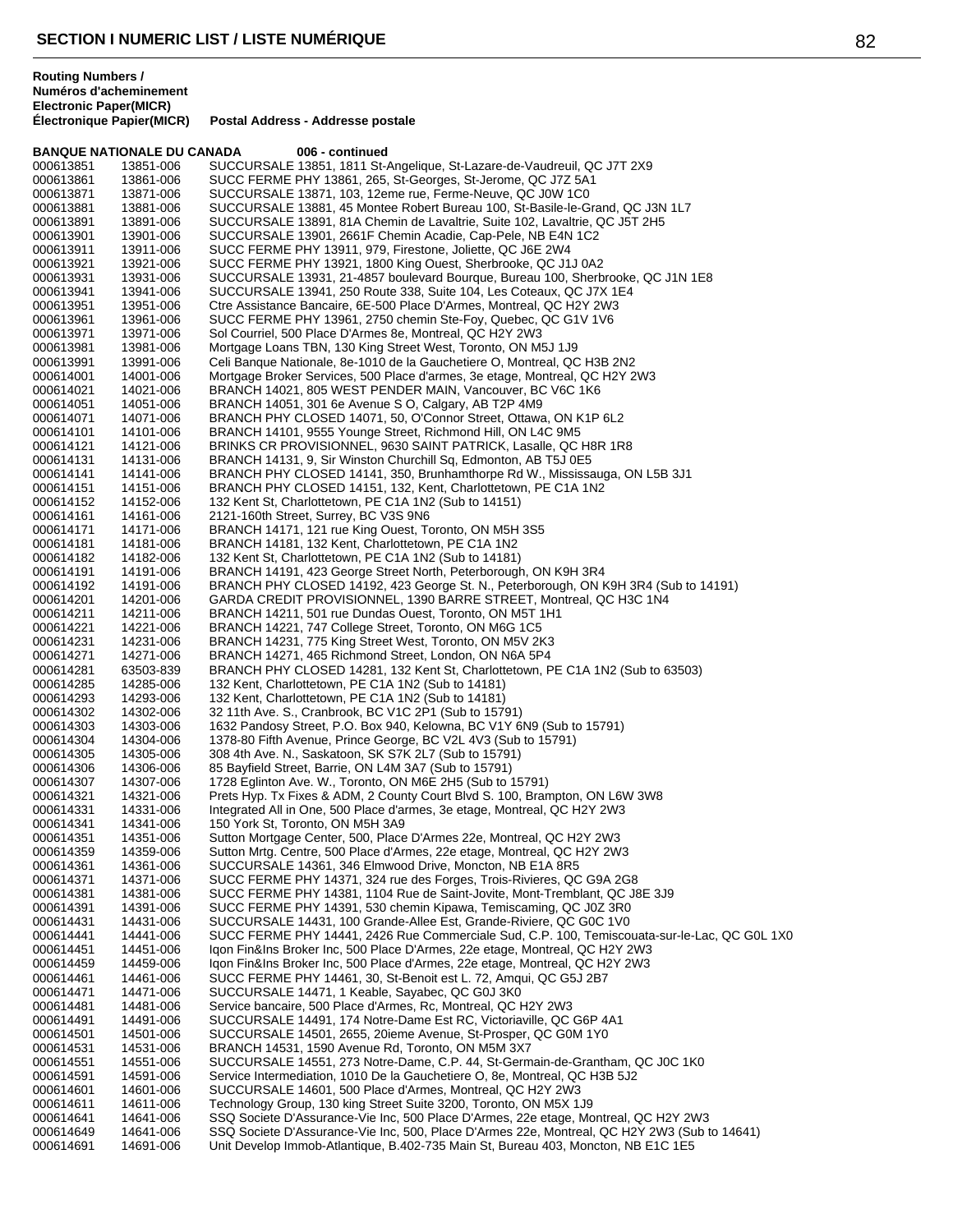### **BANQUE NATIONALE DU CANADA 006 - continued** 000614703 14703-006 AGENTS, 10E-500 Place D'Armes, Montreal, QC H2Y 2W3<br>000614711 14711-006 SUCC FERME PHY 14711, 7000 Av de la Plaza, Sorel-Trac 000614711 14711-006 SUCC FERME PHY 14711, 7000 Av de la Plaza, Sorel-Tracy, QC J3R 4L8<br>000614721 14721-006 SUCCURSALE 14721, 1700, Mercure, Drummondville, QC J2B 3N4 SUCCURSALE 14721, 1700, Mercure, Drummondville, QC J2B 3N4 000614731 14731-006 E-MORTGAGE CWA, 500 Place d'Armes 10E, Montreal, QC H2Y 2W3 SUCC FERME PHY 14741, 48, de Gaspe e., St-Jean-Port-Joli, QC G0R 3G0 000614751 14751-006 SUCC FERME PHY 14751, 92, Begin, Ste-Claire, QC G0R 2V0<br>000614761 14761-006 SUCCURSALE 14761, 2995 DAGENAIS BUREAU H, Laval, QC 000614761 14761-006 SUCCURSALE 14761, 2995 DAGENAIS BUREAU H, Laval, QC H7P 1T3<br>000614771 14771-006 SUCCURSALE 14771, 900, boul, Grignon, St-Jerome, QC J7Y 3S7 SUCCURSALE 14771, 900, boul. Grignon, St-Jerome, QC J7Y 3S7 000614773 14773-006 900 boul. Grignon, St-Jerome, QC J7Y 3S7 (Sub to 14771) 000614781 14781-006 SYND LOANS RESTATE TIP TO, 600 De la Gauchetiere O, RDC, Montreal, QC H3B 4L2<br>000614791 14791-006 London MID Off Autonome, 1155 Metcalfe 1er, Montreal, QC H3B 5G2 000614791 14791-006 London MID Off Autonome, 1155 Metcalfe 1er, Montreal, QC H3B 5G2<br>000614801 14801-006 SUCCURSALE 14801, 141 rue Commerciale, Saint-Damien-de-Buckla 000614801 14801-006 SUCCURSALE 14801, 141 rue Commerciale, Saint-Damien-de-Buckland, QC G0R 2Y0<br>000614811 14811-006 Digital Channel. 500 Place d'armes. 10e. Montreal. QC H2Y 2W3 000614811 14811-006 Digital Channel, 500 Place d'armes, 10e, Montreal, QC H2Y 2W3<br>000614831 14831-006 SUCC FERME PHY 14831, CP 218, Pierreville, QC J0G 1J0 000614831 14831-006 SUCC FERME PHY 14831, CP 218, Pierreville, QC J0G 1J0<br>000614841 14841-006 Livraison & Init Affaires, 1100 Robert-Bourassa, 8e, Montreal Livraison & Init Affaires, 1100 Robert-Bourassa, 8e, Montreal, QC H3B 2G7 000614921 14921-006 SUCCURSALE 14921, 218 boul Cure-Labelle, Rosemere, QC J7A 2H4<br>000614931 14931-006 SUCC FERME PHY 14931, 440 boul Sir-Wilfrid-Laurier, Mont-Saint-Hila 000614931 14931-006 SUCC FERME PHY 14931, 440 boul Sir-Wilfrid-Laurier, Mont-Saint-Hilaire, QC J3H 3N9<br>000614941 14941-006 SUCCURSALE 14941, 2774 Royale, St-Charles-de-Bellechasse, QC G0R 2T0 000614941 14941-006 SUCCURSALE 14941, 2774 Royale, St-Charles-de-Bellechasse, QC G0R 2T0<br>000614951 14951-006 SUCCURSALE 14951, 235 rue Commerciale, St-Henri-de-Levis, QC G0R 3E0 000614951 14951-006 SUCCURSALE 14951, 235 rue Commerciale, St-Henri-de-Levis, QC G0R 3E0<br>000614961 14961-006 1201 Wallberg, Dolbeau-Mistassini, QC G8L 1H3 1201 Wallberg, Dolbeau-Mistassini, QC G8L 1H3 000614971 14971-006 CTFS Insured, 500 Place d'armes, 3e, Montreal, QC H2Y 2W3 Financiere B.N.C. inc., 500 Place D'Armes 22ieme etage, Montreal, QC H2Y 2W3 000615001 15001-006 Operation Comptable-Corp, 600, de la Gauchetiere 6e, Montreal, QC H3B 4L2 000615021 15021-006 S/GARDE VAL GEST MOB, 5-700 De La Gauchetiere O, Montreal, QC H3B 3B5<br>000615031 15031-006 Prets Vendus Reit. 600 de la Gauchetiere. Montreal. QC H3B 4L2 Prets Vendus Reit, 600 de la Gauchetiere, Montreal, QC H3B 4L2 000615041 15041-006 Nostros Vostros Enc Int, 5E-600 de la Gauchetiere O., Bureau 750, Montreal, QC H3B 4L3<br>000615061 15061-006 Gest Sol Banc Electronig, 7-700 de la Gauchetiere O, Montreal, QC H3B 4L2 Gest Sol Banc Electronig, 7-700 de la Gauchetiere O, Montreal, QC H3B 4L2 000615062 15062-006 Mobi.Nat, 500 Place D'Armes 5e, Montreal, QC H2Y 2W3 000615063 15063-006 Direct.Nat, 500, Place d'Armes, 5e, Montreal, QC H2Y 2W3<br>000615071 15071-006 GEST SOL BANC ELECTRON 2. 7e - 700 DE LA GAUCHE GEST SOL BANC ELECTRON 2, 7e - 700 DE LA GAUCHETIERE O, Montreal, QC H3B 3B5 000615072 15072-006 GEST SOL BANC ELECTRON 2, 7e - 700 DE LA GAUCHETIERE O, Montreal, QC H3B 3B5<br>000615073 15073-006 GEST SOL BANC ELECTRON 2, 7e - 700 DE LA GAUCHETIERE O, Montreal, QC H3B 3B5 000615073 15073-006 GEST SOL BANC ELECTRON 2, 7e - 700 DE LA GAUCHETIERE O, Montreal, QC H3B 3B5 000615074 15074-006 GEST SOL BANC ELECTRON 2, 7e - 700 DE LA GAUCHETIERE O, Montreal, QC H3B 3B5 000615075 15075-006 GEST SOL BANC ELECTRON 2, 7e - 700 DE LA GAUCHETIERE O, Montreal, QC H3B 3B5<br>000615076 15076-006 GEST SOL BANC ELECTRON 2, 7e - 700 DE LA GAUCHETIERE O, Montreal, OC H3B 3B5 000615076 15076-006 GEST SOL BANC ELECTRON 2, 7e - 700 DE LA GAUCHETIERE O, Montreal, QC H3B 3B5<br>000615077 15077-006 GEST SOL BANC ELECTRON 2, 7e - 700 DE LA GAUCHETIERE O, Montreal, QC H3B 3B5 000615077 15077-006 GEST SOL BANC ELECTRON 2, 7e - 700 DE LA GAUCHETIERE O, Montreal, QC H3B 3B5<br>000615078 15078-006 GEST SOL BANC ELECTRON 2, 7e - 700 DE LA GAUCHETIERE O, Montreal, QC H3B 3B5 GEST SOL BANC ELECTRON 2, 7e - 700 DE LA GAUCHETIERE O, Montreal, QC H3B 3B5 000615079 15079-006 GEST SOL BANC ELECTRON O, 7e - 700 DE LA GAUCHETIERE O, Montreal, QC H3B 3B5<br>000615081 15081-006 S/Clone Fund-Montreal, 600, DE LA GAUCHETIERE O, Montreal, QC H3B 4L2 000615081 15081-006 S/Clone Fund-Montreal, 600, DE LA GAUCHETIERE O, Montreal, QC H3B 4L2<br>000615101 15101-006 Symcor, 650 Bridge St, Montreal, QC H3K 3K9 000615101 15101-006 Symcor, 650 Bridge St, Montreal, QC H3K 3K9 000615111 15111-006 Fin.Eng.Prod.Derives(Toronto), 1155 Metcalfe 1er etage, Montreal, QC H3B 5G2 Port Hedgefundinv-Depenses, 1155 Metcalfe 1er etage, Montreal, QC H3B 5G2 000615131 15131-006 Titrisation Carte Credit, 600 la Gauchetiere, Montreal, QC H3B 4L2<br>000615141 15141-006 RPA FINANCEMENT SAE, 600 DE LA GAUCHETIERE O 28E, Mo RPA FINANCEMENT SAE, 600 DE LA GAUCHETIERE O 28E, Montreal, QC H3B 4L2 000615151 15151-006 SUCC Simulation Max CAD, 600 De La Gauchetiere O 9E, Montreal, QC H3B 4L2<br>000615191 15191-006 Intl Commodity Trade Cuba, 6-600 de la Gauchetiere Ouest, Montreal, QC H3B 4L 000615191 15191-006 Intl Commodity Trade Cuba, 6-600 de la Gauchetiere Ouest, Montreal, QC H3B 4L2<br>000615211 15211-006 G P C. 700 de la Gauchetiere 22e. Montreal. QC H3B 3B5 G P C, 700 de la Gauchetiere 22e, Montreal, QC H3B 3B5 000615221 15221-006 Titr.PB.Hyp. de 5 Log. et Plus, 600, de la Gauchetiere, Montreal, QC H3B 4L2<br>000615231 15231-006 Titrisation Prets Directs, 600, de la Gauchetiere, Montreal, QC H3B 4L2 Titrisation Prets Directs, 600, de la Gauchetiere, Montreal, QC H3B 4L2 000615261 15261-006 Portefeuille sage est du Canada, 600 de la Gauchetiere 0, 6e etage, Montreal, QC H3B 4L2<br>000615271 15271-006 Sage Investment West of Canada, 600 de la Gauchetiere 0, 6e etage, Montreal, QC H3B 4L 000615271 15271-006 Sage Investment West of Canada, 600 de la Gauchetiere 0, 6e etage, Montreal, QC H3B 4L2<br>000615281 15281-006 WOW, 6e-600 de la Gauchetiere Q, Montreal, QC H3B 4L2 WOW, 6e-600 de la Gauchetiere O, Montreal, QC H3B 4L2 000615291 15291-006 Sage Investment Centre of Canada, 600 de la Gauchetiere 0, 6e etage, Montreal, QC H3B 4L2<br>000615401 15401-006 Solutions de Paiement, 700 de la Gauchetiere, 7e, Montreal, QC H3B 3B5 000615401 15401-006 Solutions de Paiement, 700 de la Gauchetiere, 7e, Montreal, QC H3B 3B5<br>000615421 15421-006 Particulier SSPE, 700 De La Gauchetiere O 6e, Montreal, QC H3B 3B5 000615421 15421-006 Particulier SSPE, 700 De La Gauchetiere O 6e, Montreal, QC H3B 3B5<br>000615431 15431-006 CE Soutien Technique, 500 Place d'Armes 12E, Montreal, QC H2Y 2W 000615431 15431-006 CE Soutien Technique, 500 Place d'Armes 12E, Montreal, QC H2Y 2W3<br>000615432 15432-006 S/Proximedia, 500 Place D'Armes 12e, Montreal, OC H2Y 2W3 000615432 15432-006 S/Proximedia, 500 Place D'Armes 12e, Montreal, QC H2Y 2W3 000615441 15441-006 GPC Operations, 700, de la Gauchetiere 22e, Montreal, QC H3B 3B5<br>000615451 15451-006 S/Comptab Tres&March fin, 1155 Metcalfe 4e Suite 420, Montreal, Q S/Comptab Tres&March fin, 1155 Metcalfe 4e Suite 420, Montreal, QC H3B 4S9 000615461 15461-006 Ctre de Pret-Ass. Vie, 500, Place D'Armes 22e etage, Montreal, QC H2Y 2W3 Maritimes Prets Ass-Vie, 500 Place d'Armes, 22e etage, Montreal, QC H2Y 2W3 000615471 15471-006 Depots Specialises, 7e-1010 de la Gauchetiere O, Montreal, QC H3B 5K7<br>000615481 15481-006 Partici. Maple Partners, 600 De La Gauchetiere O. 6e, Montreal, QC H3B 000615481 15481-006 Partici. Maple Partners, 600 De La Gauchetiere O. 6e, Montreal, QC H3B 4L2 PR. Hyp. Vendus Filiales, 600 de la Gauchetiere, 7e, Montreal, QC H3B 4L2 000615501 15501-006 Prets Vendus a des Tiers, 600 De La Gauchetiere 0, 9e etage, Montreal, QC H3B 4L2<br>000615531 15531-006 Tresorerie Domestique, 600, de la Gauchetiere o, 6e etage, Montreal, QC H3B 4L2 Tresorerie Domestique, 600, de la Gauchetiere o, 6e etage, Montreal, QC H3B 4L2 000615541 15541-006 Fraudes sur cartes-Compt, 6E-700 de la Gauchetiere O., Montreal, QC H3B 5M2 000615571 15571-006 C/Traitement de Depots Quebec, 2600 Jean-Perrin Bureau 140, Place de la Capitale, Quebec, QC G2C 2C6<br>000615591 15591-006 Recouvrement commercial 13F-600 DE LA GAUCHETIERE O. Montreal, OC H3B 4L2 Recouvrement commercial, 13E-600 DE LA GAUCHETIERE O, Montreal, QC H3B 4L2 000615592 15592-006 Recouvrement Section Aux Particulier, 500 Place d'Armes, 9e etage, Montreal, QC H2Y 2W3<br>000615593 15593-006 Recouvrement Section Commerciale, 500, Place d'Armes, 9e, Montreal, QC H2Y 2W3 Recouvrement Section Commerciale, 500, Place d'Armes, 9e, Montreal, QC H2Y 2W3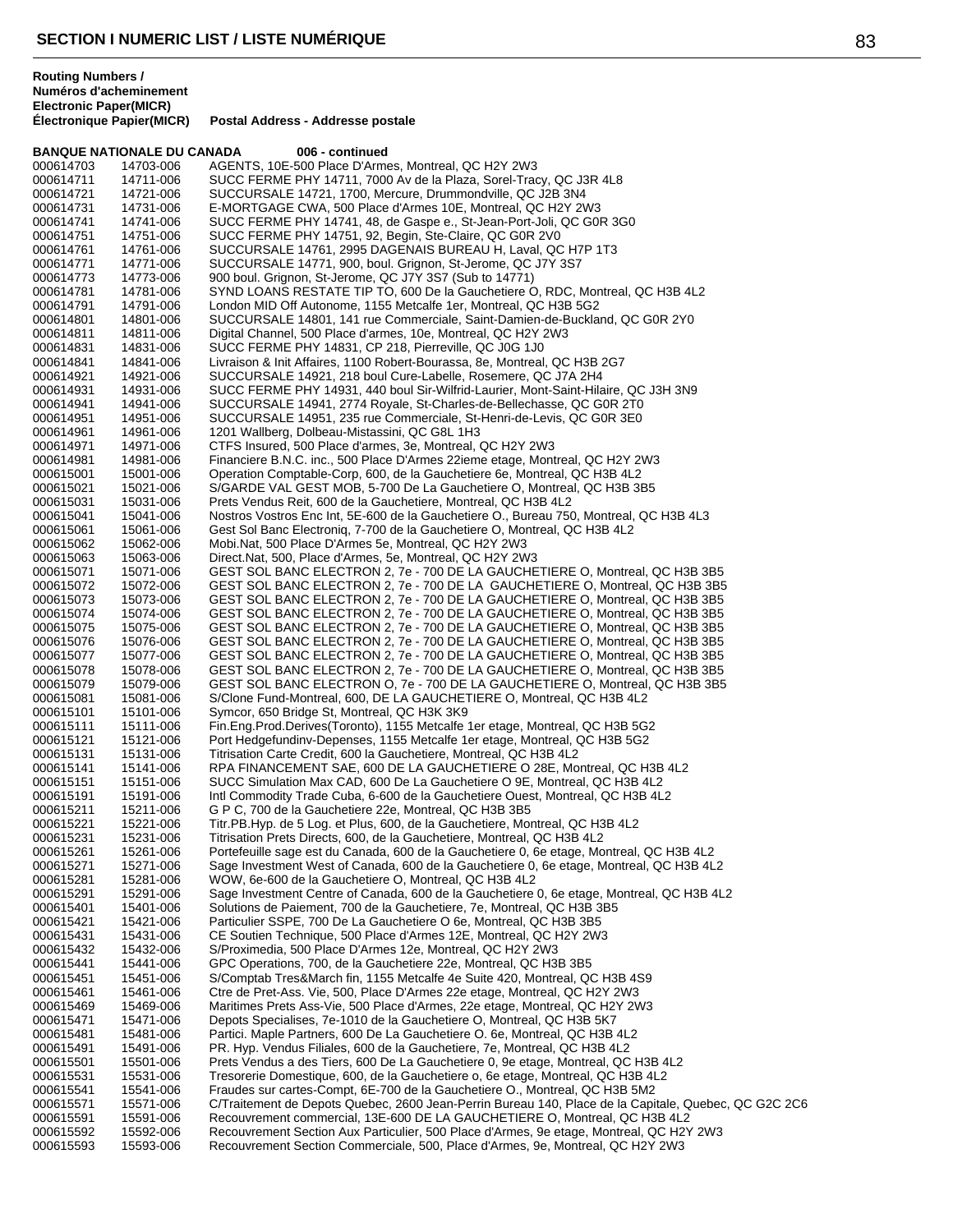### **BANQUE NATIONALE DU CANADA 006 - continued** 000615594 15594-006 S/Recouvrement-Equipe 3, 500 Place d'Armes, 9e etage, Montreal, QC H2Y 2W3 000615595 15595-006 Recouvrement Section Immobiliere, 500 Place d'Armes, 9e etage, Montreal, QC H2Y 2W3<br>000615596 15596-006 S/Recouvrement-Equipe 5, 500 Place d'Armes, 9e etage, Montreal, QC H2Y 2W3 S/Recouvrement-Equipe 5, 500 Place d'Armes, 9e etage, Montreal, QC H2Y 2W3 000615597 15597-006 S/Recouvrement/Equipe 6, 500 Place d'Armes, 9e etage, Montreal, QC H2Y 2W3<br>000615599 15599-006 Centre de Recouvrement, 500, Place d'Armes, 9e, Montreal, QC H2Y 2W3 Centre de Recouvrement, 500, Place d'Armes, 9e, Montreal, QC H2Y 2W3 000615621 15621-006 C/Toronto Int. Comm. Operations, 4E-130 King St W, Toronto, ON M5X 1J9<br>000615631 15631-006 S/Commerce International, 5E-600 de la Gauchetiere O., Montreal, QC H3B 000615631 15631-006 S/Commerce International, 5E-600 de la Gauchetiere O., Montreal, QC H3B 4L3 Gest Paiements & Exp Oper, 24E-600 de la Gauchetiere O., Montreal, QC H3B 4L2 000615672 15672-006 G/Impartition & Operation, 24-600 de la Gauchetiere O, Montreal, QC H3B 4L2 000615701 15701-006 Ctre de Prets Etudiants du Que., 500 Place D'Armes 5 etage, Montreal, QC H2Y 2W3<br>000615711 15711-006 Performance SSPE, 6E-600 de la Gauchetiere O., Montreal, QC H3B 4L2 000615711 15711-006 Performance SSPE, 6E-600 de la Gauchetiere O., Montreal, QC H3B 4L2<br>000615741 15741-006 ADM CWA, 110 Matheson Boulevard 4, Mississauga, ON L5R 4G7 000615741 15741-006 ADM CWA, 110 Matheson Boulevard 4, Mississauga, ON L5R 4G7<br>000615751 15751-006 Fnyeloppe Discretion Corp. 600 de LaGauchetiere, 7e, Montreal, C 000615751 15751-006 Enveloppe Discretion Corp, 600 de LaGauchetiere, 7e, Montreal, QC H3B 4L2<br>000615761 15761-006 Prev-Detect de l Fraude, 600 DE LA GAUCHETIERE O 21E, Montreal, QC H3 000615761 15761-006 Prev-Detect de l Fraude, 600 DE LA GAUCHETIERE O 21E, Montreal, QC H3B 4L2<br>000615791 15791-006 Prets N-Courants Credit-Bail, 600, de la Gauchetiere Ouest, Montreal, QC H3B 4L2 Prets N-Courants Credit-Bail, 600, de la Gauchetiere Ouest, Montreal, QC H3B 4L2 000615801 15801-006 Perception de comptes, 600 de la Gauchetiere o, Montreal, QC H3B 4L2<br>000615811 15811-006 Service Paie BNGF, 26-600 de la Gauchetiere Ouest, Montreal, QC H3B 000615811 15811-006 Service Paie BNGF, 26-600 de la Gauchetiere Ouest, Montreal, QC H3B 4L2 000615841 15841-006 Marchand, 700, de la Gauchetiere 22e, Montreal, QC H3B 3B5 000615851 15851-006 S/Commerce International, 5E-600 de la Gauchetiere O., Montreal, QC H3B 4L3<br>000615861 15861-006 S/Gestion de L'Encaisse. 8301 Elmslie. Lasalle. QC H8N 3H9 S/Gestion de L'Encaisse, 8301 Elmslie, Lasalle, QC H8N 3H9 000615871 15871-006 Pr. Hyp. Vend. Nat. Can. Fin. LLC, 600 de la Gauchetiere 7e, Montreal, QC H3B 4L2<br>000615881 15881-006 Import/Export, 600 de la Gauchetiere 5e, Montreal, QC H3B 4L2 Import/Export, 600 de la Gauchetiere 5e, Montreal, QC H3B 4L2 000615891 15891-006 C/Traitement de Depots Ottawa, 365 Laurier O., Suite 102, Ottawa, ON K1P 5K2 000615901 15901-006 Comp. BNC. Inc. Gard. Val. Tor., 250 Yonge Street, Suite 1900, Toronto, ON M5B 2L7<br>000615902 15902-006 COMP BNC INC GARD VAL TOR. 1900-250 Yonge St. Toronto. ON M5B 2L7 COMP BNC INC GARD VAL TOR, 1900-250 Yonge St, Toronto, ON M5B 2L7 000615911 15911-006 Commercial-SSPE, 600, DelaGauchetiere 22e, Montreal, QC H3B 4L2<br>000615921 15921-006 Oper. Produits Derives, 490-1155 rue Metcalfe, Montreal, QC H3B 5G2 000615921 15921-006 Oper. Produits Derives, 490-1155 rue Metcalfe, Montreal, QC H3B 5G2<br>000615941 15941-006 Gestion Guichets, 700 de la gauchetiere 22e, Montreal, QC H3B 3B5 000615941 15941-006 Gestion Guichets, 700 de la gauchetiere 22e, Montreal, QC H3B 3B5 000615951 15951-006 Capital et Reserves, 600 de la Gauchetiere O. 7e etage, Montreal, QC H3B 4L2<br>000615961 15961-006 S/Social Natcan. 7E-1010 de la Gauchetiere O. Montreal. QC H3B 2N2 S/Social Natcan, 7E-1010 de la Gauchetiere O, Montreal, QC H3B 2N2 000616001 16001-006 Carte Latitude, 600 de la Gauthiere 9e, Montreal, QC H3B 4L2<br>000616021 16021-006 S/Compensation-Montreal, 8301 Elmslie, Lasalle, QC H8N 3H9 000616021 16021-006 S/Compensation-Montreal, 8301 Elmslie, Lasalle, QC H8N 3H9<br>000616031 16031-006 Operation Comptable-Corp. 600 de la Gauchetiere 6e. Montreal 000616031 16031-006 Operation Comptable-Corp, 600 de la Gauchetiere 6e, Montreal, QC H3B 4L2<br>000616041 16041-006 Bureau Representation Cuba. 5E-600 de la Gauchetiere O., Montreal, QC H3B 000616041 16041-006 Bureau Representation Cuba, 5E-600 de la Gauchetiere O., Montreal, QC H3B 4L3<br>000616051 16051-006 60-3 Place Laval, Laval, QC H7N 1A2 000616051 16051-006 60-3 Place Laval, Laval, QC H7N 1A2 000616061 16061-006 Site Operations Laval, 3 Place Laval Bur 60, Laval, QC H7N 1A2<br>000616071 16071-006 Service Banque D'Affaires Via 15451, 9E-500 Place D'armes, Mo Service Banque D'Affaires Via 15451, 9E-500 Place D'armes, Montreal, QC H2Y 2W3 000616081 16081-006 Merchant Banking - R.E. Via 15451, 600, de la Gauchetiere O, 6E Etage, Montreal, QC H3B 4L2<br>000616091 16091-006 Ctre de Trait. Comm.-Mtl. 3E-500 Place D'armes. Montreal. QC H2Y 2W2 000616091 16091-006 Ctre de Trait. Comm.-Mtl, 3E-500 Place D'armes, Montreal, QC H2Y 2W2 000616101 16101-006 Ctre de Trait. Comm.-QC, 3-500 Place d'Armes, Montreal, QC H2Y 2W3<br>000616111 16111-006 Vente/Marchands, 700 de la Gauchetiere O 22e, Montreal, QC H3B 3B5 000616111 16111-006 Vente/Marchands, 700 de la Gauchetiere O 22e, Montreal, QC H3B 3B5<br>000616117 16117-006 Ventes & Services. 22E-700 de la Gauchetiere O., Montreal, QC H3B 3B Ventes & Services, 22E-700 de la Gauchetiere O., Montreal, QC H3B 3B5 000616121 16121-006 Middle Office, 5e-600 de la Gauchetiere O, Montreal, QC H3B 4L2 Ctre Assist Bancaire Rive-Sud, 3 Place Laval, 600-5245 Boul Cousineau, Laval, QC H7N 1A2 000616132 16132-006 Ctre Assistance Rive-Sud, 3 Place Laval, Laval, QC H7N 1A2<br>000616141 16141-006 Natexport Div.B.Nationale, 600 DE LA GAUCHETIERE O RD 000616141 16141-006 Natexport Div.B.Nationale, 600 DE LA GAUCHETIERE O RDC, Montreal, QC H3B 4L2<br>000616151 16151-006 Sodex Div.B.Nationale. 7e-1010 de la Gauchetiere O. Montreal. QC H3B 2N2 Sodex Div.B.Nationale, 7e-1010 de la Gauchetiere O, Montreal, QC H3B 2N2 000616161 16161-006 S/Situations Speciales, 600, de La Gauchetiere O, 6e etage, Montreal, QC H3B 4L2<br>000616171 16171-006 Ress. Humaines & Comm SSPE, 700 de la Gauchetiere 7e, Montreal, QC H3B 3B5 Ress. Humaines & Comm SSPE, 700 de la Gauchetiere 7e, Montreal, QC H3B 3B5 000616181 16181-006 Service Gestion Mobiliere, 24E-600 de la Gauchetiere O., Montreal, QC H3B 4L7<br>000616191 16191-006 Hedging Inter-Secteur, 600, de la Gauchetiere O.6e etage, Montreal, QC H3B 4L2 000616191 16191-006 Hedging Inter-Secteur, 600, de la Gauchetiere O.6e etage, Montreal, QC H3B 4L2<br>000616201 16201-006 TREASURY TRADING, 500 PLACE D'ARMES - MEZZANINE, Montreal, QC H2Y TREASURY TRADING, 500 PLACE D'ARMES - MEZZANINE, Montreal, QC H2Y 2W3 000616271 16271-006 Global Commodities Risk Manag., 481, University Ave Suite 500, Toronto, ON M5G 2E9<br>000616281 16281-006 Courtage Direct Banque Nationale, 1100 Boul. Robert-Bourassa 9ieme, Montreal, QC H3 000616281 16281-006 Courtage Direct Banque Nationale, 1100 Boul. Robert-Bourassa 9ieme, Montreal, QC H3B 2G7<br>000616301 16301-006 GR. Marche Monet. 1545-1, 1155 Metcalfe RC, Montreal, QC H3B 5G2 000616301 16301-006 GR. Marche Monet. 1545-1, 1155 Metcalfe RC, Montreal, QC H3B 5G2<br>000616311 16311-006 Ctre Credit-Quebec, 21-500 Place d'Armes, Montreal, QC H2Y 2W3 000616311 16311-006 Ctre Credit-Quebec, 21-500 Place d'Armes, Montreal, QC H2Y 2W3 000616321 16321-006 Global Equity Derivative, 500 Place D'Armes 26E, Montreal, QC H2Y 2W3<br>000616331 16331-006 Ctre Credit-Laval, 21-500 Place d'Armes, Montreal, QC H2Y 2W3 000616331 16331-006 Ctre Credit-Laval, 21-500 Place d'Armes, Montreal, QC H2Y 2W3 Ctre Credit-Rive-Sud, 21-500 Place d'Armes, Montreal, QC H2Y 2W3 000616381 16381-006 SC/ Frais des Etablissement, 600 de la Gauchetiere 10e etage, Montreal, QC H3B 4L2<br>000616391 16391-006 S/Titres Hypothecaires. 600 de la Gauchetiere O. 9eme. Montreal. QC H3B 4L2 000616391 16391-006 S/Titres Hypothecaires, 600 de la Gauchetiere O. 9eme, Montreal, QC H3B 4L2 000616401 16401-006 Indexation - Televirement, 19E-1155 rue Metcalfe, Montreal, QC H3B 5G2<br>000616421 16421-006 Gest. du Risque de Credit, 100-1155 rue Metcalfe, Montreal, QC H3B 5G2 000616421 16421-006 Gest. du Risque de Credit, 100-1155 rue Metcalfe, Montreal, QC H3B 5G2<br>000616431 16431-006 CWA Courtiers. 4e-110 Matheson O. Mississauga. ON L5R 4G7 CWA Courtiers, 4e-110 Matheson O, Mississauga, ON L5R 4G7 000616441 16441-006 Ingenierie Financiere, RC-1155 rue Metcalfe, Montreal, QC H3B 5G2<br>000616451 16451-006 VTE & Dev Affaires-RES, 1100 Boul. Robert-Bourassa 9ieme, Montre VTE & Dev Affaires-RES, 1100 Boul. Robert-Bourassa 9ieme, Montreal, QC H3B 2G7 000616461 16461-006 Vente au Detail Toronto, 600 de la Gauchetiere 0. 6e Etage, Montreal, QC H3B 4L3<br>000616501 16501-006 Prog.Immigr.Invest., 7E-600 de la Gauchetiere O., Montreal, QC H3B 4L2 000616501 16501-006 Prog.Immigr.Invest., 7E-600 de la Gauchetiere O., Montreal, QC H3B 4L2 Placements et Retraite, 10E-600 de la Gauchetiere O., Montreal, QC H3B 4L2 000616531 16531-006 FIL. PBN-Fonds BN, 1100 Boul. Robert-Bourassa 9ieme, Montreal, QC H3B 2G7 L.V.T.S., 100-1155 Metcalfe, Montreal, QC H3B 5G2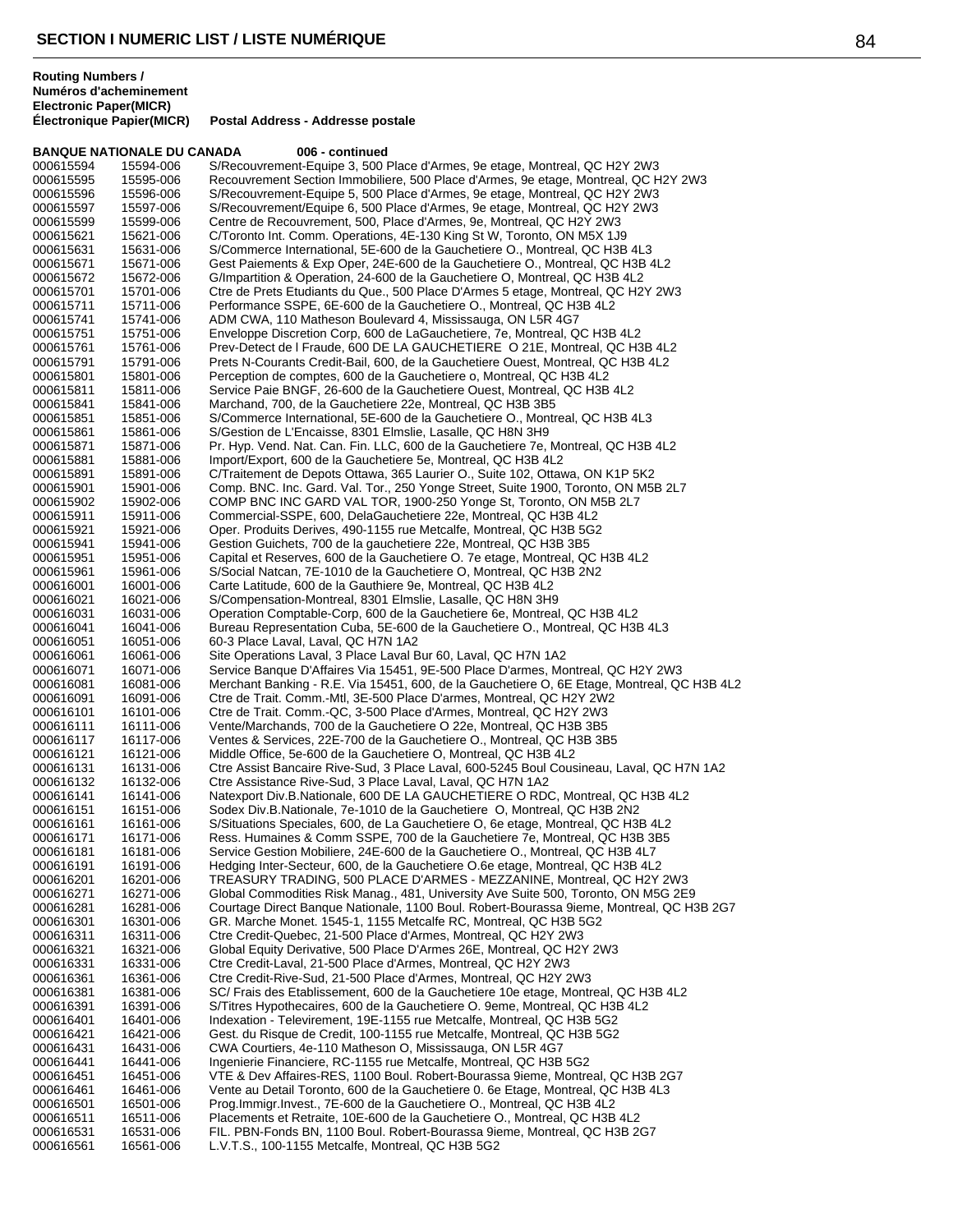**Électronique Papier(MICR) Postal Address - Addresse postale**

# **BANQUE NATIONALE DU CANADA 006 - continued**

| 000616591              | 16591-006              | Service Avantages Sociaux, 600 de la Gauchetiere O. 8e Etage, Montreal, QC H3B 4L2                                                                                  |
|------------------------|------------------------|---------------------------------------------------------------------------------------------------------------------------------------------------------------------|
| 000616601              | 16601-006              | DEB ET CTR DE QUALITE, 21-500 Place d'Armes, Montreal, QC H2Y 2W3                                                                                                   |
| 000616611<br>000616621 | 16611-006<br>16621-006 | Port. Commercial Mtl Centre, 1100 Boul. Robert-Bourassa 9ieme, Montreal, QC H3B 2G7<br>Prets Non-Courants Reseau, 500, Place d'Armes 5E Etage, Montreal, QC H2Y 2W3 |
| 000616631              | 16631-006              | Prets Non-Courants Commercial, 500, Place d'Armes 5E Etage, Montreal, QC H2Y 2W3                                                                                    |
| 000616651              | 16651-006              | Direction Operations, 6E-600 de la Gauchetiere O., Montreal, QC H3B 4L2                                                                                             |
| 000616661              | 16661-006              | PTF Serv Spec aux Ent, 600 de la Gauchetiere Ouest 6e etage, Montreal, QC H3B 4L2                                                                                   |
| 000616671              | 16671-006              | Societe de Fiducie Natcan, 7E-600 de la Gauchetiere O., Montreal, QC H3B 4L2                                                                                        |
| 000616691              | 16691-006              | Portefeuille Commercial, 600 de la Gauchetiere Ouest 6e etage, Montreal, QC H3B 4L2                                                                                 |
| 000616701              | 16701-006              | Gestion Des Programmes d'Assuranc, 1100 Boul. Robert-Bourassa 9ieme, Montreal, QC H3B 2G7                                                                           |
| 000616702              | 16702-006              | Gestion des programmes d'assuran, 1100 Boul. Robert-Bourassa 9ieme, Montreal, QC H3B 2G7                                                                            |
| 000616711<br>000616712 | 16711-006<br>16712-006 | Serv Gestion Perception, 500, Place D'Armes 9e, Montreal, QC H2Y 2W3<br>Centre de perception, 500, Place D'Armes 9e, Montreal, QC H2Y 2W3                           |
| 000616714              | 16714-006              | S/Gestion Perception & Recouv. Part, 600 de la Gauchetiere O 26E, Montreal, QC H3B 4L2                                                                              |
| 000616715              | 16715-006              | Collection & Recovery Ctre/Pers. Ban, 500, Place D'Armes 9e, Montreal, QC H2Y 2W3                                                                                   |
| 000616761              | 16761-006              | BNR Ctre Fin International Via 15041, 600 de la Gauchetiere Ouest 5e etage, Montreal, QC H3B 4L2                                                                    |
| 000616771              | 16771-006              | Bureau de change, 1265, chemin du Tremblay, 2099 Fernand Lafontaine, Longueuil, QC J4N 0G3                                                                          |
| 000616781              | 16781-006              | S/Social Natcan, 600 de la Gauchetiere O 7e, Montreal, QC H3B 4L2                                                                                                   |
| 000616791              | 16791-006              | SERV GESTION PRETS A RISQ, 13E - 600 de la Gauchetiere O, Montreal, QC H3B 4L2                                                                                      |
| 000616801              | 16801-006              | Real Estate, 9E-500 Place d'Armes, Montreal, QC H2Y 2W3                                                                                                             |
| 000616811              | 16811-006              | Traders Training Program, 1155 Metcalfe 1e etage, Montreal, QC H3B 5G2                                                                                              |
| 000616821<br>000616831 | 16821-006<br>16831-006 | Tresorerie-P.B.N. Via 1545-1, 600 De La Gauchetiere, Montreal, QC H3B 4L2<br>Tresorerie-Banque du Canada Via-1545, 600 De La Gauchetiere, Montreal, QC H3B 4L2      |
| 000616841              | 16841-006              | Financement Domestique Via 1545-1, 600 De La Gauchetiere, Montreal, QC H3B 4L2                                                                                      |
| 000616851              | 16851-006              | Autres Financements Via 1545-1, 600 De La Gauchetiere, Montreal, QC H3B 4L2                                                                                         |
| 000616881              | 16881-006              | C/Traitement de Depots Chicoutimi, 432 rue Racine E, Chicoutimi, QC G7H 5B7                                                                                         |
| 000616891              | 16891-006              | Prets Succ et Evaluation, 27-500 Place D Armes, Montreal, QC H2Y 2W3                                                                                                |
| 000616901              | 16901-006              | Intria, 199 Bay St. Commerce Court B3, Toronto, ON M5L 1A2                                                                                                          |
| 000616911              | 16911-006              | Bureau de Change, 801, rue Ste-Catherine est, Montreal, QC H2L 4M4                                                                                                  |
| 000616921              | 16921-006              | Bureau de Change, 1140 Sherbrooke O., Montreal, QC H3A 2S1                                                                                                          |
| 000616941<br>000616961 | 16941-006              | C/Traitement de Depots Montreal, 8301 Elmslie, Lasalle, QC H8N 3H9<br>Bureau de Change, 1199, rue St-Jean, Quebec, QC G1R 1S3                                       |
| 000616971              | 16961-006<br>16971-006 | Bureau de Change, 71, rue de la Gare, St-Sauveur-des-Monts, QC J0R 1R6                                                                                              |
| 000616981              | 16981-006              | Bureau de Change, 500 Place d'Armes, Montreal, QC H2Y 2W3                                                                                                           |
| 000616991              | 16991-006              | Bureau de change, 2500 Daniel-Johnson, Laval, QC H7T 2P6                                                                                                            |
| 000617001              | 17001-006              | Analyse FBC, 16-500 Place D'armes, Montreal, QC H2Y 2W3                                                                                                             |
| 000617021              | 17021-006              | DEPOTS TRESORERIE, 1155 METCALFE, Montreal, QC H3B 4S9                                                                                                              |
| 000617031              | 17031-006              | Corporate Energy, 450 1 St Street S.W. Suite 2802, Calgary, AB T2P 5H1                                                                                              |
| 000617051              | 17051-006              | Credit Derivatives Desk, 1155 Metcalfe 1E, Montreal, QC H3B 5G2                                                                                                     |
| 000617061              | 17061-006              | Foreign Exchange, RC-121 King Street West, 150 York St., Toronto, ON M5H 3T9                                                                                        |
| 000617081<br>000617091 | 17081-006<br>17091-006 | S.A.G.E. Ont., 11E-600 de la Gauchetiere O, Montreal, QC H3B 4L2<br>Serv Support Transactionnel gc, 60-3 PLACE LAVAL, Quebec, QC H7N 1A9                            |
| 000617101              | 17101-006              | Traitement des effets-exchange, 8301 Elmslie, Lasalle, QC H8N 3H9                                                                                                   |
| 000617121              | 17121-006              | SERV CONSEILS GENERALISTES, 8E-700 de la Gauchetiere O, Montreal, QC H3B 4L2                                                                                        |
| 000617131              | 17131-006              | Service Bureau R H, 700 de la Gauchetiere 8e, Montreal, QC H3B 3B5                                                                                                  |
| 000617141              | 17141-006              | CE_BUDGET ET STATS, 8E - 500 Place d'Armes, Montreal, QC H2Y 2W3                                                                                                    |
| 000617151              | 17151-006              | PH-Filogix, 500 Place d'Armes 13e Etage, Montreal, QC H2Y 2W3                                                                                                       |
| 000617152              | 17152-006              | PH-Filogix, 500 Place d'Armes 13e Etage, Montreal, QC H2Y 2W3                                                                                                       |
| 000617201              | 17201-006              | Gestion Guichets Hors-Site, 8301 rue Elmslie, Lasalle, QC H8N 3H9                                                                                                   |
| 000617211<br>000617221 | 17211-006<br>17221-006 | Transactionnel Cartes, 6-700 de la Gauchetiere O, Montreal, QC H3B 3B5<br>Finances et Proj Speciaux, 1100 University 12e, Montreal, QC H3B 2G7                      |
| 000617231              | 17231-006              | Max-Dublin, 600 de la Gauchetiere O, Montreal, QC H3B 4L2                                                                                                           |
| 000617251              | 17251-006              | Portefeuille Real Estate, 11e-600 Lagauchetiere O, Montreal, QC H3B 4L2                                                                                             |
| 000617261              | 17261-006              | Hypotheques Tresorerie, 1155 Metcalfe, Montreal, QC H3B 2G7                                                                                                         |
| 000617291              | 17291-006              | GPP 1859, 1100 Boul. Robert-Bourassa 9ieme, Montreal, QC H3B 2G7                                                                                                    |
| 000617301              | 17301-006              | GPP m b, 28E-600 de la Gauchetiere Ouest, Montreal, QC H3B 4L2                                                                                                      |
| 000617351              | 17351-006              | Chicago Quebec, 500 PLCE D ARMES 16E, Montreal, QC H2Y 2W3                                                                                                          |
| 000617361              | 17361-006              | Placement C.A.-Laval, 3 Place Laval, Bur 60, Laval, QC H7N 1A2                                                                                                      |
| 000617401<br>000617431 | 17401-006<br>17431-006 | Traitement des Guichets - Soir, 600 de la Gauchetiere, Montreal, QC H3B 4L2<br>Placement C.A.- Rive-Sud, 7E-1010 DE LA GAUCHETIERE O, Montreal, QC H3B 5K7          |
| 000617451              | 17451-006              | Centre Traitement Prets Hypot., 500 Place D'Armes 5e etage, Montreal, QC H2Y 2W3                                                                                    |
| 000617471              | 17471-006              | Sol Trans Particulier, 11e-500 Place D'Armes, Montreal, QC H2Y 2W3                                                                                                  |
| 000617481              | 17481-006              | Bureau de Change, 8200 Blvd Taschereau S. 1400, Brossard, QC J4X 2S6                                                                                                |
| 000617501              | 17501-006              | Centre Revn. G.E. Capital, 600 Lagauchetiere, Montreal, QC H3B 4L2                                                                                                  |
| 000617511              | 17511-006              | Siege Social T.B.N., 1100 Boul. Robert-Bourassa 9ieme, Montreal, QC H3B 2G7                                                                                         |
| 000617531              | 17531-006              | Siege Social T.B.N., 1100 Boul. Robert-Bourassa 9ieme, Montreal, QC H3B 2G7                                                                                         |
| 000617541              | 17541-006              | Siege/Social T.B.N., 1100 Boul. Robert-Bourassa 9ieme, Montreal, QC H3B 2G7                                                                                         |
| 000617561              | 17561-006              | Credit Fiscal (Nassau), 600 de la Gauchetiere O, 6e etage, Montreal, QC H3B 4L2                                                                                     |
| 000617571<br>000617581 | 17571-006<br>17581-006 | NBCN, M100 - 1010 de la Gauchetiere O., Montreal, QC H3B 2N2<br>Tresorerie - Trust General, 600 rue de la Gauchetiere, Montreal, QC H3B 4L2                         |
| 000617591              | 17591-006              | Rev. de Societes - Trust General, 600 rue de la Gauchetiere, Montreal, QC H3B 4L2                                                                                   |
|                        |                        |                                                                                                                                                                     |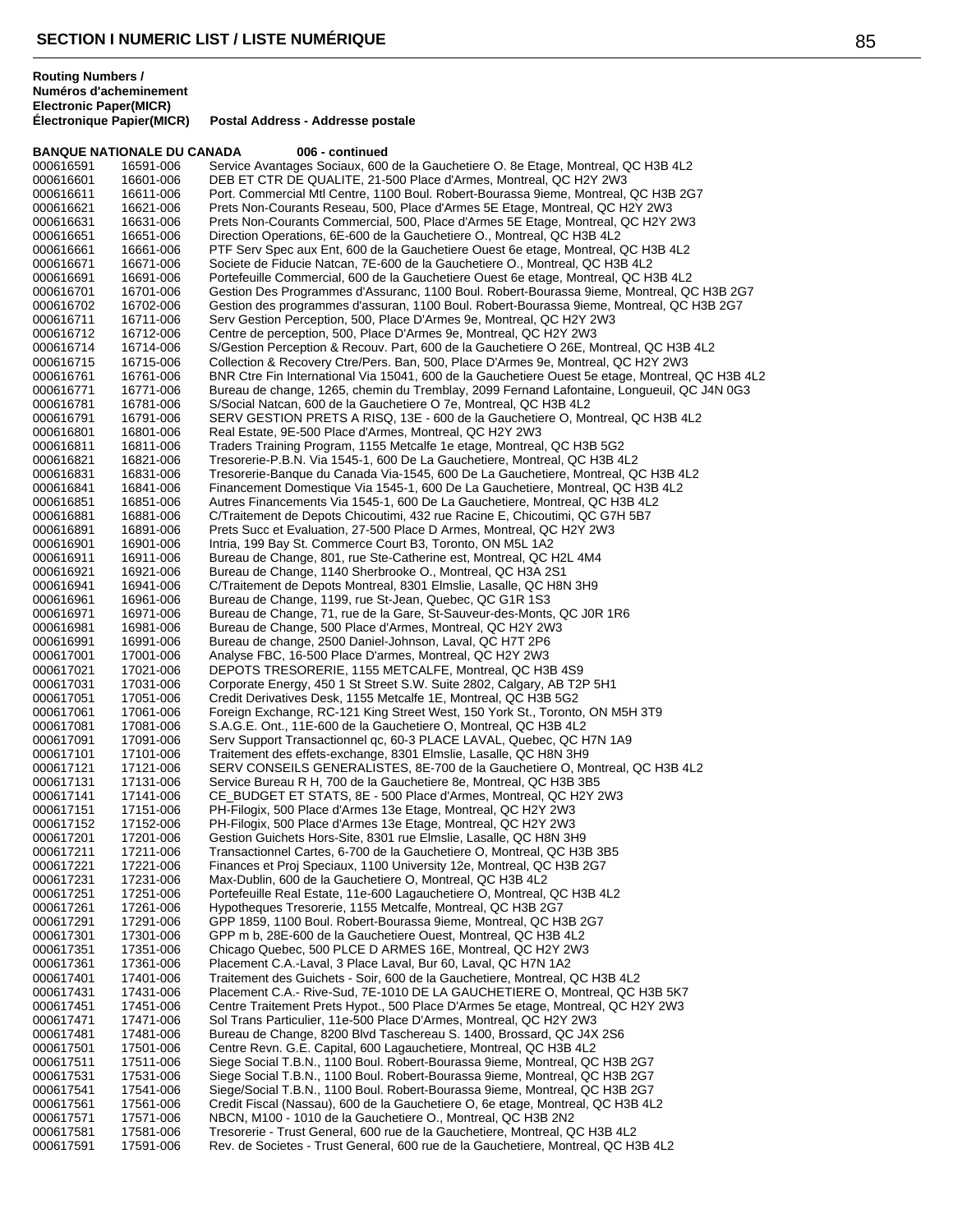18241-006 G.E. Capital, 1, Pl. Ville Marie #1401, Montreal, QC H3B 2B2

|           | <b>BANQUE NATIONALE DU CANADA</b> | 006 - continued                                                                                  |
|-----------|-----------------------------------|--------------------------------------------------------------------------------------------------|
| 000617601 | 17601-006                         | Solutions Banc. Internet, 600 de la Gauchetiere 12e, Montreal, QC H3B 4L2                        |
| 000617602 | 17602-006                         | Solutions Banc. Internet, 600 de la Gauchetiere 12e, Montreal, QC H3B 4L2                        |
| 000617603 | 17603-006                         | Solutions Banc. Internet, 600 de la Gauchetiere 12e, Montreal, QC H3B 4L2                        |
| 000617604 | 17604-006                         | Solutions Banc. Internet, 600 de la Gauchetiere 12e, Montreal, QC H3B 4L2                        |
| 000617605 | 17605-006                         | Solutions Banc. Internet, 600 de la Gauchetiere 12e, Montreal, QC H3B 4L2                        |
| 000617606 | 17606-006                         | Solutions Banc. Internet, 600 de la Gauchetiere 12e, Montreal, QC H3B 4L2                        |
| 000617607 | 17607-006                         | Solutions Banc. Internet, 600 de la Gauchetiere 12e, Montreal, QC H3B 4L2                        |
| 000617608 | 17608-006                         | Solutions Banc. Internet, 600 de la Gauchetiere 12e, Montreal, QC H3B 4L2                        |
| 000617609 | 17609-006                         | Solutions Banc. Internet, 600 de la Gauchetiere 12e, Montreal, QC H3B 4L2                        |
|           |                                   | SOLUT BANC INTERNET 2, 12e - 600 DE LA GAUCHETIERE O, Montreal, QC H3B 4L2                       |
| 000617611 | 17611-006                         |                                                                                                  |
| 000617612 | 17612-006                         | SOLUT BANC INTERNET 2, 12E-600 DE LA GAUCHETIERE 0, Montreal, QC H3B 4L2                         |
| 000617613 | 17613-006                         | SOLUT BANC INTERNET 2, 12E-600 DE LA GAUCHETIERE 0, Montreal, QC H3B 4L2                         |
| 000617614 | 17614-006                         | SOLUT BANC INTERNET 2, 12E-600 DE LA GAUCHETIERE 0, Montreal, QC H3B 4L2                         |
| 000617615 | 17615-006                         | SOLUT BANC INTERNET 2, 12E-600 DE LA GAUCHETIERE 0, Montreal, QC H3B 4L2                         |
| 000617616 | 17616-006                         | SOLUT BANC INTERNET 2, 12E-600 DE LA GAUCHETIERE 0, Montreal, QC H3B 4L2                         |
| 000617617 | 17617-006                         | SOLUT BANC INTERNET 2, 12E-600 DE LA GAUCHETIERE 0, Montreal, QC H3B 4L2                         |
| 000617618 | 17618-006                         | SOLUT BANC INTERNET 2, 12E-600 DE LA GAUCHETIERE 0, Montreal, QC H3B 4L2                         |
| 000617619 | 17619-006                         | SOLUT BANC INTERNET 2, 12E-600 DE LA GAUCHETIERE 0, Montreal, QC H3B 4L2                         |
| 000617621 | 17621-006                         | OP Prod Fid GPP, 1100 Boul. Robert-Bourassa 9ieme, Montreal, QC H3B 2G7                          |
| 000617631 | 17631-006                         | Commercialisation, 1100 Boul. Robert-Bourassa 9ieme, Montreal, QC H3B 2G7                        |
| 000617641 | 17641-006                         | Service Client Institution, 28E-600 de la Gauchetiere Ouest, Montreal, QC H3B 4L2                |
| 000617651 | 17651-006                         | Frais Admin Caisses Prive, 28E-600 de la Gauchetiere Ouest, Montreal, QC H3B 4L2                 |
| 000617661 | 17661-006                         | Gestion Privee, 28E-600 de la Gauchetiere Ouest, Montreal, QC H3B 4L2                            |
| 000617671 | 17671-006                         | GEST SOL BANC ELECTRON 3, 7E-700 DE LA GAUCHETIERE O, Montreal, QC H3B 3B5                       |
| 000617672 | 17672-006                         | GEST SOL BANC ELECTRON 3, 7E-700 DE LA GAUCHETIERE O, Montreal, QC H3B 3B5                       |
| 000617673 | 17673-006                         | GEST SOL BANC ELECTRON 3, 7E-700 DE LA GAUCHETIERE O, Montreal, QC H3B 3B5                       |
| 000617674 | 17674-006                         | GEST SOL BANC ELECTRON 3, 7E-700 DE LA GAUCHETIERE O, Montreal, QC H3B 3B5                       |
| 000617675 | 17675-006                         | GEST SOL BANC ELECTRON 3, 7E-700 DE LA GAUCHETIERE O, Montreal, QC H3B 3B5                       |
| 000617676 | 17676-006                         | GEST SOL BANC ELECTRON 3, 7E-700 DE LA GAUCHETIERE O, Montreal, QC H3B 3B5                       |
|           |                                   | GEST SOL BANC ELECTRON 3, 7E-700 DE LA GAUCHETIERE O, Montreal, QC H3B 3B5                       |
| 000617677 | 17677-006                         |                                                                                                  |
| 000617678 | 17678-006                         | GEST SOL BANC ELECTRON 3, 7E-700 DE LA GAUCHETIERE O, Montreal, QC H3B 3B5                       |
| 000617679 | 17679-006                         | GEST SOL BANC ELECTRON 3, 7E-700 DE LA GAUCHETIERE O, Montreal, QC H3B 3B5                       |
| 000617691 | 17691-006                         | Fiducies Corporatives, 28E-600 de la Gauchetiere Ouest, Montreal, QC H3B 4L2                     |
| 000617701 | 17701-006                         | Regimes de Retraite, 1100, Universite, 9e, Montreal, QC H3B 2G7                                  |
| 000617711 | 17711-006                         | DEVEL MARCHES & PART AFF, 700 de la Gauchetiere 8e, 1100 rue University RC, Montreal, QC H3B 3B5 |
| 000617721 | 17721-006                         | Fiducies & Succession, 28E-600 de la Gauchetiere Ouest, Montreal, QC H3B 4L2                     |
| 000617731 | 17731-006                         | Financ. Immobilier-Quebec, 600 de la Gauchetiere 11e, Montreal, QC H3B 4L2                       |
| 000617741 | 17741-006                         | Financ. Immobilier-Quebec, 600 de la Gauchetiere 11e, Montreal, QC H3B 4L2                       |
| 000617751 | 17751-006                         | RELATION MARCHANDS, 700 de la Gauchetiere 8e, Montreal, QC H3B 3B5                               |
| 000617771 | 17771-006                         | CA Moncton-Placement, 7E-1010 DE LA GAUCHETIERE O, Montreal, QC H3B 5K7                          |
| 000617781 | 17781-006                         | Rev. de Societes - Sherbrooke Trust, 600 rue de la Gauchetiere, Montreal, QC H3B 4L2             |
| 000617791 | 17791-006                         | Garde de Valeurs, 28E-600 de la Gauchetiere Ouest, Montreal, QC H3B 4L2                          |
| 000617811 | 17811-006                         | Servic. Gestion Mobiliere, 24E-600 de la Gauchetiere O., Montreal, QC H3B 4L7                    |
| 000617841 | 17841-006                         | GRP-G/Compens.& Numeraire, 600 de la Gauchetiere N.C, Montreal, QC H3B 4L2                       |
| 000617861 | 17861-006                         | Succursale Partenariats, 500 Place D'Armes 22ieme etage, Montreal, QC H2Y 2W3                    |
| 000617951 | 17951-006                         | Placement C.A.-Quebec, 7E-1010 DE LA GAUCHETIERE O, Montreal, QC H3B 5K7                         |
| 000617961 | 17961-006                         | SGB Comm.-CR.37, 110 Wellington N., Sherbrooke, QC J1H 5B8                                       |
| 000617971 | 17971-006                         | 2099 Fernand-Lafontaine, Longueuil, QC J4G 2J4                                                   |
| 000617981 | 17981-006                         | Bureau de Change, 3075, boul. de Portland, Sherbrooke, QC J1L 2Y7                                |
| 000617991 | 17991-006                         | SAE Richelieu/Yamaska, 1355 Gauvin 2e, St-Hyacinthe, QC J2S 8W7                                  |
| 000618021 | 18021-006                         | PRETS Comm-GE Capital QC, 500 Place d'Armes #17, Montreal, QC H2Y 2W3                            |
| 000618031 | 18031-006                         | PR Comm-GE CAPIT HORS QC, 500 Place D'Armes #17, Montreal, QC H2Y 2W3                            |
| 000618041 | 18041-006                         | Corporate Finance, 1 Place Ville-Marie #1401, Montreal, QC H3B 2B2                               |
| 000618051 | 18051-006                         | G.E. Capital, 2120 530, 8E AVENUE SW, Calgary, AB T2P 3S8                                        |
|           |                                   |                                                                                                  |
| 000618061 | 18061-006                         | G.E. Capital/Corporate Finance, 2300 Meadowvale Blvd., Mississauga, ON L5N 5P9                   |
| 000618071 | 18071-006                         | G.E. Capital, 3075 Chemin des Quatre Bourgeois, Quebec, QC G1W 4Y9                               |
| 000618081 | 18081-006                         | Capital Finance Group, 1 Place Ville-Marie #1401, Montreal, QC H3B 2B2                           |
| 000618091 | 18091-006                         | G.E. Capital, 1155 Regent St. #203, Fredericton, NB E3B 3Z2                                      |
| 000618101 | 18101-006                         | G.E. Capital - Renv. Toronto, 600 de la Gauchetiere, 27e, Montreal, QC H3B 4L8                   |
| 000618111 | 18111-006                         | G.E. Capital, 2300 Meadowvale Blvd., Mississauga, ON L5N 5P9                                     |
| 000618121 | 18121-006                         | G.E. Capital, 1069 Wellington Road South, Suite 112, London, ON N6E 2H6                          |
| 000618131 | 18131-006                         | G.E. Capital, 3030 Conroy Road 2nd Floor, Ottawa, ON K1G 6C2                                     |
| 000618141 | 18141-006                         | G.E. Capital, 754, Falconbridge Rd. #4, Sudbury, ON P3A 5X5                                      |
| 000618171 | 18171-006                         | G.E. Capital, 400 Burrard St. #1050, Vancouver, BC V6C 3A6                                       |
| 000618181 | 18181-006                         | G.E. Capital, 299 Victoria St. B.805, Prince George, BC V2L 5B8                                  |
| 000618191 | 18191-006                         | G.E. Capital, 1967 East Trans-Canada Highway, Suite 202, Kamloops, BC V2C 4A4                    |
| 000618201 | 18201-006                         | G.E. Capital, 1113 Baker Street #220, Cranbrook, BC V1C 1A7                                      |
| 000618211 | 18211-006                         | G.E. Capital, 1 PI Ville Marie St1401, Montreal, QC H3B 2B2                                      |
| 000618221 | 18221-006                         | G.E. Capital, 5420 North Serv. Road 4 Floor, Burlington, ON L7L 6C7                              |
| 000618231 | 18231-006                         | G.E. Capital, 2300 Meadowvale Blvd., Mississauga, ON L5N 5P9                                     |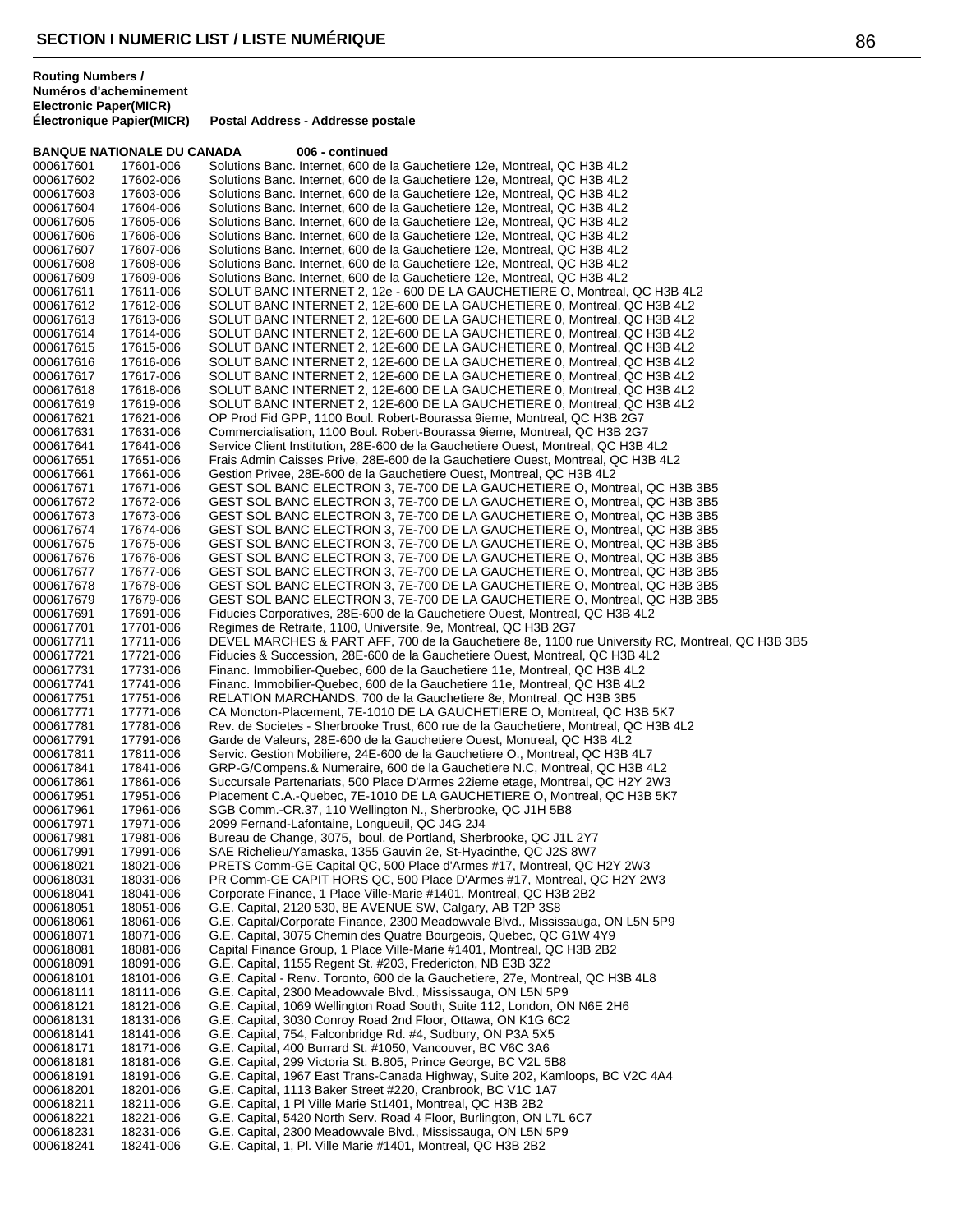|                        | <b>BANQUE NATIONALE DU CANADA</b> | 006 - continued                                                                                                                                               |
|------------------------|-----------------------------------|---------------------------------------------------------------------------------------------------------------------------------------------------------------|
| 000618251              | 18251-006                         | G.E. Capital, 10525, 170 Street #404, Edmonton, AB T5P 4W2                                                                                                    |
| 000618261              | 18261-006                         | G.E. Capital, 3314 Milar Ave, Saskatoon, SK S7K 7G9                                                                                                           |
| 000618262              | 18262-006                         | G.E. Capital, 3314 Millar Avenue, Saskatoon, SK S7K 7G9                                                                                                       |
| 000618271<br>000618281 | 18271-006<br>18281-006            | G.E. Capital, 1, Pl. Ville Marie #1401, Montreal, QC H3B 2B2<br>G.E. Capital, 530 8th Avenue South West, Suite 2120, Calgary, AB T2P 3S8                      |
| 000618291              | 18291-006                         | G.E. Capital, 1780 Wellington Avenue, Suite 404, Winnipeg, MB R3H 1B3                                                                                         |
| 000618301              | 18301-006                         | G.E. Capital, 1597 Bedford Highway #306, Bedford, NS B4A 1E7                                                                                                  |
| 000618401              | 18401-006                         | Bureau de change, 1130 Boul. Marcel Laurin, Saint-Laurent, QC H4R 1J7                                                                                         |
| 000618461              | 18461-006                         | Int'L-ENT-Marketing, 22e-700 de la Gauchetiere O, Montreal, QC H3B 3B5                                                                                        |
| 000618471              | 18471-006                         | Sol Trans Mastercard P-C, 700 de La Gauchetiere O. 6e, Montreal, QC H3B 3B5                                                                                   |
| 000618481              | 18481-006                         | Unit Develop Immob-Quebec, 2600 Boul Laurier B2 B260, Quebec, QC G1V 4T3                                                                                      |
| 000618501              | 18501-006                         | Portef.Comm.-Bas St-Laurent,Gaspesie, 600 de la Gauchetiere, Montreal, QC H3B 4L2                                                                             |
| 000618521              | 18521-006                         | Ctre Adm. Soutien aux Res., 500 Place D'Armes 30e, Montreal, QC H2Y 2W3                                                                                       |
| 000618561              | 18561-006                         | Unit Develop Immob-Ontario, 920 BOUL ST-JOSEPH 200, Gatineau, QC J8Z 1S9                                                                                      |
| 000618581              | 18581-006                         | Fonds Revenus Placement, 600 de la Gauchetiere, 7e, Montreal, QC H3B 4L2                                                                                      |
| 000618601<br>000618611 | 18601-006<br>18611-006            | ADM Prets aux Entreprises, 26E-500 Place d'Armes, Montreal, QC H2Y 2W2<br>CWA DDH, 4e-110 Matheson Boulevard, Mississauga, ON L5R 4G7                         |
| 000618621              | 18621-006                         | Analyse & Support OP OC, 21E-500 Place D'Armes, Montreal, QC H2Y 2W3                                                                                          |
| 000618631              | 18631-006                         | INIT Strategique, 7-700 de la Gauchetiere Ouest, Montreal, QC H3B 3B5                                                                                         |
| 000618681              | 18681-006                         | Reglement de Succession, 8E-1010 de la Gauchetiere O., Montreal, QC H3B 5J2                                                                                   |
| 000618761              | 18761-006                         | Agence Recouvrement PGM, 600 de Lagauchetiere, 22e, Montreal, QC H3B 5B4                                                                                      |
| 000618771              | 18771-006                         | Renv. Cost All.Agence Recouvr. PGM, 600 de Lagauchetiere, 22e, Montreal, QC H3B 5B4                                                                           |
| 000618821              | 18821-006                         | Centre Regional-Western, 6E-600 de la Gauchetiere O., Montreal, QC H3B 4L2                                                                                    |
| 000618831              | 18831-006                         | Unit Develop Immob-Laval, 3131, St-Martin o. 2e, Laval, QC H7T 2Z5                                                                                            |
| 000618841              | 18841-006                         | Unit Dev Immob Outaouais, 920 BOUL ST-JOSEPH 200, Gatineau, QC J8Z 1S9                                                                                        |
| 000618861              | 18861-006                         | Unite Develop Immob-Monteregie, 2e-162 rue Saint-Charles O, Longueuil, QC J4H 1C9                                                                             |
| 000618871              | 18871-006                         | Unit Dev Immob-Vaudreuil, 162 Boul St-Charles O, 2e, Longueuil, QC J4H 1C9                                                                                    |
| 000618881<br>000618891 | 18881-006<br>18891-006            | Centre Aff. Sherbrooke +1M., 600 rue de la Gauchetiere, Montreal, QC H3B 4L2<br>Financ. Immobilier-Quebec, 600 de la Gauchetiere 11e, Montreal, QC H3B 4L2    |
| 000618901              | 18901-006                         | Ctre Regional Saguenay/Lac St-J., 1180 boul Talbot 2e, Chicoutimi, QC G7H 4B6                                                                                 |
| 000618931              | 18931-006                         | Financ. Immobilier-Quebec, 600 de la Gauchetiere 11e, Montreal, QC H3B 4L2                                                                                    |
| 000618941              | 18941-006                         | C/Adjust.-SAE Monteregie, 555 Roland-Therrien B.400, Longueuil, QC J4H 4E7                                                                                    |
| 000618961              | 18961-006                         | Centre Aff. Montreal, 600 rue de la Gauchetiere, Montreal, QC H3B 4L2                                                                                         |
| 000618971              | 18971-006                         | CAB St. Trust, 108 Wellington Nord, Suite 210, Sherbrooke, QC J1H 5B8                                                                                         |
| 000619001              | 19001-006                         | Bur. de Change Parc & Laurier, 5070 Avenue du Parc, Montreal, QC H2V 4G1                                                                                      |
| 000619011              | 19011-006                         | Bureau de Change, 595 boul. St-Joseph, Drummondville, QC J2C 2B6                                                                                              |
| 000619111              | 19111-006                         | GFC-QUEBEC, 8E-1100 ROBERT-BOURASSA, Montreal, QC H3B 2G7                                                                                                     |
| 000619121              | 19121-006                         | PHARM-REGION LAVAL, 600 De La Gauchetiere O RC, Montreal, QC H3B 4L2                                                                                          |
| 000619141<br>000619149 | 19141-006<br>19141-006            | Financiere BN, 500, Place D'Armes 22e etage, Montreal, QC H2Y 2W3<br>Financiere BNC, 500, Place D'Armes 22e etage, Montreal, QC H2Y 2W3 (Sub to 19141)        |
| 000619151              | 19151-006                         | PHARM-REGION MONTEREGIE, 600 De La Gauchetiere O RC, Montreal, QC H3B 4L2                                                                                     |
| 000619161              | 19161-006                         | Pharn-Region Quebec, 600 de la Gauchetiere O RC, Montreal, QC H3B 4L2                                                                                         |
| 000619271              | 19271-006                         | Prets Hyp. Tx Fixes & ADM., 2 County Court Blvd S.100, Brampton, ON L6W 3W8                                                                                   |
| 000619291              | 19291-006                         | Bureau de Change-Gare Centrale, 895 de La Gauchetiere, Local 340, Montreal, QC H3B 4G1                                                                        |
| 000619331              | 19331-006                         | Bureau de Change, 400 Blvd du Seminaire, St-Jean-sur-Richelieu, QC J3B 5L2                                                                                    |
| 000619351              | 19351-006                         | Bureau de Change, 2 Complexe Desjardins, C.P. 246, Montreal, QC H5B 1B4                                                                                       |
| 000619381              | 19381-006                         | Depenses-Prets de Titres, 1155 Metcalfe 1er, Montreal, QC H3B 5G2                                                                                             |
| 000619391              | 19391-006                         | Depenses-Inter-Secteur, 1155 Metcalfe 1er, Montreal, QC H3B 5G2                                                                                               |
| 000619401<br>000619421 | 19401-006<br>19421-006            | C/Adjust. Tresor. & Marche Fin., 600 de la Gauchetiere, Montreal, QC H3B 4L2<br>ADM. Region-Ont & West/Can, 130 King St. West B.800, Toronto, ON M5X 1K9      |
| 000619431              | 19431-006                         | Bureau de Change - Moncton, 101-735 Main St, Moncton, NB E1C 1E5                                                                                              |
| 000619451              | 19451-006                         | Centre de Prets etudiants B.N.C., 500 Place D'Armes 5 Etage, Montreal, QC H2Y 2W3                                                                             |
| 000619461              | 19461-006                         | Renv Rev Supp Filiale Nrd, 10E-600, DE LA GAUCHETIERE O, Montreal, QC H3B 4L2                                                                                 |
| 000619511              | 19511-006                         | Sodex Div. B. Nationale, 7E-600 de la Gauchetiere O., Montreal, QC H3B 2N2                                                                                    |
| 000619551              | 19551-006                         | Bur. Change-Mont-Tremblant, 1104 Rue St Jovite, Mont-Tremblant, QC J8E 3J9                                                                                    |
| 000619591              | 19591-006                         | C/Adjust. Tresor. & Marche Fin., 600 de la Gauchetiere, Montreal, QC H3B 4L2                                                                                  |
| 000619601              | 19601-006                         | C/Adjust. Tresor. & Marche Fin., 600 de la Gauchetiere, Montreal, QC H3B 4L2                                                                                  |
| 000619631              | 19631-006                         | Bureau de Change, 10E-600 de la Gauchetiere O., Montreal, QC H3B 4L2                                                                                          |
| 000619641              | 19641-006                         | Bureau de change - Montreal-Nord, 6425 boul Leger, Montreal-nord, QC H1G 6J7                                                                                  |
| 000619711<br>000619721 | 19711-006<br>19721-006            | CABN - Corporatif, 1100 Boul. Robert-Bourassa 9ieme, Montreal, QC H3B 2G7<br>Assurance Metropolitaine, 1100 Boul. Robert-Bourassa 9ieme, Montreal, QC H3B 2G7 |
| 000619731              | 19731-006                         | CABN-Corporatif, 8E-1100 rue University, Bureau 100, Montreal, QC H3B 2G7                                                                                     |
| 000619741              | 19741-006                         | Operations Fin Entrep, 30E-500 Place d'Armes, Montreal, QC H2Y 2W3                                                                                            |
| 000619751              | 19751-006                         | SFBN-Particuliers Est, 1100, University 8e, Montreal, QC H3B 2G7                                                                                              |
| 000619851              | 19851-006                         | Bureau de Change - Ottawa, 242 Rideau St., Ottawa, ON K1N 5Y3                                                                                                 |
| 000619881              | 19881-006                         | Bureau de Change 0114-1, 4506 St-Denis, Montreal, QC H2J 2L3                                                                                                  |
| 000619891              | 19891-006                         | Cinema Nouvelle-Ecosse, 1969 UPPER WATER ST SUITE 1601, Halifax, NS B3J 3R7                                                                                   |
| 000619901              | 19901-006                         | Qualite Operationnel OFE, 500 Place D Armes 27e, Montreal, QC H2Y 2W3                                                                                         |
| 000619911              | 19911-006                         | Groupe Cinema & Television, 600 de la Gauchetiere R.C., Montreal, QC H3B 4L2                                                                                  |
| 000619921<br>000619961 | 19921-006<br>19961-006            | Payroll Services, 85 Bayfield Street, Suite 401, Barrie, ON L4M 3A7<br>Groupe Sante, 600, de la Gauchetiere RC, Montreal, QC H3B 4L2                          |
|                        |                                   |                                                                                                                                                               |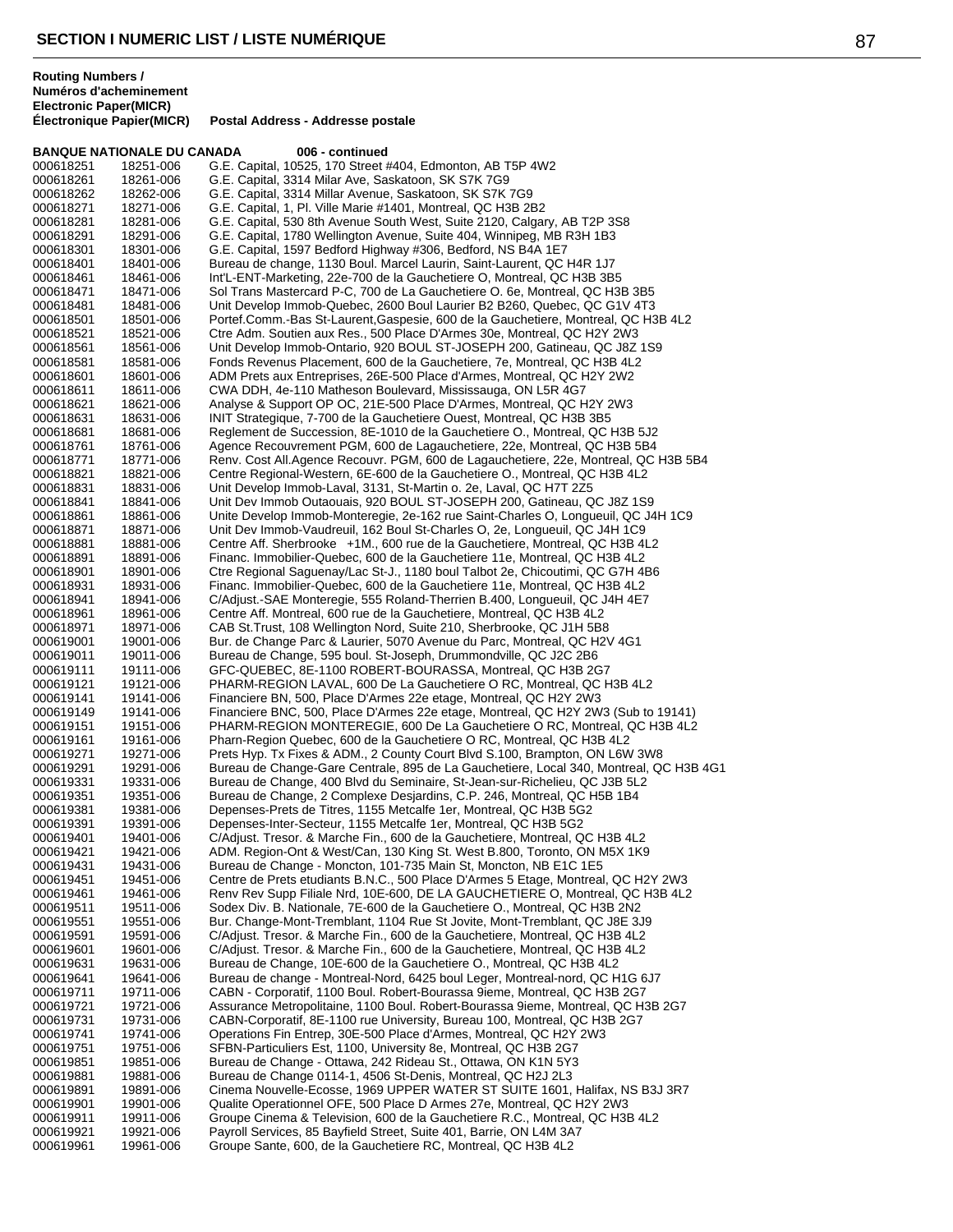### **BANQUE NATIONALE DU CANADA 006 - continued**

| 000619962 | 19962-006 | GROUPE SANTE - RPA, 600 DE LA GAUCHETIERE O RC, Montreal, QC H3B 4L2                |
|-----------|-----------|-------------------------------------------------------------------------------------|
| 000619971 | 19971-006 | Projet SAQ-SIBN, 7E-600 de la Gauchetiere O., Montreal, QC H3B 4L2                  |
| 000627271 | 27271-006 | Res. Aux Guichets Automatiques, 600 la Gauchetiere 26e, Montreal, QC H3B 4L2        |
| 000640401 | 40401-006 | Operation Compensation, 8301 Elmslie, Lasalle, QC H8N 3H9                           |
| 000640491 | 40491-006 | CTPH-Secteur Titrisation, 500 Place D'Armes 5e, Montreal, QC H2Y 2W3                |
| 000640511 | 40511-006 | Ex-Prets Credit-Bail, 6E-600 de la Gauchetiere O., Montreal, QC H3B 4L2             |
| 000641101 | 41101-006 | Oper Analys Ctrl Comptable, 600 de la Gauchetiere 6e, Montreal, QC H3B 4L2          |
| 000641701 | 41701-006 | S/Grandes SOC Est-Can, 1155 Metcalfe, Montreal, QC H3B 4S9                          |
| 000643471 | 43471-006 | PRJ Central Paiement Treso, 600 de la Gauchetire 5e, Montreal, QC H3B 4L2           |
| 000644091 | 44091-006 | Projet Midas, 1155 Metcalfe, 1er, Montreal, QC H3B 5G2                              |
| 000644111 | 44111-006 | Projet Clic-Devises, 1155 Metcalfe, 1er, Montreal, QC H3B 5G2                       |
| 000644121 | 44121-006 | Projet Data Warehouse, 1155 Metcalfe, 1er, Montreal, QC H3B 5G2                     |
| 000644281 | 44281-006 | Administ Specialisee, 12E-1100 University, Montreal, QC H3B 2G7                     |
| 000644401 | 44401-006 | Secteur Prets Specialises, 5245, Boul. Cousineau Bureau 600, St. Hubert, QC J3Y 6J8 |
| 000644541 | 44541-006 | Ctre Ajustm.-Laurentides, 2500 Daniel-Johnson, Laval, QC H7T 2P6                    |
| 000644721 | 44721-006 | Oper.-Administr. des Fonds, 1100, Universite 9e, Montreal, QC H3B 2G7               |
| 000644921 | 44921-006 | Projet Open Link, 1155 Metcalfe, 2e, Montreal, QC H3B 5G2                           |
| 000645751 | 45751-006 | Redimensionnement Succ, 600 de la Gauchetiere 7e, Montreal, QC H3B 4L2              |
| 000645761 | 45761-006 | Renv. Redimensionnement Succ, 600 de la Gauchetiere 7e, Montreal, QC H3B 4L2        |
| 000648071 | 48071-006 | CTD-Intria Winnipeg, 37 Stevensen Road, Winnipeg, MB R3H 0H9                        |
| 000648091 | 48091-006 | CTD/Intria Toronto, 155 Britannia Rd, Mississauga, ON L4Z 4B7                       |
| 000648101 | 48101-006 | CTD/Intria Halifax, 1809 Barrington Street, Halifax, NS B3J 3K8                     |
| 000648121 | 48121-006 | CTD/Intria Calgary, 6759, 9TH STREET N.W., Calgary, AB T2E 8R9                      |
| 000648141 | 48141-006 | CTD/Intria Vancouver, 1745 8th Avenue West, Vancouver, BC V6J 4T3                   |
| 000648171 | 48171-006 | vector Return, 8301 Elmslie, Lasalle, QC H8N 3H9                                    |
| 000648172 | 48172-006 | Vector return, 8301 Elmslie, Lasalle, QC H8N 3H9                                    |
| 000648173 | 48173-006 | Vector Return, 8301 Elmslie, Lasalle, QC H8N 3H9                                    |
| 000648174 | 48174-006 | Vector Return, 8301 Elmslie, Lasalle, QC H8N 3H9                                    |
| 000650501 | 50501-006 | SC/Compensation E.U., 8301 Elmslie, Lasalle, QC H8N 3H9                             |
| 000651811 | 51811-006 | Reclamation Guichet, 4 Place Laval 600B, Laval, QC H7N 5Y3                          |
| 000655701 | 55701-006 | Reglement de succession, 9-1100, UNIVERSITY, Montreal, QC H3B 2G7                   |
| 000660221 | 60221-006 | Barrie C.B.C., 487 Bayfield, Barrie, ON L4M 4Z9                                     |
| 000660231 | 60231-006 | Vaughan Comm. Banking Center, 500 Highway 7 E, Richmond Hill, Vaughan, ON L4B 1J1   |
| 000660261 | 60261-006 | Scarborough C.B.C., 3901, Highway #7 Suite 301, Vaughan, ON L4L 8L5                 |
| 000661031 | 61031-006 | Brampton CBC, 710-145 KING STREET W., Toronto, ON M5H 1J8                           |
| 000687041 | 87041-006 | Fiducie de Capital BNC, 600 de la Gauchetiere Ouest 7e, Montreal, QC H3B 4L2        |
| 000695001 | 95001-006 | Operations Multi-CSP, 600, de la Gauchetiere 6e, Montreal, QC H3B 4L2               |

# **BARCLAYS BANK OF CANADA 248**

| <b>Routing Numbers /</b><br>Numéros d'acheminement<br><b>Electronic Paper(MICR)</b><br><b>Électronique Papier(MICR)</b> |           | Postal Address - Addresse postale                                                                         |  |  |  |
|-------------------------------------------------------------------------------------------------------------------------|-----------|-----------------------------------------------------------------------------------------------------------|--|--|--|
| 024800001                                                                                                               | 10930-016 | Suite 3635, 1 Place Ville Marie, Montreal, QC H3B 2C3 (Sub to 10930)                                      |  |  |  |
| 024800002                                                                                                               | 10930-016 | Commerce Court West - Suite 3505, Commercial Accounts, 304 Bay Street, Toronto, ON M5H 2P2 (Sub to 10930) |  |  |  |
| 024800003                                                                                                               | 10930-016 | Purdy's Wharf, Tower Two, Suite 2006, 1969 Upperwater Street, Halifax, NS B3J 3R7 (Sub to 10930)          |  |  |  |
| 024800004                                                                                                               | 10930-016 | Suite 650, Four Robert Speck Pkwy, Mississauga, ON L4Z 1S1 (Sub to 10930)                                 |  |  |  |
| 024800007                                                                                                               | 10930-016 | Commodity Exchange Tower, 360 Main Street, Winnipeg, MB R3C 3Z3 (Sub to 10930)                            |  |  |  |
| 024800009                                                                                                               | 10930-016 | Suite 2120, 530-8th Avenue South-West, Calgary, AB T2P 3S8 (Sub to 10930)                                 |  |  |  |
| 024800010                                                                                                               | 10930-016 | Suite 1180 Daon Centre, 999 West Hastings Street, Vancouver, BC V6C 2W2 (Sub to 10930)                    |  |  |  |
| 024800012                                                                                                               | 10930-016 | Northern Life Tower, Talbot Centre, Suite 2002, 140 Fullarton Street, London, ON N6A 5P2 (Sub to 10930)   |  |  |  |
| 024800013                                                                                                               | 10930-016 | Toronto-Dominion Place, Suite 602, 140 Water Street, St. John's, NL A1C 6H6 (Sub to 10930)                |  |  |  |
| 024800018                                                                                                               | 10930-016 | PCS Tower, Suite 304, 122-1st Avenue South, Saskatoon, SK S7K 7E5 (Sub to 10930)                          |  |  |  |
| 024800019                                                                                                               | 10930-016 | Suite 1550, Phipps-McKinnon Bldg., 10020-101 A Avenue, Edmonton, AB T5J 3G2 (Sub to 10930)                |  |  |  |

# **BNP PARIBAS 250**

### **Routing Numbers / Numéros d'acheminement Electronic Paper(MICR)**

### **Électronique Papier(MICR) Postal Address - Addresse postale**

| 025000011 | 00011-250 | BNP PARIBAS - Montreal, 1981 Ave McGill College-Suite 515, Montreal, QC H3A 2W8                      |
|-----------|-----------|------------------------------------------------------------------------------------------------------|
| 025000025 | 00025-250 | BNP PARIBAS, 925 Chemin St Louis, Bureau 350, Quebec, QC G1S 1C1                                     |
| 025000032 | 00032-250 | BNP PARIBAS - Toronto, 77 King St W-Suite 1400, PO Box 31, Toronto, ON M5K 1N8                       |
| 025000040 | 00040-250 | BNP PARIBAS, 595 Burrard Street PO Box 49334, Suite 1733 Three Bentall Centre, Vancouver, BC V7X 1L4 |
| 025000061 | 00061-250 | BNP PARIBAS-Financements Specialises, 1981 Avenue McGill College, Suite 515, Montreal, QC H3A 2W8    |
| 025000091 | 00091-250 | BNP PARIBAS, 1981 Avenue McGill College, Suite 515, Montreal, QC H3A 2W8                             |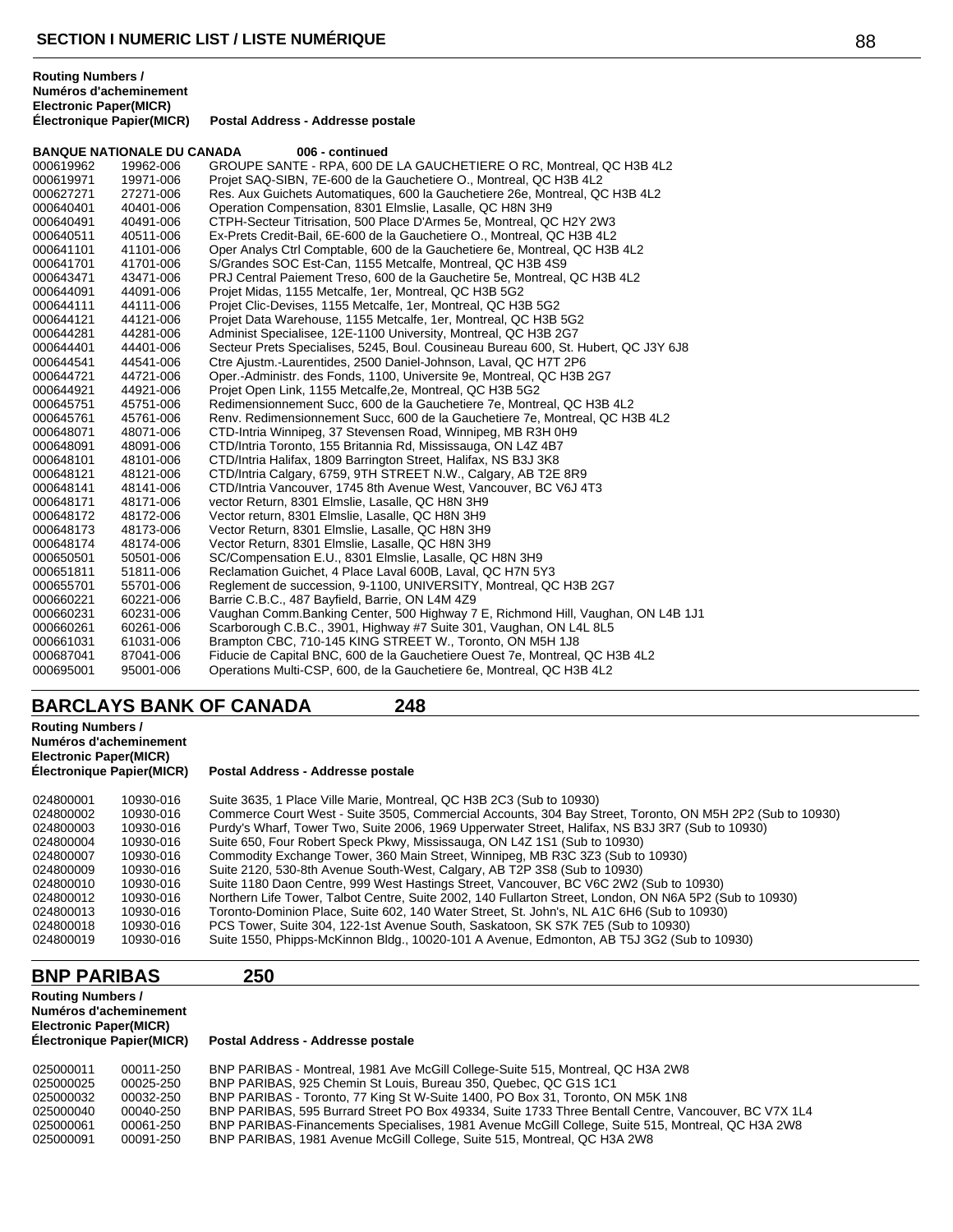| <b>BNP PARIBAS</b> |           | 250 - continued                                                                              |
|--------------------|-----------|----------------------------------------------------------------------------------------------|
| 025000101          | 00101-250 | 1981 Avenue McGill College, Suite 515, Montreal, QC H3A 2W8                                  |
| 025000111          | 00111-250 | BNP PARIBAS - MONTREAL-BANKS, 1981 Ave McGill College-Suite 515, Montreal, QC H3A 2W8        |
| 025000121          | 00121-250 | BNP PARIBAS - INSTITUTIONNEL, 1981 Ave McGill College-Suite 515, Montreal, QC H3A 2W8        |
| 025000141          | 00141-250 | BNP PARIBAS, 1981 Avenue McGill College, Suite 515, Montreal, QC H3A 2W8                     |
| 025000151          | 00151-250 | BNP PARIBAS - Financement Films, 1981 Ave McGill College-Suite 515, Montreal, QC H3A 2W8     |
| 025000171          | 00171-250 | BNP PARIBAS - GRANDES ENTREPRISES, 1981 Ave McGill College-Suite 515, Montreal, QC H3A 2W8   |
| 025000181          | 00181-250 | BNP PARIBAS - CLIENTELE PRIVEE, 1981 Ave McGill College-Suite 515, Montreal, QC H3A 2W8      |
| 025000191          | 00191-250 | BNP PARIBAS - CLIENTELE COMMERCIALE, 1981 Ave McGill College-Suite 515, Montreal, QC H3A 2W8 |
| 025000251          | 00251-250 | BNP PARIBAS - MONTREAL, 1981 Ave McGill College-Suite 515, Montreal, QC H3A 2W8              |

# **BOFA CANADA BANK 311**

### **Routing Numbers / Numéros d'acheminement Electronic Paper(MICR)**

### **Électronique Papier(MICR) Postal Address - Addresse postale**

| 031100002 | 00002-311 | 1600 James Naismith Dr - Ste 800, Gloucester, ON K1B 5N8  |
|-----------|-----------|-----------------------------------------------------------|
| 031101021 | 01021-311 | MBNA Bank Canada, 1600 James Naismith, Ottawa, ON K1B 5N8 |
| 031101031 | 01031-311 | MBNA Bank Canada, 1600 James Naismith, Ottawa, ON K1B 5N8 |
| 031101051 | 01051-311 | MBNA Bank Canada, 1600 James Naismith, Ottawa, ON K1B 5N8 |
| 031101061 | 01061-311 | MBNA Bank Canada, 1600 James Naismith, Ottawa, ON K1B 5N8 |

# **Bank of China Toronto Branch 372**

| <b>Routing Numbers /</b><br><b>Electronic Paper(MICR)</b> | Numéros d'acheminement    |                                                             |
|-----------------------------------------------------------|---------------------------|-------------------------------------------------------------|
|                                                           | Électronique Papier(MICR) | Postal Address - Addresse postale                           |
| 037201682                                                 | 01682-372                 | Head Office, 100 King St W, PO BOX 241, Toronto, ON M5X 1C8 |

# **CANADIAN IMPERIAL BANK OF COMMERCE 010**

**Routing Numbers / Numéros d'acheminement Electronic Paper(MICR) Électronique Papier(MICR) Postal Address - Addresse postale** 00001-010 Centre Bancaire Principale, 1155 boul. Rene-Levesque Ouest, CP 6003, Succursale A, Montreal, QC H3B 3Z4 00002-010 Commerce Court-Main Banking Centre, 199 Bay St CCW Concourse Level, Main Branch - Commerce Court, Toronto, ON M5L 1G9 00003-010 Barrington &Duke Banking Centre, 1809 Barrington St. Suite 8106, Box 1665, Halifax, NS B3J 3A3 00004-010 King & Germain Banking Centre, 44 King St., 44 King Street, Saint John, NB E2L 1G4 00005-010 Centre Bancaire Place CIBC, 91 boul. Rene Levesque Est, Quebec, QC G1R 2A9 00006-010 119 Sparks Street Banking Centre, 119 Sparks St, Ottawa, ON K1P 5B5 (Sub to 00186) 00007-010 One Lombard Place-Main Banking Ctr, 375 Main St Concourse Level, P.O. Box 814, Winnipeg, MB R3C 2P3 00008-010 11th & Hamilton Banking Centre, 1800 Hamilton St., Regina, SK S4P 4K7 00009-010 CIBC Place, Bankers Hall Bkg Centre, Bankers Hall, 309-8th Ave. S.W., Box 2585, Calgary, AB T2P 2P2 00010-010 Commerce Place-Main Banking Centre, 400 Burrard St, Vancouver, BC V6C 3A6 00012-010 TB CLASS TRANSIT 12, 305 MILNER AVE 5TH FLOOR, Scarborough, ON M1B 3V4 00014-010 448 Queen Street Banking Centre, 448 Queen Street, Fredericton, NB E3B 1B6 00016-010 Rideau & Sussex Banking Centre, 41 Rideau St., 41 Rideau Street, Ottawa, ON K1N 5W8 00017-010 Main and Bannantyne, 441 Main St., Box 6100, Winnipeg, MB R3C 3A4 (Sub to 00007) 00018-010 2nd Ave. & 21st Banking Centre, 201-21st Street East, Saskatoon, SK S7K 0B8 00019-010 628-8th Ave S.W., 628-8th Ave S.W., Calgary, AB T2P 1G4 (Sub to 00829) 00020-010 544 Columbia Street, 544 Columbia St., New Westminster, BC V3L 1B1 (Sub to 00520) 00021-010 Centre Bancaire Carre Phillips, 600, rue Cathcart, Montreal, QC H3B 1K8 00022-010 TB CLASS TRANSIT 22, 305 MILNER AVE 5TH FLOOR, Scarborough, ON M1B 3V4 00023-010 Sydney Banking Centre, 15 Dorchester St., Sydney, NS B1P 5Y9 00024-010 Main & Wheeler Banking Centre, 135 Main St, Moncton, NB E1C 1B8 00025-010 Saint-Jean & d'Auteuil, 1000, rue Saint-Jean est, C.P. 368, Haute-Ville, Quebec, QC G1R 4R2 (Sub to 00005) 00027-010 Portage and Hargrave, 333 Portage Ave., Winnipeg, MB R3B 2C3 (Sub to 00107) 00028-010 Main & High Banking Centre, 204 Main St. N., Box 400, Moose Jaw, SK S6H 4P1 00029-010 101-8th Ave S.W., 101-8th Ave S.W., Calgary, AB T2P 1B4 (Sub to 00009) 00030-010 Douglas and Cormorant, 1517 Douglas Street, Victoria, BC V8W 2G4 (Sub to 00090) 00031-010 Centre Bancaire St-Jacques et McGill, 610 rue Saint-Jacques Ouest, Montreal, QC H3C 1C7 00032-010 TB CLASS TRANSIT 00032, 305 MILNER AVE 5TH FLOOR, Scarborough, ON M1B 3V4 00033-010 Glace Bay Banking Centre, 618 Main Street, Glace Bay, NS B1A 4X8 00034-010 Campbellton Banking Centre, 131 Water St., Campbellton, NB E3N 1B2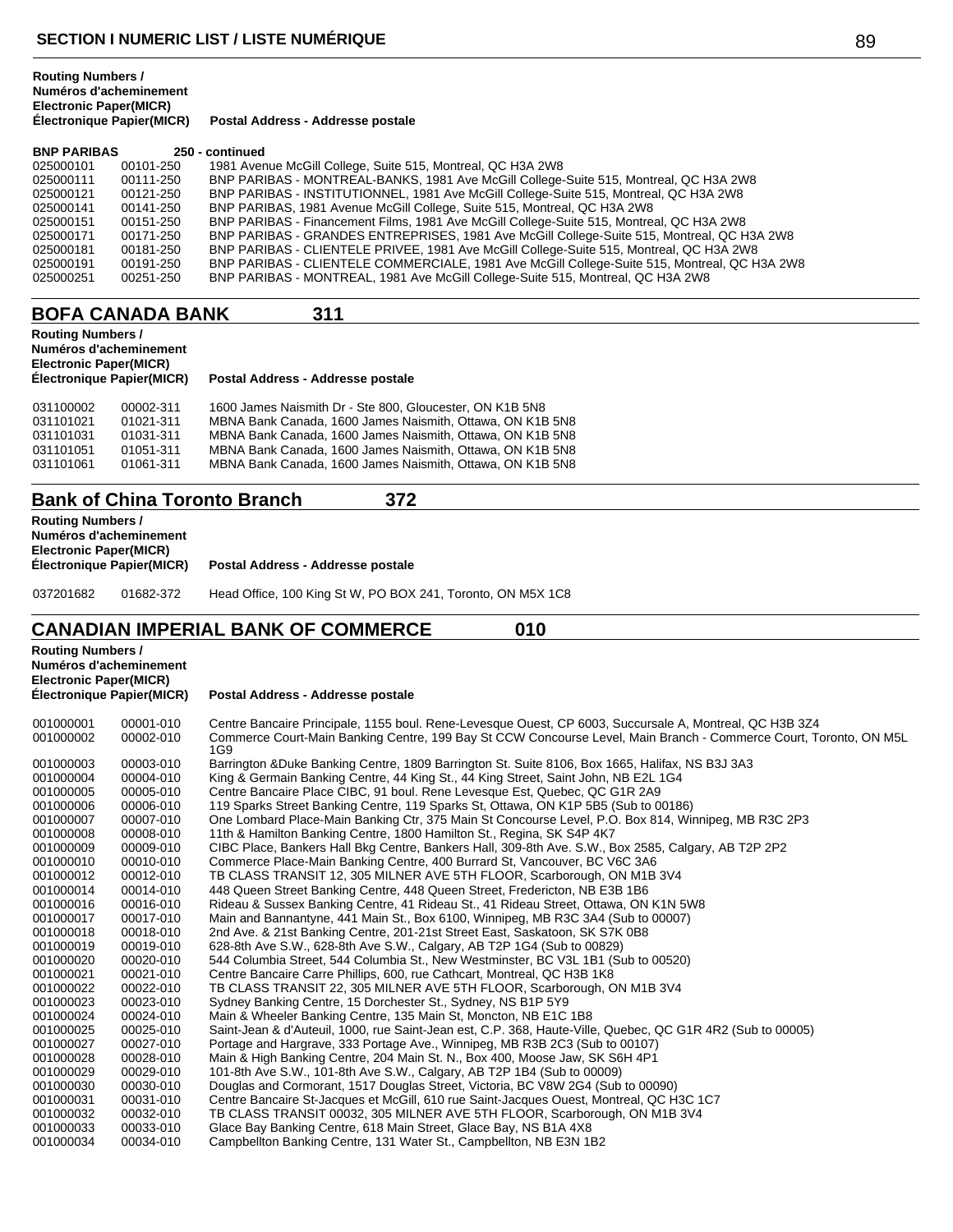|                        |                        | <b>CANADIAN IMPERIAL BANK OF COMMERCE</b><br>010 - continued                                                                                                 |
|------------------------|------------------------|--------------------------------------------------------------------------------------------------------------------------------------------------------------|
| 001000036              | 00036-010              | 168 Laurier Avenue West at Metcalfe, 168 Laurier Ave. West, 168 Laurier Ave. W., Ottawa, ON K1P 5J4 (Sub to 00186)                                           |
| 001000037              | 00037-010              | Portage and Garry, 245 Portage Ave., Winnipeg, MB R3B 2A6 (Sub to 00007)                                                                                     |
| 001000038              | 00028-010              | Main and Athabasca, 602 Main St. N., Box 400, Moose Jaw, SK S6H 4P1 (Sub to 00028)                                                                           |
| 001000039              | 00039-010              | 4th Avenue South Banking Centre, 701-4th Ave. S., P.O. Box 1150, Lethbridge, AB T1J 4A5                                                                      |
| 001000040              | 00040-010              | Port Place Banking Centre, 109-650 Terminal Ave, Nanaimo, BC V9R 5E2                                                                                         |
| 001000041              | 00041-010              | Crescent & Sainte-Catherine, 1371, rue Sainte-Catherine ouest, Montreal, QC H3G 1R2 (Sub to 00001)                                                           |
| 001000042<br>001000043 | 00042-010<br>00043-010 | Front & Campbell Banking Centre, 237 Front St, Belleville, ON K8N 2Z4                                                                                        |
| 001000044              | 00044-010              | Prince Street Banking Centre, 813 Prince Street, 813 Prince St, Truro, NS B2N 1G7<br>Main and Weldon, 1141 Main St., Moncton, NB E1C 1H8 (Sub to 00024)      |
| 001000045              | 00045-010              | Centre Bancaire Sillery, 1270, Av. Maguire, Quebec, QC G1T 1Z3                                                                                               |
| 001000046              | 00046-010              | Wellington and Ross, 1335 Wellington St., Ottawa, ON K1Y 3B6 (Sub to 00206)                                                                                  |
| 001000047              | 00047-010              | Virden Banking Centre, 204 Nelson St., Box 1000, Virden, MB R0M 2C0                                                                                          |
| 001000048              | 00048-010              | Kindersley Banking Centre, 201 Main St., Box 1149, Kindersley, SK S0L 1S0                                                                                    |
| 001000049              | 00049-010              | Banff Banking Centre, 98 Banff Ave., Box 820, Banff, AB T1L 1A8                                                                                              |
| 001000050              | 00050-010              | Victoria & Third Banking Centre, 304 Victoria St., Kamloops, BC V2C 2A5                                                                                      |
| 001000051              | 00051-010              | Ctr Banc Richelieu & Saint-Jacques, 170, rue Richelieu, St-Jean-sur-Richelieu, QC J3B 6X4                                                                    |
| 001000052              | 00052-010              | St. George's Square Banking Centre, 59 Wyndham St., P.O. Box 578, Guelph, ON N1H 6K9                                                                         |
| 001000053              | 00053-010              | New Glasgow Banking Centre, 162 Provost St., 162 Provost Street, New Glasgow, NS B2H 2R1                                                                     |
| 001000054              | 00054-010              | St. George Street, P.O. Box 948, Moncton, NB E1C 8N8 (Sub to 00024)                                                                                          |
| 001000055              | 00055-010              | Beauport Banking Centre, 2040 rue Blanche Lamontagne, Quebec, QC G1C 0G9                                                                                     |
| 001000056              | 00056-010              | Bank and Cooper, 263 Bank St., Ottawa, ON K2P 1X5 (Sub to 00186)                                                                                             |
| 001000057              | 00057-010              | Carman Banking Centre, 25 First St. S.W., Box 40, Carman, MB R0G 0J0                                                                                         |
| 001000058              | 00058-010              | Central Ave & 12th St Banking Centre, 1132 Central Ave., Prince Albert, SK S6V 4V6                                                                           |
| 001000059              | 00059-010              | Commerce Place Banking Centre, 10102 Jasper Ave., Edmonton, AB T5J 1W5                                                                                       |
| 001000060              | 00060-010              | Main & Nanaimo Banking Centre, 295 Main St., Penticton, BC V2A 5B1                                                                                           |
| 001000061              | 00061-010              | Centre Bancaire King et Belvedere, 450 rue King Ouest, Sherbrooke, QC J1H 1R4                                                                                |
| 001000062              | 00062-010              | Commerce Place Banking Centre, 1 King St W, Hamilton, ON L8P 1A4                                                                                             |
| 001000063              | 00063-010              | Atlantic Place Banking Centre, 215 Water St., P.O. Box 30, St. John's, NL A1C 6C9                                                                            |
| 001000064<br>001000067 | 00064-010<br>00067-010 | 67 Cliffe Street, 67 Cliffe St, Fredericton, NB E3A 2S9 (Sub to 00894)<br>8th & Rosser Banking Centre, 803 Rosser Ave., Brandon, MB R7A 0L1                  |
| 001000068              | 00068-010              | Lloydminster, 4915 50th St Bkg Ctr, 4915-50th St., P.O. Box 110, Lloydminster, SK S9V 0X9                                                                    |
| 001000069              | 00059-010              | 10102 Jasper Ave., 10102 Jasper Avenue, P.O. Box 490, Edmonton, AB T5J 2K4 (Sub to 00059)                                                                    |
| 001000070              | 00070-010              | Trail Banking Centre, 1298 Bay Ave, Trail, BC V1R 4A6                                                                                                        |
| 001000071              | 00071-010              | Centre Bancaire Asbestos, 290 1ere avenue, 290 1e av, Asbestos, QC J1T 1Y7                                                                                   |
| 001000072              | 00072-010              | Market & Dalhousie, 34 Market St., P.O. Box 1056, Brantford, ON N3T 5S7 (Sub to 09472)                                                                       |
| 001000074              | 00074-010              | Bathurst Banking Centre, 270 Douglas Ave Suite 202, Bathurst, NB E2A 1M9                                                                                     |
| 001000075              | 00075-010              | Centre Bancaire Brochu et Napoleon, 400, Av. Brochu, Sept-Iles, QC G4R 2W6                                                                                   |
| 001000076              | 00076-010              | Alta Vista Plaza, 1575 Alta Vista Dr., 1575 Alta Vista Dr, Ottawa, ON K1G 0E9 (Sub to 00086)                                                                 |
| 001000077              | 00077-010              | Portage la Prairie Banking Centre, 7 Saskatchewan Ave. E., Portage la Prairie, MB R1N 0L8                                                                    |
| 001000078              | 00078-010              | North Battleford Banking Centre, 1262-101st Street, P.O. Box 670, North Battleford, SK S9A 2Y9                                                               |
| 001000079              | 00079-010              | Ponoka Banking Centre, 5002-50th St., Box 4310, Ponoka, AB T4J 1R7                                                                                           |
| 001000080              | 00080-010              | Whitehorse Banking Centre, 110 Main St, 110 Main St., Whitehorse, YT Y1A 2A8                                                                                 |
| 001000081              | 00081-010              | Ctr Banc Des Forges et Champlain, 379 Rue Des Forges, Trois-Rivieres, QC G9A 2H4                                                                             |
| 001000082              | 00082-010              | King & Wellington Banking Centre, Unit 177-355 Wellington St, London, ON N6A 3N7                                                                             |
| 001000083              | 00083-010              | Queen & Grafton Banking Centre, 151 Queen St., Box 99, Charlottetown, PE C1A 7K2                                                                             |
| 001000085              | 00085-010              | Schefferville, C.P. 850, Schefferville, QC G0G 2T0 (Sub to 00075)                                                                                            |
| 001000086<br>001000087 | 00086-010<br>00087-010 | Billings Bridge Plaza Banking Ctr, 2269 Riverside Dr. Unit 4, Ottawa, ON K1H 8K2<br>Scott & Mowat Banking Centre, 203 Scott Street, Fort Frances, ON P9A 1G8 |
| 001000088              | 00088-010              | Estevan Banking Centre, 1138-4th Street, Box 757, Estevan, SK S4A 2A6                                                                                        |
| 001000089              | 00089-010              | Wetaskiwin Banking Centre, 5213-50th Ave., Wetaskiwin, AB T9A 0S7                                                                                            |
| 001000090              | 00090-010              | Douglas & View Banking Centre, 1175 Douglas St., Victoria, BC V8W 2E1                                                                                        |
| 001000091              | 00091-010              | Ctr Banc Principale et Perreault, 180 rue Principale, Rouyn-Noranda, QC J9X 4P8                                                                              |
| 001000092              | 00092-010              | Elm and Elgin, 80 Elm St, Box 670, Station B, Sudbury, ON P3E 4R6 (Sub to 00692)                                                                             |
| 001000094              | 00094-010              | Salisbury Banking Centre, 3155 Main Street, Salisbury, NB E4J 2K3                                                                                            |
| 001000096              | 00096-010              | Smiths Falls Banking Centre, 51 Beckwith St. North, 51 Beckwith St. N., Smiths Falls, ON K7A 2B4                                                             |
| 001000097              | 00097-010              | South Cumberland St Banking Centre, 2 South Cumberland St, Thunder Bay, ON P7B 2T2                                                                           |
| 001000098              | 00098-010              | Weyburn Banking Centre, 76 - 3rd St N.E., P.O. Box 310, Weyburn, SK S4H 2K1                                                                                  |
| 001000099              | 00099-010              | Peace River Banking Centre, 10010-100th St., Box 6149, Peace River, AB T8S 1S1                                                                               |
| 001000100              | 00100-010              | Granville and Dunsmuir, 586 Granville St., Vancouver, BC V6C 1X5 (Sub to 00010)                                                                              |
| 001000101              | 00101-010              | Sainte-Catherine & Metcalfe, 980 ouest, rue Sainte-Catherine, Montreal, QC H3B 1E5 (Sub to 00001)                                                            |
| 001000102              | 00102-010<br>00103-010 | Bay and Richmond, 375 Bay St., Toronto, ON M5H 2V5 (Sub to 00902)<br>5527 Spring Garden Rd Banking Ctr, 5527 Spring Garden Road, Halifax, NS B3J 1G8         |
| 001000103<br>001000105 | 00105-010              | Lebourgneuf Banking Centre, 620 boulevard Lebourgneuf, Quebec, QC G2J 1E2                                                                                    |
| 001000106              | 00106-010              | 363 St. Laurent Blvd. (Manor Park), 363 St. Laurent Blvd., Box 46, Ottawa, ON K1K 3B8 (Sub to 00496)                                                         |
| 001000107              | 00107-010              | CityPlace Banking Centre, 87-333 St. Mary Ave, Winnipeg, MB R3C 4A5                                                                                          |
| 001000108              | 00108-010              | 11th & Scarth, 1775 Scarth St., Box 2066, Regina, SK S4P 3G5 (Sub to 00008)                                                                                  |
| 001000109              | 00109-010              | Devon Tower Banking Centre, 400-3rd Ave. S.W., Calgary, AB T2P 4H2                                                                                           |
| 001000110              | 00110-010              | Granville and Robson, 819 Granville St., Vancouver, BC V6Z 1K8 (Sub to 00010)                                                                                |
| 001000111              | 00111-010              | Sainte-Catherine & Stanley, 1133 ouest, rue Sainte-Catherine, Montreal, QC H3B 1J9 (Sub to 00001)                                                            |
| 001000112              | 00112-010              | Yonge & St Clair Banking Centre, 1 St. Clair Ave. W., Toronto, ON M4V 1K7                                                                                    |
| 001000113              | 00113-010              | CIBC Clayton Park, 278 Lacewood Drive, Halifax, NS B3M 3N8 (Sub to 00503)                                                                                    |
|                        |                        |                                                                                                                                                              |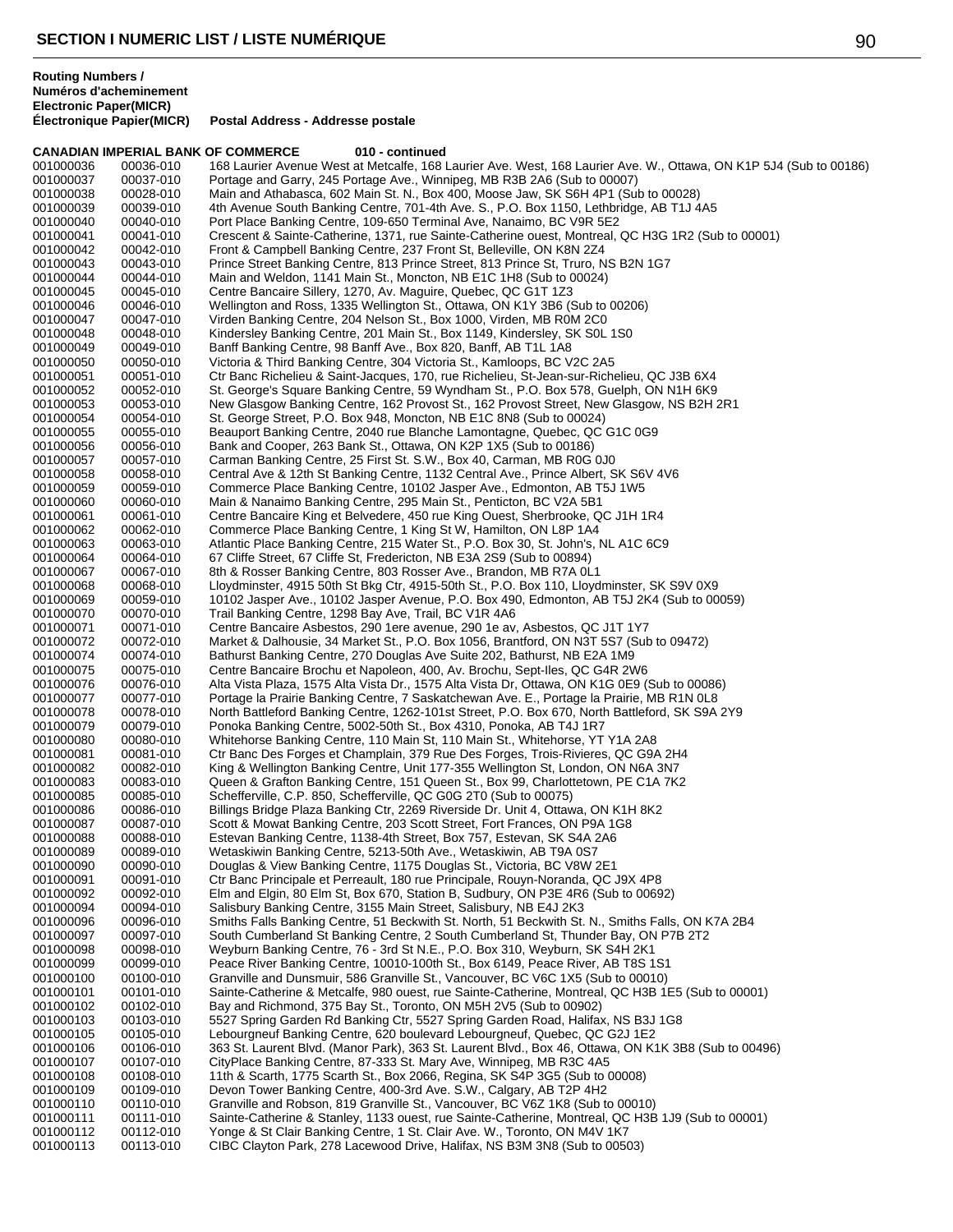**CANADIAN IMPERIAL BANK OF COMMERCE** 010 - continued<br>001000114 00114-010 Student Loan Centre. Fredericton. 448 Que 001000114 00114-010 Student Loan Centre, Fredericton, 448 Queen St., Fredericton, NB E3B 4Y3<br>001000115 00115-010 Centre Bancaire Fleur-de-Lys, 552, boul. Wilfrid-Hamel, Quebec, QC G1M 3 001000115 00115-010 Centre Bancaire Fleur-de-Lys, 552, boul. Wilfrid-Hamel, Quebec, QC G1M 3E5 (Sub to 00105)<br>001000116 00116-010 363 St. Laurent Blvd. (Manor Park). 363 St. Laurent Blvd.. Box 46. Ottawa. ON K1K 3B8 (Sub 001000116 00116-010 363 St. Laurent Blvd. (Manor Park), 363 St. Laurent Blvd., Box 46, Ottawa, ON K1K 3B8 (Sub to 00496) 001000117 00117-010 North Winnipeg, 888 Main Street, Winnipeg, MB R2W 3P3 (Sub to 00007) 001000118 00118-010 2nd Ave. & 22nd, 102 - 2nd Ave. N., P.O. Box 337, Saskatoon, SK S7K 3L3 (Sub to 00018)<br>001000119 00119-010 TB Class Transit 00119. 305 Milner Ave 5Th Floor. Scarborough. ON M1B 3V4 001000119 00119-010 TB Class Transit 00119, 305 Milner Ave 5Th Floor, Scarborough, ON M1B 3V4<br>001000120 00120-010 Chilliwack Banking Centre, 9245 Young Road, Chilliwack, BC V2P 4R3 001000120 00120-010 Chilliwack Banking Centre, 9245 Young Road, Chilliwack, BC V2P 4R3 2625 Weston (Crossroads) Bkg Ctr, 2625 Weston Road, Toronto, ON M9N 3X2 001000123 00123-010 Kingston Banking Centre, 655 Main St, Box 10, Kingston, NS B0P 1R0 (Sub to 00423) 001000125 00125-010 Belvedere & Sainte-Foy, 880, chemin Sainte-Foy, Quebec, QC G1S 2L2 (Sub to 00005)<br>001000127 00127-010 Kennedy and St. Mary, 400 St. Mary Ave., Winnipeg, MB R3C 4K5 (Sub to 00107) 001000127 00127-010 Kennedy and St. Mary, 400 St. Mary Ave., Winnipeg, MB R3C 4K5 (Sub to 00107)<br>001000128 00128-010 Eston Banking Centre, 102 Main Street, Eston, SK S0L 1A0 001000128 00128-010 Eston Banking Centre, 102 Main Street, Eston, SK S0L 1A0 001000129 00129-010 1202-1st St. S.W., Box 40, Calgary, AB T2P 2H1 (Sub to 00009) 001000130 00130-010 TB Class Transit 00130, 305 Milner Ave 5Th Floor, Scarborough, ON M1B 3V4<br>001000131 00131-010 Centre Bancaire Outremont, 1195 Bernard Ouest, Outremont, QC H2V 1V5 Centre Bancaire Outremont, 1195 Bernard Ouest, Outremont, QC H2V 1V5 001000132 00132-010 Don Mills Banking Centre, 946 Lawrence Ave. E., North York, ON M3C 1R1 001000133 00133-010 Springhill Banking Centre, 41 Main Street, Box 730, Springhill, NS B0M 1X0<br>001000135 00135-010 C B Quatre-Bourgeois & de l'Eglise, 2880 chemin des Quatre-Bourgeois, Qu 001000135 00135-010 C B Quatre-Bourgeois & de l'Eglise, 2880 chemin des Quatre-Bourgeois, Quebec, QC G1V 4X7<br>001000136 00136-010 Student Loan Centre, Ottawa, 168 Laurier Ave. W., Ottawa, ON K1P 5J4 001000136 00136-010 Student Loan Centre, Ottawa, 168 Laurier Ave. W., Ottawa, ON K1P 5J4 Henderson Highway & Kimberly Bkg Ctr, 739 Henderson Highway, Winnipeg, MB R2K 2K5 001000139 00139-010 Taber Banking Centre, 5124-48th Ave., Taber, AB T1G 1R9 St. Anns & Island Hwy Banking Ctr, 952 Island Highway, Campbell River, BC V9W 5B9 001000141 00141-010 Bleury & Mayor, 1460, rue Bleury, Montreal, QC H3A 2J2 (Sub to 00021) 001000142 00142-010 King & Simcoe Banking Centre, 2 SIMCOE STREET SOUTH, Oshawa, ON L1H 8C1 Antigonish Banking Centre, 185 Main Street, Antigonish, NS B2G 2B8 001000146 00146-010 Brookdale & Highway 2 Banking Centre, 716-14th St. W., Cornwall, ON K6J 5T9 Leaf Rapids, Unit 14 Town Centre, Box 549, Leaf Rapids, MB R0B 1W0 (Sub to 00767) 001000148 00148-010 Humboldt Banking Centre, 603 Main St., Box 100, Humboldt, SK S0K 2A0<br>001000150 00150-010 Williams Lake Banking Centre, 220 Oliver St., Williams Lake, BC V2G 1M1 001000150 00150-010 Williams Lake Banking Centre, 220 Oliver St., Williams Lake, BC V2G 1M1<br>001000151 00151-010 Centre Bancaire Magog. 431 ouest. rue Principale. Magog. QC J1X 2B2 Centre Bancaire Magog, 431 ouest, rue Principale, Magog, QC J1X 2B2 001000152 00152-010 King & Queen Banking Centre, 1 King St. E., Kitchener, ON N2G 2K4 001000153 00153-010 Amherst Banking Centre, 32 Church St., Box 98, Amherst, NS B4H 3Y9 001000157 00157-010 Killarney Banking Centre, 522 Broadway Ave., Box 370, Killarney, MB R0K 1G0<br>001000159 00159-010 Old Strathcona Banking Centre, 10431-82nd Ave., 10431-82nd Ave.,, Edmontor 001000159 00159-010 Old Strathcona Banking Centre, 10431-82nd Ave., 10431-82nd Ave.,, Edmonton, AB T6E 2A1 (Sub to 00459)<br>001000160 00160-010 328 Bernard Ave Banking Centre, 328 Bernard Avenue, 328 Bernard Ave. Kelowna, BC 001000160 00160-010 328 Bernard Ave Banking Centre, 328 Bernard Avenue, 328 Bernard Ave, Kelowna, BC V1Y 6N5<br>001000161 00161-010 Centre Bancaire Windsor, 85, rue Principal Nord, Windsor, QC J1S 2C5 001000161 00161-010 Centre Bancaire Windsor, 85, rue Principal Nord, Windsor, QC J1S 2C5<br>001000162 00162-010 Lakeshore & George Banking Centre, 197 Lakeshore Road East, Oakvill Lakeshore & George Banking Centre, 197 Lakeshore Road East, Oakville, ON L6J 1H5 001000163 00163-010 Corner Brook Banking Centre, 9 Main Street, Corner Brook, NL A2H 6G2<br>001000165 00165-010 Labrador City Banking Centre, 208 Humber Ave, Labrador City, NL A2V 1 001000165 00165-010 Labrador City Banking Centre, 208 Humber Ave, Labrador City, NL A2V 1L1<br>001000167 00167-010 Flin Flon Banking Centre, 89 Main Street, Flin Flon, MB R8A 1J9 001000167 00167-010 Flin Flon Banking Centre, 89 Main Street, Flin Flon, MB R8A 1J9<br>001000168 00168-010 Meadow Lake Banking Centre, 202 Centre Street, P.O. Box 250, 001000168 00168-010 Meadow Lake Banking Centre, 202 Centre Street, P.O. Box 250, Meadow Lake, SK S9X 1Y2<br>001000169 00169-010 10039-102nd Ave. (A.G.T. Toll Bldg.). 10039-102nd Ave.. Edmonton. AB T5J 0E5 (Sub to 000 10039-102nd Ave. (A.G.T. Toll Bldg.), 10039-102nd Ave., Edmonton, AB T5J 0E5 (Sub to 00059) 001000170 00170-010 Creston Banking Centre, 1135 Canyon St., Box 550, Creston, BC V0B 1G0<br>001000172 00172-010 King & Queen Banking Centre, 41 - 45 King St., P.O. Box 130, St Catharine 001000172 00172-010 King & Queen Banking Centre, 41 - 45 King St., P.O. Box 130, St Catharines, ON L2R 6S2<br>001000173 00173-010 Student Services Centre. Elizabeth Avenue at Rowan St., P.O. Box 68, St. John's, NL A1C 001000173 00173-010 Student Services Centre, Elizabeth Avenue at Rowan St., P.O. Box 68, St. John's, NL A1C 5H5 (Sub to 00763)<br>001000175 00175-010 Jonquiere, 2346 St. Dominique, C.P. 640, Jonquiere, QC G7X 7W4 (Sub to 0037 001000175 00175-010 Jonquiere, 2346 St. Dominique, C.P. 640, Jonquiere, QC G7X 7W4 (Sub to 00375)<br>001000177 00177-010 Winkler Banking Centre, 309 Main St., Box 1690, Winkler, MB R6W 4B5 Winkler Banking Centre, 309 Main St., Box 1690, Winkler, MB R6W 4B5 001000178 00178-010 Fort Qu'Appelle Banking Centre, 180 Broadway Street, Box 189, Fort Qu'Appelle, SK S0G 1S0<br>001000179 00179-010 Vermilion Banking Centre, 4940-50th Ave., Vermilion, AB T9X 1A4 Vermilion Banking Centre, 4940-50th Ave., Vermilion, AB T9X 1A4 001000180 00180-010 Prince Rupert Banking Centre, 500 - 3rd Ave W, Prince Rupert, BC V8J 1L8<br>001000181 00181-010 Centre Bancaire Shawinigan, 559 5E Rue De La Pointe, Shawinigan, QC G9 001000181 00181-010 Centre Bancaire Shawinigan, 559 5E Rue De La Pointe, Shawinigan, QC G9N 1E7<br>001000182 00182-010 Ouellette & Riverside Banking Ctr. 100 Quellette Ave., P.O. Box 180. Windsor, ON Ouellette & Riverside Banking Ctr, 100 Ouellette Ave., P.O. Box 180, Windsor, ON N9A 6T3 001000183 00183-010 Summerside Banking Centre, 245 Water Street, Summerside, PE C1N 1B5<br>001000185 00185-010 Centre Bancaire Havre-St-Pierre, 786 boul. de l'Escale, C.P. 130, Havre-St-001000185 00185-010 Centre Bancaire Havre-St-Pierre, 786 boul. de l'Escale, C.P. 130, Havre-St-Pierre, QC G0G 1P0<br>001000186 00186-010 Bank & Queen Banking Centre, 84 Bank St., Ottawa, ON K1P 5N4 001000186 00186-010 Bank & Queen Banking Centre, 84 Bank St., Ottawa, ON K1P 5N4 001000187 00187-010 Victoria & Brodie Banking Centre, 600 Victoria Ave., 600 Victoria Ave E, Thunder Bay, ON P7C 1A9 (Sub to 00687)<br>001000188 00188-010 Melfort Banking Centre, 117 Main St., Box 1210, Melfort, SK S0F 1A0 001000188 00188-010 Melfort Banking Centre, 117 Main St., Box 1210, Melfort, SK S0E 1A0<br>001000189 00189-010 St. Paul Banking Centre, 5001-50th Ave., Box 189, St Paul, AB T0A 3/ 001000189 00189-010 St. Paul Banking Centre, 5001-50th Ave., Box 189, St Paul, AB T0A 3A0 001000191 00191-010 Centre Bancaire 3e et 7e Avenue, 824 3e Ave, Val-d'Or, QC J9P 1T1<br>001000192 00192-010 530 Queen Street Banking Centre, 530 Queen Street, Sault Ste Marie 001000192 00192-010 530 Queen Street Banking Centre, 530 Queen Street, Sault Ste Marie, ON P6A 2A1<br>001000194 00194-010 Charlotte Mall Banking Centre, 210 King St., St. Stephen, NB E3L 2E2 001000194 00194-010 Charlotte Mall Banking Centre, 210 King St., St. Stephen, NB E3L 2E2<br>001000196 00196-010 City View Plaza, 1518 Merivale Road, Nepean, ON K2G 3J6 (Sub to 0 001000196 00196-010 City View Plaza, 1518 Merivale Road, Nepean, ON K2G 3J6 (Sub to 00986) 001000197 00197-010 Keskus Harbour Mall, 230 Park St., 2 South Cumberland St., Thunder Bay, ON P7B 2T2 (Sub to 00097)<br>001000198 00198-010 Swift Current Banking Centre. 307 Central Ave N. Box 488. Swift Current. SK S9H 3W3 Swift Current Banking Centre, 307 Central Ave N, Box 488, Swift Current, SK S9H 3W3 001000202 00202-010 Yonge and College, 450 Yonge St., Toronto, ON M4Y 1X1 (Sub to 04802) Can Forces Base Halifax (Stadacona), Can Forces Base Halifax (Stadacona), P.O. Box 1665, Halifax, NS B3J 3A3 (Sub to 00003) 001000204 00204-010 Stanley, 20 Main Street, Stanley, NB E6B 1A2 (Sub to 00014) 001000205 00205-010 Cap-Rouge, 1220 rue Provancher, Cap-Rouge, QC G1Y 1E2 (Sub to 00135) 001000206 00206-010 Carlingwood Banking Centre, 2121 Carling Ave, Ottawa, ON K2A 1S3 001000207 00207-010 Norwood Banking Centre, 119 Marion Street, Winnipeg, MB R2H 0T2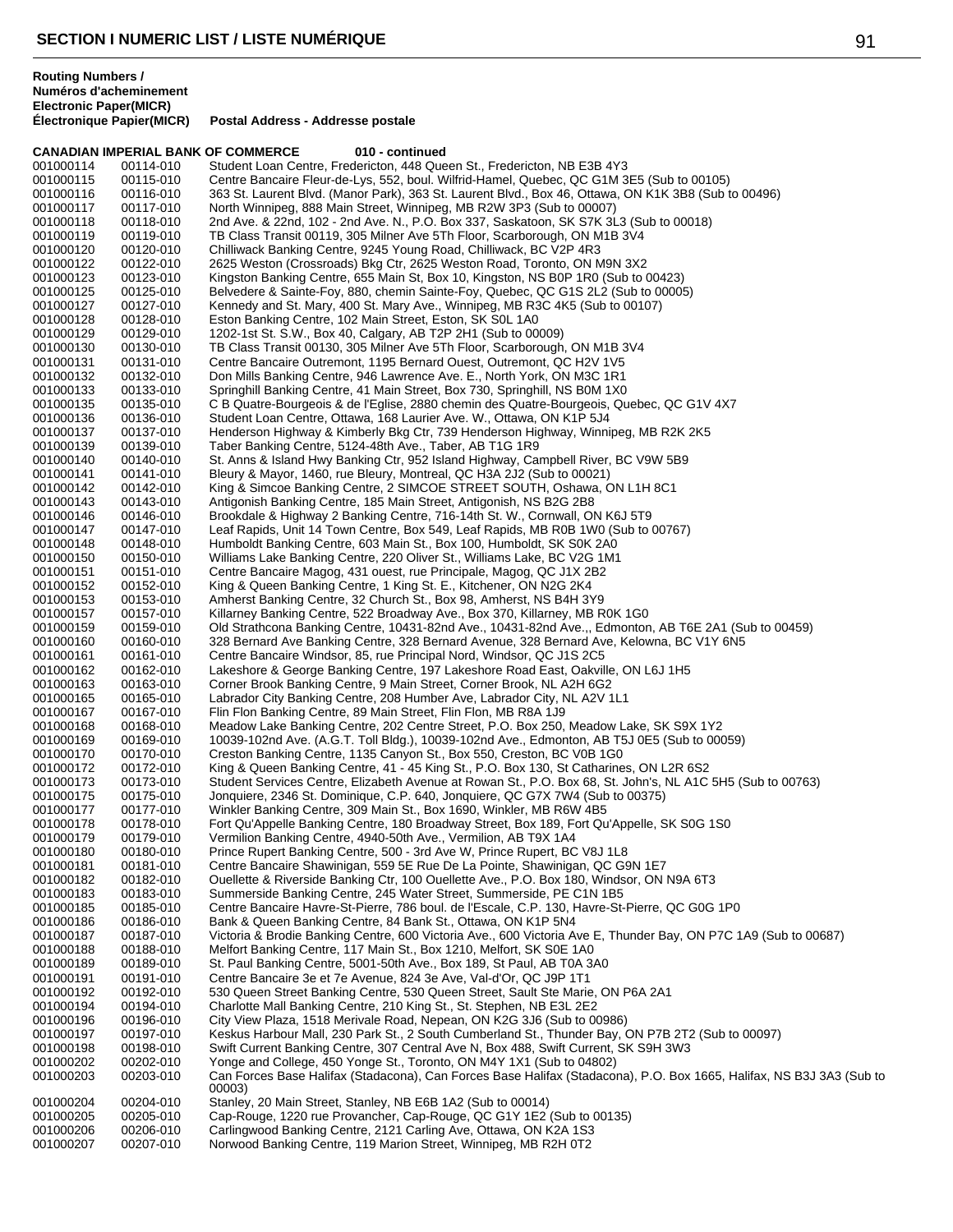**CANADIAN IMPERIAL BANK OF COMMERCE 010 - continued** 001000208 00208-010 11th & McIntyre, 2435-11th Ave., P.O. Box 1247, Regina, SK S4P 3B8 (Sub to 00008)<br>001000209 00209-010 Mount Royal Banking Centre, 1222-17th Ave SW, Calgary, AB T2T 0B8 001000209 00209-010 Mount Royal Banking Centre, 1222-17th Ave SW, Calgary, AB T2T 0B8 Victory Square, 300 West Hastings St., Vancouver, BC V6B 1K7 (Sub to 00010) 001000212 00212-010 Yonge & Eglinton Banking Centre, 1 Eglinton Avenue East, Toronto, ON M4P 3A1 001000213 00213-010 637 Windmill Rd., 637 Windmill Rd., Box 309, Dartmouth, NS B2Y 3Y5 (Sub to 00303) 001000217 00217-010 201 Henderson Highway, 201 Henderson Highway, Winnipeg, MB R2L 1L7 (Sub to 00137)<br>001000218 00218-010 434-20th Street West, 434-20th St. W., Saskatoon, SK S7M 0X4 (Sub to 00018) 001000218 00218-010 434-20th Street West, 434-20th St. W., Saskatoon, SK S7M 0X4 (Sub to 00018) 5010 MacLeod Trail S.W., 5010 MacLeod Trail S.W., Calgary, AB T2G 0A8 (Sub to 00919) 001000220 00220-010 Mission Banking Centre, 33165 1st Ave, Mission, BC V2V 1G5<br>001000221 00221-010 Ctr Banc Sherbrooke et Victoria, 4854 Ouest, rue Sherbrooke, 001000221 00221-010 Ctr Banc Sherbrooke et Victoria, 4854 Ouest, rue Sherbrooke, Westmount, QC H3Z 1H1<br>001000222 00222-010 New Toronto (Lakeshore/7th) Bkg Ctr, 2935 Lakeshore Blvd. W., Etobicoke, ON M8V 1J: 001000222 00222-010 New Toronto (Lakeshore/7th) Bkg Ctr, 2935 Lakeshore Blvd. W., Etobicoke, ON M8V 1J5<br>001000223 00223-010 Shelburne Banking Centre, 146 Water St., Box 70, Shelburne, NS B0T 1W0 001000223 00223-010 Shelburne Banking Centre, 146 Water St., Box 70, Shelburne, NS B0T 1W0<br>001000227 00227-010 St. Vital (3 St. Anne's Rd). 3 St. Anne's Rd.. Winnipeg. MB R2M 2X9 (Sub to 001000227 00227-010 St. Vital (3 St. Anne's Rd), 3 St. Anne's Rd., Winnipeg, MB R2M 2X9 (Sub to 00207)<br>001000228 00228-010 Canora Banking Centre, 202 Main St., Box 629, Canora, SK S0A 0L0 001000228 00228-010 Canora Banking Centre, 202 Main St., Box 629, Canora, SK S0A 0L0<br>001000229 00229-010 Inglewood Banking Centre, 1230-9th Ave. S.E., Calgary, AB T2G 0T1 Inglewood Banking Centre, 1230-9th Ave. S.E., Calgary, AB T2G 0T1 001000230 00230-010 Douglas and Cormorant(Std Loan Ctre), 1517 Douglas St, Box 1144, Victoria, BC V8W 2T8<br>001000231 00231-010 Centre Bancaire 1401, Chemin Chambly, 1401 chemin de Chambly Bureau 105, Longueuil, 001000231 00231-010 Centre Bancaire 1401, Chemin Chambly, 1401 chemin de Chambly Bureau 105, Longueuil, QC J4J 3X6<br>001000232 08732-010 1995 Eglinton Avenue East, 1995 Eglinton Ave E, Scarborough, ON M1L 2M9 (Sub to 08732) 001000232 08732-010 1995 Eglinton Avenue East, 1995 Eglinton Ave E, Scarborough, ON M1L 2M9 (Sub to 08732)<br>001000233 00233-010 Windsor Banking Centre, 66 Gerrish St., Box 39, Windsor, NS B0N 2T0 001000233 00233-010 Windsor Banking Centre, 66 Gerrish St., Box 39, Windsor, NS B0N 2T0 Assiniboia Banking Centre, 237 Center St., P.O. Box 669, Assiniboia, SK S0H 0B0 001000239 00239-010 Fort MacLeod Banking Centre, 163 Col. Macleod Blvd., P.O. Box 580, Fort MacLeod, AB T0L 0Z0<br>001000240 00240-010 Duncan Banking Centre, 116 Station St, Box 190, Duncan, BC V9L 3X3 Duncan Banking Centre, 116 Station St, Box 190, Duncan, BC V9L 3X3 001000241 00241-010 Centre Bancaire Decarie et Ferrier, 8000, Boul. Decarie, Montreal, QC H4P 2S4<br>001000242 00242-010 George & Hunter Banking Centre, 399 George St. N., 399 George Street North, F 001000242 00242-010 George & Hunter Banking Centre, 399 George St. N., 399 George Street North, Peterborough, ON K9H 3R3<br>001000243 00243-010 Yarmouth Banking Centre, 317 Main St., Box 68, Yarmouth, NS B5A 4B1 Yarmouth Banking Centre, 317 Main St., Box 68, Yarmouth, NS B5A 4B1 001000247 00247-010 Neepawa Banking Centre, 380 Mountain Ave., Box 399, Neepawa, MB R0J 1H0 Biggar Banking Centre, 301 Main St., Box 100, Biggar, SK S0K 0M0 (Sub to 01018) 001000249 00249-010 Claresholm Banking Centre, 4821-1st St., Box 460, Claresholm, AB T0L 0T0 001000250 00250-010 Salmon Arm Banking Centre, 310 Alexander St NE, Box 10, Salmon Arm, BC V1E 4N2<br>001000251 00251-010 390 ouest, rue King, C.P. 968, Sherbrooke, QC J1H 5L3 (Sub to 00061) 390 ouest, rue King, C.P. 968, Sherbrooke, QC J1H 5L3 (Sub to 00061) 001000252 00252-010 Stratford Banking Centre, 30 Downie St, Stratford, ON N5A 1W5 001000253 00253-010 Bridgewater Banking Centre, 450 Lahave St., Box 199, Bridgewater, NS B4V 2W8<br>001000257 00257-010 Stonewall Banking Centre, 356 Main Street, Box 10, Stonewall, MB R0C 270 001000257 00257-010 Stonewall Banking Centre, 356 Main Street, Box 10, Stonewall, MB R0C 2Z0<br>001000258 00258-010 Wadena Banking Centre, 98 Main Street N., Box 250, Wadena, SK S0A 4J0 001000258 00258-010 Wadena Banking Centre, 98 Main Street N., Box 250, Wadena, SK S0A 4J0 001000260 00260-010 30th Ave. & 32nd St Banking Centre, 3201-30th Ave, Vernon, BC V1T 2C6<br>001000261 00261-010 Centre Bancaire 1605 Girouard, 1605, rue Girouard Ouest, Saint-Hyacinthe 001000261 00261-010 Centre Bancaire 1605 Girouard, 1605, rue Girouard Ouest, Saint-Hyacinthe, QC J2S 2Z9<br>001000262 00262-010 Appleby Line & Fairview Banking CTR, 4490 Fairview St., Burlington, ON L7L 5P9 Appleby Line & Fairview Banking CTR, 4490 Fairview St., Burlington, ON L7L 5P9 001000263 00263-010 Hamilton Ave. and LeMarchant, 302 Hamilton Ave, St. John's, NL A1E 1J9 (Sub to 00473)<br>001000267 00267-010 Altona Banking Centre. 2nd St. N.E.. Box 180. Altona. MB R0G 0B0 001000267 00267-010 Altona Banking Centre, 2nd St. N.E., Box 180, Altona, MB R0G 0B0 001000268 00268-010 Redvers Banking Centre, 17 Broadway St, Box 50, Redvers, SK S0C 2H0<br>001000269 00269-010 10765 Jasper Ave (Capital Blvd), 10765 Jasper Ave., Edmonton, AB T5J 2 001000269 00269-010 10765 Jasper Ave (Capital Blvd), 10765 Jasper Ave., Edmonton, AB T5J 2A5 (Sub to 00059)<br>001000270 00270-010 Nelson Banking Centre. 459 Baker Street. Nelson. BC V1L 4H7 Nelson Banking Centre, 459 Baker Street, Nelson, BC V1L 4H7 001000271 00271-010 Centre Bancaire Thetford Mines, 147, rue Notre-Dame ouest, Thetford-Mines, QC G6G 1J4<br>001000273 00273-010 Lewisporte Banking Centre, 170 Main St., Box 490, Lewisporte, NL A0G 3A0 Lewisporte Banking Centre, 170 Main St., Box 490, Lewisporte, NL A0G 3A0 001000275 00275-010 Centre Bancaire Port-Cartier, 54 Portage des Mousses, Port-Cartier, QC G5B 1C6 (Sub to 00075)<br>001000276 00276-010 Manotick Mews Banking Centre, 1160 Beaverwood Road, Box 880, Manotick, ON K4M 1A7 001000276 00276-010 Manotick Mews Banking Centre, 1160 Beaverwood Road, Box 880, Manotick, ON K4M 1A7<br>001000277 00277-010 Dauphin Banking Centre, 123 Main Street North, Dauphin, MB R7N 1C1 Dauphin Banking Centre, 123 Main Street North, Dauphin, MB R7N 1C1 001000278 00278-010 Leader Banking Centre, 136-1st Ave. W, Box 309, Leader, SK S0N 1H0 (Sub to 00048)<br>001000279 00279-010 Athabasca Banking Centre, 4819-50th St., Athabasca, AB T9S 1C8 Athabasca Banking Centre, 4819-50th St., Athabasca, AB T9S 1C8 001000280 00280-010 Town Centre Mall Banking Centre, 71 - 7100 Alberni St, Powell River, BC V8A 5K9<br>001000281 00281-010 Centre Bancaire Shawinigan-Sud, 1497 105E Avenue, Shawinigan, QC G9P 1M4 ( 001000281 00281-010 Centre Bancaire Shawinigan-Sud, 1497 105E Avenue, Shawinigan, QC G9P 1M4 (Sub to 00181)<br>001000282 00282-010 99 King Street West Banking Centre. 99 King Street West. Chatham. ON N7M 1C7 99 King Street West Banking Centre, 99 King Street West, Chatham, ON N7M 1C7 001000283 00283-010 Souris Banking Centre, 91 Main St., Box 219, Souris, PE C0A 2B0 001000286 00286-010 Rideau & Cumberland, Box 442, Station A, Ottawa, ON K1N 8V5 (Sub to 00016)<br>001000288 00288-010 Watson Banking Centre, 106 Main St., Box 40, Watson, SK S0K 4V0 (Sub to 001 001000288 00288-010 Watson Banking Centre, 106 Main St., Box 40, Watson, SK S0K 4V0 (Sub to 00148)<br>001000291 00291-010 Murdoch & 7e Ave. 153. rue Murdoch. Noranda. QC J9X 5B1 (Sub to 00091) 001000291 00291-010 Murdoch & 7e Ave, 153, rue Murdoch, Noranda, QC J9X 5B1 (Sub to 00091) 001000294 00294-010 Nackawic Banking Centre, 135 Otis Drive, Unit 118, Nackawic, NB E6G 1H1 (Sub to 00804)<br>001000296 00296-010 Arnprior Banking Centre, 75 Elgin Street West, Arnprior, ON K7S 3T9 001000296 00296-010 Arnprior Banking Centre, 75 Elgin Street West, Arnprior, ON K7S 3T9<br>001000297 00297-010 Atikokan Banking Centre, 100 Main St. W., Box 70, Atikokan, ON P0T 001000297 00297-010 Atikokan Banking Centre, 100 Main St. W., Box 70, Atikokan, ON P0T 1C0 (Sub to 00087)<br>001000298 00298-010 Kelvington Banking Centre, 202 Main St., Box 310, Kelvington, SK S0A 1W0 (Sub to 0025 001000298 00298-010 Kelvington Banking Centre, 202 Main St., Box 310, Kelvington, SK S0A 1W0 (Sub to 00258)<br>001000299 00299-010 Beaverlodge Banking Centre, 210-10th St, Box 89, Beaverlodge, AB T0H 0C0 001000299 00299-010 Beaverlodge Banking Centre, 210-10th St, Box 89, Beaverlodge, AB T0H 0C0<br>001000300 00300-010 Granville & 8th, 2360 Granville St., Box 34249, Station D, Vancouver, BC V6J 001000300 00300-010 Granville & 8th, 2360 Granville St., Box 34249, Station D, Vancouver, BC V6J 4N8 (Sub to 03000)<br>001000301 00301-010 Ctr Banc Pie IX & Jean-Talon, 4149, rue Jean-Talon est, Montreal, QC H1S 1J6 001000301 00301-010 Ctr Banc Pie IX & Jean-Talon, 4149, rue Jean-Talon est, Montreal, QC H1S 1J6<br>001000302 00302-010 One Toronto Street Banking Centre. 1 Toronto St.. Toronto. ON M5C 2V6 One Toronto Street Banking Centre, 1 Toronto St., Toronto, ON M5C 2V6 001000303 00303-010 56 Portland St Banking Centre, 56 Portland St, Dartmouth, NS B2Y 1H2<br>001000304 00304-010 61 Bayside Drive, 61 Bayside Drive, Saint John, NB E2J 1A1 (Sub to 00 61 Bayside Drive, 61 Bayside Drive, Saint John, NB E2J 1A1 (Sub to 00694) 001000305 00305-010 Centre Bancaire Duplessis, 7015 Wilfrid-Hamel Blvd, Quebec, QC G2G 0J5 001000306 00306-010 Killaloe Station Banking Centre, 157 Queen St, Box 130, Killaloe Station, ON K0J 2A0<br>001000307 00307-010 Ellice and King Edward. 1757 Ellice Ave., Winnipeg. MB R3H 0B4 (Sub to 00507) Ellice and King Edward, 1757 Ellice Ave., Winnipeg, MB R3H 0B4 (Sub to 00507) 001000308 00308-010 Albert and Dewdney, 1463 Albert St., 1463 Albert St, Regina, SK S4R 2R8 (Sub to 00008)<br>001000309 00309-010 410-16th Ave. N.E., 410-16th Ave. N.E., Calgary, AB T2E 1K2 (Sub to 00319) 410-16th Ave. N.E., 410-16th Ave. N.E., Calgary, AB T2E 1K2 (Sub to 00319)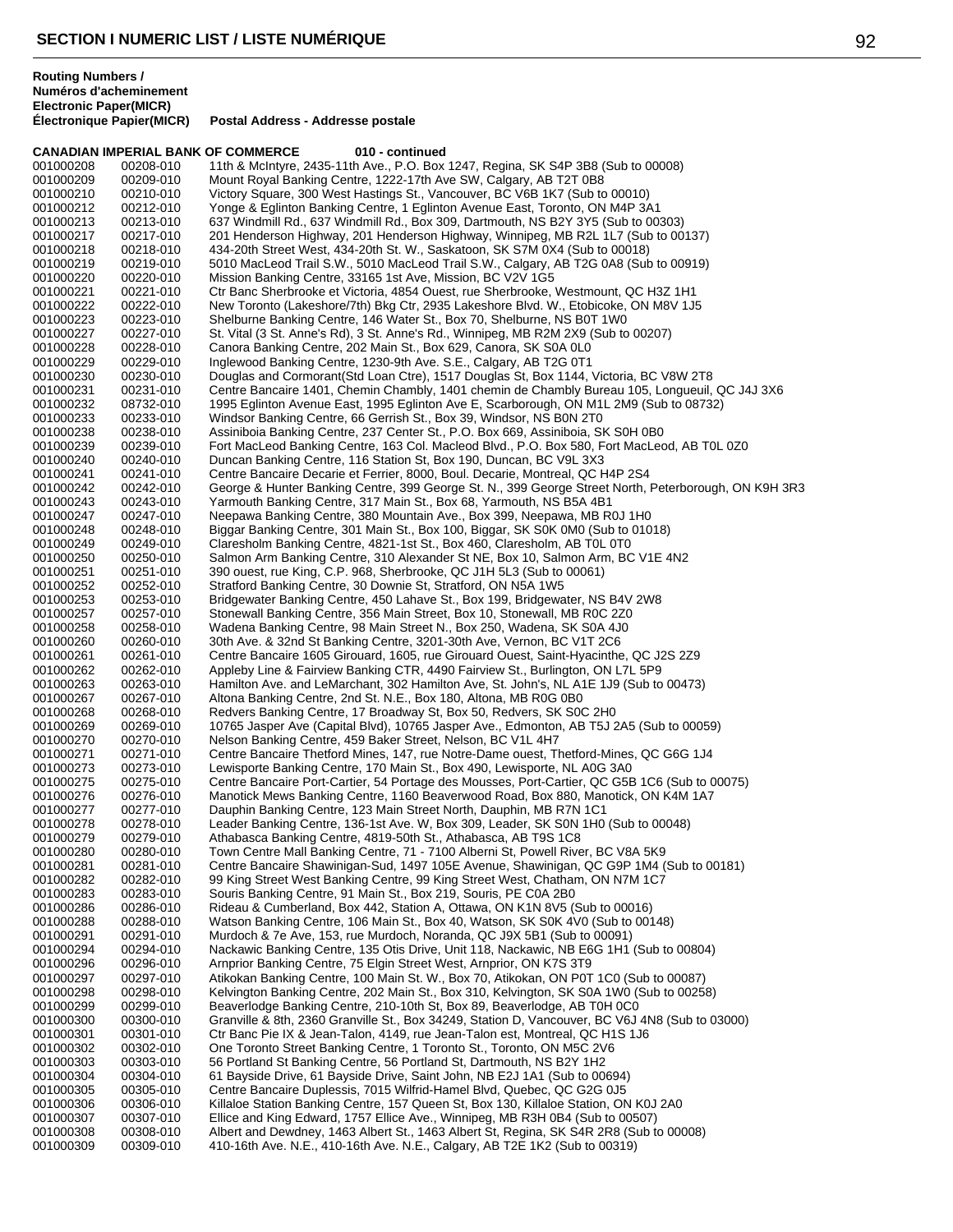|                        | <b>CANADIAN IMPERIAL BANK OF COMMERCE</b> | 010 - continued                                                                                                                                                  |
|------------------------|-------------------------------------------|------------------------------------------------------------------------------------------------------------------------------------------------------------------|
| 001000310              | 00310-010                                 | Main and Broadway, 2501 Main St., Vancouver, BC V5T 3E5 (Sub to 06810)                                                                                           |
| 001000312              | 00312-010                                 | Dufferin & Glencairn Banking Centre, 2866 Dufferin St., North York, ON M6B 3S6                                                                                   |
| 001000313              | 00313-010                                 | Young and Kempt, 6061 Young St., Halifax Metro Centre, Halifax, NS B3K 2A3 (Sub to 00503)                                                                        |
| 001000317              | 00317-010                                 | Stafford and Grosvenor, 932 Grosvenor Ave., Winnipeg, MB R3M 0N5 (Sub to 01007)                                                                                  |
| 001000318              | 00318-010                                 | Idylwyld Drive & 33rd St., 107-33rd St. W., Saskatoon, SK S7L 0T9 (Sub to 00018)                                                                                 |
| 001000319              | 00319-010                                 | North Hill Station Banking Centre, 2015 16th Avenue NW, Calgary, AB T2M 0M3                                                                                      |
| 001000320              | 00320-010                                 | Sapperton, 444 East Columbia St., New Westminster, BC V3L 3W9 (Sub to 00520)                                                                                     |
| 001000321              | 00321-010                                 | Notre-Dame & 11e Ave, 1100, rue Notre-Dame, Lachine, QC H8S 2C4 (Sub to 00911)                                                                                   |
| 001000322              | 00322-010                                 | Queensway & Atomic Banking Centre, 1580-1582 The Queensway, Etobicoke, ON M8Z 1V1                                                                                |
| 001000323<br>001000327 | 00323-010<br>00107-010                    | Lunenburg Banking Centre, 4 King St., Box 130, Lunenburg, NS B0J 2C0<br>Broadway and Hargrave, 336 Broadway, Winnipeg, MB R3C 0T2 (Sub to 00107)                 |
| 001000328              | 00328-010                                 | Lucky Lake Banking Centre, 20 Main Street, P.O. Box 39, Lucky Lake, SK S0L 1Z0 (Sub to 00418)                                                                    |
| 001000329              | 00329-010                                 | WESTHILLS Banking Centre, 121 Stewart Green S.W., Calgary, AB T3H 3C8                                                                                            |
| 001000331              | 00331-010                                 | Sherbrooke & Aylmer, 550 ouest, rue Sherbrooke, Montreal, QC H3A 1B9 (Sub to 01201)                                                                              |
| 001000332              | 00332-010                                 | Eglinton and Victoria Park, 1806 Eglinton Ave. E., Scarborough, ON M1L 2L1 (Sub to 05932)                                                                        |
| 001000338              | 00338-010                                 | Landis, Box 10, Landis, SK S0K 2K0 (Sub to 01018)                                                                                                                |
| 001000339              | 00339-010                                 | Gaetz Ave & 22nd Street Banking Ctr, #4, 5111 22nd Street, Red Deer, AB T4R 2K1                                                                                  |
| 001000340              | 00340-010                                 | Port Alberni Banking Centre, 3555 Johnston Road #301, Port Alberni, BC V9Y 8K2                                                                                   |
| 001000342              | 00342-010                                 | Brockville Banking Centre, 98 King St. W., 98 King Street West, Brockville, ON K6V 3P9                                                                           |
| 001000343              | 00343-010                                 | Parrsboro Banking Centre, 209 Main St., PO Box 338, Parrsboro, NS B0M 1S0 (Sub to 00133)                                                                         |
| 001000348              | 00348-010                                 | Wilkie Banking Centre, 37 Main St., Box 819, Wilkie, SK S0K 4W0                                                                                                  |
| 001000349              | 00349-010                                 | Drumheller Banking Centre, 105-3rd Ave. W., Box 1420, Drumheller, AB T0J 0Y0                                                                                     |
| 001000350              | 00350-010                                 | Golden Banking Centre, 520 North 9th Ave., Box 229, Golden, BC V0A 1H0                                                                                           |
| 001000351              | 00351-010                                 | Centre Bancaire East Angus, 30, rue Angus Nord, East Angus, QC J0B 1R0                                                                                           |
| 001000352              | 00352-010                                 | King and Queen, 281 King St W, Kitchener, ON N2G 3W9 (Sub to 00152)                                                                                              |
| 001000353              | 00353-010                                 | Barrington Passage Banking Centre, 3528 Hwy #3, Box 10, Barrington Passage, NS B0W 1G0                                                                           |
| 001000357              | 00357-010                                 | Gimli Banking Centre, 48 Centre St., Box 70, Gimli, MB R0C 1B0                                                                                                   |
| 001000358              | 00358-010                                 | Bengough, Main St., Box 10, Bengough, SK S0C 0K0 (Sub to 00238)<br>9505-118th Ave. (Alberta Ave.), 9505-118th Ave., Edmonton, AB T5G 0N8 (Sub to 00969)          |
| 001000359<br>001000360 | 00359-010<br>00360-010                    | Oliver Banking Centre, 6286 Main Street, Box 610, Oliver, BC V0H 1T0                                                                                             |
| 001000361              | 00361-010                                 | Centre Bancaire Farnham, 323, rue Principal Est, Farnham, QC J2N 1L5                                                                                             |
| 001000362              | 00362-010                                 | King and Wellington, 335 King St. E., Hamilton, ON L8N 3M7 (Sub to 00062)                                                                                        |
| 001000363              | 00363-010                                 | Grand Falls-Windsor Banking Centre, 1 Church Rd, Box 69, Grand Falls-Windsor, NL A2A 2J3                                                                         |
| 001000367              | 00367-010                                 | Ashern Banking Centre, 20 Main St, Box 70, Ashern, MB R0C 0E0 (Sub to 00567)                                                                                     |
| 001000368              | 00368-010                                 | St Walburg, 23 Main St., Box 278, St Walburg, SK S0M 2T0 (Sub to 00068)                                                                                          |
| 001000369              | 00369-010                                 | 9578-111th Ave. (Norwood Blvd.), 9578-111th Ave., Edmonton, AB T5G 0A7 (Sub to 00969)                                                                            |
| 001000370              | 00370-010                                 | Invermere Banking Centre, 1222 7th Ave., Box 218, Invermere, BC V0A 1K0                                                                                          |
| 001000371              | 00371-010                                 | Centre Bancaire 78 Principale, 78, rue Principale, Granby, QC J2G 2T4                                                                                            |
| 001000373<br>001000375 | 00373-010                                 | Stavanger Banking Centre, 65 Stavanger Dr, St. John's, NL A1A 5E8<br>Centre Bancaire Chicoutimi, 204, rue Racine est, Chicoutimi, QC G7H 1R9                     |
| 001000376              | 00375-010<br>00376-010                    | Richmond Plaza Banking Centre, 6179 Perth Street Unit 210, Richmond, ON K0A 2Z0                                                                                  |
| 001000377              | 00377-010                                 | Fisher Banking Centre, 62 Tache St., Box 340, Fisher Branch, MB ROC 0Z0 (Sub to 00567)                                                                           |
| 001000378              | 00378-010                                 | Maidstone Banking Centre, 205 Main St., Box 10, Maidstone, SK S0M 1M0                                                                                            |
| 001000379              | 00379-010                                 | Edson Banking Centre, 421-50th St., Box 6360, Edson, AB T7E 1T8                                                                                                  |
| 001000380              | 00380-010                                 | Ash and Walnut, 5831 Ash St, Powell River, BC V8A 4R5 (Sub to 00280)                                                                                             |
| 001000382              | 00382-010                                 | 415 Devonshire Road Banking Centre, 415 Devonshire Rd, Windsor, ON N8Y 2L5 (Sub to 00682)                                                                        |
| 001000383              | 00383-010                                 | Alberton Banking Centre, 478 Main St., Box 160, Alberton, PE C0B 1B0                                                                                             |
| 001000385              | 00385-010                                 | Centre Bancaire Rimouski, 70 St-Germain Est, Rimouski, QC G5L 7J9                                                                                                |
| 001000386              | 00386-010                                 | South Keys Banking Centre, 2202 Bank Street, Ottawa, ON K1V 1J6                                                                                                  |
| 001000387              | 00387-010<br>00388-010                    | Sioux Lookout Banking Centre, 50 Front St., Box 189, Sioux Lookout, ON P8T 1A3                                                                                   |
| 001000388<br>001000389 | 00389-010                                 | Mossbank, 118-3rd St., Box 39, Mossbank, SK S0H 3G0 (Sub to 00238)<br>Provost Banking Centre, 5102-50th St., Box 60, Provost, AB T0B 3S0                         |
| 001000391              | 00391-010                                 | Centre Bancaire Amos, 25-1re Ave Ouest, Amos, QC J9T 3A5                                                                                                         |
| 001000392              | 00392-010                                 | Kapuskasing Banking Centre, 2 Circle St., Kapuskasing, ON P5N 1T3                                                                                                |
| 001000394              | 00394-010                                 | Main and Milner, 2093 Main St., Box 661, Moncton, NB E1C 8M7 (Sub to 00024)                                                                                      |
| 001000395              | 00395-010                                 | Laure & Smith, C.P. 70, Sept-Iles, QC G4R 4K3 (Sub to 00075)                                                                                                     |
| 001000398              | 00398-010                                 | Rosthern Banking Centre, 1001-6th St., Box 100, Rosthern, SK S0K 3R0 (Sub to 00518)                                                                              |
| 001000399              | 00399-010                                 | Grimshaw Banking Centre, 5401-50th St., Box 500, Grimshaw, AB T0H 1W0                                                                                            |
| 001000400              | 00400-010                                 | Hastings and Abbott, 84 West Hastings St., Vancouver, BC V6B 1G6 (Sub to 00010)                                                                                  |
| 001000401              | 00401-010                                 | Jean-Talon & St-Clare, 3725 ouest, rue Jean-Talon, Mount-Royal, QC H3R 2G4 (Sub to 00601)                                                                        |
| 001000402              | 00402-010                                 | Spadina and College Banking Centre, 268 College St., Toronto, ON M5T 1S1                                                                                         |
| 001000403              | 00403-010                                 | Quinpool RD & Kline Banking Centre, 6429 Quinpool Rd, Halifax, NS B3L 1A7                                                                                        |
| 001000404              | 00404-010                                 | Mountain Rd & Walsh Banking Centre, 655 Mountain Road, Moncton, NB E1C 2P4                                                                                       |
| 001000406<br>001000408 | 00406-010<br>00408-010                    | Carling & Preston Banking Centre, 829 Carling Avenue, Ottawa, ON K1S 2E7<br>Broadway and Montreal Crescent, 1311 Broadway Ave, Regina, SK S4P 1E5 (Sub to 02008) |
| 001000409              | 00409-010                                 | 510-17th Ave. S.W., 510-17th Ave. S.W., Calgary, AB T2S 0B1 (Sub to 00209)                                                                                       |
| 001000410              | 00410-010                                 | METROTOWN Banking Centre, 4755 Kingsway, Burnaby, BC V5H 4W2                                                                                                     |
| 001000411              | 00411-010                                 | 5945 Cote-de-Liesse, 5945, Chemin De La Cote-de-Liesse, Saint-Laurent, QC H4T 1C3 (Sub to 00241)                                                                 |
| 001000412              | 00412-010                                 | Yonge & Sheppard Banking Centre, 4841 Yonge St., North York, ON M2N 5X2                                                                                          |
| 001000413              | 00413-010                                 | 71 Tacoma Drive, 71 Tacoma Drive, Box 2187, East Station, Dartmouth, NS B2W 3Y2 (Sub to 00513)                                                                   |
| 001000417              | 00417-010                                 | Princess and William, 140 Princess St., Winnipeg, MB R3B 1K9 (Sub to 00007)                                                                                      |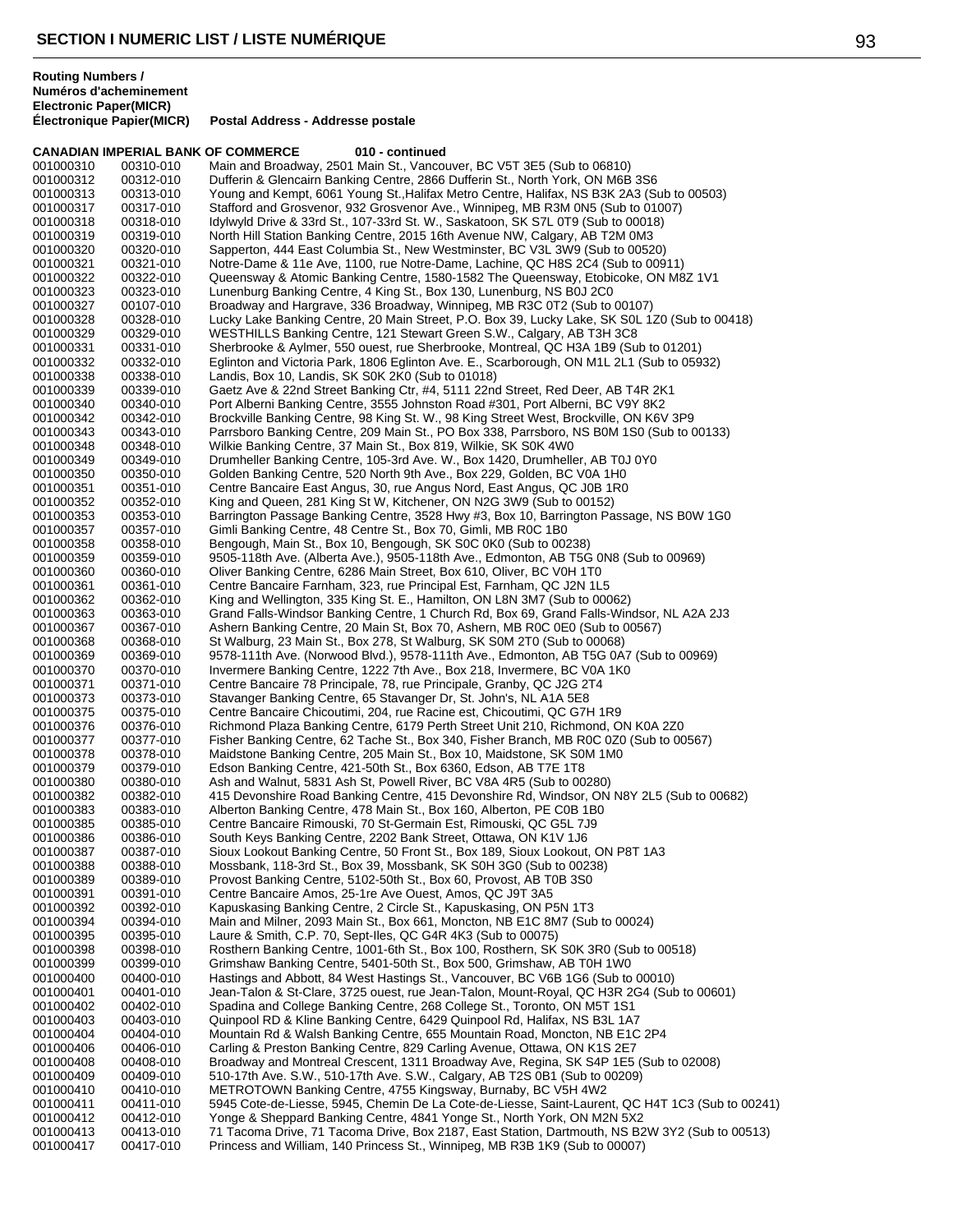| <b>Routing Numbers /</b><br><b>Electronic Paper(MICR)</b> | Numéros d'acheminement    |                                                                                                        |
|-----------------------------------------------------------|---------------------------|--------------------------------------------------------------------------------------------------------|
|                                                           | Électronique Papier(MICR) | Postal Address - Addresse postale                                                                      |
|                                                           |                           | <b>CANADIAN IMPERIAL BANK OF COMMERCE</b><br>010 - continued                                           |
| 001000418                                                 | 00418-010                 | Stonebridge & Wellman Banking Centre, 518 Wellman Cres, Saskatoon, SK S7T 0J1                          |
| 001000420                                                 | 00420-010                 | Abbotsford, 2420 McCallum Rd, Abbotsford, BC V2S 6R9 (Sub to 08820)                                    |
| 001000421                                                 | 00421-010                 | Broadway & Notre-Dame, 5, av. Broadway, Montreal-est, QC H1B 4Z7 (Sub to 01011)                        |
| 001000422                                                 | 00422-010                 | Port Credit Banking Centre, 31 Lakeshore Rd. E. Suite 101, Mississauga, ON L5G 4V5                     |
| 001000423                                                 | 00423-010                 | Greenwood Mall Banking Centre, 963 Central Avenue, Box 160, Greenwood, NS B0P 1N0                      |
| 001000427                                                 | 00427-010                 | Fort Garry Banking Centre, 1160 Pembina Hwy., Winnipeg, MB R3T 2A4 (Sub to 01007)                      |
| 001000428                                                 | 00428-010                 | Yellow Grass, 108 Souris St., Box 120, Yellow Grass, SK S0G 5J0 (Sub to 00098)                         |
| 001000429                                                 | 00429-010                 | 410-7th Ave. S.W., 410-7th Ave. S.W., Calgary, AB T2P 0X7 (Sub to 00009)                               |
| 001000430                                                 | 00430-010                 | Colwood Banking Centre, #9 - 310 Goldstream Ave., Victoria, BC V9B 2W3                                 |
| 001000432                                                 | 00432-010                 | Danforth & Birchmount Banking CTR, 450 Danforth Rd., Scarborough, ON M1K 1C6                           |
| 001000433                                                 | 00433-010                 | Kentville Banking Centre, 100-10 Webster Street, Kentville, NS B4N 1H7                                 |
| 001000437                                                 | 00437-010                 | Portage and Moorgate, 2181 Portage Ave., Winnipeg, MB R3J 0L7 (Sub to 00917)                           |
| 001000438                                                 | 00438-010                 | Stoughton Banking Centre, 312 Main St., Box 150, Stoughton, SK S0G 4T0 (Sub to 00088)                  |
| 001000440                                                 | 00440-010                 | 8th St. & Cliffe Ave Banking Centre, 825 Cliffe Avenue, Courtenay, BC V9N 2J8                          |
| 001000441                                                 | 00441-010                 | CTR Bancaire Victoria et Churchill, 1485 avenue Victoria, 1485 ave Victoria, Saint-Lambert, QC J4R 1R5 |
| 001000442                                                 | 00442-010                 | Pitt & Second Banking Centre, 1 Second St. W., 1 Second St West, Cornwall, ON K6H 5V3                  |
| 001000443                                                 | 00443-010                 | Keltic Plaza Banking Centre, 11 Keltic Drive, Sydney River, NS B1S 1P4                                 |
| 001000448                                                 | 00448-010                 | Broadview, 6th and Main St., Box 40, Broadview, SK S0G 0K0 (Sub to 00898)                              |
| 001000449                                                 | 00449-010                 | 501-3rd St. S.E Banking Centre, 501-3rd St. S.E., Medicine Hat, AB T1A 0H2                             |
| 001000450                                                 | 00450-010                 | Vanderhoof Banking Centre, 2391 Burrard St., Box 130, Vanderhoof, BC V0J 3A0                           |
| 001000451                                                 | 00451-010                 | Beauharnois, 480, rue Ellice, Beauharnois, QC J6N 1X7 (Sub to 08051)                                   |
| 001000452                                                 | 00452-010                 | King St N at Erb Banking Centre, 27 King Street North, Waterloo, ON N2J 3Z6                            |
| 001000453                                                 | 00453-010                 | Fundy Trail Mall, Robie St. at Juniper St., Box 457, Truro, NS B2N 5C8 (Sub to 00043)                  |
| 001000457                                                 | 00457-010                 | Grandview Banking Centre, 402 Main St., Box 69, Grandview, MB ROL 0Y0 (Sub to 00277)                   |
| 001000458                                                 | 00458-010                 | Radville Banking Centre, 133 Main St., Box 9, Radville, SK S0C 2G0 (Sub to 00098)                      |
| 001000459                                                 | 00459-010                 | Whyte Ave Banking Centre, 9903-82nd Ave., Edmonton, AB T6E 1Z1                                         |

001000440 00440-010 8th St. & Cliffe Ave Banking Centre, 825 Cliffe Avenue, Courtenay, BC V9N 2J8 001000441 00441-010 CTR Bancaire Victoria et Churchill, 1485 avenue Victoria, 1485 ave Victoria, Saint-Lambert, QC J4R 1R5 001000442 00442-010 Pitt & Second Banking Centre, 1 Second St. W., 1 Second St West, Cornwall, ON K6H 5V3 001000443 00443-010 Keltic Plaza Banking Centre, 11 Keltic Drive, Sydney River, NS B1S 1P4 001000448 00448-010 Broadview, 6th and Main St., Box 40, Broadview, SK S0G 0K0 (Sub to 00898) 001000449 00449-010 501-3rd St. S.E Banking Centre, 501-3rd St. S.E., Medicine Hat, AB T1A 0H2 001000450 00450-010 Vanderhoof Banking Centre, 2391 Burrard St., Box 130, Vanderhoof, BC V0J 3A0 001000451 00451-010 Beauharno<br>001000452 00452-010 King St N a 001000452 00452-010 King St N at Erb Banking Centre, 27 King Street North, Waterloo, ON N2J 3Z6 001000453 00453-010 Fundy Trail Mall, Robie St. at Juniper St., Box 457, Truro, NS B2N 5C8 (Sub to 00043) 001000457 00457-010 Grandview Banking Centre, 402 Main St., Box 69, Grandview, MB R0L 0Y0 (Sub to 00277) 001000458 00458-010 Radville Banking Centre, 133 Main St., Box 9, Radville, SK S0C 2G0 (Sub to 00098) 001000459 00459-010 Whyte Ave<br>001000460 00460-010 Princeton E Princeton Banking Centre, 226 Bridge St., Box 430, Princeton, BC V0X 1W0 001000461 00461-010 Centre Bancaire Cowansville, 1605 Rue du Sud, Cowansville, QC J2K 2Z4<br>001000462 00462-010 Sherman and Barton, 673 Barton St. E., Hamilton, ON L8L 3A3 (Sub to 038 001000462 00462-010 Sherman and Barton, 673 Barton St. E., Hamilton, ON L8L 3A3 (Sub to 03862) English Harbour West, Box 10, English Harbour West, NL A0H 1M0 (Sub to 00363) 001000465 00465-010 Centre Bancaire Saint-Georges, 11620, 1re Avenue, St-Georges, QC G5Y 2C8<br>001000467 00467-010 Lynn Lake, 475 Sherritt Ave, Box 10, Lynn Lake, MB R0B 0W0 (Sub to 00767) 001000467 00467-010 Lynn Lake, 475 Sherritt Ave, Box 10, Lynn Lake, MB R0B 0W0 (Sub to 00767)<br>001000468 00468-010 Hawarden, Box 39, Hawarden, SK S0H 1Y0 (Sub to 00518) 001000468 00468-010 Hawarden, Box 39, Hawarden, SK S0H 1Y0 (Sub to 00518) 001000470 00470-010 Baker & 10th Ave. Banking Centre, 919 Baker Street, Cranbrook, BC V1C 1A4<br>001000471 00471-010 Centre Bancaire Sorel, 215, boul, Fiset, Bureau 100, Sorel-Tracy, OC J3P 3P3 001000471 00471-010 Centre Bancaire Sorel, 215, boul. Fiset, Bureau 100, Sorel-Tracy, QC J3P 3P3 001000472 00472-010 4514 Queen Street Banking Centre, 4514 Queen Street, Niagara Falls, ON L2E 6S8<br>001000473 00473-010 Hamlyn Road Banking Centre, 15 Hamlyn Road, St. John's, NL A1E 6E2 Hamlyn Road Banking Centre, 15 Hamlyn Road, St. John's, NL A1E 6E2 001000475 00475-010 CTR Banc Les Galeries Baie-Comeau, 300, boul. LaSalle, Baie-Comeau, QC G4Z 2K2<br>001000476 00476-010 Embrun Banking Centre, 210 Industriel Street, Embrun, ON K0A 1W1 001000476 00476-010 Embrun Banking Centre, 210 Industriel Street, Embrun, ON K0A 1W1<br>001000477 00477-010 Lundar Banking Centre, 21 Main St. Box 270, Lundar, MB ROC 1Y0 (3 001000477 00477-010 Lundar Banking Centre, 21 Main St, Box 270, Lundar, MB R0C 1Y0 (Sub to 00257)<br>001000478 00478-010 Birch Hills, 217 Bellamy, Box 309, Birch Hills, SK S0J 0G0 (Sub to 00058) 001000478 00478-010 Birch Hills, 217 Bellamy, Box 309, Birch Hills, SK S0J 0G0 (Sub to 00058) Jasper Banking Centre, 416 Connaught Dr., Box 789, Jasper, AB T0E 1E0 001000480 00480-010 Dawson Banking Centre, 978 2nd Ave, Box 1320, Dawson, YT Y0B 1G0<br>001000481 00481-010 Centre Bancaire St-Jerome, 1950, boul. Labelle, St-Jerome, QC J7Y 1S1 Centre Bancaire St-Jerome, 1950, boul. Labelle, St-Jerome, QC J7Y 1S1 001000482 00482-010 Ouellette and University, 285 Ouellette Ave., P.O. Box 730, Windsor, ON N9A 6N8 (Sub to 00182)<br>001000483 00483-010 Montague Banking Centre, 532 Main ST N, Box 250, Montague, PE C0A 1R0 001000483 00483-010 Montague Banking Centre, 532 Main ST N, Box 250, Montague, PE C0A 1R0<br>001000485 00485-010 Kuujiuag Banking Centre. Building # 1140. Kuujiuag. QC J0M 1C0 Kuujjuaq Banking Centre, Building # 1140, Kuujjuaq, QC J0M 1C0 001000486 00486-010 Centrum Banking Centre, 445 Kanata Avenue, Kanata, ON K2T 1K5<br>001000487 00487-010 Rainy River Banking Centre, 120-4th St., Box 189, Rainy River, ON F Rainy River Banking Centre, 120-4th St., Box 189, Rainy River, ON P0W 1L0 (Sub to 00987) 001000488 00488-010 Turtleford Banking Centre, 225 Main Street, Box 70, Turtleford, SK S0M 2Y0 (Sub to 00068)<br>001000489 00489-010 Donalda, Main St., Box 790, Stettler, AB T0C 2L0 (Sub to 07049) 001000489 00489-010 Donalda, Main St., Box 790, Stettler, AB T0C 2L0 (Sub to 07049) 1317, 3ieme avenue, 1317, 3ieme avenu, 1317, 3e Av, Val-d'Or, QC J9P 1V4 (Sub to 00191) 001000492 00492-010 Pine and Third Banking Centre, 236 Third Ave., P.O. Box 350, Timmins, ON P4N 7E2<br>001000494 00494-010 Carleton Shopping Mall Banking Ctr, 370 Connell Street Unit 143, Woodstock, NB E7I 001000494 00494-010 Carleton Shopping Mall Banking Ctr, 370 Connell Street Unit 143, Woodstock, NB E7M 5G9<br>001000495 00495-010 Centre Bancaire Levis, 5300 BOUL GUILLAUME-COUTURE, Levis, QC G6V 4Z2 001000495 00495-010 Centre Bancaire Levis, 5300 BOUL GUILLAUME-COUTURE, Levis, QC G6V 4Z2<br>001000496 00496-010 St. Laurent Banking Centre. 1200 St. Laurent Blvd.. Box 46. Ottawa. ON K1K 3B8 001000496 00496-010 St. Laurent Banking Centre, 1200 St. Laurent Blvd., Box 46, Ottawa, ON K1K 3B8<br>001000497 00497-010 Red Lake Banking Centre, 155 Howey St., Box 306, Red Lake, ON P0V 2M0 001000497 00497-010 Red Lake Banking Centre, 155 Howey St., Box 306, Red Lake, ON P0V 2M0<br>001000498 00498-010 Canwood Banking Centre, Main St. and 2nd, Box 70, Canwood, SK S0J 0K0 001000498 00498-010 Canwood Banking Centre, Main St. and 2nd, Box 70, Canwood, SK S0J 0K0 (Sub to 00058)<br>001000499 00499-010 Manning, Main St. and 1st Ave. N, Box 370, Manning, AB T0H 2M0 (Sub to 00099) Manning, Main St. and 1st Ave. N, Box 370, Manning, AB T0H 2M0 (Sub to 00099) 001000500 00500-010 Georgia and Burrard Banking Centre, 1036 West Georgia St., Vancouver, BC V6E 3C7<br>001000501 00501-010 Complexe Guy-Favreau, (Rene Levesque & Jeanne Mance), 200, boul. Rene Levesque 001000501 00501-010 Complexe Guy-Favreau, (Rene Levesque & Jeanne Mance), 200, boul. Rene Levesque Ouest, Montreal, QC H2Z 1X4 (Sub to 01141) 001000502 00502-010 Yonge & Bloor Banking Centre, 2 Bloor St. W., Toronto, ON M4W 3E2 001000503 00503-010 Lacewood and Parkland Banking Centre, 18 Parkland Drive, Halifax, NS B3S 1T5 001000504 00504-010 1 Main Street West Banking Centre, 1 Main St. W., Saint John, NB E2M 3M9 001000506 00506-010 00506, 320 McArthur Ave., Vanier, ON K1L 5G2 (Sub to 00496) 001000507 00507-010 Empress & Ellice Banking Centre, 895 Empress Street, Winnipeg, MB R3G 3P8 001000508 00508-010 Albert & Victoria, 1971 Albert St, Regina, SK S4P 2T5 (Sub to 00008) 001000509 00509-010 Forest Lawn Banking Centre, 3619 17th Ave. S.E., Calgary, AB T2A 0R8 001000510 00510-010 Hastings and Granville, 698 West Hastings St., Vancouver, BC V6B 1P1 (Sub to 00010) 001000512 00512-010 Dufferin and Ramsden, 2402 Dufferin St., Toronto, ON M6E 3S8 (Sub to 00312)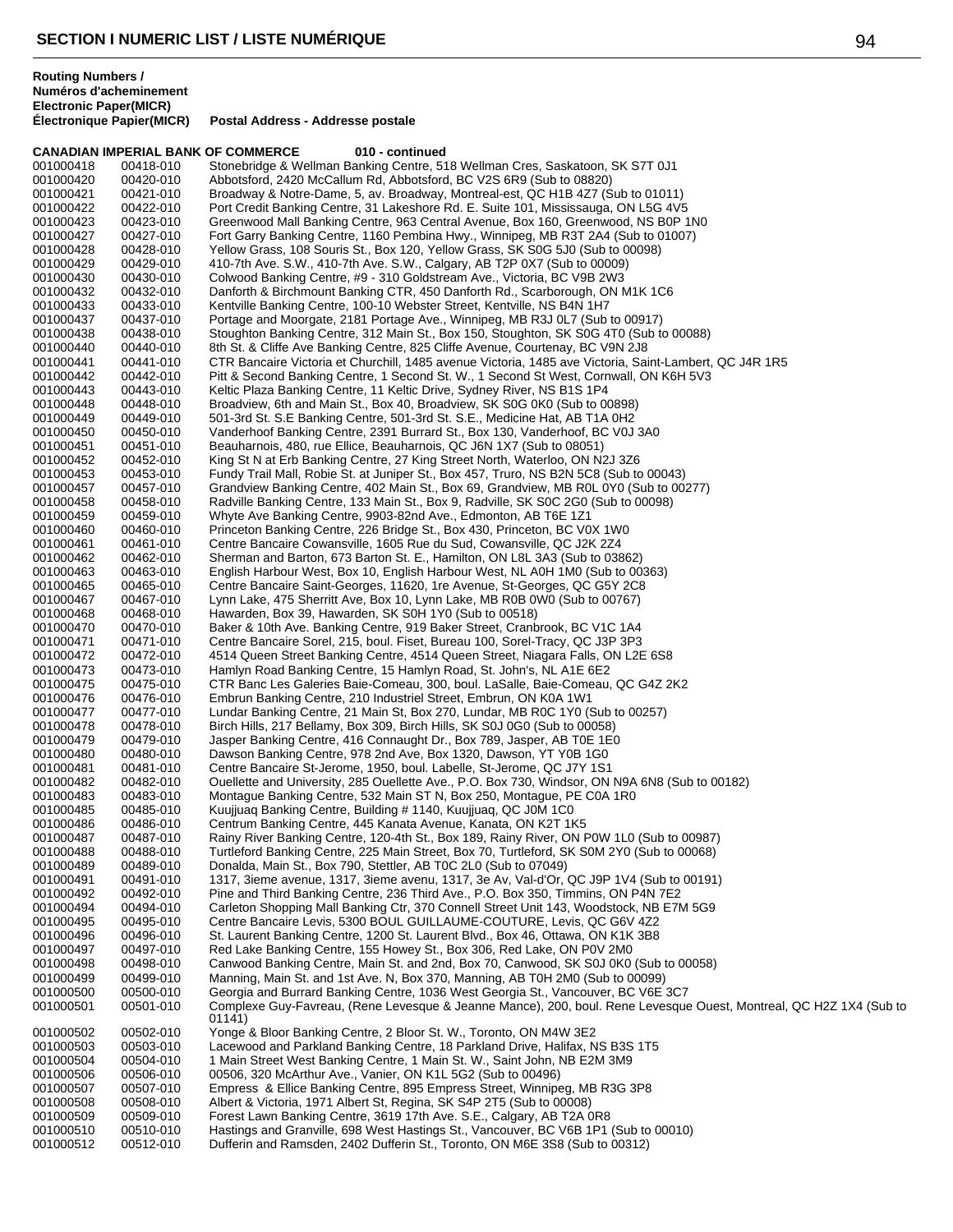**Routing Numbers / Numéros d'acheminement Electronic Paper(MICR) Postal Address - Addresse postale CANADIAN IMPERIAL BANK OF COMMERCE** 010 - continued<br>001000513 00513-010 Dartmouth Crossing Banking Centre. Unit 5 001000513 00513-010 Dartmouth Crossing Banking Centre, Unit 5D-89 Countryview Dr, Unit 5D-89 Countryview Drive, Dartmouth, NS B3B 0G4<br>001000517 00517-010 Notre Dame and Lipton, 1020 Notre Dame Ave., Winnipeg, MB R3E 0N5 (S 001000517 00517-010 Notre Dame and Lipton, 1020 Notre Dame Ave., Winnipeg, MB R3E 0N5 (Sub to 00507)<br>001000518 00518-010 Circle & Faithfull Banking Centre. 320 Circle Dr. E.. Saskatoon. SK S7K 0T6

Circle & Faithfull Banking Centre, 320 Circle Dr. E., Saskatoon, SK S7K 0T6 001000519 00519-010 2318 Centre St. N. Banking Centre, 2318 Centre St. N., Calgary, AB T2E 2T7 001000520 00520-010 6th & 6th Banking Centre, 554-6th St., New Westminster, BC V3L 3B5 001000521 00521-010 Wellington & Galt, 4162, rue Wellington, Verdun, QC H4G 1V7 (Sub to 04031) 001000522 00522-010 2896 Dundas St. W. at Mavety, 2896 Dundas Street W., Toronto, ON M6P 1Y8 (Sub to 00822)<br>001000523 00523-010 St. Francis Xavier University Campus. Campus Box 161. Antigonish. NS B2G 1C0 (Sub to 001 St. Francis Xavier University Campus, Campus Box 161, Antigonish, NS B2G 1C0 (Sub to 00143) 001000527 00527-010 325 Nairn Avenue (Elmwood), 1586 Regent Ave. W., Winnipeg, MB R2C 3B4 (Sub to 00937)<br>001000528 00528-010 Cudworth Banking Centre, 201 Main St., Box 70, Cudworth, SK S0K 1B0 (Sub to 00148) 001000528 00528-010 Cudworth Banking Centre, 201 Main St., Box 70, Cudworth, SK S0K 1B0 (Sub to 00148) 001000529 00529-010 634-16th Ave. N.W., 634-16th Ave. N.W., Calgary, AB T2M 0J7 (Sub to 00319) 001000530 00530-010 Superior and Menzies, 493 Superior St, Victoria, BC V8V 1T5 (Sub to 00090) 001000531 00531-010 Saint-Laurent & Metropolitain, 8610, rue Saint-Laurent, Montreal, QC H2P 2N4 (Sub to 08041)<br>001000532 00532-010 Danforth and Coxwell Banking Centre, 1586 Danforth Ave., Toronto, ON M4C 1H6 001000532 00532-010 Danforth and Coxwell Banking Centre, 1586 Danforth Ave., Toronto, ON M4C 1H6<br>001000537 00537-010 Logan and Keewatin, 1797 Logan Ave., Winnipeg, MB R3E 1S9 (Sub to 00507) Logan and Keewatin, 1797 Logan Ave., Winnipeg, MB R3E 1S9 (Sub to 00507) 001000538 00538-010 Milestone, 137 Main St., Box 88, Milestone, SK S0G 3L0 (Sub to 05008) 001000539 00539-010 Rocky Mountain House Banking Centre, 5003-50th St., Box 609, Rocky Mountain House, AB T4T 1A5<br>001000540 00540-010 Ladysmith Banking Centre, 540 1st Ave, Box 40, Ladysmith, BC V9G 1A1 001000540 00540-010 Ladysmith Banking Centre, 540 1st Ave, Box 40, Ladysmith, BC V9G 1A1<br>001000542 00542-010 Bagot & Brock Banking Centre, 256 Bagot St., P.O. Box 1088, Kingston, C 001000542 00542-010 Bagot & Brock Banking Centre, 256 Bagot St., P.O. Box 1088, Kingston, ON K7L 4Y5 Evangeline Mall Banking Centre, 8791 Warwick St., Box 1059, Digby, NS B0V 1A0 001000547 00547-010 Gilbert Plains, 29 Main N, Box 9, Gilbert Plains, MB ROL 0X0 (Sub to 00277)<br>001000548 00548-010 Central Butte Banking Centre, 211 Main St., Box 189, Central Butte, SK S0H Central Butte Banking Centre, 211 Main St., Box 189, Central Butte, SK S0H 0T0 (Sub to 00028) 001000549 00549-010 Nanton Banking Centre, 1919 20th Ave., Box 459, Nanton, AB T0L 1R0 001000550 00550-010 100 Mile House Banking Centre, 1-325 Birch Ave, Box 98, 100 Mile House, BC V0K 2E0<br>001000551 00551-010 Centre Bancaire Coaticook. 20 rue Main est. Coaticook. QC J1A 1M9 Centre Bancaire Coaticook, 20 rue Main est, Coaticook, QC J1A 1M9 001000552 00552-010 Main & Water Banking Centre, 11 Main St., Cambridge, ON N1R 5V5 Spryfield Mall, 16 Dentith Rd., Halifax, NS B3R 1T4 (Sub to 00503) 001000557 00557-010 Treherne Banking Centre, Railway Ave and Broadway St., Box 10, Treherne, MB R0G 2V0<br>001000558 00558-010 Rouleau Banking Centre, 101 Main St., Box 160, Rouleau, SK S0G 4H0 (Sub to 05008) 001000558 00558-010 Rouleau Banking Centre, 101 Main St., Box 160, Rouleau, SK S0G 4H0 (Sub to 05008)<br>001000559 00559-010 10256-124th St., 10256-124th St., Edmonton, AB T5N 1P7 (Sub to 05059) 10256-124th St., 10256-124th St., Edmonton, AB T5N 1P7 (Sub to 05059) 001000560 00560-010 Armstrong Banking Centre, 2550 Pleasant Valley Blvd., Box 220, Armstrong, BC V0E 1B0<br>001000561 00561-010 Centre Bancaire Bedford, 87, rue Principale, 87 rue Principale, Bedford, QC J0J 1A0 001000561 00561-010 Centre Bancaire Bedford, 87, rue Principale, 87 rue Principale, Bedford, QC J0J 1A0<br>001000562 00562-010 Westdale Banking Centre, 1015 King St. W., Hamilton, ON L8S 1L3 001000562 00562-010 Westdale Banking Centre, 1015 King St. W., Hamilton, ON L8S 1L3<br>001000563 00563-010 Carbonear Banking Centre, 120 Colombus Dr, Carbonear, NL A1Y 1 001000563 00563-010 Carbonear Banking Centre, 120 Colombus Dr, Carbonear, NL A1Y 1B3<br>001000565 00565-010 Matane, 750 ouest, rue du Phare, Matane, QC G4W 3W8 (Sub to 0038 001000565 00565-010 Matane, 750 ouest, rue du Phare, Matane, QC G4W 3W8 (Sub to 00385) 001000567 00567-010 Arborg Banking Centre, 282 Main Street, Box 490, Arborg, MB R0C 0A0<br>001000568 00568-010 Loon Lake Banking Centre, 213 Main St., Box 10, Loon Lake, SK S0M 1 001000568 00568-010 Loon Lake Banking Centre, 213 Main St., Box 10, Loon Lake, SK S0M 1L0 (Sub to 00168)<br>001000569 00569-010 11743-124th St., 11743-124th St., Edmonton, AB T5M 0L1 (Sub to 05059) 001000569 00569-010 11743-124th St., 11743-124th St., Edmonton, AB T5M 0L1 (Sub to 05059)<br>001000570 00570-010 Grand Forks Banking Centre, 7310-2nd, Box 670, Grand Forks, BC V0H 1 001000570 00570-010 Grand Forks Banking Centre, 7310-2nd, Box 670, Grand Forks, BC V0H 1H0<br>001000571 00571-010 242 Heriot, 242 rue Heriot, Drummondville, QC J2C 1K1 (Sub to 08071) 001000571 00571-010 242 Heriot, 242 rue Heriot, Drummondville, QC J2C 1K1 (Sub to 08071) 001000573 00573-010 Clarenville Banking Centre, 240 Memorial Drive, Clarenville, NL A5A 1N9 M.V. Nordik Express, C.P. 70, Sept-Iles, QC G4R 4K3 (Sub to 00075) 001000577 00577-010 Elkhorn Banking Centre, 107 RichHill Ave E., Box 160, Elkhorn, MB R0M 0N0 (Sub to 00047)<br>001000578 00578-010 Lashburn, 102 Main St., Box 190, Lashburn, SK S0M 1H0 (Sub to 00068) 001000578 00578-010 Lashburn, 102 Main St., Box 190, Lashburn, SK S0M 1H0 (Sub to 00068) 001000579 00579-010 Camrose Banking Centre, 4901-50th St, Camrose, AB T4V 1P9 001000580 00580-010 Kitimat Banking Centre, 291 City Centre, Kitimat, BC V8C 1T6 Centre Bancaire Grand'Mere, 575 Avenue De Grand-Mere, Shawinigan, QC G9T 2H4 (Sub to 00181) 001000582 00582-010 Front & Lochiel Banking Centre, 190 N. Front St, Sarnia, ON N7T 5S3 (Sub to 04382) Murray River Banking Centre, 9327 Main St, Box 69, Murray River, PE C0A 1W0 (Sub to 00483) 001000586 00586-010 Bells Corners Banking Centre, 100-2120 Robertson Rd., Nepean, ON K2H 5Z1<br>001000587 00587-010 Red Rock, 127 Salls St., Box 417, Red Rock, ON P0T 2P0 (Sub to 04087) 001000587 00587-010 Red Rock, 127 Salls St., Box 417, Red Rock, ON P0T 2P0 (Sub to 04087) Blaine Lake Banking Centre, 118 Main Street, Box 100, Blaine Lake, SK S0J 0J0 (Sub to 00518) 001000589 00589-010 Mannville, 5040-50th St., Box 870, Vermilion, AB T0B 4M0 (Sub to 00179) 001000591 00591-010 Centre Bancaire La Sarre, 317 Principale, La Sarre, QC J92 1Z4<br>001000592 00592-010 New Liskeard Banking Centre, 6 Armstrong St, Box 400, New Lis 001000592 00592-010 New Liskeard Banking Centre, 6 Armstrong St, Box 400, New Liskeard, ON P0J 1P0<br>001000594 00004-010 Prince Edward Square, 20 Prince Edward Square, Box 1290, Saint John, NB E2L 4G 001000594 00004-010 Prince Edward Square, 20 Prince Edward Square, Box 1290, Saint John, NB E2L 4G7 (Sub to 00004)<br>001000596 00596-010 Kemptville Banking Centre, 116 Prescott St., Box 1000, Kemptville, ON K0G 1.I0 001000596 00596-010 Kemptville Banking Centre, 116 Prescott St., Box 1000, Kemptville, ON K0G 1J0<br>001000598 00598-010 Rockglen, Centre St., Box 280, Rockglen, SK S0H 3R0 (Sub to 00238) 001000598 00598-010 Rockglen, Centre St., Box 280, Rockglen, SK S0H 3R0 (Sub to 00238) 001000599 00599-010 Grande Prairie Banking Centre, 9933-100th Ave., Grande Prairie, AB T8V 0V1 001000600 00600-010 Kingsway & Knight Banking Centre, 1427 Kingsway, Vancouver, BC V5N 2R6<br>001000601 00601-010 CTR Banc Place l'Acadie/Beaumont, 1254, av. Beaumont, Mount-Royal, QC H 001000601 00601-010 CTR Banc Place l'Acadie/Beaumont, 1254, av. Beaumont, Mount-Royal, QC H3P 3E5<br>001000602 00602-010 Queen & Simcoe Banking Centre, 205 Queen St. W., Toronto, ON M5V 1Z5 001000602 00602-010 Queen & Simcoe Banking Centre, 205 Queen St. W., Toronto, ON M5V 1Z5 001000603 00603-010 Rockingham Ridge Plaza, 30 Farnham Gate Rd, Group Box 108, Halifax, NS B3M 3W8 (Sub to 00503)<br>001000604 00604-010 Mountain Road and Mapleton. 106 Mapelton Rd.. Box 2157. Station A. Moncton. NB E1C 8J1 ( Mountain Road and Mapleton, 106 Mapelton Rd., Box 2157, Station A, Moncton, NB E1C 8J1 (Sub to 00404) 001000606 00606-010 254 Elgin Street (near Somerset), 254 Elgin St., Ottawa, ON K2P 1L9 (Sub to 00186)<br>001000607 00607-010 Selkirk and McGregor, 607 Selkirk Ave., 888 Main St., Winnipeg, MB R2W 3P3 (Sub 001000607 00607-010 Selkirk and McGregor, 607 Selkirk Ave., 888 Main St., Winnipeg, MB R2W 3P3 (Sub to 00007)<br>001000608 00608-010 Albert & 25th. 39 Albert Street. 3950 Albert St. Regina. SK S4S 3R1 (Sub to 05008) 001000608 00608-010 Albert & 25th, 39 Albert Street, 3950 Albert St, Regina, SK S4S 3R1 (Sub to 05008)<br>001000609 00609-010 7724 Elbow Dr S.W., 7724 Elbow Dr S.W., Calgary, AB T2V 1K2 (Sub to 00919) 001000609 00609-010 7724 Elbow Dr S.W., 7724 Elbow Dr S.W., Calgary, AB T2V 1K2 (Sub to 00919)<br>001000610 00610-010 Pender & Burrard. Suite 100-505 Burrard St.. One Bentall Centre. Vancouver. B Pender & Burrard, Suite 100-505 Burrard St., One Bentall Centre, Vancouver, BC V7X 1B3 (Sub to 00010) 001000612 00612-010 Leaside Village Banking Centre, 97 Laird Dr Unit # 1, Toronto, ON M4G 3T7<br>001000617 00617-010 Broadway and Colony, 560 Broadway Ave., Winnipeg, MB R3C 0W2 (Sub to Broadway and Colony, 560 Broadway Ave., Winnipeg, MB R3C 0W2 (Sub to 00107)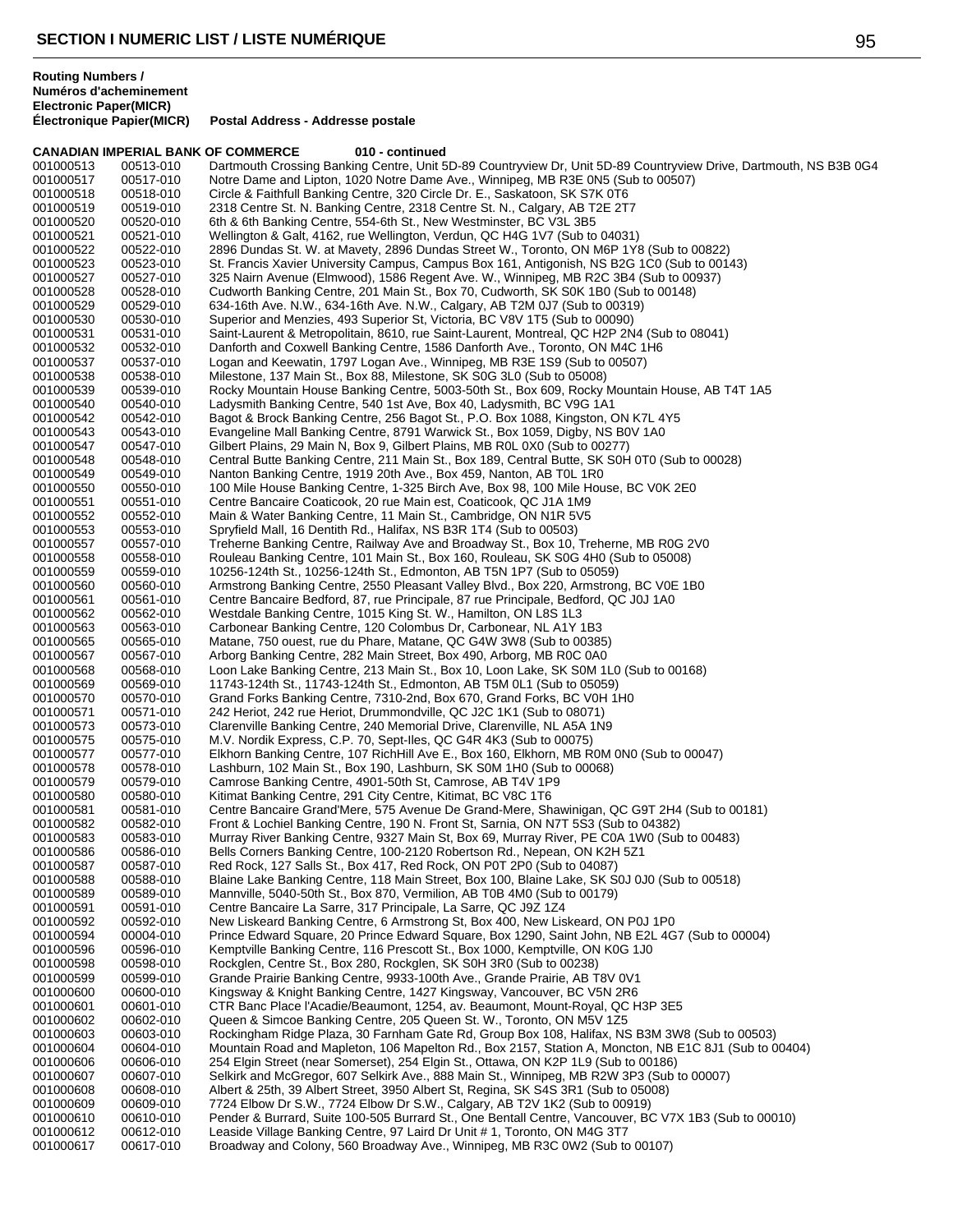|                        |                        | <b>CANADIAN IMPERIAL BANK OF COMMERCE</b><br>010 - continued                                                                                               |
|------------------------|------------------------|------------------------------------------------------------------------------------------------------------------------------------------------------------|
| 001000618              | 01018-010              | 22nd Street and Avenue P, 1601-22nd St. W., Saskatoon, SK S7M 0T2 (Sub to 01018)                                                                           |
| 001000619              | 00329-010              | 4623 Bow Trail S.W., 4623 Bow Trail S.W., Calgary, AB T3C 2G6 (Sub to 00329)                                                                               |
| 001000620              | 00620-010              | Newton Banking Centre, 7188 King George Blvd, Surrey, BC V3W 5A3                                                                                           |
| 001000621              | 00621-010              | Cargo Terminal, Aeroport international de Montreal, C.P. 123 Succursale Postale, Dorval, QC H4Y 1A5 (Sub to 00911)                                         |
| 001000623              | 00623-010              | Head of Jeddore, Box 70, Musquodoboit Harbour, NS B0J 2L0 (Sub to 00513)                                                                                   |
| 001000627              | 00627-010              | Main and Jefferson Banking Centre, 1658 Main St., Winnipeg, MB R2V 1Y9 (Sub to 00717)                                                                      |
| 001000628              | 00628-010              | Kincaid, Central Ave. and Dominion St., Box 669, Assiniboia, SK S0H 0B0 (Sub to 00238)                                                                     |
| 001000629              | 00629-010              | 2502 Kensington Rd. N.W., 2502 Kensington Rd. N.W., Calgary, AB T2N 3S3 (Sub to 00319)                                                                     |
| 001000630<br>001000631 | 00630-010<br>00631-010 | Oak Bay Banking Centre, 2224 Oak Bay Ave., Victoria, BC V8R 1G5<br>CTR B Somerled & Prince of Wales, 6595, av. Somerled, Montreal, QC H4V 1T1              |
| 001000637              | 00637-010              | Portage and Spruce, 1485 Portage Ave., Winnipeg, MB R3G 0W4 (Sub to 00507)                                                                                 |
| 001000638              | 00638-010              | Dinsmore Banking Centre, Main St., Box 249, Dinsmore, SK S0L 0T0 (Sub to 00418)                                                                            |
| 001000640              | 00640-010              | Chemainus Banking Centre, 9760 Willow St., Box 210, Chemainus, BC V0R 1K0                                                                                  |
| 001000641              | 00641-010              | 2525 Masson, 2525, rue Masson, Montreal, QC H1Y 1V7 (Sub to 00301)                                                                                         |
| 001000642              | 00642-010              | Mississaga & West Banking Centre, 1 Mississauga St W, Orillia, ON L3V 3A5                                                                                  |
| 001000643              | 00643-010              | Dominion and High, 236 Dominion St., Box 199, Bridgewater, NS B4H 2W8 (Sub to 00253)                                                                       |
| 001000647              | 00647-010              | Miami, 449 Norton Ave., Box 70, Miami, MB R0G 1H0 (Sub to 00057)                                                                                           |
| 001000649              | 00649-010              | High River Banking Centre, 403-1st St. W., Box 5069, High River, AB T1V 1M3                                                                                |
| 001000650              | 00650-010              | 3rd & Brunswick Banking Centre, 1410 3rd Avenue, Prince George, BC V2L 3G2                                                                                 |
| 001000651              | 00651-010              | Centre Bancaire de Lennoxville, 93, rue Queen, Lennoxville, QC J1M 1J5                                                                                     |
| 001000652              | 00652-010              | North Park & MacKay Banking Centre, 930 North Park Drive, Brampton, ON L6S 3Y5                                                                             |
| 001000657              | 00657-010              | Elm Creek Banking Centre, 30 Main St, Box 9, Elm Creek, MB R0G 0N0 (Sub to 00057)                                                                          |
| 001000658              | 00658-010              | Radisson Banking Centre, 300 Main St, Box 70, Radisson, SK S0K 3L0 (Sub to 00518)                                                                          |
| 001000659              | 00659-010              | 9518-87th St. (Strathearn), 9518-87th St., Edmonton, AB T6C 3J1 (Sub to 05069)                                                                             |
| 001000660              | 00660-010              | Glenpark Village Square, 1940 Kane Rd Unit 108, Kelowna, BC V1V 2S9 (Sub to 06060)                                                                         |
| 001000661              | 00661-010              | King & Bryant, 1645 ouest, rue King, Sherbrooke, QC J1J 2C7 (Sub to 00061)                                                                                 |
| 001000662              | 00662-010              | King & Sydenham Banking Centre, 83 King St. W., 83 King Street West, Dundas, ON L9H 1V1                                                                    |
| 001000663              | 00363-010              | Harbour Breton, 1 South Side Rd., Box 118, Harbour Breton, NL A0H 1P0 (Sub to 00363)                                                                       |
| 001000667<br>001000668 | 00667-010              | Riverton, 33 Main St., Box 100, Riverton, MB R0C 2R0 (Sub to 00567)                                                                                        |
| 001000670              | 00668-010<br>00670-010 | Unity Banking Centre, 210 Main St., Box 509, Unity, SK S0K 4L0 (Sub to 00078)<br>Nakusp Banking Centre, 402 Broadway St., Box 160, Nakusp, BC V0G 1R0      |
| 001000672              | 00672-010              | Dalhousie and Queen, 50 Dalhousie St., P.O. Box 545, Brantford, ON N3T 5N9 (Sub to 09472)                                                                  |
| 001000673              | 00673-010              | Fraser Mall Banking Centre, 230 Airport Blvd., Gander, NL A1V 1L7                                                                                          |
| 001000677              | 00677-010              | Dominion City, 130 Waddell Ave., Box 207, Dominion City, MB R0A 0H0 (Sub to 00267)                                                                         |
| 001000678              | 00678-010              | Wiseton, Box 100, Wiseton, SK S0L 3M0 (Sub to 00418)                                                                                                       |
| 001000679              | 00679-010              | Stony Plain Banking Centre, 5100-50th St, Stony Plain, AB T7Z 1T4                                                                                          |
| 001000680              | 00680-010              | Watson Lake Banking Centre, 812 Adela Trail, Watson Lake, YT L3S 0C2                                                                                       |
| 001000682              | 00682-010              | Ottawa and Moy Banking Centre, 1395 Ottawa Street, Windsor, ON N8X 2E9                                                                                     |
| 001000683              | 00083-010              | University and Belvedere, 465 University Ave., Box 1565, Charlottetown, PE C1A 7N3 (Sub to 00083)                                                          |
| 001000687              | 00687-010              | Memorial & Harbour Expwy Bkg Centre, 1038 Memorial Ave., Thunder Bay, ON P7B 4A3                                                                           |
| 001000688              | 00688-010              | Norquay Banking Centre, 103 Main St., Box 40, Norquay, SK S0A 2V0 (Sub to 00228)                                                                           |
| 001000691              | 00691-010              | 1317 3rd Avenue, 1317 3eme avenue, Val-d'Or, QC J9P 1V4 (Sub to 00191)                                                                                     |
| 001000692<br>001000694 | 00692-010<br>00694-010 | Cedar and Lisgar Banking Centre, 116 Cedar St., Sudbury, ON P3E 1B4<br>First WestMorland Banking Centre, 70 Consumers Drive, Saint John, NB E2J 4Z3        |
| 001000696              | 00696-010              | Hawkesbury Banking Centre, 275 Main St E, Box 394, Hawkesbury, ON K6A 2S2                                                                                  |
| 001000697              | 00697-010              | Bay and Algoma, 295 Bay St, Thunder Bay, ON P7B 1R7 (Sub to 00097)                                                                                         |
| 001000698              | 00698-010              | Mankota, 127 3rd St, Box 150, Mankota, SK S0H 2W0 (Sub to 00238)                                                                                           |
| 001000699              | 00699-010              | Berwyn, 5120 Railway Ave 51st Street, Box 40, Berwyn, AB T0H 0E0 (Sub to 00399)                                                                            |
| 001000700              | 03000-010              | 4th & Yew, 2199 West 4th Ave., Vancouver, BC V6K 1N7 (Sub to 03000)                                                                                        |
| 001000703              | 00703-010              | Wyse and Dawson, 162 Wyse Road, Dartmouth, NS B3A 1M6 (Sub to 00513)                                                                                       |
| 001000704              | 00704-010              | Shediac Road, 118 Shediac Rd., Box 1047, Moncton, NB E1C 8P2 (Sub to 00024)                                                                                |
| 001000706              | 00706-010              | Gloucester Banking Centre, Unit 146 1980 Ogilvie Rd, Store 146, 1980 Ogilvie Rd., Gloucester, ON K1J 9L3                                                   |
| 001000707              | 00707-010              | Regent at Day, 110 Regent Ave. W., Box 189, Transcona Station, Winnipeg, MB R2C 2Z9 (Sub to 00937)                                                         |
| 001000708              | 00708-010              | 7th & Rose, 1835-7th Ave, Regina, SK S4R 1B9 (Sub to 00008)                                                                                                |
| 001000710              | 00710-010              | Main and Pender Banking Centre, 501 Main St, Vancouver, BC V6A 2V2                                                                                         |
| 001000712              | 00712-010              | Yonge and Eglinton, 2259 Yonge St., Toronto, ON M4S 2B7 (Sub to 00212)                                                                                     |
| 001000713              | 00713-010              | Lower Sackville Banking Centre, 745 Sackville Drive, P.O. Box 344, Lower Sackville, NS B4C 2T2                                                             |
| 001000717              | 00717-010              | Seven Oaks Banking Centre, 2260 McPhillips St, Winnipeg, MB R2V 4W1                                                                                        |
| 001000718              | 00718-010              | 8th Street East and Preston Ave., 3124-8th Street East, Saskatoon, SK S7H 0W2 (Sub to 00818)                                                               |
| 001000720              | 00720-010              | CIBC Langley Banking Centre, 20069-64th Ave, Langley, BC V2Y 1M9                                                                                           |
| 001000722<br>001000723 | 00722-010<br>00723-010 | Eglinton and Yarrow, 2659 Eglinton Ave. W., Toronto, ON M6M 1T8 (Sub to 03422)<br>Berwick, 202 Commercial St., Box 639, Berwick, NS B0P 1E0 (Sub to 00433) |
| 001000727              | 00727-010              | 955 Henderson Highway, 739 Henderson Highway, Winnipeg, MB R2K 2K5 (Sub to 00137)                                                                          |
| 001000729              | 00919-010              | 355 Heritage Dr SE - Premises Closed, 355 Heritage Dr SE, Calgary, AB (Sub to 00919)                                                                       |
| 001000730              | 00730-010              | Government & Fort, 1022 Government St., P.O. Box 130, Victoria, BC V8W 2M8 (Sub to 00090)                                                                  |
| 001000731              | 00731-010              | Cote-des-Neiges & Linton, 6080, chemin de la Cote-des-Neiges, Montreal, QC H3S 1Z7 (Sub to 00931)                                                          |
| 001000732              | 00732-010              | Queen & Woodbine Banking Centre, 1852 Queen St. E.-Units 101-104, Toronto, ON M4L 1H1                                                                      |
| 001000737              | 00737-010              | Regent and Brewster, 14-701 Regent Ave. W., 1586 Regent Ave W., Winnipeg, MB R2C 3B4 (Sub to 00937)                                                        |
| 001000738              | 00738-010              | Aberdeen, 320 Circle Drive E., Aberdeen, SK S7K 0T6 (Sub to 00518)                                                                                         |
| 001000739              | 00739-010              | Vulcan Banking Centre, 205 Centre St., Box 179, Vulcan, AB TOL 2B0                                                                                         |
| 001000740              | 00740-010              | Parksville Banking Centre, 130 Morison Ave., Box 370, Parksville, BC V9P 2G5                                                                               |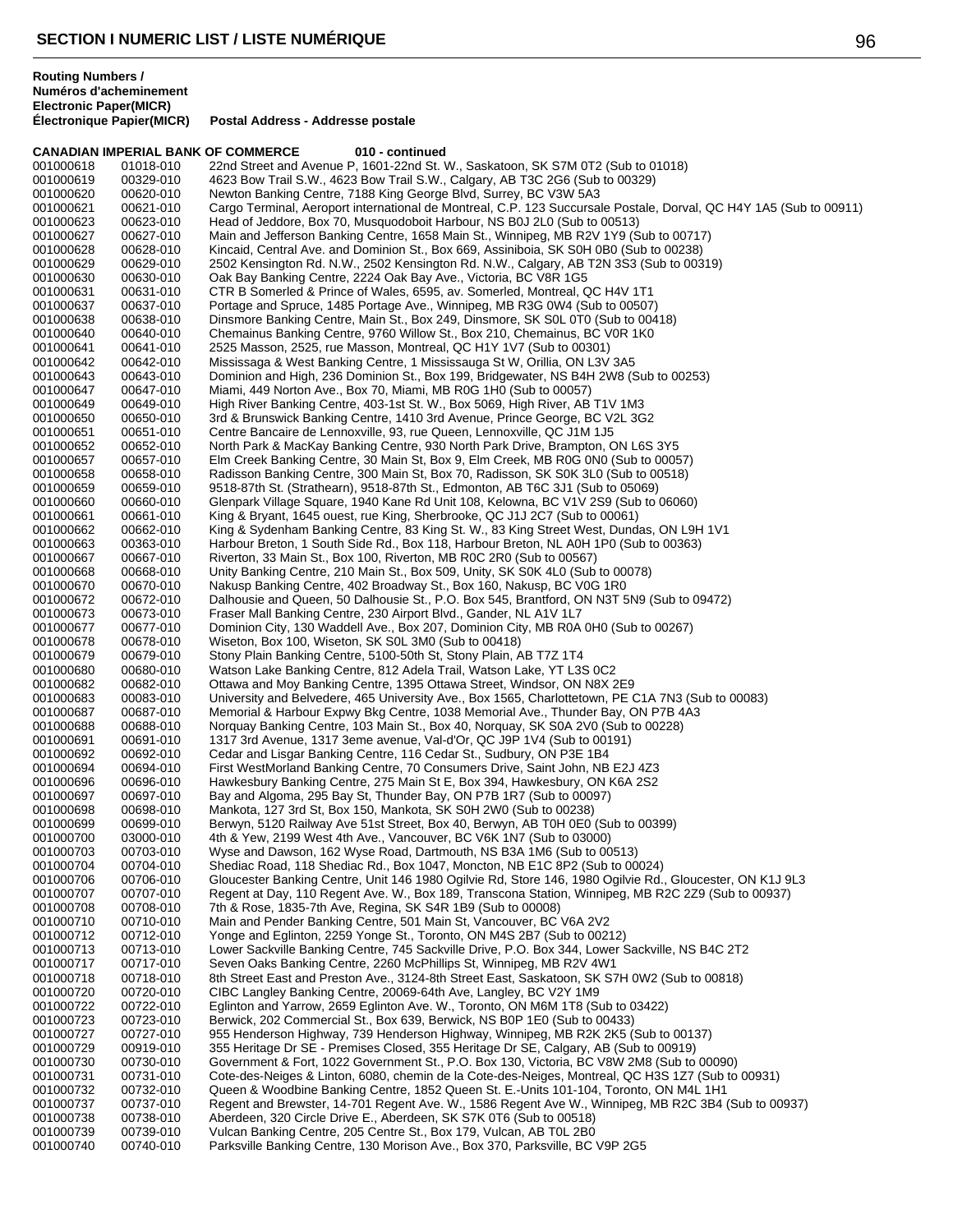**CANADIAN IMPERIAL BANK OF COMMERCE 010 - continued**

**Postal Address - Addresse postale** 

**Routing Numbers / Numéros d'acheminement Electronic Paper(MICR)**

001000741 00741-010 Provencher & Pelletier, 1690 Boul. Provencher, 1690 Boul Provencher, Brossard, QC J4W 1Z2 (Sub to 01241)<br>001000747 00747-010 Elgin, Main St., Box 130, Elgin, MB ROK 0T0 (Sub to 00067) 001000747 00747-010 Elgin, Main St., Box 130, Elgin, MB R0K 0T0 (Sub to 00067) Milk River, 201 Main St. N., Box 210, Milk River, AB T0K 1M0 (Sub to 01239) 001000750 00750-010 Revelstoke Banking Centre, 200 Mackenzie Ave., Box 110, Revelstoke, BC V0E 2S0<br>001000752 00752-010 Main Street Banking Centre, 82 Main St. S., Georgetown, ON L7G 3E4 Main Street Banking Centre, 82 Main St. S., Georgetown, ON L7G 3E4 001000757 00757-010 Holland Banking Centre, 118 Broadway Street, PO Box 209, Holland, MB R0G 0X0 (Sub to 00557)<br>001000758 00758-010 Pangman, Box 310, Weyburn, SK S4H 2K1 (Sub to 00098) 001000758 00758-010 Pangman, Box 310, Weyburn, SK S4H 2K1 (Sub to 00098) 15604 Stony Plain Rd., 15604 Stony Plain Rd., Edmonton, AB T5P 3Z4 (Sub to 04959) 001000760 00760-010 Keremeos Banking Centre, 530 7th Avenue, Box 99, Keremeos, BC V0X 1N0 (Sub to 02060)<br>001000761 00761-010 Centre Bancaire Waterloo, 5457 rue Foster, Waterloo, QC J0E 2N0 001000761 00761-010 Centre Bancaire Waterloo, 5457 rue Foster, Waterloo, QC J0E 2N0<br>001000762 00762-010 Main and Kenilworth, 1407 Main St. E., Box 3244, Station C, Hamilt 001000762 00762-010 Main and Kenilworth, 1407 Main St. E., Box 3244, Station C, Hamilton, ON L8H 7K6 (Sub to 03862)<br>001000763 00763-010 Churchill Square Banking Centre, 8-10 Rowan Street, Box 23090, St. John's, NL A1B 4J9 001000763 00763-010 Churchill Square Banking Centre, 8-10 Rowan Street, Box 23090, St. John's, NL A1B 4J9<br>001000767 00767-010 Thompson Banking Centre, 225 Mystery Lake Rd, Thompson, MB R8N 1Z8 001000767 00767-010 Thompson Banking Centre, 225 Mystery Lake Rd, Thompson, MB R8N 1Z8<br>001000768 00768-010 Hepburn, 402 Main St., Box 130, Hepburn, SK S0K 1Z0 (Sub to 00518) 001000768 00768-010 Hepburn, 402 Main St., Box 130, Hepburn, SK S0K 1Z0 (Sub to 00518) 3924-118th Ave. (Beverly) Bkg Ctr, 3924-118th Ave., Edmonton, AB T5W 0Z9 001000771 00771-010 Huntingdon Banking Centre, 154 rue Chateauguay, Huntingdon, QC J0S 1H0<br>001000772 00772-010 St. Paul and Geneva, 469 St. Paul St., St Catharines, ON L2R 3N4 (Sub to 00 001000772 00772-010 St. Paul and Geneva, 469 St. Paul St., St Catharines, ON L2R 3N4 (Sub to 00172)<br>001000773 00573-010 Musgravetown, NL (Sub to 00573) 001000773 00573-010 Musgravetown, NL (Sub to 00573) 001000777 00777-010 The Pas Banking Centre, 333 Edwards Avenue, Box 2580, The Pas, MB R9A 1M3<br>001000778 00778-010 Naicam Banking Centre, 100 Centre St., Box 160, Naicam, SK S0K 2Z0 (Sub to 00 Naicam Banking Centre, 100 Centre St., Box 160, Naicam, SK S0K 2Z0 (Sub to 00188) 001000779 00779-010 Whitecourt Banking Centre, 5103-50th St., Box 507, Whitecourt, AB T7S 1N6<br>001000780 00780-010 Queen Charlotte, P.O. Box 96, Queen Charlotte, BC V0T 1S0 (Sub to 00180) Queen Charlotte, P.O. Box 96, Queen Charlotte, BC V0T 1S0 (Sub to 00180) 001000781 00781-010 C B Carrefour Trois-Rivieres-Ouest, 4520 boul. des Recollets, Bureau 540, Trois-Rivieres, QC G9A 4N2 (Sub to 00081)<br>001000783 00783-010 Tignish, 293 Church St., Box 100, Tignish, PE C0B 2B0 (Sub to 0038 001000783 00783-010 Tignish, 293 Church St., Box 100, Tignish, PE C0B 2B0 (Sub to 00383) Renfrew, 228 Raglan St. S., Box 86, Renfrew, ON K7V 4A2 (Sub to 00296) 001000787 00787-010 Kenora Banking Centre, 111 Main Street South, Kenora, ON P9N 1T1 00788-010 Maymont, Main St., Box 130, Maymont, SK S0M 1T0 (Sub to 00518)<br>00789-010 Sangudo, 4927-50th St., Box 160, Sangudo, AB T0E 2A0 (Sub to 007 001000789 00789-010 Sangudo, 4927-50th St., Box 160, Sangudo, AB T0E 2A0 (Sub to 00779)<br>001000791 00791-010 Malartic, C.P. 880, Malartic, QC J0Y 1Z0 (Sub to 00191) 001000791 00791-010 Malartic, C.P. 880, Malartic, QC J0Y 1Z0 (Sub to 00191) Main & Fraser Banking Centre, 195 Main St. W., 195 Main Street West, North Bay, ON P1B 2T6 001000794 00794-010 Riverview Mall Banking Centre, 720 Coverdale Rd., Riverview, NB E1B 3L8 001000796 00796-010 TERRY FOX AND FERNBANK BANKING CTR, 5349 Fernbank Road, Ottawa, ON K2S 0T7<br>001000798 00798-010 Maple Creek Banking Centre, 204 Jasper St., Box 160, Maple Creek, SK S0N 1N0 001000798 00798-010 Maple Creek Banking Centre, 204 Jasper St., Box 160, Maple Creek, SK S0N 1N0<br>001000799 00799-010 Fairview Banking Centre, 10118-110th St., Box 430, Fairview, AB T0H 1L0 001000799 00799-010 Fairview Banking Centre, 10118-110th St., Box 430, Fairview, AB T0H 1L0<br>001000802 00802-010 Dundas and Victoria. 21 Dundas Sq., Toronto. ON M5B 1B7 (Sub to 00902 001000802 00802-010 Dundas and Victoria, 21 Dundas Sq., Toronto, ON M5B 1B7 (Sub to 00902) 001000803 00803-010 Portland & Eisener Banking Centre, 670 Portland St, Dartmouth, NS B2W 2M8<br>001000804 00804-010 Priestman & Smythe Banking Centre, 1142 Smythe Street, Fredericton, NB E3 001000804 00804-010 Priestman & Smythe Banking Centre, 1142 Smythe Street, Fredericton, NB E3B 3H5<br>001000806 00806-010 Pembroke Banking Centre, 172 Pembroke St., 122 Pembroke St, Pembroke, ON K8A 001000806 00806-010 Pembroke Banking Centre, 172 Pembroke St., 122 Pembroke St, Pembroke, ON K8A 5M8<br>001000807 00807-010 Fort Richmond SQ Banking Centre, 2866 Pembina Hwy., Unit #10, Winnipeg, MB R3T 2J1 001000807 00807-010 Fort Richmond SQ Banking Centre, 2866 Pembina Hwy., Unit #10, Winnipeg, MB R3T 2J1<br>001000808 00808-010 Victoria and Hamilton, 2005 Victoria Ave., Box 2066, Regina, SK S4P 3G5 (Sub to 00008) 001000808 00808-010 Victoria and Hamilton, 2005 Victoria Ave., Box 2066, Regina, SK S4P 3G5 (Sub to 00008)<br>001000809 00809-010 Crowfoot Village Banking Centre, 70 Crowfoot Way N.W., Calgary, AB T3G 4C8 001000809 00809-010 Crowfoot Village Banking Centre, 70 Crowfoot Way N.W., Calgary, AB T3G 4C8<br>001000810 00810-010 Fraser & 46th Banking Centre, 6204 Fraser St., Vancouver, BC V5W 3A1 Fraser & 46th Banking Centre, 6204 Fraser St., Vancouver, BC V5W 3A1 001000812 00812-010 Thornhill Square Banking Centre, 300 John St., Thornhill, ON L3T 5W4 001000818 00818-010 8th and Circle Banking Centre, 3124-8th St. E., Saskatoon, SK S7H 0W2 001000819 00209-010 1800-4th St. S.W. (Academy Place), #100, 1800-4th St. SW, Calgary, AB T2S 2S5 (Sub to 00209)<br>001000821 00821-010 5614 Avenue du Parc, 5614 Avenue du Parc, Montreal, QC H2V 4H1 (Sub to 00131) 001000821 00821-010 5614 Avenue du Parc, 5614 Avenue du Parc, Montreal, QC H2V 4H1 (Sub to 00131)<br>001000822 00822-010 Keele & St. Clair Banking Centre. 2161 St. Clair Ave West. Toronto. ON M6N 1K5 Keele & St. Clair Banking Centre, 2161 St. Clair Ave West, Toronto, ON M6N 1K5 001000823 00823-010 Chester, 27 Pleasant Street, Chester, NS B0J 1J0 (Sub to 00253) Portage West, 2741 Portage Ave., Winnipeg, MB R3J 0R5 (Sub to 00917) 001000828 00828-010 Meota, 2nd Ave., Box 670, North Battleford, SK S9A 2Y9 (Sub to 00078)<br>001000829 00829-010 717-7th Ave S W Elveden House BK CTR, 717-7th Ave. S.W., Calgary, *i* 001000829 00829-010 717-7th Ave S W Elveden House BK CTR, 717-7th Ave. S.W., Calgary, AB T2P 0Z3<br>001000830 00830-010 Sooke Banking Centre. 6679 Sooke Rd. Box 459. Sooke. BC V9Z 1H4 Sooke Banking Centre, 6679 Sooke Rd, Box 459, Sooke, BC V9Z 1H4 001000831 00831-010 CTR Banquaire Sherbrooke et Westmore, 7355 ouest, rue Sherbrooke, Montreal, QC H4B 1S1<br>001000832 00832-010 Old Kingston Rd at Morrish BKG CTR, 371 Old Kingston Rd., Scarborough, ON M1C 1B7 001000832 00832-010 Old Kingston Rd at Morrish BKG CTR, 371 Old Kingston Rd., Scarborough, ON M1C 1B7<br>001000837 00837-010 River East Banking Centre, 1433 Henderson Highway, Winnipeg, MB R2G 1N3 001000837 00837-010 River East Banking Centre, 1433 Henderson Highway, Winnipeg, MB R2G 1N3<br>001000838 00838-010 Big River Banking Centre, 209 Main St., Box 159, Big River, SK S0J 0E0 001000838 00838-010 Big River Banking Centre, 209 Main St., Box 159, Big River, SK S0J 0E0<br>001000839 00039-010 515-13th St. N., 515-13th St. N., P.O. Box 1150, Lethbridge, AB T1J 4A5 001000839 00039-010 515-13th St. N., 515-13th St. N., P.O. Box 1150, Lethbridge, AB T1J 4A5 (Sub to 00039) 001000840 00840-010 Harbour Park, 66-650 South Terminal Ave., P.O. Box 340, Nanaimo, BC V9R 5L3 (Sub to 00040)<br>001000841 00841-010 Port-Royal, 1455, rue Sherbrooke ouest, Montreal, QC H3G 1L2 (Sub to 01201) 001000841 00841-010 Port-Royal, 1455, rue Sherbrooke ouest, Montreal, QC H3G 1L2 (Sub to 01201)<br>001000842 00842-010 Stouffville Main & Weldon Banking CR, 5887 Main St. Unit #1, Stouffville, ON L4 001000842 00842-010 Stouffville Main & Weldon Banking CR, 5887 Main St. Unit #1, Stouffville, ON L4A 1X7<br>001000848 00848-010 Willow Bunch, Box 69, Willow Bunch, SK S0H 4K0 (Sub to 00238) 001000848 00848-010 Willow Bunch, Box 69, Willow Bunch, SK S0H 4K0 (Sub to 00238)<br>001000849 00849-010 Warner, 106-4th Ave., Box 120, Warner, AB T0K 2L0 (Sub to 0123 001000849 00849-010 Warner, 106-4th Ave., Box 120, Warner, AB T0K 2L0 (Sub to 01239) 001000850 00850-010 Lillooet Banking Centre, 649 Main St., Box 790, Lillooet, BC V0K 1V0<br>001000851 00851-010 Centre Bancaire Aver's Cliff. 1110. rue Principal. C.P. 156. Avers Cliff Centre Bancaire Ayer's Cliff, 1110, rue Principal, C.P. 156, Ayers Cliff, QC J0B 1C0 001000852 00852-010 Dundas & Graham Banking Centre, 441 Dundas St., 441 Dundas Street, Woodstock, ON N4S 1C2<br>001000858 00858-010 Vonda, 320 Circle Drive East, Saskatoon, SK S7K 0T6 (Sub to 00518) 001000858 00858-010 Vonda, 320 Circle Drive East, Saskatoon, SK S7K 0T6 (Sub to 00518) 001000859 00859-010 Palisades Square Banking Centre, 12720 137th Ave, Edmonton, AB T5L 4Y8<br>001000861 00861-010 Centre Bancaire Sutton, 5, rue Principal Sud, C.P. 249, Sutton, QC J0E 2K0 001000861 00861-010 Centre Bancaire Sutton, 5, rue Principal Sud, C.P. 249, Sutton, QC J0E 2K0<br>001000862 00862-010 King and Sanford, 735 King St. E., Hamilton, ON L8M 1A1 (Sub to 00062) King and Sanford, 735 King St. E., Hamilton, ON L8M 1A1 (Sub to 00062) 001000863 00863-010 Mount Pearl Banking Centre, 164 Old Placentia Rd, Mount Pearl, NL A1N 4Y9

Steinbach Banking Centre, 205 Main St., 205 Main Street, Steinbach, MB R5G 1Y5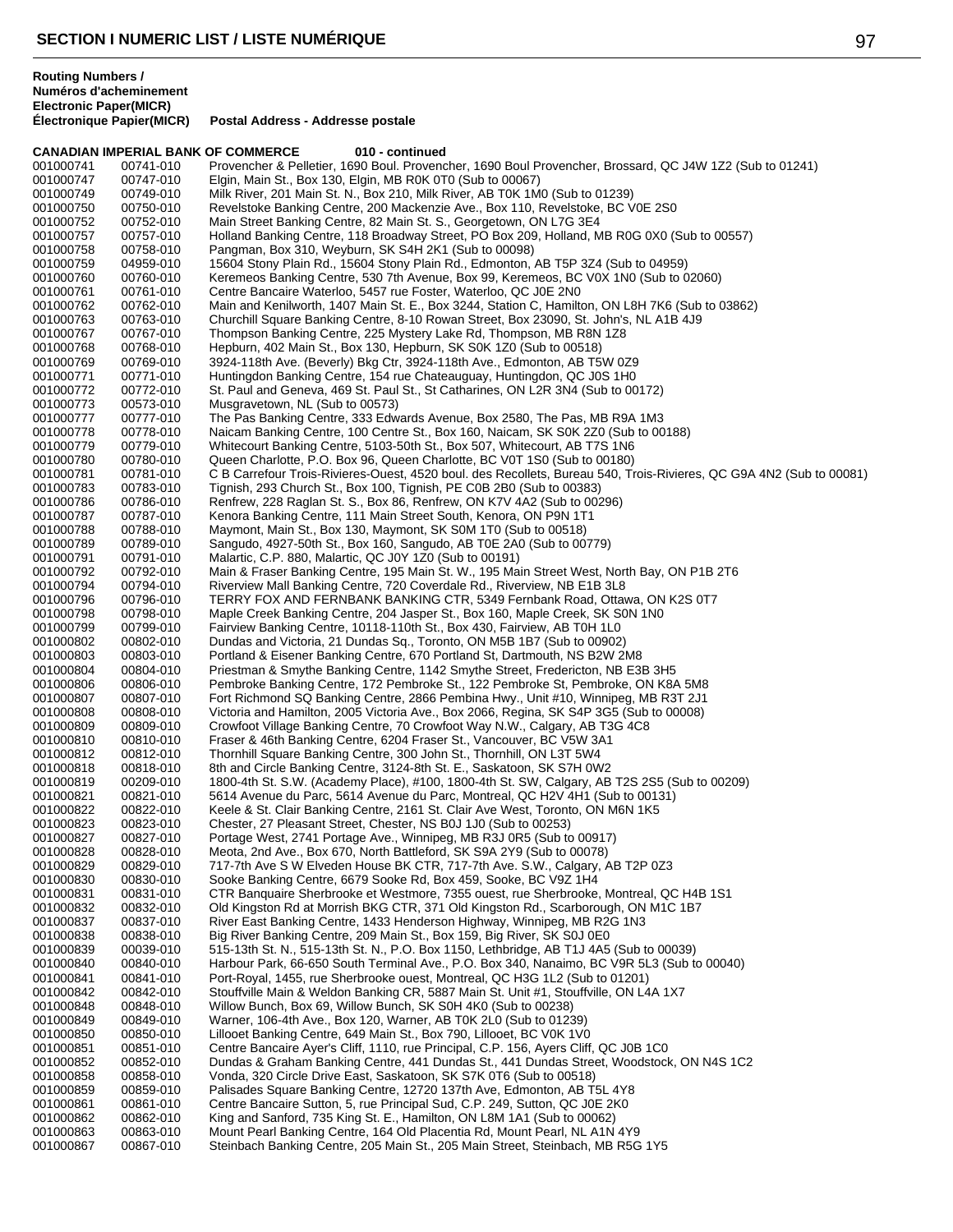**Électronique Papier(MICR) Postal Address - Addresse postale**

|                        |                        | <b>CANADIAN IMPERIAL BANK OF COMMERCE</b><br>010 - continued                                                                                                         |
|------------------------|------------------------|----------------------------------------------------------------------------------------------------------------------------------------------------------------------|
| 001000869              | 00869-010              | 8951-82nd Ave., 8951-82nd Ave., Edmonton, AB T6C 0Z2 (Sub to 00459)                                                                                                  |
| 001000870              | 00870-010              | 295 Columbia Ave., P.O. Box 3067, Castlegar, BC V1N 3H4 (Sub to 05070)                                                                                               |
| 001000871              | 00871-010              | Centre Bancaire Ormstown, 63, rue Lambton, Ormstown, QC J0S 1K0                                                                                                      |
| 001000872<br>001000873 | 00872-010              | 22 King Street Banking Centre, 22 King Street, Welland, ON L3B 3H2 (Sub to 03472)<br>Telephone Banking - NFLD, 5650 Yonge Street, 20th Floor, North York, ON M2M 4G3 |
| 001000877              | 00873-010<br>00067-010 | 9th & Victoria, 450 9th Street, Brandon, MB R7A 4B1 (Sub to 00067)                                                                                                   |
| 001000879              | 00879-010              | Smoky Lake Banking Centre, 49 Wheatland Ave., Box 10, Smoky Lake, AB T0A 3C0 (Sub to 06079)                                                                          |
| 001000880              | 00880-010              | Bella Coola, Box 66, Bella Coola, BC V0T 1C0 (Sub to 00010)                                                                                                          |
| 001000881              | 00881-010              | Centre Bancaire Place du Centre, 200 Promenade du Portage, Gatineau, QC J8X 4B7                                                                                      |
| 001000882              | 00882-010              | Commissioners Rd. & Highbury Ave., 1200 Commissioners Rd. E., London, ON N5Z 4R3 (Sub to 05482)                                                                      |
| 001000886              | 00886-010              | Carleton Place Mews Banking Centre, 33 Lansdowne Ave, Carleton Place, ON K7C 3S9                                                                                     |
| 001000887              | 00497-010              | Balmertown, 282-5th St., Box 306, Red Lake, ON P0V 1C0 (Sub to 00497)                                                                                                |
| 001000888              | 00888-010              | Loreburn, Main St. and Saskatchewan Ave, Box 119, Loreburn, SK S0H 2S0 (Sub to 00518)                                                                                |
| 001000889              | 00889-010              | Lamont, 5112-50th Ave., Box 30, Lamont, AB T0B 2R0 (Sub to 01069)                                                                                                    |
| 001000891<br>001000892 | 00891-010<br>00892-010 | Centre Bancaire Chibougamau, 489, 3ieme rue, Chibougamau, QC G8P 1N6<br>Taunton and Garden Banking Centre, 308 Taunton Rd. E. Unit 1, Whitby, ON L1R 0H4             |
| 001000894              | 00894-010              | Nashwaaksis Banking Centre, 102 Main St, Fredericton, NB E3A 9N6                                                                                                     |
| 001000897              | 00897-010              | Arthur and Edward Banking Centre, 127 West Arthur St, Thunder Bay, ON P7E 5P7                                                                                        |
| 001000898              | 00898-010              | Second Ave N-Yorkton Banking CTR, 30 Second Avenue North, 30-2nd Avenue North, Yorkton, SK S3N 2X1                                                                   |
| 001000900              | 00900-010              | Three West Centre, 6011 No. 3 Rd., Richmond, BC V6Y 2B2                                                                                                              |
| 001000901              | 00901-010              | CTR Banc St-Charles & St-Jacques, 190 rue Saint-Charles Ouest, Longueuil, QC J4H 1C9                                                                                 |
| 001000902              | 00902-010              | Yonge & Queen Banking Centre, 1 Queen St. E., Toronto, ON M5C 2W5                                                                                                    |
| 001000903              | 00903-010              | Coburg Place Professional Centre, 6389 Coburg Rd., Halifax, NS B3H 2A5 (Sub to 00403)                                                                                |
| 001000904              | 00904-010              | Miramichi Banking Centre, 2485 King George Hwy, Unit 1, Miramichi, NB E1V 6W3                                                                                        |
| 001000906              | 00906-010<br>00907-010 | Perth Mews Banking Centre, 80 Dufferin St., Perth, ON K7H 3A7                                                                                                        |
| 001000907<br>001000909 | 00909-010              | Windsor Park, 1075 Autumnwood Dr., Winnipeg, MB R2J 1C6 (Sub to 00927)<br>Montgomery Banking Centre, 5032-16th Ave. N.W., Calgary, AB T3B 0N3                        |
| 001000910              | 00600-010              | Kingsway and Joyce, 3297 Kingsway, Vancouver, BC V5R 5K4 (Sub to 00600)                                                                                              |
| 001000911              | 00911-010              | CTR Bancaire 45e Ave et Saint-Joseph, 6, 45e Ave, Lachine, QC H8T 2L7                                                                                                |
| 001000912              | 00912-010              | Eglinton and Mt. Pleasant, 794 Mt. Pleasant Rd., Toronto, ON M4P 2L2 (Sub to 00212)                                                                                  |
| 001000917              | 00917-010              | Portage West Banking Centre, 3369 Portage Ave., Winnipeg, MB R3K 0W9                                                                                                 |
| 001000918              | 00918-010              | Confederation Dr & 22nd St W, (Confederation Centre), Box 260, Saskatoon, SK S7K 3L2 (Sub to 00018)                                                                  |
| 001000919              | 00919-010              | Chinook Station Banking Centre, 6200 MacLeod Trail South, 6200 MacLeod Trail SW, Calgary, AB T2H 0K6                                                                 |
| 001000920              | 00920-010              | Coquitlam Banking Centre, 3000 Lincoln Ave, Coquitlam, BC V3B 7L9                                                                                                    |
| 001000922              | 00922-010              | Wilson & Jane Banking Centre, 1700 Wilson Ave., North York, ON M3L 1B2                                                                                               |
| 001000927<br>001000928 | 00927-010<br>00928-010 | Southdale Banking Centre, 35 Lakewood Blvd., Winnipeg, MB R2J 2M8<br>Lanigan, 34 Main St., Box 130, Lanigan, SK S0K 2M0 (Sub to 00148)                               |
| 001000929              | 00929-010              | Varsity Banking Centre, 4625 Varsity Drive N.W., Calgary, AB T3A 0Z9 (Sub to 06029)                                                                                  |
| 001000930              | 00930-010              | Hillside Banking Centre, 29-1644 Hillside Ave, Victoria, BC V8T 2C5                                                                                                  |
| 001000931              | 00931-010              | C B Cote-des-Neiges et Ed Montpetit, 5501, chemin de la Cote-des-Neiges, Montreal, QC H3T 1Y8                                                                        |
| 001000932              | 00932-010              | O'Connor and Dohme, 1097 O'Connor Dr., Toronto, ON M4B 2T5 (Sub to 08732)                                                                                            |
| 001000937              | 00937-010              | Crossroads Banking Centre, 1586 Regent Ave. W., Winnipeg, MB R2C 3B4                                                                                                 |
| 001000938              | 00938-010              | La Ronge Banking Centre, 1220 La Ronge Ave, Box 420, La Ronge, SK S0J 1L0 (Sub to 01138)                                                                             |
| 001000939              | 00939-010              | Sylvan Lake Banking Centre, 5007-50th Street, Sylvan Lake, AB T4S 1P9                                                                                                |
| 001000940              | 00940-010              | Qualicum Beach Banking Centre, 686 Memorial Ave., Box 69, Qualicum Beach, BC V9K 1S7                                                                                 |
| 001000941<br>001000942 | 00941-010<br>00942-010 | CTR Bancaire Complexe Pointe-Claire, 6341 Transcanada Highway Suite 120, Pointe-Claire, QC H9R 5A5<br>Lindsay Banking Centre, 66 Kent Street W, Lindsay, ON K9V 2Y2  |
| 001000947              | 00947-010              | Selkirk Banking Centre, 369 Main Street, Selkirk, MB R1A 1T7                                                                                                         |
| 001000948              | 00948-010              | Hafford Banking Centre, 16 Main St, Box 430, Hafford, SK S0J 1A0 (Sub to 00078)                                                                                      |
| 001000949              | 00949-010              | Crossfield Banking Centre, 1220 Railway St., Box 70, Crossfield, AB T0M 0S0 (Sub to 01729)                                                                           |
| 001000950              | 00950-010              | Columbia Place Shopping Centre, #100-1210 Summit Dr., Kamloops, BC V2C 6M1 (Sub to 00050)                                                                            |
| 001000951              | 00951-010              | Centre Bancaire Lacolle, 10 de l'Eglise Sud, Lacolle, QC J0J 1J0                                                                                                     |
| 001000952              | 00952-010              | Highland and Westmount, A&P/ISB, 370 Highland Rd. W., Kitchener, ON N2M 3C7 (Sub to 08252)                                                                           |
| 001000958              | 00958-010              | Canadian Forces Base, Box 400, Moose Jaw, SK S6H 4P1 (Sub to 00028)                                                                                                  |
| 001000961<br>001000962 | 00961-010<br>00962-010 | Frelighsburg, C.P. 130, Frelighsburg, QC J0J 1C0 (Sub to 00461)<br>James and Barton, 305 James St. N., Hamilton, ON L8R 2L4 (Sub to 00062)                           |
| 001000963              | 00963-010              | Kenmount Road (Avalon Mall), 54 Kenmount Rd., Box 8655, Station A, St. John's, NL A1B 3T1 (Sub to 00063)                                                             |
| 001000967              | 00967-010              | Minnedosa, 49 Main St., Box 1290, Minnedosa, MB R0J 1E0 (Sub to 00247)                                                                                               |
| 001000969              | 00969-010              | Parkdale Banking Centre, 8004-118th Avenue, Edmonton, AB T5B 0R8                                                                                                     |
| 001000970              | 00970-010              | Fernie Banking Centre, 501-2nd Ave., Box 550, Fernie, BC V0B 1M0                                                                                                     |
| 001000971              | 00971-010              | La Guadeloupe, 419, 14ieme Av., C.P. 69, La Guadeloupe, QC G0M 1G0 (Sub to 00465)                                                                                    |
| 001000972              | 00972-010              | Simcoe Banking Centre, 5 Norfolk St. S., 5 Norfolk St. S, Simcoe, ON N3Y 2V8                                                                                         |
| 001000978              | 00978-010              | Broadway Park Shopping Plaza, 468 W. Broadway, Box 939, Yorkton, SK S3N 2X1 (Sub to 00898)                                                                           |
| 001000979              | 00979-010              | Lac La Biche Banking Centre, 10126-101st Ave., Box 446, Lac La Biche, AB T0A 2C0                                                                                     |
| 001000981              | 00981-010              | Centre Bancaire St-Eustache, 367, boul. Arthur-Sauve, St-Eustache, QC J7P 2B1                                                                                        |
| 001000982<br>001000986 | 00982-010<br>00986-010 | Wyandotte and Aylmer, 597 Wyandotte St. E., Windsor, ON N9A 3J1 (Sub to 00182)<br>Merivale Mall Banking Centre, 1642 Merivale Rd., Nepean, ON K2G 4A1                |
| 001000987              | 00987-010              | Emo Banking Centre, 92 Front St, po Box 270, Emo, ON P0W 1E0                                                                                                         |
| 001000989              | 00989-010              | Mayerthorpe, 4921-50th St., Box 180, Mayerthorpe, AB TOE 1N0 (Sub to 00779)                                                                                          |
| 001000991              | 00991-010              | Chapais, 105, boul. Springer, C.P. 940, Chapais, QC G0W 1H0 (Sub to 00891)                                                                                           |
| 001000992              | 00992-010              | Government Rd & Prospect BKG CTR, 10 Government Rd. W., P.O. Box 817, Kirkland Lake, ON P2N 3K4                                                                      |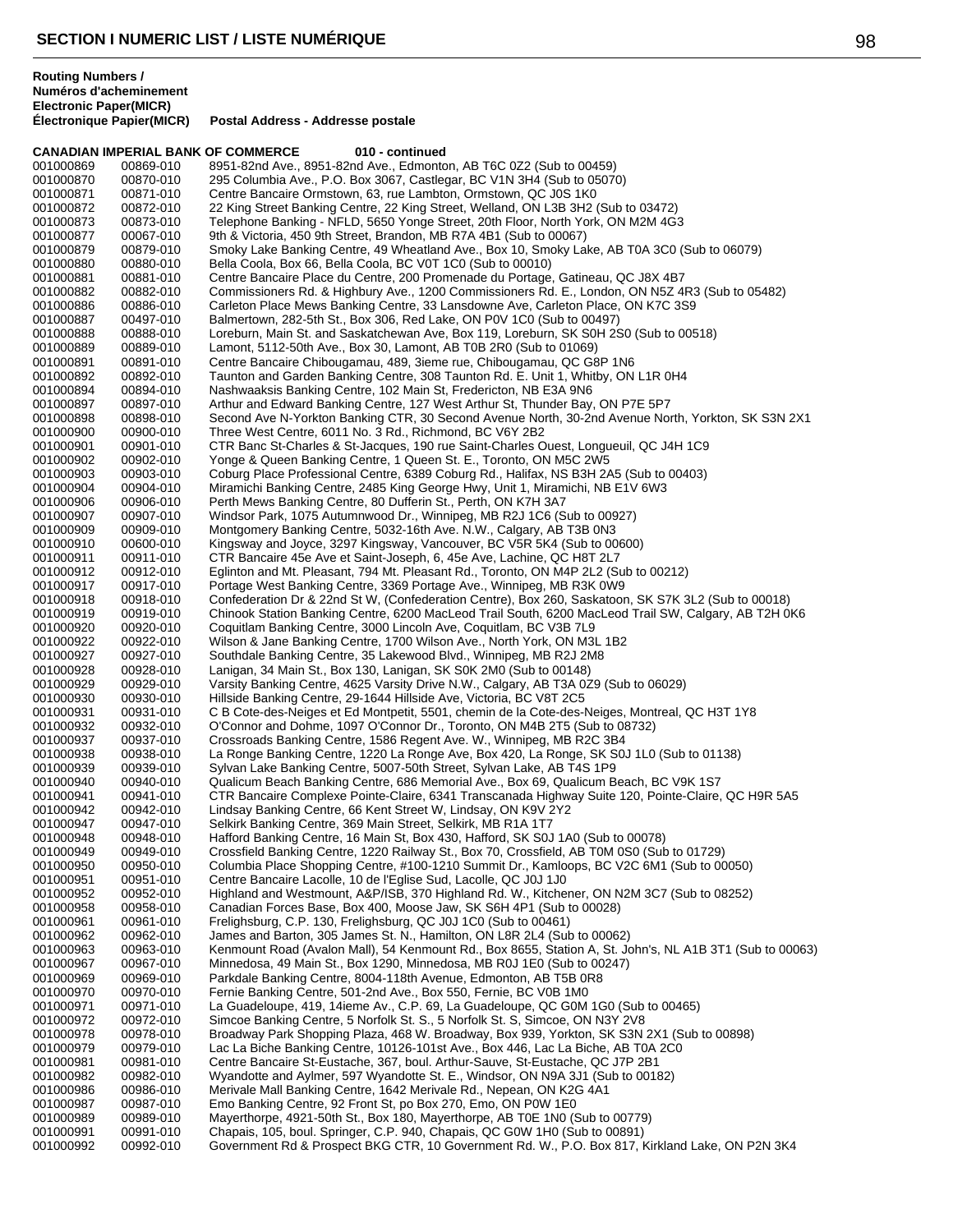**CANADIAN IMPERIAL BANK OF COMMERCE 010 - continued** 001000994 00994-010 Rothesay Banking Centre, 83C Hampton Rd., Rothesay, NB E2E 2K3<br>001000998 00998-010 Shaunavon Banking Centre, 396 Centre St., Box 1146, Shaunavon, Sl 001000998 00998-010 Shaunavon Banking Centre, 396 Centre St., Box 1146, Shaunavon, SK S0N 2M0 (Sub to 00198)<br>001000999 02099-010 Fort Simpson, 9909-97th Ave., Box 430, Yellowknife, NT X1A 2N3 (Sub to 02099) Fort Simpson, 9909-97th Ave., Box 430, Yellowknife, NT X1A 2N3 (Sub to 02099) 001001000 01000-010 Commercial & 1st, 1690 Commercial Dr., Vancouver, BC V5L 3Y4 (Sub to 04700)<br>001001001 01001-010 Decarie & Morin, 861, boul. Decarie, Saint-Laurent, QC H4L 3L7 (Sub to 01131) Decarie & Morin, 861, boul. Decarie, Saint-Laurent, QC H4L 3L7 (Sub to 01131) 001001002 01002-010 Queen & Spadina Banking Centre, 378 Queen St. W., Toronto, ON M5V 2A2<br>001001003 01003-010 Bedford Banking Centre, 1600 Bedford Highway, Bedford, NS B4A 1E8 001001003 01003-010 Bedford Banking Centre, 1600 Bedford Highway, Bedford, NS B4A 1E8<br>001001006 01006-010 Trim & Innes Banking Centre, 5150 Innes Road, Orleans, ON K4A 0G4 Trim & Innes Banking Centre, 5150 Innes Road, Orleans, ON K4A 0G4 001001007 01007-010 Grant Park Banking Centre, 1120 Grant Ave., Winnipeg, MB R3M 2A6 001001009 01009-010 AMOCO Centre, (240-4th Ave. S.W), 240-4th Ave. S.W., Calgary, AB T2P 4H4 (Sub to 08009)<br>001001010 01010-010 Granville & 68th Banking Centre, 8450 Granville St., Vancouver, BC V6P 4Z7 001001010 01010-010 Granville & 68th Banking Centre, 8450 Granville St., Vancouver, BC V6P 4Z7<br>001001011 01011-010 CTR Bancaire Sherbrooke et Granby. 3315. av. de Granby. Montreal. QC H1 001001011 01011-010 CTR Bancaire Sherbrooke et Granby, 3315, av. de Granby, Montreal, QC H1N 2Z7<br>001001012 01012-010 Eglinton and Oakwood, 1601 Eglinton Ave. W., Toronto, ON M6E 2H1 (Sub to 0501 001001012 01012-010 Eglinton and Oakwood, 1601 Eglinton Ave. W., Toronto, ON M6E 2H1 (Sub to 05012)<br>001001013 01013-010 637 Windmill Rd., Box 309, Dartmouth, NS B2Y 3Y5 (Sub to 00513) 001001013 01013-010 637 Windmill Rd., Box 309, Dartmouth, NS B2Y 3Y5 (Sub to 00513) 001001017 01017-010 55 Nassau Street, 55 Nassau St, Winnipeg, MB R3L 2G8 (Sub to 00107) 001001018 01018-010 Confederation & 22nd St Banking CTR, 307 Confederation Drive, Saskatoon, SK S7L 5C3 001001019 00319-010 Foothills Hospital, 1403-29th St. N.W., Calgary, AB T2N 2T9 (Sub to 00319) 001001020 01020-010 Kennedy Banking Centre, Unit 100-12025 Nordel Way, Surrey, BC V3W 1W1<br>001001021 01021-010 CB Henri-Bourassa et Ste-Colette, 5373 boul. Henri-Bourassa E., Montreal, C 001001021 01021-010 CB Henri-Bourassa et Ste-Colette, 5373 boul. Henri-Bourassa E., Montreal, QC H1G 2T1 1174 Weston (Mt Dennis) Banking CTR, 1174 Weston Rd., Toronto, ON M6M 4P4 (Sub to 00822) 001001028 01028-010 Nipawin, 100-1st Ave. E., Box 1690, Nipawin, SK S0E 1E0 (Sub to 00188) 840-14th Ave. S.W., 840-14th Ave. S.W., Calgary, AB T2R 0N6 (Sub to 00209) 001001030 01030-010 Fort and Foul Bay Road, #104 - 1964 Fort St., Victoria, BC V8R 6R3 (Sub to 00630)<br>001001031 01031-010 Centre Bancaire La Prairie, 1020 Boul. Taschereau, La Prairie, QC J5R 1W6 001001031 01031-010 Centre Bancaire La Prairie, 1020 Boul. Taschereau, La Prairie, QC J5R 1W6 Eglinton & Brimley Banking Centre, 2705 Eglinton Ave. E., Scarborough, ON M1K 2S2 001001037 01037-010 Sargent and Maryland, 625 Sargent Ave., Winnipeg, MB R3E 3G6 (Sub to 00507) 6th Ave. East & Branion Drive, 635 Branion Drive, Prince Albert, SK S6V 5R9 (Sub to 00058) 001001039 01039-010 Gleichen, 404 Main St., Box 219, Gleichen, AB T0J 1N0 (Sub to 04939) 001001041 01041-010 9574 ouest, boul. Gouin, 9574 ouest, boul. Gouin, Pierrefonds, QC H8Y 1R3 (Sub to 03921)<br>001001042 01042-010 Hwy 88 & 10th Side Rd Banking Cent. 549 Holland St. W.. Bradford. ON L3Z 2A4 Hwy 88 & 10th Side Rd Banking Cent, 549 Holland St. W., Bradford, ON L3Z 2A4 001001048 01048-010 Carlyle Banking Centre, 211 Main St., Box 580, Carlyle, SK S0C 0R0 001001049 01049-010 Vauxhall Banking Centre, 426-2nd Ave. N., Box 389, Vauxhall, AB T0K 2K0 (Sub to 00139)<br>001001050 01050-010 Balmoral Plaza Banking Centre, 233 Balmoral Plaza Hwy 16, Box 220, Burns Lake, BC V0J 001001050 01050-010 Balmoral Plaza Banking Centre, 233 Balmoral Plaza Hwy 16, Box 220, Burns Lake, BC V0J 1E0<br>001001051 01051-010 Centre Bancaire Valleyfield, 15, avenue du Centenaire, Salaberry-de-Valleyfield, QC J6S 6V7 001001051 01051-010 Centre Bancaire Valleyfield, 15, avenue du Centenaire, Salaberry-de-Valleyfield, QC J6S 6V7<br>001001052 01052-010 Milton, 147 Main St. E., Box 187, Milton, ON L9T 4N9 (Sub to 08332) 001001052 01052-010 Milton, 147 Main St. E., Box 187, Milton, ON L9T 4N9 (Sub to 08332)<br>001001057 00047-010 Melita, Box 369, Melita, MB R0M 1L0 (Sub to 00047) 001001057 00047-010 Melita, Box 369, Melita, MB R0M 1L0 (Sub to 00047)<br>001001059 01059-010 6414-112th Ave. (Highlands), 6414-112th Ave., Edmo 6414-112th Ave. (Highlands), 6414-112th Ave., Edmonton, AB T5W 0N8 (Sub to 00769) 001001060 01060-010 Mission Park Banking Centre, 1-605 K.L.O Road, Kelowna, BC V1Y 8E7<br>001001061 01061-010 CTR Bancaire Perigny et Frechette, 1455 boul. de Perigny, Chambly, QC 001001061 01061-010 CTR Bancaire Perigny et Frechette, 1455 boul. de Perigny, Chambly, QC J3L 4K8<br>001001062 01062-010 575 Brant Street Banking Centre, 575 Brant Street, Burlington, ON L7R 2G6 001001062 01062-010 575 Brant Street Banking Centre, 575 Brant Street, Burlington, ON L7R 2G6 001001063 01063-010 Harbour Breton Banking Centre, 1 South Side Rd, Harbour Breton, NL A0H 1P0<br>001001067 01067-010 Russell. 447 Main St., Box 670, Russell, MB R0J 1W0 (Sub to 00277) Russell, 447 Main St., Box 670, Russell, MB R0J 1W0 (Sub to 00277) 001001069 01069-010 Fort Saskatchewan Banking Centre, 9903-101 Street, Fort Saskatchewan, AB T8L 1V6<br>001001070 01070-010 Greenwood, 256 Copper St., Box 249, Greenwood, BC V0H 1J0 (Sub to 00570) Greenwood, 256 Copper St., Box 249, Greenwood, BC V0H 1J0 (Sub to 00570) 001001071 01071-010 Centre Bancaire Richmond, 120 Principale Nord, C.P. 100, Richmond, QC J0B 2H0<br>001001072 01072-010 Lundy's Lane & Leonard NBanking CTR, 6345 Lundy's Lane, Niagara Falls, ON L20 001001072 01072-010 Lundy's Lane & Leonard NBanking CTR, 6345 Lundy's Lane, Niagara Falls, ON L2G 1T8<br>001001077 01077-010 Morden Banking Centre. 302 Stephen St.. Morden. MB R6M 1T5 Morden Banking Centre, 302 Stephen St., Morden, MB R6M 1T5 001001079 01079-010 Onoway Banking Centre, 4817-50th St, Box 219, Onoway, AB T0E 1V0<br>001001080 01080-010 Gillies Bay, P.O. Box 20, Gillies Bay, BC V0N 1W0 (Sub to 00280) Gillies Bay, P.O. Box 20, Gillies Bay, BC V0N 1W0 (Sub to 00280) 001001081 01081-010 CTR Bancaire Ste-Anne et Manseau, 10 rue Ste-Anne, Joliette, QC J6E 4Y8<br>001001082 01082-010 Tecumseh and Lincoln Banking Centre, 1600 Tecumseh Road E., Windsor, C 001001082 01082-010 Tecumseh and Lincoln Banking Centre, 1600 Tecumseh Road E., Windsor, ON N8W 1C5<br>001001083 01083-010 Cornwall, Route #1 at Meadowbank Road, PO Box 580, Cornwall, PF C0A 1H0 (Sub to 00 Cornwall, Route #1 at Meadowbank Road, PO Box 580, Cornwall, PE C0A 1H0 (Sub to 00083) 001001084 01084-010 Telephone Banking - NB, 5650 Yonge Street, 20th Floor, North York, ON M2M 4G3<br>001001086 01086-010 Barrhaven Banking Centre, 3777 Strandherd Dr., Nepean, ON K2J 4B1 001001086 01086-010 Barrhaven Banking Centre, 3777 Strandherd Dr., Nepean, ON K2J 4B1<br>001001087 01087-010 Ignace Banking Centre, 328 Main St., Box 130, Ignace, ON P0T 1T0 (S 001001087 01087-010 Ignace Banking Centre, 328 Main St., Box 130, Ignace, ON P0T 1T0 (Sub to 02097)<br>001001088 00068-010 Llovdmall (Highway 16 & 52nd Ave.). Highway 16 & 52nd Ave., P.O. Box 110. Llovdr 001001088 00068-010 Lloydmall (Highway 16 & 52nd Ave.), Highway 16 & 52nd Ave., P.O. Box 110, Lloydminster, SK S9V 0X9 (Sub to 00068) 001001089 01089-010 Glendon, Railrod Ave. and 2nd St. E., Box 90, Glendon, AB T0A 1P0 (Sub to 00189) 001001090 01090-010 Dawson Creek Banking Centre, 10200-10th St., Box 599, Dawson Creek, BC V1G 4T9<br>001001092 01092-010 Hearst Banking Centre, 831 George St., Box 250, Hearst, ON P0L 1N0 Hearst Banking Centre, 831 George St., Box 250, Hearst, ON P0L 1N0 001001095 01095-010 Charny, 8032, Avenue Des Eglises, Charny, QC G6X 1X7 (Sub to 00135)<br>001001096 01096-010 Findlay Creek banking Centre, 4756 Bank ST, Ottawa, ON K1T 0K8 001001096 01096-010 Findlay Creek banking Centre, 4756 Bank ST, Ottawa, ON K1T 0K8<br>001001097 01097-010 Ear Falls, Spruce St. and Hwy., Box 340, Ear Falls, ON P0V 1T0 (Su 001001097 01097-010 Ear Falls, Spruce St. and Hwy., Box 340, Ear Falls, ON P0V 1T0 (Sub to 00497)<br>001001100 01100-010 Telephone Banking BC, 750 Lawrence Ave W., E9, Toronto, ON M6A 1B8 001001100 01100-010 Telephone Banking BC, 750 Lawrence Ave W., E9, Toronto, ON M6A 1B8<br>001001106 01106-010 Innes & Belcourt Banking Centre, 3858 Innes Rd, Orleans, ON K1W 0C8 Innes & Belcourt Banking Centre, 3858 Innes Rd, Orleans, ON K1W 0C8 001001107 01107-010 University of Manitoba, University of Manitoba Campus, 2866 Pembina Hwy., Unit #10, Winnipeg, MB R3J 2J1 (Sub to 00807)<br>001001110 01110-010 Eaton Centre Metrotown, #2199-4700 Kingsway, Burnaby, BC V5H 4 Eaton Centre Metrotown, #2199-4700 Kingsway, Burnaby, BC V5H 4M1 (Sub to 00410) 001001112 01112-010 Queen's Quay Terminal, 207 Queen's Quay West, 1 Yonge St, Toronto, ON M5E 1E5 (Sub to 00302)<br>001001121 01121-010 CTR B Langelier et P.E. Lamarche, 8550, boul. Langelier, Saint-Leonard, QC H1P 2Z4 001001121 01121-010 CTR B Langelier et P.E. Lamarche, 8550, boul. Langelier, Saint-Leonard, QC H1P 2Z4 Hwy 27 & Queen Plate Banking Centre, 310 Queen Plate Dr., Etobicoke, ON M9W 7J7 001001130 01130-010 Broadmead Financial Services Centre, 4510 Chattertown Way, Victoria, BC V8X 4Y7 (Sub to 04930)<br>001001131 01131-010 Centre Bancaire Place-Vertu, 3131, chemin de la Cote-Vertu, Saint-Laurent, QC H4R 1Y8 Centre Bancaire Place-Vertu, 3131, chemin de la Cote-Vertu, Saint-Laurent, QC H4R 1Y8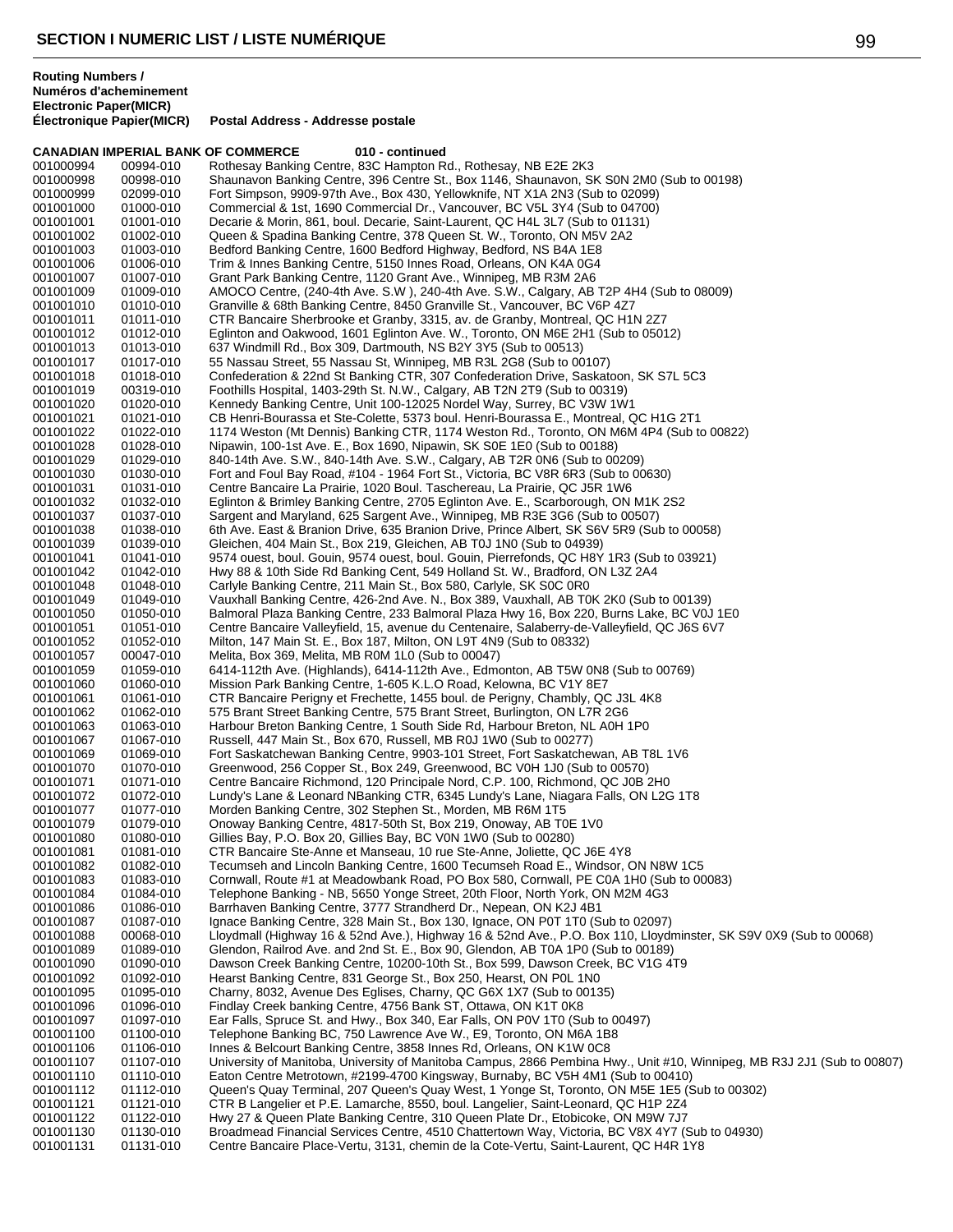**Routing Numbers / Numéros d'acheminement Electronic Paper(MICR)**

### **CANADIAN IMPERIAL BANK OF COMMERCE 010 - continued** 001001132 01732-010 Canada Life Centre, Scarborough City Centre, 55 Town Centre Ct, Scarboro City Ctr, Scarborough, ON M1P 4X4 (Sub to 01732) 001001138 01138-010 Reserve Sooneyawi Kumik Banking CTR, Reserve Sooneyawi Kumik, P.O. Box 1799, Laronge, SK S0J 1L0 001001139 01139-010 Bower Place Mall, 4900 Molly Banister Dr., Red Deer, AB T4R 1N9 (Sub to 00339) 001001140 01140-010 Mill Bay Banking Centre, 801 Deloume Rd., Mill Bay, BC V0R 2P1 001001141 01141-010 CTR Bancaire Complexe Guy-Favreau, 200 boul. Rene Levesque Ouest, Local 5A, Montreal, QC H2Z 1X4 001001142 01142-010 Bayfield & Cundles Banking Centre, 363 Bayfield St, Barrie, ON L4M 3C3 001001151 01151-010 Centre Bancaire Carrefour Richelieu, 600 rue Pierre-Caisse, Suite 10, St-Jean-sur-Richelieu, QC J3A 1M1 001001152 01152-010 Hanover Banking Centre, 338 10th Street, Hanover, ON N4N 1P4 001001158 01158-010 Peter Ballantyne Cree Nation Branch, 1132 Central Ave, Prince Albert, SK S6V 4V6 (Sub to 00058) 001001163 01163-010 Avalon Mall Banking Centre, 48 Kenmount Rd, St. John's, NL A1B 1W3 001001172 01172-010 Student Loan Centre, Box 130, St Catharines, ON 001001179 01179-010 Maskwacis Banking Centre, Hwy 2A S Maskwachees Mall, Highway 2A South, Maskwacis, AB T0C 1N0 001001180 01180-010 Faro, 110 Main St., Whitehorse, YT Y1A 2A8 (Sub to 00080) 001001181 01181-010 Centre Bancaire Repentigny, 500 boul Iberville, Repentigny, QC J6A 6H9 001001182 01182-010 southdale & Wonderland Bkg Ctr, 3109 Wonderland Rd. S., London, ON N6L 1R4 001001186 01186-010 Hazeldean and Huntmar Banking Ctr, 5527 Hazeldean Rd, Stittsville, ON K2S 0P5 001001199 01199-010 Pine Point, NT X0E 0W0 (Sub to 05999) 001001200 01200-010 CIBC Student Loan Centre, Suite 203, 580 Granville St, Vancouver, BC V6C 1W8 001001201 01201-010 CTR Bancaire Sherbrooke & Metcalfe, 1006 rue Sherbrooke ouest, Montreal, QC H3A 2S2 001001202 01202-010 250 Bloor Street East at Jarvis, 250 Bloor St. E., Toronto, ON M4W 1E6 (Sub to 00502) 001001206 01206-010 Conroy Rd. and Lorry Greenberg Dr., 4 Lorry Greenberg Dr., Ottawa, ON K1G 5H6 (Sub to 00386) 001001208 01208-010 University Park Dr and Arcola Ave, 258 University Park Dr, Regina, SK S4V 1A3 (Sub to 02008) 001001209 01209-010 4th Ave. at Centre St. S., 322 Centre St. S., Calgary, AB T2G 2B8 (Sub to 00109)<br>001001211 01211-010 Centre Capitol, 1215, rue Mansfield, Montreal, QC H3B 4G8 (Sub to 00001) 001001211 01211-010 Centre Capitol, 1215, rue Mansfield, Montreal, QC H3B 4G8 (Sub to 00001)<br>001001219 01219-010 300-5th Avenue S.W., (The Alberta Stock Exchange Tower), 300-5th Ave S. 01219-010 300-5th Avenue S.W., (The Alberta Stock Exchange Tower), 300-5th Ave S.W., Calgary, AB T2P 3C4 (Sub to 00109) 001001220 01220-010 Pitt Meadows Banking Centre, 19130 Lougheed Highway, Pitt Meadows, BC V3Y 2H6 001001221 01221-010 Square Decarie (Decarie & Vezina), 6900, boul. Decarie, Bureau 101, Montreal, QC H3X 2T8 (Sub to 00241) 001001229 01229-010 Southland & MacLeod Trail BKG CTR, 10100 Southport Rd. S.W., Calgary, AB T2W 3X4 001001231 01231-010 CTR Bancaire Saint-Charles et Hymus, 2959, boul. Saint-Charles, Kirkland, QC H9H 3B5<br>001001232 01232-010 Meadowvale and Dean Park Rd., 30 Dean Park Rd., Scarborough, ON M1B 3G8 (Sub to 01232-010 Meadowvale and Dean Park Rd., 30 Dean Park Rd., Scarborough, ON M1B 3G8 (Sub to 00832) 001001239 01239-010 Mayor Magrath Banking Centre, 17 Southgate Blvd. S, Lethbridge, AB T1K 6S5 001001240 01240-010 Island Hwy & Hammond BKG CTR, 6570 Island Highway, Nanaimo, BC V9V 1K8 001001241 01241-010 Centre Bancaire Place Portobello, 7250 BLV. Taschereau Ouest, STE. 01, 7250 Boul Taschereau Ouest, Local 01, Brossard, QC J4W 1M9 001001242 01242-010 Bracebridge Banking Centre, 245 Manitoba St., Bracebridge, ON P1L 1S2<br>001001251 01251-010 Centre Bancaire Bromont, 89, Boul. Bromont, Bromont, QC J2L 2K5 Centre Bancaire Bromont, 89, Boul. Bromont, Bromont, QC J2L 2K5 001001252 01252-010 Harriston Banking Centre, 40 Elora St. S., Box 339, Harriston, ON N0G 1Z0 (Sub to 08752)<br>001001259 01259-010 1521 Millwoods Road East, Crawford Plains Shopping Centre, Edmonton, AB (Sub to 06869 001001259 01259-010 1521 Millwoods Road East, Crawford Plains Shopping Centre, Edmonton, AB (Sub to 06869)<br>001001263 01263-010 Student Loan Centre, St. John's, 193 Elizabeth Ave., St. John's, NL A1B 4J9 001001263 01263-010 Student Loan Centre, St. John's, 193 Elizabeth Ave., St. John's, NL A1B 4J9<br>001001267 01267-010 9th & Victoria Banking Centre, 450 9th Street, Brandon, MB R7A 4B1 001001267 01267-010 9th & Victoria Banking Centre, 450 9th Street, Brandon, MB R7A 4B1 001001272 01272-010 Ridley Heights Banking Centre, 100-4th Ave Unit 11, St Catharines, ON L2S 3P3<br>001001280 01280-010 Mayo, 110 Main St., Whitehorse, YT Y1A 2A8 (Sub to 00080) 001001280 01280-010 Mayo, 110 Main St., Whitehorse, YT Y1A 2A8 (Sub to 00080) Place des Forges, 5185 boul. des Forges, Trois-Rivieres, QC G8Y 4Z3 (Sub to 00081) 001001283 01283-010 Telephone Banking - PEI, 5650 Yonge Street, 20th Floor, North York, ON M2M 4G3<br>001001286 01286-010 Eagleson & Michael Cowpland, 700 Eagleson Rd., Kanata, ON K2M 1H4 (Sub to 00 001001286 01286-010 Eagleson & Michael Cowpland, 700 Eagleson Rd., Kanata, ON K2M 1H4 (Sub to 00486)<br>001001292 01292-010 Deseronto Banking Centre, 352 Main St., Box 303, Deseronto, ON K0K 1X0 (Sub to 0924 001001292 01292-010 Deseronto Banking Centre, 352 Main St., Box 303, Deseronto, ON K0K 1X0 (Sub to 09242) 001001300 01300-010 CIBC Student Loan Centre, 580 Granville St., Suite 230, 580 Granville St., Vancouver, BC V6C 1W8<br>001001301 01301-010 Cousineau & Perras. 5190 boul. Cousineau. Saint-Hubert. QC J3Y 7G5 (Sub to 01401) Cousineau & Perras, 5190 boul. Cousineau, Saint-Hubert, QC J3Y 7G5 (Sub to 01401) 001001302 01302-010 One Toronto Street, 1 Toronto St., Toronto, ON M5C 2V6 (Sub to 00302) Ottawa Train Yards Banking Centre, 55 Trainyards Drive, Ottawa, ON K1G 3X8 001001307 01307-010 Student Services Centre, Winnipeg, 333 Portage Ave., Winnipeg, MB R3B 2C3 001001309 01309-010 Sunridge Mall, 2525 - 36th St. N.E., Calgary, AB T1Y 5T4 (Sub to 07029) Toronto Telephone Banking Centre, 5650 Yonge Street 20th Floor, Toronto, ON M2M 4G3 001001319 01319-010 Shawnessy Corner Banking Centre, #200 85 Shawville Boulevard S.E., Calgary, AB T2Y 3W5<br>001001320 01320-010 Willowbrook, 6189-200th St, Langley, BC V2Y 1A2 (Sub to 00720) 001001320 01320-010 Willowbrook, 6189-200th St, Langley, BC V2Y 1A2 (Sub to 00720) 001001321 01321-010 Anjou, 7171 rue Jean-Talon est, Anjou, QC H1M 3N2 (Sub to 05021) 001001322 01322-010 Westwood Square Banking Centre, 7185 Goreway Drive, Mississauga, ON L4T 0B5<br>001001331 01331-010 Centre Bancaire Les Tours Triomphes, 100-2540 boulevard Daniel Johnson, Laval, 0 Centre Bancaire Les Tours Triomphes, 100-2540 boulevard Daniel Johnson, Laval, QC H7T 2S3 001001332 01332-010 Progress and Consilium Place, 200 Consilium Place, 1575 Ellesmere Rd, Scarborough, ON M1P 2Y3 (Sub to 01732) 01340-010 CIBC In Store Branch (Overwaitea), 123-3200 Island Highway, Country Club Mall, Nanaimo, BC V9T 1W1 (Sub to 09040)<br>01341-010 Centre Bancaire Terrebonne, 1212 Boul des Seigneurs, Terrebonne, OC J6W 3W4 001001341 01341-010 Centre Bancaire Terrebonne, 1212 Boul des Seigneurs, Terrebonne, QC J6W 3W4 001001342 01342-010 373 Wilson Road S. (near Olive Ave.), 373 Wilson Rd. S., Oshawa, ON L1H 6C6 (Sub to 00142)<br>001001352 01352-010 Willow and Westwood, 250 Westwood Rd, Guelph, ON N1H 7G2 (Sub to 00052) 001001352 01352-010 Willow and Westwood, 250 Westwood Rd, Guelph, ON N1H 7G2 (Sub to 00052) 001001360 01360-010 Village Green Mall Banking Centre, Unit 370, 4900 27th Street, Vernon, BC V1T 7G7<br>001001380 01380-010 Ross River, 110 Main St., Whitehorse, YT Y1A 2A8 (Sub to 00080) Ross River, 110 Main St., Whitehorse, YT Y1A 2A8 (Sub to 00080) 001001381 01381-010 Centre Bancaire Sainte-Julie, 1700 chemin du fer-a-cheval bur 136, Sainte-Julie, QC J3E 1G2<br>001001382 01382-010 Oxford and Wonderland, 530 Oxford St. W., London, ON N6H 1T6 (Sub to 04582) Oxford and Wonderland, 530 Oxford St. W., London, ON N6H 1T6 (Sub to 04582) 001001383 01383-010 University & Belvedere Banking CTR, 465 University Ave, Charlottetown, PE C1A 4N9<br>001001386 01386-010 700 March Road, 700 March Road, Kanata, ON K2K 2V9 (Sub to 00486) 001001386 01386-010 700 March Road, 700 March Road, Kanata, ON K2K 2V9 (Sub to 00486) CIBC Wholesale & Indirect Lending, 100 University Avenue, 3rd Floor, Toronto, ON M5J 2X4 (Sub to 05032)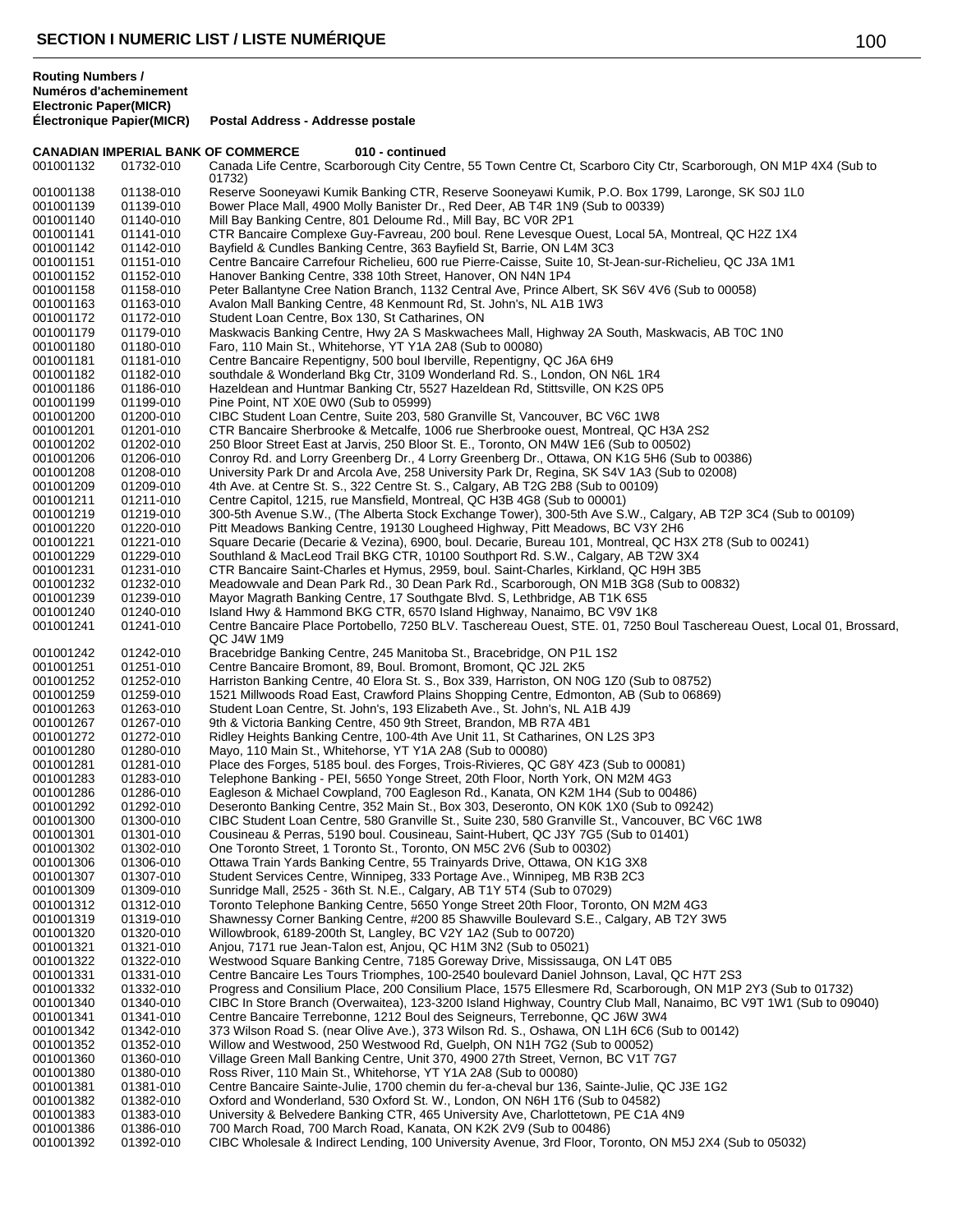**Électronique Papier(MICR) Postal Address - Addresse postale**

|                        |                        | <b>CANADIAN IMPERIAL BANK OF COMMERCE</b><br>010 - continued                                                                                                                                          |
|------------------------|------------------------|-------------------------------------------------------------------------------------------------------------------------------------------------------------------------------------------------------|
| 001001396              | 01396-010              | Woodroffe & Strandherd Banking CTR, Unit 1-3101 Strandherd Dr, Ottawa, ON K2G 4R9                                                                                                                     |
| 001001400              | 01400-010              | CIBC Student Loan Centre, 580 Granville St., Suite 230, 580 Granville St., Vancouver, BC V6C 1W8                                                                                                      |
| 001001401<br>001001402 | 01401-010<br>01902-010 | Centre Bancaire Saint-Hubert, 5900 boul. Cousineau, Saint-Hubert, QC J3Y 7R9<br>Dufferin Mall, 45 Dufferin Mall, 900 Dufferin St., Toronto, ON M6H 4A9 (Sub to 01902)                                 |
| 001001403              | 01403-010              | Barrington & Duke/Funeral Assoc., 1809 Barrington St., Box 1665, Halifax, NS B3J 3A3 (Sub to 00003)                                                                                                   |
| 001001407              | 01407-010              | Tuxedo Park Shopping Centre, (Corydon and Tuxedo), 2025 Corydon Ave. Unit #184, Winnipeg, MB R3P 0N5 (Sub to 00507)                                                                                   |
| 001001408              | 01408-010              | Imperial Service Centre, 1800 Hamilton Street, 1800 Hamilton Street 2nd Floor, Regina, SK S4P 4K7 (Sub to 00008)                                                                                      |
| 001001409              | 01409-010              | Cochrane Banking Centre, 120 5th Ave, Cochrane, AB T4C 0A4                                                                                                                                            |
| 001001412              | 01412-010              | Bay and Gerrard, 700 Bay St., Toronto, ON M5G 1Z6 (Sub to 07902)                                                                                                                                      |
| 001001419              | 01419-010              | Riverbend, 30 Riverglen Drive SE, Calgary, AB T2C 4L5 (Sub to 00919)                                                                                                                                  |
| 001001420<br>001001422 | 01420-010<br>01422-010 | Westwood Plateau Banking Centre, 1410 Parkway Blvd Unit E, Coquitlam, BC V3E 3J7<br>Scarlett Road and Fontenay Court, 25 Fontenay Ct., Etobicoke, ON M9A 4W7 (Sub to 04522)                           |
| 001001431              | 01431-010              | Centre Bancaire Place Kirkland, 3725 Boul. St. Charles, Kirkland, QC H9H 4M2                                                                                                                          |
| 001001439              | 01439-010              | West Lethbridge Banking Centre, 380 University Dr Unit 2, Lethbridge, AB T1J 5C9                                                                                                                      |
| 001001440              | 01440-010              | Sechelt, 101-5530 Wharf Road, Sechelt, BC V0N 3A0 (Sub to 07080)                                                                                                                                      |
| 001001442              | 01442-010              | Harwood Banking Centre, 104 Harwood Ave S, 104 Harwood Ave. S, Ajax, ON L1S 2H6                                                                                                                       |
| 001001449              | 01449-010              | Medicine Hat Mall Banking Centre, 113-3292 Dunmore Rd SE, Medicine Hat, AB T1B 2R4                                                                                                                    |
| 001001452<br>001001472 | 01452-010<br>01472-010 | Grange & Victoria Banking Centre, 25 Victoria Rd. N., Guelph, ON N1E 5G6<br>Brantford Mall, 300 King George Road, Brantford, ON N3R 5L8 (Sub to 09472)                                                |
| 001001482              | 01482-010              | Victoria Medical Centre, 111 Waterloo St., London, ON N6B 2M4 (Sub to 00082)                                                                                                                          |
| 001001492              | 01492-010              | Chemong & Bellevue, 860 Chemong Rd, Peterborough, ON K9H 5Z8 (Sub to 00242)                                                                                                                           |
| 001001499              | 01499-010              | Westpoint Banking Centre, 9825 116 Street, Grande Prairie, AB T8W 0C7                                                                                                                                 |
| 001001500              | 01500-010              | Garden City & Blundell Banking CTR, Suite 200-9100 Blundell Rd, Suite 200-9100 Blundell Road, Richmond, BC V6Y 1K3                                                                                    |
| 001001501              | 01501-010              | Student Loan Centre, 1155 boulevard Rene Levesque, Montreal, QC H3B 3Z4                                                                                                                               |
| 001001502              | 01502-010<br>01507-010 | Queen and Bathurst, 588 Queen St. W., Toronto, ON M6J 1E3 (Sub to 01002)                                                                                                                              |
| 001001507<br>001001509 | 01509-010              | Student Loan Centre, Winnipeg, 333 Portage Ave, Winnipeg, MB R3B 2C3<br>SETON BANKING CENTRE, 19587 SETON CRESCENT SE UNIT 600, Calgary, AB T3M 2T5                                                   |
| 001001510              | 01510-010              | Squamish Banking Centre, 1803 Garibaldi Way, Garibaldi Highlands, BC V0N 1T0                                                                                                                          |
| 001001520              | 01520-010              | Vedder Crossing Banking Centre, 5955 Vedder Road, Chilliwack, BC V2R 1C2                                                                                                                              |
| 001001532              | 01532-010              | Warden & Huntingwood, 2361 Warden Ave., Scarborough, ON M1T 1V7 (Sub to 02632)                                                                                                                        |
| 001001541              | 01541-010              | Centre Bancaire Quartier Dix 30, CIBC Suite 10, 9050 Boulevard Leduc, Brossard, QC J4Y 0E6                                                                                                            |
| 001001542              | 01542-010              | Minden Banking Centre, 95 Bobcaygeon RD, Minden, ON K0M 2K0                                                                                                                                           |
| 001001552<br>001001562 | 01552-010<br>01562-010 | Queen Street at Kennedy, 248 Queen Street East, 248 Queen St. E., Brampton, ON L6V 1B9 (Sub to 01652)<br>Trafalgar and Marlborough Court, 1289 Marlborough Court, Oakville, ON L6H 2R9 (Sub to 09662) |
| 001001581              | 01581-010              | C B Montee Paiement et Autoroute 50, 1530 Boulevard Greber, Gatineau, QC J8R 0E1                                                                                                                      |
| 001001582              | 01582-010              | Sombra Banking Centre, 3461 St. Clair Pkwy., Box 10, Sombra, ON N0P 2H0 (Sub to 08782)                                                                                                                |
| 001001592              | 01592-010              | Uxbridge, Zehrs ISB, 321 Toronto St S, PO Box 1180, Toronto, ON M4V 1K7 (Sub to 05542)                                                                                                                |
| 001001600              | 01600-010              | CIBC Student Loan Centre, Granville St., Suite 203, Granville St., Vancouver, BC V6C 1W8                                                                                                              |
| 001001601              | 01601-010              | Mtl Student Loan Centre, C.P. 64 Succ Place D'Armes, Montreal, QC H2Y 3E9                                                                                                                             |
| 001001602<br>001001607 | 01602-010<br>01607-010 | Church and Carlton, Toronto, ON M5B 2A4 (Sub to 04802)<br>Private Banking Centre (Winnipeg), 5th Floor One Lombard Place, Winnipeg, MB R3C 2P3 (Sub to 00007)                                         |
| 001001609              | 01609-010              | Marda Loop Banking Centre, 2412 34 Ave. SW, Calgary, AB T2T 2C8                                                                                                                                       |
| 001001612              | 01612-010              | Sheppard & Leslie, 1200 Sheppard Ave. E., North York, ON M2K 1E3 (Sub to 04712)                                                                                                                       |
| 001001618              | 01618-010              | Attridge & Heal Banking Centre, 1816 McOrmond Drive, Saskatoon, SK S7S 0A6                                                                                                                            |
| 001001622              | 01622-010              | Silverthorn and Rogers, 341 Silverthorn Ave., Toronto, ON M6N 3K5 (Sub to 00822)                                                                                                                      |
| 001001630<br>001001631 | 01630-010<br>01631-010 | Westshore Banking Centre, #550-2945 Jacklin Road, Victoria, BC V9B 5E3<br>CTR Bancaire Cure-Labelle et Drapeau, 343 Boulevard Cure-Labelle, Laval, QC H7L 3A3                                         |
| 001001632              | 01632-010              | 2770 Kennedy Road at Finch, 2770 Kennedy Road, Scarborough, ON M1T 3J2 (Sub to 09532)                                                                                                                 |
| 001001639              | 01639-010              | 515 13th ST N Banking Centre, 515 13th ST N, Lethbridge, AB T1J 4A5                                                                                                                                   |
| 001001642              | 01642-010              | Unionville Banking Centre, 4360 Hwy #7, Unionville, ON L3R 1L9                                                                                                                                        |
| 001001651              | 01651-010              | Centre Bancaire Beloeil, 233 rue Duvernay, Beloeil, QC J3G 2M3                                                                                                                                        |
| 001001652              | 01652-010              | Hwy #10 & Steeles Banking Centre, 7940 Hurontario Street, Brampton, ON L6Y 0B8                                                                                                                        |
| 001001659<br>001001661 | 01659-010<br>01661-010 | Jasper Ave & 97th St (Canada Place), Canada Place, Jasper Ave & 97th St, Edmonton, AB T5J 4G9 (Sub to 00059)<br>CTR Bancaire Principale & Simonds, 10, rue Simonds sud, Granby, QC J2G 7Z3            |
| 001001662              | 01662-010              | Speers & Fourth Line Banking Centre, 600 Speers Rd, Oakville, ON L6K 2G3                                                                                                                              |
| 001001671              | 01671-010              | Douville, 5445 Boul Laurier, Saint-Hyacinthe, QC J2S 3V6 (Sub to 00261)                                                                                                                               |
| 001001672              | 01672-010              | Port Rowan Banking Centre, 1007 Bay Street, Box 70, Port Rowan, ON N0E 1M0 (Sub to 03072)                                                                                                             |
| 001001682              | 01682-010              | Oxford & Richmond Banking Centre, 228 Oxford Street East, London, ON N6A 1T7                                                                                                                          |
| 001001700              | 01700-010              | Sperling Plaza One, 100-6400 Roberts St., Burnaby, BC V5G 4C9 (Sub to 00410)                                                                                                                          |
| 001001702<br>001001708 | 01702-010<br>01708-010 | Gerrard Square Banking Centre, 1000 Gerrard St. E., Toronto, ON M4M 3G6<br>GORDON & LEWVAN BANKING CENTRE, 4515 Gordon Rd, Regina, SK S4W 0B7                                                         |
| 001001712              | 01712-010              | Yonge and Albertus, 2576 Yonge St., Toronto, ON M4P 2J3 (Sub to 00212)                                                                                                                                |
| 001001720              | 01720-010              | McCallum Centre, Box 188, Abbotsford, BC V2S 4N8 (Sub to 08820)                                                                                                                                       |
| 001001722              | 01722-010              | Dundas & Dixie Banking Centre, 1470 Dundas St E, Mississauga, ON L4X 1L4                                                                                                                              |
| 001001729              | 01729-010              | Airdrie Main Banking Centre, 301-121 Main St SW, Airdrie, AB T4B 0P8                                                                                                                                  |
| 001001732              | 01732-010              | Scarborough Town Banking Centre, 480 Progress Ave Unit E1, Scarborough, ON M1P 5J1                                                                                                                    |
| 001001742              | 01742-010              | Coboconk Banking Centre, Cameron and Albert Sts., Box 120, Coboconk, ON K0M 1K0                                                                                                                       |
| 001001752<br>001001759 | 01752-010<br>04959-010 | Chesley Banking Centre, 47-1st Ave. S., Box 280, Chesley, ON N0G 1L0<br>18252-89th Ave (Belmead), 18252-89th Ave, Edmonton, AB T5T 2K6 (Sub to 04959)                                                 |
| 001001762              | 01762-010              | Waterdown Banking Centre, 9 Hamilton St. N., Box 680, Waterdown, ON L0R 2H0                                                                                                                           |
| 001001771              | 01771-010              | CTR Banc Perreault et Notre Dame, 21 rue Perreault, Victoriaville, QC G6P 8H1                                                                                                                         |
|                        |                        |                                                                                                                                                                                                       |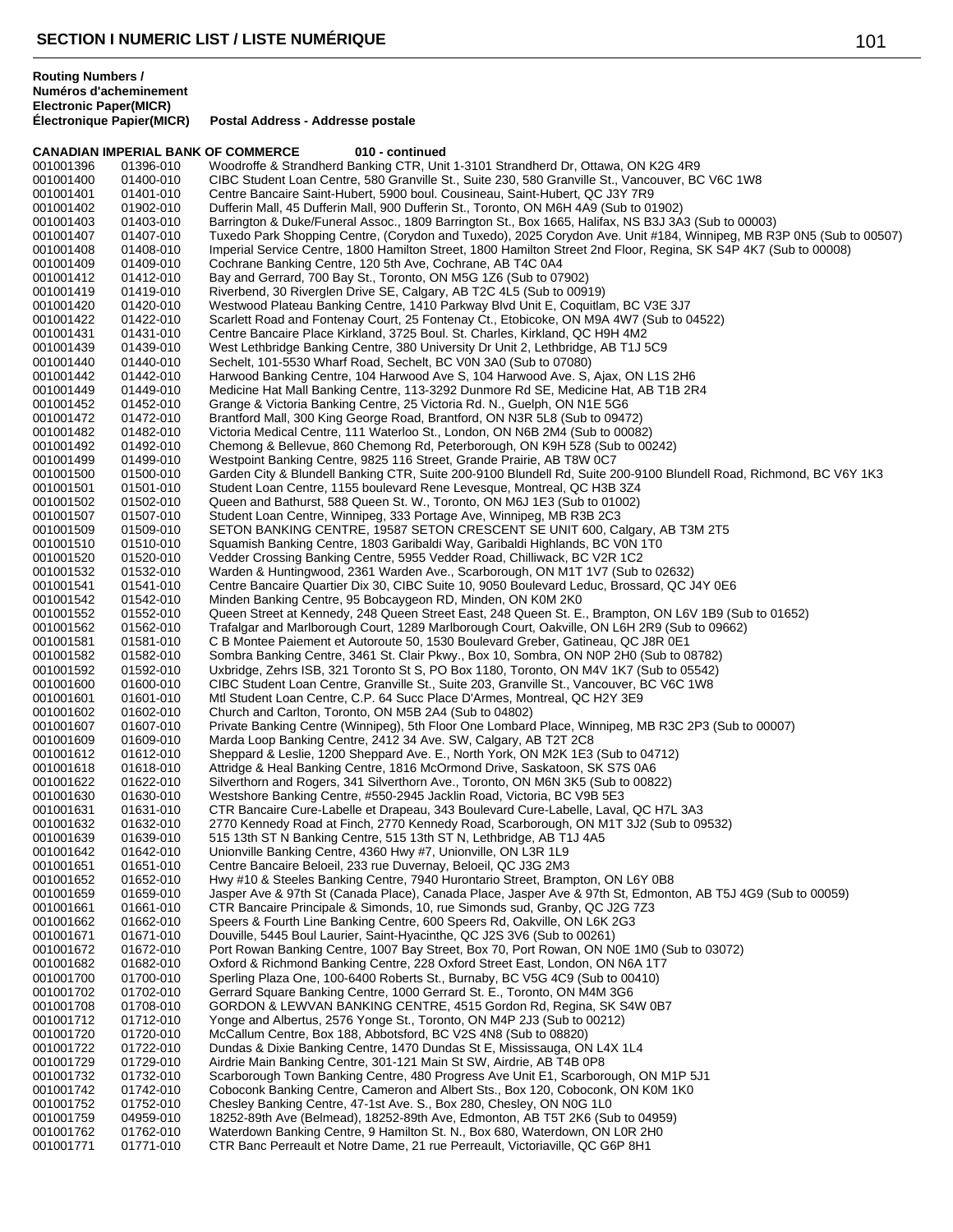|                        | <b>CANADIAN IMPERIAL BANK OF COMMERCE</b> | 010 - continued                                                                                                                                                                           |
|------------------------|-------------------------------------------|-------------------------------------------------------------------------------------------------------------------------------------------------------------------------------------------|
| 001001782              | 01782-010                                 | Tecumseh at Pillette, 4742 Tecumseh Rd. E., Windsor, ON N8T 1B7 (Sub to 07582)                                                                                                            |
| 001001792              | 01792-010                                 | Cambrian Mall Banking Centre, 44 Great Northern Rd, Sault Ste Marie, ON P6B 4Y5                                                                                                           |
| 001001799              | 02099-010                                 | Norman Wells, #9 Town Square, Box 430, Yellowknife, NT X1A 2N3 (Sub to 02099)                                                                                                             |
| 001001800              | 01800-010                                 | Lonsdale & 16th Banking Centre, 1601 Lonsdale Av, North Vancouver, BC V7M 2J5                                                                                                             |
| 001001802              | 01802-010                                 | Bloor & Ossington Banking Centre, 892 Bloor St. W., Toronto, ON M6H 1L1<br>Yonge and Finch, 5600 Yonge St., North York, ON M2N 5S2 (Sub to 04012)                                         |
| 001001812<br>001001820 | 01812-010<br>01820-010                    | Ocean Park Shopping Centre, 12893-16th Ave, Surrey, BC V4A 1N5 (Sub to 02920)                                                                                                             |
| 001001822              | 01822-010                                 | Roncesvalles & Wright Banking CTR, 209 Roncesvalles Ave., Toronto, ON M6R 2L5                                                                                                             |
| 001001832              | 01832-010                                 | Sheppard Avenue at Pharmacy, 3115 Sheppard Ave. E., Scarborough, ON M1T 3J7 (Sub to 02632)                                                                                                |
| 001001842              | 01842-010                                 | Claremont Village Banking Centre, 5006 Brock Road North, Claremont, ON L1Y 1B3 (Sub to 00842)                                                                                             |
| 001001849              | 01849-010                                 | Redcliff Banking Centre, 11 3rd St. SE, P.O. Box 699, Redcliff, AB T0J 2P0                                                                                                                |
| 001001852              | 01852-010                                 | Milverton Banking Centre, 2 Main St. N., Box 460, Milverton, ON N0K 1M0 (Sub to 02652)                                                                                                    |
| 001001859              | 01859-010                                 | South Edmonton Banking Centre, 4230 Gateway Blvd. N.W., Edmonton, AB T6J 7K1                                                                                                              |
| 001001861              | 01861-010                                 | Dunham, QC (Sub to 00461)                                                                                                                                                                 |
| 001001862              | 01862-010                                 | Kerr and Florence, 325 Kerr St. N., Oakville, ON L6K 3B6 (Sub to 01662)                                                                                                                   |
| 001001869              | 01869-010                                 | 11824 Kingsway Ave., 11824 Kingsway Ave., Edmonton, AB T5G 0X5 (Sub to 05059)                                                                                                             |
| 001001872              | 07672-010                                 | Virgil, 1631 Creek Rd., Virgil, ON L0S 1T0 (Sub to 07672)                                                                                                                                 |
| 001001881              | 01881-010                                 | Centre Bancaire Blainville, 1083 Boul. Cure-Labelle Suite 104, Blainville, QC J7C 3M9                                                                                                     |
| 001001882              | 01882-010                                 | Essex Banking Centre, 33 Talbot St. N., Essex, ON N8M 1A3                                                                                                                                 |
| 001001892              | 01892-010                                 | Albert & Huron, 139 Huron St., Sault Ste Marie, ON P6A 1P9 (Sub to 00192)                                                                                                                 |
| 001001899              | 01899-010                                 | High Level Banking Centre, 10004-100 Ave., Box 330, High Level, AB T0H 1Z0                                                                                                                |
| 001001900              | 01900-010                                 | Pemberton and Marine, 1626 Pemberton Ave., North Vancouver, BC V7P 2S6 (Sub to 01800)                                                                                                     |
| 001001902<br>001001906 | 01902-010<br>01906-010                    | Bloor & Dufferin Banking Centre, 1129 Bloor St. W., Toronto, ON M6H 1M7<br>Baseline & Clyde Banking Centre, 1365 Baseline Rd, Ottawa, ON K2C 3G1                                          |
| 001001907              | 01907-010                                 | Kenaston Common Banking Centre, 1576 Kenaston Blvd., Winnipeg, MB R3P 0Y4                                                                                                                 |
| 001001908              | 01908-010                                 | McDonald and Hoffer, 402 McDonald St, Regina, SK S4N 6E1 (Sub to 00008)                                                                                                                   |
| 001001909              | 01909-010                                 | BOW Tower Banking Centre, BOW Bld N Tower 120-500 Ctr St SE, Calgary, AB T2G 1A6                                                                                                          |
| 001001910              | 01910-010                                 | Oakridge Banking Centre, 5636 Cambie St., Vancouver, BC V5Z 3A5                                                                                                                           |
| 001001912              | 01912-010                                 | Dufferin & Ranee Banking Centre, 3303 Dufferin St., North York, ON M6A 2T7                                                                                                                |
| 001001920              | 01920-010                                 | S Fraser Way & Clearbrook BKG CTR, 32041 South Fraser Way, Abbotsford, BC V2T 1W3                                                                                                         |
| 001001922              | 01922-010                                 | Kipling & Westhumber Banking Centre, 2291 Kipling Ave., Etobicoke, ON M9W 4L6                                                                                                             |
| 001001930              | 01930-010                                 | Sidney Banking Centre, 2339 Beacon Ave., Sidney, BC V8L 1W9                                                                                                                               |
| 001001932              | 01932-010                                 | Kingston Rd at Rougemount BKG CTR, 376 Kingston Rd. Unit #1, Pickering, ON L1V 6K4                                                                                                        |
| 001001939              | 01939-010                                 | Olds Banking Centre, 4513-52nd ave., Bay 4, Olds, AB T4H 1M8                                                                                                                              |
| 001001940              | 01940-010                                 | Port Hardy Banking Centre, 7085 Market St., Box 9, Port Hardy, BC V0N 2P0                                                                                                                 |
| 001001950              | 00450-010                                 | Fraser Lake, 111 Chowsunket St., Box 130, Fraser Lake, BC V0J 1S0 (Sub to 00450)                                                                                                          |
| 001001952              | 01952-010                                 | Dublin, Mill St., Box 28, Dublin, ON N0K 1E0 (Sub to 06752)                                                                                                                               |
| 001001959              | 01959-010                                 | 10703-107th Ave., Box 7038 Station M, Edmonton, AB T5E 5S9 (Sub to 00969)                                                                                                                 |
| 001001961              | 01961-010                                 | Centre Bancaire Knowlton, 308 Chemin Knowlton, Knowlton, QC J0E 1V0                                                                                                                       |
| 001001962              | 01962-010                                 | Queenston and Glassco, 281 Queenston Rd., Hamilton, ON L8K 1G9 (Sub to 03862)<br>5124-122nd Street, 5124-122nd Street, 5124-122nd St., Edmonton, AB T6H 3S3 (Sub to 01859)                |
| 001001969<br>001001970 | 01969-010<br>01970-010                    | Tamarack Shopping Centre, #101-1500 Cranbrook St. N., Cranbrook, BC V1C 3S8 (Sub to 00470)                                                                                                |
| 001001972              | 01972-010                                 | Hartzel Rd., A&P/ISB, 149 Hartzel Rd., St Catharines, ON L2P 1N6 (Sub to 05472)                                                                                                           |
| 001001979              | 01979-010                                 | Leduc Banking Centre, 5003-50th Ave., 5003-50th Ave, Leduc, AB T9E 6V9                                                                                                                    |
| 001001981              | 01981-010                                 | Centre Bancaire Gatineau, 25 chemin de la Savane, Gatineau, QC J8T 8A4                                                                                                                    |
| 001001982              | 01982-010                                 | Aylmer Banking Centre, 86 Talbot St. E., Aylmer, ON N5H 1H5                                                                                                                               |
| 001001989              | 01989-010                                 | Devon, #1, Devon Shopping Centre, Box 360, Devon, AB T0C 1E0 (Sub to 01979)                                                                                                               |
| 001001990              | 01990-010                                 | Chetwynd Banking Centre, 4757-51st St., Box 144, Chetwynd, BC V0C 1J0 (Sub to 01090)                                                                                                      |
| 001001992              | 01992-010                                 | Thessalon Banking Centre, 203 Main St., Box 130, Thessalon, ON P0R 1L0 (Sub to 09992)                                                                                                     |
| 001002000              | 02000-010                                 | Hastings & Gilmore Banking Centre, 4101 East Hastings St., Burnaby, BC V5C 2J3                                                                                                            |
| 001002002              | 02002-010                                 | Church and Carlton(Student Loan Ctr), 436 Church St., Toronto, ON M5B 2A4                                                                                                                 |
| 001002003              | 02003-010                                 | Larry Uteck & Nine Mile Banking Ctr, 54 Dellridge Lane, Bedford, NS B4A 0H1                                                                                                               |
| 001002007              | 02007-010                                 | Charleswood Banking Centre, 3408 Roblin Blvd., Winnipeg, MB R3R 0C7 (Sub to 00917)                                                                                                        |
| 001002008              | 02008-010                                 | Victoria & University Park Bnk Ctr, 2227 Victoria Ave E, Regina, SK S4N 1K5                                                                                                               |
| 001002009              | 02009-010                                 | 701-14th St. N.W., 701-14th St. N.W., Calgary, AB T2N 2A4 (Sub to 00319)                                                                                                                  |
| 001002011<br>001002012 | 02011-010<br>02012-010                    | 4950 chemin Queen Mary, 4950, chemin Queen Mary, Montreal, QC H3W 1X3 (Sub to 00931)                                                                                                      |
| 001002017              | 02017-010                                 | Bayview & Eglinton Banking Centre, 1820 Bayview Avenue, Unit G, Toronto, ON M4G 4G7<br>Sheppard and Carruthers, 660 Sheppard St., 1021 McPhillips St, Winnipeg, MB R2X 2K6 (Sub to 00717) |
| 001002019              | 02019-010                                 | 5111-17th Ave. S.E., 5111-17th Ave. S.E., Calgary, AB T2A 0V7 (Sub to 00509)                                                                                                              |
| 001002020              | 02020-010                                 | Maple Ridge Banking Centre, 11909-224 St., Maple Ridge, BC V2X 6B2                                                                                                                        |
| 001002021              | 02021-010                                 | Newman & Lapierre, 7569, Boul. Newman, Lasalle, QC H8N 1X3 (Sub to 04031)                                                                                                                 |
| 001002029              | 02029-010                                 | 7930 Bowness Rd. N.W., 5032-16th Ave NW, Calgary, AB T3B 0N3 (Sub to 00909)                                                                                                               |
| 001002030              | 02030-010                                 | Langford, 752 Goldstream Ave., Victoria, BC V9B 2X3 (Sub to 00430)                                                                                                                        |
| 001002032              | 02032-010                                 | Kingston & Balsam Banking Centre, 915 Kingston Rd., Toronto, ON M4E 1S4                                                                                                                   |
| 001002038              | 02038-010                                 | Goodsoil, Box 10, Loon Lake, SK S0M 1L0 (Sub to 00168)                                                                                                                                    |
| 001002039              | 02039-010                                 | Stavely, 5001-50th Ave., Box 459, Nanton, AB T0L 1R0 (Sub to 00549)                                                                                                                       |
| 001002040              | 02040-010                                 | Ucluelet Banking Centre, 212 Main St., Box 160, Ucluelet, BC V0R 3A0                                                                                                                      |
| 001002042              | 02042-010                                 | 46 Dunlop St E Banking Centre, 46 Dunlop St. E., Barrie, ON L4M 1A3                                                                                                                       |
| 001002049              | 00739-010                                 | Champion, 135 Main St., Box 179, Vulcan, AB T0L 2B0 (Sub to 00739)                                                                                                                        |
| 001002050              | 02050-010                                 | Fort St. James Banking Centre, 470 W Stuart Dr., Box 309, Fort St James, BC V0J 1P0 (Sub to 00450)                                                                                        |
| 001002051              | 02051-010                                 | Stanstead Banking Centre, 34, rue Principale, Stanstead, QC J0B 3E5 (Sub to 00851)                                                                                                        |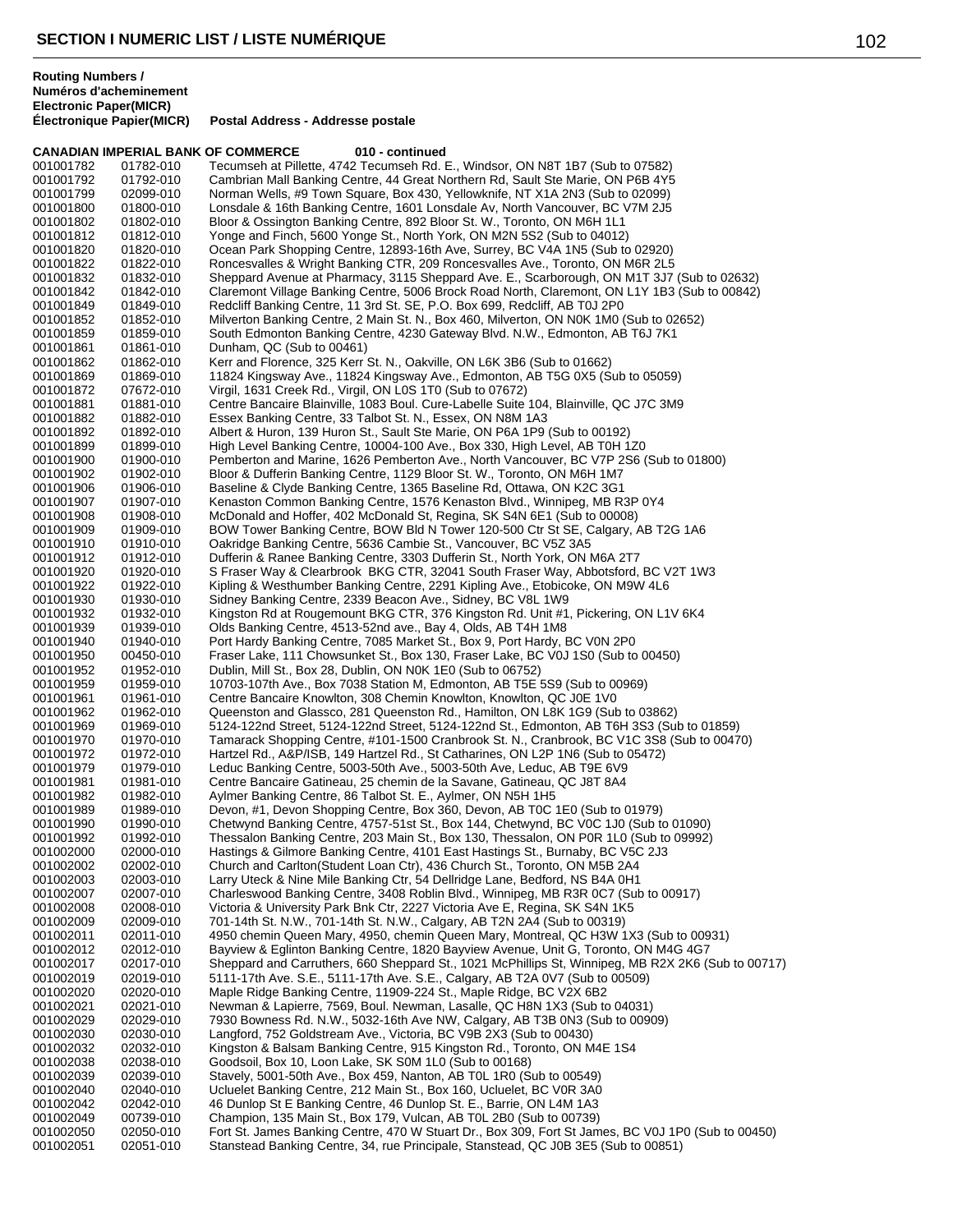|                        |                        | <b>CANADIAN IMPERIAL BANK OF COMMERCE</b><br>010 - continued                                                                                                          |
|------------------------|------------------------|-----------------------------------------------------------------------------------------------------------------------------------------------------------------------|
| 001002052              | 02052-010              | 146 Wyndham Street, P.O. Box 518, Guelph, ON N1H 6K9 (Sub to 00052)                                                                                                   |
| 001002059              | 02059-010              | 9635-66th Ave. (Hazeldean), 9635-66th Ave., Edmonton, AB T6E 0M2 (Sub to 01859)                                                                                       |
| 001002060              | 02060-010              | Osoyoos Banking Centre, 8516 Main St, Box 900, Osoyoos, BC V0H 1V0                                                                                                    |
| 001002061              | 02061-010              | Centre Bancaire Hemmingford, 500, rue Frontiere, Hemmingford, QC J0L 1H0                                                                                              |
| 001002062              | 02062-010              | Stone Church and Upper Paradise, 930 Upper Paradise Rd. R.R. #1, Hamilton, ON L9B 2N1 (Sub to 03762)                                                                  |
| 001002069              | 02069-010              | 10230 Princess Elizabeth Avenue, 10230 Princess Elizabeth Ave, Edmonton, AB T5G 0Y2 (Sub to 00969)                                                                    |
| 001002071              | 02071-010              | Waterville, 168 rue Principale Sud, Waterville, QC J0B 3H0 (Sub to 00651)                                                                                             |
| 001002072              | 02072-010              | Grimsby Banking Centre, 27 Main St. W., P.O. Box 248, Grimsby, ON L3M 4G5                                                                                             |
| 001002078              | 02078-010              | Coronach Banking Centre, 201 Centre St., Box 450, Coronach, SK S0H 0Z0 (Sub to 00238)                                                                                 |
| 001002079              | 02079-010              | Hardisty Banking Centre, 5123-50th St., Box 40, Hardisty, AB T0B 1V0 (Sub to 00389)                                                                                   |
| 001002080              | 02080-010              | 02080, 5th and Brightwell, Box 160, Stewart, BC V0T 1W0 (Sub to 03080)                                                                                                |
| 001002081              | 02081-010              | Plaza Ste-Therese, 300, boul. Sicard, Ste-Therese-de-Blainville, QC J7E 3X5 (Sub to 04081)                                                                            |
| 001002082              | 02082-010              | Blenheim Banking Centre, 27 Talbot St. W., Blenheim, ON N0P 1A0<br>Thunder Bay Mall Banking Centre, 1101 West Arthur St., Thunder Bay, ON P7E 5S2                     |
| 001002087              | 02087-010<br>02089-010 |                                                                                                                                                                       |
| 001002089<br>001002092 | 02092-010              | Innisfree, 5203-50th Ave., Box 1410, Vegreville, AB T0B 4L0 (Sub to 02979)<br>Cartier Banking Centre, 789 Mckeown Ave., Unit 7, North Bay, ON P1B 0C8                 |
| 001002097              | 02097-010              | Dryden Banking Centre, 35A Whyte Ave., Dryden, ON P8N 1Z2                                                                                                             |
| 001002099              | 02099-010              | Yellowknife Banking Centre, 5001-50th Ave., Box 430, Yellowknife, NT X1A 2N3                                                                                          |
| 001002100              | 02100-010              | Parkgate Shopping Centre, 3680 Mount Seymour Parkway, North Vancouver, BC V7H 2Y5 (Sub to 01800)                                                                      |
| 001002102              | 02102-010              | 1 Yonge Street, 1 Yonge Street, Toronto, ON M5E 1E5 (Sub to 00302)                                                                                                    |
| 001002112              | 02112-010              | CIF Central Unit, 750 Lawrence Avenue West, E8, Commerce Court Postal Station, Toronto, ON M5L 1A2                                                                    |
| 001002120              | 02120-010              | walnut Grove Banking Centre, 20191 88th Ave, Langley, BC V1M 2N9                                                                                                      |
| 001002122              | 02122-010              | Eglinton & Lloyd Manor Banking Ctr, 201 Lloyd Manor Road, Etobicoke, ON M9B 6H6                                                                                       |
| 001002132              | 00132-010              | Wynford and Concorde, (McDonald's Place), 939 Lawrence Ave E, North York, ON M3C 1P9 (Sub to 00132)                                                                   |
| 001002142              | 02142-010              | Wilson and Rossland, 555 Rossland Road East, 555 Rossland Rd. E., Oshawa, ON L1K 1K8 (Sub to 04142)                                                                   |
| 001002150              | 02150-010              | Victoria & 15th, Box 1905, Prince George, BC V2L 5E3 (Sub to 08950)                                                                                                   |
| 001002152              | 02152-010              | Kleinburg, P.O. Box 460, Kleinburg, ON L0J 1C0 (Sub to 02742)                                                                                                         |
| 001002159              | 02159-010              | Lakeland Ridge Banking Centre, 160-590 Baseline Road, Sherwood Park, AB T8H 1Y4                                                                                       |
| 001002162              | 02162-010              | Treasury Department, Mt. Forest and Brant, Burlington, Ont, 2017 Mount Forest Dr., Burlington, ON L7P 1H4 (Sub to 33562)                                              |
| 001002169              | 02169-010              | Riverbend Square Banking Centre, 644 Riverbend Square, Edmonton, AB T6R 2E3                                                                                           |
| 001002172              | 02172-010              | courtice banking centre, 1423 Highway 2, Courtice, ON L1E 2J6                                                                                                         |
| 001002181              | 02181-010              | Boisbriand, 1104 Boul. Grande Allee, Boisbriand, QC J7G 2T4 (Sub to 04081)                                                                                            |
| 001002200              | 02200-010              | Denman and Robson, 821 Denman St., Vancouver, BC V6G 2L7 (Sub to 00500)                                                                                               |
| 001002207              | 02207-010              | Student Services Centre, Winnipeg, 412 Graham Ave., Winnipeg, MB R3C 0L8                                                                                              |
| 001002210              | 02210-010              | Denman & Robson Banking Centre, 1720 Robson Street, Vancouver, BC V6G 1E2                                                                                             |
| 001002222              | 02222-010              | Queensway and Hurontario Banking Ctr, 33 Queensway W., Mississauga, ON L5B 1B5                                                                                        |
| 001002232              | 02232-010              | Markham & Steeles Banking Centre, 7021 Markham Rd, Markham, ON L3S 0C2                                                                                                |
| 001002239              | 02239-010              | Clearview Banking Centre, 23 Clearview Market Way, Red Deer, AB T4P 0M9                                                                                               |
| 001002242              | 02242-010              | Woodbine and Steeles Banking Centre, 7125 Woodbine Ave, Markham, ON L3R 1A3                                                                                           |
| 001002252              | 02252-010              | Woodlawn and Silvercreek, 485 Silvercreek Parkway North, Guelph, ON N1H 7K5 (Sub to 00052)                                                                            |
| 001002262              | 02262-010              | Glen Abbey North Banking Centre, 1500 Upper Middle Rd, Oakville, ON L6M 3G3                                                                                           |
| 001002281              | 02281-010              | De l'Hopital et la Verendrye, 456 boul. de l'Hopital, Gatineau, QC J8T 8M5 (Sub to 01981)                                                                             |
| 001002282              | 02282-010              | Essex County Civic Centre, Essex, ON (Sub to 01882)                                                                                                                   |
| 001002299              | 02299-010              | Telephone Banking - NWT, 5650 Yonge Street, 20th Floor, North York, ON M2M 4G3                                                                                        |
| 001002308<br>001002309 | 01138-010<br>02309-010 | Crooked Lake Branch, 104 Cowessess Mall, PO Box 70, Cowessess, SK S0G 5L0 (Sub to 01138)<br>McKnight Village Banking Centre, 5224 Falsbridge Dr., Calgary, AB T3J 3G1 |
| 001002312              | 02312-010              | ABM Channel & Card Managemt Services, 6th- 305 Milner Ave, Scarborough, ON M1B 3V4                                                                                    |
| 001002322              | 02322-010              | Swansea Shopping Centre, 48 Southport St., Toronto, ON M6S 3N3 (Sub to 09622)                                                                                         |
| 001002342              | 02342-010              | McCowan & Bullock Banking Centre, 8675 McCowan Road Unit 1, Markham, ON L3P 4H1                                                                                       |
| 001002352              | 02352-010              | Ottawa & River Banking Centre, 1020 Ottawa St. N., Kitchener, ON N2A 3Z3                                                                                              |
| 001002359              | 02359-010              | Namao Banking Centre, 16135 97th Street, Edmonton, AB T5X 6E4                                                                                                         |
| 001002362              | 02362-010              | Westdale CSL Centre, Hamilton, 1059 King St W, Box 89089, Hamilton, ON L8S 4R5                                                                                        |
| 001002372              | 02372-010              | Seaway Mall Banking Centre, 800 Niagara St., Welland, ON L3C 5Z4                                                                                                      |
| 001002382              | 02382-010              | Ridout and Queens, 435 Ridout St. N., Box 3355 Terminal A, London, ON N6A 4K6 (Sub to 00082)                                                                          |
| 001002400              | 02400-010              | Yaletown Banking Centre, 1096 Homer St, Vancouver, BC V6B 2W9                                                                                                         |
| 001002402              | 02402-010              | Bay and Wellesley, 956 Bay St., Toronto, ON M5S 2A5 (Sub to 00502)                                                                                                    |
| 001002409              | 02409-010              | Aspen Landing Banking Centre, 147-333 Aspen Glen Landing SW, Calgary, AB T3H 0N6                                                                                      |
| 001002412              | 02412-010              | Bay and St. Mary, 1075 Bay Street, Toronto, ON M5S 2B1 (Sub to 00502)                                                                                                 |
| 001002422              | 02422-010              | Dixon Road and Carlingview, 924 Dixon Rd., Etobicoke, ON M9W 1J9 (Sub to 03722)                                                                                       |
| 001002432              | 02432-010              | Hwy 48 & Bur Oak Banking Centre, 9690 Highway 48, Markham, ON L6E 0H8                                                                                                 |
| 001002442              | 02442-010              | South Hill Banking Centre, 9335 Yonge St., Richmond Hill, ON L4C 1V4                                                                                                  |
| 001002450              | 02450-010              | Fraser Lake Banking Centre, 111 Chowsunket St, Fraser Lake, BC V0J 1S0 (Sub to 00450)                                                                                 |
| 001002452              | 02452-010              | Cambridge Banking Centre, 395 Hespeler Rd., Cambridge, ON N1R 6J1                                                                                                     |
| 001002462              | 02462-010              | 23 College Avenue West, 23 College Avenue West, Guelph, ON N1G 1R7 (Sub to 09952)                                                                                     |
| 001002472              | 02472-010              | Durham and Welland, 89 Durham St, Port Colborne, ON L3K 1C9 (Sub to 06572)                                                                                            |
| 001002482              | 02482-010              | Pain Court, Main St., Box 73, Paincourt, ON N0P 1Z0 (Sub to 09982)                                                                                                    |
| 001002500              | 02500-010              | Student Loan Centre, Vancouver, 580 Granville St. Suite 203, Vancouver, BC V6C 1W8                                                                                    |
| 001002502              | 02502-010              | Bloor and Church, 163 Bloor St. E., Toronto, ON M4W 1C8 (Sub to 00502)                                                                                                |
| 001002522              | 02522-010              | St. Clair and Runnymede, 837 Runnymede Rd., Toronto, ON M6N 3V8 (Sub to 00822)                                                                                        |
| 001002529<br>001002532 | 02529-010<br>02532-010 | Bow Trail Banking Centre, 4623 Bow Trail SW, Calgary, AB T3C 2G6<br>Sheppard & Markham Banking Centre, 5074 Sheppard Ave E, Scarborough, ON M1S 4N3                   |
|                        |                        |                                                                                                                                                                       |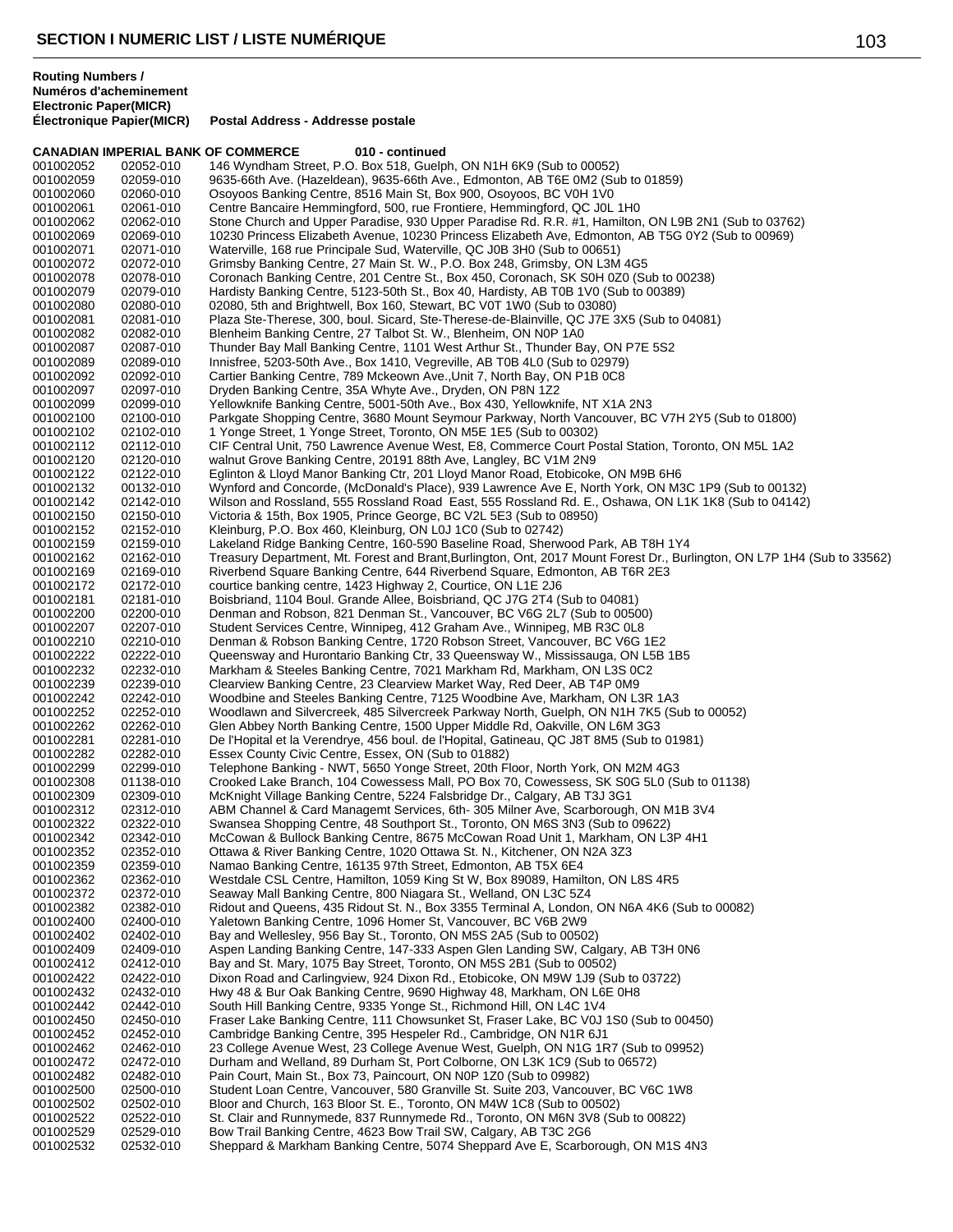**CANADIAN IMPERIAL BANK OF COMMERCE 010 - continued** 001002540 02540-010 Crown Isle Banking Centre, Unit 500-444 Lerwick Rd, Courtenay, BC V9N 0A9<br>001002542 02542-010 Westney Heights Plaza Banking Ctr, 15 Westney Rd. N., Ajax, ON L1T 1P4 001002542 02542-010 Westney Heights Plaza Banking Ctr, 15 Westney Rd. N., Ajax, ON L1T 1P4 Dundas at Hwy 97 Banking Centre, 75 Dundas Street, Cambridge, ON N1R 6G5 001002572 02572-010 Thorold Banking Centre, 15 Front St. N., Thorold, ON L2V 1X3 (Sub to 05472)<br>001002581 02581-010 Centre Bancaire Boul. Grand Heron, 20 Rue Valmont, Saint-Jerome, QC J7Y 4 001002581 02581-010 Centre Bancaire Boul. Grand Heron, 20 Rue Valmont, Saint-Jerome, QC J7Y 4Y2<br>001002582 02582-010 Walker & Seymour Banking Centre, 3295 Walker Rd., Windsor, ON N8W 3R7 001002582 02582-010 Walker & Seymour Banking Centre, 3295 Walker Rd., Windsor, ON N8W 3R7<br>001002592 02592-010 Yonge & Regatta Banking Centre, 13235 Yonge St., Richmond Hill, ON L4E 3 001002592 02592-010 Yonge & Regatta Banking Centre, 13235 Yonge St., Richmond Hill, ON L4E 3L2 Whistler Village banking Centre, Unit #102-4338 main St, Whistler, BC V8E 1B4 001002602 02602-010 Bloor and Lippincott, 539 Bloor St. W., Toronto, ON M5S 1Y6 (Sub to 03702) 001002610 02610-010 Cambie & Marine Banking Centre, 496 Marine Dr SW, Vancouver, BC V5X 0C4<br>001002620 02620-010 Ocean Park Banking Centre, 12893-16th Ave., South Surrey, BC V4A 1N5 001002620 02620-010 Ocean Park Banking Centre, 12893-16th Ave., South Surrey, BC V4A 1N5<br>001002622 02622-010 Lawrence and Keele Banking Centre, 1400 Lawrence Ave. W., North York. 001002622 02622-010 Lawrence and Keele Banking Centre, 1400 Lawrence Ave. W., North York, ON M6L 1A7<br>001002632 02632-010 Victoria Park & Sheppard Bkg Ctr, 2904 Sheppard Ave East, Toronto, ON M1T 3J4 001002632 02632-010 Victoria Park & Sheppard Bkg Ctr, 2904 Sheppard Ave East, Toronto, ON M1T 3J4 001002642 02642-010 Yonge & Green Lane Banking Centre, 18269 Yonge St, East Gwillimbury, ON L9N 0A2<br>001002652 02652-010 Listowel Banking Centre, 105 Main St W, Listowel, ON N4W 1A2 Listowel Banking Centre, 105 Main St W, Listowel, ON N4W 1A2 001002672 02672-010 Straffordville, Highway #19, Box 130, Straffordville, ON N0J 1Y0 (Sub to 03072)<br>001002682 02682-010 Sandwich and Mill, 3198 Sandwich St. W., 3198 Sandwich W., Windsor, ON N9 001002682 02682-010 Sandwich and Mill, 3198 Sandwich St. W., 3198 Sandwich W., Windsor, ON N9C 1A6 (Sub to 06582)<br>001002692 02692-010 Richards Landing, ON P0R 1J0 (Sub to 00192) 001002692 02692-010 Richards Landing, ON P0R 1J0 (Sub to 00192) 001002712 02712-010 Bayview Village Banking Centre, 2901 Bayview Ave., North York, ON M2K 1E6<br>001002720 02720-010 Nordel Place Banking Centre, 8360-112th St., Delta, BC V4C 7A2 Nordel Place Banking Centre, 8360-112th St., Delta, BC V4C 7A2 001002722 02722-010 Dundas & Hurontario Banking Centre, 5 Dundas St E, Box 39, Mississauga, ON L5A 1V9<br>001002732 02732-010 Ellesmere and Birchmount, 590 Ellesmere Rd., Scarborough, ON M1R 4E9 (Sub to 01732 Ellesmere and Birchmount, 590 Ellesmere Rd., Scarborough, ON M1R 4E9 (Sub to 01732) 001002742 02742-010 Jane and Norwood Banking Centre, 9641 Jane St., Maple, ON L6A 4G5<br>001002752 02752-010 Monkton, 220 Winstanley St., Box 40, Monkton, ON N0K 1P0 (Sub to 02 001002752 02752-010 Monkton, 220 Winstanley St., Box 40, Monkton, ON N0K 1P0 (Sub to 02652) 6104 - 172nd St. (Lessard Mall), 18252-89th Ave., Edmonton, AB T5T 2K6 (Sub to 04959) 001002762 02762-010 574 Concession Street, 574 Concession St., Hamilton, ON L8V 1B1 (Sub to 08862)<br>001002769 02769-010 Kennedale Banking Centre, 13610 - 50th Street, Edmonton, AB T5A 4Y3 Kennedale Banking Centre, 13610 - 50th Street, Edmonton, AB T5A 4Y3 001002772 02772-010 Hagersville Banking Centre, 2 King St. W., Box 160, Hagersville, ON N0A 1H0<br>001002782 02782-010 Ingersoll Banking Centre, 160 Thames St. S., Ingersoll, ON N5C 2T5 001002782 02782-010 Ingersoll Banking Centre, 160 Thames St. S., Ingersoll, ON N5C 2T5 Coniston, 33 Second Ave., Box 8 Station B, Sudbury, ON P3E 4N3 (Sub to 00692) 001002799 02099-010 Rankin Inlet, #10 Airport Rd, Box 10, Rankin Inlet, NU X0C 0G0 (Sub to 02099)<br>001002800 02800-010 Broadway and Willow, 538 West Broadway, Vancouver, BC V5Z 1E9 001002800 02800-010 Broadway and Willow, 538 West Broadway, Vancouver, BC V5Z 1E9<br>001002802 02802-010 St Clair & Vaughan Banking Centre, 535 St. Clair Ave. W., Toronto, C 001002802 02802-010 St Clair & Vaughan Banking Centre, 535 St. Clair Ave. W., Toronto, ON M6C 1A3<br>001002806 02806-010 Westboro Village Banking Centre, 101 Richmond Rd, Ottawa, ON K1Z 0A6 001002806 02806-010 Westboro Village Banking Centre, 101 Richmond Rd, Ottawa, ON K1Z 0A6<br>001002807 02807-010 Telephone Banking - MAN, 5650 Yonge Street, 20th Floor, North York, ON 001002807 02807-010 Telephone Banking - MAN, 5650 Yonge Street, 20th Floor, North York, ON M2M 4G3<br>001002812 02812-010 Yonge & Brookdale Banking Centre, 3256 Yonge St., Toronto, ON M4N 2L6 001002812 02812-010 Yonge & Brookdale Banking Centre, 3256 Yonge St., Toronto, ON M4N 2L6<br>001002820 02820-010 Meadowvale Plaza, 19130 Lougheed Hwy., Pitt Meadows, BC V3Y 2H6 (Sul Meadowvale Plaza, 19130 Lougheed Hwy., Pitt Meadows, BC V3Y 2H6 (Sub to 02020) 001002821 02821-010 Le corbusier du Souvenir Bkg Ctr, 1170 boulevard Le Corbusier, Laval, QC H7N 0A8<br>001002822 02822-010 Islington & Rathburn Banking Centre, 1500 Islington Ave., Etobicoke, ON M9A 3L8 001002822 02822-010 Islington & Rathburn Banking Centre, 1500 Islington Ave., Etobicoke, ON M9A 3L8<br>001002830 02830-010 Superior and Menzies, 493 Superior St., Victoria, BC V8V 1T5 (Sub to 00090) 001002830 02830-010 Superior and Menzies, 493 Superior St., Victoria, BC V8V 1T5 (Sub to 00090)<br>001002832 02832-010 Danforth and Monarch Park, 1414 Danforth Ave., Toronto, ON M4J 1M9 (Sub 001002832 02832-010 Danforth and Monarch Park, 1414 Danforth Ave., Toronto, ON M4J 1M9 (Sub to 00532)<br>001002842 02842-010 Newcastle Banking Centre. 72 King St. W.. Newcastle. ON L1B 1H7 Newcastle Banking Centre, 72 King St. W., Newcastle, ON L1B 1H7 001002852 02852-010 Durham Banking Centre, 106 Garafraxa St. N., Box 110, Durham, ON N0G 1R0<br>001002862 02862-010 Delta (King and Main), 1091 Main St. E., Box 3244 Station C, Hamilton, ON L8H Delta (King and Main), 1091 Main St. E., Box 3244 Station C, Hamilton, ON L8H 7K6 (Sub to 03862) 001002869 02869-010 4211-106th St. (Whitemud Crossing), #101, 4211-106th St., Edmonton, AB T6J 6L7 (Sub to 01859)<br>001002872 02872-010 Portage & Huggins Banking Centre, 6225 Huggins St., Niagara Falls, ON L2J 1H2 001002872 02872-010 Portage & Huggins Banking Centre, 6225 Huggins St., Niagara Falls, ON L2J 1H2<br>001002882 02882-010 Ridgetown Banking Centre, 43 Main Street East, Box 910, Ridgetown, ON N0P 2C Ridgetown Banking Centre, 43 Main Street East, Box 910, Ridgetown, ON N0P 2C0 001002892 02892-010 Virginiatown, Box 817, Kirkland Lake, ON P2N 3K4 (Sub to 00992) Steveston, 3991 Moncton St., Richmond, BC V7E 3A7 (Sub to 03900) 001002902 02902-010 Avenue Road and Davenport, 175 Avenue Rd., Toronto, ON M5R 2J2 (Sub to 00502) 001002908 02908-010 Telephone Banking - SASK, 5650 Yonge Street, 20th Floor, North York, ON M2M 4G3<br>001002910 02910-010 Davie and Burrard, 1025 Davie St., Vancouver, BC V6F 1M6 (Sub to 00500) Davie and Burrard, 1025 Davie St., Vancouver, BC V6E 1M6 (Sub to 00500) 001002912 02912-010 Independent Business Division, 750 Lawrence Ave W E7, North York, Commerce Court Postal Station, Toronto, ON M5L 1A2<br>001002920 02920-010 North Bluff & Johnston Banking Ctr, 15177 16th Ave, White Rock, B 001002920 02920-010 North Bluff & Johnston Banking Ctr, 15177 16th Ave, White Rock, BC V4A 6G3<br>001002922 02922-010 West Mall and Civic Centre Court, 385 The West Mall, Etobicoke, ON M9C 1E7 001002922 02922-010 West Mall and Civic Centre Court, 385 The West Mall, Etobicoke, ON M9C 1E7 (Sub to 07522)<br>001002929 02929-010 Country Hills Banking Centre. 517, 388 Country Hills Boulevard NE. Calgary. AB T3K 5J6 001002929 02929-010 Country Hills Banking Centre, 517, 388 Country Hills Boulevard NE, Calgary, AB T3K 5J6<br>001002930 02930-010 Gorge & Tillicum Banking Centre, 2925 Tillicum Road, Victoria, BC V9A 2A6 001002930 02930-010 Gorge & Tillicum Banking Centre, 2925 Tillicum Road, Victoria, BC V9A 2A6<br>001002931 02931-010 Centre Bancaire Carrefour Candiac, 150 rue Strasbourg, Candiac, QC J5R 0 001002931 02931-010 Centre Bancaire Carrefour Candiac, 150 rue Strasbourg, Candiac, QC J5R 0B4<br>001002932 02932-010 Lawrence & Kennedy Banking Centre, 2300 Lawrence Ave. E., Scarborough, O Lawrence & Kennedy Banking Centre, 2300 Lawrence Ave. E., Scarborough, ON M1P 2R3 001002942 02942-010 Stevenson & Rossland Banking Centre, 500 Rossland Rd. W., Oshawa, ON L1J 3H2<br>001002949 02949-010 Ralston, Ralston, Box 340, Medicine Hat, AB T1A 7G1 (Sub to 00449) 001002949 02949-010 Ralston, Ralston, Box 340, Medicine Hat, AB T1A 7G1 (Sub to 00449)<br>001002950 02950-010 Valleyview Banking Centre, #95-1967 East Trans-Canada Hwy., Kaml 001002950 02950-010 Valleyview Banking Centre, #95-1967 East Trans-Canada Hwy., Kamloops, BC V2C 4A4<br>001002952 02952-010 Guelph & Mountainview Banking Ctr, 280 Guelph St. Unit 14, Georgetown, ON L7G 4B1 001002952 02952-010 Guelph & Mountainview Banking Ctr, 280 Guelph St. Unit 14, Georgetown, ON L7G 4B1<br>001002960 02960-010 Capri Centre. 1729 Gordon Dr. Kelowna. BC V1Y 3H3 (Sub to 06060) Capri Centre, 1729 Gordon Dr, Kelowna, BC V1Y 3H3 (Sub to 06060) 001002962 02962-010 Hwy 8 at Grays Rd Banking Centre, 146 Highway 8, Stoney Creek, ON L8G 1C2<br>001002972 02972-010 Stevensville, 3704 E. Main St., Box 160, Stevensville, ON L0S 1S0 (Sub to 05072 Stevensville, 3704 E. Main St., Box 160, Stevensville, ON L0S 1S0 (Sub to 05072) 001002979 02979-010 Vegreville Banking Centre, 4826 50th St. PO BOX 1410, Vegreville, AB T9C 1S6<br>001002981 02981-010 Centre Bancaire Aylmer, 200, rue Principale, Gatineau, QC J9H 6J4 001002981 02981-010 Centre Bancaire Aylmer, 200, rue Principale, Gatineau, QC J9H 6J4<br>001002982 02982-010 Adelaide and Oxford. 766 Adelaide St. N., London, ON N5Y 2L6 (Su Adelaide and Oxford, 766 Adelaide St. N., London, ON N5Y 2L6 (Sub to 08382) 001002992 02992-010 1236 Algonquin Ave., Box 170, North Bay, ON P1B 8H3 (Sub to 00792) Granville & 13th Banking Centre, 2904 Granville St., Vancouver, BC V6H 3J7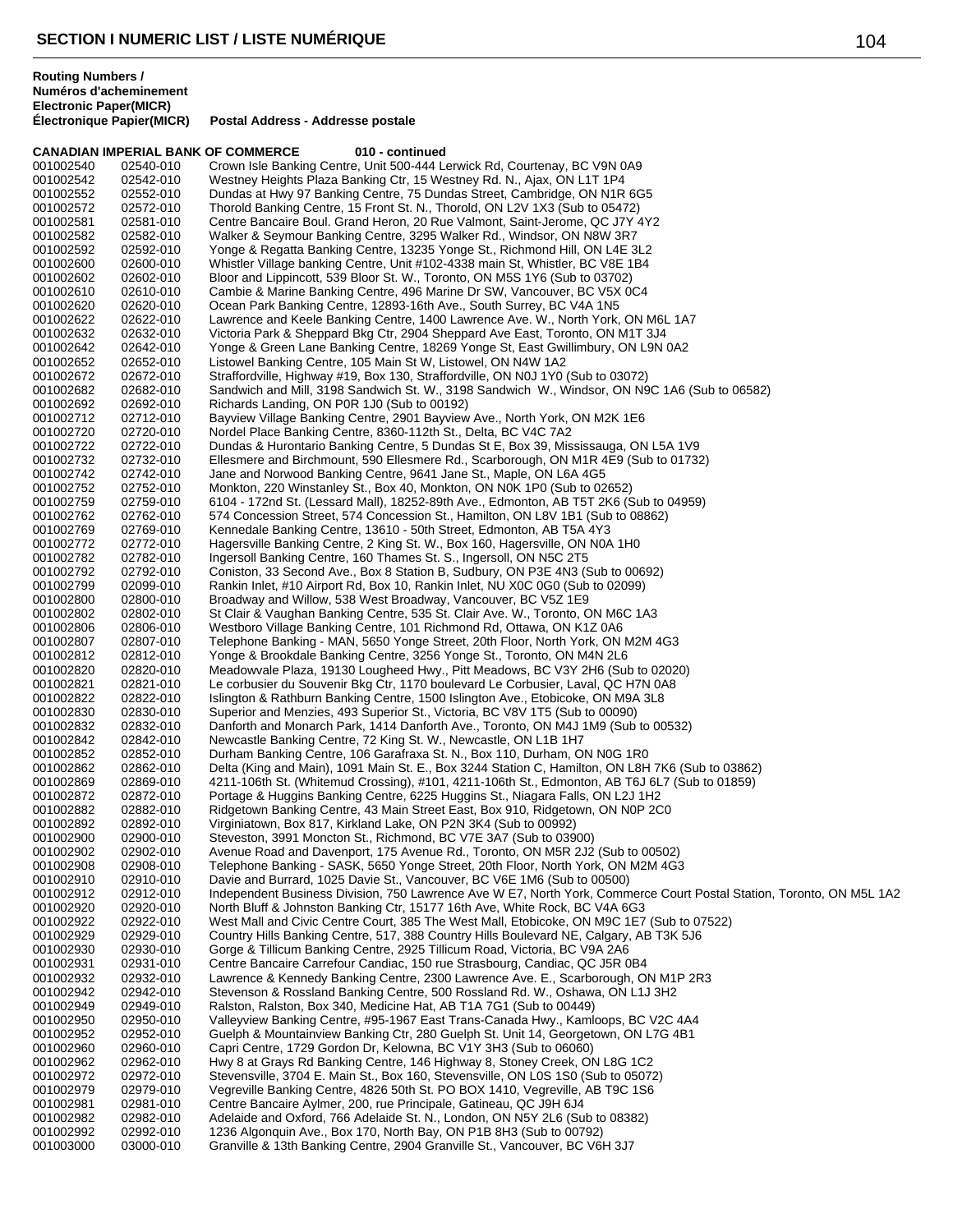|                        |                        | <b>CANADIAN IMPERIAL BANK OF COMMERCE</b><br>010 - continued                                                                                                             |
|------------------------|------------------------|--------------------------------------------------------------------------------------------------------------------------------------------------------------------------|
| 001003001              | 03001-010              | Centre Bancaire Beaconsfield, 448 boul. Beaconsfield, Beaconsfield, QC H9W 4B9                                                                                           |
| 001003002              | 03002-010              | Bell Trinity Square, 483 Bay Street, P.O. Box 118 Toronto Eaton Centre, Toronto, ON M5B 2H1 (Sub to 00902)                                                               |
| 001003007              | 03007-010              | Portage West, 3371 Portage Ave, Portage West, Unicity Mall, 3605 Portage Ave, Winnipeg, MB R3K 1Z9 (Sub to 00917)                                                        |
| 001003010              | 03010-010              | Hastings & Penticton Banking Centre, 2602 East Hastings St., Vancouver, BC V5K 1Z6                                                                                       |
| 001003011              | 03011-010              | Saint-Laurent & Prince-Arthur, 3600, rue Saint-Laurent, Montreal, QC H2X 2V4 (Sub to 01141)                                                                              |
| 001003012              | 03012-010              | Avenue Road and Eglinton, 306 Eglinton Ave. W., Toronto, ON M4R 1B2 (Sub to 00212)                                                                                       |
| 001003019              | 03019-010              | 550-5th Ave. S.W. (Aquitaine Tower), 550-5th Ave. S.W., Calgary, AB T2P 0L9 (Sub to 00109)                                                                               |
| 001003020              | 03020-010              | Annacis Industrial Estate, 623 Derwent Way, New Westminster, BC V3M 5P7 (Sub to 00520)                                                                                   |
| 001003021              | 03021-010              | Centre Bancaire Duvernay, 2495 boul. St-Martin est, Laval, QC H7E 4X6                                                                                                    |
| 001003022              | 03022-010              | Mississauga City Centre Banking Ctr, 1 City Centre Dr., Suite 105, 1 City Centre Dr., Mississauga, ON L5B 1M2                                                            |
| 001003029<br>001003030 | 03029-010<br>03030-010 | Thorncliffe Banking Centre, 5617 4th Street N.W., Calgary, AB T2K 1B3<br>Cadboro Bay Road and Penrhyn, 3849 Cadboro Bay Rd., Victoria, BC V8N 4G3 (Sub to 04930)         |
| 001003032              | 03032-010              | Kingston Rd at Midland Banking Ctr, 2472 Kingston Rd., Scarborough, ON M1N 1V3 (Sub to 00432)                                                                            |
| 001003037              | 03037-010              | Pembina & Bishop Grandin Blvd., (1910 Pembina Hwy.), 1910 Pembina Hwy., Winnipeg, MB R3T 4S5 (Sub to 00807)                                                              |
| 001003039              | 03039-010              | Coleman (Crowsnest Pass), 1734-18th Ave., Box 610, Blairmore, AB T0K 0M0 (Sub to 09049)                                                                                  |
| 001003040              | 03040-010              | Comox Banking Centre, 195 Port Augusta St., Comox, BC V9N 3M9                                                                                                            |
| 001003041              | 03041-010              | Centre Commercial Royal Dixie, 419, av Bourke, Dorval, QC H9S 3W8 (Sub to 00911)                                                                                         |
| 001003042              | 03042-010              | Dundas & Brock Banking Centre, 101 Brock St. N., P.O. Box 87, Whitby, ON L1N 5R7                                                                                         |
| 001003049              | 03049-010              | Pincher Creek Banking Centre, 762 Main St, Box 998, Pincher Creek, AB T0K 1W0                                                                                            |
| 001003050              | 03050-010              | Merritt Banking Centre, 2002 Quilchena Ave, Box 459, Merritt, BC V1K 1B8                                                                                                 |
| 001003051              | 03051-010              | Howick, 54, Colville, Howick, QC J0S 1G0 (Sub to 00871)                                                                                                                  |
| 001003052              | 03052-010              | Fergus Banking Centre, 301 St. Andrew St. W., Box 83, Fergus, ON N1M 2W7                                                                                                 |
| 001003060              | 03060-010              | Winfield, #6-10051 Hwy 97, Winfield, BC V4V 1P6                                                                                                                          |
| 001003061              | 03061-010              | Centre Bancaire Mansonville, 291, rue Principale, C.P. 60, Mansonville, QC J0E 1X0 (Sub to 01961)                                                                        |
| 001003062              | 03062-010              | Locke and Herkimer, 281 Herkimer St, Hamilton, ON L8P 2H8 (Sub to 00062)                                                                                                 |
| 001003069              | 03069-010              | Groat Rd. & 118th Ave., #30, 13160-118th Ave., Edmonton, AB T5L 2L5 (Sub to 05059)                                                                                       |
| 001003070              | 03070-010              | Sparwood Banking Centre, 105 Greenwood Mall, P.O. Box 36, Sparwood, BC V0B 2G0                                                                                           |
| 001003071              | 03071-010              | Rock Island, 37, rue Principale, C.P. 190, Rock Island, QC J0B 2K0 (Sub to 00851)                                                                                        |
| 001003072              | 03072-010              | Tillsonburg Banking Centre, 200 Broadway, Tillsonburg, ON N4G 5A7                                                                                                        |
| 001003080              | 03080-010              | Terrace Banking Centre, 101-4717 Lakelse Ave, Terrace, BC V8G 1R5                                                                                                        |
| 001003081              | 03081-010              | Plaza Paquette, 939, boul. Albiny Paquette, Mont-Laurier, QC J9L 3J1 (Sub to 00481)                                                                                      |
| 001003082              | 03082-010              | 440 Talbot St Banking Centre, 440 Talbot Street, P.O. Box 159, St Thomas, ON N5P 3T7                                                                                     |
| 001003089              | 03089-010              | Millet, 5005-50th Ave, Wetaskiwin, AB T9A 0S3 (Sub to 00089)                                                                                                             |
| 001003090              | 03090-010              | Fort St. John Banking Centre, 9959-100th Ave., Fort St John, BC V1J 1Y4                                                                                                  |
| 001003091              | 03091-010              | Centre Bancaire Senneterre, 780-10ieme Ave., C.P. 608, Senneterre, QC J0Y 2M0                                                                                            |
| 001003100<br>001003112 | 03100-010<br>03112-010 | Davie and Burrard, 1025 Davie St., Vancouver, BC V6E 1M6 (Sub to 00500)<br>National CIBC Student Loan Centre, 2 Robert Speck Parkway 16th Floor, Mississauga, ON L4Z 1H8 |
| 001003120              | 03120-010              | Panorama Village Banking Centre, 15173 Highway 10, Surrey, BC V3S 9A5                                                                                                    |
| 001003122              | 03122-010              | Erin Mills and Folkway, 4099 Erin Mills Parkway, Mississauga, ON L5L 3P9 (Sub to 04922)                                                                                  |
| 001003132              | 03132-010              | Malvern Town Centre, 31 Tapscott Road, Scarborough, ON M1B 4Y7 (Sub to 02532)                                                                                            |
| 001003142              | 03142-010              | Bowmanville Mall, 243 King St E, Bowmanville, ON L1C 3X1 (Sub to 04442)                                                                                                  |
| 001003152              | 03152-010              | Heritage and Lorraine, 200 Lorraine Ave, Box 2547, Kitchener, ON N2H 6N2 (Sub to 00152)                                                                                  |
| 001003159              | 03159-010              | Whitemud & 17th St Banking Centre, 2030-38th Avenue, Edmonton, AB T6T 0B9                                                                                                |
| 001003172              | 03172-010              | WEST QUEEN VILLAGE BANKING CENTRE, 1161 Queen St. W, Toronto, ON M6J 1J4                                                                                                 |
| 001003182              | 03182-010              | Exeter Banking Centre, 44 Thames Rd East, 44 Thames Road East, Exeter, ON N0M 1S3                                                                                        |
| 001003192              | 03192-010              | Hwy 400 & Mapleview Banking Centre, 23 Mapleview Dr. W., Barrie, ON L4N 9H5                                                                                              |
| 001003199              | 03199-010              | Norman Wells Banking Centre, #9 Town Square, Norman Wells, NT X0E 0V0                                                                                                    |
| 001003202              | 03202-010              | CIBC Broker's Ledgers, 40 Dundas Street West 7th Floor, Toronto, ON M5G 2M8                                                                                              |
| 001003222              | 03222-010              | East Mall and Rathburn, 600 The East Mall, Etobicoke, ON M9B 4B1 (Sub to 00322)                                                                                          |
| 001003232              | 03232-010              | Kennedy at Denison Banking Centre, 7220 Kennedy Rd., Markham, ON L3R 7P2                                                                                                 |
| 001003239              | 03239-010              | Gaetz Ave & 67th St Banking Centre, #1-6721 Gaetz Ave, Red Deer, AB T4N 4C9                                                                                              |
| 001003242              | 03242-010              | Haliburton Banking Centre, 217 Highland sT, po Box 300, Haliburton, ON K0M 1S0                                                                                           |
| 001003252              | 05252-010              | Tiverton, Fort St John, PO Box 29, Kincardine, ON N2Z 2Y6 (Sub to 05252)                                                                                                 |
| 001003269              | 03269-010              | Ellerslie & Parsons Banking Centre, 904 Parsons Road SW, Edmonton, AB T6X 0J4                                                                                            |
| 001003272              | 03272-010              | Niagara Square Banking Centre, 7555 MONTROSE ROAD, UNIT D-1, Niagara Square Shopping Centre, Niagara Falls, ON L2H<br>2E9                                                |
| 001003281              | 03281-010              | Centre Bancaire du Plateau, 225, boulevard des Grives, Gatineau, QC J9A 0C7                                                                                              |
| 001003282              | 03282-010              | Elgin Mall, 417 Wellington Street, St Thomas, ON N5R 5J5 (Sub to 03082)                                                                                                  |
| 001003300              | 03300-010              | Stevenson & No.5 Rd Banking Centre, 11200 No.5 Rd, Richmond, BC V7A 4E7                                                                                                  |
| 001003302              | 03302-010              | 782 St. Clair Ave. West at Arlington, 782 Clair Ave. W., Toronto, ON M6C 1B6 (Sub to 02802)                                                                              |
| 001003312              | 03312-010              | Church and Carlton(Student Loan Ctr), 436 Church St., Toronto, ON M5B 2A4                                                                                                |
| 001003320              | 03320-010              | New Westminster Station Banking Ctr, 800 Carnarvon St Suite 210, New Westminster, BC V3M 0G3                                                                             |
| 001003322              | 03322-010              | Alness & Supertest Banking Centre, 700 Alness St., North York, ON M3J 2H5                                                                                                |
| 001003329              | 03329-010              | SIERRA SPRINGS BANKING CENTRE, 2789 Main St SW, Airdrie, AB T4B 3S6                                                                                                      |
| 001003332              | 03332-010              | Student Loan Centre, Mississauga, 1 City Centre Dr., Suite 210, Mississauga, ON L5B 1M2                                                                                  |
| 001003342              | 03342-010              | Tweed Banking Centre, 256 Victoria St. N., Box 460, Tweed, ON K0K 3J0                                                                                                    |
| 001003362              | 03362-010              | Dundas and Postmaster Banking Ctr, 2530 Postmaster Drive, Oakville, ON L6M 0N2                                                                                           |
| 001003372              | 03372-010              | Smithville Banking Centre, 124 Griffin St. N., Box 130, Smithville, ON L0R 2A0                                                                                           |
| 001003382              | 03382-010              | Kingsville Banking Centre, 1 Main St. E., Kingsville, ON N9Y 1A1                                                                                                         |
| 001003392              | 03392-010              | HWY 400& Major Mackenzie Dr BKG CTR, 3602 Major Mackenzie Dr.W., Vaughan, ON L4L 1A6                                                                                     |
| 001003400              | 03400-010              | Highgate Village Banking Centre, 7170 Kingsway, Burnaby, BC V5E 1E8                                                                                                      |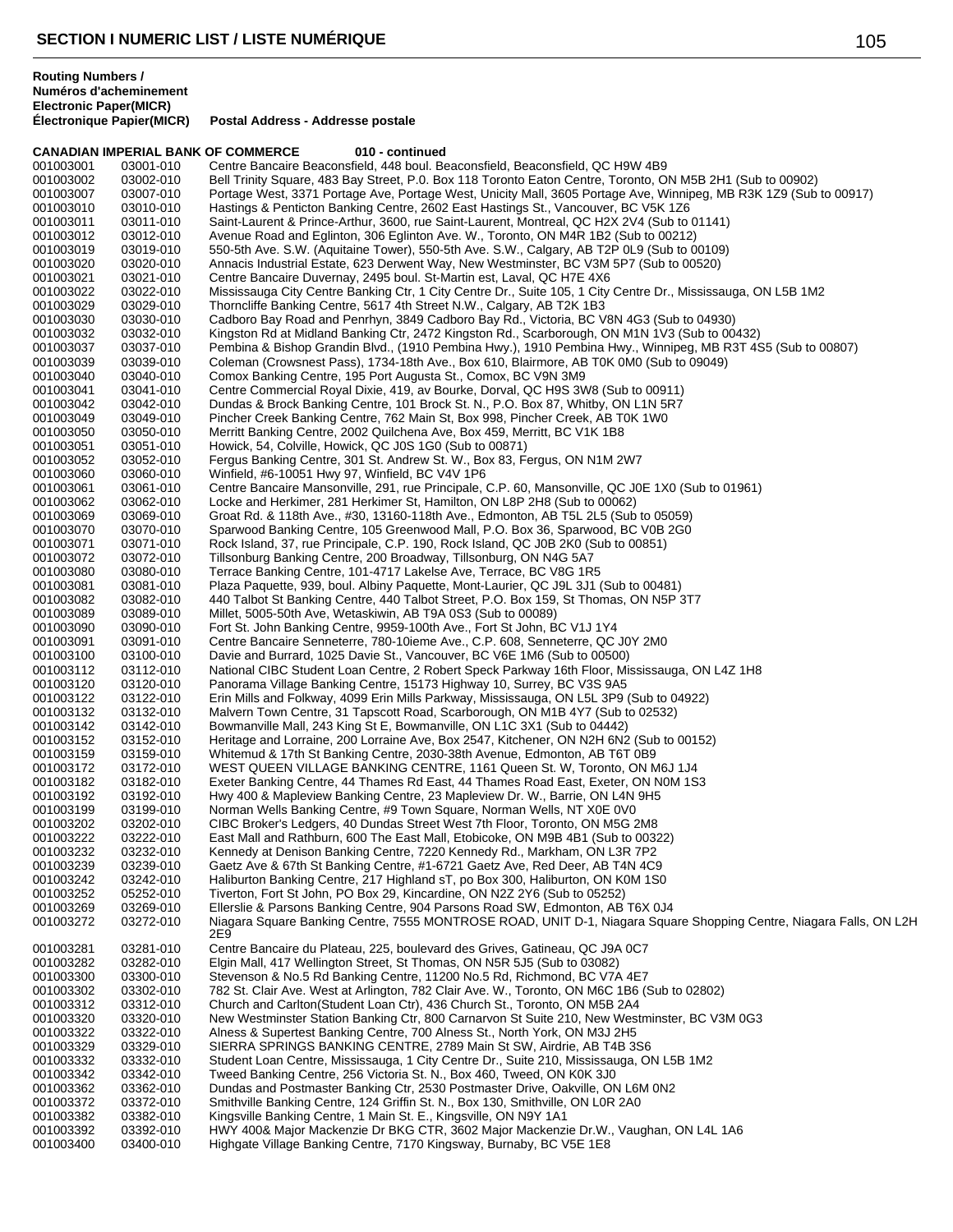|                        | <b>CANADIAN IMPERIAL BANK OF COMMERCE</b> | 010 - continued                                                                                                                                                                |
|------------------------|-------------------------------------------|--------------------------------------------------------------------------------------------------------------------------------------------------------------------------------|
| 001003402              | 03402-010                                 | 443 University Avenue at Dundas, 443 University Ave, Toronto, ON M5G 1T8 (Sub to 04702)                                                                                        |
| 001003412              | 03412-010                                 | Torbram and Highway 7, 9025 Torbram Road, Brampton, ON L6S 3L2 (Sub to 07612)                                                                                                  |
| 001003421              | 03421-010                                 | Ctr Banc Des Laurentides/Bellerose, 2165 Boul. Des Laurentides, Laval, QC H7M 4M2                                                                                              |
| 001003422              | 03422-010                                 | West Side Mall Banking Centre, 2400 Eglinton Ave. W. West Side Mall, 2400 Eglinton Ave. W., Toronto, ON M6M 1S6                                                                |
| 001003432<br>001003440 | 03432-010<br>03440-010                    | 83 Old Kingston Road, (Pickering Village), 83 Old Kingston Rd., Ajax, ON L1T 3A6 (Sub to 02542)<br>Tofino Banking Centre, 301 Campbell Street, PO Box 91, Tofino, BC V0R 2Z0   |
| 001003442              | 03442-010                                 | Port Perry Banking Centre, 145 Queen St., Box 749, Port Perry, ON L9L 1A6                                                                                                      |
| 001003452              | 03452-010                                 | Highland and Lawrence, 324 Highland Rd W, Kitchener, ON N2M 5G2 (Sub to 08252)                                                                                                 |
| 001003459              | 03459-010                                 | ALBANY BANKING CENTRE, 12904-167th Avenue NW, Edmonton, AB T6V 1J6                                                                                                             |
| 001003462              | 03462-010                                 | Bramalea & Mayfield Banking Centre, Unit# 1-11825 Bramalea Rd., Brampton, ON L6R 3S9                                                                                           |
| 001003472              | 03472-010                                 | Welland Plaza Banking Centre, 200 Fitch St., Welland, ON L3C 4V9                                                                                                               |
| 001003482              | 03482-010                                 | Tecumseh Banking Center, 195 Commercial Blvd, Tecumseh, ON N9K 1G5                                                                                                             |
| 001003500              | 03500-010                                 | ALDERBRIDGE&GARDEN CITY BANKING CTR, 9231 ALDERBRIDGE WAY, Richmond, BC V6X 0N1                                                                                                |
| 001003502              | 00902-010                                 | Toronto Eaton Centre, 220 Yonge Street, Toronto, ON M5B 2H1 (Sub to 00902)                                                                                                     |
| 001003522              | 03522-010                                 | Albion RD & Kipling Banking Centre, 1530 Albion Rd., Etobicoke, ON M9V 1B4                                                                                                     |
| 001003542              | 03542-010                                 | Princess and Sydenham, 241 Princess St., Box 1088, Kingston, ON K7L 4Y5 (Sub to 00542)                                                                                         |
| 001003552              | 03552-010                                 | 60 Bramalea Rd Banking Centre, 60 Bramalea Rd., Brampton, ON L6T 2W8                                                                                                           |
| 001003562              | 03562-010                                 | Walker's Line and Mainway, 1222 Walker's Line, Burlington, ON L7M 1Y7 (Sub to 04762)                                                                                           |
| 001003572              | 03572-010                                 | IRA Needles & University Bnk Ctr, 120 The Boardwalk, Kitchener, ON N2N 0B1                                                                                                     |
| 001003582              | 03582-010                                 | Arkona, 8482 Townsend Line, Box 111, Arkona, ON N0M 1B0 (Sub to 05782)                                                                                                         |
| 001003592              | 03592-010                                 | Yonge & Big Bay Point Banking Centre, 600 Yonge Street, Barrie, ON L4N 4E4                                                                                                     |
| 001003600              | 03600-010                                 | Northwoods Village Banking Centre, 2146 Dollarton Highway, North Vancouver, BC V7H 0B5                                                                                         |
| 001003602              | 03602-010                                 | Danforth & Broadview Banking Centre, 90 Danforth Ave., Toronto, ON M4K 1N1                                                                                                     |
| 001003609              | 03609-010                                 | Telephone Banking - ALTA, 5650 Yonge St, 20th Floor, North York, ON M2M 4G3                                                                                                    |
| 001003612              | 03612-010                                 | University and Adelaide, 181 University Ave, Toronto, ON M5H 3M7 (Sub to 04902)                                                                                                |
| 001003620              | 03620-010                                 | Scott RD & 73rd Ave Banking Centre, 7420 - 120 Street, Surrey, BC V3W 3M9                                                                                                      |
| 001003622              | 03622-010                                 | Lakeshore & 36th (Long Branch), 3657 Lakeshore Blvd. W., Etobicoke, ON M8W 1P7 (Sub to 00322)<br>Parkway Forest, 105 Parkway Forest Dr., North York, ON M2J 1L8 (Sub to 02632) |
| 001003632              | 03632-010<br>03642-010                    | Beaverton Banking Centre, 339 Simcoe St. E., Box 70, Beaverton, ON L0K 1A0                                                                                                     |
| 001003642<br>001003652 | 03652-010                                 | Mitchell Banking Centre, 95 Ontario Rd., Box 160, Mitchell, ON N0K 1N0                                                                                                         |
| 001003662              | 03662-010                                 | Eastgate Square Banking Centre, 75 Centennial Parkway North, Stoney Creek, ON L8E 5B2                                                                                          |
| 001003682              | 03682-010                                 | Ilderton Banking Centre, 13211 Ilderton Road, P.O. Box 70, Ilderton, ON N0M 2A0                                                                                                |
| 001003692              | 03692-010                                 | Southridge Mall Banking Centre, 1933 Regent St. S., Sudbury, ON P3E 5R2                                                                                                        |
| 001003700              | 03700-010                                 | Pacific National Exhibition, Vancouver, BC (Sub to 00010)                                                                                                                      |
| 001003702              | 03702-010                                 | Bloor & Bathurst Banking Centre, 532 Bloor St. W., Toronto, ON M5S 1Y3                                                                                                         |
| 001003709              | 03709-010                                 | Gates of Walden Banking Centre, 267 Walden Gate Southeast, Calgary, AB T2X 0R2                                                                                                 |
| 001003710              | 03710-010                                 | BC Telephone Bldg Kingsway/Boundary, #601-3777 Kingsway, Burnaby, BC V5H 1Y4 (Sub to 00410)                                                                                    |
| 001003712              | 03712-010                                 | Yorkdale Shopping Center, 3401 Dufferin St., North York, ON M6A 2T9 (Sub to 01912)                                                                                             |
| 001003720              | 03720-010                                 | Fraser Heights, 15989-10th Avenue, Surrey, BC V4N 1J6 (Sub to 08920)                                                                                                           |
| 001003722              | 03722-010                                 | Airport RD at Orlando Banking Ctr, 6543 Airport Rd., Mississauga, ON L4V 1E4                                                                                                   |
| 001003732              | 03732-010                                 | Danforth and Langford, 840 Danforth Ave., Toronto, ON M4J 1L7 (Sub to 00532)                                                                                                   |
| 001003742              | 03742-010                                 | 300 West Beaver Creek Rd Suite 201, Suite 201-300 West Beaver Creek Rd, Richmond Hill, ON L4B 3B1 (Sub to 08642)                                                               |
| 001003752              | 03752-010                                 | Ayr Banking Centre, 63 Stanley St., Ayr, ON N0B 1E0                                                                                                                            |
| 001003762              | 03762-010                                 | Mohawk & Upper Paradise Banking Ctr, 630 Mohawk Rd. W., Hamilton, ON L9C 1X6                                                                                                   |
| 001003769              | 03769-010                                 | Gateway Village Banking Centre, #100-10 Hebert Rd., St Albert, AB T8N 5T8                                                                                                      |
| 001003782              | 03782-010                                 | Gateway Plaza Banking Centre, 3168 Dougall Ave., Windsor, ON N9E 1S6                                                                                                           |
| 001003800              | 03800-010                                 | Renfrew Station Banking Centre, 2675 Renfrew St. Unit 105, Vancouver, BC V5M 3K4                                                                                               |
| 001003812              | 03812-010                                 | Wilson & Lady York, 837 Wilson Ave., North York, ON M3K 1E4 (Sub to 06622)                                                                                                     |
| 001003820              | 03820-010                                 | King George Hwy & 102nd Ave BKG CTR, 10166 King George Blvd, Surrey, BC V3T 2W4                                                                                                |
| 001003832<br>001003842 | 03832-010<br>03842-010                    | Cash Management Operations Centre, 5650 Yonge St 14th Floor, Toronto, ON M2M 4G3<br>Woodville, King St. E. (East of Hwy 46), Box 69, Woodville, ON K0M 2T0 (Sub to 03642)      |
| 001003852              | 03852-010                                 | Southampton Banking Centre, 147 High St., Box 220, Southampton, ON N0H 2L0                                                                                                     |
| 001003859              | 02769-010                                 | 7206-144th Ave., (Northeast Professional Centre), 7206-144th Ave., Edmonton, AB T5C 2R7 (Sub to 02769)                                                                         |
| 001003862              | 03862-010                                 | Centre Mall Banking Centre, 1273 Barton St E, Hamilton, ON L8H 2V4                                                                                                             |
| 001003869              | 03869-010                                 | North Town Banking Centre, Unit 170 9450-137 Ave NW, Edmonton, AB T5E 6C2                                                                                                      |
| 001003872              | 03872-010                                 | Jarvis Banking Centre, 12 Talbot St. E., Box 130, Jarvis, ON N0A 1J0 (Sub to 02772)                                                                                            |
| 001003882              | 03882-010                                 | Dundas and First, 1492 Dundas St. E., London, ON N5W 3B9 (Sub to 08382)                                                                                                        |
| 001003892              | 03892-010                                 | New Sudbury Banking Centre, 1349 LASALLE BOULEVARD UNIT 28F, Sudbury, ON P3A 1Z2                                                                                               |
| 001003899              | 03899-010                                 | Grande Prairie Shopping Centre, 11500-100th St, Grande Prairie, AB T8V 4C2 (Sub to 00599)                                                                                      |
| 001003900              | 03900-010                                 | No. 1 RD & Francis Banking Centre, 1-8751 No. 1 Rd., Richmond, BC V7C 1V2                                                                                                      |
| 001003902              | 03902-010                                 | Danforth & Carlaw Banking Centre, 557 Danforth Ave., Toronto, ON M4K 1P7                                                                                                       |
| 001003910              | 03910-010                                 | Kingsway at Willingdon, 4429 Kingsway, Burnaby, BC V5H 2A2 (Sub to 00410)                                                                                                      |
| 001003912              | 03912-010                                 | Wilson & Allingham Banking Centre, 418 Wilson Ave., North York, ON M3H 1S9                                                                                                     |
| 001003920              | 03920-010                                 | Whalley, 10620 King George Highway, P.O. Box 190, Surrey, BC V3T 4W8 (Sub to 03820)                                                                                            |
| 001003921              | 03921-010                                 | Centre Bancaire Centennial Plaza, 3343P, Boul. des Sources, Dollard-Des-Ormeaux, QC H9B 1Z8                                                                                    |
| 001003922              | 03922-010                                 | Manulife Corporate Park Banking Ctr, 6711 Mississauga Road, Mississauga, ON L5N 2W3                                                                                            |
| 001003930              | 03930-010                                 | Quadra and Hillside, 2639 Quadra St., Victoria, BC V8T 4E3 (Sub to 05030)                                                                                                      |
| 001003932              | 03932-010                                 | Cedarbrae Mall Banking Centre, 3453 Lawrence Ave. E., Scarborough, ON M1H 1B2                                                                                                  |
| 001003939              | 03939-010                                 | Suffield Canadian Forces Base, Suffield Canadian Forces Base, Box 340, Medicine Hat, AB T1A 7G1 (Sub to 00449)                                                                 |
| 001003940<br>001003942 | 02040-010<br>03942-010                    | Tofino, 301 Campbell St., P.O. Box 400, Tofino, BC V0R 2Z0 (Sub to 02040)<br>Port Hope Banking Centre, 185 Toronto Road, Port Hope, ON L1V 3V5                                 |
|                        |                                           |                                                                                                                                                                                |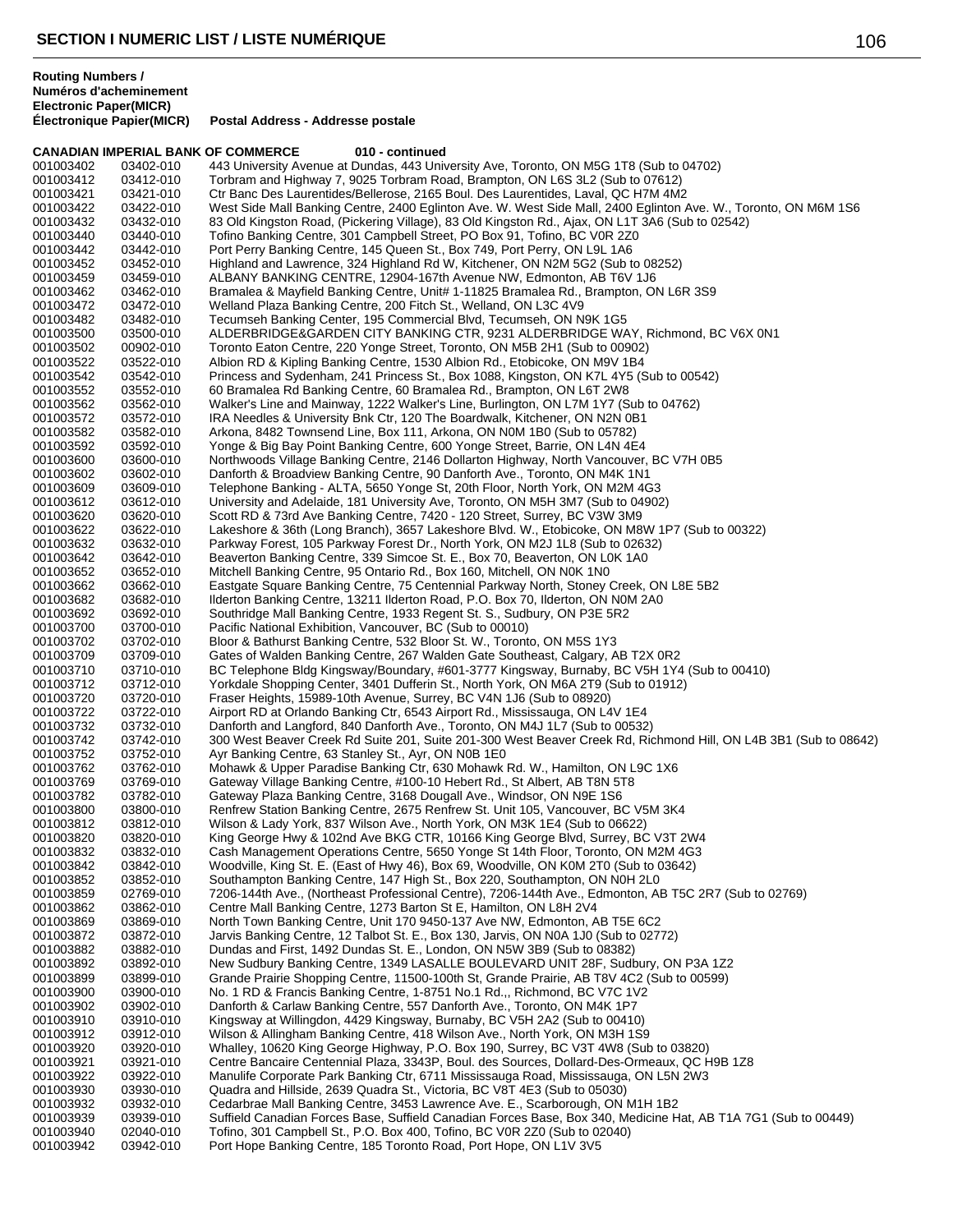|                        |                        | 010 - continued<br><b>CANADIAN IMPERIAL BANK OF COMMERCE</b>                                                                                                                               |
|------------------------|------------------------|--------------------------------------------------------------------------------------------------------------------------------------------------------------------------------------------|
| 001003950              | 03950-010              | Spruceland Banking Centre, 783 Central St, Prince George, BC V2M 3C7                                                                                                                       |
| 001003952              | 03952-010              | Bovaird & Conestoga Banking Centre, 380 Bovaird Drive Unit 1, Brampton, ON L6Z 2S6                                                                                                         |
| 001003962              | 03962-010              | Mt. Forest and Brant, 2017 Mount Forest Drive, Burlington, ON L7P 1H4 (Sub to 04762)<br>West Edmonton Mall, 8770-170th St No 2710, West Edmonton Mall, Edmonton, AB T5T 4J2 (Sub to 04959) |
| 001003969<br>001003972 | 04959-010<br>03972-010 | Selkirk, 165 Locke St E, Dunnville, ON N1A 1J6 (Sub to 04072)                                                                                                                              |
| 001003979              | 00479-010              | Jasper Park Lodge, Jasper, AB (Sub to 00479)                                                                                                                                               |
| 001003980              | 00080-010              | Carmacks, 110 Main St., Whitehorse, YT Y1A 2A8 (Sub to 00080)                                                                                                                              |
| 001003981              | 03981-010              | Vaudreuil Banking Centre, 3030 boul de la gare, Vaudreuil, QC J7V 0H1                                                                                                                      |
| 001003982              | 03982-010              | Thedford Banking Centre, 83 Main St., Box 100, Thedford, ON N0M 2N0 (Sub to 05782)                                                                                                         |
| 001003992              | 03992-010              | Capreol, 12 Young St, Box 130, Capreol, ON P0M 1H0 (Sub to 04192)                                                                                                                          |
| 001003999              | 03999-010              | Inuvik Banking Centre, 134 Mackenzie Rd., P.O. Box 1250, Inuvik, NT X0E 0T0                                                                                                                |
| 001004000              | 04000-010              | Powell and Victoria, 1904 Powell St., Vancouver, BC V5L 1J3 (Sub to 03010)                                                                                                                 |
| 001004002              | 00302-010              | King and Sherbourne, 226 King St. E., Toronto, ON M5A 1K1 (Sub to 00302)                                                                                                                   |
| 001004007              | 04007-010              | St Vital Centre Banking Centre, 1545 St Mary's Rd, Winnipeg, MB R2M 3V8                                                                                                                    |
| 001004008              | 04008-010              | R.C.M.P. Depot Division, Box 3704, Regina, SK S4P 2N8 (Sub to 00008)                                                                                                                       |
| 001004009              | 04009-010              | 1905-8th Ave. N.E., 1905-8th Ave. N.E., Calgary, AB T2E 0T2 (Sub to 07029)                                                                                                                 |
| 001004010              | 04010-010              | Broadway & McKenzie Banking Centre, 2896 West Broadway, Vancouver, BC V6K 2G7                                                                                                              |
| 001004012              | 04012-010              | Yonge-Norton Banking Centre, 5255 Yonge St., North York, ON M2N 6P4                                                                                                                        |
| 001004019              | 04019-010              | 2106-33rd Ave. S.W., 2106-33rd Ave. S.W., Calgary, AB T2T 1Z6 (Sub to 00329)                                                                                                               |
| 001004020              | 04020-010              | Ladner Banking Centre, 5045-48th Avenue, P.O. Box 160, Delta, BC V4K 3N6                                                                                                                   |
| 001004021              | 04021-010              | 4860, boul. des Sources, 4860, boul. des Sources, Dollard-Des-Ormeaux, QC H8Y 3C7 (Sub to 03921)                                                                                           |
| 001004022              | 04022-010              | Burnhamthorpe & Creditview BKG CTR, 4040 Creditview Road, Unit B8, Mississauga, ON L5C 3Y8                                                                                                 |
| 001004031              | 04031-010              | CTR Bancaire Carrefour Angrignon, 7077 boul Newman, Lasalle, QC H8N 1X1                                                                                                                    |
| 001004032              | 04032-010              | Lawrence and Warden, 2062 Lawrence Ave. E., Scarborough, ON M1R 2Z5 (Sub to 05932)                                                                                                         |
| 001004039              | 04039-010              | 1502-9th Ave. S., 1502-9th Ave. S., P.O. Box 1150, Lethbridge, AB T1J 4A5 (Sub to 00039)                                                                                                   |
| 001004040              | 04040-010              | Johnston and Elizabeth, 4786 Johnston Rd., P.O. Box 1160, Port Alberni, BC V9Y 7M1 (Sub to 00340)                                                                                          |
| 001004041              | 04041-010              | Place Versailles, 7275 est, rue Sherbrooke, Montreal, QC H1N 1E9 (Sub to 01011)                                                                                                            |
| 001004042              | 04042-010              | Cobourg Banking Centre, 51 King Street West, Cobourg, ON K9A 2M1                                                                                                                           |
| 001004049              | 04049-010              | Rockyford, 201 Main St., Box 10, Rockyford, AB T0J 2R0 (Sub to 04939)                                                                                                                      |
| 001004050              | 04050-010              | Chase, 637 Shuswap Ave., Box 247, Chase, BC V0E 1M0 (Sub to 02950)                                                                                                                         |
| 001004051              | 04051-010              | Centre Bancaire Saint-Bruno, 1445 rue Roberval, Saint-Bruno, QC J3V 5J1                                                                                                                    |
| 001004052              | 04052-010              | Owen Sound Banking Centre, 999-2nd Ave E, Owen Sound, ON N4K 2H5                                                                                                                           |
| 001004060              | 04060-010              | Summerland Banking Centre, 9920 Main St., Box 839, Summerland, BC V0H 1Z0                                                                                                                  |
| 001004061              | 00271-010<br>04062-010 | Centre d'achats St-Noel, C.P. 306, Thetford-Mines, QC G6G 5T1 (Sub to 00271)<br>Ancaster Banking Centre, 30 Wilson St. W., Ancaster, ON L9G 1N2                                            |
| 001004062<br>001004069 | 04069-010              | Sherwood Park Banking Centre, 250 - 1020 Sherwood Drive, Sherwood Park, AB T8A 2G4                                                                                                         |
| 001004071              | 04071-010              | Centre Bancaire Saint-Chrysostome, 559 rang Notre Dame, Saint-Chrysostome, QC J0S 1R0 (Sub to 00871)                                                                                       |
| 001004072              | 04072-010              | Dunnville Banking Centre, 165 Lock St. E., Dunnville, ON N1A 2X1                                                                                                                           |
| 001004079              | 04079-010              | Mundare, 5104-50th St., Box 378, Mundare, AB T0B 3H0 (Sub to 02979)                                                                                                                        |
| 001004081              | 04081-010              | Centre Bancaire Rosemere, 299, boul. Labelle, Rosemere, QC J7A 2H7                                                                                                                         |
| 001004082              | 04082-010              | London City Centre, 275 Dundas St., London, ON N6B 3L1 (Sub to 00082)                                                                                                                      |
| 001004087              | 04087-010              | 832 Red River Road Banking Centre, 832 Red River Rd., Thunder Bay, ON P7B 1K2                                                                                                              |
| 001004089              | 04089-010              | Willingdon, 5016-50th St., Box 120, Willingdon, AB T0B 4R0 (Sub to 02979)                                                                                                                  |
| 001004092              | 04092-010              | Gore & Queen, 109 Gore St., Box 160, Sault Ste Marie, ON P6A 5L7 (Sub to 00192)                                                                                                            |
| 001004100              | 04100-010              | Telus Garden Banking Centre, 783 Richard Street, 700 Richards, Vancouver, BC V6B 0M6                                                                                                       |
| 001004102              | 04102-010              | 345 Bloor Street East at Sherbourne, 345 Bloor Street E., Toronto, ON M4W 3J6 (Sub to 00502)                                                                                               |
| 001004120              | 04120-010              | Granview Corners South Surrey, 2245 160th Street Unit 10, Surrey, BC V3Z 9N6                                                                                                               |
| 001004122              | 04122-010              | Steeles and Weston Road, 5001 Steeles Ave. W., North York, ON M9L 2X1 (Sub to 08152)                                                                                                       |
| 001004132              | 04132-010              | Hwy 7 & Airport Rd Banking Centre, 9025 Airport Rd Unit 1, Brampton, ON L6S 0B8                                                                                                            |
| 001004142              | 04142-010              | Taunton & Wilson Banking Centre, 1371 Wilson Road North, Oshawa, ON L1K 2Z5                                                                                                                |
| 001004152              | 04152-010              | Yonge & Mulock Banking Centre, 16715 Yonge St, Newmarket, ON L3X 1X4                                                                                                                       |
| 001004159              | 04159-010              | 167th Ave & 50th St. Banking Ctr, 4951-167th Avenue NW, Edmonton, AB T5Y 0S4                                                                                                               |
| 001004162              | 04162-010              | Dundas & Neyagawa Banking Centre, 501 Dundas St W, Oakville, ON L6M 1L9                                                                                                                    |
| 001004169              | 04169-010              | Windermere Banking Centre, 6056 Currents Dr N.W., Edmonton, AB T6W 0L7                                                                                                                     |
| 001004172              | 04172-010              | Hwy 50 & Healy Banking Centre, 12736 Hwy 50, Bolton, ON L7E 4G1                                                                                                                            |
| 001004192              | 04192-010              | Val Caron Banking Centre, 2975 Hwy 69 N, Val Caron, ON P3N 1E1                                                                                                                             |
| 001004201              | 04201-010              | Centre Bancaire Ile-Perrot, 25, Boul. Don Quichotte, Suite 145, Ile-Perrot, QC J7V 7X4                                                                                                     |
| 001004202<br>001004220 | 04202-010<br>04220-010 | Church and Carlton (Student Loan Ctr), 436 Church St, Toronto, ON M5B 2A4<br>Cloverdale Brickyard Station BK CTR, 17461 Hwy 10, Surrey, BC V3S 2X6                                         |
| 001004222              | 04222-010              | Valhalla Executive Centre, 302 The East Mall, Islington, ON M9B 6C7 (Sub to 00322)                                                                                                         |
| 001004232              | 04232-010              | Global Derivative Settlement Ops, 12th Floor 161 Bay St, 12th Floor, 161 Bay Street, Toronto, ON M5J 2S8 (Sub to 09612)                                                                    |
| 001004242              | 04242-010              | Donald Cousens&Copper Creek Bkg Ctr, 510 Copper Creek Drive, Markham, ON L6B 0S1                                                                                                           |
| 001004252              | 04252-010              | CIBC Conestoga Banking Centre, 550 King St N, Waterloo, ON N2L 5W6                                                                                                                         |
| 001004262              | 04262-010              | Rymal & Upper Gage Banking Centre, Unit #150-905 Rymal Rd. E, Hamilton, ON L8W 3M2                                                                                                         |
| 001004272              | 04272-010              | Lake & Lakeshore Banking Centre, 33 Lakeshore Rd., St Catharines, ON L2N 7B3                                                                                                               |
| 001004282              | 04282-010              | Forest Glade & Wildwood, 3145 Forest Glade Drive, Windsor, ON N8R 1W6 (Sub to 07582)                                                                                                       |
| 001004292              | 04292-010              | Chelmsford, 4764 Regional Road 15, Chelmsford, ON P0M 1L0 (Sub to 04192)                                                                                                                   |
| 001004299              | 04299-010              | Fort Simpson Banking Centre, 9909-97th Ave, Fort Simpson, NT X0E 0N0                                                                                                                       |
| 001004300              | 04300-010              | 4th & Arbutus Banking Centre, 2092 West 4th Avenue, Vancouver, BC V6J 1M9                                                                                                                  |
| 001004302              | 04302-010              | St. Clair and Avenue Road, 135 St. Clair Ave. W., Toronto, ON M4V 1P4 (Sub to 00112)                                                                                                       |
| 001004312              | 04312-010              | Dealer Operations, Ontario Wholesale, 100 University Avenue, 3rd Floor, Toronto, ON M5J 2X4 (Sub to 05032)                                                                                 |
|                        |                        |                                                                                                                                                                                            |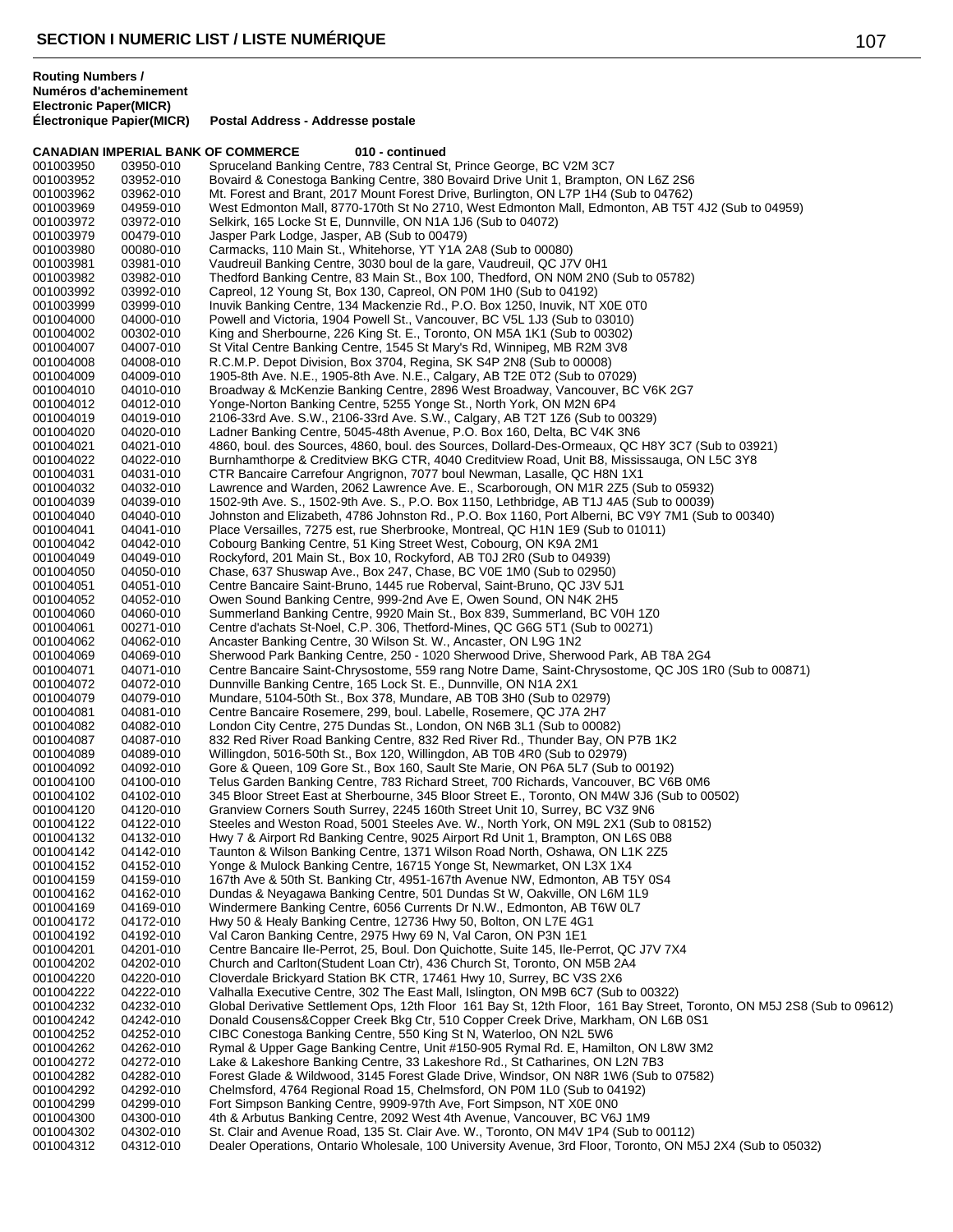**CANADIAN IMPERIAL BANK OF COMMERCE 010 - continued** 001004322 04322-010 Finch & Weston RD Banking Centre, 2340 Finch Ave. W., North York, ON M9M 2C7<br>001004332 04332-010 CIBC Finance Inc, 595 Bay St 5th Floor, Toronto, ON M5G 2C2 001004332 04332-010 CIBC Finance Inc, 595 Bay St 5th Floor, Toronto, ON M5G 2C2 Keele and Rivermede Banking Centre, 8099 Keele St., Concord, ON L4K 1Y6 001004352 04352-010 Bayfield, Bayfield, Box 156, Goderich, ON N7A 3Z2 (Sub to 07652) Upper Middle & Guelph BKG Ctr, 2025 Guelph Line, Burlington, ON L7P 4M8 001004382 04382-010 1170 London Rd Banking Centre, 1170 London Rd., Sarnia, ON N7S 1P4 001004392 04392-010 Durham Banking Centre, 90 Kingston Road E, Ajax, ON L1Z 1G1 Bloor and Fieldgate, 3439 Fieldgate Dr., Mississauga, ON L4X 2J4 (Sub to 05222) 001004432 04432-010 Commercial Mortgages Centre, 595 Bay St 5th Floor, Toronto, ON M5G 2C2<br>001004442 04442-010 King & Temperance Banking Centre, 2 King St. E., Box 99, Bowmanville, ON 001004442 04442-010 King & Temperance Banking Centre, 2 King St. E., Box 99, Bowmanville, ON L1C 3K8<br>001004452 04452-010 Tottenham Banking Centre, 55 Queen St S, Box 550, Tottenham, ON L0G 1W0 001004452 04452-010 Tottenham Banking Centre, 55 Queen St S, Box 550, Tottenham, ON L0G 1W0 001004459 04459-010 The Hamptons Banking Centre, 19831 62nd Ave NW, Edmonton, AB T6M 0M8<br>001004472 01072-010 Drummond and Dunn, 6175 Dunn St., Niagara Falls, ON L2G 2P4 (Sub to 0107 001004472 01072-010 Drummond and Dunn, 6175 Dunn St., Niagara Falls, ON L2G 2P4 (Sub to 01072)<br>001004482 04482-010 Courtright, 1552 St. Clair Pkwy., Box 190, Courtright, ON N0N 1H0 (Sub to 08782) 001004482 04482-010 Courtright, 1552 St. Clair Pkwy., Box 190, Courtright, ON N0N 1H0 (Sub to 08782)<br>001004492 04492-010 Hwy 404 & Major Mackenzie Dr Bnk Ctr, 700 Markland St, Markham, ON L6C 0G6 001004492 04492-010 Hwy 404 & Major Mackenzie Dr Bnk Ctr, 700 Markland St, Markham, ON L6C 0G6<br>001004502 04502-010 Church & Carlton Banking Centre, 436 Church St., Toronto, ON M5B 2A4 (Sub to ( 001004502 04502-010 Church & Carlton Banking Centre, 436 Church St., Toronto, ON M5B 2A4 (Sub to 04802)<br>001004522 04522-010 1500 Royal York Road (Weston), 1500 Royal York Rd., Etobicoke, ON M9P 3B6 001004522 04522-010 1500 Royal York Road (Weston), 1500 Royal York Rd., Etobicoke, ON M9P 3B6 001004532 04532-010 Don Mills & Cliffwood Banking CTR, 3931 Don Mills Rd., North York, ON M2H 2S7 001004542 04542-010 936 Simcoe Street North, 936 Simcoe St. N., Oshawa, ON L1G 4W2 (Sub to 04142) Fordwich, Patrick St., Box 22, Fordwich, ON N0G 1V0 (Sub to 02652) 001004562 04562-010 MT Albion & Greenhill Banking CTR, 399 Greenhill Ave, Hamilton, ON L8K 6N5 Beamsville Banking Centre, 4961 King St E, Beamsville, ON L0R 1B0 001004582 04582-010 Oxford and Hyde Park Banking Centre, 780 Hyde Park Road, London, ON N6H 5W9<br>001004592 04592-010 Bayview & Wellington Banking Centre, 660 Wellington East, Aurora, ON L4G 0K3 001004592 04592-010 Bayview & Wellington Banking Centre, 660 Wellington East, Aurora, ON L4G 0K3 483 Dundas at Spadina Banking CTR, 483 Dundas St. W., Toronto, ON M5T 1H1 001004622 04622-010 Dundas & Burnhamthorpe Banking CTR, 4914 Dundas St. W., Etobicoke, ON M9A 1B5<br>001004642 04642-010 Brooklin Banking Centre, 50 Baldwin St., Box 130, Brooklin, ON L1M 1A2 Brooklin Banking Centre, 50 Baldwin St., Box 130, Brooklin, ON L1M 1A2 001004652 04652-010 Schomberg Banking Centre, 184 Main St., Box 130, Schomberg, ON L0G 1T0 001004662 04662-010 McMaster Medical Centre, 1200 Main St. W., Box 231, Station E, Hamilton, ON L8S 4L3 (Sub to 00562)<br>001004672 04672-010 Page and Queenston. 255 Church St.. St Catharines. ON L2R 3E8 (Sub to 00172) Page and Queenston, 255 Church St., St Catharines, ON L2R 3E8 (Sub to 00172) 001004692 04692-010 Wellington Square, 625 Trunk Rd., Sault Ste Marie, ON P6A 3T1 (Sub to 09992) 001004700 04700-010 Broadway & Commercial Banking CTR, 1704 East Broadway, Vancouver, BC V5N 1W3<br>001004702 04702-010 University at Dundas Banking Centre, 460 University Avenue, Toronto, ON M5G 1V1 001004702 04702-010 University at Dundas Banking Centre, 460 University Avenue, Toronto, ON M5G 1V1<br>001004710 04710-010 1066 Hastings West, Box 12505, 1066 West Hastings St., Vancouver, BC V6E 3X1 ( 001004710 04710-010 1066 Hastings West, Box 12505, 1066 West Hastings St., Vancouver, BC V6E 3X1 (Sub to 00010)<br>001004712 04712-010 1865 Leslie St Banking Centre, 1865 LESLIE STREET, 1865 Leslie St., North York, ON M3B 2M3 001004712 04712-010 1865 Leslie St Banking Centre, 1865 LESLIE STREET, 1865 Leslie St., North York, ON M3B 2M3<br>001004722 04722-010 Six Points Plaza, 3835 Bloor St. W., Etobicoke, ON M9B 1K9 (Sub to 00322) 001004722 04722-010 Six Points Plaza, 3835 Bloor St. W., Etobicoke, ON M9B 1K9 (Sub to 00322)<br>001004729 04729-010 Beacon Heights Banking Centre, 100-12024 Sarcee Trail NW, Calgary, AB T 001004729 04729-010 Beacon Heights Banking Centre, 100-12024 Sarcee Trail NW, Calgary, AB T3R 0J1<br>001004732 04732-010 1118 Victoria Park Ave. at St. Clair, 1118 Victoria Park Ave., Toronto, ON M4B 2K3 001004732 04732-010 1118 Victoria Park Ave. at St. Clair, 1118 Victoria Park Ave., Toronto, ON M4B 2K3 (Sub to 08732)<br>001004742 04742-010 Orono Banking Centre, 5284 Main Street, P.O. Box 29, Orono, ON L0B 1M0 (Sub to 02842 001004742 04742-010 Orono Banking Centre, 5284 Main Street, P.O. Box 29, Orono, ON L0B 1M0 (Sub to 02842)<br>001004752 04752-010 Norwich & Montclair Banking Centre, 467 Norwich Ave, Woodstock, ON N4S 9A2 001004752 04752-010 Norwich & Montclair Banking Centre, 467 Norwich Ave, Woodstock, ON N4S 9A2 001004759 04759-010 Emerald Hills Banking Centre, 300-8005 Emerald Dr, Sherwood Park, AB T8H 0P1<br>001004762 04762-010 Burlington Banking Centre, 2400 Fairview St., Burlington, ON L7R 2E4 Burlington Banking Centre, 2400 Fairview St., Burlington, ON L7R 2E4 001004772 04772-010 Fischer Hallman & Columbia Bnk Ctr, Unit #22-450 Columbia St. W, Waterloo, ON N2T 2W1<br>001004782 04782-010 Parkhill Banking Centre, 244 Parkhill Main Street, Box 10, Parkhill, ON N0M 2K0 Parkhill Banking Centre, 244 Parkhill Main Street, Box 10, Parkhill, ON N0M 2K0 001004792 04792-010 Espanola, 143 Tudhope St., Box 1670, Espanola, ON P0P 1C0 (Sub to 00692) 001004800 04800-010 Georgia and Nicola, 1455 West Georgia St., Vancouver, BC V6G 2T3 (Sub to 00500)<br>001004802 04802-010 Parliament & Carlton Banking Centre. 245 Carlton St., Toronto. ON M5A 2L2 Parliament & Carlton Banking Centre, 245 Carlton St., Toronto, ON M5A 2L2 001004810 04810-010 10th & Sasamat Banking Centre, 4489 West 10th Ave., Vancouver, BC V6R 2H8<br>001004811 04811-010 CTR BANC Montee Masson et Crepeau, 446 Montee Masson, Mascouche, QC J CTR BANC Montee Masson et Crepeau, 446 Montee Masson, Mascouche, QC J7K 2L5 001004812 04812-010 Bayview at Millwood Banking Centre, 1529 Bayview Ave., Toronto, ON M4G 3B5 001004820 04820-010 Aldergrove Banking Centre, 3082-272nd St., Box 652, Aldergrove, BC V4W 3R7 Highway 10 & Bristol Banking Centre, 30 Bristol Rd. E., Mississauga, ON L4Z 3K8 001004832 04832-010 Sheppard & Glen Watford Banking CTR, 4256 Sheppard Ave. E., Scarborough, ON M1S 1T5<br>001004842 04842-010 North Front and Bell Blvd., Unit 4-366 North Front St., 366 North Front St., Belleville, ON K8P 001004842 04842-010 North Front and Bell Blvd., Unit 4-366 North Front St., 366 North Front St., Belleville, ON K8P 5E6<br>001004852 04852-010 Atwood, 200A Main St. (Hwy 23), Box 160, Atwood, ON N0G 1B0 (Sub to 02652) 001004852 04852-010 Atwood, 200A Main St. (Hwy 23), Box 160, Atwood, ON N0G 1B0 (Sub to 02652) 001004862 04862-010 879 Barton Street East at Gage, 879 Barton St. E., Hamilton, ON L8L 3B4 (Sub to 03862)<br>001004872 04872-010 Victoria and Willmott. 4893 Victoria Ave. Niagara Falls, ON L2F 4C4 (Sub to 00472) 001004872 04872-010 Victoria and Willmott, 4893 Victoria Ave, Niagara Falls, ON L2E 4C4 (Sub to 00472) 001004882 04882-010 Adelaide & Huron Banking Centre, 1080 Adelaide St. North Unit # 10, London, ON N5Y 2N1<br>001004892 04892-010 Cobalt, 8 Lang St., Box 400, New Liskeard, ON P0J 1P0 (Sub to 00592) 001004892 04892-010 Cobalt, 8 Lang St., Box 400, New Liskeard, ON P0J 1P0 (Sub to 00592) 001004900 01800-010 Lynn Valley Centre, 1199 Lynn Valley Rd., North Vancouver, BC V7J 3H2 (Sub to 01800)<br>001004902 04902-010 University and King Banking Centre, 100 University Avenue, Toronto, ON M5J 1V6 001004902 04902-010 University and King Banking Centre, 100 University Avenue, Toronto, ON M5J 1V6<br>001004910 04910-010 2453 Marine Drive, 2453 Marine Dr, West Vancouver, BC V7V 1L3 (Sub to 08910) 001004910 04910-010 2453 Marine Drive, 2453 Marine Dr, West Vancouver, BC V7V 1L3 (Sub to 08910)<br>001004912 04912-010 Yonge at Steeles Banking Centre, 7027 Yonge St., Thornhill, ON L3T 2A5 001004912 04912-010 Yonge at Steeles Banking Centre, 7027 Yonge St., Thornhill, ON L3T 2A5 Erin Mills Banking Centre, Suite 5025-5100 Erin Mills Pkwy, Mississauga, ON L5M 0R7 001004930 04930-010 SHELBOURNE & MCKENZIE BANKING CENTRE, 3959 Shelbourne Street, Victoria, BC V8N 3E1<br>001004932 04932-010 York Mills at Parkwoods Village Dr., 1277 York Mills Rd., North York, ON M3A 1Z5 (Sub to 07832) York Mills at Parkwoods Village Dr., 1277 York Mills Rd., North York, ON M3A 1Z5 (Sub to 07832) 001004939 04939-010 Strathmore, 334-2nd St., Box 2010, Strathmore, AB T1P 1K1 001004940 04940-010 Driftwood Mall Banking Centre, 2785 South Island Highway, Courtenay, BC V9N 2L8<br>001004942 04942-010 Lakefield Banking Centre, 37 Queen St., Box 29, Lakefield, ON K0L 2H0 Lakefield Banking Centre, 37 Queen St., Box 29, Lakefield, ON K0L 2H0 001004950 04950-010 Ashcroft, P.O. Box 279, Ashcroft, BC V0K 1A0 (Sub to 06950) Nobleton Banking Centre, 12943 Hwy 27, Nobleton, ON L0G 1N0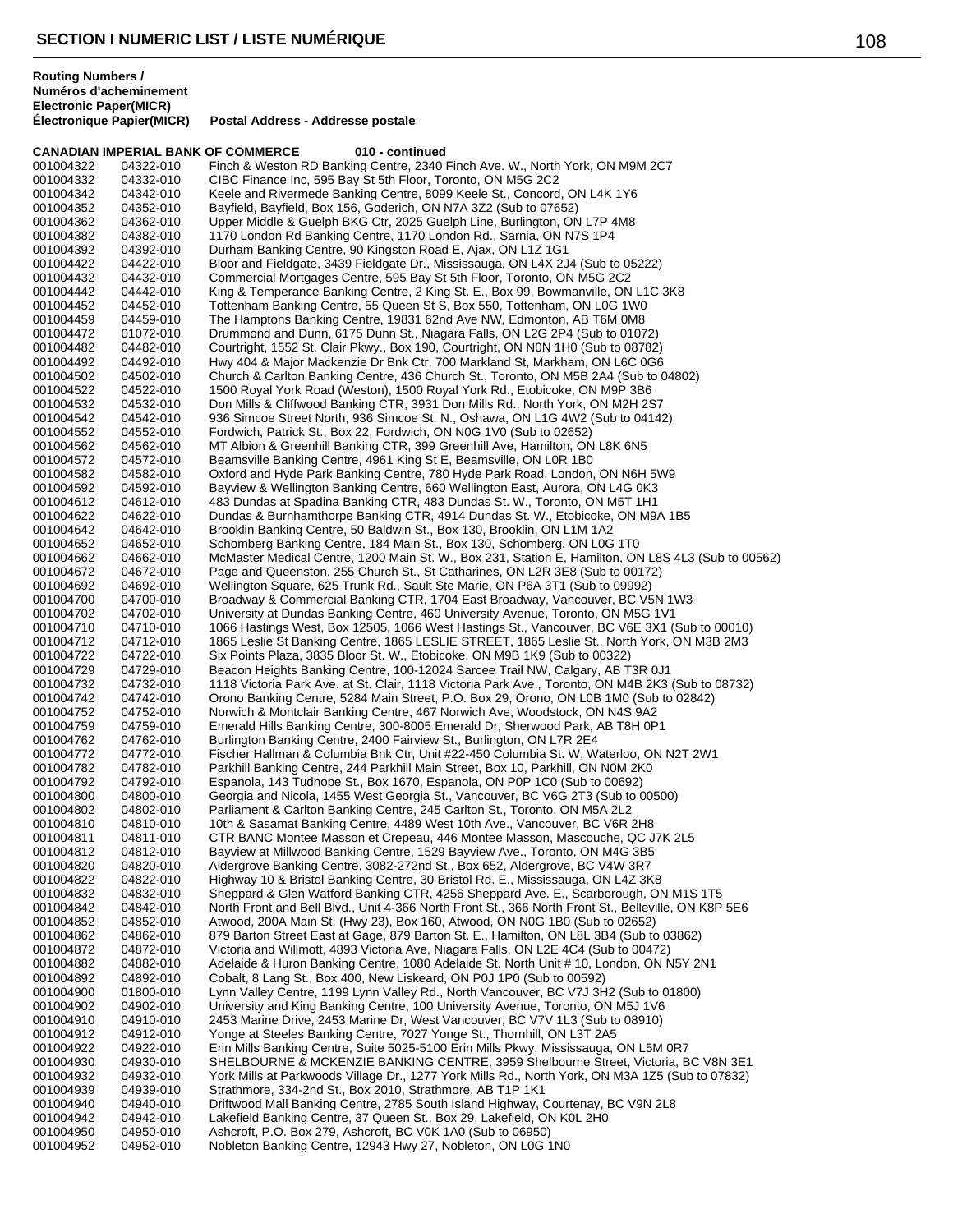**CANADIAN IMPERIAL BANK OF COMMERCE 010 - continued** 001004959 04959-010 Westgate Banking Centre, 10058-170 St NW, 10058-170 Street, Edmonton, AB T5S 2G3<br>001004962 04962-010 Gage & Fennell Banking Centre, 997 Fennell Avenue East, Hamilton, ON L8T 1R1 001004962 04962-010 Gage & Fennell Banking Centre, 997 Fennell Avenue East, Hamilton, ON L8T 1R1 St Albert Trail Banking Centre, #200-590 St. Albert Trail, St Albert, AB T8N 5Z1 001004972 04972-010 Upper James & Rymal Banking Centre, 1550 Upper James, Hamilton, ON L9B 2L6<br>001004980 04980-010 Haines Junction, 110 Main St., Whitehorse, YT Y1A 2A8 (Sub to 00080) Haines Junction, 110 Main St., Whitehorse, YT Y1A 2A8 (Sub to 00080) 001004982 04982-010 Tilbury Banking Centre, 4 Queen St. N., Box 670, Tilbury, ON N0P 2L0 001004990 04990-010 Hudson Hope, P.O. Box 329, Hudson Hope, BC V0C 1V0 (Sub to 01090)<br>001005002 05002-010 Adelaide and Peter. 317 Adelaide St. W.. Toronto. ON M5V 1P9 (Sub to 0 Adelaide and Peter, 317 Adelaide St. W., Toronto, ON M5V 1P9 (Sub to 00602) 001005008 05008-010 Southland Mall Banking Centre, 3021 Gordon Rd, Regina, SK S4S 6H7<br>001005009 05009-010 9945 Fairmount Dr. S.E., 9945 Fairmount Dr. S.E., Calgary, AB T2J 0S 001005009 05009-010 9945 Fairmount Dr. S.E., 9945 Fairmount Dr. S.E., Calgary, AB T2J 0S2 (Sub to 07009)<br>001005010 05010-010 Middlegate Shopping Centre, 7155 Kingsway, Burnaby, BC V5E 2V1 (Sub to 00410) 001005010 05010-010 Middlegate Shopping Centre, 7155 Kingsway, Burnaby, BC V5E 2V1 (Sub to 00410)<br>001005011 05011-010 CTR Bancaire Cote-Vertu et Grimard. 249. chemin de la Cote-Vertu. Saint-Laurent. ( 001005011 05011-010 CTR Bancaire Cote-Vertu et Grimard, 249, chemin de la Cote-Vertu, Saint-Laurent, QC H4N 1C8<br>001005012 05012-010 Falinton & Glenarden Banking Centre, 1150 Falinton Ave, W., Toronto, ON M6C 2F2 001005012 05012-010 Eglinton & Glenarden Banking Centre, 1150 Eglinton Ave. W., Toronto, ON M6C 2E2<br>001005019 05019-010 11625 Elbow Drive S.W., 11625 Elbow Drive S.W., Calgary, AB T2W 1G8 (Sub to 012 001005019 05019-010 11625 Elbow Drive S.W., 11625 Elbow Drive S.W., Calgary, AB T2W 1G8 (Sub to 01229)<br>001005020 05020-010 Hope Banking Centre, 413 Wallace St., Box 848, Hope, BC V0X 1L0 001005020 05020-010 Hope Banking Centre, 413 Wallace St., Box 848, Hope, BC V0X 1L0<br>001005021 05021-010 Jean Talon & Langelier Bnk Ctr, 6850 rue Jean Talon Est, Saint-Leor 001005021 05021-010 Jean Talon & Langelier Bnk Ctr, 6850 rue Jean Talon Est, Saint-Leonard, QC H1S 1N1<br>001005022 05022-010 Rexdale & Kipling Banking Centre, 136 Rexdale Blvd., Etobicoke, ON M9W 1P6 001005022 05022-010 Rexdale & Kipling Banking Centre, 136 Rexdale Blvd., Etobicoke, ON M9W 1P6<br>001005030 05030-010 Mavfair Banking Centre, 326-3147 Douglas Street, Victoria, BC V87 6F3 001005030 05030-010 Mayfair Banking Centre, 326-3147 Douglas Street, Victoria, BC V8Z 6E3 001005031 05031-010 Centre Bancaire Kildare et Caldwell, 7005, chemin Kildare, Cote Saint-Luc, QC H4W 1C1<br>001005032 05032-010 CIBC Wholesale & Indirect Lending. 100 University Avenue. 3rd Floor. Toronto. ON M5J 2 001005032 05032-010 CIBC Wholesale & Indirect Lending, 100 University Avenue, 3rd Floor, Toronto, ON M5J 2X4<br>001005039 05039-010 Eckville Banking Centre, 5101-50th St., Box 60, Eckville, AB T0M 0X0 (Sub to 00939) 001005039 05039-010 Eckville Banking Centre, 5101-50th St., Box 60, Eckville, AB T0M 0X0 (Sub to 00939) Saint-Laurent & Chabanel, 9330, rue Saint-Laurent, Montreal, QC H2N 1N3 (Sub to 08041) 001005042 05042-010 Midland Banking Centre, 274 King St., Midland, ON L4R 3M6 001005049 05049-010 Delia, Main St. and 1st Ave. N., Box 207, Delia, AB T0J 0W0 (Sub to 00349) Scotstown, 45, rue Victoria Ouest, C.P. 130, Scotstown, QC J0B 3B0 (Sub to 00351) 001005052 05052-010 University of Waterloo(Std Loan Ctr), Campus Centre Bldg, Box 543, Waterloo, ON N2J 4B8<br>001005059 05059-010 Oliver Square Banking Centre, 11504-104th Ave., Edmonton, AB T5K 2S5 001005059 05059-010 Oliver Square Banking Centre, 11504-104th Ave., Edmonton, AB T5K 2S5<br>001005060 05060-010 Rutland, 405 Highway 33 West, Kelowna, BC V1X 1Y2 (Sub to 06060) 001005060 05060-010 Rutland, 405 Highway 33 West, Kelowna, BC V1X 1Y2 (Sub to 06060)<br>001005061 05061-010 Danville, 2 rue du Carmel, CP 130 Succ Bureau-Chef, Danville, QC J0 001005061 05061-010 Danville, 2 rue du Carmel, CP 130 Succ Bureau-Chef, Danville, QC J0A 1A0 (Sub to 00071)<br>001005062 05062-010 Main & Erie. 432 Main St. E.. Hamilton. ON L8N 1J9 (Sub to 00062) Main & Erie, 432 Main St. E., Hamilton, ON L8N 1J9 (Sub to 00062) 001005069 05069-010 Capilano Banking Centre, 6130 Terrace Road, Edmonton, AB T6A 3Z1 001005070 05070-010 Castleaird Plaza Banking Centre, 1801 Columbia Ave., Castlegar, BC V1N 3Y2 001005071 05071-010 Centre Bancaire Saint-Ferdinand, 544 rue Principale, Saint-Ferdinand, QC G0N 1N0 (Sub to 00271)<br>001005072 05072-010 Ridgeway Banking Centre, 310 Ridge Rd., Box 160, Ridgeway, ON L0S 1N0 001005072 05072-010 Ridgeway Banking Centre, 310 Ridge Rd., Box 160, Ridgeway, ON L0S 1N0 001005079 05079-010 Waskatenau, Main St., Box 339, Waskatenau, AB T0A 3P0 (Sub to 06079) 001005089 05089-010 Boyle Banking Centre, 5103-3rd Street, Box 119, Boyle, AB T0A 0M0<br>001005091 05091-010 Centre Bancaire Lebel-sur-Quevillon, 72 Place Qeuvillon, C.P. 370, La 001005091 05091-010 Centre Bancaire Lebel-sur-Quevillon, 72 Place Qeuvillon, C.P. 370, Lebel-sur-Quevillon, QC J0Y 1X0 (Sub to 03091)<br>001005092 05092-010 Matheson Banking Centre, 429 Fifth Ave., Box 100, Matheson, ON P0K 1 001005092 05092-010 Matheson Banking Centre, 429 Fifth Ave., Box 100, Matheson, ON P0K 1N0 (Sub to 00492)<br>001005102 05102-010 University and Wellington. 40 University Ave., Toronto. ON M5J 1T1 (Sub to 04902) 001005102 05102-010 University and Wellington, 40 University Ave., Toronto, ON M5J 1T1 (Sub to 04902) 001005112 05112-010 Mississauga Rd & Williams Pky BK Ctr, 9475 Mississauga Rd, Brampton, ON L6X 0Z8<br>001005122 03552-010 Torbram and Drew, 7255 Torbram Road, Mississauga, ON L4T 1G8 (Sub to 03552) 001005122 03552-010 Torbram and Drew, 7255 Torbram Road, Mississauga, ON L4T 1G8 (Sub to 03552) Wentworth and Wilson Road South, 1-350 Wentworth St E, Oshawa, ON L1H 7R7 (Sub to 00142) 001005152 05152-010 McLaughlin and Ray Lawson, 499 Ray Lawson Blvd., Brampton, ON L6Y 4E6 (Sub to 01652)<br>001005162 05162-010 Dundas & Appleby Line Banking Ctr, 3111 Appleby Line, Burlington, ON L7M 0V7 001005162 05162-010 Dundas & Appleby Line Banking Ctr, 3111 Appleby Line, Burlington, ON L7M 0V7<br>001005172 05172-010 Heritage Village Banking Centre, 4100 Victoria Ave, Vineland, ON L0R 2C0 001005172 05172-010 Heritage Village Banking Centre, 4100 Victoria Ave, Vineland, ON L0R 2C0 001005192 05192-010 Leslie & Elgin Mills Banking Centre, 10652 Leslie St, Richmond Hill, ON L4S 0B9 Rankin Inlet Banking Centre, Box 10, Rankin Inlet, NU X0C 0G0 001005202 05202-010 Yonge and Wellesley, 561 Yonge St., Toronto, ON M4Y 1Z2 (Sub to 00502) Blossomfield and Lawrence, Commerce Court Postal Station, Toronto, ON M5L 1A2 001005222 05222-010 Dixie & Burnhamthorpe Banking Centre, 4141 Dixie Rd., Mississauga, ON L4W 1V5 001005242 05242-010 Bobcaygeon Banking Centre, 93 Bolton St., Box 430, Bobcaygeon, ON K0M 1A0<br>001005252 05252-010 Kincardine Banking Centre, 822 Queen Street, Box 29, Kincardine, ON N2Z 2Y6 Kincardine Banking Centre, 822 Queen Street, Box 29, Kincardine, ON N2Z 2Y6 001005262 05262-010 Rymal Rd E & Terryberry Banking Ctr, 2140 Rymal Rd E, Hannon, ON L0R 1P0<br>001005282 05282-010 Glencoe Banking Centre, 252 Main St., Box 338, Glencoe, ON N0L 1M0 001005282 05282-010 Glencoe Banking Centre, 252 Main St., Box 338, Glencoe, ON N0L 1M0 001005320 05320-010 Fleetwood Banking Centre, UNIT#101-16016 Fraser Hwy, Surrey, BC V4N 0G3<br>001005322 05322-010 Keele & Sheppard Banking Centre, 3324 Keele St., North York, ON M3M 2H7 001005322 05322-010 Keele & Sheppard Banking Centre, 3324 Keele St., North York, ON M3M 2H7 001005342 05342-010 Gardiners & Taylor-Kidd Banking CTR, 785 Gardiners Rd., Kingston, ON K7M 7H8<br>001005352 05352-010 Dungannon, Southampton St., Box 156, Goderich, ON N7A 3Z2 (Sub to 07652) 001005352 05352-010 Dungannon, Southampton St., Box 156, Goderich, ON N7A 3Z2 (Sub to 07652) 001005382 05382-010 Devonshire Mall Banking Centre, 3100 Howard Ave., Windsor, ON N8X 3Y8 001005402 05402-010 Dundas and Euclid, 836 Dundas St. W., Toronto, ON M6J 1V5 (Sub to 07102) 001005410 05410-010 Capilano Square Banking Centre, #400-879 Marine Drive, North Vancouver, BC V7P 1R7<br>001005422 05422-010 Islington & Steeles Banking Centre, 2973 Islington Ave., North York, ON M9L 2K7 001005422 05422-010 Islington & Steeles Banking Centre, 2973 Islington Ave., North York, ON M9L 2K7<br>001005432 05432-010 Britannia & Latimer Heartland BK Ct, 5985 Latimer Drive, Mississauga, ON L5V 08 001005432 05432-010 Britannia & Latimer Heartland BK Ct, 5985 Latimer Drive, Mississauga, ON L5V 0B7<br>001005452 05452-010 University & Lincoln Banking Centre. 315 Lincoln Rd. Waterloo. ON N2J 4H7 University & Lincoln Banking Centre, 315 Lincoln Rd, Waterloo, ON N2J 4H7 001005472 05472-010 The Pen Banking Centre, 221 Glendale Avenue W., St Catharines, ON L2T 2K9<br>001005482 05482-010 Dundas and Clarke Banking Centre, 380 Clarke Rd, London, ON N5W 6E7 001005482 05482-010 Dundas and Clarke Banking Centre, 380 Clarke Rd, London, ON N5W 6E7<br>001005522 05522-010 Jane & Sheppard Banking Centre, 2516 Jane St., North York, ON M3L 1S1 001005522 05522-010 Jane & Sheppard Banking Centre, 2516 Jane St., North York, ON M3L 1S1<br>001005529 05529-010 CREEKSIDE BANKING CENTRE, 12618 Symons Valley Rd NW, Calgary, 001005529 05529-010 CREEKSIDE BANKING CENTRE, 12618 Symons Valley Rd NW, Calgary, AB T3P 0A3<br>001005530 05530-010 BROADMEAD BANKING CENTRE. Unit 700-777 Roval Oak DR. Victoria. BC V8X 4V1 BROADMEAD BANKING CENTRE, Unit 700-777 Royal Oak DR, Victoria, BC V8X 4V1 001005542 05542-010 Uxbridge Banking Centre, 49 Brock St. W., Box 220, Uxbridge, ON L9P 1M7 Fairview Park, Fairway Rd. and Highway 8, 2960 Kingsway Dr, Kitchener, ON N2C 1X1 (Sub to 00152)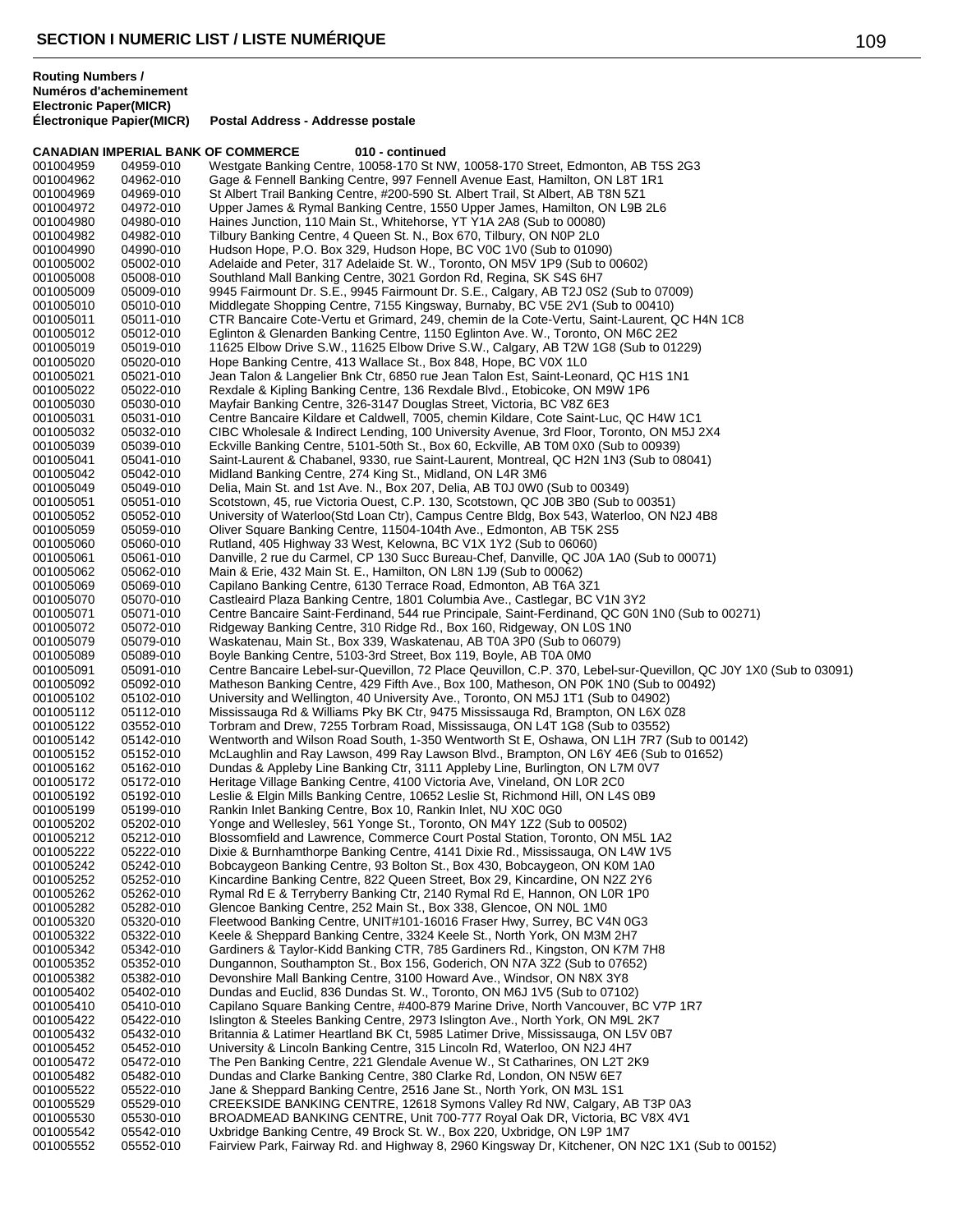**Électronique Papier(MICR) Postal Address - Addresse postale**

|                        |                        | <b>CANADIAN IMPERIAL BANK OF COMMERCE</b><br>010 - continued                                                                                                              |
|------------------------|------------------------|---------------------------------------------------------------------------------------------------------------------------------------------------------------------------|
| 001005559              | 05559-010              | Lewis Estates Banking Centre, 804 Webber Greens Dr. NW, Edmonton, AB T5T 4K5                                                                                              |
| 001005569              | 05569-010              | Beaumont Banking Centre, 5808 50th St., Beaumont, AB T4X 1T8                                                                                                              |
| 001005572              | 05572-010              | Langton Banking Centre, 37 Queen St, PO Box 40, Langton, ON N0E 1G0 (Sub to 03072)                                                                                        |
| 001005582              | 05582-010              | Shedden Banking Centre, 35855 Talbot Line, Box 70, Shedden, ON N0L 2E0 (Sub to 03082)                                                                                     |
| 001005622              | 05622-010              | Bloor and Lansdowne, 1312 Bloor St. W., Toronto, ON M6H 1P2 (Sub to 01902)                                                                                                |
| 001005642<br>001005652 | 05642-010              | Keswick Banking Centre, 24 The Queensway S., Keswick, ON L4P 1Y9                                                                                                          |
| 001005672              | 05652-010<br>05672-010 | Wingham Banking Centre, 14 Victoria St E, Box 310, Wingham, ON N0G 2W0<br>Paris Banking Centre, 88 Grand River St North, Paris, ON N3L 2M2                                |
| 001005682              | 05682-010              | Wyandotte and Lincoln, 1598 Wyandotte St. E., Windsor, ON N9A 3L2 (Sub to 00682)                                                                                          |
| 001005692              | 03892-010              | LaSalle and Lansing, 1812 LaSalle Blvd., Box 2395, Station A, Sudbury, ON P3A 4S8 (Sub to 03892)                                                                          |
| 001005700              | 05700-010              | Treasury, 8385 Fraser St. Unit 10, Vancouver, BC V5X 3X8 (Sub to 00010)                                                                                                   |
| 001005702              | 05702-010              | Bay & Dundas Banking Centre, 595 Bay St Concourse Level, 595 Bay Street, Toronto, ON M5G 2C2                                                                              |
| 001005712              | 05712-010              | Bayview & Cummer Banking Centre, 3315 Bayview Ave., North York, ON M2K 1G4                                                                                                |
| 001005722              | 05722-010              | Lakeshore & Clarkson Banking Centre, 1745 Lakeshore Rd. W., Mississauga, ON L5J 1J4                                                                                       |
| 001005732              | 05732-010              | 1575 Ellesmere at McCowan, 1575 Ellesmere Rd., Scarborough, ON M1P 2Y3 (Sub to 01732)                                                                                     |
| 001005742<br>001005752 | 05742-010              | King City Banking Centre, 2208 King Rd, Box 57, King City, ON L7B 1G3<br>New Hamburg Banking Centre, 50 Huron Street, New Hamburg, ON N3A 1J2                             |
| 001005762              | 05752-010<br>05762-010 | Barton & Millen Banking Centre, 393 Barton St E, Stoney Creek, ON L8E 2L2                                                                                                 |
| 001005772              | 05772-010              | St. Paul and McDonald, 58 St. Paul St. W., Box 521, St Catharines, ON L2R 6V9 (Sub to 01272)                                                                              |
| 001005782              | 05782-010              | Forest Banking Centre, 2 King St. W., Box 10, Forest, ON N0N 1J0                                                                                                          |
| 001005799              | 03999-010              | Tuktoyaktuk, Box 240, Tuktoyaktuk, NT X0E 1C0 (Sub to 03999)                                                                                                              |
| 001005800              | 05800-010              | University BLVD Banking Centre, 5796 University Blvd, Vancouver, BC V6T 1K6                                                                                               |
| 001005810              | 05810-010              | Victoria Drive & 54th, 6978 Victoria Dr., Vancouver, BC V5P 3Y8 (Sub to 08010)                                                                                            |
| 001005812              | 05812-010              | Yonge and Millwood, 1953 Yonge St., Toronto, ON M4S 1Z6 (Sub to 00212)                                                                                                    |
| 001005822              | 05822-010              | Keele and Flamborough, 2318 Keele St., Toronto, ON M6M 3Z8 (Sub to 02622)                                                                                                 |
| 001005832              | 05832-010              | St. Clair and O'Connor, 1118 Victoria Park Ave., Toronto, ON M4B 2K3 (Sub to 08732)                                                                                       |
| 001005842<br>001005852 | 06042-010<br>05652-010 | Bloomfield, 257 Main St, Box 110, Picton, ON K0K 2T0 (Sub to 06042)<br>Wroxeter, Centre St., Box 7, Wroxeter, ON N0G 2X0 (Sub to 05652)                                   |
| 001005872              | 05872-010              | Port Colborne Mall, 287 West Side Rd., Port Colborne, ON L3K 5L2 (Sub to 06572)                                                                                           |
| 001005900              | 05900-010              | Horseshoe Bay, 6406 Bruce St, West Vancouver, BC V7W 2G6 (Sub to 08910)                                                                                                   |
| 001005902              | 05902-010              | Dovercourt and Dupont, 1097 Dovercourt Rd., Toronto, ON M6H 2X7 (Sub to 01802)                                                                                            |
| 001005910              | 05910-010              | Brentwood Banking Centre, Unit 28-4567 Lougheed Highway, Burnaby, BC V5C 3Z6                                                                                              |
| 001005912              | 05912-010              | Dufferin & Rimrock Banking Centre, 1119 Lodestar Rd, North York, ON M3J 0G9                                                                                               |
| 001005920              | 05920-010              | Fremont Village Banking Centre, 890 Village Dr., Port Coquitlam, BC V3B 0G9                                                                                               |
| 001005922              | 05922-010              | Rexdale & Martin Grove Banking CTR, 291 Rexdale Blvd., Etobicoke, ON M9W 1R8                                                                                              |
| 001005930              | 05930-010              | Saanichton Banking Centre, C7819 East Saanich Rd, Saanichton, BC V8M 2B4                                                                                                  |
| 001005932<br>001005939 | 05932-010<br>05939-010 | Victoria Park & Lawrence BKG Centre, 1448 Lawrence Ave. E. Unit 25, North York, ON M4A 2V6<br>Lacombe Banking Centre, 5002-50 Avenue, Lacombe, AB T4L 2L1                 |
| 001005949              | 00449-010              | Medicine Hat Mall, #113-3292 Dunmore Rd SE, Box 340, Medicine Hat, AB T1A 7G1 (Sub to 00449)                                                                              |
| 001005950              | 05950-010              | Quesnel Banking Centre, 318 Reid St., Quesnel, BC V2J 2M4                                                                                                                 |
| 001005952              | 05952-010              | Auburn, Auburn, ON N0M 1E0 (Sub to 07652)                                                                                                                                 |
| 001005959              | 05959-010              | 1080 Strathcona Drive, 1080 Strathcona Dr., Sherwood Park, AB T8A 0Z7 (Sub to 04069)                                                                                      |
| 001005962              | 05962-010              | King & Rosedale Banking Centre, 1882 King St. E., Hamilton, ON L8K 1V7                                                                                                    |
| 001005972              | 05972-010              | Burford Banking Centre, 113 King St. E., Box 190, Burford, ON NOE 1A0                                                                                                     |
| 001005979              | 08089-010              | Thickwood Shopping Plaza, 121 Signal Rd., 121 Signal Road, Fort McMurray, AB T9H 4N7 (Sub to 08089)                                                                       |
| 001005980              | 00080-010              | Teslin, 110 Main St., Whitehorse, YT Y1A 2A8 (Sub to 00080)<br>232 Drouillard Road, 232 Drouillard Rd., Windsor, ON N8Y 2P3 (Sub to 00682)                                |
| 001005982<br>001005989 | 05982-010<br>05989-010 | Morinville, Box 1080, Morinville, AB T0G 1P0 (Sub to 04969)                                                                                                               |
| 001005992              | 05992-010              | Hornepayne, 200 Front St., Box 39, Hornepayne, ON P0M 1Z0 (Sub to 01092)                                                                                                  |
| 001005999              | 05999-010              | Hay River Banking Centre, 10A Gagnier Street, Hay River, NT X0E 1G1                                                                                                       |
| 001006000              | 06000-010              | Kerrisdale Banking Centre, 2288 West 41st Ave., Vancouver, BC V6M 1Z8                                                                                                     |
| 001006001              | 06001-010              | Centre commercial Fairview, 6785, route Trans-Canada, Pointe-Claire, QC H9R 1C4 (Sub to 00941)                                                                            |
| 001006008              | 05008-010              | Kramer Boulevard & Wascana Parkway, 1101 Kramer blvd, Regina, SK S4S 5W4 (Sub to 05008)                                                                                   |
| 001006009              | 00919-010              | 429-58th Ave. SE - Premises Closed, 429-58th Ave SE, Calgary, AB (Sub to 00919)                                                                                           |
| 001006010              | 06010-010              | Dunbar & 27th Banking Centre, 4306 Dunbar St., Vancouver, BC V6S 2G3                                                                                                      |
| 001006011<br>001006012 | 06011-010<br>06012-010 | Place Portobello, 7250 boul. Taschereau, Brossard, QC J4W 1M9 (Sub to 01241)<br>Mount Pleasant and Manor, 623 Mount Pleasant Rd., Toronto, ON M4S 2M9 (Sub to 00212)      |
| 001006016              | 06016-010              | E&N Dealer Plan-Wholesale, 2217 Riverdale Dr. E., Box 39009, Ottawa, ON K1G 1A1                                                                                           |
| 001006019              | 06019-010              | East Hills Banking Centre, 400-409 East Hills BLVD.SE, Calgary, AB T2A 4X7                                                                                                |
| 001006021              | 06021-010              | Centre Bancaire Samson et 100e Av., 4641, boul. Samson, Laval, QC H7W 2H5                                                                                                 |
| 001006022              | 06022-010              | Dundas & Bloor Banking Centre, 2340 Dundas St. W., Toronto, ON M6P 4A9                                                                                                    |
| 001006026              | 06026-010              | E&N Dealer Plan-Fixed Rate Lease, 2217 Riverdale Dr. E., Box 39009, Ottawa, ON K1G 1A1                                                                                    |
| 001006029              | 06029-010              | Northland Banking Centre, 5615 Northland Drive NW, Calgary, AB T2L 2J7                                                                                                    |
| 001006031              | 06031-010              | Saint-Jean & boul. Pierrefonds, 4936, boul. Saint-Jean, Pierrefonds, QC H9H 4B2 (Sub to 00941)                                                                            |
| 001006032<br>001006039 | 06032-010<br>00449-010 | Dixie & Peter Robertson Banking CTR, 630 Peter Robertson Blv, Brampton, ON L6R 1T4<br>Crescent Heights, 21-8th St. N.W., Box 340, Medicine Hat, AB T1A 7G1 (Sub to 00449) |
| 001006041              | 06041-010              | L'Acadie & Louvain, 9490, boul. de l'Acadie, Montreal, QC H4N 1L7 (Sub to 05011)                                                                                          |
| 001006042              | 06042-010              | Picton Banking Centre, 272 Main St., Picton, ON K0K 2T0                                                                                                                   |
| 001006049              | 00449-010              | Redcliff, 11-3 St. S E, Redcliff, AB T0J 2P0 (Sub to 00449)                                                                                                               |
| 001006050              | 06050-010              | Smithers Banking Centre, 3836-4th Avenue, Smithers, BC V0J 2N3                                                                                                            |
| 001006051              | 06051-010              | CTR Bancaire Dorchester et Lebeau, 640, rue Dorchester, St-Jean-sur-Richelieu, QC J3B 5A4 (Sub to 00051)                                                                  |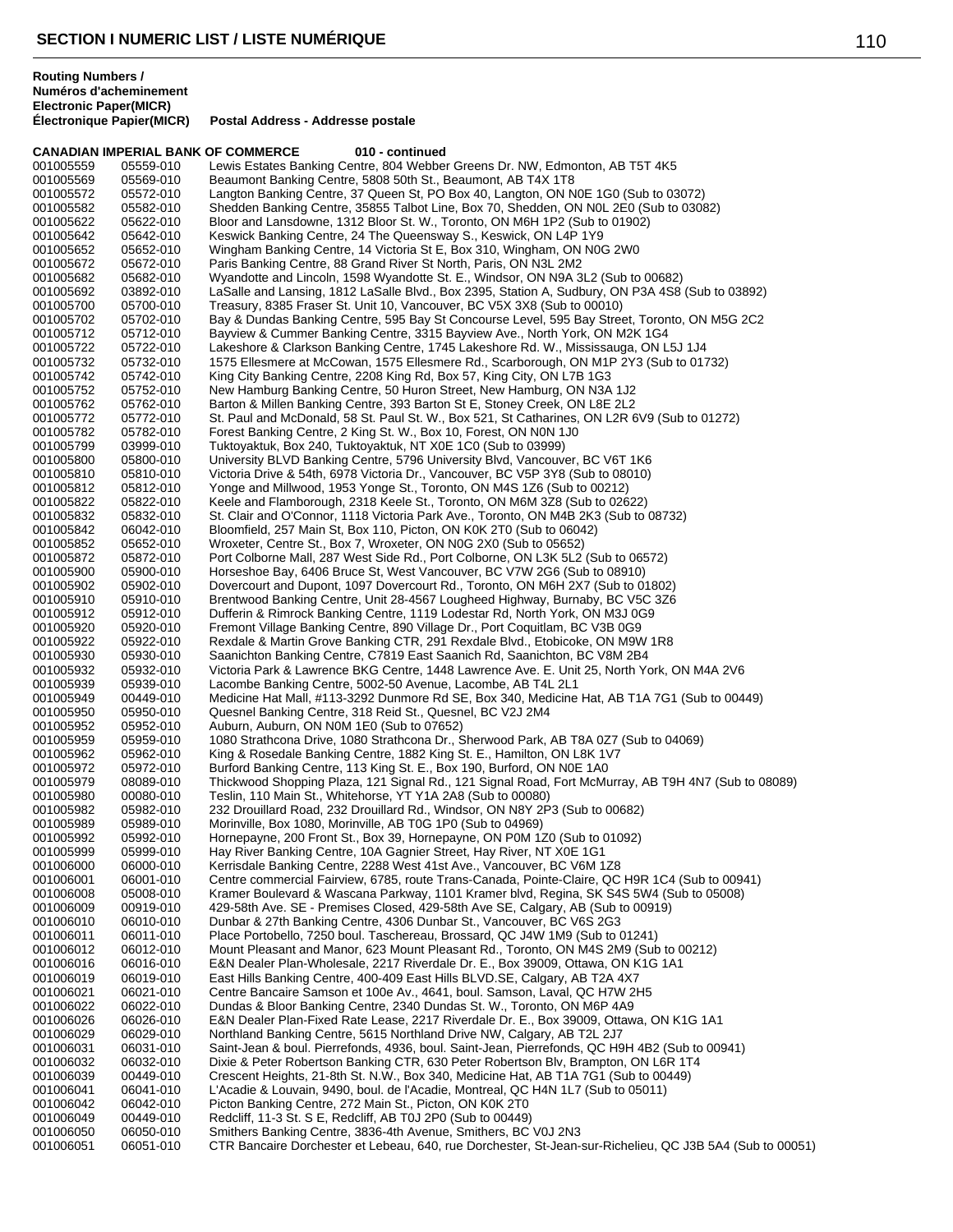|                        |                        | <b>CANADIAN IMPERIAL BANK OF COMMERCE</b><br>010 - continued                                                                                                                                |
|------------------------|------------------------|---------------------------------------------------------------------------------------------------------------------------------------------------------------------------------------------|
| 001006052              | 06052-010              | Frederick & Edna Banking Centre, 385 Frederick St, Kitchener, ON N2H 2P2                                                                                                                    |
| 001006059              | 06059-010              | 12920-82nd St., 12920-82nd St., Edmonton, AB T5E 2T2 (Sub to 03869)                                                                                                                         |
| 001006060              | 06060-010              | Orchard Park Banking Centre, 2107 Harvey Ave., Kelowna, BC V1Y 9X4                                                                                                                          |
| 001006061              | 06061-010              | 2175 Galt ouest, 2175, rue Galt ouest, Sherbrooke, QC J1K 1K3 (Sub to 00061)                                                                                                                |
| 001006062              | 06062-010              | James and Young, Medical Arts Bldg, 177 James St. S., Hamilton, ON L8P 3A3 (Sub to 00062)                                                                                                   |
| 001006069              | 06069-010              | Meadowlark Banking Centre, 15630-87 Avenue, Edmonton, AB T5R 5W9                                                                                                                            |
| 001006071              | 06071-010              | Centre Bancaire Boucherville, 130 Boul. De Mortagne, Bureau 100, Boucherville, QC J4B 5M7                                                                                                   |
| 001006072              | 06072-010              | Clair & Gordon Banking Centre, 4 Clair Rd E, Guelph, ON N1L 0G6                                                                                                                             |
| 001006079              | 06079-010              | Redwater Banking Centre, 4934-49th St., Box 40, Redwater, AB T0A 2W0                                                                                                                        |
| 001006081              | 06081-010              | Saint-Joseph & Charron, 713 Boul Saint-Joseph & Charron, Hull, QC J8Y 4B5 (Sub to 00881)                                                                                                    |
| 001006090              | 06090-010              | Fort Nelson Banking Centre, 5028-50th Ave. N., Box 157, Fort Nelson, BC V0C 1R0                                                                                                             |
| 001006092              | 06092-010              | Elliot Lake Banking Centre, 37 Elizabeth Square, Box 128, Elliot Lake, ON P5A 2J6                                                                                                           |
| 001006122              | 06122-010              | Dixie & Meyerside Banking Centre, 6266 Dixie Rd., Mississauga, ON L5T 1A7                                                                                                                   |
| 001006132              | 06132-010              | Langstaff & HWY 27 Banking Centre, 8535 Hwy #27, RR #3, Vaughan, ON L4L 1A7                                                                                                                 |
| 001006152              | 06152-010              | Trillium Terminal 3, (Toronto International Airport), Box 3003, Toronto, ON L5P 1B2 (Sub to 03722)                                                                                          |
| 001006182              | 06182-010              | Masonville Banking Centre, 97 Fanshawe Rd. E., London, ON N5X 2S7                                                                                                                           |
| 001006192              | 06192-010              | CIBC Pearson Airport T1 BKG CTR 002, 5980 Airport Rd, 5980 Airport Rd, P.O Box 6064, Mississauga, ON L5P 1C4                                                                                |
| 001006220              | 06220-010              | Sumas & Marshall Banking Centre, Unit #100,2061 Sumas Way, Abbotsford, BC V2S 8H6                                                                                                           |
| 001006232              | 06232-010              | Woodbine and 16th Banking Centre, 9255 Woodbine Ave Unit 29 Building C, Markham, ON L6C 1Y9                                                                                                 |
| 001006242              | 06242-010              | Gananoque Banking Centre, 301 King St. E., Gananoque, ON K7G 1G6                                                                                                                            |
| 001006252              | 06252-010              | Alliston Banking Centre, 35 Young Street, 35 Young St., Alliston, ON L9R 1B5                                                                                                                |
| 001006272              | 06272-010              | HWY 50&CASTLE OAKS CROSSING BNK CTR, 245 Castle Oaks Crossing, Brampton, ON L6P 3X3                                                                                                         |
| 001006282              | 06282-010              | Petrolia Banking Centre, 4130 Petrolia Line, Petrolia, ON N0N 1R0                                                                                                                           |
| 001006292              | 06292-010              | CIBC Pearson Airport Express Bk Ctr, 5980 Airport Rd, Mississauga, ON L5P 1C4                                                                                                               |
| 001006300              | 06300-010              | KINGSWAY & JOYCE Banking Centre, 3297 Kingsway, Vancouver, BC V5R 5K4                                                                                                                       |
| 001006312              | 06312-010              | Bathurst & Steeles Banking Centre, 800 Steeles Ave. W., Vaughan, ON L4J 7L2                                                                                                                 |
| 001006322              | 06322-010              | Dixie & Matheson Banking Centre, 5330 Dixie Rd., Mississauga, ON L4W 1E3                                                                                                                    |
| 001006352              | 06352-010              | Hickson, Box 305, Woodstock, ON N4S 7X6 (Sub to 00852)                                                                                                                                      |
| 001006372              | 06372-010              | Bunting and Welland, 278 Bunting Road, St Catharines, ON L2M 7M2 (Sub to 07972)                                                                                                             |
| 001006382              | 06382-010              | 5870 Malden RD Banking Centre, 5870 Malden Rd., Lasalle, ON N9H 1S4                                                                                                                         |
| 001006412              | 06412-010              | Trade Finance U.S.A.-Toronto, Head Office-Commerce Court (CCN 16), Toronto, ON M5L 1A2 (Sub to 90302)                                                                                       |
| 001006422              | 06422-010              | Churchill Crossing Banking Centre, 3125 Dundas St. W., Mississauga, ON L5L 3R8                                                                                                              |
| 001006429              | 06429-010              | ROYAL VISTA BANKING CENTRE, Unit 120-31 Royal Vista Place NW, Calgary, AB T3R 0N2                                                                                                           |
| 001006432              | 00122-010              | 7501 Keele St. at Jardin Dr, 7501 Keele St. Suite 302, Concord, ON L4K 1Y2 (Sub to 00122)                                                                                                   |
| 001006442              | 06442-010              | Collingwood Banking Centre, 86 Hurontario St., Collingwood, ON L9Y 2L8                                                                                                                      |
| 001006452              | 06452-010              | University of Guelph, P.O. Box 1503, Guelph, ON N1H 6N9 (Sub to 09952)                                                                                                                      |
| 001006482              | 06482-010              | Hensall, 119 King St., Box 100, Hensall, ON N0M 1X0 (Sub to 03182)                                                                                                                          |
| 001006492              | 06492-010              | CIBC PEARSON AIRPORT T3 BKG CTR 006, 6300 SILVER DART DR., 6300 SILVER DART DR. P.O BOX 6044, Mississauga,<br>ON L5P 1B2                                                                    |
| 001006502              | 06502-010              | Queen and Carlaw, 943 Queen St. E., Toronto, ON M4M 1J6 (Sub to 01702)                                                                                                                      |
| 001006519              | 06519-010              | CHESTERMERE BANKING CENTRE, 100 Marina Dr. Unit 200, Chestermere, AB T1X 0A9                                                                                                                |
| 001006522              | 06522-010              | 327 Symington Avenue at Dupont, 327 Symington Ave., Toronto, ON M6P 3X1 (Sub to 06022)                                                                                                      |
| 001006532              | 06532-010              | Brimley & Huntingwood Bnk Ctr, 2365 Brimley Rd, Scarborough, ON M1S 3L6                                                                                                                     |
| 001006542              | 06542-010              | Kingston Banking Centre, 117 Bath Road, Kingston, ON K7L 1H2                                                                                                                                |
| 001006552              | 06552-010              | University of Waterloo Banking CTR, 200 UNIVERSITY AVE W, Waterloo, ON N2L 3G1                                                                                                              |
| 001006572              | 06572-010              | 56 Clarence Street Banking Centre, 56 Clarence St., Port Colborne, ON L3K 3E9                                                                                                               |
| 001006582              | 06582-010              | Huron Church & Tecumseh Banking CTR, 1550 Huron Church Road, Windsor, ON N9C 3Z3                                                                                                            |
| 001006592              | 06592-010              | CIBC Pearson Airport T1 Bkg Ctr 005, 5980 Airport Road, 5980 Airport Road, P.O Box 6064, Mississauga, ON L5P 1C4                                                                            |
| 001006622              | 06622-010              | Wilson & Keele Banking Centre, 1098 Wilson Ave., North York, ON M3M 1G7                                                                                                                     |
| 001006632              | 06632-010              | Eglinton and Markham, 3208 Eglinton Ave. E., Scarborough, ON M1J 2H6 (Sub to 03932)                                                                                                         |
| 001006642              | 06642-010              | Kennedy/Sheppard Mortgage Centre, 2347 Kennedy Rd. Suite 102, Scarborough, ON M1T 3T8 (Sub to 04832)                                                                                        |
| 001006652              | 06652-010              | Walkerton Banking Centre, 302 Durham St. E., Box 1450, Walkerton, ON N0G 2V0                                                                                                                |
| 001006672<br>001006692 | 06672-010<br>06692-010 | Fonthill Banking Centre, 1461 Pelham St., Box 1099, Fonthill, ON L0S 1E0<br>CIBC PEARSON AIRPORT T1 BKG CTR 004, 5980 AIRPORT RD, 5980 AIRPORT RD, P.O Box 6064, Mississauga, ON L5P<br>1C4 |
| 001006722              | 06722-010              | 749 Lakeshore Rd. E. (near Cawthra), 749 Lakeshore Rd. E., Mississauga, ON L5E 1C6 (Sub to 00322)                                                                                           |
| 001006732              | 06732-010              | Sheppard and Birchmount, 3599 Sheppard Ave. E., Scarborough, ON M1T 3K8 (Sub to 02632)                                                                                                      |
| 001006742              | 06742-010              | Bayview & Major Mackenzie BKG CTR, 650 Major Mackenzie Dr. E., Richmond Hill, ON L4C 1J9                                                                                                    |
| 001006752              | 06752-010              | Seaforth Banking Centre, 44 Main St.S., Box 339, Seaforth, ON N0K 1W0                                                                                                                       |
| 001006772              | 06772-010              | Lake and Carlton, 161 Carlton St., St Catharines, ON L2R 1R5 (Sub to 06972)                                                                                                                 |
| 001006800              | 06800-010              | Lonsdale & Queens, 3016 Lonsdale, P.O. Box 86579, North Vancouver, BC V7L 4L1 (Sub to 01800)                                                                                                |
| 001006810              | 06810-010              | Main & 29th Banking Centre, 4493 Main St., Vancouver, BC V5V 3R2                                                                                                                            |
| 001006812              | 09812-010              | Avenue Road and Dunblaine, 2040 Avenue Rd., North York, ON M5M 4A6 (Sub to 09812)                                                                                                           |
| 001006822              | 06822-010              | 1150 Lorne Park RD Banking Centre, 1150 Lorne Park Rd., Mississauga, ON L5H 3A5                                                                                                             |
| 001006832              | 06832-010              | Morningside Crossing Banking Centre, 255 Morningside Ave, Toronto, ON M1E 3E6                                                                                                               |
| 001006842              | 06842-010              | Brechin Banking Centre, 2290 King St., Box 40, Brechin, ON L0K 1B0 (Sub to 03642)                                                                                                           |
| 001006852              | 06852-010              | Dundalk Banking Centre, 31 Proton St. N., Box 70, Dundalk, ON N0C 1B0                                                                                                                       |
| 001006859              | 06859-010              | Lake Beaumaris Mall, 15333 Castle Downs Rd., Edmonton, AB T5X 3Y7 (Sub to 00859)                                                                                                            |
| 001006869              | 06869-010              | Millwoods Main St Banking Centre, 6150-28th Ave, Edmonton, AB T6L 6N4                                                                                                                       |
| 001006872              | 06872-010              | 9 Lock Street (Port Dalhousie), 9 Lock St., St Catharines, ON L2N 5B6 (Sub to 04272)                                                                                                        |
| 001006882              | 06882-010              | Exmouth & Colborne Banking Centre, 478 Exmouth St., Sarnia, ON N7T 5P3                                                                                                                      |
|                        |                        |                                                                                                                                                                                             |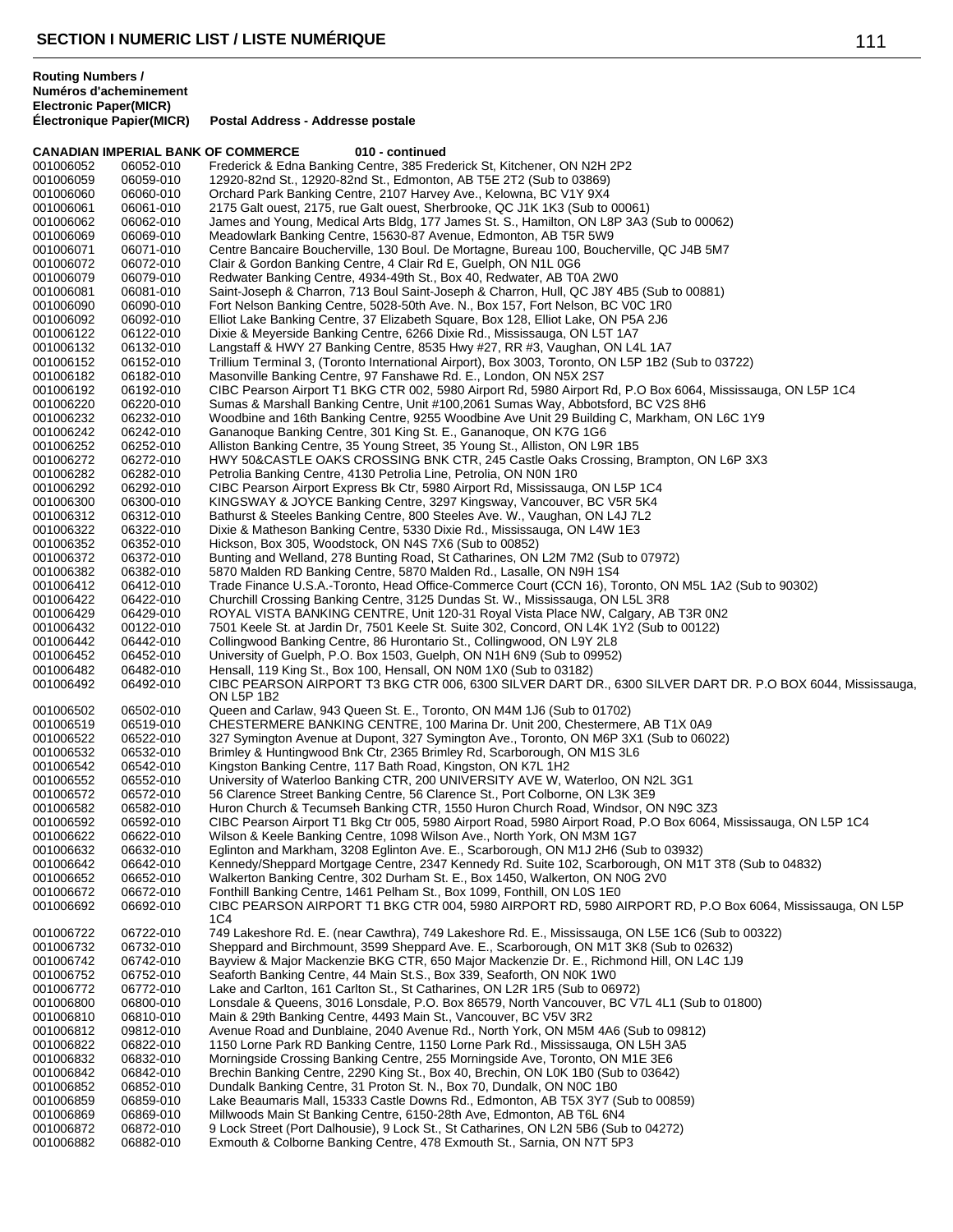**CANADIAN IMPERIAL BANK OF COMMERCE 010 - continued** 001006892 06892-010 Longlac Banking Centre, 120 Forestry Road, Box 30, Longlac, ON P0T 2A0 (Sub to 00687)<br>001006899 06899-010 Igaluit Banking Centre, 611 Ring Rd, PO Box 2439, Igaluit, NU X0A 0H0 001006899 06899-010 Iqaluit Banking Centre, 611 Ring Rd, PO Box 2439, Iqaluit, NU X0A 0H0 Georgia and Thurlow, 1075 West Georgia St., Vancouver, BC V6E 3C9 (Sub to 00500) 001006902 06902-010 Dundas and Jarvis, 175 Dundas St. E., Toronto, ON M5A 1Z4 (Sub to 00902) 001006909 06909-010 130th Ave &50th St Banking Centre, Unit #202 4916-130th Ave SE, Calgary, AB T2Z 0G4<br>001006910 06910-010 Lougheed Mall Banking Centre, #195-9855 Austin Ave., Burnaby, BC V3J 1N4 001006910 06910-010 Lougheed Mall Banking Centre, #195-9855 Austin Ave., Burnaby, BC V3J 1N4<br>001006912 06912-010 Bathurst & Finch Banking Centre, 4927 Bathurst St., North York, ON M2R 1X8 001006912 06912-010 Bathurst & Finch Banking Centre, 4927 Bathurst St., North York, ON M2R 1X8 Austin & Nelson Banking Centre, 1036 Austin Ave., Box 1235, Coquitlam, BC V3J 6Z9 001006922 06922-010 2405 Lakeshore at Superior (Mimico), 2405 Lakeshore Blvd. W., Etobicoke, ON M8V 1C6 (Sub to 00222)<br>001006932 06932-010 Guildwood PKWY & Livingston BKG CTR, 95 Guildwood Parkway, Scarborough, ON M1E 1P1 001006932 06932-010 Guildwood PKWY & Livingston BKG CTR, 95 Guildwood Parkway, Scarborough, ON M1E 1P1<br>001006939 00339-010 Gaetz Ave & 67th St, #1 6721 Gaetz Ave, Red Deer, AB T4N 4C9 (Sub to 00339) 001006939 00339-010 Gaetz Ave & 67th St, #1 6721 Gaetz Ave, Red Deer, AB T4N 4C9 (Sub to 00339)<br>001006940 07040-010 Sointula. Sointula. Box 340. Port McNeill. BC V0N 2R0 (Sub to 07040) 001006940 07040-010 Sointula, Sointula, Box 340, Port McNeill, BC V0N 2R0 (Sub to 07040) 001006942 06942-010 Bayview Mall Banking Centre, 470 Dundas St E, Belleville, ON K8N 1G1<br>001006950 06950-010 Logan Lake Banking Centre, 6-150 Opal Dr., Box 130, Logan Lake, BC \ 001006950 06950-010 Logan Lake Banking Centre, 6-150 Opal Dr., Box 130, Logan Lake, BC V0K 1W0<br>001006952 06952-010 St Clements Banking Centre, 3575 Lobsinger Line, St Clements, ON N0B 2M0 St Clements Banking Centre, 3575 Lobsinger Line, St Clements, ON N0B 2M0 001006962 06962-010 Maple Grove Village Banking Centre, 511 Maple Grove Dr., Unit 5, Oakville, ON L6J 6X8<br>001006972 06972-010 Fairview Mall Banking Centre, 285 1/2 Geneva St., St Catharines, ON L2N 2G1 001006972 06972-010 Fairview Mall Banking Centre, 285 1/2 Geneva St., St Catharines, ON L2N 2G1 001006982 06982-010 Cottam, 124 Talbot St. W., General Delivery, Cottam, ON N0R 1B0 (Sub to 01882) 001007001 07001-010 800 Rene-Levesque Ouest, 800, boul. Rene-Levesque ouest, Montreal, QC H3B 1X9 (Sub to 00001)<br>001007002 07002-010 199 Yonge Street, 199 Yonge St., Toronto, ON M5B 1N1 (Sub to 00902) 199 Yonge Street, 199 Yonge St., Toronto, ON M5B 1N1 (Sub to 00902) 001007009 07009-010 Southcentre Banking Centre, 324 Anderson Rd. S.E., Calgary, AB T2J 2T8 Bathurst & Lawrence Banking Centre, 504 Lawrence Ave. W., North York, ON M6A 1A1 001007019 07019-010 715-5th Ave. S.W. (Norcen Tower), 715-5th Ave. S.W., Calgary, AB T2P 0N2 (Sub to 00829)<br>001007020 07020-010 Burquitlam Plaza Banking Centre, 552 Clarke RD. Unit 403, Coquitlam, BC V3J 3X5 001007020 07020-010 Burquitlam Plaza Banking Centre, 552 Clarke RD. Unit 403, Coquitlam, BC V3J 3X5<br>001007029 07029-010 Sunridge Corner Banking Centre. 3070 Sunridge Boulevard N.E.. Calgary. AB T1Y 7 Sunridge Corner Banking Centre, 3070 Sunridge Boulevard N.E., Calgary, AB T1Y 7G6 001007030 07030-010 Fort and Cook, 1090 Fort St., Victoria, BC V8V 3K4 (Sub to 00090) Queen and Kingston Road, 1702 Queen St. E., Toronto, ON M4L 1G6 (Sub to 01702) 001007040 07040-010 Port McNeill Banking Centre, 1596 Broughton Blvd., Box 340, Port McNeill, BC V0N 2R0<br>001007042 07042-010 Trenton Banking Centre, 91 Dundas St. W., Trenton, ON K8V 3P4 001007042 07042-010 Trenton Banking Centre, 91 Dundas St. W., Trenton, ON K8V 3P4 Stettler Banking Centre, 5001-51 Ave, Box 790, Stettler, AB T0C 2L0 001007050 07050-010 North Hills Banking Centre, #6-700 Tranquille Rd. North Hills, Kamloops, BC V2B 3H9<br>001007051 07051-010 lberville, 640, 1ere Rue, Iberville, QC J2X 3B6 (Sub to 00051) 001007051 07051-010 Iberville, 640, 1ere Rue, Iberville, QC J2X 3B6 (Sub to 00051)<br>001007052 07052-010 Orangeville Banking Centre, 2 First St., Orangeville, ON L9W 001007052 07052-010 Orangeville Banking Centre, 2 First St., Orangeville, ON L9W 2C4<br>001007059 07059-010 5822-111th St. (Lendrum Place), 5822-111th St., Edmonton, AB T 001007059 07059-010 5822-111th St. (Lendrum Place), 5822-111th St., Edmonton, AB T6H 3G1 (Sub to 01859) 001007060 00060-010 Cherry Lane Shopping Centre, #112-2111 Main St., Penticton, BC V2A 6W6 (Sub to 00060)<br>001007062 07062-010 Queen and York, 275 York Blvd., Hamilton, ON L8R 1Y7 (Sub to 00062) 001007062 07062-010 Queen and York, 275 York Blvd., Hamilton, ON L8R 1Y7 (Sub to 00062)<br>001007070 00370-010 Radium Hot Springs, St. Mary's Rd., Box 66, Radium Hot Springs, BC V Radium Hot Springs, St. Mary's Rd., Box 66, Radium Hot Springs, BC V0A 1M0 (Sub to 00370) 001007071 07071-010 North Hatley, 90, rue Principale, C.P. 179, North Hatley, QC J0B 2C0 (Sub to 00651)<br>001007072 07072-010 Delhi Banking Centre. 172 Main Street of Delhi. Delhi. ON N4B 2L9 001007072 07072-010 Delhi Banking Centre, 172 Main Street of Delhi, Delhi, ON N4B 2L9 001007079 07079-010 Kitscoty, 5001-50th St., Box 40, Kitscoty, AB T0B 2P0 (Sub to 00068) 001007080 07080-010 Gibsons Banking Centre, 27-900 Gibsons Way, Gibsons, BC V0N 1V7<br>001007081 07081-010 Centre Bancaire Deux Montagnes, 579-20e Ave, Deux-Montagnes, QC Centre Bancaire Deux Montagnes, 579-20e Ave, Deux-Montagnes, QC J7R 6B2 001007082 07082-010 Dresden Banking Centre, 103 Main St., Box 640, Dresden, ON N0P 1M0<br>001007089 07089-010 Spruce Grove Banking Centre, 100 McLeod Ave., 100 McLeod Avenue, S Spruce Grove Banking Centre, 100 McLeod Ave., 100 McLeod Avenue, Spruce Grove, AB T7X 2H8 001007091 07091-010 Centre Bancaire Chisasibi, 1 Centre Rd Commercial Centre, C.P. 60, Chisasibi, QC J0M 1E0 (Sub to 00191)<br>001007092 07092-010 Cochrane Banking Centre, 134-6th Ave., Cochrane, ON P0L 1C0 001007092 07092-010 Cochrane Banking Centre, 134-6th Ave., Cochrane, ON P0L 1C0<br>001007099 07099-010 Fort Smith. 82 Brevnat St.. Box 128. Fort Smith. NT X0E 0P0 (Sul Fort Smith, 82 Breynat St., Box 128, Fort Smith, NT X0E 0P0 (Sub to 05999) 001007102 07102-010 Dundas & Ossington Banking Centre, 235 Ossington Ave., Toronto, ON M6J 2Z8 Finch and Humberline, 220 Humberline Drive, Etobicoke, ON M9W 5X1 (Sub to 01122) 001007132 07132-010 Bovaird & Airport Banking Centre, 2989 Bovaird Drive, Brampton, ON L6S 0C6<br>001007142 07142-010 Brock and Bayly, 985 Brock Road, Pickering, ON L1W 2A3 (Sub to 07942) 001007142 07142-010 Brock and Bayly, 985 Brock Road, Pickering, ON L1W 2A3 (Sub to 07942)<br>001007150 07150-010 Sahali Banking Centre, 565 Notre Dame Ave, Kamloops, BC V2C 6P4 Sahali Banking Centre, 565 Notre Dame Ave, Kamloops, BC V2C 6P4 001007152 07152-010 Eglinton & Commerce Banking Centre, 2800 Skymark Ave., Mississauga, ON L4W 5A6<br>001007172 07172-010 First Nation Branch, Nations Commercial Plaza, R.R.6, Hagersville, ON N0A 1H0 (Sub t 001007172 07172-010 First Nation Branch, Nations Commercial Plaza, R.R.6, Hagersville, ON N0A 1H0 (Sub to 02772) 001007182 07182-010 Student Loan Centre, London, 166 Dundas St., 2nd Floor, P.O. Box 3355 Station "B", London, ON N6A 4K6<br>001007192 07192-010 Telephone Banking - ONT, 5650 Yonge Street, 20th Floor, North York, ON M2M 4G3 001007192 07192-010 Telephone Banking - ONT, 5650 Yonge Street, 20th Floor, North York, ON M2M 4G3<br>001007209 07209-010 Douglas Square Banking Centre, 11520 24th St S.E. Suite 228, Calgary, AB T2Z 3F9 001007209 07209-010 Douglas Square Banking Centre, 11520 24th St S.E. Suite 228, Calgary, AB T2Z 3E9<br>001007212 07212-010 Fixed Lease Toronto, 100 University Avenue, 3rd Floor, Toronto, ON M5J 2X4 (Sub to 001007212 07212-010 Fixed Lease Toronto, 100 University Avenue, 3rd Floor, Toronto, ON M5J 2X4 (Sub to 05032)<br>001007232 07232-010 Thompson & Steeles Banking Centre, 1005 Maple Ave Building Q, Milton, ON L9T 0A5 Thompson & Steeles Banking Centre, 1005 Maple Ave Building Q, Milton, ON L9T 0A5 001007242 00642-010 394 Laclie Street(Near Fitton's Road, 394 Laclie Street, Orillia, ON L3V 4P5 (Sub to 00642) 001007252 07252-010 Vaughanwood Mall, 4800 Highway 7 Unit 1, Woodbridge, ON L4L 1H8 (Sub to 08152)<br>001007272 07272-010 Eglinton & Avenue Banking Centre, Unit #4,333 Eglinton Ave W, Toronto, ON M5N 1A 001007272 07272-010 Eglinton & Avenue Banking Centre, Unit #4,333 Eglinton Ave W, Toronto, ON M5N 1A1 001007292 07292-010 CIBC PEARSON AIRPORT T1 BKG CTR 003, 5980 AIRPORT ROAD, 5980 AIRPORT ROAD, P.O BOX 6064, Mississauga, ON L5P 1C4 (Sub to 06292) 001007302 07302-010 Bloor and Spadina, 334 Bloor St. W., Toronto, ON M5S 1W9 (Sub to 03702) 001007312 07312-010 Davis & Harry Walker Banking Centre, 15 Harry Walker Parkway, Newmarket, ON L3Y 7B3 001007332 07332-010 Liberty Village Banking Centre, 120 Lynn Williams St, Toronto, ON M6K 3N6 001007342 07342-010 Thickson & Glen Hill Banking Centre, 80 Thickson Road South, Whitby, ON L1N 7T2 001007352 07352-010 Millbank, 83 Main St., Box 460, Milverton, ON N0K 1M0 (Sub to 02652) 001007382 07382-010 White Oaks Mall Banking Centre, 1105 WELLINGTON RD S UNIT 101A, London, ON N6E 1V4 001007402 07402-010 151 Bloor Street at Avenue Road, 151 Bloor St. W., Toronto, ON M5S 1T5 (Sub to 00502)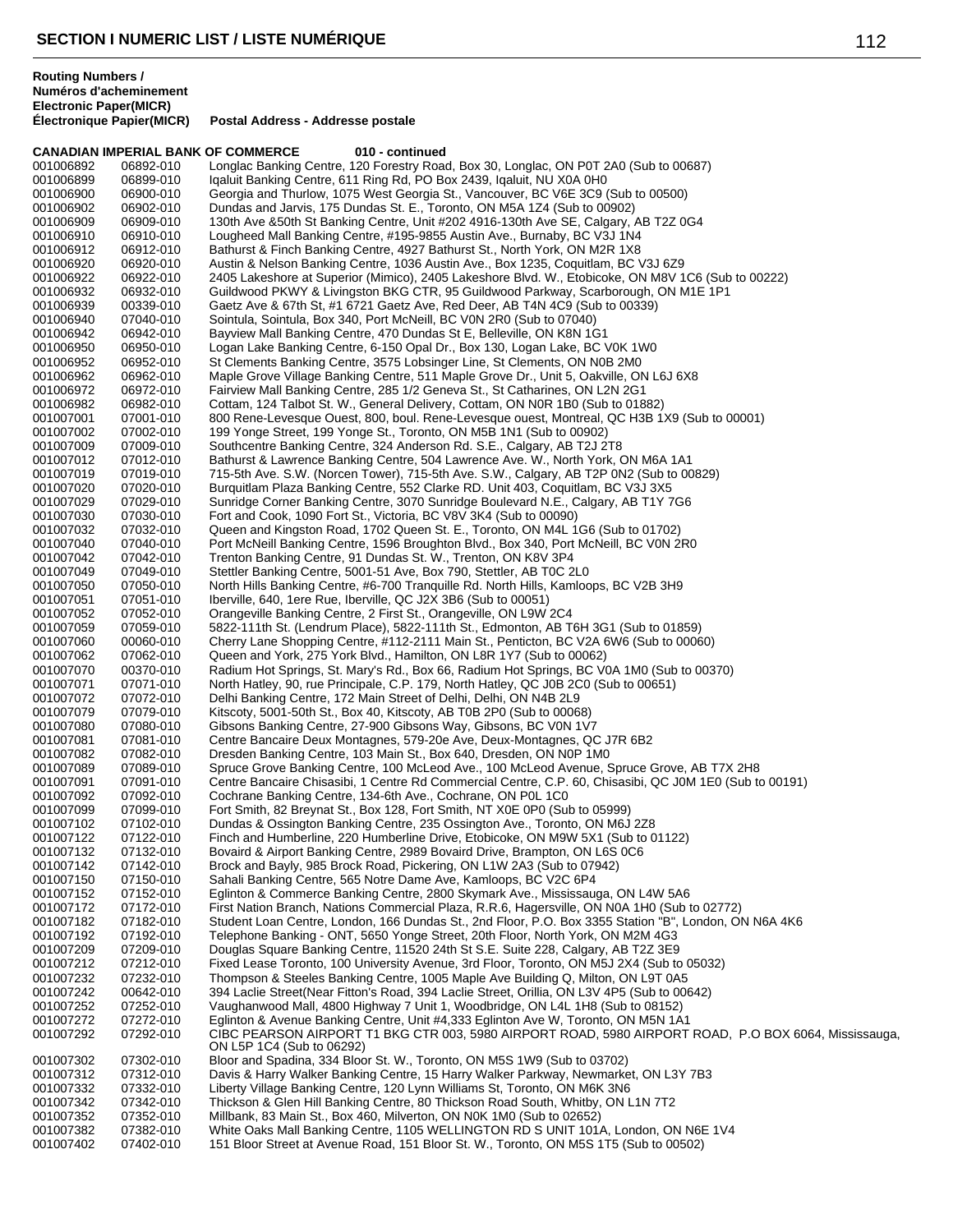|                        |                        | <b>CANADIAN IMPERIAL BANK OF COMMERCE</b><br>010 - continued                                                                                                                                |
|------------------------|------------------------|---------------------------------------------------------------------------------------------------------------------------------------------------------------------------------------------|
| 001007412              | 07412-010              | Direct Payment Department, 6th-305 Milner Ave, Scarborough, ON M1B 3V4                                                                                                                      |
| 001007422              | 07422-010              | Jane & Finch Banking Centre, 3863 Jane St., North York, ON M3N 2K1                                                                                                                          |
| 001007432              | 07432-010              | Derry & Thompson Banking Centre, 9030 Derry Road, Milton, ON L9T 7H9                                                                                                                        |
| 001007442              | 07442-010              | Princess and Alfred, 542 Princess St., Kingston, ON K7L 1C7 (Sub to 00542)                                                                                                                  |
| 001007452              | 07452-010              | Student Loan Centre, Guelph, 23 College Ave West, Box 786, Guelph, ON N1H 6M2                                                                                                               |
| 001007462              | 07462-010              | Trafalgar & Hays Banking Centre, 271 Hays Blvd, Oakville, ON L6H 6Z3 (Sub to 06422)                                                                                                         |
| 001007472              | 07472-010              | St. Davids, 1631 Creek Rd., Virgil, ON L0S 1T0 (Sub to 07672)                                                                                                                               |
| 001007480              | 07480-010              | Telephone Banking - Yukon, 5650 Yonge Street, 20th Floor, North York, ON M2M 4G3                                                                                                            |
| 001007482              | 07482-010              | 870 Erie Street at Parent, 870 Erie St. E., Windsor, ON N9A 3Y6 (Sub to 00682)                                                                                                              |
| 001007500              | 07500-010              | Lynn Valley Banking Centre, #106-1199 Lynn Valley Rd, North Vancouver, BC V7J 3H2                                                                                                           |
| 001007522              | 07522-010              | Burnhamthorpe & Saturn Banking CTR, 666 Burnhamthorpe Road, 666 Burnhamthorpe Rd., Etobicoke, ON M9C 2Z4                                                                                    |
| 001007542              | 07542-010              | 401 & Stevenson Banking Centre, 540 Laval Dr, Oshawa, ON L1J 0B5                                                                                                                            |
| 001007549              | 07549-010              | Crescent Heights Banking Centre, 21 8th St. NW, Medicine Hat, AB T1A 6N9                                                                                                                    |
| 001007552              | 07552-010              | Caledon East Banking Centre, 15968 Airport Rd. N., Caledon East, ON L7C 1E8                                                                                                                 |
| 001007560              | 07560-010              | Cherry Lane Banking Centre, 112-2111 Main St, Penticton, BC V2A 6W6                                                                                                                         |
| 001007572              | 07572-010              | Caledonia Banking Centre, 31 Argyle St., 31 Argyle St. N., Caledonia, ON N3W 1B6                                                                                                            |
| 001007582              | 07582-010              | Tecumseh & Lauzon Banking Centre, 6800 Tecumseh Road East, Windsor, ON N8T 1E6                                                                                                              |
| 001007602              | 07602-010              | St. Clair & Dufferin Banking CTR, 1164 St. Clair Ave. W., Toronto, ON M6E 1B3                                                                                                               |
| 001007612              | 07612-010              | Dixie & Hwy #7 Banking Centre, 16 Lisa St., Brampton, ON L6T 4W2                                                                                                                            |
| 001007622              | 07622-010              | Jane & Annette, 787 Annette St., Toronto, ON M6S 2E4 (Sub to 00822)                                                                                                                         |
| 001007632              | 07632-010              | Morningside Crossing Banking Centre, 255 Morningside Ave, Toronto, ON M1E 3E6 (Sub to 06832)                                                                                                |
| 001007642              | 07642-010              | Deseronto, 450 Centre Street, Napanee, ON K7R 1P8 (Sub to 09242)                                                                                                                            |
| 001007652              | 07652-010<br>07672-010 | Goderich Banking Centre, 24 The Square, Goderich, ON N7A 1M4                                                                                                                                |
| 001007672              |                        | Niagara on the Lake Banking Centre, 111 Garrison Village Drive, RR#3, Niagara on the Lake, ON L0S 1J0<br>Wyandotte & St. Louis Banking CTR, 5690 Wyandotte Street East, Windsor, ON N8S 1M3 |
| 001007682              | 07682-010              |                                                                                                                                                                                             |
| 001007702<br>001007712 | 07702-010<br>07712-010 | College and Dovercourt, 941 College St., Toronto, ON M6H 1A6 (Sub to 07102)<br>Leslie & Finch Banking Centre, 143 Ravel Rd., North York, ON M2H 1T1                                         |
| 001007722              | 07722-010              | Bloor & Willingdon Banking Centre, 2990 Bloor St. W., Etobicoke, ON M8X 1B9                                                                                                                 |
| 001007732              | 07732-010              | 478 Cosburn Avenue (near Derwyn Rd.), 478 Cosburn Ave., Toronto, ON M4J 2N5 (Sub to 08402)                                                                                                  |
| 001007742              | 07742-010              | Sunderland Banking Centre, 74 River St., Box 160, Sunderland, ON L0C 1H0                                                                                                                    |
| 001007752              | 07752-010              | Plattsville, 47 Albert St., Box 97, Plattsville, ON N0J 1S0 (Sub to 05752)                                                                                                                  |
| 001007762              | 07762-010              | Mohawk and Upper Ottawa, 868 Mohawk Rd. E., Hamilton, ON L8T 2R5 (Sub to 04962)                                                                                                             |
| 001007772              | 07772-010              | St. Paul & King George Banking CTR, 2 King George Rd, Brantford, ON N3R 5J7                                                                                                                 |
| 001007782              | 07782-010              | Leamington Banking Centre, 69 Erie St. S., Leamington, ON N8H 3B2                                                                                                                           |
| 001007792              | 07792-010              | Garson, 3481 Falconbridge Hwy., Box 8 Station B, Sudbury, ON P3E 4N3 (Sub to 00692)                                                                                                         |
| 001007802              | 07802-010              | Dundas and Gladstone, 1435 Dundas St. W., Toronto, ON M6J 1Y7 (Sub to 07102)                                                                                                                |
| 001007810              | 07810-010              | Hastings and Hawks, 790 East Hastings St., Vancouver, BC V6A 1R5 (Sub to 00710)                                                                                                             |
| 001007812              | 07812-010              | Eglinton and Bathurst, 839 Eglinton Ave. W., Toronto, ON M5N 1E1 (Sub to 05012)                                                                                                             |
| 001007820              | 07820-010              | 07820, 5699-176th Street, 5699-176th St, Surrey, BC V3S 4C5 (Sub to 00720)                                                                                                                  |
| 001007822              | 07822-010              | Weston Road and Bradstock, 3226 Weston Rd., North York, ON M9M 2T7 (Sub to 00122)                                                                                                           |
| 001007832              | 07832-010              | Victoria Park & Ellesmere BKG CTR, 85 Ellesmere Rd Unit 40, Scarborough, ON M1R 4B7                                                                                                         |
| 001007842              | 07842-010              | Little Britain, King St. and Mill St., Box 10, Little Britain, ON K0M 2C0 (Sub to 00942)                                                                                                    |
| 001007852              | 07852-010              | Blyth Banking Centre, 442 Queen Street, Box 160, Blyth, ON N0M 1H0 (Sub to 05652)                                                                                                           |
| 001007872              | 07872-010              | Binbrook Banking Centre, 3011, Highway 56, Binbrook, ON L0R 1C0 (Sub to 05262)                                                                                                              |
| 001007882              | 07882-010              | Dundas and Dorinda, 1050 Dundas St. E., London, ON N5W 3A5 (Sub to 00082)                                                                                                                   |
| 001007892              | 07892-010              | Manitouwadge Banking Centre, 34 Huron Walk, Box 10, Manitouwadge, ON P0T 2C0                                                                                                                |
| 001007900              | 07900-010              | B.C.I.T. Campus, Willingdon and Canada Way, 3680 Willingdon Ave., Burnaby, BC V5G 3G9 (Sub to 00410)                                                                                        |
| 001007902              | 07902-010              | Bay & College Banking Centre, 790 Bay St., Toronto, ON M5G 1N8                                                                                                                              |
| 001007912              | 07912-010              | Forest Hill Village Banking Centre, 462 Spadina Rd., Toronto, ON M5P 2W4                                                                                                                    |
| 001007920              | 07920-010              | Fort Langley, P.O. Box 54, Fort Langley, BC V0X 1J0 (Sub to 00720)                                                                                                                          |
| 001007932              | 07932-010              | Danforth & Victoria Park BKG CTR, 3003 Danforth Ave., Toronto, ON M4C 1M9                                                                                                                   |
| 001007942              | 07942-010              | Hwy #2 & Glenanna Banking Centre, 1895 Glenanna Rd, Pickering, ON L1V 7K1                                                                                                                   |
| 001007952              | 07952-010              | Speedvale and Woolwich, 3 Speedvale Ave. E., Guelph, ON N1H 1J2 (Sub to 01452)                                                                                                              |
| 001007962              | 07962-010              | South Oakville Centre Banking CTR, 1515 Rebecca St., Oakville, ON L6L 5G8                                                                                                                   |
| 001007972              | 07972-010              | Niagara & Scott Banking Centre, 442 Niagara St., St Catharines, ON L2M 4W3                                                                                                                  |
| 001007979              | 07979-010              | Cold Lake Banking Centre, 5105-50th Ave., Box 2040, Cold Lake, AB T9M 1P5                                                                                                                   |
| 001007982              | 07982-010              | Port Stanley, 221 Colborne St., Port Stanley, ON N5L 1C2 (Sub to 03082)                                                                                                                     |
| 001008000              | 08000-010              | Marine & 15th, 1502 Marine Dr., West Vancouver, BC V7V 1H8 (Sub to 08910)                                                                                                                   |
| 001008001              | 08001-010              | Centre Bancaire Fleury & Francis, 1605 est, rue Fleury, Montreal, QC H2C 1S9                                                                                                                |
| 001008008              | 08008-010              | Normanview Banking Centre, 484 Mccartny Blvd N, Regina, SK S4R 7M2                                                                                                                          |
| 001008009              | 08009-010              | Bow Valley Square 2 Banking Centre, 110-205-5th Ave, Box 9116, Calgary, AB T2P 2V7                                                                                                          |
| 001008010              | 08010-010              | Victoria Drive & 41st Banking Centre, 5705 Victoria Dr., Vancouver, BC V5P 3W5                                                                                                              |
| 001008011              | 08011-010              | Langelier & Maurice Duplessis, 11845, boul. Langelier, Montreal-nord, QC H1G 3M4 (Sub to 01021)                                                                                             |
| 001008012              | 08012-010              | Oakwood & Rogers Banking Centre, 364 Oakwood Ave., Toronto, ON M6E 2W2                                                                                                                      |
| 001008019              | 08019-010              | Oakridge Co-Op Banking Centre, #11-2580 Southland Dr SW, Calgary, AB T2V 4J8                                                                                                                |
| 001008020              | 08020-010              | Vedder Crossing, 5622 Vedder Rd., Box 248, Chilliwack, BC V2R 3M7 (Sub to 00120)                                                                                                            |
| 001008021              | 01331-010              | Centre 2000 Laval, 3195 ouest, boul. Saint-Martin, Laval, QC H7T 1A3 (Sub to 01331)                                                                                                         |
| 001008022              | 08022-010              | Ontario Food Terminal, 172 The Queensway, Etobicoke, ON M8Y 1J3 (Sub to 00322)                                                                                                              |
| 001008030              | 08030-010              | Ganges Banking Centre, 120 Fulford-Ganges Road, Salt Spring Island, BC V8K 2S4                                                                                                              |
| 001008031              | 08031-010              | Stillview & Frobisher, 175 chemin Stillview Suite 106, Pointe-Claire, QC H9R 4S3 (Sub to 00941)<br>Kingston Road and Birchcliff, 1660 Kingston Rd., Scarborough, ON M1N 1S5 (Sub to 00432)  |
| 001008032              | 08032-010              |                                                                                                                                                                                             |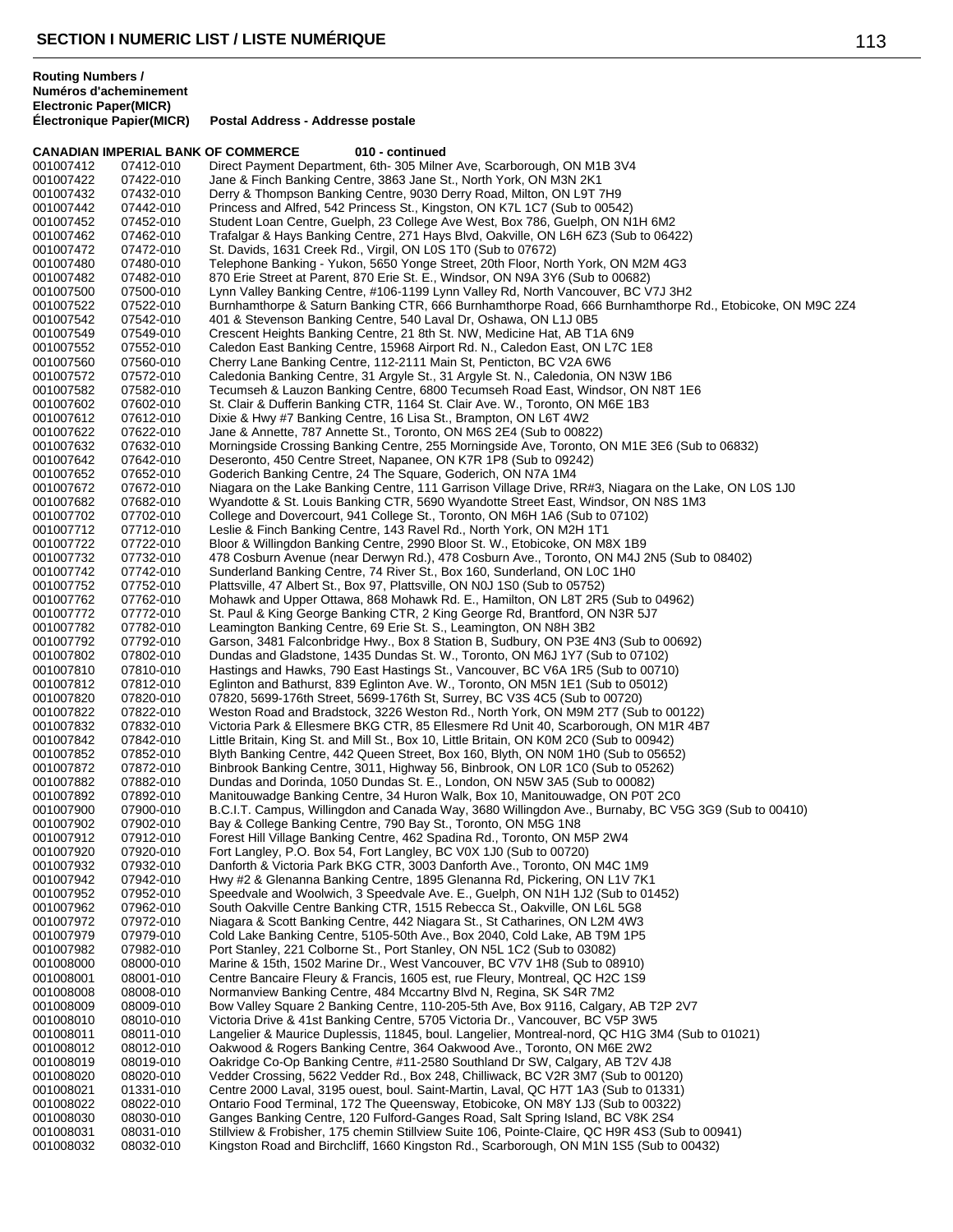|                        | <b>CANADIAN IMPERIAL BANK OF COMMERCE</b> | 010 - continued                                                                                                                                                                                       |
|------------------------|-------------------------------------------|-------------------------------------------------------------------------------------------------------------------------------------------------------------------------------------------------------|
| 001008039              | 08039-010                                 | Canmore Banking Centre, 101, 730-8th St, #101, 730-8th Street, Canmore, AB T1W 2B6                                                                                                                    |
| 001008041              | 08041-010                                 | Centre Bancaire 343 Chabanel, 343 ouest, rue Chabanel, Montreal, QC H2N 2G1                                                                                                                           |
| 001008042              | 08042-010                                 | Parry Sound Banking Centre, 36 Seguin Street, 36 Seguin St., Parry Sound, ON P2A 1B4                                                                                                                  |
| 001008049              | 08049-010                                 | Brooks Banking Centre, 431 Cassils Rd W., Brooks, AB T1R 0W1                                                                                                                                          |
| 001008050              | 08050-010                                 | Valemount Banking Centre, 1221-5th Ave., Box 160, Valemount, BC V0E 2Z0                                                                                                                               |
| 001008051              | 08051-010                                 | Centre Bancaire D'Anjou & Maple, 77-B, Boul d'Anjou, Chateauguay, QC J6J 2R1                                                                                                                          |
| 001008052<br>001008059 | 08052-010<br>08059-010                    | Bolton Banking Centre, 2 King St., Box 100, Bolton, ON L7E 5T1<br>10704-142nd St., 10704-142nd St., Edmonton, AB T5N 2P7 (Sub to 04959)                                                               |
| 001008060              | 00260-010                                 | Village Green Mall, 234, 4900-27th St., Vernon, BC V1T 7G7 (Sub to 00260)                                                                                                                             |
| 001008061              | 08061-010                                 | Centre Bancaire Bourg-Joli, 2755, rue Laframboise, Saint-Hyacinthe, QC J2S 4Y9                                                                                                                        |
| 001008062              | 08062-010                                 | Parkdale & Melvin Banking Centre, 251 Parkdale Ave N., Hamilton, ON L8H 5X6 (Sub to 03862)                                                                                                            |
| 001008069              | 08069-010                                 | 8207-112th St., (College Plaza), 8207-112th St., Edmonton, AB T6G 2L9 (Sub to 09069)                                                                                                                  |
| 001008071              | 08071-010                                 | Centre Bancaire Drummondville, 385 boul. Saint-Joseph, Drummondville, QC J2C 2B1                                                                                                                      |
| 001008072              | 01072-010                                 | Lundy's Lane and Dorchester Rd., 6889 Lundy's Lane, Niagara Falls, ON L2G 1V7 (Sub to 01072)                                                                                                          |
| 001008080              | 08080-010                                 | Waglisla, Waglisla, Box 9, Port Hardy, BC V0N 2P0                                                                                                                                                     |
| 001008081              | 08081-010                                 | CTR Bancaire Carrefour D'Argenteuil, 505, rue Bethany, Lachute, QC J8H 4A6                                                                                                                            |
| 001008082              | 08082-010                                 | Richmond & Merritt Banking Centre, 445 Richmond St., Chatham, ON N7M 1R2 (Sub to 09982)                                                                                                               |
| 001008089              | 08089-010                                 | Fort McMurray Banking Centre, 8553 Manning Ave, Fort McMurray, AB T9H 3N7                                                                                                                             |
| 001008091              | 08091-010                                 | Barraute, CP 270, Barraute, QC J0Y 1A0 (Sub to 00391)                                                                                                                                                 |
| 001008092              | 08092-010                                 | Englehart Banking Centre, 3rd St. and 5th Ave., Box 639, Englehart, ON P0J 1H0 (Sub to 00592)                                                                                                         |
| 001008121              | 08121-010                                 | Centre Bancaire Sainte-Dorothee, 31 boul. Samson (Sainte-Dorothee), Laval, QC H7X 3S5                                                                                                                 |
| 001008122              | 08122-010                                 | 377 Burnhamthorpe Rd E& Central Pkwy, 377 Burnhamthorpe Rd E, Mississauga, ON L5A 3Y1 (Sub to 03022)                                                                                                  |
| 001008132<br>001008142 | 08132-010<br>08142-010                    | Spadina & Fort York Banking Centre, 1 Fort York Blvd, Toronto, ON M5V 3Y7<br>Finch and Markham, 5571 Finch Ave. E., Scarborough, ON M1B 2T9 (Sub to 02532)                                            |
| 001008152              | 08152-010                                 | Piazza Del Sole Banking Centre, 7850 Weston Rd. Unit 2, Woodbridge, ON L4L 9N8                                                                                                                        |
| 001008172              | 08172-010                                 | Hyde Park&Fanshawe Banking Ctr, 1960 Hyde Park Rd, London, ON N6H 5L9                                                                                                                                 |
| 001008182              | 08182-010                                 | Westminster Campus Victoria Hospital, 800 Commissioners Rd, London, ON N6C 2V5 (Sub to 00082)                                                                                                         |
| 001008192              | 08192-010                                 | CIBC-Nortel, 5650 Yonge Street, 20th Floor, North York, ON M2M 4G3                                                                                                                                    |
| 001008222              | 08222-010                                 | Meadowvale Banking Centre, 6677 Meadowvale Town Centre Circle, Mississauga, ON L5N 2R5                                                                                                                |
| 001008230              | 08230-010                                 | Imperial Service Direct-West Centre, 5650 Yonge Street 19th Fl, Toronto, ON M2M 4G3                                                                                                                   |
| 001008232              | 08232-010                                 | Imperial Service Direct-East Centre, 20 Dundas St. W, 14TH Floor., Toronto, ON M5G 2C2                                                                                                                |
| 001008242              | 08242-010                                 | Bridgenorth Banking Centre, 871 Ward St., Box 119, Bridgenorth, ON K0L 1H0                                                                                                                            |
| 001008252              | 08252-010                                 | Laurentian Power Centre, 245 Strasburg Road Unit C, Kitchener, ON N2E 1B6                                                                                                                             |
| 001008272              | 08272-010                                 | Mountainview & Danby Banking Centre, 380 Mountainview RD.S, Georgetown, ON L7G 0L5                                                                                                                    |
| 001008292<br>001008309 | 08292-010<br>08309-010                    | CIBC Mortgage Servicing Centre, 750 Lawrence West-4, PO Box 115 Commerce Court Postal S, Toronto, ON M5L 1E5<br>Deer Valley Banking Centre, 1221 Canyon Meadows Dr S.E. Unit #22, Calgary, AB T2J 6G2 |
| 001008332              | 08332-010                                 | Derry & Bronte Banking Centre, 6931 Derry Rd, Milton, ON L9T 7H5                                                                                                                                      |
| 001008342              | 08342-010                                 | Fenelon Falls Banking Centre, 37 Colborne St., Box 10, Fenelon Falls, ON K0M 1N0                                                                                                                      |
| 001008362              | 08362-010                                 | Front & Parliament Banking Centre, 230 Front St E, Toronto, ON M5A 1E7                                                                                                                                |
| 001008382              | 08382-010                                 | Oxford & Highbury Banking Centre, 1299 Oxford St. E., London, ON N5Y 4W5                                                                                                                              |
| 001008400              | 08400-010                                 | Telephone Banking - BC, 5650 Yonge Street, 20th Floor, North York, ON M2M 4G3                                                                                                                         |
| 001008401              | 08401-010                                 | Telephone Banking - PQ, 5650 Yonge Street, 20th Floor, North York, ON M2M 4G3                                                                                                                         |
| 001008402              | 08402-010                                 | Pape & Cosburn Banking Centre, 1037 Pape Ave., Toronto, ON M4K 3W1                                                                                                                                    |
| 001008408              | 08408-010                                 | Regina Telephone Banking Centre, 2412-11th Avenue, Regina, SK S4P 0K3                                                                                                                                 |
| 001008409              | 08409-010                                 | Saddle Ridge Banking Centre, 62 Saddletowne Circle NE, Calgary, AB T3J 0H5                                                                                                                            |
| 001008410<br>001008412 | 08910-010<br>08412-010                    | Park Royal, 1031 Park Royal South, West Vancouver, BC V7T 1A1 (Sub to 08910)<br>Group Investment Services (Toronto), 200 King St West 4th Floor, Toronto, ON M6A 3C4                                  |
| 001008432              | 08432-010                                 | Dufferin&Major Mac Banking Centre, 9950 Dufferin St, Maple, ON L6A 4K5                                                                                                                                |
| 001008442              | 08442-010                                 | Brighton Banking Centre, 48 Main St., Box 100, Brighton, ON K0K 1H0                                                                                                                                   |
| 001008452              | 08452-010                                 | Norwich and Parkinson, 333 Norwich Avenue, Woodstock, ON N4S 3W1 (Sub to 04752)                                                                                                                       |
| 001008492              | 08492-010                                 | Ontario Regional Mortgage Ctr, 750 Lawrence Ave W West 3, Toronto, ON M6A 1B8                                                                                                                         |
| 001008502              | 08502-010                                 | King and Spadina, 425 King St. W., Toronto, ON M5V 1K4 (Sub to 01002)                                                                                                                                 |
| 001008522              | 08522-010                                 | Southdown Shopping Centre, 1375 Southdown Rd, Mississauga, ON L5J 2Z1 (Sub to 05722)                                                                                                                  |
| 001008532              | 08532-010                                 | Brimley and Alexmuir, 141 Montezuma Trail, Scarborough, ON M1V 1K4 (Sub to 06532)                                                                                                                     |
| 001008542              | 08542-010                                 | Colborne Banking Centre, 38 King St. W., Box 309, Colborne, ON K0K 1S0                                                                                                                                |
| 001008552<br>001008572 | 08552-010<br>01072-010                    | Highway 10 and Steeles Ave., 499 Main St. S., Brampton, ON L6Y 1N7 (Sub to 01652)<br>Victoria and Centre, 5890 Main St., Niagara Falls, ON L2G 5Z8 (Sub to 01072)                                     |
| 001008582              | 08582-010                                 | Grand and Keil, 651 Grand Ave W, Chatham, ON N7L 1C5 (Sub to 09982)                                                                                                                                   |
| 001008602              | 08602-010                                 | Bathurst and Dupont, 1100 Bathurst St., Toronto, ON M5R 3G9 (Sub to 03702)                                                                                                                            |
| 001008603              | 08603-010                                 | Telephone Banking - NS, 5650 Yonge Street, 20th Floor, North York, ON M2M 4G3                                                                                                                         |
| 001008610              | 08610-010                                 | Corporate Client Support Centre, 40 Dunda St W Suite 520, Toronto, ON M5G 2C2                                                                                                                         |
| 001008611              | 08611-010                                 | Corporate Client Support Centre, 40 Dunda St W Suite 520, Toronto, ON M5G 2C2                                                                                                                         |
| 001008612              | 08612-010                                 | Corporate Client Support Centre, 40 Dunda St W Suite 520, Toronto, ON M5G 2C2                                                                                                                         |
| 001008613              | 08613-010                                 | Corporate Client Support Centre, 40 Dunda St W Suite 520, Toronto, ON M5G 2C2                                                                                                                         |
| 001008619              | 08619-010                                 | Corporate Client Support Centre, 40 Dunda St W Suite 520, Toronto, ON M5G 2C2                                                                                                                         |
| 001008622<br>001008632 | 08622-010<br>08632-010                    | Queensway and Islington, 986 The Queensway, Etobicoke, ON M8Z 1P6 (Sub to 00322)<br>Victoria Park & Van Horne BKG CTR, 2800 Victoria Park Ave., North York, ON M2J 4A8                                |
| 001008642              | 08642-010                                 | HWY 7 & West Beaver Creek BKG CTR, 300 West Beaver Creek Rd., Richmond Hill, ON L4B 3B1                                                                                                               |
| 001008652              | 08652-010                                 | Port Elgin Banking Centre, 635 Goderich St., Box 130, Port Elgin, ON N0H 2C0                                                                                                                          |
| 001008682              | 08682-010                                 | Harrow Banking Centre, 25 King St. W., Box 340, Harrow, ON NOR 1G0                                                                                                                                    |
| 001008692              | 08692-010                                 | Corporate Client Support Centre, 40 Dunda St W Suite 520, Toronto, ON M5G 2C2 (Sub to 08612)                                                                                                          |
|                        |                                           |                                                                                                                                                                                                       |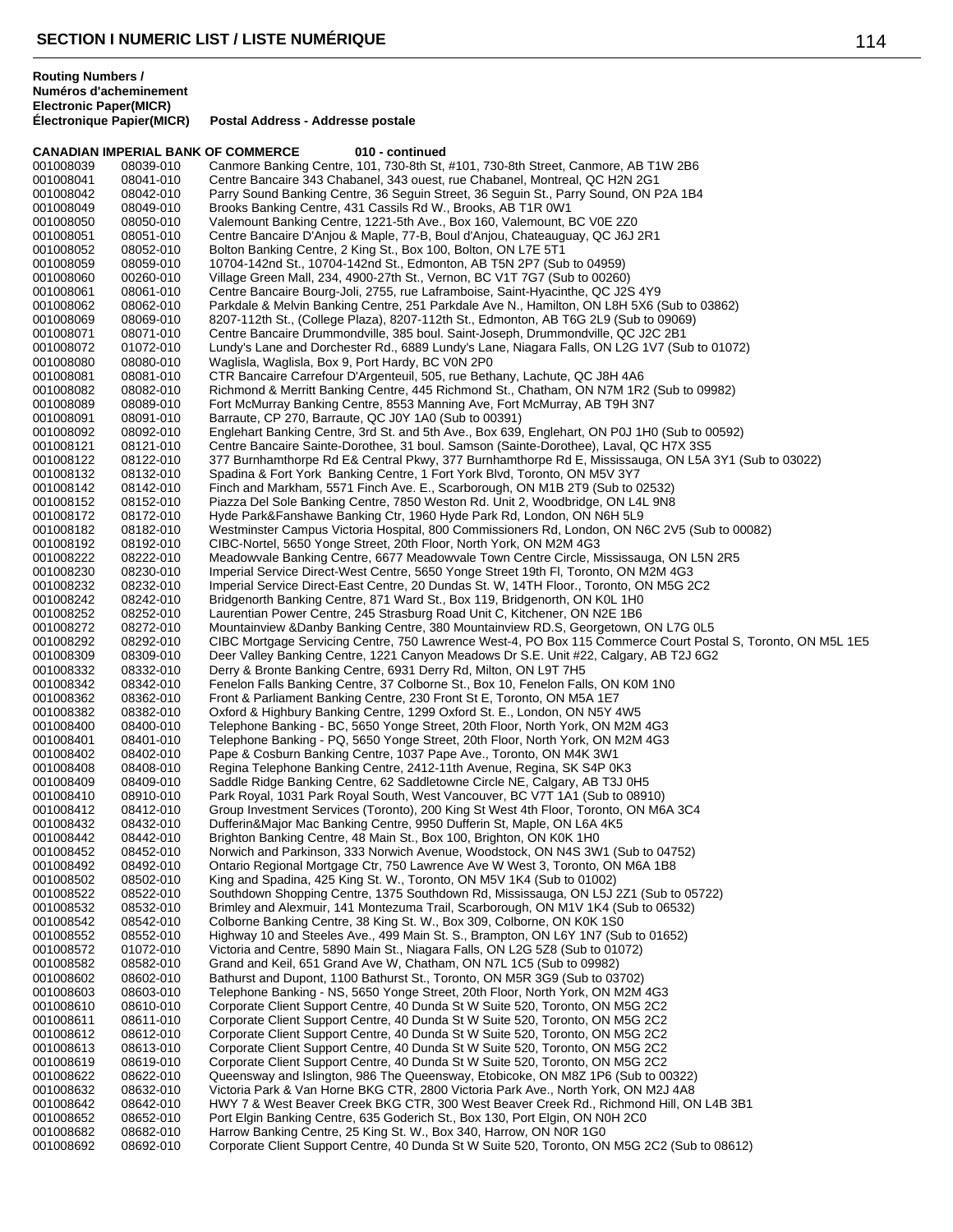|                        |                        | <b>CANADIAN IMPERIAL BANK OF COMMERCE</b><br>010 - continued                                                                                                               |
|------------------------|------------------------|----------------------------------------------------------------------------------------------------------------------------------------------------------------------------|
| 001008700              | 08700-010              | BC Regional Mortgage Centre, 400 Burrard Street 5th Floor, Vancouver, BC V6C 3A6                                                                                           |
| 001008709              | 08709-010              | Alberta & NWT Regional Mortgage Ctr, 800, 333-11th Ave. SW, Calgary, AB T2P 2M7                                                                                            |
| 001008722              | 08722-010              | Dixie Mall, 1250 South Service Rd., Mississauga, ON L5E 1V4 (Sub to 00322)                                                                                                 |
| 001008732<br>001008742 | 08732-010<br>08742-010 | Eglinton Town Banking Centre, 2 Lebovic Avenue, Toronto, ON M1L 4V9<br>Pefferlaw Banking Centre, 254 Pefferlaw Rd, Pefferlaw, ON L0E 1N0                                   |
| 001008752              | 08752-010              | Palmerston Banking Centre, 262 Main St., Box 40, Palmerston, ON N0G 2P0                                                                                                    |
| 001008772              | 08772-010              | Cayuga Banking Centre, 22 Talbot Street, Box 40, Cayuga, ON N0A 1E0                                                                                                        |
| 001008782              | 08782-010              | Wallaceburg Banking Centre, 802 Dufferin Ave, Wallaceburg, ON N8A 2V3                                                                                                      |
| 001008792              | 08792-010              | Elk Lake, Box 400, New Liskeard, ON P0J 1P0 (Sub to 00592)                                                                                                                 |
| 001008800              | 00500-010              | Denman and Robson, 821 Denman St., Vancouver, BC V6G 2L7 (Sub to 00500)                                                                                                    |
| 001008801              | 08801-010              | Montreal Personal Loan Department, 1155 Boul. Rene-Levesque Ouest, C.P. 6003, Succursale A, Montreal, QC H3C 3B2                                                           |
| 001008802              | 08802-010              | King & Dufferin Banking Centre, 1200 King St. W., Toronto, ON M6K 1G4 (Sub to 07102)                                                                                       |
| 001008810              | 08810-010              | No. 4 Road & Steveston Highway, 10871 No. 4 Road, Richmond, BC V7A 2Z5 (Sub to 00900)                                                                                      |
| 001008812<br>001008820 | 08812-010<br>08820-010 | Tor W Dealer Plan-Wholesale, 1 City Centre Dr. Suite 315, Mississauga, ON L5B 1M2<br>Sevenoaks Banking Center, Unit 1 - 32950 South Fraser Way, Abbotsford, BC V2S 0H5     |
| 001008822              | 08822-010              | Lakeshore and Briarwood, 230 Lakeshore Rd. E., Port Credit, ON L5G 1G7 (Sub to 00422)                                                                                      |
| 001008832              | 08832-010              | 819 Brimley Road at Lawrence, 819 Brimley Rd., Scarborough, ON M1J 1C9 (Sub to 02932)                                                                                      |
| 001008842              | 08842-010              | Yonge & Levendale Banking Centre, 10520 Yonge Street, 10520 Yonge St., Richmond Hill, ON L4C 3C7                                                                           |
| 001008852              | 08852-010              | Flesherton Banking Centre, 13 Durham St., Box 40, Flesherton, ON N0C 1E0                                                                                                   |
| 001008862              | 08862-010              | James and Fennell Banking Centre, 667 Upper James St., Hamilton, ON L9C 5R8                                                                                                |
| 001008872              | 08872-010              | 394 Laclie St Banking Centre, 394 Laclie Street, Orillia, ON L3V 4P5                                                                                                       |
| 001008880              | 08880-010              | International Financial Services Ctr, 11th Floor, Oceanic Plaza, 1066 West Hastings St, Vancouver, BC V6B 1P9                                                              |
| 001008882              | 08882-010              | Ouellette and Wyandotte, 597 Ouellette Ave, Windsor, ON N9A 4J3 (Sub to 00182)                                                                                             |
| 001008892              | 00492-010              | South Porcupine, 90 Golden Ave., Box 310, South Porcupine, ON P0N 1H0 (Sub to 00492)<br>College & Grace Banking Centre, 641 College St., Toronto, ON M6G 1B5               |
| 001008902<br>001008903 | 08902-010<br>08903-010 | Halifax Telephone Banking Centre, 2021 Brunswick St 2nd Floor, PO Box 250, Halifax, NS B3J 2N7                                                                             |
| 001008910              | 08910-010              | PARK ROYAL BANKING CENTRE, 1031 Park Royal South, West Vancouver, BC V7T 1A1                                                                                               |
| 001008912              | 08912-010              | Tor W Dealer Plan Fixed Rate Lease, 1 City Centre Dr. Suite 315, Mississauga, ON L5B 1M2                                                                                   |
| 001008920              | 08920-010              | Guildford Banking Centre, 10355-152 Street Suite 1294, Surrey, BC V3R 7C1                                                                                                  |
| 001008922              | 08922-010              | 1758 St. Clair W. at Silverthorn, 1758 St. Clair Ave. W., Toronto, ON M6N 1J3 (Sub to 00822)                                                                               |
| 001008932              | 08932-010              | Kingston Rd & McCowan Banking CTR, 2973 Kingston Rd., Scarborough, ON M1M 1P1                                                                                              |
| 001008940              | 08940-010              | Ironwood Mall, 1440 Ironwood Rd, Campbell River, BC V9W 5T5 (Sub to 00140)                                                                                                 |
| 001008942              | 08942-010              | Huntsville Banking Centre, 1 Main Street West, Huntsville, ON P1H 2C5                                                                                                      |
| 001008950              | 08950-010              | Pine Banking Centre, 233-3055 Massey Drive, Prince George, BC V2N 2S9                                                                                                      |
| 001008952<br>001008962 | 08952-010<br>08962-010 | Lancaster and Elizabeth, 319 Lancaster St. W., Kitchener, ON N2H 4V4 (Sub to 06052)<br>162 Plains Road West, 162 Plains Rd. W., Burlington, ON L7T 1E9 (Sub to 04762)      |
| 001008972              | 08972-010              | Princeton, 3 Main St. N., Box 69, Princeton, ON N0J 1V0 (Sub to 04752)                                                                                                     |
| 001008982              | 08982-010              | Ailsa Craig, 135 Main St., Box 160, Ailsa Craig, ON N0M 1A0 (Sub to 03682)                                                                                                 |
| 001008992              | 08992-010              | Moosonee Banking Centre, 20 FIRST ST, Moosonee, ON POL 1Y0                                                                                                                 |
| 001009001              | 09001-010              | Quebec Regional Mortgage Centre, 8301 Elmslie, Lasalle, QC H8N 3H9                                                                                                         |
| 001009003              | 09003-010              | Atlantic Regional Mortgage Centre, 1809 Barrington St., Halifax, NS B3J 3A3                                                                                                |
| 001009007              | 09007-010              | Central Prairie Regional Mtg Centre, Richardson Bldg, 375 Main St. 13th Floor, Winnipeg, MB R3C 2P3                                                                        |
| 001009010              | 09010-010              | Lonsdale Quay, 177 West Esplanade, Box 86280, North Vancouver, BC V7L 4K5 (Sub to 01800)                                                                                   |
| 001009012<br>001009030 | 09012-010<br>09030-010 | Yonge & Centre (Hwy 7B) Banking CTR, 7765 Yonge St., Thornhill, ON L3T 2C4<br>Esquimalt, Esquimalt Shopping Plaza, 1153 Esquimalt Rd., Victoria, BC V9A 3N7 (Sub to 02930) |
| 001009039              | 09039-010              | Okotoks Banking Centre, 300 Village Lane, Okotoks, AB T1S 1Z6                                                                                                              |
| 001009040              | 09040-010              | Country Club Mall Banking Centre, #123 3200 Island Highway, Nanaimo, BC V9T 1W1                                                                                            |
| 001009042              | 09042-010              | Aurora Banking Centre, 14800 Yonge St, Aurora, ON L4G 1N3                                                                                                                  |
| 001009049              | 09049-010              | Blairmore (Crowsnest Pass) BKG CTR, 12937-20th Ave., Box 325, Blairmore, AB T0K 0E0                                                                                        |
| 001009051              | 09051-010              | CTR Bancaire Carrefour de l'Estrie, 3050 boul de Portland, Sherbrooke, QC J1L 1K1                                                                                          |
| 001009052              | 09052-010              | King & Argyle Banking Centre, 567 King St. E., Cambridge, ON N3H 3N4                                                                                                       |
| 001009059              | 09059-010              | 10004-104th Ave. (C.N. Tower), P.O. Box 773, Edmonton, AB T5J 2L6 (Sub to 00059)                                                                                           |
| 001009060              | 09060-010              | Westbank Banking Centre, 2121 Louie Drive, Westbank, BC V4T 3H1<br>Plaza Tracy, 7000 avenue de la Plaza, 7000 ave de la Plaza, Sorel-Tracy, QC J3R 4L8 (Sub to 00471)      |
| 001009061<br>001009062 | 09061-010<br>09062-010 | Ottawa and Campbell, 262 Ottawa St. N., Hamilton, ON L8H 3Z9 (Sub to 03862)                                                                                                |
| 001009069              | 09069-010              | College Plaza Banking Centre, 8207-112 St, Edmonton, AB T6G 2L9                                                                                                            |
| 001009070              | 09070-010              | Midway, Florence and Palmerston, Box 249, Greenwood, BC V0H 1J0 (Sub to 00570)                                                                                             |
| 001009071              | 09071-010              | Bishopton, QC (Sub to 00351)                                                                                                                                               |
| 001009072              | 09072-010              | Fort Erie Banking Centre, 85 Niagara Blvd., Fort Erie, ON L2A 3G4                                                                                                          |
| 001009079              | 09079-010              | Grande Cache Shopping Mall BKG CTR, 1309 Shoppers Park Mall, Box 60, Grande Cache, AB T0E 0Y0                                                                              |
| 001009080              | 09080-010              | Sandspit, Box 323, Sandspit, BC V0T 1T0 (Sub to 00180)                                                                                                                     |
| 001009082              | 09082-010              | Strathroy Banking Centre, 52 Front St. W., Strathroy, ON N7G 1X7                                                                                                           |
| 001009089<br>001009092 | 09089-010<br>09092-010 | Fox Creek Banking Centre, 22 Commercial Court, Box 239, Fox Creek, AB T0H 1P0<br>Schumacher, 34 First Ave., Box 70, Schumacher, ON P0N 1G0 (Sub to 00492)                  |
| 001009142              | 02642-010              | Davis and Alexander, 820 Davis Dr E, Newmarket, ON L3Y 2R5 (Sub to 02642)                                                                                                  |
| 001009152              | 09152-010              | Woodlawn & Woolwich Banking Centre, 9 Woodlawn Road W, Guelph, ON N1H 1G8                                                                                                  |
| 001009162              | 09162-010              | Ancaster, Meadowlands Banking CTR, 1015 Golf Links Road, Ancaster, ON L9K 1L6                                                                                              |
| 001009169              | 09169-010              | University Campus, University Campus Branch, S.U.B., Box 60631, Edmonton, AB T6C 2S8                                                                                       |
| 001009182              | 09182-010              | Student Loan Centre, Windsor, 3198 Sandwich St. W., Box 7099 Sandwich St. W., Windsor, ON N9C 3Z1                                                                          |
| 001009200              | 09200-010              | CIBC Mortgage Corporation, BC and Yukon Regional Office, Box 48700, Bentall P.O., Vancouver, BC V7X 1A6                                                                    |
| 001009201              | 09201-010              | La Societe d'Hypotheques CIBC, 1155 Rene Levesque Ouest 19e etage, Montreal, QC H3C 3B2                                                                                    |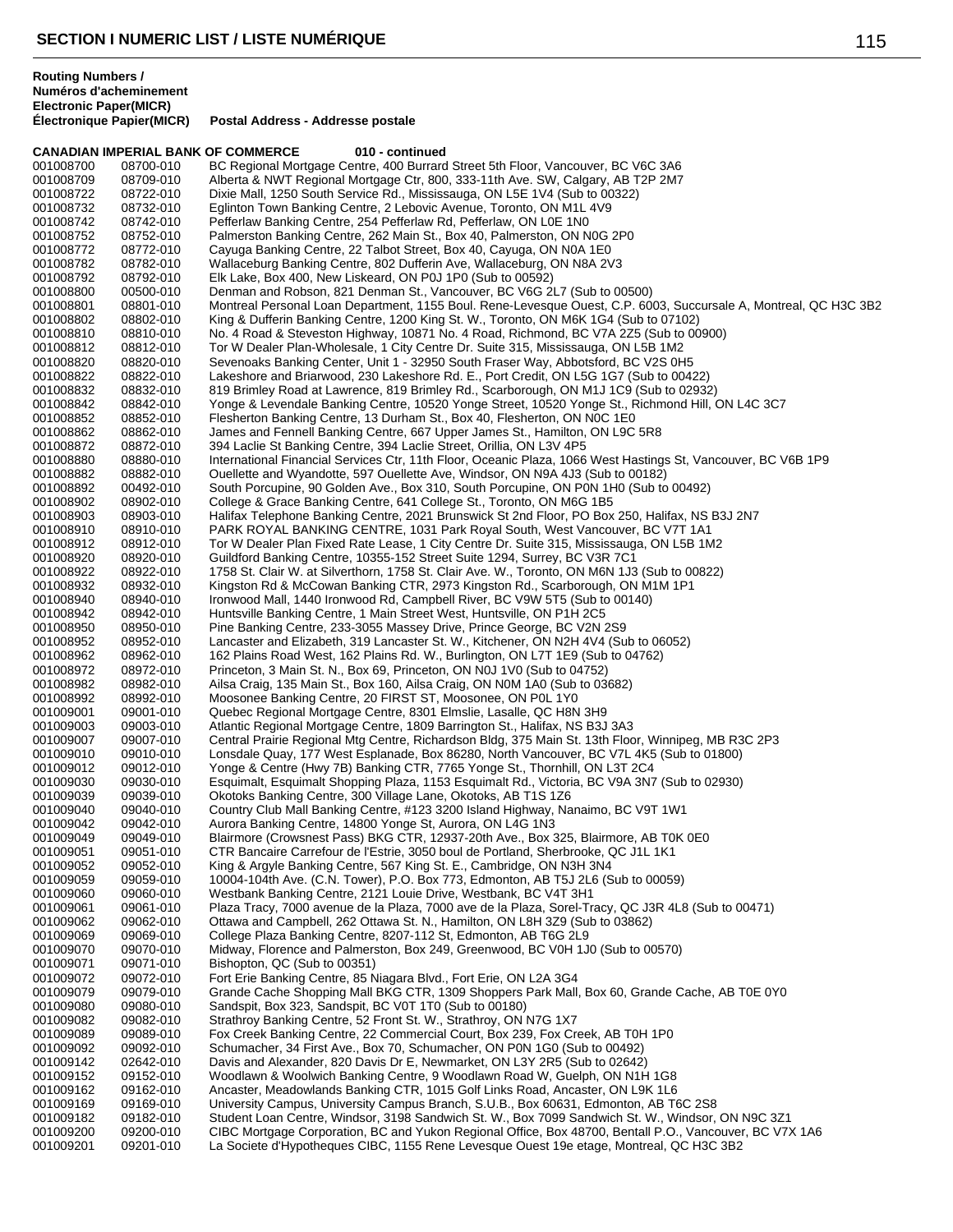**Électronique Papier(MICR) Postal Address - Addresse postale**

|                        |                        | <b>CANADIAN IMPERIAL BANK OF COMMERCE</b><br>010 - continued                                                                                                                                    |
|------------------------|------------------------|-------------------------------------------------------------------------------------------------------------------------------------------------------------------------------------------------|
| 001009203              | 09203-010              | CIBC Mortgage Corporation, Atlantic Regional Office, PO Box 1665, Halifax, NS B3J 3A3                                                                                                           |
| 001009207              | 09207-010              | CIBC Mortgage Corporation, Manitoba Regional Office, PO Box 814, Winnipeg, MB R3C 2P3                                                                                                           |
| 001009208              | 09208-010              | CIBC Mortgage Corporation, Saskatchewan Regional Office, PO Box 2677, Regina, SK S4P 3G6                                                                                                        |
| 001009209              | 09209-010              | CIBC Mortgage Corporation, Alberta and NWT Regional Office, PO Box 2620, Calgary, AB T2P 2M7 (Sub to 08709)                                                                                     |
| 001009212<br>001009222 | 09212-010              | Tor E Dealer Plan Wholesale, 1 Eglinton Ave E., Toronto, ON M4P 3A1<br>Erindale College Campus, 3359 Mississauga Road, Mississauga, ON L5L 1C6 (Sub to 04022)                                   |
| 001009232              | 09222-010<br>09232-010 | Winston Churchill & Argentia Bnk Ctr, 3105 Argentia Rd Unit 7, Mississauga, ON L5N 8P7                                                                                                          |
| 001009242              | 09242-010              | Napanee Banking Centre, 450 Centre St, Napanee, ON K7R 1P8                                                                                                                                      |
| 001009269              | 09269-010              | Student Loan Centre, Edmonton (2), University Campus Branch, S.U.B., Box 60631, Edmonton, AB T6C 2S8                                                                                            |
| 001009282              | 03022-010              | Mississauga Asian Banking Centre, 1170 Burnhamthorpe West, Mississauga, ON L5C 4E6 (Sub to 03022)                                                                                               |
| 001009292              | 09292-010              | Dealer Plan Service Centre, 230 Park St., Box 3257, Thunder Bay, ON P7B 5G6 (Sub to 09412)                                                                                                      |
| 001009301              | 09301-010              | Special Loans Department, Montreal, CP 6003 Succursale A, Montreal, QC H3C 3B2                                                                                                                  |
| 001009302              | 09302-010              | CIBC RSP Centre, 595 Bay St 14 Floor, Toronto, ON M5G 2C2                                                                                                                                       |
| 001009312              | 09312-010              | Tor E. Dealer Plan Fixed Rate Lease, 1 Eglinton Ave. E., Toronto, ON M4P 3A1                                                                                                                    |
| 001009332              | 09332-010              | Yonge & Tower Hill Banking Centre, 122 Tower Hill Road, Richmond Hill, ON L4E 0K6                                                                                                               |
| 001009342              | 09342-010              | 99 Hunter at Mark (Ashburnham), Box 1503, Peterborough, ON K9J 7H7 (Sub to 00242)                                                                                                               |
| 001009372<br>001009382 | 09372-010<br>09382-010 | TB TRANSITS, 305 Milner Ave 5th Floor, Scarborough, ON M1B 3V4<br>710 Tecumseh Road East Banking CTR, (near Howard Ave), 710 Tecumseh Rd E., Windsor, ON N8X 2S2 (Sub to 00682)                 |
| 001009400              | 09400-010              | Dealer Plan Department, #501-580 Granville St., Vancouver, BC V6C 1W8                                                                                                                           |
| 001009410              | 09410-010              | CIBC Auto Centre, 580 Granville St., 5th Floor, Vancouver, BC V6C 1W8 (Sub to 09412)                                                                                                            |
| 001009411              | 09411-010              | Wholesale Floor Plan, 1155 boul. Rene-Levesque, Suite 5522, C.P. 6003, Succursale B, Montreal, QC H3C 2B1 (Sub to 05032)                                                                        |
| 001009412              | 09412-010              | CIBC Wholesale & Indirect Lending, 595 Bay St 5th Floor, Toronto, ON M5G 2C2                                                                                                                    |
| 001009422              | 09422-010              | Sentinel and Hucknall, 112 Hucknall Rd., North York, ON M3J 1V8 (Sub to 09522)                                                                                                                  |
| 001009427              | 09427-010              | Man Dealer Plan Fixed Rate Lease, 375 Main St., Box 814, Winnipeg, MB R3C 2P3 (Sub to 05032)                                                                                                    |
| 001009432              | 09432-010              | Bathurst & Rutherford Banking CTR, 9360 Bathurst St, Maple, ON L6A 4N9                                                                                                                          |
| 001009442              | 09442-010              | Monaghan & Lansdowne Banking Centre, 825 Monaghan Rd., Peterborough, ON K9J 5K2                                                                                                                 |
| 001009459              | 09459-010              | CIBC Dealer Plan Service Centre, 9990 Jasper Ave, Edmonton, AB T5J 1P7 (Sub to 09412)                                                                                                           |
| 001009462              | 09462-010              | CIBC Auto Centre, 1 King St. W, Box 360, Hamilton, ON L8N 3H4                                                                                                                                   |
| 001009469              | 09469-010              | Edmonton Dealer Plan-Wholesale, 9990 Jasper Ave., Edmonton, AB T5J 2K3<br>Lynden Park Mall Banking Centre, 84 Lynden Rd., Brantford, ON N3R 6B8                                                 |
| 001009472<br>001009479 | 09472-010<br>09479-010 | Edm Dealer Plan Fixed Rate Lease, 9990 Jasper Ave, Edmonton, AB T5J 2K3                                                                                                                         |
| 001009481              | 09481-010              | Hull Dealer Plan Service Centre, 1155, Boul. Rene-Levesque Ouest, C.P. 6003, Succursale A, Montreal, QC H3C 3B2                                                                                 |
| 001009482              | 09482-010              | Superstore Mall, 1420 Wellington Rd S, London, ON N6E 2Z6 (Sub to 07382)                                                                                                                        |
| 001009489              | 09489-010              | Stoneycreek Village Banking Centre, 104 Riverstone Ridge, Fort McMurray, AB T9K 1S6                                                                                                             |
| 001009500              | 09500-010              | Data Centre-Vancouver, 1745 W 8th Ave, P.O. Box 3100, Vancouver, BC V6B 3X7                                                                                                                     |
| 001009501              | 09501-010              | Centre informatique, 8301 Elmslie Street, C.P. 600 Place Bonavenutre, Lasalle, QC H8N 3H9                                                                                                       |
| 001009502              | 09502-010              | Intria Items Inc, 155 Britannia Rd East, Mississauga, ON L4Z 4B8                                                                                                                                |
| 001009503              | 09503-010              | Data Centre, 1809 Barrington St, Box 1665, Halifax, NS B3J 3A3                                                                                                                                  |
| 001009507              | 09507-010              | Processing Centre - Winnipeg, 375 Main St, P.O. Box 814, Winnipeg, MB R3C 2P3                                                                                                                   |
| 001009508<br>001009509 | 09508-010              | Data Centre, 1750 Smith St, P.O. Box 3207, Regina, SK S4P 3H1<br>Data Centre, 301-11th Ave S.W., P.O. Box 2585, Calgary, AB T2P 2P2                                                             |
| 001009510              | 09509-010<br>09510-010 | BC Dealer Plan-Wholesale, 580 Granville St., 5th Floor, Vancouver, BC V6C 1X5                                                                                                                   |
| 001009512              | 09512-010              | TB TRANSITS, 305 Milner Ave 5th Floor, Scarborough, ON M1B 3V4                                                                                                                                  |
| 001009520              | 09520-010              | BC Dealer Plan Fixed Rate Lease, 580 Granville St. 5th Floor, Vancouver, BC V6C 1X5 (Sub to 05032)                                                                                              |
| 001009522              | 09522-010              | Keele & Finch Banking Centre, 3940 Keele St., North York, ON M3J 1P2                                                                                                                            |
| 001009532              | 09532-010              | Finch & Warden Banking Centre, 3420 Finch Ave. E., Scarborough, ON M1W 2R6                                                                                                                      |
| 001009542              | 09542-010              | Centre & Bathurst Banking Centre, 10 Disera Drive Suite 180, Thornhill, ON L4J 0A7                                                                                                              |
| 001009552              | 09552-010              | Acton Banking Centre, 31 Mill St. E., Box 239 (Acton), Acton, ON L7J 2M3 (Sub to 02952)                                                                                                         |
| 001009562              | 09562-010              | CW Dealer Plan-Wholesale, 1 King St. W., Box 360, Hamilton, ON L8N 3H4                                                                                                                          |
| 001009572              | 09572-010              | CW Dealer Plan Fixed Rate Lease, 1 King St. W., Box 360, Hamilton, ON L8N 3H4                                                                                                                   |
| 001009582<br>001009600 | 09582-010<br>09600-010 | Fischer-Hallman & Westmount Bkg Ctr, 1188 Fischer Hallman Road, Kitchener, ON N2E 0B7<br>Trade Finance Centre, 400 Burrard St 6th Floor, Vancouver, BC V6C 3A6                                  |
| 001009601              | 09601-010              | Trade Finance Centre, 1155, Boul. Rene Levesque Ouest, C.P. 6003, Succursale A, Montreal, QC H3B 3Z4                                                                                            |
| 001009602              | 09602-010              | Payment and Treasury-IDT, Toronto, ON M5G 2M8                                                                                                                                                   |
| 001009603              | 09603-010              | Trade Finance Centre, 1809 Barrington St, Box 1665, Halifax, NS B3J 3A3                                                                                                                         |
| 001009607              | 09607-010              | BCC Small Business Trade, 5650 Yonge Street 14th floor, Toronto, ON M2M 4G3                                                                                                                     |
| 001009612              | 09612-010              | Payment and Treasury Operations, 595 Bay Street 7th Floor, Toronto, ON M5G 2M8                                                                                                                  |
| 001009622              | 09622-010              | Bloor & Runnymede Banking Centre, 2219 Bloor St. W., Toronto, ON M6S 1N5                                                                                                                        |
| 001009632              | 09632-010              | Eglinton and Kennedy, 2405 Eglinton Ave. E., Scarborough, ON M1K 2M5 (Sub to 01032)                                                                                                             |
| 001009642              | 09642-010              | Chemong and Bellevue, 860 Chemong Road, Peterborough, ON K9H 5Z8 (Sub to 00242)                                                                                                                 |
| 001009652              | 09652-010              | Brussels Banking Centre, 36 King Street, Box 20, Brussels, ON N0G 1H0                                                                                                                           |
| 001009662              | 09662-010<br>09672-010 | Trafalgar & Hays BankingCentre, 271 Hays Blvd, Oakville, ON L6H 6Z3                                                                                                                             |
| 001009672<br>001009682 | 09682-010              | Regional Rd. & Victoria Ave., Regional Rd and Victoria Ave, Box 10, Vineland, ON L0R 2C0 (Sub to 05172)<br>Amherstburg Banking Centre, 48 Richmond Street, P.O. Box 37, Amherstburg, ON N9V 2Z2 |
| 001009702              | 09702-010              | CIBC Mortgages Inc, 33 Yonge Street Suite 700, Toronto, ON M5L 1E5                                                                                                                              |
| 001009710              | 09710-010              | 17th & Bellevue Banking Centre, 225 17th Street, West Vancouver, BC V7V 4T1                                                                                                                     |
| 001009712              | 09712-010              | Marlee and Ridelle, 145C Marlee Ave., Toronto, ON M6B 4B6 (Sub to 00312)                                                                                                                        |
| 001009722              | 09722-010              | Cloverdale Mall, 250 The East Mall, Etobicoke, ON M9B 3Y8 (Sub to 00322)                                                                                                                        |
| 001009732              | 09732-010              | Gerrard and Greenwood, 1252 Gerrard St. E., Toronto, ON M4L 1Y6 (Sub to 01702)                                                                                                                  |
| 001009742              | 09742-010              | Cannington, 1 Cameron St., Box 40, Cannington, ON L0E 1E0 (Sub to 03642)                                                                                                                        |
| 001009752              | 09752-010              | Tavistock Banking Centre, 38 Woodstock St. S., Box 130, Tavistock, ON N0B 2R0                                                                                                                   |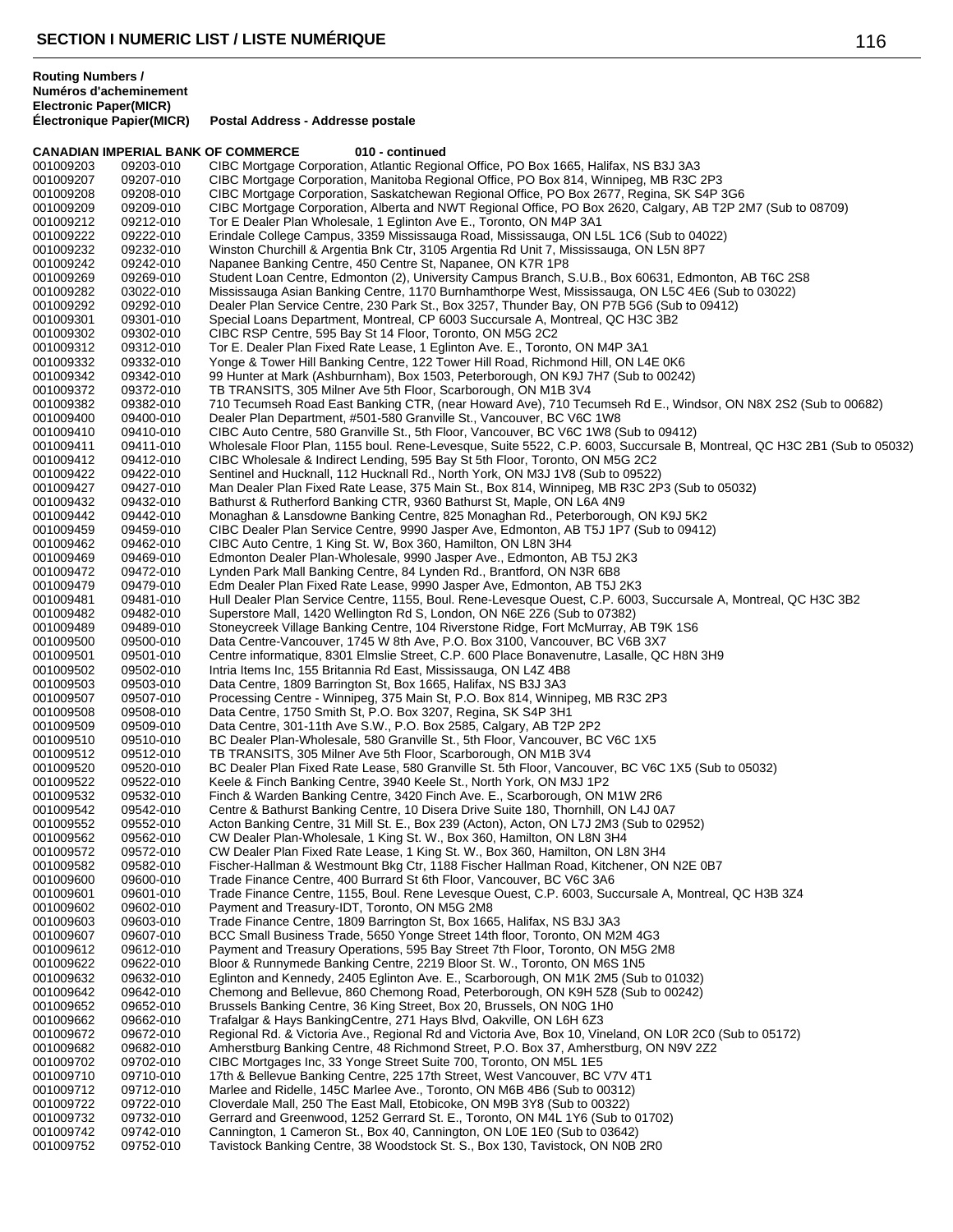|                        | <b>CANADIAN IMPERIAL BANK OF COMMERCE</b> | 010 - continued                                                                                                                                                   |
|------------------------|-------------------------------------------|-------------------------------------------------------------------------------------------------------------------------------------------------------------------|
| 001009772              | 09772-010                                 | Norwich Banking Centre, 15 Main St. W., Box 280, Norwich, ON N0J 1P0                                                                                              |
| 001009782              | 09782-010                                 | Wharncliffe & Baseline Banking CTR, 1 Baseline Rd. E., London, ON N6C 5Z8                                                                                         |
| 001009800              | 09800-010                                 | Consumer Loans Dept., #400-1066 West Hastings St., Vancouver, BC V6B 1P1                                                                                          |
| 001009801              | 09801-010                                 | Risk Management - Retail 9801, 1155, boul. Rene Levesque Ouest, CP 6003, Succursale A, Montreal, QC H3C 3B2                                                       |
| 001009802              | 09802-010                                 | Personal Loan Department, 750 Lawrence Ave W North York, Commerce Court Postal Station, Toronto, ON M5L 1A2                                                       |
| 001009803              | 09803-010                                 | Personal Loan Department, 1809 Barrington St, Consumer Loan Department, Box 1665, Halifax, NS B3J 3A3                                                             |
| 001009807              | 09807-010                                 | Personal Loan Department-Winnipeg, 433 Main St., P.O. Box 814, Winnipeg, MB R3C 2P3                                                                               |
| 001009809              | 09809-010                                 | Risk Management - Retail 9809, 301-11th Ave. S.W., Consumer Loan Dept Box 2585 Attn PL, Calgary, AB T2P 2P2                                                       |
| 001009810              | 09810-010                                 | Broadway and Cambie, 528 West Broadway, Vancouver, BC V5Z 1E9 (Sub to 02800)                                                                                      |
| 001009812              | 09812-010                                 | Ave Rd. & Woburn banking centre, 1623 Ave Rd, Toronto, ON M5M 3X8                                                                                                 |
| 001009822<br>001009832 | 09822-010<br>09832-010                    | Rexdale and Islington, 2267 Islington Ave., Etobicoke, ON M9W 3W7 (Sub to 05922)<br>Woodbine and Mortimer, 1220 Woodbine Ave., Toronto, ON M4C 4E3 (Sub to 00732) |
| 001009842              | 09842-010                                 | Tamworth Banking Centre, 16 Concession N., PO Box 39, Tamworth, ON K0K 3G0 (Sub to 09242)                                                                         |
| 001009852              | 09852-010                                 | Wellesley Banking Centre, 1207 Queen's Bush Road, Box 220, Wellesley, ON N0B 2T0                                                                                  |
| 001009882              | 09882-010                                 | Dorwin Shopping Centre, 2451 Dougall Ave., Windsor, ON N8X 1T4 (Sub to 03782)                                                                                     |
| 001009892              | 09892-010                                 | Terrace Bay Banking Centre, 17A Simcoe Plaza, Box 339, Terrace Bay, ON P0T 2W0 (Sub to 00687)                                                                     |
| 001009902              | 09902-010                                 | Head Office Accounting Department, 25 King St W CCN4, Toronto, ON M5L 1A2                                                                                         |
| 001009910              | 09910-010                                 | CLIENT ACCT MGMT, VANCOUVER, 1380 Burrard St. Suite 500, Vancouver, BC V6Z 2H3                                                                                    |
| 001009911              | 09911-010                                 | CLIENT ACCT MGMT, MONTREAL, 1155 boul. Rene Levesque, Montreal, QC H3C 3C5                                                                                        |
| 001009912              | 09912-010                                 | CLIENT ACCOUNT MGMT, TORONTO, 750 Lawrence Ave. W., W2, Commerce Court Postal Station, Toronto, ON M5L 1A2                                                        |
| 001009920              | 09920-010                                 | Tsawwassen Banking Centre, 1197-56th St., Delta, BC V4L 2A2                                                                                                       |
| 001009932              | 09932-010                                 | Flemingdon Park Shopping Centre, 747 Don Mills Rd., North York, ON M3C 1T2 (Sub to 00132)                                                                         |
| 001009942              | 09942-010                                 | 15195 Yonge St, 15195 Yonge St., Aurora, ON L4G 3H1 (Sub to 09042)                                                                                                |
| 001009950              | 09950-010                                 | Hart Highway at Austin Road, 3839 West Austin Rd, Prince George, BC V2K 2H7 (Sub to 03950)                                                                        |
| 001009952              | 09952-010                                 | South Guelph Banking Centre, 374 Stone Rd West, Guelph, ON N1G 4T8                                                                                                |
| 001009962              | 09962-010                                 | Trafalgar Village, Oakville, ON L6J 2W8 (Sub to 09662)                                                                                                            |
| 001009972              | 09972-010                                 | Port Burwell, Robinson St. and Wellington St., Box 70, Port Burwell, ON N0J 1T0 (Sub to 03072)                                                                    |
| 001009982              | 09982-010                                 | St. Clair & McNaughton Banking CTR, 424 St. Clair Street, Chatham, ON N7L 3K5                                                                                     |
| 001009992              | 09992-010                                 | Wellington & Churchill Banking CTR, 150 Churchill Blvd, Sault Ste Marie, ON P6A 3Z9                                                                               |
| 001010832              | 10832-010                                 | POS UNSECURED LENDING, 33 Yonge St 7th Floor, Toronto, ON M5E 1J4                                                                                                 |
| 001010962              | 10962-010                                 | Compass 2, 130 Adelaide St 4Th Floor, Toronto, ON M5H 3P5                                                                                                         |
| 001011412              | 11412-010                                 | Compass Transit #3, 21 Melinda Street 7th Floor, Toronto, ON M5L 1G4                                                                                              |
| 001018242              | 18242-010                                 | ABM Forecasting and Reconciliation, 155 Britannia Rd E, Mississauga, ON L4Z 4B7                                                                                   |
| 001018292              | 18292-010                                 | Compass Transit, 21 Melinda Street 7th Floor, Toronto, ON M5L 1G4                                                                                                 |
| 001019502              | 19502-010                                 | Data Centre, 824 Dundas Street East, London, ON N5W 5R1                                                                                                           |
| 001030800              | 30800-010                                 | 305 Milner Ave, 305 Milner Ave 5th Floor, Scarborough, ON M1B 3V4                                                                                                 |
| 001030832              | 30832-010                                 | First Line (CMI), 33 Yonge Street, Suite 700, Toronto, ON M5E 1G4                                                                                                 |
| 001030892<br>001032000 | 30892-010<br>32000-010                    | Amicus Canada Remote Banking, 20 Dundas Street-6th Floor, Toronto, ON M5G 2C2<br>National Risk Monitorng-TXM/Referral, 750 Lawrence Ave W E6, Toronto, ON M6A 1B8 |
| 001032002              | 32002-010                                 | Imperial Investor Service #1, 161 Bay St 10th Floor, Toronto, ON M5J 2S8 (Sub to 00002)                                                                           |
| 001032004              | 32004-010                                 | Service Automation (CBFE), 199 Bay St CCW 9th Floor, Toronto, ON M5L 1A2                                                                                          |
| 001032005              | 32005-010                                 | CIBC-Consumer Deposits, 33 Yonge Street 6th Floor, Toronto, ON M5E 1G4                                                                                            |
| 001032006              | 32006-010                                 | Business Banking Products, Commerce Crt North 25 King St W f115, Toronto, ON M5L 1A2                                                                              |
| 001032033              | 32033-010                                 | Business Contact Centre (National), 5650 Yonge St 14th Floor, Toronto, ON M2M 4G3                                                                                 |
| 001032102              | 32102-010                                 | BRINKS SUDBURY PROCESSING, 305 MILNER AVE 5TH FLOOR, Scarborough, ON M1B 3V4                                                                                      |
| 001032157              | 32157-010                                 | Bank@Work Kitchen Craft Cabinetry MB, 5650 Yonge St, Toronto, ON M2M 4G3                                                                                          |
| 001032159              | 32159-010                                 | Bank@Work Mark's Work Wearhouse AB, 5650 Yonge St, Toronto, ON M2M 4G3                                                                                            |
| 001032160              | 32160-010                                 | Bank@Work Retail Banking BC, 5650 Yonge Street, Toronto, ON M2M 4G3 (Sub to 32250)                                                                                |
| 001032162              | 32162-010                                 | Bank@Work Rogers Ontario Remote, 5650 Yonge Street, Toronto, ON M2M 4G3                                                                                           |
| 001032170              | 32170-010                                 | Bank@Work World Markets BC, 5650 Yonge Street, Toronto, ON M2M 4G3 (Sub to 32250)                                                                                 |
| 001032172              | 32172-010                                 | Bank@Work Commercial Banking Ontario, 5650 Yonge Street, Toronto, ON M2M 4G3                                                                                      |
| 001032180              | 32180-010                                 | Bank@Work-Motorola Canada Ltd BC, 5650 Yonge Street, Toronto, ON M2M 4G3                                                                                          |
| 001032182              | 32182-010                                 | Bank@Work Retail Banking Ontario, 5650 Yonge Street, Toronto, ON M2M 4G3 (Sub to 32402)                                                                           |
| 001032200              | 32200-010                                 | Bank @ Work - CCIA, 5650 Yonge St 20th Floor, Toronto, ON M2M 4G3                                                                                                 |
| 001032201              | 32201-010                                 | Bank@Work Hospital For Sick Children, 5650 Yonge St 20th Floor, Toronto, ON M2M 4G3 (Sub to 32402)                                                                |
| 001032202              | 32202-010                                 | Bank@Work-Nortel-Skyline, 5650 Yonge St 20th Floor, Toronto, ON M2M 4G3                                                                                           |
| 001032203              | 32203-010                                 | Bank@Work-Nortel-Carling #1, 5650 Yonge St 20th Floor, Toronto, ON M2M 4G3                                                                                        |
| 001032205              | 32205-010                                 | Bank@Work-Nortel-Belleville, 5650 Yonge St 20th Floor, Toronto, ON M2M 4G3                                                                                        |
| 001032206              | 32206-010                                 | Bank@Work-Telus Mobility, 5650 Yonge St 20th Floor, Toronto, ON M2M 4G3                                                                                           |
| 001032207<br>001032208 | 32207-010<br>32208-010                    | Bank@Work-Ryerson Polytechnic Univ, 5650 Yonge St 20th Floor, Toronto, ON M2M 4G3<br>Bank@Work-Saskatchewan, 5650 Yonge St 20th, Toronto, ON M2M 4G3              |
| 001032209              | 32209-010                                 | Bank@Work-Nortel-Calgary, 5650 Yonge St 20th Floor, Toronto, ON M2M 4G3                                                                                           |
| 001032210              | 32210-010                                 | Bank@Work-British Columbia, 5650 Yonge St 20th, Toronto, ON M2M 4G3                                                                                               |
| 001032211              | 32211-010                                 | Bank@Work Rogers Quebec Remote, 5650 Yonge Street, Toronto, ON M2M 4G3                                                                                            |
| 001032212              | 32212-010                                 | Bank@work-Glaxosmithkline, 5650 Yonge St 20th Floor, Toronto, ON M2M 4G3                                                                                          |
| 001032213              | 32213-010                                 | Bank@Work-Newfoundland, 5650 Yonge St 20th, Toronto, ON M2M 4G3                                                                                                   |
| 001032214              | 32214-010                                 | Bank@Work-New Brunswick, 5650 Yonge St 20th, Toronto, ON M2M 4G3 (Sub to 32213)                                                                                   |
| 001032215              | 32215-010                                 | Bank@Work Air Canada-Montreal, 5650 Yonge St, Toronto, ON M2M 4G3                                                                                                 |
| 001032217              | 32217-010                                 | Bank@Work-Manitoba, 5650 Yonge St 20th, Toronto, ON M2M 4G3                                                                                                       |
| 001032219              | 32219-010                                 | Bank@Work Rogers Alberta Remote, 5650 Yonge St, Toronto, ON M2M 4G3                                                                                               |
| 001032220              | 32220-010                                 | Bank@Work-Telus Vancouver, 5650 Yonge Street, Toronto, ON M2M 4G3 (Sub to 32250)                                                                                  |
|                        |                                           |                                                                                                                                                                   |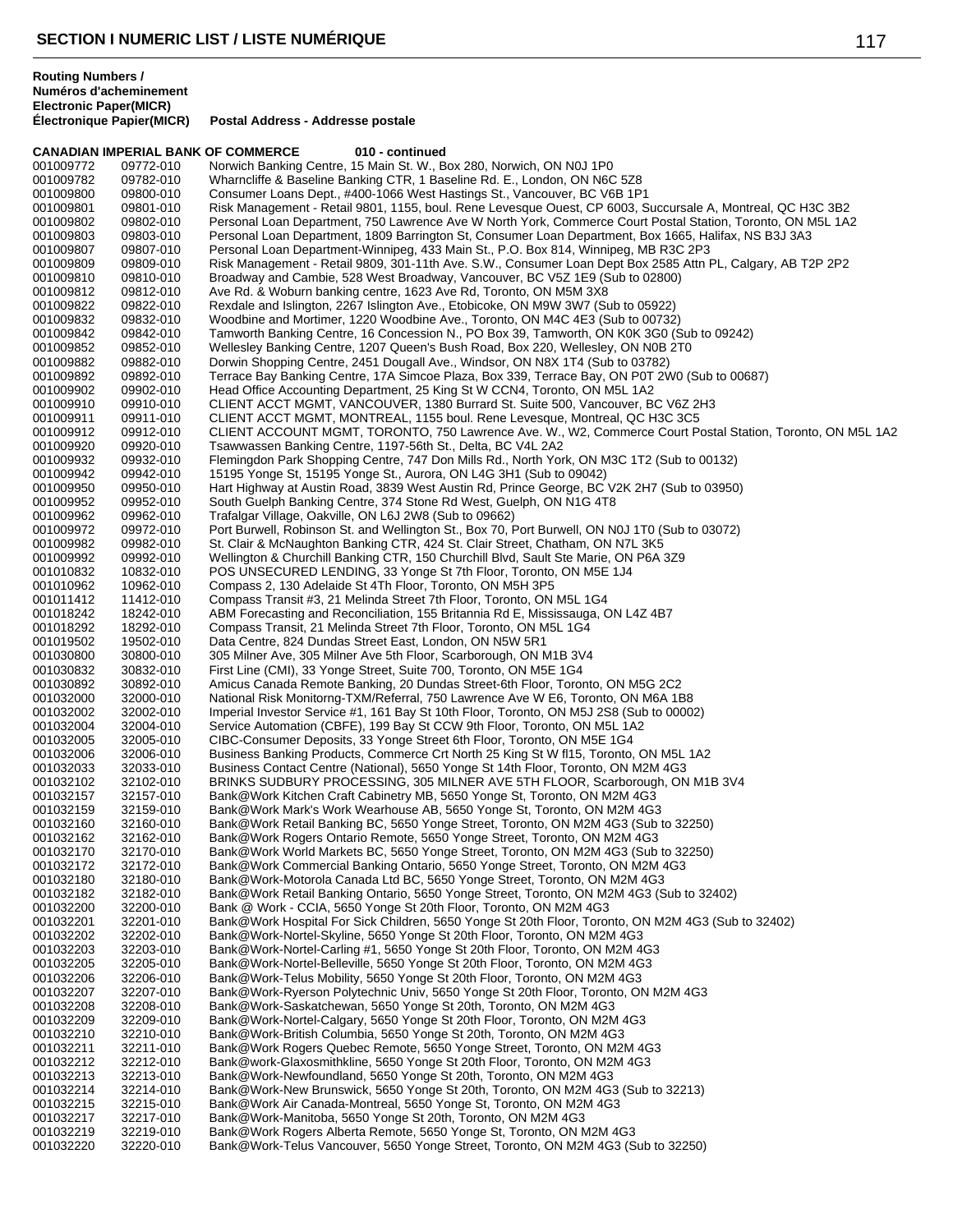|                        | <b>CANADIAN IMPERIAL BANK OF COMMERCE</b> | 010 - continued                                                                                                                                                      |
|------------------------|-------------------------------------------|----------------------------------------------------------------------------------------------------------------------------------------------------------------------|
| 001032222              | 32222-010                                 | Bank@work-CSC, 5650 Yonge Street, Toronto, ON M2M 4G3                                                                                                                |
| 001032226              | 32226-010                                 | Bank@Work-, 5650 Yonge Street, Toronto, ON M2M 4G3 (Sub to 32236)                                                                                                    |
| 001032227              | 32227-010                                 | Bank@Work University of Manitoba, 5650 Yonge St, Toronto, ON M2M 4G3                                                                                                 |
| 001032230              | 32230-010                                 | Bank@Work-Telus Mobility, 5650 Yonge Street, Toronto, ON M2M 4G3 (Sub to 32250)                                                                                      |
| 001032232<br>001032233 | 32232-010<br>32233-010                    | Bank@work Rogers-Mount Pleasant, 5650 Yonge St 20th Floor, Toronto, ON M2M 4G3<br>Bank@Work-MT&T, 5650 Yonge St 20th Floor, Toronto, ON M2M 4G3                      |
| 001032236              | 32236-010                                 | Bank@Work-, 5650 Yonge Street, Toronto, ON M2M 4G3                                                                                                                   |
| 001032237              | 32237-010                                 | Bank@Work-Air Canada-Manitoba, 5650 Yonge St, Toronto, ON M2M 4G3                                                                                                    |
| 001032240              | 32240-010                                 | Bank@Work-Futur Shop-British Columbi, 5650 Yonge St, Toronto, ON M2M 4G3                                                                                             |
| 001032242              | 32242-010                                 | Bank@work-St. Microelectronics, 5650 Yonge Street, Toronto, ON M2M 4G3                                                                                               |
| 001032243              | 32243-010                                 | Bank@work-Xwave-Nova Scotia, 5650 Yonge St 20th Floor, Toronto, ON M2M 4G3 (Sub to 32213)                                                                            |
| 001032246              | 32246-010                                 | Bank@Work-Mitel Corporation, 5650 Yonge St, Toronto, ON M2M 4G3                                                                                                      |
| 001032247              | 32247-010                                 | Bank@Work Ceridian Canada, 5650 Yonge St, Toronto, ON M2M 4G3                                                                                                        |
| 001032249              | 32249-010                                 | Bank@Work Commercial Banking Alberta, 5650 Yonge Street, Toronto, ON M2M 4G3 (Sub to 32289)                                                                          |
| 001032250              | 32250-010                                 | Bank@Work-BCIT-British Columbi, 5650 Yonge St, Toronto, ON M2M 4G3                                                                                                   |
| 001032252              | 32252-010                                 | Bank@Work-Client Logic Toronto, 5650 Yonge Street 20th Floor, Toronto, ON M2M 4G3                                                                                    |
| 001032253              | 32253-010                                 | Bank@Work Commercial Banking NS, 5650 Yonge Street, Toronto, ON M2M 4G3 (Sub to 32213)                                                                               |
| 001032257              | 32257-010                                 | Bank@Work Grace General Hospital, 5650 Yonge St, Toronto, ON M2M 4G3                                                                                                 |
| 001032260              | 32260-010                                 | Bank@Work-Bell-BC Vancouver, 5650 Yonge St, Toronto, ON M2M 4G3 (Sub to 32250)                                                                                       |
| 001032267              | 32267-010                                 | Bank@Work Commercial Banking MB, 5650 Yonge Street, Toronto, ON M2M 4G3 (Sub to 32217)                                                                               |
| 001032269              | 32269-010                                 | Bank@Work Canadian Freightways Ltd, 5650 Yonge Street, Toronto, ON M2M 4G3                                                                                           |
| 001032270              | 32270-010                                 | Bank@Work-Thrifty Foods BC, 5650 Yonge St., Toronto, ON M2M 4G3                                                                                                      |
| 001032272<br>001032277 | 32272-010                                 | Bank@Work-Bell-Ottawa, 5650 Yonge St, Toronto, ON M2M 4G3 (Sub to 32236)<br>Bank@Work Retail Banking Manitoba, 5650 Yonge Street, Toronto, ON M2M 4G3 (Sub to 32217) |
| 001032280              | 32277-010<br>32280-010                    | Bank@Work-, 5650 Yonge Street, Toronto, ON M2M 4G3                                                                                                                   |
| 001032282              | 32282-010                                 | Bank@work-Rogers-York Mills, 5650 Yonge Street, Toronto, ON M2M 4G3                                                                                                  |
| 001032283              | 32283-010                                 | Bank@Work World Markets Nova Scotia, 5650 Yonge Street, Toronto, ON M2M 4G3 (Sub to 32213)                                                                           |
| 001032289              | 32289-010                                 | Bank@Work World Markets Alberta, 5650 Yonge Street, Toronto, ON M2M 4G3                                                                                              |
| 001032290              | 32290-010                                 | Bank@Work Commercial Banking BC, 5650 Yonge Street, Toronto, ON M2M 4G3 (Sub to 32250)                                                                               |
| 001032292              | 32292-010                                 | Bank@Work-, 5650 Yonge Street, Toronto, ON M2M 4G3                                                                                                                   |
| 001032297              | 32297-010                                 | Bank@Work Boein Technology Ltd MB, 5650 Yonge St, Toronto, ON M2M 4G3                                                                                                |
| 001032299              | 32299-010                                 | Bank@Work-Meyers Norris Penny, 5650 Yonge Street, Toronto, ON M2M 4G3 (Sub to 32159)                                                                                 |
| 001032302              | 32302-010                                 | Bank@Work World Markets Ontario, 5650 Yonge Street, Toronto, ON M2M 4G3 (Sub to 32402)                                                                               |
| 001032310              | 32310-010                                 | Bank@Work Air Canada-Vancouver, 5650 Yonge St, Toronto, ON M2M 4G3                                                                                                   |
| 001032312              | 32312-010                                 | Bank@Work-1, 5650 Yonge Street, Toronto, ON M2M 4G3 (Sub to 32402)                                                                                                   |
| 001032320              | 32320-010                                 | Bank@Work - Crystal Decisions Corp, 5650 Yonge St, Toronto, ON M2M 4G3                                                                                               |
| 001032322              | 32322-010                                 | Bank@Work-Motorola Canada Ltd. ON, 5650 Yonge Street, Toronto, ON M2M 4G3                                                                                            |
| 001032332              | 32332-010                                 | Bank@Work-Sony of Canada Ltd, 5650 Yonge St, Toronto, ON M2M 4G3                                                                                                     |
| 001032337              | 32337-010                                 | Bank@Work-Standard Aero, 5650 Yonge St, Toronto, ON M2M 4G3                                                                                                          |
| 001032342<br>001032347 | 32342-010<br>32347-010                    | Bank@Work-Compaq Canada Corp, 5650 Yonge St., Toronto, ON M2M 4G3<br>Bank@Work-Palliser Furniture Ltd, 5650 Yonge St., Toronto, ON M2M 4G3                           |
| 001032352              | 32352-010                                 | Bank@Work CIBC Mellon Ontario, 5650 Yonge Street, Toronto, ON M2M 4G3                                                                                                |
| 001032382              | 32382-010                                 | Bank@Work-ATI Technologies Inc, 5650 Yonge St., Toronto, ON M2M 4G3                                                                                                  |
| 001032392              | 32392-010                                 | Bank@Work-Raytheon Systems Canada, 5650 Yonge Street, Toronto, ON M2M 4G3                                                                                            |
| 001032402              | 32402-010                                 | Bank@Work-Zenon Environmental Inc, 5650 Yonge Street, Toronto, ON M2M 4G3                                                                                            |
| 001032422              | 32422-010                                 | Bank@Work-NCR Canada Ltd., 5650 Yonge St., Toronto, ON M2M 4G3                                                                                                       |
| 001032432              | 32432-010                                 | Bank@Work-Allstate Insurance Company, 5650 Yonge St., Toronto, ON M2M 4G3                                                                                            |
| 001032442              | 32442-010                                 | Bank@Work-Research in Motion Ltd, 5650 Yonge St, Toronto, ON M2M 4G3                                                                                                 |
| 001032452              | 32452-010                                 | Bank@Work-National Transit, 5650 Yonge Street, Toronto, ON M2M 4G3                                                                                                   |
| 001032472              | 32472-010                                 | Bank@Work-2, 5650 Yonge Street, Toronto, ON M2M 4G3                                                                                                                  |
| 001032812              | 32812-010                                 | CPS-IB, 305 Milner Ave 6th Floor, Toronto, ON M1B 3V4                                                                                                                |
| 001033000              | 33000-010                                 | RETAIL OPERATIONS-PWC & SL, 8385 Fraser St. Unit 10, Vancouver, BC V5X 3X8                                                                                           |
| 001033002              | 33002-010                                 | Fixed Term-Wood Gundy Deposits, 200 King St W, Toronto, ON M5H 4A8                                                                                                   |
| 001033003              | 33003-010                                 | St John's Currency Centre, 38 Beclin Rd Building A, Unit 1, Mount Pearl, NL A1N 5B8                                                                                  |
| 001033007              | 33007-010                                 | Thunder Bay Currency Operations, 37 Stevenson Road, Winnipeg, MB R3H 0H9                                                                                             |
| 001033019              | 33019-010                                 | Retail Mortgage Operations Transit, 100 University Ave 3rd Floor, Toronto, ON M4J 2X4                                                                                |
| 001033022<br>001033031 | 33022-010<br>33031-010                    | The Investor Network, 595 Bay St #1401, Toronto, ON M5G 2C2<br>RBO Quebec, 8601 Elmslie, Lasalle, QC H8N 3H9                                                         |
| 001033033              | 33033-010                                 | RBO Atlantic, 1809 Barrington St., 13th Floor, Halifax, NS B3J 3A3                                                                                                   |
| 001033037              | 33037-010                                 | RBO Manitoba, 37 Stevenson Road, Winnipeg, MB R3H 0H9                                                                                                                |
| 001033039              | 33039-010                                 | RBO Alberta, 301-11 Avenue S.W., Calgary, AB T2R 0C7                                                                                                                 |
| 001033040              | 33040-010                                 | RBO B.C. & Northern Territories, 8385 Fraser St. Unit 10, Vancouver, BC V5X 3X8                                                                                      |
| 001033108              | 33108-010                                 | Regina Currency Ops, 1800 Hamilton Street, Regina, SK S4P 4K7                                                                                                        |
| 001033112              | 33112-010                                 | Cash Management Commercial Deposit, 5650 Yonge Street 14th Floor, Toronto, ON M2M 4G3                                                                                |
| 001033132              | 33132-010                                 | CIBC Collections, 750 Lawrence Ave W 2nd Floor, PO Box 157 Commerce Court, Toronto, ON M5L 1E7                                                                       |
| 001033142              | 33142-010                                 | National Processing CIBC, 305 Milner Ave 6th Floor, Scarborough, ON M1B 3V4                                                                                          |
| 001033152              | 33152-010                                 | CDS Central Transit, 305 Milner Ave 7th Floor, Toronto, ON M1B 3V4                                                                                                   |
| 001033182              | 33182-010                                 | Central Transit (PCA/SAU), 305 Milner Ave 7th Floor, Toronto, ON M1B 3V4                                                                                             |
| 001033262              | 33262-010                                 | FTI, CSO-Imp Inv Services Channel, 22 Front Street West, 4th Floor, Toronto, ON M5J 2W5                                                                              |
| 001033272              | 33272-010                                 | FTI, CSO-Investor's Edge Channel, 22 Front Street West, 4th Floor, Toronto, ON M5J 2W5                                                                               |
| 001033282              | 33282-010                                 | FTI, CSO-Wood Gundy Channel, 22 Front Street West, 4th Floor, Toronto, ON M5J 2W5                                                                                    |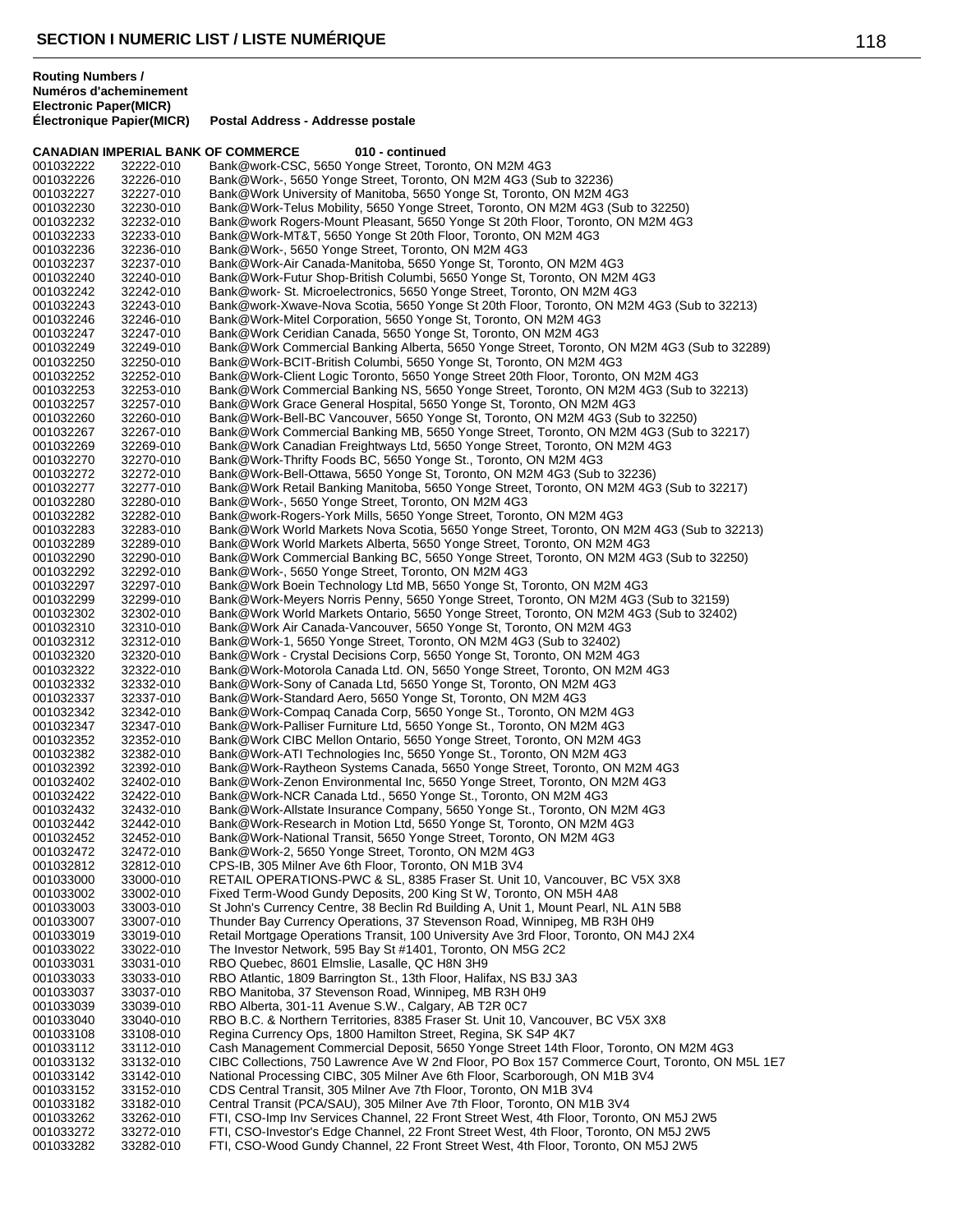|                        | CANADIAN IMPERIAL BANK OF COMMERCE | 010 - continued                                                                                                                                                                |
|------------------------|------------------------------------|--------------------------------------------------------------------------------------------------------------------------------------------------------------------------------|
| 001033292              | 33292-010                          | Global Transaction BNK-RCC Product, 25 King ST W, 15th Floor, Toronto, ON M5L 1E2                                                                                              |
| 001033302              | 33302-010                          | Toronto Automated Processing Centre, 155 Britannia Road East, Mississauga, ON L4Z 4B7                                                                                          |
| 001033308              | 33308-010                          | Branch Support Centre, 1750 Smith St., 2nd Floor, Box 2677, Regina, SK S4P 3G6 (Sub to 33108)                                                                                  |
| 001033312              | 33312-010                          | Toronto Automated Processing Centre, Re: London PCA Bulk, 20 Bay St., 8th Floor, Toronto, ON M5J 2H8                                                                           |
| 001033342              | 33342-010                          | CCBO/NO, 199 Bay St CCW-Securities Level, Toronto, ON M5L 1A2                                                                                                                  |
| 001033401              | 33401-010                          | Back Office Centre, 8301 Elmslie Street, C.P. 600, Place Bonaventure, Lasalle, QC H8N 3H9                                                                                      |
| 001033402              | 33402-010                          | Back Office Centre, 155 Britannia Road East, Mississauga, ON L4Z 4B7                                                                                                           |
| 001033403              | 33403-010                          | Back Office Centre, 1809 Barrington St., Box 1665, Halifax, NS B3J 3A3                                                                                                         |
| 001033406              | 33406-010                          | OTTAWA PROCESSING CENTRE, 8301 Elmslie, Lasalle, QC H3B 3Z4                                                                                                                    |
| 001033407              | 33407-010                          | Intria-Winnipeg Proccessing Centre, 375 Main St., Box 814, Winnipeg, MB R3C 2P3                                                                                                |
| 001033409              | 33409-010                          | Back Office Centre, 301-11th Ave. S.W., Box 2585, Calgary, AB T2P 2P2                                                                                                          |
| 001033410              | 33410-010                          | Intria-Vancouver Processing Centre, 8385 Fraser St. Unit 10, Vancouver, BC V5X 3X8                                                                                             |
| 001033417              | 33417-010                          | Winnipeg Currency Operations, One Lombard Place, Basement Level, Box 814, Winnipeg, MB R3C 2P3                                                                                 |
| 001033419              | 33419-010                          | Currency Operations Calgary, 5966 Centre St SE, Calgary, AB T2H 0C1                                                                                                            |
| 001033420              | 33420-010                          | Vancouver Currency Operations, 10-8385 FRASER ST., Vancouver, BC V5X 3X8                                                                                                       |
| 001033430              | 33430-010                          | Victoria Currency Operations, 1175 Douglas St. Basement Level, Box 8250, Victoria, BC V8W 3R9                                                                                  |
| 001033436              | 33436-010                          | Ottawa Currency Operations, C/O Loomis Armoured Car, 1303 Michael Street, Gloucester, ON K1B 3M9                                                                               |
| 001033440              | 33440-010                          | Kelowna Currency Operations, 1015 Crowley Road, Unit #104, Kelowna, BC V1Y 9R6                                                                                                 |
| 001033441              | 33441-010                          | Montreal Currency Operations, 8301 Elmslie, Lasalle, QC H8N 3H9                                                                                                                |
| 001033459<br>001033482 | 33459-010<br>33482-010             | Edmonton Currency Operations, Jasper Avenue and 100th, Basement, Box 460, Edmonton, AB T5J 2K3<br>Visa Processing-Remittance, 155 Britannia Road East, Mississauga, ON L4Z 4B7 |
| 001033502              | 33502-010                          | ATM/Night Depository Processing Ctr., Treasury Dept. Commerce Court, Commerce Court Postal Station, Toronto, ON M5L 1A2                                                        |
| 001033503              | 33503-010                          | Atlantic Currency Operations, 1809 Barrington Street, G Level, Halifax, NS B3J 3K7                                                                                             |
| 001033522              | 33522-010                          | Etobicoke Centralized Processing Ctr, 3835 Bloor St. W., Islington, ON M9B 1K9                                                                                                 |
| 001033532              | 33532-010                          | Toronto East, (Central Operations Service Centres), 305 Milner Ave., Scarborough, ON M1B 3V4                                                                                   |
| 001033561              | 33561-010                          | Mtl-Proc Ctr-Retail Lending Ops, 8660-800 de la Gauchetiere West, Montreal, QC H5A 1K3                                                                                         |
| 001033562              | 33562-010                          | OSW-Scarborough Processing Centre, 305 Milner Ave, 305 Milner Ave., Scarborough, ON M1B 3V4                                                                                    |
| 001033602              | 33602-010                          | CIBC Electronic Banking Operations, 305 MILNER AVE 5TH FLOOR, Scarborough, ON M1B 3V4                                                                                          |
| 001033612              | 33612-010                          | Main Branch Processing Unit, 20 Bay St 8th Floor, Toronto, ON M5J 2H8                                                                                                          |
| 001033613              | 33613-010                          | Payment Operations, 595 Bay Street Suite 700, Toronto, ON M5G 2M8                                                                                                              |
| 001033702              | 33702-010                          | IPS Central Transit, 595 Bay Street, 14th Floor, Toronto, ON M5G 2C2                                                                                                           |
| 001033712              | 33712-010                          | Corporate Client Support Ctr NACB, 40 Dunda St W Suite 520, Toronto, ON M5G 2C2                                                                                                |
| 001040492              | 40492-010                          | NATIONAL ESTATES CENTRE, 750 LAWRENCE AVE. W, Toronto, ON M4P 2V4                                                                                                              |
| 001040532              | 40532-010                          | NATIONAL ESTATES CENTRE, 750 LAWRENCE AVE WEST 10TH FLOOR, Toronto, ON M6A 3E7                                                                                                 |
| 001040792              | 40792-010                          | CMI MArketing and Segment Sales, 33 Yonge St. Suite 700, Toronto, ON M5E 1G4                                                                                                   |
| 001041011              | 41011-010                          | Eastern Canada Art, 1155 Rene-Levesque Ouest 3rd Floor, Montreal, QC H3C 3B2 (Sub to 00001)                                                                                    |
| 001041017              | 41017-010                          | Western Canada Art, 400 Burrard St. 3rd Floor, Vancouver, BC V6C 3A6                                                                                                           |
| 001041112              | 41112-010                          | CENTRALIZED SOLUTIONS, 21 MELINDA ST., 4TH FLOOR, Toronto, ON M5E 1H5                                                                                                          |
| 001041322              | 41322-010                          | BUS CONTACT CTR-DIGITAL BUS ONBOARD, 5650 YONGE ST 14TH FLOOR, Toronto, ON M2M 3G3                                                                                             |
| 001042292              | 42292-010                          | SIMPLII VISA, 20 DUNDAS ST WEST 6TH FLOOR, 20 DUNDAS ST 6TH FLOOR, Toronto, ON M5G 2C2                                                                                         |
| 001043452              | 43452-010                          | CPD Vendor Alliance-Debit Card Ops, 750 Lawrence Ave W. W-1, North York, ON M6A 1B8                                                                                            |
| 001044052              | 44052-010                          | CHAT&SOCIAL MEDIA CONTACT CENTRE, 750 LAWRENCE AVE W, Toronto, ON M6A 3E7                                                                                                      |
| 001044331              | 44331-010                          | NF2F SIMPLII, 595 BAY ST. 6TH FLOOR, Toronto, ON M5G 2C2                                                                                                                       |
| 001044398              | 44398-010                          | NF2F SIMPLII GENERAL, 595 BAY ST. 6TH FLOOR, Toronto, ON M5G 2C2                                                                                                               |
| 001060123              | 00002-010                          | 750 Lawrence Banking Centre Sub AG, 750 Lawrence Ave, Commerce Court Postal Station, Toronto, ON M5L 1A2 (Sub to<br>00002)                                                     |
| 001061004              | 61004-010                          | Saint John CBC, 22 King St., Suite 300, Box 1290, Saint John, NB E2L 4G7                                                                                                       |
| 001061063              | 61063-010                          | St. John's CBC, 215 Water St, Box 340, St. John's, NL A1C 5J9 (Sub to 00063)                                                                                                   |
| 001062001              | 62001-010                          | Rene Levesque CBC, 1155, boul. Rene-Levesque Ouest, CP 6003 Succursale A, Montreal, QC H3C 3B2                                                                                 |
| 001062011              | 62011-010                          | Montreal Real Estate CBC, 1155 Blvd. Rene Levesque, Montreal, QC H3C 3B2                                                                                                       |
| 001062021              | 62021-010                          | CSE-Square Phillips, 600 rue Cathcart, Suite 720, Montreal, QC H3B 1K9                                                                                                         |
| 001063022              | 63022-010                          | Brampton CBC, 44 Peel Centre Dr. Suite 207, Brampton, ON L6T 4B5 (Sub to 01652)                                                                                                |
| 001063042              | 63042-010                          | North America Corporate Bank, 161 Bay St BCE Place 8th Floor, Toronto, ON M5L 1G9 (Sub to 00002)                                                                               |
| 001063092              | 63092-010                          | Dundas St West at Spadina CBC, 483 Dundas St W, Toronto, ON M5T 1H1                                                                                                            |
| 001063162<br>001063172 | 63162-010<br>63172-010             | Oakville CBC, 104 Lakeshore Rd E., Box 835, Oakville, ON L6J 5C5                                                                                                               |
| 001063182              | 63182-010                          | St. Catharines CBC, 55 King St. Suite 301, St Catharines, ON L2R 6S2<br>Windsor CBC, 100 Ouellette Ave., Box 180, Windsor, ON N9A 6K5 (Sub to 00182)                           |
| 001063192              | 63192-010                          | Sault Ste. Marie CBC, 530 Queen St, Box 160, Sault Ste Marie, ON P6A 5L7                                                                                                       |
| 001063232              | 63232-010                          | North Yonge CBC, 5650 Yonge St., Suite 1800, North York, ON M2M 4G3 (Sub to 00412)                                                                                             |
| 001063312              | 63312-010                          | Commerce Court CBC, 25 King St. W., Commerce Court North, Toronto, ON M5L 1G9 (Sub to 00002)                                                                                   |
| 001063322              | 63322-010                          | Greater Toronto Commercial Banking, 1 City Centre Dr Suite 200, Mississauga, ON L5B 1M2 (Sub to 03022)                                                                         |
| 001063692              | 63692-010                          | Sudbury CBC, 116 Cedar St, Box 8 Station B, Sudbury, ON P3E 4N3 (Sub to 00692)                                                                                                 |
| 001064007              | 64007-010                          | Winnipeg Commercial Banking Centre, 500 One Lombard Place, Box 814, Winnipeg, MB R3C 2P3 (Sub to 00007)                                                                        |
| 001066059              | 66059-010                          | Edmonton Commercial Banking, 10102 Jasper Avenue 2nd Floor, Edmonton, AB T5J 1W5                                                                                               |
| 001067010              | 67010-010                          | Commerce Place CBC, 400 Burrard St 7th Floor, Vancouver, BC V6C 3A6 (Sub to 00010)                                                                                             |
| 001067040              | 67040-010                          | Nanaimo CBC, 6570 Island Highway, Nanaimo, BC V9V 1K8 (Sub to 00040)                                                                                                           |
| 001067050              | 67050-010                          | Kamloops CBC, 304 Victoria St, Box 60, Kamloops, BC V2C 5K3 (Sub to 00050)                                                                                                     |
| 001067090              | 67090-010                          | Victoria CBC, 1175 Douglas Street 2nd Floor, Victoria, BC V8W 2E1 (Sub to 00090)                                                                                               |
| 001067120              | 67120-010                          | Commercial Banking, 32041 South Fraser Way, Box 2007, Clearbrook, BC V2T 3T8 (Sub to 01920)                                                                                    |
| 001067160              | 67160-010                          | Commercial Banking, 328 Bernard Avenue, Kelowna, BC V1Y 6N5 (Sub to 00160)                                                                                                     |
| 001067900              | 67900-010                          | Richmond Commercial Banking Centre, 6011 No 3 Road, Richmond, BC V6Y 2B2 (Sub to 00900)                                                                                        |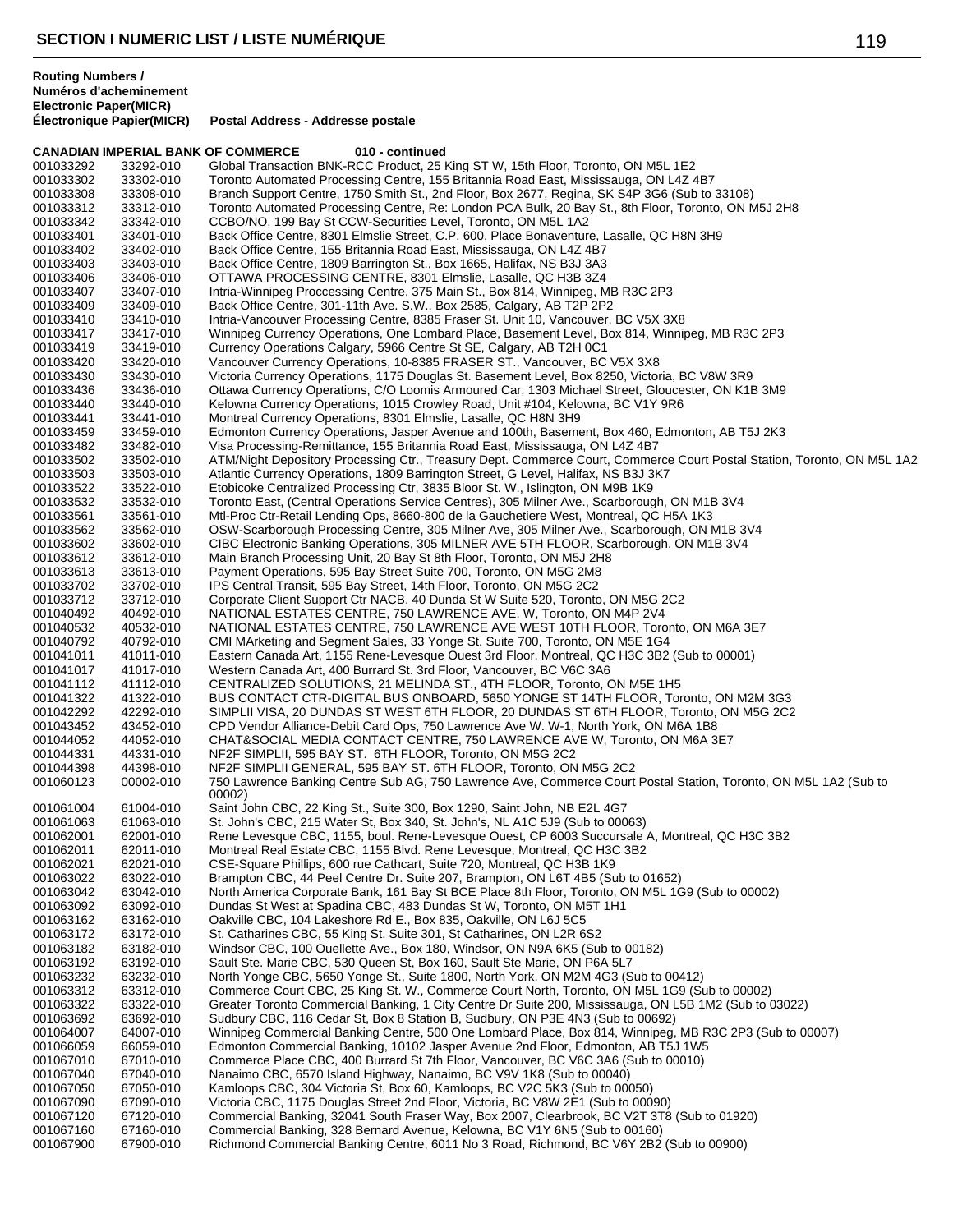**Postal Address - Addresse postale** 

|           |           | <b>CANADIAN IMPERIAL BANK OF COMMERCE</b><br>010 - continued                                                         |
|-----------|-----------|----------------------------------------------------------------------------------------------------------------------|
| 001068002 | 68002-010 | Main Branch-Commerce Court, Commerce Court West- Concourse, Commerce Court West-Concourse, Toronto, ON M5L 1G9       |
| 001068011 | 68011-010 | Centre Pour L'Entreprise Privee, Secteur Ouest, 189 boul Hymus Bureau 309, Pointe-Claire, QC H9R 1E9                 |
| 001068031 | 68031-010 | Centre pour L'Entreprise Privee, Secteur St-Hyacinthe, 800, Av. Sainte-Anne, Bureau 201, Saint-Hyacinthe, QC J2S 5G7 |
| 001068062 | 68062-010 | Hamilton Independent Business Centre, 1 James Street S 3rd Floor, PO Box 360, Hamilton, ON L8N 3H4                   |
| 001068322 | 68322-010 | Mississauga, Independent Business Centre, 201 City Centre Drive Suite 201, Mississauga, ON L5B 2T4 (Sub to 03022)    |
| 001068552 | 68552-010 | Yonge-Bloor-Bay, Independent Business Centre, 2 Bloor Street W Suite 800, Toronto, ON M4W 3E2                        |
| 001068772 | 68772-010 | Burlington Area, Independent Business Centre, 3385 Harvester Road, Burlington, ON L7N 3N2                            |
| 001068920 | 68920-010 | New Westminster, Independent Business Centre, 629 Agnes Street, New Westminster, BC V3M 1G9                          |
| 001068930 | 68930-010 | South Vancouver Small Business, Independent Business Centre, 400 Burrard Street 7th Floor, Vancouver, BC V6C 3A6     |
| 001082081 | 82081-010 | Cash Management Sales and Service, 777 Bay St., 23rd Floor, Commerce Court Postal Station, Toronto, ON M5L 1A2       |
| 001082201 | 82201-010 | Customer Profitability Management, 25 King St., W., Commerce Court North, 12th Floor, Toronto, ON M5L 1A2            |
| 001090000 | 90000-010 | Chargex Centre - Vancouver, 8385 Fraser St. Unit 10, Vancouver, BC V5X 3X8                                           |
| 001090001 | 90001-010 | Chargex Centre - Montreal, 1155, Boul. Rene Levesque Ouest, C.P. 6026, Succursale A, Montreal, QC H3C 3C5            |
| 001090002 | 90002-010 | Chargex Centre-Toronto, 750 Lawrence Ave W W1, Box 4058, Terminal A, Toronto, ON M5W 1L8                             |
| 001090042 | 90042-010 | VISA Securitization, 750 Lawrence Ave W West 6th, Toronto, ON M6A 1B8                                                |
| 001090052 | 90052-010 | Credit Department, 750 Lawrence Ave. W., Ground Floor, Toronto, ON M6A 1B8                                           |
| 001090112 | 90112-010 | Chargex Centre-Toronto, 750 Lawrence Ave. W. North York, Box 4058 Terminal A., Toronto, ON M5W 1L8                   |
| 001090142 | 01742-010 | Kinmount, Box 120, Coboconk, ON K0M 1K0 (Sub to 01742)                                                               |
| 001090162 | 90162-010 | Amex entourage Small Business Card, 750 Lawrence Ave., West W-6, Toronto, ON M6A 1B8 (Sub to 90002)                  |
| 001090202 | 90202-010 | Amex Entourage Platinum/Smart Card, 750 Lawrence Ave., West W-6, Toronto, ON M6A 1B8 (Sub to 90002)                  |
| 001090302 | 90302-010 | Trade Finance Centre, 25 King St West 16th Floor, Toronto, ON M5L 1A2                                                |
| 001090442 | 90442-010 | Lefroy, Box 430, Barrie, ON L4M 4T7 (Sub to 02042)                                                                   |
| 001090942 | 08542-010 | Grafton, ON (Sub to 08542)                                                                                           |
| 001091002 | 91002-010 | WHOLESALE BANK ABGL INPUT, 161 Bay St 11th Floor, Toronto, ON M5J 2S8                                                |
| 001091022 | 91022-010 | MF OPS, 20 Dundas Street West 14th Floor, Toronto, ON M5G 2C2                                                        |
| 001091092 | 91092-010 | debit Card Adjustment, 6th- 305 Milner Ave, Scarborough, ON M1B 3V4                                                  |
| 001091502 | 91502-010 | CARDS ELECTRONIC CREDIT, 750 Lawrence Ave W West Tower Grd Fl, Toronto, ON M6A 1B8                                   |
| 001092152 | 92152-010 | Retail Prepaid, 33 Yonge Street 6th Floor, Toronto, ON M5E 1S9                                                       |
| 001094502 | 94502-010 | Customer Service&Ops. Toronto, CPD, 750 Lawrence Ave. W, Ground Floor W., Toronto, ON M5A 1B6                        |
| 001099212 | 99212-010 | Main Branch-Special, Main Branch-Commerce Court, Toronto, ON M5L 1G9                                                 |
| 001099312 | 99312-010 | Main Branch-Special, Main Branch-Commerce Court, Toronto, ON M5L 1G9                                                 |
| 001099409 | 99409-010 | Instant Teller Dept. - Special, Box 2585, Calgary, AB T2P 2P2                                                        |
| 001099410 | 99410-010 | Instant Teller Dept. - Special, 400 Burrard St., Vancouver, BC V6C 3A6                                               |
| 001099412 | 99412-010 | Main Branch-Special, Main Branch-Commerce Court, Toronto, ON M5L 1G9                                                 |
| 001099512 | 99512-010 | Ontario Currency Operations-Toronto, Commerce Court West B3 Level, Toronto, ON M5L 1A2                               |
| 001099609 | 99609-010 | Trade Finance Centre, 855 2nd St SW 9th Floor, Calgary, AB T2P 2P2                                                   |
| 001099702 | 99702-010 | Main Branch-Special, Main Branch-Commerce Court, Toronto, ON M5L 1G9                                                 |
| 001099812 | 99812-010 | Main Branch-Special, Main Branch-Commerce Court, Toronto, ON M5L 1G9                                                 |
| 001099912 | 99912-010 | Main Branch-Special, Main Branch-Commerce Court, Toronto, ON M5L 1G9                                                 |
|           |           |                                                                                                                      |

# **CANADIAN TIRE BANK 338**

| <b>Routing Numbers /</b><br>Numéros d'acheminement<br><b>Electronic Paper(MICR)</b><br>Électronique Papier(MICR) |           | Postal Address - Addresse postale                                            |
|------------------------------------------------------------------------------------------------------------------|-----------|------------------------------------------------------------------------------|
| 033800012                                                                                                        | 00012-338 | Canadian Tire Bank-Welland ON, 555 Prince Charles Drive, Welland, ON L3C 6B5 |
| 033800032                                                                                                        | 00032-338 | CBT-Store Ret Pmnts, 555 Prince Charles Dr, Welland, ON L3C 6B5              |
| 033801012                                                                                                        | 01012-338 | CTB Branch, 366 Bunting Road, St Catharines, ON L2M 3Y6                      |
| 033801022                                                                                                        | 01022-338 | Administration Office, 366 Bunting Road, St Catharines, ON L2M 3Y6           |
| 033801032                                                                                                        | 01032-338 | CBT-Line of Credit, 555 Prince Charles Dr, Welland, ON L3C 6B5               |

# **CANADIAN WESTERN BANK 030**

**Routing Numbers / Numéros d'acheminement Electronic Paper(MICR)**

| 003000207 | 00207-030 | Winnipeg, 230 Portage Avenue, Winnipeg, MB R3C 0B1                                                      |
|-----------|-----------|---------------------------------------------------------------------------------------------------------|
| 003000227 | 00227-030 | Winnipeg Kenaston, 125 Nature Park Way, Winnipeg, MB R3P 0Y6                                            |
| 003000300 | 00300-030 | Vancouver Regional Office, 750 Cambie St-Suite 300, Vancouver, BC V6B 0A2                               |
| 003000310 | 00310-030 | RRSP Admin & Agent Proc-Vanc, 666 Burrard Street, 22nd Floor, 666 Burrard Street, Vancouver, BC V6C 2X8 |
| 003000330 | 00330-030 | Victoria, 1201 Douglas Street, 1201 Douglas St, Victoria, BC V8W 2E6                                    |
| 003000340 | 00340-030 | Kelowna, 1674 Bertram Street, Kelowna, BC V1Y 9G4                                                       |
| 003000350 | 00350-030 | Park Place, 666 Burrard St-Suite 100, 666 Burrard St, Vancouver, BC V6C 2X8                             |
| 003000360 | 00360-030 | Nanaimo, 101-6475 Metral Drive, Nanaimo, BC V9T 2L9                                                     |
| 003000370 | 00370-030 | Granville, 1333 West Broadway-Suite 110, Vancouver, BC V6H 4C1                                          |
| 003000380 | 00380-030 | Kelowna Industrial, 101 - 1505 Harvey Avenue, Kelowna, BC V1Y 6G1                                       |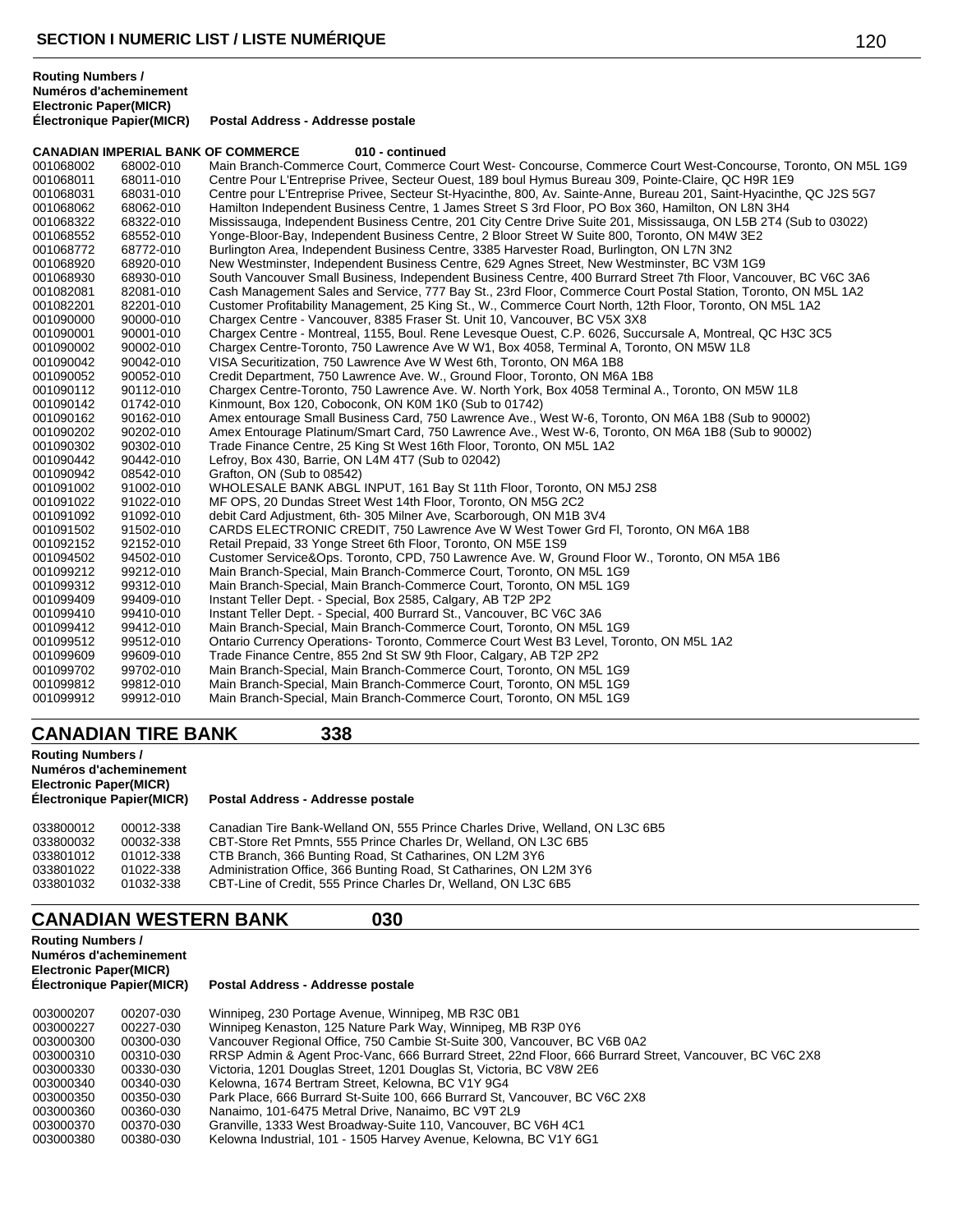|           | <b>CANADIAN WESTERN BANK</b> | 030 - continued                                                                                        |
|-----------|------------------------------|--------------------------------------------------------------------------------------------------------|
| 003000390 | 00390-030                    | Prince George, 300 Victoria St, Prince George, BC V2L 4X4                                              |
| 003000408 | 00408-030                    | Saskatoon, 244-2 Avenue South, Saskatoon, SK S7K 1K9                                                   |
| 003000418 | 00418-030                    | Regina Branch, 1866 Hamilton St - Hill tower III, Regina, SK S4P 2B8                                   |
| 003000428 | 00428-030                    | Yorkton, 259 Hamilton Rd-Unit 5, Yorkton, SK S3N 4C6                                                   |
| 003000438 | 00438-030                    | Saskatoon North Landing, 2803 Faithful Avenue-Unit 101, Saskatoon, SK S7K 8E8                          |
| 003000600 | 00600-030                    | Courtenay, 470 Puntledge Road-Unit 200, Courtenay, BC Y9N 3R1                                          |
| 003000610 | 00610-030                    | Coquitlam Branch, 101 Schoolhouse St-Unit 310, Coquitlam, BC V3K 4X8                                   |
| 003000620 | 00620-030                    | Langley, 100-19915-64 Avenue, Langley, BC V2Y 1G9                                                      |
| 003000630 | 00630-030                    | Strawberry Hill, 1-7548 120 Street, Surrey, BC V3W 3N1                                                 |
| 003000640 | 00640-030                    | BC - Kamloops Summit, 1211 Summit Dr-Unit 101, Kamloops, BC V2C 5R9                                    |
| 003000650 | 00650-030                    | Kitsilano Branch, 3190 West Broadway, Vancouver, BC V6K 2H3                                            |
| 003000660 | 00660-030                    | Abbotsford Branch, #100 2548 Clearbrook Rd, Abbotsford, BC V2T 2Y4                                     |
| 003000670 | 00670-030                    | Cranbrook Industrial C, 828 Baker Str-Suite 202, Cranbrook, BC V1C 1A2                                 |
| 003000680 | 00680-030                    | Surrey Panorama Branch, 15230 Highway 10-Unit 103, Surrey, BC V3S 5K7                                  |
| 003000690 | 00690-030                    | Richmond Branch, 4991 No 3 Road, Richmond, BC V6X 2C3                                                  |
| 003000892 | 00892-030                    | MISSISSAUGA BRANCH, 6860 CENTURY AVE-SUITE E200, Mississauga, ON L5N 2V8                               |
| 003003019 | 03019-030                    | Corporate Office, 10303 Jasper Avenue-Suite 3000, Edmonton, AB T5J 3X6                                 |
| 003003029 | 03029-030                    | Edmonton Main Br, 12230 Jasper Ave-Suite 100, Edmonton, AB T5N 3K3                                     |
| 003003039 | 03039-030                    | Calgary Main, 606-4 Street S.W., Calgary, AB T2P 1T1                                                   |
| 003003049 | 03049-030                    | Edmonton West Point, 17603-100 Avenue N W, Edmonton, AB T5S 2M1                                        |
| 003003059 | 03059-030                    | Red Deer, 4822 51 Avenue, Red Deer, AB T4N 4H3                                                         |
| 003003069 | 03069-030                    | South Edmonton Common Branch, 2142 99th Street, Edmonton, AB T6N 1L2                                   |
| 003003079 | 03079-030                    | Lethbridge, 744-4 Ave South, Lethbridge, AB T1J 0N8                                                    |
| 003003089 | 03089-030                    | Edmonton 103rd Street, 10303 Jasper Avenue, Edmonton, AB T5J 3N6                                       |
| 003003099 | 03099-030                    | St Albert, 700 St Albert Trail-Unit 300, St Albert, AB T8N 7A5                                         |
| 003003109 | 03109-030                    | Sherwood Park, 251 Palisades Way, Sherwood Park, AB T8H 0N3                                            |
| 003003119 | 03119-030                    | Old Strathcona Branch, 7933-104 Street, Edmonton, AB T6E 4C9                                           |
| 003003129 | 03129-030                    | Calgary Chinook, 6606 MacLeod Trail S.W., Calgary, AB T2H 0K6                                          |
| 003003149 | 03149-030                    | Grande Prairie, 11226 100 Ave, Grande Prairie, AB T8V 7L2                                              |
| 003003159 | 03159-030                    | Canadian Western Bank, 300-5222 130th Ave SE, Calgary, AB T2Z 0G4                                      |
| 003003169 | 03169-030                    | Calgary North East Branch, 2810-32nd Avenue N.E., Calgary, AB T1Y 5J4                                  |
| 003003179 | 03179-030                    | Calgary Foothills Branch, 6127 Barlow Trail South East, Calgary, AB T2C 4W8                            |
| 003003199 | 03199-030                    | Medicine Hat, 2810 13th ave se-unit 101, 2810 13th Ave SE - Suite 101, Medicine Hat, AB T1A 3P9        |
| 003003239 | 03239-030                    | Leduc Branch, 5407 Discovery Way, Leduc, AB T9E 8N4                                                    |
| 003003249 | 03249-030                    | Lloydminster Sask, 2909-50th Ave, Lloydminster, SK S9V 0N7                                             |
| 003003329 | 03329-030                    | RRSP Admin & Agent Proc-Edm, 10303 Jasper Avenue, 10303 Jasper Avenue Suite 2800, Edmonton, AB T5J 3X6 |
| 003003909 | 03909-030                    | Canadian Direct Financial, 10303 Jasper Ave-Suite 3000, Edmonton, AB T5J 3X6                           |
| 003003929 | 03929-030                    | CWB Partner Company, 10303 Jasper Ave-Suite 3000, Edmonton, AB T5J 3X6                                 |
| 003003959 | 03959-030                    | Canadian Western Bank, 10303 Jasper Ave-Suite 3000, Edmonton, AB T5J 3X6                               |
| 003003979 | 03979-030                    | Jasper Ave Branch, 10303 Jasper Ave-Suite 3000, Edmonton, AB T5J 3X6                                   |
| 003031169 | 31169-030                    | Northern Alberta Reg Support Center, 12230 Jasper Ave, Edmonton, AB T5N 3K3                            |
| 003031179 | 31179-030                    | Prairie Regional Support Center, 606 4Th St SW-Suite 600, Calgary, AB T2P 1T1                          |
| 003031180 | 31180-030                    | Vancouver Regional Support Centre, 300-750 Cambie St, Vancouver, BC V6B 0A2                            |

# **CAPITAL ONE BANK (CANADA BRANCH) 323**

| <b>Routing Numbers /</b>      |                                   |
|-------------------------------|-----------------------------------|
| Numéros d'acheminement        |                                   |
| <b>Electronic Paper(MICR)</b> |                                   |
| Électronique Papier(MICR)     | Postal Address - Addresse postale |
|                               |                                   |

| 032300012 | 00012-323 | 5140 Yonge St. Suite 1900, Toronto, ON M2N 6L7 |
|-----------|-----------|------------------------------------------------|
| 032300142 | 00142-323 | 5140 Yonge St. Suite 1900, Toronto, ON M2N 6L7 |

# **CIDEL BANK CANADA 378**

| <b>Routing Numbers /</b><br><b>Electronic Paper(MICR)</b> | Numéros d'acheminement<br>Électronique Papier(MICR) | Postal Address - Addresse postale  |
|-----------------------------------------------------------|-----------------------------------------------------|------------------------------------|
| 037840002                                                 | 07172-003                                           | 60 Bloor ST W. Toronto, ON M4W 3B8 |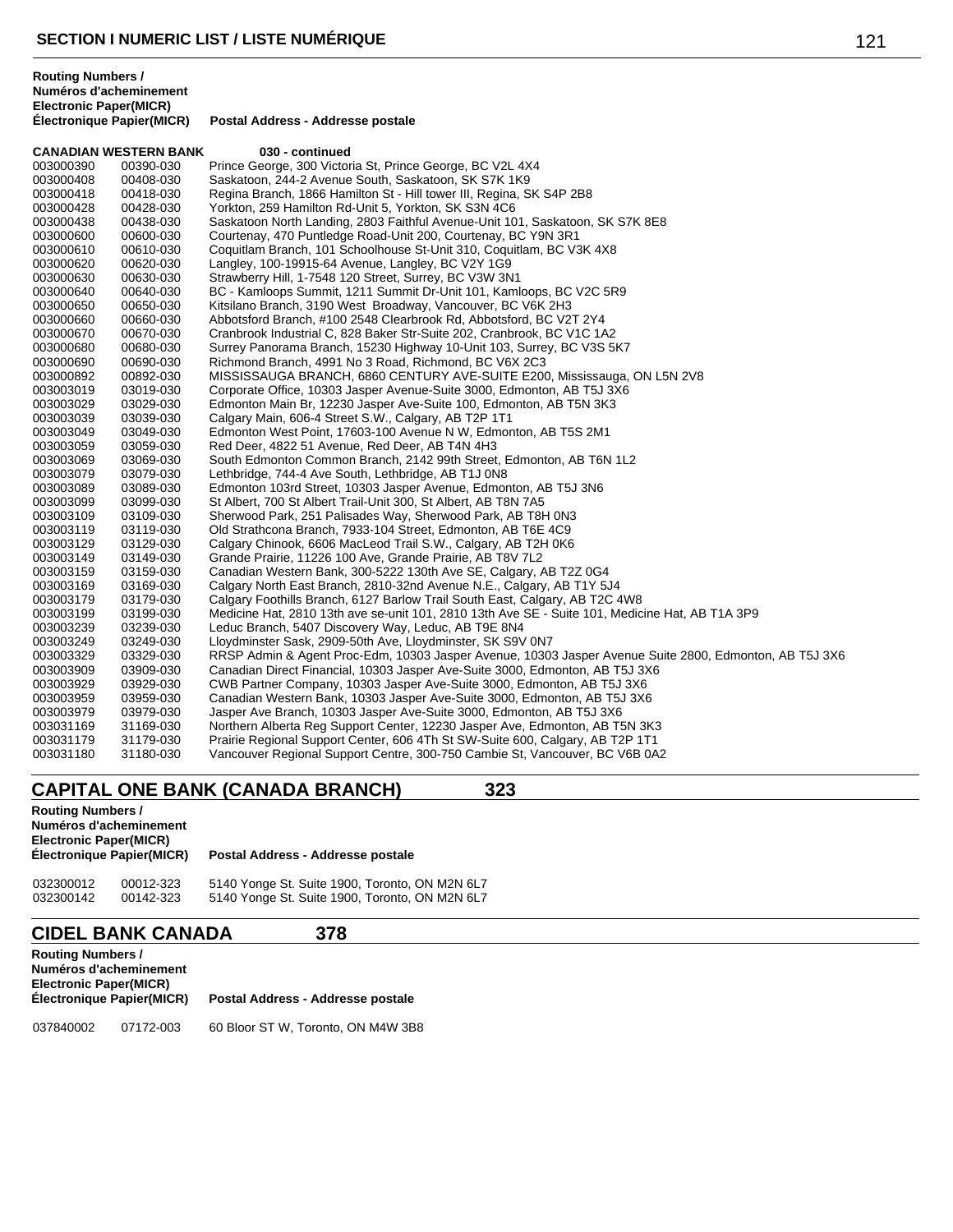#### **CITIBANK CANADA 260**

### **Routing Numbers / Numéros d'acheminement Electronic Paper(MICR) Postal Address - Addresse postale** 026000082 00082-260 123 Front St W - Ste 1900, Toronto, ON M5J 2M3 026011002 11002-260 Card Product Division/Citibank Visa, 123 Front St W - Ste 1900, 1 Toronto St - 10th Flr, Toronto, ON M5C 2V6<br>026011102 11102-260 Citibank Canada, 5900 Hurontario St, Mississauga, ON L5R 0B8 026011102 11102-260 Citibank Canada, 5900 Hurontario St, Mississauga, ON L5R 0B8<br>026030002 30002-260 Citibank Place, 123 Front St W. Toronto, ON M5J 2M3 Citibank Place, 123 Front St W, Toronto, ON M5J 2M3 **CITIBANK, NA 328**

| <b>Routing Numbers /</b><br>Numéros d'acheminement<br>Electronic Paper(MICR)<br>Électronique Papier(MICR) |           | Postal Address - Addresse postale                                       |  |  |
|-----------------------------------------------------------------------------------------------------------|-----------|-------------------------------------------------------------------------|--|--|
| 032820002                                                                                                 | 20002-328 | Citibank NA Canada Br. 123 Front St W - Suite 1100. Toronto, ON M5J 2M3 |  |  |
| 032820012                                                                                                 | 20012-328 | Citibank NA Canada Br, 123 Front St W - Suite 1100, Toronto, ON M5J 2M3 |  |  |

## **COMERICA BANK 330**

| <b>Routing Numbers /</b><br>Numéros d'acheminement<br><b>Electronic Paper(MICR)</b><br>Électronique Papier(MICR) |           | Postal Address - Addresse postale                           |  |
|------------------------------------------------------------------------------------------------------------------|-----------|-------------------------------------------------------------|--|
| 033000012                                                                                                        | 00012-330 | 200 Bay St - Ste 2210/S Twr, PO Box 61, Toronto, ON M5J 2J2 |  |

## **COMTECH FIRECREDIT UNION LIMITED 807**

| <b>Routing Numbers /</b><br>Numéros d'acheminement<br><b>Electronic Paper(MICR)</b><br>Electronique Papier(MICR) |           | Postal Address - Addresse postale                                            |
|------------------------------------------------------------------------------------------------------------------|-----------|------------------------------------------------------------------------------|
| 080700012                                                                                                        | 00012-807 | Eaton's Centre, 220 Yonge St., Suite 102, Toronto, ON M5B 2H1 (Sub to 00332) |

### **CONCENTRA BANK 853**

**Routing Numbers / Numéros d'acheminement Electronic Paper(MICR)**

#### **Postal Address - Addresse postale**

| 085304598 | 04598-853 | Commercial and Corporate Solutions, 2055 Albert Street, Regina, SK S4P 3G8       |
|-----------|-----------|----------------------------------------------------------------------------------|
| 085323838 | 23838-853 | Accounting, 2055 Albert Street, Regina, SK S4P 3G8                               |
| 085324588 | 24588-853 | Commercial and Corporate Solutions, 149N 8500 Macleod Tr SE, Calgary, AB T2H 2N1 |
| 085343828 | 43828-853 | Corporate Finance, 2055 Albert St, Regina, SK S4P 3G8                            |
| 085350898 | 50898-853 | Commercial Leasing, 2055 Albert Street, Regina, SK S4P 3G8                       |
| 085364378 | 64378-853 | Commercial and Corporate Solutions, 2055 Albert Street, Regina, SK S4P 3G8       |
| 085384608 | 84608-853 | Commercial Leasing, 2055 Albert Street, Regina, SK S4P 3G8                       |
|           |           |                                                                                  |

### **CS ALTERNA BANK 608**

| <b>Routing Numbers /</b><br>Numéros d'acheminement |                                   |  |
|----------------------------------------------------|-----------------------------------|--|
| <b>Electronic Paper(MICR)</b>                      |                                   |  |
| <b>Électronique Papier(MICR)</b>                   | Postal Address - Addresse postale |  |

060800016 00016-608 319 McRae Ave, 2nd Floor, Ottawa, ON K1Z 0B9

# **CTBC BANK CORP. (CANADA) 315**

| <b>Routing Numbers /</b><br>Numéros d'acheminement<br>Electronic Paper(MICR)<br><b>Électronique Papier(MICR)</b> |           | Postal Address - Addresse postale                                           |  |
|------------------------------------------------------------------------------------------------------------------|-----------|-----------------------------------------------------------------------------|--|
| 031500010                                                                                                        | 00010-315 | 1518 West Broadway, Vancouver BC, 1518 West Broadway, Vancouver, BC V6B 1V9 |  |
| 031500020                                                                                                        | 00020-315 | Richmond Branch, #120-5911 No.3 Road, Richmond, BC V6X 0K9                  |  |
| 031500030                                                                                                        | 00030-315 | 162-4800 Kingsway, 105 - 4501 Kingsway, Burnaby, BC V5H 0E5                 |  |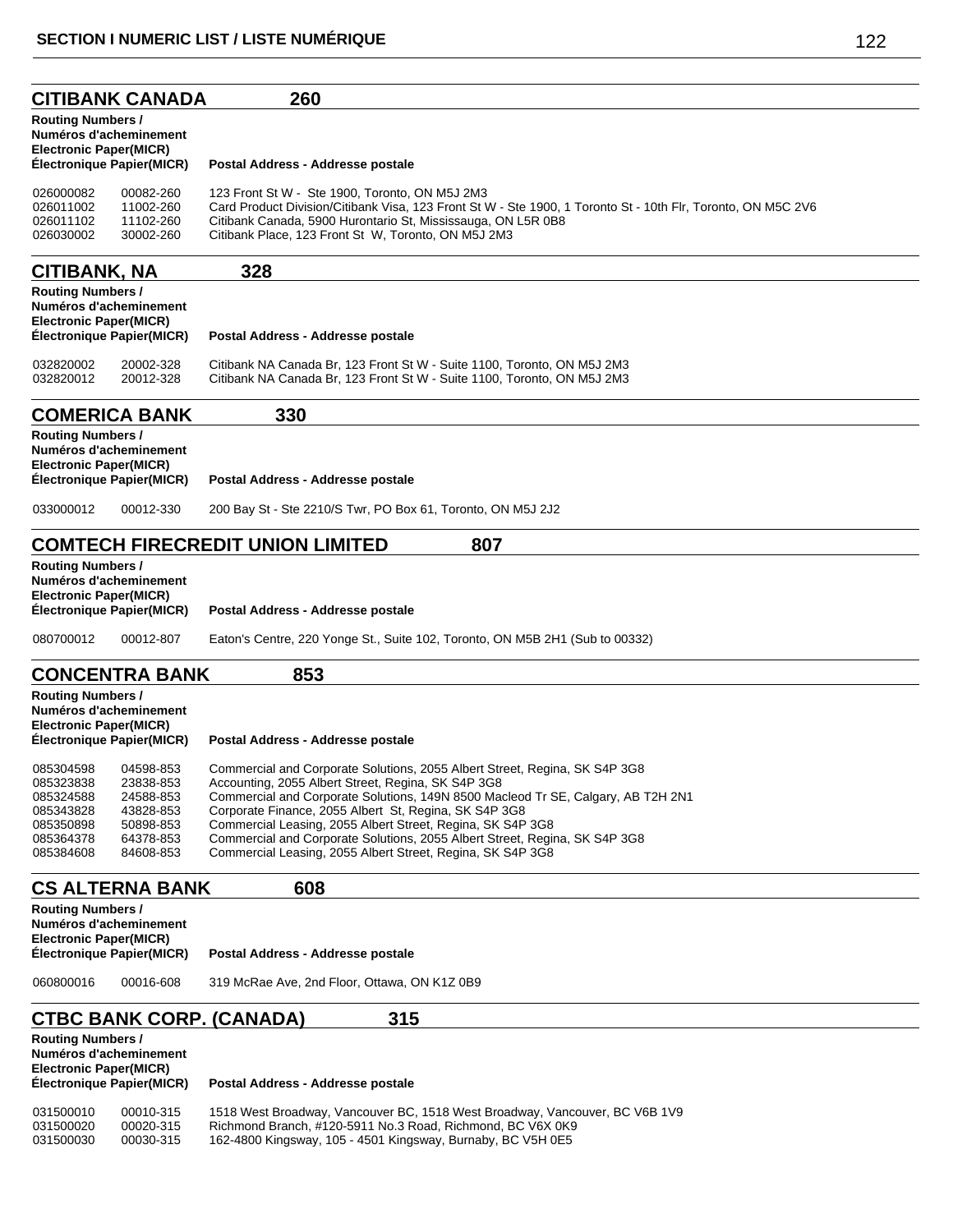|                                                           |                                                                   | <b>SECTION I NUMERIC LIST / LISTE NUMERIQUE</b>                                                                                                                                                                | 123 |  |  |
|-----------------------------------------------------------|-------------------------------------------------------------------|----------------------------------------------------------------------------------------------------------------------------------------------------------------------------------------------------------------|-----|--|--|
| <b>Routing Numbers /</b><br>Electronic Paper(MICR)        | Numéros d'acheminement<br><b>Électronique Papier(MICR)</b>        | Postal Address - Addresse postale                                                                                                                                                                              |     |  |  |
| 031500112                                                 | <b>CTBC BANK CORP. (CANADA)</b><br>00112-315                      | 315 - continued<br>#28-505 Highway 7 East, Markham, ON L3T 7T1                                                                                                                                                 |     |  |  |
|                                                           |                                                                   | <b>China Construction Bank Toronto Br</b><br>366                                                                                                                                                               |     |  |  |
| <b>Routing Numbers /</b><br><b>Electronic Paper(MICR)</b> | Numéros d'acheminement<br><b>Électronique Papier(MICR)</b>        | Postal Address - Addresse postale                                                                                                                                                                              |     |  |  |
| 036600012                                                 | 00012-366                                                         | Toronto Branch, 181 Bay Street-Suite 3650, Toronto, ON M5J 2T3                                                                                                                                                 |     |  |  |
|                                                           | <b>DEUTSCHE BANK AG</b>                                           | 265                                                                                                                                                                                                            |     |  |  |
| <b>Routing Numbers /</b><br><b>Electronic Paper(MICR)</b> | Numéros d'acheminement<br>Electronique Papier(MICR)               | Postal Address - Addresse postale                                                                                                                                                                              |     |  |  |
| 026500012                                                 | 00012-265                                                         | 2 First Canadian PI - Ste 3600, PO Box 408, Toronto, ON M5X 1E3                                                                                                                                                |     |  |  |
|                                                           | <b>DIRECTCASH BANK</b>                                            | 352                                                                                                                                                                                                            |     |  |  |
| <b>Routing Numbers /</b><br><b>Electronic Paper(MICR)</b> | Numéros d'acheminement<br><b>Électronique Papier(MICR)</b>        | Postal Address - Addresse postale                                                                                                                                                                              |     |  |  |
| 035210009<br>035220009<br>035240002                       | 10009-352<br>20009-352<br>40002-352                               | 1400-888 DUNSMUIR STREET, 1420 28th Street NE, Calgary, AB V6C 3K4<br>1400-888 DUNSMUIR STREET, 1420 28th Street NE, Calgary, AB V6C 3K4<br>1400-888 DUNSMUIR STREET, 1420 28th Street NE, Calgary, AB V6C 3K4 |     |  |  |
|                                                           | <b>EQUITABLE BANK</b>                                             | 623                                                                                                                                                                                                            |     |  |  |
| <b>Routing Numbers /</b><br><b>Electronic Paper(MICR)</b> | Numéros d'acheminement<br>Electronique Papier(MICR)               | Postal Address - Addresse postale                                                                                                                                                                              |     |  |  |
| 062300012<br>062370002<br>062380002                       | 19682-004<br>19682-004<br>19682-004                               | 30 St. Clair Ave W. Ste 700, Toronto, ON M4V 3A1<br>30 ST. Clair Ave W. Ste 700, Toronto, ON M4V 3A1<br>700-30 St. Clair Avenue West, Toronto, ON M4V 3A1                                                      |     |  |  |
|                                                           |                                                                   | <b>EXCHANGE BANK OF CANADA</b><br>376                                                                                                                                                                          |     |  |  |
| <b>Routing Numbers /</b><br><b>Electronic Paper(MICR)</b> | Numéros d'acheminement<br>Électronique Papier(MICR)               | Postal Address - Addresse postale                                                                                                                                                                              |     |  |  |
| 037600012                                                 | 00012-376                                                         | Main Branch, 390 Bay Street, Suite 700, Toronto, ON M5H 2Y2                                                                                                                                                    |     |  |  |
|                                                           | <b>FIRST COMMERCIAL BANK</b>                                      | 332                                                                                                                                                                                                            |     |  |  |
| <b>Routing Numbers /</b><br><b>Electronic Paper(MICR)</b> | Numéros d'acheminement<br>Électronique Papier(MICR)               | Postal Address - Addresse postale                                                                                                                                                                              |     |  |  |
| 033200010                                                 | 5611 Cooney Road, Ground Floor, Richmond, BC V6X 3J6<br>00010-332 |                                                                                                                                                                                                                |     |  |  |

### **FIRST NATIONS BANK OF CANADA 310 Routing Numbers /**

| <b>INVULTILY INVITING 19</b><br>Numéros d'acheminement<br><b>Electronic Paper(MICR)</b><br>Electronique Papier(MICR) |           | Postal Address - Addresse postale                                   |  |  |
|----------------------------------------------------------------------------------------------------------------------|-----------|---------------------------------------------------------------------|--|--|
| 031037392                                                                                                            | 37392-310 | Walpole, Unit #1, Thunderbird Plaza, RR #3, Wallaceburg, ON N8A 4K9 |  |  |
| 031044391                                                                                                            | 44391-310 | Igaluit, 630 Queen Elizabeth II Way, Igaluit, NU X0A 0H0            |  |  |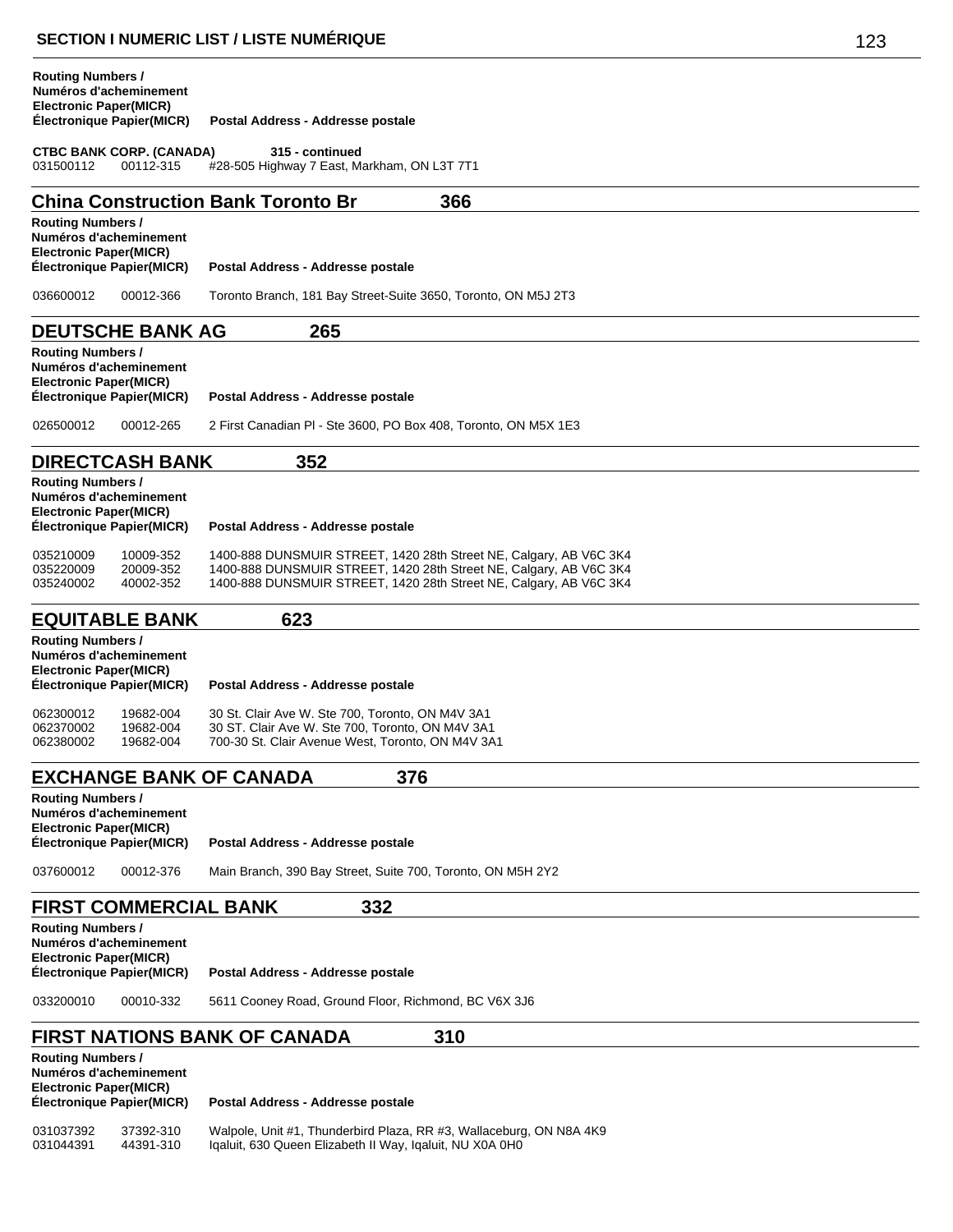#### **Routing Numbers / Numéros d'acheminement Electronic Paper(MICR) Postal Address - Addresse postale**

|           | <b>FIRST NATIONS BANK OF CANADA</b> | 310 - continued                                                   |
|-----------|-------------------------------------|-------------------------------------------------------------------|
| 031046011 | 46011-310                           | Chisasibi, James Bay Region, P.O. Box #399, Chisasibi, QC J0M 1E0 |
| 031062017 | 62017-310                           | Winnipeg, 360 Broadway, Winnipeg, MB R3C 0T6                      |
| 031074018 | 74018-310                           | Meadow Lake, 8004 Flying Dust Reserve, Meadow Lake, SK S9X 1T8    |
| 031076018 | 76018-310                           | Saskatoon, 224 4th Avenue South, Saskatoon, SK S7K 5M5            |
| 031078019 | 78019-310                           | Enoch, Suite #100, 21553 Chief Lapotac Blvd, Edmonton, AB T7X 3Y3 |
| 031088019 | 88019-310                           | Yellowknife, 110,4905 48 STREET, Yellowknife, NT X1A 3S3          |
| 031099010 | 99010-310                           | Whitehorse, Unit 103 9016 Quartz Road, Whitehorse, YT Y1A 2Z5     |

# **HABIB CANADIAN BANK 321**

| <b>Routing Numbers /</b><br>Numéros d'acheminement<br><b>Electronic Paper(MICR)</b><br>Electronique Papier(MICR) |           | Postal Address - Addresse postale                                                 |  |
|------------------------------------------------------------------------------------------------------------------|-----------|-----------------------------------------------------------------------------------|--|
| 032100012                                                                                                        | 00012-321 | 918 Dundas St E Suite 1B, Mississauga, ON L4Y 4H9                                 |  |
| 032100022                                                                                                        | 00022-321 | Scarborough Branch, 1910 Kennedy Road, Toronto, ON M1P 2L8                        |  |
| 032100032                                                                                                        | 00032-321 | #36-50 Maritime Ontario boulevard, Brampton, ON L6S 0E7                           |  |
| 032100112                                                                                                        | 00112-321 | 918 Dundas St East Suite 1B, 918 Dundas St East Suite 1B, Mississauga, ON L4Y 4H9 |  |
| 032100122                                                                                                        | 00122-321 | Scarborough Branch, 1910 Kennedy Road, Toronto, ON M1P 2L8                        |  |
| 032100132                                                                                                        | 00132-321 | #36-50 Maritime Ontario Boulevard, Brampton, ON L6S 0E7                           |  |

### **HSBC BANK CANADA 016**

**Routing Numbers / Numéros d'acheminement Electronic Paper(MICR)**

| 001600001<br>001600002<br>001600003<br>001600008<br>001600012<br>001600020<br>001600021<br>001600022<br>001600029<br>001600030<br>001600032<br>001600040<br>001600050<br>001600060<br>001600080<br>001600089<br>001600090<br>001600100<br>001600110<br>001600120<br>001600130<br>001600140<br>001600150<br>001600160<br>001600170<br>001600180<br>001600190<br>001600200<br>001600280<br>001600290<br>001600300<br>001600310<br>001600317<br>001600320<br>001600500<br>001600510<br>001600620<br>001600660 | 00001-016<br>00002-016<br>00003-016<br>00008-016<br>00012-016<br>00020-016<br>00021-016<br>00022-016<br>00029-016<br>00030-016<br>00032-016<br>00040-016<br>00050-016<br>00060-016<br>00080-016<br>00089-016<br>00090-016<br>00100-016<br>00110-016<br>00120-016<br>00130-016<br>00140-016<br>00150-016<br>00160-016<br>00170-016<br>00180-016<br>00190-016<br>00200-016<br>00280-016<br>00290-016<br>00300-016<br>00310-016<br>00317-016<br>00320-016<br>00500-016<br>00510-016<br>00620-016<br>00660-016 | 2704 Stock Exchange Tower, 800 Victoria Square, P.O. Box 305, Montreal, QC H4Z 1G8 (Sub to 10001)<br>2240-2 First Canadian Place, P.O. Box 412, Toronto, ON M5X 1E3 (Sub to 10002)<br>Historic Properties, Halifax, NS B3J 1S9 (Sub to 10093)<br>750 410 22nd Street East, Saskatoon, SK S7K 5T6 (Sub to 10138)<br>Chinatown Toronto, 421 Dundas Street West, Toronto, ON M5T 2W4 (Sub to 10012)<br>Vancouver Main Branch, 885 West Georgia Street, Vancouver, BC V6C 3G1 (Sub to 10020)<br>Montreal Chinatown, 88 Dorchester West, Place du Quartier, Montreal, QC H2Z 1A2 (Sub to 10021)<br>23 Glenwatford Drive, Scarborough, ON M1S 2B7 (Sub to 10022)<br>Calgary Main Branch, 777-8th Avenue S.W., Calgary, AB T2P 3R5 (Sub to 10029)<br>Granville & 12th, 2735 Granville Street, Vancouver, BC V6H 3J1 (Sub to 10030)<br>3640 Victoria Park Ave., Willowdale, ON M2H 3B2 (Sub to 10032)<br>New Westminster, 600 Columbia Street, New Westminster, BC V3M 1A5 (Sub to 10180)<br>Hastings & Penticton, 2590 East Hastings Street, Vancouver, BC V5K 1Z3 (Sub to 10050)<br>Fraser & 48th, 6373 Fraser St., Vancouver, BC V5W 3A3 (Sub to 10060)<br>Chinatown, 601 Main St., Vancouver, BC V6A 2V4 (Sub to 10080)<br>Suite 1, 777-8th Avenue S.W., Calgary, AB T2P 3R5 (Sub to 10029)<br>Broadway & Ash, 601 West Broadway, Vancouver, BC V5Z 4C2 (Sub to 10090)<br>Denman Street, 1010 Denman Street, Vancouver, BC V6G 2M5 (Sub to 10100)<br>Kerrisdale, 2164 W. 41st Ave., Vancouver, BC V6M 1Z1 (Sub to 10110)<br>Richmond, 6800 No. 3 Road, Richmond, BC V6Y 2C4 (Sub to 10120)<br>Surrey, 10501 King George Highway, Surrey, BC V3T 2X1 (Sub to 10130)<br>Kingsway & Royal Oak, 5210 Kingsway, Burnaby, BC V5H 2E9 (Sub to 10140)<br>10th and Sasamat, 4480 West 10th Avenue, Vancouver, BC V6R 2H9 (Sub to 10150)<br>Kingsway and Senlac, 3398 Kingsway, Vancouver, BC V5R 5L2 (Sub to 10160)<br>Lougheed Hwy. & North Road, 9952 Lougheed Highway, Burnaby, BC V3J 1N3 (Sub to 10170)<br>6th & 5th Street, 504 Sixth Street, New Westminster, BC V3L 3B4 (Sub to 10180)<br>Hastings and Gilmore, 4106 East Hastings Street, Burnaby, BC V5C 2J4 (Sub to 10190)<br>Delta Branch, 8701 120 Street, Delta, BC V4C 6R4 (Sub to 10200)<br>Hastings and Burrard, 999 West Hastings Street, Vancouver, BC V6C 1M3 (Sub to 10280)<br>Johnson Center, #120 8191 Westminster Highway, Richmond, BC V6X 1A7 (Sub to 10290)<br>Head Office, Suite 300 - 885 West Georgia Street, 555 Burrard Street, Vancouver, BC V6L 3E9 (Sub to 10940)<br>Accounting Dept., 1810 Granville Square, 200 Granville Street, Vancouver, BC V6C 1L3 (Sub to 10020)<br>1450 Winnipeg Square, 360 Main Street, Winnipeg, MB R3C 3Z3 (Sub to 10317)<br>Chinatown Vancouver, 530 Main Street, Vancouver, BC V6A 2T9 (Sub to 10320)<br>North Vancouver, 1457 Lonsdale Ave., North Vancouver, BC V7M 2H9 (Sub to 10500)<br>West Vancouver, 1578 Marine Drive, West Vancouver, BC V7V 1H8 (Sub to 10510)<br>Island Dealer Centre, 1327 Douglas Street, Victoria, BC V8W 2T6 (Sub to 10840) |
|------------------------------------------------------------------------------------------------------------------------------------------------------------------------------------------------------------------------------------------------------------------------------------------------------------------------------------------------------------------------------------------------------------------------------------------------------------------------------------------------------------|------------------------------------------------------------------------------------------------------------------------------------------------------------------------------------------------------------------------------------------------------------------------------------------------------------------------------------------------------------------------------------------------------------------------------------------------------------------------------------------------------------|-----------------------------------------------------------------------------------------------------------------------------------------------------------------------------------------------------------------------------------------------------------------------------------------------------------------------------------------------------------------------------------------------------------------------------------------------------------------------------------------------------------------------------------------------------------------------------------------------------------------------------------------------------------------------------------------------------------------------------------------------------------------------------------------------------------------------------------------------------------------------------------------------------------------------------------------------------------------------------------------------------------------------------------------------------------------------------------------------------------------------------------------------------------------------------------------------------------------------------------------------------------------------------------------------------------------------------------------------------------------------------------------------------------------------------------------------------------------------------------------------------------------------------------------------------------------------------------------------------------------------------------------------------------------------------------------------------------------------------------------------------------------------------------------------------------------------------------------------------------------------------------------------------------------------------------------------------------------------------------------------------------------------------------------------------------------------------------------------------------------------------------------------------------------------------------------------------------------------------------------------------------------------------------------------------------------------------------------------------------------------------------------------------------------------------------------------------------------------------------------------------------------------------------------------------------------------------------------------------------------------------------------------------------------------------------------------------------------------------------------------------------------------------------------------------------------------------------------------------------------------------------------------------------------------------------------------------------------------------------------------------------------------------------------------------------------|
| 001600670<br>001600680<br>001600690                                                                                                                                                                                                                                                                                                                                                                                                                                                                        | 00670-016<br>00680-016<br>00690-016                                                                                                                                                                                                                                                                                                                                                                                                                                                                        | Chilliwack, 9345 Main Street, P.O. Box 373, Chilliwack, BC V2P 4M3 (Sub to 10660)<br>Abbotsford Branch, 32412 South Fraser Way, Clearbrook, BC V2T 1X3 (Sub to 10670)<br>White Rock, 1493 Johnston Road, White Rock, BC V4B 3Z4 (Sub to 10680)<br>Langley, 20437 Fraser Highway, Langley, BC V3A 5N9 (Sub to 10690)                                                                                                                                                                                                                                                                                                                                                                                                                                                                                                                                                                                                                                                                                                                                                                                                                                                                                                                                                                                                                                                                                                                                                                                                                                                                                                                                                                                                                                                                                                                                                                                                                                                                                                                                                                                                                                                                                                                                                                                                                                                                                                                                                                                                                                                                                                                                                                                                                                                                                                                                                                                                                                                                                                                                             |
|                                                                                                                                                                                                                                                                                                                                                                                                                                                                                                            |                                                                                                                                                                                                                                                                                                                                                                                                                                                                                                            |                                                                                                                                                                                                                                                                                                                                                                                                                                                                                                                                                                                                                                                                                                                                                                                                                                                                                                                                                                                                                                                                                                                                                                                                                                                                                                                                                                                                                                                                                                                                                                                                                                                                                                                                                                                                                                                                                                                                                                                                                                                                                                                                                                                                                                                                                                                                                                                                                                                                                                                                                                                                                                                                                                                                                                                                                                                                                                                                                                                                                                                                 |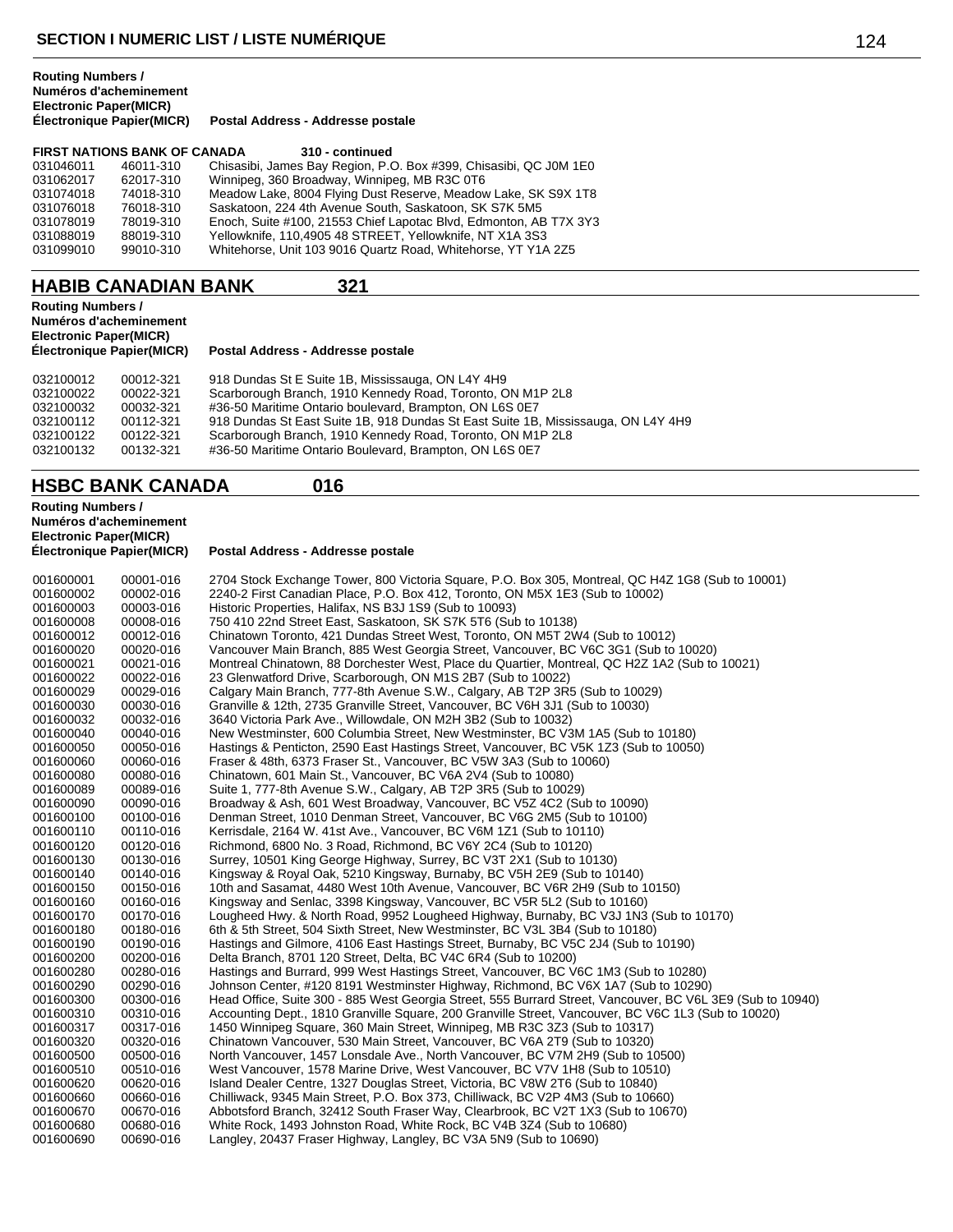**HSBC BANK CANADA 016 - continued**<br>001600700 00700-016 Haney 11955 224 001600700 00700-016 Haney, 11955 224th Street, P.O.Box 220, Maple Ridge, BC V2X 7G1 (Sub to 10700)<br>001600710 00710-016 Port Coquitlam Branch, 41 Poco Place, 2755 Lougheed Highway, Port Coquitlam, BC 001600710 00710-016 Port Coquitlam Branch, 41 Poco Place, 2755 Lougheed Highway, Port Coquitlam, BC V3B 5Y9 (Sub to 10710)<br>001601000 01000-016 Victoria Main Branch. 752 Fort St.. Victoria. BC V8W 1H2 (Sub to 10600) Victoria Main Branch, 752 Fort St., Victoria, BC V8W 1H2 (Sub to 10600) 001601009 01009-016 Edmonton Main Branch, 10561 Jasper Avenue, Edmonton, AB T5J 1Z4 (Sub to 10329)<br>001601010 01010-016 Douglas & Hillside, 2640 Douglas Street, Victoria, BC V8T 4M1 (Sub to 10610) Douglas & Hillside, 2640 Douglas Street, Victoria, BC V8T 4M1 (Sub to 10610) 001601020 01020-016 Oak Bay Branch, 2044 Oak Bay Avenue, Victoria, BC V8R 1E4 (Sub to 10600)<br>001601030 01030-016 731 Fort Street, Victoria, BC V8W 1G9 (Sub to 10610) 001601030 01030-016 731 Fort Street, Victoria, BC V8W 1G9 (Sub to 10610) Scotia Place, Suite 1, 10561 Jasper Avenue, Edmonton, AB T5J 1Z4 (Sub to 10329) 001601100 01100-016 Douglas & Johnson, 1327 Douglas Street, P.O. Box 1201, Victoria, BC V8W 2T6 (Sub to 10830)<br>001601200 01200-016 Campbell River Branch, 1000 Shoppers Row, Campbell River, BC V9W 2C6 (Sub to 10650) 001601200 01200-016 Campbell River Branch, 1000 Shoppers Row, Campbell River, BC V9W 2C6 (Sub to 10650)<br>001601300 01300-016 Nanaimo, 70 Commercial St., Nanaimo, BC V9R 5G4 (Sub to 10470) 001601300 01300-016 Nanaimo, 70 Commercial St., Nanaimo, BC V9R 5G4 (Sub to 10470)<br>001601700 01700-016 Kamloops, 380 Victoria St., P.O. Box 868, Kamloops, BC V2C 5M8 (S 001601700 01700-016 Kamloops, 380 Victoria St., P.O. Box 868, Kamloops, BC V2C 5M8 (Sub to 10460)<br>001601770 01770-016 Vernon, 3321-30th Avenue (Barnard Ave.), Vernon, BC V1T 2C9 (Sub to 10420) 001601770 01770-016 Vernon, 3321-30th Avenue (Barnard Ave.), Vernon, BC V1T 2C9 (Sub to 10420) 001601800 01800-016 Kelowna, 384 Bernard Avenue, P.O. Box 634, Kelowna, BC V1Y 7P2 (Sub to 10430)<br>001601850 01850-016 Penticton, 294 Main St., Penticton, BC V2A 5B2 (Sub to 10350) Penticton, 294 Main St., Penticton, BC V2A 5B2 (Sub to 10350) 001602000 02000-016 Cranbrook Branch, 928 Baker Street, Cranbrook, BC V1C 1A5 (Sub to 10360)<br>001602300 02300-016 Prince George Branch, 201 Victoria Street, Prince George, BC V2L 2J5 (Sub t 001602300 02300-016 Prince George Branch, 201 Victoria Street, Prince George, BC V2L 2J5 (Sub to 10400) 001609310 09310-016 International Banking Division, 5th Floor, 885 West Georgia Street, Vancouver, BC V6C 3E9 (Sub to 10930)<br>001609420 09420-016 Controllers Department, 5th Floor, 885 West Georgia Street, Vancouver, BC V6C 001609420 09420-016 Controllers Department, 5th Floor, 885 West Georgia Street, Vancouver, BC V6C 3E9 (Sub to 10940)<br>001609670 09670-016 Dealer Centre, 4th Floor, 885 West Georgia Street, Vancouver, BC V6C 3E9 (Sub to 1097 Dealer Centre, 4th Floor, 885 West Georgia Street, Vancouver, BC V6C 3E9 (Sub to 10970) 001610001 10001-016 Montreal Main, Suite 160-2001 McGill College Ave, Montreal, QC H3A 1G1<br>001610002 10002-016 Toronto Branch (HTO), 70 York St, Toronto, ON M5J 1S9 Toronto Branch (HTO), 70 York St, Toronto, ON M5J 1S9 001610003 10003-016 Halifax, Historic Properties, 1684 Barrington Street, Halifax, NS B3J 2Y3 (Sub to 10093)<br>001610008 10008-016 Saskatoon, 224-4th Avenue South, Saskatoon, SK S7K 3L6 (Sub to 10138) 001610008 10008-016 Saskatoon, 224-4th Avenue South, Saskatoon, SK S7K 3L6 (Sub to 10138)<br>001610009 10009-016 Crowfoot Centre. 95 Crowfoot Crescent NW. Calgary. AB T3G 2L5 Crowfoot Centre, 95 Crowfoot Crescent NW, Calgary, AB T3G 2L5 001610012 10012-016 Toronto Spadina, 222 Spadina Ave, Toronto, ON M5T 3A2 Calgary South, 347-58th Avenue S.E., Calgary, AB T2H 0P3 001610020 10020-016 Vancouver Main, 885 West Georgia Street, Vancouver, BC V6C 3G1<br>001610021 10021-016 Montreal, 88 Rene Levesque, Rene Levesque, 88 boul, Rene Levesq 001610021 10021-016 Montreal, 88 Rene Levesque, Rene Levesque, 88 boul, Rene Levesque Ouest, Montreal, QC H2Z 1A2<br>001610022 10022-016 Scarborough, Oriental Centre Branch, Unit 102, 4438 Sheppard Ave East, Toronto, ON M1S 1 Scarborough, Oriental Centre Branch, Unit 102, 4438 Sheppard Ave East, Toronto, ON M1S 1V2 001610023 10023-016 1801-Hollis Street, Halifax, NS B3J 3N4<br>001610024 10024-016 Fredericton, 520 King Street, Fredericto 001610024 10024-016 Fredericton, 520 King Street, Fredericton, NB E3B 6G3<br>001610029 10029-016 Calgary Main, 407-8th Avenue S.W., Calgary, AB T2P 1 001610029 10029-016 Calgary Main, 407-8th Avenue S.W., Calgary, AB T2P 1E5<br>001610030 10030-016 South Granville Branch, 3022 Granville Street, Vancouver, 001610030 10030-016 South Granville Branch, 3022 Granville Street, Vancouver, BC V6H 3J8<br>001610031 10031-016 Ottawa Branch, 131 Queen St, Ottawa, ON K1P 0A1 001610031 10031-016 Ottawa Branch, 131 Queen St, Ottawa, ON K1P 0A1 001610032 10032-016 Willowdale Branch, 3640 Victoria Park Avenue, Willowdale, ON M2H 3B2<br>001610039 10039-016 Edmonton South, 4112 Calgary Trail South, Edmonton, AB T6H 5G8 Edmonton South, 4112 Calgary Trail South, Edmonton, AB T6H 5G8 001610040 10040-016 New Westminster 6th and 5th, 504 Sixth Street, New Westminster, BC V3L 3B4<br>001610041 10041-016 Kanata Branch, 101-320 March Road, Kanata, ON K2K 2E3 001610041 10041-016 Kanata Branch, 101-320 March Road, Kanata, ON K2K 2E3<br>001610042 10042-016 Milliken Square, 15 Milliken Boulevard, Scarborough, ON M 001610042 10042-016 Milliken Square, 15 Milliken Boulevard, Scarborough, ON M1V 1V3<br>001610043 10043-016 St. John's, 205 Water Street, St. John's, NL A1C 5L7 001610043 10043-016 St. John's, 205 Water Street, St. John's, NL A1C 5L7 300 3555 Gilmore Way, Burnaby, BC V5G 4S1 001610050 10050-016 Hastings & Penticton, 2590 East Hastings, Vancouver, BC V5K 1Z3 Montreal McGill College, 2001 McGill College Ave Suite 150, Montreal, QC H3A 1G1 001610052 10052-016 Mississauga City Centre, 4550 Hurontario St, Mississauga, ON L5R 4E4<br>001610057 10057-016 Thunder Bay, 70 York St, Toronto, ON M5J 1S9 001610057 10057-016 Thunder Bay, 70 York St, Toronto, ON M5J 1S9<br>001610059 10059-016 Red Deer, 108-4909 49th St, Red Deer, AB T4M Red Deer, 108-4909 49th St, Red Deer, AB T4N 1V1 001610060 10060-016 Fraser & 48th, 6373 Fraser Street, Vancouver, BC V5W 3A3<br>001610061 10061-016 Marche Central, 8999 L'Acadie Blvd, Montreal, QC H4N 3K1 Marche Central, 8999 L'Acadie Blvd, Montreal, QC H4N 3K1 001610062 10062-016 Chinese Centre, 888 Dundas Street East, Unit B7-4, Mississauga, ON L4Y 4G6 001610070 10070-016 Aberdeen Centre Branch, Unit 1160 4151 Hazelbridge Way, Richmond, BC V6X 3L7<br>001610071 10071-016 Pointe-Claire, Suite #110 1000 blvd St Jean, Pointe-Claire, OC H9R 5P1 Pointe-Claire, Suite #110 1000 blvd St Jean, Pointe-Claire, QC H9R 5P1 001610072 10072-016 Mississauga Chinese Centre, 888 Dundas Street East, Unit B7-4, Mississauga, ON L4Y 4G6<br>001610079 10079-016 Lethbridge, 817-4th Avenue South, Lethbridge, AB T1J 0P3 001610079 10079-016 Lethbridge, 817-4th Avenue South, Lethbridge, AB T1J 0P3<br>001610080 10080-016 Wayfoong House, 681 Main Street, Vancouver, BC V6A 2V4 001610080 10080-016 Wayfoong House, 681 Main Street, Vancouver, BC V6A 2V4<br>001610082 10082-016 The Chase Square Branch. Unit #18. 1675 The Chase. Missi 001610082 10082-016 The Chase Square Branch, Unit #18, 1675 The Chase, Mississauga, ON L5M 5A7<br>001610084 10084-016 Fredericton, 520 King Street, Fredericton, NB F3B 6G3 001610084 10084-016 Fredericton, 520 King Street, Fredericton, NB E3B 6G3<br>001610090 10090-016 Broadway & Ash, Unit 4-601 West Broadway Street, Va 001610090 10090-016 Broadway & Ash, Unit 4-601 West Broadway Street, Vancouver, BC V5Z 4C2<br>001610092 10092-016 70 York St., 793 Taunton Rd East, Toronto, ON M5J 1S9 70 York St., 793 Taunton Rd East, Toronto, ON M5J 1S9 001610093 10093-016 Halifax, 1801 Hollis St, Halifax, NS B3J 3N4 001610099 10099-016 Edmonton, 101 Street, 10250-101 Street, Edmonton, AB T5J 3P4 001610100 10100-016 English Bay Branch, 1040 Denman Street, Vancouver, BC V6G 2M5<br>001610102 10102-016 Sault Ste Marie, 601 Queen Street East, Sault Ste Marie, ON P6A 2A 001610102 10102-016 Sault Ste Marie, 601 Queen Street East, Sault Ste Marie, ON P6A 2A6 HSBC BANK CANADA, 6 Fl 885 West Georgia Street, Vancouver, BC V6C 3G1 001610110 10110-016 Kerrisdale, 2164 West 41st Ave, Vancouver, BC V6M 1Z1 Market Village, 4390 Steeles Avenue East, Markham, ON L3R 9V7 001610115 10115-016 2nd Floor, 1 Adelaide St, Suite 200, Toronto, ON M5C 2V9<br>001610119 10119-016 HSBC BANK CANADA, 6 Fl 885 West Georgia Street, Van 001610119 10119-016 HSBC BANK CANADA, 6 Fl 885 West Georgia Street, Vancouver, BC V6C 3G1 No 3 and Park, 6800 No 3 Road, Richmond, BC V6Y 2C4 001610121 10121-016 Laval Branch, T150,3055 Saint-Martin Ouest, Suite 100, Laval, QC H7T 0J3<br>001610122 10122-016 Richmond Hill, Suite 111-330 Hwy #7 East, Richmond Hill, ON L4B 3P8 Richmond Hill, Suite 111-330 Hwy #7 East, Richmond Hill, ON L4B 3P8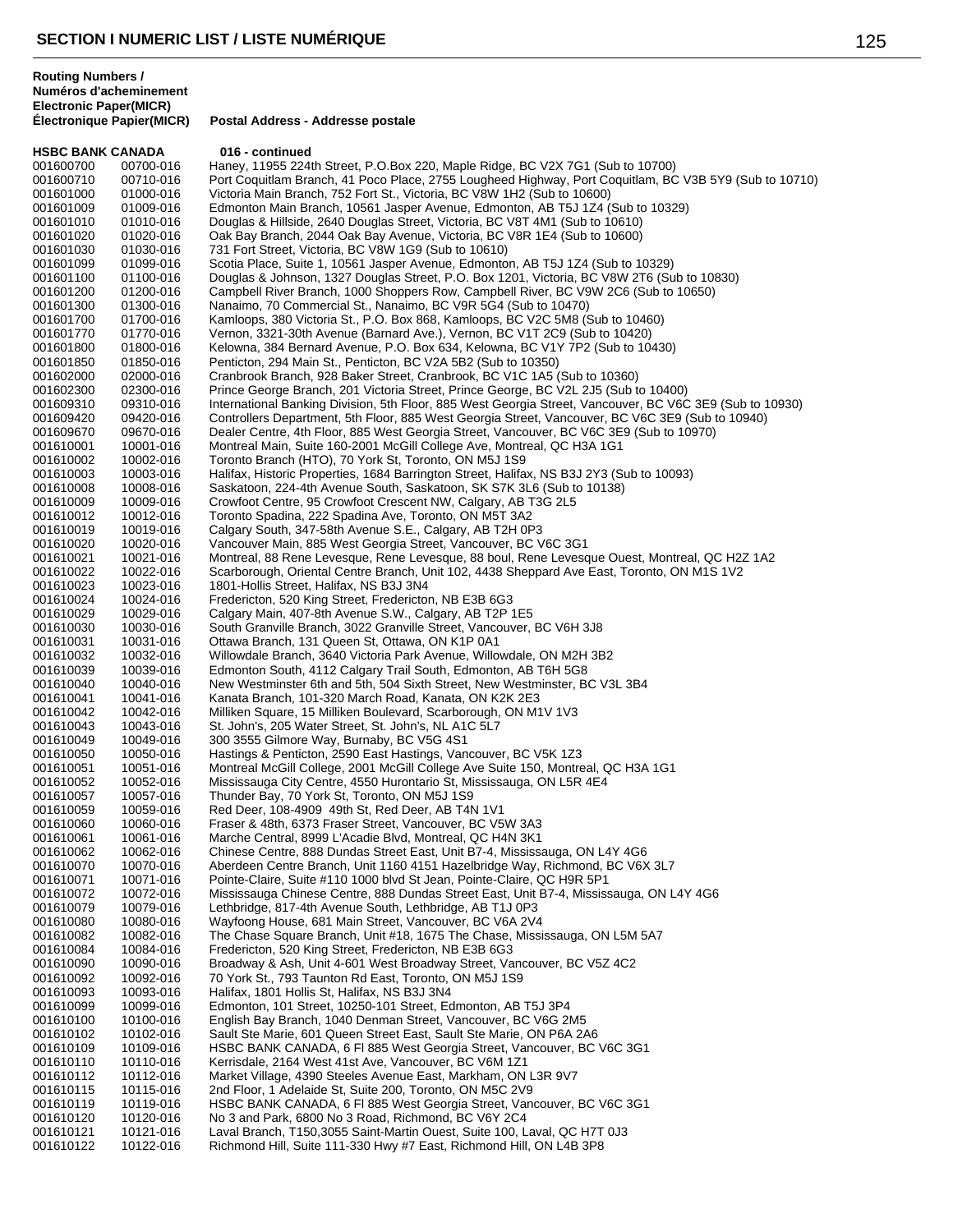| <b>HSBC BANK CANADA</b> |                        | 016 - continued                                                                                                                                   |
|-------------------------|------------------------|---------------------------------------------------------------------------------------------------------------------------------------------------|
| 001610128               | 10128-016              | Regina, 1874 Scarth Street, Regina, SK S4P 4B3                                                                                                    |
| 001610129               | 10129-016              | Opulence Centre, #212 - 111 3rd Avenue S E, Calgary, AB T2G 0B7                                                                                   |
| 001610130               | 10130-016              | Surrey Branch, 10388 City Parkway, Surrey, BC V3T 4Y8                                                                                             |
| 001610131               | 10131-016              | Brossard, 9155 Taschereau Boulevard, Brossard, QC J4Y 3B8                                                                                         |
| 001610132               | 10132-016              | Kingston, 914 Princess Street, Kingston, ON K7L 1H1                                                                                               |
| 001610138<br>001610139  | 10138-016<br>10139-016 | Saskatoon, 321-21st Street East, Saskatoon, SK S7K 0C1<br>Pacific Rim Mall, #118 - 9700 105th Avenue N W, Edmonton, AB T5H 4J1                    |
| 001610140               | 10140-016              | Kingsway & Royal Oak, 5210 Kingsway, Burnaby, BC V5H 2E9                                                                                          |
| 001610142               | 10142-016              | Skyway Park, 170 Attwell Drive, Etobicoke, ON M9W 5Z5                                                                                             |
| 001610149               | 10149-016              | Calgary Main, 407-8th Ave SW, Calgary, AB T2P 1E5                                                                                                 |
| 001610150               | 10150-016              | Point Grey, 4498 W 10th Ave, Vancouver, BC V6R 2H9                                                                                                |
| 001610152               | 10152-016              | Chinatown East, 222 Spadina Ave Unit N-101, Toronto, ON M5T 3A2                                                                                   |
| 001610159               | 10159-016              | Calgary South Trail, 602-4600-130 Ave SE, Calgary, AB T2Z 0C2                                                                                     |
| 001610160               | 10160-016              | Kingsway and Wessex, 3366 Kingsway St, Vancouver, BC V5R 5L2                                                                                      |
| 001610162               | 10162-016              | Yonge & Clark, 7398 Yonge Street Unit 37D, Vaughan, ON L4J 8J2                                                                                    |
| 001610169<br>001610170  | 10169-016<br>10170-016 | Suite 140-815 17th Ave SW, Calgary, AB T2T 0A1<br>Lougheed & North Road, #1-405 North Road, Coquitlam, BC V3K 3V9                                 |
| 001610171               | 10171-016              | Quebec City, 2795 Boul Laurier, Sainte-Foy, QC G1V 4M7                                                                                            |
| 001610172               | 10172-016              | Barrie, 436-406 Bryne Dr, Barrie, ON L4N 9R1                                                                                                      |
| 001610179               | 10179-016              | Harvest Hills, #409-9650 Harvest Hills Blvd NE, Calgary, AB T3K 0B3                                                                               |
| 001610180               | 10180-016              | Sixth & Fifth Street, 504 Sixth Street, New Westminster, BC V3L 3B4                                                                               |
| 001610182               | 10182-016              | Oakville Branch, 499 Cornwall Road, BLD.H, Unit #1, Oakville, ON L6J 7S8                                                                          |
| 001610189               | 10189-016              | Kensington, 1217 Kensington Road NW, Calgary, AB T2N 3P6                                                                                          |
| 001610190               | 10190-016              | Hastings & Gilmore, Unit 3 4447 Lougheed Hwy, Burnaby, BC V5C 3Z2                                                                                 |
| 001610191               | 10191-016              | Chicoutimi, 1444 boulevard Talbot, Chicoutimi, QC G7H 4B7                                                                                         |
| 001610192<br>001610199  | 10192-016<br>10199-016 | North York City Center, 5160 Yonge Street Unit G8, Toronto, ON M2N 6L9<br>Windemere, 5404 Windermere Blvd NW, Edmonton, AB T6W 0L9                |
| 001610200               | 10200-016              | Scott Road, 101-7500 120th Street, Surrey, BC V3W 3N1                                                                                             |
| 001610202               | 10202-016              | York Mills & Bayview, Unit 100, 300 York Mills Road, Toronto, ON M2L 2Y5                                                                          |
| 001610209               | 10209-016              | 288 Aspen Glen Landing SW Suite 110, Calgary, AB T3H 0N5                                                                                          |
| 001610210               | 10210-016              | Yaletown, 1196 Pacific Boulevard, Vancouver, BC V6Z 2X7                                                                                           |
| 001610212               | 10212-016              | St Catharines, 70 York St., Toronto, ON M5J 1S9                                                                                                   |
| 001610219               | 10219-016              | The Hamptons, 6230-199th St, Edmonton, AB T5J 2K4                                                                                                 |
| 001610220               | 10220-016              | Cambie & 42nd Branch, 5812 Cambie Street, Vancouver, BC V5Z 3A8                                                                                   |
| 001610221<br>001610222  | 10221-016<br>10222-016 | Boucherville, Unit 1500-582 chemin de Touraine, Boucherville, QC J4B 5E4<br>Brampton Branch, Unit 108, 74 Quarry Edge Drive, Brampton, ON L6V 4K2 |
| 001610229               | 10229-016              | The Hamptons Branch, 6230 199th Street, Edmonton, AB T5T 2K4                                                                                      |
| 001610230               | 10230-016              | Shaughnessy Branch, 5688 Granville Street, Vancouver, BC V6M 3C5                                                                                  |
| 001610232               | 10232-016              | Yonge & Eglinton, 20 Eglinton Avenue West, Toronto, ON M4R 1K8                                                                                    |
| 001610239               | 10239-016              | MacLeod Trail, 9253 MacLeod Trail SW, Calgary, AB T2H 0M2                                                                                         |
| 001610240               | 10240-016              | Georgia and Bute, 108-1188 West Georgia St, Vancouver, BC V6E 4A2                                                                                 |
| 001610242               | 10242-016              | 3029 Argentia Rd Unit 101, Mississauga, ON L5N 8P7                                                                                                |
| 001610249               | 10249-016              | Sherwood Park, 10561 Jasper Ave, Edmonton, AB T5J 1Z4<br>Orchard Plaza Branch, 1950 Cooper Road, Kelowna, BC V1Y 8K5                              |
| 001610250<br>001610251  | 10250-016<br>10251-016 | Rene Levesque Ouest, 2313 St Catherine St West Suite 121, Montreal, QC H3H 1N2                                                                    |
| 001610252               | 10252-016              | Kitchener, 136 King St South, Waterloo, ON N2J 1P5                                                                                                |
| 001610260               | 10260-016              | Edgemont Village, 3160 Edgemont Blvd, North Vancouver, BC V7R 2N9                                                                                 |
| 001610262               | 10262-016              | The Roundhouse Centre, 3205 Howard Ave, Windsor, ON N8X 3Y9                                                                                       |
| 001610270               | 10270-016              | 885 W Georgia Street, Vancouver, BC V6C 3G1                                                                                                       |
| 001610272               | 10272-016              | Mississauga City Centre, 4550 Hurontario St, Mississauga, ON L5R 4E4                                                                              |
| 001610280               | 10280-016              | Hastings & Burrard, 999 West Hastings Street, Vancouver, BC V6C 1M3<br>Scarborough, 41 Lebovic Avenue, Suite 1, Scarborough, ON M1L 4V9           |
| 001610282<br>001610290  | 10282-016<br>10290-016 | Fortuna House, 6168 #3 Road, Richmond, BC V6Y 2B3                                                                                                 |
| 001610292               | 10292-016              | Brampton, Unit 108-74 Quarry Edge Dr, Brampton, ON L6V 4K2                                                                                        |
| 001610300               | 10300-016              | Henderson Place, 41-2755 Lougheed Highway, Port Coquitlam, BC V3B 5Y9                                                                             |
| 001610302               | 10302-016              | Markham Mandarin Centre, Unit 133-3636 Steeles Ave East, Markham, ON L3R 1K9                                                                      |
| 001610310               | 10310-016              | South Point Branch, 410 - 3099 152nd Street, Surrey, BC V4P 3K1                                                                                   |
| 001610312               | 10312-016              | Forest Hill Branch, Unit 106 Main Floor, 446 Spadina Road, Forest Hill, Toronto, ON M5P 3M2                                                       |
| 001610317               | 10317-016              | Winnipeg Branch (HWP), Suite 110-330 St Mary Ave, Winnipeg, MB R3C 3Z5                                                                            |
| 001610319<br>001610320  | 10319-016              | Medicine Hat, 602-3rd Street S.E., Medicine Hat, AB T1A 0H5<br>Wayfoong House, 681 Main St, Vancouver, BC V6A 2V4                                 |
| 001610321               | 10320-016<br>10321-016 | Trois-Rivieres, 1182 Royale, Trois-Rivieres, QC G9A 4J1                                                                                           |
| 001610322               | 10322-016              | Hamilton, 40 King Street East, Hamilton, ON L8N 1A3                                                                                               |
| 001610329               | 10329-016              | Edmonton Main (HCE), 10250 101st Street, Edmonton, AB T5J 3P4                                                                                     |
| 001610330               | 10330-016              | Investment Product Support Centre, 12th Floor 885 Georgia Street, Vancouver, BC V6C 3E9                                                           |
| 001610332               | 10332-016              | Bayview & Major Mackenzie, 27-1070 Major Mackenzie Dr E. Unit J, Richmond Hill, ON L4S 1P3                                                        |
| 001610337               | 10337-016              | Kenaston & McGillivray, 1560 Kenaston Blvd, Winnipeg, MB R3P 0Y4                                                                                  |
| 001610340               | 10340-016              | 6168 No. 3 Road, Richmond, BC V6Y 2B3                                                                                                             |
| 001610342               | 10342-016              | Burlington, 2500 Appleby Line, Burlington, ON L7L 0A2                                                                                             |
| 001610350<br>001610352  | 10350-016<br>10352-016 | 201 Main Street, Penticton, BC V2A 5B1<br>London, 285 King Street, London, ON N6B 3M6                                                             |
|                         |                        |                                                                                                                                                   |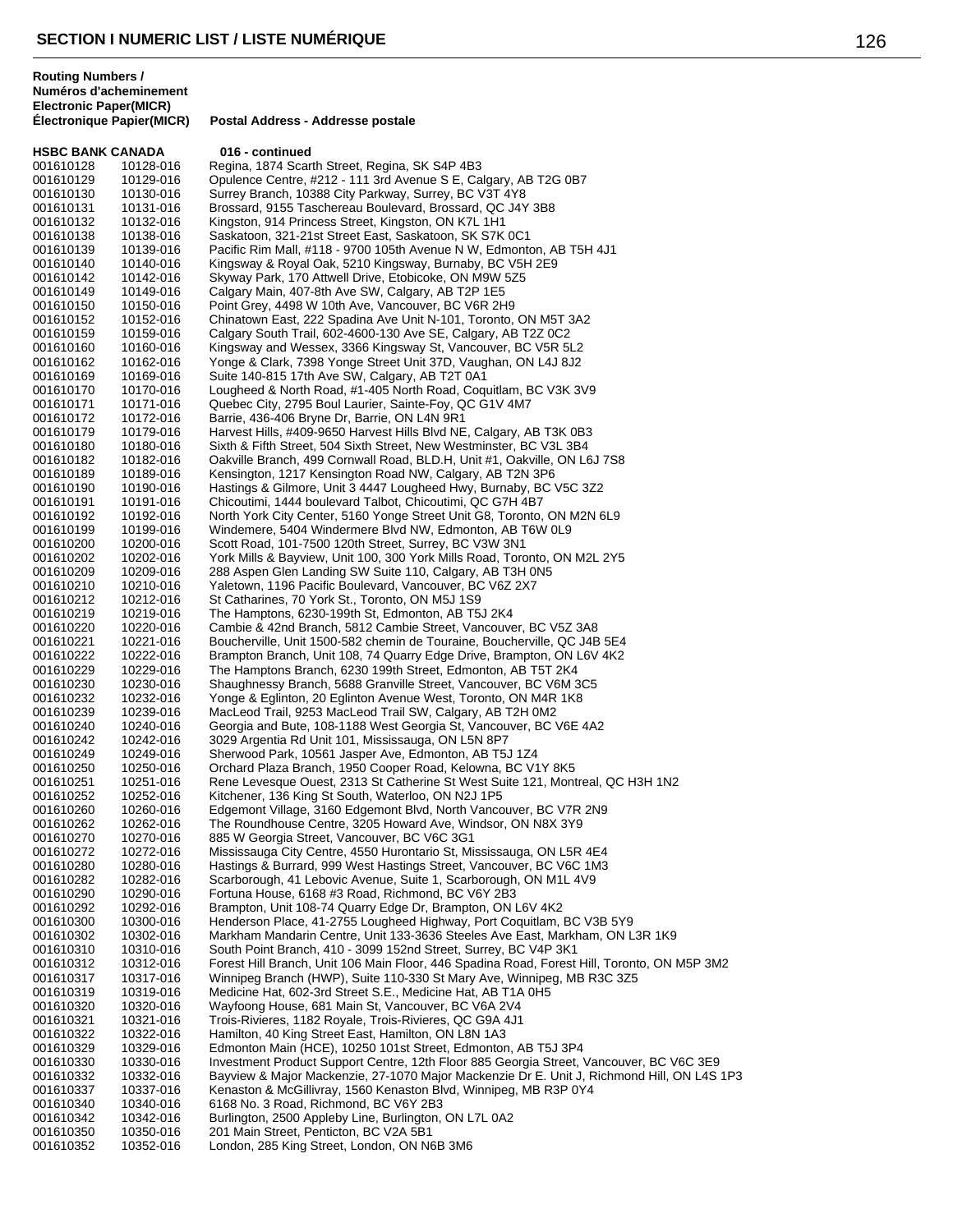**HSBC BANK CANADA** 016 - continued<br>001610360 10360-016 Kelowna Bernard A 001610360 10360-016 Kelowna Bernard Avenue, 384 Bernard Avenue, Kelowna, BC V1Y 6N5<br>001610362 10362-016 Yorkville, 150 Bloor St West, Suite M100, Toronto, ON M5S 2Y5 001610362 10362-016 Yorkville, 150 Bloor St West, Suite M100, Toronto, ON M5S 2Y5 Aurora, 150 Hollidge Blvd., Unit C9, Aurora, ON L4G 8A3 001610380 10380-016 Granville & 65th, 8118 Granville St, Vancouver, BC V6P 4Z4 Jean Talon, 5095 Jean Talon St East, Saint-Leonard, QC H1S 3G4 001610382 10382-016 Oshawa, 70 York St., 793 Taunton Rd East, Toronto, ON M5J 1S9<br>001610392 10392-016 The Beach, 1847 Queen St E Unit 1e2, Toronto, ON M4L 3Z9 001610392 10392-016 The Beach, 1847 Queen St E Unit 1e2, Toronto, ON M4L 3Z9<br>001610400 10400-016 Prince George, 299 Victoria St, Prince George, BC V2L 5B8 Prince George, 299 Victoria St, Prince George, BC V2L 5B8 001610401 10401-016 Sherbrooke, 2785 King Street West, Sherbrooke, QC J1L 1X6<br>001610412 10412-016 Markham South Branch, 6025 Steeles Avenue East, Toronto, 0 001610412 10412-016 Markham South Branch, 6025 Steeles Avenue East, Toronto, ON M1V 5P7<br>001610420 10420-016 Vernon (VRN), 3321 30th Ave., Vernon, BC V1T 2C9 001610420 10420-016 Vernon (VRN), 3321 30th Ave., Vernon, BC V1T 2C9<br>001610422 10422-016 Spadina Avenue, 222 Spadina Ave Unit N-101, Toron 001610422 10422-016 Spadina Avenue, 222 Spadina Ave Unit N-101, Toronto, ON M5T 3A2<br>001610430 10430-016 Kelowna (KI W), 384 Bernard Ave., Kelowna, BC V1Y 6N5 001610430 10430-016 Kelowna (KLW), 384 Bernard Ave., Kelowna, BC V1Y 6N5<br>001610432 10432-016 Wismer Commons, 3601 Hwy7 E Suite 108 HSBC Tower, I 001610432 10432-016 Wismer Commons, 3601 Hwy7 E Suite 108 HSBC Tower, Markham, ON L3R 0M3<br>001610440 10440-016 Kelowna West Bank, 2133 Louie Drive, Westbank, BC V4T 3E6 Kelowna West Bank, 2133 Louie Drive, Westbank, BC V4T 3E6 001610442 10442-016 Eagles Landing, 1420 Major Mackenzie Drive (Bldg H), Vaughan, ON L6A 4H6<br>001610452 10452-016 Steeles & Markham, 100 Copper Creek Dr, Markham, ON L6B 0P2 001610452 10452-016 Steeles & Markham, 100 Copper Creek Dr, Markham, ON L6B 0P2 001610460 10460-016 Kamloops (KLP), 380 Victoria Street, Kamloops, BC V2C 2A5<br>001610462 10462-016 The Kingsway, 3014 Bloor Street West, Toronto, ON M8X 1C 001610462 10462-016 The Kingsway, 3014 Bloor Street West, Toronto, ON M8X 1C4 Nanaimo (NAN), 101- 6551 Aulds Road, Nanaimo, BC V9T 6K2 001610472 10472-016 Burlington Branch, 2500 Appleby Line, Burlington, ON L7L 0A2 Markham Gateway Centre, 3601 Hwy 7 E Suite 108 HSBC Tower, Markham, ON L3R 0M3 001610500 10500-016 North Vancouver (NVC), 1577 Lonsdale Ave, North Vancouver, BC V7M 2J2<br>001610510 10510-016 West Vancouver, 1550 Marine Drive, West Vancouver, BC V7V 1H8 001610510 10510-016 West Vancouver, 1550 Marine Drive, West Vancouver, BC V7V 1H8<br>001610518 10518-016 2nd Floor 2910 Virtual Wav. Vancouver. BC V5M 0B2 2nd Floor 2910 Virtual Way, Vancouver, BC V5M 0B2 001610522 10522-016 4500 Highway #7 Suite 135, Woodbridge, ON L4L 4Y7<br>001610532 10532-016 Adelaide Branch, 111 Younge St., Toronto, ON M5C 1 Adelaide Branch, 111 Younge St., Toronto, ON M5C 1W4 001610542 10542-016 Timmins, 70 York St., Toronto, ON M5J 1S9 001610550 10550-016 1st Floor, 2910 Virtual Way, Vancouver, BC V5M 0B2<br>001610552 10552-016 WESTWOOD, 7205 Goreway Drive - Unit #83, Missis WESTWOOD, 7205 Goreway Drive - Unit #83, Mississauga, ON L4T 2T9 001610562 10562-016 Unit#1 693 Wilson Ave, Toronto, ON M3K 1E3 001610570 10570-016 Fortuna House Branch, 6168 NO 3 Road, Richmond, BC V6Y 2B3<br>001610571 10571-016 5095 Jean Talon St East, Saint-Leonard, QC H1S 3G4 001610571 10571-016 5095 Jean Talon St East, Saint-Leonard, QC H1S 3G4 001610580 10580-016 Oak Bay, 102 - 1831 Oak Bay Avenue, 2154 Oak Bay Ave, Victoria, BC V8R 1C3<br>001610581 10581-016 Granby, 398-3 Rue Principale, Granby, QC J2G 2W6 (Sub to 10401) 001610581 10581-016 Granby, 398-3 Rue Principale, Granby, QC J2G 2W6 (Sub to 10401)<br>001610592 10592-016 Building K, 9100 Jane St Unit 71&72, Vaughan, ON L5N 8P7 001610592 10592-016 Building K, 9100 Jane St Unit 71&72, Vaughan, ON L5N 8P7 Victoria Main, 843 Douglas Street, Victoria, BC V8W 2B9 001610610 10610-016 Victoria Uptown, 111-3500 UPTOWN BLVD, 100-771 Vernon Ave, Victoria, BC V8Z 0B9<br>001610620 10620-016 Nanaimo, 101-6551 Aulds Road, Nanaimo, BC V9T 6K2 001610620 10620-016 Nanaimo, 101-6551 Aulds Road, Nanaimo, BC V9T 6K2 001610640 10640-016 Langford Parkway Branch, 2968 Jacklin Road, Victoria, BC V9B 0A3<br>001610642 10642-016 Forest Hill Village Branch, Unit 106-Main Floor, 446 Spadina Road, T 001610642 10642-016 Forest Hill Village Branch, Unit 106-Main Floor, 446 Spadina Road, Toronto, ON M5P 3M2<br>001610650 10650-016 Campbell River, 1000 Shoppers Row. Campbell River. BC V9W 2C6 Campbell River, 1000 Shoppers Row, Campbell River, BC V9W 2C6 001610652 10652-016 Unit#1 693 Wilson Ave, Toronto, ON M3K 1E3 Chilliwack, 100B 45850 Yale Road, Chilliwack, BC V2P 2N9 001610670 10670-016 Abbotsford, 32412 South Fraser Way, Abbotsford, BC V2T 1X3<br>001610680 10680-016 White Rock (WRK), 1493 Johnston Road, White Rock, BC V4B 001610680 10680-016 White Rock (WRK), 1493 Johnston Road, White Rock, BC V4B 3Z4<br>001610682 10682-016 Peachtree Centre. Unit B5-8390 Kennedy Road. Unionville. ON L3R Peachtree Centre, Unit B5-8390 Kennedy Road, Unionville, ON L3R 0W4 001610690 10690-016 Langley, 20045 Langley Bypass, Langley, BC V3A 8R6 Maple Ridge, 410 20395 Lougheed Highway, Maple Ridge, BC V2X 2P9 001610702 10702-016 Toronto Main, 70 York Street, Toronto, ON M5J 1S9<br>001610710 10710-016 Port Coquitlam, 41-2755 Lougheed Highway, Port Co 001610710 10710-016 Port Coquitlam, 41-2755 Lougheed Highway, Port Coquitlam, BC V3B 5Y9<br>001610722 10722-016 Don Mills Banking Centre, 890 Don Mills Road - Unit #125, North York, ON Don Mills Banking Centre, 890 Don Mills Road - Unit #125, North York, ON M3C 1V6 001610730 10730-016 Kingsway & Willingdon, Unit 2829 4500 Kingsway, Burnaby, BC V5H 2A9<br>001610733 10733-016 5100 Sherbrook Street Suite 100, Montreal, QC H1V 3R9 001610733 10733-016 5100 Sherbrook Street Suite 100, Montreal, QC H1V 3R9<br>001610740 10740-016 5100 Sherbrook Street Suite 100, Montreal, QC H1V 3R9 001610740 10740-016 5100 Sherbrook Street Suite 100, Montreal, QC H1V 3R9 001610741 10741-016 5100 Sherbrook Street Suite 100, Montreal, QC H1V 3R9<br>001610742 10742-016 5100 Sherbrook Street Suite 100, Montreal, QC H1V 3R9 001610742 10742-016 5100 Sherbrook Street Suite 100, Montreal, QC H1V 3R9<br>001610743 10743-016 5100 Sherbrook Street Suite 100, Montreal, QC H1V 3R9 001610743 10743-016 5100 Sherbrook Street Suite 100, Montreal, QC H1V 3R9<br>001610744 10744-016 5100 Sherbrook Street Suite 100, Montreal, QC H1V 3R9 5100 Sherbrook Street Suite 100, Montreal, QC H1V 3R9 001610747 10747-016 5100 Sherbrook Street Suite 100, Montreal, QC H1V 3R9 001610748 10748-016 5100 Sherbrook Street Suite 100, Montreal, QC H1V 3R9 001610749 10749-016 5100 Sherbrook Street Suite 100, Montreal, QC H1V 3R9 001610751 10751-016 SMALL BUSINESS BANKING CENTRE, 3381 STEELES AVE, SUITE 300, Toronto, ON M2H 3S7<br>001610752 10752-016 HSBC Bank Canada. 4245 Strandherd Drive. Unit 1. Ottawa. ON K2J 6E5 HSBC Bank Canada, 4245 Strandherd Drive, Unit 1, Ottawa, ON K2J 6E5 001610753 10753-016 5100 Sherbrook Street Suite 100, Montreal, QC H1V 3R9 BROADWAY GREEN BRANCH, 2910 VIRTUAL WAY, Vancouver, BC V5M 0B2 001610762 10762-016 LIONHEAD BANKING CENTRE, 8335 FINANCIAL DRIVE, BUILDING I, Brampton, ON L6Y 1M1<br>001610772 10772-016 MLHSBC, 70 York Street, Toronto, ON M5J 1S9 001610772 10772-016 MLHSBC, 70 York Street, Toronto, ON M5J 1S9<br>001610773 10773-016 #300.3555 Gilmore Way, Burnaby, BC V5G 4S1 #300 3555 Gilmore Way, Burnaby, BC V5G 4S1 001610780 10780-016 Domestic Service Centre, West, 3rd Floor, 2910 Virtual Way, Vancouver, BC V5M 0B2<br>001610782 10782-016 Domestic Service Centre, East, 3381 Steeles Ave. E., Ste. 301, Toronto, ON M2H 3S7 Domestic Service Centre, East, 3381 Steeles Ave. E., Ste. 301, Toronto, ON M2H 3S7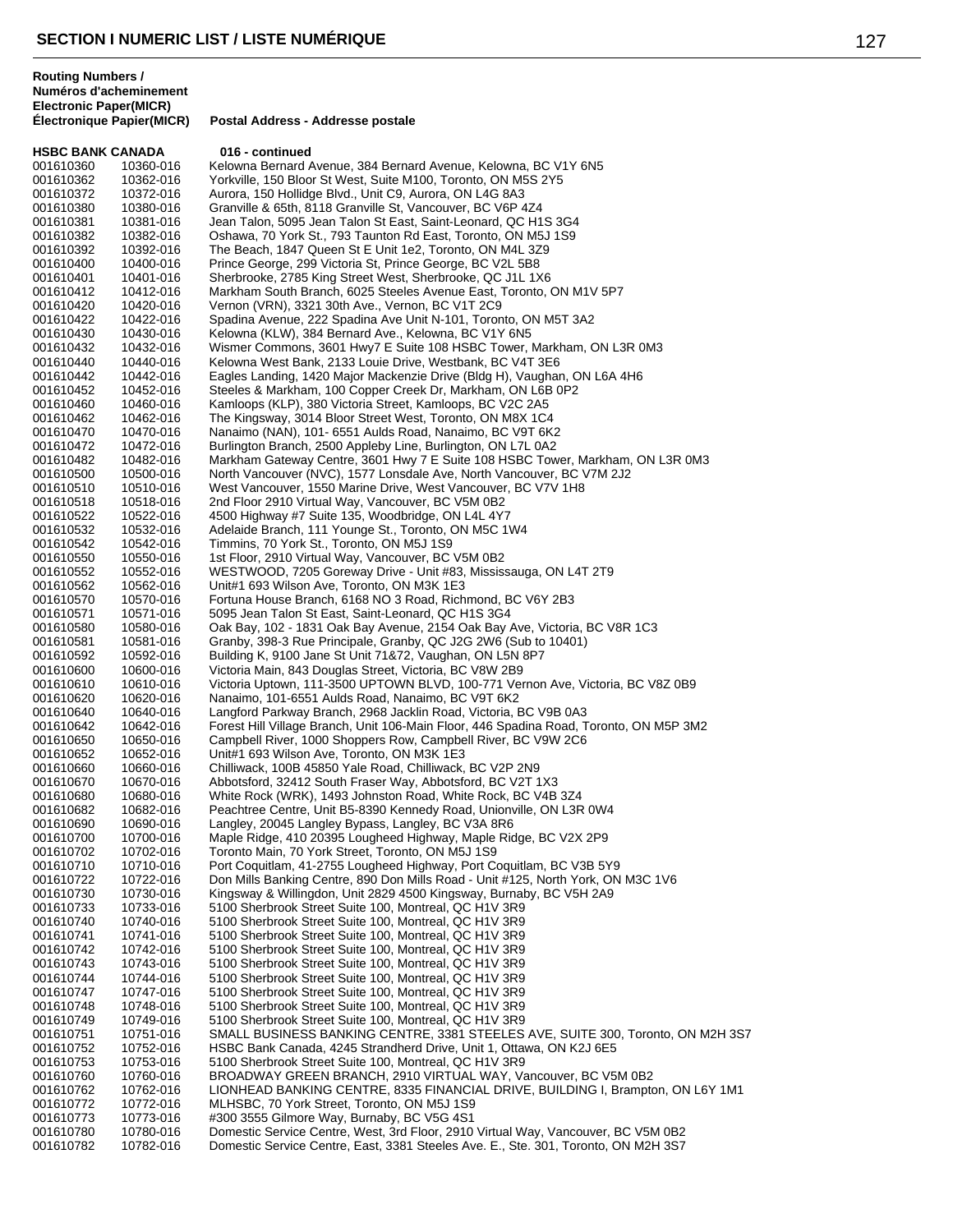**Postal Address - Addresse postale** 

| <b>HSBC BANK CANADA</b> |           | 016 - continued                                                                               |
|-------------------------|-----------|-----------------------------------------------------------------------------------------------|
| 001610786               | 10786-016 | HSBC Mastercard Administration, 5100 Sherbrooke St East suite 100, Montreal, QC H1V 3R9       |
| 001610790               | 10790-016 | Loan Accounting Centre, 3rd Floor, 2910 Virtual Way, Vancouver, BC V5M 0B2                    |
| 001610791               | 10791-016 | 300-2001 McGill College Ave, Montreal, QC H3A 1G1                                             |
| 001610792               | 10792-016 | Loan Accounting Centre, 3381 Steeles Ave. E., Ste. 301, Toronto, ON M2H 3S7                   |
| 001610824               | 10824-016 | Agency Services, 7th Floor 70 York Street, Toronto, ON M5J 1S9                                |
| 001610830               | 10830-016 | Victoria Fort Street, 752 Fort Street, Victoria, BC V8W 1H2                                   |
| 001610840               | 10840-016 | Vancouver Auto Finance Centre, 300-3555 Gilmore Way, Burnaby, BC V5G 4S1                      |
| 001610841               | 10841-016 | Montreal Auto Dealer Centre, 5100 Sherbrooke St East, Suite 100, Montreal, QC H1V 3R9         |
| 001610842               | 10842-016 | Auto Finance Centre - Toronto, 301-3640 Victoria Park Ave., Willowdale, ON M2H 3B2            |
| 001610850               | 10850-016 | Direct Bank, 1st Floor, 2910 Virtual Way, Vancouver, BC V5M 0B2                               |
| 001610857               | 10857-016 | 5100 Sherbrook Street Suite 100, Montreal, QC H1V 3R9                                         |
| 001610871               | 10871-016 | CMB Support, 2nd Floor 70 York Street, Toronto, ON M5J 1S9                                    |
| 001610874               | 10874-016 | 2nd Floor 2910 Virtual Way, Vancouver, BC V5M 0B2                                             |
| 001610876               | 10876-016 | Direct Channel, 300-3555 Gilmore Way, Burnaby, BC V5G 4S1                                     |
| 001610879               | 10879-016 | HSBC Trust Co. (Canada), 9th Floor 10250 101st Street, Edmonton, AB T5J 3P4                   |
| 001610880               | 10880-016 | Direct Bank - CMB, 300-3555 Gilmore Way, Burnaby, BC V5G 4S1                                  |
| 001610882               | 10882-016 | Toronto Mortgage Centre, 301 3640 Victoria Park Avenue, Willowdale, ON M2H 3B2 (Sub to 10910) |
| 001610891               | 10891-016 | RBWM, 4th Floor - 2910 Virtual Way, Vancouver, BC V5M 0B2                                     |
| 001610910               | 10910-016 | Information Processing, 3rd Floor, 2910 Virtual Way, Vancouver, BC V5M 0B2                    |
| 001610912               | 10912-016 | Payment Operations, 3381 Steeles Ave. E., Ste. 301, Toronto, ON M2H 3S7                       |
| 001610924               | 10924-016 | 250 University Ave, Toronto, ON M5H 3E5                                                       |
| 001610930               | 10930-016 | Payments Operations, 3381 Steeles Ave. E., Ste. 301, Toronto, ON M2H 3S7                      |
| 001610940               | 10940-016 | Controller's Department, 885 West Georgia Street, 5th Floor, Vancouver, BC V6C 3E9            |
| 001610962               | 10962-016 | Special Credit Department Toronto, 70 York Street, 3rd Floor, Toronto, ON M5J 1S9             |
| 001610970               | 10970-016 | Personal Credit, 1st Floor, 2910 Virtual Way, Vancouver, BC V5M 0B2                           |
| 001610982               | 10982-016 | Document Processing, Toronto, 70 York St. 5th Floor, Toronto, ON M5J 1S9                      |
| 001610988               | 10988-016 | 800-888 Dunsmuir St, Vancouver, BC V6C 3K4                                                    |
| 001610990               | 10990-016 | Leasing Division, 1500-888 Dunsmuir Street, Vancouver, BC V6C 3K4                             |
|                         |           |                                                                                               |

**Home Bank 361**

02332-361 2020 WINSTON PARK DRIVE, SUITE 302, Oakville, ON L6H 6X7

### **ICICI BANK CANADA 340**

| <b>Routing Numbers /</b><br>Numéros d'acheminement<br><b>Electronic Paper(MICR)</b><br>Électronique Papier(MICR) |           | Postal Address - Addresse postale                                                        |
|------------------------------------------------------------------------------------------------------------------|-----------|------------------------------------------------------------------------------------------|
| 034010002                                                                                                        | 10002-340 | ICICI Bank Canada Br, 130 King St W-Suite 2130, Toronto, ON M5X 1B1                      |
| 034011002                                                                                                        | 11002-340 | ICICI Bank Canada, 145-4851 Westwinds Dr NE, Calgary, AB T3J 3J8                         |
| 034012002                                                                                                        | 12002-340 | The Gore Road, 4520 Ebenezer Road-Unit 4, Brampton, ON L6P 2R2                           |
| 034020002                                                                                                        | 20002-340 | ICICI Bank Canada Br, 1 Bartley Bull Parkway, Brampton, ON L6W 3T7                       |
| 034030002                                                                                                        | 30002-340 | ICICI Bank Canada Br. 150 Ferrand Dr-Suite 700. Toronto, ON M3C 3E5                      |
| 034040002                                                                                                        | 40002-340 | ICICI Bank Canada Br, 5631 Steeles Avenue East-Unit #1, Scarborough, ON M1V 5P6          |
| 034050002                                                                                                        | 50002-340 | ICICI Bank Canada Br, 130 King St W - Suite 2130, 1404 Gerrard St E, Toronto, ON M4L 1Z4 |
| 034060002                                                                                                        | 60002-340 | ICICI Bank Canada Br, 7110 120th St-Unit 110, Surrey, BC V3W 3M8                         |
| 034070002                                                                                                        | 70002-340 | ICICI Bank Canada Br, 4020 CONFEDERATION PARKWAY, Mississauga, ON L5B 0J6                |
| 034080002                                                                                                        | 80002-340 | ICICI Bank Canada Br, 150 Ferrand Dr-Suite 700, Toronto, ON M3C 3E5                      |
| 034090002                                                                                                        | 90002-340 | SURREY BRANCH, 120 ST-UNIT 7109-7031, Delta, BC V4E 2A9                                  |

# **INDUSTRIAL&COMMERCIAL BANK OF CHINA 307**

**Routing Numbers / Numéros d'acheminement Electronic Paper(MICR)**

| 030700002 | 00002-307 | Yonge Richmond Centre, 151 Yonge St-Suite 110, Toronto, ON M5C 2W7                |
|-----------|-----------|-----------------------------------------------------------------------------------|
| 030700012 | 00012-307 | 350 Highway 7 East-Ste 102-103 E A C, Richmond Hill, ON L4B 3N2                   |
| 030700020 | 00020-307 | 6740 No 3 Road, Richmond, BC V6Y 2C2                                              |
| 030700032 | 00032-307 | Scarborough Branch, 8 Glen Watford Dr-Unit38/Dynasty Ctr, Scarborough, ON M1S 2C1 |
| 030700049 | 00049-307 | CALGARY MAIN BRANCH, 801-6th ave SW-Suite 1850, Calgary, AB T2P 3W2               |
| 030700051 | 00051-307 | Montreal Branch, 1155 Rene-Levesque Blvd W-Suite 2500, Montreal, QC H3B 2K4       |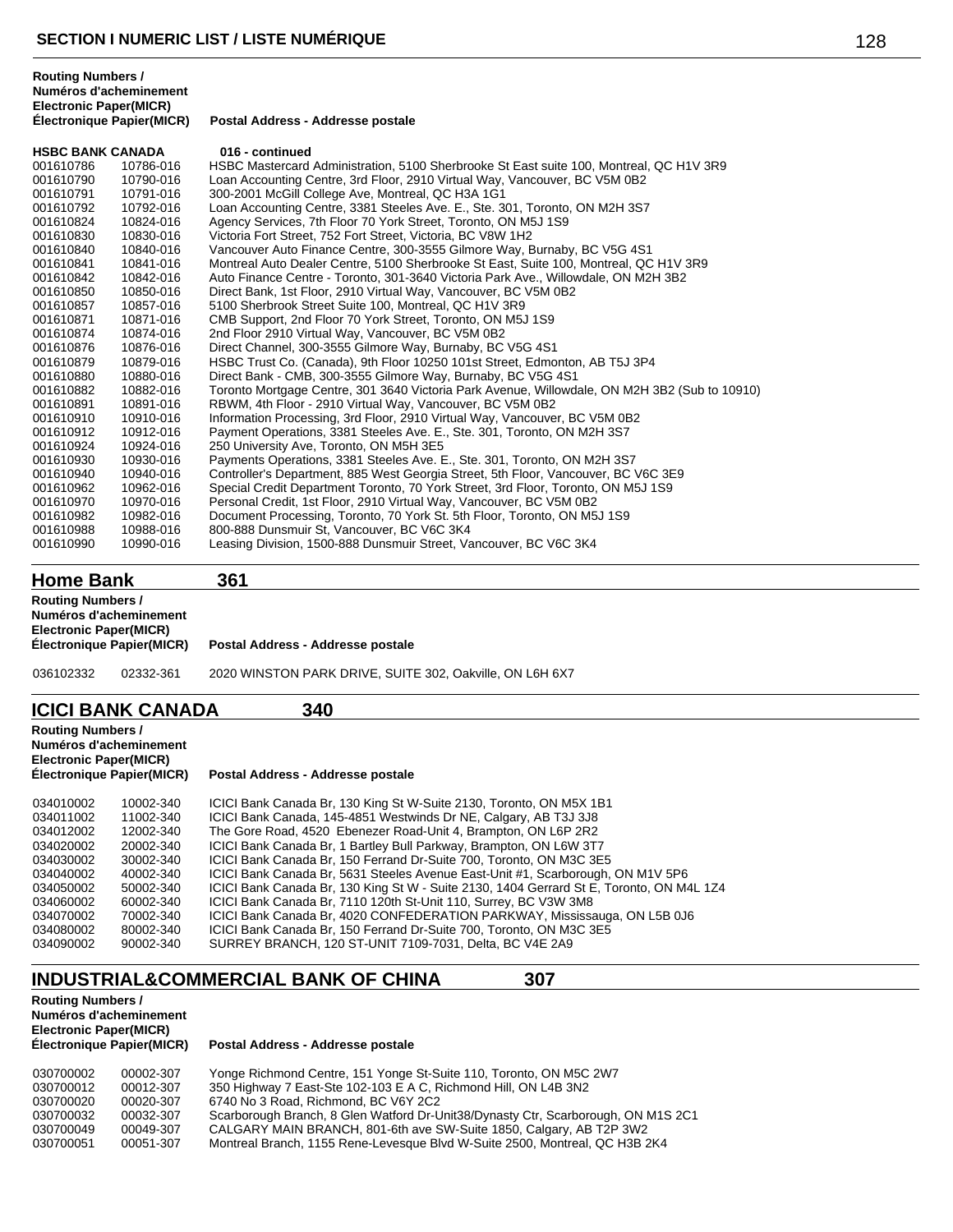### **Numéros d'acheminement Electronic Paper(MICR) Postal Address - Addresse postale INDUSTRIAL&COMMERCIAL BANK OF CHINA** 307 - continued<br>030700062 00062-307 Markham Branch, 4300 Steeles Ave E-Unit 8 030700062 00062-307 Markham Branch, 4300 Steeles Ave E-Unit 888/Pac Mall, Markham, ON L3R 0Y5<br>030700072 00072-307 Mississauga Branch, 25 Watline Ave Suite GR05, Mississauga, ON L4Z 2Z1 030700072 00072-307 Mississauga Branch, 25 Watline Ave Suite GR05, Mississauga, ON L4Z 2Z1 Vancouver City Branch, 6740 NO 3 ROAD, Vancouver, BC V6Y 2C2 **JP MORGAN BANK CANADA 314 Routing Numbers / Numéros d'acheminement**

**Electronic Paper(MICR) Électronique Papier(MICR) Postal Address - Addresse postale** 031400001 00001-314 1 First Canadian Place - Ste 6900, Toronto, ON M5X 1A4

## **JPMORGAN CHASE BANK, NATIONAL ASSOC. 270**

**Routing Numbers / Numéros d'acheminement Electronic Paper(MICR)**

**Routing Numbers /**

**Postal Address - Addresse postale** 

| 027000012 | 00012-270 | TORONTO, 66 WELLINGTON ST W-45TH FLR. Toronto, ON M5K 1E7                 |
|-----------|-----------|---------------------------------------------------------------------------|
| 027000042 | 00042-270 | JPMorganChase Bank NA Cards Services, 2220 Walkley Rd, Ottawa, ON K1G 5L2 |
| 027000116 | 00116-270 | Bank One International, 1410 Blair Place, Gloucester, ON K1J 9B9          |
| 027000126 | 00126-270 | Bank One International, 1410 Blair Place, Gloucester, ON K1J 9B9          |
| 027000136 | 00136-270 | Bank One International, 1410 Blair Place, Gloucester, ON K1J 9B9          |
|           |           |                                                                           |

# **KEB HANA BANK CANADA 275**

**Routing Numbers / Numéros d'acheminement Electronic Paper(MICR)**

#### **Postal Address - Addresse postale**

# **MANULIFE BANK OF CANADA 540**

**Routing Numbers / Numéros d'acheminement Electronic Paper(MICR)**

| 054001092 | 01092-540 | Agent Services Br, 500 King St N, Waterloo, ON N2J 4C6 |
|-----------|-----------|--------------------------------------------------------|
| 054001112 | 01112-540 | 200 Bloor St E, Toronto, ON M4W 1E5                    |
| 054001122 | 01122-540 | 500 King St N, Waterloo, ON N2J 4C6                    |
| 054005012 | 05012-540 | 500 King St N, Waterloo, ON N2T 4C6                    |
| 054005022 | 05022-540 | 3200 Dufferin Street, North York, ON M6A 2T3           |
| 054005302 | 05302-540 | 500 King St N, Waterloo, ON N2T 4C6                    |
| 054006010 | 06010-540 | 750 West Pender St - Ste 1510, Vancouver, BC V6C 3J4   |
| 054007011 | 07011-540 | 2000 Mansfield St - Ste 1010, Montreal, QC H3A 2Z7     |
|           |           |                                                        |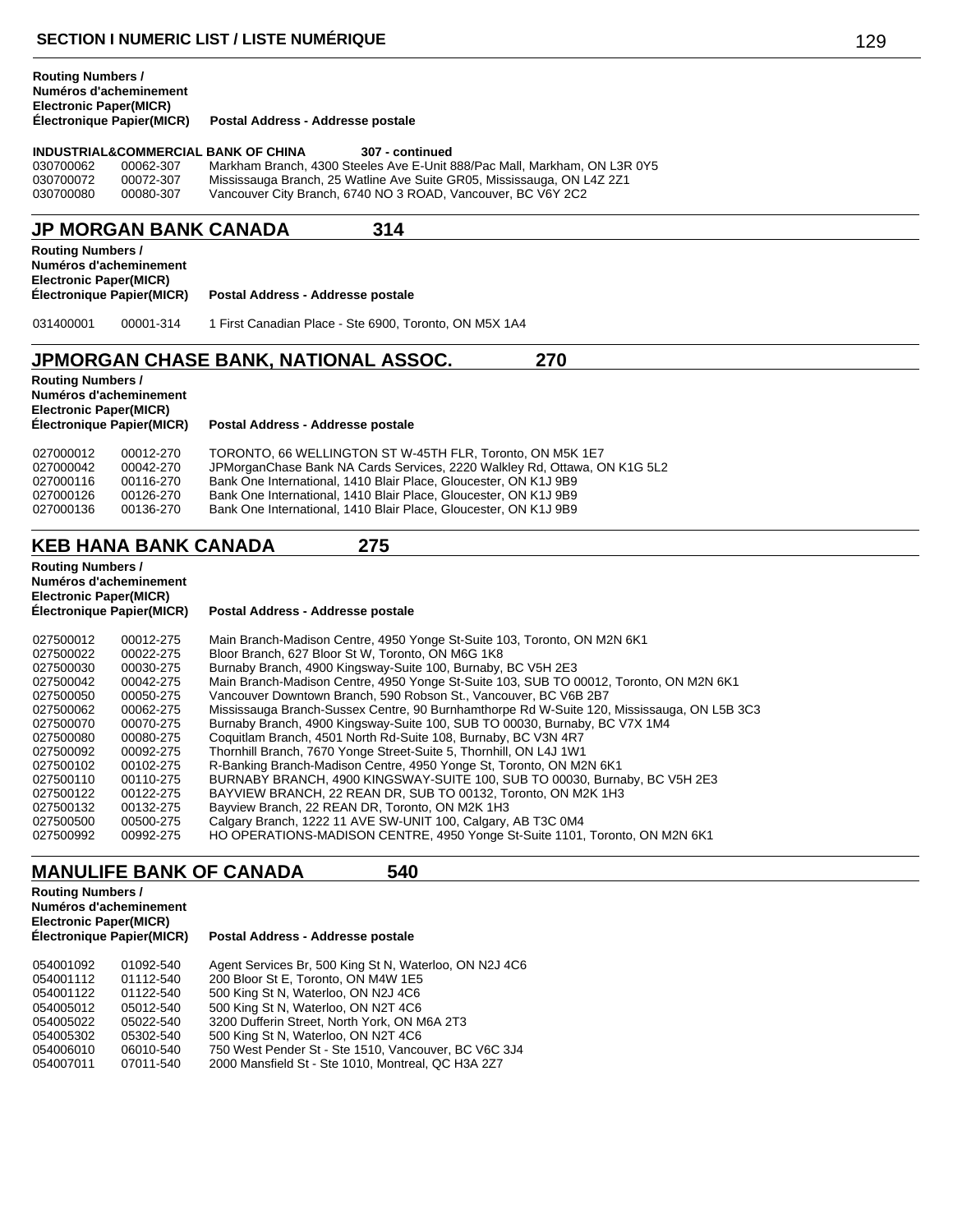| 269<br><b>MEGA INT'L COMMERCIAL BANK (CANADA)</b>                                                                                                                                                                                                                                                                                                                         |
|---------------------------------------------------------------------------------------------------------------------------------------------------------------------------------------------------------------------------------------------------------------------------------------------------------------------------------------------------------------------------|
| <b>Routing Numbers /</b><br>Numéros d'acheminement<br><b>Electronic Paper(MICR)</b><br>Électronique Papier(MICR)<br>Postal Address - Addresse postale                                                                                                                                                                                                                     |
| 026900012<br>Head Office, 4950 Yonge St-Suite 1002, Toronto, ON M2N 6K1<br>00012-269<br>Chinatown Branch, 4950 Yonge St-Suite 1002, Toronto, ON M2N 6K1<br>026900022<br>00022-269<br>1095 West Pender St - Ste 1250, Vancouver, BC V6E 2M6<br>026900030<br>00030-269<br>026900050<br>00050-269<br>Vancouver Branch, 1095 West Pender St-Suite 1250, Vancouver, BC V6R 2M6 |
| <b>MIZUHO BANK LTD., CANADA BRANCH</b><br>277                                                                                                                                                                                                                                                                                                                             |
| <b>Routing Numbers /</b><br>Numéros d'acheminement<br><b>Electronic Paper(MICR)</b><br>Électronique Papier(MICR)<br>Postal Address - Addresse postale                                                                                                                                                                                                                     |
| 027700002<br>00002-277<br>100 YONGE ST SUITE 1102 PO BOX 29, Toronto, ON M5C 2W1<br>100 Yonge St, Suite 1102 PO Box 29, Toronto, ON M5C 2W1<br>027700010<br>00010-277<br>100 YONGE ST SUITE 1102 PO BOX 29, Toronto, ON M5C 2W1<br>027700012<br>00012-277<br>100 Yonge St, Suite 1102 PO Box 29, Toronto, ON M5C 2W1<br>027700022<br>00022-277                            |
| 374<br><b>MOTUS BANK</b>                                                                                                                                                                                                                                                                                                                                                  |
| <b>Routing Numbers /</b><br>Numéros d'acheminement<br><b>Electronic Paper(MICR)</b><br>Électronique Papier(MICR)<br>Postal Address - Addresse postale                                                                                                                                                                                                                     |
| Retail, 531 Lake Street, St. Catharines, ON L2N 4H5<br>037420002<br>20002-374<br>037420012<br>20012-374<br>Zbroker, 75 Corporate Park Drive, St. Catharines, ON L2S 3W3<br>037420022<br>Corporate Office, 3280 BLOOR STREET WEST, SUITE 700, Toronto, ON M8X 2X3<br>20022-374                                                                                             |
| <b>MUFG BANK, LTD., CANADA BRANCH</b><br>245                                                                                                                                                                                                                                                                                                                              |
| <b>Routing Numbers /</b><br>Numéros d'acheminement<br><b>Electronic Paper(MICR)</b><br>Électronique Papier(MICR)<br>Postal Address - Addresse postale                                                                                                                                                                                                                     |
| 200 BAY ST-SUITE 1800-PO BOX 42, Toronto, ON M5J 2J1<br>024501032<br>01032-245<br>WEST HASTINGS BRANCH, 999 West Hastings St - Suite 1040, Vancouver, BC V6C 2W2<br>024501040<br>01040-245<br>MUFG BANK LTD-CDA MONTREAL, 600 DE MAISONNEUVE BOUL O-SUITE 520, Montreal, QC H3A 3J2<br>024501081<br>01081-245                                                             |
| <b>PEOPLES BANK OF CANADA</b><br>383<br><b>Routing Numbers /</b>                                                                                                                                                                                                                                                                                                          |

| <b>Routing Numbers /</b><br>Numéros d'acheminement<br><b>Electronic Paper(MICR)</b> |                           |                                                 |
|-------------------------------------------------------------------------------------|---------------------------|-------------------------------------------------|
|                                                                                     | Électronique Papier(MICR) | Postal Address - Addresse postale               |
| 038316001                                                                           | 16001-383                 | 1400-888 Dunsmuir Street, Vancouver, BC V6C 3K4 |

# **PNC BANK CANADA BRANCH 365**

|                                                                                                                  | <u>FING DAINN GANADA DNANGH</u><br>JUJ |                                                                            |  |  |
|------------------------------------------------------------------------------------------------------------------|----------------------------------------|----------------------------------------------------------------------------|--|--|
| <b>Routing Numbers /</b><br>Numéros d'acheminement<br><b>Electronic Paper(MICR)</b><br>Électronique Papier(MICR) |                                        | Postal Address - Addresse postale                                          |  |  |
| 036500790                                                                                                        | 00790-365                              | PNC BANK-THE EXCHANGE TOWER, 130 KING ST W-SUITE 2140, Toronto, ON M5X 1E4 |  |  |

# **PRESIDENT'S CHOICE BANK 320**

| <b>Routing Numbers /</b><br>Numéros d'acheminement<br><b>Electronic Paper(MICR)</b> |           |                                                |
|-------------------------------------------------------------------------------------|-----------|------------------------------------------------|
| Électronique Papier(MICR)                                                           |           | Postal Address - Addresse postale              |
| 032002002                                                                           | 02002-320 | 25 York Street, 7th floor, Toronto, ON M5J 2V5 |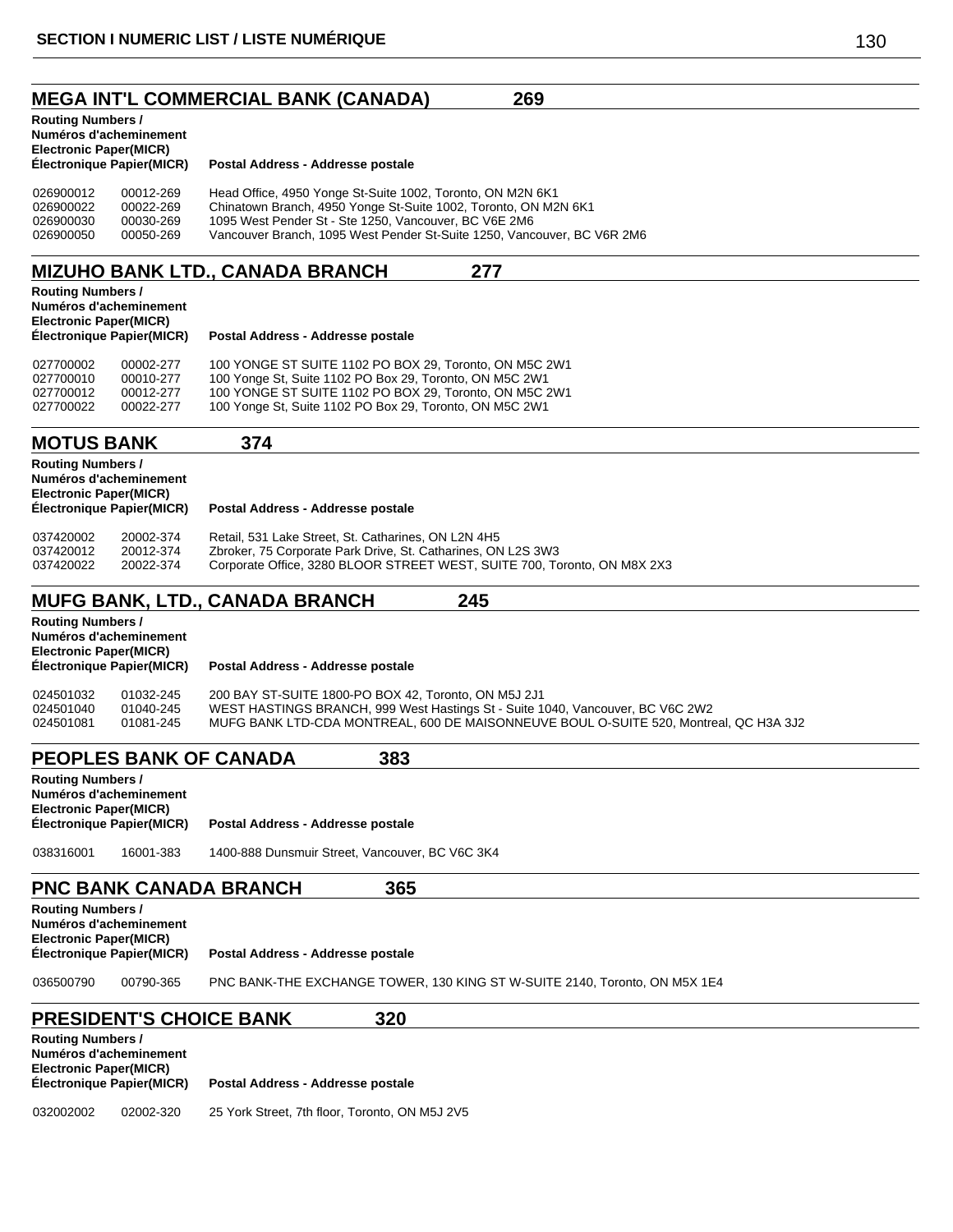#### **ROYAL BANK OF CANADA 003**

**Routing Numbers /**

```
Numéros d'acheminement
Electronic Paper(MICR)
Électronique Papier(MICR) Postal Address - Addresse postale
000300001 00001-003 Main Br - Montreal, 1 Place Ville Marie-Ground Flr, Montreal, QC H3C 3B5<br>000300002 00002-003 Main Br-Toronto, 200 Bay St-Main Flr, Toronto, ON M5J 2.15
000300002  00002-003  Main Br-Toronto, 200 Bay St-Main Flr, Toronto, ON M5J 2J5<br>000300003  00003-003  WATERSIDE CENTRE BRANCH, 1871 HOLLIS ST-SUITE
000300003 00003-003 WATERSIDE CENTRE BRANCH, 1871 HOLLIS ST-SUITE 100, 1871 HOLLIS ST, Halifax, NS B3J 0C3<br>000300004 00004-003 Main Br - Saint John. 100 King St. Saint John. NB E2L 1G4
000300004 00004-003 Main Br - Saint John, 100 King St, Saint John, NB E2L 1G4
000300005 00005-003 Ville Quebec Succ Principale, 700 Place D'Youville, Quebec, QC G1R 3P2<br>000300006 00006-003 Sparks & Metcalfe, 90 Sparks St, Ottawa, ON K1P 5T6
000300006  00006-003  Sparks & Metcalfe, 90 Sparks St, Ottawa, ON K1P 5T6<br>000300007  00007-003  Main Br-Winnipeg, 220 Portage Ave, Winnipeg, MB R3
000300007 00007-003 Main Br-Winnipeg, 220 Portage Ave, Winnipeg, MB R3C 0A5
000300008 00008-003 Main Br-Regina, 2002 11th Ave, Regina, SK S4P 0J3
                                          Main Br - Calgary, 339 8th Ave SW, Calgary, AB T2P 1C4
000300010 00010-003 Main Br-Vancouver Royal Centre, 1025 W Georgia St, Vancouver, BC V6E 3N9<br>000300015 00015-003 *CSM* Min. des Finances -Prov QC APP, 700 Place D'Youville, Quebec, QC G1
000300015 00015-003 *CSM* Min. des Finances -Prov QC APP, 700 Place D'Youville, Quebec, QC G1R 3P2<br>000300016 00016-003 Private Banking Ottawa, 50 OConnor St-9th Flr/Suite 915, 50 OConnor St, Ottawa, ON
000300016 00016-003 Private Banking Ottawa, 50 OConnor St-9th Flr/Suite 915, 50 OConnor St, Ottawa, ON K1P 6L2<br>000300020 00020-003 Western Card Centre-Classic, 2985 VIRTUAL WAY-SUITE 302, 2985 VIRTUAL WAY, Vancouve
000300020 00020-003 Western Card Centre-Classic, 2985 VIRTUAL WAY-SUITE 302, 2985 VIRTUAL WAY, Vancouver, BC V5M 4X7<br>000300022 00022-003 Morningside & Milner Branch, 865 Milner Ave, Scarborough, ON M1B 5N6
                                          Morningside & Milner Branch, 865 Milner Ave, Scarborough, ON M1B 5N6
000300024 00024-003 Baldwin & Taunton Branch, 40 Taunton Rd E, Whitby, ON L1R 0A1
000300027 00027-003 Brampton-Castlemore Rd & McVean Dr B, 9980 McVean Dr, Brampton, ON L6P 2S5
000300030 00030-003 British Columbia Processing Centre, 111 East 5th Avenue, PO Box 9590, Vancouver, BC V5T 4L1<br>000300031 00031-003 Quebec Processing Centre, 650 BRIDGE ST, Montreal, QC H3K 3K9
000300031 00031-003 Quebec Processing Centre, 650 BRIDGE ST, Montreal, QC H3K 3K9
000300032 00032-003   Contario Processing Centre, 8 Prince Andrew PL, Don Mills, ON M3C 2H4<br>000300033   00033-003   Atlantic Processing Centre, 1580 Grafton St, PO Bag Service 1654, Halifa
000300033 00033-003 Atlantic Processing Centre, 1580 Grafton St, PO Bag Service 1654, Halifax, NS B3J 2C2<br>000300034 00034-003 Tor-King & Shaw Br, 1005 King St W, C\O 51 Hanna Ave, Toronto, ON M6K 3M8
000300034  00034-003  Tor-King & Shaw Br, 1005 King St W, C\O 51 Hanna Ave, Toronto, ON M6K 3M8<br>000300037  00037-003  Manitoba Processing Centre, 195 Fort St, Winnipeg, MB R3C 3V1
000300037 00037-003 Manitoba Processing Centre, 195 Fort St, Winnipeg, MB R3C 3V1
000300039 00039-003 Alberta Processing Centre, 3663 63rd Ave NE, Calgary, AB T3J 0G6
000300041 00041-003 Succursale Principale - Alma, 500 rue Sacre-Coeur O, Alma, QC G8B 1M1<br>000300042 00042-003 Hwy 2 & Harwood Branch, 2 Harwood Ave S, Ajax, ON L1S 7L8
000300042 00042-003 Hwy 2 & Harwood Branch, 2 Harwood Ave S, Ajax, ON L1S 7L8<br>000300052 00052-003 Central Card Centre-Classic. 10 York Mills Rd-4th Flr. 10 York M
000300052 00052-003 Central Card Centre-Classic, 10 York Mills Rd-4th Flr, 10 York Mills Rd, Toronto, ON M2P 0A2<br>000300056 00056-003 Fischer-Hallman & Ottawa BR, 715 Fischer Hallman Rd, Kitchener, ON N2E 4E9
000300056 00056-003 Fischer-Hallman & Ottawa BR, 715 Fischer Hallman Rd, Kitchener, ON N2E 4E9<br>000300059 00059-003 RBC WATERPARK PLACE STORE, 88 QUEENS QUAY W-MAIN FLR, 88 QUEI
000300059 00059-003 RBC WATERPARK PLACE STORE, 88 QUEENS QUAY W-MAIN FLR, 88 QUEENS QUAY W, Toronto, ON M5J 0B8<br>000300062 00062-003 Alexandria Br. 440 Main St S. Alexandria. ON K0C 1A0
000300062 00062-003 Alexandria Br, 440 Main St S, Alexandria, ON K0C 1A0
000300077 00077-003 Vaudreuil-Dorion Branch, 585 Av Saint-Charles-Local 30, 585 Av Saint-Charles, Vaudreuil-Dorion, QC J7V 8P9<br>000300079 00079-003 Gestion Privee Brossard. 7250 boul Taschereau-Bureau 260. c/o Longueuil Pri
                                          Gestion Privee Brossard, 7250 boul Taschereau-Bureau 260, c/o Longueuil Private Banking, Brossard, QC J4W 1M9
000300080 00080-003 Abbotsford Branch, 33780 South Fraser Way, C/O 32900 South Fraser Way, Abbotsford, BC V2S 5M4<br>000300081 00081-003 Succursale Centre Commercial Anjou, 6680 Boul Joseph-Renaud, Anjou, QC H1K 3V4
                                          Succursale Centre Commercial Anjou, 6680 Boul Joseph-Renaud, Anjou, QC H1K 3V4
000300082 00082-003 Almonte Branch, 443 Ottawa St, Almonte, ON K0A 1A0
000300084 00084-003 Centrepointe Branch, 117 Centrepointe Dr, Nepean, ON K2G 5X3<br>000300085 00085-003 King & Spadina Branch, 434 & 436 King St W-Units 5 & 6, 434 & 4
                                          King & Spadina Branch, 434 & 436 King St W-Units 5 & 6, 434 & 436 King St W, Toronto, ON M5V 1K3
000300086 00086-003 Markham-Markham Rd & 14th Ave Br, 7675 Markham Rd, Markham, ON L3S 3J9
                                          Comml Mkts-West Island/Outaouais, 3900 de la Cote-Vertu Blvd-Suite 101, 3900 de la Cote-Vertu Blvd, Saint-Laurent, QC H4R
                                          1V4
000300095 00095-003 Succursale 839 Jean-Gauvin, 839 rte Jean-Gauvin, Quebec, QC G1X 4V9<br>000300102 00102-003 Ancaster Br, 59 Wilson St W, Ancaster, ON L9G 1N1
000300102 00102-003 Ancaster Br, 59 Wilson St W, Ancaster, ON L9G 1N1
000300104 00104-003 Tor Ho Mortgage Banking, 320 Front St W-6th Flr, 320 Front St W, Toronto, ON M5V 3B6<br>000300108 00108-003 Saskatoon Private Banking, 154 1st Ave S-Suite 200, 154 1st Ave S, Saskatoon, SK S7K
000300108 00108-003 Saskatoon Private Banking, 154 1st Ave S-Suite 200, 154 1st Ave S, Saskatoon, SK S7K 1K2<br>000300111 00111-003 Roval Direct-Montreal Support Admin. 7101 AV DU PARC - 5EME ETAGE. 7101 AV DU PAR
                                          Royal Direct-Montreal Support Admin, 7101 AV DU PARC - 5EME ETAGE, 7101 AV DU PARC, Montreal, QC H3N 1X9
000300113 00113-003 Amherst Branch, 103 Victoria St E, P.O. Box 520, Amherst, NS B4H 1X9
000300114 00114-003 Bathurst Br, 230 Main St, Bathurst, NB E2A 1A8
000300115 00115-003 Succ St Patrick, 140 Grande Allee Est-Bureau 100, 140 Grande Allee E, Quebec, QC G1R 5M8<br>000300116 00116-003 Bank & First Avenue Branch, 745 Bank St, Ottawa, ON K1S 3V3
000300116 00116-003 Bank & First Avenue Branch, 745 Bank St, Ottawa, ON K1S 3V3
                                          Abbey Branch, Wayne & Cathedral, c/o 120 Centre St, Abbey, SK S0N 0A0 (Sub to 00778)
000300119 00119-003 Alix Branch, 4849 50th St, c/o Stettler Br, Alix, AB T0C 0B0
000300122 00122-003 Iroquois Falls Br, 160 Main St, Iroquois Falls, ON P0K 1G0
000300123 00123-003 NFLD & Lab Comml, 226 Water St (Main Br), St. John's, NL A1C 1A9<br>000300124 00124-003 Burl-Dundas & Appleby Br, 2495 Appleby Line, Burlington, ON L7L 0B
000300124 00124-003 Burl-Dundas & Appleby Br, 2495 Appleby Line, Burlington, ON L7L 0B6
000300126   00126-003   Bolton-Hwy 50 & McEwan, 12612 Highway 50, Bolton, ON L7E 1T6<br>000300127   00127-003   Sk-Thunderchild First Nation Agency, 1101 101St St, C/O North Batt
000300127 00127-003 Sk-Thunderchild First Nation Agency, 1101 101St St, C/O North Battleford Br, North Battleford, SK S9A 0Z5<br>000300128 00128-003 Newmarket-Yonge & Savage Branch. 16591 Yonge St. Newmarket. ON L3X 2G8
000300128 00128-003 Newmarket-Yonge & Savage Branch, 16591 Yonge St, Newmarket, ON L3X 2G8<br>000300131 00131-003 Tor King & Jarvis Br, 161 King St E, Toronto, ON M5C 1G9
000300131 00131-003 Tor King & Jarvis Br, 161 King St E, Toronto, ON M5C 1G9
000300132 00132-003 Kelowna Private Banking, 1665 Ellis St-2nd Flr, 1665 Ellis St, Kelowna, BC V1Y 2B3<br>000300139 00139-003 Eglinton & Tarlton Br, 473 Eglinton Ave W, C/O 2346 Yonge St, Toronto, ON M5N 1A
000300139 00139-003 Eglinton & Tarlton Br, 473 Eglinton Ave W, C/O 2346 Yonge St, Toronto, ON M5N 1A7<br>000300143 00143-003 Miss-Mavis & Matheson Br, 700 Matheson Blvd W-Unit 1, 700 Matheson Blvd W, Missis
000300143 00143-003 Miss-Mavis & Matheson Br, 700 Matheson Blvd W-Unit 1, 700 Matheson Blvd W, Mississauga, ON L5R 3T2<br>000300144 00144-003 Miss-Winston Churchill & Hazelton Br. 2955 Hazelton Place. Mississauga. ON L5M 6J3
                                          Miss-Winston Churchill & Hazelton Br, 2955 Hazelton Place, Mississauga, ON L5M 6J3
000300146 00146-003 Tor-Special Loans Program, 36 York Mills Rd - 4th Floor, 36 York Mills Rd., Toronto, ON M2P 0A4<br>000300148 00148-003 Private Banking Centre Windsor, 245 Ouellette Ave-2nd Flr, c/o Private Banking London,
000300148 00148-003 Private Banking Centre Windsor, 245 Ouellette Ave-2nd Flr, c/o Private Banking London, Windsor, ON N9A 7J2<br>000300150 00150-003 Stouffville ON Br. 28 Sandiford Drive-Unit C. 28 Sandiford Dr. Stouffville.
000300150 00150-003 Stouffville ON Br, 28 Sandiford Drive-Unit C, 28 Sandiford Dr, Stouffville, ON L4A 7X5<br>000300151 00151-003 Succursale 2851 Place Davis, 2651 Davis Square, a/s Succ Place du Marquis, Jonqui
000300151 00151-003 Succursale 2851 Place Davis, 2651 Davis Square, a/s Succ Place du Marquis, Jonquiere, QC G7S 2C6
                                          Innes & Lanthier Br, 4300 Innes Rd, Orleans, ON K4A 5E6
000300156 00156-003 The Towne Centre Branch, 25 Beechwood Ave, c/o Sparks & Metcalfe Br, Ottawa, ON K1M 1M2<br>000300157 00157-003 Dufferin & Steeles Br, 1881 Steeles Ave W-Unit 16, 1881 Steeles Ave W, Toronto, ON M3H 5Y4
000300157 00157-003 Dufferin & Steeles Br, 1881 Steeles Ave W-Unit 16, 1881 Steeles Ave W, Toronto, ON M3H 5Y4<br>000300158 00158-003 Assiniboia Branch, 106 1st Ave W-PO Box 1867, PO Box 1867, Assiniboia, SK S0H 0B0
                                          Assiniboia Branch, 106 1st Ave W-PO Box 1867, PO Box 1867, Assiniboia, SK S0H 0B0
```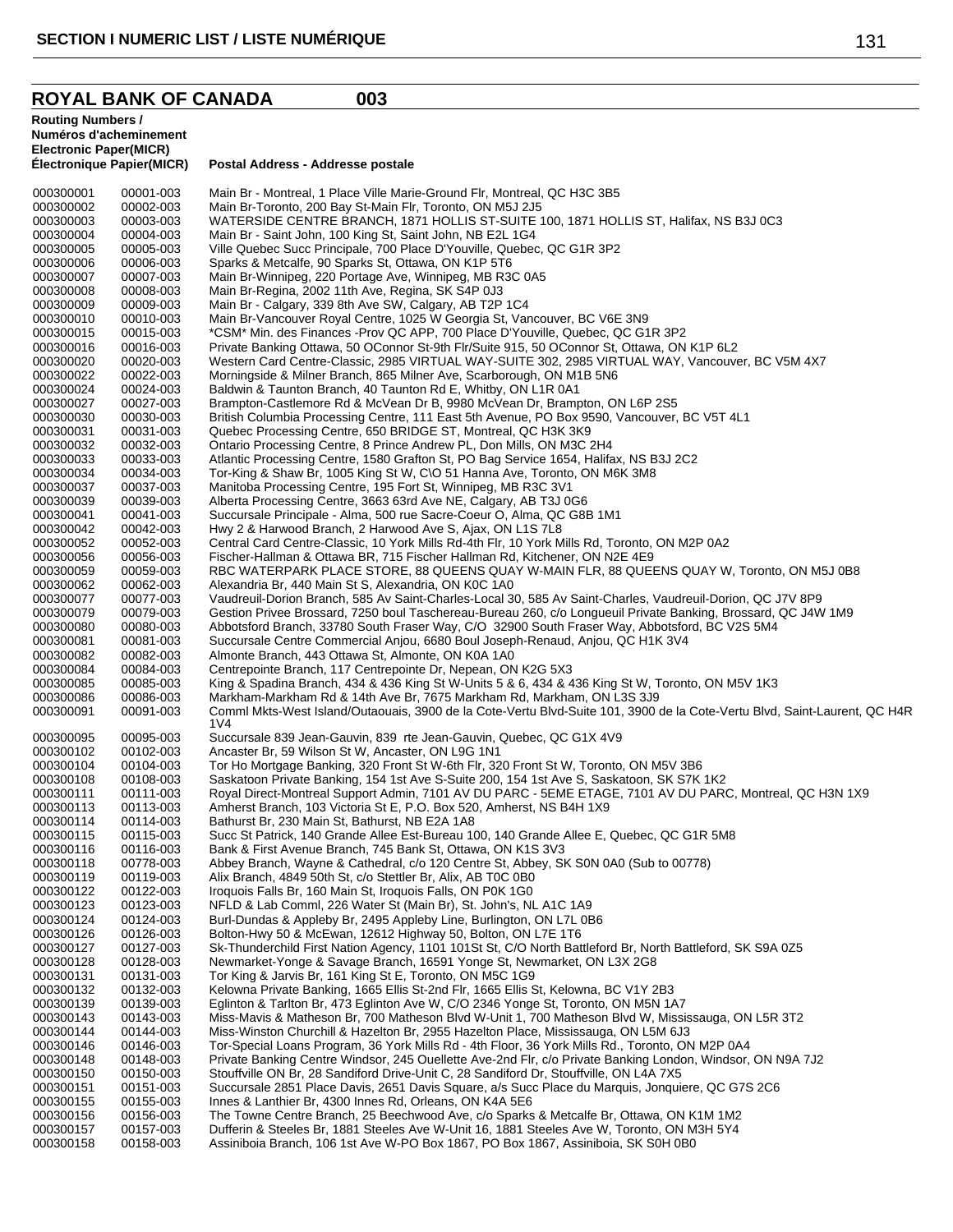| <b>ROYAL BANK OF CANADA</b> |                        | 003 - continued                                                                                                                                   |
|-----------------------------|------------------------|---------------------------------------------------------------------------------------------------------------------------------------------------|
| 000300160                   | 00160-003              | Aldergrove Branch, 27510 Fraser Highway, Aldergrove, BC V4W 3N5                                                                                   |
| 000300162                   | 00162-003              | Apsley Branch, 135 Burleigh St-Po Box 509, C/O 50 QUEEN ST, Apsley, ON K0L 1A0                                                                    |
| 000300170                   | 00170-003              | Dieppe NB Br, 231 Champlain St-Suite 100, 231 Champlain St, Dieppe, NB E1A 1N9                                                                    |
| 000300171                   | 00171-003              | Eastern Card Centre-Classic, 1100 Atwater Ave-2nd Flr, PO Box 11444, Westmount, QC H3Z 2Y4                                                        |
| 000300179                   | 00179-003              | Prince George-Private Banking Centre, 550 Victoria St, C/O 1665 ELLIS ST, Prince George, BC V2L 2K1                                               |
| 000300180                   | 00180-003              | Bridlewood Shopping Centre, 16919 24th St SW, C/O 250 SHAWVILLE BLVD SE, Calgary, AB T2Y 0J3                                                      |
| 000300182                   | 00182-003              | Arnprior Br, 91 John St N, Arnprior, ON K7S 2N4                                                                                                   |
| 000300189                   | 00189-003              | Laird & Wicksteed Branch, 45 Wicksteed Ave-Unit #10, 45 Wicksteed Ave, Toronto, ON M4G 4H9                                                        |
| 000300192                   | 00192-003              | Hwy 7 & Hwy 400 Branch, 3300 Highway 7-Suite 100, 3300 Highway 7, Concord, ON L4K 4M3                                                             |
| 000300196                   | 00196-003              | Skidegate Agency, 6014 Vedder Rd-Unit 23, c/o 6014 Vedder Rd-Unit 23, Chilliwack, BC V2R 5M4                                                      |
| 000300200                   | 00200-003              | Brentwood Bay Branch, 7188 West Saanich Rd, Brentwood Bay, BC V8M 1P6                                                                             |
| 000300201                   | 00201-003              | Ellerslie Crossing Shopping Centre, 804 Parsons Rd SW, Edmonton, AB T6X 0B4                                                                       |
| 000300202                   | 00202-003              | Arthur Branch, 199 George St-PO Box 190, PO Box 190, Arthur, ON N0G 1A0                                                                           |
| 000300204                   | 00204-003              | Tor-Map-Aviva Canada Inc (CGU), 10 York Mills Rd-3rd Flr, 10 York Mills Rd, Toronto, ON M2P 0A2                                                   |
| 000300212                   | 00212-003              | Whitemud & 17th St Branch, 1908 38 Ave NW, Edmonton, AB T6T 0B9                                                                                   |
| 000300216                   | 00216-003              | SD AB-EDM Corp Deposits, 10199-101 Street NW-Concourse Level, 10199-101 Street NW, Edmonton, AB T5J 3Y4                                           |
| 000300220                   | 00220-003              | *CSM* Canadian Airlines Intl Ltd, 1025 W Georgia St, Vancouver, BC V6E 3N9                                                                        |
| 000300221                   | 00221-003              | Succursale Baie-Comeau, 327A boul La Salle, Baie-Comeau, QC G4Z 2L5                                                                               |
| 000300222                   | 00222-003              | Atikokan Branch, 112 West Main St-PO Box 1120, Box 1120, Atikokan, ON P0T 1C0                                                                     |
| 000300223                   | 00223-003              | Annapolis Royal Br, 248 St George St-PO Box 190, PO Box 190, Annapolis Royal, NS BOS 1A0                                                          |
| 000300224                   | 00224-003              | Bouctouche Branch, 15 Irving Blvd, Bouctouche, NB E4S 3J4                                                                                         |
| 000300225                   | 00445-003              | Succursale 3e avenue & 4e Rue, a/s 505 rue St-Joseph est, a/s RB-Mail Centre-Ville Br, Quebec, QC G1K 3B7 (Sub to 00445)                          |
| 000300226                   | 00226-003              | Bank & Heron Br, 1535 Bank St, C/O 2212 Bank St., Ottawa, ON K1H 7Z1                                                                              |
| 000300228                   | 00228-003              | Tor-Intl Priv Banking-IIP, 200 Bay St-14th Flr/S Twr, Toronto, ON M5J 2J5                                                                         |
| 000300229                   | 00229-003              | EDM-Glastonbury Centre Branch, 6233 199 St NW, Edmonton, AB T5T 2P4                                                                               |
| 000300232                   | 00232-003              | Aurora Heights Plaza Branch, 15408 Yonge St, Aurora, ON L4G 1N9                                                                                   |
| 000300234                   | 00234-003              | EDM-Hollick-Kenyon Landing Br, 16508 50 St NW, Edmonton, AB T5Y 0L2                                                                               |
| 000300236                   | 00236-003              | Bank & Queen Branch, 99 Bank St, Ottawa, ON K1P 6B9                                                                                               |
| 000300238                   | 00238-003              | Tor-Adelaide & York Branch, 130 Adelaide St W-Suite 105, 130 Adelaide St W, Toronto, ON M5H 3P5                                                   |
| 000300241                   | 00241-003              | *CSM* Lloyds of London, 630 Rene Levesque Blvd W-4th Flr, Montreal, QC H3B 1S6                                                                    |
| 000300242                   | 00242-003              | Aylmer Branch, 7 Talbot St W, Aylmer, ON N5H 1J6                                                                                                  |
| 000300244                   | 01312-003              | Lynden Park Mall Seniors Centre, 95 Lynden Rd, Brantford, ON N3R 7J9 (Sub to 01312)                                                               |
| 000300246                   | 00246-003              | Calgary Shell Canada Map, 5104 Donnelley Cr, c/o Personal Service Centre, Regina, Regina, SK S4X 4C9                                              |
| 000300250                   | 00250-003<br>00257-003 | *CSM* Costco Wholesale Ltd, 1025 W Georgia St, Vancouver, BC V6E 3N9<br>Chinguacousy & Charolais Branch, 495 Charolais Blvd, Brampton, ON L6Y 0M2 |
| 000300257<br>000300258      | 00258-003              | Woodbridge-Hwy 27 & Hwy 7 Branch, 6140 Highway 7, Woodbridge, ON L4H 0R2                                                                          |
| 000300262                   | 00262-003              | Ayton Branch, 523 Louisa St-PO Box 40, PO Box 40, Ayton, ON N0G 1C0                                                                               |
| 000300266                   | 00266-003              | Casselman Branch, 650 Principale St-PO Box 590, PO Box 590, Casselman, ON K0A 1M0                                                                 |
| 000300267                   | 00267-003              | Beausejour Branch, 602 Park Ave E-PO Box 370, PO Box 370, Beausejour, MB R0E 0C0                                                                  |
| 000300272                   | 00272-003              | Innisfil Beach Road BR, 1501 Innisfil Beach Rd, Innisfil, ON L9S 4B2                                                                              |
| 000300276                   | 00276-003              | *CSM* Metropolitan Life Insurance Co, 99 Bank St, Ottawa, ON K1P 6B9                                                                              |
| 000300279                   | 00279-003              | Private Banking 2nd floor, 2 Bloor St E-Suite 2301, 2 Bloor St E, Toronto, ON M4W 1A8                                                             |
| 000300284                   | 00284-003              | Toronto Central-Business Services Gr, 2 Bloor St E-Main Flr, 2 Bloor St E, Toronto, ON M4W 1A8                                                    |
| 000300285                   | 00285-003              | Lethbridge AB-Westgate Centre, 336 University Dr W, Lethbridge, AB T1J 5C9                                                                        |
| 000300288                   | 00288-003              | succursale Wendake QC, 2938 rue de la Faune, Wendake, QC G0A 4V0                                                                                  |
| 000300292                   | 00292-003              | Mapleview Branch, 99 Mapleview Dr W, Barrie, ON L4N 9H7                                                                                           |
| 000300302                   | 00302-003              | 53 Bayfield Street Branch, 53 Bayfield St, Barrie, ON L4M 3A6                                                                                     |
| 000300304                   | 00304-003              | Yonge & Mulock Br, 16775 Yonge St, c/o Yonge & Dawson Manor Br, Newmarket, ON L3Y 8J4                                                             |
| 000300309                   | 00309-003              | Private Banking-Sherbrooke, 2665 King St W-Suite 201, 2665 King St W, Sherbrooke, QC J1L 2G5                                                      |
| 000300313                   | 00313-003              | Markham-Box Grove Branch, 60 Copper Creek Dr, Markham, ON L6B 0P2                                                                                 |
| 000300314                   | 00314-003              | Mascouche-Succ Montee Masson, 220 montee Masson, Mascouche, QC J7K 3B5                                                                            |
| 000300316                   | 00316-003              | Kingston Rd & Steeple Hill Branch, 670 Kingston Rd-Unit 109, 670 Kingston Rd, Pickering, ON L1V 1A6                                               |
| 000300319                   | 00319-003              | Airdrie Branch, 100 Main St NE, Airdrie, AB T4B 0R3                                                                                               |
| 000300320                   | 00320-003              | Main Br - Burnaby, 4370 Kingsway, Burnaby, BC V5H 4G9                                                                                             |
| 000300322                   | 00322-003              | Wellington Square, 128 Wellington St W, Barrie, ON L4N 8J6                                                                                        |
| 000300324                   | 00324-003              | Bayview & Green Lane Br, 8 Green Lane-Unit 1, C/O 365 High Tech Rd, Thornhill, ON L3T 7P7                                                         |
| 000300330                   | 00330-003              | Van Downtown & West Small Business, 1025 W Georgia St-1st Flr, 1025 W Georgia St, Vancouver, BC V6E 3N9                                           |
| 000300332                   | 00332-003              | Blenheim Branch, 181 Chatham St, Blenheim, ON N0P 1A0                                                                                             |
| 000300333                   | 00333-003              | Antigonish Br, 236 Main St, Antigonish, NS B2G 2C2                                                                                                |
| 000300334                   | 00334-003              | Campbellton Branch, 161 Roseberry St, Campbellton, NB E3N 2H2                                                                                     |
| 000300335                   | 00335-003              | Succursale Place Ste-Foy, 2450 BOUL LAURIER-BUREAU G12A, 2450 BOUL LAURIER, Quebec, QC G1V 2L1                                                    |
| 000300336                   | 00336-003              | Bank & Somerset Br, 290 Bank St, c/o Elgin & Lisgar Br, Ottawa, ON K2P 1X6                                                                        |
| 000300342                   | 00342-003              | Bath Branch, 375 Main St-PO Box 40, PO Box 40, Bath, ON K0H 1G0                                                                                   |
| 000300347                   | 00347-003              | Private Banking Winnipeg, 220 Portage Ave-Suite 200, 220 Portage Ave, Winnipeg, MB R3C 0A5                                                        |
| 000300353                   | 00353-003              | Private Banking Westmount Square, 4 Westmount Square-1st Flr/Suite 180, 4 Westmount Square, Westmount, QC H3Z 2S6                                 |
| 000300354                   | 00354-003              | Britannia & Glen Erin Branch, 6040 Glen Erin Dr, Mississauga, ON L5N 3M4                                                                          |
| 000300355                   | 00355-003              | Succursale 3192 chemin Ste-Foy, 3192 chemin Ste-Foy, 2450 BOUL LAURIER, Quebec, QC G1X 1R4                                                        |
| 000300356                   | 00356-003              | Mtg Asst Prog-Imperial Tobacco Ltd, 10 York Mills Rd-3rd Flr, 10 York Mills Rd, Toronto, ON M2P 0A2                                               |
| 000300357                   | 00357-003              | *CSM* Great West Life Assurance Comp, 220 Portage Ave, PO Box 6500, Winnipeg, MB R3C 0A5                                                          |
| 000300358                   | 00358-003              | Mtl Private Bking SRVC Ctr-Liability, 4010 Tupper St-2nd Flr, PO Box 6011, Westmount, QC H3Z 2Y3                                                  |
| 000300361                   | 00361-003              | Beaconsfield Shopping Centre Br, 106 Beaurepaire Dr, Beaconsfield, QC H9W 0A1                                                                     |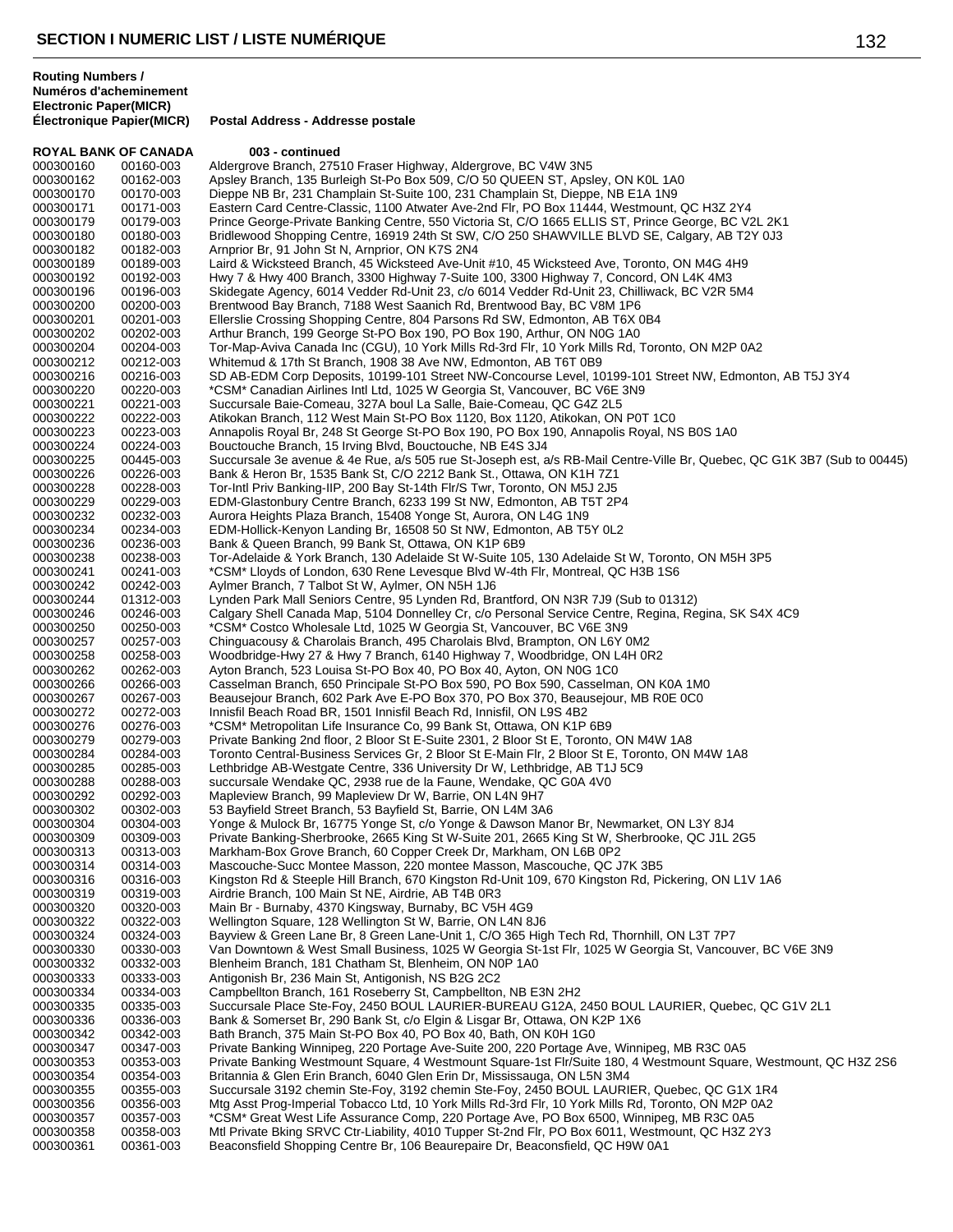**ROYAL BANK OF CANADA 003 - continued** 000300362 00362-003 Lincoln Branch, 4310 Ontario St-PO Box 190, PO Box 190, Beamsville, ON L0R 1B0<br>000300364 00364-003 Eglinton & Creditview Branch, 1240 Eglinton Ave W-Unit B4, 1240 Eglinton Ave W, M 000300364 00364-003 Eglinton & Creditview Branch, 1240 Eglinton Ave W-Unit B4, 1240 Eglinton Ave W, Mississauga, ON L5V 1N3<br>000300367 00367-003 WPG MB-WPG R/E PUB SEC/SCCOM. 220 Portage Ave-Main Flr. 220 Portage Ave. Winni WPG MB-WPG R/E PUB SEC/SCCOM, 220 Portage Ave-Main Flr, 220 Portage Ave, Winnipeg, MB R3C 0A5 000300372 00372-003 Bells Corners Branch, 303 Moodie Dr \*Bells Corners\*, 303 Moodie Dr, Nepean, ON K2H 9R4<br>000300373 00373-003 Rutherford Professional Centre, 11141 Ellerslie Rd SW, Edmonton, AB T6W 0E9 000300373 00373-003 Rutherford Professional Centre, 11141 Ellerslie Rd SW, Edmonton, AB T6W 0E9<br>000300382 00382-003 Beeton Branch. 12 Main St-PO Box 40. PO Box 40. Beeton. ON L0G 1A0 000300382 00382-003 Beeton Branch, 12 Main St-PO Box 40, PO Box 40, Beeton, ON L0G 1A0 000300384 00384-003 Hwy 27 & Queens Plate, 600 Queens Plate Dr, Etobicoke, ON M9W 0A4<br>000300387 00387-003 MTL QC MTG OP CTR BUILDER, 7101 Av Du Parc-5th flr. 7101 Av Du F MTL QC MTG OP CTR BUILDER, 7101 Av Du Parc-5th flr, 7101 Av Du Parc, Montreal, QC H3N 1X9 000300391 00391-003 \*CSM\* Montreal Trust, Main Br - Montreal, PO Box 6007, Montreal, QC H3C 3B5<br>000300392 00392-003 North Front & Valleyview Br, 246 North Front St, Belleville, ON K8P 3C2 000300392 00392-003 North Front & Valleyview Br, 246 North Front St, Belleville, ON K8P 3C2 000300394 00394-003 Sylvan Lake Branch, 3715 47 Ave-Unit 200, 3715 47 Ave, Sylvan Lake, AB T4S 0C8 000300399 00399-003 RBC RIS Family Wealth Ser-London, 255 Queens Ave-Suite 1660, 255 Queens Ave, London, ON N6A 1J8<br>000300400 00400-003 Hastings & Rosser Branch. 4382 East Hastings St. Burnaby. BC V5C 2J9 000300400 00400-003 Hastings & Rosser Branch, 4382 East Hastings St, Burnaby, BC V5C 2J9<br>000300402 00402-003 Main Br - Belleville, 241 Front St, Belleville, ON K8N 2Z6 000300402 00402-003 Main Br - Belleville, 241 Front St, Belleville, ON K8N 2Z6 000300409 00409-003 High Tech & Bayview Br, 365 High Tech Rd-Bldg C/Unit 1, 365 High Tech Rd, Richmond Hill, ON L4B 4V9<br>000300414 00414-003 Tor-Leslieville Branch, 1015 Lake Shore Blvd E-Unit 2B, C/O 1011 GERRARD STREET E, 000300414 00414-003 Tor-Leslieville Branch, 1015 Lake Shore Blvd E-Unit 2B, C/O 1011 GERRARD STREET E, Toronto, ON M4M 1B4<br>000300422 00422-003 Blind River Branch, 1 Woodward Ave-PO Box 1150, PO Box 1150, Blind River, ON P0 000300422 00422-003 Blind River Branch, 1 Woodward Ave-PO Box 1150, PO Box 1150, Blind River, ON P0R 1B0<br>000300424 00424-003 GR Prairie-South 40 Shopping Ctr Br, 10720 80 Ave, Grande Prairie, AB T8W 0G9 000300424 00424-003 GR Prairie-South 40 Shopping Ctr Br, 10720 80 Ave, Grande Prairie, AB T8W 0G9<br>000300431 00431-003 Succursale Beauharnois, 385 rue Ellice, Beauharnois, QC J6N 1X5 000300431 00431-003 Succursale Beauharnois, 385 rue Ellice, Beauharnois, QC J6N 1X5 000300432 00432-003 King & Liberty Branch, 195 King St E, Bowmanville, ON L1C 1P2 000300434 00434-003 Wye Road Crossing Br, 301 Wye Rd-Unit 31, Sherwood Park, AB T8B 0A4<br>000300439 00439-003 Alb-PC Centralized Clgs & Chrgbacks, 3663 63rd Ave, Calgary, AB T3J 0G 000300439 00439-003 Alb-PC Centralized Clgs & Chrgbacks, 3663 63rd Ave, Calgary, AB T3J 0G6 000300440 00440-003 Hastings & Kensington Branch, 6570 East Hastings St, Burnaby, BC V5B 1S2<br>000300441 00441-003 Quebec PC Visa Processing, 630 boul Rene Levesque-6th Flr, 320 Front St W 000300441 00441-003 Quebec PC Visa Processing, 630 boul Rene Levesque-6th Flr, 320 Front St W, Montreal, QC H3B 1S6<br>000300442 00442-003 Bracebridge Br. 37 Manitoba St-PO Box 270. PO Box 270. Bracebridge. ON P1L 1T6 Bracebridge Br, 37 Manitoba St-PO Box 270, PO Box 270, Bracebridge, ON P1L 1T6 000300443 00443-003 Arichat Branch, 668 Lower St, c/o Port Hawkesbury Br, Arichat, NS B0E 1A0<br>000300445 00445-003 Succursale Mail Centre-Ville, 505 boul St-Joseph Est, a/s Succ Principale-Qu 000300445 00445-003 Succursale Mail Centre-Ville, 505 boul St-Joseph Ést, a/s Succ Principale-Quebec, Quebec, QC G1K 3B7<br>000300448 00448-003 Arcola Branch. 106 Main St. c/o Carlyle Br. Arcola. SK S0C 0G0 000300448 00448-003 Arcola Branch, 106 Main St, c/o Carlyle Br, Arcola, SK S0C 0G0 000300458 00458-003 Major Mackenzie & Dufferin Br, 1520 Major Mackenzie Dr-Suite 100, Vaughan, ON L6A 0A9<br>000300459 00459-003 Cold Lake-Tricity Shopping Mall Br. 6801 51st. Cold Lake. AB T9M 1Z9 Cold Lake-Tricity Shopping Mall Br, 6801 51st, Cold Lake, AB T9M 1Z9 000300460 00460-003 Van \*CSM\* BC Hydro & Power Authority, 1055 W Georgia St-34th Flr, Vancouver, BC V6E 3S5<br>000300462 00462-003 Bradford Branch, 26 Holland St-PO Box 340, C/O 539 Holland Street, Bradford, ON L3Z 2A9 000300462 00462-003 Bradford Branch, 26 Holland St-PO Box 340, C/O 539 Holland Street, Bradford, ON L3Z 2A9<br>000300472 00472-003 Bramalea & Orenda Br, 50 Bramalea Rd, Brampton, ON L6T 2W8 000300472 00472-003 Bramalea & Orenda Br, 50 Bramalea Rd, Brampton, ON L6T 2W8 000300476 00476-003 Barrie-Bryne Dr & Essa Rd Branch, 55A Bryne Dr, C/O 99 Mapleview DR W, Barrie, ON L4N 8V8<br>000300477 00477-003 Markham-Hwv 7 & McCowan Branch, 5051 Hwv 7-Unit 101, 5051 Hwv 7, Markham, ON L3R 1N3 000300477 00477-003 Markham-Hwy 7 & McCowan Branch, 5051 Hwy 7-Unit 101, 5051 Hwy 7, Markham, ON L3R 1N3<br>000300480 00480-003 Kingsway & Walker Br, 7299 Kingsway St, Burnaby, BC V5E 1G7 000300480 00480-003 Kingsway & Walker Br, 7299 Kingsway St, Burnaby, BC V5E 1G7<br>000300482 00482-003 Main Br - Brampton, 1 Main St N, Brampton, ON L6X 1M8 000300482 00482-003 Main Br - Brampton, 1 Main St N, Brampton, ON L6X 1M8 000300484 00484-003 Chatham Town Centre Branch, 1780 Water St, Miramichi, NB E1N 1B6<br>000300488 00488-003 Royal Direct Call Ctre New Brunswick, 1111 ST GEORGE BLVD-2ND F 000300488 00488-003 Royal Direct Call Ctre New Brunswick, 1111 ST GEORGE BLVD-2ND FLR, 1111 ST GEORGE BLVD, Moncton, NB E1E 0J7<br>000300490 00490-003 5000 Kingsway Plaza Branch, 5010 Kingsway, Burnaby, BC V5H 2F4 000300490 00490-003 5000 Kingsway Plaza Branch, 5010 Kingsway, Burnaby, BC V5H 2E4 000300492 00492-003 Queen & Kennedy Branch, 235 Queen St E, C/O 25 Peel Centre DR, Brampton, ON L6W 2B5<br>000300496 00496-003 Baseline & Merivale Branch. 1330 Baseline Rd. Nepean. ON K2C 0A9 000300496 00496-003 Baseline & Merivale Branch, 1330 Baseline Rd, Nepean, ON K2C 0A9<br>000300498 00498-003 Mtl SD BSC Management, 7101 AV DU PARC-5TH FLR, 7101 AV DU 000300498 00498-003 Mtl SD BSC Management, 7101 AV DU PARC-5TH FLR, 7101 AV DU PARC, Montreal, QC H3N 1X9<br>000300501 00501-003 Succursale Mail Montenach, 600 Boul Sir Wilfrid Laurier, Beloeil, QC J3G 4J2 000300501 00501-003 Succursale Mail Montenach, 600 Boul Sir Wilfrid Laurier, Beloeil, QC J3G 4J2 000300502 00502-003 Brampton Shopping Centre Branch, 160 Main St S, Brampton, ON L6W 2E1<br>000300506 00506-003 Ottawa Project Loan Centre, 90 Sparks St, Ottawa, ON K1P 5T6 000300506 00506-003 Ottawa Project Loan Centre, 90 Sparks St, Ottawa, ON K1P 5T6 Rymal Rd & Terryberry Rd Branch, 2166 Rymal Rd E, Hannon, ON L0R 1P0 000300512 00512-003 Sunny Meadow & Bovaird Branch, 7 Sunny Meadow Blvd, Brampton, ON L6R 1W7 000300514 00514-003 St Johns-Aberdeen Ave Branch, 40 Aberdeen Ave-Suite 102, 40 Aberdeen Ave, St. John's, NL A1A 5T3<br>000300518 00518-003 GS Payment S&S - Guelph. 75 Southgate Dr. c/o Transit 762 - GIS PSC-Toronto. Guelph. 000300518 00518-003 GS Payment S&S - Guelph, 75 Southgate Dr, c/o Transit 762 - GIS PSC-Toronto, Guelph, ON N1G 3M5<br>000300519 00519-003 Guelph-Imperial & Paisley Branch, 975 Paisley Rd-Unit 975A, 975 Paisley Rd, Guelph, ON 000300519 00519-003 Guelph-Imperial & Paisley Branch, 975 Paisley Rd-Unit 975A, 975 Paisley Rd, Guelph, ON N1K 1X5<br>000300520 00520-003 Tor-Mt Pleasant & Hillsdale Branch. 650 Mt Pleasant Rd-Unit 6. C/0 2346 YONGE ST. Toron Tor-Mt Pleasant & Hillsdale Branch, 650 Mt Pleasant Rd-Unit 6, C/0 2346 YONGE ST, Toronto, ON M4S 2N5 000300522 00522-003 Brant & Colborne Br, 22 Colborne St, Brantford, ON N3T 2G2 000300523 00523-003 Miss-Dundas & Erindale Station Br, 1224 Dundas St W-Unit 101, C/O 1910 FOWLER DR, Mississauga, ON L5C 4G7<br>000300527 00527-003 Birtle Branch, 743 Main St-PO Box 130, PO Box 130, Birtle, MB R0M 0C0 000300527 00527-003 Birtle Branch, 743 Main St-PO Box 130, PO Box 130, Birtle, MB R0M 0C0<br>000300528 00528-003 Royal Direct Moncton BCC Access, 1111 ST GEORGE BLVD-1ST FLR, 1 000300528 00528-003 Royal Direct Moncton BCC Access, 1111 ST GEORGE BLVD-1ST FLR, 1111 ST GEORGE BLVD, Moncton, NB E1E 0J7<br>000300531 00531-003 Succursale Berthierville, 790 Rue Notre-Dame, Berthierville, OC J0K 1A0 000300531 00531-003 Succursale Berthierville, 790 Rue Notre-Dame, Berthierville, QC J0K 1A0<br>000300533 00533-003 Oakville-Cornwall & Trafalgar Branch, 361 Cornwall Rd-Unit 107, 361 Cor 000300533 00533-003 Oakville-Cornwall & Trafalgar Branch, 361 Cornwall Rd-Unit 107, 361 Cornwall Rd, Oakville, ON L6J 7Z5<br>000300536 00536-003 Billings Bridge Plaza Br, 2269 Riverside Dr, c/o Bank & Heron Br, Ottawa, ON K1H 000300536 00536-003 Billings Bridge Plaza Br, 2269 Riverside Dr, c/o Bank & Heron Br, Ottawa, ON K1H 8K2 000300541 00541-003 Succursale Place Portobello, 7250 Boul Taschereau-Bureau 02, 7250 Boul Taschereau, Brossard, QC J4W 1M9<br>000300543 00543-003 WPG-Kenaston Common Branch, 1610 Kenaston Blvd-Unit 200, 1610 Kenaston Blvd, W 000300543 00543-003 WPG-Kenaston Common Branch, 1610 Kenaston Blvd-Unit 200, 1610 Kenaston Blvd, Winnipeg, MB R3P 0Y4<br>000300544 00544-003 \*CSM\* Gore Mutual Insurance Co, 20 King St W-7th Flr, 20 King St W, Toronto, ON M5H 000300544 00544-003 \*CSM\* Gore Mutual Insurance Co, 20 King St W-7th Flr, 20 King St W, Toronto, ON M5H 1C4<br>000300549 00549-003 Cal-Marda Loop Branch, 2035 33rd Ave SW, Calgary, AB T2T 1Z5 000300549 00549-003 Cal-Marda Loop Branch, 2035 33rd Ave SW, Calgary, AB T2T 1Z5 000300551 00551-003 Agri & Agro Laval, 375 Boul Manseau-2e etage, 375 boul Manseau, Joliette, QC J6E 3C9 000300553 00553-003 Baddeck Branch, 496 Chebucto St, Baddeck, NS B0E 1B0 000300554 00554-003 Dalhousie Branch, 388 William St, Dalhousie, NB E8C 2X2 000300556 00236-003 114 Rideau St Retail Services, 114 Rideau St, c/o RB-Sparks & Metcalfe, Ottawa, ON K1N 5X2 (Sub to 00236)<br>000300557 00557-003 Sasktn-Stonebridge Village Branch, 3118 Clarence Ave S, Saskatoon, SK S7T 0C 000300557 00557-003 Sasktn-Stonebridge Village Branch, 3118 Clarence Ave S, Saskatoon, SK S7T 0C9 Balcarres Branch, 106 Main St-PO Box 250, PO Box 250, Balcarres, SK S0G 0C0 000300560 00560-003 Burns Lake Branch, 354 Yellowhead Hwy 16-PO Box 289, PO Box 289, Burns Lake, BC V0J 1E0<br>000300561 00561-003 Succursale Les Jardins Anjou, 7067 rue Beaubien est, 7155 rue Jean Talon E, Anjou, QC H1M 3A Succursale Les Jardins Anjou, 7067 rue Beaubien est, 7155 rue Jean Talon E, Anjou, QC H1M 3A4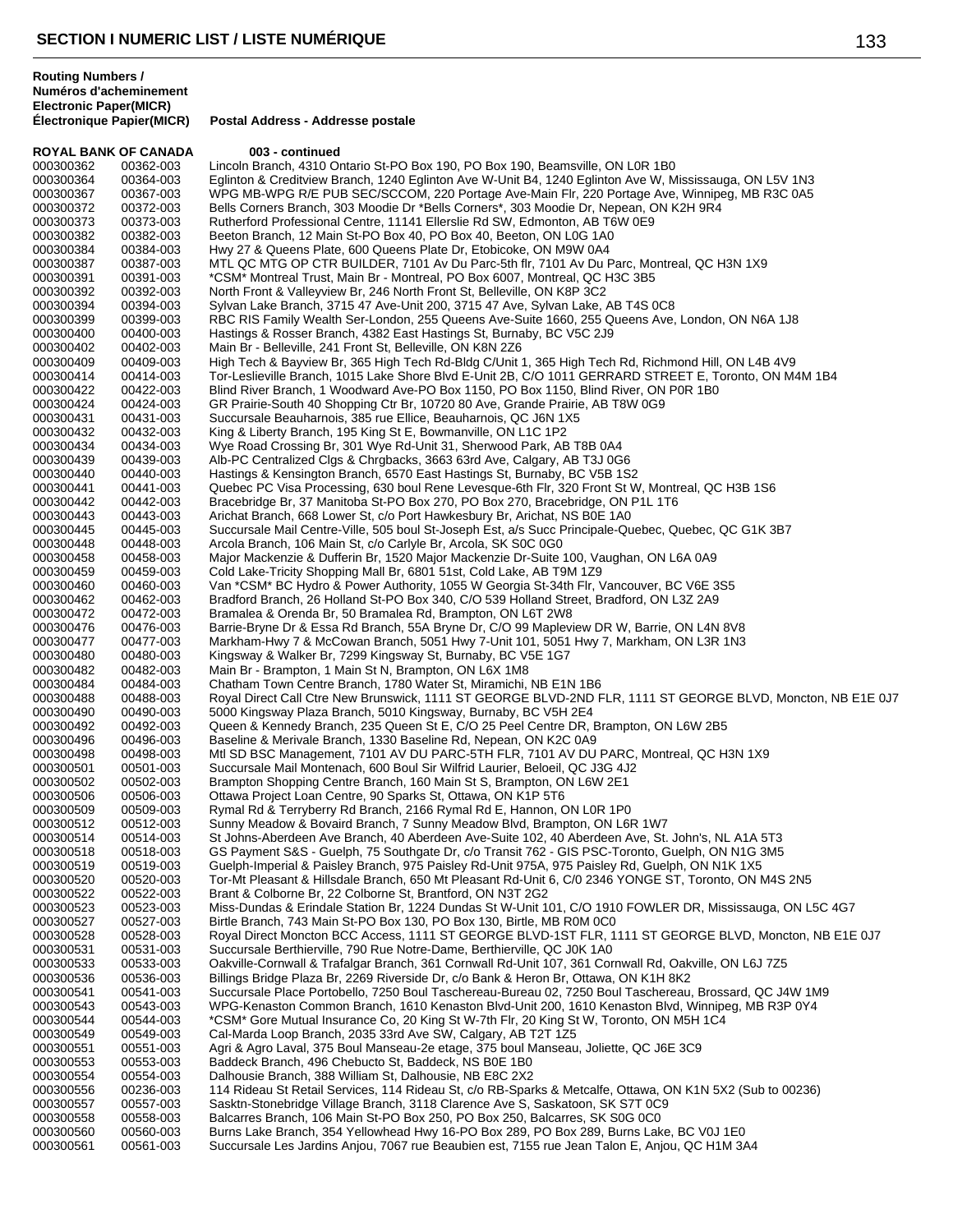| <b>ROYAL BANK OF CANADA</b> |           | 003 - continued                                                                                                                                                                                               |
|-----------------------------|-----------|---------------------------------------------------------------------------------------------------------------------------------------------------------------------------------------------------------------|
| 000300563                   | 00563-003 | Cal-Signal Hill Sopping Centre Br, 5717 Signal Hill Centre SW, Calgary, AB T3H 3P6                                                                                                                            |
| 000300567                   | 00567-003 | Van-Pender & Jervis Branch, 1287 W Pender St, C/O 1025 W GEORGIA ST, Vancouver, BC V6E 2V1                                                                                                                    |
| 000300572                   | 00572-003 | Private Banking Centre, c/o 207 Princess St, Kingston, ON K7L 1B3                                                                                                                                             |
| 000300573                   | 00573-003 | N Van-Esplanade Branch, 108 E Esplanade, C/O 1789 Lonsdale Ave, North Vancouver, BC V7L 0A7                                                                                                                   |
| 000300576                   | 00576-003 | Elgin & Lisgar Branch, 200 Elgin St-Main Flr, Ottawa, ON K2P 1L5                                                                                                                                              |
| 000300577                   | 00577-003 | SHRWD PRK AB-EDM NORTH 2 SB, 31-301 Wye Rd, Sherwood Park, AB T8A 0A4                                                                                                                                         |
| 000300581                   | 00581-003 | Acton-Market Place Plaza Br, 370 Queen St, Acton, ON L7J 2N3                                                                                                                                                  |
| 000300582                   | 00582-003 | Main Br - Brockville, 80 King St W, C/O 2459 PARKEDALE AVE, Brockville, ON K6V 3P9                                                                                                                            |
| 000300585                   | 00585-003 | Fin serv Commerciaux Rimouski, 1 rue Saint Germain E, Rimouski, QC G5L 1A1                                                                                                                                    |
| 000300587                   | 00587-003 | Prince George-College Heights Br, 6111 Southridge Ave, C/O 3185 Massey Dr, Prince George, BC V2N 0Z4                                                                                                          |
| 000300592                   | 00592-003 | Jamieson & Franklin Br, 100 Jamieson Pkwy, Cambridge, ON N3C 4B3                                                                                                                                              |
| 000300593                   | 00593-003 | Brampton-Hwy 50 & Ebenezer Branch, 8940 Highway 50-Unit 1, Brampton, ON L6P 3A3                                                                                                                               |
| 000300594                   | 00594-003 | PSC-Ont Mortgage Operations #1, 10 York Mills Rd-3rd Flr, 10 York Mills Rd, Toronto, ON M2P 0A2                                                                                                               |
| 000300597                   | 00597-003 | Aurora-First Commerce & Wellington, 16 First Commerce Dr-Unit 16A, C/O 15420 BAYVIEW AVE, Aurora, ON L4G 0H5                                                                                                  |
| 000300599                   | 00599-003 | Bus Bkg Ctr Cal Oil & Gas, 335 8th Ave SW-11th Flr, PO Box 2514, Calgary, AB T2P 2N4                                                                                                                          |
|                             |           |                                                                                                                                                                                                               |
| 000300600                   | 00600-003 | Burguitlam Plaza Branch, 572 Clarke Rd, c/o Coguitlam Town Ctr, Coguitlam, BC V3J 3X5                                                                                                                         |
| 000300606                   | 00606-003 | Fairlawn Plaza Branch, 2158 Carling Ave, C/O Carlingwood Shopping Ctre Br, Ottawa, ON K2A 1H1                                                                                                                 |
| 000300607                   | 00607-003 | Baldwin & Way Branch, c/o 88 Queens Quay W-15th FLR, c/o 88 Queens Quay W, Toronto, ON M5J 0B8                                                                                                                |
| 000300608                   | 00608-003 | Langley-Murrayville Branch, 22314 Fraser Hwy-Suite 100, C/O 19888 WILLOWBROOK DR, Langley, BC V3A 8M6                                                                                                         |
| 000300609                   | 00609-003 | Nanaimo-Van Island N Private Bkg Ctr, 6631 Island Hwy N-Unit 49, c/o Victoria Private Banking Centre, Nanaimo, BC V9T 4T7                                                                                     |
| 000300610                   | 00610-003 | N York-York Mills & Leslie Branch, 801 York Mills Rd-Unit 105, 801 York Mills Rd, North York, ON M3B 1X7                                                                                                      |
| 000300612                   | 00612-003 | 65 Princess St Br, 65 Princess St, Kingston, ON K7L 1A6                                                                                                                                                       |
| 000300616                   | 00616-003 | Tor-City Place Branch, 6 Fort York Blvd, Toronto, ON M5V 3Z2                                                                                                                                                  |
| 000300617                   | 00617-003 | Wasaga Beach Branch, 654 River Rd W, Wasaga Beach, ON L9Z 2P1                                                                                                                                                 |
| 000300618                   | 00618-003 | Biggar Branch, 303 Main St-PO Box 477, P.O. Box 477, Biggar, SK S0K 0M0                                                                                                                                       |
| 000300620                   | 00620-003 | Comox Branch, 1761 Comox Ave, c/o Comox Valley Branch, Comox, BC V9M 3M2                                                                                                                                      |
| 000300622                   | 00622-003 | Bruce Mines Branch, 9202 Hwy 17-PO Box 69, 9202 Hwy 17, Bruce Mines, ON P0R 1C0                                                                                                                               |
| 000300626                   | 00626-003 | *CSM* North American Life Ass Co, 20 King St W-7th Flr, 20 King St W, Toronto, ON M5H 1C4                                                                                                                     |
| 000300629                   | 00629-003 | Deer Valley Market Place Branch, 1221 Canyon Meadows Dr SE-Unit 307, 1221 Canyon Meadows Dr SE, Calgary, AB T2J 6G2                                                                                           |
| 000300640                   | 00640-003 | Cache Creek Branch, 1047 S. Trans Canada Hwy-PO Box 10, P.O. Box 10, Cache Creek, BC V0K 1H0                                                                                                                  |
| 000300641                   | 00641-003 | Succursale Candiac, 201 Boul de L'industrie, Candiac, QC J5R 6A6                                                                                                                                              |
| 000300642                   | 00642-003 | Burks Falls Branch, 189 Ontario St-PO Box 485, C/O 15 JOHN ST, Burks Falls, ON P0A 1C0                                                                                                                        |
| 000300651                   | 00651-003 | Succursale Lebourneuf, 1260 Lebourgneuf Blvd, Quebec, QC G2K 2G2                                                                                                                                              |
| 000300652                   | 00652-003 | *CSM* Guaranty Trust, 20 King St W-7th Flr, 20 King St W, Toronto, ON M5H 1C4                                                                                                                                 |
| 000300656                   | 00656-003 | *CSM* Paul Revere Life Insurance Co, 2003 Lakeshore Rd, Burlington, ON L7R 1A1                                                                                                                                |
| 000300657                   | 00657-003 | Boissevain Branch, 388 South Railway St-PO Box 520, P.O. Box 520, Boissevain, MB R0K 0E0                                                                                                                      |
| 000300662                   | 00662-003 | Burl-Lakeshore & Pearl Branch, 360 Pearl St-Units 1-4, 360 Pearl St, Burlington, ON L7R 1E1                                                                                                                   |
| 000300663                   | 00663-003 | Barrington Passage Branch, 3525 Route 3-PO Box 29, PO Box 29, Barrington Passage, NS B0W 1G0                                                                                                                  |
| 000300666                   | 00666-003 | Montreal Rd & St Laurent Blvd Br, 585 Montreal Rd-Unit 15, Ottawa, ON K1K 0V1                                                                                                                                 |
| 000300667                   | 00667-003 | Brampton-Airport & Queen Branch, 9115 Airport Rd, Brampton, ON L6S 0B8                                                                                                                                        |
| 000300672                   | 00672-003 | Montreal Trust *CSM*, 20 King St W-7th Flr, 20 King St W, Toronto, ON M5H 1C4                                                                                                                                 |
| 000300683                   | 00683-003 | Cal-Crowfoot Financial Advice Centre, 600 Crowfoot Cres NW-Unit 1, C/O 75 Crowfoot WAY NW, Calgary, AB T3G 0B4                                                                                                |
| 000300684                   | 00684-003 | Gatineau Succ Le plateau, 211 boul du Plateau, Gatineau, QC J9A 0N4                                                                                                                                           |
| 000300692                   | 00692-003 | Wilmot Creek Branch, 1 Wheelhouse Dr, Newcastle, ON L1B 1B9 (Sub to 00432)                                                                                                                                    |
| 000300694                   | 00694-003 | Rothesay - Personal Banking Centre, 1 Hampton Rd, 175 Hampton Rd, Quispamsis, NB E2E 4J9                                                                                                                      |
| 000300697                   | 00697-003 | Succ St Luc, 185 boul Omer-Marcil, St-Jean-sur-Richelieu, QC J2W 0A3                                                                                                                                          |
| 000300701                   | 00701-003 | Rome et Milan, 3000 boul Rome, 7250 Boul Taschereau, Brossard, QC J4V 1V9                                                                                                                                     |
| 000300702                   | 00702-003 | East Plains & Waterdown Rd. Branch, 15 Plains Rd E, Burlington, ON L7T 2B8                                                                                                                                    |
|                             | 00706-003 |                                                                                                                                                                                                               |
| 000300706                   |           | Gatineau-Succ Le Versant, 1540 Boul. Greber-Bureau 1, 1540 Boul. Greber, Gatineau, QC J8R 0E1<br>Succ Principale-Cap de la Madeleine, 140 boul Ste-Madeleine, 300 Barkoff St, Cap-de-la-Madeleine, QC G8T 2A3 |
| 000300711                   | 00711-003 | Guelph Line & Mainway Branch, 3030 Mainway, Burlington, ON L7M 1A3                                                                                                                                            |
| 000300712                   | 00712-003 |                                                                                                                                                                                                               |
| 000300717                   | 00717-003 | SB Winnipeg Markets, 1395 Ellice Ave-Unit 130, 1395 Ellice Ave, Winnipeg, MB R3G 0G3                                                                                                                          |
| 000300720                   | 00720-003 | Campbell River Branch, 1290 Shoppers Row, Campbell River, BC V9W 2C8                                                                                                                                          |
| 000300721                   | 00721-003 | Succursale Les Galeries du Cap, 300, rue Barkoff, Trois-Rivieres, QC G8T 2A3                                                                                                                                  |
| 000300722                   | 00742-003 | Guelph Line & New Street Branch, 3535 New St, c/o New St & Walkers Line Br, Burlington, ON L7N 3W2 (Sub to 00742)                                                                                             |
| 000300724                   | 00724-003 | Etobicoke-Dundas & Wilmar Branch, 5322 Dundas St W-Unit 3, 5322 Dundas St W, Etobicoke, ON M9B 1B3                                                                                                            |
| 000300726                   | 00726-003 | Gateway Br, 360 March Rd, Kanata, ON K2K 2T5                                                                                                                                                                  |
| 000300732                   | 00732-003 | Amherstburg Branch, 400 Sandwich St S, Amherstburg, ON N9V 3L4                                                                                                                                                |
| 000300737                   | 00737-003 | Business Banking - Rural #2, 220 Portage Ave-16th Flr, PO Box 923, Winnipeg, MB R3C 0A5                                                                                                                       |
| 000300740                   | 00740-003 | Chinatown Branch, 269 East Pender St, 400 Main St, Vancouver, BC V6A 2T5                                                                                                                                      |
| 000300741                   | 00741-003 | Succursale Chambly, 3701 Bou Frechette-Bureau 102, 3701 Bou Frechette, Chambly, QC J3L 0M8                                                                                                                    |
| 000300742                   | 00742-003 | New Street & Walker S Line Branch, 4011 New St, Burlington, ON L7L 1S8                                                                                                                                        |
| 000300744                   | 00744-003 | Markham-Major Mackenzie&Woodbine Br, 2880 Major Mackenzie Dr E-Unit 5, 2880 Major Mackenzie Dr E, Markham, ON L6C<br>0G5                                                                                      |
| 000300746                   | 00746-003 | *CSM* Wood Gundy, 20 King St W-7th Flr, 20 King St W, Toronto, ON M5H 1C4                                                                                                                                     |
| 000300749                   | 00749-003 | Langley/Fraser Valley Private Bkg Ct, 8411 200th St-Unit 101, 8411 200th St, Langley, BC V2Y 0E7                                                                                                              |
| 000300750                   | 00750-003 | Bainbridge & Lougheed Branch, 2840 Bainbridge Ave, Burnaby, BC V5A 3W7                                                                                                                                        |
| 000300752                   | 00752-003 | Brant & Upper Middle Branch, 2201 Brant St-Unit 23, 2201 Brant St, Burlington, ON L7P 3N8                                                                                                                     |
| 000300754                   | 00754-003 | Major Mackenzie & Vellore Woods Br, 3601 Major Mackenzied Dr-Unit1, 3601 Major Mackenzied Dr, Woodbridge, ON L4H 0A2                                                                                          |
| 000300761                   | 00761-003 | Succursale Chandler, 36 Boul Rene-Levesque, Chandler, QC G0C 1K0                                                                                                                                              |
| 000300762                   | 00762-003 | GS Payment S&S - Toronto, 180 Wellington St W-4th Flr, 180 Wellington St W, Don Mills, ON M5J 1J1                                                                                                             |
|                             |           |                                                                                                                                                                                                               |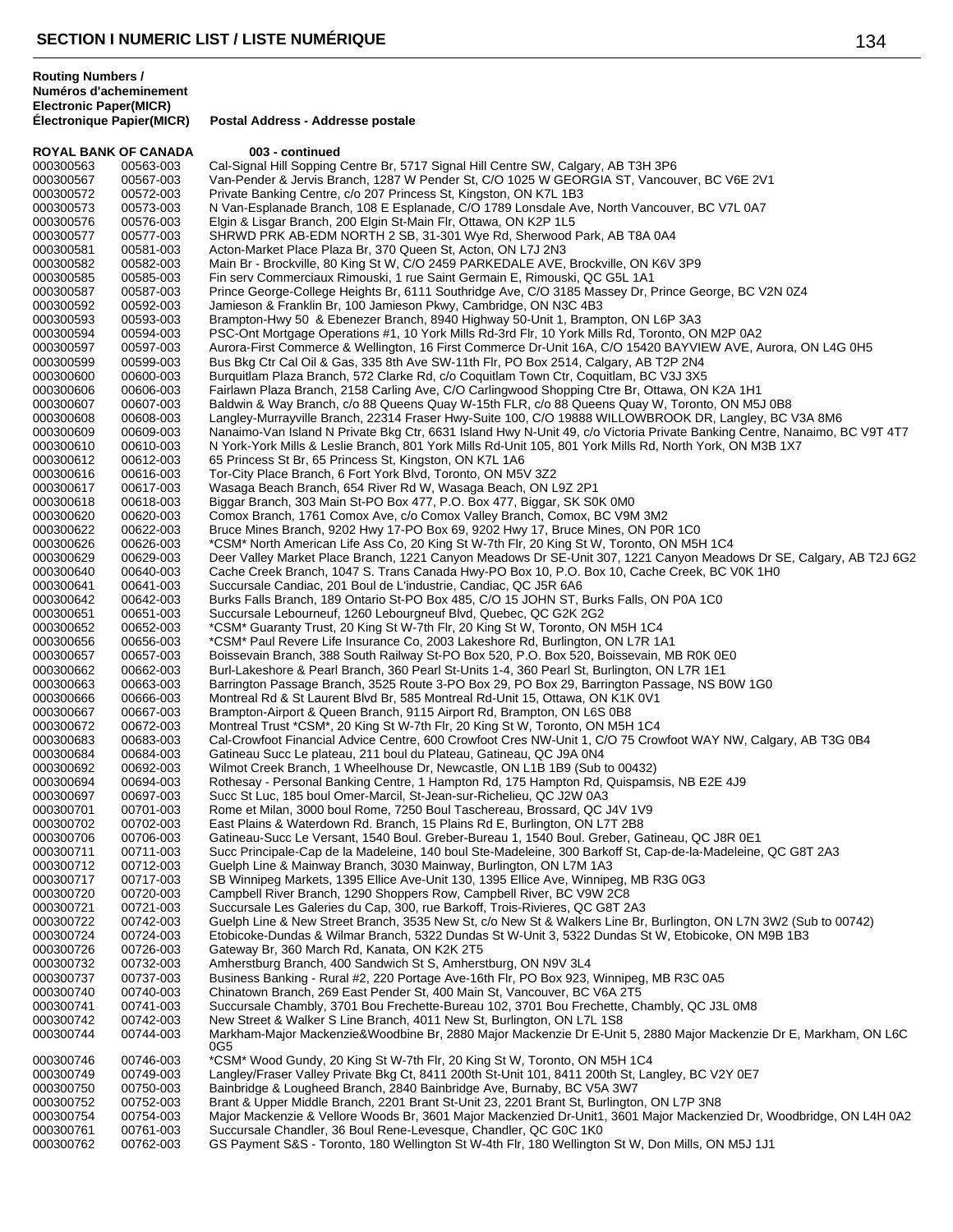**Routing Numbers / Numéros d'acheminement Electronic Paper(MICR)**

**ROYAL BANK OF CANADA 003 - continued** 000300767 00767-003 Cross Lake Br, Communications Bldg-House 1068, Comm Bldg House 1068, Cross Lake, MB R0B 0J0<br>000300774 00774-003 Edmundston Branch, 48 St-Francois St, Edmundston, NB E3V 1E3 00774-003 Edmundston Branch, 48 St-Francois St, Edmundston, NB E3V 1E3 Succursale les Galeries Charlesbourg, 4250 1ere Ave, Quebec, QC G1G 5E1 00776-003 Billings Bridge Br, 2269 Riverside Dr, Ottawa, ON K1H 8K2 00778-003 Cabri Branch, 120 Centre St-PO Box 139, C/O 261 1ST AVE NW, Cabri, SK S0N 0J0 00779-003 Alberta North 2 SML Bus, 30-301 Wye Rd, Sherwood Park, AB T8A 0S4 000300781 00781-003 Succursale Centre Commercial Regionl, 200 Boul Danjou-Bureau 455, 200 Boul Danjou, Chateauguay, QC J6K 1C5<br>000300782 00782-003 Van-Homer & Nelson Branch. 996 Homer St. Vancouver. BC V6B 2W7 Van-Homer & Nelson Branch, 996 Homer St, Vancouver, BC V6B 2W7 00783-003 Markham & Edward Jeffreys Br, 9428 Highway 48, Markham, ON L6E 0N1 RBC ON CAMPUS-UNIVERSITY OF CALGARY, 2500 University Drive NW-Unit 251, 4820 NORTHLAND DR NW, Calgary, AB T2N 1N4 00787-003 Main Br - Brandon, 740 Rosser Avenue, 740 Rosser Ave, Brandon, MB R7A 0K9 00792-003 Bramalea City Centre Branch, 25 Peel Centre Dr-Unit 115C, Brampton, ON L6T 3R5 00794-003 Northern NB Small Business Markets, 230 Main St, Bathurst, NB E1V 3M5 00797-003 18th Street & Van Horne Branch, 661-18th Street, Brandon, MB R7A 5B3 Mtl HO TB CDA, 1 Place Ville Marie-Promenade Level, Montreal, QC H3C 3A9 00802-003 Campbellford Branch, 15 Doxsee Ave N-PO Box 968, P.O. Box 968, Campbellford, ON K0L 1L0 00803-003 BOUL GUILLAUME-COUTURE(St-Romuald), 1050 Boul GUILLAUME-COUTURE, Levis, QC G6W 0R8 00807-003 1st & McTavish Branch, 560 1st St, 681-18 St, Brandon, MB R7A 5B3 00812-003 Brighton Branch, 75 Main St-PO Box 580, P.O. Box 580, Brighton, ON K0K 1H0 00819-003 Guelph-Gordon & Clair Branch, 5 Clair Road E, Toronto, ON N1L 0J7 00822-003 Cargill Branch, Main St, c/o Paisley Br, Cargill, ON N0G 1J0 (Sub to 03682) 00824-003 Brookside Mall Branch, 435 Brookside Dr-Unit 1A, 435 Brookside Dr, Fredericton, NB E3A 8V4 00834-003 Chilliwack-Sardis Branch, 45460 Luckakuck Way-Unit B, C/O 9296 Main St, Chilliwack, BC V2R 3S9 000300836 00836-003 Calgary-Aspen Landing Branch, 383 Aspen Glen Landing SW-Unit 107, 383 Aspen Glen Landing SW, Calgary, AB T3H 0N6<br>000300838 00838-003 South Courtenay Branch, 3195 Cliffe Ave-Unit 1, C/O 1015 RYAN RD, Cou 00838-003 South Courtenay Branch, 3195 Cliffe Ave-Unit 1, C/O 1015 RYAN RD, Courtenay, BC V9N 2L9 00842-003 Carleton Place Br, 93 Bridge St, Carleton Place, ON K7C 3P3 00844-003 London-Fanshawe & Hyde Park Branch, 1265 Fanshawe Park Rd W, London, ON N5X 4C5 00846-003 Calgary-Saddleridge Branch, 40 Saddletowne Circle NE, Calgary, AB T3J 0H5 00847-003 Orangeville-Broadway & C Line Br, 489 Broadway Unit 1-2-3, 489 Broadway, Orangeville, ON L9W 0A4 00851-003 Succursale Chibougamau, 502 3e rue, 106 rue Racine Est, Chicoutimi, QC G7H 1R1 00852-003 PARKEDALE & WINDSOR BRANCH, 2459 PARKDALE AVE, Brockville, ON K6V 3G9 00856-003 Ajax-Middlecote & Taunton Br, 101 Middlecote Dr, 101 Middlecote Dr-Building C, Ajax, ON L1T 0K3 000300860 00860-003 Tumbler Ridge Branch, 200 Main St, 10324-10th St, Dawson Creek, BC V1G 3T6<br>000300862 00862-003 Chapleau Branch, 33 Birch St-PO Box 160, P.O. Box 160, Chapleau, ON P0M 1K 00862-003 Chapleau Branch, 33 Birch St-PO Box 160, P.O. Box 160, Chapleau, ON P0M 1K0 00863-003 Surrey-Clayton Heights Branch, 18676 Fraser Hwy, Surrey, BC V3S 7Y4 00864-003 Marina Del Rey Branch, 2275 Lake Shore Blvd W, Etobicoke, ON M8V 3Y3 00873-003 N Van-Capilano Square Br, 879 Marine Dr-Unit 300, Vancouver, BC V7P 1R7 000300874 00874-003 N York-Priv BKG-Bayview & York Mills, 291 to 311 York Mills Rd-Unit 3, C/O Priv Bkg-Bloor & Yonge, North York, ON M2L 1L3<br>000300880 00880-003 Chase Branch, 305 BROOKE DR-UNIT 16, P.O. Box 320, Chase, BC 00880-003 Chase Branch, 305 BROOKE DR-UNIT 16, P.O. Box 320, Chase, BC V0E 1M0 00882-003 King St Branch, 190 King St W (King W & Fourth St), P.O. Box 250, Chatham, ON N7M 1E6 00883-003 Bedford Br, 1597 Bedford Hwy, Bedford, NS B4A 1E7 00884-003 Main Br-Fredericton, 504 Queen St-PO Box 1420, P.O. Box 1420, Fredericton, NB E3B 5G1 00885-003 Uxbridge Branch, 307 Toronto St S-Unit 10, 307 Toronto St S, Uxbridge, ON L9P 0B4 00886-003 St. Laurent & Smyth Branch, 1930 St Laurent Blvd, Elmvale Shopping Cntr, Ottawa, ON K1G 1A4 00888-003 Bathurst & Rutherford Branch, 9300 Bathurst St-Unit 101, 9300 Bathurst St, Maple, ON L6A 4N9 000300890 00890-003 Brampton-Mayfield & Highway 10 Br, 3068 Mayfield Rd, C/O 164 Sandalwood Pkwy E, Brampton, ON L6Z 0E3<br>000300892 00892-003 Bolton North Br, 8 Queen St N, C/O 12612 Highway 50, Bolton, ON L7E 1C8 00892-003 Bolton North Br, 8 Queen St N, C/O 12612 Highway 50, Bolton, ON L7E 1C8 00894-003 UBC Westbrook Village Branch, 5905 Berton Ave, Vancouver, BC V6S 0B3 00895-003 Montreal CSC Clearing-PTB Proc, 1 Place Ville Marie-M1-Level-Quad -D, 1 Place Ville Marie, Montreal, QC H3C 3A9 00897-003 Carman Branch, 25 Main St S-PO Box 1120, P.O. Box 1120, Carman, MB R0G 0J0 00901-003 Succursale Complexe de Mortagne, 141 boul de Mortagne, Boucherville, QC J4B 6G4 00902-003 West End Branch, 171 Keil Dr S-Unit 1, C/O 190 KING ST W, Chatham, ON N7M 3H3 00903-003 Surrey-Surrey/White Rock Priv Bkg Ct, 5455 152nd St-Unit 118, c/o Langley/Fraser Valley PrivateBKG, Surrey, BC V3S 5A5 00909-003 Ottawa-South Keys Shopping Centre Br, 2212 Bank St-Unit A, 2212 Bank St, Ottawa, ON K1V 1J6 00912-003 Chelmsford Br, 3420 Errington Ave, Chelmsford, ON P0M 1L0 Bradford-10th Side Rd & Holland Br, 539 Holland St W, Bradford, ON L3Z 0C1 00920-003 Private Banking Vancouver, 1055 W Georgia St-5th Flr, 1055 W Georgia St, Vancouver, BC V6E 3P3 000300921 00921-003 Succ Principale - Chicoutimi, 106, rue Racine est, 106 rue Racine est, Chicoutimi, QC G7H 5C4<br>000300922 00922-003 Chippawa Branch, 8170 Cummington Sq W, Niagara Falls, ON L2G 6V9 Chippawa Branch, 8170 Cummington Sq W, Niagara Falls, ON L2G 6V9 000300926 00926-003 \*CSM\* CAA Insurance, 20 King St W-7th Flr, 180 Wellington St W - 5th Flr, Toronto, ON M5H 1C4<br>000300927 00927-003 \*CSM\* CAA Central On/Travel/Tor Serv, 180 Wellington St W - 5th Flr, Toronto, ON M5J 1J1 00927-003 \*CSM\* CAA Central On/Travel/Tor Serv, 180 Wellington St W - 5th Flr, Toronto, ON M5J 1J1 00931-003 Private Banking Place Ville-Marie, 1 Place Ville Marie-Suite 600, Montreal, QC H3C 3A9 00932-003 Dundas & Winston Churchill Branch, 2460 Winston Churchill Blvd, Oakville, ON L6H 6J5 00933-003 Regina Private Banking, 2010 11 Ave-Suite 200, 2010 11 Ave, Regina, SK S4P 0J3 00934-003 Fredericton-Prospect St Branch, 1206 Prospect St Unit 3, 1206 Prospect St, Fredericton, NB E3B 5A6 00936-003 Ottawa BBC Special Loans, 90 Sparks St, Ottawa, ON K1P 5T6 00938-003 Niagara-Centre Foreign Exch NF, 5733 Victoria Ave, c/o 4491 Queen St, Niagara Falls, ON L2G 3L5 00941-003 Labelle & De La Seigneurie, 780 Cure Labelle, Blainville, QC J7C 2K5 00942-003 Clarkson Branch, 1730 Lakeshore Rd W, Mississauga, ON L5J 1J5 00953-003 Metro Commercial Mortgages, 320 Front St W-11th Flr, 320 Front St W, Toronto, ON M5V 3B6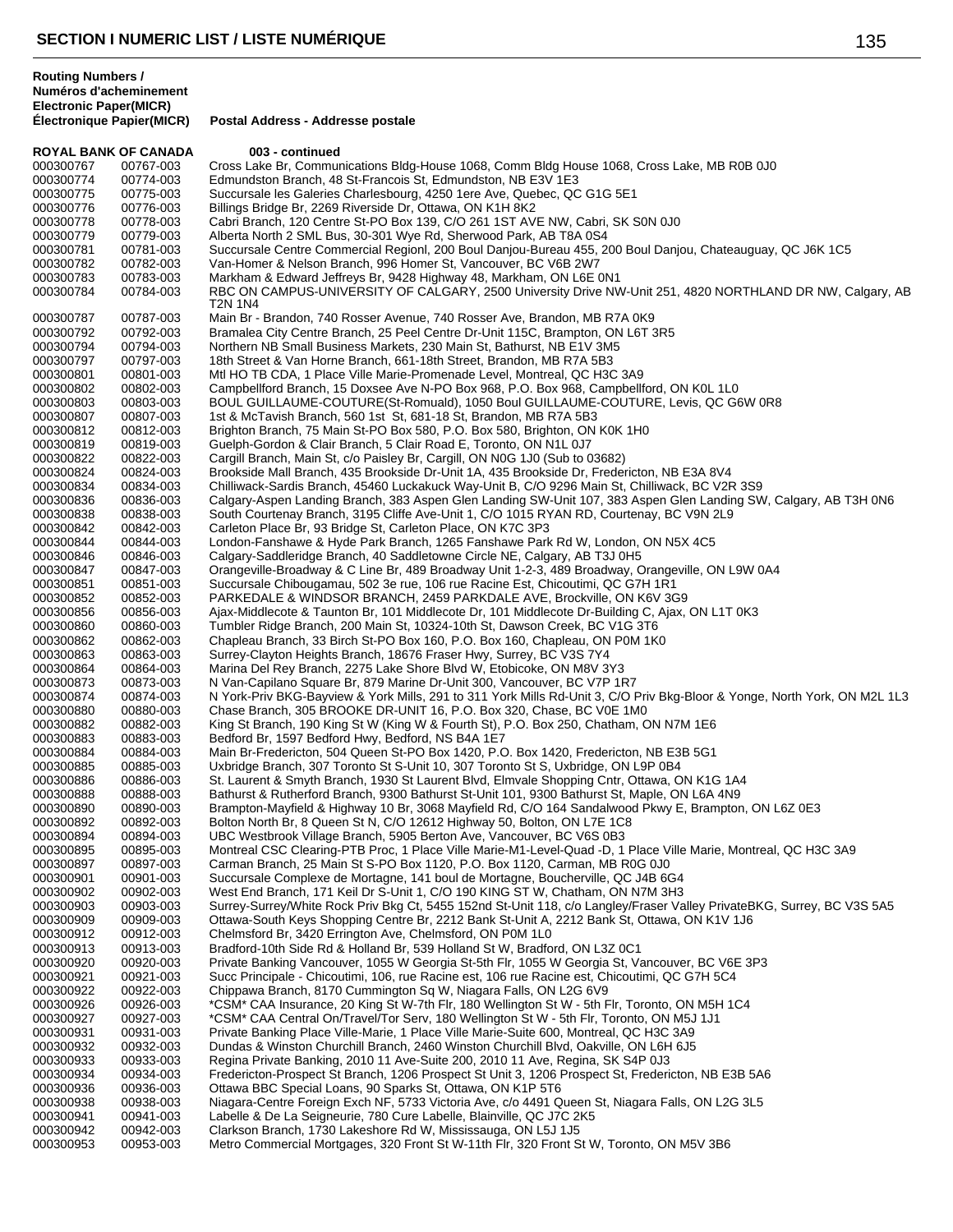| <b>ROYAL BANK OF CANADA</b> |           | 003 - continued                                                                                                                                                             |
|-----------------------------|-----------|-----------------------------------------------------------------------------------------------------------------------------------------------------------------------------|
| 000300957                   | 00957-003 | Mtl-IRP Mtl East-South Shore, 1 Place Ville Marie-8th Flr/W Wing, Montreal, QC H3C 3A9                                                                                      |
| 000300960                   | 00960-003 | Chilliwack Branch, 9296 Main St, Chilliwack, BC V2P 4M5                                                                                                                     |
| 000300962                   | 00962-003 | Clifford Branch, 12 Elora St-PO Box 40, C/O PO BOX 190, Clifford, ON N0G 1M0                                                                                                |
| 000300971                   | 00971-003 | Succursale Chicoutimi-Nord, 689 boul Ste-Genevieve, 106 Racine St E, Chicoutimi, QC G7H 1R1                                                                                 |
| 000300981                   | 00981-003 | Succursale Place du Fjord, 901 boul Talbot, 106 rue Racine Est, Chicoutimi, QC G7H 1R1                                                                                      |
| 000300982                   | 00982-003 | Clinton ON Branch, 68 Victoria St-PO Box 129, P.O. Box 129, Clinton, ON N0M 1L0                                                                                             |
| 000300990                   | 00990-003 | BC ORS Van-BC Exchange/GLEMS, PO Box 9590, 100 4th Ave E, Vancouver, BC V6B 4G3                                                                                             |
| 000300991                   | 00991-003 | Succ Centre Commercial St-Martin, 965 boulevard Cure-Labelle, Laval, QC H7V 2V7                                                                                             |
| 000300993                   | 00993-003 | Berwick Branch, 195 Commercial St-PO Box 59, PO Box 59, Berwick, NS B0P 1E0                                                                                                 |
| 000300994                   | 00934-003 | Fredericton Junction Br, 179 Sunbury Dr, c/o Prospect St Br, Fredericton, NB E0G 1T0 (Sub to 00934)                                                                         |
| 000300996                   | 00996-003 | Somerset & Lorne Branch, c/o 1145 Wellington St, Ottawa, ON K1Y 2Y9                                                                                                         |
| 000300998                   | 00998-003 | Carlyle Branch, 131 Main St-PO Box 250, P.O. Box 250, Carlyle, SK S0C 0R0                                                                                                   |
| 000301001                   | 01001-003 | TOR ON-BNP PARIBAS, 180 WELLINGTON ST W-5TH FLR, Toronto, ON M5J 1J1                                                                                                        |
| 000301002                   | 01002-003 | Cobourg Branch, 66 King St W, Cobourg, ON K9A 2L9                                                                                                                           |
| 000301004                   | 01004-003 | TOR ON KeyBank NA-Cleverland, OH, 180 Wellington St W-5th Flr, 180 Wellington St W, Toronto, ON M5J 1J1                                                                     |
| 000301012                   | 01012-003 | Collingwood Branch, 280 Hurontario St, Collingwood, ON L9Y 2M3                                                                                                              |
| 000301013                   | 01013-003 | Tor RT Mortgage Operations - BC, 10 York Mills Rd-3rd Flr, 10 York Mills Rd, Toronto, ON M2P 0A2                                                                            |
| 000301014                   | 01014-003 | TOR ON US BANK-MINNEAPOLIS MN, 180 Wellington St W-5th Flr, 180 Wellington St W, Toronto, ON M5J 1J1                                                                        |
| 000301016                   | 01016-003 | Lester B. Pearson Building Branch, 125 Sussex Dr, C/O 90 SPARKS ST, Ottawa, ON K1A 0G2                                                                                      |
| 000301020                   | 01020-003 | TOR HO DIGITAL INVESTING PRODUCT, 88 QUEENS QUAY W-22ND FLR, 88 Queens Quay W, Toronto, ON M5J 0B8                                                                          |
| 000301022                   | 01022-003 | Comber Branch, 6307 Main St, Comber, ON N0P 1J0 (Sub to 05152)                                                                                                              |
| 000301024                   | 01024-003 | PNC Bank-Toronto, ON, 180 Wellington St W-5th Flr, 180 Wellington St W, Toronto, ON M5J 1J1                                                                                 |
| 000301032                   | 01032-003 | Keele & Hwy 7, 7733 Keele St, 3300 Highway 7 - Ste 100, Concord, ON L4K 4M3                                                                                                 |
|                             |           |                                                                                                                                                                             |
| 000301034                   | 01034-003 | FIFTH THIRD BANK-CINCINNATI OH, 180 Wellington St W-5th Flr, 180 Wellington St W, Toronto, ON M5J 1J1<br>Main Br-Clearbrook, 31975 South Fraser Way, Abbotsford, BC V2T 1V5 |
| 000301040                   | 01040-003 |                                                                                                                                                                             |
| 000301042                   | 01042-003 | Cookstown Branch, 11 Queen St, C/O 4 King St N, Cookstown, ON L0L 1L0                                                                                                       |
| 000301043                   | 01043-003 | Tor ON Wells Fargo Bank, 180 Wellington St W-5th Flr, 180 Wellington St W, Toronto, ON M5J 1J1                                                                              |
| 000301044                   | 01044-003 | Tor ON NORDEA BANK, 180 Wellington St W-5th Flr, 180 Wellington St W, Toronto, ON M5J 1J1                                                                                   |
| 000301047                   | 01047-003 | Crystal City Branch, 213 Broadway St-PO Box 100, P.O. Box 100, Crystal City, MB R0K 0N0                                                                                     |
| 000301049                   | 01049-003 | TOR ON-First Tennessee Bank NA, 180 WELLINGTON ST W-5TH FLR, 180 WELLINGTON ST W, Toronto, ON M5J 1J1                                                                       |
| 000301050                   | 01050-003 | Sevenoaks Shopping Centre Branch, 32900 South Fraser Way-Suite 142, Abbotsford, BC V2S 5A1                                                                                  |
| 000301052                   | 01052-003 | Elmira Central AG, 6 Church St W-2nd Flr, 6 Church St W, Elmira, ON N3B 1M3                                                                                                 |
| 000301053                   | 01053-003 | QUE-PC ROYAL TRUST MTG CENTRE, 7101 Av Du Parc-5th fir, 7101 Av Du Parc, Montreal, QC H3N 1X9                                                                               |
| 000301060                   | 01060-003 | Private Banking Vancouver (1060), 1055 W Georgia St-5th Flr, PO Box 11146 Stn Royal Centre, Vancouver, BC V6E 3N9                                                           |
| 000301061                   | 01061-003 | Succursale Coaticook, 77, rue Wellington, Coaticook, QC J1A 2H6                                                                                                             |
| 000301062                   | 01062-003 | Cooksville Branch, 2 Dundas St W, Mississauga, ON L5B 1H3                                                                                                                   |
| 000301063                   | 01063-003 | Que-PC RT Personal Lending Sup, 7101 Av Du Parc-5th flr, 7101 Av Du Parc, Montreal, QC H3N 1X9                                                                              |
| 000301071                   | 01071-003 | Tor HO TB-Client SRV Ctr#2, 180 Wellington St W-5th Flr, 180 Wellington St W, Toronto, ON M5J 1J1                                                                           |
| 000301072                   | 01072-003 | Tor On - M & T Bank, 180 Wellington St W-5th Flr, 180 Wellington St W, Toronto, ON M5J 1J1                                                                                  |
| 000301073                   | 01073-003 | TOR ON Bank Of Tokyo Mitsubishi, 180 Wellington St W-5th Flr, 180 Wellington St W, Toronto, ON M5J 1J1                                                                      |
| 000301080                   | 01080-003 | Royal Centre Asian Banking, 633 Burrard St, Vancouver, BC V6E 3N9                                                                                                           |
| 000301082                   | 01082-003 | Main Br-Cornwall, 300 Pitt St, Cornwall, ON K6J 3P9                                                                                                                         |
| 000301084                   | 01084-003 | PNC Bank-Pittsburgh Pennsylvania, 180 Wellington St W-5th Flr, 180 Wellington St W, Toronto, ON M5J 1J1                                                                     |
| 000301090                   | 01090-003 | Brookfield Mall, 74 Young Rd-Unit 8, 74 Young Rd, Clearwater, BC V0E 1N2                                                                                                    |
| 000301092                   | 01092-003 | The Mall Branch, 1380 Second St E, C/O 300 PITT STREET, Cornwall, ON K6H 2B8                                                                                                |
| 000301094                   | 01094-003 | Morgan Crossing Branch, 15795 Croydon Dr-Unit 115, 15795 Croydon Dr, Surrey, BC V3Z 2L6                                                                                     |
| 000301095                   | 01095-003 | Scarborough-Steeles & Markham Br, 6021 Steeles Ave E, Scarborough, ON M1V 5P7                                                                                               |
| 000301098                   | 01098-003 | Nepean-Strandherd & Cedarview BR, 4120 Strandherd Dr, Nepean, ON K2J 0V2                                                                                                    |
| 000301102                   | 01102-003 | Corunna Branch, 348 Lyndock St, Corunna, ON N0N 1G0                                                                                                                         |
| 000301103                   | 01103-003 | Bridgetown Branch, 3 Queen St-PO Box 159, PO Box 159, Bridgetown, NS B0S 1C0                                                                                                |
| 000301104                   | 01104-003 | Grand Falls Branch, 305 Broadway Blvd, Grand Falls, NB E3Z 2K3                                                                                                              |
| 000301106                   | 01106-003 | Edm-Windemere Branch, 6204 Currents Drive NW, Edmonton, AB T6W 0L8                                                                                                          |
| 000301108                   | 01108-003 | Ottawa Bank & Argyle Branch, 475 Bank St, C/O 745 Bank St, Ottawa, ON K2P 1Z2                                                                                               |
| 000301109                   | 01109-003 | Crowsnest Pass Branch, 12713 20th Ave-PO Box 480, P.O. Box 480, Blairmore, AB T0K 0E0                                                                                       |
| 000301110                   | 01110-003 | Cloverdale Branch, 17931 56th Ave, Surrey, BC V3S 1E2                                                                                                                       |
| 000301116                   | 01116-003 | Tor-Wellington & Simcoe Br, 155 Wellington St W-Unit 138A, 155 Wellington St W, Toronto, ON M5V 3K7                                                                         |
| 000301117                   | 01117-003 | Summerhill Branch, 1103A Yonge ST-Unit 201, 1103A Yonge ST, Toronto, ON M4W 2L7                                                                                             |
| 000301119                   | 01119-003 | Bonnyville Branch, 5028 50th Ave-Unit 104-PO Box 6188, PO Box 6188, Bonnyville, AB T9N 2G8                                                                                  |
| 000301120                   | 01120-003 | 1880 Island Highway Branch (Colwood), 1880 Island Highway-unit 110, 1880 Island Highway, Victoria, BC V9B 1J2                                                               |
| 000301122                   | 01122-003 | Crysler Branch, 40 Queen's Hwy, c/o Casselman Br, Crysler, ON K0A 1R0                                                                                                       |
| 000301123                   | 01123-003 | Kitchener-Fairway & Lackner Br, 900 Fairway Cres-Unit 1, C/O 1020 OTTAWA ST N, Kitchener, ON N2A 0A1                                                                        |
| 000301124                   | 01124-003 | King George Rd & Powerline Br, 300 King George Rd-Unit C1, Brantford, ON N3R 5L8                                                                                            |
| 000301128                   | 01128-003 | Map-The Railway Association Canada, 10 York Mills Rd-3rd Flr, 10 York Mills Rd, Toronto, ON M2P 0A2                                                                         |
| 000301131                   | 01131-003 | Succursale Cowansville, 420 rue du Sud, Cowansville, QC J2K 2X7                                                                                                             |
| 000301138                   | 01138-003 | Map-Kimberly Clarke, 10 York Mills Rd-3rd Flr, 10 York Mills Rd, Toronto, ON M2P 0A2                                                                                        |
| 000301141                   | 01141-003 | Galeries Des Sources Branch, 3075 Sources Boulevard, Dollard-Des-Ormeaux, QC H9B 1Z6                                                                                        |
| 000301144                   | 01144-003 | Ohsweken Br, 1721 CHIEFSWOOD RD-PO BOX 279, PO Box 279, Ohsweken, ON N0A 1M0                                                                                                |
| 000301146                   | 01146-003 | Business Markets-COMM Barrie, 5 Collier St-2nd Flr, 5 Collier St, Barrie, ON L4M 1G4                                                                                        |
| 000301148                   | 01148-003 | Tor-Map-Kraft Canada, 10 York Mills Rd-3rd Flr, 10 York Mills Rd, Toronto, ON M2P 0A2                                                                                       |
| 000301151                   | 01151-003 | Serv Fin Commerciaux Saint-Jerome, 460 rue Labelle-Bureau 102, 460 rue Labelle, Saint-Jerome, QC J7Z 5L3                                                                    |
| 000301152                   | 01152-003 | Private Banking Oakville, 279 Lakeshore Rd E, Oakville, ON L6J 1H9                                                                                                          |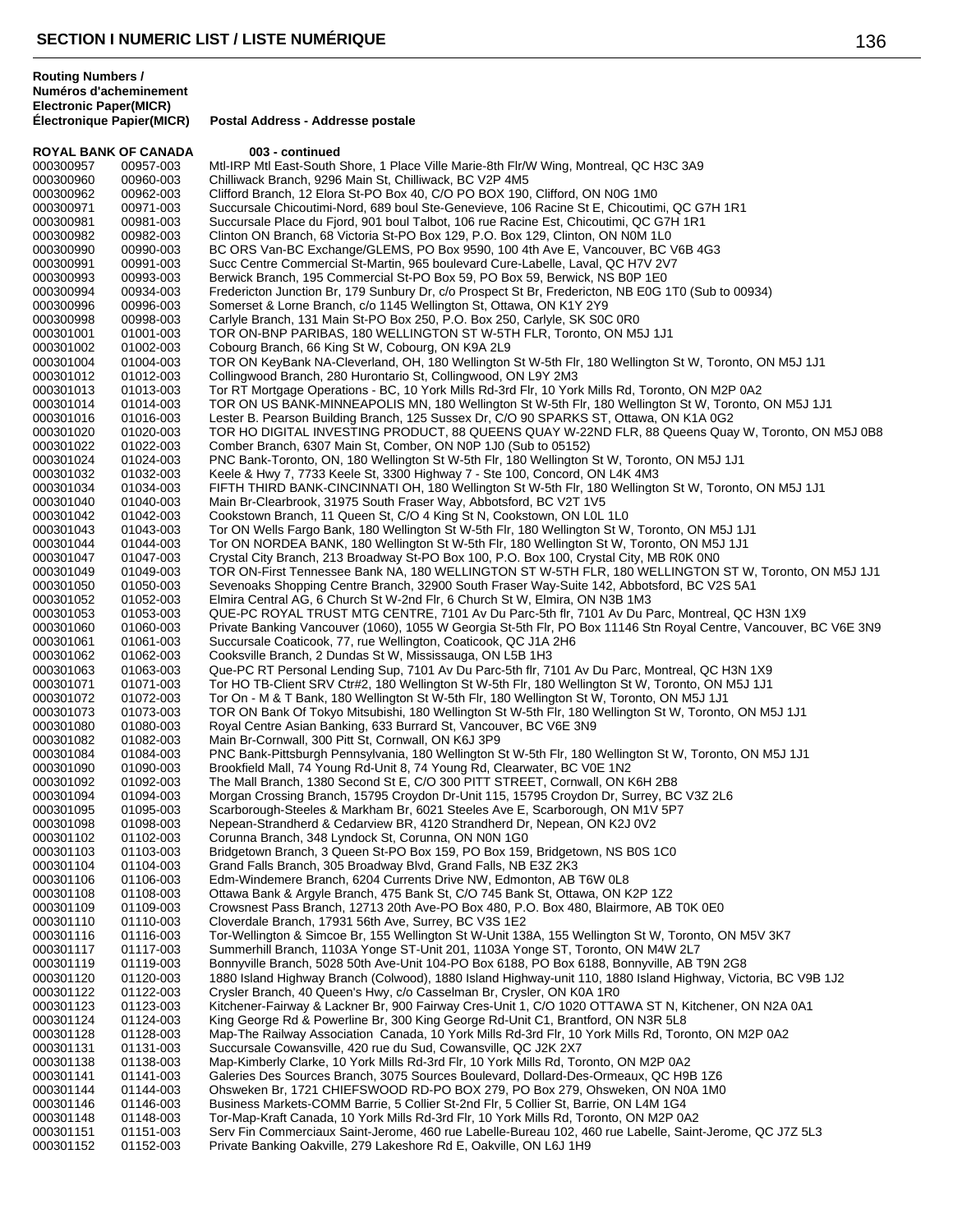| <b>ROYAL BANK OF CANADA</b> |                        | 003 - continued                                                                                                                                                                                      |
|-----------------------------|------------------------|------------------------------------------------------------------------------------------------------------------------------------------------------------------------------------------------------|
| 000301154                   | 01154-003              | Scott Road Crossing, 7956 120th Street, Surrey, BC V3W 3N2                                                                                                                                           |
| 000301157                   | 01157-003              | Map-Bayer, 10 York Mills Rd-3rd Flr, 10 York Mills Rd, Toronto, ON M2P 0A2                                                                                                                           |
| 000301159                   | 01159-003              | Alberta Aboriginal Business, 16909 103A Ave NW, Edmonton, AB T5P 4Y5                                                                                                                                 |
| 000301162                   | 01162-003              | Guelph Business Banking Ctr, 74 Wyndham St N-2nd Flr, 74 Wyndham St N, Guelph, ON N1H 4E6                                                                                                            |
| 000301176                   | 01176-003              | *CSM* Met Life-Regular Pap Returns, 99 Bank St, c/o RB-Bank & Queen, Ottawa, ON K1P 5K4                                                                                                              |
| 000301177                   | 01177-003              | Dauphin Branch, 202 Main St N, P.O. Box 553, Dauphin, MB R7N 1C4                                                                                                                                     |
| 000301182                   | 01182-003              | Dundas & Dixie Branch, 1370 Dundas St E-Unit 14, 4141 Dixie Rd, Mississauga, ON L4W 1V5                                                                                                              |
| 000301186                   | 01186-003              | *CSM* Met Life-Voluntary Group Retrn, 99 Bank St, c/o RB-Bank & Queen, Ottawa, ON K1P 5K4                                                                                                            |
| 000301187                   | 01187-003              | Deloraine Branch, 102 North Railway Ave-PO Box 548, P.O. Box 548, Deloraine, MB R0M 0M0                                                                                                              |
| 000301194                   | 01194-003              | Ottawa Staff Mortgages, 10 York Mills Rd-3rd Flr, 10 York Mills Rd, Toronto, ON M2P 0A2                                                                                                              |
| 000301196                   | 01196-003              | REAL ESTATE/HEALTH CARE CFS, 90 Sparks St, Ottawa, ON K1P 5T6                                                                                                                                        |
| 000301200                   | 01200-003              | North Rd & Lougheed Branch, 439 North Rd, Coquitlam, BC V3K 3V9                                                                                                                                      |
| 000301201<br>000301202      | 01201-003              | Les Promenades du Boulevard Branch, 1300 Wallberg Boulevard, Dolbeau-Mistassini, QC G8L 3L8<br>Private Banking Thunder Bay, 1159 Alloy Dr-Suite 101, c/o Alloy Drive Branch, Thunder Bay, ON P7B 6M8 |
| 000301206                   | 01202-003<br>01206-003 | Tor CB Indirect Lending External, 320 Front St W-6th Flr, 320 Front St W, Toronto, ON M5V 3B6                                                                                                        |
| 000301211                   | 01211-003              | 3610 St. Jean Boulevard Branch, 3610 St Jean Blvd, Dollard-Des-Ormeaux, QC H9G 1X1                                                                                                                   |
| 000301213                   | 01213-003              | Bridgewater Br, 565 King St, Bridgewater, NS B4V 2W6                                                                                                                                                 |
| 000301214                   | 01214-003              | Harvey Branch, 1941 Route 3, Harvey Station, NB E6K 1K3                                                                                                                                              |
| 000301216                   | 01216-003              | Wellington & McCormick Branch, 1145 Wellington St, Ottawa, ON K1Y 2Y9                                                                                                                                |
| 000301220                   | 01220-003              | Alliston Br, 4 King St N-Unit#1, Alliston, ON L9R 1L9                                                                                                                                                |
| 000301222                   | 01222-003              | Drayton Branch, 23 Main St-PO Box 250, 23 Main St, Drayton, ON N0G 1P0                                                                                                                               |
| 000301224                   | 01224-003              | Kitchener-Ira Needles & Highland Br, 235 Ira Needles Blvd-Unit E, 235 Ira Needles Blvd, Kitchener, ON N2N 0B2                                                                                        |
| 000301230                   | 01230-003              | Aurora-Yonge & Edward Br, 14785 Yonge St-Unit 101, C/O 15408 Yonge St, Aurora, ON L4G 1N1                                                                                                            |
| 000301236                   | 01236-003              | Strathroy Business Banking, 38 Front St W-2nd Flr, 38 Front St W, Strathroy, ON N7G 1X5                                                                                                              |
| 000301240                   | 01240-003              | Como Lake Village Shopping Centre Br, 1960 Como Lake Ave-Unit 166, 1962 Como Lake Ave, Coquitlam, BC V3J 3R3                                                                                         |
| 000301241                   | 01241-003              | Gatineau-Serv Fin Commerci Outaouais, 1100 Boul Maloney Ouest, Gatineau, QC J8T 6G3                                                                                                                  |
| 000301242                   | 01242-003              | Dryden Branch, 40 King St-PO Box 69, P.O. Box 69, Dryden, ON P8N 2Y7                                                                                                                                 |
| 000301248                   | 01248-003              | Milton-Derry & Bronte Br, 6911 Derry Rd-Unit 1, 6911 Derry Rd, Milton, ON L9T 7H5                                                                                                                    |
| 000301252                   | 01252-003              | Dubreuilville Branch, 23 Pine St (General Delivery), C/O 72 Broadway Ave, Wawa, ON P0S 1B0 (Sub to 07722)                                                                                            |
| 000301256                   | 01256-003              | Barrie-Bayfield & Heather Br, 405 Bayfield St, Barrie, ON L4M 3C5                                                                                                                                    |
| 000301259                   | 01259-003              | Northland Plaza Br, 4820 Northland Dr NW-Suite 220, 4820 Northland Dr NW, Calgary, AB T2L 2L3                                                                                                        |
| 000301260                   | 01260-003              | Coquitlam Centre Branch, 2885 Barnet Hwy-Unit 110, 2885 Barnet Hwy, Coquitlam, BC V3B 1C1                                                                                                            |
| 000301262                   | 01262-003              | Dundas Branch, 70 King St W, Dundas, ON L9H 1T8                                                                                                                                                      |
| 000301264                   | 01264-003              | Westwind Place Branch, 800 Fairville Blvd, Saint John, NB E2M 5T4                                                                                                                                    |
| 000301265                   | 01265-003              | Tor-Dundas & Parliament Br, 480 Dundas St E, Toronto, ON M5A 2C4                                                                                                                                     |
| 000301271                   | 01271-003              | Dorval Shopping Centre Branch, 316 Dorval Avenue, Dorval, QC H9S 3H7                                                                                                                                 |
| 000301277                   | 01277-003              | WPG HO GS C/M Services&Support Winn, 220 Portage Ave-2nd Flr, 180 WELLINGTON ST W, Toronto, ON M5J 1J1                                                                                               |
| 000301278                   | 01278-003              | Sumas Mountain Village, 2288 Whatcom Rd, Abbotsford, BC V3G 0C1                                                                                                                                      |
| 000301279                   | 01279-003              | Foothills Industrial Park Branch, 3711 61st Ave SE, c/o BBC Calgary Foothills, Calgary, AB T2C 1V5                                                                                                   |
| 000301280<br>000301282      | 01280-003<br>01282-003 | Comox Valley Branch, 1015 Ryan Rd, Courtenay, BC V9N 3R6<br>Dunnville Branch, 163 Queen St, Dunnville, ON N1A 1H6                                                                                    |
| 000301284                   | 01284-003              | Tor-Map-Abitibibowater, 10 York Mills Rd-3rd Flr, 10 York Mills Rd, Toronto, ON M2P 0A2                                                                                                              |
| 000301288                   | 01288-003              | Beaumont Branch, 6304 50th Street, Beaumont, AB T9X 0B6                                                                                                                                              |
| 000301291                   | 01291-003              | N York-Sheppard & Rean, 27 Rean Drive, Toronto, ON M2K 0A6                                                                                                                                           |
| 000301292                   | 01292-003              | Harwood & Westney Branch, 955 Westney Rd S-Unit 2, C/O 320 Harwood Ave S, Ajax, ON L1S 3C2                                                                                                           |
| 000301296                   | 01296-003              | Stoney Creek Bus Bkg Ctr, 100 King St W-8th Flr/Stelco Tower, Hamilton, ON L8P 1A2                                                                                                                   |
| 000301297                   | 01297-003              | Canmore Branch, 1000 Railway Ave, Canmore, AB T1W 1P4                                                                                                                                                |
| 000301299                   | 01299-003              | Mtl Sd-Close Account, 630 Rene Levesque Blvd W-6th Flr, 630 Rene Levesque Blvd W, Montreal, QC H3B 1S6                                                                                               |
| 000301300                   | 01300-003              | Cranbrook-Kootenays Comm Market, 2 Cranbrook St N-2nd Flr, 2 Cranbrook St N, Cranbrook, BC V1C 3P6                                                                                                   |
| 000301302                   | 01302-003              | Durham Branch, 108 Garafraxa St S-PO Box 300, PO Box 300, Durham, ON N0G 1R0                                                                                                                         |
| 000301304                   | 01304-003              | Map-BC Hydro, 10 York Mills Rd-3rd Flr, 10 York Mills Rd, Toronto, ON M2P 0A2                                                                                                                        |
| 000301306                   | 01306-003              | Brampton-Miss Rd & Williams Pkwy Br, 9495 Mississauga Rd, Brampton, ON L6X 0Z8                                                                                                                       |
| 000301307                   | 01307-003              | Munroe & London Branch, 517 London St, C/O 1532 REGENT AVE W, Winnipeg, MB R2K 2Z4                                                                                                                   |
| 000301309                   | 01309-003              | McKnight Village Branch, 5445 Falsbridge Dr NE, Calgary, AB T3J 3C7                                                                                                                                  |
| 000301312                   | 01312-003              | Lynden Road Branch, 95 Lynden Rd, 95 Lynden Road, Brantford, ON N3R 7J9                                                                                                                              |
| 000301314                   | 01314-003              | Map-Siemens Canada Limited, 10 York Mills Rd-3rd Flr, 10 York Mills Rd, Toronto, ON M2P 0A2                                                                                                          |
| 000301316                   | 01316-003              | Kozlov "Cashless" Personal Bkg Ctr, 400 Bayfield St, 128 Wellington St W, Barrie, ON L4N 8J6                                                                                                         |
| 000301317                   | 01317-003              | Winnipeg Manitoba Mortgage Operation, 220 Portage Ave-11th Flr, 180 Wellington St W, Winnipeg, MB R3C 0A5                                                                                            |
| 000301322                   | 01322-003              | Dutton Branch, 206 Currie Rd-PO Box 10, P.O. Box 10, Dutton, ON N0L 1J0                                                                                                                              |
| 000301323                   | 01323-003              | Cheticamp Branch, 15374 Cabot Trail Rd-PO Box 70, PO Box 70, Cheticamp, NS B0E 1H0                                                                                                                   |
| 000301324<br>000301325      | 01324-003<br>01325-003 | CN Terminal Building Branch, 1234 Main St, c/o Mountain Road Br, Moncton, NB E1C 1H7<br>Chestermere AB Branch, 5269 Memorial Drive SE, Calgary, AB T2A 4V1                                           |
| 000301326                   | 01326-003              | Westgate Shopping Centre Branch, 1309 Carling Ave, Ottawa, ON K1Z 7L3                                                                                                                                |
| 000301328                   | 07818-003              | Climax Branch, c/o 304 Centre St, PO Box 699, Shaunavon, SK S0N 2M0 (Sub to 07818)                                                                                                                   |
| 000301331                   | 01331-003              | Que Hdg Montreal Br Coupon Dept, 1 Place Ville Marie, Montreal, QC H3C 3B5                                                                                                                           |
| 000301332                   | 01332-003              | ON Algoma (Sudbury) Comm, 602 Queen St E-2nd Flr, 602 Queen St E, Sault Ste Marie, ON P6A 2A4                                                                                                        |
| 000301334                   | 01334-003              | Woodbine & 16th Br, 9231 Woodbine Ave, Markham, ON L3R 0K1                                                                                                                                           |
| 000301336                   | 01336-003              | London at Heritage Station Branch, 8835 Macleod Trail SW-Unit 515, 8835 Macleod Trail SW, Calgary, AB T2H 0M2                                                                                        |
| 000301341                   | 01341-003              | Succursale Drummondville, 1125, Boulevard St. Joseph, Drummondville, QC J2C 2C8                                                                                                                      |
| 000301342                   | 01342-003              | Elliot Lake Branch, 2 Saskatchewan Rd, Elliot Lake, ON P5A 1Z1                                                                                                                                       |
| 000301344                   | 01344-003              | Map-Syngenta Crop Protect Canada Inc, 10 York Mills Rd-3rd Flr, 10 York Mills Rd, Toronto, ON M2P 0A2                                                                                                |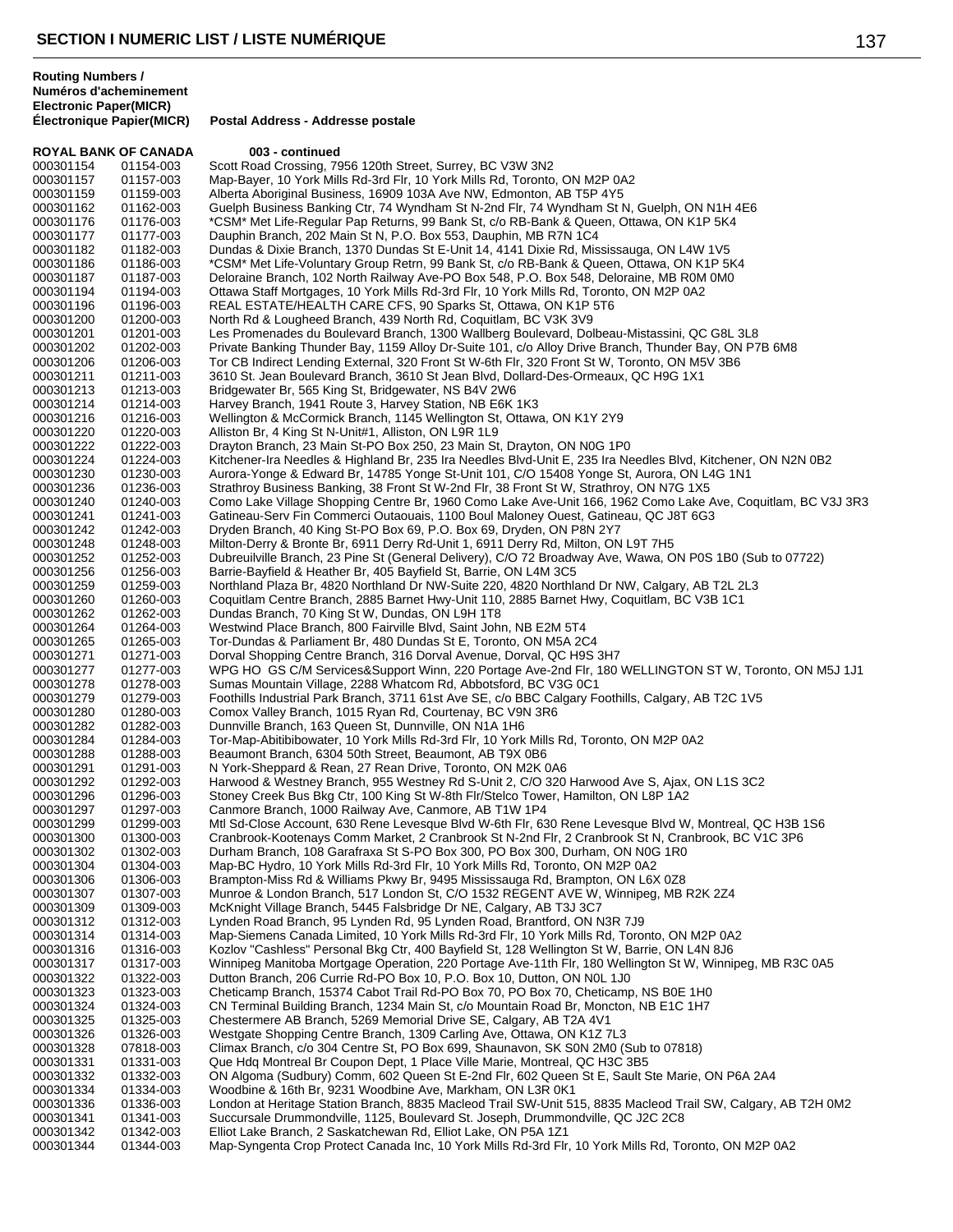**Électronique Papier(MICR) Postal Address - Addresse postale**

| <b>ROYAL BANK OF CANADA</b> |                        | 003 - continued                                                                                                                                                                                                             |
|-----------------------------|------------------------|-----------------------------------------------------------------------------------------------------------------------------------------------------------------------------------------------------------------------------|
| 000301352                   | 01352-003              | Callander Branch, 5 Main St N, Callander, ON P0H 1H0                                                                                                                                                                        |
| 000301354                   | 01354-003              | Map-Ciba Specialty Chemicals, 10 York Mills Rd-3rd Flr, 10 York Mills Rd, Toronto, ON M2P 0A2                                                                                                                               |
| 000301356<br>000301357      | 01356-003<br>01357-003 | Private Banking London, 148 FULLARTON STREET 18TH FLOOR, 148 FULLARTON STREET, London, ON N6A 5P3<br>Northdale Shopping Centre Branch, 963 Henderson Hwy, Winnipeg, MB R2K 2M3                                              |
| 000301360                   | 01360-003              | Main Br-Cranbrook, 2 Cranbrook St, Cranbrook, BC V1C 3P6                                                                                                                                                                    |
| 000301362                   | 01362-003              | Elmira Branch, 6 Church St W, Elmira, ON N3B 1M3                                                                                                                                                                            |
| 000301371                   | 01371-003              | Keynote Branch, 209 11th Ave SE, C/O 255 5TH AVE SW, Calgary, AB T2G 0X9                                                                                                                                                    |
| 000301372                   | 01372-003              | Kings Heights Branch, 1000 Market St SE, Airdrie, AB T4A 0K9                                                                                                                                                                |
| 000301374                   | 01374-003              | Main Br Moncton Blue Cross Ctr, 644 Main Street-Suite 124, 644 Main St, Moncton, NB E1C 1E2                                                                                                                                 |
| 000301380<br>000301384      | 01380-003<br>01384-003 | Tor ON-Fairview Mall Branch, 1800 Sheppard Ave E-Unit 2105/Box 41, 1800 Sheppard Ave E, North York, ON M5J 4Y6<br>Mtl Sd BSC Commercial Coll Prog, 7101 AV DU PARC-5TH FLR, 7101 AV DU PARC, Montreal, QC H3N 1X9           |
| 000301386                   | 01386-003              | Ottawa Business Service Centre, 90 Sparks St, Ottawa, ON K1P 5T6                                                                                                                                                            |
| 000301388                   | 01388-003              | Grasslands Branch, 4640 Gordon Rd, Regina, SK S4W 0B7                                                                                                                                                                       |
| 000301398                   | 01398-003              | AB Commercial Mortgages (Stand Alone, 335 8th Ave SW-3rd Flr, c/o RBC Commercial Mortgages, Calgary, AB T2P 1C9                                                                                                             |
| 000301402                   | 01402-003              | Embro Branch, 112 Commissioner St-PO Box 40, P.O. Box 40, Embro, ON N0J 1J0                                                                                                                                                 |
| 000301405                   | 01405-003              | IRP KINGSTON/KAWARTHA, 6880 FINANCIAL DR-6TH FLR/TWR 2, 6880 Financial Dr-6TH FLR, Mississauga, ON L5N 7Y5                                                                                                                  |
| 000301411<br>000301412      | 01411-003<br>01412-003 | Succursale Centre Comm. Duvernay, 3100 Boul Concorde, Duvernay, QC H7E 2B8<br>Spadina & Lonsdale Br, 414 Spadina Rd (Forest Hill Village), Toronto, ON M5P 2W2                                                              |
| 000301413                   | 01413-003              | MAP-CNLA, 10 York Mills Rd-3rd Flr, 10 York Mills Rd, Toronto, ON M2P 0A2                                                                                                                                                   |
| 000301417                   | 01417-003              | Map-Dow Chemical Canada Inc, 10 York Mills Rd-3rd Flr, 10 York Mills Rd, Toronto, ON M2P 0A2                                                                                                                                |
| 000301420                   | 01420-003              | Vedder Crossing Plaza, 6014 Vedder Rd-Unit 23, 6014 Vedder Rd, Chilliwack, BC V2R 5M4                                                                                                                                       |
| 000301421                   | 01421-003              | IRP WINDSOR KENT CTY, 6880 FINANCIAL DR-6TH FLR/TWR 2, 6880 Financial Dr-6TH FLR, Mississauga, ON L5N 7Y5                                                                                                                   |
| 000301422                   | 01422-003              | Embrun Branch, 936 Notre Dame St-PO Box 10, P.O. Box 10, Embrun, ON K0A 1W0                                                                                                                                                 |
| 000301426                   | 01426-003              | NS MRep Sales Manager, 5161 George St-Main Flr, 5161 George St, Halifax, NS B3J 1M7                                                                                                                                         |
| 000301429<br>000301430      | 01429-003<br>01430-003 | Blairmore Branch, 111 Betts Ave - BLDG D, 111 Betts Ave, Saskatoon, SK S7M 1L2<br>Lakewood Branch, c/o 154 1st Ave S, Saskatoon, SK S7K 1K2                                                                                 |
| 000301431                   | 01431-003              | IRP-North Bay/Barrie/Muskoka, 6880 FINANCIAL DR-6TH FLR/TWR 2, 6880 Financial Dr-6TH FLR, Mississauga, ON L5N 7Y5                                                                                                           |
| 000301433                   | 01433-003              | Church Point Branch, 1729 Highway 1, Church Point, NS B0W 1M0                                                                                                                                                               |
| 000301434                   | 01434-003              | Mountain Road Branch, 719 Mountain Rd, Moncton, NB E1C 2P4                                                                                                                                                                  |
| 000301436                   | 01436-003              | Gates of Walden Branch, 600 151 Walden Gate SE, Calgary, AB T2X 0R2                                                                                                                                                         |
| 000301437                   | 01437-003              | Erickson Branch, 34 Main St-PO Box 10, C/O PO Box 840, Erickson, MB R0J 0P0                                                                                                                                                 |
| 000301439<br>000301440      | 01439-003<br>01440-003 | Brooks Branch, 220 2nd St W-PO Box 40, 220 2nd St W, Brooks, AB T0J 0J0<br>Creston Branch, 1008 Canyon St-PO Box 1089, P.O. Box 1089, Creston, BC V0B 1G0                                                                   |
| 000301442                   | 01442-003              | Erin Branch, 152 Main St, PO BOX 70, Erin, ON N0B 1T0                                                                                                                                                                       |
| 000301452                   | 01452-003              | *CSM* Federal Trust Company, 20 King St W-7th Flr, 20 King St W, Toronto, ON M5H 1C4                                                                                                                                        |
| 000301453                   | 01453-003              | Queensway & Parklawn Branch, 515 The Queensway, Etobicoke, ON M8Y 1J6                                                                                                                                                       |
| 000301454                   | 01434-003              | Professional Arts Building Br, 100 Arden St, PO Box 685, Moncton, NB E1C 2P4 (Sub to 01434)                                                                                                                                 |
| 000301457                   | 01457-003              | NO 3 Road & Cambie Road Branch, 4000 No 3 Rd-Unit 110, 4000 No 3 Rd, Richmond, BC V6X 0J8                                                                                                                                   |
| 000301458<br>000301460      | 01458-003<br>01460-003 | Fremont Village Branch, 871 Village Dr, Port Coquitlam, BC V3B 0G9<br>High Street Branch, 3122 MT Lehman Rd-Unit J100, 3122 MT Lehman Rd, Abbotsford, BC V2T 0C5                                                            |
| 000301461                   | 01461-003              | Albany Shopping Centre Branch, 12704 167 Ave NW, Edmonton, AB T6V 1J6                                                                                                                                                       |
| 000301462                   | 01462-003              | North Bay Business Banking Centre, 925 Stockdale Rd-2nd Flr, 925 Stockdale Rd - 2nd Flr, North Bay, ON P1B 9N5                                                                                                              |
| 000301472                   | 01472-003              | Essex Branch, 161 Talbot Street North, 161 Talbot St N, Essex, ON N8M 2Y3                                                                                                                                                   |
| 000301482                   | 01482-003              | Espanola Branch, 115 Tudhope Street, 115 Tudhope St, Espanola, ON P0P 1C0                                                                                                                                                   |
| 000301486                   | 01486-003              | Sunridge Branch, 2929 Sunridge Way NE-Unit 500, 2929 Sunridge Way NE, Calgary, AB T1Y 7K7                                                                                                                                   |
| 000301489<br>000301492      | 01489-003<br>01492-003 | HO Calgary Leasing Center, 335 8th Ave SW-5th Flr, P.O. Box 2534, Calgary, AB T2P 2N5<br>Exeter Branch, 226 Main St S-PO Box 2406, 226 Main St S, Exeter, ON N0M 1S7                                                        |
| 000301496                   | 01496-003              | SWO CENTRAL AG, 6 CHURCH ST W-2ND FLR, 6 CHURCH ST W, Elmira, ON N3B 1M3                                                                                                                                                    |
| 000301499                   | 01499-003              | Clearing Dept - QPC, 650 BRIDGE ST, Montreal, QC H3K 3K9                                                                                                                                                                    |
| 000301504                   | 01504-003              | New West Station Branch, 800 Carnarvon St-Unit 240, 800 Carnarvon St, New Westminster, BC V3M 0G3                                                                                                                           |
| 000301506                   | 01506-003              | Metro Halifax MS SM Expenses, 1871 Hollis St-Suite 700, 1871 Hollis St, Halifax, NS B3J 0C3                                                                                                                                 |
| 000301509                   | 01509-003              | Beddington Heights Branch, 8220 Centre St N E, Calgary, AB T3K 1J7                                                                                                                                                          |
| 000301511<br>000301514      | 01511-003<br>01514-003 | PVM Specialized (Mtl)-CFS, 1 Place Ville Marie-Concourse, Montreal, QC H3B 3Y1<br>STD LN SERV CTR - GREATER TORONTO, 88 Queens Quay West 17th floor, PO Box 4700, Toronto, ON M5J 0B8                                       |
| 000301517                   | 01517-003              | 139 Rideau St Branch, 139 Rideau St, Ottawa, ON K1N 5X4                                                                                                                                                                     |
| 000301519                   | 01519-003              | MS MARKHAM / AJAX /PICKERING, 6880 Financial Dr-6th Flr/Twr 2, 6880 Financial Dr, Mississauga, ON L5N 7Y5                                                                                                                   |
| 000301521                   | 01521-003              | Ontario IRP Sales Manager-J, 1159 Alloy Dr-Suite 101, 1159 Alloy Dr, Thunder Bay, ON P7B 6M8                                                                                                                                |
| 000301522                   | 01522-003              | Fenwick Branch, 795 Canboro Rd-PO Box 158, C/O 33-35 HWY 20 E, Fenwick, ON L0S 1C0                                                                                                                                          |
| 000301523                   | 01523-003              | Mtl QC-IRP South Shore, 1 Place Ville Marie-8th Flr/S Wing, Montreal, QC H3C 3A9                                                                                                                                            |
| 000301525<br>000301526      | 01525-003<br>01526-003 | Miss ON IRP-Greater Hamilton, 6880 FINANCIAL DR-6TH FLR/TWR 2, 6880 Financial Dr-6TH FLR, Mississauga, ON L5N 7Y5<br>IRP Toronto North, 6880 FINANCIAL DR-6TH FLR/TWR 2, 6880 Financial Dr-6TH FLR, Mississauga, ON L5N 7Y5 |
| 000301529                   | 01529-003              | IRP MARKHAM EAST, 6880 FINANCIAL DR-6TH FLR/TWR 2, 6880 Financial Dr-6TH FLR, Mississauga, ON L5N 7Y5                                                                                                                       |
| 000301531                   | 01531-003              | MREP QUEBEC/MAURICIE, 1 Place Ville Marie-8th Flr/S Wing, Montreal, QC H3C 3A9                                                                                                                                              |
| 000301532                   | 01532-003              | Oak Park Branch, 309 Hays Blvd, Oakville, ON L6H 6Z3                                                                                                                                                                        |
| 000301536                   | 01536-003              | IRP EAST TORONTO, 6880 FINANCIAL DR-6TH FLR/TWR 2, 6880 Financial Dr-6TH FLR, Mississauga, ON L5N 7Y5                                                                                                                       |
| 000301542                   | 01542-003              | Fergus Br, 100 St Andrew St E, 100 St. Andrew St East, Fergus, ON N1M 1P8                                                                                                                                                   |
| 000301543<br>000301544      | 01543-003<br>01544-003 | Clarks Harbour Branch, 2732 Main St-PO Box 39, PO Box 39, Clarks Harbour, NS B0W 1P0<br>Miramichi Main Branch, 335 Pleasant St-PO Box 396, PO Box 396, Miramichi, NB E1V 3M5                                                |
| 000301548                   | 01548-003              | Craik SK Branch, 201 3rd St-PO Box 390, P.O. Box 390, Craik, SK S0G 0V0                                                                                                                                                     |
| 000301549                   | 01549-003              | 3810 Bow Trail South West Branch, 3810 Bow Trail S W, Calgary, AB T3C 2E7                                                                                                                                                   |
| 000301550                   | 01550-003              | VCR BC LOWER MAINLAND KBI, 1055 W GEORGIA ST-4TH FLR, 1055 W GEORGIA ST, Vancouver, BC V6E 3S5                                                                                                                              |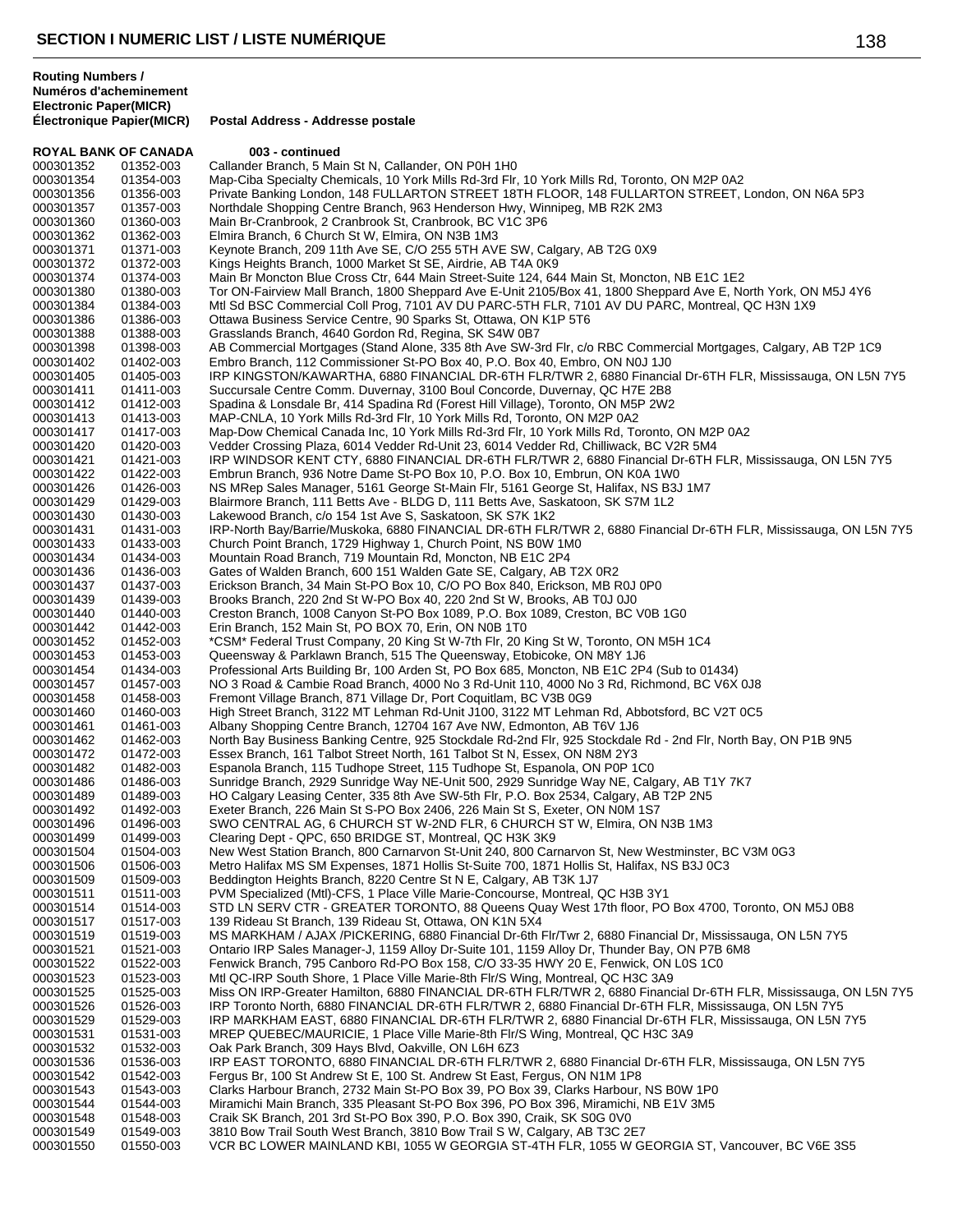**Électronique Papier(MICR) Postal Address - Addresse postale**

| <b>ROYAL BANK OF CANADA</b> |                        | 003 - continued                                                                                                                                                                     |
|-----------------------------|------------------------|-------------------------------------------------------------------------------------------------------------------------------------------------------------------------------------|
| 000301552                   | 01552-003              | Fisherville Branch, 8 Erie Ave N-PO Box 70, 8 Erie Ave N, Fisherville, ON N0A 1G0                                                                                                   |
| 000301554                   | 01554-003              | Hemlock Square Branch, 9 Peakview Way, Halifax, NS B3M 0G2                                                                                                                          |
| 000301555                   | 01555-003              | QC Sales Manager-Support Group, 1 Place Ville Marie-12th Flr/W Wing, 1 Place Ville Marie, Montreal, QC H3B 4P5                                                                      |
| 000301556                   | 01556-003              | Ott-montreal Rd & Sinclair Br, 2164 Montreal Rd-Unit 5, C/O 585 Montreal RD, Ottawa, ON K1J 1G4                                                                                     |
| 000301560                   | 01560-003              | Okanagan Lake Shopping Centre Br, 525 Highway 97 S-Unit 200, 525 Highway 97 S, Kelowna, BC V1Z 4C9                                                                                  |
| 000301562<br>000301564      | 01562-003              | Fort Erie Br, 67 Jarvis St-PO Box 278, P.O. Box 278, Fort Erie, ON L2A 5M9                                                                                                          |
| 000301567                   | 01564-003<br>01567-003 | King City Branch, 2115 King Rd-Unit 3, 2115 King Rd, King City, ON L7B 1K2<br>Flin Flon Br, 94 Main St, Flin Flon, MB R8A 1N3                                                       |
| 000301569                   | 01569-003              | PSC-Loan Support, 1313-10 th Ave S W, Calgary, AB T3C 3P9                                                                                                                           |
| 000301575                   | 01575-003              | Sheridan Park Branch, 1910 Fowler Dr-Unit A100, 1910 Fowler Dr, Mississauga, ON L5K 0A1                                                                                             |
| 000301576                   | 01576-003              | HO Geographic Units Undstrbtd Finan, 88 Queens Quay W - 9th Flr, 88 Queens Quay W, Toronto, ON M5J 0B8                                                                              |
| 000301581                   | 01581-003              | Succ Les Promenades Gatineau, 1100 Bd Maloney O, Gatineau, QC J8T 6G3                                                                                                               |
| 000301590                   | 01590-003              | VAN BC LOWER MAINLAND BUS SER, 1025 W GEORGIA ST-3RD FLR, 1025 W GEORGIA ST, Vancouver, BC V6E 3N9                                                                                  |
| 000301592                   | 01592-003              | Fort Frances Br, 343 Scott St, P.O. Box 754, Fort Frances, ON P9A 3N1                                                                                                               |
| 000301594                   | 01594-003              | Emerald Hills Shopping Centre Branch, 8005 Emerald Dr-unit 400, 8005 Emerald Dr, Sherwood Park, AB T8H 0P1                                                                          |
| 000301595                   | 01595-003              | IRP CALGARY SOUTH, 100 SOUTHBANK BLVD UNIT 300, 100 SOUTHBANK BLVD, Okotoks, AB T1S 0L3                                                                                             |
| 000301596                   | 01596-003              | ON-HUNTINGTON NATIONAL BANK COLUMBUS, 180 WELLINGTON ST W-5TH FLR, 180 WELLINGTON ST W, Toronto,<br>ON M5J 1J1                                                                      |
| 000301599                   | 01599-003              | Mayfield Pointe West Branch, 16909 103A Ave NW, Edmonton, AB T5P 4Y5                                                                                                                |
| 000301600                   | 01600-003              | Cumberland Branch, 2728 Dunsmuir Ave, c/o Comox Valley Branch, Cumberland, BC V0R 1S0                                                                                               |
| 000301602                   | 01602-003              | Victoria & Syndicate Branch, 620 Victoria Ave E, c/o Arthur & Ford Branch, Thunder Bay, ON P7C 1A9                                                                                  |
| 000301604                   | 01604-003              | Woodlawn & Woolwich Br, 5 Woodlawn Rd W-Unit 105, 5 Woodlawn Rd W, Toronto, ON N1H 1G8                                                                                              |
| 000301614                   | 01614-003              | Clearview Market Square Branch, 71 Clearview Market Way, Red Deer, AB T4P 0N1                                                                                                       |
| 000301616                   | 01616-003              | Cambridge Business Centre, 15 Sheldon Dr, 480 HESPELER ROAD, Cambridge, ON N1R 6R8                                                                                                  |
| 000301622                   | 01622-003              | Main Br- Cambridge, 73 Main St, Cambridge, ON N1R 1V9                                                                                                                               |
| 000301625                   | 01625-003              | IRP EDMONTON NORTH EAST AND AB NORTH, 14155 23 Ave NW, 335 8th Ave SW, Calgary, AB T6R 1N1                                                                                          |
| 000301626<br>000301632      | 01626-003<br>01632-003 | Limebank & Spratt Branch, 4462 Limebank Rd, Ottawa, ON K1V 2N8<br>Cambridge ON-480 Hespeler Rd, 480 Hespeler Rd-Unit A1, 480 Hespeler Rd, Cambridge, ON N1R 7R9                     |
| 000301633                   | 01633-003              | Royal Direct-Winnipeg Centura, 1260 Taylor Ave, Winnipeg, MB R3M 3Y8                                                                                                                |
| 000301635                   | 01635-003              | Hillside Ave & Scott St Branch, 1625 Hillside Ave, Victoria, BC V8T 2C3                                                                                                             |
| 000301639                   | 01639-003              | Cal-Sun Life Plaza Branch, 144 4th Ave SW-Unit 110, 144 4th Ave SW, Calgary, AB T2P 3N4                                                                                             |
| 000301642                   | 01642-003              | Georgetown Branch, 83 Main St S, Georgetown, ON L7G 3E5                                                                                                                             |
| 000301644                   | 01644-003              | Oromocto Personal Banking Centre, 287 Restigouche Rd, Oromocto, NB E2V 2R9                                                                                                          |
| 000301649                   | 01649-003              | IRP SOUTH SURREY / DELTA, 1055 W Georgia St-35th Flr, 1055 W Georgia St, Vancouver, BC V6E 3S5                                                                                      |
| 000301651                   | 01651-003              | Succursale 195, rue Principale, 195, rue Principale, Granby, QC J2G 2V7                                                                                                             |
| 000301652                   | 01652-003              | Map-Halifax Insurance, 10 York Mills Rd-3rd Flr, 10 York Mills Rd, Toronto, ON M2P 0A2                                                                                              |
| 000301654<br>000301655      | 01654-003<br>01655-003 | Plaster Rock Branch, 199 Main St, Plaster Rock, NB E7G 2G8<br>IRP North Shore, 1055 W Georgia St-35th Flr, 1055 W Georgia St, Vancouver, BC V6E 3S5                                 |
| 000301656                   | 01656-003              | Niagara Agriculture, 80 King St-Suite 1, 80 King St, St Catharines, ON L2R 7G1                                                                                                      |
| 000301658                   | 01658-003              | Yonge & Stouffville Rd Branch, 12280 Yonge ST, Richmond Hill, ON L4E 0W5                                                                                                            |
| 000301659                   | 01659-003              | Cambrian at Northmount, 17 728 Northmount Dr NW, Calgary, AB T2K 3K2                                                                                                                |
| 000301661                   | 01661-003              | Van-IRP South Island, 1055 W Georgia St-35th Flr, 1055 W Georgia St, Vancouver, BC V6E 3S5                                                                                          |
| 000301662                   | 01662-003              | Geraldton Branch, 109 Main St-PO Box 460, 109 Main St, Geraldton, ON P0T 1M0                                                                                                        |
| 000301672                   | 01672-003              | Guelph & Mountainview Branch, 232 Guelph St, Georgetown, ON L7G 4B1                                                                                                                 |
| 000301678                   | 01678-003              | Derry & Mclaughlin Rd Branch, 7020 Saint Barbara Blvd, Mississauga, ON L5W 0E6                                                                                                      |
| 000301679                   | 01679-003              | VAN BC REAL EST MIDDLE OFFICE, 1055 W Georgia St-6th Flr, 1055 W Georgia St, Vancouver, BC V6E 3S5                                                                                  |
| 000301680<br>000301682      | 01680-003<br>01682-003 | Dawson Creek Branch, 10324 10th St, Dawson Creek, BC V1G 3T6<br>Goderich Branch, 158 The Square-PO Box 186, P.O. Box 186, Goderich, ON N7A 3Z2                                      |
| 000301693                   | 01693-003              | Royal Direct BCC access - Ontario, 6880 Financial Dr-4th Flr/Twr 2, 4th Fl/Twr 2, Mississauga, ON L5N 7Y5                                                                           |
| 000301697                   | 01697-003              | Churchill Branch, 203 Laverendrye Ave-PO Box 878, P.O. Box 878, Churchill, MB R0B 0E0                                                                                               |
| 000301702                   | 01702-003              | Brant/Elgin Commercial, 95 Lynden Rd-2nd Flr, 95 Lynden Rd, Brantford, ON N3R 7J9                                                                                                   |
| 000301704                   | 01704-003              | Creditview & Sandalwood Branch, 10615 Creditview Rd, Brampton, ON L7A 0T4                                                                                                           |
| 000301705                   | 01705-003              | MTL Mortgage Funding, 7101 Av Du Parc-5th flr, 7101 Av Du Parc, Montreal, QC H3N 1X9                                                                                                |
| 000301707                   | 01707-003              | Miss SD Credit ADJ Dealer Fin-BCPC, 6880 Financial Dr-2nd Flr/Twr 2, 6880 Financial Dr - 2nd Flr, Mississauga, ON L5N 7Y5                                                           |
| 000301708                   | 05714-003              | WOODBINE & GLENWOODS BRANCH, 23564 Woodbine Ave, Keswick, ON L4P 0E2 (Sub to 05714)                                                                                                 |
| 000301710                   | 01710-003              | Queen & Gladstone Branch, 2 Gladstone Ave-Unit 1, 2 Gladstone Ave, Toronto, ON M6J 0B2                                                                                              |
| 000301711<br>000301712      | 01711-003<br>01712-003 | Succursale Le Village Place Cartier, 425, St-Joseph blvd, Gatineau, QC J8Y 3Z8<br>Lakeshore & Hurontario Branch, 1 Hurontario St - Unit 2, 1 Hurontario St, Mississauga, ON L5G 0A3 |
| 000301718                   | 01718-003              | Yonge&Steeles(World on Yonge)Branch, 7163 Yonge St-Unit 109, 7163 Yonge St, Markham, ON L3T 0C6                                                                                     |
| 000301720                   | 01720-003              | Harwood & Bayly Branch, 320 Hardwood Ave S-Unit 4, 320 Hardwood Ave S, Ajax, ON L1S 2J1                                                                                             |
| 000301722                   | 01722-003              | Grand Valley Branch, 43 Main St S, Grand Valley, ON L9W 5S8                                                                                                                         |
| 000301724                   | 01724-003              | Succursale Quartier Dix30, 9090 Leduc Blvd-Suite 110, 9090 Leduc Blvd, Brossard, QC J4Y 0E2                                                                                         |
| 000301728                   | 01728-003              | Queen & Bathurst Branch, 570 Queen St W, Toronto, ON M5V 2B5                                                                                                                        |
| 000301730                   | 01730-003              | 84th Ave & 112th St Branch (Nordel), 11170 84th Ave, Nordel Shopping Centre-11170-84th Av, Delta, BC V4C 2L7                                                                        |
| 000301732                   | 01732-003              | Brant/Lincoln Agriculture, 95 Lynden Rd-2nd Flr, 95 Lynden Rd, Brantford, ON N3R 7J9                                                                                                |
| 000301742                   | 01742-003              | Gravenhurst Branch, 398 Muskoka Rd N, Gravenhurst, ON P1P 1G3                                                                                                                       |
| 000301746<br>000301752      | 01746-003<br>01752-003 | Hamilton Business Banking Centre, 100 King St W-8th Flr/Stelco Tower, Hamilton, ON L8P 1A2<br>Grimsby Square Shopping Centre Br, 24 Livingston Ave, Grimsby, ON L3M 1K7             |
| 000301753                   | 01753-003              | Winnipeg - Sage Creek Branch, 50 Sage Creek Blvd-Unit 200, 50 Sage Creek Blvd, Winnipeg, MB R3X 0J6                                                                                 |
| 000301754                   | 01754-003              | Fredericton Business Markets, 504 Queen St, PO Box 1420, Fredericton, NB E3B 5G1                                                                                                    |
| 000301760                   | 01760-003              | Main Br - Duncan, 395 Trunk Rd, Duncan, BC V9L 2P4                                                                                                                                  |
|                             |                        |                                                                                                                                                                                     |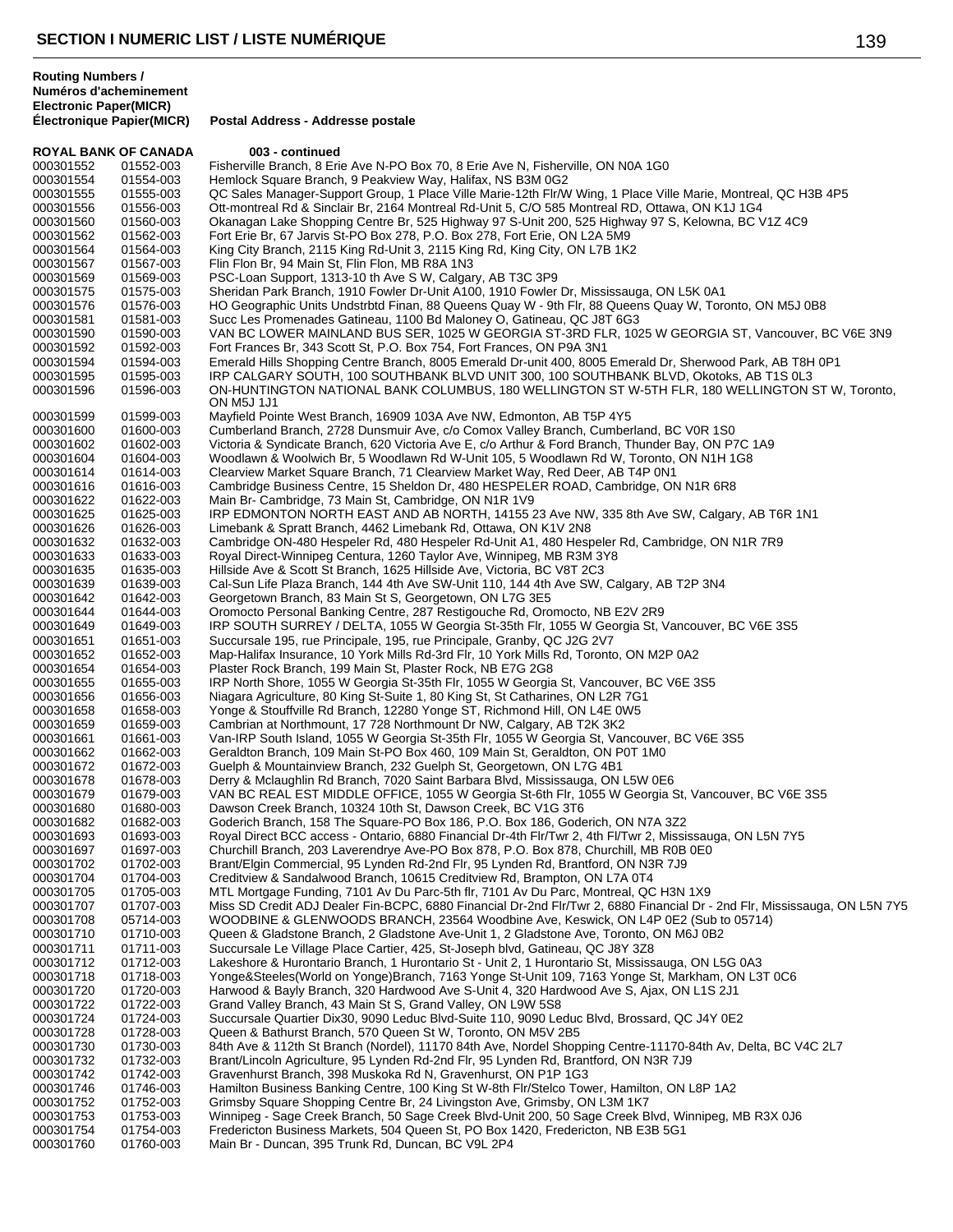| <b>ROYAL BANK OF CANADA</b> |                        | 003 - continued                                                                                                                                                                  |
|-----------------------------|------------------------|----------------------------------------------------------------------------------------------------------------------------------------------------------------------------------|
| 000301762                   | 01762-003              | Main Br-Guelph, 74 Wyndham St N, Guelph, ON N1H 4E6                                                                                                                              |
| 000301763                   | 01763-003              | Main Br Dartmouth, 44 Portland St, Dartmouth, NS B2Y 1H3                                                                                                                         |
| 000301764                   | 01764-003              | Richibucto Branch, 9393 Main St-Unit 1, 9393 Main St, Richibucto, NB E4W 4B6                                                                                                     |
| 000301766                   | 01766-003              | Yonge & Green Lane Branch, 18273 Yonge St, East Gwillimbury, ON L9N 0A2                                                                                                          |
| 000301768                   | 01768-003              | Cut Knife Branch, 114 Broad St-PO Box 160, C/O 1101 101 St, Cut Knife, SK S0M 0N0                                                                                                |
| 000301772                   | 01772-003              | Willow & Silvercreek Branch, 117 Silvercreek Pkwy N, 117 Silvercreek Parkway North, Guelph, ON N1H 3T2                                                                           |
| 000301773                   | 01773-003              | Dundas & Mattawa Branch, 1530 Dundas St E-Unit C4, 1530 Dundas St E, Mississauga, ON L4X 1L4                                                                                     |
| 000301774                   | 01774-003              | Eastern NE Small Business Markets, 644 Main St, PO Box 430, Moncton, NB E1C 1E2                                                                                                  |
| 000301776<br>000301777      | 01776-003<br>01777-003 | BRAMALEA&SANDALWOOD BRANCH, 10555 Bramalea Rd, Brampton, ON L6R 3P4<br>Map-CP Rail, 10 York Mills Rd-3rd Flr, 10 York Mills Rd, Toronto, ON M2P 0A2                              |
| 000301781                   | 01781-003              | Northern NB Sales Manager, 230 Main St, Bathurst, NB E2A 1A8                                                                                                                     |
| 000301783                   | 01783-003              | Fernbank & Terry Fox Branch, 5345 Fernbank Rd, Ottawa, ON K2S 0T7                                                                                                                |
| 000301784                   | 01784-003              | Pine Glen Mall, 121 Pine Glen Road, Pine Glen Mall, Riverview, NB E1B 1V5                                                                                                        |
| 000301790                   | 01790-003              | Gold River BC (No Physical Location), 1290 Shoppers Row, Campbell River, BC V9W 2C8                                                                                              |
| 000301793                   | 01793-003              | Burnside Branch, 202 Brownlow Ave-Ste 200, 202 Brownlow Ave, Dartmouth, NS B3B 1T5                                                                                               |
| 000301796                   | 01796-003              | Richmond BC-Garden City Rd Br, 4791 McClelland Rd-Unit 1605, 4791 McClelland Rd, Richmond, BC V6X 0M5                                                                            |
| 000301802                   | 01802-003              | Hagersville Branch, 30 Main St S-PO Box 70, PO Box 70, Hagersville, ON N0A 1H0                                                                                                   |
| 000301810                   | 01810-003              | Esquimalt Br, 1153 Esquimalt Rd-Unit 15, 1153 Esquimalt Rd, Victoria, BC V9A 3N7                                                                                                 |
| 000301818                   | 01818-003              | RB Cross Sales Back Office Operation, 320 Front St W-6th Flr, 320 Front St W, Toronto, ON M5V 3B6                                                                                |
| 000301819                   | 01819-003              | 9919 Fairmount Drive S.E. Branch, 9919 Fairmount Dr SE, Calgary, AB T2J 0S3                                                                                                      |
| 000301822                   | 01822-003              | LLoyd D Jackson Square Branch, 100 King St W/Stelco Tower, Stelco Tower, Hamilton, ON L8P 1A2                                                                                    |
| 000301824                   | 01824-003              | Liberty Village Branch, 51 Hanna Ave-Unit 1, 51 Hanna Ave, Toronto, ON M6K 3N7                                                                                                   |
| 000301826                   | 01826-003              | Greater Hamilton Commercial, 100 King St W - 8th Flr, 100 King St W-8th Flr, Hamilton, ON L8P 1A2                                                                                |
| 000301827                   | 01827-003              | Pembina & Oakenwald Br, 1300 Pembina Hwy, Winnipeg, MB R3T 2B4                                                                                                                   |
| 000301831                   | 01831-003              | Chambly & Benoit Branch, 2068 chemin De Chambly, Longueuil, QC J4J 3Y7                                                                                                           |
| 000301833                   | 01833-003              | Cole Harbour Branch, 1022 Cole Harbour Rd, Dartmouth, NS B2V 1E7                                                                                                                 |
| 000301834                   | 01834-003              | Mountainash & Bovaird Branch, 51 Mountainash Rd-Unit 1, 51 Mountainash Rd, Brampton, ON L6R 1W4                                                                                  |
| 000301836                   | 01836-003              | Succursale La Prairie, 215 Boul Taschereau, La Prairie, QC J5R 4H9                                                                                                               |
| 000301842                   | 01842-003              | Queen & Chinguacousy branch, 8978 Chinguacousy Rd, Brampton, ON L6Y 5X6                                                                                                          |
| 000301851<br>000301852      | 01851-003<br>01852-003 | Place Longueuil Branch, 825 St-Laurent West-Unit 41, 825 St-Laurent West, Longueuil, QC J4K 2V1<br>Comml Mkts-Mississauga (Mail Trans), 25 Milverton Dr, Mississauga, ON L5R 3G2 |
| 000301854                   | 01854-003              | Royal Direct Moncton OCC Access, 1111 ST GEORGE BLVD-1ST FLR, 1111 ST GEORGE BLVD, Moncton, NB E1E 0J7                                                                           |
| 000301860                   | 01860-003              | Fort St James Branch, 374C STUART DR W, Fort St James, BC V0J 1P0                                                                                                                |
| 000301862                   | 01942-003              | Barton & Wentworth Br, 460 Barton St E, c/o 1227 Barton St E, Hamilton, ON L8H 7J3 (Sub to 01942)                                                                                |
| 000301869                   | 01869-003              | AB&T Map Mtgs, 335 8th Ave SW-24th Flr, 335 8th Ave SW, Calgary, AB T2P 1C9                                                                                                      |
| 000301871                   | 01871-003              | Private Banking Montreal, 1 Place Ville Marie-Suite 600, Montreal, QC H3B 1Z5                                                                                                    |
| 000301872                   | 01872-003              | Centennial Parkway Br, 163 Centennial Pkwy N, c/o 917 Queenston Rd., Stoney Creek, ON L8G 1B8                                                                                    |
| 000301873                   | 01873-003              | Shopping Centre Br, 66 Wyse Rd, 44 Portland St, Dartmouth, NS B2Y 1H3                                                                                                            |
| 000301874                   | 01874-003              | Sackville Branch, 103 Main St, Sackville, NB E4L 4B1                                                                                                                             |
| 000301878                   | 01878-003              | Delisle Branch, 300 First St W-PO Box 70, P.O. Box 70, Delisle, SK S0L 0P0                                                                                                       |
| 000301879                   | 01879-003              | Glamorgan Shopping Centre Branch, 3919A Richmond Rd SW, Calgary, AB T3E 4P2                                                                                                      |
| 000301882<br>000301891      | 01882-003<br>01891-003 | Concession & Summit Branch, 555 Concession Street, C/O 752 Upper James St, Hamilton, ON L8V 1A8<br>Succursale 4977 Jean-Talon O, 4977 Rue Jean-Talon O, Montreal, QC H4P 1W7     |
| 000301892                   | 01892-003              | *CSM* Pilot Insurance, 2346 Yonge St, Toronto, ON M4P 2E6                                                                                                                        |
| 000301894                   | 01894-003              | Longworth & SCUGOG Branch, 680 Longworth Ave-Unit 6, 680 Longworth Ave, Bowmanville, ON L1C 0M9                                                                                  |
| 000301901                   | 01901-003              | Succursale Joliette, 375 Manseau Blvd, Joliette, QC J6E 3C9                                                                                                                      |
| 000301902                   | 01952-003              | Delta Branch, 2132 King St E, Hamilton, ON L8K 1W6 (Sub to 01952)                                                                                                                |
| 000301904                   | 01904-003              | Quispamsis NB Branch, 169 Hampton Rd, Quispamsis, NB E2E 2R3                                                                                                                     |
| 000301907                   | 01907-003              | Tor-Map-Wealth Mgmt-Can (RT), 10 York Mills Rd-3rd Flr, 10 York Mills Rd, Toronto, ON M2P 0A2                                                                                    |
| 000301908                   | 01908-003              | BBC-Calgary Foothills, 3711 61st Ave SE, Calgary, AB T2C 1V5                                                                                                                     |
| 000301920                   | 01920-003              | Fort St John Branch, 10312 100 St, Fort St John, BC V1J 3Z1                                                                                                                      |
| 000301922                   | 01922-003              | Gage & Mohawk Branch, 810 Upper Gage Ave, Hamilton, ON L8V 4L8                                                                                                                   |
| 000301931                   | 01931-003              | Succursale Place Centre Ville, 3880 Boul Harvey, 3750 boul du Royaume, Jonguiere, QC G7X 0A4                                                                                     |
| 000301932                   | 01932-003              | SB Kingston Quinte, 65 Princess St-2nd Floor, 65 Princess St, Kingston, ON K7L 1A6                                                                                               |
| 000301934                   | 01934-003              | Stoneycreek village shopping centre, 100 Riverstone Ridge-Unit 101, 100 Riverstone Ridge, Fort McMurray, AB T9K 1S6                                                              |
| 000301939                   | 01939-003              | Central Customer Service Group, 6880 Financial Dr-4th Flr/Twr 2, 4th Flr/Twr 2, Mississauga, ON L5N 7Y5                                                                          |
| 000301942                   | 01942-003              | HAM-The Centre on Barton Branch, 1145 Barton St E-Unit 1, 1145 Barton St E, Hamilton, ON L8H 2V2                                                                                 |
| 000301943                   | 01943-003              | Tacoma Centre, 40 Tacoma Dr, Dartmouth, NS B2W 3E6                                                                                                                               |
| 000301951<br>000301952      | 01951-003<br>01952-003 | Succ Cousineau & Gaetan-Boucher, 5929 Boul Cousineau, Saint-Hubert, QC J3Y 7P5<br>King & Cochrane Branch, 2132 King St E, C/O 1145 Barton St E, Hamilton, ON L8K 1W6             |
| 000301954                   | 01954-003              | Western NB Small Business Markets, 504 Queen St, PO Box 1420, Fredericton, NB E3B 1B9                                                                                            |
| 000301957                   | 01957-003              | Glenboro Branch, 614 Railway Ave-PO Box 39, P.O. Box 39, Glenboro, MB R0K 0X0                                                                                                    |
| 000301962                   | 01962-003              | HAM-Locke & Main Branch, 65 Locke St N, Hamilton, ON L8P 4A3                                                                                                                     |
| 000301963                   | 01963-003              | St Johns CSC Clearing, 226 Water St, PO Box 1330, St. John's, NL A1C 1A9                                                                                                         |
| 000301970                   | 01970-003              | RT-Commercial Mtges - Atlantic, 1871 Hollis St-Suite 700, 1871 Hollis St, Halifax, NS B3J 0C3                                                                                    |
| 000301971                   | 01971-003              | Place Du Marquis Branch, 3750 Boul Du Royaume, 3750 Du Royaume Blvd, Jonquiere, QC G7X 0A4                                                                                       |
| 000301972                   | 01972-003              | Westdale Branch, c/o 65 Locke St S, Hamilton, ON L8P 4A3                                                                                                                         |
| 000301973                   | 01973-003              | Dartmouth CSC Clearing, 120 Troop Ave-Unit 800, 120 Troop Ave, Dartmouth, NS B3B 1Z1                                                                                             |
| 000301977                   | 01977-003              | RT-Commercial Mtges - Quebec, 630 Rene-Levesque Blvd W-1st Flr, 630 Rene Levesque Blvd West, Montreal, QC H3B 1S6                                                                |
| 000301978                   | 01978-003              | RT-Commercial Mtges - Metro, 10 York Mills Rd-3rd Flr, 10 York Mills Rd, Toronto, ON M2P 0A2                                                                                     |
| 000301979                   | 01979-003              | RT-Commercial Mtges - Ontario, 10 York Mills Rd-3rd Flr, 10 York Mills Rd, Toronto, ON M2P 0A2                                                                                   |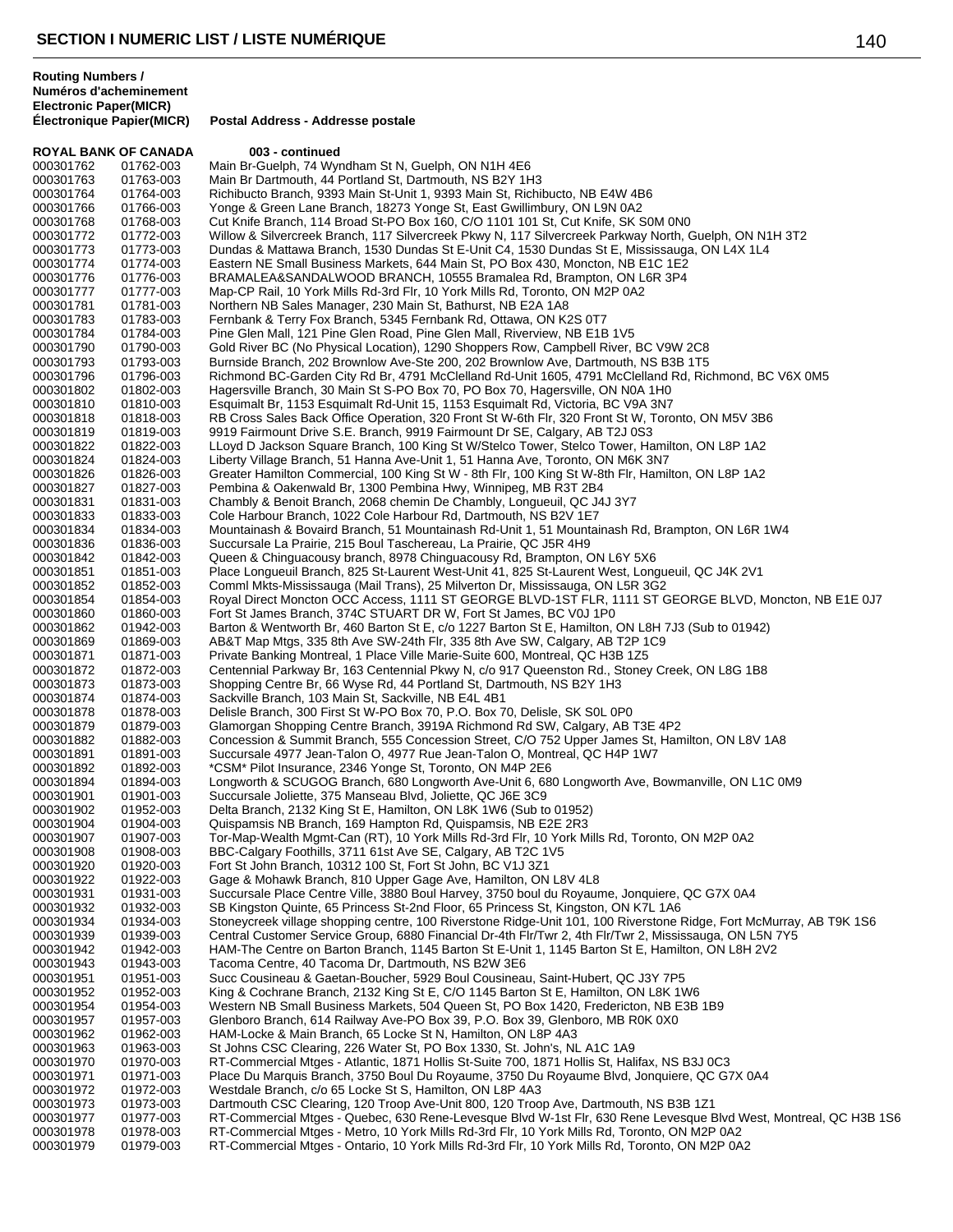| <b>ROYAL BANK OF CANADA</b> |           | 003 - continued                                                                                                        |
|-----------------------------|-----------|------------------------------------------------------------------------------------------------------------------------|
| 000301980                   | 01980-003 | RT-Commercial Mtges - Manitoba, 220 Portage Ave-2nd Flr, 220 Portage Ave, Winnipeg, MB R3C 0A5                         |
| 000301982                   | 01982-003 | Main & Sherman Br, 730 Main St E, c/o Centre Mall on Barton Br, Hamilton, ON L8M 1K9                                   |
| 000301983                   | 01983-003 | Woodside Branch, 12 Johnstone Ave, Woodside Br, Dartmouth, NS B2Y 2K1                                                  |
| 000301984                   | 01984-003 | Lansdowne & Wellesley Branch, 111 Lansdowne Ave, Saint John, NB E2L 4R9                                                |
| 000301987                   | 01987-003 | RT-Commercial Mtges - Saskstchewan, 154 - 1 Ave South - 4th Flr, 154 - 1st Ave S, Saskatoon, SK S7K 1K2                |
| 000301988                   | 01988-003 | Blanchard & Saanich Branch, 3541 Blanshard St-Unit 101, 3541 Blanshard St, Victoria, BC V8Z 0B9                        |
| 000301989                   | 01989-003 | Hillhurst Branch, 417 10th St NW, Calgary, AB T2N 1W1                                                                  |
| 000301990                   | 01990-003 | RT-Commercial Mtges - Alberta, 335 8th Ave SW-3rd Flr, Calgary, AB T2P 1C9                                             |
| 000301993                   | 01993-003 | RT-Commercial Mtges - BC, 1055 W Georgia St-35th Flr, Vancouver, BC V6E 3S5                                            |
| 000302000                   | 02000-003 | Gibsons Branch, 900 Gibsons Way-Suite 33, 900 Gibsons Way, Gibsons, BC V0N 1V7                                         |
| 000302001                   | 02001-003 | Plaza St. Charles Branch, 17085 boul Ste-Marie, 3535 boul St Charles, Kirkland, QC H9H 5B9                             |
| 000302002                   | 01822-003 | York & Bay Branch, 28 James St S, Hamilton, ON L8P 2X8 (Sub to 01822)                                                  |
| 000302012                   | 02012-003 | STD LN SERV CTR - OSW & ONE EXCL OTT, 88 Queens Quay West 17th floor, PO Box 4700, Toronto, ON M5J 0B8                 |
| 000302014                   | 02014-003 | NB-McAllister Place Branch, 515 Westmorland Rd-Unit C009B, 515 Westmorland Rd, Saint John, NB E2J 3W9                  |
| 000302018                   | 02018-003 | Evanston Branch, 2060 Symons Valley PY NW-Unit 10000, 2060 Symons Valley PY NW, Calgary, AB T3P 0M9                    |
| 000302022                   | 02022-003 | Conlin & Simcoe Branch, 43 Conlin RD E, Oshawa, ON L1G 7W1                                                             |
|                             |           |                                                                                                                        |
| 000302031                   | 02031-003 | SB CENTRE SUD DE MONTREAL, 1 Place Ville Marie-8th Flr/s wing, Montreal, QC H3C 3A9                                    |
| 000302032                   | 02032-003 | Map-Tokyo/Mitsubishi (Can) (Van), 10 York Mills Rd-3rd Flr, 10 York Mills Rd, Toronto, ON M2P 0A2                      |
| 000302034                   | 02034-003 | Stoney Creek-Heritage Greene, 1803 Stone Church Rd E-Unit 1, 1803 Stone Church Rd E, Stoney Creek, ON L8J 0B4          |
| 000302039                   | 02039-003 | Bayside Village Shopping Centre Br, 800 Yankee Valley Blvd SW-Unit 325, 800 Yankee Valley Blvd SW, Airdrie, AB T4B 3Y2 |
| 000302041                   | 02041-003 | Succ Principale - Lachine, 995 rue Notre Dame, 53 - 45th Ave, Lachine, QC H8T 2L8                                      |
| 000302042                   | 02042-003 | Upper James & Mohawk Branch, 752 Upper James St, Hamilton, ON L9C 3A9                                                  |
| 000302043                   | 02043-003 | Tor-Map-Canada Mortgage & Housing Co, 10 York Mills Rd-3rd Flr, 10 York Mills Rd, Toronto, ON M2P 0A2                  |
| 000302052                   | 02052-003 | Hanmer Br, 5085 Hwy 69 N-Valley Plaza -Box 3060, P O Box 3060, Hanmer, ON P3P 1J6                                      |
| 000302054                   | 02054-003 | Small Business Hamilton, 3405 Harvester Rd - 2nd Flr, 3405 Harvester Rd, Burlington, ON L7N 3N1                        |
| 000302057                   | 02057-003 | Bronte & Iouis St Laurent Branch, 1055 Bronte St S, Milton, ON L9T 8X3                                                 |
| 000302061                   | 02061-003 | *CSM* Dominion Bridge Co Ltd, 995 Notre Dame St, Lachine, QC H8S 2C1                                                   |
| 000302062                   | 02062-003 | Hanover Branch, 287 10th St, Hanover, ON N4N 1P1                                                                       |
| 000302064                   | 02064-003 | Bramalea & Mayfield Branch, 11805 Bramalea Rd, Toronto, ON L6R 3S9                                                     |
| 000302066                   | 02066-003 | SKANDINAVISKA ENSKILDA BANKEN NY, 180 WELLINGTON ST W-5TH FLR, 180 WELLINGTON ST W, Toronto, ON M5J                    |
|                             |           | 1J1                                                                                                                    |
| 000302071                   | 02071-003 | 53-45th Avenue Branch, 53 45th Ave, Lachine, QC H8T 2L8                                                                |
| 000302072                   | 02072-003 | Main & Whitney Br, 1845 Main St W, C/O 70 KING ST W, Hamilton, ON L8S 1J2                                              |
| 000302074                   | 02074-003 | King & Berkeley Branch, 339 King St E-Unit8, 339 King St E, Toronto, ON M5A 1L1                                        |
| 000302075                   | 02075-003 | OTTAWA ON-Ogilvie & Blair, 1925 Ogilvie Rd., Toronto, ON K1J 0B9                                                       |
| 000302080                   | 02080-003 | Haney Branch, 11855 224th St, Maple Ridge, BC V2X 6B1                                                                  |
| 000302082                   | 02082-003 | Harriston Branch, 102 Elora St S-PO Box 190, P.O. Box 190, Harriston, ON N0G 1Z0                                       |
| 000302084                   | 02084-003 | Hamilton Business Banking, 100 King St W-8th Flr, Hamilton, ON L8P 1A2                                                 |
| 000302085                   | 02085-003 | Thompson & Louis St Laurent Branch, C/O 320 Front St W-4th Flr, C/O 320 Front St W, Toronto, ON M5V 3B6                |
| 000302087                   | 02087-003 | Hamiota Branch, 43 Fourth St SE-PO Box 160, PO Box 160, Hamiota, MB ROM 0TO                                            |
| 000302089                   | 02089-003 | 32nd Ave. & 12th St. N.E. Branch, 1333 32nd Ave NE, Calgary, AB T2E 7Z5                                                |
| 000302091                   | 02091-003 | 8600 Newman Blvd Branch, 8600 Newman Blvd, Lasalle, QC H8N 1Y5                                                         |
|                             |           |                                                                                                                        |
| 000302092                   | 02092-003 | Map-Bk Tokyo/Mitsubishi (CanTor/Mtl), 10 York Mills Rd-3rd Flr, 10 York Mills Rd, Toronto, ON M2P 0A2                  |
| 000302093                   | 02093-003 | Digby Branch, 51 Water St-PO Box 1000, PO Box 1000, Digby, NS B0V 1A0                                                  |
| 000302094                   | 02094-003 | St Stephen Branch, 26 Milltown Blvd, St. Stephen, NB E3L 1G3                                                           |
| 000302097                   | 02097-003 | Killarney Branch, 530 WILLIAMS AVE-UNIT 2-PO BOX 790, PO Box 790, Killarney, MB R0K 1G0                                |
| 000302098                   | 02098-003 | Elrose Branch, Main & First-PO Box 40, P.O. Box 40, Elrose, SK S0L 0Z0                                                 |
| 000302101                   | 02101-003 | Succursale 3525, boul. Taschereau, 3525, boul Taschereau, 2068 chemin Chambly, Longueuil, QC J4T 3Y7                   |
| 000302102                   | 02102-003 | Hastings Branch, 19 Front St-PO Box 10, P.O. Box 10, Hastings, ON K0L 1Y0                                              |
| 000302104                   | 02104-003 | Stoney Creek East IB Portfolio, 1 James St S-Suite 1400, 100 King St W, Hamilton, ON L8P 4R5                           |
| 000302105                   | 02105-003 | Kelsey Drive Branch, 61 Kelsey Dr, St John's, NL A1B 5C8                                                               |
| 000302109                   | 02109-003 | Main Br-Mtl Prudential Assur *CSM*, 5269 Memorial Dr SE-Unit 1, 5269 Memorial Dr SE, Calgary, AB T2A 4V1               |
| 000302111                   | 02111-003 | Corp Mtg Asst Prog Colonial Elegance, 4010 Tupper St-2nd Flr, Westmount, QC H3Z 2Y3                                    |
| 000302112                   | 02112-003 | Harvard Square Shopping Centre Br, 801 Mohawk Rd W, Hamilton, ON L9C 6C2                                               |
| 000302115                   | 02115-003 | Parkside Village Branch, C/O 33 City Centre Dr, Mississauga, ON L5B 2N5                                                |
| 000302121                   | 02121-003 | Intl Finance Ctr/GTS SLS-Mtl, 1 Place Ville-Marie-9th Flr/E Wing, P.O. Box 6029, Montreal, QC H3B 2A4                  |
| 000302122                   | 02122-003 | Sauble Beach Br, 632 Main St, Sauble Beach, ON N0H 2G0                                                                 |
| 000302124                   | 02124-003 | Place d'Orleans Branch, 2945 St Joseph Blvd, Orleans, ON K1C 7C2                                                       |
| 000302125                   | 02125-003 | Upper Tantallon Branch, 5280 St-Margarets Bay Rd-Suite 102, 5280 St-Margarets Bay Rd, Upper Tantallon, NS B3Z 2J1      |
| 000302127                   | 02127-003 | Intl Trade Centre/GTS Sales-MB, 220 Portage Ave-Suite 202, 220 Portage Ave, Winnipeg, MB R3C 3A6                       |
| 000302132                   | 02132-003 | Leamington Commercial Bkg Ctr, 33 Princess St-Suite 201, 33 Princess St, Leamington, ON N8H 5C5                        |
| 000302134                   | 02134-003 | Carleton & Valley BBC, 6683 4th Line Rd, North Gower, ON K0A 2T0                                                       |
| 000302142                   | 02142-003 | Hillsburgh Branch, 97 Trafalgar Rd-PO Box 90, P.O. Box 90, Hillsburgh, ON N0B 1Z0                                      |
| 000302146                   | 02146-003 | Dundas & Bay Branch, 101 Dundas St W, Toronto, ON M5G 1C4                                                              |
| 000302147                   | 02147-003 | Portage and Parkhill Branch, 3297 Portage Avenue, Winnipeg, MB R3K 1G5                                                 |
| 000302152                   | 02152-003 | Hawkesbury Branch, 400 Spence Ave, Hawkesbury, ON K6A 2Y3                                                              |
| 000302157                   | 02157-003 | Yonge & Gerrard Branch, 382 Yonge St-Unit 5, 382 Yonge St, Toronto, ON M5B 1S8                                         |
| 000302159                   | 02159-003 | Brae Centre Branch, 11480 Braeside Dr SW, Calgary, AB T2W 4X8                                                          |
| 000302160                   | 02160-003 | Hwy 16 - Hagwilget Village, Hwy 62-Hagwilget Village-PO Box 339, P.O. Box 339, Hazelton, BC V0J 1Y0                    |
| 000302162                   | 02162-003 | Huntsville Br, 22 Main St, Huntsville, ON P1H 2C9                                                                      |
| 000302164                   | 02164-003 | West Henday Branch, 1004 Webber Greens Dr NW, Edmonton, AB T5T 4K5                                                     |
|                             |           |                                                                                                                        |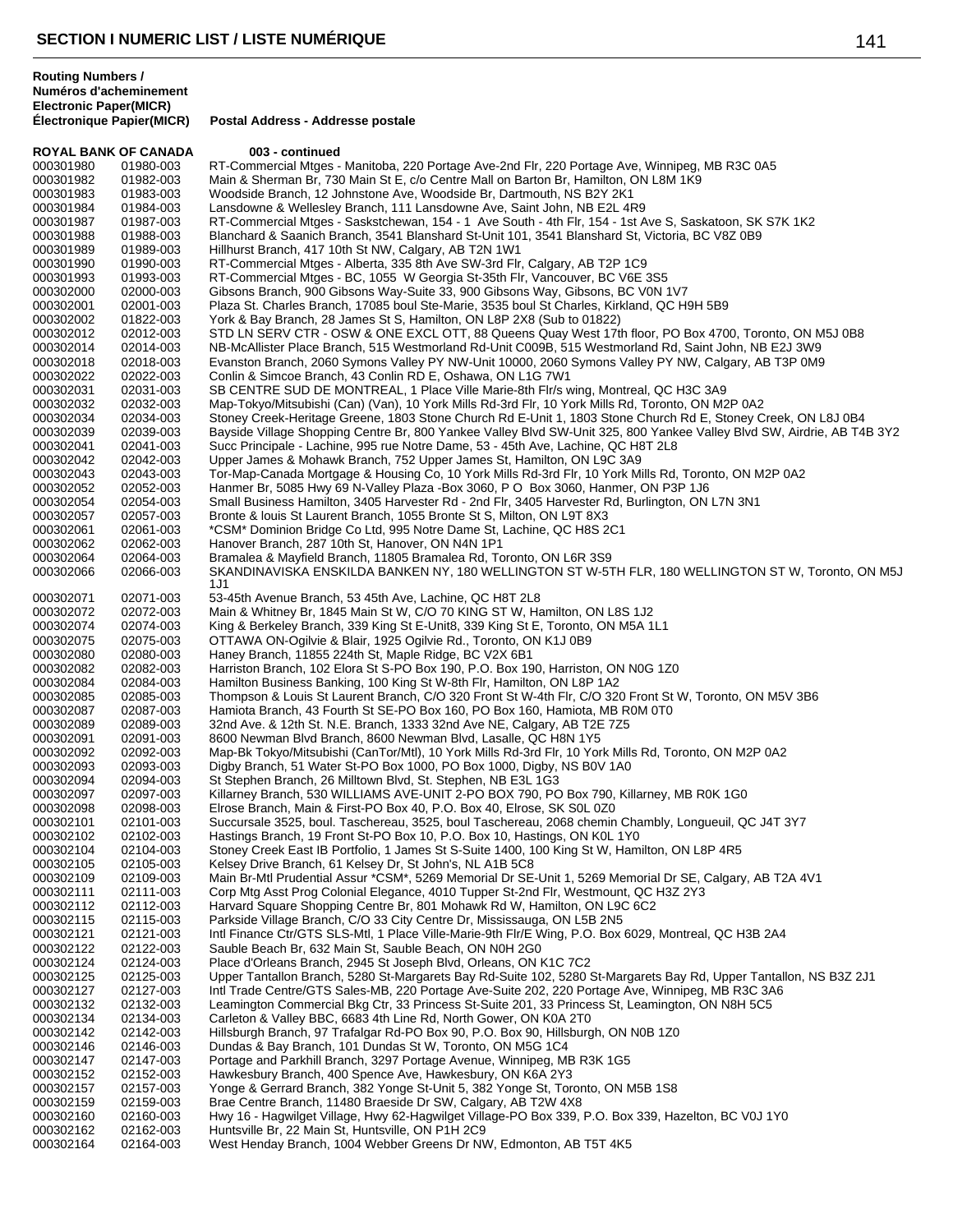**ROYAL BANK OF CANADA 003 - continued** 000302165 02165-003 Kingsway & Nanaimo Branch, 2320 Kingsway, Vancouver, BC V5R 5G9<br>000302169 02169-003 Village Square Shopping Centre Br, 2640 52nd St NE-Unit 100, 2640 52 000302169 02169-003 Village Square Shopping Centre Br, 2640 52nd St NE-Unit 100, 2640 52nd St NE, Calgary, AB T1Y 3R6<br>000302175 02175-003 Tamarack Branch. 2505 - 17 ST NW. Edmonton. AB T6T 0Y2 Tamarack Branch, 2505 - 17 ST NW, Edmonton, AB T6T 0Y2 000302176 02176-003 Sage Hill Branch, 25 Sage Hill Plaza NW-Unit 120, 25 Sage Hill Plaza NW, Calgary, AB T3R 0S4<br>000302181 02181-003 Succursale Lasalle et Strathyre, 9655 boul Lasalle, 8600 boul Newman, Longueuil, QC H8N 1 000302181 02181-003 Succursale Lasalle et Strathyre, 9655 boul Lasalle, 8600 boul Newman, Longueuil, QC H8N 1S2<br>000302182 02182-003 Ingersoll Branch, 156 Thames St S. Ingersoll, ON N5C 2T4 000302182 02182-003 Ingersoll Branch, 156 Thames St S, Ingersoll, ON N5C 2T4 000302186 02186-003 St Clair & Weston Rd Branch, 1970 St Clair Ave W-Unit 101, 1970 St Clair Ave W, Toronto, ON M6N 0A3<br>000302189 02189-003 Thorncliffe Branch. 5602 4th St NW. 5602 4th St N W. Calgary. AB T2K 1B2 Thorncliffe Branch, 5602 4th St NW, 5602 4th St N W, Calgary, AB T2K 1B2 000302196 02196-003 Birchmount & Enterprise Branch, 169 Enterprise Blvd-Unit 8, 169 Enterprise Blvd, Markham, ON L6G 0E7<br>000302199 02199-003 4th Ave. & 4th St. Branch, 502 4th Ave SW, 502 4th Ave SW, Calgary, AB T2P 0J6 000302199 02199-003 4th Ave. & 4th St. Branch, 502 4th Ave SW, 502 4th Ave S W, Calgary, AB T2P 0J6<br>000302201 02201-003 Succursale Wellington & Young, 1100 rue Wellington, Montreal, QC H3C 0M5 000302201 02201-003 Succursale Wellington & Young, 1100 rue Wellington, Montreal, QC H3C 0M5<br>000302203 02203-003 Elmsdale Br, 178 Hwy 214, Elmsdale, NS B2S 1H7 000302203 02203-003 Elmsdale Br, 178 Hwy 214, Elmsdale, NS B2S 1H7 000302204 02204-003 Sussex Br, 664 Main St, Sussex, NB E4E 7H9<br>000302206 02206-003 Psc-Ottawa Core Mortgage Portfolio, 10 York N 000302206 02206-003 Psc-Ottawa Core Mortgage Portfolio, 10 York Mills Rd-3rd Flr, 10 York Mills Rd, Toronto, ON M2P 0A2<br>000302208 02208-003 Esterhazy Branch, 436 Main St-PO Box 100, P.O. Box 100, Esterhazy, SK S0A 0X0 000302208 02208-003 Esterhazy Branch, 436 Main St-PO Box 100, P.O. Box 100, Esterhazy, SK S0A 0X0<br>000302211 02211-003 Succursale La Sarre, 59-5e Avenue est, C.P. 98, La Sarre, QC J9Z 2X4 000302211 02211-003 Succursale La Sarre, 59-5e Avenue est, C.P. 98, La Sarre, QC J9Z 2X4<br>000302212 02212-003 London Bus Bkg Ctr/BSG, 383 Richmond St-Suite 700, 383 Richmond S 000302212 02212-003 London Bus Bkg Ctr/BSG, 383 Richmond St-Suite 700, 383 Richmond St, London, ON N6A 4C8<br>000302213 02213-003 Van BC Map MTGS - ADP, 1055 W Georgia St-35th Flr, 1055 W Georgia St, Vancouver, BC V6E 000302213 02213-003 Van BC Map MTGS - ADP, 1055 W Georgia St-35th Flr, 1055 W Georgia St, Vancouver, BC V6E 3S5<br>000302214 02214-003 Quance & Prince of Wales Branch, 3425 E Quance St - Unit 100, 3425 E Quance St, Regina, SK 000302214 02214-003 Quance & Prince of Wales Branch, 3425 E Quance St - Unit 100, 3425 E Quance St, Regina, SK S4V 3J2<br>000302216 02216-003 STD LN SERV CTR - OTTAWA. 88 Queens Quav West 17th floor. PO Box 4700. Toronto. ON 000302216 02216-003 STD LN SERV CTR - OTTAWA, 88 Queens Quay West 17th floor, PO Box 4700, Toronto, ON M5J 0B8<br>000302217 02217-003 Lac du Bonnet Branch, 14 Park North-PO Box 340, P.O. Box 340, Lac du Bonnet, MB R0E 1A0 000302217 02217-003 Lac du Bonnet Branch, 14 Park North-PO Box 340, P.O. Box 340, Lac du Bonnet, MB R0E 1A0<br>000302221 02221-003 Succursale Moody & Des Seigneurs, 1100 Boul Moody, Terrebonne, QC J6W 3K9 000302221 02221-003 Succursale Moody & Des Seigneurs, 1100 Boul Moody, Terrebonne, QC J6W 3K9<br>000302222 02222-003 Belle River Branch, 549 Notre Dame St N-PO Box 669, P.O. Box 669, Belle River. 000302222 02222-003 Belle River Branch, 549 Notre Dame St N-PO Box 669, P.O. Box 669, Belle River, ON N0R 1A0<br>000302226 02226-003 Private Banking Vaughan, 3300 Hwy 7-3rd Flr/Suite 321, 3300 Hwy 7-3rd Flr, Vaughan, ON L4K 000302226 02226-003 Private Banking Vaughan, 3300 Hwy 7-3rd Flr/Suite 321, 3300 Hwy 7-3rd Flr, Vaughan, ON L4K 4M3<br>000302232 02232-003 Iron Bridge Branch, 22172 Highway 17 W. Blind River Branch, Iron Bridge, ON P0R 1H0 Iron Bridge Branch, 22172 Highway 17 W, Blind River Branch, Iron Bridge, ON P0R 1H0 000302234 02234-003 OP&OC Centralized Branch Services, 8 Prince Andrew PL, Don Mills, ON M3C 2H4<br>000302235 02235-003 STEELES AND KENNEDY BRANCH, C/O 88 QUEENS QUAY 15TH FLR, C/O 88 Q 000302235 02235-003 STEELES AND KENNEDY BRANCH, C/O 88 QUEENS QUAY 15TH FLR, C/O 88 QUEENS QUAY, Toronto, ON M5J 0B8<br>000302240 02240-003 Houston Branch, 3232 W Yellowhead Hwy 16-PO Box 460, P.O. Box 460, Houston, BC V0J 1Z 000302240 02240-003 Houston Branch, 3232 W Yellowhead Hwy 16-PO Box 460, P.O. Box 460, Houston, BC V0J 1Z0<br>000302242 02242-003 Iroquois Branch, 53 Plaza Dr-PO Box 250, P.O. Box 250, Iroquois, ON K0E 1K0 000302242 02242-003 Iroquois Branch, 53 Plaza Dr-PO Box 250, P.O. Box 250, Iroquois, ON K0E 1K0<br>000302244 02244-003 St. Elizabeth Village Branch. 393 Rymal Rd. Hamilton. ON L9B 1V2 (Sub to 042 St. Elizabeth Village Branch, 393 Rymal Rd, Hamilton, ON L9B 1V2 (Sub to 04202) 000302251 02251-003 Succursale La Tuque, 500 rue Commerciale, 3105 Boul des Recollets, Trois-Rivieres, QC G9A 6M1<br>000302258 02258-003 REG SK-MB RURAL IRP SALES -SK, 950 Victoria Ave E, Regina, SK S4N 7A9 000302258 02258-003 REG SK-MB RURAL IRP SALES -SK, 950 Victoria Ave E, Regina, SK S4N 7A9<br>000302259 02259-003 Yonge & St Joseph Branch, 608 Yonge St, Toronto, ON M4Y 1Z3 000302259 02259-003 Yonge & St Joseph Branch, 608 Yonge St, Toronto, ON M4Y 1Z3 000302261 02261-003 Succursale Laval des Rapides, 291 boul Cartier, 3100 Le Carrefour, Laval, QC H7T 2K7<br>000302271 02271-003 Succursale Dagenais O & Luce, 3571 Boul Dagenais O, Laval, QC H7P 4X4 000302271 02271-003 Succursale Dagenais O & Luce, 3571 Boul Dagenais O, Laval, QC H7P 4X4<br>000302272 02272-003 Niagara Business Service Group, 89-91 St Paul St, St Catharines, ON L2R 6 000302272 02272-003 Niagara Business Service Group, 89-91 St Paul St, St Catharines, ON L2R 6X2<br>000302291 02291-003 Vimont Br, 1958 des Laurentides Blvd, Laval, QC H7M 2R3 000302291 02291-003 Vimont Br, 1958 des Laurentides Blvd, Laval, QC H7M 2R3<br>000302292 02292-003 Business Banking Service Group, 3535 New St, Burlington, 000302292 02292-003 Business Banking Service Group, 3535 New St, Burlington, ON L7N 3W2<br>000302299 02299-003 Cal-Shawnessy Centre, 250 Shawville Blvd SE-Unit 144, Calgary, AB T2Y 000302299 02299-003 Cal-Shawnessy Centre, 250 Shawville Blvd SE-Unit 144, Calgary, AB T2Y 2Z7 000302300 02300-003 Kamloops-BC Interior CFS, 186 Victoria St-2nd Flr, 186 Victoria St, Kamloops, BC V2C 5R3<br>000302301 02301-003 3100 Le Carrefour, 3100 Boul le Carrefour-Bureau 110, Laval, QC H7T 2K7 000302301 02301-003 3100 Le Carrefour, 3100 Boul le Carrefour-Bureau 110, Laval, QC H7T 2K7<br>000302302 02302-003 Keewatin Branch, 815 Ottawa St-PO Box 19, c/o Kenora Branch, Keewatin, Keewatin Branch, 815 Ottawa St-PO Box 19, c/o Kenora Branch, Keewatin, ON P0X 1C0 000302304 02304-003 YONGE & SHEPPARD BRANCH, 4789 Yonge St, North York, ON M2N 0G3<br>000302311 02311-003 Serv Fin Commerciaux Quebec, 700 Place d'Youville, Quebec, QC G1R 3P2 000302311 02311-003 Serv Fin Commerciaux Quebec, 700 Place d'Youville, Quebec, QC G1R 3P2 000302312 02312-003 \*CSM\* Prudential Ins Co of America#1, 20 King St W-7th Flr, Toronto, ON M5H 1C4<br>000302313 02313-003 Glace Bay Branch, 41 Union St, Glace Bay, NS B1A 2P6 000302313 02313-003 Glace Bay Branch, 41 Union St, Glace Bay, NS B1A 2P6 000302314 02314-003 Woodstock Br, 540 Main Street, 540 Main St, Woodstock, NB E7M 2C3<br>000302318 02318-003 Estevan Branch, 1202 4th St, Estevan, SK S4A 2A7 000302318 02318-003 Estevan Branch, 1202 4th St, Estevan, SK S4A 2A7 000302319 02319-003 Bow Valley Square Branch, 255 5th Ave SW, Calgary, AB T2P 3G6<br>000302320 02320-003 Main Br-Kamloops, 186 Victoria St, Kamloops, BC V2C 5R3 000302320 02320-003 Main Br-Kamloops, 186 Victoria St, Kamloops, BC V2C 5R3<br>000302322 02322-003 Kenora Branch, 144 Main St S, Kenora, ON P9N 3X5 000302322 02322-003 Kenora Branch, 144 Main St S, Kenora, ON P9N 3X5 Tor HO PFS-Personal Credit Services, 200 Bay St-16th Flr/S Twr, Toronto, ON M5J 2J5 000302324 02324-003 Van BC Map Teck Resources LTD, 1055 W Georgia St-35th Flr, 1055 W Georgia St, Vancouver, BC V6E 3S5<br>000302334 02334-003 Warman Branch, 810 Centenial Blvd-Unit27, 810 Centenial Blvd, Warman, SK S0K 4S1 000302334 02334-003 Warman Branch, 810 Centenial Blvd-Unit27, 810 Centenial Blvd, Warman, SK S0K 4S1<br>000302341 02341-003 Lachenaie Branch, C/O 447 Leclerc St, 447 Leclerc St, Repentigny, QC J6A 8J4 000302341 02341-003 Lachenaie Branch, C/O 447 Leclerc St, 447 Leclerc St, Repentigny, QC J6A 8J4 000302342 02342-003 Kinburn Branch, 3803 Loggers Way-PO Box 100, P.O. Box 100, Kinburn, ON K0A 2H0 000302349 02349-003 Strathcona Square Shopping Ctr, 555 Strathcona Blvd SW-Unit 100, 555 Strathcona Blvd SW, Calgary, AB T3H 2Z9<br>000302353 02353-003 RT-Commercial Mtges - Ottawa, 90 Sparks St-2nd Flr, 90 Sparks St, Ottawa, 000302353 02353-003 RT-Commercial Mtges - Ottawa, 90 Sparks St-2nd Flr, 90 Sparks St, Ottawa, ON K1P 5T6 000302354 02354-003 Kildonan Green Branch, 1750 Plessis Rd-Unit 403, 1750 Plessis Rd, Winnipeg, MB R3W 0H5<br>000302357 02357-003 RT-Commercial Mtges-Thunder Bay, 1100 Burloak Dr - 4th Flr, 1100 Burloak Dr, Burlington, C 000302357 02357-003 RT-Commercial Mtges-Thunder Bay, 1100 Burloak Dr - 4th Flr, 1100 Burloak Dr, Burlington, ON L7L 6B2 000302360 02360-003 Kamloops-Sahali Br (Columbia Place), 1210 Summit Dr-Unit 400, 1210 Summit Dr, Kamloops, BC V2C 6M1<br>000302362 02362-003 Kincardine Br, 757 Queen St-PO Box 370, P.O. Box 370, Kincardine, ON N2Z 2Y8 000302362 02362-003 Kincardine Br, 757 Queen St-PO Box 370, P.O. Box 370, Kincardine, ON N2Z 2Y8 000302370 02370-003 Willoughby Town Centre Branch, 20678 Willoughby Town Ctr Dr-Unit100, Langley, BC V2Y 0L7<br>000302372 02372-003 Southwest Business Banking Ctr Resp. 190 King St W. Chatham. ON N7M 1E6 000302372 02372-003 Southwest Business Banking Ctr Resp, 190 King St W, Chatham, ON N7M 1E6<br>000302374 02374-003 Moncton North Branch, 1955 Mountain Rd, Moncton, NB E1G 1A8 000302374 02374-003 Moncton North Branch, 1955 Mountain Rd, Moncton, NB E1G 1A8<br>000302382 02382-003 Main Br-Kingston, 65 Princess St, Kingston, ON K7L 1A6 000302382 02382-003 Main Br-Kingston, 65 Princess St, Kingston, ON K7L 1A6 000302391 02391-003 Lennoxville Branch, 131 Queen Street, Sherbrooke, QC J1M 1J7 000302400 02400-003 Main Br-Kelowna, 1665 Ellis St-Suite 102, Kelowna, BC V1Y 2B3 Kingston-Gardiners & Golden Mile Br, 523 Gardiners Rd, Kingston, ON K7M 3Y3 000302404 02404-003 Ottawa Commercial Mtges-Corporate, 20 King St W-11th Flr, 20 King St W, Toronto, ON M5H 1C4<br>000302409 02409-003 Edmonton AB Cash Services Ctr, 10199-101 St NW/Concourse Level, 10199-101 St NW, Edmonto Edmonton AB Cash Services Ctr, 10199-101 St NW/Concourse Level, 10199-101 St NW, Edmonton, AB T5J 3Y4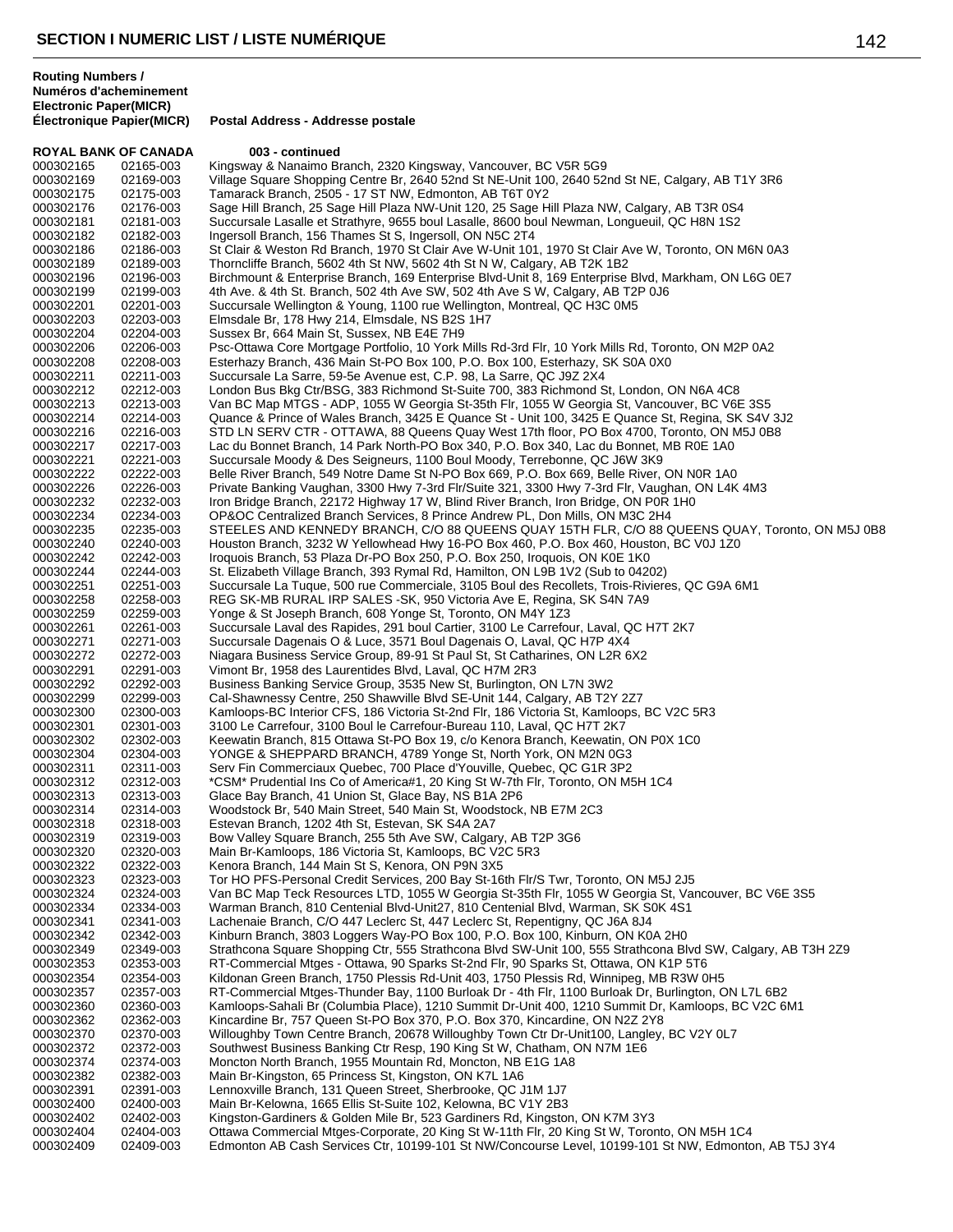**Électronique Papier(MICR) Postal Address - Addresse postale**

| <b>ROYAL BANK OF CANADA</b> |                        | 003 - continued                                                                                                                                                                                                  |
|-----------------------------|------------------------|------------------------------------------------------------------------------------------------------------------------------------------------------------------------------------------------------------------|
| 000302412                   | 02412-003              | Map-Wells Fargo Financial Corp Can, 10 York Mills Rd-3rd Flr, 10 York Mills Rd, Toronto, ON M2P 0A2                                                                                                              |
| 000302413                   | 02413-003              | Mississauga & Financial BR, 8355 Financial Dr, Brampton, ON L6Y 1M1                                                                                                                                              |
| 000302420                   | 02420-003              | Okanagan Cash Operations Centre, 102-1516 Keehn Road, Kelowna, BC V1X 5T5                                                                                                                                        |
| 000302422                   | 02422-003              | Princess & Drayton Branch, 823 Princess St, Kingston, ON K7L 1G6                                                                                                                                                 |
| 000302423<br>000302426      | 02423-003              | Guysborough Branch, 110 Main St-PO Box 139, PO Box 139, Guysborough, NS B0H 1N0<br>Kingston Regional Commercial, 65 Princess St-2nd Flr, 85 Princess St, Kingston, ON K7L 1A6                                    |
| 000302428                   | 02426-003<br>05178-003 | Eyebrow Branch, 34 Main St-PO Box 9, C/O 1251 Main St N-Unit 1, Eyebrow, SK S0H 1L0 (Sub to 05178)                                                                                                               |
| 000302430                   | 02430-003              | Kelowna-Okanagan CFS, 1665 Ellis St-Suite 201, 1665 Ellis St, Kelowna, BC V1Y 2B3                                                                                                                                |
| 000302431                   | 02431-003              | Succursale Levis, 5415 BOUL GUILLAUME-COUTURE, Levis, QC G6V 4Z3                                                                                                                                                 |
| 000302432                   | 02432-003              | Dundas & Neyagawa Branch, 483 Dundas St W, Oakville, ON L6M 1L9                                                                                                                                                  |
| 000302436                   | 02436-003              | *CSM* Dominion of Canada Gen Ins, 65 Princess St, P.O. Box 640, Kingston, ON K7L 1A6                                                                                                                             |
| 000302440                   | 02440-003              | Orchard Plaza Branch, 1840 Cooper Rd, Kelowna, BC V1Y 8K5                                                                                                                                                        |
| 000302442                   | 02442-003              | Kingsville Branch, 11 Division St N, Kingsville, ON N9Y 1C7                                                                                                                                                      |
| 000302443<br>000302446      | 02443-003<br>02446-003 | Succ Michele-Bohec & Notre-Dame, 1367 Boul Michele-Bohec, A/S 780 Cure Labelle, Blainville, QC J7C 0M4<br>*CSM* Empire Life Insurance, 207 Princess St, Kingston, ON K7L 1B3                                     |
| 000302448                   | 02448-003              | Succ de La Piniere-Terrebonne, 2775 boul de la Piniere, Terrebonne, QC J6X 0G3                                                                                                                                   |
| 000302450                   | 02450-003              | Pandosy & Cedar Br, 3036 Pandosy St, Kelowna, BC V1Y 1W2                                                                                                                                                         |
| 000302451                   | 02451-003              | Monteregie/Estrie/Centre QC SFC, 2665 Rue King O-Bureau 201, 2665 Rue King O, Sherbrooke, QC J1L 2G5                                                                                                             |
| 000302452                   | 02452-003              | Northern Lights Bus Srv Grp, 38 Pine St North, Timmins, ON P4N 6K6                                                                                                                                               |
| 000302453                   | 02453-003              | BC MAP - RHEMA HEALTH PRODUCTS, 1055 W Georgia St-35th Flr, 1055 W Georgia St, Vancouver, BC V6E 3S5                                                                                                             |
| 000302459                   | 02459-003              | Calgary CSC Cntrlzd ND, 1313 10th Ave SW, P.O. Bag Service 2650, Calgary, AB T2P 2M7                                                                                                                             |
| 000302461                   | 02461-003              | Succursale Montmagny, 72, rue du Palais de Justice, Montmagny, QC G5V 1P5                                                                                                                                        |
| 000302462<br>000302465      | 02462-003<br>02465-003 | Kirkland Lake Branch, 30 Government Rd W, Kirkland Lake, ON P2N 3H7<br>Business Markets Ajax/Pickering, 1340 Kingston Rd, Pickering, ON L1V 3M9                                                                  |
| 000302466                   | 02466-003              | *CSM* Zehrmart Chargebacks, 32 Duke St W, PO Box 2097-Postal Station B, Kitchener, ON N2H 3W4                                                                                                                    |
| 000302475                   | 02475-003              | Erin Ridge Shopping Centre Branch, 1055 St Albert Trail, St Albert, AB T8N 4K6                                                                                                                                   |
| 000302476                   | 02476-003              | *CSM* Prudential Assurance Co Ltd, 32 Duke St W, P.O. Box 2097-Postal Station B, Kitchener, ON N2H 3W4                                                                                                           |
| 000302477                   | 02477-003              | Manitou Branch, 360 MAIN ST-PO BOX 220, 360 MAIN ST, Manitou, MB R0G 1G0                                                                                                                                         |
| 000302481                   | 02481-003              | Succursale Mascouche, 615 Montee Masson, 1100 boul Moody, Terrebonne, QC J6W 3K9                                                                                                                                 |
| 000302482                   | 02482-003              | Main Br-Kitchener, 32 Duke St W, Kitchener, ON N2H 3W4                                                                                                                                                           |
| 000302486<br>000302491      | 02486-003<br>02491-003 | St Laurent Centre Branch, 1200 St Laurent Blvd - Unit 314, 1200 St Laurent Blvd, Ottawa, ON K1K 3B8<br>Rive-Sud QC/Mauricie/BF SFC, 5415 BOUL GUILLAUME-COUTURE, Levis, QC G6V 4Z3                               |
| 000302492                   | 02492-003              | Wellington/Grey Bruce BBC, 6 Church St W-Main Flr, 6 Church St W, Elmira, ON N3B 1M3                                                                                                                             |
| 000302494                   | 02494-003              | IRP LONDON/ST. THOMAS, 6880 FINANCIAL DR-6TH FLR/TWR 2, 6880 Financial Dr-6TH FLR, Mississauga, ON L5N 7Y5                                                                                                       |
| 000302496                   | 02496-003              | Kitchener/Waterloo/Cambridge Comml, 30 Duke St W-8th Flr, 30 Duke St W, Kitchener, ON N2H 3W5                                                                                                                    |
| 000302500                   | 02500-003              | Instore Banking-London Drugs, 101 22709 Lougheed Hwy, 101-22709 Lougheed Hwy, Maple Ridge, BC V2X 2V5                                                                                                            |
| 000302501                   | 02501-003              | Corp Mtg Asst Prog-Prudential Assur, 4010 Tupper St-2nd Flr, Westmount, QC H3Z 2Y3                                                                                                                               |
| 000302502<br>000302506      | 02502-003<br>02506-003 | Ottawa & River Br, 1020 Ottawa St N, Kitchener, ON N2A 3Z3<br>PSC-Ontario Mtg Operations Centre #2, 10 York Mills Rd-3rd Flr, 10 York Mills Rd, Toronto, ON M2P 0A2                                              |
| 000302512                   | 02512-003              | 600 Fairway Road Branch, 600 Fairway Rd S, Kitchener, ON N2C 1X3                                                                                                                                                 |
| 000302519                   | 02519-003              | Ontario & 2nd Branch, 1798 Ontario St, Vancouver, BC V5T 0G2                                                                                                                                                     |
| 000302522                   | 02522-003              | Victoria & Lancaster Branch, 355 Victoria St N, c/o 32 Duke St W, Kitchener, ON N2M 3C5                                                                                                                          |
| 000302524                   | 02524-003              | Insurance Centre - Ontario, 6880 Financial Dr-4th Flr/Twr 1, 6880 Financial Dr-West Twr-4th Flr, Mississauga, ON L5A 2Y9                                                                                         |
| 000302531                   | 02531-003              | HFX NS ATL-MAP Sobeys, 1871 Hollis St-Suite 900, 10 York Mills Rd, Halifax, NS B3J 0C3                                                                                                                           |
| 000302533                   | 02533-003              | Halifax NS Almon St Br, 5805 Almon St, Halifax, NS B3K 1T7                                                                                                                                                       |
| 000302538<br>000302539      | 08918-003<br>02539-003 | Fillmore Branch, 29 Main St (PO Box 10), PO Box 100, Weyburn, SK S4H 0C5 (Sub to 08918)<br>Cal-8th Ave & 7th St SW Branch, 740 8th Ave SW, Calgary, AB T2P 1H2                                                   |
| 000302540                   | 02540-003              | Peace Bridge Currency Exch Unit, c/o 67 Jarvis St, c/o PO Box 278, Fort Erie, ON L2A 5M9                                                                                                                         |
| 000302541                   | 02541-003              | Kenora-Comml MKTS MB East-ON, 144 Main St S, 1300 Pembina HWY, Kenora, ON P9N 1S9                                                                                                                                |
| 000302542                   | 02542-003              | Kleinburg Branch, 8 Nashville Rd-PO Box 293, P.O. Box 293, Kleinburg, ON L0J 1C0                                                                                                                                 |
| 000302552                   | 02552-003              | Highland & Westmount Branch, 413 Highland Rd W, Kitchener, ON N2M 3C6                                                                                                                                            |
| 000302553                   | 02553-003              | Winnipeg Retail/Bus Services Comm, 220 Portage Ave-Main FLR, 220 Portage Ave, Winnipeg, MB R3C 0A5                                                                                                               |
| 000302554<br>000302557      | 02554-003<br>02557-003 | MTL QUE MAP Sobeys, 1 Place Ville Marie-9th flr/w wing, 10 York Mills Rd, Montreal, QC H3C 3A9<br>TOR ON-CITIZENS BANK NATIONAL ASSOC, 155 WELLINGTON ST W-10TH FLR, 155 WELLINGTON ST W, Toronto, ON<br>M5V 3L3 |
| 000302558                   | 02558-003              | Auto Finance Group HO BC, 88 Queens Quay W - 21st Flr, 88 Queens Quay W, Toronto, ON M5J 0B8                                                                                                                     |
| 000302560                   | 02560-003              | Kimberley Branch, 375 Wallinger Ave, Kimberley, BC V1A 1Z3                                                                                                                                                       |
| 000302562                   | 02562-003              | Lakefield Branch, 50 Queen St-PO Box 100, P.O. Box 100, Lakefield, ON K0L 2H0                                                                                                                                    |
| 000302567                   | 02567-003              | TOR ON-GTR MAP SOBEYS, 10 York Mills Rd-3rd Flr, 10 York Mills Rd, Toronto, ON M2P 0A2                                                                                                                           |
| 000302571<br>000302572      | 02571-003<br>02572-003 | Autoplan Services, 630 Rene Levesque W - 1st Flr, Montreal, QC H3B 1S6<br>Toronto North Business Services 1, 1090 Don Mills Rd-2nd Flr, 1090 Don Mills Rd, North York, ON M4V 2Z2                                |
| 000302589                   | 02589-003              | Western Canada Student Loan Service, 339 8th Ave SW, PO Box 4700, Calgary, AB T2P 1C9                                                                                                                            |
| 000302591                   | 02591-003              | St Laurent-Comml, 3900 Cote Vertu-Suite 101, 3900 Cote Vertu, Saint-Laurent, QC H4R 1V4                                                                                                                          |
| 000302602                   | 02602-003              | Lambeth Branch, 2550 Main St-PO Box 369 Lambeth Stn, C/O 3089 WONDERLAND RD SOUTH, London, ON N6P 1R1                                                                                                            |
| 000302603                   | 02603-003              | Mortgage Processing-Atlantic, 10 York Mills Rd-3rd Flr, 10 York Mills Rd, Toronto, ON M2P 0A2                                                                                                                    |
| 000302607                   | 02607-003              | McCreary Branch, 516 Burrows Rd-PO Box 130, C/O 101 DAVIDSON STREET, McCreary, MB R0J 1B0                                                                                                                        |
| 000302609                   | 02609-003              | Tor on-gtr map power to change, 10 York Mills Rd-3rd flr, 10 York Mills Rd, Toronto, ON M2P 0A2                                                                                                                  |
| 000302612<br>000302621      | 02612-003<br>02621-003 | Port Credit Br, 220 Lakeshore Rd W, Mississauga, ON L5H 1G6<br>Succursale Labelle & Des Oiseaux, 560, Boulevard Cure Labelle, Ste-Rose de Laval, QC H7L 4V6                                                      |
| 000302622                   | 02622-003              | CAL AB-AB MAP SOBEYS, 335 8th Ave SW-24th Flr, 10 York Mills Rd, Calgary, AB T2P 1C9                                                                                                                             |
| 000302635                   | 02635-003              | CHURCH & WELLESLEY BRANCH, 501 B Church ST, Toronto, ON M4W 1A8                                                                                                                                                  |
|                             |                        |                                                                                                                                                                                                                  |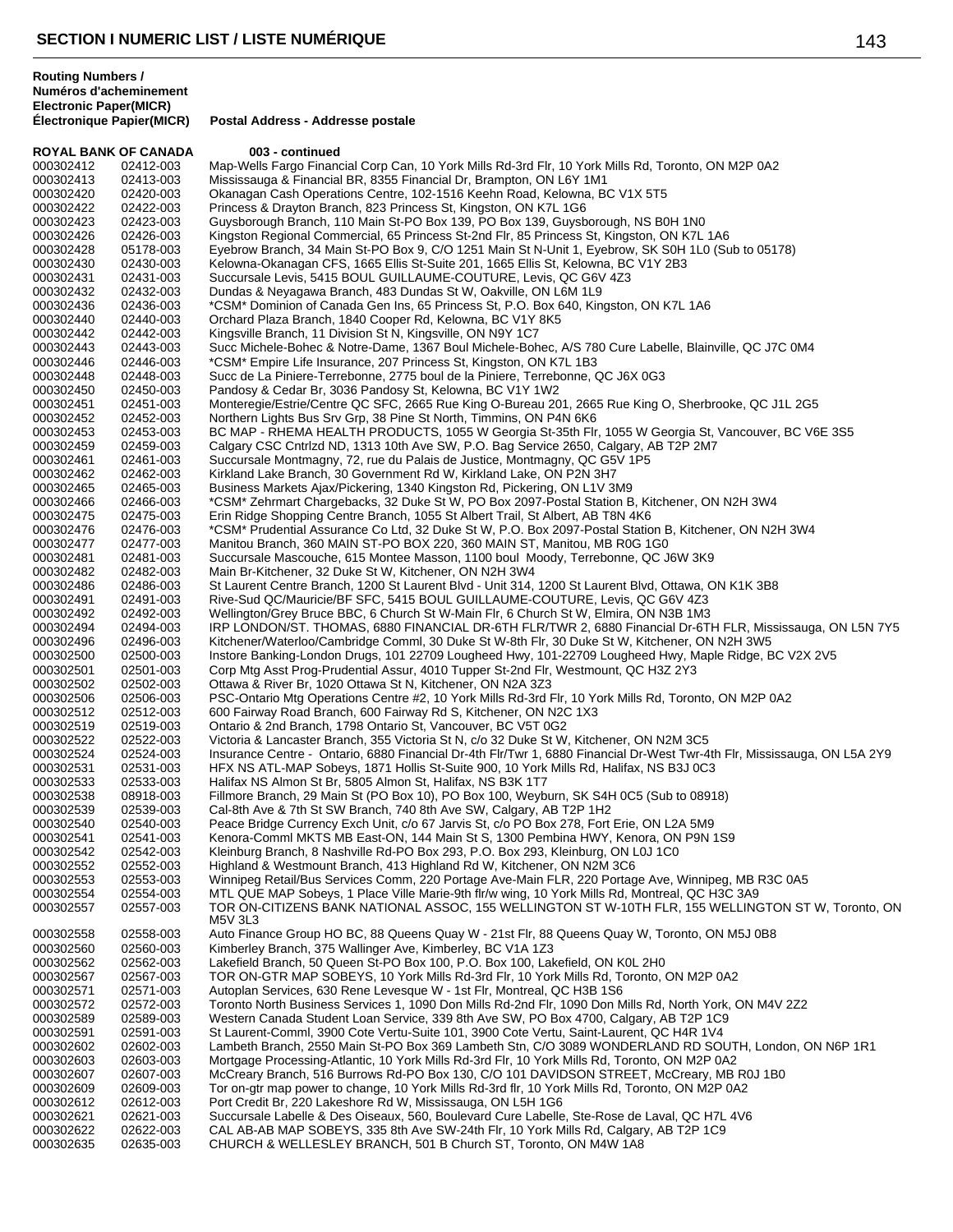**Électronique Papier(MICR) Postal Address - Addresse postale**

| <b>ROYAL BANK OF CANADA</b> |                        | 003 - continued                                                                                                                                                                                                        |
|-----------------------------|------------------------|------------------------------------------------------------------------------------------------------------------------------------------------------------------------------------------------------------------------|
| 000302638                   | 02638-003              | Van BC - Map Kelowna FlightCraft, 1055 W Georgia St-35TH FLR, 1055 W Georgia St, Vancouver, BC V6E 3S5                                                                                                                 |
| 000302639                   | 02639-003              | MAHOGANY BRANCH, 7 Mahogany Plaza SE-Unit 1100, 7 Mahogany Plaza SE, Calgary, AB T3M 2P8                                                                                                                               |
| 000302640                   | 02640-003              | Main Br-Kitimat, 378 City Centre, Kitimat, BC V8C 2G8                                                                                                                                                                  |
| 000302642<br>000302643      | 02642-003              | Leamington Branch, 35 Talbot St W, Leamington, ON N8H 1M3<br>Armdale Br, 2651 Joseph Howe Dr, c/o Halifax Shopping Ctr Br, Halifax, NS B3L 4G5                                                                         |
| 000302648                   | 02643-003<br>02648-003 | Foam Lake Branch, 405 Main St-PO Box 100, P.O. Box 100, Foam Lake, SK S0A 1A0                                                                                                                                          |
| 000302649                   | 02649-003              | Britannia Branch, 807 49th Ave SW, Calgary, AB T2S 1G8                                                                                                                                                                 |
| 000302653                   | 02653-003              | Lending Operations Centre-Atlantic, 10 York Mills Rd-3rd Flr, 10 York Mills Rd, Toronto, ON M2P 0A2                                                                                                                    |
| 000302662                   | 02662-003              | Lindsay Branch, 189 Kent St W, Lindsay, ON K9V 5G6                                                                                                                                                                     |
| 000302663                   | 02663-003              | MAP Mtgs-Berlin Steel Canada, 1 Place Ville Marie-9th Flr/W Wing, 10 York Mills Rd, Montreal, QC H3C 3A9                                                                                                               |
| 000302680                   | 02680-003              | Guaranteed Funeral Deposits ofCanada, 180 Wellington St W - 5th Flr, 180 Wellington St W-5th Flr, Toronto, ON M5J 1J1                                                                                                  |
| 000302682                   | 02682-003              | Lions Head Branch, 10 Webster St-PO Box 99, PO Box 99, Lions Head, ON N0H 1W0                                                                                                                                          |
| 000302692                   | 02692-003              | London Regional Bus Banking Centre, 148 FULLARTON ST-11TH FLR, 148 FULLARTON ST, London, ON N6A 5P3                                                                                                                    |
| 000302699<br>000302702      | 02699-003<br>02702-003 | Cal-411 58th Avenue Branch, 411 58th Ave SE, Calgary, AB T2H 2H4<br>Listowel Branch, 175 Wallace Ave N, Listowel, ON N4W 1K8                                                                                           |
| 000302706                   | 02706-003              | ON-EXCEPTIONS EXPRESS PRCSNG CTR-ATL, 483 Bay St-11th Flr/N Twr, 483 Bay St-11th Flr, Toronto, ON M5G 2E7                                                                                                              |
| 000302712                   | 02712-003              | Lively Branch, 155 Regional Rd 24-Walden Plaza, Walden Plaza, Lively, ON P3Y 1J1                                                                                                                                       |
| 000302722                   | 02722-003              | TALBOT CENTRE BRANCH, 142 Fullarton, London, ON N6A 0A4                                                                                                                                                                |
| 000302724                   | 02724-003              | Map-Air Canada, 10 York Mills Rd-3rd Flr, 10 York Mills Rd, Toronto, ON M2P 0A2                                                                                                                                        |
| 000302726                   | 02726-003              | KIT ON-SB GREATER WATERLOO, 30 Duke St W-8th FL, 30 Duke St W, Kitchener, ON N2H 3W5                                                                                                                                   |
| 000302731                   | 02731-003              | ON-EXCEPTIONS EXPRESS PROCESSING CTR, 483 Bay St-11th Flr/N Twr, 483 Bay St-11th Flr, Toronto, ON M5G 2E7                                                                                                              |
| 000302732                   | 02732-003              | Byron Village Branch, 440 Boler Rd, London, ON N6K 4L2                                                                                                                                                                 |
| 000302737<br>000302745      | 02737-003<br>02745-003 | Melita Branch, 85 Main St-PO Box 487, P.O. Box 487, Melita, MB R0M 1L0<br>ON-EXCEPTIONS EXPRESS PROCESSING CTR, 483 Bay St-11th Flr/N Twr, 483 Bay St-11th Flr, Toronto, ON M5G 2E7                                    |
| 000302752                   | 02752-003              | Huron & Adelaide Branch, 621 Huron St E, London, ON N5Y 4J7                                                                                                                                                            |
| 000302753                   | 02753-003              | Fairview Branch, 3581 Dutch Village Rd, c/o Clayton Park Br, Halifax, NS B3N 2S9                                                                                                                                       |
| 000302754                   | 02754-003              | ON-EXCEPTIONS EXPRESS PROCESSING CTR, 483 Bay St-11th Flr/N Twr, 483 Bay St-11th Flr, Toronto, ON M5G 2E7                                                                                                              |
| 000302755                   | 02755-003              | Place Grilli Branch, 3535 St Charles Blvd-Suite 101, Kirkland, QC H9H 5B9                                                                                                                                              |
| 000302756                   | 02756-003              | ON-EXCEPTIONS EXPRESS PROCESSING CTR, 483 Bay St-11th Flr/N Twr, 483 Bay St-11th Flr, Toronto, ON M5G 2E7                                                                                                              |
| 000302757                   | 02757-003              | RT-Charlottetown, 83 Queen St, Charlottetown, PE C1A 4A8                                                                                                                                                               |
| 000302758<br>000302762      | 02758-003<br>02762-003 | ON-EXCEPTIONS EXPRESS PROCESSING CTR, 483 Bay St-11th Flr/N Twr, 483 Bay St-11th Flr, Toronto, ON M5G 2E7<br>Dundas & Saul Br, 1670 Dundas St E, London, ON N5W 3C7                                                    |
| 000302764                   | 02764-003              | Map-Pratt & Whitney Canada, 10 York Mills Rd-3rd Flr, 10 York Mills Rd, Toronto, ON M2P 0A2                                                                                                                            |
| 000302765                   | 02765-003              | Succursale Boisbriand, 1400 boul Grande Allee, A/S Succ Rosemere 8221, Boisbriand, QC J7E 3H4                                                                                                                          |
| 000302767                   | 02767-003              | RT-Saint John NB, 100 King St, Saint John, NB E2L 1G4                                                                                                                                                                  |
| 000302772                   | 02772-003              | Adelaide & Fanshawe Park Rd Branch, 1530 Adelaide St N, London, ON N5X 1K4                                                                                                                                             |
| 000302777                   | 02777-003              | ON-CLEARING PROCESSING CTR-ATLANTIC, 483 Bay St-11th Flr/N Twr, 483 Bay St-11th Flr, Toronto, ON M5G 2E7                                                                                                               |
| 000302781                   | 02781-003              | Succursale Beaubien & Chabot, 1951, rue Beaubien est, Montreal, QC H2G 1M2                                                                                                                                             |
| 000302782<br>000302787      | 02782-003<br>02787-003 | Bronte, 2329 Lakeshore Rd W, Oakville, ON L6L 1H2<br>RT-Moncton, 644 Main St-Suite 124, 644 Main St, Moncton, NB E1C 1E2                                                                                               |
| 000302792                   | 02792-003              | Matheson & Tomken Branch, 1015 Matheson Blvd, c/o 6240 Dixie Rd, Mississauga, ON L4W 3A4                                                                                                                               |
| 000302796                   | 02796-003              | Small Business London, 148 FULLARTON STREET - 11TH FLR, 148 FULLARTON STREET, London, ON N6A 5P3                                                                                                                       |
| 000302797                   | 02797-003              | RT-Fredericton, 504 Queen St-PO Box 1420, PO Box 1420, Fredericton, NB E3B 5G1                                                                                                                                         |
| 000302799                   | 02799-003              | ON-CLEARING PROCESSING CTR-QC, 483 Bay St-11th Flr/N Twr, 483 Bay St-11th Flr, Toronto, ON M5G 2E7                                                                                                                     |
| 000302800                   | 02800-003              | Ladner Branch, 5205 Ladner Trunk Rd, Delta, BC V4K 1W4                                                                                                                                                                 |
| 000302802                   | 02802-003              | Hamilton Rd.& Rectory Br, 415 Hamilton Rd, 1670 Dundas St E, London, ON N5W 3C7                                                                                                                                        |
| 000302806<br>000302807      | 02806-003<br>02807-003 | ON-CLEARING PROCESSING CTR-ON, 483 Bay St-11th Flr/N Twr, 483 Bay St-11th Flr, Toronto, ON M5G 2E7<br>RT-Main Br Halifax, 1871 HOLLIS ST-SUITE 100, 1871 HOLLIS ST, Halifax, NS B3J 0C3                                |
| 000302810                   | 02810-003              | Strawberry Hill (Scottsdale Mall), 7157 120th St, Delta, BC V4E 2A9                                                                                                                                                    |
| 000302812                   | 02812-003              | *CSM* Prudential Ins Co of America#2, 20 King St W - 7th Flr, Toronto, ON M5B 1C4                                                                                                                                      |
| 000302816                   | 02816-003              | PSC-Ontario Mortgage Operations #5, 180 Wellington St W - 2nd Flr, Toronto, ON M5J 1J1                                                                                                                                 |
| 000302817                   | 02817-003              | RT-Halifax Shopping Mall, 7001 Mumford Rd, Halifax, NS B3L 2H8                                                                                                                                                         |
| 000302819                   | 02819-003              | RB-Sales & Service Group, 339 8th Ave SW-Lower Plaza, 339 8th Ave S W, Calgary, AB T2P 1C4                                                                                                                             |
| 000302820                   | 02820-003              | Ladysmith Branch, 527 First Ave-PO Box 1060, P.O. Box 1060, Ladysmith, BC V9G 1A7                                                                                                                                      |
| 000302821<br>000302822      | 02821-003<br>02722-003 | ON-CLEARING PROCESSING CTR-MB, 483 Bay St-11th Flr/N Twr, 483 Bay St-11th Flr, Toronto, ON M5G 2E7<br>Richmond & Oxford Branch, 383 Richmond St, c/o RB-Main Br-383 Richmond St, London, ON N6A 3C4 (Sub to 02722)     |
| 000302825                   | 02825-003              | ON-CLEARING PROCESSING CTR-AB, 483 Bay St-11th Flr/N Twr, 483 Bay St-11th Flr, Toronto, ON M5G 2E7                                                                                                                     |
| 000302826                   | 02826-003              | ON-CLEARING PROCESSING CTR-BC, 483 Bay St-11th Flr/N Twr, 483 Bay St-11th Flr, Toronto, ON M5G 2E7                                                                                                                     |
| 000302827                   | 02827-003              | RT-Main Br - St Johns, 226 Water St, St John's, NL A1C 1A9                                                                                                                                                             |
| 000302829                   | 02829-003              | EDM AB-BB SALES & SERVICE, 10111 104 AVENUE NW - SUITE 2430, 10111 104 AVENUE NW, Edmonton, AB T5J 0J4                                                                                                                 |
| 000302830                   | 02830-003              | Walnut Grove Branch, 8843 204th St-Unit 105, Langley, BC V1M 2K4                                                                                                                                                       |
| 000302832                   | 02832-003              | ON-INBOUND RET PROCESSING CTR-ATLANT, 483 Bay St-11th Fir/N Twr, 483 Bay St-11th Fir, Toronto, ON M5G 2E7                                                                                                              |
| 000302833<br>000302836      | 02833-003              | ON-INBOUND RETURNS PROCESSING CTR-QC, 483 Bay St-11th Fir/N Twr, 483 Bay St-11th Fir, Toronto, ON M5G 2E7<br>ON-INBOUND RETURNS PROCESSING CTR-ON, 483 Bay St-11th Flr/N Twr, 483 Bay St-11th Flr, Toronto, ON M5G 2E7 |
| 000302837                   | 02836-003<br>02837-003 | RT-Main Br - Montreal, 1 PVM - Mezzanine 1, Montreal, QC H3C 3B5                                                                                                                                                       |
| 000302839                   | 02839-003              | Calgary Downtown Commercial Banking, 335 8th Ave SW-6th Flr, 335 8th Ave SW, Calgary, AB T2P 1C4                                                                                                                       |
| 000302840                   | 02840-003              | Sunshine Hills Personal Banking Ctr, 7157 120th St, Delta, BC V4E 2A9                                                                                                                                                  |
| 000302843                   | 02843-003              | ON-INBOUND RETURNS PROCESSING CTR-MB, 483 Bay St-11th Flr/N Twr, 483 Bay St-11th Flr, Toronto, ON M5G 2E7                                                                                                              |
| 000302846                   | 02846-003              | ON-INBOUND RETURNS PROCESSING CTR-AB, 483 Bay St-11th Flr/N Twr, 483 Bay St-11th Flr, Toronto, ON M5G 2E7                                                                                                              |
| 000302847                   | 02847-003              | RT-Westmount Branch, 1 WESTMOUNT SQUARE, Westmount, QC H3Z 2P9                                                                                                                                                         |
| 000302849                   | 02849-003              | Calgary South Comml, 411 58th Ave SE, Calgary, AB T2H 0P5                                                                                                                                                              |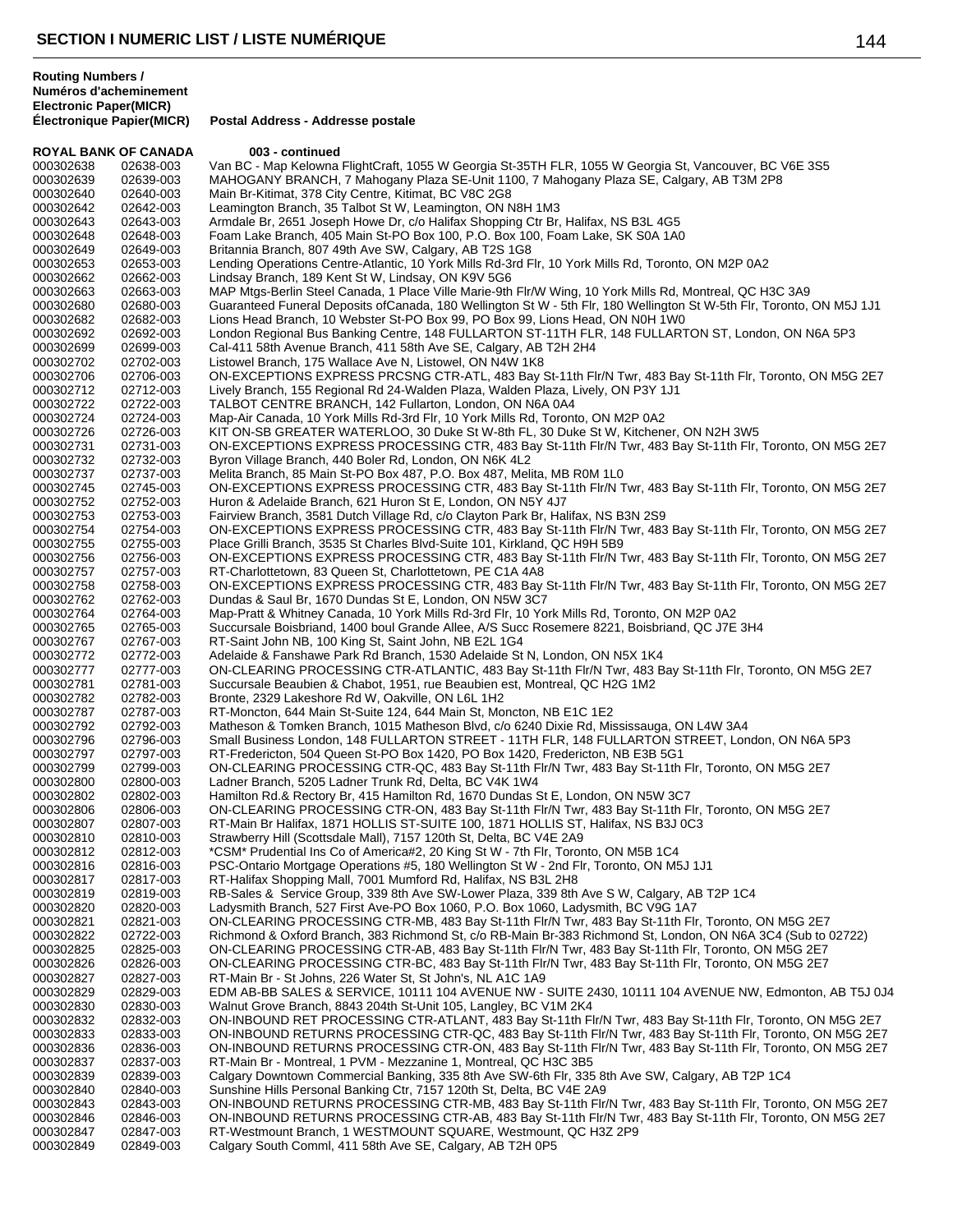**Électronique Papier(MICR) Postal Address - Addresse postale**

| <b>ROYAL BANK OF CANADA</b> |                        | 003 - continued                                                                                                                                                      |
|-----------------------------|------------------------|----------------------------------------------------------------------------------------------------------------------------------------------------------------------|
| 000302851                   | 02851-003              | Old RVP Estrie, 2665 rue King Ouest-Bureau 201, 2665 rue King Ouest, Sherbrooke, QC J1L 2G5                                                                          |
| 000302852                   | 02852-003              | Sherwood Forest Mall Branch, 1225 Wonderland Rd N, London, ON N6G 2V9                                                                                                |
| 000302856                   | 02856-003              | ON-INBOUND RETURNS PROCESSING CTR-BC, 483 Bay St-11th Flr/N Twr, 483 Bay St-11th Flr, Toronto, ON M5G 2E7                                                            |
| 000302857                   | 02857-003              | TR-Brossard, 2151 Lapiniere Blvd, Brossard, QC J4W 2T5                                                                                                               |
| 000302859                   | 02859-003              | Calgary North Comml, 1333 32nd Ave NE, Calgary, AB T2E 7Z5                                                                                                           |
| 000302860                   | 02860-003              | Seton Branch, c/o 5222 130TH AVE SE-UNIT 401, c/o 5222 130TH AVE SE, Calgary, AB T2Z 0G4                                                                             |
| 000302861                   | 02861-003              | Jean Talon et des Ecores, 2350 Jean Talon est, 1951 rue Beaubien E, Montreal, QC H2G 1M2                                                                             |
| 000302866                   | 02866-003              | PSC-Ontario Personal Loans Processng, 10 York Mills Rd - 3rd flr, 10 York Mills Rd, Toronto, ON M2P 0A2                                                              |
| 000302868<br>000302869      | 02868-003<br>02869-003 | Gull Lake Branch, 1188 Conrad Ave-PO Box 90, P.O. Box 90, Gull Lake, SK S0N 1A0<br>Riverbend Branch, 8338 18th St SE-Suite 800, 8338 18th St SE, Calgary, AB T2C 4E4 |
| 000302870                   | 02870-003              | Langley-Fraser Valley BB-VP, 19888 Willowbrook Dr, Langley, BC V2Y 1K9                                                                                               |
| 000302874                   | 02874-003              | Yonge & Hollywood Br, 5001 Yonge St, North York, ON M2N 6P6                                                                                                          |
| 000302877                   | 02877-003              | RT-Dorval, 316 Dorval Ave, Dorval, QC H9S 3H7                                                                                                                        |
| 000302880                   | 02880-003              | Main Br-Langley, 19888 Willowbrook Dr, Langley, BC V2Y 1K9                                                                                                           |
| 000302882                   | 02882-003              | Wharncliffe & Commissioners Branch, 515 Wharncliffe Rd S, London, ON N6J 2N1                                                                                         |
| 000302887                   | 02887-003              | RT-Beaconsfield, 106 Beaurepaire Dr, Beaconsfield, QC H9W 0A1                                                                                                        |
| 000302890                   | 02890-003              | Mackenzie Centre Mall Branch, 119-403 Mackenzie Blvd-PO Box 220, P.O. Box 220, Mackenzie, BC V0J 2C0                                                                 |
| 000302891                   | 02891-003              | Cavendish & Kildare Branch, 5755 Cavendish Blvd, Cote Saint-Luc, QC H4W 2X8                                                                                          |
| 000302900                   | 02900-003              | Brookswood Mall Branch, 20059 40th Ave, Langley, BC V3A 2W2                                                                                                          |
| 000302901                   | 02901-003              | Mtg Asst Program-Cdn 50 Michelin, 4010 Tupper St-2nd Flr, 4010 Tupper St, Westmount, QC H3Z 2Y3                                                                      |
| 000302902                   | 02902-003              | PSC-Ontario Mortgage Operations #3, 10 York Mills Rd-3rd Flr, 10 York Mills Rd, Toronto, ON M2P 0A2                                                                  |
| 000302907<br>000302912      | 02907-003<br>02912-003 | TR-Trois-Rivieres, 3105 des Recollets, Trois-Rivieres, QC G9A 6N1<br>Harvest Point Branch, 5031 Ellerslie Road SW, Calgary, AB T6X 1X2                               |
| 000302917                   | 02917-003              | TR-Place Ste-Foy, 2450 BOUL LAURIER BUREAU G12A, 2-2450 Sir Wilfrid Laurier Blvd, Quebec, QC G1V 2L1                                                                 |
| 000302920                   | 02920-003              | Lougheed & 203 branch, 20320 Lougheed Highway, Maple Ridge, BC V2X 2P8                                                                                               |
| 000302922                   | 02922-003              | Lynden Branch, c/o 95 Lynden Rd, 95 Lynden Rd, Brantford, ON N3R 7J9                                                                                                 |
| 000302927                   | 02927-003              | TR-Place des Congres, 2665 rue King O-Bureau 101, Bureau 101 c/o Transit RB-05585, Sherbrooke, QC J1L 2G5                                                            |
| 000302931                   | 02931-003              | Succ Ste-Catherine & De Bleury, 350 Rue Sainte-Catherine O, Montreal, QC H3B 1A1                                                                                     |
| 000302937                   | 02937-003              | RT-Place Carillon, 7155 Jean Talon St E, Anjou, QC H1M 3A4                                                                                                           |
| 000302940                   | 02940-003              | Merritt Branch, 2090 Quilchena Ave-PO Box 848, P.O. Box 848, Merritt, BC V1K 1B8                                                                                     |
| 000302941                   | 02941-003              | Cote-des-Neiges & Cote Ste Catherine, 5700 Cote-des-Neiges RC-1, Montreal, QC H3T 2A6                                                                                |
| 000302942                   | 02942-003              | Mallorytown Branch, 4 Quabbin Rd-PO Box 40, 1000 Islands Mall, Brockville, ON K6V 3G9                                                                                |
| 000302946                   | 02946-003              | MISSISSAUGA RD & SANDALWD PRKWY BRAN, 95 Dufay Road, Brampton, ON L7A 0B5                                                                                            |
| 000302947                   | 02947-003              | RT-Queen Mary Rd, 5185 Queen Mary Rd, 5185 Queen Mary Road, Montreal, QC H3W 1Y1                                                                                     |
| 000302949<br>000302952      | 02949-003<br>02952-003 | Crowfoot Centre Branch, 75 Crowfoot Way NW, Calgary, AB T3G 2R2<br>Airport & American Branch, 6205 Airport Rd, Mississauga, ON L4V 1E1                               |
| 000302953                   | 02953-003              | Private Banking Halifax, 1871 Hollis St-Suite 800, 1871 Hollis St, Halifax, NS B3J 0C3                                                                               |
| 000302957                   | 02957-003              | TR-Laval, 3100 boul le Carrefour, Laval, QC H7T 2K7                                                                                                                  |
| 000302960                   | 02960-003              | Lynn Valley Branch, 1501 Lynn Valley Rd, North Vancouver, BC V7J 2B1                                                                                                 |
| 000302962                   | 02962-003              | Manotick Br, 5501 Manotik Main St-PO Box 70, 5501 Manotik Main St, Manotick, ON K4M 1A2                                                                              |
| 000302966                   | 02966-003              | lake country branch, 9950 Main St-Unit 100, 9950 Main St, Lake Country, BC V4V 2T9                                                                                   |
| 000302967                   | 02967-003              | TR-Mont-Royal, 1427 Graham Blvd, 1427 Graham, Mont-Royal, QC H3P 3N9                                                                                                 |
| 000302970                   | 02970-003              | Mill Bay Branch, 2690 Mill Bay Rd-Unit 110, 2690 Mill Bay Rd, Mill Bay, BC VOR 2P1                                                                                   |
| 000302972                   | 02972-003              | White Oaks Mall Branch, 1105 Wellington Rd S-Unit 153, London, ON N6E 1V4                                                                                            |
| 000302977                   | 02977-003              | RT-4849 Sherbrooke, 4849 Sherbrooke St W, 4849 Sherbrooke Street West, Montreal, QC H3Z 1G6                                                                          |
| 000302978                   | 02978-003              | Hanley Branch, 113 LINCOLN AVE-PO BOX 180, P.O. Box 180, Hanley, SK S0G 2E0                                                                                          |
| 000302979                   | 02979-003              | Camrose Branch, 5102 50 Ave, Camrose, AB T4V 1X3                                                                                                                     |
| 000302982<br>000302987      | 02982-003<br>02987-003 | Main Br - Markham, 47 Main St N, Markham, ON L3P 1X3<br>TR-Duvernay, 3100 Boul de la Concorde-Suite 200, 3100 Boul de la Concorde, Duvernay, QC H7E 2B8              |
| 000302992                   | 02992-003              | MRKM ON-HWY 7 & BUR OAK, C/O 88 Queens Quay W-15th Flr, C/O 88 Queens Quay W, Toronto, ON M5J 0B8                                                                    |
| 000302997                   | 02997-003              | Minnedosa Branch, 61 Main St-PO Box 840, PO Box 840, Minnedosa, MB R0J 1E0                                                                                           |
| 000303002                   | 03002-003              | Massey Branch, 195 Sauble St-PO Box 280, C/O 115 Tudhope St, Massey, ON P0P 1P0                                                                                      |
| 000303004                   | 03004-003              | Didsbury & Campeau Branch, 8211 Campeau DR, Kanata, ON K2T 0A2                                                                                                       |
| 000303007                   | 03007-003              | RT-Que Private Banking Support, 1 Place Ville Marie-6th Flr/E Wing, Montreal, QC H3B 3A9                                                                             |
| 000303009                   | 03009-003              | Cal-Business Service Centre, 335 8th Ave SW-24th Flr, 36 York Mills Rd, Calgary, AB T2P 1C9                                                                          |
| 000303012                   | 03012-003              | Woodbine & Esna Park Branch, 7481 Woodbine Ave, Markham, ON L3R 2W1                                                                                                  |
| 000303017                   | 03017-003              | RT-HR Competency Project, 1 PVM - 5th Flr/N Wing, 77 King St W - 36th Flr, Montreal, QC H3C 3A9                                                                      |
| 000303018                   | 03018-003              | SB - Regina & Parkland, 8755 Rochdale Blvd, Regina, SK S4X 2P9                                                                                                       |
| 000303021                   | 03021-003              | Cote St. Luc & Coronation Branch, 7031 Cote St. Luc Rd, Montreal, QC H4V 1J2                                                                                         |
| 000303022                   | 03022-003              | Melbourne Branch, 6570 Longwoods Rd, PO Box 10, Mount Brydges, ON NOL 1T0 (Sub to 03142)                                                                             |
| 000303026<br>000303028      | 03026-003<br>03028-003 | Tenth Line & Brian Coburn Branch, C/O 88 Queens Quay W-15th Flr, C/O 88 Queens Quay W, Toronto, ON M5J 0B8<br>SB - Saskatoon, 2030 Avenue C N, Saskatoon, SK S7L 1M2 |
| 000303032                   | 03032-003              | Mississauga-Westwood Shopping Mall, 7205 Goreway Dr, Mississauga, ON L4T 2T9                                                                                         |
| 000303040                   | 03040-003              | Mission Branch, 33114 1st Ave, Mission, BC V2V 1G4                                                                                                                   |
| 000303041                   | 03041-003              | Succursale Riviere des Prairies, 7945 Maurice Duplessis, Montreal, QC H1E 1M5                                                                                        |
| 000303042                   | 03042-003              | Merrickville Branch, 124 Main St E-PO Box 10, P.O. Box 10, Merrickville, ON K0G 1N0                                                                                  |
| 000303045                   | 03045-003              | Sales Manager 404 & 7, 260 East Beaver Creek Rd, Richmond Hill, ON L4B 3M3                                                                                           |
| 000303051                   | 03051-003              | Succursale Place Vertu, 3131 Cote Vertu - Local F-1, Saint-Laurent, QC H4R 1Y8                                                                                       |
| 000303052                   | 01922-003              | Upper Wentworth & Kingfisher Dr Br, 810 Upper Gage Ave, c/o RB-Gage & Mohawk Br, Hamilton, ON L8V 4L8 (Sub to 01922)                                                 |
| 000303058                   | 03058-003              | Map-Proctor & Gamble Flex Pln, 10 York Mills Rd-3rd Flr, 10 York Mills Rd, Toronto, ON M2P 0A2                                                                       |
| 000303060                   | 03060-003              | Map-GE Betz Canada, 10 York Mills Rd-3rd Flr, 10 York Mills Rd, Toronto, ON M2P 0A2                                                                                  |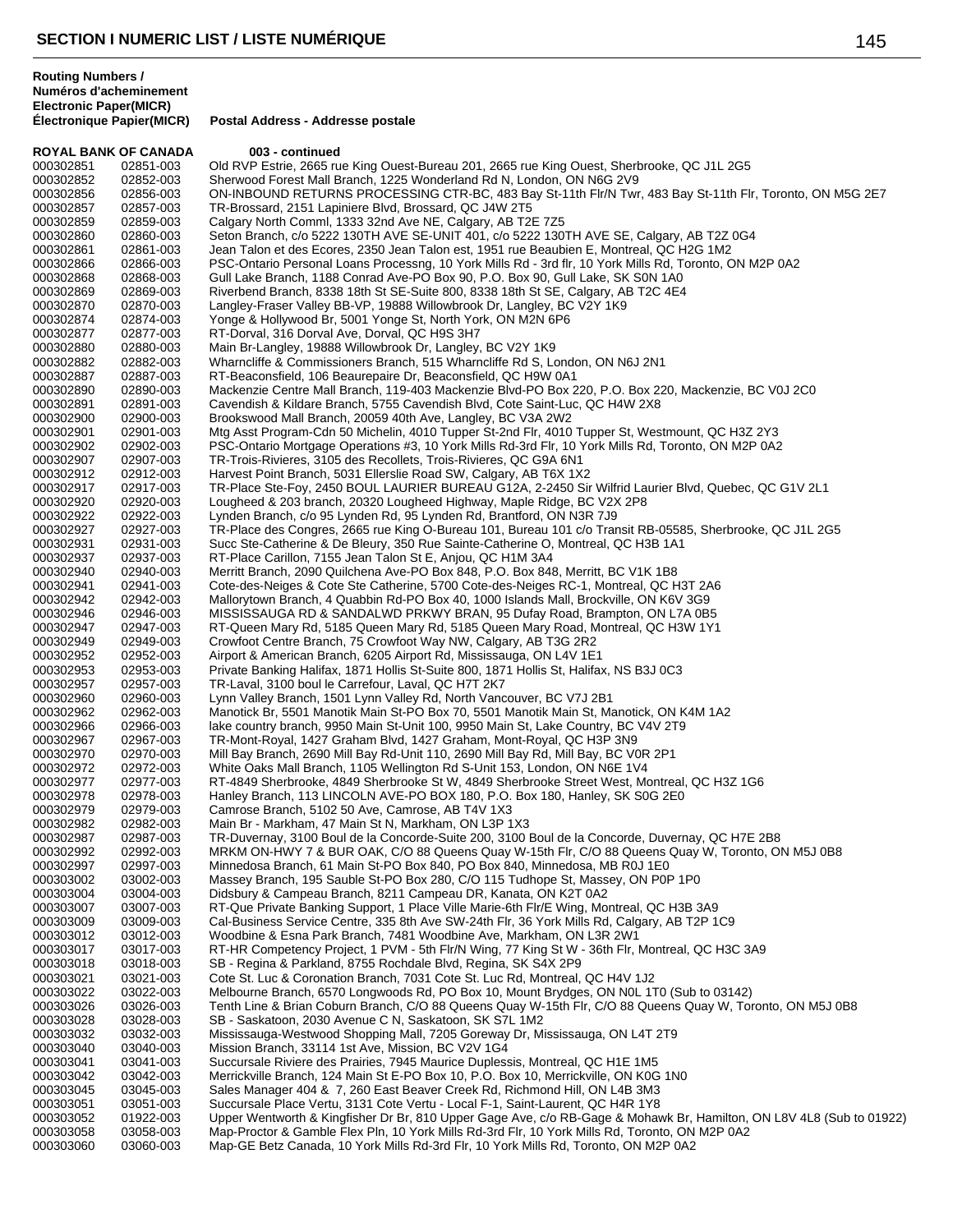| <b>ROYAL BANK OF CANADA</b> |           | 003 - continued                                                                                            |
|-----------------------------|-----------|------------------------------------------------------------------------------------------------------------|
| 000303061                   | 03061-003 | Sales Manager-Bayview & Wellington, 15420 Bayview Ave, Aurora, ON L4G 7J1                                  |
| 000303062                   | 03062-003 | Metcalfe Br, 8220 Victoria St-PO Box 119, PO Box 119, Metcalfe, ON K0A 2P0                                 |
| 000303065                   | 03065-003 | Sales Manager 404 & 7, 260 East Beaver Creek Rd, Richmond Hill, ON L4B 3M3                                 |
| 000303082                   | 03082-003 | Midland Br, 271 King St, Midland, ON L4R 3M4                                                               |
| 000303089                   | 03089-003 | Cardston Branch, 204 Main Street-P.O. Box 1090, P.O. Box 1090, Cardston, AB T0K 0K0                        |
| 000303092                   | 03092-003 | Milton Branch, 55 Ontario St S, Milton, ON L9T 2M3                                                         |
| 000303096                   | 03096-003 | NOBLETON BRANCH, 13085 Highway 27, Nobleton, ON LOG 1NO                                                    |
| 000303102                   | 03102-003 | Bloor & Runningbrook Branch, 1125 Bloor St E, Mississauga, ON L4Y 2N6                                      |
| 000303103                   | 03103-003 | ATL-PC Cheque Processing, 1580 Grafton St, PO Bag Service 1654, Halifax, NS B3J 2Z5                        |
| 000303111                   | 03111-003 | Repentigny Br, 447 Leclerc St, Repentigny, QC J6A 8J4                                                      |
| 000303112                   | 03112-003 | Peterborough Independent Bus Ctr, 401 George St North, Peterborough, ON K9J 6Y8                            |
| 000303115                   | 03115-003 | Cal AB- Map Safway Services, 335 8th Ave SW-24th Flr, 10 York Mills Rd, Calgary, AB T2P 1C9                |
| 000303120                   | 03120-003 | Nanaimo Downtown Br, 205 Commercial St, Nanaimo, BC V9R 5L1                                                |
| 000303122                   | 03122-003 | Moorefield Branch, 46 McGivern St-P.O. Box 148, C/O PO BOX 250, Moorefield, ON N0G 2K0                     |
| 000303132                   | 03132-003 | 33 City Centre Drive Branch, 33 City Centre Dr, Mississauga, ON L5B 2N5                                    |
| 000303137                   | 03137-003 | Whyte Ridge Shopping Centre, 155 Scurfield Blvd, 1300 Pembina Hwy, Winnipeg, MB R3T 2B4                    |
| 000303142                   | 03142-003 | Mount Brydges Branch, 22466 Adelaide Rd-PO Box 10, 22466 Adelaide Rd, Mount Brydges, ON N0L 1W0            |
| 000303160                   | 03160-003 | Brooks Landing Branch, 2000 Island Highway N-Unit 110, Nanaimo, BC V9S 5W3                                 |
| 000303162                   | 03162-003 | CAL AB- MAP Stuart Olson, 335 8th Ave SW-24th Flr, 10 York Mills, Calgary, AB T2P 1C9                      |
| 000303170                   | 03170-003 | New West-Fraser Corridor, 626 6th Ave-2nd Flr, 626 6th Ave, New Westminster, BC V3M 6Z2                    |
|                             |           |                                                                                                            |
| 000303172                   | 03172-003 | Steeles & Silver Star Br, 4751 Steeles Ave E, Toronto, ON M1V 4S5                                          |
| 000303174                   | 03174-003 | CAL AB-MAP Aluma Systems, 335 8th Ave SW-24th Flr, 10 York Mills Rd, Calgary, AB T2P 1C9                   |
| 000303178                   | 03178-003 | Humboldt Branch, 703 Main St-P.O. Box 370, P.O. Box 370, Humboldt, SK S0K 2A0                              |
| 000303180                   | 03180-003 | Woodgrove Shopping Centre Br, 49 6631 Island Hwy N, Nanaimo, BC V9T 2L8                                    |
| 000303182                   | 03182-003 | Napanee Branch, 36 Dundas St E, Napanee, ON K7R 1H8                                                        |
| 000303186                   | 03186-003 | Sudbury-Northern Lakes Mkt, 72 Durham St-3rd Fl, 72 Durham St, Sudbury, ON P3E 3M6                         |
| 000303193                   | 03193-003 | HFX NS- MAP Secunda Canada, 1871 Hollis St-Suite 900, 10 York Mills Rd-3rd Flr, Halifax, NS B3J 0C3        |
| 000303198                   | 03198-003 | Imperial Branch, 300 Royal St-PO Box 210, 300 Royal St, Imperial, SK S0G 2J0                               |
| 000303199                   | 03199-003 | Cochrane Br, 130 1st Ave W-PO Box 190, 130 1st Ave W, Cochrane, AB T4C 1A5                                 |
| 000303200                   | 03200-003 | Nelson Branch, 401 Baker St, Nelson, BC V1L 4H7                                                            |
| 000303202                   | 03202-003 | Tenth Line & Brian Coburn Branch, 2272 Tenth Line RD, Orleans, ON K4A 0X4                                  |
| 000303212                   | 03212-003 | Meadowyale Branch, 6880 Financial Dr, Mississauga, ON L5N 7Y5                                              |
| 000303221                   | 03221-003 | Les Galeries Normandie Br, 2560, rue de Salaberry, Montreal, QC H3M 1L3                                    |
| 000303224                   | 03224-003 | OTT ON-PRI Banking Ctr, 50 OConnor St-9th Flr, 50 OConnor St, Ottawa, ON K1P 6L2                           |
| 000303232                   | 03232-003 | Dixie & Burnhamthorpe Road Branch, 4141 Dixie Rd-Unit 7, Mississauga, ON L4W 1V5                           |
| 000303234                   | 03234-003 | WESTBORO Branch, 236 RICHMOND RD-UNIT 104, 236 RICHMOND RD, Ottawa, ON K1Z 6W6                             |
| 000303235                   | 03235-003 | BM NEWFOUNDLAND AND LABRADOR, 226 Water ST-2nd FLR, 226 WATER ST, St John's, NL A1C 1A9                    |
| 000303239                   | 03239-003 | HOLD FOR PND, c/o 335 8th Ave SW-4th Flr, c/o 335 8th Ave SW, Calgary, AB T2P 1C9                          |
| 000303242                   | 03242-003 | Newboro Branch, 24 Drummond St, C/O 24 Drummond St, Portland, ON K0G 1V0 (Sub to 03972)                    |
| 000303244                   | 03244-003 | Private Banking Clients-BC, 1055 W Georgia St-5th Flr, 1055 W Georgia St, Vancouver, BC V6E 3P3            |
| 000303246                   | 03246-003 | Small Business Mississauga, 6880 Financial Dr-2nd Flr/Link, 6880 Financial Dr, Mississauga, ON L5N 7Y5     |
| 000303248                   | 03248-003 | Met/Ont CSB Payroll Plan, 10 York Mills Rd-3rd Flr, 10 York Mills Rd, Toronto, ON M2P 0A2                  |
| 000303252                   | 03252-003 | Dixie & Meyerside Branch, 6240 Dixie Road, Mississauga, ON L5T 1A6                                         |
| 000303254                   | 03254-003 | SUCC SAINT-MARIE-DE-BEAUCE, 1068 BOUL VACHON N-BUREAU 100, 1068 BOUL VACHON N, Ste-Marie-de-Beauce,        |
|                             |           | QC G6E 1M6                                                                                                 |
| 000303256                   | 03256-003 | Miss-KBI Ontario-Life Sciences, 6880 Financial Dr-2nd Flr Link, 6880 Financial Dr, Mississauga, ON L5N 7Y5 |
| 000303257                   | 03257-003 | Morden Branch, 289 Stephen Street, P.O. Box 40, Morden, MB R0G 1J0                                         |
| 000303259                   | 03259-003 | Queens Quay & Lower Jarvis Branch, 134 QUEENS QUAY E, Toronto, ON M5A 0S1                                  |
| 000303261                   | 03261-003 | Countryside & Dixie Branch, C/O 88 Queens Quay W-15th Flr, C/O 88 Queens Quay W, Toronto, ON M5J 0B8       |
| 000303262                   | 03262-003 | Newbury Branch, 22886 Hagerty Rd-P.O. Box 40, C/O PO BOX 8, Newbury, ON N0L 1Z0 (Sub to 04162)             |
| 000303264                   | 03264-003 | Bayview & Elgin Mills Branch, C/O 88 Queens Quay W-15th Flr, C/O 88 Queens Quay W, Toronto, ON M5J 0B8     |
| 000303266                   | 03266-003 | RBC PRIVATE BANKING PREMIER, 200 Bay St-10th Flr/S Twr, Toronto, ON M5J 2J5                                |
| 000303272                   | 03272-003 | Tor-ON SB Healthcare North East, 2346 Yonge St-2nd Flr, 2346 Yonge St, Toronto, ON M4P 2W7                 |
| 000303274                   | 03274-003 | RBC PRIVATE BANKING PREMIER, 1055 W Geogia St-5th Flr, 1055 W Geogia St, Vancouver, BC V6E 3P3             |
| 000303276                   | 03276-003 | Business Owners-33 City Centre, 33 City Centre Dr, Mississauga, ON L5B 2N5                                 |
| 000303277                   | 03277-003 | Neepawa Branch, 101 Davidson St-PO Box 1236, P.O. Box 1236, Neepawa, MB R0J 1H0                            |
| 000303280                   | 03280-003 | New West Main Branch, 626 6th Ave, New Westminster, BC V3M 6Z2                                             |
| 000303282                   | 03282-003 | New Hamburg Branch, 29 Huron St, New Hamburg, ON N3A 1K1                                                   |
| 000303284                   | 03284-003 | Ice District Branch, 10111 104 AVE NW-UNIT 102, 10111 104 AVE NW, Edmonton, AB T5J 0J4                     |
| 000303286                   | 03286-003 | RBC On Campus-University of Alberta, C/O 10843 82ND AVE NW, Calgary, AB T6P 2B2                            |
| 000303290                   | 03290-003 | Van-Royal Centre Comml, 1055 W Georgia St- 4th Flr, 1055 W Georgia St, Vancouver, BC V6E 3S5               |
| 000303294                   | 03294-003 | SHOPPES OF JAGARE RIDGE, 2734 141 st sw, Edmonton, AB T6W 3Y9                                              |
| 000303296                   | 03296-003 | BRENTWOOD TOWN CENTRE BRANCH, C/O 335 8TH AVE SW-4TH FLR, C/O 335 8TH AVE SW, Calgary, AB T2P 1C9          |
| 000303300                   | 03300-003 | New West-Lwr Mainland Bus S&S Grp, 626 6th Ave-2nd Flr, 626 6th Ave, New Westminster, BC V3M 6Z2           |
| 000303302                   | 03302-003 | New Liskeard Branch, 5 Armstrong St, New Liskeard, ON P0J 1P0                                              |
| 000303303                   | 03303-003 | Quinpool & Oxford Banch, 6390 Quinpool Rd, C/O 5855 Spring Garden Rd, Halifax, NS B3L 4N2                  |
| 000303304                   | 03304-003 | Brock & Valley Farm Branch, 2460 BROCK RD-UNIT D1, 2460 BROCK RD, Pickering, ON L1V 2P8                    |
| 000303308                   | 03308-003 | Indian Head Branch, 501 Grand Ave-PO Box 850, P.O. Box 850, Indian Head, SK S0G 2K0                        |
|                             | 03309-003 | Consort Branch, 5003 50th St-PO Box 130, PO Box 130, Consort, AB T0C 1B0                                   |
| 000303309<br>000303311      | 03311-003 | RBC PRIVATE BANKING PREMIER, 1 Place Ville-Marie-Suite 600, Montreal, QC H3B 1Z5                           |
| 000303312                   | 03312-003 | Small Business Windsor, 245 Ouellette Ave, Windsor, ON N9A 7J2                                             |
|                             |           |                                                                                                            |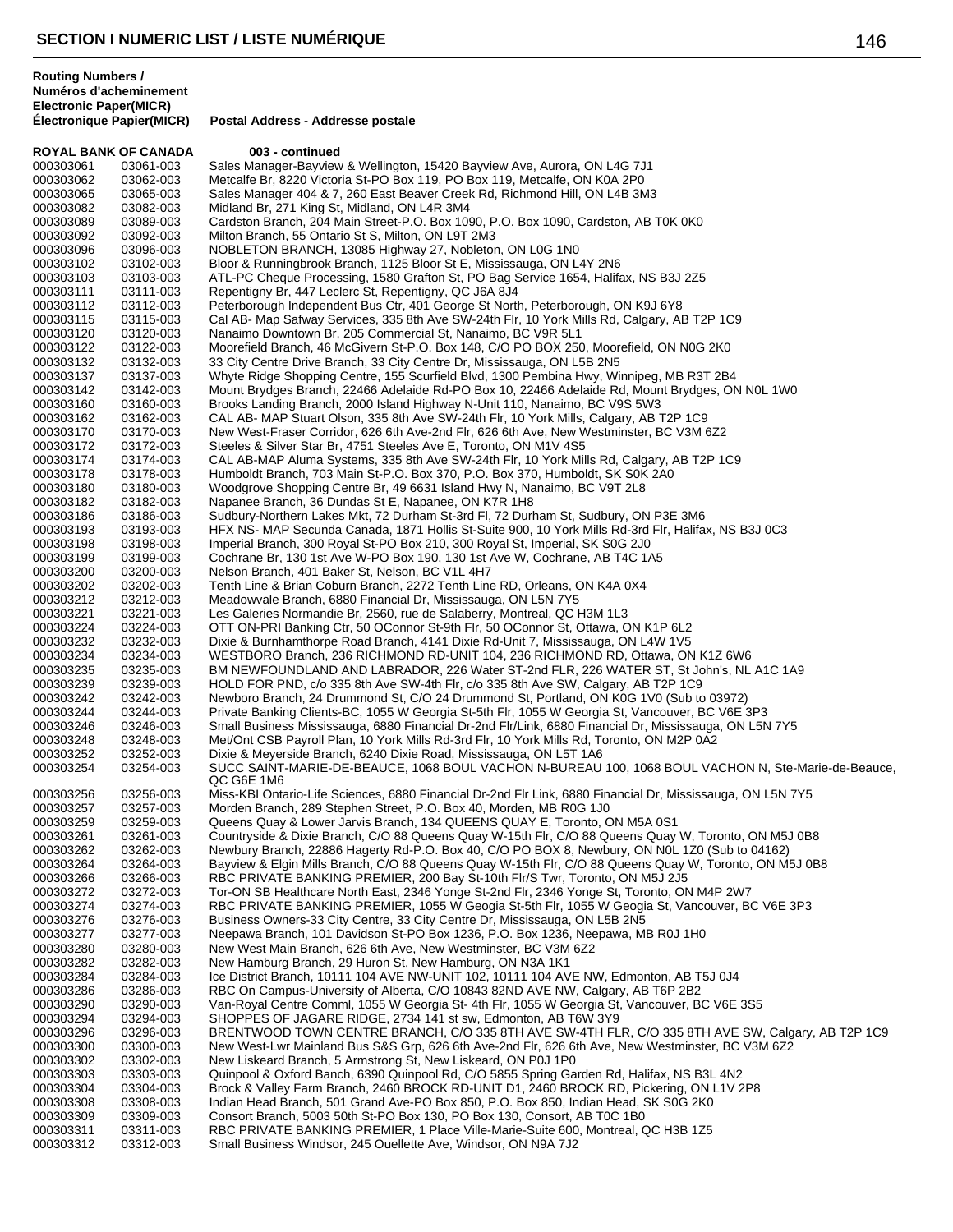| ROYAL BANK OF CANADA |           | 003 - continued                                                                                                   |
|----------------------|-----------|-------------------------------------------------------------------------------------------------------------------|
| 000303314            | 03314-003 | Dalhousie University Branch, C/O 1 Place Ville Marie-8th Flr/E Wing, Montreal, QC H8Y 1B4                         |
| 000303322            | 03322-003 | Leslie & Davis Branch, 1181 Davis Dr E, Newmarket, ON L3Y 8R1                                                     |
| 000303323            | 03323-003 | Metro CSB Payroll Savings Plan, 10 York Mills Rd-3rd Flr, 10 York Mills Rd, Toronto, ON M2P 0A2                   |
| 000303324            | 03324-003 | Map-Lombard Cda Ltd, 10 York Mills Rd-3rd Flr, 10 York Mills Rd, Toronto, ON M2P 0A2                              |
| 000303326            | 03326-003 | Peel Supply Chain-Brampton, 6880 Financial Dr-2nd Flr Link, 6880 Financial Dr, Mississauga, ON L5N 7Y5            |
| 000303334            | 03334-003 | Map-Nortel Networks Corporation, 10 York Mills Rd-3rd Flr, 10 York Mills Rd, Toronto, ON M2P 0A2                  |
| 000303335            | 03335-003 | RBC ON CAMPUS-UNIVERSITY OF BC, 6133 University Blvd-UNIT 1401, 6133 University Blvd, Vancouver, BC V6T 1Z1       |
|                      |           |                                                                                                                   |
| 000303341            | 03341-003 | RBC ON CAMPUS-UBC OKANAGAN, 3372 UNIVERSITY WAY, Kelowna, BC V1V 1V7                                              |
| 000303342            | 03342-003 | Yonge & Dawson Manor Branch, 17770 Yonge St, Newmarket, ON L3Y 4V8                                                |
| 000303344            | 03344-003 | RT-Stanley Park, 1020 Ottawa St N, Kitchener, ON N2A 3Z3                                                          |
| 000303349            | 03349-003 | MB IRP Sales Manager-A, 167 St Anne's Rd, 1395 Ellice Ave, Winnipeg, MB R2M 2Z7                                   |
| 000303351            | 03351-003 | RBC ON CAMPUS - UNIVERSITY OF GUELPH, 50 STONE RD E, 50 STONE RD E-ATHLETICS DEPT-GUELPH, Toronto, ON<br>N1G 2W1  |
| 000303352            | 03352-003 | SB HEALTHCARE MISSISSAUGA, 2346 Yonge St-2nd Flr, 2346 Yonge St, Toronto, ON M4P 2W7                              |
| 000303353            | 03353-003 | Halifax Shopping Centre Branch, 7001 Mumford Rd, Halifax, NS B3L 2H8                                              |
| 000303354            | 03404-003 | RT-Victoria Place, 395 Wellington St S, London, ON N6C 4P9 (Sub to 03404)                                         |
| 000303355            | 03355-003 | RBC MEETING PLACE-BRAMPTON MCC, 150 CENTRAL PARK DRIVE-UNIT 115, 150 CENTRAL PARK DRIVE, Brampton,<br>ON L6T 2T9  |
| 000303362            | 03362-003 | Queen Street Branch, 4491 Queen St, C/O 3499 PORTAGE RD, Niagara Falls, ON L2E 2L4                                |
| 000303363            | 03363-003 | UNIVERSITY OF TORONTO BRANCH, C/O 648 SPADINA AVE, Toronto, ON M5S 2H7                                            |
| 000303364            | 03364-003 | RT-Brantford, 95 Lynden Rd, c/o Transit RB 01312, Brantford, ON N3R 7J9                                           |
| 000303372            | 03372-003 | Hwy 10 & Eglinton Ave Br, 4557 Hurontario St-Unit B2, 4557 Hurontario St, Mississauga, ON L4Z 3M2                 |
| 000303374            | 03374-003 | Waterloo-RT-ERB & IRA Needles, 652 Erb St W-Unit B13, Waterloo, ON N2T 2Z7                                        |
| 000303380            | 03380-003 | Royal Square Branch, 800 Mcbride Blvd, 626 6th Ave, New Westminster, BC V3M 6Z2                                   |
|                      |           |                                                                                                                   |
| 000303382            | 03382-003 | 6518 Lundys Lane Branch, 6518 Lundys Lane, Niagara Falls, ON L2G 1T6                                              |
| 000303384            | 03384-003 | RT-Oakville, 279 Lakeshore Rd E, Oakville, ON L6J 1H9                                                             |
| 000303386            | 03386-003 | Map-Imperial Oil, 10 York Mills Rd-3rd Flr, 10 York Mills Rd, Toronto, ON M2P 0A2                                 |
| 000303392            | 03392-003 | Portage & O'Neil Branch, 3499 Portage Rd, Niagara Falls, ON L2J 2K5                                               |
| 000303394            | 03394-003 | RT-Main Branch - Ottawa, 90 Sparks St, Ottawa, ON K1B 5B4                                                         |
| 000303399            | 03399-003 | Edmonton South Comml, 9034 51st Ave, Edmonton, AB T6E 5X4                                                         |
| 000303402            | 03402-003 | Niagara Falls Centre Currency Exch, 5733 Victoria Ave, 4491 Queen St, Niagara Falls, ON L2E 6T3                   |
| 000303404            | 03404-003 | RT-London-Wonderland & Southdale Br, 3089 Wonderland Rd S-Unit B, London, ON N6L 1R4                              |
| 000303411            | 03411-003 | Succursale du Vieux Longueuil, 43 rue St-Charles O-Bureau 101, Longueuil, QC J4H 1C5                              |
| 000303412            | 03412-003 | Mississauga & Mary Streets Branch, 234 Mary St, Niagara on the Lake, ON L0S 1J0                                   |
| 000303413            | 03413-003 | Spring Garden & Summer Branch, 5855 Spring Garden Rd, Halifax, NS B3H 4S2                                         |
|                      |           |                                                                                                                   |
| 000303414            | 03414-003 | RT-Windsor, 245 Ouellette Ave, Windsor, ON N9A 7J2                                                                |
| 000303415            | 03415-003 | RBC MEETING PLACE-HUMBER RIVER HOSP, 1235 WILSON AVE-UNIT 8 & 9/LEVEL 0, 1235 WILSON AVE, Toronto, ON<br>M3M 0B2  |
| 000303418            | 08538-003 | Invermay Branch, 218 Main St N, PO Box 849, Invermay, SK S0A 1M0 (Sub to 08538)                                   |
| 000303419            | 03419-003 | Devon Branch, 39 Athabasca Ave, Devon, AB T9G 1G5                                                                 |
| 000303420            | 03420-003 | EDMONTON NORTH 1 SML BUS, 10111 104 AVE NW-SUITE 2430, 11 BELLEROSE DR, Edmonton, AB T5J 0J4                      |
| 000303422            | 03422-003 | Nipigon Branch, 157 Railway St-PO Box 219, P.O. Box 219, Nipigon, ON P0T 2J0                                      |
| 000303424            | 03424-003 | RT-Hamilton Mountain, 752 UPPER JAMES STREET, Hamilton, ON L9C 3A2                                                |
| 000303426            | 03426-003 | Private Banking Toronto, 200 Bay St - 10th Flr/S TWR, Toronto, ON M5J 2J5                                         |
| 000303431            | 03431-003 | Serv Fin Commerciaux Drummondville, 1125 boul St-Joseph, Drummondville, QC J2C 2C8                                |
| 000303434            | 03434-003 | RT-Hamilton, 100 King St W, Hamilton, ON L8P 3R2                                                                  |
| 000303440            | 03440-003 | 6th St. & 6th Ave. Branch, 601 Sixth Ave, 626 Sixth Ave, New Westminster, BC V3M 6Z2                              |
|                      |           |                                                                                                                   |
| 000303441            | 03441-003 | Succ Henri Bourassa & Lacordaire, 6000 Boul Henri-Bourassa Est, 7945 Maurice Duplessis, Montreal-nord, QC H1E 1M5 |
| 000303442            | 03442-003 | North Bay ON-105 Main St, 105 Main St W, C/O 925 Stockdale Rd, North Bay, ON P1B 2T6                              |
| 000303444            | 03444-003 | RT-Thunder Bay, 290 Memorial Ave, c/o Transit RB - 05092, Thunder Bay, ON P7B 3Y2                                 |
| 000303451            | 03451-003 | Place Angrignon Branch, 7191 Boul Newman, Lasalle, QC H8N 2K3                                                     |
| 000303452            | 03452-003 | Airport & Stockdale Branch, 925 Stockdale Rd-Main Flr, 925 Stockdale Rd, North Bay, ON P1B 9N5                    |
| 000303454            | 03454-003 | Rt-Main Br-London, 137 Dundas Street, c/o Transit RB-02722, London, ON N6A 1E9                                    |
| 000303459            | 03459-003 | RBC MEETING PLACE BRYNE & ESSA, 55A Bryne Dr, Barrie, ON L4N 8V8                                                  |
| 000303461            | 03461-003 | Sherbrooke and Viau Branch, 5100 Rue Sherbrooke Est-RC 10, Montreal, QC H1V 3R9                                   |
| 000303462            | 03462-003 | North Gower Br, 6683 Fourth Line Rd-PO Box 40, C/O 5501 MANOTICK MAIN ST, North Gower, ON K0A 2T0                 |
| 000303463            | 03463-003 | Spring Garden & South Park Br, 5855 Spring Garden Rd, c/o Spring Garden & Summer Br, Halifax, NS B3H 4S2          |
| 000303464            | 03464-003 | RT-Kingston, 65 Princess St, Kingston, ON K7L 1A6                                                                 |
| 000303469            | 03469-003 | RBC MEETING PLACE-KING & SHAW, 1005 King St W, Toronto, ON M6K 3M8                                                |
|                      |           |                                                                                                                   |
| 000303471            | 03471-003 | Experience RBC Sherway, 25 THE WEST MALL- UNIT 1939A, 25 THE WEST MALL, Etobicoke, ON M9C 1B8                     |
| 000303474            | 03474-003 | RT-Sault Ste Marie, 602 Queen St E, Sault Ste Marie, ON P6A 2A4                                                   |
| 000303481            | 03481-003 | RBC ON CAMPUS-YORK UNIVERSITY, 95 THE POND RD-UNIT 35, 95 THE POND RD, North York, ON M3J 2S5                     |
| 000303482            | 03482-003 | Norwood Branch, 2369 County Road 45-PO Box 10, P.O. Box 10, Norwood, ON K0L 2V0                                   |
| 000303484            | 03484-003 | RT-St Catharines, 80 King St-Suite 1, 80 King St, St Catharines, ON L2R 7G1                                       |
| 000303488            | 03488-003 | Mtl SD BSC Commercial Mortgages, 7101 AV DU PARC-5TH FLR, 7101 AV DU PARC, Montreal, QC H3N 1X9                   |
| 000303494            | 03494-003 | RT-Kitchener, 32 Duke St W, Kitchener, ON N2H 3W4                                                                 |
| 000303496            | 03496-003 | ARVIAT AGENCY, 220 OKINGUTIGIIT BUILDING-PO BOX 220, Rankin Inlet, NU X0C 0G0                                     |
| 000303499            | 03499-003 | Eastern Ont Comml Fin Services, 300 Pitt St-Lower Level, 300 Pitt St, Cornwall, ON K6J 3P9                        |
| 000303501            | 03501-003 | Jean Talon & Hutchison Br, 405 rue Jean Talon W, 351 Laurier Ave W, Montreal, QC H2V 2K4                          |
| 000303502            | 03502-003 | Lakeshore & Trafalgar Br, 279 Lakeshore Rd E, Oakville, ON L6J 1H9                                                |
|                      |           |                                                                                                                   |
| 000303504            | 03504-003 | RT-Guelph, 74 Wyndham St N, Guelph, ON N1H 4E6                                                                    |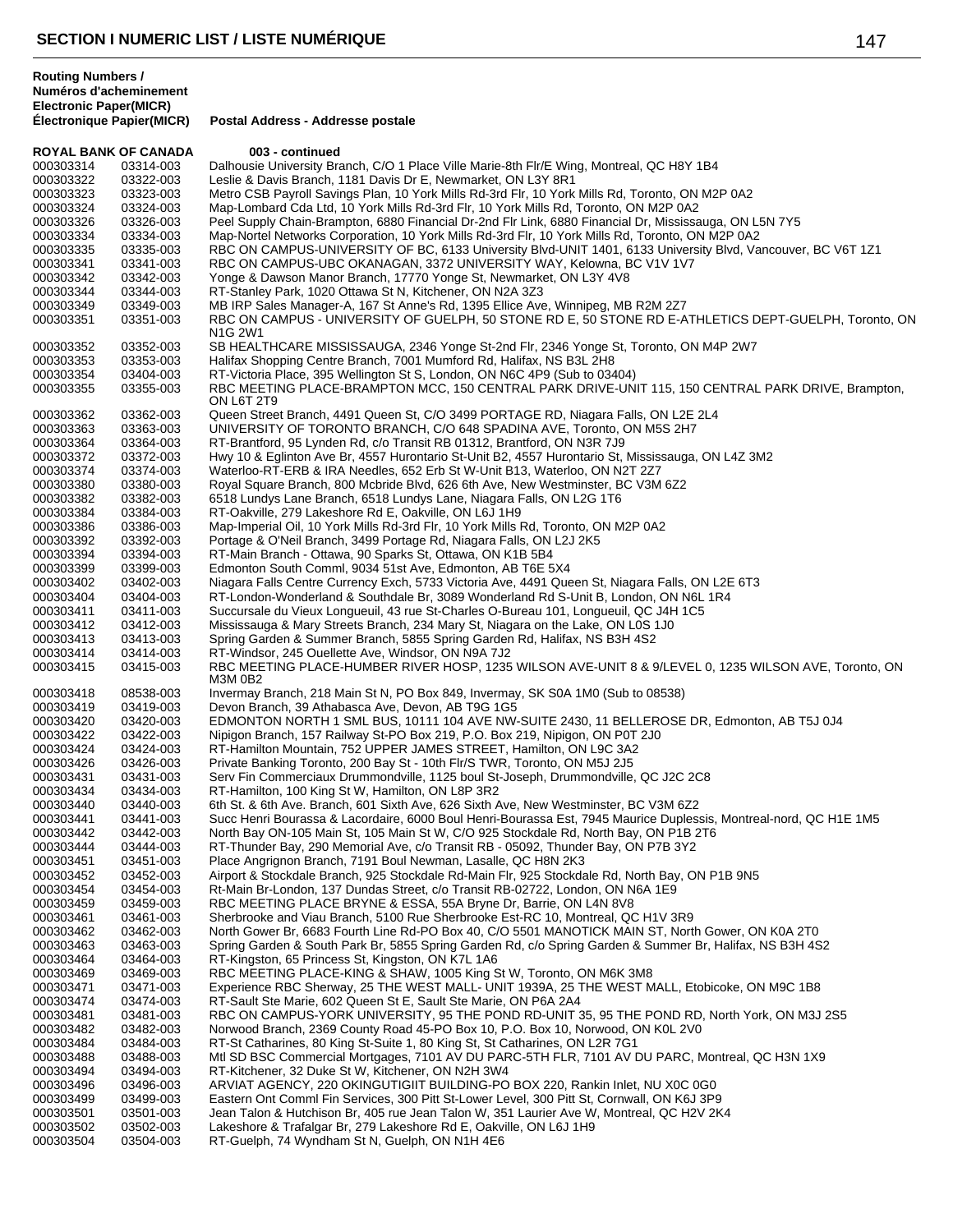**Électronique Papier(MICR) Postal Address - Addresse postale**

| <b>ROYAL BANK OF CANADA</b> |                        | 003 - continued                                                                                                                                                                 |
|-----------------------------|------------------------|---------------------------------------------------------------------------------------------------------------------------------------------------------------------------------|
| 000303506                   | 03506-003              | *CSM* Royal Life Insurance, 279 Lakeshore Rd E, Oakville, ON L6J 1H9                                                                                                            |
| 000303514                   | 03514-003              | RT-Peterborough, 401 George St N, c/o Transit RB-03782, Peterborough, ON K9H 3R4                                                                                                |
| 000303517                   | 03517-003              | Pierson Branch, 68 Railway Ave-PO Box 8, C/O PO BOX 487, Pierson, MB R0M 1S0                                                                                                    |
| 000303520                   | 03520-003              | Kamloops North Shore Branch, 789 Fortune Dr, Kamloops, BC V2B 2L3                                                                                                               |
| 000303523                   | 03523-003              | Inverness Branch, 15794 Central Ave-PO Box 130, PO Box 130, Inverness, NS B0E 1N0                                                                                               |
| 000303524<br>000303528      | 03524-003              | RT-Belleville, 246 NORTH FRONT ST, C/O TRANSIT RB-00392, Belleville, ON K8N 2Z6                                                                                                 |
| 000303529                   | 03528-003<br>03529-003 | Ituna Branch, 503 Main St-PO Box 10, C/O PO BOX 1360, Ituna, SK S0A 1N0<br>Didsbury Branch, 1911 20th St-PO Box 220, C/O 6700-46 STREET, Didsbury, AB T0M 0W0                   |
| 000303531                   | 03531-003              | Serv Fin Commerciaux Chicoutimi, 114, rue Racine est, 114 rue Racine Est, Chicoutimi, QC G7H 5C4                                                                                |
| 000303534                   | 03534-003              | RT-Sarnia, 230 N Christina St, c/o 230 N Christina St, Sarnia, ON N7T 5V2                                                                                                       |
| 000303541                   | 03541-003              | VP Rive Sud De Montreal-CFS, 9090 boul Leduc-bureau 210, 9090 boul Leduc, Brossard, QC J4Y 0E2                                                                                  |
| 000303542                   | 03542-003              | Odessa Br, 147 Main (Hwy No 2)-PO Box 310, 147 Main (Hwy No 2), Odessa, ON K0H 2H0                                                                                              |
| 000303544                   | 03544-003              | RT-Burlington, 3535 New St, Burlington, ON L7N 3W2                                                                                                                              |
| 000303551                   | 03551-003              | Serv Fin Commerciaux Laval, 3100 Boul Le Carrefour-Bureau 220, Laval, QC H7T 2K7                                                                                                |
| 000303554                   | 03554-003              | RT-Elmvale, 1930 St Laurent Blvd, Ottawa, ON K1G 1A4                                                                                                                            |
| 000303556<br>000303560      | 03556-003<br>03560-003 | RBC PRIVATE BANKING PREMIER, 335 8TH AVE SW-3RD FLR, 335 8TH AVE SW, Calgary, AB T2P 1C9<br>Nanaimo-Vancouver Island Comml, 205 Commercial St, Nanaimo, BC V9R 5G8              |
| 000303561                   | 03561-003              | VP Montreal East, 7151 rue Jean-Talon Est-8e etage, 7151 rue Jean-Talon Est, Anjou, QC H1M 3N8                                                                                  |
| 000303562                   | 03562-003              | Orangeville Br, 136 Broadway Ave, Orangeville, ON L9W 1J9                                                                                                                       |
| 000303564                   | 03564-003              | OTT-RT-Carlingwood Shopping Ctr Br, 2121 Carling Ave, Ottawa, ON K2A 1H2                                                                                                        |
| 000303574                   | 03574-003              | RT-Ottawa/Billings Bridge, 2269 Riverside Dr. Ottawa, ON K1H 8K2                                                                                                                |
| 000303582                   | 03582-003              | Peter Street Branch, 40 Peter St S, C/O 3205 MONARCH DR, Orillia, ON L3V 5A9                                                                                                    |
| 000303583                   | 03583-003              | Province of Ontario *CSM*, 483 Bay St-11th Flr/N Twr, 483 Bay St-11th Flr, Toronto, ON M5G 2E7                                                                                  |
| 000303584                   | 03584-003              | RT-1136 Centre St Thornhill, 1136 Centre St, Thornhill, ON L4J 3M8                                                                                                              |
| 000303591                   | 03591-003              | Serv Fin Commerciaux Trois-Rivieres, 3105 Boul des Recollets, Trois-Rivieres, QC G9A 6M1                                                                                        |
| 000303592                   | 03592-003              | Fourth Line & Speers Branch, 1005 Speers Rd, Oakville, ON L6L 2X5                                                                                                               |
| 000303594<br>000303600      | 03594-003<br>03600-003 | RT-Sheridan Center, 1730 Lakeshore Rd W, Mississauga, ON L5J 1J5<br>Scott-Town Branch, 9490 120th St, Surrey, BC V3V 4B9                                                        |
| 000303602                   | 03602-003              | Toronto Intl Private Banking-Apollo, 200 Bay St-6th Flr/S Twr, Toronto, ON M5J 2J5                                                                                              |
| 000303604                   | 03604-003              | RT-Agincourt, 2900 Warden Ave, Scarborough, ON M1W 2S8                                                                                                                          |
| 000303607                   | 03607-003              | RBC PRIVATE BANKING PREMIER, 220 PORTAGE AVE-SUITE 200, Winnipeg, MB R3C 0A5                                                                                                    |
| 000303610                   | 03610-003              | Guildford Branch, 10470 152 St-Unit 150, Surrey, BC V3R 0Y3                                                                                                                     |
| 000303612                   | 03612-003              | Tor IWM - Intl Private Banking, 200 Bay St-6th Flr/S Twr, Toronto, ON M5J 2J5                                                                                                   |
| 000303614                   | 03614-003              | RT-Markham, 3985 Highway 7, Markham, ON L3R 2A2                                                                                                                                 |
| 000303620                   | 03620-003              | Fleetwood Branch, 15988 Fraser Hwy-Ste 307, 15988 Fraser Hwy, Surrey, BC V4N 0X8                                                                                                |
| 000303622<br>000303624      | 03622-003<br>03624-003 | RITSON & ADELAIDE BR, 236 RITSON RD N, Oshawa, ON L1G 0B2<br>RT-Yonge & Cranbrooke, 3224 Yonge St, Toronto, ON M2N 2L2                                                          |
| 000303630                   | 03630-003              | Surrey Region CFS Centre, 5455 152nd St-Unit 118, 5455 152nd St, Surrey, BC V3S 5A5                                                                                             |
| 000303631                   | 03631-003              | Succursale Place du Parc, 300 Leo Pariseau St-Suite 100, A/S 351 AV LAURIER O, Montreal, QC H2X 4B3                                                                             |
| 000303632                   | 03632-003              | King & Wilson Branch, 549 King St E, C/O 236 RITSON RD N, Oshawa, ON L1H 1G3                                                                                                    |
| 000303633                   | 03633-003              | Kentville Branch, 63 Webster St, Kentville, NS B4N 1H4                                                                                                                          |
| 000303634                   | 03634-003              | RT-1090 Don Mills Rd, 1090 DON MILLS RD, C/O Transit RB 06142, North York, ON M3C 3R6                                                                                           |
| 000303638                   | 03638-003              | Kerrobert Branch, 446 Pacific St-PO Box 410, P.O. Box 410, Kerrobert, SK S0L 1R0                                                                                                |
| 000303639                   | 03639-003              | Drayton Valley Branch, 5001 51st Ave-PO Box 6510, PO Box 6510, Drayton Valley, AB T7A 1R9                                                                                       |
| 000303640                   | 03640-003              | Map-Sears Canada Inc, 10 York Mills Rd-3rd Flr, 10 York Mills Rd, Toronto, ON M2P 0A2                                                                                           |
| 000303642<br>000303644      | 03642-003<br>03644-003 | Otterville Branch, 202 Main St E-PO Box 10, 202 Main St E, Otterville, ON N0J 1R0<br>RT-St Clair & Yonge, 10 St Clair Ave W, Toronto, ON M4V 1L4                                |
| 000303646                   | 03646-003              | TR Nostro Accounting, 155 Wellington St W-8th Flr, Toronto, ON M5V 3K7                                                                                                          |
| 000303647                   | 03647-003              | Pine Falls Branch, 1 Linden St-PO Box 189, P.O. Box 189, Pine Falls, MB R0E 1M0                                                                                                 |
| 000303649                   | 03649-003              | Drumheller Branch, 110 3rd Ave W-PO Box 2580, P.O. Box 2580, Drumheller, AB T0J 0Y0                                                                                             |
| 000303652                   | 03652-003              | RBC ON CAMPUS-McMaster University, DBAC 1280 Main St W, Hamilton, ON L8S 4K1                                                                                                    |
| 000303653                   | 03653-003              | Lower Sackville Branch, 790 Sackville Dr, Lower Sackville, NS B4E 1R7                                                                                                           |
| 000303654                   | 03654-003              | RT-West Mall, 290 The West Mall, Etobicoke, ON M9C 1C6                                                                                                                          |
| 000303656<br>000303658      | 03656-003<br>03658-003 | RBC PRIVATE BANKING PREMIER, 50 OCONNOR ST-9TH FLR/SUITE 915, 50 OCONNOR ST, Ottawa, ON K1P 6L2<br>Langenburg Branch, 120 2nd St-PO Box 69, P.O. Box 69, Langenburg, SK S0A 2A0 |
| 000303660                   | 03660-003              | REGINA/MOOSE JAW SASK IRP MARKET, 950 Victoria Ave E, Regina, SK S4N 7A9                                                                                                        |
| 000303661                   | 03661-003              | Laurier & Parc Branch, 351 Laurier Ave W, Montreal, QC H2V 2K4                                                                                                                  |
| 000303662                   | 03662-003              | Owen Sound Branch, 900 Second Ave E-PO Box 306, P.O. Box 306, Owen Sound, ON N4K 5P5                                                                                            |
| 000303664                   | 03664-003              | RT-880 Eglinton, 880 Eglinton Ave W, Toronto, ON M6C 2B6                                                                                                                        |
| 000303666                   | 03666-003              | RBC PRIVATE BANKING PREMIER, 1871 HOLLIS ST-SUITE 800, 1871 HOLLIS ST, Halifax, NS B3J 0C3                                                                                      |
| 000303668                   | 03668-003              | Kindersley Branch, 401 Main St-PO Box 2740, P.O. Box 2740, Kindersley, SK S0L 1S0                                                                                               |
| 000303672                   | 03672-003              | Simcoe North & Beatrice Branch, 1050 Simcoe St N, C/O 800 Taunton RD E, Oshawa, ON L1G 4W5                                                                                      |
| 000303674                   | 03674-003              | Rt-Albion & Islington, 1104 Albion Rd, Etobicoke, ON M9V 1A8<br>Succursale St-Nicolas, 585 Rte 116-Ste 307, 2450-2 Boul Laurier, Sainte-Foy, QC G1V 2L1                         |
| 000303678<br>000303680      | 03678-003<br>03680-003 | King George Personal Financial Ctr, 10201 King George Blvd, Surrey, BC V3T 2W6                                                                                                  |
| 000303682                   | 03682-003              | Paisley Branch, 574 Queen St S-PO Box 40, P.O. Box 40, Paisley, ON N0G 2N0                                                                                                      |
| 000303684                   | 03684-003              | RT-Skymark Plaza, 1510 Finch Ave E, Toronto, ON M2J 4Y6                                                                                                                         |
| 000303687                   | 03687-003              | Bridgewater Town Centre Branch, C/O 1610 Kenaston Blvd-unit 200, C/O 1610 Kenaston Blvd, Winnipeg, MB R3P 0Y4                                                                   |
| 000303692                   | 03692-003              | Courtige ON-Main Branch, 1405 King St E, Courtice, ON L1E 2J6                                                                                                                   |
| 000303694                   | 03694-003              | RT-Main Branch-Toronto, 200 Bay St-Main Flr, Toronto, ON M5J 2J5                                                                                                                |
| 000303702                   | 03702-003              | Pakenham Branch, 2534 County Road 29, Pakenham, ON K0A 2X0                                                                                                                      |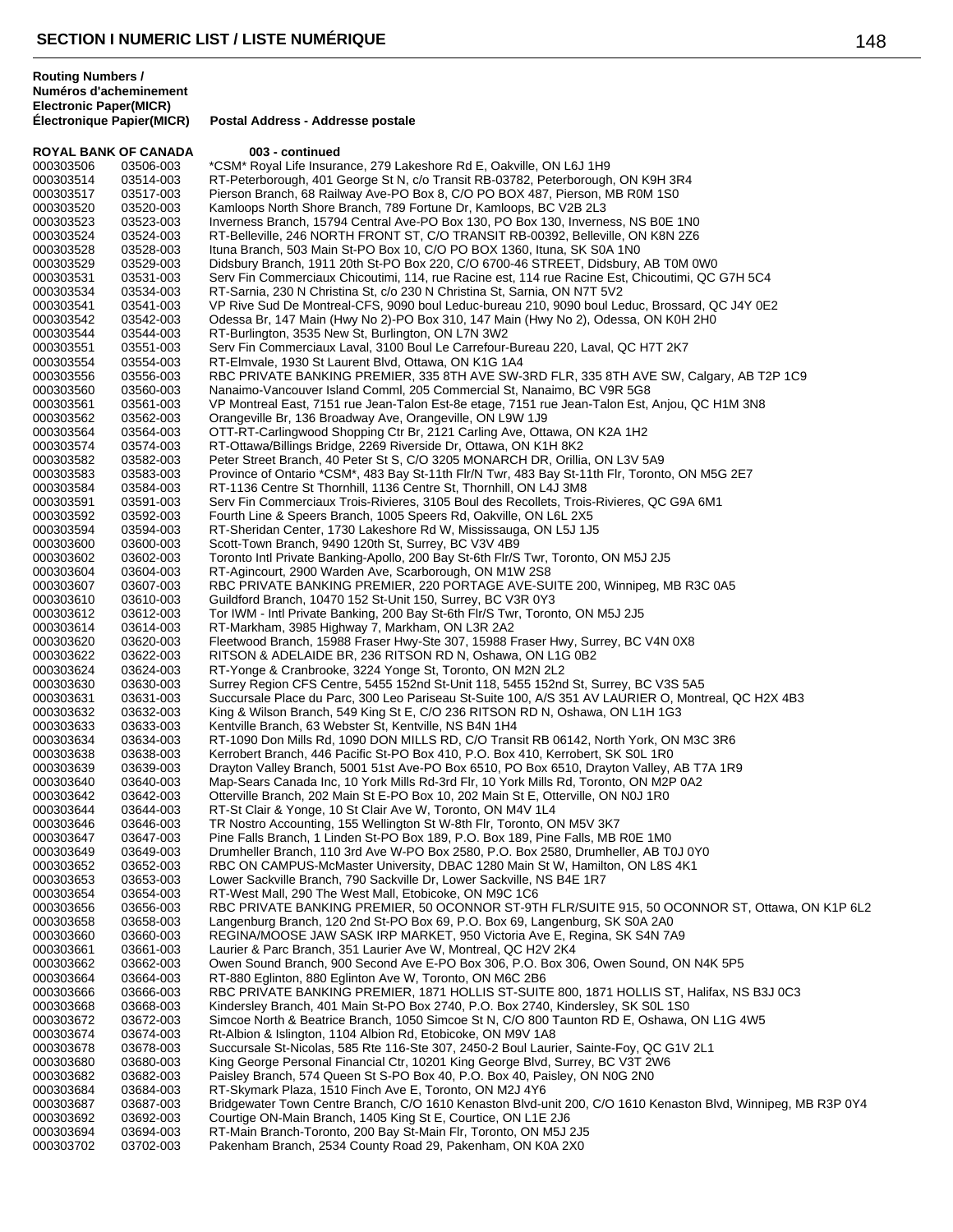| <b>ROYAL BANK OF CANADA</b> |           | 003 - continued                                                                                                                       |
|-----------------------------|-----------|---------------------------------------------------------------------------------------------------------------------------------------|
| 000303704                   | 03704-003 | Rt-Yonge & Eglinton, 2346 Yonge St, Toronto, ON M4P 2W7                                                                               |
| 000303710                   | 03710-003 | Petawawa Br, 3435B Petawawa Blvd, Petawawa, ON K8H 1X4                                                                                |
| 000303714                   | 03714-003 | Rt-Humbertown Ctr, 270 The Kingsway, Etobicoke, ON M9A 3T7                                                                            |
| 000303716                   | 03716-003 | CLARKE RD & COMO LAKE AVE BR, C/O 335 8TH AVE SW-4TH FLR, C/O 335 8TH AVE SW, Calgary, AB T2P 1C9                                     |
| 000303722                   | 03722-003 | Pembroke Br, 48 Pembroke St W, Pembroke, ON K8A 5M6                                                                                   |
| 000303723                   | 03723-003 | Manitoba South/West (Brandon) Comm, 740 Rosser Ave, Brandon, MB R7A 0K9                                                               |
| 000303724                   | 03724-003 | RT-Newmarket, 17770 Yonge St, c/o Transit RB-03342, Newmarket, ON L3Y 8P4                                                             |
| 000303726                   | 03726-003 | MARINE GATEWAY CENTRE, 456 SW MARINE DR-3RD FLR, 456 SW MARINE DR, Vancouver, BC V5X 0C4                                              |
| 000303729                   | 03729-003 | MAIN & 49TH BRANCH, 6509 MAIN ST, Vancouver, BC V5X 3H1                                                                               |
| 000303732                   | 03732-003 | Parry Sound Branch, 15 William ST, Parry Sound, ON P2A 1V2                                                                            |
| 000303733                   | 03733-003 | Sask District Dealer Direct, 2030 Avenue C N, 10 York Mills Rd, Saskatoon, SK S7L 1M2                                                 |
| 000303734                   | 03734-003 | Oshawa-RT Laval & Stevenson, 550 Laval Dr-Unit 100, 550 Laval Dr, Oshawa, ON L1J 0B5                                                  |
| 000303736                   | 03736-003 | Sarnia Business Banking Centre, 230 N Christina St, Sarnia, ON N7T 5V2                                                                |
| 000303741                   | 03741-003 | Succursale Monk et Allard, 6705 boul Monk, 7191 boul Newman, Lasalle, QC H8N 2K3                                                      |
| 000303742                   | 03742-003 | Convent Glen Shopping Ctr Branch, 6505 Jeanne Darc Blvd, Orleans, ON K1C 2R1                                                          |
| 000303744                   | 03744-003 | RT-2 Bloor St E, 2 Bloor St E, Toronto, ON M4W 1A8                                                                                    |
| 000303748                   | 03748-003 | Lanigan Branch, 40 Downing Dr W-Unit 5-PO Box 669, 40 Downing Dr W-Unit 5, Lanigan, SK S0K 2M0                                        |
| 000303749                   | 03749-003 | EDMONTON CITY CENTRE BRANCH, 10200 102 AVE NW, UNIT D219, 10200 102 AVE NW, Edmonton, AB T5J 4B7                                      |
| 000303752                   | 03752-003 | Chemong & Wolsely Branch, 806 Chemong Road, Peterborough, ON K9H 5Z6                                                                  |
| 000303754                   | 03754-003 | RT Markham and Lawrence, 3570 Lawrence Ave E, Toronto, ON M1G 0A3                                                                     |
| 000303757                   | 03757-003 | Southdale Square Branch, 111 Vermillion Rd, Winnipeg, MB R2J 4A9                                                                      |
| 000303760                   | 03760-003 | RBC ON CAMPUS-LANGARA COLLEGE, 100 W 49TH AVE-A BUILDING, C/O 650 WEST 41ST AVE, Vancouver, BC V5Z                                    |
|                             |           | 2M9                                                                                                                                   |
| 000303762                   | 03762-003 | Perth Br, 44 Gore St E, Perth, ON K7H 1H7                                                                                             |
| 000303764                   | 03764-003 | Rt-4401 Bathurst St, 4401 Bathurst St, c/o Transit RB-06622, North York, ON M3H 3R9                                                   |
| 000303765                   | 03765-003 | RBC ON CAMPUS-LAURIER UNIVERSITY, 248 KING ST N, Waterloo, ON N2J 2Y7                                                                 |
| 000303767                   | 03767-003 | Pequis Branch, Pequis First Nations-PO Box 550, PO Box 550, Pequis, MB R0C 3J0                                                        |
| 000303774                   | 03774-003 | RT-Bloor West Village, 2329 Bloor St W, Toronto, ON M6S 1P1                                                                           |
| 000303777                   | 03777-003 | Portage La Prairie Branch, 140 Saskatchewan Avenue East, 140 Saskatchewan Ave E, Portage la Prairie, MB R1N 3B7                       |
| 000303779                   | 03779-003 | EDM AB-REAL EST & CONSTR SERVS, 10111 104 AVENUE NW - SUITE 2430, 10111 104 AVENUE NW, Edmonton, AB T5J                               |
|                             |           | 0J4                                                                                                                                   |
| 000303782                   | 03782-003 | George & Hunter Br, 401 George St N, Peterborough, ON K9H 3R4                                                                         |
| 000303784                   | 03784-003 | Rt-Bayview, 1554 Bayview Ave, Toronto, ON M4G 3B6                                                                                     |
| 000303794                   | 03794-003 | RT-Thornhill, 8165 Yonge St, Thornhill, ON L3T 2C6                                                                                    |
| 000303802                   | 03802-003 | Lansdowne & Goodfellow Branch, 861 Lansdowne St W, Peterborough, ON K9J 1Z5                                                           |
| 000303804                   | 03804-003 | LANGARA GARDENS BRANCH, 531 WEST 57TH AVE, Vancouver, BC V6P 1R8                                                                      |
| 000303809                   | 03809-003 | RBC ON CAMPUS-OTTAWA UNIVERSITY, 100 LOUIS PASTEUR PVT/CRX BUILDING, 85 UNIVERSITY PRIVATE, Ottawa,                                   |
|                             |           | ON K1P 5T6                                                                                                                            |
| 000303812                   | 03812-003 | Huron/Perth/Oxford Commercial, 476 Peel St - 2nd floor, 476 Peel St, Brantford, ON N3R 7J9                                            |
| 000303814                   | 03814-003 | RBC Meeting Place-Empress Walk, 5095 YONGE ST-UNIT A013, 5095 YONGE ST, North York, ON M2N 6Z4                                        |
| 000303822                   | 03822-003 | Plantagenet Branch, 295 Water St, C/O 2864 LAURIER ST, Plantagenet, ON K0B 1L0                                                        |
| 000303824                   | 03824-003 | Rt-33 City Centre, 33 City Centre Dr, c/o Transit RB-03132, Mississauga, ON L5B 2N5                                                   |
| 000303831                   | 03831-003 | Place Mercantile Br, 770 rue Sherbrooke West, PO Box 6007, Montreal, QC H3C 3B5                                                       |
| 000303832                   | 03832-003 | Highway 2 & Liverpool Branch, 1340 Kingston Rd-Unit 5, 1340 Kingston Rd, Pickering, ON L1V 1B7                                        |
| 000303834                   | 03834-003 | RT-Banking Operations-GMAC, 180 Wellington St W - 12th Flr, 180 Wellington St W, Toronto, ON M5J 1J1                                  |
| 000303836                   | 03836-003 | RBC ON CAMPUS-UNIVERSITY OF VICTORIA, 3800 FINNERTY ROAD, Victoria, BC V8P 5C2                                                        |
| 000303839                   | 03839-003 | EDM-Mayfield Pointe W Commercial Bkg, 16909 103A Ave NW, Edmonton, AB T5P 4Y5                                                         |
| 000303840                   | 03840-003 | Edgemont Village, 3145 Edgemont Blvd, North Vancouver, BC V7R 2N7                                                                     |
| 000303842                   | 03842-003 | Red River Road & St Paul St, 214 Red River Rd, Memorial & John Branch, Thunder Bay, ON P7B 1A6                                        |
| 000303845                   | 03845-003 | RBC MEETING PLACE - 88 & 124, UNIT 160-12477 88 AVE, 12477 88 AVE, Surrey, BC V3W 1P8                                                 |
| 000303846                   | 03846-003 | STD LN SERV CTR - THUNDER BAY, 88 Queens Quay West 17th floor, PO Box 4700, Toronto, ON M5J 0B8                                       |
| 000303852                   | 03852-003 | Edward & Redwood Branch, 504 North Edward St, Thunder Bay, ON P7E 5P4                                                                 |
| 000303854                   | 03854-003 | RT-Bkg Ops-Asset Retention, 180 Wellington St W - 12th Flr, 180 Wellington St W I, Toronto, ON M5J 1J1                                |
| 000303856                   | 03856-003 | MORGAN CROSSING ACTIVATION CENTRE, 15715 CROYDON DR-UNIT B110, 15715 CROYDON DR, Surrey, BC V3S 0C5                                   |
| 000303862                   | 03862-003 | 449 Hodder Avenue Branch, 449 Hodder Ave, C/O 290 Memorial Ave, Thunder Bay, ON P7A 1V2                                               |
| 000303864                   | 03864-003 | RT-Bkg Ops-Citibank Negotiables, 180 Wellington St W - 12th Flr, 180 Wellington St W, Toronto, ON M5J 1J1                             |
| 000303866                   | 03866-003 | Thunder Bay-SB Algoma, 1159 Alloy Dr-Suite 100, Thunder Bay, ON P7B 6M8                                                               |
| 000303869                   | 03869-003 | NAMAO CENTRE BRANCH, 15735 97 ST NW, Edmonton, AB M5B 0J8                                                                             |
| 000303872                   | 03872-003 | Grandview Mall Branch, 640 River St, Thunder Bay, ON P7A 3S4                                                                          |
| 000303874                   | 03874-003 | RT-Bkg Ops-Trustee Account, 10 York Mills Rd-3rd Flr, 10 York Mills Rd, Toronto, ON M2P 0A2                                           |
| 000303876                   | 03876-003 | WONDERLAND & OXFORD BRANCH, 541 OXFORD ST W-UNIT 101, 541 OXFORD ST W, London, ON N6H 0H9                                             |
| 000303880                   | 03880-003 | No. 3 & Ackroyd, 1950-8171 Ackroyd Rd, Richmond, BC V6X 3K1                                                                           |
| 000303881                   | 03881-003 | Montreal CSC CTR, 1 Place Ville Marie-M1-Level-Quad-D, Montreal, QC H3G 3A9                                                           |
| 000303882                   | 03882-003 | Port Colborne Branch, 59 Clarence St, Port Colborne, ON L3K 3G1                                                                       |
| 000303884                   | 03884-003 | RBC MEETING PLACE-ACCES EMPLOYMENT, 8500 LESLIE ST-UNIT 470, 8500 LESLIE ST, Markham, ON L3T 7M8                                      |
| 000303892                   | 03892-003 | Northern Lights Business Banking Ctr, 38 Pine St North, Timmins, ON P4N 6K6                                                           |
| 000303894                   | 03894-003 | RT-BKG Ops-Clearing Operations, 325 Front St W-3rd Flr, Toronto, ON M5W 1L5                                                           |
| 000303896                   | 03896-003 | NEW COMER CENTRE OF PEEL, C/O 88 QUEENS QUAY W-15TH FLR, C/O 88 QUEENS QUAY W, Toronto, ON M5B 0J8                                    |
| 000303901                   | 03901-003 | Monkland & Harvard Branch, 5701 Monkland Ave, Montreal, QC H4A 1E7                                                                    |
| 000303902                   | 03902-003 | Port Dover Branch, 308 Main St, Port Dover, ON N0A 1N0<br>Thunder Bay Cash Services Centre, 2600 Arthur St E, Thunder Bay, ON P7E 5P4 |
| 000303906                   | 03906-003 |                                                                                                                                       |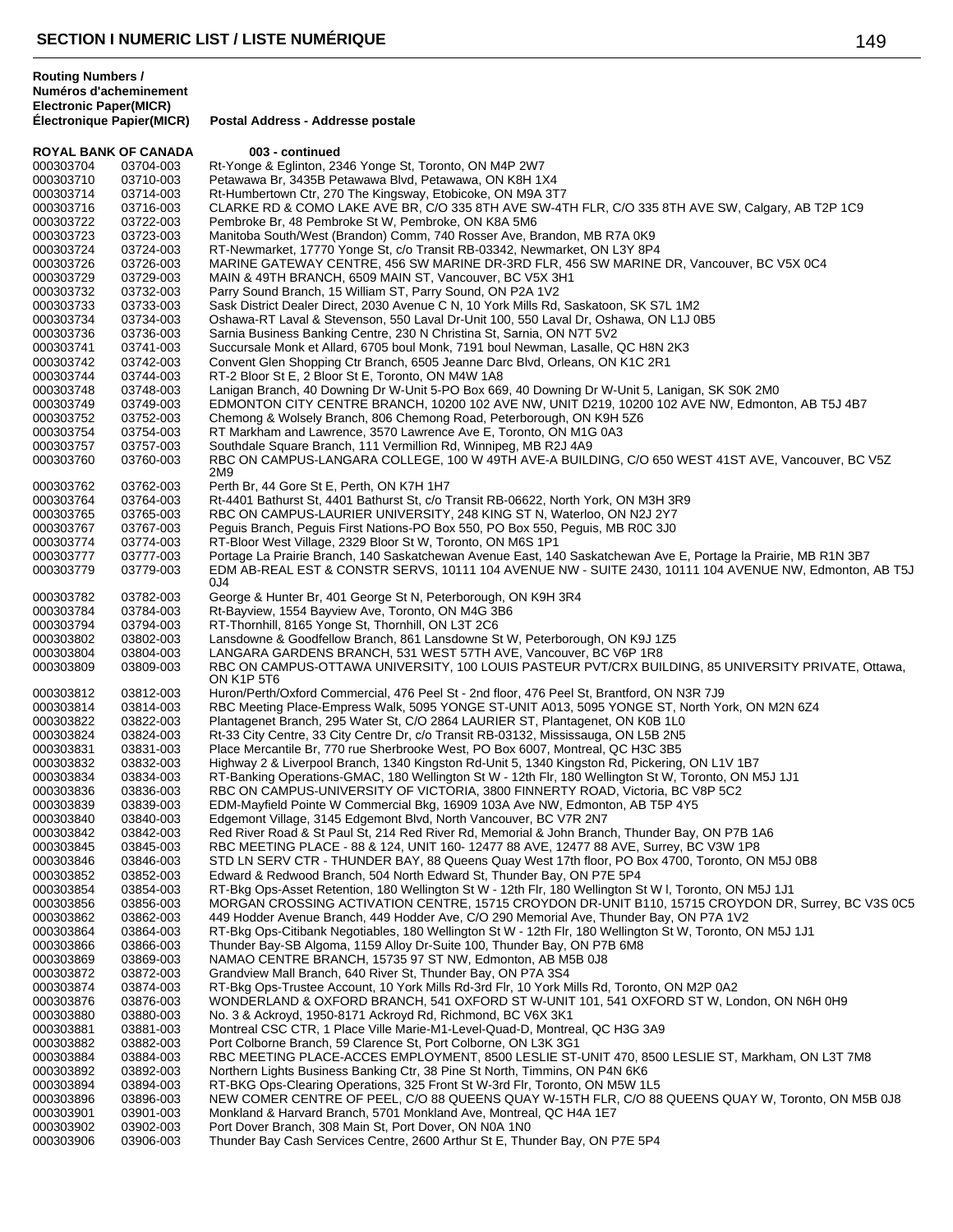**Routing Numbers / Numéros d'acheminement**

**Electronic Paper(MICR) Postal Address - Addresse postale ROYAL BANK OF CANADA 003 - continued** 000303907 03907-003 NIAGARA FALLS ON-MEETING PLACE, C/O 88 QUEENS QUAY W-15TH FLR, C/O 88 QUEENS QUAY W, Toronto, ON M5J 0B8 000303910 03910-003 IRP SOUTH MISSISSAUGA, 6880 FINANCIAL DR-6TH FLR/TWR 2, 6880 Financial Dr-6TH FLR, Mississauga, ON L5N 7Y5<br>000303911 03911-003 Ctre Servs aux Entrpris St-Felicien, 1110 Boul Sacre-Coeur, St-Felicien, QC 03911-003 Ctre Servs aux Entrpris St-Felicien, 1110 Boul Sacre-Coeur, St-Felicien, QC G8K 1A2 000303912 03912-003 Private Banking Toronto (3912), 200 Bay St - 10th Flr/S TWR, Toronto, ON M5J 2J5 000303914 03914-003 RT Co-BKG Ops - Wholesale GICS, 77 King St W-10th Flr, Toronto, ON M5W 1P9 000303920 03920-003 N Van-Dollarton Village Br, 477 North Dollarton Hwy, North Vancouver, BC V7G 1M9 000303922 03922-003 Port Hope Branch, 1 Jane St-Unit 1, 1 Jane St, Port Hope, ON L1A 2E4<br>000303932 03932-003 Lansdowne & Ashburnham Br, 198 Lansdowne Street East, C/O 861 La 03932-003 Lansdowne & Ashburnham Br, 198 Lansdowne Street East, C/O 861 Lansdowne St W, Peterborough, ON K9J 7N9 000303934 03934-003 RT Corp-BKG Ops-Broker GICS, 10 York Mills Rd-3rd Flr, 10 York Mills Rd, Toronto, ON M2P 0A2 000303941 03941-003 PORT ELGIN-MEETING PLACE, 556A GODERICH ST, Port Elgin, ON N0H 2C4 000303942 03942-003 Port Lambton Branch, 4352 St Clair Pkwy, 552 James St E, Wallaceburg, ON N0P 2B0 (Sub to 07582)<br>000303944 03944-003 RT-GSS GRS Term Deposits, 77 King St W - 36th Flr, Toronto, ON M5W 1P9 03944-003 RT-GSS GRS Term Deposits, 77 King St W - 36th Flr, Toronto, ON M5W 1P9 000303946 03946-003 MCGILL UNIVERSITY, 1100 SHERBROOKE ST W, Montreal, QC H3A 1G7 000303956 03956-003 Gordon & Kortright Branch, 987 Gordon St, Guelph, ON N1G 4W3<br>000303962 03962-003 Port Perry Br, 210 Queen St, Port Perry, ON L9L 1B9 Port Perry Br, 210 Queen St, Port Perry, ON L9L 1B9 000303963 03963-003 Liverpool Branch, 209 Main St-PO Box 460, PO Box 460, Liverpool, NS B0T 1K0 000303966 03966-003 Thunder Bay Business Services Centre, 1159 Alloy Dr-Suite 100, c/o 1159 Alloy Dr, Thunder Bay, ON P7B 6M8 000303968 04958-003 Lemberg Branch, c/o 303 Main St, C/O PO Box 1360, Melville, SK S0A 2P0 (Sub to 04958) 000303972 03972-003 Portland Branch, 32 Colborne St-PO Box 100, P.O. Box 100, Portland, ON K0G 1V0<br>000303981 03981-003 Succursale Mont-Royal & Papineau, 1801 Ave Mont-Royal Est, Montreal, QC H2H 1, 03981-003 Succursale Mont-Royal & Papineau, 1801 Ave Mont-Royal Est, Montreal, QC H2H 1J2 000303982 03982-003 Prescott Branch, 302 King St W-PO Box 460, P.O. Box 460, Prescott, ON K0E 1T0 000303992 03992-003 ON Spec Sales Forces-Builders & B21, 6880 Financial Dr-6th Flr/Twr 2, 6880 Financial Dr-6th Flr, Burlington, ON L5N 7Y5<br>000303996 03996-003 TOR HO CANADIAN BANKING CMBS, 88 Queens Quay W-11th Flr, 88 Qu 03996-003 TOR HO CANADIAN BANKING CMBS, 88 Queens Quay W-11th Flr, 88 Queens Quay W, Toronto, ON M5J 0B8 000304000 04000-003 Main Br-North Vancouver, 1789 Lonsdale Ave, North Vancouver, BC V7M 2J6<br>000304002 04002-003 637 King St E Branch, 637 King St E, Cambridge, ON N3H 4S6 04002-003 637 King St E Branch, 637 King St E, Cambridge, ON N3H 4S6 000304007 04007-003 RT-Main Branch-Winnipeg, 220 Portage Ave-Ground Flr, Winnipeg, MB R3C 0A5 000304010 04010-003 Cal-AB MRep Sales Manager-A, 335 8th Ave SW - 3rd Flr, 335 8th Ave SW, Calgary, AB T2P 1C9 000304012 04012-003 MAP MTGS-ABITIBOWATER INC, 1 Place Ville Marie-9th Flr/W Wing, 10 York Mills Rd, Montreal, QC H3C 3A9 000304013 04013-003 IRP CALGARY NORTHWEST, 335 8th Ave SW - 3rd Flr, 335 8th Ave SW, Calgary, AB T2P 1C9 000304017 04017-003 RT-Tuxedo, 1700 Corydon Ave-Suite 100, 1700 Corydon Ave, Winnipeg, MB R3N 0K1 000304019 04019-003 Business Service Centre, 102 8th Ave SW, 180 Wellington St W, Calgary, AB T2P 1B3 000304020 04020-003 North Vancouver Comml, 1789 Lonsdale Ave-2nd Flr, 1789 Lonsdale Ave, North Vancouver, BC V7M 2J6 000304022 04022-003 Renfrew Branch, 182 Raglan St S, Renfrew, ON K7V 1R1<br>000304023 04023-003 CAL HO IN MARKET SS, 335 8th Ave SW-5th Flr, 335 8th 04023-003 CAL HO IN MARKET SS, 335 8th Ave SW-5th Flr, 335 8th Ave SW, Calgary, AB T2P 1C9<br>04027-003 RT-Grant Park, 1219 Grant Ave, Winnipeg, MB R3M 1Z1 000304027 04027-003 RT-Grant Park, 1219 Grant Ave, Winnipeg, MB R3M 1Z1 000304030 04030-003 Bayview & Wellington, 15420 Bayview Ave-Unit 1/Bldg C, 15420 Bayview Ave, Aurora, ON L4G 7J1<br>000304037 04037-003 Rivers Branch, 137 Main St, 740 Rosser Ave, Brandon, MB R7A 0K9 Rivers Branch, 137 Main St, 740 Rosser Ave, Brandon, MB R7A 0K9 000304038 04038-003 Peel Retail, 1233 The Queensway, Etobicoke, ON M8Z 1S1 000304042 04042-003 MAP MTGS-AIR LIQUIDE CANADA INC, 1 Place Ville Marie-9th Flr/W Wing, 10 York Mills Rd, Montreal, QC H3C 3A9 000304044 04044-003 MAP MTGS-IMPERIAL TOBACCO LTD, 1 Place Ville Marie-9th Flr/W Wing, 10 York Mills Rd, Montreal, QC H3C 3A9 000304045 04045-003 MAP MTGS-RB RELOCATION, 1 Place Ville Marie-9th Flr/W Wing, 10 York Mills Rd, Montreal, QC H3C 3A9<br>000304047 04047-003 Wellington Business Banking CTR, 489 Broadway-Unit 4, Orangeville, ON L9W 9A4 Wellington Business Banking CTR, 489 Broadway-Unit 4, Orangeville, ON L9W 9A4 000304051 04051-003 MAP - Prudential Assurance, 4010 Tupper St-2nd Flr, Westmount, QC H3Z 2Y3 000304057 04057-003 Windsor Agriculture, 190 King St W, Chatham, ON N7M 1E6 000304059 04059-003 PANG AGENCY, C/O IGLUVUT BUILDING #922-PO BOX 190, C/O IGLUVUT BUILDING #922, Iqaluit, NU X0A 0H0 000304061 04061-003 Mount Royal & St. Lawrence Branch, 1 Ave Mont-Royal ouest, 1801 Mont-Royal Ave E, Montreal, QC H2H 1J2<br>000304062 04062-003 Richmond Hill Branch, 11000 Yonge St-Bldg A, 11000 Yonge St, Richmond Hill, ON 04062-003 Richmond Hill Branch, 11000 Yonge St-Bldg A, 11000 Yonge St, Richmond Hill, ON L4C 3E4 000304067 04067-003 Brant/Elgin BBC, 95 Lynden Rd, Brantford, ON N3R 7J9 000304072 04072-003 AB & T MAP IMPERIAL OIL, 335 8th Ave SW-24th Flr, 10 York Mills Rd, Calgary, AB T2P 1C9 000304073 04073-003 Lockeport Branch, 25A Beech St-PO Box 190, PO Box 190, Lockeport, NS B0T 1L0 000304077 04077-003 AB & T MAP NEXEN INC, 335 8th Ave SW-24th Flr, 10 York Mills Rd, Calgary, AB T2P 1C9 000304078 04078-003 AB & T MAP RB RELOCATION, 335 8th Ave SW-24th Flr, 10 York Mills Rd, Calgary, AB T2P 1C9 000304079 04079-003 AB & T MAP SUNCOR ENERGY, 335 8th Ave SW-24th Flr, 10 York Mills Rd, Calgary, AB T2P 1C9 000304080 04080-003 Oliver Branch, 6306 Main St-PO BOX 519, Oliver, BC V0H 1T0 000304082 04082-003 Ridgetown Branch, 1 Main St E-PO Box 279, P.O. Box 279, Ridgetown, ON N0P 2C0<br>000304086 04086-003 BANK & FINDLAY CREEK BRANCH, C/O 88 QUEENS QUAY W-15TH FLR, C/O 88 BANK & FINDLAY CREEK BRANCH, C/O 88 QUEENS QUAY W-15TH FLR, C/O 88 QUEENS QUAY W, Toronto, ON M5J 0B8 000304088 04088-003 RBC ON CAMPUS-MACEWAN UNIVERSITY, 10850 104 AVE NW, Edmonton, AB T5H 0S5 000304089 04089-003 Century Park Br, 11010 23rd Ave NW, Edmonton, AB T6J 7J7 Cambridge Bus Srv Grp, 15 Sheldon Dr, Cambridge, ON N1R 6R8 000304099 04099-003 ALB & T MAP MTG AIR LIQ GI E & C, 335 8th Ave SW-24th flr, 10 York Mills Rd, Calgary, AB T2P 1C9<br>000304102 04102-003 Ridgeway Branch, 385 Ridge Rd-PO Box 429, P.O. Box 429, Ridgeway, ON L0S 1N0 04102-003 Ridgeway Branch, 385 Ridge Rd-PO Box 429, P.O. Box 429, Ridgeway, ON L0S 1N0 000304104 04104-003 Rockland Branch, 2864 Laurier St-PO Box 1090, PO Box 1090, Rockland, ON K4K 1L7 000304105 04105-003 RBC MEETING PLACE-EDMONTON MENNONITE, 11713-82nd st nw, C/O 10107 JASPER AVE NW, Edmonton, AB T5B 2V9<br>000304106 04106-003 Foreign Currency Concession, Lester B Pearson Intl Arprt-Miss Ont, c/o Airport & 04106-003 Foreign Currency Concession, Lester B Pearson Intl Arprt-Miss Ont, c/o Airport & American, Mississauga, ON L5P 1B2 000304107 04107-003 Central Area Bus Srv Grp, 20 King St W - 11th Flr, 20 King St W, Toronto, ON M5H 1C4 000304108 04108-003 VP Real Estate Alberta, 339 8th Ave SW-Lower Plaza, 339 8th Ave SW, Calgary, AB T2P 1C4 000304114 04114-003 RBC ON CAMPUS-CARLETON UNIVERSITY, C/O 2269 RIVERSIDE DR, Ottawa, ON K1H 8K2 000304117 04117-003 Royal Trust Heritage Mall, 36 York Mills Rd-4th Flr, 36 York Mills Rd, Toronto, ON M2P 0A4 000304118 04118-003 Bayview & Major Mackenzie, 815 Major Mackenzie Dr E, Richmond Hill, ON L4C 9X2 000304120 04120-003 100 Mile House Branch, 200 Birch Ave-PO Box 700, 200 Birch Ave, 100 Mile House, BC V0K 2E0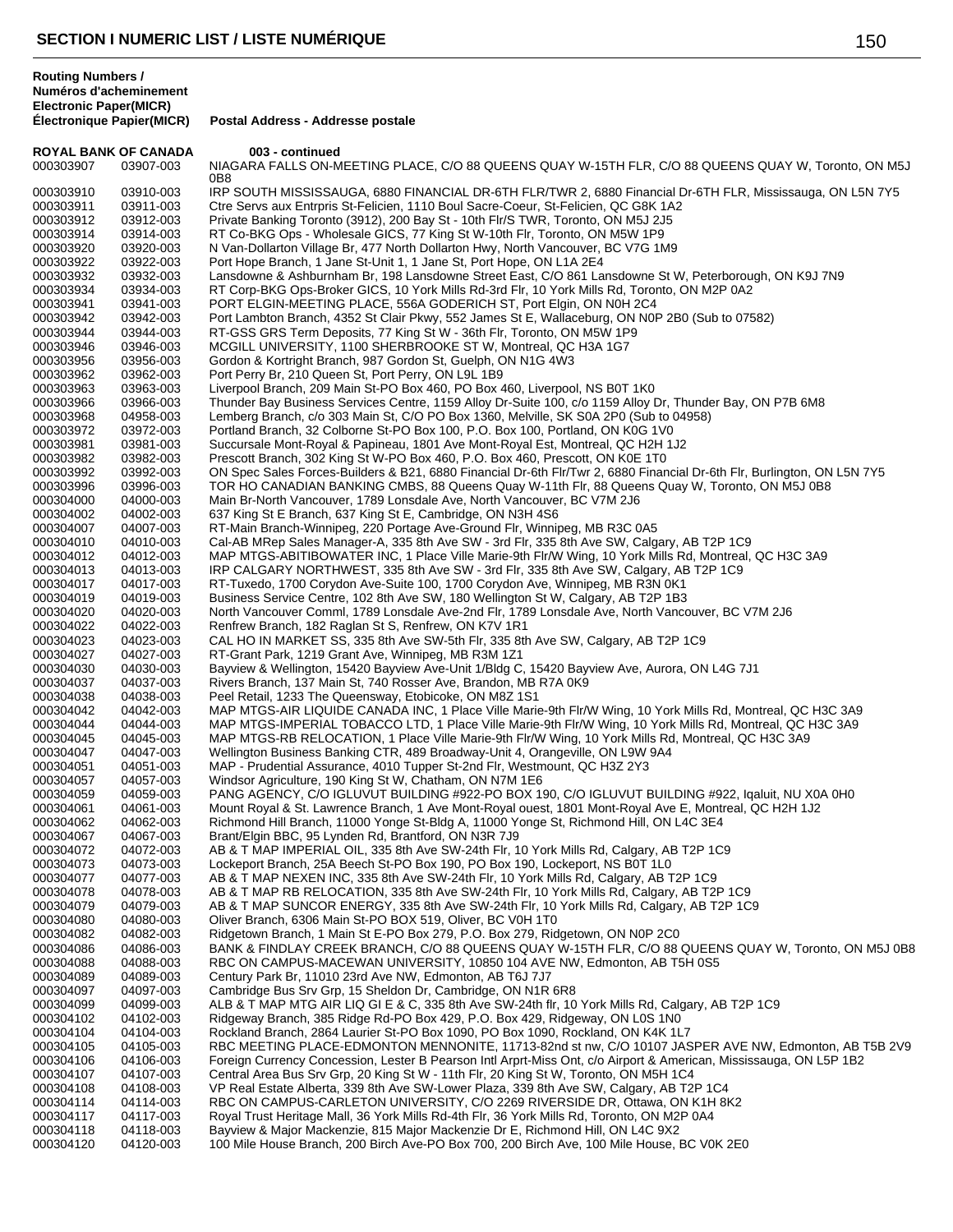| <b>ROYAL BANK OF CANADA</b> |                        | 003 - continued                                                                                                                                                                     |
|-----------------------------|------------------------|-------------------------------------------------------------------------------------------------------------------------------------------------------------------------------------|
| 000304122                   | 04122-003              | Ripley Branch, 41 Queen St-PO Box 160, PO Box 160, Ripley, ON N0G 2R0                                                                                                               |
| 000304123                   | 04123-003              | Tor Map - I Am Gold, 10 York Mills Rd-3rd Flr, 10 York Mills Rd, Toronto, ON M2P 0A2                                                                                                |
| 000304127                   | 04127-003              | Eastern Ontario Agriculture BBC, 938 Notre Dame St, Embrun, ON K0A 1W0                                                                                                              |
| 000304128                   | 04128-003              | Toronto SF Indirect Lending, 10 York Mills Rd-3rd Flr, 10 York Mills Rd, Toronto, ON M2P 0A2                                                                                        |
| 000304130                   | 04130-003              | Parksville Branch, 152 South Alberni Hwy-PO Box 429, 152 South Alberni Hwy, Parksville, BC V9P 2G5                                                                                  |
| 000304135                   | 04135-003              | RBC Meeting Place-McGill U Hospital, C/O 1 Place Ville-Marie-8th FLR/E WI, C/O 1 Place Ville-Marie, Montreal, QC H3B 1Z3                                                            |
| 000304136                   | 04136-003              | RBC ESPACE RENCONTRE-BROSSARD, C/O 1 PLACE VILLE MARIE-8TH FLR E W, C/O 1 PLACE VILLE MARIE, Montreal,<br>QC H <sub>3</sub> C 3A9                                                   |
| 000304137                   | 04137-003              | RBC ON CAMPUS-CONESTOGA COLLEGE, 299 DOON VALLEY DR, C/O 600 FAIRWAY RD S, Kitchener, ON N2G 4M4                                                                                    |
| 000304141                   | 04141-003              | Gestion Privee Laval, 3100 boul Le Carrefour-Bureau 310, 3100 boul Le Carrefour, Laval, QC H7T 2K7                                                                                  |
| 000304142                   | 04142-003              | Rockwood Branch, 118 Main St-PO Box 30, P.O. Box 30, Rockwood, ON N0B 2K0                                                                                                           |
| 000304143                   | 04143-003              | Ont Social Housing Mortgages, 1100 Burloak Dr - 4th Fl, 10 York Mills Rd, Burlington, ON L7L 6B2                                                                                    |
| 000304145                   | 04145-003              | RBC ON CAMPUS-UNIV OF LETHBRIDGE, 4401 UNIVERSITY DRIVE W, C/O 614 4TH AVE S, Lethbridge, AB T1K 6T5                                                                                |
| 000304147                   | 04147-003              | RT-Saskatoon, 154 1 Ave South, 154 1st Avenue South, Saskatoon, SK S7K 1K2                                                                                                          |
| 000304157                   | 04157-003              | RT-Regina, 2002 11th Ave, Regina, SK S4P 0J3                                                                                                                                        |
| 000304160                   | 04160-003              | Penticton Branch, 302 Main St, Penticton, BC V2A 6K4                                                                                                                                |
| 000304162                   | 04162-003              | Rodney Branch, 244 Furnival Rd-PO Box 8, P.O. Box 8, Rodney, ON N0L 2C0                                                                                                             |
| 000304167                   | 04167-003              | Roblin Branch, 179 Main St W-PO Box 700, P.O. Box 700, Roblin, MB R0L 1P0                                                                                                           |
| 000304174                   | 04174-003              | RBC MEETING PLACE-ROYAL NEWCOMER CTR, C/O 1025 W GEORGIA ST, Vancouver, BC V6E 3N9                                                                                                  |
| 000304175                   | 04175-003              | Succursale Place Seigneuriale, 490 Cambronne St, Quebec, QC G1E 6X1                                                                                                                 |
| 000304177                   | 04177-003              | RT-Century Park Br, 11010 23rd Ave NW, 2063-111 th St, Edmonton, AB T6J 7J7                                                                                                         |
| 000304180                   | 04180-003              | Apple Plaza, 1848 Main St - Unit 174, 1848 Main St, Penticton, BC V2A 5H3                                                                                                           |
| 000304182                   | 04182-003              | Map-ICBC, 10 York Mills Rd-3rd Flr, 10 York Mills Rd, Toronto, ON M2P 0A2                                                                                                           |
| 000304183                   | 04183-003              | Louisbourg Branch, 7509 Main St, Louisbourg, NS B1C 1H8                                                                                                                             |
| 000304186                   | 04186-003              | RBC MEETING PLACE-MEADOWLANDS, C/O 88 QUEENS QUAY W-15TH FLR, C/O 88 QUEENS QUAY W, Toronto, ON<br><b>M5J 0B8</b>                                                                   |
| 000304187                   | 04187-003              | RT-River Valley, 9102 142nd St NW, Edmonton, AB T5R 0M7                                                                                                                             |
| 000304188                   | 04188-003              | RBC ON CAMPUS-LAKEHEAD UNIVERSITY, 955 OLIVER ROAD, C/O 2600 ARTHUR ST E, Thunder Bay, ON P7B 5E1                                                                                   |
| 000304192                   | 04192-003              | MTL QC-INDIRECT LENDING ENRG, 7101 Av Du Parc-5th flr, 7101 Av Du Parc, Montreal, QC H3N 1X9                                                                                        |
| 000304197                   | 04197-003              | RT-Medicine Hat, 2901 13th Ave SE, Medicine Hat, AB T1A 3R1                                                                                                                         |
| 000304202                   | 04202-003              | Ham-Rymal Square Branch, 545 Rymal Rd E, Hamilton, ON L8W 0A6                                                                                                                       |
| 000304207                   | 04207-003              | RT-Main Branch-Calgary, 339 8th Ave SW, Calgary, AB T2P 1C9                                                                                                                         |
| 000304212                   | 04212-003              | FNG Exch Rainbow & Queenston Bridges, 4491 Queen St, c/o Queen St Br, Niagara Falls, ON L2E 6T3                                                                                     |
| 000304217                   | 04217-003              | RT-Manulife Place Branch, 10180 101 St NW-Suite 201, 10180 101 St NW, Edmonton, AB T5J 3S4                                                                                          |
| 000304219                   | 04219-003              | Magrath Heights Branch, 14155 23 Ave NW, Edmonton, AB T6R 0G4                                                                                                                       |
| 000304222                   | 04222-003<br>04227-003 | Main Br - St Catharines, 80 King St-Suite 1, 80 King St, St Catharines, ON L2R 7G1                                                                                                  |
| 000304227<br>000304232      | 04232-003              | RT-Lethbridge, 614 4th Ave S, Lethbridge, AB T1J 0N7<br>Welland & Bunting Branch, c/o 380 Scott St, St Catharines, ON L2M 6P5                                                       |
| 000304236                   | 04236-003              | ON NE (Sudbury) Comm, 72 Durham St-2nd Flr, 72 Durham St, Sudbury, ON P3E 3M6                                                                                                       |
| 000304237                   | 04237-003              | RT-Bonnie Doon, 150A Bonnie Doon Shopping Centre NW, 150A Bonnie Doon Shopping Centre, Edmonton, AB T6C 4E3                                                                         |
| 000304238                   | 04238-003              | Lloydminster Branch, 4716 50th Ave, Lloydminster, SK S9V 0Y7                                                                                                                        |
| 000304240                   | 04240-003              | 3rd Avenue Branch, 2925 3rd Ave, Port Alberni, BC V9Y 2A6                                                                                                                           |
| 000304242                   | 04242-003              | Grantham Shopping Plaza Branch, 380 Scott St, St Catharines, ON L2M 3W4                                                                                                             |
| 000304247                   | 04247-003              | RT-Red Deer, 4943 Ross St, 4943 Ross Street, Red Deer, AB T4N 1Y1                                                                                                                   |
| 000304248                   | 04248-003              | Map-Shell Chemical Canada Ltd, 10 York Mills Rd-3rd Flr, 10 York Mills Rd, Toronto, ON M2P 0A2                                                                                      |
| 000304252                   | 04252-003              | Glendale Branch, 344 Glendale Ave, St Catharines, ON L2T 4E3                                                                                                                        |
| 000304257                   | 04257-003              | RBC ON CAMPUS-UNIV DE SHERBROOKE, C/O 2665 KING ST W- SUITE 101, C/O 2665 KING ST W, Sherbrooke, QC J1L<br>2G5                                                                      |
| 000304259                   | 04259-003              | MAP-Banque Nationale de Paris, 4010 rue Tupper-2e etage, Westmount, QC H3Z 2Y3                                                                                                      |
| 000304260                   | 04260-003              | Northport Plaza Br, 4677 Johnston Rd, 2925-3rd Ave, Port Alberni, BC V9Y 2A6                                                                                                        |
| 000304262                   | 04262-003              | St Marys Branch, 133 Queen St E-Box 460, Box 460, St Marys, ON N0M 2V0                                                                                                              |
| 000304267                   | 04267-003              | RT-Northland Plaza, 4820 Northland Dr NW-Suite 220, Calgary, AB T2L 2L3                                                                                                             |
| 000304268                   | 04268-003              | Western Canada Student Loan Service, 5104 Donnelley Cr, PO Box 4700, Regina, SK S4X 4C9                                                                                             |
| 000304277                   | 04277-003              | RT-Deer Valley Market Place, 1221 Canyon Meadows Dr SE-Unit 307, 1221 Canyon Meadows Dr SE, Calgary, AB T2J 6G2                                                                     |
| 000304280                   | 04280-003              | Calgary PanCanadian Map, 424B 10 St NW, Calgary, AB T2N 1V9                                                                                                                         |
| 000304282                   | 04282-003              | 367 Talbot Street Branch, 367 Talbot St, C/O 1099 Talbot St, St Thomas, ON N5P 1B7                                                                                                  |
| 000304286                   | 04286-003              | Toronto North Business Services 2, 1090 Don Mills Rd - Suite 200, 1090 Don Mills Road-Suite 200, North York, ON M3C 3R6                                                             |
| 000304287                   | 04287-003              | RT-St Albert, 11 Bellerose Dr-Unit 24, 11 Bellerose Dr, St Albert, AB T8N 5E1                                                                                                       |
| 000304293                   | 04293-003              | Lunenburg Branch, 84 Pelham St-PO Box 429, PO Box 429, Lunenburg, NS B0J 2C0                                                                                                        |
| 000304298<br>000304299      | 04298-003<br>04299-003 | Lumsden Branch, 325 James St N-PO Box 250, P.O. Box 250, Lumsden, SK S0G 3C0<br>RBC MEETING PLACE-IMM SERV CALGARY, C/O 88 QUEENS QUAY W - 15TH FLR, C/O 88 QUEENS QUAY W, Toronto, |
| 000304302                   | 04302-003              | <b>ON M5J 0B8</b><br>East End Branch, 1099 Talbot St E, St Thomas, ON N5P 1G4                                                                                                       |
| 000304306                   | 04306-003              | RBC MEETING PLACE-ISANS, C/O 6960 MUMFORD ROAD-SUITE 2140A, C/O 6960 MUMFORD ROAD, Halifax, NS B3L<br>4P1                                                                           |
| 000304307                   | 04307-003              | RT-Oliver Square West, 11604 104th Ave NW, Edmonton, AB T5K 2T7                                                                                                                     |
| 000304312                   | 04312-003              | 1349 London Rd Branch, 1349 London Rd, Sarnia, ON N7S 1P6                                                                                                                           |
| 000304317                   | 04317-003              | RT-Broadmead, 777 Royal Oak Dr-Suite 600, 777 Royal Oak Dr, Victoria, BC V8X 4V1                                                                                                    |
| 000304319                   | 04319-003              | RBC MEETING PLACE-TCET MISSISSAUGA, C/O 90-SUITE 210 BURNHAMTHROPE RD, 210 BURNHAMTHROPE RD,                                                                                        |
|                             |                        | Mississauga, ON L5B 3C3                                                                                                                                                             |
| 000304320                   | 04320-003              | Shaughnessy Street Branch, 2581 Shaughnessy St, Port Coquitlam, BC V3C 3V6                                                                                                          |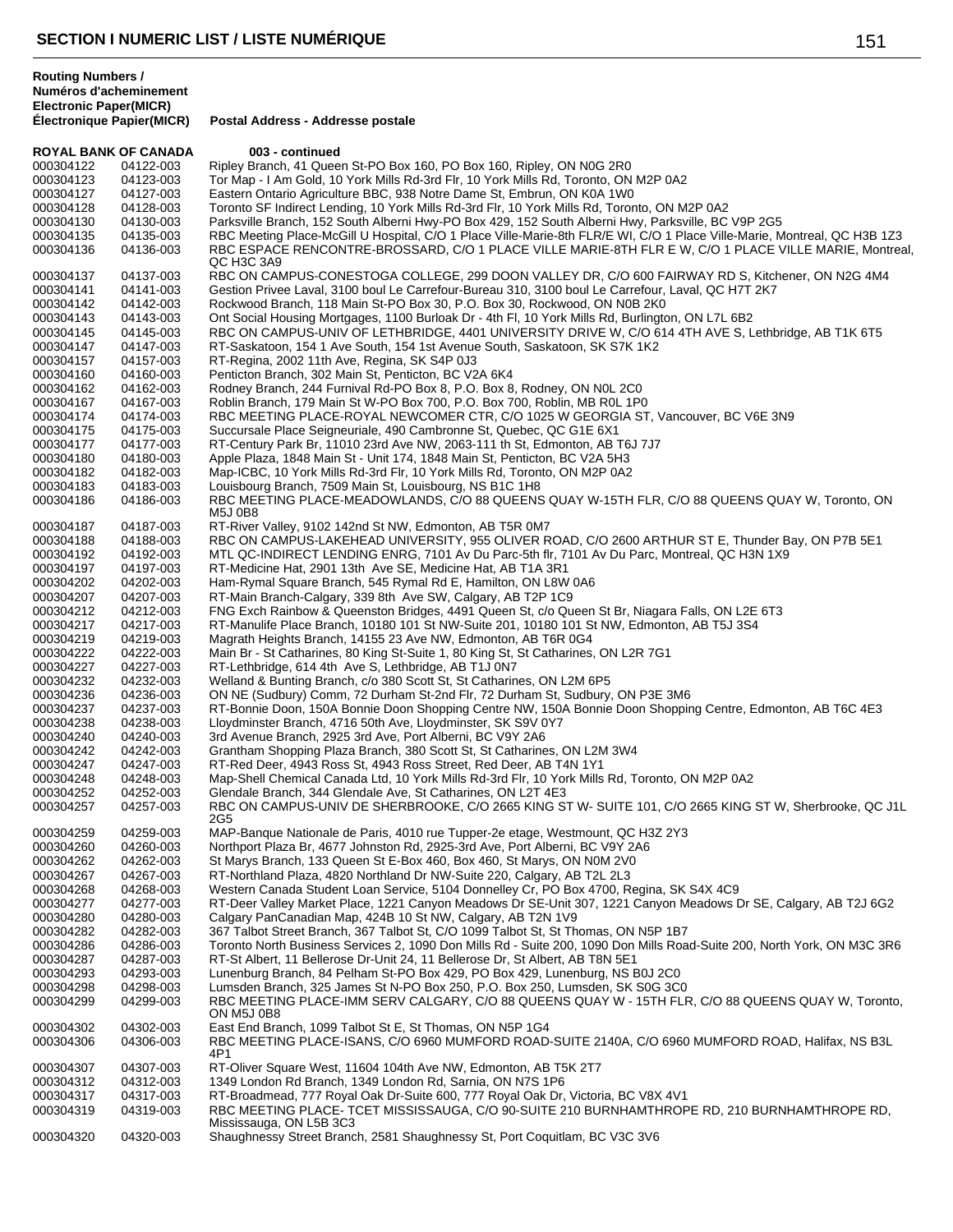**Électronique Papier(MICR) Postal Address - Addresse postale**

| <b>ROYAL BANK OF CANADA</b> |                        | 003 - continued                                                                                                                                                                        |
|-----------------------------|------------------------|----------------------------------------------------------------------------------------------------------------------------------------------------------------------------------------|
| 000304321                   | 04321-003              | RVP Quebec East Comm Markets, 1 Place Ville Marie-8th Flr/S Wing, Montreal, QC H3C 3A9                                                                                                 |
| 000304322                   | 04322-003              | 230 North Christina St Branch, 230 N Christina St, C/O 1380 LONDON RD, Sarnia, ON N7T 5V2                                                                                              |
| 000304326                   | 04326-003              | RBC ON CAMPUS-OKANAGAN COLLEGE, C/O 3036 PANDOSY ST, Kelowna, BC V1Y 1W2                                                                                                               |
| 000304327                   | 04327-003              | RT-Burnaby St Square, 4370 Kingsway, Burnaby, BC V5H 4G9                                                                                                                               |
| 000304329                   | 04329-003              | Meadowlark Centre Branch, 15710 87 Ave NW, Edmonton, AB T5R 5W9                                                                                                                        |
| 000304330<br>000304334      | 04330-003<br>04334-003 | Coast Meridian Village Branch, 3361 Coast Meridian Rd, Port Coquitlam, BC V3B 3N6<br>RT-GSS GP Reti Srv Tor Recordkeeping, 77 King St W-36th Flr, Toronto, ON M5W 1P9                  |
| 000304337                   | 04337-003              | NB MAP-IMPERIAL OIL, 644 MAIN ST-SUITE 124, 644 MAIN ST, Moncton, NB E1C 1E2                                                                                                           |
| 000304342                   | 04342-003              | Lakeshore at Murphy Branch, 1125 Lakeshore Rd, Sarnia, ON N7V 2V5                                                                                                                      |
| 000304347                   | 04347-003              | RT-White Rock, 1708 152 STREET, 1584 Johnston Rd, Surrey, BC V4A 4N4                                                                                                                   |
| 000304349                   | 04349-003              | Mill Woods Town Centre Branch, 2633 66 St NW, Edmonton, AB T6K 4E8                                                                                                                     |
| 000304356                   | 04356-003              | Terry Fox Dr & Hazeldean Rd Br, 500 Hazeldean Rd, Kanata, ON K2L 2B5                                                                                                                   |
| 000304357                   | 04357-003              | RT-Main Branch-Vancouver, 1025 W Georgia St, Vancouver, BC V6E 3N9                                                                                                                     |
| 000304358                   | 04358-003              | Ontario SF Indirect Lending, 10 York Mills Rd-3rd Flr, 10 York Mills Rd, Toronto, ON M2P 0A2                                                                                           |
| 000304359                   | 04359-003              | Southgate Shopping Centre Branch, 5015 111th St-Unit 472, 5015 111th St, Edmonton, AB T6H 4M6                                                                                          |
| 000304362                   | 04362-003              | Main Br - Sault Ste Marie, 602 Queen St E, Sault Ste Marie, ON P6A 2A4                                                                                                                 |
| 000304366                   | 04366-003              | Dundas & Franklin Br, 311 Dundas St S-RR #1, 311 Dundas St S, Cambridge, ON N1T 1P8                                                                                                    |
| 000304367                   | 04367-003              | RT-Main Branch-Victoria, 1079 Douglas St, Victoria, BC V8W 2C5                                                                                                                         |
| 000304376                   | 04376-003              | RBC MEETING PLACE-INNES & LANTHIER, C/O 88 QUEENS QUAY W-15TH FLR, C/O 88 QUEENS QUAY W, Toronto, ON<br>M5J 0B8                                                                        |
| 000304377                   | 04377-003              | RT-Kelowna, 1665 Ellis St-Suite 102, 1665 Ellis St, Kelowna, BC V1Y 2B3                                                                                                                |
| 000304378                   | 04378-003              | North Toronto/Don Mills, 1090 Don Mills Rd-2nd Flr, 1090 Don Mills Rd, North York, ON M3C 3R6<br>North York Market, 4401 Bathurst St-2nd Flr, 4401 Bathurst St, North York, ON M3H 3R9 |
| 000304379<br>000304382      | 04379-003<br>04382-003 | ONE SF INDIRECT LENDING, 10 York Mills Rd-3rd Flr, 10 York Mills Rd, Toronto, ON M2P 0A2                                                                                               |
| 000304387                   | 04387-003              | RT-Nanaimo, 6631 Island Hwy N-Suite 246, Nanaimo, BC V9T 4T7                                                                                                                           |
| 000304390                   | 04390-003              | Cal-Dealer Loans-c/o Village Sq, 2640 52nd St NE-Unit 100, 1499 West Broadway St, Calgary, AB T1Y 3R6                                                                                  |
| 000304392                   | 04392-003              | Second Line & Korah Rd. Branch, 312 Second Line W, Sault Ste Marie, ON P6C 2J5                                                                                                         |
| 000304397                   | 04397-003              | RT-Kerrisdale, 2208 41 Ave West, 2208 West 41st Ave, Vancouver, BC V6M 1Z8                                                                                                             |
| 000304400                   | 04400-003              | Port Moody Branch, 218 Newport Dr, Port Moody, BC V3H 5B9                                                                                                                              |
| 000304402                   | 04402-003              | Steelton Branch, 298 Wellington St W, 602 Queen St E, Sault Ste Marie, ON P6A 1H7                                                                                                      |
| 000304404                   | 04404-003              | MTL QC-HYPOTHEQUE CONTRAMAX, 7101 Av Du Parc-5th flr, 7101 Av Du Parc, Montreal, QC H3N 1X9                                                                                            |
| 000304406                   | 04406-003              | ALB&T MAP MTGS-BAYER, 339 8th Ave SW-24th Flr, 3rd Flr-C/O Map Team Tor, Calgary, AB T2P 1C9                                                                                           |
| 000304407                   | 04407-003              | RT-West Vancouver, 1705 Marine Dr, West Vancouver, BC V7V 1J5                                                                                                                          |
| 000304408                   | 03638-003              | Luseland Br, 405 Grand Ave, c/o RB-Kerrobert Br, Luseland, SK S0L 2A0 (Sub to 03638)                                                                                                   |
| 000304409                   | 04409-003              | Bonnie Doon Shopping Centre Branch, 150A 82nd Ave & 83rd St, Edmonton, AB T6C 4E3                                                                                                      |
| 000304412                   | 04412-003              | *CSM* HBC Card Payments, 200 Bay St - Main Flr, PO Box 1 Stn Royal Bank, Toronto, ON M5J 2J5                                                                                           |
| 000304413<br>000304417      | 04413-003<br>04417-003 | Mtl PS - Indirect Lending, 7101 Av Du Parc-5th flr, 7101 Av Du Parc, Montreal, QC H3N 1X9<br>RT-North Vancouver, 1789 Lonsdale Ave, North Vancouver, BC V7M 2J6                        |
| 000304422                   | 04422-003              | *CSM* Zellers Card Payments, 200 Bay St-Main Flr, Toronto, ON M5J 2J5                                                                                                                  |
| 000304427                   | 04427-003              | Russell Branch, 181 Main St N-PO Box 760, P.O. Box 760, Russell, MB R0J 1W0                                                                                                            |
| 000304437                   | 04437-003              | RT-Oak Bay, 2255 Oak Bay Ave, Victoria, BC V8R 1G4                                                                                                                                     |
| 000304442                   | 04442-003              | Wellington & Lake Branch, 1496 Wellington St E, Sault Ste Marie, ON P6A 2R1                                                                                                            |
| 000304447                   | 04447-003              | RT-Richmond, 6400 No 3 Rd, Richmond, BC V6Y 2C2                                                                                                                                        |
| 000304450                   | 04450-003              | Serv Fin Commerciaux Sept Iles, 440 rue Brochu, Sept-Iles, QC G4R 2W8                                                                                                                  |
| 000304453                   | 04453-003              | RMD ON-CFS-SALES SUPP GTR TOTAL, 260 EAST BEAVER CREEK RD-UNIT 200, 260 EAST BEAVER CREEK RD,<br>Richmond Hill, ON L4B 3M3                                                             |
| 000304455                   | 04455-003              | Peel Business Service, 1233 The Queensway, Etobicoke, ON M8Z 1S1                                                                                                                       |
| 000304457                   | 04457-003              | RT-Coquitlam, 2885 Barnett Hwy-Unit 110, 2885 Barnett Hwy, Coquitlam, BC V3B 1C1                                                                                                       |
| 000304458                   | 04458-003              | SB York North/Vaughan, 3300 Highway 7 W-2nd Flr, 3300 Highway 7 W, Concord, ON L4K 4M3                                                                                                 |
| 000304460                   | 04460-003              | Mississauga North Area Management, c/o 50 Bramalea Rd, 50 Bramalea Rd, Mississauga, ON L6T 2W8                                                                                         |
| 000304461                   | 04461-003              | Peel & Sherbrooke Branch, 1100 Sherbrooke St W, Montreal, QC H3A 1G7                                                                                                                   |
| 000304462<br>000304467      | 04462-003<br>04467-003 | Brampton Market, 6880 Financial Dr-2nd Flr Link, 6880 Financial Dr, Mississauga, ON L5N 7Y5<br>RT-Point Grey, 4501 West 10th Ave, Vancouver, BC V6R 2J2                                |
| 000304477                   | 04477-003              | RT-Tsawwassen, 1281 56th St, 1281-56th St, Tsawwassen, BC V4L 2A6                                                                                                                      |
| 000304478                   | 04478-003              | Miss-Peel Commercial/Financial Mrkts, 33 City Centre Dr-Suite 220, 33 City Centre DR, Mississauga, ON L5B 2N5                                                                          |
| 000304479                   | 04479-003              | SB WEST TORONTO 2, 1233 The Queensway, Etobicoke, ON M8Z 1S1                                                                                                                           |
| 000304480                   | 04480-003              | Powell River Branch, 7035 Barnet St-Suite 101, 7035 Barnet St-Ste 101, Powell River, BC V8A 1Z9                                                                                        |
| 000304482                   | 04482-003              | Toronto Construction & Real Eastate, 2 Bloor St E-2nd Flr, 2 Bloor St E, Toronto, ON M4W 1A8                                                                                           |
| 000304488                   | 04488-003              | Etobicoke Executive Banking, 2947 Bloor St W *Kingsway*, Toronto, ON M8X 1B8                                                                                                           |
| 000304492                   | 04492-003              | Cornell Branch, 122 Cornell Park Ave-Unit 1, c/o Main Br - Markham, Markham, ON L6B 1B6                                                                                                |
| 000304506                   | 04506-003              | Tor-Employee Banking Branch, 200 Bay ST- Main FLR, C/O 200 Bay St, Toronto, ON M5J 2J5                                                                                                 |
| 000304508                   | 04508-003              | Rideau Park Branch, 2215 4th St SW, Calgary, AB T2S 1X1                                                                                                                                |
| 000304509                   | 04509-003              | EDM-Old Strathcona Branch, 10843 82nd Ave NW, Edmonton, AB T6E 2B2                                                                                                                     |
| 000304512                   | 04512-003              | *CSM* Bell Canada VISA, 180 Wellington St W - 5th Flr, Toronto, ON M5J 1J1                                                                                                             |
| 000304513<br>000304515      | 04513-003<br>04515-003 | Meteghan Branch, 8249 Highway 1-PO Box 129, PO Box 129, Meteghan, NS B0W 2J0<br>Serv Fin Commerciaux St-Georges, 12095 1e Av, Saint-Georges, QC G5Y 2E2                                |
| 000304516                   | 04516-003              | BSC - MB CMS/RFA, 220 Portage Ave, 36 York Mills Rd, Winnipeg, MB R3C 0A5                                                                                                              |
| 000304518                   | 04518-003              | Macklin Branch, 4816 50th St-PO Box 250, P.O. Box 250, Macklin, SK S0L 2C0                                                                                                             |
| 000304528                   | 04528-003              | Lambda Instore Banking, 1423 Centre St N, C/O Main Branch Calgary, Calgary, AB T2E 2R8                                                                                                 |
| 000304529                   | 04529-003              | 91st St. & 51st Ave. Branch, 9042 51st Ave, Edmonton, AB T6E 5X4                                                                                                                       |
| 000304530                   | 04530-003              | Main Br-Prince George, 550 Victoria St, Prince George, BC V2L 2K1                                                                                                                      |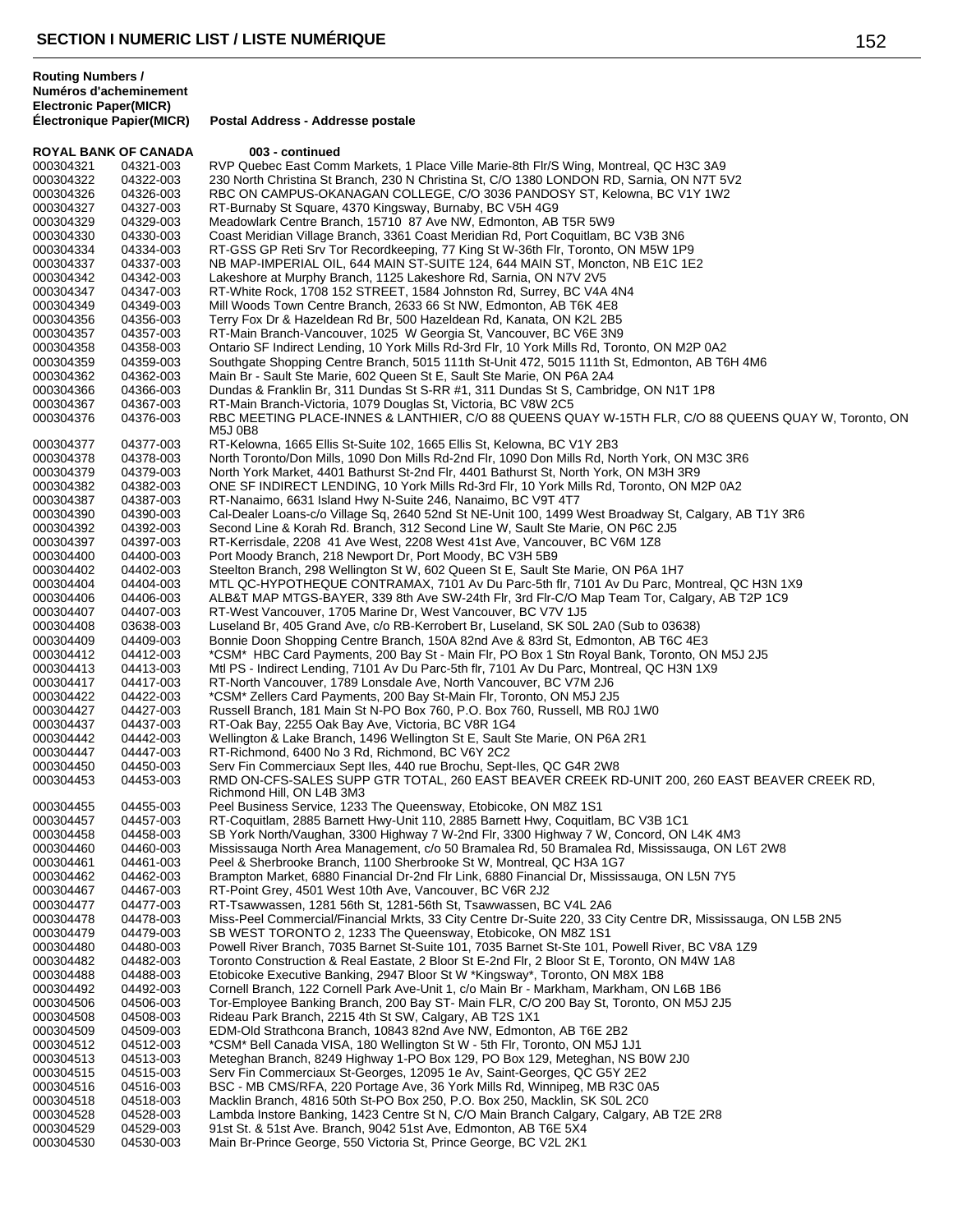| <b>ROYAL BANK OF CANADA</b> |           | 003 - continued                                                                                                                      |
|-----------------------------|-----------|--------------------------------------------------------------------------------------------------------------------------------------|
| 000304540                   | 04540-003 | Pine Centre Mall Branch, 3185 Massey Dr, Prince George, BC V2N 2S9                                                                   |
| 000304541                   | 04541-003 | Succursale Pie IX & Jean-Talon, 4286 rue Jean-Talon E, Saint-Leonard, QC H1S 1J7                                                     |
| 000304560                   | 04560-003 | 3rd Ave. & Quebec Branch, 1299 3rd Ave, 550 Victoria St, Prince George, BC V2L 2K1                                                   |
| 000304571                   | 04571-003 | Tor-Intl Private Banking, 200 Bay St-6th Flr/S Twr, Toronto, ON N5J 2J5                                                              |
| 000304585                   | 04585-003 | Succursale Place Grande Riviere, 203 chemin d'Aylmer-Bureau 20, Gatineau, QC J9H 6H4                                                 |
| 000304602                   | 04602-003 | Scotland Branch, 284 Oakland Rd-PO Box 130, P.O. Box 130, Scotland, ON N0E 1R0                                                       |
| 000304610                   | 04610-003 | PR George-BC North CFS, 550 Victoria St-2nd Flr, 550 Victoria St, Prince George, BC V2L 2K1                                          |
| 000304620                   | 04620-003 | Christy's Corner Branch, 13647 St Albert Trail NW, C/O 12704 167 AVE NW, Edmonton, AB T5L 5E7                                        |
| 000304622                   | 04622-003 | Sharbot Lake Branch, 1043 Elizabeth St-PO Box 130, P.O. Box 130, Sharbot Lake, ON K0H 2P0                                            |
| 000304623                   | 04623-003 | Middle Musquodoboit Branch, 12332 Highway 224-PO Box 40, PO Box 40, Middle Musquodoboit, NS B0N 1X0                                  |
|                             |           |                                                                                                                                      |
| 000304627                   | 04627-003 | Goulet & Tache Branch, 125 Goulet St (St Boniface), Winnipeg, MB R2H 0R6                                                             |
| 000304628                   | 05288-003 | Maryfield Branch, 115 Main St-PO Box 10, C/O 633 Main St, Maryfield, SK S0G 3K0 (Sub to 05288)                                       |
| 000304629                   | 04629-003 | EDM-Northgate Centre Branch, 9499 137th Ave-Unit 1032, 9499 137th Ave, Edmonton, AB T5E 5R8                                          |
| 000304640                   | 04640-003 | Prince Rupert, 500 West 2nd Ave-Unit 301, Prince Rupert, BC V8J 3T6                                                                  |
| 000304642                   | 04642-003 | Shelburne Branch, 123 Owen Sound St, Shelburne, ON L9V 3L1                                                                           |
| 000304656                   | 04656-003 | Bus MKTS Halton-Oakville Speers Rd, 1005 Speers Rd, Burlington, ON L7N 3N1                                                           |
| 000304662                   | 04662-003 | Simcoe Branch, 55 Norfolk St S, Simcoe, ON N3Y 2W1                                                                                   |
| 000304670                   | 04670-003 | Qualicum Beach Branch, 133 West 2nd Ave-PO Box 490, P.O. Box 490, Qualicum Beach, BC V9K 1T1                                         |
| 000304682                   | 04682-003 | Halton Commercial, 3405 Harvester Rd-Suite 201, 3405 Harvester Rd, Burlington, ON L7N 3N1                                            |
| 000304687                   | 04687-003 | Regent & Rougeau Branch, 1532 Regent Ave W, Winnipeg, MB R2C 3B4                                                                     |
| 000304688                   | 04688-003 | Quebec Student Loan Service Centre, 4010 Tupper St-5th Flr, PO Box 2096 Stn B, Westmount, QC H3Z 2Y3                                 |
| 000304695                   | 04695-003 | South Point Branch, 3002 152 St, Surrey, BC V4P 3N7                                                                                  |
| 000304701                   | 04701-003 | 5185 Queen Mary Road Branch, 5185 Queen Mary Road, Montreal, QC H3W 1Y1                                                              |
| 000304702                   | 04702-003 | Smiths Falls Branch, 31 Beckwith St N, Smiths Falls, ON K7A 2B4                                                                      |
| 000304712                   | 04712-003 | VAN BC-WMC-IPB Canada Asia Centre, 1055 W Georgia St-33rd Flr, Vancouver, BC V6E 3S5                                                 |
| 000304715                   | 04715-003 | Gestion Privee Quebec, 140, Grande Allee Est-Bureau 110, 140 Grande Allee Est, Quebec, QC G1R 5M8                                    |
| 000304720                   | 04720-003 | Main Br-Quesnel, 201 St Laurent Ave, Quesnel, BC V2J 3J3                                                                             |
|                             |           |                                                                                                                                      |
| 000304722                   | 04722-003 | Smithville Branch, 185 Griffin St N-PO Box 10, P.O. Box 10, Smithville, ON L0R 2A0                                                   |
| 000304731                   | 04731-003 | Moncton Private Banking, 644 Main St, c/o Halifax Private Banking, Moncton, NB E1C 8L4                                               |
| 000304733                   | 04733-003 | Middleton Branch, 6 Commercial St-PO Box 40, PO Box 40, Middleton, NS B0S 1P0                                                        |
| 000304738                   | 04738-003 | Meadow Lake Branch, 130 Centre St-PO Box 728, P.O. Box 728, Meadow Lake, SK S9X 1Y5                                                  |
| 000304739                   | 04739-003 | EDM-Manulife Place Branch, 10180 101 St NW-Suite 201, 10180 101 St NW, Edmonton, AB T5J 3S4                                          |
| 000304741                   | 04741-003 | Queen Mary & Earnscliffe Br, 5469 Queen Mary Rd, c/o 5185 Queen Mary Rd Br, Montreal, QC H3W 1Y1                                     |
| 000304742                   | 04742-003 | Smooth Rock Falls Branch, 28 Second Ave-PO Box 400, 28 Second Ave, Smooth Rock Falls, ON P0L 2B0                                     |
| 000304747                   | 04747-003 | RT-Collections Residential, 200 Bay St 14th Flr S, 20 King St W - 4th Flr, Toronto, ON M5J 2J5                                       |
| 000304751                   | 04751-003 | Quebec Hdq Marketing Support PFS, 1 Place Ville-Marie -10th Flr/E Wing, PO Box 6001 Succ Centre Ville, Montreal, QC H3C<br>3A9       |
| 000304756                   | 04756-003 | KBI Ontario-Info. Technology-GTA, 260 East Beaver Creek Rd-2nd Flr, 260 East Beaver Creek Rd - 2nd Flr, Richmond Hill, ON<br>L4B 3M3 |
| 000304760                   | 04760-003 | Revelstoke Branch, 123 MacKenzie Ave-PO Box 610, 123 Mackenzie Ave, Revelstoke, BC V0E 2S0                                           |
| 000304762                   | 04762-003 | South River Branch, c/o 15 John St, Sundridge, ON P0A 1Z0                                                                            |
| 000304766                   | 04766-003 | York Business Service, 260 East Beaver Creek Rd, Richmond Hill, ON L4B 3M3                                                           |
| 000304770                   | 04770-003 | Lansdowne Centre Sales Office, 618 5300 No 3 Rd, 6400 No 3 Rd, Richmond, BC V6Y 2C2                                                  |
| 000304782                   | 04782-003 | Spencerville Branch, 29 Bennett St-PO Box 190, C/O 302 King St W, Spencerville, ON K0E 1X0                                           |
| 000304786                   | 04786-003 | Business Markets Durham, 40 King St W-Suite 800, Ste 800-40 King St W, Oshawa, ON L1H 1A4                                            |
| 000304800                   | 04800-003 | No 3 Road & Cook Road Br, 6400 No 3 Rd, Richmond, BC V6Y 2C2                                                                         |
| 000304809                   | 04809-003 | Mtl IWM-Intl Private Banking, 1 Place Ville Marie-5th Flr/N Wing, 1 Place Ville Marie - 5th Flr/N Wing, Montreal, QC H3C 3A9         |
| 000304812                   | 04812-003 | Stayner Branch, 7307 Hwy 26-PO Box 910, 7307 Hwy 26, Stayner, ON L0M 1S0                                                             |
| 000304817                   | 04817-003 | Portage & Collegiate Branch, 1863 Portage Ave, Winnipeg, MB R3J 0H1                                                                  |
| 000304828                   | 04828-003 | QC-CFS-Public Sector, 1 PLACE VILLE-MARIE-GALERIE MARCHANDE, Montreal, QC H3B 3Y1                                                    |
| 000304829                   | 04829-003 | Montreal CFAS-KBI, 1 Place Ville Marie-8th Flr/W Wing, 1 Place Ville Marie, Montreal, QC H3B 1Z8                                     |
| 000304830                   | 04830-003 | Van BC - Broadway Commercial, 1055 W GEORGIA ST, 4TH FLOOR, 1055 W GEORGIA ST, Vancouver, BC V6E 3S5                                 |
| 000304833                   | 04833-003 | Commercial Markets QC Analysts, 1 Place Ville Marie-11th Flr/N Wing, 1 Place Ville Marie, Montreal, QC H3B 2A7                       |
| 000304842                   | 04842-003 | Stittsville Branch, 6085 Hazeldean Rd, Stittsville, ON K2S 1B9                                                                       |
| 000304848                   | 04848-003 | Melfort Branch, 201 Main St-PO Box 1360, P.O. Box 1360, Melfort, SK S0E 1A0                                                          |
|                             |           |                                                                                                                                      |
| 000304851                   | 04851-003 | Corporate Real Estate Bkg York Regn, 3300 Highway 7-Suite 300, 3300 Highway 7, Concord, ON L4K 4M3                                   |
| 000304856                   | 04856-003 | Small Business Mantario, 1300 Pembina Hwy-2nd Flr, 1300 Pembina Hwy, Winnipeg, MB R3T 2B4                                            |
| 000304862                   | 04862-003 | 42 King Street East Branch, 42 King St E Branch, 42 King St E, Stoney Creek, ON L8G 1K1                                              |
| 000304866                   | 04866-003 | Tor Ho Moneris Alrets Processing, 320 Front St W-6th Flr, Toronto, ON M5V 3C8                                                        |
| 000304880                   | 04880-003 | No. 3 Rd & Williams Rd Br, 125 10111 No 3 Rd, Richmond, BC V7A 1W6                                                                   |
| 000304882                   | 04882-003 | Queenston & Lake Branch, 917 Queenston Rd, Stoney Creek, ON L8G 1B6                                                                  |
| 000304883                   | 04883-003 | Map-Shell Canada Ltd, 10 York Mills Rd-3rd Flr, 10 York Mills Rd, Toronto, ON M2P 0A2                                                |
| 000304902                   | 04902-003 | Main Br-Stratford, 33 Downie St, Stratford, ON N5A 6W1                                                                               |
| 000304903                   | 04903-003 | Musquodoboit Harbour Branch, 7907 Highway 7-Unit 1-PO Box 220, PO Box 220, Musquodoboit Harbour, NS B0J 2L0                          |
| 000304908                   | 04908-003 | Map-Air Liquide Canada Inc, 10 York Mills Rd-3rd Flr, 10 York Mills Rd, Toronto, ON M2P 0A2                                          |
| 000304909                   | 04909-003 | Cal AB Dealer Finance Centre, 335 8th Ave SW-5th Flr, 335 8th Ave SW, Calgary, AB T2P 1C9                                            |
| 000304910                   | 04910-003 | Kemptville Branch, 2600 County Rd 43-Unit 26-PO Box 568, 2600 County Rd 43-Unit 26, Kemptville, ON K0G 1J0                           |
| 000304912                   | 04912-003 | Ontario St. & C H Meier Blvd. Branch, 966 Ontario St, Stratford, ON N5A 3K1                                                          |
| 000304922                   | 04922-003 | Strathroy Branch, 38 Front St W, Strathroy, ON N7G 1X4                                                                               |
| 000304936                   | 04936-003 | Regina-BSC SK CMS/RFA Admin, 2002 11th Ave, 36 York Mills Rd, Regina, SK S4P 0J3                                                     |
| 000304942                   | 04942-003 | 189 Queen St S Br, 189 Queen Street South, Mississauga, ON L5M 1L4                                                                   |
|                             |           |                                                                                                                                      |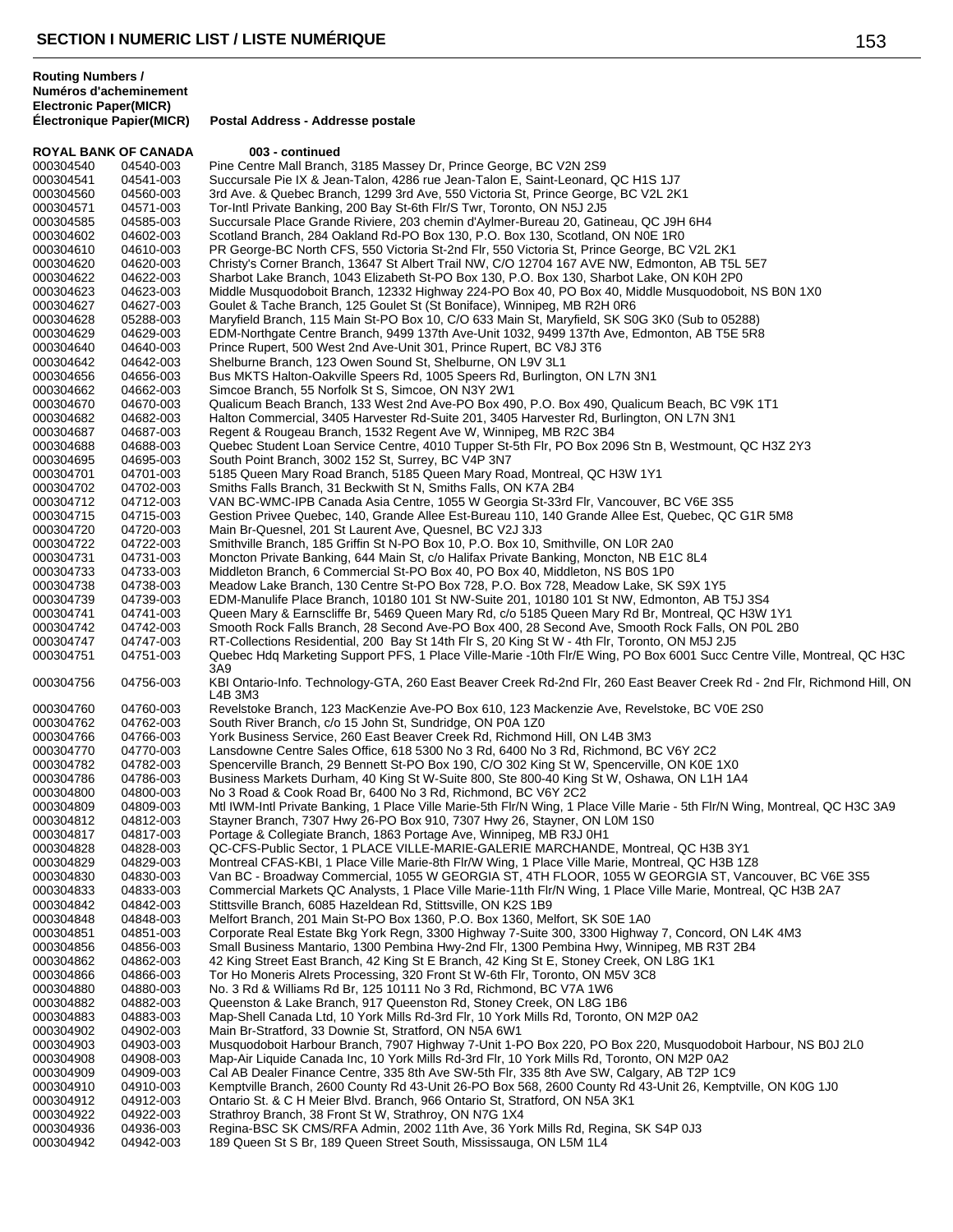| <b>ROYAL BANK OF CANADA</b> |                        | 003 - continued                                                                                                                                                                         |
|-----------------------------|------------------------|-----------------------------------------------------------------------------------------------------------------------------------------------------------------------------------------|
| 000304953                   | 04953-003              | New Germany Branch, 5253 Highway 10-PO Box 10, PO Box 10, New Germany, NS B0R 1E0                                                                                                       |
| 000304958                   | 04958-003              | Melville Branch, 303 Main St-PO Box 1360, P.O. Box 1360, Melville, SK S0A 2P0                                                                                                           |
| 000304960                   | 04960-003              | No. 5 Road & Cambie Road Branch, 1 11600 Cambie Rd, Richmond, BC V6X 1L5                                                                                                                |
| 000304962                   | 04962-003              | Sturgeon Falls Branch, 170 King St, Sturgeon Falls, ON P2B 1R5                                                                                                                          |
| 000304982                   | 04982-003              | Main Br - Sudbury, 72 Durham St, Sudbury, ON P3E 3M6                                                                                                                                    |
| 000304990                   | 04990-003              | Salmon Arm Branch, 340 Alexander St-PO Box 670, 340 Alexander St, Salmon Arm, BC V1E 4N8                                                                                                |
| 000304992                   | 04992-003              | New Sudbury Branch, 1720 Lasalle Blvd, Sudbury, ON P3A 2A1                                                                                                                              |
| 000304993                   | 04993-003              | CalAB Dealer Direct-Indirect Lending, 335 8th Ave SW-5th Flr, 10 York Mills Rd, Calgary, AB T2P 1C9                                                                                     |
| 000305000                   | 05000-003              | Plaza 33 Branch, 301 Hwy 33 West #48, Kelowna, BC V1X 1X8                                                                                                                               |
| 000305001                   | 05001-003              | BC MAP For RBC RELOCATION, 1055 W Georgia St-35th Floor, 10 York Mills Rd, Vancouver, BC V6E 3S5                                                                                        |
| 000305002                   | 05002-003              | Regent & Hazel Branch, 243 Regent St S, Main Branch Sudbury, Sudbury, ON P3C 4C6                                                                                                        |
| 000305004                   | 05004-003              | AB & T MAP FOR ADP, 335 8th Ave SW-24th Flr, 10 York Mills Rd, Calgary, AB T2P 1C9                                                                                                      |
| 000305010                   | 05010-003              | Sechelt Branch, 100-5760 Teredo St-PO Box 710, PO BOX 710, Sechelt, BC V0N 3A0                                                                                                          |
| 000305012<br>000305015      | 05012-003<br>05015-003 | AB & T FOR IMPERIAL TOBACCO, 335 8th Ave SW-24th Flr, 10 York Mills Rd, Calgary, AB T2P 1C9<br>OSW MAP FOR RBC RELOCATION, 20 King St W-11th Flr, 10 York Mills Rd, Toronto, ON M5H 1C4 |
| 000305017                   | 05017-003              | ONE MAP FOR RBC RELOCATION, 20 King St W-11th Flr, 10 York Mills Rd, Toronto, ON M5H 1C4                                                                                                |
| 000305021                   | 05021-003              | ATLANTIC MAP FOR RBC RELOCATION, 1871 Hollis St-Suite 900, 10 York Mills Rd, Halifax, NS B3J 0C3                                                                                        |
| 000305022                   | 05022-003              | Sundridge Branch, 15 John St, Sundridge, ON P0A 1Z0                                                                                                                                     |
| 000305023                   | 05023-003              | Tor On-Diversified York Market, 4751 Steeles Ave E-2nd Flr, 4751 Steeles Ave E, Toronto, ON M1V 4S5                                                                                     |
| 000305024                   | 05024-003              | MSNWO MAP FOR RBC RELOCATION, 220 Portage Ave-16th Flr, 10 York Mills Rd, Winnipeg, MB R3C 0A5                                                                                          |
| 000305029                   | 05029-003              | Kingsway Mews Branch, 10567 Kingsway Ave, C/O 11604 104TH AVE NW, Edmonton, AB T5H 4K1                                                                                                  |
| 000305030                   | 05030-003              | Sidney Branch, 2464 Beacon Ave, Sidney, BC V8L 3S3                                                                                                                                      |
| 000305032                   | 05032-003              | 1048 Barrydowne Rd Br, c/o 1720 Lasalle Blvd, Sudbury, ON P3A 2A1                                                                                                                       |
| 000305040                   | 05040-003              | Smithers Branch, 1106 Main St-PO Box 580, P.O. Box 580, Smithers, BC V0J 2N0                                                                                                            |
| 000305042                   | 05042-003              | Sydenham ON Branch, 4395 George St, Sydenham, ON K0H 2T0                                                                                                                                |
| 000305050                   | 05050-003              | Sooke Branch, 6639 Sooke Rd, Sooke, BC V9Z 0A3                                                                                                                                          |
| 000305052                   | 05052-003              | Highway 69 South & Paris St. Branch, 1879 Regent St S, Sudbury, ON P3E 3Z7                                                                                                              |
| 000305054                   | 05054-003              | Charlottetown Branch, 83 Queen Street, 83 Queen St, Charlottetown, PE C1A 7M6                                                                                                           |
| 000305062                   | 05062-003              | Thamesford Branch, 110 Dundas St-P.O. Box 40, P.O. Box 40, Thamesford, ON N0M 2M0                                                                                                       |
| 000305063                   | 05063-003              | New Glasgow Branch, 91 Provost St, New Glasgow, NS B2H 2P5                                                                                                                              |
| 000305064                   | 05064-003              | 335 University Ave Br, 335 University Ave, Charlottetown, PE C1A 4M6                                                                                                                    |
| 000305072                   | 05072-003              | Bay Hill Mews Branch, 8165 Yonge St, c/o 9325 Yonge St, Thornhill, ON L3T 2C6                                                                                                           |
| 000305076                   | 05076-003              | 1136 Centre St Branch, 1136 Centre St, Thornhill, ON L4J 3M8                                                                                                                            |
| 000305077                   | 05077-003              | Portage & Mount Royal Br, 2299 Portage Ave, 3297 Portage Ave, Winnipeg, MB R3K 0W7                                                                                                      |
| 000305080                   | 05080-003              | Sparwood Branch, 86-101 Red Cedar Dr-Greenwd/Box 700, P.O. Box 700, Sparwood, BC V0B 2G0                                                                                                |
| 000305082                   | 05082-003              | Thorold Branch, 52 Front St S, C/O 344 GLENDALE AVE, Thorold, ON L2V 1W9                                                                                                                |
| 000305092                   | 05092-003              | Memorial & John Branch, 290 Memorial Ave, Thunder Bay, ON P7B 3Y2                                                                                                                       |
| 000305101                   | 05101-003              | Ste. Catherine & Stanley Branch, 1140 Ste. Catherine St W, Montreal, QC H3B 1H7                                                                                                         |
| 000305102                   | 05102-003              | Tillsonburg Branch, 121 Broadway St, Tillsonburg, ON N4G 3P7                                                                                                                            |
| 000305103                   | 05103-003              | New Minas Branch, 9238 COMMERCIAL ST, New Minas, NS B4N 3E9                                                                                                                             |
| 000305104                   | 05104-003              | Hunter River Br, 4284 Hopedale Rd-Route 13-PO Box 40, 4284 Hopedale Rd-Route 13, Hunter River, PE C0A 1N0                                                                               |
| 000305112                   | 05112-003              | Main Br - Timmins, 38 Pine St N-The 101 Mall, 38 Pine St North - The 101 Mall, Timmins, ON P4N 6K6                                                                                      |
| 000305118                   | 05118-003              | WPG MB Royal Way-Indirect Lending, 220 Portage Ave-1st Flr, 10 York Mills Rd, Winnipeg, MB R3C 0A5                                                                                      |
| 000305120                   | 05120-003              | Squamish Branch, 38100 2nd Ave-PO Box 770, P.O. Box 770, Squamish, BC V0N 3G0                                                                                                           |
| 000305122                   | 05122-003              | Steeles & Hillcroft Br, 5 Hillcroft Dr-Unit 15, 4751 Steeles Ave E, Toronto, ON M1V 4S5                                                                                                 |
| 000305130                   | 05130-003              | Summerland Branch, 7519 Prairie Valley Rd, Summerland, BC V0H 1Z4                                                                                                                       |
| 000305137                   | 05137-003              | Ellice Centre, 130-1395 Ellice Ave, Winnipeg, MB R3G 0G3                                                                                                                                |
| 000305142                   | 05142-003              | Albion & Islington Branch, 1104 Albion Rd *Rexdale*, 1104 Albion Rd, Etobicoke, ON M9V 1A8                                                                                              |
| 000305152                   | 05152-003<br>05164-003 | Tilbury Branch, 85 Queen St N-PO Box 1210, 85 Queen St N, Tilbury, ON N0P 2L0                                                                                                           |
| 000305164<br>000305172      | 05172-003              | PEI Small Business Markets, 83 Queen St, Charlottetown, PE C1A 7M6<br>Bathurst & Cedarcroft Branch, 5968 Bathurst St, North York, ON M2R 1Z1                                            |
| 000305173                   | 05173-003              | New Waterford Branch, 3414 Plummer Ave, New Waterford, NS B1H 1Z3                                                                                                                       |
| 000305178                   | 05178-003              | Moose Jaw Branch, 1251 Main St N- Unit 1, 1251 Main Street N, Moose Jaw, SK S6H 6M3                                                                                                     |
| 000305179                   | 05179-003              | Oliver Square West Branch, 11604 104th Ave NW, Edmonton, AB T5K 2T7                                                                                                                     |
| 000305181                   | 05181-003              | Succursale St. Denis&Ste. Catherine, 360 rue Ste-Catherine est, PO Box 243, Montreal, QC H5B 1B4                                                                                        |
| 000305182                   | 05182-003              | Avenue Rd & Haddington Br, 2005 Avenue Rd, 1500 Avenue Rd, Toronto, ON M5M 3X2                                                                                                          |
| 000305188                   | 05188-003              | Town 'n' Country Mall Branch, 1235 Main St N, C/O 1251 Main Street N, Moose Jaw, SK S6H 4P4                                                                                             |
| 000305189                   | 05189-003              | Central Card Centre-Core Management, 310 Front St W-3rd Flr, 310 Front St W, Toronto, ON M5V 3B5                                                                                        |
| 000305192                   | 05192-003              | Bathurst & Glencairn Branch, 2788 Bathurst St, C/O 1635 AVENUE RD, North York, ON M6B 3A3                                                                                               |
| 000305195                   | 05195-003              | Eastern Card Centre-Core Management, 1 Place Ville Marie-7th Flr/W Wing, Montreal, QC H3C 3A9                                                                                           |
| 000305200                   | 05200-003              | Steveston Branch, 3740 Moncton St, Richmond, BC V7E 3A4                                                                                                                                 |
| 000305204                   | 05204-003              | Summerside Branch, 222 Water St-PO Box 1556, P.O. Box 1656, Summerside, PE C1N 2V5                                                                                                      |
| 000305207                   | 05207-003              | St Annes & Avondale Branch, 167 St Annes Rd, C/O 1550 ST MARYS RD, Winnipeg, MB R2M 2Z7                                                                                                 |
| 000305212                   | 05212-003              | Bathurst & Finch Branch, 4949 Bathurst St, c/o Bathurst & Cedarcroft Br, North York, ON M2R 1Y1                                                                                         |
| 000305215                   | 05215-003              | Royal Direct Wpg Que Access, c/o 1260 Taylor Ave, 1260 Taylor Ave, Winnipeg, MB R3M 3Y8                                                                                                 |
| 000305218                   | 05218-003              | Royal Direct Wpg BC Access, c/o 1260 Taylor Ave, 1260 Taylor Ave, Winnipeg, MB R3M 3Y8                                                                                                  |
| 000305219                   | 05219-003              | Royal Direct Wpg Ont Access, c/o 1260 Taylor Ave, 1260 Taylor Ave, Winnipeg, MB R3M 3Y8                                                                                                 |
| 000305220                   | 05220-003              | Newton Branch, 13681 72nd Ave, Surrey, BC V3W 2P2                                                                                                                                       |
| 000305229                   | 05229-003              | 118th & 40th (Beverly), 4000 118 Ave NW, C/O 129 MANNING CROSSING NW, Edmonton, AB T5W 1A1                                                                                              |
| 000305232                   | 05232-003              | Bathurst & Cocksfield Br, 4430 Bathurst St, 4401 Bathurst St, Toronto, ON M3H 3R9                                                                                                       |
| 000305237                   | 05237-003              | RT Co-Annuities, 1 Place Ville Marie-7th Flr/E Wing, Montreal, QC H3C 3A9                                                                                                               |
|                             |                        |                                                                                                                                                                                         |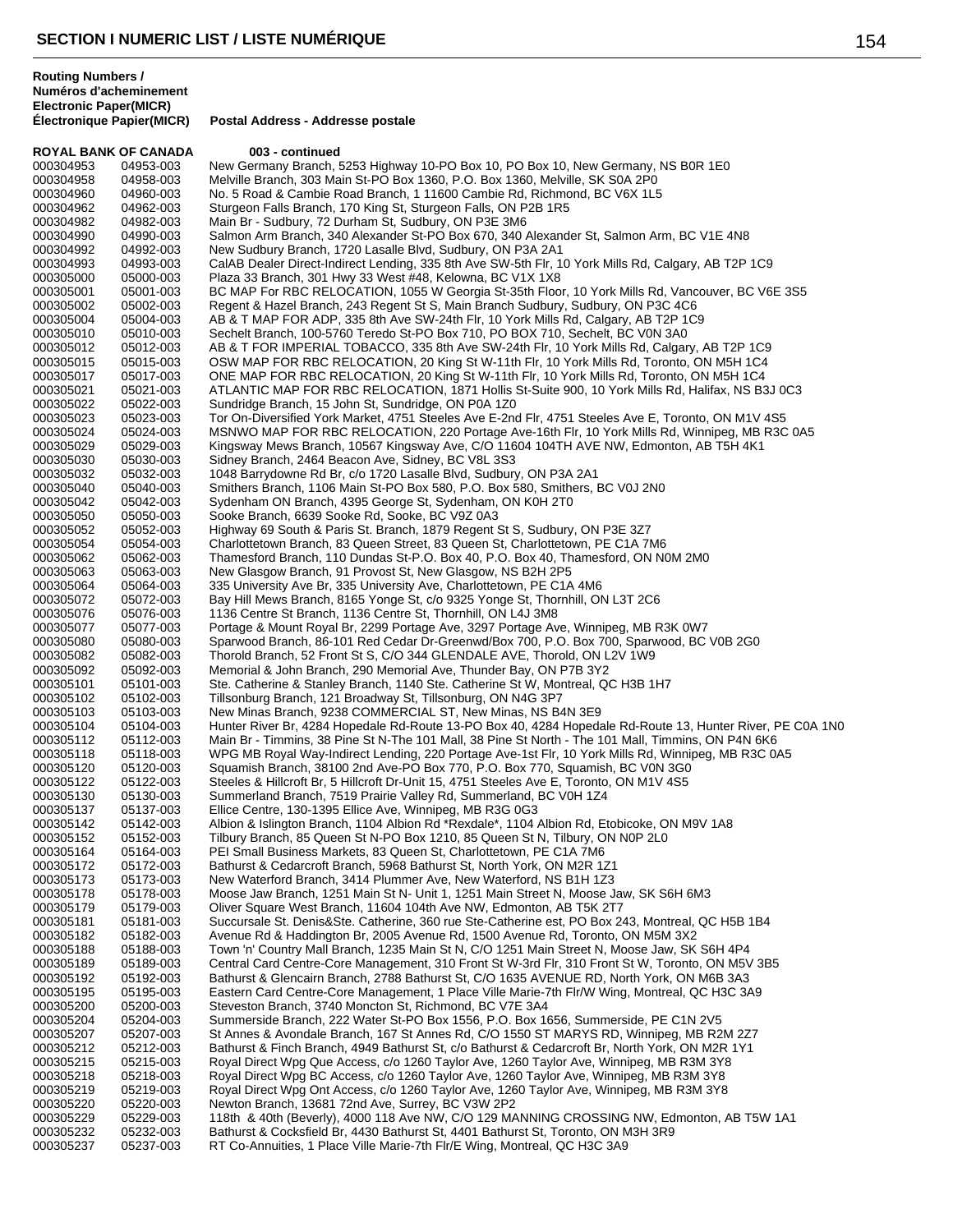**ROYAL BANK OF CANADA 003 - continued**

**Postal Address - Addresse postale** 

000305242 06012-003 Bay & Temperance Branch, 20 King St W-Main Flr, 20 King St W, Toronto, ON M5H 1C4 (Sub to 06012) 000305253 05253-003 HFX-NS BSC-Resp Reporting, 1871 Hollis St-Suite 700, 630 Rene-Levesque Blvd W, Halifax, NS B3J 0C3<br>000305254 05204-003 Tyne Vallev Br. PO Box 8 Route 169. c/o Summerside Br. Tyne Vallev. PE C0B 2C0 (Sub Tyne Valley Br, PO Box 8 Route 169, c/o Summerside Br, Tyne Valley, PE C0B 2C0 (Sub to 05204) 000305259 05259-003 Mayfield Pointe West BB Centre, 16909 103A Ave NW, Edmonton, AB T5P 4Y5 000305261 05261-003 Succursale St. Hubert & Jean Talon, 600 rue Jean-Talon-Bureau 210, Montreal, QC H2S 2N1<br>000305263 05263-003 Newfoundland Business Loans, 1 Place Ville Marie, 630 Rene Levesque Blvd W. St John's. N 000305263 05263-003 Newfoundland Business Loans, 1 Place Ville Marie, 630 Rene Levesque Blvd W, St John's, NL A1C 1A9<br>000305268 05268-003 OSHAWA ON-SB DURHAM, 40 KING ST W-SUITE 800, 40 KING STREET WEST, Oshawa, ON L1H 1A 000305268 05268-003 OSHAWA ON-SB DURHAM, 40 KING ST W-SUITE 800, 40 KING STREET WEST, Oshawa, ON L1H 1A4<br>000305269 05269-003 Sudbury Area CM. 72 Durham St-3rd Flr. 72 Durham St 3rd Fl. Sudbury. ON P3E 4N7 Sudbury Area CM, 72 Durham St-3rd Flr, 72 Durham St 3rd Fl, Sudbury, ON P3E 4N7 000305272 05272-003 Bayview & Belsize Branch, 1554 Bayview Avenue, Toronto, ON M4G 3B6 000305282 05282-003 Bayview & York Mills Branch, 2514 Bayview Ave, North York, ON M2L 1A9 000305283 05283-003 North Sydney Branch, 291 Commercial St, North Sydney, NS B2A 1B9 000305288 05288-003 Moosomin Branch, 633 Main St-P.O. Box 130, P.O. Box 130, Moosomin, SK S0G 3N0<br>000305292 05292-003 SB Northern Lakes. 1159 Allov Dr-Suite 100. 1159 Allov Dr. Thunder Bay. ON P7B 6M 000305292 05292-003 SB Northern Lakes, 1159 Alloy Dr-Suite 100, 1159 Alloy Dr, Thunder Bay, ON P7B 6M8<br>000305302 05302-003 Rosedale Branch, 436 Summerhill Avenue, C/O 10 St Clair Ave W, Toronto, ON M4W 2 000305302 05302-003 Rosedale Branch, 436 Summerhill Avenue, C/O 10 St Clair Ave W, Toronto, ON M4W 2E4<br>000305321 05321-003 Levi Creek Branch, 1309 Derry Rd W, 6880 Financial Dr, Mississauga, ON L5N 7Y5 000305321 05321-003 Levi Creek Branch, 1309 Derry Rd W, 6880 Financial Dr, Mississauga, ON L5N 7Y5<br>000305322 05322-003 Bloor & Bedford Br, 246 Bloor St W, c/o Bloor & Yonge Br, Toronto, ON M4W 1A8 000305322 05322-003 Bloor & Bedford Br, 246 Bloor St W, c/o Bloor & Yonge Br, Toronto, ON M4W 1A8 000305330 05330-003 Mtl Map - Societe Generale Canada, 4010 Tupper St-2nd Flr, 4010 Tupper St, Montreal, QC H3Z 2Y3<br>000305337 05337-003 Ste Rose du Lac Branch, 644 Central Ave-PO Box 90, P.O. Box 90, Ste Rose du Lac, MB R0 000305337 05337-003 Ste Rose du Lac Branch, 644 Central Ave-PO Box 90, P.O. Box 90, Ste Rose du Lac, MB R0L 1S0<br>000305341 05341-003 Place Victoria Branch, RC-04-800 Du Square-Victoria St, 800 Du Square-Victoria St-Suite RC 000305341 05341-003 Place Victoria Branch, RC-04-800 Du Square-Victoria St, 800 Du Square-Victoria St-Suite RC-04, Montreal, QC H4Z 1A1<br>000305342 05342-003 Bloor & Dovercourt Branch. 972 Bloor St W. Toronto. ON M6H 1L6 000305342 05342-003 Bloor & Dovercourt Branch, 972 Bloor St W, Toronto, ON M6H 1L6<br>000305362 05362-003 Bloor & Grenview Branch, 2947 Bloor St W \*Kingsway\*, Toronto, O 000305362 05362-003 Bloor & Grenview Branch, 2947 Bloor St W \*Kingsway\*, Toronto, ON M8X 1B8<br>000305382 05382-003 Bloor West Village Br, 2329 Bloor St W, Toronto, ON M6S 1P1 000305382 05382-003 Bloor West Village Br, 2329 Bloor St W, Toronto, ON M6S 1P1 000305393 05393-003 Parrsboro Branch, 188 Main St-PO Box 367, PO Box 367, Parrsboro, NS B0M 1S0<br>000305399 05399-003 Valleyview Branch, 9102 142nd St NW, Edmonton, AB T5R 0M7 000305399 05399-003 Valleyview Branch, 9102 142nd St NW, Edmonton, AB T5R 0M7 Tsawwassen Br, 1281 56th St, Delta, BC V4L 2A6 000305402 05402-003 Ont Dealer Direct-Indirect Lending, 10 York Mills Rd-3rd Flr, 10 York Mills Rd, Toronto, ON M2P 0A2<br>000305403 05403-003 Tor-Ont SF Indirect Lending-QPC, 10 York Mills Rd-3rd Flr, 10 York Mills Rd, Toron 000305403 05403-003 Tor-Ont SF Indirect Lending-QPC, 10 York Mills Rd-3rd Flr, 10 York Mills Rd, Toronto, ON M2P 0A2<br>000305409 05409-003 Tor SD Deposits & Estates. 10 York Mills Rd - 5th flr. 10 York Mills Rd. Toronto. ON 000305409 05409-003 Tor SD Deposits & Estates, 10 York Mills Rd - 5th flr, 10 York Mills Rd, Toronto, ON M2P 0A2<br>000305412 05412-003 Map-Nortel Networks Technology Corp, 10 York Mills Rd-3rd Flr, 10 York Mills Rd, Toronto, 000305412 05412-003 Map-Nortel Networks Technology Corp, 10 York Mills Rd-3rd Flr, 10 York Mills Rd, Toronto, ON M2P 0A2 Succursale 1000 de la Gauchetiere, 1000 de la Gauchetiere ouest, PO Box 6007, Montreal, QC H3C 3B5 000305422 05422-003 Burnhamthorpe & West Mall Br, 401 The West Mall, C/O 290 THE WEST MALL, Etobicoke, ON M9C 5J5<br>000305429 05429-003 Manning Crossing Shopping Cntr Br, 129 Manning Crossing NW, Edmonton, AB T5A 5A1 000305429 05429-003 Manning Crossing Shopping Cntr Br, 129 Manning Crossing NW, Edmonton, AB T5A 5A1<br>000305434 05434-003 SK Deal Dir-Indirect Lending, 2030 Avenue C N, 10 York Mills Rd, Saskatoon, SK S7L 1M. 000305434 05434-003 SK Deal Dir-Indirect Lending, 2030 Avenue C N, 10 York Mills Rd, Saskatoon, SK S7L 1M2<br>000305439 05439-003 Edson Branch. 124 50th St-PO Box 7079. PO Box 7079. Edson. AB T7E 1V4 000305439 05439-003 Edson Branch, 124 50th St-PO Box 7079, PO Box 7079, Edson, AB T7E 1V4 000305440 05440-003 Terrace Branch, 4640 Lakelse Ave, Terrace, BC V8G 1R2<br>000305441 05441-003 Serv Fin Commerciaux Granby, 197 Main Street, Granby, 000305441 05441-003 Serv Fin Commerciaux Granby, 197 Main Street, Granby, QC J2G 2V7<br>000305442 05442-003 College & Bathurst Branch, 429 College St, Toronto, ON M5T 1T2 000305442 05442-003 College & Bathurst Branch, 429 College St, Toronto, ON M5T 1T2<br>000305452 05452-003 Broadview & Danforth Branch, 739 Broadview Ave, C/O 650 DANF 000305452 05452-003 Broadview & Danforth Branch, 739 Broadview Ave, C/O 650 DANFORTH AVE, Toronto, ON M4K 2P6<br>000305462 05462-003 College & Ossington Branch, 833 College St, 429 College St, Toronto, ON M6H 1A1 000305462 05462-003 College & Ossington Branch, 833 College St, 429 College St, Toronto, ON M6H 1A1<br>000305467 05467-003 Selkirk Branch, 7-366 Main St, Selkirk, MB R1A 1T6 000305467 05467-003 Selkirk Branch, 7-366 Main St, Selkirk, MB R1A 1T6 000305471 05471-003 York/Peel Const R/E, 3300 Highway 7-Suite 200, 3300 Highway 7, Concord, ON L4K 4M3 000305482 05482-003 Coxwell & Gerrard Br, 253 Coxwell Ave, C/O 1011 GERRARD ST E, Toronto, ON M4L 3B4 000305489 05489-003 Sherwood Park Branch, 390 Baseline Rd-Unit 180, 390 Baseline Rd, Sherwood Park, AB T8H 1X1<br>000305496 05496-003 Private Banking Hamilton, 100 King St W-15th Flr, 100 King St W, Hamilton, ON L8P 1A2 000305496 05496-003 Private Banking Hamilton, 100 King St W-15th Flr, 100 King St W, Hamilton, ON L8P 1A2<br>000305500 05500-003 Vancouver International Airport Br. 3880 Grant Mcconnachie Wav-B3226. Vancouver. BC 000305500 05500-003 Vancouver International Airport Br, 3880 Grant Mcconnachie Way-B3226, Vancouver, BC V7B 0A5<br>000305501 05501-003 Succursale Place Cremazie, 50 Cremazie W-Suite 27, 50 Cremazie W, Montreal, QC H2P 1A2 000305501 05501-003 Succursale Place Cremazie, 50 Cremazie W-Suite 27, 50 Cremazie W, Montreal, QC H2P 1A2<br>000305502 05502-003 C/O 2056 DANFORTH AVE. 1043 Coxwell Ave. Toronto. ON M4C 3G4 C/O 2056 DANFORTH AVE, 1043 Coxwell Ave, Toronto, ON M4C 3G4 000305503 05503-003 Pictou Branch, 25 Water St-PO Box 820, PO Box 820, Pictou, NS B0K 1H0<br>000305509 05509-003 Evansburg Branch, 5119 50th St, P.O. Box 186, Evansburg, AB T0E 0T0 000305509 05509-003 Evansburg Branch, 5119 50th St, P.O. Box 186, Evansburg, AB T0E 0T0<br>000305512 05512-003 Corporate banking - Leasing Ctr. 100 King St W-8th Flr. Hamilton, ON L8 000305512 05512-003 Corporate banking - Leasing Ctr, 100 King St W-8th Flr, Hamilton, ON L8P 1A2<br>000305513 05513-003 Atl-PC Exception Processing, 5251 Duke St-Suite 214, Halifax, NS B3J 1P3 000305513 05513-003 Atl-PC Exception Processing, 5251 Duke St-Suite 214, Halifax, NS B3J 1P3<br>000305520 05520-003 Arbutus & 15th Branch. 3076 Arbutus St. C/O 2735 GRANVILLE ST. Vancou Arbutus & 15th Branch, 3076 Arbutus St, C/O 2735 GRANVILLE ST, Vancouver, BC V6J 3Z2 000305522 05522-003 Danforth & Dawes Branch, 2780 Danforth Ave, Toronto, ON M4C 1M1<br>000305532 05532-003 Dolomite & Alness, 907 Alness St, 3300 Hwy 7 - Ste 100, Concord, ON 000305532 05532-003 Dolomite & Alness, 907 Alness St, 3300 Hwy 7 - Ste 100, Concord, ON L4K 4M3 000305536 05536-003 Business Markets Bracebridge, 37 Manitoba St.-PO Box 270, 37 Manitoba St, Bracebridge, ON P1L 1T6<br>000305538 05538-003 Nipawin Branch. 118 1st Ave W-PO Box 2223. P.O. Box 2223. Nipawin. SK S0E 1E0 000305538 05538-003 Nipawin Branch, 118 1st Ave W-PO Box 2223, P.O. Box 2223, Nipawin, SK S0E 1E0 000305559 05559-003 Van BC SD Deposit Support, 2985 Virtual Way-Suite 302, 2985 Virtual Way, Vancouver, BC V5M 4X7<br>000305560 05560-003 4th Ave. & Balsam Branch, 2395 4th Ave W, Vancouver, BC V6K 1P2 000305560 05560-003 4th Ave. & Balsam Branch, 2395 4th Ave W, Vancouver, BC V6K 1P2<br>000305562 05562-003 Yonge & Cranbrooke, 3224 Yonge St, Toronto, ON M4N 2L2 000305562 05562-003 Yonge & Cranbrooke, 3224 Yonge St, Toronto, ON M4N 2L2<br>000305563 05563-003 Porter's Lake Branch, Lakeview Shop Ctr 5228 Hwy 7 Unit 6, 000305563 05563-003 Porter's Lake Branch, Lakeview Shop Ctr 5228 Hwy 7 Unit 6, PO Box 40, Porters Lake, NS B3E 1J8<br>000305566 05566-003 \*CSM\* Roval Insurance Facility Ass. 20 King St W-7th Flr. 20 King St W. Toronto. ON M5H 000305566 05566-003 \*CSM\* Royal Insurance Facility Ass, 20 King St W-7th Flr, 20 King St W, Toronto, ON M5H 1C4<br>000305572 05572-003 Don Mills & Eglinton Branch, 20 King St W 7th Fl, c/o Global Banking Service Centre, Toron 000305572 05572-003 Don Mills & Eglinton Branch, 20 King St W 7th Fl, c/o Global Banking Service Centre, Toronto, ON M5H 1C4<br>000305575 05575-003 Succursale Place Carillon, 7155 rue Jean Talon E, Anjou, QC H1M 3A4 000305575 05575-003 Succursale Place Carillon, 7155 rue Jean Talon E, Anjou, QC H1M 3A4<br>000305581 05261-003 St-Lawrence & Beaubien, a/s 7141 Rue St-Hubert, a/s succursale Tour 000305581 05261-003 St-Lawrence & Beaubien, a/s 7141 Rue St-Hubert, a/s succursale Tour Jean-Talon, Montreal, QC H2S 2N1 (Sub to 05261)<br>000305582 05582-003 Dixon & Islington Branch, 235 Dixon Road \*Weston\*, C/O 415 THE WES 000305582 05582-003 Dixon & Islington Branch, 235 Dixon Road \*Weston\*, C/O 415 THE WESTWAY \*WESTON\*, Etobicoke, ON M9P 2M5<br>000305585 05585-003 Succursale Place des Congres, 2665 rue King O-Bureau 101, 2665 rue King O, Sher 000305585 05585-003 Succursale Place des Congres, 2665 rue King O-Bureau 101, 2665 rue King O, Sherbrooke, QC J1L 2G5<br>000305591 05591-003 St-Laurent & Sauve Br. 9890 St-Laurent Boul. 50 Cremazie W - Ste 27. Montreal. QC H2 000305591 05591-003 St-Laurent & Sauve Br, 9890 St-Laurent Boul, 50 Cremazie W - Ste 27, Montreal, QC H2P 1A2<br>000305592 05592-003 Don Mills & Finch Branch, 1510 Finch Ave E, Toronto, ON M2J 4Y6 000305592 05592-003 Don Mills & Finch Branch, 1510 Finch Ave E, Toronto, ON M2J 4Y6 Shoal Lake Branch, Station Rd-PO Box 280, P.O. Box 280, Shoal Lake, MB R0J 1Z0 000305600 05600-003 Van-Broadway & Cambie Branch, 505 West Broadway, Vancouver, BC V5Z 1E7<br>000305602 05602-003 Dufferin & Stayner Branch, 2765 Dufferin St, North York, ON M6B 3R6 Dufferin & Stayner Branch, 2765 Dufferin St, North York, ON M6B 3R6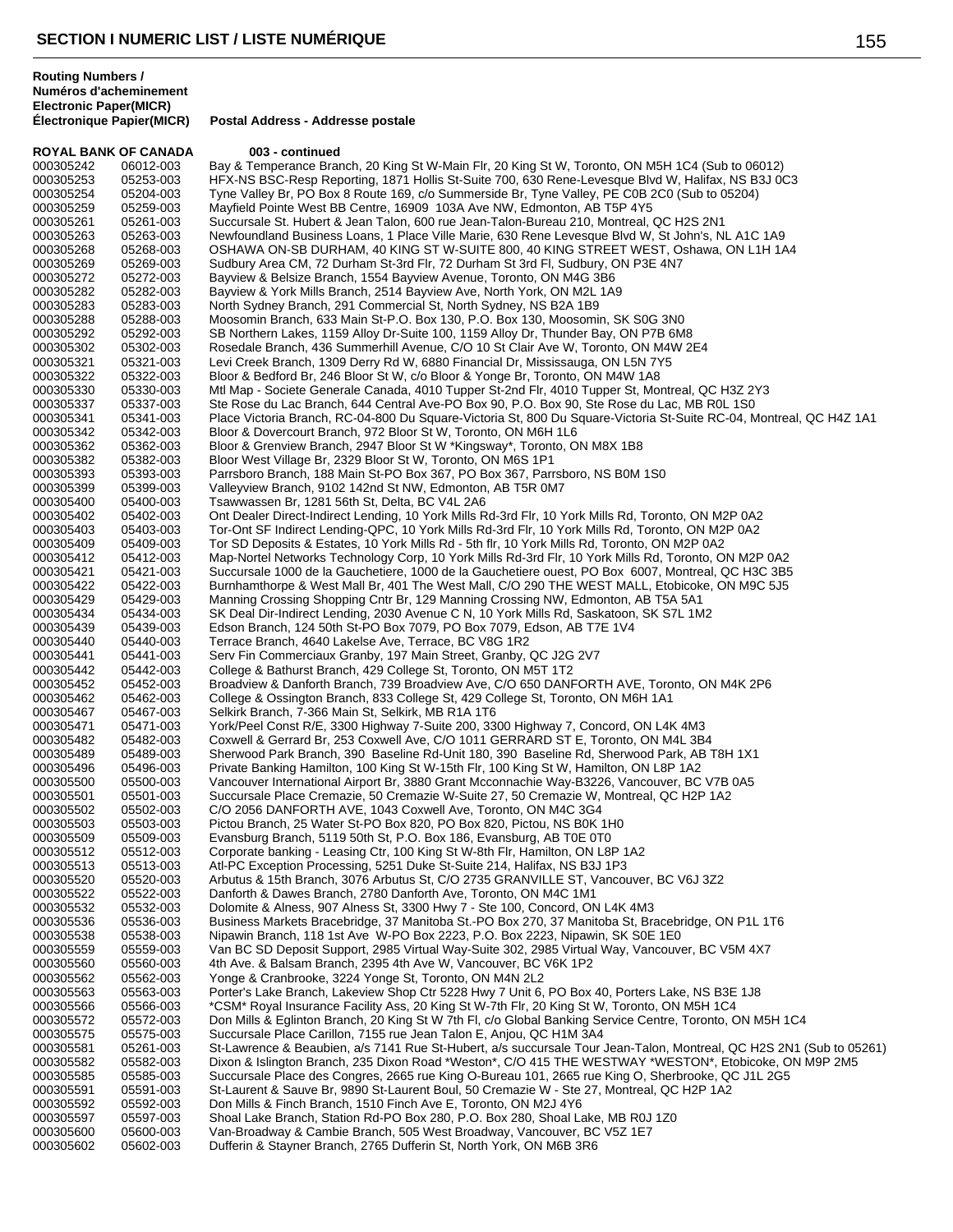**ROYAL BANK OF CANADA 003 - continued**<br>000305606 05606-003 Burlington Pers Financia 000305606 05606-003 Burlington Pers Financial Services, 3535 New St, Burlington, ON L7N 3W2<br>000305613 05613-003 Port Hawkesbury Branch, 327 Granville St, Port Hawkesbury, NS B9A 2M5 000305613 05613-003 Port Hawkesbury Branch, 327 Granville St, Port Hawkesbury, NS B9A 2M5<br>000305618 05618-003 North Battleford Br. 1101 101st St. North Battleford, SK S9A 0Z5 North Battleford Br, 1101 101st St, North Battleford, SK S9A 0Z5 000305619 05619-003 Fairview Branch, 10201 110th St-PO Box 129, P.O. Box 129, Fairview, AB T0H 1L0<br>000305632 05632-003 \*CSM\* Prudential Ins Co of America#3, 20 King St W-7th Flr, 20 King St W, Toronto. 000305632 05632-003 \*CSM\* Prudential Ins Co of America#3, 20 King St W-7th Flr, 20 King St W, Toronto, ON M5H 1C4<br>000305633 05633-003 Weston & Rutherford Branch. 9101 Weston Rd. Woodbridge. ON L4H 0L4 000305633 05633-003 Weston & Rutherford Branch, 9101 Weston Rd, Woodbridge, ON L4H 0L4 000305642 05642-003 Dundas & Chestnut Br, 168 Dundas St W, 443 University Ave, Toronto, ON M5G 2H6 Hazelton Lanes Branch, 87 Avenue Rd, c/o Bloor & Yonge Br, Toronto, ON M5R 3R9 000305662 05662-003 Dundas & Burnhamthorpe Crescent Br, 4860 Dundas St W \*Islington\*, Etobicoke, ON M9A 1B5<br>000305672 05672-003 Bayview & Eglinton Br, 1820 Bayview Ave, 1554 Bayview Ave, Toronto, ON M4G 3B6 000305672 05672-003 Bayview & Eglinton Br, 1820 Bayview Ave, 1554 Bayview Ave, Toronto, ON M4G 3B6<br>000305680 05680-003 GRANVILLE & 12 AVE BR, 2735 GRANVILLE ST, Vancouver, BC V6H 3J1 000305680 05680-003 GRANVILLE & 12 AVE BR, 2735 GRANVILLE ST, Vancouver, BC V6H 3J1<br>000305692 05692-003 Islington & Whitfield Br, 2978 Islington Ave, 131 Woodbridge Ave, North Yor 000305692 05692-003 Islington & Whitfield Br, 2978 Islington Ave, 131 Woodbridge Ave, North York, ON L4L 2S6<br>000305700 05700-003 South Vancouver/Richmond Comml, 6400 No 3 Road, Richmond, BC V6Y 2C2 000305700 05700-003 South Vancouver/Richmond Comml, 6400 No 3 Road, Richmond, BC V6Y 2C2<br>000305702 05702-003 Private Banking Waterloo, 95 King St S-Suite 202, 95 King St S, Waterloo, ON I 000305702 05702-003 Private Banking Waterloo, 95 King St S-Suite 202, 95 King St S, Waterloo, ON N2J 5A2<br>000305713 05713-003 CCC-VISA Settlement, 320 Front St W-15th Flr, 320 Front St W, Toronto, ON M5V 3C8 000305713 05713-003 CCC-VISA Settlement, 320 Front St W-15th Flr, 320 Front St W, Toronto, ON M5V 3C8<br>000305714 05714-003 Keswick Branch, 23564 Woodbine Ave, Keswick, ON L4P 0E2 000305714 05714-003 Keswick Branch, 23564 Woodbine Ave, Keswick, ON L4P 0E2 000305719 05719-003 Map-Four Seasons Hotels & Resorts, 10 York Mills Rd-3rd Flr, 10 York Mills Rd, Toronto, ON M2P 0A2<br>000305721 05721-003 Corp Mtg Asstnce Prog-Pratt & Whitny, 4010 rue Tupper-2e etage, Westmount, QC H3Z 2 000305721 05721-003 Corp Mtg Asstnce Prog-Pratt & Whitny, 4010 rue Tupper-2e etage, Westmount, QC H3Z 2Y3<br>000305722 05722-003 Eglinton & Bathurst Branch, 880 Eglinton Ave W, Toronto, ON M6C 2B6 000305722 05722-003 Eglinton & Bathurst Branch, 880 Eglinton Ave W, Toronto, ON M6C 2B6 000305723 05723-003 Port Hood Branch, 138 Main St, c/o Port Hawkesbury BR, Port Hood, NS B0E 2W0 000305727 05727-003 Snow Lake Branch, 81 Balsam St-PO Box 160, P.O. Box 160, Snow Lake, MB R0B 1M0<br>000305728 05728-003 Ogema Branch, 103 Main St-PO Box 10, P.O. Box 10, Ogema, SK S0C 1Y0 000305728 05728-003 Ogema Branch, 103 Main St-PO Box 10, P.O. Box 10, Ogema, SK S0C 1Y0 000305729 05729-003 Foremost Branch, 120 Main St-PO Box 429, P.O. Box 429, Foremost, AB T0K 0X0<br>000305731 05731-003 Mtl HO GS C/M Services&Support Montr, 1 Place Ville Marie-10th Flr/W Wing, 180 Mtl HO GS C/M Services&Support Montr, 1 Place Ville Marie-10th Flr/W Wing, 180 WELLINGTON ST W, Montreal, QC H3C 3A9 000305752 05752-003 Progress & Grangeway Branch, 111 Grangeway Ave, Scarborough, ON M1H 3E9 000305756 05756-003 \*CSM\* Prudential of Amer Gen Ins Co, 111 Grangeway Ave, Scarborough, ON M1H 3E9 000305762 05762-003 SCARB ON-EGLINTON & WARDEN, 1940 EGLINTON AVE E, Scarborough, ON M1L 4R1 000305764 05764-003 Map-BHP Billiton Diamonds Inc, 10 York Mills Rd-3rd Flr, 10 York Mills Rd, Toronto, ON M2P 0A2 000305783 05783-003 Clayton Park Br, 271 Lacewood Dr, Halifax, NS B3M 4K3 000305790 05790-003 Marine & Cambie Branch, 489 SW MARINE DRIVE, Vancouver, BC V5X 0E5 000305794 05794-003 Toronto Map - Kodak Canada Inc, 10 York Mills Rd-3rd Flr, 10 York Mills Rd, Toronto, ON M2P 0A2 000305802 05802-003 Harbord & Spadina Branch, 648 Spadina Ave, Toronto, ON M5S 2H7 000305810 05810-003 BC-PC Morning Clg. Proc, 111 East 5th Ave, PO Box 9590, Vancouver, BC V6B 4G3<br>000305811 05811-003 SB MANITOBA SOUTH 1, 740 Rosser Ave, Brandon, MB R7A 0K9 05811-003 SB MANITOBA SOUTH 1, 740 Rosser Ave, Brandon, MB R7A 0K9 000305812 05812-003 Jane & MacDonald Branch, 1732 Jane St \*Weston\*, 1906 Weston St., Toronto, ON M9N 2S4 000305821 05821-003 Sherbrooke & Cavendish Br, 6530 Sherbrooke St W, 6051 Sherbrooke St W, Montreal, QC H4A 1Y2<br>000305826 05826-003 \*CSM\* Confederation Life, 2 Bloor St E, c/o 2 Bloor St E, Toronto, ON M4W 1A8 05826-003 \*CSM\* Confederation Life, 2 Bloor St E, c/o 2 Bloor St E, Toronto, ON M4W 1A8 000305828 05828-003 Outlook Branch, 119 Saskatchewan Ave E-PO Box 1338, P.O. Box 1338, Outlook, SK S0L 2N0 000305833 05833-003 St Peters Branch, 9955 Grenville St-PO Box 40, PO Box 40, St Peters, NS B0E 3B0 000305838 05838-003 Oxbow Branch, 302 Main St-PO Box 89, P.O. Box 89, Oxbow, SK S0C 2B0 000305839 05839-003 Fort Saskatchewan Branch, 9916 102nd St, Fort Saskatchewan, AB T8L 2C3 05840-003 Sullivan Square Br, 15365 10 Hwy, Surrey, BC V3S 0X9 000305842 05842-003 Tor-Gerrard & Marjory Branch, 1011 Gerrard St E, Toronto, ON M4M 1Z9 000305857 05857-003 Somerset Branch, 309-3rd St-PO Box 100, P.O. Box 100, Somerset, MB R0G 2L0 000305878 05878-003 Map-Fairmont Hotels & Resorts, 10 York Mills Rd-3rd Flr, 10 York Mills Rd, Toronto, ON M2P 0A2 000305879 05879-003 Norway House Branch, General Delivery, Kistapinanihk Mall, Norway House, MB R0B 1B0<br>000305882 05882-003 Keele & Sheppard Branch, 3336 Keele St, North York, ON M3J 1L5 05882-003 Keele & Sheppard Branch, 3336 Keele St, North York, ON M3J 1L5 000305892 05892-003 Jane & Shoreham Branch, 4720 Jane St N, North York, ON M3N 2L2 000305893 05893-003 Royal Direct - Montreal CSG, 7101 AV DU PARC - 5TH FLR, 7101 AV DU PARC, Montreal, QC H3N 1X9 000305894 05894-003 Scarb ON-SB Scar/Ajax/Pick, 111 Grangeway-Main Flr, 111 Grangeway, Scarborough, ON M1H 3E9 000305898 05898-003 York Retail, 250 East Beaver Creek Rd, Richmond Hill, ON L4B 3M3<br>000305899 05899-003 Toronto Retail, 5001 Yonge St-2nd Flr, 5001 YONGE ST, North York 05899-003 Toronto Retail, 5001 Yonge St-2nd Flr, 5001 YONGE ST, North York, ON M2N 6P6 000305900 05900-003 Peel Supply Chain, 6880 Financial Dr-2nd Flr Mezzanine, 6880 Financial Dr, Mississauga, ON L5N 7Y5 000305901 05901-003 SB OTTAWA EAST 2, 90 SPARKS ST 2ND FLR, 112 DUNDAS ST W, Ottawa, ON K1P 5T6 000305902 05902-003 Keele & Wilson Branch, 2766 Keele St, North York, ON M3M 2G2 05903-003 Subsidiary Banking Group, 20 King St W- 7th Flr, 20 King St W, Toronto, ON M5H 1C4 000305904 05904-003 GTR Not For Profit, 20 KING ST W-5TH FLR, 20 KING ST W, Toronto, ON M5H 1C4 000305908 05908-003 Toronto DT Business Serv, 20 King St W - Main Flr, 20 King St W, Toronto, ON M5H 1C4<br>000305910 05910-003 Business Bkg Ctr-Leasing Ctr-Van, 1055 W Georgia St-6th Flr, Vancouver, BC V6E 3S5 05910-003 Business Bkg Ctr-Leasing Ctr-Van, 1055 W Georgia St-6th Flr, Vancouver, BC V6E 3S5 000305913 05913-003 Media & Entertainment, 20 KING ST W-5TH FLR, 20 KING ST W, Toronto, ON M5H 1C4 05920-003 Commercial Dr. & First Ave. Branch, 1715 Commercial Dr, Vancouver, BC V5N 4A4 000305922 05922-003 Kennedy & Ellesmere Branch, 1421 Kennedy Rd, Scarborough, ON M1P 2L6 000305928 05928-003 Map-Fort Dodge Wyeth Animal Health S, 10 York Mills Rd-3rd Flr, 10 York Mills Rd, Toronto, ON M2P 0A2<br>000305929 05929-003 Map-Otis Elevator Company, 10 York Mills Rd-3rd Flr, 10 York Mills Rd, Toronto, 05929-003 Map-Otis Elevator Company, 10 York Mills Rd-3rd Flr, 10 York Mills Rd, Toronto, ON M2P 0A2 000305930 05930-003 Map-British Columbia Ferry Services, 10 York Mills Rd-3rd Flr, 10 York Mills Rd, Toronto, ON M2P 0A2 000305931 05931-003 Map-Petrovera Resources, 10 York Mills Rd-3rd Flr, 10 York Mills Rd, Toronto, ON M2P 0A2 000305933 05933-003 Map-Hudsons Bay Company, 10 York Mills Rd-3rd Flr, 10 York Mills Rd, Toronto, ON M2P 0A2 000305934 05934-003 Map-Imperial Tobacco, 10 York Mills Rd-3rd Flr, 10 York Mills Rd, Toronto, ON M2P 0A2 000305936 05936-003 \*CSM\* Prudential Assur-Life&Pension, 32 Duke St W, P.O. Box 2097-Postal Station B, Kitchener, ON N2H 3W4 000305937 05937-003 Tor Map-Colonial Elegance, 10 York Mills Rd-3rd Flr, 10 York Mills Rd, Toronto, ON M2P 0A2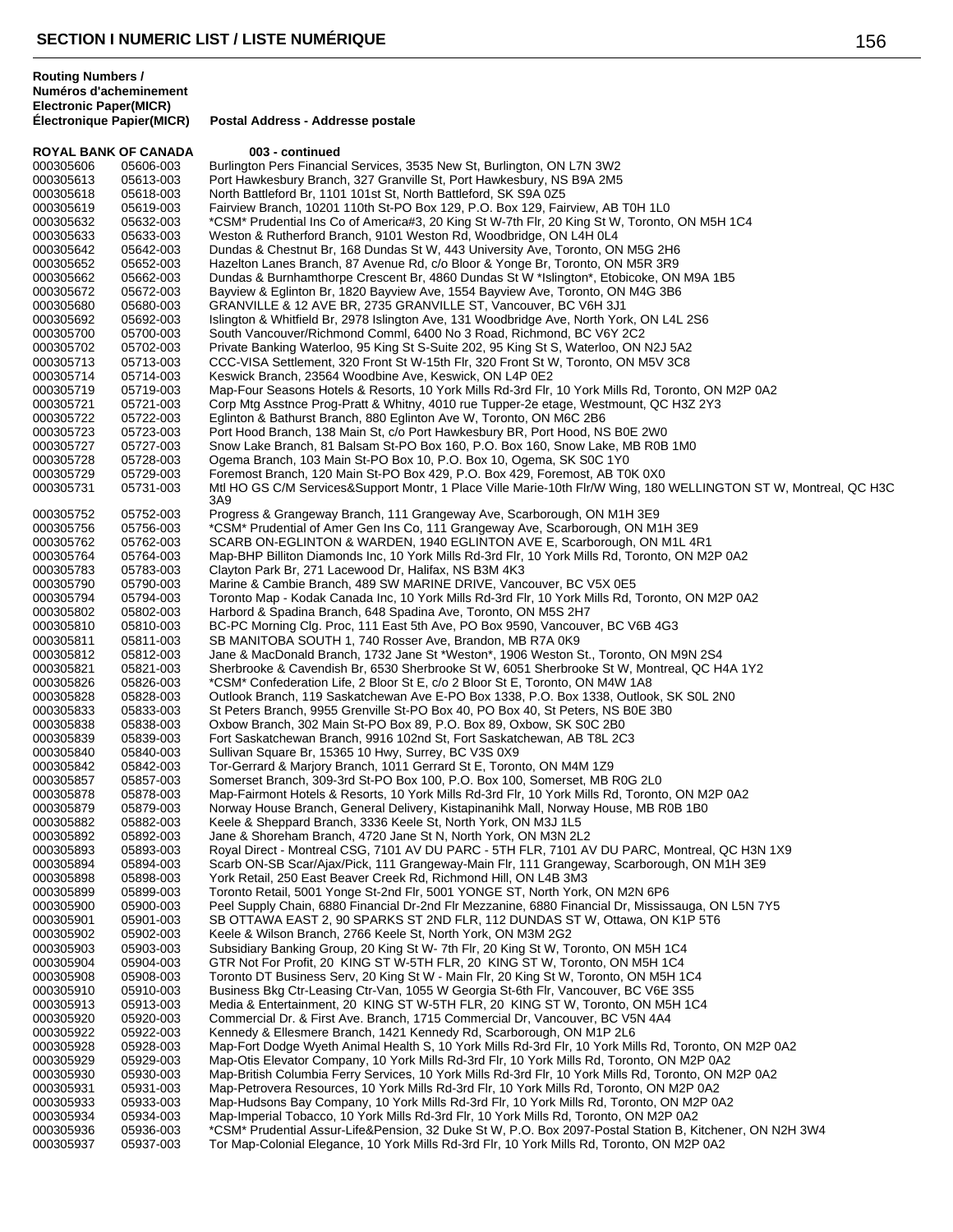**ROYAL BANK OF CANADA 003 - continued** 000305939 05939-003 BBC Calgary Downtown-SME, 335 8th Ave SW-11th Flr, 335 8th Ave SW, Grande Prairie, AB T8V 0V5<br>000305940 05940-003 Van-BC RVP TR (Old), 1055 W Georgia St - 36th Flr, Vancouver, BC V6E 3S5 000305940 05940-003 Van-BC RVP TR (Old), 1055 W Georgia St - 36th Flr, Vancouver, BC V6E 3S5<br>000305942 05942-003 Finch & McCowan Branch. 1571 Sandhurst Circle. Scarborough. ON M1V 1V2 Finch & McCowan Branch, 1571 Sandhurst Circle, Scarborough, ON M1V 1V2 000305943 05943-003 Sherbrooke Branch, 6 Main St-PO Box 293, PO Box 293, Sherbrooke, NS B0J 3C0<br>000305946 05946-003 \*CSM\* General Accident Assurance Co., 20 King St W-7th Flr, 20 King St W, Toron 000305946 05946-003 \*CSM\* General Accident Assurance Co., 20 King St W-7th Flr, 20 King St W, Toronto, ON M5H 1C4<br>000305949 05949-003 Grande Prairie Branch. 9815 98th St. Grande Prairie. AB T8V 2E4 000305949 05949-003 Grande Prairie Branch, 9815 98th St, Grande Prairie, AB T8V 2E4 000305952 05952-003 Jane & Dalrymple Branch, 901 Jane St, C/O 1970 St Clair Ave W, Toronto, ON M6N 4C6<br>000305970 05970-003 Ste Dorothee Branch. 5 boulevard Samson. Laval. QC B7X 3S5 Ste Dorothee Branch, 5 boulevard Samson, Laval, QC B7X 3S5 000305971 05971-003 Succursale 3105 Boul des Recollets, 3105 Boul des Recollets, Trois-Rivieres, QC G9A 6N1<br>000305974 05974-003 Comml-Winnipeg P&O, 1300 Pembina Hwy-2nd Fl, 1300 Pembina Hwy, Winnipeg, MB R3T 000305974 05974-003 Comml-Winnipeg P&O, 1300 Pembina Hwy-2nd Fl, 1300 Pembina Hwy, Winnipeg, MB R3T 2B4 000305977 05977-003 Calgary Auto Finance Group Ho, 88 Queens Quay W - 21st Flr, 88 Queens Quay W, Toronto, ON M5J 0B8<br>000305978 05978-003 Tor Auto Finance Group Ho, 88 Queens Quay W - 21st Flr, 88 Queens Quay W, Toronto, O 000305978 05978-003 Tor Auto Finance Group Ho, 88 Queens Quay W - 21st Flr, 88 Queens Quay W, Toronto, ON M5J 0B8<br>000305980 05980-003 Mtl Auto Finance Group Ho, 88 Queens Quay W - 21st Flr, 88 Queens Quay W, Toronto, ON M5 000305980 05980-003 Mtl Auto Finance Group Ho, 88 Queens Quay W - 21st Flr, 88 Queens Quay W, Toronto, ON M5J 0B8<br>000305981 05981-003 Tour Guy Branch, 2157 Guy St, 2157 Guy Street, Montreal, QC H3H 2L9 000305981 05981-003 Tour Guy Branch, 2157 Guy St, 2157 Guy Street, Montreal, QC H3H 2L9 000305983 05983-003 Halifax Auto Finance Group Ho, 88 Queens Quay W - 21st Flr, 88 Queens Quay W, Toronto, ON M5J 0B8<br>000305987 05987-003 Souris Branch, 47 Crescent Ave W-PO Box 428, P.O. Box 428, Souris, MB R0K 2C0 000305987 05987-003 Souris Branch, 47 Crescent Ave W-PO Box 428, P.O. Box 428, Souris, MB R0K 2C0<br>000305988 05988-003 Investissement RBMC - PVM, 1 Place Ville Marie - Mezzanine 1, 1 PVM - Mezzanine 000305988 05988-003 Investissement RBMC - PVM, 1 Place Ville Marie - Mezzanine 1, 1 PVM - Mezzanine 1, Montreal, QC H3C 3B5<br>000305992 05992-003 Kingston & Lawlor Branch, 936 Kingston Rd. Toronto, ON M4F 1S7 000305992 05992-003 Kingston & Lawlor Branch, 936 Kingston Rd, Toronto, ON M4E 1S7<br>000305994 05994-003 Mtl SD Deposits/Estates, 4010 Tupper St-5th Flr, 2nd Personal Serv 000305994 05994-003 Mtl SD Deposits/Estates, 4010 Tupper St-5th Flr, 2nd Personal Service Centre, Westmount, QC H3Z 2Y3<br>000306000 06000-003 Denman & Barclav Branch, 945 Denman St. Vancouver, BC V6G 2M3 000306000 06000-003 Denman & Barclay Branch, 945 Denman St, Vancouver, BC V6G 2M3<br>000306002 06002-003 Scarb-Kingston & Lawrence Branch, 4374 Kingston Rd, Scarborough, 000306002 06002-003 Scarb-Kingston & Lawrence Branch, 4374 Kingston Rd, Scarborough, ON M1E 2M8<br>000306006 06006-003 Exec Bus Development GTA Comm, 20 King St W - 2nd Flr, 20 King St W, Toronto, 000306006 06006-003 Exec Bus Development GTA Comm, 20 King St W - 2nd Flr, 20 King St W, Toronto, ON M5J 2J5<br>000306012 06012-003 20 King Street West Branch. 20 King St W-Main Flr. PO Box 1 Stn Roval Bank. Toronto. ON M5J 000306012 06012-003 20 King Street West Branch, 20 King St W-Main Flr, PO Box 1 Stn Royal Bank, Toronto, ON M5J 2J5<br>000306016 06016-003 WPG-IRP Sales Manager-MB, 963 Henderson Hwy, Winnipeg, MB R2K 2M3 000306016 06016-003 WPG-IRP Sales Manager-MB, 963 Henderson Hwy, Winnipeg, MB R2K 2M3 Tor HO Comerica CDA Br, 180 Wellington St W-5th Flr, 180 Wellington St W, Toronto, ON M5J 1J1 000306021 06021-003 Fifth Third Bank, 180 Wellington St W-5th Flr, 180 Wellington St W, Toronto, ON M5J 1J1<br>000306022 06022-003 Kingston & McCowan Br, 3090 Kingston Rd, Scarborough, ON M1M 1P2 000306022 06022-003 Kingston & McCowan Br, 3090 Kingston Rd, Scarborough, ON M1M 1P2 000306032 06032-003 Hwy 404 & Hwy 7 Branch, 260 East Beaver Creek Rd, Richmond Hill, ON L4B 3M3<br>000306052 06052-003 Private Banking Bloor & Yonge, 2 Bloor St E-Ste 2301, Toronto, ON M4W 1A8 000306052 06052-003 Private Banking Bloor & Yonge, 2 Bloor St E-Ste 2301, Toronto, ON M4W 1A8<br>000306053 06053-003 Shubenacadie Branch. 2824 Main St-PO Box 40. P.O. Box 40. Shubenacadie. Shubenacadie Branch, 2824 Main St-PO Box 40, P.O. Box 40, Shubenacadie, NS B0N 2H0 000306056 06056-003 Fifth Third Bank -Cincinnati OH, 180 Wellington St W-5th Flr, 180 Wellington St W, Toronto, ON M5J 1J1<br>000306061 06061-003 Sherbrooke & Hampton Branch, 6051 Sherbrooke St W, Montreal, QC H4A 1Y2 000306061 06061-003 Sherbrooke & Hampton Branch, 6051 Sherbrooke St W, Montreal, QC H4A 1Y2<br>000306066 06066-003 TOR BSC CCSR. 10 York Mills Rd-4th Flr. 10 York Mills Rd. Toronto. ON M2P 0 000306066 06066-003 TOR BSC CCSR, 10 York Mills Rd-4th Flr, 10 York Mills Rd, Toronto, ON M2P 0A2<br>000306070 06070-003 VISA Classic, 320 Front St W-14th Flr, 320 Front St W, Toronto, ON M5V 3C8 000306070 06070-003 VISA Classic, 320 Front St W-14th Flr, 320 Front St W, Toronto, ON M5V 3C8 000306073 06073-003 VISA Classic II, 320 Front St W-14th Flr, 320 Front St W, Toronto, ON M5V 3C8 000306075 06075-003 VISA Student Classic, 320 Front St W-14th Flr, 320 Front St W, Toronto, ON M5V 3C<br>000306077 06077-003 VISA Student Classic II, 320 Front St W-14th Flr, 320 Front St W, Toronto, ON M5V 3C 000306077 06077-003 VISA Student Classic II, 320 Front St W-14th Flr, 320 Front St W, Toronto, ON M5V 3C8<br>000306078 06078-003 CreditLine for Small Busines, 320 Front St W-14th Flr, 320 Front St W, Toronto, ON M5V 000306078 06078-003 CreditLine for Small Busines, 320 Front St W-14th Flr, 320 Front St W, Toronto, ON M5V 3C8<br>000306080 06080-003 Dunbar & 26th Avenue, 4205 Dunbar St, Vancouver, BC V6S 2G1 000306080 06080-003 Dunbar & 26th Avenue, 4205 Dunbar St, Vancouver, BC V6S 2G1 000306081 06081-003 Serv Fin Commerciaux Sherbrooke, 2665 rue King Ouest-Bureau 201, 2665 King St W, Sherbrooke, QC J1L 2G5<br>000306083 06083-003 VISA RB Gold Preferred, 320 Front St W-14th Flr, 320 Front St W, Toronto, ON M 000306083 06083-003 VISA RB Gold Preferred, 320 Front St W-14th Flr, 320 Front St W, Toronto, ON M5V 3C8<br>000306084 06084-003 VISA RT Gold Preferred. 320 Front St W-14th Flr. 320 Front St W. Toronto. ON M5V 3C8 000306084 06084-003 VISA RT Gold Preferred, 320 Front St W-14th Flr, 320 Front St W, Toronto, ON M5V 3C8<br>000306085 06085-003 VISA No Fee Gold, 320 Front St W-14th Flr, 320 Front St W, Toronto, ON M5V 3C8 000306085 06085-003 VISA No Fee Gold, 320 Front St W-14th Flr, 320 Front St W, Toronto, ON M5V 3C8<br>000306087 06087-003 VISA Low Rate Option, 320 Front St W-14th Flr, 320 Front St W, Toronto, ON M5V 3 000306087 06087-003 VISA Low Rate Option, 320 Front St W-14th Flr, 320 Front St W, Toronto, ON M5V 3C8<br>000306088 06088-003 VISA US Gold Preferred. 320 Front St W-14th Flr. 320 Front St W. Toronto. ON M5V 3C 000306088 06088-003 VISA US Gold Preferred, 320 Front St W-14th Flr, 320 Front St W, Toronto, ON M5V 3C8<br>000306089 06089-003 VISA Canadian Plus, 320 Front St W-14th Flr, 320 Front St W, Toronto, ON M5V 3C8 000306089 06089-003 VISA Canadian Plus, 320 Front St W-14th Flr, 320 Front St W, Toronto, ON M5V 3C8 000306090 06090-003 VISA Platinum, 320 Front St W-14th Flr, 320 Front St W, Toronto, ON M5V 3C8<br>000306092 00002-003 \*CSM\* Axa Home Insurance Company, 20 King St W-7th Flr, 20 King St W, Toro 000306092 00002-003 \*CSM\* Axa Home Insurance Company, 20 King St W-7th Flr, 20 King St W, Toronto, ON M5H 1C4 (Sub to 00002)<br>000306093 06093-003 VISA Platinum Preferred, 320 Front St W-14th Flr, 320 Front St W, Toronto, ON 000306093 06093-003 VISA Platinum Preferred, 320 Front St W-14th Flr, 320 Front St W, Toronto, ON M5V 3C8<br>000306094 06094-003 320 Front St W-14th Flr. 320 Front St W. Toronto. ON M5V 3C8 000306094 06094-003 320 Front St W-14th Flr, 320 Front St W, Toronto, ON M5V 3C8 000306102 06102-003 3555 Lakeshore Blvd West Branch, 3555 Lakeshore Blvd West, Etobicoke, ON M8W 1P4<br>000306112 06112-003 La Rose & Griggsden Branch, 140 La Rose Ave, Etobicoke, ON M9P 1B2 La Rose & Griggsden Branch, 140 La Rose Ave, Etobicoke, ON M9P 1B2 000306113 06113-003 Herring Cove Road Branch, 339 Herring Cove Rd, Halifax, NS B3R 1V5<br>000306116 06176-003 \*CSM\* Prudential Insur Co of America, 111 Grangeway Ave, c/o Scarbor 000306116 06176-003 \*CSM\* Prudential Insur Co of America, 111 Grangeway Ave, c/o Scarborough Main BSG, Scarborough, ON M1H 3E9 (Sub to 06176) 000306117 06117-003 Steinbach Branch, 288 Main St, Steinbach, MB R5G 1Y8 06141-003 Somerled & Cavendish Branch, 6510 Somerled Ave, C/O 6051 SHERBROOKE ST W, Montreal, QC H4V 1S8 000306142 06142-003 N Yor-Shops at Don Mills Br, 1090 Don Mills Rd, 1090 Don Mills Road, North York, ON M3C 3R6 000306146 06142-003 \*CSM\* Ortho-Pharmaceutical, 1090 Don Mills Rd, North York, ON M3C 3R6 (Sub to 06142)<br>000306147 06147-003 Stonewall Branch, 340 Main St-PO Box 1190, PO Box 1190, Stonewall, MB R0C 2Z0 Stonewall Branch, 340 Main St-PO Box 1190, PO Box 1190, Stonewall, MB R0C 2Z0 000306152 06152-003 Map-Transit - No7, 10 York Mills Rd-3rd Flr, 10 York Mills Rd, Toronto, ON M2P 0A2 06160-003 Fraser & 49th Avenue Branch, 6505 Fraser St, Vancouver, BC V5X 3T4 000306163 06163-003 Stellarton Branch, 254 Foord St-PO Box 2020, PO Box 2020, Stellarton, NS B0K 1S0 000306167 06167-003 Mtl-RVP Agriculture, 1 Place Ville Marie-8e/Aile Sud, Montreal, QC H3C 3A9 000306168 06168-003 Ponteix Branch, 249 Centre St-PO Box 179, P.O. Box 179, Ponteix, SK S0N 1Z0 000306169 06169-003 Hanna Branch, 301 Centre St-PO Box 368, P.O. Box 368, Hanna, AB T0J 1P0 000306172 06172-003 Lawrence & McCowan Br, 3091 Lawrence Ave E, Scarborough, ON M1H 1A1 000306173 06173-003 Eastern NS & CB Small Business Mkt, 404 Charlotte St, Sydney, NS B1P 1E2<br>000306176 06176-003 Scarborough Main Bsg, 111 Grangeway Ave, Scarborough, ON M1H 3E9 000306176 06176-003 Scarborough Main Bsg, 111 Grangeway Ave, Scarborough, ON M1H 3E9 000306177 06177-003 Swan River Branch, 502 Main St E-PO Box 940, P.O. Box 940, Swan River, MB R0L 1Z0 000306182 06182-003 1919 Lawrence Ave E, 1919 Lawrence Ave E, Scarborough, ON M1R 2Y6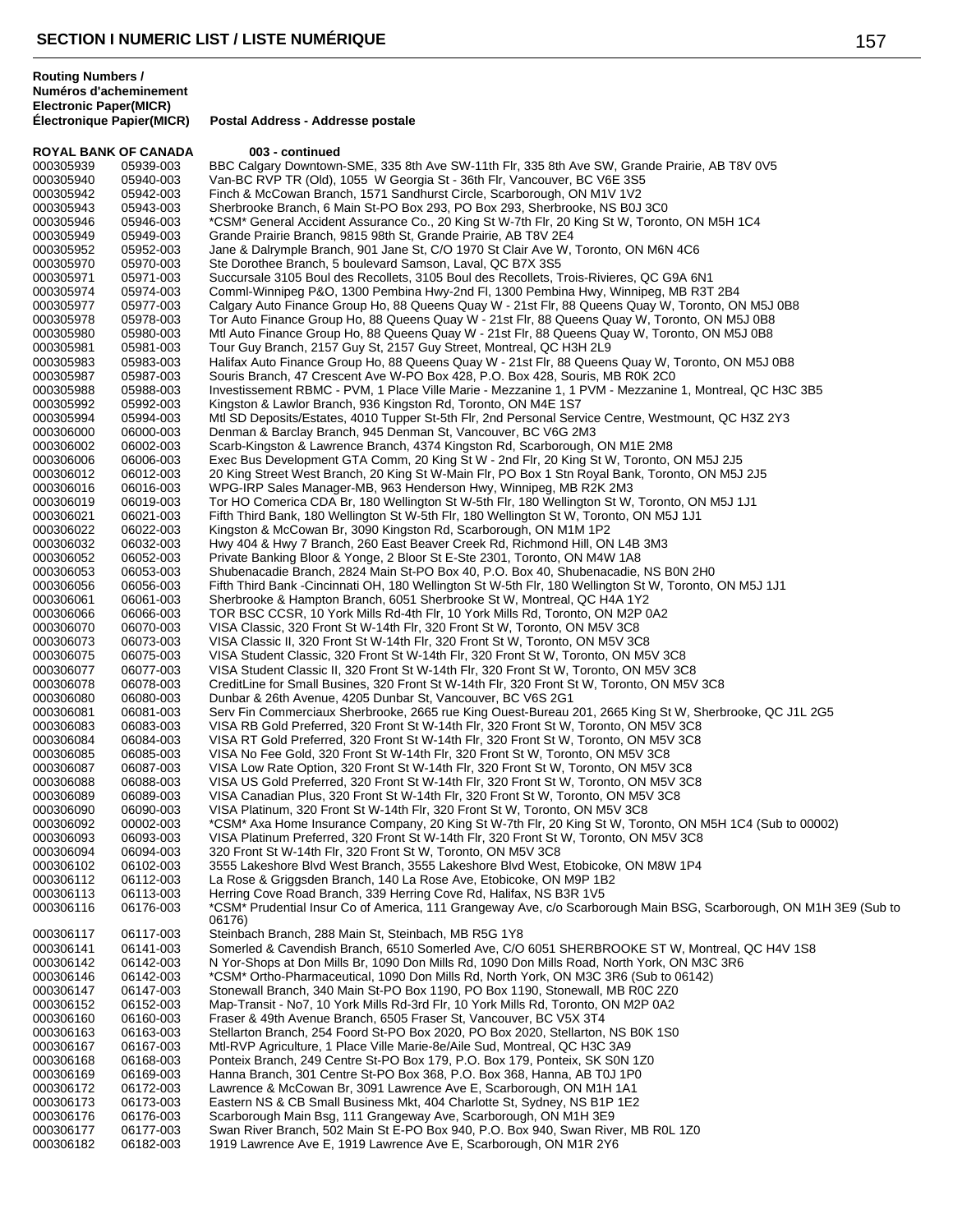**Postal Address - Addresse postale** 

#### **ROYAL BANK OF CANADA 003 - continued** 000306185 06185-003 Estrie&Centre du Quebec Marche agric, 2665 King St O-Bureau 201, 2665 King St O, Sherbrooke, QC J1L 2G5 000306188 06188-003 VP Marche Agricole Quebec, 1050 BOUL CASAVANT O-BUREAU 2100, 1050 Casavant Blvd W, Saint-Hyacinthe, QC J2S 8B9<br>000306190 06190-003 AGRI & AGRO Quebec Central. 116 Notre Dame St E. Victoriaville. QC G6P AGRI & AGRO Quebec Central, 116 Notre Dame St E, Victoriaville, QC G6P 3Z6 000306191 06191-003 Serv Fin Commerciaux Victoriaville, 116 Notre Dame St E, 116 rue Notre Dame Est, Victoriaville, QC G6P 3Z6<br>000306192 06192-003 Overlea & Thorncliffe Park Br, 65 Overlea Blvd, Toronto, ON M4H 1P1 000306192 06192-003 Overlea & Thorncliffe Park Br, 65 Overlea Blvd, Toronto, ON M4H 1P1 000306202 06202-003 Markham & Lawrence Branch, 3570 Lawrence Ave E, Toronto, ON M1G 0A3 000306213 06213-003 Mtl National Projects, 1 Place Ville Marie-7TH FLR/S Wing, Montreal, QC H3C 3A9<br>000306218 06218-003 Ont Auto Finance Group Ho. 88 Queens Quay W - 21st Flr. 88 Queens Quay W. To Ont Auto Finance Group Ho, 88 Queens Quay W - 21st Flr, 88 Queens Quay W, Toronto, ON M5J 0B8 000306221 06221-003 Van Horne & Darlington Branch, 2641 VAN HORNE AVE, Montreal, QC H3S 1P6 000306222 06222-003 Pape & Danforth Branch, 650 Danforth Ave, Toronto, ON M4K 1R3<br>000306231 06231-003 Timberlea Br-Mcmurray AB, 106 Millennium Dr, Fort McMurray, AB 000306231 06231-003 Timberlea Br-Mcmurray AB, 106 Millennium Dr, Fort McMurray, AB T9K 2S8 000306234 06234-003 VISA Classic Expense, 320 Front St W-14th Flr, 320 Front St W, Toronto, ON M5V 3C8<br>000306235 06235-003 VISA Gold Expense, 320 Front St W-14th Flr, 320 Front St W, Toronto, ON M5V 3C8 000306235 06235-003 VISA Gold Expense, 320 Front St W-14th Flr, 320 Front St W, Toronto, ON M5V 3C8<br>000306237 06237-003 VISA Canadian Plus Expense, 320 Front St W - 14th Flr, 320 Front St W, Toronto, ON 000306237 06237-003 VISA Canadian Plus Expense, 320 Front St W - 14th Flr, 320 Front St W, Toronto, ON M5V 3C8<br>000306238 06238-003 VISA Staff Expense, 320 Front St W-14th Flr, 320 Front St W, Toronto, ON M5V 3C8 000306238 06238-003 VISA Staff Expense, 320 Front St W-14th Flr, 320 Front St W, Toronto, ON M5V 3C8<br>000306247 06247-003 The Pas Branch, 301 Edwards Ave-PO Box 1080, P.O. Box 1080, The Pas, MB R9A 000306247 06247-003 The Pas Branch, 301 Edwards Ave-PO Box 1080, P.O. Box 1080, The Pas, MB R9A 1L1<br>000306262 06262-003 Queen & Lee Branch, 2175 Queen St E, Toronto, ON M4E 1E5 000306262 06262-003 Queen & Lee Branch, 2175 Queen St E, Toronto, ON M4E 1E5 000306272 06272-003 Map-Procter & Gamble Inc, 10 York Mills Rd-3rd Flr, 10 York Mills Rd, Toronto, ON M2P 0A2<br>000306273 06273-003 Stewiacke Branch, 267 George St, 2824 Main St, Stewiacke, NS B0N 2J0 000306273 06273-003 Stewiacke Branch, 267 George St, 2824 Main St, Stewiacke, NS B0N 2J0 000306278 06278-003 Cornerstone Br, 801 15th St E-Suite 735, 801 15th St E, Prince Albert, SK S6V 0C7 000306279 06279-003 High Prairie Branch, 5117 49th St-PO Box 359, P.O. Box 359, High Prairie, AB T0G 1E0 000306280 06280-003 ALBERTA NORTH MKT, 9815 98th St, Grande Prairie, AB T8V 2E4 000306283 06283-003 WINNIPEG INDIGENOUS MARKETS, 220 Portage Ave-Main Flr, 220 Portage Ave, Winnipeg, MB R3C 0A5<br>000306288 06288-003 2nd Ave & 29th St Br, 2880 2nd Ave W, 801 15th St E, Prince Albert, SK S6V 5Z4 000306288 06288-003 2nd Ave & 29th St Br, 2880 2nd Ave W, 801 15th St E, Prince Albert, SK S6V 5Z4 Van Horne & Victoria Branch, 4851 Van Horne Ave, Montreal, QC H3W 1J2 000306302 06302-003 Queensway & Kipling Branch, 1233 The Queensway, Etobicoke, ON M8Z 1S1 000306304 06304-003 Aboriginal Market-CFS Quebec, 2938 rue de la Faune, Wendake, QC G0A 4V0 000306331 06331-003 Private Banking Saint-Laurent, 3900 de la Cote Vertu Blvd-Suite 101, 3900 de la Cote Vertu Blvd, Saint-Laurent, QC H4R 1V4<br>000306341 06341-003 Leasing Centre-CFS, 1 Place Ville Marie-12th Flr/W Wing, 1 000306341 06341-003 Leasing Centre-CFS, 1 Place Ville Marie-12th Flr/W Wing, 1 Place Ville Marie, Montreal, QC H3B 4P5<br>000306342 06342-003 Rexdale & Kipling Br. 129 Rexdale Blvd. Etobicoke. ON M9W 1P4 Rexdale & Kipling Br, 129 Rexdale Blvd, Etobicoke, ON M9W 1P4 000306352 06352-003 Tor-Roncesvalles Branch, 179 Roncesvalles Ave, Toronto, ON M6R 2L5<br>000306361 06361-003 Quebec Student Loan Service Centre, 4010 Tupper St-5th Flr, PO Box 2 000306361 06361-003 Quebec Student Loan Service Centre, 4010 Tupper St-5th Flr, PO Box 2096 Stn B, Westmount, QC H3Z 2Y3<br>000306366 06366-003 Tor Ho Cash Mgmt Services & Support, 180 Wellington St W-5th Flr, 180 Wellington 000306366 06366-003 Tor Ho Cash Mgmt Services & Support, 180 Wellington St W-5th Flr, 180 Wellington St W, Toronto, ON M5J 1J1<br>000306377 06377-003 Thompson Branch, 23 Selkirk Avenue, 23 Selkirk Ave, Thompson, MB R8N 0M5 000306377 06377-003 Thompson Branch, 23 Selkirk Avenue, 23 Selkirk Ave, Thompson, MB R8N 0M5<br>000306382 06382-003 111 St. Clair Avenue West Branch, 111 St Clair Ave W. c/o St Clair & Yonge Br. 000306382 06382-003 111 St. Clair Avenue West Branch, 111 St Clair Ave W, c/o St Clair & Yonge Br, Toronto, ON M4V 1N5<br>000306383 06383-003 Main Br - Sydney, 164 Charlotte St, c/o Charlotte St Branch, Sydney, NS B1P 1C3 000306383 06383-003 Main Br - Sydney, 164 Charlotte St, c/o Charlotte St Branch, Sydney, NS B1P 1C3<br>000306389 06389-003 High River Branch, 102 3rd Ave W-PO Box 5189, PO Box 5189, High River, AB T1 000306389 06389-003 High River Branch, 102 3rd Ave W-PO Box 5189, PO Box 5189, High River, AB T1V 1M4<br>000306390 06390-003 Kanata Legget Dr, 555 Legget Dr-Suite 101, c/o Gateway Br, Kanata, ON L2L 2X3 (Sub to 000306390 06390-003 Kanata Legget Dr, 555 Legget Dr-Suite 101, c/o Gateway Br, Kanata, ON L2L 2X3 (Sub to 00726)<br>000306397 06397-003 Virden Branch, 229-7th Ave S-PO Box 1750, P.O. Box 1750, Virden, MB R0M 2C0 000306397 06397-003 Virden Branch, 229-7th Ave S-PO Box 1750, P.O. Box 1750, Virden, MB R0M 2C0 000306402 06402-003 St. Clair & Yonge Branch, 10 St Clair Ave W, Toronto, ON M4V 1L4 Succ En Magasin Super Centre, 300 Highwy 132 Service Rd-Suite 100, 300 Voie de Desserte Rt 132, St-Constant, QC J5A 1M2 000306416 06416-003 20 King St West - Business Services, 20 King St W - Lower Level, C/O 200 Bay Street, Toronto, ON M5H 1C4 000306419 06419-003 Succursale Mont-Tremblant, 759 rue de Saint-Jovite, Mont-Tremblant, QC J8E 3J8 000306422 06422-003 St. Clair & Oakwood Branch, 935 St. Clair Ave W, Toronto, ON M6C 1C7 000306432 06432-003 Toronto Project Loan Centre, 20 King St W - 2nd Fl, Toronto, ON M5H 1C4 000306436 06436-003 Tor-Mortgage Asst Program (MAP), 20 King St W-6th Flr, 20 King St W, Toronto, ON M5H 1C4 000306440 06440-003 Toronto Central East/West SME, 2 Bloor St E - 3rd Flr, Floor 3, Toronto, ON M4T 1L7 000306442 06442-003 St Clair & OConnor Branch, 803 O'Connor Dr, C/O 2056 DANFORTH AVE, Toronto, ON M4B 2S7 000306449 06449-003 Lasalle, 5840 Malden Rd, c/o Dougall & Cabana Branch, Lasalle, ON N9H 1S4 000306451 06451-003 Mtl-Sales Support (AMI AMCS AA), 1 Place Ville Marie-8th Flr/E Wing, 1 Place Ville Marie-8th Flr/E. Wing, Montreal, QC H3C 3A9 000306452 06452-003 Guelph Main Br \*CSM\*, 74 Wyndham St N, Guelph, ON N1H 4E6<br>000306462 06462-003 Sheppard & Kennedy Branch, 3807 Sheppard Ave E. Scarborough Sheppard & Kennedy Branch, 3807 Sheppard Ave E, Scarborough, ON M1T 3L5 000306488 06488-003 Saskatchewan Home Improvement Loans, 5104 Donnelley Cr, Regina, SK S4X 4C9<br>000306489 06489-003 Instore Banking - Hamilton, 905 Rymall Rd E, Hamilton, ON L8W 3M2 000306489 06489-003 Instore Banking - Hamilton, 905 Rymall Rd E, Hamilton, ON L8W 3M2<br>000306492 06492-003 Sheppard and Markham Branch, 5125 Sheppard Ave E, Scarborough, 000306492 06492-003 Sheppard and Markham Branch, 5125 Sheppard Ave E, Scarborough, ON M1S 4N8<br>000306498 06498-003 Royal Oak Centre, 8888 Country Hills Blvd NW-Unit 1000, 8888 Country Hills Blvd N 000306498 06498-003 Royal Oak Centre, 8888 Country Hills Blvd NW-Unit 1000, 8888 Country Hills Blvd NW, Calgary, AB T3G 5T4<br>000306507 06507-003 Regent Avenue Br. 114 Regent Ave W. C/O Regent & Rougeau Br. Winnipeg. MB R2C Regent Avenue Br, 114 Regent Ave W, C/O Regent & Rougeau Br, Winnipeg, MB R2C 1P6 000306508 06508-003 Northgate Branch, 2441 7th Ave N, Regina, SK S4R 0K4 000306512 06512-003 Steeles & Laureleaf Br, 1545 Steeles Ave E, 1545 Steeles Ave East, Toronto, ON M2M 3Y7<br>000306519 06519-003 Van Ops Secaf GSC SV & SP, 190 East 4th Ave, 315 Front St W, Vancouver, BC V5T 1G2 000306519 06519-003 Van Ops Secaf GSC SV & SP, 190 East 4th Ave, 315 Front St W, Vancouver, BC V5T 1G2<br>000306520 06520-003 Granville & 70th Avenue Branch, 8585 Granville St, Vancouver, BC V6P 4Z9 000306520 06520-003 Granville & 70th Avenue Branch, 8585 Granville St, Vancouver, BC V6P 4Z9<br>000306522 06522-003 University & Wellington Br, 55 University Ave, 443 University Ave, Toronto, C 000306522 06522-003 University & Wellington Br, 55 University Ave, 443 University Ave, Toronto, ON M5G 2H6<br>000306527 06527-003 Cambridge Bay Br, 4 Kamotik Rd-PO Bag 400, PO Bag 400, Cambridge Bay, NU X0B 0C 000306527 06527-003 Cambridge Bay Br, 4 Kamotik Rd-PO Bag 400, PO Bag 400, Cambridge Bay, NU X0B 0C0<br>000306532 06532-003 Victoria Park & Van Horne Plaza Br, 2786 Victoria Park Ave, North York, ON M2J 4A8 000306532 06532-003 Victoria Park & Van Horne Plaza Br, 2786 Victoria Park Ave, North York, ON M2J 4A8 000306538 06538-003 Windsor Park Br, Bay J-3125 East Woodhans Dr, 950 Victoria Ave E, Regina, SK S4N 7A9<br>000306542 06542-003 University & Dundas Br, 443 University Ave, Toronto, ON M5G 2H6 06542-003 University & Dundas Br, 443 University Ave, Toronto, ON M5G 2H6<br>06544-003 Winnipeg Comm Centre, 220 Portage Ave-Main Flr, 220 Portage Av 000306544 06544-003 Winnipeg Comm Centre, 220 Portage Ave-Main Flr, 220 Portage Ave, Winnipeg, MB R3C 0A5<br>000306547 06547-003 Commercial Investments Downtown, 220 Portage Ave-2nd Flr, 220 Portage Ave, Winnipeg, MB 000306547 06547-003 Commercial Investments Downtown, 220 Portage Ave-2nd Flr, 220 Portage Ave, Winnipeg, MB R3C 0A5<br>000306550 06550-003 Hastings & Granville Br. 685 West Hastings St. Vancouver. BC V6B 1N9 Hastings & Granville Br, 685 West Hastings St, Vancouver, BC V6B 1N9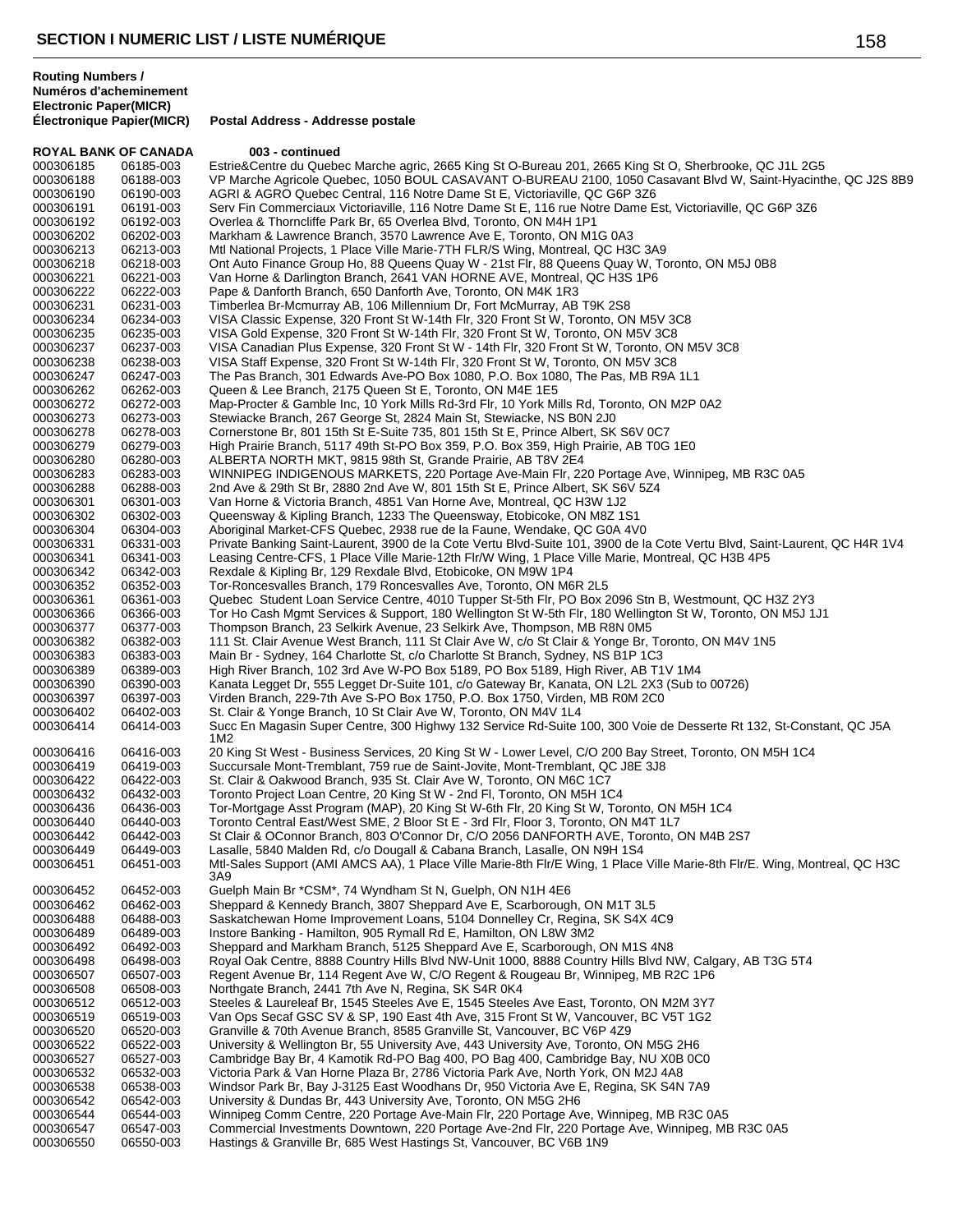**Électronique Papier(MICR) Postal Address - Addresse postale**

| <b>ROYAL BANK OF CANADA</b> |                        | 003 - continued                                                                                                                                                                                  |
|-----------------------------|------------------------|--------------------------------------------------------------------------------------------------------------------------------------------------------------------------------------------------|
| 000306551                   | 06551-003              | *CSM* Commission Scolaire J Leroyer, 12675 Sherbroke St E-Local 34, Pointe-aux-Trembles, QC H1A 3W7                                                                                              |
| 000306554                   | 06554-003              | Tor SD GBSC Operations Team, 483 Bay St-11th Flr/N Twr, 483 Bay St-11th Flr, Toronto, ON M5G 2E7                                                                                                 |
| 000306562                   | 06562-003              | Weston & Finch Br, 3492 Weston Rd, 4720 Jane St N, Concord, ON M3N 2L2                                                                                                                           |
| 000306572                   | 06572-003              | West Mall & Bloor Branch, 290 The West Mall, Etobicoke, ON M9C 1C6                                                                                                                               |
| 000306580<br>000306582      | 06580-003<br>06582-003 | Vancouver CSC Clearing, 190 East 4th Ave, Vancouver, BC V5T 1G2<br>Weston & Lawrence Branch, 1906 Weston Rd *Weston*, Toronto, ON M9N 1W2                                                        |
| 000306603                   | 06603-003              | Sydney-Charlotte Street Branch, 404 Charlotte St, Sydney, NS B1P 1E2                                                                                                                             |
| 000306609                   | 06609-003              | Yellowhead Highway, 874 Carmichael Lane, Hinton, AB T7V 1Y6                                                                                                                                      |
| 000306612                   | 06612-003              | Westway & Martin Grove Branch, 415 The Westway *Weston*, Etobicoke, ON M9R 1H5                                                                                                                   |
| 000306621                   | 06621-003              | Succursale Pie IX & Forest, 10611 Boul Pie IX, Montreal-nord, QC H1H 4A3                                                                                                                         |
| 000306622                   | 06622-003              | Bathurst & Sheppard Br, 4401 Bathurst St, North York, ON M3H 3R9                                                                                                                                 |
| 000306632                   | 06632-003              | Warden & Sheppard Branch, c/o 2900 Warden Ave, c/o Warden & Finch Br, Scarborough, ON M1W 2S9                                                                                                    |
| 000306640                   | 06640-003              | Hastings & Nanaimo Branch, 2381 Hastings St E, Vancouver, BC V5L 1V6                                                                                                                             |
| 000306642<br>000306646      | 06642-003<br>06646-003 | Sheppard & Wilson Heights Br, 885 Sheppard Ave W, 4401 Bathurst St, Toronto, ON M3H 3R9<br>SD AB OPS CLSC Comm Client Services, 335 8th Ave SW-9th Flr, 180 Wellington St W, Calgary, AB T2P 1C9 |
| 000306651                   | 06651-003              | Succursale Residence Les Cascades, 3461, Boulevard Gouin Est, 3461 Bd Gouin Est, Montreal-nord, QC H1H 1B2                                                                                       |
| 000306662                   | 06662-003              | Woodbine & Danforth Branch, 2056 Danforth Ave, Toronto, ON M4C 1J6                                                                                                                               |
| 000306672                   | 06672-003              | Tor-Wynford Branch, 150 Wynford Dr-Unit 111, C/O 1090 Don Mills RD, Toronto, ON M3C 1K6                                                                                                          |
| 000306682                   | 02874-003              | Sheppard Centre Branch, 4881 Yonge St, c/o Yonge & Hollywood Br, North York, ON M2N 5X3 (Sub to 02874)                                                                                           |
| 000306701                   | 06701-003              | Montreal-West Branch, 26 Westminster Avenue North, Montreal West, QC H4X 1Z2                                                                                                                     |
| 000306702                   | 06702-003              | Bloor & Yonge Br, 2 Bloor St E, Toronto, ON M4W 1A8                                                                                                                                              |
| 000306707<br>000306713      | 06707-003              | SD CSC Accounting Operation, 320 Front St W-14th Flr, Toronto, ON M5V 3C8                                                                                                                        |
| 000306716                   | 06713-003<br>06722-003 | Sydney Mines Branch, 785 Main St, c/o North Sydney Br, Sydney Mines, NS B1V 2L7<br>*CSM* Transamerica Life, 10 Eglinton Ave E, Toronto, ON M4P 2W7 (Sub to 06722)                                |
| 000306718                   | 06718-003              | Albert & 25th Avenue Branch, 3816 Albert St, Regina, SK S4S 3R3                                                                                                                                  |
| 000306720                   | 06720-003              | Hornby & Nelson Branch, 1010 Hornby St, Vancouver, BC V6Z 1V6                                                                                                                                    |
| 000306722                   | 06722-003              | Yonge & Orchardview Branch, 2346 Yonge St, Toronto, ON M4P 2W7                                                                                                                                   |
| 000306726                   | 06722-003              | *CSM* Transamerica Occidental, 10 Eglinton Ave E, Toronto, ON M4P 2W7 (Sub to 06722)                                                                                                             |
| 000306727                   | 06727-003              | Calgary Non-Managed Small Business, 1333 32nd Ave NE, Calgary, AB T2E 7Z5                                                                                                                        |
| 000306732                   | 06732-003              | Kennedy & 14th Branch, 7750 Kennedy Rd, 4751 Steeles Ave E, Toronto, ON M1V 4S5                                                                                                                  |
| 000306736<br>000306738      | 06702-003<br>06738-003 | *CSM* Combined Insurance #1, 2 Bloor St E, Toronto, ON M4W 1A8 (Sub to 06702)<br>Govt of Nunavut & Other Agencies, 220 Portage Ave-2nd Flr, PO Box 923, Winnipeg, MB R3C 0A5                     |
| 000306742                   | 06742-003              | 500 Yonge St Branch, 500 Yonge St-Suite 100, C/O 608 YONGE ST, Toronto, ON M4Y 1X9                                                                                                               |
| 000306746                   | 06702-003              | *CSM* Combined Insurance #2, 2 Bloor St E, Toronto, ON M4W 1A8 (Sub to 06702)                                                                                                                    |
| 000306752                   | 06752-003              | Chinatown Branch, 468 Dundas St W, Toronto, ON M5T 1G9                                                                                                                                           |
| 000306756                   | 06702-003              | *CSM* Combined Ins Co - Life Ins Ops, 2 Bloor St E, Toronto, ON M4W 1A8 (Sub to 06702)                                                                                                           |
| 000306758                   | 06758-003              | Regina-Comml-AG-Sask South, 950 Victoria Ave E, 950 Victoria Ave East, Regina, SK S4N 7A9                                                                                                        |
| 000306761                   | 06761-003              | MTL QC MTG OPS CTR-CORP, 7101 AV DU PARC-5TH FLR, 7101 AV DU PARC, Montreal, QC H3N 1X9                                                                                                          |
| 000306762<br>000306766      | 06762-003<br>06702-003 | North York-Yonge & Finch Branch, 5700 Yonge St-Suite 100, North York, ON M2M 4K2<br>*CSM* Combined Ins Co - Acc & Health, 2 Bloor St E, Toronto, ON M4W 1A8 (Sub to 06702)                       |
| 000306767                   | 06767-003              | Wawanesa Branch, 147 - 4th St-PO Box 146, P.O. Box 146, Wawanesa, MB R0K 2G0                                                                                                                     |
| 000306768                   | 06768-003              | PRNC Alb Sk - Sask North (PA) Comm, 2880 2nd Ave W, Prince Albert, SK S6V 5Z4                                                                                                                    |
| 000306776                   | 06776-003              | Asian Business Banking-Gta, 468 Dundas St W, Toronto, ON M5T 1G9                                                                                                                                 |
| 000306781                   | 06781-003              | Town of Mont-Royal Branch, 1427 Graham Blvd, Mont-Royal, QC H3P 3M9                                                                                                                              |
| 000306792                   | 06792-003              | *CSM* Desjardins Credit Union Inc, 2 Bloor St E, 2 Bloor St East, Toronto, ON M4W 1A8                                                                                                            |
| 000306796                   | 06796-003              | Comml-Regina & Parkland, 2010 11th Ave, Regina, SK S4P 0J3                                                                                                                                       |
| 000306800<br>000306802      | 06800-003<br>06802-003 | Kerrisdale Branch, 2208 West 41st Avenue, Vancouver, BC V6M 1Z8<br>Yonge & Sherwood Branch, 2559 Yonge St, C/O 2346 Yonge St, Toronto, ON M4P 2J1                                                |
| 000306807                   | 06807-003              | McPhillips & Court, 2350 McPhillips St, Winnipeg, MB R2V 4J6                                                                                                                                     |
| 000306809                   | 06809-003              | GTR Public Sector, 6880 Financial Dr-2nd Flr/Link, 6880 Financial Dr, Mississauga, ON L5N 7Y5                                                                                                    |
| 000306810                   | 06810-003              | Private Banking-Oakridge, 450 SW Marine Drive-16th Floor, 450 SW Marine Drive, Vancouver, BC V5X 0C3                                                                                             |
| 000306820                   | 06820-003              | Oak & Laurier Br, 3935 Oak St, Vancouver, BC V6H 2M7                                                                                                                                             |
| 000306822                   | 06822-003              | Yonge & Steeles Br, 6995 Yonge St, 1545 Steeles Ave E, Toronto, ON M2M 3Y7                                                                                                                       |
| 000306823                   | 06823-003              | Truro Br, 940 Prince St, Truro, NS B2N 1H5                                                                                                                                                       |
| 000306827<br>000306828      | 06827-003<br>06828-003 | Main & Semple Br, 1846 Main Street, Winnipeg, MB R2V 3H2<br>Broad & 7th Ave. Branch, 1246 Broad St, C/O 2441 7th Ave N, Regina, SK S4R 1Y3                                                       |
| 000306829                   | 06829-003              | Innisfail Branch, 4962 52nd St PO Box 6059, PO Box 6059, Innisfail, AB T4G 1S7                                                                                                                   |
| 000306832                   | 06832-003              | Warden & Finch Branch, 2900 Warden Ave, Scarborough, ON M1W 2S8                                                                                                                                  |
| 000306840                   | 06840-003              | Kingsway & Joyce Branch, 3318 Kingsway, Vancouver, BC V5R 5K7                                                                                                                                    |
| 000306842                   | 00002-003              | *CSM* Household Trust Company, 180 Wellington St W - 5th Flr, Toronto, ON M5J 1J1 (Sub to 00002)                                                                                                 |
| 000306857                   | 06857-003              | Northgate Shopping Centre Branch, 1399 McPhillips St, Winnipeg, MB R2V 3C4                                                                                                                       |
| 000306860                   | 06860-003              | Saskatoon Comm, 154 1st Ave S, Saskatoon, SK S7K 1K2                                                                                                                                             |
| 000306862<br>000306872      | 06862-003<br>06872-003 | Tobermory ON Br (Sub To Lions Head), 7371 Hwy #6, PO Box 99, Lions Head, ON N0H 2R0 (Sub to 02682)<br>Toronto West Business Services, 2346 Yonge St-2nd Flr, 2346 Yonge St, Toronto, ON M4P 2W7  |
| 000306880                   | 06880-003              | Kingsway & Rhodes Branch, 2700 Kingsway, 3318 Kingsway, Vancouver, BC V5R 5H5                                                                                                                    |
| 000306887                   | 06887-003              | Rankin Inlet Br, 220 Okingutigiit Building-PO Box 220, PO Box 220, Rankin Inlet, NU X0C 0G0                                                                                                      |
| 000306892                   | 06892-003              | SHEPARD CENTRE BRANCH, 4307 130 Ave SE-Unit 46, 4307 130 Ave SE, Calgary, AB T2Z 3V8                                                                                                             |
| 000306898                   | 06898-003              | Etobicoke Small & Medium Enterprises, 1233 The Queensway, Etobicoke, ON M8Z 1S1                                                                                                                  |
| 000306901                   | 06901-003              | Henri Bourassa & 83rd St Br, 8335 boul Henri Bourassa, 4250 1ere Ave, Charlesbourg, QC G1H 2S5                                                                                                   |
| 000306907                   | 06907-003              | Winkler Branch, 225 Main St-PO Box 1328, P.O. Box 1328, Winkler, MB R6W 4B3                                                                                                                      |
| 000306924                   | 06924-003              | WPG-Marketing & Sales Support, 220 Portage Ave-2nd Flr, PO Box 923, Winnipeg, MB R3C 2T5                                                                                                         |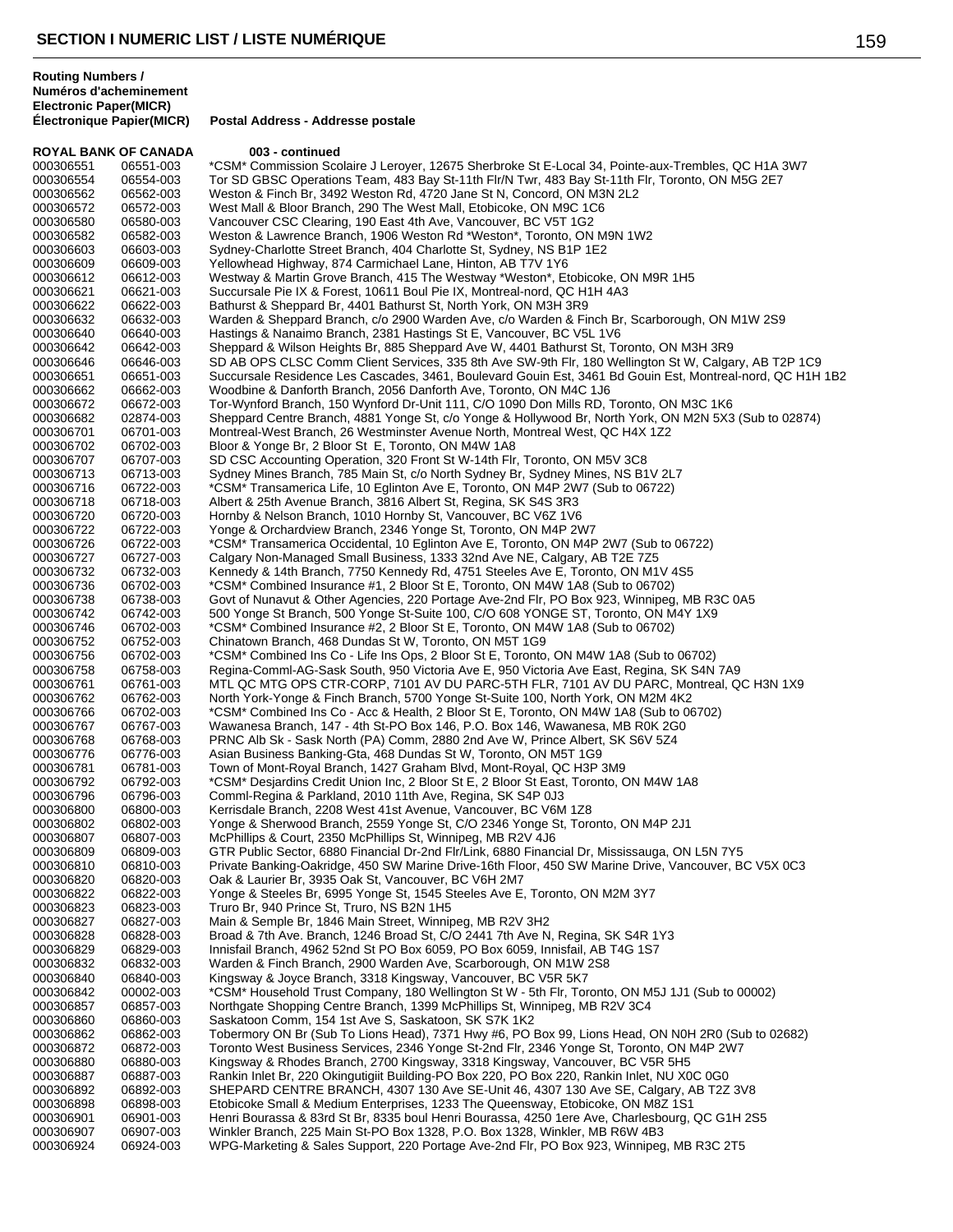**Routing Numbers / Numéros d'acheminement Electronic Paper(MICR)**

**ROYAL BANK OF CANADA 003 - continued**<br>000306933 06933-003 West End Br. 535 Prince 000306933 06933-003 West End Br, 535 Prince St, c/o Main Br Truro, Truro, NS B2N 1E8<br>000306938 06938-003 Dewdney & Pasqua Branch, 4200 Dewdney Ave, c/o 2441 7th Ave 000306938 06938-003 Dewdney & Pasqua Branch, 4200 Dewdney Ave, c/o 2441 7th Ave N, Regina, SK S4R 1Y3<br>000306939 06939-003 WPG Mb-MREP SALES MGR-A. 1550 St Marvs Rd. 1550 St Marvs Rd., Calgary, AB R2M 9 WPG Mb-MREP SALES MGR-A, 1550 St Marys Rd, 1550 St Marys Rd., Calgary, AB R2M 5M9 06941-003 Royalmount, 5500 Royalmount Avenue, Mount-Royal, QC H4P 1H7 06946-003 Sask MRep Sales Manager-A, 319 Ludlow St, 1550 St Marys Rd., Regina, SK S7S 1N6 06948-003 Gordon Rd & Rae St Br, 4661 Rae St, 3816 Albert St, Regina, SK S4S 3R3 06962-003 Rossland & Garden Br, 714 Rossland Rd, Whitby, ON L1N 9L3 Montreal Business Service Group, 7101 AV DU PARC-5TH FLR, 7101 AV DU PARC, Montreal, QC H3N 1X9 000306982 06982-003 Internet Channel Prairies-AB, 339 8th Ave SW, 220 Portage Ave, Calgary, AB T2P 1C9<br>000306991 06991-003 Private Banking Montreal (6991), 1 Place Ville Marie-Suite 600, 1 Place Ville Marie - Sui 000306991 06991-003 Private Banking Montreal (6991), 1 Place Ville Marie-Suite 600, 1 Place Ville Marie - Suite 600, Montreal, QC H3C 3B5<br>000307000 07000-003 3rd Party OLBB Loans Converted OLMS, 1025 W Georgia St- 2nd Flr, 3rd Party OLBB Loans Converted OLMS, 1025 W Georgia St- 2nd Flr, c/o Commercial Business Banking Ctr, Vancouver, BC V6E 3N9 07010-003 Bus Serv Ctr-Vancouver, 4585 Canada Way-4th Flr, 36 York Mills Rd, Burnaby, BC V5G 4L6 07011-003 Succursale Noranda, 55 9e rue, 100 su Terminus St W, Rouyn-Noranda, QC J9X 6H7 000307013 07013-003 Real Estate Banking-Burlington Offce, 3405 Harvester Rd - Suite 200, 3405 Harvester Rd, Burlington, ON L7N 3N1<br>000307026 07026-003 Van-Internet Channel-BC, 1055 W Georgia St - 35th Flr, Vancouver, BC V6 Van-Internet Channel-BC, 1055 W Georgia St - 35th Flr, Vancouver, BC V6E 3S5 07049-003 Lacombe Branch, 5022 50th Ave, Lacombe, AB T4L 2L1 07090-003 Van-Lower Mainland Business Banking, 1055 W Georgia St, Vancouver, BC V6E 3N9 07091-003 Succursale Van Horne et Outremont, 1298 Van Horne Ave, Outremont, QC H2V 1K6 000307109 07109-003 Map-Imperial Tobacco Limited, 10 York Mills Rd - 3rd flr, 10 York Mills Rd, Toronto, ON M2P 0A2<br>000307111 07111-003 Gouin & Monk Branch, 13135 Gouin Blvd W, Pierrefonds, QC H8Z 1X1 Gouin & Monk Branch, 13135 Gouin Blvd W, Pierrefonds, QC H8Z 1X1 07113-003 Atlantic Student Loan Service Centre, 1871 Hollis St-Suite 900, PO Box 1670CRO, Halifax, NS B3J 0C3 07120-003 Main & Hastings Br, 400 Main Street, Vancouver, BC V6A 2T5 07121-003 Le Faubourg De L'Ile, 101, Boulevard Cardinal Leger, Pincourt, QC J7W 3Y3 07124-003 RT-3610 St Jean Blvd, 3610 St Jean Blvd, Dollard-Des-Ormeaux, QC H9G 1X1 07134-003 RT-Succursale Centre Commercial Reg, 200 D'Anjou Blvd-Suite 455, 200 Bd D'Anjou-Bureau 455, Chateauguay, QC J6K 1C5 07135-003 Suc En Magasin Place Metro St-Joseph, 3600 St-Joseph Est, C/O Sherbrooke & Viau Branch, Montreal, QC H1X 1W6 07137-003 Edifice Charles E Rochette, 575 Boul Charest Est, c/o Quebec City Main Branch, Quebec, QC G1K 3J2 07140-003 Quebec IBC-FX, 1 Place Ville Marie-9th Flr/E Wing, CP 6029, Montreal, QC H3B 2A4 07144-003 RT-Succursale le Village Pl Cartier, 425 Bd St-Joseph, Hull, QC J8Y 3Z8 07149-003 Corporate Real Estate Bkg London, 148 FULLARTON ST-11TH FLR, 148 FULLARTON ST, London, ON N6A 5P3 07151-003 Corporate Real Estate BKG Ottawa-Pay, 90 Sparks St, c/o Ottawa Bus Bkg CTR, Ottawa, ON K1P 5T6 07153-003 Coldbrook Branch, 6615 Highway 1, C/O 9238 COMMERCIAL ST, Coldbrook, NS B4R 1B6 000307154 07154-003 TR-Succursale Place Vertu, 3131 Cote Vertu-Local F-1, 3131 Cote Vertu - Local F-1, Saint-Laurent, QC H4R 1Y8<br>000307159 07159-003 Leduc Branch, 10 Leduc Towne Ctr, Leduc, AB T9E 7K6 07159-003 Leduc Branch, 10 Leduc Towne Ctr, Leduc, AB T9E 7K6 07164-003 RT-Succursale Brien et Iberville, 85B Boul Brien, Repentigny, QC J6A 8B6 000307171 07171-003 Pointe-Claire Shopping Centre Branch, 321 St. Jean Boulevard, C/O 610 St Jean Blvd, Pointe-Claire, QC H9R 3J1<br>000307172 07172-003 Tor HO TB-Client Srv Ctr. 180 Wellington St W-5th Flr. 180 Wellington St Tor HO TB-Client Srv Ctr, 180 Wellington St W-5th Flr, 180 Wellington St W, Toronto, ON M5J 1J1 07174-003 TR-Succursale Place Angrignon, 7191 Boul Newman, Lasalle, QC H8N 2K3 07184-003 RT-Laurier & Park Br, 351 Laurier Ave W, Montreal, QC H2V 2K4 07191-003 St. Jean & Hymus Branch, 610 St. Jean Boulevard, Pointe-Claire, QC H9R 3K2 000307194 07194-003 RT-Peel & Sherbrooke Br, 1100 Sherbrooke St W, Montreal, QC H3A 1G7<br>000307199 07199-003 Corporate Real Estate BKG Ottawa, 90 Sparks St, Ottawa, ON K1P 5T6 07199-003 Corporate Real Estate BKG Ottawa, 90 Sparks St, Ottawa, ON K1P 5T6 07200-003 Main & King Edward Br, 4095 Main St, Vancouver, BC V5V 3P5 07203-003 Corporate Real Est BKG Thunder Bay, 20 King St W- 2nd Flr, 2nd Floor, Toronto, ON M5H 1C4 07204-003 RT-Succursale Place Seigneuriale, 490 rue Cambronne, Beauport, QC G1E 6X1 000307205 07205-003 Coml Bkg-Ont South West Executive, 3405 Harvester Rd-Suite 105, 3405 Harvester Rd, Burlington, ON L7N 3N1<br>000307207 07207-003 Toronto East Supply Chain, 111 Grangeway Ave-2nd Flr, 111 Grangeway Ave, Sca Toronto East Supply Chain, 111 Grangeway Ave-2nd Flr, 111 Grangeway Ave, Scarborough, ON M1H 3E9 07208-003 SWO Agriculture West, 226 Maint St S, Exeter, ON N0M 1S7 07211-003 Succursale Port-Cartier, 58 Portage des Mousses, 440 rue Brochu, Sept-Iles, QC G4R 2W8 07212-003 Avenue Road & Cranbrooke Branch, 1635 Avenue Rd, Toronto, ON M5M 3X8 07213-003 West Pubnico Branch, 968 Route 335-PO Box 58, PO Box 58, West Pubnico, NS B0W 3S0 07214-003 RT-Succursale Clairvue et Montarvlle, 30 Boul Clairevue Ouest, Saint-Bruno, QC J3V 1P8 07218-003 Victoria East Br, 950 Victoria Ave E, Regina, SK S4N 7A9 07223-003 Tor Ho PFS-Educational, 88 Queens Quay W-10th Flr, 88 Queens Quay W, Toronto, ON M5J 0B8 000307224 07224-003 RT-Centrepointe Br, 117 Centrepointe Dr, Nepean, ON K2G 5X3<br>000307229 07229-003 Tor ON-SB Scar/Ajax/Pick Exp, 20 King St W - 2nd Flr, 20 King S 07229-003 Tor ON-SB Scar/Ajax/Pick Exp, 20 King St W - 2nd Flr, 20 King St W, Toronto, ON M5H 1C4 07234-003 RT-Gateway Br, 360 March Rd, Kanata, ON K2K 2T5 000307235 07235-003 Gestion Privee Quartier Dix30, 9090 Boul Leduc-Bureau 210, 9090 Boul Leduc, Brossard, QC J4Y 0E2<br>000307240 07240-003 Internet Channel Prairies-MB, 220 Portage Ave, Winnipeg, MB R3C 3A6 Internet Channel Prairies-MB, 220 Portage Ave, Winnipeg, MB R3C 3A6 07244-003 RT- PLACE DORLEANS BR, 2945 ST JOSEPH BLVD, Orleans, ON K1C 7C2 07254-003 RT-Main Br-Brampton, 1 Main St N, Brampton, ON L6X 1M8 07263-003 Westville Branch, 1813 Main St-PO Box 925, 1813 Main St, Westville, NS B0K 2A0 07264-003 RT-Main Br-Cambridge, 73 Main St, c/o Transit RB-01622, Cambridge, ON N1R 1V9 07268-003 Rosetown Branch, 213 Main St-PO Box 580, P.O. Box 580, Rosetown, SK S0L 2V0 07269-003 Lethbridge Main Branch, 614 4th Ave S, Lethbridge, AB T1J 0N7 07274-003 RT-Leamington Br, 35 Talbot St W, c/o Transit RB 02642, Leamington, ON N8H 1M3 07284-003 RT-Forest Br, 35 King St W, PO Box 400, Forest, ON N0N 1J0 07287-003 Corydon Village Mall, 100-1700 Corydon Ave, Winnipeg, MB R3N 0K1 07294-003 RT-Petrolia Br, 4186 Petrolia St, Petrolia, ON N0N 1R0 07304-003 RT-367 Talbot St Br, 367 Talbot St, St Thomas, ON N5P 1B7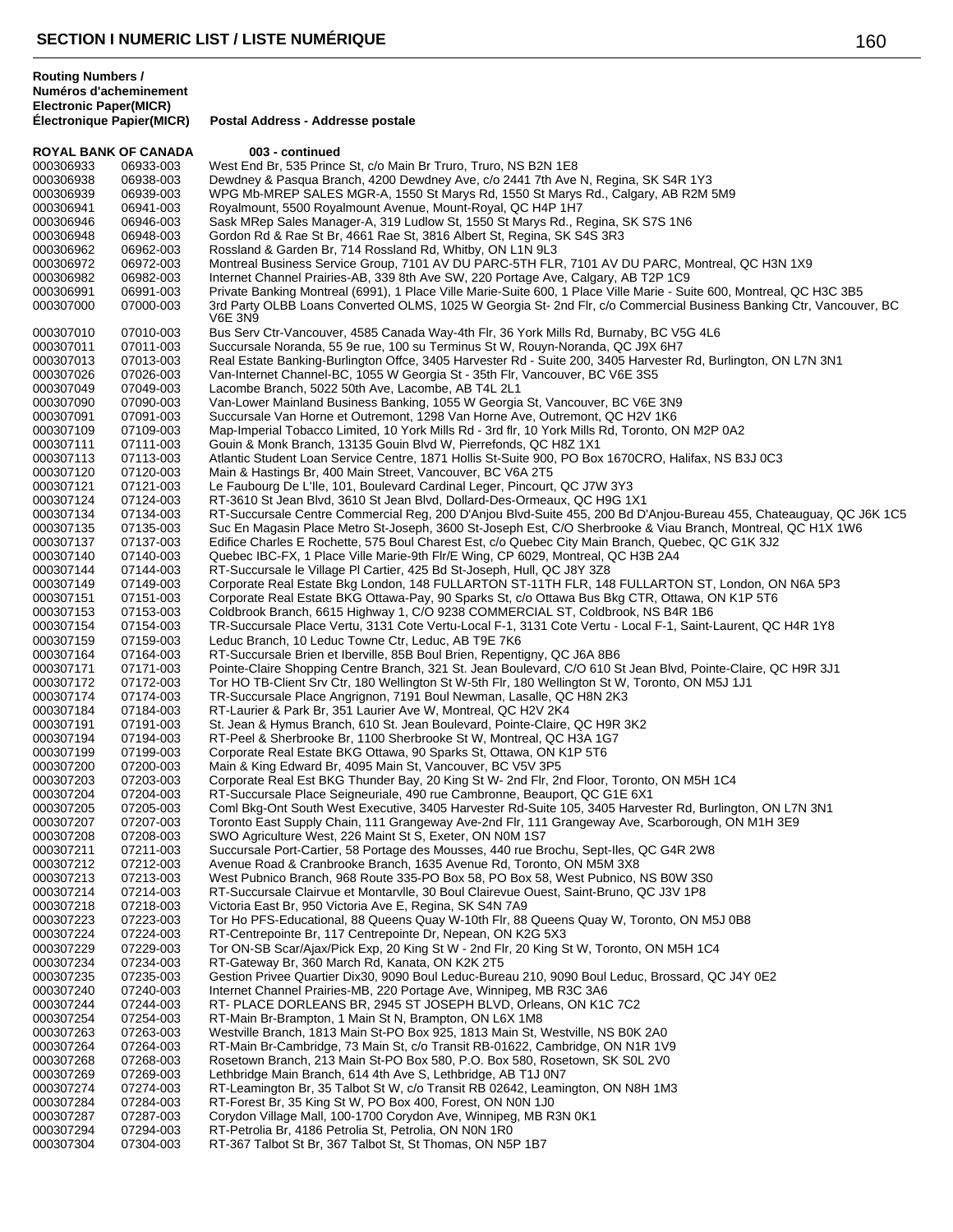|                        | <b>ROYAL BANK OF CANADA</b> | 003 - continued                                                                                                                                                      |
|------------------------|-----------------------------|----------------------------------------------------------------------------------------------------------------------------------------------------------------------|
| 000307311              | 07311-003                   | Rawdon Branch, 3466 rue Queen, Rawdon, QC J0K 1S0                                                                                                                    |
| 000307312              | 07312-003                   | A&P Fairview Mall Br, c/o 380 Scott St, St Catharines, ON L2M 6P5                                                                                                    |
| 000307314              | 07314-003                   | RT - Strathroy Br, 38 Front St W, Strathroy, ON N7G 1X4                                                                                                              |
| 000307316              | 07316-003                   | Internet Channel Atlantic - NB, 100 King St, 5161 George St, Saint John, NB E2L 1G4                                                                                  |
| 000307319              | 07319-003                   | Centre Village Mall Branch, 1240 2A Ave N-Unit 33, 1240 2A Ave N, Lethbridge, AB T1H 0E4                                                                             |
| 000307324              | 07324-003                   | RT-Highway 2 & Liverpool Br, 1340 Kingston-Rd Unit #5, 1340 Kingston Rd Unit 5, Pickering, ON L1V 3M9                                                                |
| 000307334              | 07334-003                   | RT-Masonville Branch, 1680 Richmond St N, London, ON N6G 3Y9                                                                                                         |
| 000307344<br>000307354 | 07344-003<br>07354-003      | RT-Kozlov Ctr Personnel Banking Ctr, 400 Bayfield St, Barrie, ON L4M 5A1<br>RT-Yonge & Grenville Br, 468 Yonge St, c/o Transit RB-06742, Toronto, ON M4Y 1X3         |
| 000307360              | 07360-003                   | Oakridge Centre Branch, 650 West 41st Ave-Suite 261, 650 West 41st Ave-Suite 261, Vancouver, BC V5Z 2M9                                                              |
| 000307364              | 07364-003                   | RT-Main Br-Niagara Falls, 4491 Queen St, c/o Transit RB-03362, Niagara Falls, ON L2E 6T3                                                                             |
| 000307372              | 07372-003                   | Forest Br, 7 King St E, Forest, ON N0N 1J0                                                                                                                           |
| 000307373              | 07373-003                   | Weymouth Branch, Route 1-PO Box 130, PO Box 130, Weymouth, NS B0W 3T0                                                                                                |
| 000307374              | 07374-003                   | RT-Main Br-Woodstock, 452 Dundas St, c/o Transit RB-08082, Woodstock, ON N4S 7X6                                                                                     |
| 000307378              | 07378-003                   | Main Br - Saskatoon, 154 1st Ave S, Saskatoon, SK S7K 3K9                                                                                                            |
| 000307379              | 07379-003                   | 1139 Mayor Magrath Dr, 1139 Mayor Magrath Dr, Lethbridge, AB T1K 2P9                                                                                                 |
| 000307380              | 07380-003                   | Oakridge Asian Banking Ctr, 650 West 41st Ave, c/o 650 West 41st Ave-Ste 611, Vancouver, BC V5Z 2M9                                                                  |
| 000307381              | 07381-003                   | Succursale Rimouski, 1, rue St. Germain est, 1 St-Germain St East, Rimouski, QC G5L 1A1                                                                              |
| 000307384              | 07384-003                   | RT-Main Br-Chatham, 190 King St W, c/o Transit RB-00882, Chatham, ON N7M 5K4                                                                                         |
| 000307386              | 07386-003                   | Internet Channel Atlantic - NL, 226 Water St, 5161 George St, St. John's, NL A1C 1A9                                                                                 |
| 000307388              | 07388-003                   | Avenue C & Circle Drive Branch, 2030 Avenue C N, Saskatoon, SK S7L 1M2                                                                                               |
| 000307389              | 07389-003                   | Internet Channel Atlantic - NS, 1871 Hollis St-Suite 900, 1871 Hollis St, Halifax, NS B3J 0C3                                                                        |
| 000307394              | 07394-003                   | RT-Queen & Lee Br, 2175 Queen St E, c/o Transit RB-06262, Toronto, ON M4E 1E5                                                                                        |
| 000307398              | 07398-003                   | Internet Channel Prairies-NU, Igluvut Building #922, PO Box 190, Igaluit, NU X0A 0H0                                                                                 |
| 000307400              | 07400-003                   | Pender & Bute Br, 1205 West Pender St, 1025 Georgia St W, Vancouver, BC V6E 3N9                                                                                      |
| 000307402              | 07402-003                   | Ontario CSC Clearing-Met&Ont Dist, 205 Courtney Park W-Unit 103, 205 Courtney Park W, Mississauga, ON L4Z 4B7                                                        |
| 000307404<br>000307407 | 07404-003<br>07407-003      | RT-Victoria & Syndicate Br, 620 Victoria Ave E, Thunder Bay, ON P7C 1A9<br>MB TIS BK PT Ami 3723, 740 Rosser Ave, Brandon, MB R7A 0K9                                |
| 000307408              | 07408-003                   | SK-319 Ludlow (University Heights) Br, 319 Ludlow St, Saskatoon, SK S7S 1N6                                                                                          |
| 000307410              | 07410-003                   | Saskatchewan South Comm, 52 HIGH ST W-2ND FLR, 52 High St W, Moose Jaw, SK S6H 1S3                                                                                   |
| 000307411              | 07411-003                   | (MB) Sask S Parkland (Yorkton) Comm, 502 Main St E, PO Box 819, Swan River, MB R0L 1Z0                                                                               |
| 000307412              | 07412-003                   | Third Line & Dundas Branch, 2501 Third Line-Suite A, 2501 Third Line, Oakville, ON L6M 5A9                                                                           |
| 000307414              | 07414-003                   | RT-Southdale Square Branch, 10 107 Vermillion Rd, c/o Transit RB - 03757, Winnipeg, MB R2J 4A9                                                                       |
| 000307418              | 07418-003                   | Lenore Drive Branch, 123 Lenore Dr-Unit 1, Saskatoon, SK S7K 7H9                                                                                                     |
| 000307424              | 07424-003                   | RT-Shawnessy Ctr, 144 250 Shawville Blvd SE, 144-250 Shawville Blvd SE, Calgary, AB T2Y 2Z7                                                                          |
| 000307434              | 07434-003                   | RT-Main Br-Kamloops, 186 Victoria St, c/o transit RB-02320, Kamloops, BC V2C 5N2                                                                                     |
| 000307435              | 07435-003                   | Tor-Map-Wealth Mgmt-Can (Glob Serv), 10 York Mills Rd - 3rd flr, 10 York Mills Rd, Toronto, ON M2P 0A2                                                               |
| 000307437<br>000307440 | 07437-003<br>07440-003      | Grant & Nathaniel Branch, 1219 Grant Avenue, Winnipeg, MB R3M 1Z1<br>Renfrew & 1st Avenue Branch, 1716 Renfrew St, Vancouver, BC V5M 3H8                             |
| 000307444              | 07444-003                   | RT-Scottsdale Mall Br, 7157 120th St, 7157-120th St, Delta, BC V4E 2A9                                                                                               |
| 000307451              | 07451-003                   | Succursale Roberval, 893, boulevard St. Joseph, Roberval, QC G8H 2L8                                                                                                 |
| 000307454              | 07454-003                   | RT-Broadway & Granville Br, 1497 West Broadway, c/o Transit RB-05680, Vancouver, BC V6H 1H7                                                                          |
| 000307472              | 07472-003                   | Maple Branch, 9791 Jane St, Maple, ON L6A 3N9                                                                                                                        |
| 000307473              | 07473-003                   | SB Downtown Toronto Core, 200 Bay ST-Main Flr/s Twr, Toronto, ON M5J 2J5                                                                                             |
| 000307474              | 07474-003                   | East & North Comml-NB, 644 Main St(Main BR-Monc Blue Cross), 644 Main St, Moncton, NB E1C 1E2                                                                        |
| 000307482              | 07482-003                   | Masonville Br, 96 Fanshawe Park Rd E, London, ON N5X 4C5                                                                                                             |
| 000307483              | 07483-003                   | Whycocomagh Branch, 72 Village Rd-PO Box 40, PO Box 40, Whycocomagh, NS B0E 3M0                                                                                      |
| 000307488              | 07488-003                   | College & Bottomley Br, 1402 College Dr, Saskatoon, SK S7N 0W7                                                                                                       |
| 000307489              | 07489-003                   | Fort McMurray Branch, 8540 Manning Ave, Fort McMurray, AB T9H 5G2                                                                                                    |
| 000307497<br>000307500 | 07497-003<br>07500-003      | Henderson & McIvor Branch, 1795 Henderson Hwy, Winnipeg, MB R2G 1P3<br>KBI Ottawa-Information Technology, 90 Sparks St-2nd Flr, 90 Sparks St, Ottawa, ON K1P 5T6     |
| 000307505              | 07505-003                   | KBI Ontario-Info Technigy-GTA/SW Ont, 30 Duke St W-8th Fir, 30 Duke St W, Kitchener, ON N2H 3W5                                                                      |
| 000307512              | 07512-003                   | Tor-Business Service Centre, 36 York Mills Rd-4th Flr, 36 York Mills Rd, Toronto, ON M2P 0A4                                                                         |
| 000307522              | 07522-003                   | Tottenham Branch, 2 Queen St S-PO Box 160, PO Box 160, Tottenham, ON L0G 1W0                                                                                         |
| 000307527              | 07527-003                   | South West Business Bkg Centre, 261 1st Ave NW, 335 8th Ave SW, Swift Current, SK S9H 0N1                                                                            |
| 000307529              | 07529-003                   | South Central Bus Bkg Ctr, 52 High St W, Moose Jaw, SK S6H 1S1                                                                                                       |
| 000307530              | 07530-003                   | South East Business Bkg Ctr, 1202 4th St, 335 8th Ave SW, Estevan, SK S4A 0W9                                                                                        |
| 000307531              | 07531-003                   | Internet Channel Prairies-NT, 4920 52nd St-Suite 1, 220 Portage Ave, Yellowknife, NT X1A 3T1                                                                         |
| 000307532              | 00002-003                   | *CSM* Commercial Union Life Ass Co, 180 Wellington St W - 5th Flr, Toronto, ON M5J 1J1 (Sub to 00002)                                                                |
| 000307542              | 07542-003                   | Trenton Branch, 112 Dundas St W, Trenton, ON K8V 3P3                                                                                                                 |
| 000307546              | 07546-003                   | ON NW (Thunder Bay) Comm, 1159 Alloy Dr-Suite 300, 1159 Alloy Dr, Thunder Bay, ON P7B 6M8                                                                            |
| 000307562              | 08002-003                   | Walkerville Branch, 4635 Wyandotte St E, Windsor, ON N8Y 2L8 (Sub to 08002)<br>Val Caron Branch, 3140 Highway 69 N-Unit 30, 3140 Highway 69 N, Val Caron, ON P3N 1G3 |
| 000307572<br>000307582 | 07572-003<br>07582-003      | Wallaceburg Branch, 552 James St E, Wallaceburg, ON N8A 2N9                                                                                                          |
| 000307591              | 07591-003                   | Les Jardins Rosemere Branch, 395 Grande Cote, A/S 370 Boul Labelle, Rosemere, QC J7A 4R2                                                                             |
| 000307593              | 07593-003                   | Windsor Branch, 111 Water St-PO Box 1060, PO Box 1060, Windsor, NS B0N 2T0                                                                                           |
| 000307596              | 07596-003                   | Internet Channel-ON, 20 King St W, Toronto, ON M5H 1C4                                                                                                               |
| 000307598              | 07598-003                   | Nutana Branch, 842 Broadway Ave, C/O 2802 8th St E, Saskatoon, SK S7N 1B6                                                                                            |
| 000307599              | 07599-003                   | Main Br - Medicine Hat, 580 3rd St SE, Medicine Hat, AB T1A 7G7                                                                                                      |
| 000307600              | 07600-003                   | 10th Ave & Sasamat Br, 4501 West 10th Ave, Vancouver, BC V6R 2J2                                                                                                     |
| 000307602              | 07602-003                   | Warkworth Branch, 36 Main St-PO Box 130, P.O. Box 130, Warkworth, ON K0K 3K0                                                                                         |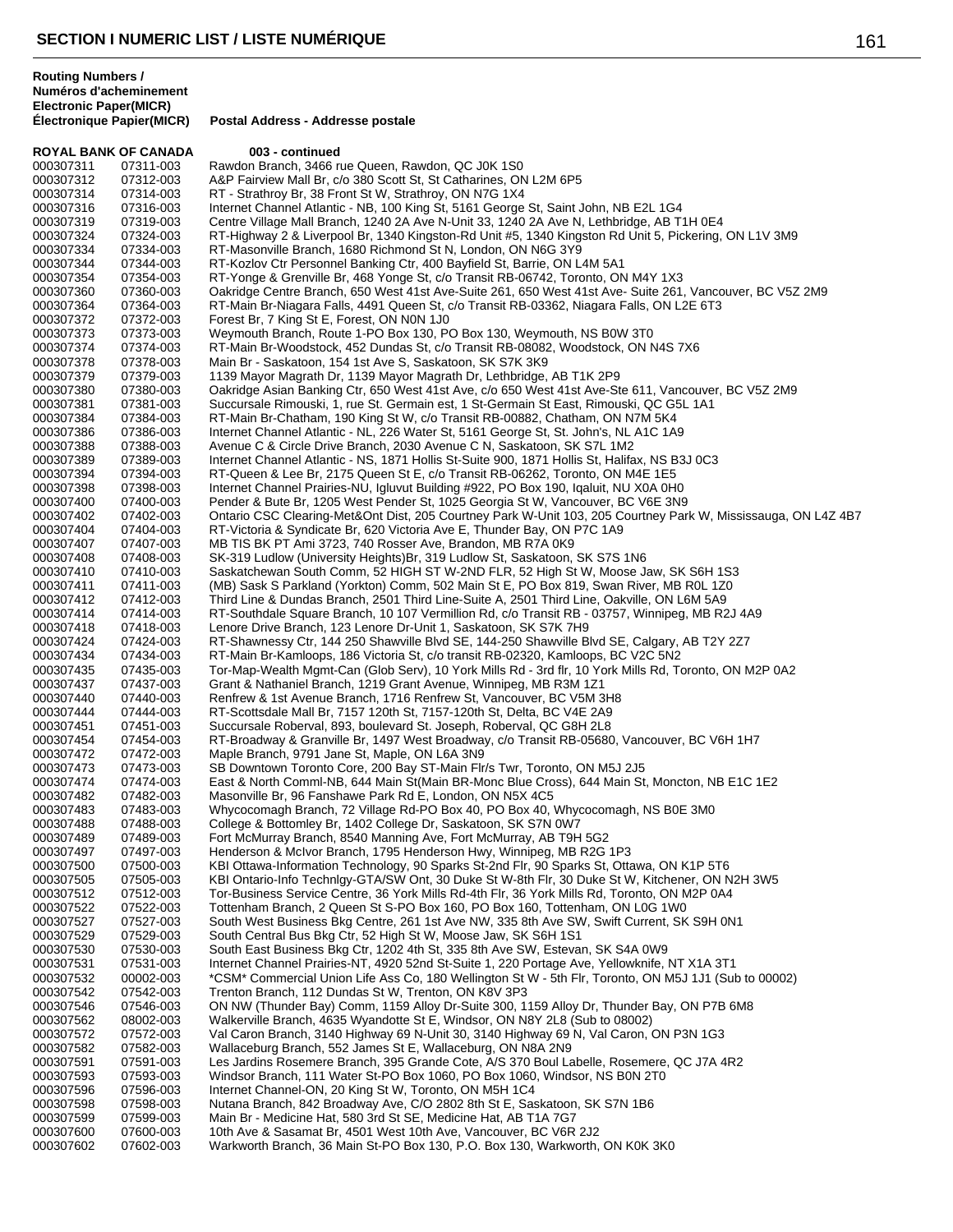| <b>ROYAL BANK OF CANADA</b> |                        | 003 - continued                                                                                                                                                           |
|-----------------------------|------------------------|---------------------------------------------------------------------------------------------------------------------------------------------------------------------------|
| 000307616                   | 07616-003              | Toronto West Supply Chain, 1233 The Queensway-Ground Flr, 1233 The Queensway, Etobicoke, ON M8Z 1S1                                                                       |
| 000307619                   | 07619-003              | Crestwood Branch, 2901 13th Ave SE, Medicine Hat, AB T1A 3R1                                                                                                              |
| 000307621                   | 07621-003              | Internet Channel Atlantic - PEI, 83 Queen St, 5161 George St, Charlottetown, PE C1A 4A8                                                                                   |
| 000307626                   | 07626-003              | Internet Channel - QC, 1 Place Ville Marie, PO Box 6001, Montreal, QC H3C 3A9                                                                                             |
| 000307642                   | 07642-003              | Internet Channel Prairies-SK, 2992 11th Ave, 220 Portage Ave, Regina, SK S4P 3E8                                                                                          |
| 000307647                   | 02722-003              | Student Banking Centre London, 383 Richmond St, c/o RB-Main Br-383 Richmond St, London, ON N6A 3C4 (Sub to 02722)                                                         |
| 000307652                   | 07652-003              | Eastern Ont Comml Fin Serv Ctr, 936 Notre-Dame St, Embrun, ON K0A 1W0                                                                                                     |
| 000307660                   | 07660-003              | Whitehorse-Internet Channel-YT, 4110 4th Ave, 1055 W Georgia St, Whitehorse, YT Y1A 4N7                                                                                   |
| 000307661                   | 07661-003              | Les Promenades du Cuivre Branch, 100 rue Du Terminus O, Rouyn-Noranda, QC J9X 6H7                                                                                         |
| 000307662<br>000307671      | 07662-003<br>07671-003 | Waterdown Branch, 304 Dundas St E-PO Box 80, P.O. Box 80, Waterdown, ON L0R 2H0<br>4400 Sources Boulevard Branch, 4400 Sources Boulevard, Dollard-Des-Ormeaux, QC H8Y 3B7 |
| 000307678                   | 07678-003              | Serv Fin Commerciaux Blainville, 10 boul la Seigneurie est-bur 201, 10 boul la Seigneurie est, Blainville, QC J7C 3V5                                                     |
| 000307679                   | 07679-003              | Moosomin-Small Business Man/Sask, 633 Main St, Moosomin, SK S0G 3N0                                                                                                       |
| 000307680                   | 07680-003              | Broadway & MacDonald, 2490 MacDonald St, Vancouver, BC V6K 3Z1                                                                                                            |
| 000307682                   | 07682-003              | Uptown Waterloo Branch, 70-74 King St S, Waterloo, ON N2J 1N8                                                                                                             |
| 000307686                   | 07686-003              | *CSM* Manufacturer's Life #1, 70-74 King St S, c/o RB-Main Br-Waterloo, Waterloo, ON N2J 1N8                                                                              |
| 000307692                   | 07692-003              | Westmount & Erb Branch, 50 Westmount Rd N, Waterloo, ON N2L 2R5                                                                                                           |
| 000307702                   | 07702-003              | King & University Branch, 248 King St N, Waterloo, ON N2J 2Y7                                                                                                             |
| 000307703                   | 07703-003              | Wolfville Branch, 437 Main St, Wolfville, NS B4P 1E1                                                                                                                      |
| 000307710                   | 07710-003              | Nanaimo-North Island CFS, 205 Commercial St, Nanaimo, BC V9R 5G8                                                                                                          |
| 000307711                   | 07711-003              | Succursale Ste-Agathe-des-Monts, 61, rue St. Vincent, Sainte-Agathe-des-Monts, QC J8C 2A5                                                                                 |
| 000307712                   | 07712-003              | Northfield & Weber Branch, 585 Weber St N, Waterloo, ON N2V 1V8                                                                                                           |
| 000307720                   | 07720-003              | Nan-North Island Business Markets, 205 Commercial St, Nanaimo, BC V9R 5G8                                                                                                 |
| 000307721                   | 07721-003              | Succ Clairevue & Montarville, 30, Boulevard Clairevue Ouest, Saint-Bruno, QC J3V 1P8                                                                                      |
| 000307722                   | 07722-003              | Wawa Branch, 72 Broadway Ave, Wawa, ON P0S 1K0                                                                                                                            |
| 000307731                   | 07731-003              | Succursale St Georges de Beauce, 12095 1e Ave, Saint-Georges, QC G5Y 2E2                                                                                                  |
| 000307732                   | 07732-003              | Mobile Sales Team, 6880 Financial Dr-2nd Flr, 6880 Financial Dr, Mississauga, ON L5N 7Y5                                                                                  |
| 000307740                   | 07740-003              | Vernon SME, 3131 30th Ave, 3131 30th Avenue, Vernon, BC V1T 2C4                                                                                                           |
| 000307741                   | 07741-003              | Succursale St-Felicien, 1110, Boulevard Sacre-Coeur, St-Felicien, QC G8K 1A2                                                                                              |
| 000307742                   | 07742-003              | 41 East Main Branch, 41 East Main St, Welland, ON L3B 3W4                                                                                                                 |
| 000307748                   | 07748-003              | Saskatoon West Centre Branch, 15 Worobetz PI-Unit 15, 15 Worobetz PI, Saskatoon, SK S7L 6R4                                                                               |
| 000307751                   | 07751-003              | Succursale Carrefour St-Eustache, 430 ARTHUR SAUVE BLVD-SUITE 1010, 430 Arthur Sauve Boulevard, St-Eustache, QC                                                           |
| 000307756                   | 07756-003              | J7R 6V7<br>BM MUSKOKA NORTH CENTRAL, 37 Manitoba St, 37 Manitoba, Bracebridge, ON P1L 1T6                                                                                 |
| 000307758                   | 07758-003              | 8th & Goodwin Branch, 2802 8th St E, Saskatoon, SK S7H 0V9                                                                                                                |
| 000307760                   | 07760-003              | Victoria Drive & 49th Ave. Branch, 6490 Victoria Dr, Vancouver, BC V5P 3X7                                                                                                |
| 000307762                   | 07762-003              | East Main & Scholfield Branch, c/o 41 East Main St, Welland, ON L3B 5P4                                                                                                   |
| 000307772                   | 07772-003              | Tor-Map-Glob Cap Mkts-Can (Cap Mkts), 10 York Mills Rd - 3rd flr, 10 York Mills Rd, Toronto, ON M2P 0A2                                                                   |
| 000307775                   | 07775-003              | VISA Avion, 320 Front St W-14th Flr, 320 Front St W, Toronto, ON M5V 3C8                                                                                                  |
| 000307779                   | 07779-003              | TOR RT DX-CEO IP, 155 Wellington St W-10th Flr, PO Box 7500 Stn A, Toronto, ON M5V 3L3                                                                                    |
| 000307780                   | 07780-003              | VISA Avion Expense, 320 Front St W-14th Flr, 320 Front St W, Toronto, ON M5V 3C8                                                                                          |
| 000307782                   | 07782-003              | Frederica & Brown Branch, 201 Frederica St W, C/O 2600 Arthur St E, Thunder Bay, ON P7E 3W1                                                                               |
| 000307785                   | 07785-003              | HFX-ATL Spec Asset Mgmt-NIE, 1871 Hollis St-Suite 900, 1871 Hollis St, Halifax, NS B3J 0C3                                                                                |
| 000307789                   | 07789-003              | RT Corp-No, 155 Wellington St W-2ND M Flr, PO Box 7500 Stn A, Toronto, ON M5V 3L3                                                                                         |
| 000307792                   | 07792-003              | Niagara St. & Roger Branch, 571 Niagara St, Welland, ON L3C 1L7                                                                                                           |
| 000307793                   | 07793-003              | Cal Special LN Grp-Prairies AB, 335 8th Ave SW-5th FLR, 335 8th Ave SW, Calgary, AB T2P 1C4                                                                               |
| 000307796                   | 07796-003              | Private Banking Waterloo, 95 King St S-Suite 202, 95 King St S, Waterloo, ON N2J 5A2                                                                                      |
| 000307801                   | 07801-003              | Succursale 1205, rue des Cascades, 1205 rue des cascades, 3200 Boul Laframboise, Saint-Hyacinthe, QC J2S 4Z5                                                              |
| 000307802                   | 07802-003              | Dealer Direct Financing Ctr, 29 Beechwood Ave Ste 200, 25 Beechwood Ave, Ottawa, ON K1M 1M2                                                                               |
| 000307810                   | 07810-003              | Tor CB Indirect Lending, 20 BAY ST-4TH FLR, 20 BAY ST, Toronto, ON M5J 2N8                                                                                                |
| 000307811                   | 07811-003              | Succ. Les Galeries St-Hyacinthe, 1050 Boul Casavant O, Saint-Hyacinthe, QC J2B 8B9                                                                                        |
| 000307813                   | 07813-003              | Yarmouth Branch, 399 Main St, PO Box 70, Yarmouth, NS B5A 1G3                                                                                                             |
| 000307817                   | 07817-003              | Main & James Br, 540 Main St, Winnipeg, MB R3B 1C4                                                                                                                        |
| 000307818<br>000307822      | 07818-003<br>07822-003 | Shaunavon Branch, 304 Centre St-PO Box 699, P.O. Box 699, Shaunavon, SK S0N 2M0<br>Wheatley Branch, 10 Talbot St E-PO Box 40, P.O. Box 40, Wheatley, ON N0P 2P0           |
| 000307840                   | 07840-003              | Vanderhoof Branch, 2517 Burrard Ave-PO Box 590, P.O. Box 590, Vanderhoof, BC V0J 3A0                                                                                      |
| 000307841                   | 07841-003              | Labelle & De Martigny Branch, 460 rue Labelle-Bureau 100, 460 rue Labelle, Saint-Jerome, QC J7Z 5L3                                                                       |
| 000307842                   | 07842-003              | Main Br-Whitby, 307 Brock St S, Whitby, ON L1N 4K3                                                                                                                        |
| 000307851                   | 07851-003              | Succ. Les Galeries des Laurentides, 402 boul des Laurentides, 460 rue Labelle - Ste 100, Saint-Jerome, QC J7Z 5L3                                                         |
| 000307852                   | 07852-003              | Map-Conoco CDA Ltd, 10 York Mills Rd - 3rd flr, 10 York Mills Rd, Toronto, ON M2P 0A2                                                                                     |
| 000307862                   | 07862-003              | White River Branch, 204 Elgin St-PO Box 100, P.O. Box 100, White River, ON P0M 3G0                                                                                        |
| 000307871                   | 07871-003              | Succursale St-Jean-sur-Richelieu, 135, rue Richelieu, A/S 185 BOUL OMER-MARCIL, St-Jean-sur-Richelieu, QC J3B 6X7                                                         |
| 000307882                   | 07882-003              | Wiarton Branch, 577 Berford St-PO Box 130, P.O. Box 130, Wiarton, ON N0H 2T0                                                                                              |
| 000307902                   | 07902-003              | Winchester Branch, 481 Main St-PO Box 429, 481 Main St, Winchester, ON K0C 2K0                                                                                            |
| 000307904                   | 07904-003              | Winchester Business Banking Centre, 481 Main St, Winchester, ON K0C 2K0 (Sub to 07652)                                                                                    |
| 000307920                   | 07920-003              | Main Br-Vernon, 3131 30th Ave, C/O 2306 HWY 6, Vernon, BC V1T 6M5                                                                                                         |
| 000307922                   | 07922-003              | Main Br-Windsor, 245 Ouellette Ave, Windsor, ON N9A 7J2                                                                                                                   |
| 000307926                   | 07926-003              | Windsor Independent Business Centre, 3155 Howard Ave-2nd Flr, 3155 Howard Ave, Windsor, ON N8X 3Y9                                                                        |
| 000307927                   | 07927-003              | EDM SOUTH 3 SML BUS, 10111 104 AVENUE NW - SUITE 2430, 301 WYE RD, Edmonton, AB T5J 0J4                                                                                   |
| 000307928                   | 07928-003              | Southey Branch, 165 Keats St-PO Box 308, P.O. Box 308, Southey, SK S0G 4P0                                                                                                |
| 000307929                   | 07929-003              | Morinville Branch, 9921 102nd St, Morinville, AB T8R 1E7                                                                                                                  |
|                             |                        |                                                                                                                                                                           |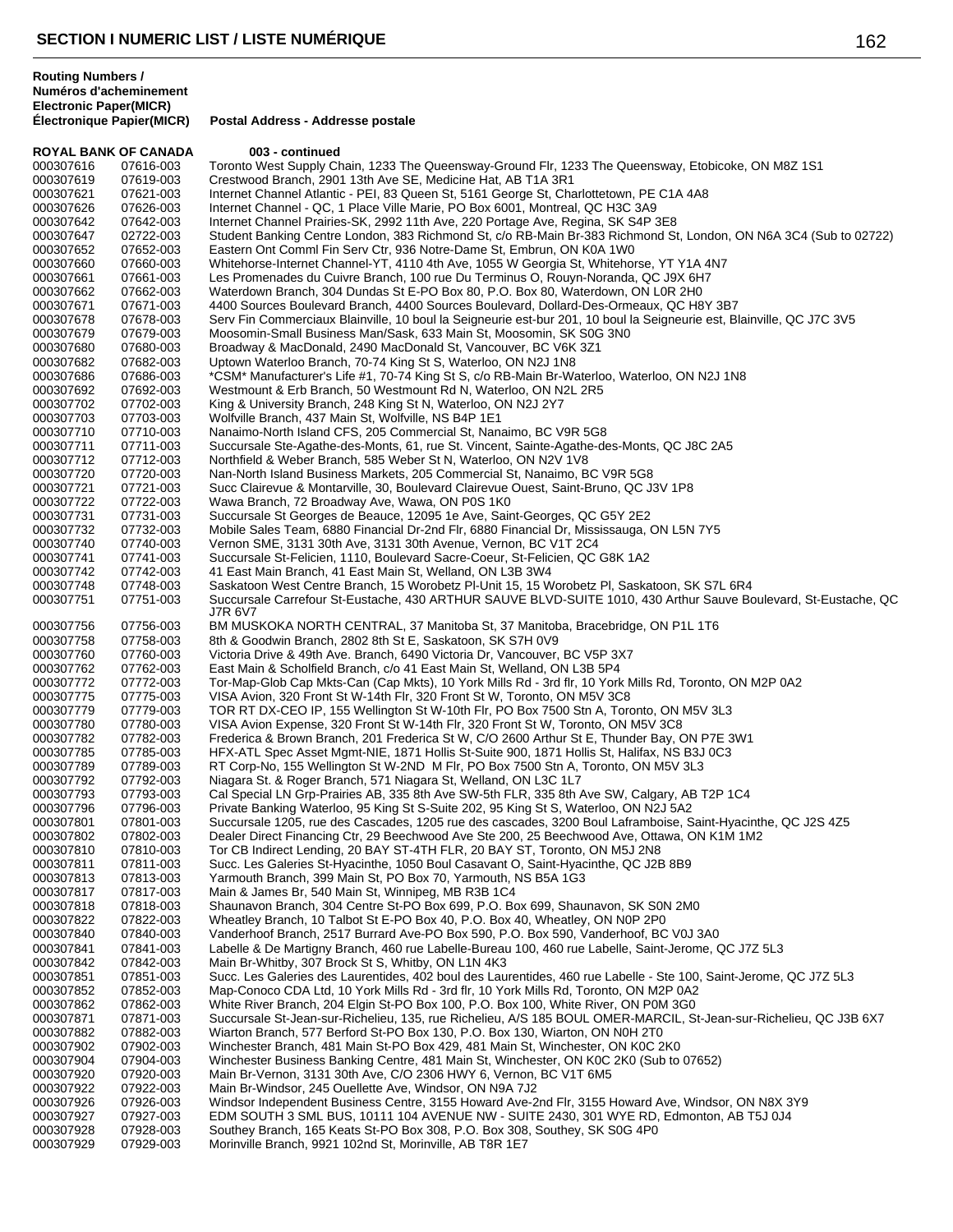**Électronique Papier(MICR) Postal Address - Addresse postale**

| <b>ROYAL BANK OF CANADA</b> |                        | 003 - continued                                                                                                                                                                                     |
|-----------------------------|------------------------|-----------------------------------------------------------------------------------------------------------------------------------------------------------------------------------------------------|
| 000307930                   | 07930-003              | Polson Place Branch, 2306 Highway 6-Unit 300, 2306 Highway 6, Vernon, BC V1T 7E3                                                                                                                    |
| 000307931                   | 07931-003              | North Battleford Bus Bkg Ctr, 1101 101st St, North Battleford, SK S9A 0Z5                                                                                                                           |
| 000307932                   | 00002-003              | *CSM* Bayshore Insurance, 20 King St W-7th Flr, 20 King St W, Toronto, ON M5H 1C4 (Sub to 00002)                                                                                                    |
| 000307936                   | 07936-003              | Ontario Builder Finance, 200 Bay ST-19TH FLR/S TWR, Toronto, ON M5J 2J5                                                                                                                             |
| 000307940                   | 07940-003              | Van BC-IBC-FX, 1055 W Georgia St-6th FLR, Vancouver, BC V6E 3S5                                                                                                                                     |
| 000307941                   | 07941-003              | Succursale Carrefour Victoria, 635, Avenue Victoria, Saint-Lambert, QC J4P 3R4                                                                                                                      |
| 000307942<br>000307947      | 07942-003<br>07947-003 | Devon Plaza Branch, 2669 Howard Ave, Windsor, ON N8X 4Z3<br>Osborne & Walker Branch, 669 Osborne St, C/O 1300 PEMBINA HWY, Winnipeg, MB R3L 2B8                                                     |
| 000307950                   | 07950-003              | Village Green Mall Br, 105 4900 27th St, Vernon, BC V1T 7G7                                                                                                                                         |
| 000307952                   | 07952-003              | 1600 Huron Church Road Branch, 1600 Huron Church Rd, Windsor, ON N9C 2L1                                                                                                                            |
| 000307962                   | 07962-003              | Ouellette & Ellis Branch, 1398 Ouellette Ave, c/o 245 Ouellette Ave, Windsor, ON N8X 1J8                                                                                                            |
| 000307972                   | 07972-003              | *CSM* Ont Tchrs Ins PL/RAEO Ins Co, 585 Weber St N, c/o RB-Northfield & Weber Br, Waterloo, ON N2V 1V8                                                                                              |
| 000307976                   | 07976-003              | Windsor Business Banking Centre, 245 Ouellette Ave-2nd Flr, 245 Ouellette Ave, Windsor, ON N9A 7J2                                                                                                  |
| 000307981                   | 07981-003              | Cote-de-Liesse & Montee-de-Liesse Br, 7895 Cote de Liesse Rd, 3131 Cote Vertu - Local F1, Saint-Laurent, QC H4R 1Y8                                                                                 |
| 000307992                   | 07992-003              | Map-Xstrata Copper, 10 York Mills Rd - 3rd flr, 10 York Mills Rd, Toronto, ON M2P 0A2                                                                                                               |
| 000308000                   | 08000-003              | Main Br-Victoria, 1079 Douglas Street, 1079 Douglas St, Victoria, BC V8W 2C5                                                                                                                        |
| 000308002                   | 08002-003              | Wyandotte & Arthur Branch, 4635 Wyandotte St E, C/O 245 Ouellette Ave, Windsor, ON N8Y 1H6<br>Royal Way Financing-Indirect Lend NS, 1871 Hollis St-Suite 900, 10 York Mills Rd, Halifax, NS B3J 0C3 |
| 000308003<br>000308004      | 08003-003<br>08004-003 | Map-Canada Post Corp, 10 York Mills Rd - 3rd flr, 10 York Mills Rd, Toronto, ON M2P 0A2                                                                                                             |
| 000308011                   | 08011-003              | Decarie & de l'Eglise Branch, 800 Decarie Blvd, c/o Norgate Shopping Centre Branch, Saint-Laurent, QC H4L 3L5                                                                                       |
| 000308012                   | 00002-003              | *CSM* Bayshore MBS, 20 King St W-7th Flr, 20 King St W, Toronto, ON M5H 1C4 (Sub to 00002)                                                                                                          |
| 000308014                   | 08014-003              | Atl NB External Sales Force - IRPS, 504 Queen St, 5161 George St, Fredericton, NB E3B 5G1                                                                                                           |
| 000308019                   | 08019-003              | EDM AB-EDMONTON COMM, 10111 104 AVENUE NW - SUITE 2430, 10111 104 AVENUE NW, Edmonton, AB T5J 0J4                                                                                                   |
| 000308022                   | 08022-003              | Tecumseh & Albert Branch, 2614 Tecumseh Rd E, Windsor, ON N8W 1G2                                                                                                                                   |
| 000308023                   | 08023-003              | Sussex Small Business Markets, 327 Granville St, Port Hawkesbury, NS B0E 2V0                                                                                                                        |
| 000308024                   | 08024-003              | Atl PE External Sales Force - IRPS, 83 Queen St, 1871 Hollis St, Charlottetown, PE C1A 4A8                                                                                                          |
| 000308030<br>000308039      | 08030-003<br>08039-003 | Victoria-South Island CFS, 707 Fort St-2nd Flr, 707 Fort St, Victoria, BC V8W 3G3<br>Okotoks Branch, 144 Elizabeth St, Okotoks, AB T1S 1K4                                                          |
| 000308040                   | 08040-003              | 304 Cook Street Branch, 304 Cook St, C/O 1079 DOUGLAS ST, Victoria, BC V8V 3X6                                                                                                                      |
| 000308042                   | 08042-003              | Winona Crossing Branch, 1-1346 South Service Road, 1346 South Service Road, Stoney Creek, ON L8E 5C5                                                                                                |
| 000308049                   | 08049-003              | Olds Branch, 6700-46 St-Unit 100, 6700-46 St, Olds, AB T4H 0A2                                                                                                                                      |
| 000308050                   | 08050-003              | Private Banking Victoria, 707 Fort St-5th Flr, 707 Fort St, Victoria, BC V8W 3G3                                                                                                                    |
| 000308052                   | 08052-003              | Wyandotte & Laporte Branch, 8135 Wyandotte St E, Windsor, ON N8S 1T4                                                                                                                                |
| 000308059                   | 08059-003              | Peace River Branch, 10036 100 St-PO Box 7140, P.O. Box 7140, Peace River, AB T8S 1S8                                                                                                                |
| 000308060                   | 08060-003              | Broadmead Village Shopping Centre, 600 777 Royal Oak Dr, Victoria, BC V8X 4V1                                                                                                                       |
| 000308062                   | 08062-003              | Main Br Woodbridge, 131 Woodbridge Ave, Woodbridge, ON L4L 2S6                                                                                                                                      |
| 000308063<br>000308067      | 08063-003<br>08067-003 | South Western NS Small Business, 565 King St, Bridgewater, NS B4V 4W6<br>Pembina & Kirkbridge Branch, 2855 Pembina Hwy-Unit 26, 2855 Pembina Hwy, Winnipeg, MB R3T 2H5                              |
| 000308080                   | 08080-003              | Douglas & Fisgard Branch, 1701 Douglas St-Unit 5, 1701 Douglas St, Victoria, BC V8W 0C1                                                                                                             |
| 000308081                   | 08081-003              | Northgate Shopping Centre Branch, 1127 Decarie Blvd, Saint-Laurent, QC H4L 3M8                                                                                                                      |
| 000308082                   | 08082-003              | Main Br-Woodstock, 452 Dundas St, Woodstock, ON N4S 1C1                                                                                                                                             |
| 000308088                   | 08088-003              | Terra Nova Branch, 3679 Westminster Hwy-Unit 100, 3679 Westminster Hwy, Richmond, BC V7C 5V2                                                                                                        |
| 000308099                   | 08099-003              | Tor-University & College Br, 661 University Ave-Suite 102/Mars Centre, 661 University Ave-Suite 102, Toronto, ON M5G 1L7                                                                            |
| 000308100                   | 08100-003              | Van-BC Dealer Direct-Indirct Lending, 1055 W Georgia St 6th flr, 10 York Mills Rd, Vancouver, BC V6E 3S5                                                                                            |
| 000308101                   | 08101-003              | VAN BC - BC MAP MTGS, 1055 W Georgia St - 35th Flr, 1055 W Georgia St, Vancouver, BC V6E 3S5                                                                                                        |
| 000308102<br>000308111      | 08102-003<br>08111-003 | Springbank Shopping Centre Branch, 218 Springbank Ave, Woodstock, ON N4S 7R3<br>Succursale Viau & Robert, 8689 Boul Viau, Saint-Leonard, QC H1R 2T9                                                 |
| 000308112                   | 08112-003              | Highway 7 & Birchmount Branch, 3985 Highway 7 - Unit 107, 3985 Highway 7, Markham, ON L3R 2A2                                                                                                       |
| 000308114                   | 08114-003              | RT Co-Commercial Loans, 200 Bay St-5th Flr/N Twr, Toronto, ON M5J 2W7                                                                                                                               |
| 000308116                   | 08116-003              | ONE - MAP MTG, 20 King St W - 11th Flr, 20 King St W, Toronto, ON M5H 1C4                                                                                                                           |
| 000308117                   | 08117-003              | OSW - MAP MTG, 20 King St W - 11th Flr, Toronto, ON M5H 1C4                                                                                                                                         |
| 000308121                   | 08121-003              | St-Michel et Legendre, 8971 boul Ste-Michel, 10611 boul Pie IX, Montreal, QC H1H 4A3                                                                                                                |
| 000308122                   | 08122-003              | Petrolia Br, 4186 Petrolia St, Petrolia, ON N0N 1R0                                                                                                                                                 |
| 000308123<br>000308124      | 08123-003              | Small Business Metro Halifax, 44 Portland St, Dartmouth, NS B2Y 1H3<br>RT Corp - Commercial Loans, 200 Bay St-5th Flr/S Twr, Toronto, ON M5J 2J5                                                    |
| 000308125                   | 08124-003<br>08125-003 | GTR - MAP MTG, 20 King St W - 11th Flr, 20 King St W, Toronto, ON M5H 1C4                                                                                                                           |
| 000308133                   | 08133-003              | Atl NF External Sales Force - IRPS, 226 Water St (Main Br), 1871 Hollis St, St John's, NL A1C 1A9                                                                                                   |
| 000308138                   | 08138-003              | QUEBEC MTG ASSISTANCE PROGRAM MTGS, 1 Place Ville Marie-9th Flr/W Wing, 1 Place Ville Marie, Montreal, QC H3C<br>3A9                                                                                |
| 000308142                   | 08142-003              | Atlantic Mtg Assistance Program MTGS, 1871 Hollis St-Suite 900, 1871 Hollis St, Halifax, NS B3J 0C3                                                                                                 |
| 000308148                   | 08148-003              | Strasbourg Branch, 109 Mountain St-PO Box 159, P.O. Box 159, Strasbourg, SK S0G 4V0                                                                                                                 |
| 000308149                   | 08149-003              | Pincher Creek Branch, 732 Main St-PO Box 760, P.O. Box 760, Pincher Creek, AB T0K 1W0                                                                                                               |
| 000308151                   | 08151-003              | Succursale Le Gardeur, 447 Leclerc St, a/s Succ Repentigny Br, Repentigny, QC J6A 8J4                                                                                                               |
| 000308152<br>000308160      | 08152-003<br>08160-003 | Dougall & Cabana Branch, 3854 Dougall Ave, Windsor, ON N9G 1X2<br>Burnside & Tillicum Branch, 306 Burnside Rd West, Victoria, BC V8Z 1M1                                                            |
| 000308162                   | 08162-003              | Cornwall & Maplegrove Br, 2035 Cornwall Rd, c/o Lakeshore & Trafalgar-03502, Oakville, ON L6J 1H9                                                                                                   |
| 000308166                   | 08166-003              | Tor Map-BNP Canada, 10 York Mills Rd - 3rd flr, 10 York Mills Rd, Toronto, ON M2P 0A2                                                                                                               |
| 000308167                   | 08167-003              | MSNWO MAP MTGS, 220 Portage Ave - 16th Flr, 220 Portage Ave, Winnipeg, MB R3C 0A5                                                                                                                   |
| 000308168                   | 08168-003              | OTTAWA ON - ONE MAP MTGS, 90 Sparks St - 2nd Flr, 90 Sparks St, Ottawa, ON K1B 5B4                                                                                                                  |
| 000308169                   | 08169-003              | AB&T Map MTGS - Finning Canada, 335 8th Ave SW-24th Flr, 10 York Mills Rd, Calgary, AB T2P 1C9                                                                                                      |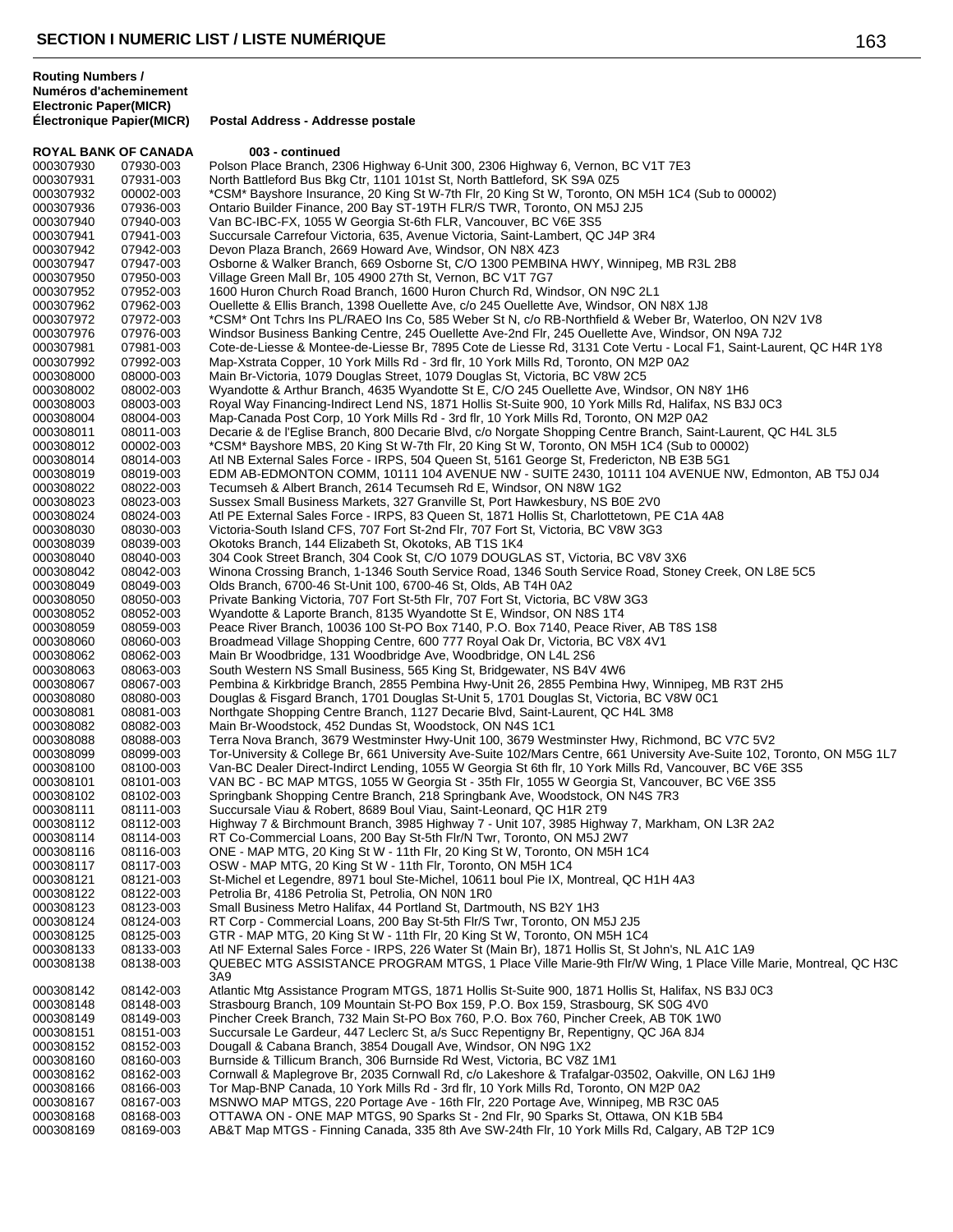**Routing Numbers / Numéros d'acheminement Electronic Paper(MICR)**

**ROYAL BANK OF CANADA 003 - continued**<br>000308172 01872-003 A&P Barton & Centennia A&P Barton & Centennial Boutique Br, 163 Centennial Pkwy N, c/o RB-Centennial Pkwy Br, Hamilton, ON L8E 1H8 (Sub to 01872) 000308180 08180-003 Instore Banking - London Drug, 11666 Steveston Hwy-Suite 3200, #3200 - 11666 Steveston Hwy, Richmond, BC V7A 5J3<br>000308189 08189-003 Ponoka Branch, 5031 51st Ave-PO Box 4340, PO Box 4340, Ponoka, AB T4J 08189-003 Ponoka Branch, 5031 51st Ave-PO Box 4340, PO Box 4340, Ponoka, AB T4J 1R7 000308191 08191-003 Succursale St-Remi, 857 rue Notre Dame, 200 Boul D'Anjou - Ste 455, Chateauguay, QC J6K 1C5 000308197 08197-003 Portage & Arlington Branch, 885 Portage Ave, Winnipeg, MB R3G 0P3 000308202 00002-003 \*CSM\* Bayshore Conventional, 20 King St W-7th Flr, c/o Global Banking ServiceCentre, Toronto, ON M5H 1C4 (Sub to 00002) 000308209 08209-003 Wikwemikong Agency, 115 Tudhope St, Espanola, ON P5E 1S6 08211-003 Succursale Galeries Des Monts, 68 rue de la Gare-bureau 101, 75 rue de la Gare, St-Sauveur-des-Monts, QC J0R 1R6 000308213 08213-003 Royal Way Financing-Indirect Lend PE, 83 Queen St, 10 York Mills Rd, Charlottetown, PE C1A 4A8 000308221 08221-003 Succursale Labelle & Autoroute 640, 60, rue Turgeon, Ste-Therese-de-Blainville, QC J7E 3H4<br>000308229 08229-003 Whitecourt Branch, 5117-50th Ave, Whitecourt, AB T7S 1A1 000308229 08229-003 Whitecourt Branch, 5117-50th Ave, Whitecourt, AB T7S 1A1 08236-003 Spec Lns Grp-Prairies-Man Payroll, 130-1395 Ellice Ave, 335 8th Ave SW, Winnipeg, MB R3G 0G3 000308240 08240-003 Fort & Cook Branch, 1102 Fort St, 1079 Douglas St, Victoria, BC V8W 2C5 000308249 08249-003 Gaetz Ave. & Piper Drive Branch, 6791 Gaetz Ave-Unit 1, Red Deer, AB T4N 4C9<br>000308255 08255-003 Spec Lns Grp-Prairies-Sask Payroll, 2010 11th Ave, 335 8th Ave SW, Regina, SK Spec Lns Grp-Prairies-Sask Payroll, 2010 11th Ave, 335 8th Ave SW, Regina, SK S4P 0J3 000308256 08256-003 Hamilton Business Services, 100 King St W-8th Flr/Stelco Tower, Hamilton, ON L8P 2A1<br>000308258 08258-003 Swift Current Branch, 261 1st Ave NW, Swift Current, SK S9H 3W3 08258-003 Swift Current Branch, 261 1st Ave NW, Swift Current, SK S9H 3W3 000308259 08259-003 Main Br - Red Deer, 4943 Ross Street, 4943 Ross St, Red Deer, AB T4N 1X8 000308272 08272-003 Millcroft Branch, 2025 William OConnell Blvd, Burlington, ON L7M 4E4 08280-003 Yaletown Branch, 1195 Pacific Blvd, Vancouver, BC V6Z 2R8 000308282 08282-003 Highway 7 & Marycroft Branch, 211 Marycroft Ave-Suite 1, 211 Marycroft Ave, Woodbridge, ON L4L 5X8<br>000308288 08288-003 Tisdale Branch, 1102 100th St-PO Box 190, P.O. Box 190, Tisdale, SK S0E 1T0 000308288 08288-003 Tisdale Branch, 1102 100th St-PO Box 190, P.O. Box 190, Tisdale, SK S0E 1T0 08291-003 Succ Principale - Sept-Iles, 440, rue Brochu, Sept-Iles, QC G4R 2W8 000308298 08298-003 Map-Nexen Inc, 10 York Mills Rd - 3rd flr, 10 York Mills Rd, Toronto, ON M2P 0A2 Vic-Westshore Town Centre Branch, 2945 Jacklin Rd-Suite 700, 2945 Jacklin Rd, Victoria, BC V9B 5E3 000308319 08319-003 Gaetz south & 28th St Branch, 2610 50 Ave-Unit 100, 2610 50 Ave, Red Deer, AB T4R 1M3 000308320 08320-003 Hillside & Quadra Br, 1019 Hillside Ave, 1079 Douglas St, Victoria, BC V8W 2C5 000308327 08327-003 WPG-Portage & Edmonton Br, 370 Portage Ave, Winnipeg, MB R3C 0H3 000308331 08331-003 Real Estate-Montreal, 1 Place Ville Marie-10th Flr/W Wing, 1 Place Ville Marie, Montreal, QC H3B 4P5<br>000308332 08332-003 Small Business cambridge/brantford, 22 Colborne St - 2nd Flr, 22 Colborne St, Nia Small Business cambridge/brantford, 22 Colborne St - 2nd Flr, 22 Colborne St, Niagara on the Lake, ON L0S 1J0 000308340 08340-003 Oak Bay Branch, 2255 Oak Bay Ave, Victoria, BC V8R 1G4 000308356 08356-003 Tor Business Direct Drive, 310 Front St W-2nd Flr, 310 Front St W, Toronto, ON M5V 3B5 000308361 08361-003 Succ Principale-Shawinigan, 777 SE Rue, 1 La Plaza de la Mauricie, Shawinigan, QC G9N 7C1<br>000308370 08370-003 Shelbourne & McKenzie Dr, 3970 Shelbourne St, Victoria, BC V8N 3E2 08370-003 Shelbourne & McKenzie Dr, 3970 Shelbourne St, Victoria, BC V8N 3E2 000308371 08371-003 Succursale la Plaza, 1 la Plaza de la Mauricie, Shawinigan, QC G9N 7C1 000308372 08372-003 Woodstock Business Centre, 476 Peel St, Woodstock, ON N4S 1K1<br>000308380 08380-003 Westbank Branch, 3650 Gosset Rd, Westbank, BC V4T 2N4 08380-003 Westbank Branch, 3650 Gosset Rd, Westbank, BC V4T 2N4 000308382 08382-003 Heart Lake Plaza Branch, 164 Sandalwood Parkway E, 164 Sandalwood Pkwy E, Brampton, ON L6Z 3S4<br>000308386 08386-003 Kawartha Lakeshore Business Bkng Ctr, 401 George St N-3rd Flr, 3rd Flr, Peterborough, O 08386-003 Kawartha Lakeshore Business Bkng Ctr, 401 George St N-3rd Flr, 3rd Flr, Peterborough, ON K9H 3R4 000308391 08391-003 Shawville Branch, 341 Main St-PO Box 490, P.O. Box 490, Shawville, QC J0X 2Y0 000308399 08399-003 Inglewood Square Branch, 11 Bellerose Dr-Unit 24, 11 Bellerose Dr, St Albert, AB T8N 5E1<br>000308400 08400-003 Main Br-West Vancouver, 1705 Marine Dr, 1705 Marine Drive, West Vancouver, BC V7V 3I 08400-003 Main Br-West Vancouver, 1705 Marine Dr, 1705 Marine Drive, West Vancouver, BC V7V 3N8 000308419 08419-003 Calgary-Real Estate Banking, 335 8th Ave SW-6th Flr, 335 8th Ave SW, Calgary, AB T2P 2N5 000308422 08422-003 Sales Effectiveness-AB North, 335 8th Ave SW-24th Flr, 335 8th Ave SW, Calgary, AB T2P 1C9 000308440 08440-003 Dundarave Branch, 2403 Marine Dr, C/O 1705 Marine Dr, West Vancouver, BC V7V 1L3 000308451 08451-003 Spec Lns Group-Prairies-Sub 100M, 335 8th Ave SW - 9TH FLR, 335 8th Ave SW, Calgary, AB T2P 1C9<br>000308452 00002-003 \*CSM\* Royal Trust Corp of Canada, 20 King St W-7th Fl, c/o Global Banking Service Cent \*CSM\* Royal Trust Corp of Canada, 20 King St W-7th Fl, c/o Global Banking Service Centre, Toronto, ON M5H 1C4 (Sub to 00002) 000308462 08462-003 Royfarm Mortgage Centre, 36 York Mills Rd-4th Flr, 36 York Mills Rd, Toronto, ON M2P 0A4<br>000308476 08476-003 Royal Direct-Mtl Credit Specialists, 7101 AV DU PARC - 5TH FLR, 7101 AV DU PARC, Mont 000308476 08476-003 Royal Direct-Mtl Credit Specialists, 7101 AV DU PARC - 5TH FLR, 7101 AV DU PARC, Montreal, QC H3N 1X9<br>000308479 08479-003 Sexsmith Branch, 9921 100th St-P.O. Box 40, C/O 9815 98TH ST, Sexsmith, AB T0H 3 000308479 08479-003 Sexsmith Branch, 9921 100th St-P.O. Box 40, C/O 9815 98TH ST, Sexsmith, AB T0H 3C0<br>000308480 08480-003 Park Royal Branch, 899 PARK ROYAL N, West Vancouver, BC V7T 1H9 000308480 08480-003 Park Royal Branch, 899 PARK ROYAL N, West Vancouver, BC V7T 1H9<br>000308490 08490-003 Royal Direct-Woo Credit Specialists. 1260 Taylor Ave. Winnipeg. MB R3N Royal Direct-Wpg Credit Specialists, 1260 Taylor Ave, Winnipeg, MB R3M 3Y8 000308493 08493-003 NB Royal Way Financing-NB, 644 Main St, 10 York Mills Rd, Moncton, NB E1C 1E2<br>000308495 08495-003 Royal Direct-Wpg Invstment Specialst, 1260 Taylor Ave, Winnipeg, MB R3N 3Y8 000308495 08495-003 Royal Direct-Wpg Invstment Specialst, 1260 Taylor Ave, Winnipeg, MB R3N 3Y8<br>000308500 08500-003 Whistler Branch, 101 4000 Whistler Way, Whistler, BC V8E 1H8 000308500 08500-003 Whistler Branch, 101 4000 Whistler Way, Whistler, BC V8E 1H8<br>000308501 08501-003 Succursale King & Camirand, 360 rue King ouest, 2665 rue King 000308501 08501-003 Succursale King & Camirand, 360 rue King ouest, 2665 rue King o - Ste 101, Sherbrooke, QC J1L 2G5 000308502 00002-003 \*CSM\* Sears - Retail Cheques, 20 King St W-7th Flr, 20 King St W, Toronto, ON M5H 1C4 (Sub to 00002) 000308506 08506-003 York Supply Chain, 3300 HIGHWAY 7 W-2ND FLR, Concord, 1181 Davis Dr, Newmarket, ON L4K 4M3<br>000308510 08510-003 Alberta IBC-FX, 335 8th Ave SW-5th Flr, 335 8th Ave SW, Calgary, AB T2P 1C9 000308510 08510-003 Alberta IBC-FX, 335 8th Ave SW-5th Flr, 335 8th Ave SW, Calgary, AB T2P 1C9 000308511 08511-003 MAP-OPTI Canada INC, 10 York Mills Rd - 3rd flr, 10 York Mills Rd, Toronto, ON M2P 0A2<br>000308519 08519-003 Private Banking Calgary, 335 8th Ave SW-3rd Flr, 335 8th Ave SW, Calgary, AB T2P 2N4 000308519 08519-003 Private Banking Calgary, 335 8th Ave SW-3rd Flr, 335 8th Ave SW, Calgary, AB T2P 2N4<br>000308523 08523-003 Sucursale Mail Champlain, 2151 Lapiniere, Brossard, OC J4W 2T5 000308523 08523-003 Sucursale Mail Champlain, 2151 Lapiniere, Brossard, QC J4W 2T5 000308526 08526-003 Health Care GTR East, 443 University Ave-2nd Flr, 443 University Ave, Toronto, ON M5G 2H6<br>000308538 08538-003 Wadena Branch, 105 Main St-P.O. Box 849, P.O. Box 849, Wadena, SK S0A 4J0 000308538 08538-003 Wadena Branch, 105 Main St-P.O. Box 849, P.O. Box 849, Wadena, SK S0A 4J0 000308539 08539-003 VISA Classic Bank One, 320 Front St W-14th Flr, 320 Front St W, Toronto, ON M5V 3C8<br>000308540 08540-003 VISA Gold Bank One, 320 Front St W-14th Flr, 320 Front St W, Toronto, ON M5V 3C8 000308540 08540-003 VISA Gold Bank One, 320 Front St W-14th Flr, 320 Front St W, Toronto, ON M5V 3C8<br>000308541 08541-003 Succursale Terrasses 777 763 King Est A/S 2665 RUE KING O. Sherbrooke, OC J10 000308541 08541-003 Succursale Terrasses 777, 763 King Est, A/S 2665 RUE KING O, Sherbrooke, QC J1G 1C6<br>000308552 08552-003 Yonge & Observatory Lane Branch, 9325 Yonge St-Unit 26, Richmond Hill, ON L4C 9M5 000308552 08552-003 Yonge & Observatory Lane Branch, 9325 Yonge St-Unit 26, Richmond Hill, ON L4C 9M5<br>000308553 08553-003 Roval Way Financing - Indirect Lend. 226 Water St-3rd Flr. 10 York Mills Rd. St. John's. N Royal Way Financing - Indirect Lend, 226 Water St-3rd Flr, 10 York Mills Rd, St. John's, NL A1C 1A9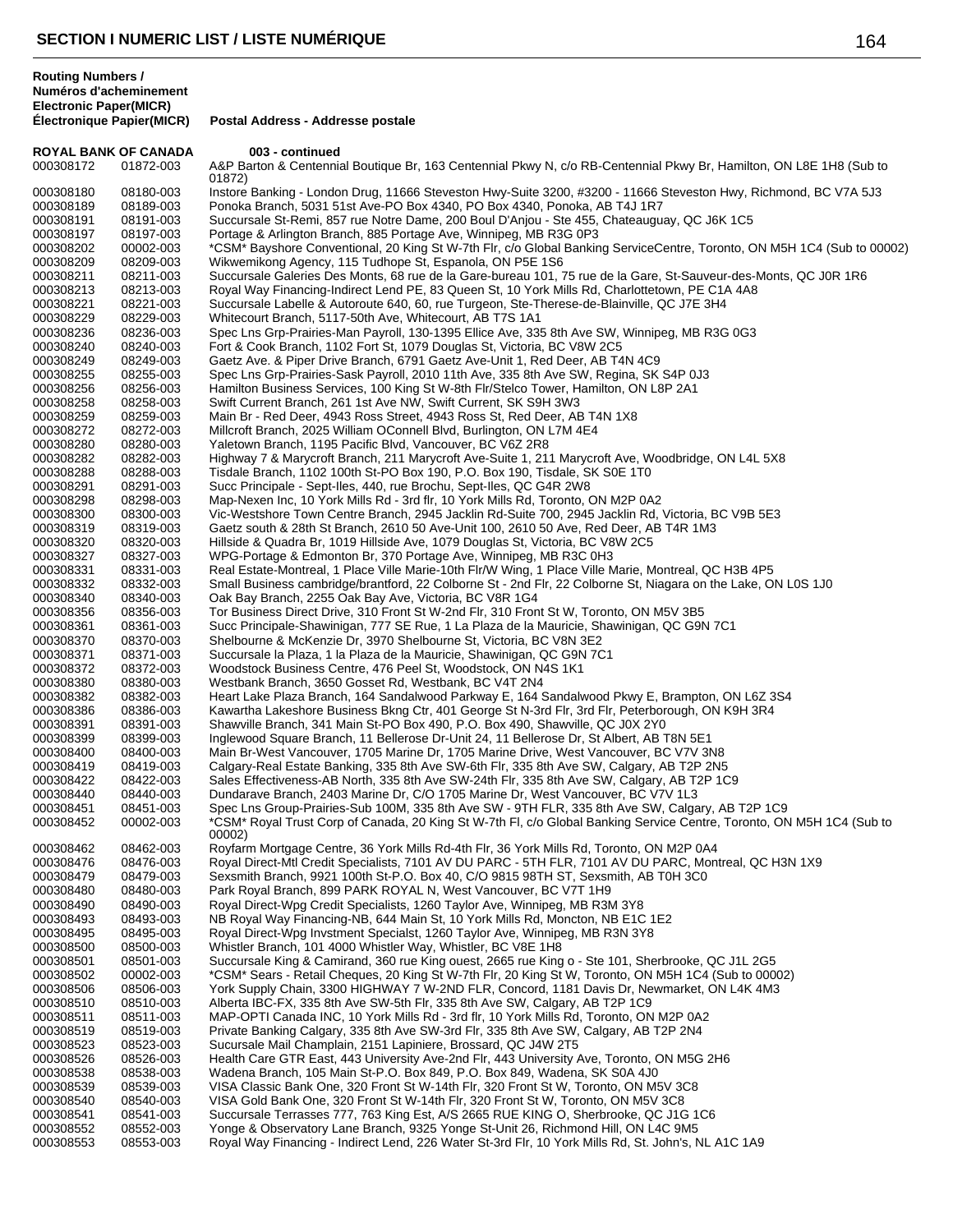**Routing Numbers / Numéros d'acheminement Electronic Paper(MICR)**

**ROYAL BANK OF CANADA 003 - continued**<br>000308559 08559-003 BB Cash Momt & Flectre 000308559 08559-003 BB Cash Mgmt & Electronic Bank Serv, 335 8th Ave SW-5th Flr, 180 Wellington St W, Calgary, AB T2P 1C9<br>000308561 08561-003 Succursale Carrefour de la Pointe, 12675, rue Sherbrooke Est - Local 34, 12675 r Succursale Carrefour de la Pointe, 12675, rue Sherbrooke Est - Local 34, 12675 rue Sherbrooke Est - Local 34, Pointe-aux-Trembles, QC H1A 3W7 000308562 08562-003 Fonthill Branch, 33-35 Hwy 20 E, Fonthill, ON L0S 1E0 000308565 08565-003 PSC-PLS Processing, 2985 Virtual Way-Suite 302, 2985 Virtual Way, Vancouver, BC V5M 4X7 000308567 08567-003 Roblin & Harstone Branch, 5128 Roblin Blvd, Winnipeg, MB R3R 0G9 08571-003 Succursale Les Promenades De Sorel, 450 boul Poliquin, 1950 Rene Gaultier, Varennes, QC J3X 1P5 000308577 08577-003 St Mary's & Riverbend Branch, 1550 St Mary Rd, 1550 St Mary's Rd, Winnipeg, MB R2M 5M9<br>000308580 08580-003 White Rock Branch, 1708 152 STREET, Surrey, BC V4A 4N4 000308580 08580-003 White Rock Branch, 1708 152 STREET, Surrey, BC V4A 4N4 000308582 08582-003 Private Banking Richmond Hill, 260 East Beaver Creek Rd-3rd Flr, 260 East Beaver Creek Rd, Richmond Hill, ON L4B 3M3 000308589 08589-003 Slave Lake Branch, 204 Main Street North-P.O. Box 660, P.O. Box 660, Slave Lake, AB T0G 2A0 000308592 00002-003 \*CSM\* Sears Credit Cheques, 325 Front St W-4th Flr, 325 Front St W, Toronto, ON M5V 2Y1 (Sub to 00002)<br>000308596 08596-003 Owen Sound-Central Comm, 908 2nd Ave E-Suite 300, Owen Sound, ON N4K 2H6 000308596 08596-003 Owen Sound-Central Comm, 908 2nd Ave E-Suite 300, Owen Sound, ON N4K 2H6 08610-003 Surrey-Ocean Park Branch, 1658 128 St-Unit 60, 1658 128 St, Surrey, BC V4A 3V3 000308627 08627-003 Spec Asst Mgmt NIE Moncton, 1845 Mountain Rd, Moncton, NB E1G 4R3<br>000308640 08640-003 Main Br-Williams Lake, 51 Fourth Ave N, Williams Lake, BC V2G 4S1 Main Br-Williams Lake, 51 Fourth Ave N, Williams Lake, BC V2G 4S1 000308641 08641-003 Succursale Thetford Mines, 129 rue Notre Dame O, Thetford-Mines, QC G6G 1J4<br>1900308649 08649-003 Atl-SLG (Special Loans Group) Projec, 339 Herring Cove Rd, Halifax, NS B3R 1V 08649-003 Atl-SLG (Special Loans Group) Projec, 339 Herring Cove Rd, Halifax, NS B3R 1V5 000308661 08661-003 Succursale Place Limbour, 2310 rue Saint-Louis, Gatineau, QC J8T 5L7 000308666 08666-003 Central Business Centre, 33 Downie St, Stratford, ON N5A 1W6<br>000308676 08676-003 Guelph Agriculture, 74 Wyndham St N-2nd Flr, 74 Wyndham St I Guelph Agriculture, 74 Wyndham St N-2nd Flr, 74 Wyndham St N, Brantford, ON N1H 4E6 000308680 08680-003 Fraser Glen Pers Fin Serv Ctre, 16825 104th Ave, C/O Guildford Br, Surrey, BC V4N 1R9<br>000308698 08698-003 Watrous Branch, 202 Main St-PO Box 490, 202 Main St, Watrous, SK S0K 4T0 000308698 08698-003 Watrous Branch, 202 Main St-PO Box 490, 202 Main St, Watrous, SK S0K 4T0<br>000308699 08699-003 Spirit River Branch, 4601 50 St-P.O. Box 10, P.O. Box 10, Spirit River, AB T0H 08699-003 Spirit River Branch, 4601 50 St-P.O. Box 10, P.O. Box 10, Spirit River, AB T0H 3G0 000308700 08700-003 Van-BC RVP Mtg Reps, 1055 W Georgia St - 35th Flr, 1055 W Georgia St, Vancouver, BC V6E 3S5<br>000308711 08711-003 Succ Principale - Trois-Rivieres, 295 rue des Forges, 3105 Boul des Recollets, Trois-Rivie 08711-003 Succ Principale - Trois-Rivieres, 295 rue des Forges, 3105 Boul des Recollets, Trois-Rivieres, QC G9A 6M1 000308719 08719-003 Spruce Grove Branch, 4 McLeod Ave, Spruce Grove, AB T7X 4B8 000308720 08720-003 Lake Cowichan Branch, 75 Cowichan Lake Rd-PO Box 700, P.O. Box 700, Lake Cowichan, BC V0R 2G0 000308730 08730-003 Van-BC SLS Effectiveness & Cust Care, 1055 W Georgia St-35th Flr, 1055 W Georgia St, Vancouver, BC V6E 3S5 000308741 08741-003 Ho-Special Deposit Services, 1 Place Ville Marie-7th Flr/S Wing, Montreal, QC H3C 3A9 000308742 08742-003 Miss On-Prvte Bkg Mississauga, 4 Robert Speck Parkway-Suite 1040, 4 Robert Speck Parkway, Mississauga, ON L4Z 1S1 000308743 08743-003 Atl Bus Bkg Marketing & Sales, 1871 Hollis St-Suite 900, 180 Wellington St W, Toronto, ON B3J 0C3 000308755 08755-003 Rochdale Crossing Branch, 5853 Rochdale Blvd, Regina, SK S4X 2P9 000308762 08762-003 SB Halton South, 3405 Harvester Rd - 2nd Flr, 3405 Harvester Rd, Burlington, ON L7N 3N1<br>000308771 08771-003 Succursale St-Pascal, 506 rue Tache, 72 rue du Palais de Justice, Montmagny, QC G5V 1P Succursale St-Pascal, 506 rue Tache, 72 rue du Palais de Justice, Montmagny, QC G5V 1P5 000308781 08781-003 Succ. Laviolette & des Recollets, 740,Boul des Recollets, 3105 Boul des Recollets, Trois-Rivieres, QC G9A 6M1 000308791 08791-003 Real Estate Markets - Construction, 20 King St W - 2nd Flr, 3405 Harvester Rd, Burlington, ON L7N 3N1<br>000308799 08799-003 Private Banking Edmonton, 10111 104 AVE NW-SUITE 2400, Edmonton, AB T5J 0J4 08799-003 Private Banking Edmonton, 10111 104 AVE NW-SUITE 2400, Edmonton, AB T5J 0J4 000308801 08801-003 Succursale 8500, Boulevard Langelier, 8500 Boul Langelier, 8689 Boul Viau, Saint-Leonard, QC H1R 2T9 08802-003 Hwy 10 & Milverton Drive Branch, 25 Milverton Dr, Mississauga, ON L5R 3G2 000308808 05288-003 Wawota Branch, c/o Moosomin Branch, PO Box 130, Moosomin, SK S0G 3N0 (Sub to 05288) 000308811 08811-003 Succursale les Rivieres, 4125, boulevard des Forges, Trois-Rivieres, QC G8Y 1W1<br>000308812 08812-003 Hwy 2 & Whites Road Branch, 705 Kingston Rd-Unit 15, c/o Hwy 2 & Liverpool Br, 08812-003 Hwy 2 & Whites Road Branch, 705 Kingston Rd-Unit 15, c/o Hwy 2 & Liverpool Br, Pickering, ON L1V 6K3 000308820 08820-003 IRP OKANAGAN/KOOTENAYS, 1055 W Georgia St-35th Flr, 1055 W Georgia St, Vancouver, BC V6E 3S5 000308829 08829-003 Calgary Comml, 335 8th Ave SW, PO Box 2534, Calgary, AB T2P 2N5 08839-003 Ottawa Real Estate Markets, 90 Sparks St-2nd Flr, 90 Sparks St, Ottawa, ON K1P 5T6 000308842 08842-003 Tecumseh & Manning Branch, 13281 Tecumseh Rd E, Tecumseh, ON N8N 3T4<br>000308851 08851-003 Succursale Val-DOr QC, 689 3e Avenue, Val-d'Or, QC J9P 1S7 08851-003 Succursale Val-DOr QC, 689 3e Avenue, Val-d'Or, QC J9P 1S7 000308857 08857-003 Tor PS - Indirect Lending, 20 York Mills Rd-3rd Flr, 20 York Mills Rd, Toronto, ON M2P 2E5 000308859 08859-003 Alberta Interest Stabilization Prog, 335 8th Ave SW-24th Flr, PO Box 2534, Calgary, AB T2P 1C9 000308861 08861-003 Anjou QC-CFS Franchises, 7151 Jean-Talon St E-8th Flr, 7151 Jean-Talon St E, Montreal, QC H1M 3N8 000308872 08872-003 Map-Suncor Energy Inc, 10 York Mills Rd - 3rd flr, 10 York Mills Rd, Toronto, ON M2P 0A2<br>000308906 08906-003 Commercial Mortgages - Retail Metro, 10 York Mills Rd-3rd Flr, 10 York Mills Rd, Toronto, 08906-003 Commercial Mortgages - Retail Metro, 10 York Mills Rd-3rd Flr, 10 York Mills Rd, Toronto, ON M2P 0A2 000308918 08918-003 Weyburn Branch, 220 Souris Ave, Weyburn, SK S4H 2J8 000308919 08919-003 Stettler Branch, 4920 51st St-P.O. Box 999, P.O. Box 999, Stettler, AB T0C 2L0 000308921 08921-003 Succursale Valleyfield, 169, rue Victoria, Valleyfield, QC J6T 1A5<br>000308932 08932-003 Hwy 10 & County Court Branch, 209 County Court Blvd, Brampto Hwy 10 & County Court Branch, 209 County Court Blvd, Brampton, ON L6W 4P5 000308942 08942-003 Private Banking RBC Plaza, 200 Bay St-10th Flr/S TWR, Toronto, ON M5H 1C4 000308943 08943-003 Metro/Ont Mortgage Operations Ctr #4, 10 York Mills Rd-3rd Flr, 10 York Mills Rd, Toronto, ON M2P 0A2<br>000308956 08956-003 Real Estate Mkts - Hospitality, 20 King St W - 2nd Flr, 3405 Harvester Rd, Burli Real Estate Mkts - Hospitality, 20 King St W - 2nd Flr, 3405 Harvester Rd, Burlington, ON M5H 1C4 000308962 08962-003 Orillia BR (Business Accounts), 3205 Monarch Drive, Orillia, ON L3V 7Z4 08963-003 NL VP & Sales Manager, 226 Water Street, PO Box 1330, St. John's, NL A1C 1A9 000308966 08966-003 Ontario Commercial Real Estate, 200 Bay St-19th Flr/S Twr, Toronto, ON M5J 2J5 000308971 08971-003 Nuns' Island Branch, Le Village 40 Place du Commerce, Verdun, QC H3E 1J6<br>000308982 08982-003 Glen Abbey Br, 220 North Service Rd W, Oakville, ON L6M 2Y3 08982-003 Glen Abbey Br, 220 North Service Rd W, Oakville, ON L6M 2Y3 000308991 08991-003 Succursale Varennes, 1950 Rene Gaultier, Varennes, QC J3X 1P5 000309003 09003-003 Paradise Branch, 1314 Topsail Rd, Paradise, NL A1L 1N9 000309004 09004-003 Real Estate Mkts-Stand Alone-Comm Mt, 20 King St W 2nd Flr, 2nd Flr - 20 King St W, Toronto, ON M5H 1C4 000309005 09005-003 Central CC Caps Processing, 10 York Mills Rd-4th Flr, 10 York Mills Rd, Toronto, ON M2P 0A2

### 000309007 09007-003 Mtl Eastern CC Caps Processing, 7101 AV DU PARC-4TH FLR, 7101 AV DU PARC, Westmount, QC H3N 3X9 000309008 09008-003 WCC Caps Processing, 2985 Virtual Way-Suite 302, 2985 Virtual Way, Vancouver, BC V5M 4X7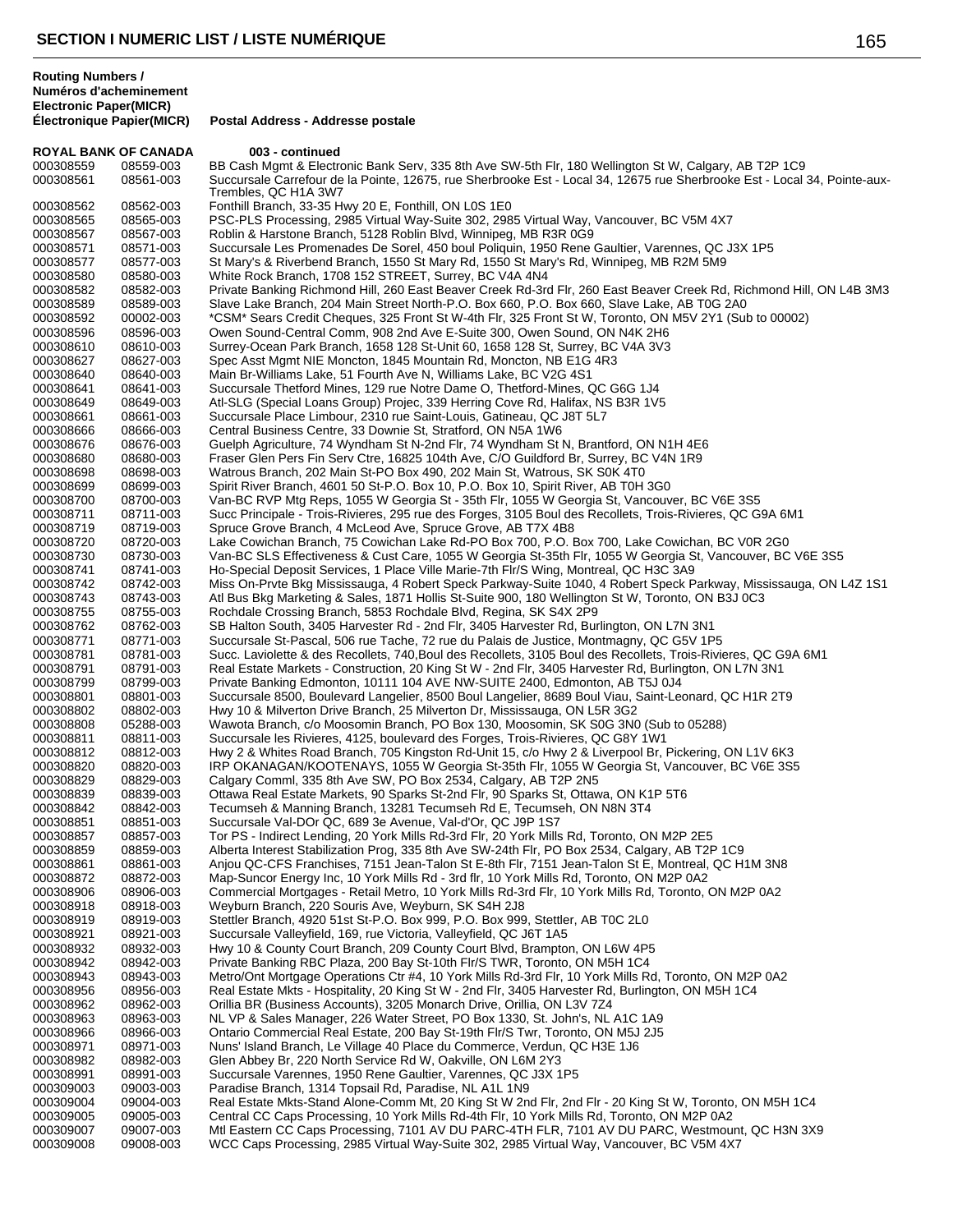| <b>ROYAL BANK OF CANADA</b> |                        | 003 - continued                                                                                                                                         |
|-----------------------------|------------------------|---------------------------------------------------------------------------------------------------------------------------------------------------------|
| 000309012                   | 09012-003              | Ont-PC Visa Processing, 320 Front St-14th Flr, Toronto, ON M5V 3C8                                                                                      |
| 000309014                   | 09014-003              | PEI Business Loans, 1 Place Ville Marie, 630 Rene Levesque Blvd W, Charlottetown, PE C1A 4A8                                                            |
| 000309027                   | 09027-003              | Real Estate Markets-Special Loans, 20 King St W 2nd Flr, 2nd Flr - 20 King St W, Toronto, ON M5H 1C4                                                    |
| 000309028                   | 09028-003              | Wilkie Branch, C/O 1101 101 St, P.O. Box 70, Wilkie, SK S0K 4W0                                                                                         |
| 000309029                   | 09029-003              | Ranch Market Shopping Centre Branch, 100 Ranch Market-Unit 121, 100 Ranch Market, Strathmore, AB T1P 0A8                                                |
| 000309037                   | 09037-003              | Waterloo-Erb & IRA Needles, 652 Erb St W-Unit B13, 652 Erb St W, Waterloo, ON N2T 2Z7                                                                   |
| 000309044                   | 09044-003              | PEI MRep Sales Manager, 83 Queen St, 5161 George St, Charlottetown, PE C1A 4A8                                                                          |
| 000309046                   | 00002-003              | *CSM* Workers Compensation Board, 20 King St W-7th Flr, 20 King St W, Toronto, ON M5H 1C4 (Sub to 00002)                                                |
| 000309047                   | 09047-003              | London-Wonderland & Southdale Br, 3089 Wonderland Rd S-Unit B, 3089 Wonderland Rd S, London, ON N6L 1R4                                                 |
| 000309049                   | 09049-003              | Tor Map-Aon, 10 York Mills Rd - 3rd flr, 10 York Mills Rd, Toronto, ON M2P 0A2                                                                          |
| 000309057                   | 09057-003              | OTT-Carlingwood Shopping Centre Br, 2121 Carling Ave, Ottawa, ON K2A 1H2                                                                                |
| 000309059                   | 09059-003              | Calgary CSC Clearing, 1313 10th Ave SW, Calgary, AB T3C 3P9                                                                                             |
| 000309063                   | 09063-003              | NF MRep Sales Manager, 226 Water St (Main Br), 1871 Hollis St, St John's, NL A1C 1A9                                                                    |
| 000309067                   | 09067-003              | Humbertown Ctr Br, 270 The Kingsway, Etobicoke, ON M9A 3T7                                                                                              |
| 000309069                   | 09069-003              | Tor Student Loan Centre, 88 Queens Quay West-17th Flr, PO Box 4700 Station D, Toronto, ON M5J 0B6                                                       |
| 000309071                   | 09071-003              | Verdun & Woodland Br, 5437 Ave Verdun, 4370 rue Wellington, Verdun, QC H4G 1W4                                                                          |
| 000309072                   | 09072-003              | *CSM* Co-operators General Ins Co #1, 74 Wyndham St N, c/o RB Main Br Guelph, Guelph, ON N1H 4E6                                                        |
| 000309077                   | 09077-003              | Oshawa-Laval & Stevenson Br, 550 Laval Dr-Unit 100, 550 Laval Dr, Oshawa, ON L1J 0B5                                                                    |
| 000309080                   | 09080-003              | Van-Western Canada Student Loan SC, 1055 W Georgia St - 34th Flr, PO Box 4700, Vancouver, BC V6E 3S5                                                    |
| 000309082                   | 09082-003              | Martindale & Erion Branch, 211 Martindale Rd, St Catharines, ON L2S 3V7                                                                                 |
| 000309083<br>000309099      | 09083-003              | Halifax Commercial Financial Serv, 1871 Hollis St-Suite 700, 1871 Hollis St, Halifax, NS B3J 0C3                                                        |
| 000309103                   | 09099-003              | Bonavista Br, 755 Lake Bonavista Dr SE, C/O 1221 Canyon Meadows DR SE, Calgary, AB T2J 0N3                                                              |
|                             | 09103-003              | Corner Brook Br, 66 West St, Corner Brook, NL A2H 2Z3                                                                                                   |
| 000309105                   | 09105-003              | WCSLSC-Admin, 5104 Donnelley Cr, 180 Wellington St W, Regina, SK S4X 4C9                                                                                |
| 000309107                   | 09107-003              | Sargent & Sherbrook Branch, 588 Sargent Ave, Winnipeg, MB R3E 0A1                                                                                       |
| 000309132                   | 09132-003              | Belleville Commercial, 246 North Front St, Belleville, ON K8P 3C2<br>Windthorst SK BR, 133 Railway Ave-P.O. Box 10, P.O. Box 10, Windthorst, SK S0G 5G0 |
| 000309138<br>000309142      | 09138-003<br>09142-003 | Tor-Map-Can Bank-RBC, 10 York Mills Rd - 3rd flr, 10 York Mills Rd, Toronto, ON M2P 0A2                                                                 |
| 000309150                   | 09150-003              | Van - *CSM* ICBC, 1055 W Georgia St-6th Flr, c/o Global Bkg Service Ctr, Vancouver, BC V5E 3S5                                                          |
| 000309151                   | 09151-003              | Succursale Wellington & Rielle, 4370, rue Wellington, Verdun, QC H4G 1W4                                                                                |
| 000309153                   | 09153-003              | Gander Branch, 78 Elizabeth Dr, Gander, NL A1V 1J8                                                                                                      |
| 000309162                   | 09162-003              | *CSM* Co-operators General Ins Co #2, 74 Wyndham St N, c/o RB Main Br Guelph, Guelph, ON N1H 4E6                                                        |
| 000309163                   | 09163-003              | CTRL NS-Truro Small Business Markets, 940 Prince St, Truro, NS B2N 5E4                                                                                  |
| 000309171                   | 09171-003              | Special Foreign Exchange, 1025 W Georgia St, Vancouver, BC V6E 3N9                                                                                      |
| 000309173                   | 09173-003              | Central NS-Small Business, 1022 Cole Harbour Rd, Dartmouth, NS B2V 1E7                                                                                  |
| 000309179                   | 09179-003              | Taber Branch, 4818 - 53rd Ave, 4818 53rd St, Taber, AB T1G 1W4                                                                                          |
| 000309181                   | 09181-003              | Succursale Victoriaville, 118, rue Notre-Dame est, Victoriaville, QC G6P 3Z6                                                                            |
| 000309183                   | 09183-003              | Atlantic Corporate Banking Default, 1871 Hollis St-Suite 900, 1871 Hollis St, Halifax, NS B3J 0C3                                                       |
| 000309191                   | 09191-003              | Succursale Place Notre-Dame, 1875, rue Notre-Dame, L'Ancienne-Lorette, QC G2E 4K1                                                                       |
| 000309202                   | 09202-003              | *CSM* Prucan Prudential of ENG P&C, 32 Duke St W, P.O. Box 2097-Postal Station B, Kitchener, ON N2H 3W4                                                 |
| 000309203                   | 09203-003              | Grand Falls Windsor Br, 19 Cromer Ave-Exploits Valley Mall, Exploits Valley Mall, Grand Falls-Windsor, NL A2A 2K5                                       |
| 000309207                   | 09207-003              | Win Regional Operations, 220 Portage Ave-16th Flr, 3297 Portage Ave, Winnipeg, MB R3C 0A5                                                               |
| 000309211                   | 09211-003              | Ontario IBC-FX, 180 Wellington St W-5th Flr, 180 Wellington St W, Toronto, ON M5J 1J1                                                                   |
| 000309212                   | 09212-003              | *CSM* Co-operators General Ins Co #3, 74 Wyndman St N, c/o RB Main BR Guelph, Guelph, ON N1H 4E6                                                        |
| 000309213                   | 09213-003              | Map-Xstrata Zinc, 10 York Mills Rd - 3rd flr, 10 York Mills Rd, Toronto, ON M2P 0A2                                                                     |
| 000309219                   | 09219-003              | Coventry Hills Shopping Centre, 130 Country Village Rd NE-Unit 100, 130 Country Village Rd NE, Calgary, AB T2P 1C9                                      |
| 000309229                   | 09229-003              | HFX NS-NAS AUTO FINANCE ATL, 1871 Hollis St-Suite 700, 1871 Hollis St, Halifax, NS B3J 0C3                                                              |
| 000309231                   | 09231-003              | SUCCURSALE CARRE WESTMOUNT, 1 CARRE WESTMOUNT, Westmount, QC H3Z 2P9                                                                                    |
| 000309233                   | 09233-003              | SB NLL 2, 226 Water Street, 226 Water St, St. John's, NL A1C 5N5                                                                                        |
| 000309240                   | 09240-003              | Business Banking-Payments (Van), 1055 W Georgia St - 35th Flr, 180 Wellington St W, Vancouver, BC V6E 3S5                                               |
| 000309242                   | 09242-003              | Hwy2 & Rylander Branch, 75 Rylander Blvd, Scarborough, ON M1B 5M5                                                                                       |
| 000309243                   | 09243-003              | Mount Pearl Branch, 45 Commonwealth Ave, Mount Pearl, NL A1N 1W7                                                                                        |
| 000309248                   | 09248-003              | Yorkton Branch, 78 Broadway St E, Yorkton, SK S3N 0K9                                                                                                   |
| 000309249                   | 09249-003              | Three Hills Branch, 501 Main St-Box 430, PO Box 430, Three Hills, AB T0M 2A0                                                                            |
| 000309251                   | 09251-003              | Auteuil Branch, 4680 des Laurentides Blvd, c/o Vimont Br, Laval, QC H7K 2J4                                                                             |
| 000309253                   | 09253-003              | Hearts Content Branch, 236 Main Rd-Unit 230-PO Box 39, PO Box 39, Hearts Content, NL A0B 1Z0                                                            |
| 000309273                   | 09273-003              | Whitefish Agency, Whitefish Lake Band 128-Band Office, Goodfish Lake, AB T0A 1R0                                                                        |
| 000309277                   | 09277-003              | Woodroffe & Stranherd Br (Barrhaven), 3131 Strandherd Dr, Nepean, ON K2J 5N1                                                                            |
| 000309284                   | 09284-003              | Western NB VP & Sales Manager, 504 Queen St, PO Box 1420, Fredericton, NB E3B 1B9                                                                       |
| 000309302                   | 09302-003              | *CSM* Co-operators General Ins Co #4, 74 Wyndham St N, c/o RB Main BR Guelph, Guelph, ON N1H 4E6                                                        |
| 000309303                   | 09303-003              | Holyrood Branch, 396 Conception Bay Hwy-PO Box 59, PO Box 59, Holyrood, NL A0A 2R0                                                                      |
| 000309311                   | 09311-003              | Sherbrooke & Victoria Branch, 4849 Sherbrooke St W, Westmount, QC H3Z 1G6                                                                               |
| 000309312                   | 09312-003              | Serv Fin Commerciaux Joliette, 375 boul Manseau, Joliette, QC J6E 3C9                                                                                   |
| 000309314                   | 09314-003              | Eastern NB & PEI Sales Manager, 231 CHAMPLAIN ST SUITE 200, 231 CHAMPLAIN ST, Dieppe, NB E1A 1N9                                                        |
| 000309326                   | 09326-003              | Guelph Commercial, 74 Wyndham St N-2nd Flr, 74 Wyndham St N, Guelph, ON N1H 4E6                                                                         |
| 000309344                   | 09344-003              | New Brunswick Business Loans, 1 Place Ville Marie, 630 Rene Levesque Blvd W, Fredericton, NB E3B 1B9                                                    |
| 000309353                   | 09353-003              | Conception Bay South Branch, 91 Conception Bay South Hwy, Conception Bay South, NL A1W 3A3                                                              |
| 000309359                   | 09359-003              | MARKET ON SOUTHBANK BRANCH, 100 SOUTHBANK BLVD-UNIT 300, 100 SOUTHBANK BLVD, Okotoks, AB T1S 0L3                                                        |
| 000309377                   | 09377-003<br>09387-003 | Personal Financial Services, 220 Portage Ave-14th Floor, PO Box 923, Winnipeg, MB R3C 2T5                                                               |
| 000309387<br>000309389      | 09389-003              | WPG GRM COMM MKTS-PRAIRIES-MB, 220 Portage Ave-9th Flr, 220 Portage Ave, Winnipeg, MB R3C 2T5<br>Wainwright Branch, 401 10 St, Wainwright, AB T9W 1N9   |
|                             |                        |                                                                                                                                                         |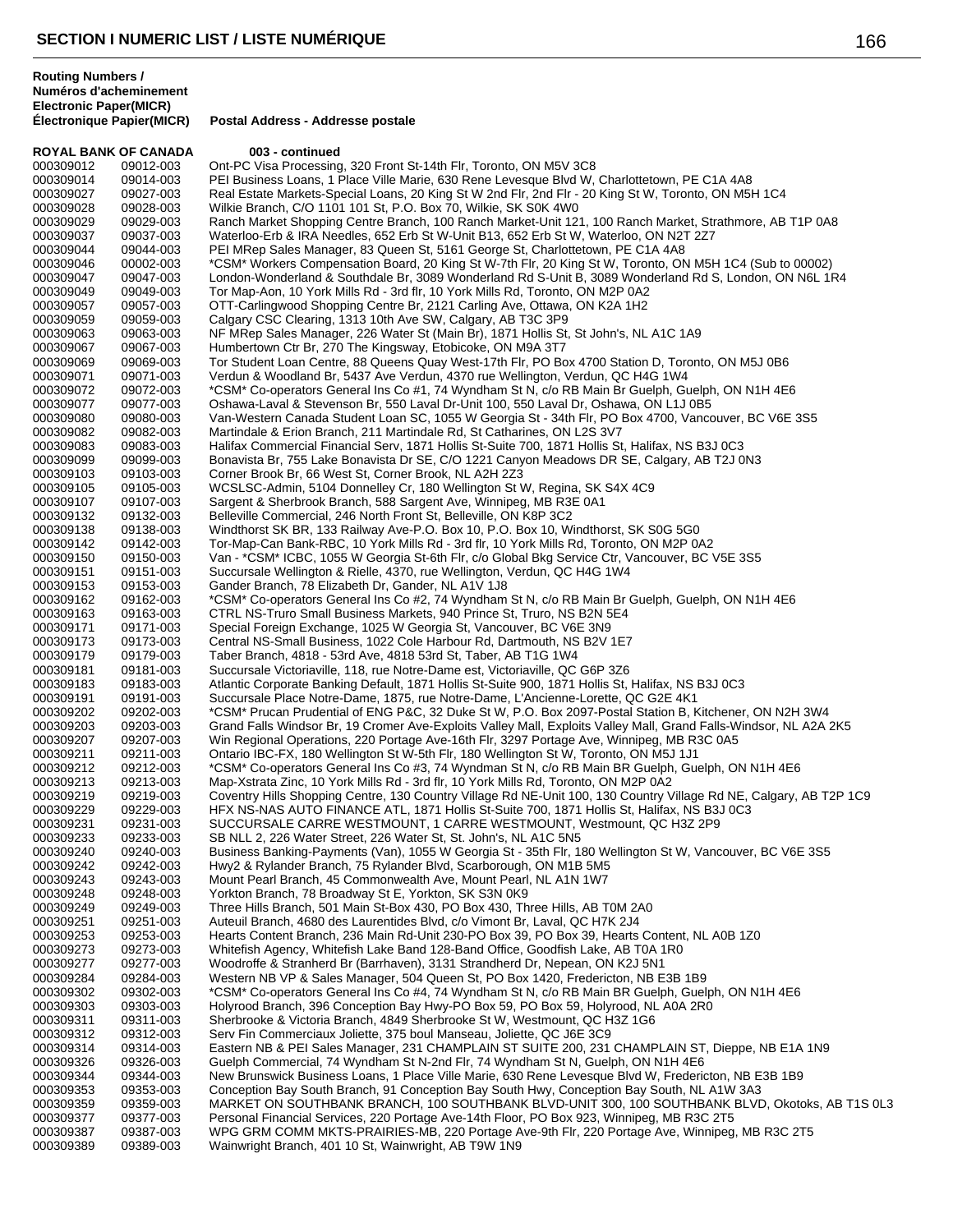| <b>ROYAL BANK OF CANADA</b> |                        | 003 - continued                                                                                                                                                                                                            |
|-----------------------------|------------------------|----------------------------------------------------------------------------------------------------------------------------------------------------------------------------------------------------------------------------|
| 000309393                   | 09393-003              | Atlantic Commercial Banking Support, 1871 Hollis St-Suite 900, 1871 Hollis St, Halifax, NS B3J 0C3                                                                                                                         |
| 000309399                   | 09399-003              | Westlock Branch, 10427-100th Ave, Westlock, AB T7P 2J2                                                                                                                                                                     |
| 000309400                   | 09400-003              | Tor-BC Mortgage Centre-Van, 10 York Mills Rd-3rd Flr, 10 York Mills Rd, Toronto, ON M2P 0A2                                                                                                                                |
| 000309402                   | 00002-003              | *CSM*Bayshore Trust Co MBS Portfolio, 20 King St W-7th Flr, 20 King St W, Toronto, ON M5H 1C4 (Sub to 00002)                                                                                                               |
| 000309403<br>000309404      | 09403-003<br>09404-003 | Placentia Branch, 61 Blockhouse Rd-PO Box 70, PO Box 70, Placentia, NL A0B 2Y0                                                                                                                                             |
| 000309409                   | 09409-003              | Western NB MTG Spec Sales Mng Exp, 504 Queen St, 1871 Hollis St, Fredericton, NB E3B 5G1<br>Hwy 11 & Big Bay Point Rd Br, 649 Yonge St, Barrie, ON L4N 4E7                                                                 |
| 000309422                   | 00002-003              | *CSM* Royal Insurance Co of Canada, 20 King St W-7th Flr, 20 King St W, Toronto, ON M5H 1C4 (Sub to 00002)                                                                                                                 |
| 000309432                   | 00002-003              | *CSM* Royal Insurance Co. (Western), 20 King St W-7th Flr, 20 King St W, Toronto, ON M5H 1C4 (Sub to 00002)                                                                                                                |
| 000309442                   | 09442-003              | Toronto East Business Serv, 2 Bloor St E - 2nd Flr, 2 Bloor St E, Toronto, ON M4W 1A8                                                                                                                                      |
| 000309443                   | 09443-003              | Metro Halifax Sales Manager, 1597 Bedford Hwy, Bedford, 1597 Bedford Highway, Halifax, NS B4A 1E7                                                                                                                          |
| 000309453                   | 09453-003              | Main Br - St Johns NL, 226 Water St, St. John's, NL A1C 5N5                                                                                                                                                                |
| 000309459                   | 09459-003              | Wetaskiwin Branch, 4916-50th Ave, 4916 50th Ave, Wetaskiwin, AB T9A 3P8                                                                                                                                                    |
| 000309473                   | 09473-003              | Cape Breton&Eastern NS Sales Manager, 404 Charlotte St, Sydney, NS B1P 1E2                                                                                                                                                 |
| 000309483                   | 09483-003              | HFX-Atlantic MS Sales Support, 1871 Hollis St-Suite 700, 1871 Hollis St, Halifax, NS B3J 0C3                                                                                                                               |
| 000309492                   | 09492-003              | MAP-Quaker Tropicana/Gatorade Can In, 10 York Mills Rd - 3rd flr, 10 York Mills Rd, Toronto, ON M2P 0A2                                                                                                                    |
| 000309503                   | 09503-003              | Elizabeth Ave Br, 65 Elizabeth Ave, St. John's, NL A1A 1W8                                                                                                                                                                 |
| 000309504                   | 09504-003              | RT-WMS Trust/EFT Admin, 77 King St W - 9th Flr, 1 PVM-5th Flr/N Wing, Toronto, ON M5W 1P9                                                                                                                                  |
| 000309533                   | 09533-003              | Logy Bay Rd Br, 28 Logy Bay Rd, 65 Elizabeth Ave, St. John's, NL A1A 1W9                                                                                                                                                   |
| 000309538                   | 09538-003              | Saskatchewan CSC, 2002 11th Ave-Lower Level, 2002 11th Ave, Regina, SK S4P 0J3                                                                                                                                             |
| 000309550                   | 09550-003              | Cal-BC Comm Mtg-RB Corp, 102 8th Ave SW, 180 Wellington St W, Calgary, AB T2P 1B3                                                                                                                                          |
| 000309553                   | 09553-003              | Freshwater & Le Marchant Br, 10 Freshwater Rd, c/o 337 Freshwater Rd, St. John's, NL A1B 3N9                                                                                                                               |
| 000309557                   | 09557-003              | Manitoba CSC Clearing, 195 Fort St, P.O. Box 1409, Winnipeg, MB R3C 2Z1                                                                                                                                                    |
| 000309563<br>000309573      | 09563-003              | Torbay Branch, 1296 Torbay Rd-PO Box 1130, PO Box 1130, Torbay, NL A1K 1K5                                                                                                                                                 |
| 000309580                   | 09573-003<br>09580-003 | Freshwater & Crosbie Br, 337 Freshwater Rd-PO Box 8277 Stn A, PO Box 8277 Postal Station A, St. John's, NL A1B 3N4<br>Mortgage Ctr-BC Hydro Employees, 2985 Virtual Way-Suite 302, 2985 Virtual Way, Vancouver, BC V5M 4X7 |
| 000309587                   | 09587-003              | Western Canada Student Loan Service, 220 Portage Ave, PO Box 4700, Winnipeg, MB R3C 3A6                                                                                                                                    |
| 000309591                   | 09591-003              | Tor HO TB-Client Srv Ctr, 180 Wellington St W-5th Flr, 180 Wellington St W, Toronto, ON M5J 1J1                                                                                                                            |
| 000309593                   | 09593-003              | ATL External Sales Force-IRPS, 5161 George St-Main Flr, 5161 George St, Halifax, NS B3J 1M7                                                                                                                                |
| 000309594                   | 09594-003              | RT Comm Mtgs-Business Service Centre, 102 8th Ave SW, 180 Wellington St W, Calgary, AB T2P 1B3                                                                                                                             |
| 000309603                   | 09603-003              | Topsail Rd Br, 664 Topsail Rd, P.O. Box 40, St. John's, NL A1N 2C1                                                                                                                                                         |
| 000309604                   | 09604-003              | Que Rt-Ops Commercial Mortgages, 7101 AV DU PARC-5TH FLR, 7101 AV DU PARC, Montreal, QC H3N 1X9                                                                                                                            |
| 000309614                   | 09614-003              | Rt-Ops Commercial Mortgages, 10 York Mills Rd-3rd Flr, 10 York Mills Rd, Toronto, ON M2P 0A2                                                                                                                               |
| 000309617                   | 09617-003              | Man Ops - Morning Clearing, 195 Fort St, Winnipeg, MB R3C 3A1                                                                                                                                                              |
| 000309620                   | 09620-003              | International Financial Business Ctr, 1055 W Georgia St-6th Flr, PO Box 11141, Vancouver, BC V6E 3S5                                                                                                                       |
| 000309630                   | 09630-003              | VAN BC-MAP UBC, 1055 W Georgia St-35th Flr, 10 York Mills Rd-3rd Flr, Vancouver, BC V6H 3S5                                                                                                                                |
| 000309653<br>000309671      | 09653-003<br>09671-003 | West End Br, 434 Water St W, 226 Water St, St. John's, NL A1C 1A9<br>Multi Special Loans Grp-Montreal, 20 King St W - 9th Flr, 9th Flr - S Twr, Toronto, ON M5H 1C4                                                        |
| 000309687                   | 09687-003              | IRP VANCOUVER DOWNTOWN, 1055 W Georgia St-35th Flr, 1055 W Georgia St, Vancouver, BC V6E 3S5                                                                                                                               |
| 000309692                   | 09692-003              | Map-RBC Exec Air Pilots, 10 York Mills Rd - 3rd flr, 10 York Mills Rd, Toronto, ON M2P 0A2                                                                                                                                 |
| 000309697                   | 09697-003              | Mtl-RVP IRP, 1 Place Ville Marie-12th Flr/W Wing, 1 Place Ville Marie, Montreal, QC H3B 4P5                                                                                                                                |
| 000309702                   | 09702-003              | Tor-Map-RBC Dexia, 10 York Mills Rd - 3rd flr, 10 York Mills Rd, Toronto, ON M2P 0A2                                                                                                                                       |
| 000309703                   | 09703-003              | Stephenville Branch, 73 Main St, Stephenville, NL A2N 1H9                                                                                                                                                                  |
| 000309736                   | 09736-003              | Tor-Commercial Mortgages-Retail, 10 York Mills Rd-3rd Flr, 10 York Mills Rd, Toronto, ON M2P 0A2                                                                                                                           |
| 000309751                   | 09751-003              | Goose Airport Branch, Goose Airport PO Box 159 Stn A, PO Box 880 Station B, Happy Valley - Goose Bay, NL A0P 1E0                                                                                                           |
| 000309752                   | 09752-003              | *CSM*Co-operators General Ins Comp-5, 74 Wyndman St N, c/o RB Main BR Guelph, Guelph, ON N1H 4E6                                                                                                                           |
| 000309753                   | 09753-003              | Trinity Branch, 17 West St-PO Box 9, P.O. Box 9, Trinity, NL A0C 2S0                                                                                                                                                       |
| 000309762                   | 09762-003              | Tor-Map-Can Bank-Can (RBC Ins), 10 York Mills Rd - 3rd flr, 10 York Mills Rd, Toronto, ON M2P 0A2                                                                                                                          |
| 000309782<br>000309793      | 09782-003              | *CSM* Co-operators Gen Ins Comp #6, 74 Wyndham St N, c/o RB Main BR Guelph, Guelph, ON N1H 4E6                                                                                                                             |
| 000309800                   | 09793-003<br>09800-003 | Client Liaison Centre, 434 Water St W, PO Box 1316, St. John's, NL A1C 1E2<br>Van-Sundry Item Coll Ctr-Bus Banking, 100 4th Ave E, PO Box 9590, Vancouver, BC V5T 1G2                                                      |
| 000309801                   | 09801-003              | Happy Valley Br, 36 Grenfell St-Box 880-Stn B, Box 880-Station B, Happy Valley - Goose Bay, NL A0P 1E0                                                                                                                     |
| 000309819                   | 09819-003              | Calgary CSC Centralized PTB, 1313 10th Ave SW, PO Bag Service 2650, Calgary, AB T3C 3P9                                                                                                                                    |
| 000309820                   | 09820-003              | Homeowner Protection Loan-c/o 8565, 2985 Virtual Way-Suite 302, 2985 Virtual Way, Vancouver, BC V5M 4X7                                                                                                                    |
| 000309830                   | 09830-003              | First Nations Housing Loans C/09500, 1055 W Georgia St-36th Flr, Vancouver, BC V6E 3S5                                                                                                                                     |
| 000309837                   | 09837-003              | Whitby-Thickson & Victoria Br, 1761 Victoria St E, Whitby, ON L1N 9W4                                                                                                                                                      |
| 000309847                   | 09847-003              | Harmony Rd & Taunton Rd Br, 800 Taunton Rd E, Oshawa, ON L1H 7K5                                                                                                                                                           |
| 000309851                   | 09851-003              | Igaluit Branch, Igluvut Building #922-PO Box 190, PO Box 190, Igaluit, NU X0A 0H0                                                                                                                                          |
| 000309857                   | 09857-003              | Westridge Branch, 3205 Monarch Dr, Orillia, ON L3V 7Z4                                                                                                                                                                     |
| 000309859                   | 09859-003<br>09870-003 | Hay River Branch, 77A Woodland Dr, Hay River, NT X0E 1G1                                                                                                                                                                   |
| 000309870<br>000309872      | 09872-003              | Alloy Dr Branch, 1159 Alloy Dr-Suite 100, 1159 Alloy Dr, Thunder Bay, ON P7B 6M8<br>Foreign Student Banking-Royal Centre, 1025 W Georgia St, Vancouver, BC V6E 3S5                                                         |
| 000309873                   | 09873-003              | BB-Sales & Service Group-Saskatoon, 154 1st Ave S, Saskatoon, SK S7K 1K2                                                                                                                                                   |
| 000309874                   | 09874-003              | MSNO Sales Support & Public Sector, 950 Victoria Ave E, Regina, SK S4N 7A9                                                                                                                                                 |
| 000309875                   | 09875-003              | Alberta South Commercial Markets, 614 4th Ave S, Lethbridge, AB T1J 0N7                                                                                                                                                    |
| 000309878                   | 09878-003              | Calgary Corridor Commercial Markets, 580 3rd St SE, Medicine Hat, AB T1A 0H3                                                                                                                                               |
| 000309879                   | 09879-003              | Yellowknife Branch, 1-4920-52nd St, Yellowknife, NT X1A 3T1                                                                                                                                                                |
| 000309882                   | 09882-003              | AB Central Small Business, 4943 Ross St, Calgary, AB T2P 1C9                                                                                                                                                               |
| 000309884                   | 09884-003              | AB Central Commercial Markets, 4943 Ross St, Calgary, AB T2P 1C9                                                                                                                                                           |
| 000309887                   | 09887-003              | Private Banking Vancouver, 1055 W Georgia St-5th Flr, 1055 W Georgia, Vancouver, BC V6E 3N9                                                                                                                                |
| 000309888                   | 09888-003              | Peace Country Small Business (BC), 10312 100 St, Fort St John, BC V1J 3Z1                                                                                                                                                  |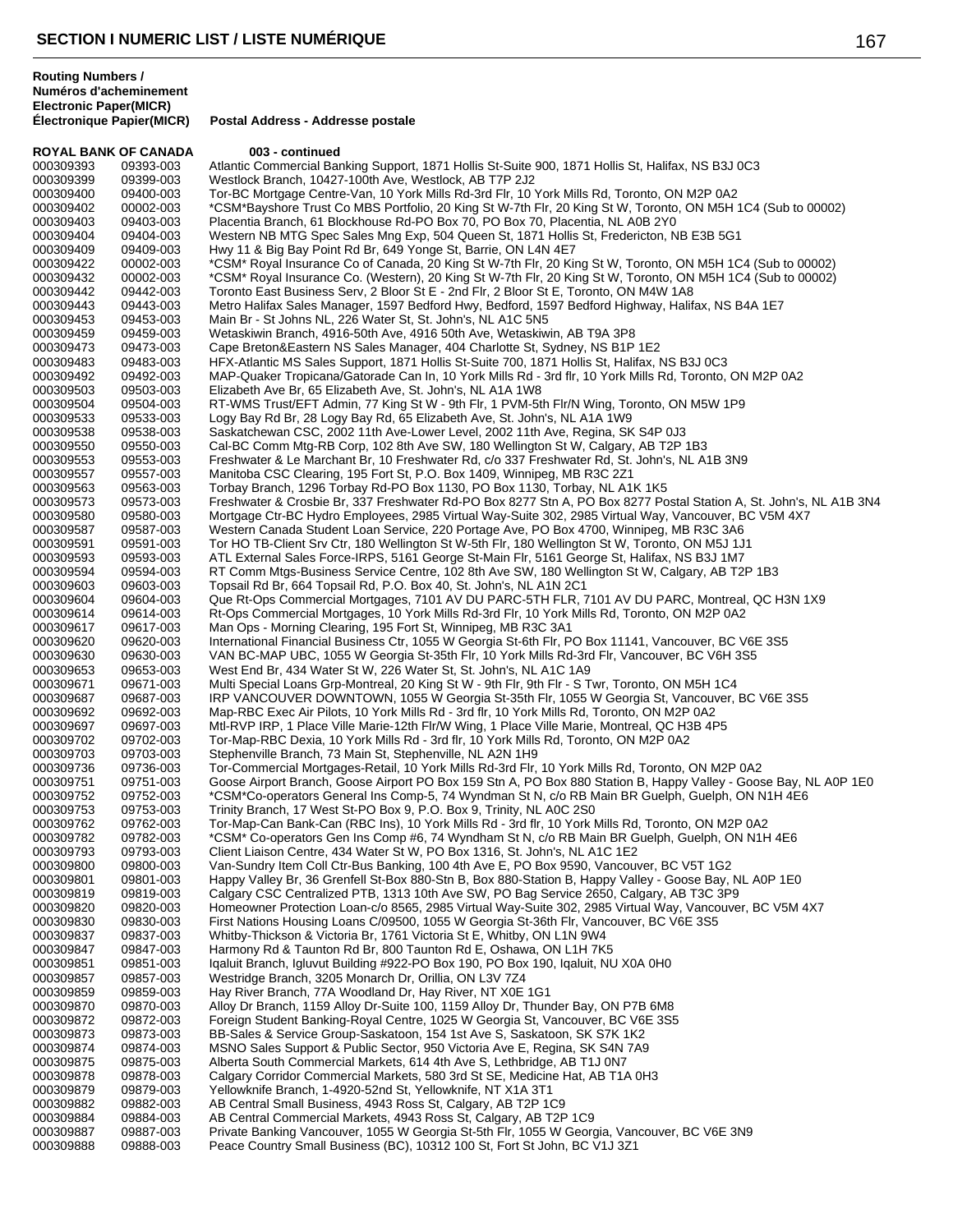**Routing Numbers / Numéros d'acheminement Electronic Paper(MICR)**

**ROYAL BANK OF CANADA 003 - continued**<br>000309892 09892-003 Peace Country Small Bu 000309892 09892-003 Peace Country Small Business (AB), 9815 98th St, Grande Prairie, AB T8V 2E4<br>000309893 09893-003 EDMONTON AB-ALBERTA NORTH COML, 10111 104 AVENUE NW - SUITE 2 EDMONTON AB-ALBERTA NORTH COML, 10111 104 AVENUE NW - SUITE 2430, 10111 104 AVENUE NW, Edmonton, AB T5J 0J4 000309898 09898-003 AB NE Commercial Markets, 9916 102nd St, Fort Saskatchewan, AB T2P 1C9 000309902 09902-003 SASK INDIGENOUS MARKETS, 705 Central Ave, Calgary, AB S7N 3A4 000309903 09903-003 RBC South Western NS Sales MGR, 84 Pelham St, Lunenburg, NS B0J 2C0 000309914 09914-003 BB Sales & Service Group-Winnipeg, 220 Portage Ave-2nd Flr, 220 Portage Ave, Winnipeg, MB R3C 0A5 000309915 09915-003 IRP HAL S/KWC/Guelph/Georgtwn/Milton, 6880 Financial Dr-2nd Flr Link, 6880 Financial Dr, Mississauga, ON L5N 7Y5 000309919 09919-003 IRP OTTAWA EAST, 6880 FINANCIAL DR-6TH FLR/TWR 2, 6880 Financial Dr-6TH FLR, Mississauga, ON L5N 7Y5 000309923 09923-003 Centralized Secaf (FP), 10180 101 St NW, 335 8th Ave SW, Edmonton, AB T5J 3S4 000309928 09928-003 Cal AB-Centralized Clearings & Chgbk, 3663 36rd Ave NE, Calgary, AB T3J 0G6 000309930 09930-003 Regina Special Loans, 2010 11th Ave, Regina, SK S4P 0J3 09931-003 Van-BC Real Estate, 1055 W Georgia St - 4th Floor, 1055 W Georgia St, Vancouver, BC V6E 3S5 000309934 09934-003 Map-Xstrata Nickel/Corporate, 10 York Mills Rd - 3rd flr, 10 York Mills Rd, Toronto, ON M2P 0A2 000309942 09942-003 Van-GV Commercial-PS/Diversified, 1055 W Georgia St-36th Flr, Vancouver, BC V6E 3S5<br>000309943 09943-003 Central NS Area Sales Management, 1022 Cole Harbour Rd, Dartmouth, NS B2V 1E7 Central NS Area Sales Management, 1022 Cole Harbour Rd, Dartmouth, NS B2V 1E7 000309944 09944-003 Map-MOAC, 10 York Mills Rd - 3rd flr, 10 York Mills Rd, Toronto, ON M2P 0A2 000309947 09947-003 QC ORS - QC Glems Units, 630 Rene Levesque Blvd W-6th Flr, 483 Bay St- 11th Flr, Montreal, QC H3B 1S6 000309950 09950-003 Whitehorse Branch, 4110-4th Ave, Whitehorse, YT Y1A 4N7 000309952 09952-003 Van-Royal Centre Comm - KBI, 1055 W Georgia St-36th Flr, Vancouver, BC V6E 3S5<br>000309960 09960-003 IRP EDMONTON WEST, 5015 111 ST-UNIT 472, Edmonton, 5015 111 ST, St Albert, 09960-003 IRP EDMONTON WEST, 5015 111 ST-UNIT 472, Edmonton, 5015 111 ST, St Albert, AB T6H 4M6 000309962 09962-003 Van-GV Commercial-Industrial, 1055 W Georgia St-36th Flr, Vancouver, BC V6E 3S5 000309963 09963-003 FRASER VALLEY & LANGLEY CFS, 31975 South Fraser Way-Suite 200, Abbotsford, BC V2T 1V5 000309965 09965-003 Fraser Valley Business Market, 19888 Willowbrook Dr, Langley, BC V2Y 1K9 000309966 09966-003 Niagara Commercial, 80 King St-Suite 1, 80 King St, St Catharines, ON L2R 7G1 09967-003 BC Agriculture Banking, 31975 South Fraser Way-Suite 200, 31975 South Fraser Way, Abbotsford, BC V2T 1V5 000309968 09968-003 Royal Direct-Call Centre-Custmr Care, 1111 ST GEORGE BLVD-2ND FLR, 1111 ST GEORGE BLVD, Moncton, NB E1E 0J7 000309969 09969-003 Webequie Agency, 2600 ARTHUR ST E, Thunder Bay, ON P7E 5P4 000309970 09970-003 McLaughlin & Bovaird West Br, 10098 McLaughlin Rd, Brampton, ON L7A 2X6 000309971 09971-003 Hwy 401 & James Snow Pkwy Br, 1240 Steeles Ave E, Milton, ON L9T 6R1 000309972 09972-003 Tor HO GS C/M S&S Service Team, 180 Wellington St W-5th Flr, 180 Wellington St W, Toronto, ON M5J 1J1 000309974 09974-003 Beacon Hill Centre Branch, 11492 Sarcee Trail NW, Calgary, AB T3R 0A1 000309984 09984-003 Nisichawayasihk Agency, 23 Selkirk Ave, Thompson, MB R8N 0M5 000309985 09985-003 Succursale Saint-Constant, 564 Voie de Desserte Rte 132-Br 800, 564 Voie de Desserte Route 132, Saint Constant, QC J5A 2G6 000309987 09987-003 Winston Churchill & Argentia Br, 2965 Argentia Rd, Mississauga, ON L5N 0A2<br>000309998 09998-003 Leslie & Maior Mackenzie Br. 1450 Maior Mackenzie Dr E. Richmond Hill. ON I Leslie & Major Mackenzie Br, 1450 Major Mackenzie Dr E, Richmond Hill, ON L4S 0A1 000309999 09999-003 Oak Ridges-Yonge & Sunset Branch, 12935 Yonge St, Richmond Hill, ON L4E 0G7<br>000310128 10128-003 Barrie On-Small Bus Barrie, 5 Collier St., Barrie, ON L4M 1G4 000310128 10128-003 Barrie On-Small Bus Barrie, 5 Collier St., Barrie, ON L4M 1G4 000310172 10172-003 Ret Bkg Non-Resident Banking, 200 Bay St-6th Flr/S Twr, Toronto, ON M5J 2J5<br>000310427 10427-003 SB QUEBEC CENTRE DU QC MAURICIE, 2450 Laurier Blvd-Suite 2, 2450 Lau 000310427 10427-003 SB QUEBEC CENTRE DU QC MAURICIE, 2450 Laurier Blvd-Suite 2, 2450 Laurier Blvd, Quebec, QC G1V 2L1<br>000310468 10468-003 Ont AG Executive 6 Church St W - 2nd floor 6 Church St W. Elmira. ON N3B 1M3 000310468 10468-003 Ont AG Executive, 6 Church St W - 2nd floor, 6 Church St W, Elmira, ON N3B 1M3<br>000310479 10479-003 Mtl QC IRP South West Outaouais Abit, 1 Place Ville Marie-8th Flr/S Wing, Montrea 000310479 10479-003 Mtl QC IRP South West Outaouais Abit, 1 Place Ville Marie-8th Flr/S Wing, Montreal, QC H3C 3A9<br>000310480 10480-003 Mtl QC-IRP W ISD, 1 Place Ville Marie-8th Flr/S Wing, Montreal, QC H3C 3A9 000310480 10480-003 Mtl QC-IRP W ISD, 1 Place Ville Marie-8th Flr/S Wing, Montreal, QC H3C 3A9<br>000310800 10800-003 Private Banking - JV - New Brunswick, 644 Main St, Moncton, NB E1C 8L4 000310800 10800-003 Private Banking - JV - New Brunswick, 644 Main St, Moncton, NB E1C 8L4 000310813 10813-003 Van-IRP SlS Manager N Van Island, 1055 W Georgia St-36th Flr, 1055 W Georgia St, Vancouver, BC V6E 3S5 000310814 10814-003 Van-IRP SIS Manager S Van Island, 1055 W Georgia St-36th Floor, 1055 W Georgia St, Vancouver, BC V6E 3S5<br>000310815 10815-003 FP Central Vancouver Island, 600 777 Royal Oak Dr, Victoria, BC V8X 4V1 000310815 10815-003 FP Central Vancouver Island, 600 777 Royal Oak Dr, Victoria, BC V8X 4V1<br>000310827 10827-003 ON TB Europe PIC #11. 180 Wellington St W-5th Flr. 180 Wellington St W. ON TB Europe PIC #11, 180 Wellington St W-5th Flr, 180 Wellington St W, Toronto, ON M5J 1J1 000310828 10828-003 ON TB Europe PIC #5, 180 Wellington St W-5th Flr, 180 Wellington St W, Toronto, ON M5J 1J1<br>000310843 10843-003 ON TB-Europe PIC-#2, 180 Wellington St W-5th Flr, 180 Wellington St W, Toronto, ON M5J 1J1 000310843 10843-003 ON TB-Europe PIC-#2, 180 Wellington St W-5th Flr, 180 Wellington St W, Toronto, ON M5J 1J1<br>000310844 10844-003 ON TB-Europe Pic#3, 180 Wellington St W-5th Flr, 180 Wellington St W, Toronto, ON M5J 1J1 000310844 10844-003 ON TB-Europe Pic#3, 180 Wellington St W-5th Flr, 180 Wellington St W, Toronto, ON M5J 1J1<br>000310845 10845-003 ON TB-Europe Pic#4, 180 Wellington St W-5th Flr, 180 Wellington St W, Toronto, ON M5J 1J1 000310845 10845-003 ON TB-Europe Pic#4, 180 Wellington St W-5th Flr, 180 Wellington St W, Toronto, ON M5J 1J1<br>000311301 11301-003 ON GFI-Europe Pic#5, 180 Wellington St W - 6th Flr, 180 Wellington St W, Toronto, ON M5J 1 ON GFI-Europe Pic#5, 180 Wellington St W - 6th Flr, 180 Wellington St W, Toronto, ON M5J 1J1 000311587 11587-003 ON TB-Europe Pic-#6, 180 Wellington St W-5th Flr, 180 Wellington St W, Toronto, ON M5J 1J1<br>000311953 11953-003 6880 Financial Dr - 6th Flr/Twr 2, Mississauga, ON L5N 7Y5 000311953 11953-003 6880 Financial Dr - 6th Flr/Twr 2, Mississauga, ON L5N 7Y5 000312056 12056-003 Small Business Metro Halifax/Dartmou, 5161 George St-Mezz Level, 9 Peakview Way, Halifax, NS B3J 1M7<br>000313498 13498-003 Guelph-Agriculture Business/Personal, 74 Wynham St N-2nd Flr, 74 Wynham St N, Gue 000313498 13498-003 Guelph-Agriculture Business/Personal, 74 Wynham St N-2nd Flr, 74 Wynham St N, Guelph, ON N1R 4H6<br>000313595 13595-003 Tor Non Rea Inv Prod MF Dist & RBC F. 155 Wellington St W-19th Flr. Toronto. ON M5V 3 000313595 13595-003 Tor Non Reg Inv Prod MF Dist & RBC F, 155 Wellington St W-19th Flr, Toronto, ON M5V 3K7 000314186 14186-003 Western NB Commercial Banking, 100 King St, Saint John, NB E2L 1G4<br>000314187 14187-003 PEI Commercial Banking, 83 Queen St, Charlottetown, PE C1A 4A8 000314187 14187-003 PEI Commercial Banking, 83 Queen St, Charlottetown, PE C1A 4A8<br>000314188 14188-003 Northern/Eastern NS & CB CFS, 940 Prince St, Truro, NS B2N 1H5 000314188 14188-003 Northern/Eastern NS & CB CFS, 940 Prince St, Truro, NS B2N 1H5<br>000314211 14211-003 Van HO Merch Financial Visa. 978 Howe St. 33 Bloor St W. Vancou 000314211 14211-003 Van HO Merch Financial Visa, 978 Howe St, 33 Bloor St W, Vancouver, BC V6A 1N9<br>000314265 14265-003 Atlantic Agriculture Commercial Bank, 1871 Hollis St-Suite 700, 1871 Hollis St, Halifax 000314265 14265-003 Atlantic Agriculture Commercial Bank, 1871 Hollis St-Suite 700, 1871 Hollis St, Halifax, NS B3J 0C3<br>000314271 14271-003 ON TB-Europe Pic-#7, 180 Wellington St W-5th Flr, 180 Wellington St W, Toronto, ON 000314271 14271-003 ON TB-Europe Pic-#7, 180 Wellington St W-5th Flr, 180 Wellington St W, Toronto, ON M5J 1J1<br>000314272 14272-003 TOR TB-DUE DILIGENCE, 155 Wellington Street - 10th Floor, 155 Wellington Street, Toronto, TOR TB-DUE DILIGENCE, 155 Wellington Street - 10th Floor, 155 Wellington Street, Toronto, ON M5V 3K7 000314273 14273-003 ON TB-Europe Pic-#9, 330 Front St W-3rd Flr, 330 Front St W, Toronto, ON M5V 3B7<br>000314282 14282-003 FT St John-AB IRP Sales Mgr C- (BC), 10312 100 St, 335 8th Ave SW, Fort St John, I 14282-003 FT St John-AB IRP Sales Mgr C- (BC), 10312 100 St, 335 8th Ave SW, Fort St John, BC V1J 3Z1<br>14395-003 SB North York 2, 5001 Yonge St-3rd Flr, North York, ON M2N 6P6 000314395 14395-003 SB North York 2, 5001 Yonge St-3rd Flr, North York, ON M2N 6P6<br>000314459 14459-003 Tor HO Prepaid Debit Cards, 320 Front St W-14th Flr, 320 Front St 000314459 14459-003 Tor HO Prepaid Debit Cards, 320 Front St W-14th Flr, 320 Front St W, Toronto, ON M5V 3C8<br>000314496 14496-003 ON TB-Europe PIC#10, 180 Wellington St W-5th Flr, 180 Wellington St W, Toronto, ON M5J 1 ON TB-Europe PIC#10, 180 Wellington St W-5th Flr, 180 Wellington St W, Toronto, ON M5J 1J1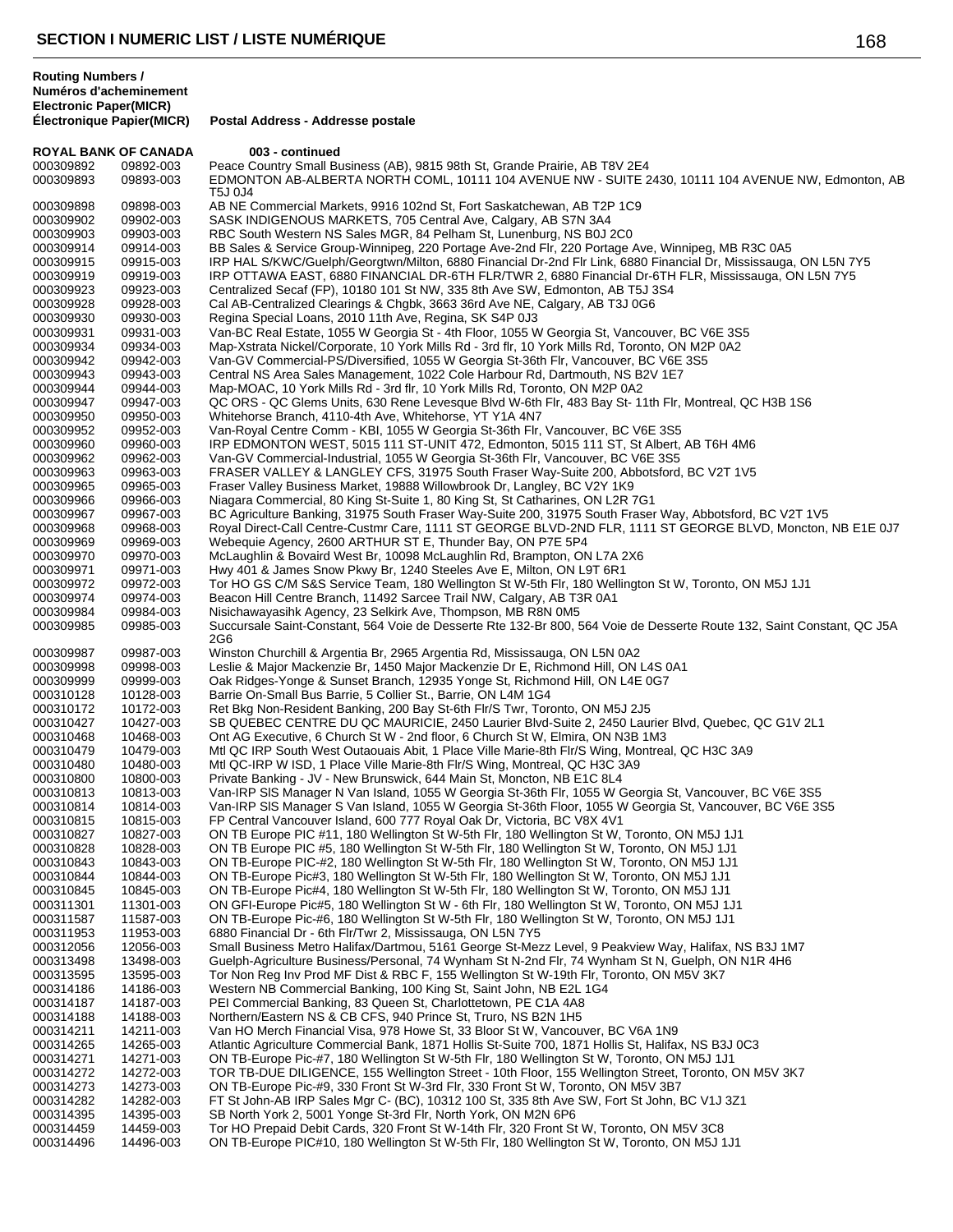**Postal Address - Addresse postale** 

| <b>ROYAL BANK OF CANADA</b> |           | 003 - continued                                                                                                   |
|-----------------------------|-----------|-------------------------------------------------------------------------------------------------------------------|
| 000314519                   | 14519-003 | Ho Auto Fin-Gen Motors, 88 Queens Quay W-21st Flr, 88 Queens Quay W, Toronto, ON M5J 0B8                          |
| 000314520                   | 14520-003 | SB QC CTRE DU QC MAURICIE, 5415 GUILLAUME-COUTURE BLVD-STE 101, 5415 GUILLAUME-COUTURE BLVD, Levis,<br>QC G6V 4Z3 |
| 000314535                   | 14535-003 | Rural NS PE MRep Sales Manager, 1871 Hollis St-Suite 700, 1871 Hollis St, Halifax, NS B3J 0C3                     |
| 000314908                   | 14908-003 | Tor Infinite Card(HNW), 320 Front St W-14th Flr, 320 Front St W, Toronto, ON M5V 3C8                              |
| 000314912                   | 14912-003 | Burnside Commercial Financial Serv, 202 Brownlow Ave-Suite 300, Dartmouth, NS B3B 1T5                             |
| 000314913                   | 14913-003 | Central & SWNS CFS, 202 Brownlow Ave-Suite 101, 63 Webster Street, Kentville, NS B4N 1H4                          |
| 000315060                   | 15060-003 | Tor Ho Auto Finance GRP-Sask, 88 Queens Quay W - 21st Flr, 88 Queens Quay W, Toronto, ON M5J 0B8                  |
| 000315062                   | 15062-003 | Tor Auto Finance Grp-HO-Ont NE, 88 Queens Quay W - 21st Flr, 88 Queens Quay W, Toronto, ON M5J 0B8                |
| 000315087                   | 15087-003 | Ottawa ON - Ontario P/S, 90 Sparks St, Ottawa, ON K1P 5T6                                                         |
| 000315812                   | 15812-003 | Burl Ho Equip Lease Fin Admin, 5575 North Service Rd-Suite 300, Burlington, ON L7L 6M1                            |
| 000315874                   | 15874-003 | Tor MC Installment Card, 320 Front St W-14th Flr, 320 Front St W, Toronto, ON M5V 3C8                             |
| 000316015                   | 16015-003 | Tor ON Mutual Fund Services, 180 Wellington St W-11th Flr, 180 Wellington St W, Toronto, ON M5J 0C2               |
| 000316127                   | 16127-003 | Tor Ho CM GIC/Cash Mgmt Prod BKD, 20 King St W-7th Flr, 20 King St W, Toronto, ON M4H 1C4                         |
| 000316133                   | 16133-003 | Tor HO Online Gift Consumer, 320 Front St W-14th Flr, 320 Front St W, Toronto, ON M5V 3C8                         |
| 000316170                   | 16170-003 | Tor Visa Infinite Avion Plus, 320 Front St W-14th Flr, 320 Front St W, Toronto, ON M5V 3C8                        |
| 000316171                   | 16171-003 | Tor Visa Infinite Avion, 320 Front St W-14th Flr, 320 Front St W, Toronto, ON M5V 3C8                             |
| 000316791                   | 16791-003 | Tor MC Low Spend, 320 Front St W-14th Flr, 320 Front St W, Toronto, ON M5V 3C8                                    |
| 000316792                   | 16792-003 | Tor MC Westjet High Spend, 320 Front St W-14th Flr, 320 Front St W, Toronto, ON M5V 3C8                           |
| 000316793                   | 16793-003 | Tor M/C Business Expense, 320 Front St W-14th Flr, 320 Front St W, Toronto, ON M5V 3C8                            |
| 000316794                   | 16794-003 | Miss-Small Business Vaughan-2, 6880 Financial Dr-2nd Flr Link, 6880 Financial Dr, Concord, ON L5N 7Y5             |
| 000316824                   | 16824-003 | Tor Visa Cash Back, 320 Front St W-14th Flr, 320 Front St W, Toronto, ON M5V 3C8                                  |
|                             | 17108-003 |                                                                                                                   |
| 000317108                   |           | TOR HO AUTO DIR LEND LOAN SW, 88 QUEENS QUAY 2-21ST FLR, Toronto, ON M5J 0B8                                      |
| 000317176                   | 17176-003 | WPG MB-WPG R/E PUB SEC/SCCOM, 220 Portage Ave-2nd Flr, Winnipeg, MB R3C 0A5                                       |
| 000317268                   | 17268-003 | Hal Ho Ally Auto Fin Grp Field, 5161 George St-Mezzanine Level, 5161 George St, Halifax, NS B3J 1M7               |
| 000317269                   | 17269-003 | MTL HO Ally Auto Fin grp field, 1 Place Ville Marie-6th Flr/N Wing, 1 Place Ville Marie, Montreal, QC H3C 3A9     |
| 000317270                   | 17270-003 | ON SW HO ALLY AUTO FIN GRP, 88 Queens Quay W - 21st Flr, 88 Queens Quay W, Toronto, ON M5J 0B8                    |
| 000317271                   | 17271-003 | ON NE HO ALLY AUTO FIN GRP, 88 Queens Quay W - 21st Flr, 88 Queens Quay W, Toronto, ON M5J 0B8                    |
| 000317272                   | 17272-003 | ON GTR HO ALLY AUTO FIN GRP, 88 Queens Quay W - 21st Flr, 88 Queens Quay W, Toronto, ON M5J 0B8                   |
| 000317275                   | 17275-003 | MAN HO ALLY AUTO FIN GRP FIELD, 220 PORTAGE AVE-MAIN FLR, 220 PORTAGE AVE, Winnipeg, MB R3C 0A5                   |
| 000317276                   | 17276-003 | SASK HO ALLY AUTO FIN GRP, 2010 11TH AVE-8TH FLR, 2010 11TH AVE, Regina, SK S4P 0J3                               |
| 000317277                   | 17277-003 | CAL HO ALLY AUTO FIN GRP FIELD, 335 8TH AVE SW-5TH FLR, 335 8TH AVE SW, Calgary, AB T2P 1C9                       |
| 000317278                   | 17278-003 | VAN HO ALLY AUTO FIN GRP FIELD, 1055 W GEORGIA ST-36TH FLR, 1055 W GEORGIA ST, Vancouver, BC V6E 3S5              |
| 000317363                   | 17363-003 | Van BC Auto Ally Indirect Lending, 1055 W Georgia St-6th Flr, 1055 W Georgia St, Vancouver, BC V6E 3S5            |
| 000317373                   | 17373-003 | Tor HO Auto Loans Off Bal Sheet-NBC, 88 Queens Quay W - 21st Flr, 88 Queens Quay W, Toronto, ON M5J 0B8           |
| 000317375                   | 17375-003 | ON GTR Ally Term Loan Auto, 88 Queens Quay W - 21st Flr, 88 Queens Quay W, Toronto, ON M5J 0B8                    |
| 000317377                   | 17377-003 | Van BC Ally Term Loan Auto, 1055 W Georgia St-6th Flr, 1055 W Georgia St, Vancouver, BC V6E 3S5                   |
| 000317379                   | 17379-003 | Mtl QC Ally Term Loan Auto, 1 Place Ville Marie-6th Flr/N Wing, Montreal, QC H3C 3A9                              |
| 000317410                   | 17410-003 | Tor Ho Auto Lending, 320 Front St W-6th Flr, 320 Front St W, Toronto, ON M5V 3B6                                  |
| 000317478                   | 17478-003 | RVP CFS LML & ISLAND, 1055 W GEORGIA ST-36th Floor, 1055 W GEORGIA ST, Vancouver, BC V6E 3S5                      |
| 000317842                   | 17842-003 | VAN BC-BC MAP SOBEYS, 1055 W Georgia St-35th Flr, 1055 W Georgia St, Vancouver, BC V6E 3S5                        |
| 000317844                   | 17844-003 | VAN BC-BC MAP POWER TO CHANGE, 1055 W Georgia St-35th Flr, 1055 W Georgia St, Vancouver, BC V6E 3S5               |
| 000317868                   | 17868-003 | WPG MB-MB/SK MAP SOBEYS, 220 Portage Ave-16th Flr, 220 Portage Ave, Winnipeg, MB R3C 0A5                          |
| 000317928                   | 17928-003 | HFX NS-RAS AUTO FINANCE ATL, 1871 Hollis St-Suite700, 1871 Hollis St, Halifax, NS B3J 0C3                         |
| 000317936                   | 17936-003 | CAL AB-RAS AUTO FINANCE AB, 335 8th Ave SW-5th Flr, 335 8th Ave SW, Calgary, AB T2P 1C9                           |
| 000317937                   | 17937-003 | OSH ON-RAS AUTO FINANCE ONE, 40 King St W-8th Flr, 40 King St W, Oshawa, ON L1H 1A4                               |
| 000318030                   | 18030-003 | WPG MB-Map Huskey Energy, 220 Portage Ave-16th Flr, 10 York Mills Rd, Winnipeg, MB R3C 0A5                        |
| 000318337                   | 18337-003 | Tor Ho Auto Fin-Chrysler, 88 Queens Quay W-21st Flr, 88 Queens Quay W, Toronto, ON M5J 0B8                        |
| 000318743                   | 18743-003 | TOR VISA AVION BUSINESS CARD, 320 FRONT ST W-14TH FLR, 320 FRONT ST W, Toronto, ON M5V 3C8                        |
| 000318904                   | 18904-003 | MTL DIRECT LENDING LOANS QUEBEC, 7101 AV DU PARC-5TH FLR, 7101 AV DU PARC, Montreal, QC H3N 1X9                   |
| 000318905                   | 18905-003 | HFX DIRECT LENDING LOAN EAST, 1871 HOLLIS ST-SUITE 900, 1871 HOLLIS ST, Halifax, NS B3J 0C3                       |
| 000318906                   | 18906-003 | BC DIRECT LENDING LOAN WEST, 1055 W GEORGIA ST-6TH FLR, 1055 W GEORGIA ST, Vancouver, BC V6E 3S5                  |
| 000318953                   | 18953-003 | LANDSCAPE ONTARIO HORTICULTURAL TRAD, 10 YORK MILLS RD-3RD FLR, 10 YORK MILLS RD, Toronto, ON M2P 0A2             |
| 000319103                   | 19103-003 | TOR HO PRIVATE SCHOOL FINANCE, 320 FRONT ST W-6TH FLR, 320 FRONT ST W, Toronto, ON M5V 3B6                        |
| 000319104                   | 19104-003 | TOR HO BREAD POS LOANS, 320 FRONT ST W-6TH FLR, 320 FRONT ST W, Toronto, ON M5V 3B6                               |
| 000319105                   | 19105-003 | TOR HO FINANCEIT FLOW FUNDING, 320 FRONT ST W-6TH FLR, 320 FRONT ST W, Toronto, ON M5V 3B6                        |

# **SBI CANADA BANK 294**

## **Routing Numbers / Numéros d'acheminement Electronic Paper(MICR)**

| 029400002<br>029400010 | 00002-294<br>00010-294 | Toronto Branch, 200 Bay Street Suite 160c, Royal Bank Plaza North Tower, Toronto, ON M5J 2J2<br>1040-1001 West Broadway, Vancouver, BC V6H 4B1 |
|------------------------|------------------------|------------------------------------------------------------------------------------------------------------------------------------------------|
| 029400012              | 00012-294              | Mississauga Branch, 1450 Meyerside Drive, Suite 100 Dixie Place, Mississauga, ON L5T 2N5                                                       |
| 029400022              | 00022-294              | Scarborough Branch, 3471 Sheppard Avenue East, Scarborough, ON M1T 3K5                                                                         |
| 029400030              | 00030-294              | Surrey Branch, 9368-120 Street, Surrey, BC V3V 4B9                                                                                             |
| 029405600              | 05600-294              | Vancouver Branch, 6433 Fraser Street, Vancouver, BC V5W 3A6                                                                                    |
|                        |                        |                                                                                                                                                |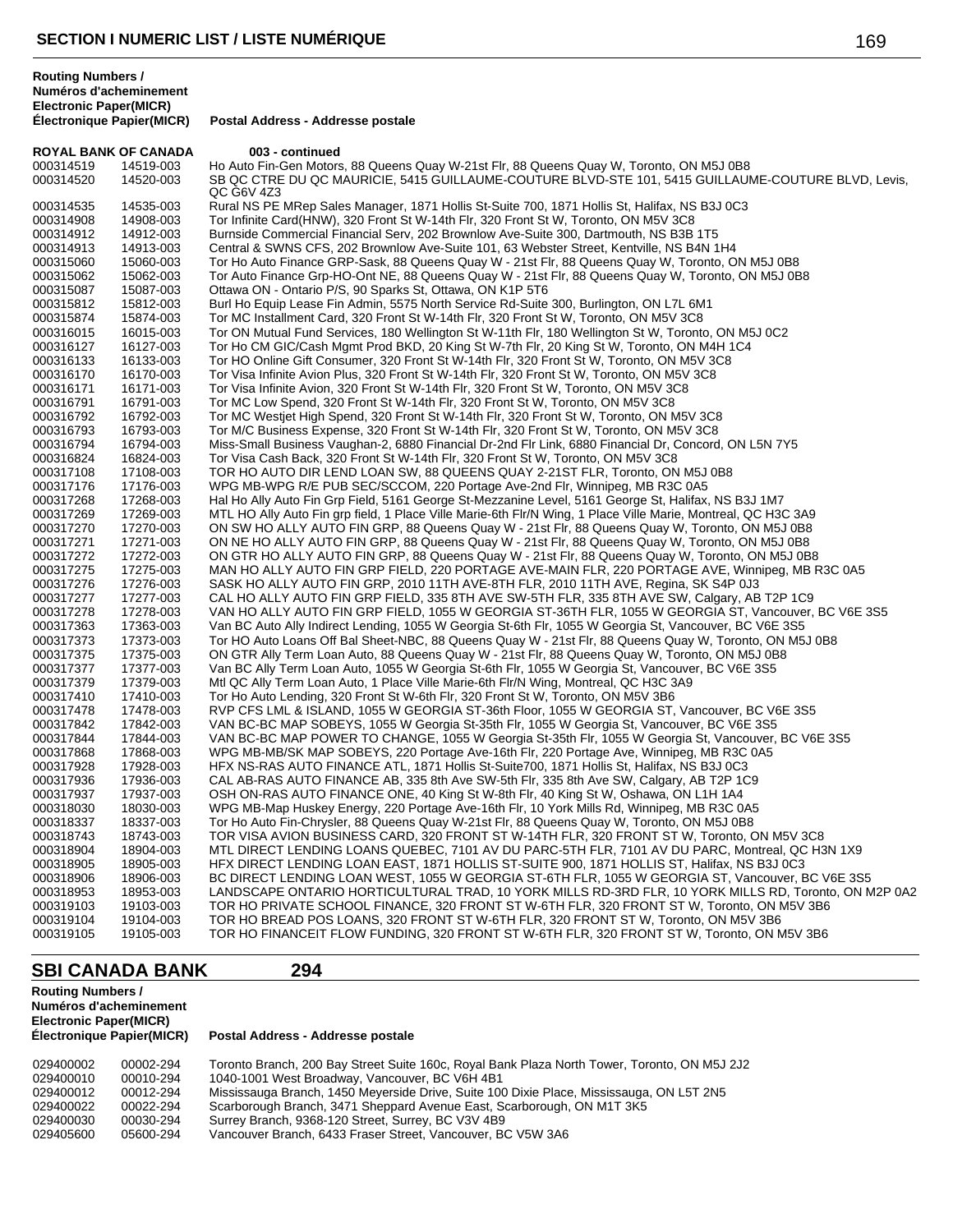**Postal Address - Addresse postale** 

| <b>SBI CANADA BANK</b> |           | 294 - continued                                                                           |
|------------------------|-----------|-------------------------------------------------------------------------------------------|
| 029405610              | 05610-294 | Surrey Branch, 9368-120 Street, Surrey, BC V3V 4B9                                        |
| 029405620              | 05620-294 | Abbotsford Branch, 32330 South Fraser Way, Abbotsford, BC V2T 1X1 (Sub to 05610)          |
| 029407172              | 07172-294 | Toronto Branch, 200 Bay Street, Royal Bank Plaza North Tower, Toronto, ON M5J 2J2         |
| 029407182              | 07182-294 | Mississauga Branch, 1450 Meyerside Drive, Suite 100, Dixie Place, Mississauga, ON L5T 2N5 |
| 029407192              | 07192-294 | Scarborough Branch, 3471 Sheppard Avenue East, Scarborough, ON M1T 3K5                    |
| 029407202              | 07202-294 | Brampton Branch, 248 Queen Street East, Brampton, ON L6V 1B9                              |

## **SHINHAN BANK CANADA 355**

| <b>Routing Numbers /</b><br>Electronic Paper(MICR) | Numéros d'acheminement<br>Électronique Papier(MICR) | Postal Address - Addresse postale                       |
|----------------------------------------------------|-----------------------------------------------------|---------------------------------------------------------|
| 035508048<br>---------                             | 08048-355<br>                                       | Main Branch, 5095 Yonge St Unit B2, Toronto, ON M2N 6Z4 |

| <u>UJJJUOU40</u> | <u>00040-999</u> | <b>Mail Dialich, 3093 Tunge St Unit DZ, Tulufitu, ON MZN 024</b>             |
|------------------|------------------|------------------------------------------------------------------------------|
| 035508066        | 08066-355        | Mississauga Branch, 257 Dundas Street East Unit 3&4, Mississauga, ON L5A 1W8 |
| 035508083        | 08083-355        | 7191 Yonge Street, Suite 6 & 7, Markham, ON L3T 0C4                          |
| 035508101        | 08101-355        | Branch, Unit 2842, 2929 Barnet Highway, Coquitlam, BC V3B 5R5                |
|                  |                  |                                                                              |

# **SOCIETE GENERALE (CANADA BRANCH) 346**

| <b>Routing Numbers /</b><br>Numéros d'acheminement<br><b>Electronic Paper(MICR)</b><br>Electronique Papier(MICR) |           | Postal Address - Addresse postale                                       |  |  |
|------------------------------------------------------------------------------------------------------------------|-----------|-------------------------------------------------------------------------|--|--|
| 034600001                                                                                                        | 00001-346 | Siege Social, 1501 McGill College Ave, Suite 1800, Montreal, QC H3A 3M8 |  |  |
| 034600002                                                                                                        | 00002-346 | Agency, 100 Yonge St Suite 1002, Toronto, ON M5C 2W1                    |  |  |
| 034600003                                                                                                        | 00003-346 | Agency, 3206, 450-1st Street S.W., Calgary, AB T2P 5H1                  |  |  |
| 034600111                                                                                                        | 00111-346 | Agency, 1501 McGill College Ave, Suite 1800, Montreal, QC H3A 3M8       |  |  |

## **STATE STREET 327**

| <b>Routing Numbers /</b><br>Numéros d'acheminement<br><b>Electronic Paper(MICR)</b><br>Électronique Papier(MICR) |           | Postal Address - Addresse postale                                                                                       |
|------------------------------------------------------------------------------------------------------------------|-----------|-------------------------------------------------------------------------------------------------------------------------|
| 032700001                                                                                                        | 00001-327 | State St BK & Trust CO-Canada Branch, 30 Adelaide Street East - Suite 700, 30 Adelaide Street East, Toronto, ON M5C 3G6 |

# **SUMITOMO MITSUI BANKING CORPORATION CAN. 301**

| <b>Routing Numbers /</b><br>Numéros d'acheminement<br><b>Electronic Paper(MICR)</b><br>Electronique Papier(MICR) |           | Postal Address - Addresse postale                                           |  |
|------------------------------------------------------------------------------------------------------------------|-----------|-----------------------------------------------------------------------------|--|
| 030100002                                                                                                        | 00002-301 | Ernst & Young Tower - Ste 1400, PO Box 172 Stn Tor Dom, Toronto, ON M5K 1H6 |  |
| 030100012                                                                                                        | 00012-301 | Ernst & Young Twr - Ste 1400, PO Box 172 Stn Tor Dom, Toronto, ON M5K 1H6   |  |

### THE TORONTO-DOMINION BANK 004

| <b>Routing Numbers /</b><br>Numéros d'acheminement<br><b>Electronic Paper(MICR)</b><br><b>Électronique Papier(MICR)</b> |           | Postal Address - Addresse postale                                                                       |  |  |
|-------------------------------------------------------------------------------------------------------------------------|-----------|---------------------------------------------------------------------------------------------------------|--|--|
| 000400012                                                                                                               | 00012-004 | London Clarence, 220 Dundas Street, London, ON N6A 1H3                                                  |  |  |
| 000400022                                                                                                               | 00022-004 | St Thomas Main, 1063 Talbot Street Unit 85, St Thomas, ON N5P 1G4 (Sub to 01002)                        |  |  |
| 000400038                                                                                                               | 00038-004 | Hamilton St & 12th, 1904 Hamilton St., Regina, SK S4P 3N5 (Sub to 75448)                                |  |  |
| 000400042                                                                                                               | 00042-004 | London Talbot, 220 Dundas Street, London, ON N6A 4S4 (Sub to 00012)                                     |  |  |
| 000400057                                                                                                               | 00057-004 | SHOPS OF WINNIPEG SQUARE, 360 MAIN ST CONCOURSE LEVEL, P.O. BOX 45, Winnipeg, MB R3C 3Z8 (Sub to 63307) |  |  |
| 000400069                                                                                                               | 00069-004 | Edmonton Centre, 10205 101 St, Edmonton, AB T5J 2Y8 (Sub to 82389)                                      |  |  |
| 000400072                                                                                                               | 00072-004 | Ouellete & Wyandotte, 596 Ouellette Avenue, Windsor, ON N9A 6J8 (Sub to 38802)                          |  |  |
| 000400082                                                                                                               | 00082-004 | London Clarence, 220 Dundas St, London, ON N6A 1H3 (Sub to 00012)                                       |  |  |
| 000400102                                                                                                               | 00102-004 | Toronto Adelaide, 110 Yonge Street, Toronto, ON M5C 1T4                                                 |  |  |
| 000400112                                                                                                               | 00112-004 | Chatham Main, 255 King Street West, Chatham, ON N7M 1E6                                                 |  |  |
| 000400122                                                                                                               | 00122-004 | London Wortley, 191 Wortley Road, London, ON N6C 3P8                                                    |  |  |
| 000400140                                                                                                               | 00140-004 | Eaton Centre Mall, 1080 Douglas St, Victoria, BC V8W 2C3 (Sub to 99000)                                 |  |  |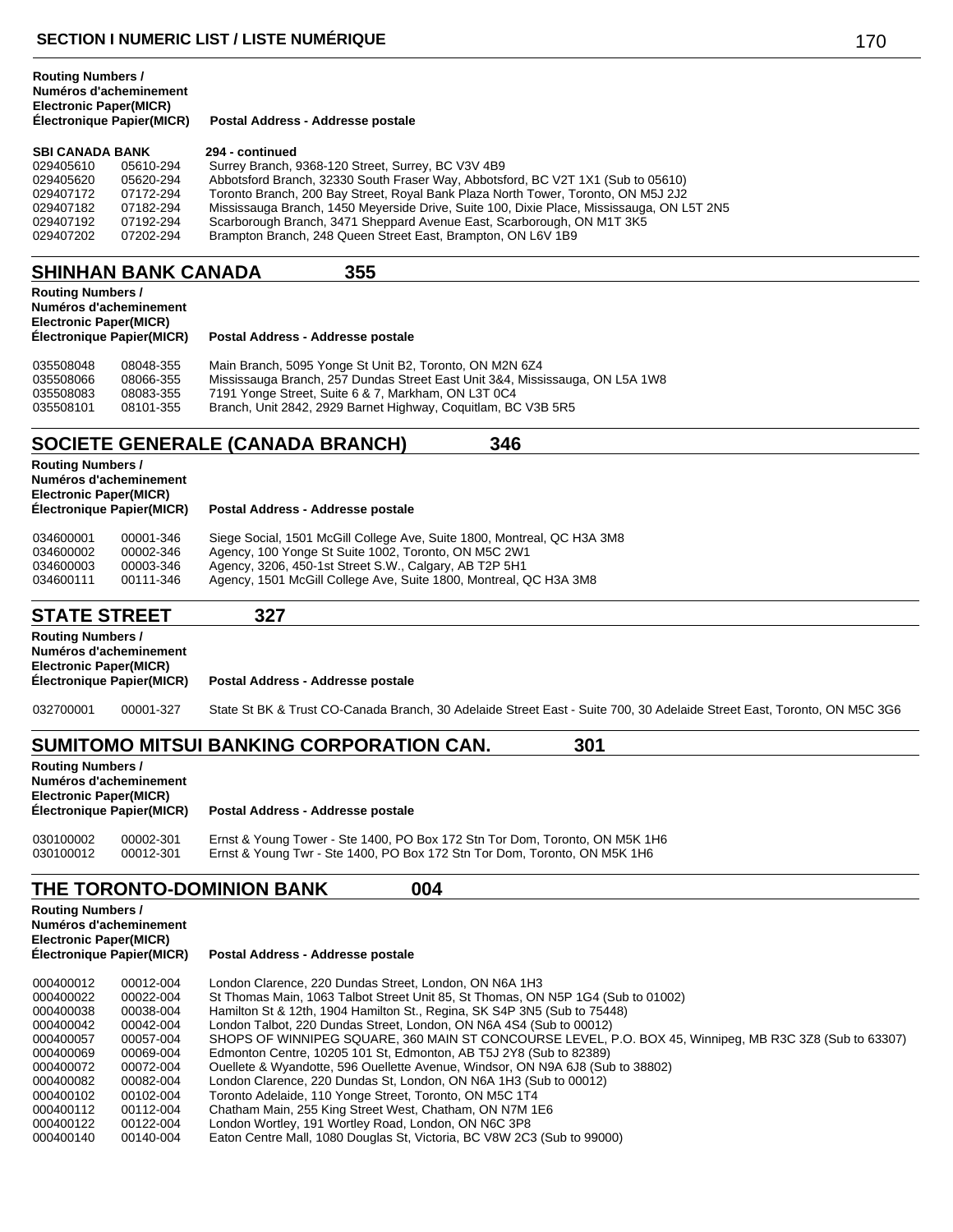#### **THE TORONTO-DOMINION BANK 004 - continued** 000400152 00152-004 Hamilton Main, 46 King St. E., Hamilton, ON L8N 1A6 000400160 00160-004 Vancouver Pender, 1055 Dunsmuir Street, Vancouver, BC V7X 1P3 (Sub to 02160)<br>000400171 00171-004 Mtl.. Rene-Levesque. 800 Boul Rene-Levesque West. Montreal. QC H3B 1X9 Mtl., Rene-Levesque, 800 Boul Rene-Levesque West, Montreal, QC H3B 1X9 000400182 00182-004 Guelph Main, 34 Wyndham Street, Guelph, ON N1H 4E5 000400192 00192-004 Queen & King, 31 Queen St., St Catharines, ON L2R 6V9 (Sub to 35202) 000400209 00209-004 Calgary TD Square, 317 7th Avenue SW, Calgary, AB T2P 2Y9 (Sub to 80629)<br>000400212 00212-004 London University, 1137 Richmond Street, London, ON N6A 3K6 000400212 00212-004 London University, 1137 Richmond Street, London, ON N6A 3K6 Westminster Mall, 573-6th Street, New Westminster, BC V3L 3B9 (Sub to 92720) 000400232 00232-004 Sarnia Main, 357 Christina Street North, Sarnia, ON N7T 5V6 000400242 00242-004 St Catharines Glendale, 240 Glendale Avenue, St Catharines, ON L2T 2L2<br>000400259 00259-004 Red Deer Main, 6320-50th Avenue, Red Deer, AB T4N 4C6 000400259 00259-004 Red Deer Main, 6320-50th Avenue, Red Deer, AB T4N 4C6 000400262 00262-004 St. Clair Centre, 2 St. Clair Ave. E, Toronto, ON M4T 2V4 (Sub to 19682)<br>000400272 00272-004 King & Francis, 381 King St W. Kitchener, ON N2G 1B8 (Sub to 27522) 000400272 00272-004 King & Francis, 381 King St W, Kitchener, ON N2G 1B8 (Sub to 27522)<br>000400289 00289-004 Lethbridge Centre Mall, 200 4th Avenue South #156, Lethbridge, AB T1 000400289 00289-004 Lethbridge Centre Mall, 200 4th Avenue South #156, Lethbridge, AB T1J 4C9 (Sub to 88489)<br>000400299 00299-004 3rd & 6th Ave. S.E., 601 3rd St. SE, Medicine Hat, AB T1A 0H4 (Sub to 89289) 3rd & 6th Ave. S.E., 601 3rd St. SE, Medicine Hat, AB T1A 0H4 (Sub to 89289) 000400308 00308-004 Saskatoon Main, 170-2nd Avenue South, Saskatoon, SK S7K 1K5 000400312 00312-004 Toronto Castle Knock, 472 Eglinton Avenue West, Toronto, ON M5N 1A6 000400322 00322-004 Toronto Danforth, 3060 Danforth Ave, Toronto, ON M4C 1N2<br>000400332 00332-004 Dunlop and Owen, 66 Dunlop St. E., Barrie, ON L4M 4T3 (Su 000400332 00332-004 Dunlop and Owen, 66 Dunlop St. E., Barrie, ON L4M 4T3 (Sub to 20722)<br>000400340 00340-004 Vancouver Oakbridge. 511 41st Avenue W. Vancouver. BC V5Z 2M7 000400340 00340-004 Vancouver Oakbridge, 511 41st Avenue W, Vancouver, BC V5Z 2M7<br>000400356 00356-004 WEP TD TOWER, 45 O'Connor St, Ottawa, ON K1P 1A4 (Sub to 035 000400356 00356-004 WEP TD TOWER, 45 O'Connor St, Ottawa, ON K1P 1A4 (Sub to 03546)<br>000400363 00363-004 Halifax Monestary, 6239 Quinpool Road, Halifax, NS B3L 1A4 000400363 00363-004 Halifax Monestary, 6239 Quinpool Road, Halifax, NS B3L 1A4 000400382 00382-004 Clarence and King, 45 Clarence Street, Port Colborne, ON L3K 3G1 (Sub to 34642)<br>000400397 00397-004 Brandon, 903 Rosser Ave, Brandon, MB R7A 0L3 000400397 00397-004 Brandon, 903 Rosser Ave, Brandon, MB R7A 0L3 Oakridge, 1213 Oxford Street W, London, ON N6H 1V8 000400412 00412-004 Toronto Kingsway, 2972 Bloor Street, Etobicoke, ON M8X 1B9 (Sub to 03262) Chatham St Clair, 345 St Clair Street, Chatham, ON N7L 3J8 000400430 00430-004 Nanaimo Terminal Park Plaza, 1150 Terminal Ave N, Nanaimo, BC V9S 5L6<br>000400440 00440-004 Vancouver Chinatown, 450 Main Street, Vancouver, BC V6A 2T4 000400440 00440-004 Vancouver Chinatown, 450 Main Street, Vancouver, BC V6A 2T4 Sarnia Bayside Mall, 357 Christina Street North, Sarnia, ON N7T 5V6 (Sub to 00232) 000400460 00460-004 Victoria and 4th Avenue Branch, 400 Victoria St., Prince George, BC V2L 2J7 (Sub to 93360)<br>000400470 00470-004 Vancouver Kerrisdale, 2198 41st Ave W, Vancouver, BC V6M 1Z1 000400470 00470-004 Vancouver Kerrisdale, 2198 41st Ave W, Vancouver, BC V6M 1Z1<br>000400482 00482-004 Toronto Richview, 250 Wincott Drive, Etobicoke, ON M9R 2R5 000400482 00482-004 Toronto Richview, 250 Wincott Drive, Etobicoke, ON M9R 2R5 000400498 00498-004 Main St N & High, 145 Main St N, Moose Jaw, SK S6H 0V9 (Sub to 74328) 000400502 00502-004 Toronto Markland Wood, 4335 Bloor Street West, Etobicoke, ON M9C 2A5<br>000400512 00512-004 TORONTO YORK MILLS, 2518 BAYVIEW AVE, North York, ON M2L 1A9 000400512 00512-004 TORONTO YORK MILLS, 2518 BAYVIEW AVE, North York, ON M2L 1A9 (Sub to 03372)<br>000400526 00526-004 Kanata Centrum, 110 Earl Grey Drive, Kanata, ON K2T 1B7 (Sub to 32826) 000400526 00526-004 Kanata Centrum, 110 Earl Grey Drive, Kanata, ON K2T 1B7 (Sub to 32826)<br>000400532 00532-004 London Huron, 1314 Huron Street, London, ON N5Y 4V2 000400532 00532-004 London Huron, 1314 Huron Street, London, ON N5Y 4V2 000400542 00542-004 Stratford, 41 Downie Street, Stratford, ON N5A 1W7 000400572 00572-004 Yonge North of Eglinton, 2453 Yonge Street, Toronto, ON M4P 2H6 (Sub to 19282)<br>000400599 00599-004 Calgary 4935 40 Ave NW Mkt Mall, 40 Ave NW Unit 132, Calgary, AB T3A 2N1 000400599 00599-004 Calgary 4935 40 Ave NW Mkt Mall, 40 Ave NW Unit 132, Calgary, AB T3A 2N1 Vancouver Davie, 1690 Davie Street, Vancouver, BC V6G 1V9 000400622 00622-004 Burlington Prospect, 701 Guelph Line, Burlington, ON L7R 3M7 000400632 00632-004 Oakville Main, 282 Lakeshore Road East, Oakville, ON L6J 5B2 000400642 00642-004 Mississauga Main, 2580 Hurontario Street, Mississauga, ON L5B 1N5 000400652 00652-004 MAIN & THOMPSON, 810 MAIN ST E, Milton, ON L9T 0J4 (Sub to 30442) London Sherwood, 1055 Wonderland Road North, London, ON N6G 2Y9 000400672 00672-004 King & Francis, 381 King St W, Kitchener, ON N2G 1B8 (Sub to 27522) 00682-004 Waterloo Main, 15 King Street South, Waterloo, ON N2J 1N9 (Sub to 38142)<br>00702-004 Halton Hills (Georgetown), 29 Main Street South, Georgetown, ON L7G 3G2 000400702 00702-004 Halton Hills (Georgetown), 29 Main Street South, Georgetown, ON L7G 3G2 000400712 00712-004 Cambridge Preston, 699 King Street East, Cambridge, ON N3H 3N7 UPTOWN WATERLOO, 15 King St S, Waterloo, ON N2J 1N9 (Sub to 38142) 000400732 00732-004 ICT - Transit-Global Operations, 66 Wellington St. W 5th Flr TD Tower, P O Box 1, Toronto-Dominion Centre, Toronto, ON M5K 1A2 000400762 00762-004 Kitchener Fairview, 2960 Kingsway Dr, Kitchener, ON N2C 1X1 000400772 00772-004 Fergus, 298 St Andrew St West, Fergus, ON N1M 1N7 000400782 00782-004 Kitchener Stanley Park, 1005 Ottawa Street North, Kitchener, ON N2A 1H2 000400792 00792-004 Queen & Main, 1 Queen St. E, Brampton, ON L6W 2A7 (Sub to 21202) 000400802 00802-004 Burlington Main, 510 Brant Street, Burlington, ON L7R 2G7 00812-004 Dundas, 82 King Street West, Dundas, ON L9H 1T9 000400822 00822-004 Delhi, 121 King St, Delhi, ON N4B 1X9 000400832 00832-004 Simcoe Queensway, 135 Queensway DR East, Simcoe, ON N3Y 4M5 (Sub to 01552) 000400842 00842-004 Windsor Devonshire, 3100 Howard Ave, Windsor, ON N8X 3Y8 000400852 00852-004 Waterloo Laurelwood, 450 Columbia St W, Waterloo, ON N2T 2W1 (Sub to 36592) 000400860 00860-004 West Vancouver Park Royal, 632 Park Royal North, West Vancouver, BC V7T 1H9 000400872 00872-004 Toronto Fairview, 1800 Sheeppard Ave E, Suite 215, Willowdale, ON M2J 5A7 000400882 00882-004 PAISLEY & IMPERIAL, 963 PAISLEY RD, Guelph, ON N1H 1X6 (Sub to 25082) 000400892 00892-004 Bramalea City Centre, 100 Peel Centre Drive-Bramalea City, Brampton, ON L6T 4G8 000400902 00902-004 Stoney Creek Centennial, 800 Queenston Road, Stoney Creek, ON L8G 1A7 000400910 00910-004 Burnaby, 4994 Kingsway, Burnaby, BC V5H 2E2 000400922 00922-004 Cambridge Hespeler Road, 425 Hespeler Road, Cambridge, ON N1R 6J2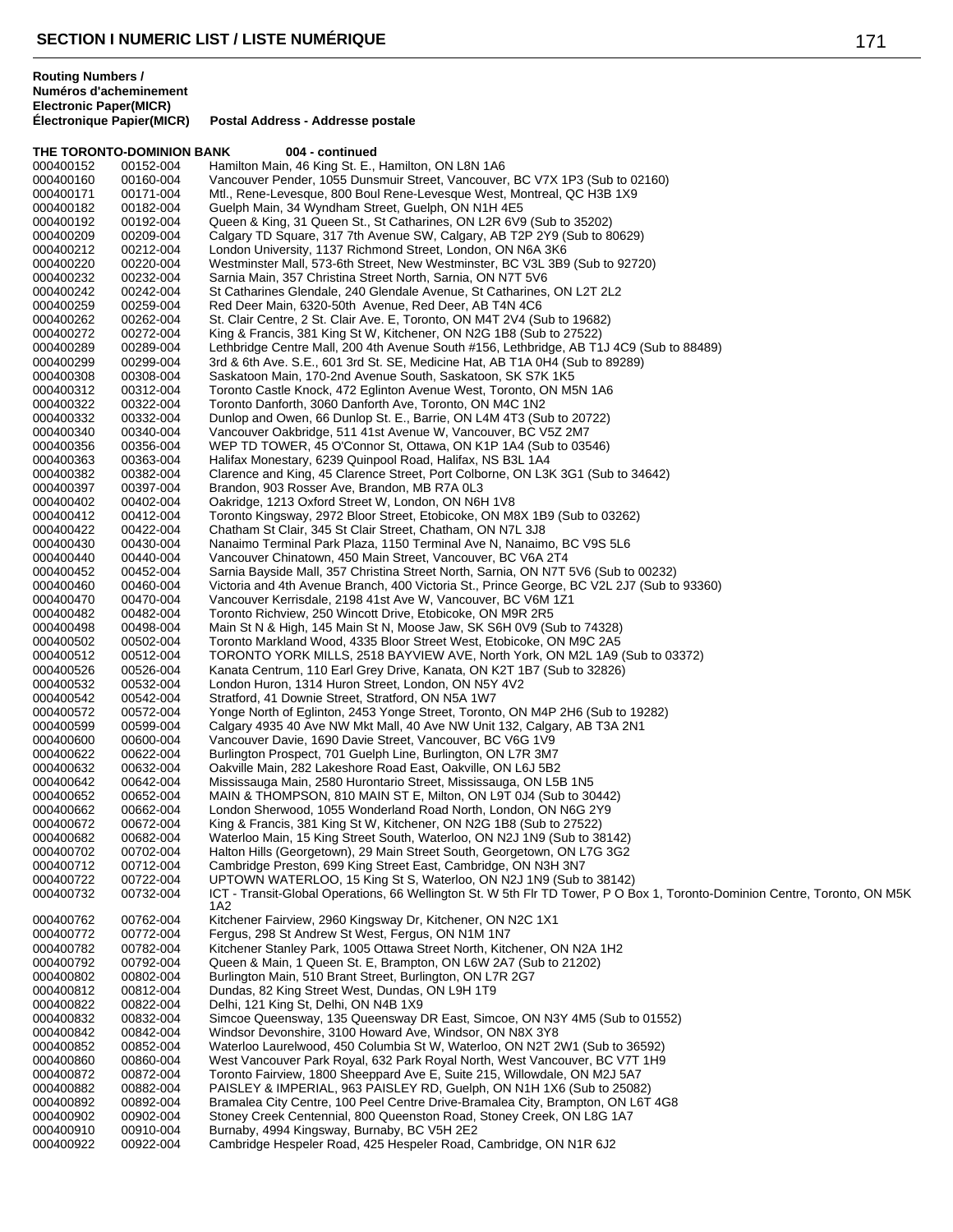### **THE TORONTO-DOMINION BANK 004 - continued** 000400932 00932-004 Mississauga Square One, 100 City Centre Drive, Mississauga, ON L5B 2C9<br>000400942 00942-004 Chief Acct's Dept - Clearing Only, 55 King Street W, 16th Flr TD Tower, Torc 000400942 00942-004 Chief Acct's Dept - Clearing Only, 55 King Street W, 16th Flr TD Tower, Toronto, ON M5K 1A2<br>000401002 01002-004 St Thomas Elgin Mall, 417 Wellington Street, St Thomas, ON N5R 5J5 St Thomas Elgin Mall, 417 Wellington Street, St Thomas, ON N5R 5J5 000401012 01012-004 London Clarence, 220 Dundas St, London, ON N6A 1H3 Barton & Kenilworth, 1311 Barton St E, Hamilton, ON L8H 2V4 000401032 01032-004 Burlington Mall, 701 Guelph Line, Burlington, ON L7R 3M7 (Sub to 00622) 000401049 01049-004 Calgary Willow Park, 10816 Macleod Trail SE, Calgary, AB T2J 5N8 King & Francis, 381 King St W, Kitchener, ON N2G 1B8 (Sub to 27522) 000401062 01062-004 Hillcrest Mall, 9350 Yonge St., Richmond Hill, Richmond, ON L4C 5G2 (Sub to 19992) 000401077 01077-004 Westwood Village Shopping Centre, 3312 Portage Avenue, Winnipeg, MB R3K 0Z1 (Sub to 69807)<br>000401082 01082-004 London Byron, 1260 Commissioners Rd W, London, ON N6K 1C7 000401082 01082-004 London Byron, 1260 Commissioners Rd W, London, ON N6K 1C7 000401092 01092-004 SOUTHDALE & WONDERLAND, 3029 WONDERLAND RD S, London, ON N6L 1R4 (Sub to 28642)<br>000401102 01102-004 London Platt's Lane, 215 Oxford St W, London, ON N6H 1S5 000401102 01102-004 London Platt's Lane, 215 Oxford St W, London, ON N6H 1S5 000401112 01112-004 Kitchener Pioneer Park, 123 Pioneer Drive Suite 1, Kitchener, ON N2P 2A3<br>000401129 01129-004 Northwood, 13711-93 St NW, Edmonton, AB T5E 5V6 (Sub to 02269) Northwood, 13711-93 St NW, Edmonton, AB T5E 5V6 (Sub to 02269) 000401132 01132-004 Jackson Square, 100 King St. W, Hamilton, ON L8N 1A8 (Sub to 25122)<br>000401142 01142-004 London Ernest, 1420 Ernest Ave, London, ON N6E 2H8 000401142 01142-004 London Ernest, 1420 Ernest Ave, London, ON N6E 2H8 000401150 01150-004 Abbotsford, 32435 South Fraser Way-Unit 1, Abbotsford, BC V2T 1X4<br>000401162 01162-004 Lambton Road Mall, 1210 London Rd., Sarnia, ON N7S 1P4 (Sub to 3 000401162 01162-004 Lambton Road Mall, 1210 London Rd., Sarnia, ON N7S 1P4 (Sub to 36242) Richmond Landsdowne, 626-5300 No 3rd, Richmond, BC V6X 2X9 (Sub to 02810) 000401182 01182-004 Erie & Oak Street, 274 Erie St. South, Leamington, ON N8H 3C5 (Sub to 28082) Edmonton Thorncrest, 8705 156st NW, Edmonton, AB T5R 1Y5 (Sub to 02389) 000401202 01202-004 Dunnville, 163 Lock Street East, Dunnville, ON N1A 1J6 000401212 01212-004 Fort Erie, 70 Jarvis Street, PO Box 98, Fort Erie, ON L2A 2S4 Grimsby, 20 Main Street East, Grimsby, ON L3M 4G5 (Sub to 24922) 000401232 01232-004 Niagara Falls Main, 4463 Queen's Street, Niagara Falls, ON L2E 2L2 000401242 01242-004 Niagara Falls Town & Country, 3643 Portage Rd, Niagara Falls, ON L2J 2K8 000401252 01252-004 Lasalle -Western Ontario, 5990 Malden Road, Windsor, ON N9H 1S8 000401262 01262-004 St Catharines Grantham, 364 Scott Street, St Catharines, ON L2M 3W4 Thorold, 240 Gelndale Ave, St Catharines, ON L2T 2L2 (Sub to 00242) 000401292 01292-004 Niagara St Welland, 855 Niagara St North, Welland, ON L3C 1M4 (Sub to 38242) 000401302 01302-004 Listowel, 195 Main Street East, Listowel, ON N4W 2B5 000401312 01312-004 Guelph Speedvale, 666 Woolwich Street, Guelph, ON N1H 7G5 000401322 01322-004 Toronto Bathurst, 574 Bloor St W., Toronto, ON M6G 1K1 000401332 01332-004 Eglinton, 472 Eglinton Ave, Toronto, ON M5N 1A6 (Sub to 00312) 000401352 01352-004 Toronto Bloor at Bathurst, 574 Bloor St W., Toronto, ON M6G 1K1 (Sub to 01322)<br>000401362 01362-004 Hurontario & Ray Lawson, 7685 Hurontario St S, Brampton, ON L6W 0B4 Hurontario & Ray Lawson, 7685 Hurontario St S, Brampton, ON L6W 0B4 000401372 01372-004 Cornwall, 1 Water Street East, Cornwall, ON K6H 6M2 000401382 01382-004 Kapuskasing, 25 Brunetville Rd, Kapuskasing, ON P5N 2E9 000401392 01392-004 Kingston Main, 94 Princess Street, Kingston, ON K7L 1A5 000401402 01402-004 SYMCOR INC - TORONTO OPERATIONS, 8 PRINCE ANDREW PLACE, Don Mills, ON M3C 2H4<br>000401411 01411-004 SYMCOR INC - MONTREAL OPERATIONS. 650 BRIDGE ST. Montreal. QC H3K 3K9 SYMCOR INC - MONTREAL OPERATIONS, 650 BRIDGE ST, Montreal, QC H3K 3K9 000401422 01422-004 North & Wyld, 199 Main St East, North Bay, ON P1B 8H5 (Sub to 31202) Symcor Inc - Halifax Operations, 5251 DUKE ST., SUITE #214, Halifax, NS B3J 1P3 000401446 01446-004 WEP TD TOWER, 45 O'Connor St, Ottawa, ON K1P 1A4 (Sub to 03546)<br>000401452 01452-004 Elm & Durham Commerce Centre, 43 Elm Street, Sudbury, ON P3E 4R7 000401452 01452-004 Elm & Durham Commerce Centre, 43 Elm Street, Sudbury, ON P3E 4R7 (Sub to 37122) Wpg Data Ctr Mgmt, 195 Fort Street, P O Box 7700 (Winnipeg Data Centre), Winnipeg, MB R3C 3V1 000401472 01472-004 Ouellette & Wyandotte, 596 Ouellette Avenue, Windsor, ON N9A 6J8 (Sub to 38802) SYMCOR INC - CALGARY OPERATIONS, 3663-63RD AVE NE, P O Box 2141 (Calgary Data Ctre.), Calgary, AB T3J 0G6 000401490 01490-004 Van Data Ctr Mgmt, 111 East 5th Avenue, P O Box 6500 (Vancouver Data Ctre), Vancouver, BC V5T 4L1<br>000401512 01512-004 Niagara Falls Dorchester, 5900 Dorchester Road, Niagara Falls, ON L2G 5S9 000401512 01512-004 Niagara Falls Dorchester, 5900 Dorchester Road, Niagara Falls, ON L2G 5S9 Richmond Main, 7008 NO 3 Road, Richmond, BC V6Y 2C6 000401532 01532-004 Toronto Finch, 686 Finch Ave E, North York, ON M2K 2E6 000401549 01549-004 Millbourne Mall, 133 Millbourne Mall, Edmonton, AB T6K 3L6

000401552 01552-004 Simcoe Queensway, 135 Queensway Rd East, Simcoe, ON N3Y 4M5 000401562 01562-004 Laurentian & Gordon, 103 Laurentian Ave, North Bay, ON P1B 9T2 (Sub to 31102)<br>000401570 01570-004 Richlea Square, 10151 No. 3 Road, Richmond, BC V7A 4R6 (Sub to 97250) 000401570 01570-004 Richlea Square, 10151 No. 3 Road, Richmond, BC V7A 4R6 (Sub to 97250)<br>000401582 01582-004 Toronto Sheppard, 3477 Sheppard Ave, Scarborough, ON M1T 3K6 (Sub to 000401582 01582-004 Toronto Sheppard, 3477 Sheppard Ave, Scarborough, ON M1T 3K6 (Sub to 10332) Mississauga Meadowvale, 6760 Meadowvaletown Centre, Mississauga, ON L5N 4B7 000401602 01602-004 Hamilton Upper Wentworth, 550 Fennel Ave E, Hamilton, ON L8V 4S9 000401612 01612-004 Edinburgh Market Place, 496 Edinburgh Rd, Guelph, ON N1G 4Z1 (Sub to 25002)<br>000401622 01622-004 Appleby, 450 Appleby Line, Burlington, ON L7L 2Y2 000401622 01622-004 Appleby, 450 Appleby Line, Burlington, ON L7L 2Y2 000401632 01632-004 Waterloo Conestoga, 550 King St North, Waterloo, ON N2L 5W6 Ottawa Westgate, 1309 Carling Ave, Ottawa, ON K1Z 7L3 000401652 01652-004 TD Canada Trust, 200 Franklin Blvd, Cambridge, ON N1R 8N8 000401662 01662-004 Sales Experience Support, 150 First St, Orangeville, ON L9W 3T7 000401682 01682-004 Burlington Upper Middle, 1505 Guelph Line, Burlington, ON L7P 3B6 000401699 01699-004 Signal Hill Centre, 5680 Signal Hill Centre SW, Calgary, AB T3H 3P8 (Sub to 80809)<br>000401700 01700-004 Guilford. 101-15190 101 Avenue. Surrey. BC V3R 7V4 (Sub to 92760) Guilford, 101-15190 101 Avenue, Surrey, BC V3R 7V4 (Sub to 92760) 000401719 01719-004 Calgary Mount Royal, 915 17 Ave SW, Calgary, AB T2T 0A4 Calgary Memorial, 4415 Memorial Dr S E, Calgary, AB T2A 6A4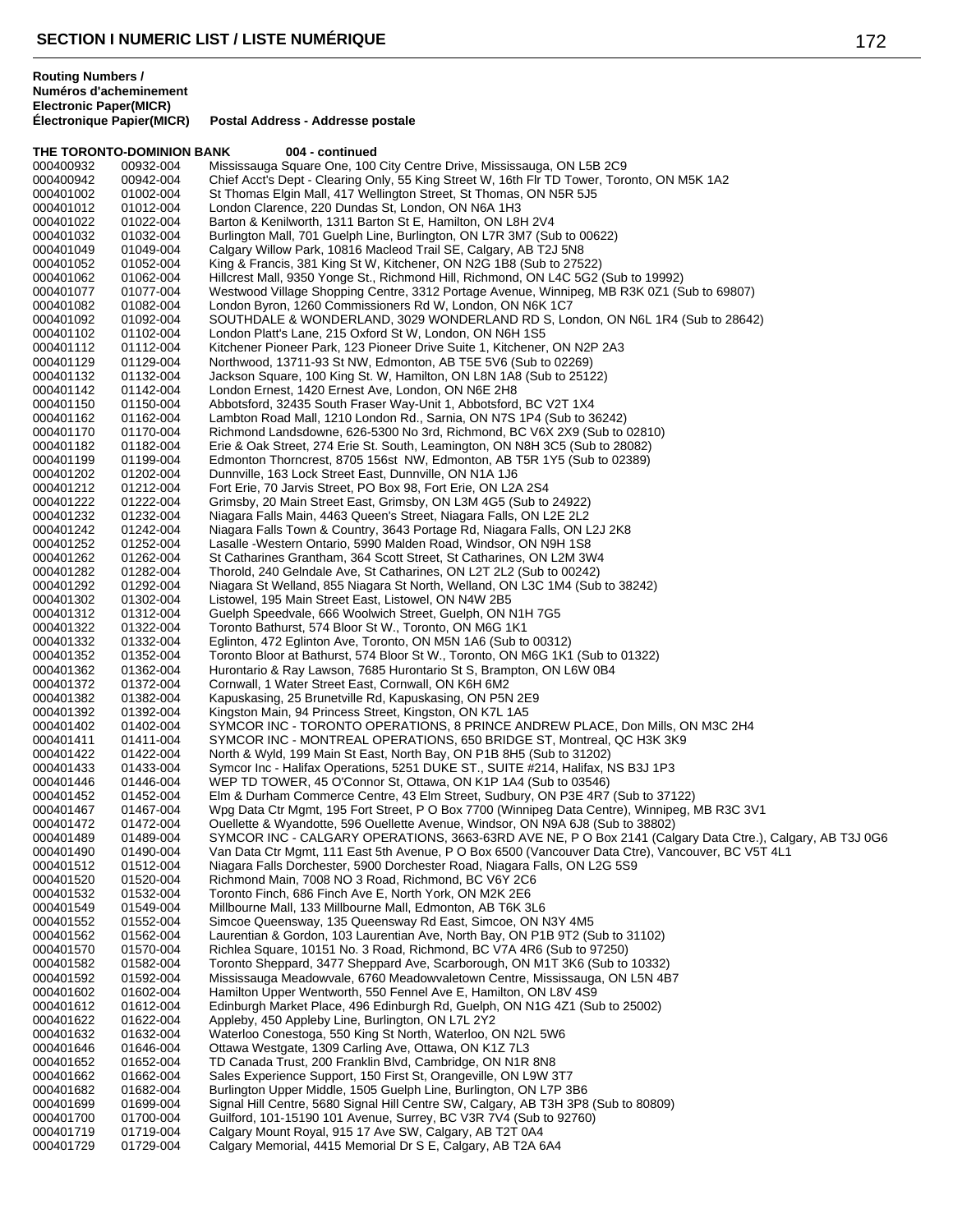#### **THE TORONTO-DOMINION BANK 004 - continued** 000401730 01730-004 Willowbrook Mall, 19711 Willowbrook Drive, Langley, BC V2Y 2T6 (Sub to 91940)<br>000401742 01742-004 Kitchener Strasburg, 700 Strasburg Rd, Kitchener, ON N2E 2M2 000401742 01742-004 Kitchener Strasburg, 700 Strasburg Rd, Kitchener, ON N2E 2M2 Surrey Fleetwood, 15960 Fraser Highway Unit 601, Surrey, BC V4N 0X8 000401762 01762-004 Eastown Shopping Centre, 2010 Lauzon Road, Windsor, ON N8T 2Z3 (Sub to 38642)<br>000401779 01779-004 St Albert, 40-101 St Albert Trail, St Albert, AB T8N 6L5 St Albert, 40-101 St Albert Trail, St Albert, AB T8N 6L5 000401782 01782-004 Hamilton Upper Ottawa, 1119 Fennel Avenue East, Hamilton, ON L8T 1S2 000401822 01822-004 Barry Mapleview, 60 Mapleview Drive, Barrie, ON L4N 9H6 Calgary Hamptons, 1000 Hamptons Dr NW, Calgary, AB T3A 6A7 000401842 01842-004 Brampton Springdale, 90 Great Lakes Drive, Brampton, ON L6R 2K7 000401902 01902-004 Gardiners & Taylor Kidd, 750 Gardiners Rd, Kingston, ON K7M 3X9 000401912 01912-004 Hamilton Upper James, 830 Upper James Street, Hamilton, ON L9C 3A4 000401922 01922-004 Warden & Eglinton, 2020 Eglinton Ave E, Scarborough, ON M1L 2M6 (Sub to 14442)<br>000401932 01932-004 Toronto Royal York, 1440 Royal York Rd, Etobicoke, ON M9P 3B1 000401932 01932-004 Toronto Royal York, 1440 Royal York Rd, Etobicoke, ON M9P 3B1 000401962 01962-004 Toronto Golf, 680 Markham Road, Scarborough, ON M1H 2A7 (Sub to 03292)<br>000401972 01972-004 Warden, South of Finch, 2565 Warden Ave, Scarborough, ON M1W 2H5 Warden, South of Finch, 2565 Warden Ave, Scarborough, ON M1W 2H5 000401989 01989-004 Lethbridge Centre Mall, 200 4th Avenue South #156, Lethbridge, AB T1J 4C9 (Sub to 88489)<br>000401990 01990-004 Central Plaza Shopping Centre, 15110 North Bluff Road, White Rock, BC V4B 3E5 (Sub to 99 000401990 01990-004 Central Plaza Shopping Centre, 15110 North Bluff Road, White Rock, BC V4B 3E5 (Sub to 99930)<br>000402000 02000-004 4000 Quadra, 4000 Quadra Street, Victoria, BC V8X 1K2 (Sub to 99860) 000402000 02000-004 4000 Quadra, 4000 Quadra Street, Victoria, BC V8X 1K2 (Sub to 99860)<br>000402012 02012-004 2nd & 9th, 901 2nd Avenue E., Owen Sound, ON N4K 5P5 (Sub to 3376) 000402012 02012-004 2nd & 9th, 901 2nd Avenue E., Owen Sound, ON N4K 5P5 (Sub to 33762)<br>000402022 02022-004 Ancaster. 98 Wilson Street West. Ancaster. ON L9G 1N3 Ancaster, 98 Wilson Street West, Ancaster, ON L9G 1N3 000402039 02039-004 Calgary Trail South, 4108 Calgary Trail South, Edmonton, AB T6J 6Y6<br>000402040 02040-004 Kelowna Spall, 1950 Harvey Ave, Kelowna, BC V1Y 8J8 Kelowna Spall, 1950 Harvey Ave, Kelowna, BC V1Y 8J8 000402059 02059-004 Calgary Centre Street, 1216 Centre Street North, Calgary, AB T2E 2R4<br>000402062 02062-004 MCCOWAN & HWY 7, 5261 HWY 7 # B101, Markham, ON L3P 1B8 000402062 02062-004 MCCOWAN & HWY 7, 5261 HWY 7 # B101, Markham, ON L3P 1B8<br>000402088 02088-004 Lakeview Plaza, 4240 Albert Street, Regina, SK S4S 3R9 (Sub to 76 Lakeview Plaza, 4240 Albert Street, Regina, SK S4S 3R9 (Sub to 76328) 000402099 02099-004 Capilano Mall, 5004 98 Avenue, Edmonton, AB T6A 0A1 (Sub to 82449) Emerald Plaza, 1547 Merivale Road, Nepean, ON K2G 4V3 (Sub to 32936) 000402120 02120-004 Seafair, 3960 Francis Road, Richmond, BC V7C 1J7<br>000402136 02136-004 Lincoln Heights, 1480 Richmond Road, Ottawa, ON H 000402136 02136-004 Lincoln Heights, 1480 Richmond Road, Ottawa, ON K2B 6S1 (Sub to 59386) Eglinton Square, 15 Eglinton Square, Scarborough, ON M1L 2K1 (Sub to 14402) 000402150 02150-004 Westbank Shopping Centre, 501-2330 Highway #97, Westbank, BC V4T 2P3 (Sub to 91510)<br>000402160 02160-004 Bentall Centre, 1055 Dunsmuir Street, Vancouver, BC V7X 1P3 000402160 02160-004 Bentall Centre, 1055 Dunsmuir Street, Vancouver, BC V7X 1P3 000402172 02172-004 Oakville 3rd Line, 1424 Upper Middle Road West, Oakville, ON L6M 3G3 000402199 02199-004 Calahoo Square, 98A Mcleod Avenue, Spruce Grove, AB T7X 1R2 (Sub to 89759)<br>000402209 02209-004 Calgary TD Square, 317 7th Avenue SW, Calgary, AB T2P 2Y9 (Sub to 80629) 000402209 02209-004 Calgary TD Square, 317 7th Avenue SW, Calgary, AB T2P 2Y9 (Sub to 80629)<br>000402219 02219-004 Southpointe Common, 5001 19th Street, Unit 500, Red Deer, AB T4R 3R1 000402219 02219-004 Southpointe Common, 5001 19th Street, Unit 500, Red Deer, AB T4R 3R1<br>000402222 02222-004 Lawrence and Mccowan Road, 697 Mccowan Road, Scarborough, ON M1. 000402222 02222-004 Lawrence and Mccowan Road, 697 Mccowan Road, Scarborough, ON M1J 1K2 (Sub to 15842)<br>000402239 02239-004 Oliver Square, 11550 104 Avenue NW, Edmonton, AB T5K 2S5 000402239 02239-004 Oliver Square, 11550 104 Avenue NW, Edmonton, AB T5K 2S5<br>000402242 02242-004 Shellard & Conklin. 230 Shellard Lane Unit 1. Brantford. ON N3 000402242 02242-004 Shellard & Conklin, 230 Shellard Lane Unit 1, Brantford, ON N3T 0B9 (Sub to 21942)<br>000402259 02259-004 Fdmonton Whyte, 8140-82 Avenue NW, Edmonton, AB T6C 0Y4 000402259 02259-004 Edmonton Whyte, 8140-82 Avenue NW, Edmonton, AB T6C 0Y4<br>000402269 02269-004 Northwood, 13711-93 St NW, Edmonton, AB T5E 5V6 000402269 02269-004 Northwood, 13711-93 St NW, Edmonton, AB T5E 5V6 Woodstock Springbank, 1000 Dundas St, Woodstock, ON N4S 0A3 000402289 02289-004 Calgary N Hill SC, 1632 14th Ave NW No 1774, Calgary, AB T2N 1M7 (Sub to 80689)<br>000402296 02296-004 Bank & Heron, 1582 Bank St, Ottawa, ON K1H 7Z5 000402296 02296-004 Bank & Heron, 1582 Bank St, Ottawa, ON K1H 7Z5 000402302 02302-004 Mississauga Erin Mills, 2150 Burnhamthorpe Rd W, Mississauga, ON L5L 5Z5<br>000402312 02312-004 Toronto Islington, 1048 Islington Avenue, Etobicoke, ON M8Z 4R6 000402312 02312-004 Toronto Islington, 1048 Islington Avenue, Etobicoke, ON M8Z 4R6 Toronto Northtown, 5400 Yonge Street, Willowdale, ON M2N 5R5 000402340 02340-004 Port Coquitlam, 11-2755 Lougheed Highway, Port Coquitlam, BC V3B 5Y9<br>000402352 02352-004 Toronto Jopling, 3868 Bloor Street West, Etobicoke, ON M9B 1L3 02352-004 Toronto Jopling, 3868 Bloor Street West, Etobicoke, ON M9B 1L3<br>02362-004 London Baseline, 353 Wellington Rd., London, ON N6C 4P8 000402362 02362-004 London Baseline, 353 Wellington Rd., London, ON N6C 4P8 000402372 02372-004 Hamilton Rosedale, 1900 King St E, Hamilton, ON L8K 1W1 Lynnwood, 8705 156th Street NW, Edmonton, AB T5R 1Y5 000402392 02392-004 Burlington Plains, 596 Plains Road East, Burlington, ON L7T 2E7 000402402 02402-004 London Clarke Road, 1920 Dundas Street, London, ON N5V 3P1<br>000402412 02412-004 Shops at Don Mills, 15 Clock Tower Rd., North York, ON M3C 0E 000402412 02412-004 Shops at Don Mills, 15 Clock Tower Rd., North York, ON M3C 0E1 000402422 02422-004 Iroquois & Trafalgar, 321 Iroquois Shore, Oakville, ON L6H 1M3 (Sub to 31382) 000402432 02432-004 Kingston Shopping Centre, 1062 Princess Street, Kingston, ON K7L 1H2 (Sub to 27282)<br>000402442 02442-004 New Hamburg, 114 Huron Street, New Hamburg, ON N3A 1J3 000402442 02442-004 New Hamburg, 114 Huron Street, New Hamburg, ON N3A 1J3<br>000402450 02450-004 North Vancouver Centre, 1400 Lonsdale Ave., North Vancouve 000402450 02450-004 North Vancouver Centre, 1400 Lonsdale Ave., North Vancouver, BC V7M 2J1 (Sub to 96400)<br>000402462 02462-004 Toronto Dundas, 247 Spadina Ave, Toronto, ON M5T 3A8 (Sub to 13282) 000402462 02462-004 Toronto Dundas, 247 Spadina Ave, Toronto, ON M5T 3A8 (Sub to 13282)<br>000402474 02474-004 Saint John Br, 44 Chipman Hill, Saint John, NB E2L 5B2 (Sub to 52404) 000402474 02474-004 Saint John Br, 44 Chipman Hill, Saint John, NB E2L 5B2 (Sub to 52404) 000402482 02482-004 Hurontario and Highway 26, 104 Hurontario St., Collingwood, ON L9Y 3Z4 (Sub to 22882) 000402496 02496-004 Ottawa Pretoria, 5 Pretoria Ave, Ottawa, ON K1S 5L6 000402502 02502-004 Hamilton Mohawk, 781 Mohawk Rd W, Hamilton, ON L9C 7B7<br>000402512 02512-004 Toronto Rathburn, 1498 Islington Ave, Etobicoke, ON M9A 3L7 000402512 02512-004 Toronto Rathburn, 1498 Islington Ave, Etobicoke, ON M9A 3L7 Toronto Brookdale, 1677 Avenue Road, North York, ON M5M 3Y3 000402532 02532-004 Toronto Fenwood, 3115 Kingston Rd., Scarborough, ON M1M 1P3 000402548 02548-004 Sherwood Mall, 4011 Rochdale Blvd Unit E, Regina, SK S4X 4P7 (Sub to 76298)<br>000402552 02552-004 Toronto Leaside, 1511 Bavview Ave, Toronto, ON M4G 4E2 Toronto Leaside, 1511 Bayview Ave, Toronto, ON M4G 4E2 000402562 02562-004 London Hillview, 1663 Richmond St, London, ON N6G 2N3 Dundas & Spadina, 247 Spadina Ave, Toronto, ON M5T 3A8 (Sub to 13282)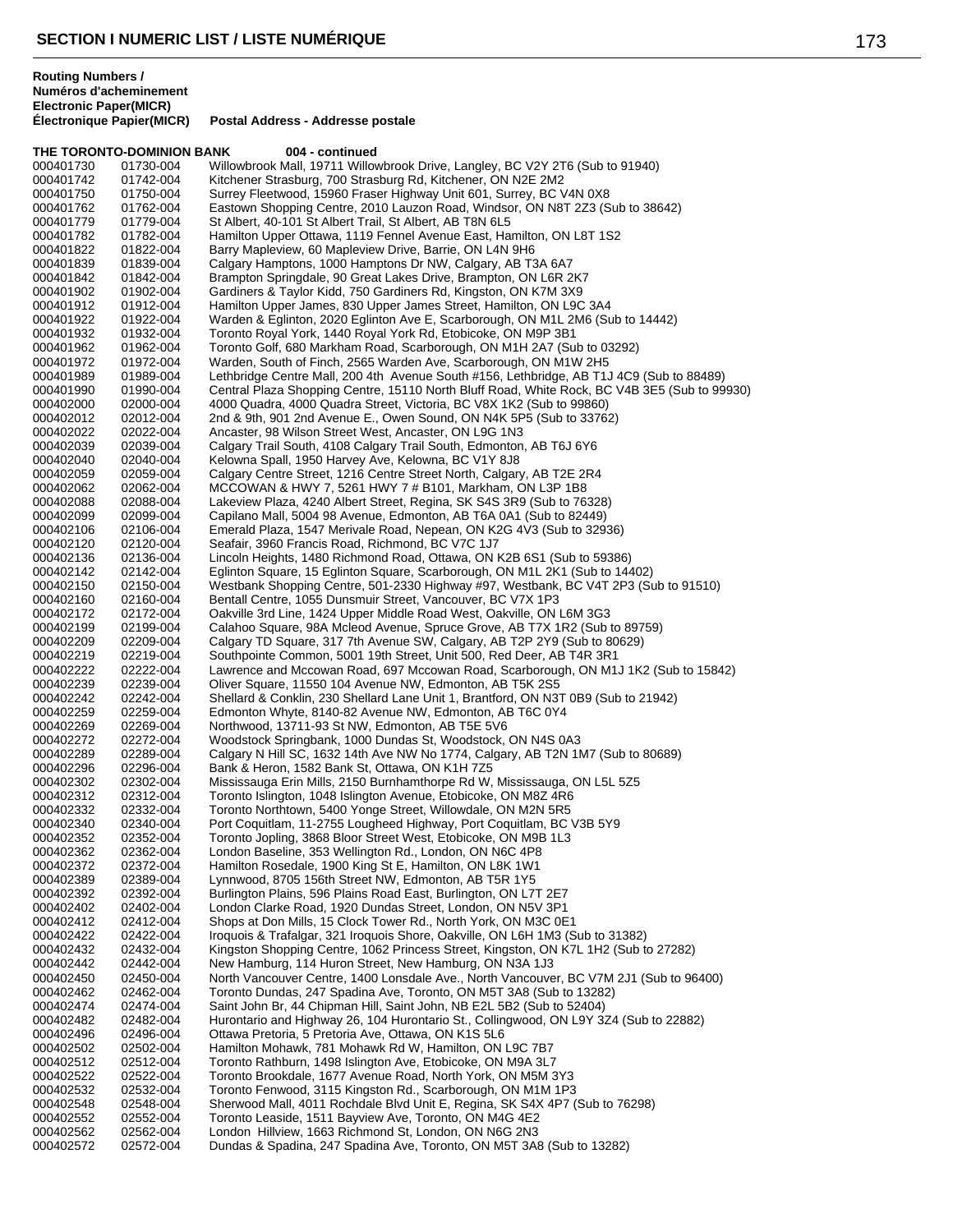**THE TORONTO-DOMINION BANK 004 - continued** 

**Postal Address - Addresse postale** 

000402589 02589-004 Calgary 90th Ave, 90th Ave SW, Calgary, AB T2V 5A8<br>000402590 02590-004 Fort & Foul Bay Rds, 2000 Cadboro Bay Road, Victoria 000402590 02590-004 Fort & Foul Bay Rds, 2000 Cadboro Bay Road, Victoria, BC V8R 5G5 St Josephs & Orleans, 2325 St Joseph's Blvd, Orleans, ON K1C 1E7 (Sub to 33156) 000402612 02612-004 St Catharines Lakeshore, 37 Lakeshore Road, St Catharines, ON L2N 2T2<br>000402622 02622-004 Toronto Woodbine, 500 Rexdale Blvd, Etobicoke, ON M9W 6K5 02622-004 Toronto Woodbine, 500 Rexdale Blvd, Etobicoke, ON M9W 6K5<br>02630-004 Delta Main, 8057 120th Street, Delta, BC V4A 6P7 (Sub to 9080 000402630 02630-004 Delta Main, 8057 120th Street, Delta, BC V4A 6P7 (Sub to 90800) 000402643 02643-004 Bayers Road Shopping Centre, Bayers Road R.P.O., Halifax, NS B3L 4T7 (Sub to 54213)<br>000402652 02652-004 Toronto Longmore, 312 Sheppard Ave, Willowdale, ON M2N 3B4 Toronto Longmore, 312 Sheppard Ave, Willowdale, ON M2N 3B4 000402669 02669-004 Westmount Shopping Ctre, 11210 Groat Rd., Edmonton, AB T5M 4E7 (Sub to 83369)<br>000402686 02686-004 Carling & Fairlawn, 2154 Carling Ave, Ottawa, ON K2A 1H1 000402686 02686-004 Carling & Fairlawn, 2154 Carling Ave, Ottawa, ON K2A 1H1 000402690 02690-004 Vancouver Broadway, 3396 West Broadway W, Vancouver, BC V6R 2B2<br>000402702 02702-004 Waterloo Beechwood, 460 Erb St W, Waterloo, ON N2T 1N5 000402702 02702-004 Waterloo Beechwood, 460 Erb St W, Waterloo, ON N2T 1N5<br>000402716 02716-004 Orleans Convent Glen, 6489 Jeanne D'Arc Blyd North, Orlea 000402716 02716-004 Orleans Convent Glen, 6489 Jeanne D'Arc Blvd North, Orleans, ON K1C 2R1<br>000402722 02722-004 Liverpool, 1790 Liverpool Rd, Pickering, ON L1V 1V9 000402722 02722-004 Liverpool, 1790 Liverpool Rd, Pickering, ON L1V 1V9<br>000402732 02732-004 Whitby, 80 Thickson Road South, Whitby, ON L1N 7T Whitby, 80 Thickson Road South, Whitby, ON L1N 7T2 000402740 02740-004 Chilliwack, 46017 Yale Road, Chilliwack, BC V2P 2M1<br>000402750 02750-004 Delta 72nd, 7317 120th St, Delta, BC V4C 6P5 000402750 02750-004 Delta 72nd, 7317 120th St, Delta, BC V4C 6P5<br>000402760 02760-004 Kamloops, 102-301 Victoria St, Kamloops, BC 000402760 02760-004 Kamloops, 102-301 Victoria St, Kamloops, BC V2C 2A3<br>000402770 02770-004 Kelowna Ellis, 1633 Ellis Street, Unit 100, Kelowna, BC ' 000402770 02770-004 Kelowna Ellis, 1633 Ellis Street, Unit 100, Kelowna, BC V1Y 2A8<br>000402780 02780-004 Main & Wade. 390 Main Street. Penticton. BC V2A 5C3 (Sub to 9 Main & Wade, 390 Main Street, Penticton, BC V2A 5C3 (Sub to 92880) 000402790 02790-004 Port Coquitlam Barn, 2755 Lougheed Highway, Unit 11, Port Coquitlam, BC V3B 5Y9 (Sub to 02340)<br>000402800 02800-004 Victoria and 4th Avenue Branch, 400 Victoria St, Prince George, BC V2L 2J7 (Sub to 9336 Victoria and 4th Avenue Branch, 400 Victoria St, Prince George, BC V2L 2J7 (Sub to 93360) 000402810 02810-004 Richmond Lansdowne, 5300 No. 3 Rd Unit 626, Richmond, BC V6X 2X9<br>000402820 02820-004 North Vancouver Centre, 1400 Lonsdale Ave., North Vancouver, BC V7M 000402820 02820-004 North Vancouver Centre, 1400 Lonsdale Ave., North Vancouver, BC V7M 2J1 (Sub to 96400)<br>000402830 02830-004 Granville & 12th. 2801 Granville St., Vancouver, BC V6H 3J2 (Sub to 95200) Granville & 12th, 2801 Granville St., Vancouver, BC V6H 3J2 (Sub to 95200) 000402840 02840-004 Vancouver Kerrisdale, 2198-41st Avenue West, Vancouver, BC V6M 1Z1 (Sub to 00470) 000402850 02850-004 Toronto Dominion Tower, 700 Georgia St W. Pacific Centre, Vancouver, BC V7Y 1A2 (Sub to 94000)<br>000402860 02860-004 Vancouver Park Royal II, 632 Park Royal, West Vancouver, BC V7T 1H9 (Sub to 00860) 000402860 02860-004 Vancouver Park Royal II, 632 Park Royal, West Vancouver, BC V7T 1H9 (Sub to 00860)<br>000402870 02870-004 Victoria Cedar Hill, 3675 Shelbourne Street, Victoria, BC V8P 4H1 000402870 02870-004 Victoria Cedar Hill, 3675 Shelbourne Street, Victoria, BC V8P 4H1 Eaton Centre Mall, 1080 Douglas Street, Victoria, BC V8W 2C3 (Sub to 99000) 000402899 02899-004 Calgary Eaton Centre, 317 7th Avenue SW, Calgary, AB T2P 2Y9 (Sub to 80629)<br>000402909 02909-004 Calgary Beddington, 8118 Beddington Blvd NW, Calgary, AB T3K 2R6 000402909 02909-004 Calgary Beddington, 8118 Beddington Blvd NW, Calgary, AB T3K 2R6<br>000402919 02919-004 Calgary Brentwood, 3630 Brentwood Rd NW, Calgary, AB T2L 1K8 000402919 02919-004 Calgary Brentwood, 3630 Brentwood Rd NW, Calgary, AB T2L 1K8 000402929 02929-004 Calgary Marlborough, 4415 Memorial Drive SE, Calgary, AB T2A 6A4 (Sub to 01729)<br>000402939 02939-004 Calgary 32nd Ave, 3545 32nd Ave NF, Calgary, AB T1Y 6M6 000402939 02939-004 Calgary 32nd Ave, 3545 32nd Ave NE, Calgary, AB T1Y 6M6<br>000402949 02949-004 Calgary Willkow Park, 10816 Macleod Park SE, Calgary, AB 1 000402949 02949-004 Calgary Willkow Park, 10816 Macleod Park SE, Calgary, AB T2J 5N8 (Sub to 01049)<br>000402959 02959-004 Edmonton Centre, 148 Edmonton Centre, Edmonton, AB T5J 2Y8 (Sub to 82389) 000402959 02959-004 Edmonton Centre, 148 Edmonton Centre, Edmonton, AB T5J 2Y8 (Sub to 82389)<br>000402969 02969-004 Edmonton Century Park, 2325 111 Street NW, Edmonton, AB T6J 5E5 000402969 02969-004 Edmonton Century Park, 2325 111 Street NW, Edmonton, AB T6J 5E5<br>000402979 02979-004 Edmonton Meadowlark. 8705-156th Street NW. Edmonton. AB T5R 1Y 000402979 02979-004 Edmonton Meadowlark, 8705-156th Street NW, Edmonton, AB T5R 1Y5 (Sub to 02389)<br>000402988 02988-004 Hamilton St & 12th, 1904 Hamilton St., Regina, SK S4P 3N5 (Sub to 75448) 000402988 02988-004 Hamilton St & 12th, 1904 Hamilton St., Regina, SK S4P 3N5 (Sub to 75448)<br>000402998 02998-004 Saskatoon Main, 170 2nd Ave S, Saskatoon, SK S7K 1K5 (Sub to 00308) 000402998 02998-004 Saskatoon Main, 170 2nd Ave S, Saskatoon, SK S7K 1K5 (Sub to 00308)<br>000403007 03007-004 Vista Place, 1631 St, Mary's Road Unit A, Winnipeg, MB R2N 1Z4 (Sub to Vista Place, 1631 St. Mary's Road Unit A, Winnipeg, MB R2N 1Z4 (Sub to 69777) 000403012 03012-004 London King, 220 Dundas Street, London, ON N6A 4S4 (Sub to 00012) 000403022 03022-004 Sarnia, 357 Christina Street North, Sarnia, ON N7T 5V6 (Sub to 00232) 000403032 03032-004 Ouellette & Wyandotte, 596 Ouellette Avenue, Windsor, ON N9A 6J8 (Sub to 38802)<br>000403052 03052-004 Guelph Mcdonnell, 34 Wyndham Street, Guelph, ON N1H 4E5 (Sub to 00182) 000403052 03052-004 Guelph Mcdonnell, 34 Wyndham Street, Guelph, ON N1H 4E5 (Sub to 00182)<br>000403062 03062-004 King & Francis. 381 King St W. Kitchener. ON N2G 1B8 (Sub to 27522) King & Francis, 381 King St W, Kitchener, ON N2G 1B8 (Sub to 27522) 000403072 03072-004 Newmarket, 130 Davis Drive, Newmarket, ON L3Y 2N1 000403082 03082-004 Tillsonburg, 200 Broadway Street, Tillsonburg, ON N4G 5A7<br>000403092 03092-004 Woodstock Main, 539 Dundas Street, Woodstock, ON N4S 000403092 03092-004 Woodstock Main, 539 Dundas Street, Woodstock, ON N4S 1C6 000403102 03102-004 Brampton Kingspoint, 130 Brickyard Way, Brampton, ON L6V 4N1 Mississauga Valley, 1585 Mississauga Valley Rd., Mississauga, ON L5A 3W9 000403122 03122-004 King & Simcoe, 4 King Street West, Oshawa, ON L1H 7L3 (Sub to 31842) 000403132 03132-004 Peterborough Square, 340 George St N, Peterborough, ON K9J 7H7 (Sub to 34322)<br>000403142 03142-004 Port Hope, 113 Walton Street, Port Hope, ON L1A 1N4 000403142 03142-004 Port Hope, 113 Walton Street, Port Hope, ON L1A 1N4 000403152 03152-004 Steeles & Don Mills, 2900 Steeles Ave E Unit 35, Thornhill, ON L3T 4X1<br>000403162 03162-004 Thornhill Yonge, 7967 Yonge St. Thornhill, ON L3T 2C4 000403162 03162-004 Thornhill Yonge, 7967 Yonge St, Thornhill, ON L3T 2C4 000403172 03172-004 Yonge St. and Adelaide, 110 Yonge St., Toronto, ON M5C 1T4 (Sub to 00102)<br>000403182 03182-004 Bloor & Bay, 77 Bloor St. W., Toronto, ON M5S 1M2 (Sub to 11042) 000403182 03182-004 Bloor & Bay, 77 Bloor St. W., Toronto, ON M5S 1M2 (Sub to 11042) 000403192 03192-004 Toronto Danforth, 3060 Danforth Ave, East York, ON M4C 1N2 (Sub to 00322) 000403202 03202-004 Yonge & Imperial, 1955 Yonge St, Toronto, ON M4S 1Z6 000403212 03212-004 Dufferin & Steeles, Unit 1 1881 Steeles Ave W, North York, ON M3H 5Y4<br>000403222 03222-004 Yonge North of Eglinton, 2453 Yonge Street, Toronto, ON M4P 2H6 (Sub 000403222 03222-004 Yonge North of Eglinton, 2453 Yonge Street, Toronto, ON M4P 2H6 (Sub to 19282) 000403232 03232-004 Eglinton Square, 15 Eglinton Square, Scarborough, ON M1L 2K1 (Sub to 14402)<br>000403242 03242-004 Toronto Ellesmere, 85 Ellesmere Road, Scarborough, ON M1R 4B7 000403242 03242-004 Toronto Ellesmere, 85 Ellesmere Road, Scarborough, ON M1R 4B7 000403252 03252-004 Finchdale Plaza, 2574 Finch Ave W, North York, ON M9M 2G3 (Sub to 14582)<br>000403262 03262-004 Toronto Jackson, 2972 Bloor Street West, Etobicoke, ON M8X 1B9 000403262 03262-004 Toronto Jackson, 2972 Bloor Street West, Etobicoke, ON M8X 1B9 000403272 03272-004 Toronto Kennedy, 26 William Kitchen Road, Scarborough, ON M1P 5B7<br>000403282 03282-004 Toronto Lawrence Plaza. 3114 Bathurst St. Toronto. ON M6A 2A1 Toronto Lawrence Plaza, 3114 Bathurst St, Toronto, ON M6A 2A1 000403292 03292-004 Toronto Markham Road, 680 Markham Rd, Scarborough, ON M1H 2A7 Toronto Mccowan, 1571 Sandhurst Circle, Scarborough, ON M1V 1V2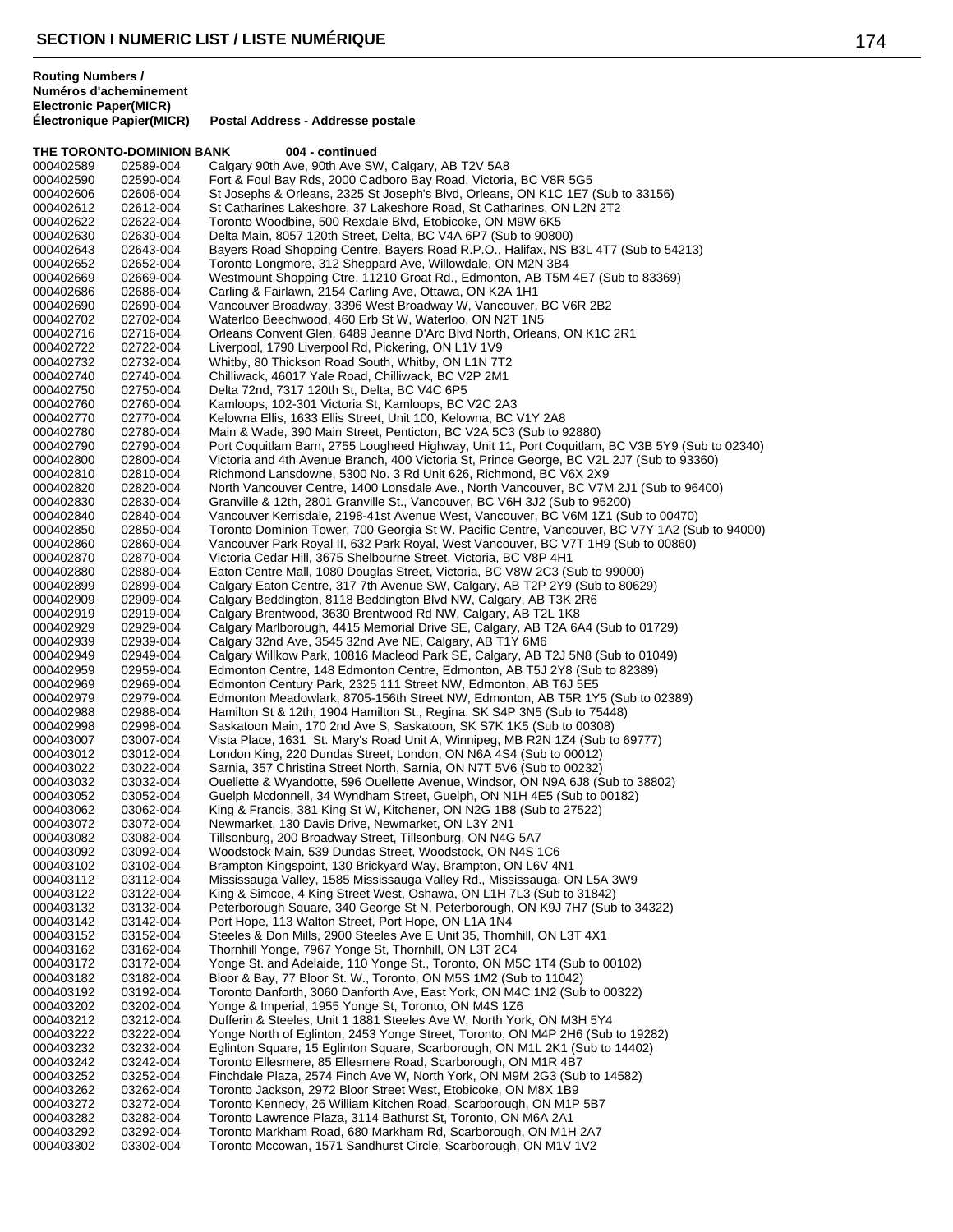000403591 03591-004 Queen Mary, 5409 Ch Queen Mary, Montreal, QC H3X 1V1

000403643 03643-004 Dartmouth, 590 Portland Street, Dartmouth, NS B2W 6B7<br>000403654 03654-004 Westmorland and Queen, 77 Westmorland St., Fredericto

000403713 03713-004 Sydney, 292 Charlottetown Street, Sydney, NS B1P 1C7

000403742 03742-004 Toronto Woodington, 1684 Danforth Ave, Toronto, ON M4C 1H6 000403752 03752-004 Toronto Runnymede, 2220 Bloor St W, Toronto, ON M6S 1N6

000403912 03912-004 Oshawa Stevenson, 22 Stevenson Rd, Oshawa, ON L1J 5L9 000403922 03922-004 Toronto Lee, 2044 Queen St East, Toronto, ON M4E 1C9

000403673 03673-004 Lunenburg, 36 King St., Lunenburg, NS B0J 2C0

Pointe-Claire, 203 Boul Hymus, Pointe-Claire, QC H9R 1E9

000403654 03654-004 Westmorland and Queen, 77 Westmorland St., Fredericton, NB E3B 6Z3 (Sub to 50804)<br>000403663 03663-004 B&G-Personal, 1785 Barrington St., Halifax, NS B3J 2P8 (Sub to 54203)

000403684 03684-004 Highfield Square, 860 Main St and Robinson, Moncton, NB E1C 8M1 (Sub to 51614)<br>000403694 03694-004 Saint John Br. 44 Chipman Hill. Saint John. NB E2L 2A9 (Sub to 52404)

Hanover, 297 10th Street, Hanover, ON N4N 1P1

000403760 03760-004 Marine & 18th, 1802 Marine Drive, West Vancouver, BC V7V 1J6 (Sub to 96640)<br>000403770 03770-004 North Vancouver Norgate, 1315 Marine Drive, North Vancouver, BC V7P 3E5

000403949 03949-004 82nd Avenue & 109th, 10864 Whyte Avenue, Edmonton, AB T6E 2B3 (Sub to 83689)<br>000403952 03952-004 Kitchener Highland Hills, 875 Highland Road West, Kitchener, ON N2N 2Y2 000403952 03952-004 Kitchener Highland Hills, 875 Highland Road West, Kitchener, ON N2N 2Y2<br>000403962 03962-004 Front & Bridge, 202 Front St, Belleville, ON K8N 2Z2 (Sub to 20882) 000403962 03962-004 Front & Bridge, 202 Front St, Belleville, ON K8N 2Z2 (Sub to 20882)

000403979 03979-004 Macleod Trail & 94th Ave, 9633 Macleod Trail, Calgary, AB T2J 0P6 (Sub to 80749)

Ingersoll, 195 Thames Street South, Ingersoll, ON N5C 2T6

Tecumseh & Manning, 13300 Tecumseh Rd E, Windsor, ON N8N 4R8

000403982 03982-004 Oakville Lakeshore, 2221 Lakeshore Road West, Oakville, ON L6L 1H1<br>000403997 03997-004 Winnipeg McPhillips, 1375 McPhillips Street, Unit 7, Winnipeg, MB R2V 000403997 03997-004 Winnipeg McPhillips, 1375 McPhillips Street, Unit 7, Winnipeg, MB R2V 3V1 000404160 04160-004 Dunsmuir & Burrard, 1055 Dunsmuir St., Vancouver, BC V7X 1P3 (Sub to 02160) 000404566 04566-004 World Exchange Plaza, 45 O'Connor St., Ottawa, ON K1P 1A4 (Sub to 03546)<br>000404570 04570-004 Dunsmuir & Burrard, 1055 Dunsmuir St., Vancouver, BC V7X 1P3 (Sub to 021 000404570 04570-004 Dunsmuir & Burrard, 1055 Dunsmuir St., Vancouver, BC V7X 1P3 (Sub to 02160)<br>000404739 04739-004 CMS - SYMCOR Calgary WLBX, 1216 10th Ave SW, Calgary, AB T3C 0J2 000404739 04739-004 CMS - SYMCOR Calgary WLBX, 1216 10th Ave SW, Calgary, AB T3C 0J2 000404752 04752-004 Yonge North of Eglinton, 2453 Yonge Street, Toronto, ON M4P 2H6 (Sub to 19282)<br>000404952 04952-004 Yonge & Adelaide. 110 Yonge St.. Toronto. ON M5C 1T4 (Sub to 00102)

000404952 04952-004 Yonge & Adelaide, 110 Yonge St., Toronto, ON M5C 1T4 (Sub to 00102)<br>000404962 04962-004 King & Francis, 381 King St W, Kitchener, ON N2G 1B8 (Sub to 27522) 000404962 04962-004 King & Francis, 381 King St W, Kitchener, ON N2G 1B8 (Sub to 27522)<br>000405002 05002-004 Toronto Front, 161 Bay Str at Front, Toronto, ON M5J 2T2

000405042 05042-004 Bayfield Mall, 534 Bayfield St., Barrie, ON L4M 5A2 (Sub to 20782)

000405002 05002-004 Toronto Front, 161 Bay Str at Front, Toronto, ON M5J 2T2 000405017 05017-004 Winnipeg Wilton, 1114 Corydon Ave, Winnipeg, MB R3M 0Y9 000405023 05023-004 Elizabeth Avenue, 80 Elizabeth Ave, St. John's, NL A1A 1W7

000403782 03782-004 Windsor Grand Marais, 1550 Grand Marais Road West, Windsor, ON N9E 4L1<br>000403797 03797-004 Winnipeg Henderson, 10-1128 Henderson Hwy, Winnipeg, MB R2G 3Z7

000403738 03738-004 Victoria Square Shopping Centre, 2223 Victoria Ave. East No 107, Regina, SK S4N 6E4 (Sub to 75968)<br>000403742 03742-004 Toronto Woodington, 1684 Danforth Ave, Toronto, ON M4C 1H6

Winnipeg Henderson, 10-1128 Henderson Hwy, Winnipeg, MB R2G 3Z7

Burnaby Hastings, 4298 East Hastings Street, Vancouver, BC V5C 2J6

North Vancouver Norgate, 1315 Marine Drive, North Vancouver, BC V7P 3E5

000403611 03611-004 St Laurent Place Vertu, 3131 boul de la Cote-Vertu, Saint-Laurent, QC H4R 1Y8 000403621 03621-004 Greene and de Maisonneuve, 1289 Av Greene, Westmount, QC H3Z 2A4 (Sub to 47721)<br>000403634 03634-004 TD Bank-Charlottetown, 192 Queen Street, Charlottetown, PE C1A 7L3 (Sub to 56803) 000403634 03634-004 TD Bank-Charlottetown, 192 Queen Street, Charlottetown, PE C1A 7L3 (Sub to 56803)<br>000403643 03643-004 Dartmouth, 590 Portland Street, Dartmouth, NS B2W 6B7

000403663 03663-004 B&G-Personal, 1785 Barrington St., Halifax, NS B3J 2P8 (Sub to 54203)<br>000403673 03673-004 Lunenburg, 36 King St., Lunenburg, NS B0J 2C0

000403694 03694-004 Saint John Br, 44 Chipman Hill, Saint John, NB E2L 2A9 (Sub to 52404)<br>000403703 03703-004 TD Place 140 Water Street, St. John's, NL A1C 6H6 (Sub to 58003) 000403703 03703-004 TD Place, 140 Water Street, St. John's, NL A1C 6H6 (Sub to 58003)<br>000403713 03713-004 Sydney, 292 Charlottetown Street, Sydney, NS B1P 1C7

### **THE TORONTO-DOMINION BANK 004 - continued** 000403312 03312-004 Toronto Saturn, 666 Burnhamthorpe Road, Etobicoke, ON M9C 2Z4<br>000403322 03322-004 Sheppard Centre, 4841 Yonge Street, North York, ON M2N 5X2 (Sul 000403322 03322-004 Sheppard Centre, 4841 Yonge Street, North York, ON M2N 5X2 (Sub to 19762) YONGE & BEDFORD PARK, 3174 YONGE ST, Toronto, ON M4N 2L1 (Sub to 19522) 000403342 03342-004 Mississauga Tomken, 925 Rathburn Road, Mississauga, ON L4W 4C3 000403352 03352-004 Toronto Weston, 1979 Weston Rd, Toronto, ON M9N 1W8 000403362 03362-004 St. Clair Centre, 2 St. Clair Ave. E, Toronto, ON M4T 2V4 (Sub to 19682)<br>000403372 03372-004 Toronto York Mills, 2518 Bayview Ave, Toronto, ON M2L 1A9 000403372 03372-004 Toronto York Mills, 2518 Bayview Ave, Toronto, ON M2L 1A9 Dufferin and Apex CBC, 3140 Dufferin St, Toronto, ON M6A 2T1 (Sub to 19932) 000403392 03392-004 Kennedy & HWY 7, 4630 Highway 7, Unionville, ON L3R 1M5 000403402 03402-004 Uptown Brantford, 70 Market St, Brantford, ON N3T 2Z7<br>000403412 03412-004 Brantford Fairview, 444 Fairview Drive, Brantford, ON N: 000403412 03412-004 Brantford Fairview, 444 Fairview Drive, Brantford, ON N3R 2X8<br>000403422 03422-004 Brant St and Upper Middle, 2222 Brant St, Burlington, ON L7P 000403422 03422-004 Brant St and Upper Middle, 2222 Brant St, Burlington, ON L7P 4L5<br>000403432 03432-004 Burlington Eileen, 500 Guelph Line, Burlington, ON L7R 3M4 000403432 03432-004 Burlington Eileen, 500 Guelph Line, Burlington, ON L7R 3M4 000403442 03442-004 Hamilton Fennel, 830 Upper James Street, Hamilton, ON L9C 3A4 (Sub to 01912)<br>000403452 03452-004 Hamilton James, 46 King Street East, Hamilton, ON L8N 1A6 (Sub to 00152) 000403452 03452-004 Hamilton James, 46 King Street East, Hamilton, ON L8N 1A6 (Sub to 00152)<br>000403462 03462-004 Hamilton Cline, 938 King Street West, Hamilton, ON L8S 1K8 000403462 03462-004 Hamilton Cline, 938 King Street West, Hamilton, ON L8S 1K8 000403472 03472-004 Hamilton Westcliffe, 781 Mohawk Rd West, Hamilton, ON L9C 7B7 (Sub to 02502) 000403482 03482-004 Oakville Lakeshore, 282 Lakeshore Road East, Oakville, ON L6J 5B2 (Sub to 00632)<br>000403492 03492-004 Queen & King, 31 Queen St., St Catharines, ON L2R 6V9 (Sub to 35202) 000403492 03492-004 Queen & King, 31 Queen St., St Catharines, ON L2R 6V9 (Sub to 35202) 000403502 03502-004 Stoney Creek Green Road, 267 Highway #8, Stoney Creek, ON L8G 1E4 000403512 03512-004 Stoney Creek Queens, 800 Queenston Road, Stoney Creek, ON L8G 1A7 (Sub to 00902)<br>000403522 03522-004 Brockville, 133 King Street West, Brockville, ON K6V 6Z1 000403522 03522-004 Brockville, 133 King Street West, Brockville, ON K6V 6Z1 000403536 03536-004 Nepean Merivale Mall, 1642 Merivale Rd., Ottawa, ON K2G 4A1 000403546 03546-004 WEP TD Tower, 45 O'Connor Street, Ottawa, ON K1P 1A4 Sault Ste Marie, 44 Great Northern Rd., Sault Ste Marie, ON P6B 4Y5 000403562 03562-004 Elm & Durham Commerce Centre, 43 Elm Street, Sudbury, ON P3E 4R7 (Sub to 37122)<br>000403572 03572-004 Thunder Bay County Ont, 1090 Dawson Road, Thunder Bay, ON P7B 5V1 (Sub to 6092 000403572 03572-004 Thunder Bay County Ont, 1090 Dawson Road, Thunder Bay, ON P7B 5V1 (Sub to 60927)<br>000403581 03581-004 Montreal Beaver Hall. 800 Boul Rene Levesque West. Montreal. QC H3B 1X9 (Sub to 001 000403581 03581-004 Montreal Beaver Hall, 800 Boul Rene Levesque West, Montreal, QC H3B 1X9 (Sub to 00171)<br>000403591 03591-004 Queen Mary, 5409 Ch Queen Mary, Montreal, QC H3X 1V1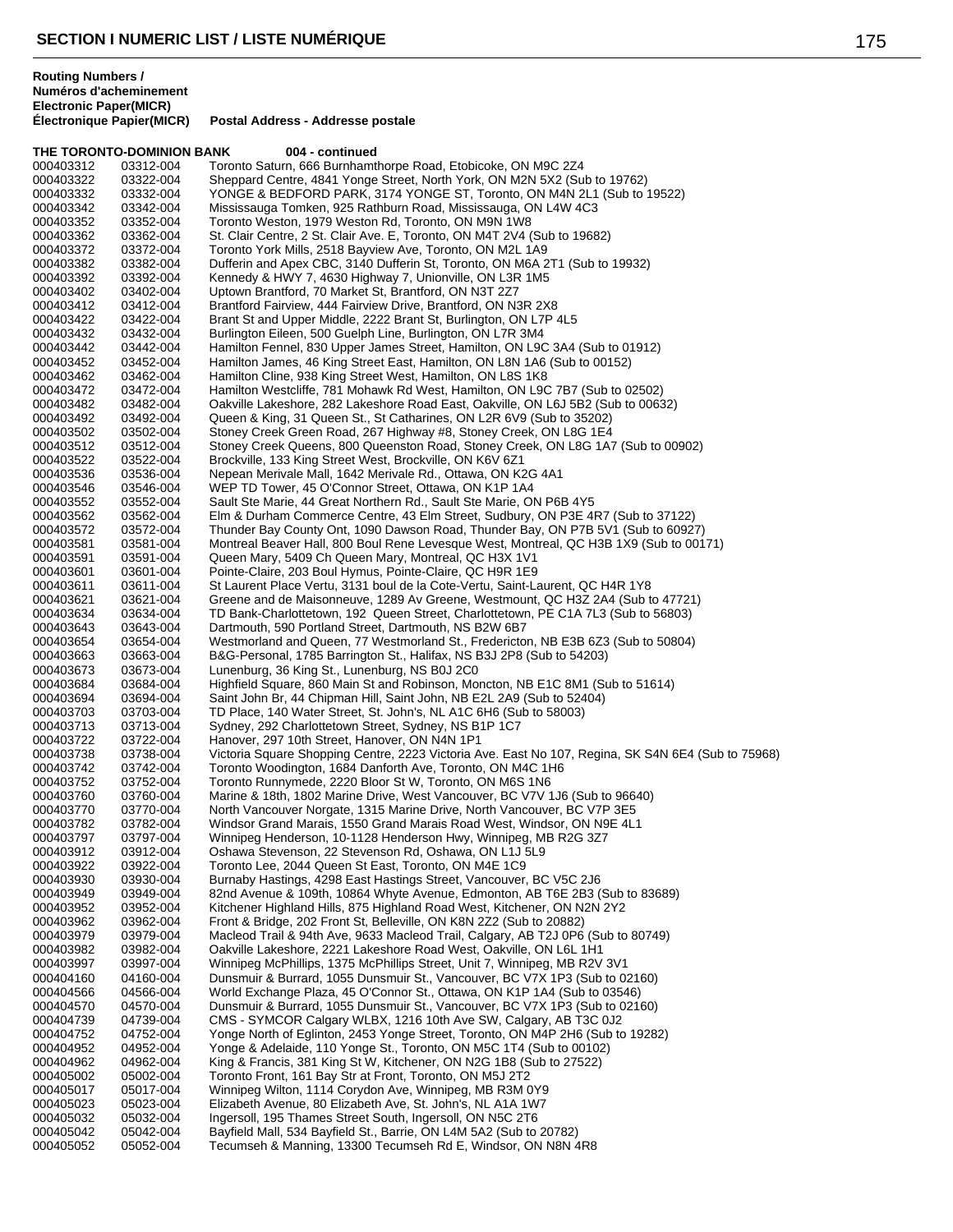**THE TORONTO-DOMINION BANK 004 - continued** 000405062 05062-004 Aurora, 14845 Yonge St, Aurora, ON L4G 6H8 000405072 05072-004 Foresthill Village, 443 Spadina Rd, Toronto, ON M5P 2W3 Pine Valley Shopping Center, 4499 Highway #7, Woodbridge, ON L4L 9A9 (Sub to 18902) 000405102 05102-004 London Pond Mills, 1086 Commissioners Rd E, London, ON N5Z 4W8 000405111 05111-004 Brossard ,Lapiniere, 2220 Boul Lapiniere, Suite 100, Brossard, QC J4W 1M2<br>000405127 05127-004 Winnipeg Edgeland, 2030 Corydon Ave, Winnipeg, MB R3P 0N2 000405127 05127-004 Winnipeg Edgeland, 2030 Corydon Ave, Winnipeg, MB R3P 0N2 000405136 05136-004 Ottawa Wellington & Holl, 1236 Wellington St, Ottawa, ON K1Y 3A4 (Sub to 33446)<br>000405142 05142-004 Windsor Reedmere, 5790 Wvandotte St E. Windsor, ON N8S 1M5 Windsor Reedmere, 5790 Wyandotte St E, Windsor, ON N8S 1M5 000405151 05151-004 Montreal Hingston NDG, 6100 Rue Sherbrooke, Montreal, QC H4A 1Y3 000405162 05162-004 Guelph Eramosa, 350 Eramosa Rd., Guelph, ON N1E 2M9 000405170 05170-004 Valley Fair Shopping Ctr, 22709 Lougheed Hwy #560, Maple Ridge, BC V2X 2V5 (Sub to 91040)<br>000405188 05188-004 Grosvenor Park Shopping Centre. 2-2105 8th St.. Saskatoon. SK S7H 0T8 (Sub to 77368) 000405188 05188-004 Grosvenor Park Shopping Centre, 2-2105 8th St., Saskatoon, SK S7H 0T8 (Sub to 77368)<br>000405192 05192-004 Goderich. 39 Victoria St S. Goderich. ON N7A 3H4 000405192 05192-004 Goderich, 39 Victoria St S, Goderich, ON N7A 3H4 000405209 05209-004 Calgary Bow Trail, 5627 Signal Hill Centre SW, Calgary, AB T3H 3P8 (Sub to 80809)<br>000405212 05212-004 Streetsville, 168 Queen St S, Streetsville, ON L5M 1K8 000405212 05212-004 Streetsville, 168 Queen St S, Streetsville, ON L5M 1K8 000405222 05222-004 Toronto Glen Cairn, 500 Glencairn Ave, Toronto, ON M6B 1Z1 000405239 05239-004 Jasper Gates Square, 14941 Stony Plain Road, Edmonton, AB T5P 4W1 (Sub to 82549)<br>000405242 05242-004 Windsor Moy, 1407 Ottawa St., Windsor, ON N8X 2G1 000405242 05242-004 Windsor Moy, 1407 Ottawa St., Windsor, ON N8X 2G1 000405251 05251-004 Des Sources, 3720 Boul des Sources, Dollard-Des-Ormeaux, QC H9B 1Z9 (Sub to 43501)<br>000405262 05262-004 Oshawa Ritson. 1211 Ritson Road North. Oshawa. ON L1G 8B9 000405262 05262-004 Oshawa Ritson, 1211 Ritson Road North, Oshawa, ON L1G 8B9 000405271 05271-004 Mtl,. Metcalfe, 999 Boul de Maisonneuve Ouest, Montreal, QC H3A 3L4 000405291 05291-004 Dorval, 890 Herron Road, Dorval, QC H9Q 1B3 (Sub to 43681) 000405301 05301-004 St-Laurent O'Brien, 1825 O'Brien Boulevard, Saint-Laurent, QC H4L 3W6 000405312 05312-004 Thornhill Steeles, 100 Steeles Ave. West, Unit 1, Thornhill, ON L4J 7Y1 Toronto Steeles & Kennedy, 7077 Kennedy Rd, Markham, ON L3R 0N8 000405336 05336-004 Ottawa Hunt Club, 2470 Bank St, Ottawa, ON K1V 8S2 000405342 05342-004 Dundas & Euclid, 404 Dundas St. W., Whitby, ON L1N 2M7 (Sub to 38432) 000405352 05352-004 Port Credit, 254 Lakeshore Road W, Port Credit, ON L5H 1G6 000405362 05362-004 Ajax Westney, 15 Westney Rd N, Ajax, ON L1T 1P4 Bedford, 1475 Bedford Highway, Bedford, NS B4A 3Z5 000405382 05382-004 Toronto Mimico, 2472 Lakeshore Blvd West, Etobicoke, ON M8V 1C9 000405390 05390-004 Coquitlam Town Centre, 1140 Johnson St, Coquitlam, BC V3B 7G5 (Sub to 93240)<br>000405402 05402-004 Toronto Pape, 991 Pape Ave, Toronto, ON M4K 3V6 000405402 05402-004 Toronto Pape, 991 Pape Ave, Toronto, ON M4K 3V6 000405419 05419-004 Sherwood Park Ordze, 139 Oroze Avenue, Sherwood Park, AB T8B 1M6<br>000405422 05422-004 Newmarket HWY 404. 1155 Davis Drive. Newmarket. ON L3Y 8R1 000405422 05422-004 Newmarket HWY 404, 1155 Davis Drive, Newmarket, ON L3Y 8R1 000405432 05432-004 Toronto Roncesvalles, 382 Roncesvalles Avenue, Toronto, ON M6R 2M9 000405442 05442-004 Morningside Mall, 4515 Kingston Road, Scarborough, ON M1E 2P1 (Sub to 15122)<br>000405452 05452-004 Ajax Bayly, 75 Bayly St W, Ajax, ON L1S 7K7 000405452 05452-004 Ajax Bayly, 75 Bayly St W, Ajax, ON L1S 7K7 000405460 05460-004 Hwy 97 @ 32nd Street, 3300 32nd Street, Vernon, BC V1T 5M8 (Sub to 98800)<br>000405470 05470-004 Surrey Newton, 13650 72nd Avenue, Surrey, BC V3W 2P3 000405470 05470-004 Surrey Newton, 13650 72nd Avenue, Surrey, BC V3W 2P3<br>000405499 05499-004 Crowfoot Town Centre, 260 Crowfoot Crescent N.W., Calga 000405499 05499-004 Crowfoot Town Centre, 260 Crowfoot Crescent N.W., Calgary, AB T3G 3N5 (Sub to 80989)<br>000405560 05560-004 Vancouver Kingswav. 1995 Kingswav. Vancouver. BC V5N 2T1 Vancouver Kingsway, 1995 Kingsway, Vancouver, BC V5N 2T1 000405576 05576-004 Farmboy Market Square, 457 Hazeldean Road Unit 28, Kanata, ON K2L 1V1 (Sub to 32956)<br>000405581 05581-004 St-Leonard, Jean-Talon, 5070 Rue Jean-Talon Est, St-Leonard, QC H1S 1K6 000405581 05581-004 St-Leonard, Jean-Talon, 5070 Rue Jean-Talon Est, St-Leonard, QC H1S 1K6 000405599 05599-004 Edmonton Terwillegar, 490 Riverbend Square, Edmonton, AB T6R 2E3<br>000405636 05636-004 10th & Innes, 4422 Innes Road, Orleans, ON K4A 3W3 000405636 05636-004 10th & Innes, 4422 Innes Road, Orleans, ON K4A 3W3 Oakville Trafalgar, 2325 Trafalgar Road, Oakville, ON L6H 6N9 000405652 05652-004 MBNA Strategic Support, 380 Wellington St Twr B 22nd Flr, London, ON N6A 4L6 000405660 05660-004 Vancouver 49th, 6499 Fraser St, Vancouver, BC V5W 3A6<br>000405680 05680-004 Vancouver Willow, 805 West Broadway, Vancouver, BC V5 000405680 05680-004 Vancouver Willow, 805 West Broadway, Vancouver, BC V5Z 1K1<br>000405692 05692-004 Richmond Hill Crosby, 10395 Yonge Street, Richmond Hill, ON L4 000405692 05692-004 Richmond Hill Crosby, 10395 Yonge Street, Richmond Hill, ON L4C 3C2 Toronto Winona, 870 St clair Ave West, Toronto, ON M6C 1C1 000405732 05732-004 Toronto Evans, 689 Evans Avenue, Etobicoke, ON M9C 1A2 000405740 05740-004 Tsawwassen, 1323 56th Street, Tsawwassen, BC V4L 2A6 000405752 05752-004 Toronto O'Connor, 801 O'Connor Drive, Toronto, ON M4B 2S7 000405776 05776-004 Billings Bridge Plaza, 2269 Riverside DR Unit 1, Ottawa, ON K1H 8K2 (Sub to 32506)<br>000405783 05783-004 Kentville, 1475 Bedford Highway, Bedford, NS B4A 375 (Sub to 05373) 000405783 05783-004 Kentville, 1475 Bedford Highway, Bedford, NS B4A 3Z5 (Sub to 05373) 000405799 05799-004 Millwoods Town Centre, 2505 Hewes Way, Edmonton, AB T6L 6W6 (Sub to 83339) 000405800 05800-004 The Junction Shopping Centre, 32555-140 London Ave., Mission, BC V2V 6M7 (Sub to 92080)<br>000405810 05810-004 Burnaby Lougheed, 329 North Road #400, Coquitlam, BC V3K 3V8 (Sub to 90700) 000405810 05810-004 Burnaby Lougheed, 329 North Road #400, Coquitlam, BC V3K 3V8 (Sub to 90700) 000405820 05820-004 Station Square Metrotown, 4630 Kingsway, Burnaby, BC V5H 4L9 (Sub to 94630) 000405837 05837-004 Pembina Hwy & Kirkbridge, 2799 Pembina Hwy, Winnipeg, MB R3T 2H5 (Sub to 65467)<br>000405857 05857-004 Winnipeg Lakewood, Niakawa Village, Winnipeg, MB R2M 3A4 (Sub to 66127) 000405857 05857-004 Winnipeg Lakewood, Niakawa Village, Winnipeg, MB R2M 3A4 (Sub to 66127) 000405892 05892-004 Toronto Mt Pleasant, 1511 Bayview Ave, Toronto, ON M4G 4E2 (Sub to 02552) 000405902 05902-004 Ravine Park Plaza, 299 Port Union Rd, Scarborough, ON M1C 2L3 (Sub to 18572)<br>000405932 05932-004 Mississauga Southdown, 1052 Southdown Road, Mississauga, ON L5J 2Y8 000405932 05932-004 Mississauga Southdown, 1052 Southdown Road, Mississauga, ON L5J 2Y8 000405940 05940-004 Nanaimo Turner Road, 5777 Turner Road, Nanaimo, BC V9T 6L8 000405959 05959-004 Calgary Deer Ridge, 14927 Deer Ridge Drive S.E., Calgary, AB T2J 7C4 Orillia, 39 Peter Street North, Orillia, ON L3V 4Y8 000406022 06022-004 Falconbridge Plaza, 2208 Lasalle Blvd., Sudbury, ON P3A 2A8 (Sub to 37162)<br>000406050 06050-004 Edgemont and Connaught, 3190 Edgemont Blvd., North Vancouver, BC V7R 2 Edgemont and Connaught, 3190 Edgemont Blvd., North Vancouver, BC V7R 2N9 (Sub to 94650)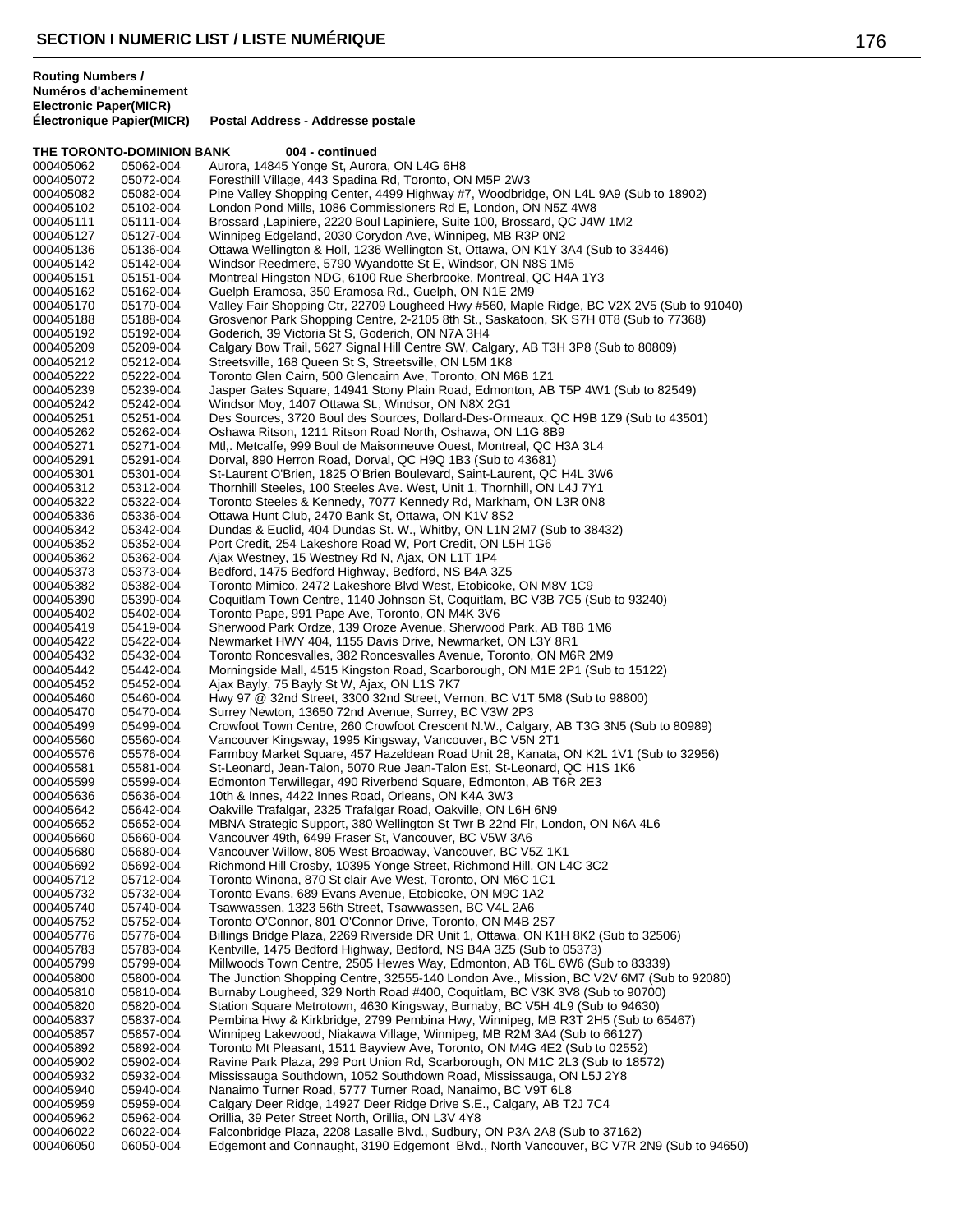#### **THE TORONTO-DOMINION BANK 004 - continued** 000406062 06062-004 Peterborough Lansdowne, 196 Landsdowne Street West, Peterborough, ON K9J 1Z9<br>000406072 06072-004 Toronto Eglinton & Short, 1886 Eglinton Ave W, Toronto, ON M6E 2J6 000406072 06072-004 Toronto Eglinton & Short, 1886 Eglinton Ave W, Toronto, ON M6E 2J6 Calgary Castleridge, #77 Unit 109 Castleridge Blvd NE, Calgary, AB T3J 3J8 000406202 06202-004 King & Simcoe, 4 King Street West, Oshawa, ON L1H 7L3 (Sub to 31842) 000406289 06289-004 TD Asia Pacific Centre, 305 Centre St., Calgary, AB T2G 2B9 (Sub to 81899) 000406344 06344-004 Saint John Br, 44 Chipman Hill, Saint John, NB E2L 2A9 (Sub to 52404) 000406353 06353-004 Bedford Millcove, 1475 Bedford Highway, Bedford, NS B4A 3Z5 (Sub to 05373)<br>000406363 06363-004 Windsor NS. 1475 Bedford Highway. Bedford. NS B4A 3Z5 (Sub to 05373) Windsor NS, 1475 Bedford Highway, Bedford, NS B4A 3Z5 (Sub to 05373) 000406393 06393-004 St. John's Torbay Rd, 80 Elizabeth, St. John's, NL A1A 1W7 (Sub to 05023) 000406402 06402-004 Thornhill Centre, 1054 Centre Street, Thornhill, ON L4J 3M8 000406522 06522-004 Markham Shopping Centre, 5762 Highway 7, Markham, ON L3P 1A8 (Sub to 19962) 000406532 06532-004 Automotive Finance Strathroy, 360 Caradoc Street South, Strathroy, ON N7G 2P6 (Sub to 07752)<br>000406541 06541-004 Cote St. Luc. 5500 Av Westminster. Cote Saint-Luc. QC H4W 2J1 000406541 06541-004 Cote St. Luc, 5500 Av Westminster, Cote Saint-Luc, QC H4W 2J1<br>000406562 06562-004 CT Zehrs Hespeler, 180 Holiday Inn Drive, Cambridge, ON N3C 3 000406562 06562-004 CT Zehrs Hespeler, 180 Holiday Inn Drive, Cambridge, ON N3C 3K1 000406582 06582-004 Toronto Lansdowne St Clair, 1347 St Clair Ave West, Toronto, ON M6E 1C3<br>000406612 06612-004 Toronto St Clair Vaughn, 870 St Clair Ave West, Toronto, ON M6C 1C1 (Sub 000406612 06612-004 Toronto St Clair Vaughn, 870 St Clair Ave West, Toronto, ON M6C 1C1 (Sub to 05712)<br>000406632 06632-004 Thunder Bay Mountdale, 595 Arthur Street West, Thunder Bay, ON P7E 5R5 000406632 06632-004 Thunder Bay Mountdale, 595 Arthur Street West, Thunder Bay, ON P7E 5R5<br>000406772 066772-004 Toronto College, 632 College Street, Toronto, ON M6G 1B4 000406772 06772-004 Toronto College, 632 College Street, Toronto, ON M6G 1B4 000406780 06780-004 Duncan, 351 Trans Canada Highway Unit 1, Duncan, BC V9L 3R3 000406790 06790-004 Parksville BC, 115 Alberni Highway, Parksville, BC V9P 2G9 000406809 06809-004 Lethbridge Mayor Magrath, 2033 Mayor Magrath Dr. S., Lethbridge, AB T1K 2S2<br>000406819 06819-004 Edmonton - 50th Street, 13318-50 Street NW, Edmonton, AB T5A 4Z8 000406819 06819-004 Edmonton - 50th Street, 13318-50 Street NW, Edmonton, AB T5A 4Z8 000406822 06822-004 Erinwood Shopping Centre, 2400 Dundas St. W., Mississauga, ON L5K 2R8 (Sub to 10372)<br>000406830 06830-004 Campbell River, 1400 Island Highway, Campbell River, BC V9W 8C9 (Sub to 90380) 000406830 06830-004 Campbell River, 1400 Island Highway, Campbell River, BC V9W 8C9 (Sub to 90380)<br>000406840 06840-004 Surrey City Centre, 10435 King George VI HWY, Surrey, BC V3T 2W7 (Sub to 92800 Surrey City Centre, 10435 King George VI HWY, Surrey, BC V3T 2W7 (Sub to 92800) 000406852 06852-004 Dufferin & Apex, 3140 Dufferin Street, Toronto, ON M6A 2T1 (Sub to 19932) 06909-004 Calgary South Trails, 4307-130th Ave SE, Calgary, AB T2Z 3V8<br>06980-004 Kamloops Northills, 700 Tranquille Rd Unit 29, Kamloops, BC V2 000406980 06980-004 Kamloops Northills, 700 Tranquille Rd Unit 29, Kamloops, BC V2B 3H9<br>000407011 07011-004 Visa PI/CEI, 100 Wellington St W 18 Flr, 300, Toronto, ON M5K 1A2 000407011 07011-004 Visa PI/CEI, 100 Wellington St W 18 Flr, 300, Toronto, ON M5K 1A2 London Huron, 1314 Huron Street, London, ON N5Y 4V2 (Sub to 00532) 000407042 07042-004 VISA ASG, 77 King St W 14th Flr RTT, Toronto, ON M5K 1A2 000407122 07122-004 London Visa Customer Service, 745 York St., London, ON N5W 2S6<br>000407132 07132-004 Mall Road Centre, 65 Mall Road, Hamilton, ON L8V 5B8 (Sub to 260 000407132 07132-004 Mall Road Centre, 65 Mall Road, Hamilton, ON L8V 5B8 (Sub to 26062)<br>000407142 07142-004 Cakville Dorval, 231 North Service Road West, Oakville, ON L6M 3R2 000407142 07142-004 Oakville Dorval, 231 North Service Road West, Oakville, ON L6M 3R2 000407150 07150-004 Kelowna Mission Park, Unit 16, 605 K.L.O. Road, Kelowna, BC V1Y 8E7<br>000407169 07169-004 Edmonton 127-142nd, 12645 142nd Avenue, Edmonton, AB T5X 5Y8 000407169 07169-004 Edmonton 127-142nd, 12645 142nd Avenue, Edmonton, AB T5X 5Y8<br>000407202 07202-004 Amherstburg, 89 Richmond Street, Amherstburg, ON N9V 1G2 000407202 07202-004 Amherstburg, 89 Richmond Street, Amherstburg, ON N9V 1G2<br>000407210 07210-004 Sidney BC, 2406 Beacon Avenue, Sidney, BC V8L 1X4 000407210 07210-004 Sidney BC, 2406 Beacon Avenue, Sidney, BC V8L 1X4 000407221 07221-004 MTL CR CARD CONTACT CTR, 7250 RUE DU MILE END 8E ETAGE, Montreal, QC H2R 3A4<br>000407241 07241-004 Montreal Visa Credit Services, 500 St Jacques 3rd Floor, Montreal, QC H2Y 1S1 000407241 07241-004 Montreal Visa Credit Services, 500 St Jacques 3rd Floor, Montreal, QC H2Y 1S1 000407250 07250-004 Cottonwood Corner Shopping Centre, 45585 Luckakuck Way Unit 51, Sardis, BC V2R 1A1 (Sub to 90560)<br>000407282 07282-004 Guelph Kortright Edinburgh. 496 Edinburgh Rd. Guelph. ON N1G 4Z1 Guelph Kortright Edinburgh, 496 Edinburgh Rd, Guelph, ON N1G 4Z1 000407330 07330-004 MS Retail Account Mgmt, 20 Bay St 3rd Flr, Toronto, ON M5J 2N8 University & Dundas, 465 University Ave., Toronto, ON M5G 1W8 (Sub to 18322) 000407360 07360-004 Coquitlam Austin, 1022 Austin Avenue, Coquitlam, BC V3K 3P3<br>000407430 07430-004 Park & Tilford, 1020 - 333 Brooksbank Avenue, North Vancouve 000407430 07430-004 Park & Tilford, 1020 - 333 Brooksbank Avenue, North Vancouver, BC V7J 3S8<br>000407472 07472-004 Liverpool. 1790 Liverpool Rd. Pickering. ON L1V 1V9 (Sub to 02722) Liverpool, 1790 Liverpool Rd, Pickering, ON L1V 1V9 (Sub to 02722) 000407482 07482-004 Toronto Richview, 250 Wincott Drive, Etobicoke, ON M9R 2R5 Washington Park, 789 Ryan Road Unit A, Courtenay, BC V9N 3R6 (Sub to 90750) 000407502 07502-004 E-Bank Direct Mail, 3500 Steeles Ave E Tower 2 Level 6, Markham, ON L3R 0X1<br>000407510 07510-004 Vancouver Point Grey Place, 4597-10th Avenue West, Vancouver, BC V6R 2J2 000407510 07510-004 Vancouver Point Grey Place, 4597-10th Avenue West, Vancouver, BC V6R 2J2<br>000407520 07520-004 Hwy 97 & Massey Rd. 3161 Massey Dr Unit 102. Prince George. BC V2N 2S9 Hwy 97 & Massey Rd, 3161 Massey Dr Unit 102, Prince George, BC V2N 2S9 000407530 07530-004 Victoria Broadmead, 811 Royal Oak Drive, Victoria, BC V8X 3T3 000407620 07620-004 Richmond Blundell, Unit 145 - 8100 No. 2 Road, Richmond, BC V7C 5J9<br>000407642 07642-004 Highway 10 & Bovaird, 58 Quarry Edge Drive, Brampton, ON L6Z 1Y5 (S 000407642 07642-004 Highway 10 & Bovaird, 58 Quarry Edge Drive, Brampton, ON L6Z 1Y5 (Sub to 21172)<br>000407682 07682-004 New Liskeard, 11B Timiskaming Square, Box 182, New Liskeard, ON P0J 1P0 000407682 07682-004 New Liskeard, 11B Timiskaming Square, Box 182, New Liskeard, ON P0J 1P0<br>000407702 07702-004 Kirkland Lake Ontario, 12 Government Rd W. Kirkland Lake, ON P2N 2F2 (Sul 000407702 07702-004 Kirkland Lake Ontario, 12 Government Rd W, Kirkland Lake, ON P2N 2E2 (Sub to 27442)<br>000407712 07712-004 Sheppard and Bathurst, 680 Sheppard Avenue W, Downsview, ON M3H 2S1 (Sub to 1800 000407712 07712-004 Sheppard and Bathurst, 680 Sheppard Avenue W, Downsview, ON M3H 2S1 (Sub to 18002)<br>000407752 07752-004 Strathroy, 360 Cardoc St S, Strathroy, ON N7G 2P6 Strathroy, 360 Cardoc St S, Strathroy, ON N7G 2P6 000407762 07762-004 Timmins 6 Pine St S Ont, 6 Pine Street S., Timmins, ON P4N 2J8 (Sub to 37602)<br>000407786 07786-004 Greenbank and Fallowfield, 810 Greenbank Road, Nepean, ON K2J 1A2 (Sub to 000407786 07786-004 Greenbank and Fallowfield, 810 Greenbank Road, Nepean, ON K2J 1A2 (Sub to 28316)<br>000407792 07792-004 Bomanville Clarington, 80 Clarington Blvd, Bowmanville, ON L1C 5A5 (Sub to 21042) 000407792 07792-004 Bomanville Clarington, 80 Clarington Blvd, Bowmanville, ON L1C 5A5 (Sub to 21042)<br>000407809 07809-004 Calgary Dalhousie, 5005 Dalhousie Drive NW #303, Calgary, AB T3A 5R8 000407809 07809-004 Calgary Dalhousie, 5005 Dalhousie Drive NW #303, Calgary, AB T3A 5R8 Maple Plaza, 2535 Major Mackenzie Drive, Maple, ON L6A 1C6 (Sub to 30032) 000407900 07900-004 Kamloops Columbia Centre, 500 Notre Dame Drive, Kamloops, BC V2C 6T6<br>000407929 07929-004 Calgary Britannia, 6455 Macleod Trail SW, Calgary, AB T2H 0K3 (Sub to 807 Calgary Britannia, 6455 Macleod Trail SW, Calgary, AB T2H 0K3 (Sub to 80729) 000407939 07939-004 Southview Mall, 1311 Southview Drive S.E., Medicine Hat, AB T1B 4M1 (Sub to 89309)<br>000407946 07946-004 Gloucester Blair Rd, 1648 Montreal Rd, Gloucester, ON K1J 6N5 000407946 07946-004 Gloucester Blair Rd, 1648 Montreal Rd, Gloucester, ON K1J 6N5<br>000407952 07952-004 Windsor Cabana. 3281 Dougall Ave.. Windsor. ON N9E 1S8 (Sub Windsor Cabana, 3281 Dougall Ave., Windsor, ON N9E 1S8 (Sub to 38842) 000407982 07982-004 Markham Woodbine & 16th, 9255 Woodbine Ave, Markham, ON L6C 1Y9 Mississauga Market Place, 4555 Hurontario St. Unt C-10, Mississauga, ON L4Z 3M1 (Sub to 13092)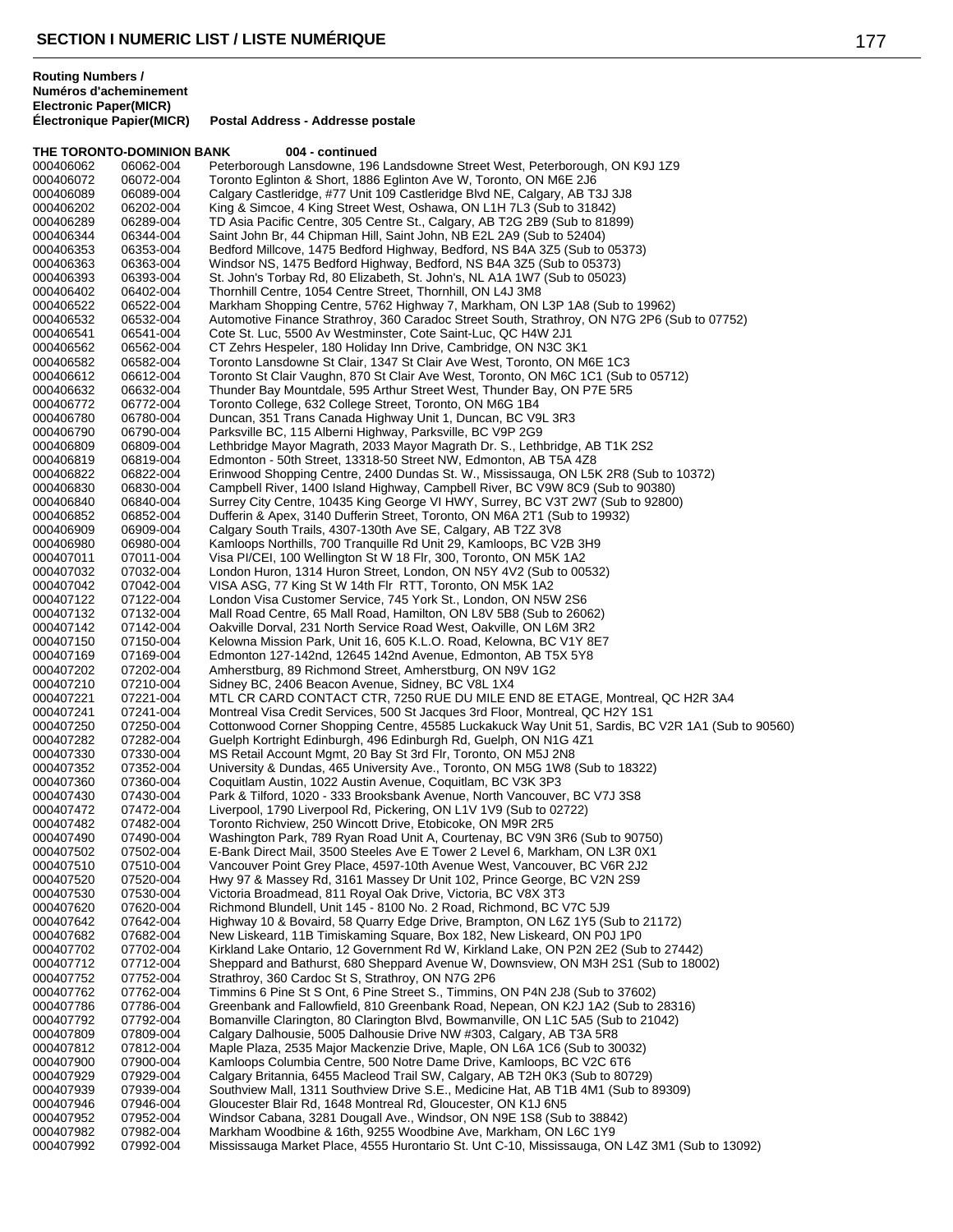**THE TORONTO-DOMINION BANK 004 - continued**<br>000408080 08080-004 Vancouver Oakridge, 511 West

**Électronique Papier(MICR) Postal Address - Addresse postale**

| 000408112              | 08112-004              | Brimley and Sheppard, 2101 Brimley Rd, Scarborough, ON M1S 2B4 (Sub to 11752)                                                                    |
|------------------------|------------------------|--------------------------------------------------------------------------------------------------------------------------------------------------|
| 000408232              | 08232-004              | Golden Square Centre, 1177 Central Parkway West Unit 35, Mississauga, ON L5C 4P3 (Sub to 18682)                                                  |
| 000408269              | 08269-004              | Calgary Shawville, 69 Shawville Blvd SE, Calgary, AB T2Y 3P3                                                                                     |
| 000408330              | 08330-004              | Continental Square, 3779 Sexsmith Road Suite 2100, Richmond, BC V6X 3Z9 (Sub to 97130)                                                           |
| 000408362              | 08362-004              | Balance Reduction Projct, 66 Wellington St W 24th Flr TDBT, Toronto, ON M5K 1A2                                                                  |
| 000408550              | 08550-004              | Coquitlam Town Centre, 1140 Johnson Street, Coquitlam, BC V3B 7G5 (Sub to 93240)                                                                 |
| 000408682              | 08682-004              | Richmond Hill Times Square, 550 Highway #7 East, Unit 55, Richmond Hill, ON L4B 3Z4                                                              |
| 000409462              | 09462-004              | TDAF Legal Entity, 55 King St W TD Tower 24 Flr, P.O. Box #1, Toronto, ON M5K 1A2                                                                |
| 000410042              | 10042-004              | New to Canada (Student), 55 King Street W, Toronto, ON M5K 1A2                                                                                   |
| 000410082              | 10082-004              | Foreign Exchange Centre, 55 King St W Concourse Level, Toronto, ON M5K 1A2                                                                       |
| 000410102              | 10102-004              | Toronto Dominion Centre (Pers), 55 King St W, P O Box 1, Toronto-Dominion Centre, Toronto, ON M5K 1A2 (Sub to 10202)                             |
| 000410152              | 10152-004              | Maple Leaf Square, 15 York St, Toronto, ON M5J 0A3                                                                                               |
| 000410182<br>000410192 | 10182-004<br>10192-004 | Grand Magazine & Fleet, 614 Fleet St, Toronto, ON M5V 1B3<br>YONGE & DUNNING, 14845 YONGE STREET, Aurora, ON L4G 6H8 (Sub to 05062)              |
| 000410202              | 10202-004              | TD Centre Branch, 55 King St W, Toronto, ON M5K 1A2                                                                                              |
| 000410212              | 10212-004              | Toronto Dominion Centre, 55 King St W, P O Box 1, Toronto-Dominion Centre, Toronto, ON M5K 1A2 (Sub to 10202)                                    |
| 000410232              | 10232-004              | CBS -Toronto, 4880 Tahoe Blvd 2nd Flr Bldg 2 c/o C, Mississauga, ON L4W 5P3                                                                      |
| 000410242              | 10242-004              | Shopping Concourse, 55 King St W, P O Box 1, Toronto-Dominion Centre, Toronto, ON M5K 1A2 (Sub to 10202)                                         |
| 000410252              | 10252-004              | Tor King & Yonge, 55 King St W, Toronto, ON M5K 1A2                                                                                              |
| 000410272              | 10272-004              | King & Bay Concourse Level, 77 King St W Concourse Level 1, PO Box 1, Toronto, ON M5K 1A2                                                        |
| 000410292              | 10292-004              | Sheppard & Lapsley, 49 Lapsley Rd, Scarborough, ON M1B 1K1                                                                                       |
| 000410312              | 10312-004              | PB NORTH YORK, 1470 Don Mills Rd 3rd Flr, North York, ON M3B 2X9                                                                                 |
| 000410322              | 10322-004              | Aurora 404, 40 First Commerce Drive, Aurora, ON L4G 0H5                                                                                          |
| 000410332              | 10332-004              | Agincourt Mall, 3477 Sheppard Ave., Scarborough, ON M1T 3K6                                                                                      |
| 000410352              | 10352-004              | Tor Rexdale Comm Bnkg, 2038 Kipling Ave, Rexdale, ON M9W 4K1 (Sub to 15522)                                                                      |
| 000410362              | 10362-004              | Tor Applewood Vil SC Ont, 1065 North Service Rd, Mississauga, ON L4Y 0E4                                                                         |
| 000410372              | 10372-004              | Erinwood Shopping Centre, 2400 Dundas St W, Mississauga, ON L5K 2R8                                                                              |
| 000410382              | 10382-004              | YONGE & DUNNING, 14845 Yonge Street, Toronto, ON L4G 6H8 (Sub to 05062)                                                                          |
| 000410392              | 10392-004              | Oakridges, 13337 Yonge Street, Richmond Hill, ON L4E 3L3                                                                                         |
| 000410402              | 10402-004              | Avenue & Davenport, 165 Avenue Rd, Toronto, ON M5R 3S4                                                                                           |
| 000410422              | 10422-004              | Brookdale, 1677 Avenue Road, North York, ON M5M 3Y3 (Sub to 02522)                                                                               |
| 000410432              | 10432-004              | PB King & Bay 1, 66 Wellington St W 2nd FI TDBT, Toronto, ON M5K 1A2                                                                             |
| 000410442              | 10442-004              | Aurora Centre, 15440 Bayview Ave, Unit #9, Aurora, ON L4G 7J1                                                                                    |
| 000410452              | 10452-004              | Yonge & Towerhill, 11730 Yonge St, Richmond, ON L4E 0K4                                                                                          |
| 000410482              | 10482-004              | Brookdale, 1677 Avenue Road, North York, ON M5M 3Y3 (Sub to 02522)                                                                               |
| 000410502              | 10502-004              | Accounts Payable Centre, 380 Wellington St. Tower B Floor 9th, London, ON N6A 5B5                                                                |
| 000410532              | 10532-004              | GTA CENT BUS OFFICERS, 33 Bloor ST E STE 700, Toronto, ON M4W 3H1                                                                                |
| 000410562              | 10562-004              | Brookdale, 1677 Avenue Road, North York, ON M5M 3Y3 (Sub to 02522)                                                                               |
| 000410582<br>000410602 | 10582-004<br>10602-004 | Bathurst & Tower Hill, 386 Tower Hill Rd, Richmond Hill, ON L4E 0T8<br>Upper Yonge Place, 10909 Yonge Street, Richmond Hill, ON L4C 3E3          |
| 000410612              | 10612-004              | 2200 King Road, King City, ON L7B 1A6                                                                                                            |
| 000410642              | 10642-004              | Toronto Glencairn, 500 Glencairn Ave., Toronto, ON M6B 1Z1 (Sub to 05222)                                                                        |
| 000410682              | 10682-004              | TD Bank Subsidiary Co, 66 Wellington St W 24th Flr TDT, Toronto, ON M5K 1A2                                                                      |
| 000410702              | 10702-004              | Financial Restructuring Group, 3140 Dufferin Street, Toronto, ON M6A 2T1                                                                         |
| 000410722              | 10722-004              | Bathurst & Wilson, 3757 Bathurst St, Downsview, ON M3H 3M5 (Sub to 10802)                                                                        |
| 000410742              | 10742-004              | Bayview & Redstone, 10381 Bayview Avenue, Richmond Hill, ON L4C 0R9                                                                              |
| 000410762              | 10762-004              | Bathurst & Steeles, 6209 Bathurst St, North York, ON M2R 2A5                                                                                     |
| 000410772              | 10772-004              | Hwy 404 & Major Mackenzie, 2890 Major Mackenzie Dr. Unit 1, Markham, ON L6C 0G6                                                                  |
| 000410782              | 10782-004              | Leslie & Elgin Mills, 1540 Elgin Mills Rd E, Richmond Hill, ON L4S 0B2                                                                           |
| 000410802              | 10802-004              | Branch 1080, Bathurst & Wilson, 3757 Bathurst St, North York, ON M3H 3M5                                                                         |
| 000410832              | 10832-004              | Bayview & Blackmore, 9019 Bayview Ave Unit 24, Richmond Hill, ON L4B 3M6                                                                         |
| 000410842              | 10842-004              | Bayview Mall, 3275 Bayview Ave, North York, ON M2K 1G4                                                                                           |
| 000410852              | 10852-004              | Beavercreek, 220 Commerce Valley Dr W Unit 100, Markham, ON L3T 0A8                                                                              |
| 000410862              | 10862-004              | Mississauga Valley, 1585 Mississauga Valley Blvd., Mississauga, ON L5A 3W9 (Sub to 03112)                                                        |
| 000410872              | 10872-004              | Moore NR Bayview Tor Ont, 321 Moore Ave, Toronto, ON M4G 3T6 (Sub to 15952)                                                                      |
| 000410882              | 10882-004              | Moore and Bayview, 321 Moore Ave, Toronto, ON M4G 3T6 (Sub to 15952)                                                                             |
| 000410892              | 10892-004              | Bayview & Blackmore, 9019 Bayview Avenue Unit 24, Richmond Hill, ON L4B 3M6 (Sub to 10832)                                                       |
| 000410922              | 10922-004              | Toronto Ellesmere, 85 Ellesmere Ave., Scarborough, ON M1R 4B7 (Sub to 03242)                                                                     |
| 000410952              | 10952-004              | PCS PB York Region, 220 Commerce Valley Dr W 3rd FI, Markham, ON L3T 0A8                                                                         |
| 000410962              | 10962-004              | Bloor & Bathurst, 574 Bloor St West, Toronto, ON M6G 1K1 (Sub to 01322)                                                                          |
| 000410972              | 10972-004              | HILLCREST MALL RICH HILL, 9350 Yonge St, Richmond Hill, ON L4C 5G2 (Sub to 19992)                                                                |
| 000410992<br>000411002 | 10992-004<br>11002-004 | Bloor & Jackson, 2972 Bloor St W, Etobicoke, ON M8X 1B9 (Sub to 03262)<br>Indirect Credit Centre, 12 Concorde Place 3rd Flr, Markham, ON M3C 3R8 |
| 000411042              | 11042-004              | Bloor & Bay, 77 Bloor St W, Toronto, ON M5S 1M2                                                                                                  |
| 000411082              | 11082-004              | Investment Lndg Grp, 12 Concorde Place Unit 300, Toronto, ON M3C 3R8                                                                             |
| 000411152              | 11152-004              | Bloor & Sherbourne, 420 Bloor St East, Toronto, ON M4W 1H4 (Sub to 11682)                                                                        |
| 000411192              | 11192-004              | Bloor & Sherbourne, 420 Bloor St East, Toronto, ON M4W 1H4 (Sub to 11682)                                                                        |
| 000411202              | 11202-004              | The Galleria Mall, 1245 Dupont Street, Toronto, ON M6H 2A6 (Sub to 13042)                                                                        |
| 000411282              | 11282-004              | Toronto Jackson, 2972 Bloor St W, Etobicoke, ON M8X 1B9 (Sub to 03262)                                                                           |
| 000411322              | 11322-004              | Financial Reporting, 689 Evans Avenue, Etobicoke, ON M9C 1A2 (Sub to 05732)                                                                      |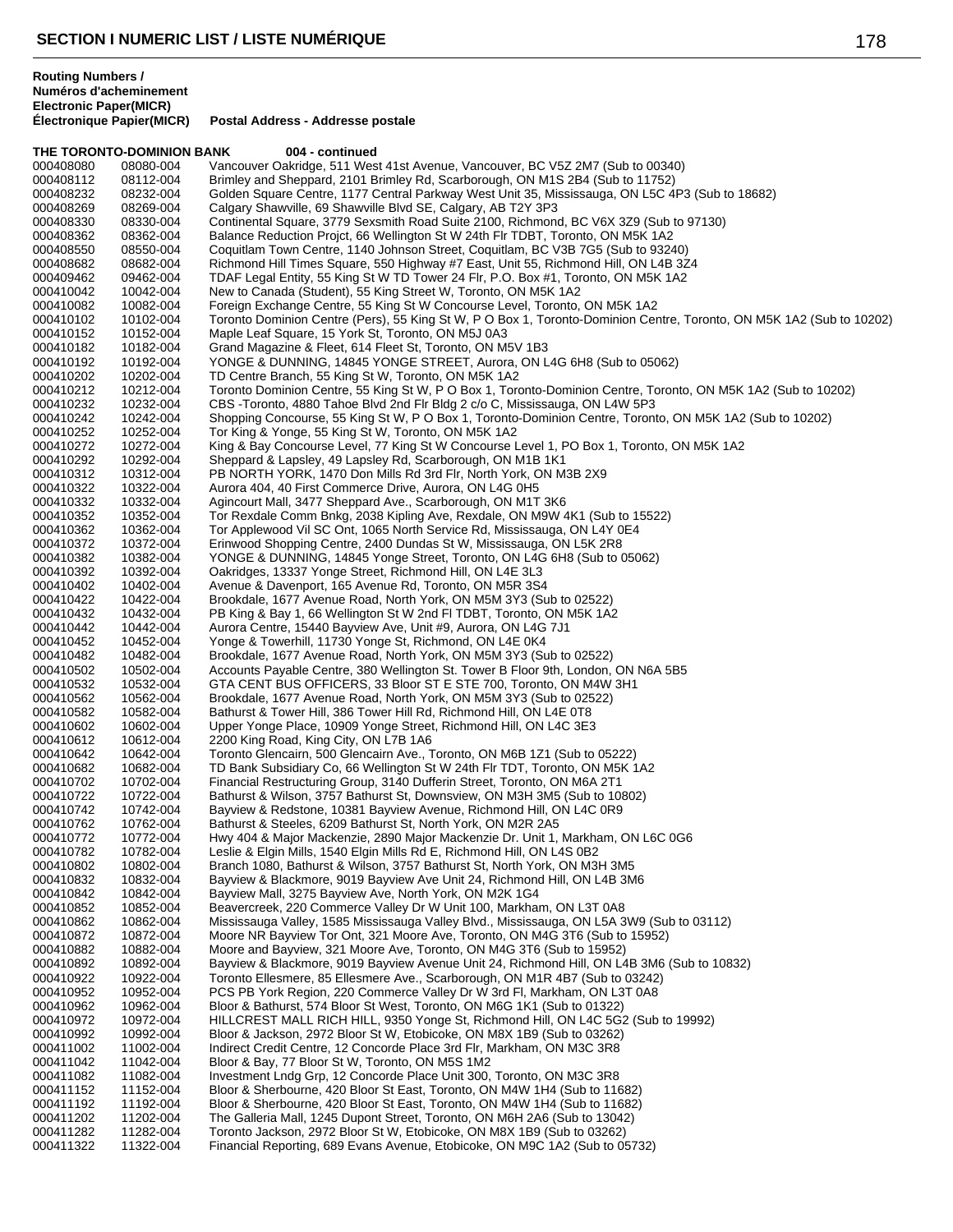| 004 - continued<br>THE TORONTO-DOMINION BANK |                        |                                                                                                                                                     |  |
|----------------------------------------------|------------------------|-----------------------------------------------------------------------------------------------------------------------------------------------------|--|
| 000411362                                    | 11362-004              | Toronto Jackson, 2972 Bloor St West, Etobicoke, ON M8X 1B9                                                                                          |  |
| 000411402                                    | 11402-004              | Airport & Countryside, 10990 Airport Road, Brampton, ON L6R 0E1                                                                                     |  |
| 000411422                                    | 11422-004              | Payroll & Records Department, 23rd Floor Royal Trust Tower, Toronto, ON M5K 1A2                                                                     |  |
| 000411442                                    | 11442-004              | TORONTO RUNNYMEDE, 2220 BLOOR ST W, Toronto, ON M6S 1N6 (Sub to 03752)                                                                              |  |
| 000411482                                    | 11482-004              | TDCT FIS On-line Banking, 55 King Street W 24th Floor, Toronto, ON M5K 1A2                                                                          |  |
| 000411522                                    | 11522-004              | Toronto Jackson, 2972 Bloor St W, Etobicoke, ON M8X 1B9 (Sub to 03262)                                                                              |  |
| 000411552                                    | 11552-004              | TORONTO RUNNYMEDE, 2220 BLOOR ST W, Toronto, ON M6S 1N6 (Sub to 03752)                                                                              |  |
| 000411602<br>000411632                       | 11602-004<br>11632-004 | Bloor & Runnymede, 2322 Bloor St W, Toronto, ON M6S 1P2 (Sub to 03752)<br>EBANK FULFILMENT, 4880 Tahoe Blvd 4th Flr Bldg 1, Mississauga, ON L4W 5P3 |  |
| 000411682                                    | 11682-004              | Bloor & Sherbourne, 420 Bloor St E, Toronto, ON M4W 1H4                                                                                             |  |
| 000411752                                    | 11752-004              | Brimley & Sheppard, 2101 Brimley Rd, 2098 Brimley Rd, Toronto, ON M1S 5X1                                                                           |  |
| 000411762                                    | 11762-004              | Airport & Hwy 7, 9085 Airport Rd, Brampton, ON L6S 0B8                                                                                              |  |
| 000411782                                    | 11782-004              | Kennedy Road & Steeles Avenue, 7077 Kennedy Rd., Markham, ON L3R 0N8 (Sub to 05322)                                                                 |  |
| 000411792                                    | 11792-004              | Hwy 50 & Cottrelle, 3978 Cottrelle Blvd, Brampton, ON L6P 2R1                                                                                       |  |
| 000411802                                    | 11802-004              | Brampton Financial Services Centre, 295A Queen St E, Brampton, ON L6W 3W9                                                                           |  |
| 000411812                                    | 11812-004              | Torbram & Father Tobin, 135 Father Tobin Rd, Brampton, ON L6R 0W9                                                                                   |  |
| 000411842                                    | 11842-004              | Morningside Mall, 4515 Kingston Rd, Scarborough, ON M1E 2P1 (Sub to 15122)                                                                          |  |
| 000411852                                    | 11852-004              | Springdale Square Shopping Centre, 55 Mountainash Rd, Brampton, ON L6R 1W4                                                                          |  |
| 000411922<br>000411952                       | 11922-004<br>11952-004 | TORONTO EVANS, 689 EVANS AVE, Etobicoke, ON M9C 1A2 (Sub to 05732)<br>The Distillery, 25 Mill Street, Toronto, ON M5A 3R6                           |  |
| 000411982                                    | 11982-004              | Market Square, 80 Front Street E, Toronto, ON M5E 1T4                                                                                               |  |
| 000412002                                    | 12002-004              | Toronto Saturn, 390 The East Mall Unit #100, Toronto, ON M9B 6L5 (Sub to 03312)                                                                     |  |
| 000412022                                    | 12022-004              | MAVIS & DUNDAS, 3005 MAVIS RD, Mississauga, ON L5B 4L2 (Sub to 18782)                                                                               |  |
| 000412032                                    | 12032-004              | Mississauga Tomken, 925 Rathburn Road, Mississauga, ON L4W 4C3 (Sub to 03342)                                                                       |  |
| 000412082                                    | 12082-004              | Church & Wellington, 55 King St. W, Toronto, ON M5K 1A2 (Sub to 10252)                                                                              |  |
| 000412122                                    | 12122-004              | Keele & Steeles, 2300 STEELES AVE W SUITE 100, Vaughan, ON L4K 5X6 (Sub to 14822)                                                                   |  |
| 000412132                                    | 12132-004              | Centre Street & New Westminster Driv, 1054 Centre Street, Thornhill, ON L4J 3M8 (Sub to 06402)                                                      |  |
| 000412142                                    | 12142-004              | Clark & Hilda, 441 Clark Ave W, Thornhill, ON L4J 6W7                                                                                               |  |
| 000412152                                    | 12152-004              | Rutherford Village, 9200 Bathurst St Unit 2, Thornhill, ON L4J 8W1                                                                                  |  |
| 000412162                                    | 12162-004              | Bay & Queen, 394 Bay St, Toronto, ON M5H 2Y3                                                                                                        |  |
| 000412202<br>000412222                       | 12202-004<br>12222-004 | Church & Wellesley, 65 Wellesley St East, Toronto, ON M4Y 1G7<br>Parliament & Carlton, 493 Parliament St, Toronto, ON M4X 1P3 (Sub to 12232)        |  |
| 000412232                                    | 12232-004              | Parliament & Carlton, 93 Parliament St, Toronto, ON M4X 1P1                                                                                         |  |
| 000412242                                    | 12242-004              | College & Bay, 777 Bay St, Toronto, ON M5G 2C8                                                                                                      |  |
| 000412262                                    | 12262-004              | Queen & Spadina, 443 Queen St W, Toronto, ON M5B 2B1 (Sub to 17042)                                                                                 |  |
| 000412272                                    | 12272-004              | Queen & Spadina, 443 Queen St W, Toronto, ON M5T 2B1 (Sub to 17042)                                                                                 |  |
| 000412282                                    | 12282-004              | Maple Leaf Square, 15 York St, Toronto, ON M5J 0A3 (Sub to 10152)                                                                                   |  |
| 000412302                                    | 12302-004              | Queen St E at Logon Ave, 904 Queen St E, Toronto, ON M4M 1J3 (Sub to 16722)                                                                         |  |
| 000412322                                    | 12322-004              | Toronto Pape, 991 Pape Ave, Toronto, ON M4K 3V6 (Sub to 05402)                                                                                      |  |
| 000412342                                    | 12342-004              | Corporate Banking Canada, 77 King St W 25th Flr TDNT, Toronto, ON M5K 1A2                                                                           |  |
| 000412382                                    | 12382-004              | THE JUNCTION, 2945 DUNDAS ST W, Toronto, ON M6P 1Z2                                                                                                 |  |
| 000412402<br>000412432                       | 12402-004<br>12432-004 | TORONTO WOODINGTON, 1684 Danforth Ave, Toronto, ON M4C 1H6 (Sub to 03742)<br>PB KING & BAY 2, 66 Wellington St W 2ND Flr TDBT, Toronto, ON M5K 1A2  |  |
| 000412442                                    | 12442-004              | College & Bay, 777 Bay St, Toronto, ON M5G 2C8 (Sub to 12242)                                                                                       |  |
| 000412452                                    | 12452-004              | TORONTO WOODINGTON, 1684 Danforth Ave, Toronto, ON M4C 1H6 (Sub to 03742)                                                                           |  |
| 000412462                                    | 12462-004              | Leslie & Lakeshore, 16B Leslie St Unit 1, Toronto, ON M4M 3C1                                                                                       |  |
| 000412482                                    | 12482-004              | TORONTO WOODINGTON, 1684 Danforth Ave, Toronto, ON M4J 1H6 (Sub to 03742)                                                                           |  |
| 000412492                                    | 12492-004              | Danforth & Broadview, 807 Broadview Ave, Toronto, ON M4K 2P8                                                                                        |  |
| 000412502                                    | 12502-004              | Invest & Payroll Services, 77 Bloor St W 7th Floor, Toronto, ON M4Y 2T1                                                                             |  |
| 000412512                                    | 12512-004              | CMS - SYMCOR Toronto WLBX, 325 Front St W, Toronto, ON M5V 2Y1                                                                                      |  |
| 000412532                                    | 12532-004              | Green Line Investor Services, 77 Bloor St W 7th Floor, P O Box 1, Toronto-Dominion Centre, Toronto, ON M5S 1M2                                      |  |
| 000412542                                    | 12542-004              | ISD ISPC Bank, 77 Bloor St W 7th Floor, Toronto, ON M5S 1M2                                                                                         |  |
| 000412552<br>000412562                       | 12552-004<br>12562-004 | Future builder, 77 Bloor street West 4th floor, P.O. Box 1, Toronto, ON M4Y 1A9<br>Danforth & Logan, 480 Danforth Ave, Toronto, ON M4K 1P4          |  |
| 000412602                                    | 12602-004              | NATIONAL AUTO ACCOUNTS, 12 CONCORD PL., SUITE 300, Toronto, ON M3C 3R8                                                                              |  |
| 000412682                                    | 12682-004              | TORONTO WOODINGTON, 1684 Danforth Ave, Toronto, ON M4C 1H6 (Sub to 03742)                                                                           |  |
| 000412732                                    | 12732-004              | Rockwood Mall, 4141 Dixie Rd, Mississauga, ON L4W 1V5 (Sub to 17412)                                                                                |  |
| 000412742                                    | 12742-004              | ROCKWOOD SHOPPING CENTRE, 4141 DIXIE RD, Mississauga, ON L4W 1V5 (Sub to 17412)                                                                     |  |
| 000412752                                    | 12752-004              | Mississauga Centre, 20 Milverton Dr, Mississauga, ON L5R 3G2                                                                                        |  |
| 000412762                                    | 12762-004              | Rexdale CBC, 2038 Kipling Ave @ Rexdale Blvd, Rexdale, ON M9W 4K1 (Sub to 15522)                                                                    |  |
| 000412772                                    | 12772-004              | Woodbine & Steeles, 7085 Woodbine Ave, Markham, ON L3R 1A3                                                                                          |  |
| 000412792                                    | 12792-004              | PCS PB Mississauga, 20 Milverton Dr 2nd Floor, Mississauga, ON L5R 3G2                                                                              |  |
| 000412802                                    | 12802-004              | Shops at Don Mills, 15 Clock Tower Rd, Don Mills, ON M3C 0E1 (Sub to 02412)                                                                         |  |
| 000412822<br>000412832                       | 12822-004<br>12832-004 | Don Mills & Finch, 3555 Don Mills Rd, North York, ON M2H 3N3<br>LIONHEAD MARKETPLACE, 8305 FINANCIAL DRIVE, Brampton, ON L6Y 1M1                    |  |
| 000412842                                    | 12842-004              | Shops at Don Mills, 15 Clock Tower RD, Don Mills, ON M3C 0E1 (Sub to 02412)                                                                         |  |
| 000412882                                    | 12882-004              | Toronto Pape, 991 Pape Avenue, Toronto, ON M4K 3V6 (Sub to 05402)                                                                                   |  |
| 000412892                                    | 12892-004              | Markham & 14th, 7670 Markham Road, Markham, ON L3S 4S1                                                                                              |  |
| 000412902                                    | 12902-004              | Shops at Don Mills, 15 Clock Tower Rd, Don Mills, ON M3C 0E1 (Sub to 02412)                                                                         |  |
| 000412922                                    | 12922-004              | TORONTO ELLESMERE, 85 Ellesmere Rd, Scarborough, ON M1R 4B7 (Sub to 03242)                                                                          |  |
| 000412932                                    | 12932-004              | Bristol & Mavis, 728 Bristol Road West, Mississauga, ON L5R 4A3                                                                                     |  |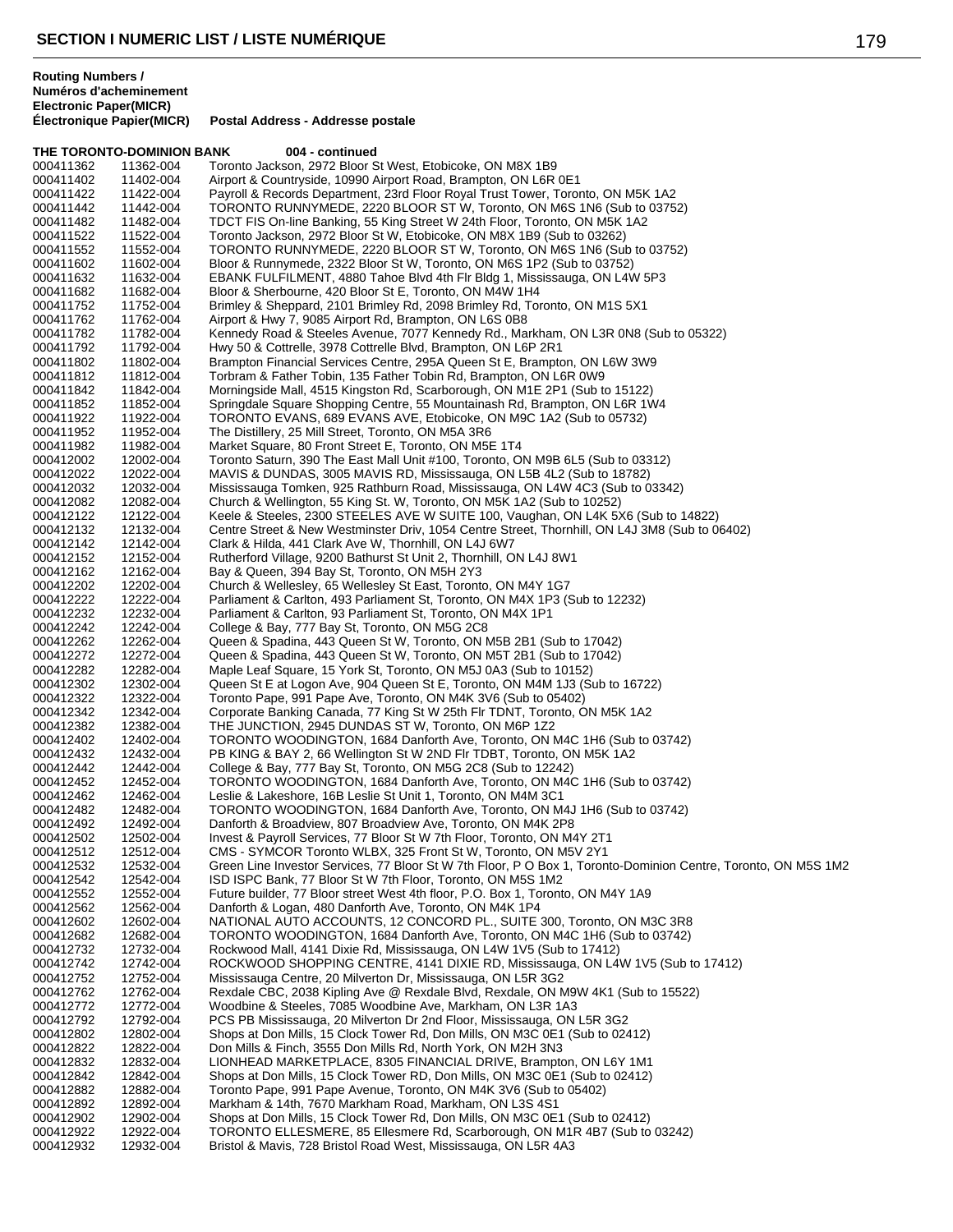**THE TORONTO-DOMINION BANK 004 - continued** 000412962 12962-004 Dufferin and Apex, 3140 Dufferin St, Toronto, ON M6A 2T1 (Sub to 19932)<br>000413042 13042-004 Galleria Mall, 1245 Dupont St, Toronto, ON M6H 2A6 000413042 13042-004 Galleria Mall, 1245 Dupont St, Toronto, ON M6H 2A6<br>000413052 13052-004 Eglinton Ave West & Winston Churchil. 2955 Eglinton Eglinton Ave West & Winston Churchil, 2955 Eglinton Avenue West, Mississauga, ON L5M 6J3 000413072 13072-004 Mississauga Market Place, 4555 Hurontario St Unit C-10, Mississauga, ON L4Z 3M1 (Sub to 13092)<br>000413082 13082-004 Mississauga Main, 2580 Hurontario St., Mississauga, ON L5B 1N5 (Sub to 00642) 13082-004 Mississauga Main, 2580 Hurontario St., Mississauga, ON L5B 1N5 (Sub to 00642)<br>13092-004 Mississauga Market Place, 4555 Hurontario St. Unit C-10, Mississauga, ON L4Z 1. 000413092 13092-004 Mississauga Market Place, 4555 Hurontario St. Unit C-10, Mississauga, ON L4Z 1A6<br>000413122 13122-004 Livg Arts&Prnce of Wales, 4188 Living Arts Dr Unit 5, Mississauga, ON L5B 0H7 000413122 13122-004 Livg Arts&Prnce of Wales, 4188 Living Arts Dr Unit 5, Mississauga, ON L5B 0H7<br>000413132 13132-004 Markham and Buroak, 9870 Hwy 48, Markham, ON L6F 0H7 Markham and Buroak, 9870 Hwy 48, Markham, ON L6E 0H7 000413162 13162-004 Mobile Deposit - Persona, 77 King St W, Toronto, ON M5K 1A2 Meadowvale Wal-Mart In Store, 3285 Derry Road West, Mississauga, ON L5N 7L7 (Sub to 15942) 000413182 13182-004 Mortgage Processing, 77 King St W 16th Floor TDNT, Toronto, ON M5K 1A2<br>000413192 13192-004 Hurontario & Dundas, 2580 Hurontario St, Mississauga, ON L5B 1N5 (Sub to 000413192 13192-004 Hurontario & Dundas, 2580 Hurontario St, Mississauga, ON L5B 1N5 (Sub to 00642)<br>000413202 13202-004 Dundas & Runnymede, 3422 Dundas St W, Toronto, ON M6S 2S1 (Sub to 13542) 000413202 13202-004 Dundas & Runnymede, 3422 Dundas St W, Toronto, ON M6S 2S1 (Sub to 13542)<br>000413282 13282-004 Dundas & Spadina, 247 Spadina Ave, Toronto, ON M5T 3A8 000413282 13282-004 Dundas & Spadina, 247 Spadina Ave, Toronto, ON M5T 3A8<br>000413292 13292-004 Dundas and Spadina, 247 Spadina Ave, Toronto, ON M5T 3A Dundas and Spadina, 247 Spadina Ave, Toronto, ON M5T 3A8 (Sub to 13282) 000413362 13362-004 Dundas & Ossington, 1140 Dundas St W, Toronto, ON M6J 1X2<br>000413372 13372-004 King and Shaw, 1042 King St W, Toronto, ON M6K 0C1 13372-004 King and Shaw, 1042 King St W, Toronto, ON M6K 0C1 000413402 13402-004 Dundas & Jarrow, 1540 Dundas St E, Mississauga, ON L4X 1L4<br>000413442 13442-004 Toronto Jackson, 2972 Bloor St West, Etobicoke, ON M8X 1B9 ( 000413442 13442-004 Toronto Jackson, 2972 Bloor St West, Etobicoke, ON M8X 1B9 (Sub to 03262)<br>000413502 13502-004 Union Station Kiosk. 65 Front Street W. Toronto. ON M5J 1E6 Union Station Kiosk, 65 Front Street W, Toronto, ON M5J 1E6 000413542 13542-004 St Clair & Runnymede, 2555 St. Clair Ave W., Toronto, ON M6N 4Z5<br>000413582 13582-004 ONT AND ATLANTIC AUTO CE, 12 CONCORD PL., SUITE 300, Tor ONT AND ATLANTIC AUTO CE, 12 CONCORD PL., SUITE 300, Toronto, ON M3C 3R8 000413602 13602-004 Dupont & Christie, 657 Dupont St, Toronto, ON M6G 1Z4<br>000413652 13652-004 Eglinton and Laird, 89 Vanderhoof Ave, Toronto, ON M4G 000413652 13652-004 Eglinton and Laird, 89 Vanderhoof Ave, Toronto, ON M4G 2H5 (Sub to 14162)<br>000413662 13662-004 L&H Outbound London. 745 York St. London. ON N5W 2S6 L&H Outbound London, 745 York St, London, ON N5W 2S6 000413682 13682-004 Eglinton & Castleknock, 472 Eglinton Ave. W., Toronto, ON M5N 1A6 (Sub to 00312)<br>000413752 13752-004 Eglinton & Bathurst, 846 Eglinton Ave W, Toronto, ON M6C 2B7 (Sub to 13762) Eglinton & Bathurst, 846 Eglinton Ave W, Toronto, ON M6C 2B7 (Sub to 13762) 000413762 13762-004 Eglinton & Bathurst, 846 Eglinton Ave W, Toronto, ON M6C 2B7<br>000413792 13792-004 PB BRAMPTION, 7685 Hurontario St 3rd Flr, Brampton, ON L6V 000413792 13792-004 PB BRAMPTION, 7685 Hurontario St 3rd Flr, Brampton, ON L6W 4P5<br>000413842 13842-004 Eglinton and Kennedy, 2428 Eglinton Ave E. Scarborough, ON M1K 2 Eglinton and Kennedy, 2428 Eglinton Ave E, Scarborough, ON M1K 2P7 (Sub to 14882) 000413922 13922-004 Eglinton & Short, 1886 Eglinton Avenue West, York, ON M6E 2J6 (Sub to 06072)<br>000413942 13942-004 Credit Risk Management, 66 Wellington St W 6th Flr, Toronto, ON M5K 1A2 000413942 13942-004 Credit Risk Management, 66 Wellington St W 6th Flr, Toronto, ON M5K 1A2 000413952 13952-004 Eglinton & Short, 1886 Eglinton Avenue West, York, ON M6E 2J6 (Sub to 06072) 000414002 14002-004 Eglinton & Castleknock, 472 Eglinton Ave. W., Toronto, ON M5N 1A6 (Sub to 00312) 000414082 14082-004 TOR LAWRENCE & KEELE, 2390 KEELE ST, Toronto, ON M6M 4A5 (Sub to 15802)<br>000414102 14102-004 SBB CMS SALES & ONBOARDI, 3500 STEELES AVE E, TOWER 3, LEVEL 1, Marki 000414102 14102-004 SBB CMS SALES & ONBOARDI, 3500 STEELES AVE E, TOWER 3, LEVEL 1, Markham, ON L3R 2Z1<br>000414132 14132-004 WAS UHNW ADVICE, 66 Wellington St W 3rd Flr TDBT, Toronto, ON M5K 1A2 WAS UHNW ADVICE, 66 Wellington St W 3rd Flr TDBT, Toronto, ON M5K 1A2 000414162 14162-004 Eglinton and Laird, 89 Vanderhoof ave, Toronto, ON M4G 2H5<br>000414192 14192-004 VAUGHAN METRO CENTRE, 100 NEW PARK PLACE UNIT 000414192 14192-004 VAUGHAN METRO CENTRE, 100 NEW PARK PLACE UNIT 104, L4K 0H9, Vaughan, ON L4K 0H9<br>000414322 14322-004 Eglinton & Marlee, 1416 Eglinton Ave W, Toronto, ON M6C 2E5 (Sub to 15922) 000414322 14322-004 Eglinton & Marlee, 1416 Eglinton Ave W, Toronto, ON M6C 2E5 (Sub to 15922)<br>000414332 14332-004 Kennedy & Major Mackenzie, 9970 Kennedy Rd, Markham, ON L6C 0M4 000414332 14332-004 Kennedy &Major Mackenzie, 9970 Kennedy Rd, Markham, ON L6C 0M4 9th Line & Copper Creek, 80 Copper Creek Dr, Markham, ON L6B 0P2 000414392 14392-004 Buroak & McCowan, 9600 McCowan Rd R.R#1, Markham, ON L3P 8M1<br>000414402 14402-004 Eglinton Square, 15 Eglinton Ave E, Scarborough, ON M1L 2K1 000414402 14402-004 Eglinton Square, 15 Eglinton Ave E, Scarborough, ON M1L 2K1<br>000414442 14442-004 Warden & Eglinton, 2020 Eglinton Ave E, Scarborough, ON M1L 000414442 14442-004 Warden & Eglinton, 2020 Eglinton Ave E, Scarborough, ON M1L 2M6<br>000414452 14452-004 Warden & Eglinton In-Store Branch, 15 Eglinton Square, Scarborough 000414452 14452-004 Warden & Eglinton In-Store Branch, 15 Eglinton Square, Scarborough, ON M1L 2K1 (Sub to 14402)<br>000414462 14462-004 Ellesmere & Bellamy, 1900 Ellesmere Rd., Scarborough, ON M1H 2V6 (Sub to 17902) Ellesmere & Bellamy, 1900 Ellesmere Rd., Scarborough, ON M1H 2V6 (Sub to 17902) 000414482 14482-004 Toronto Ellesmere, 85 Ellesmere Ave., Scarborough, ON M1R 4B7 (Sub to 03242) Fairview Mall, 1800 Sheppard Ave E Suite 218, Willowdale, ON M2J 5A7 (Sub to 00872) 000414512 14512-004 Toronto Fairview, 1800 Sheppard Ave E Suite 218, Willowdale, ON M2J 5A7 (Sub to 00872)<br>000414542 14542-004 North Kipling Plaza, 2700 Kipling Ave N, Etobicoke, ON M9V 4P2 (Sub to 15502) 000414542 14542-004 North Kipling Plaza, 2700 Kipling Ave N, Etobicoke, ON M9V 4P2 (Sub to 15502)<br>000414582 14582-004 Finch & Islington, 2574 Finch Ave W, Etobicoke, ON M9M 2G3 Finch & Islington, 2574 Finch Ave W, Etobicoke, ON M9M 2G3 000414592 14592-004 Steeles & Weston, 4999 Steeles Ave W & Weston Rd, Weston, ON M9L 1R4<br>000414602 14602-004 Forest Hill Village, 443 Spadina Road, Toronto, ON M5P 2W3 (Sub to 05072) 000414602 14602-004 Forest Hill Village, 443 Spadina Road, Toronto, ON M5P 2W3 (Sub to 05072)<br>000414642 14642-004 Glen Agar Plaza, 250 Wincott, Etobicoke, ON M9R 2R5 (Sub to 00482) 000414642 14642-004 Glen Agar Plaza, 250 Wincott, Etobicoke, ON M9R 2R5 (Sub to 00482)<br>000414662 14662-004 Pinevalley Shopping Centre, 4499 Highway #7, Woodbridge, ON L4L 9 000414662 14662-004 Pinevalley Shopping Centre, 4499 Highway #7, Woodbridge, ON L4L 9A9 (Sub to 18902)<br>000414712 14712-004 Dufferin & Summeridge, 8707 Dufferin St Unit 11, Thornhill, ON L4J 0A2 000414712 14712-004 Dufferin & Summeridge, 8707 Dufferin St Unit 11, Thornhill, ON L4J 0A2<br>000414722 14722-004 Jane & Lawrence, 1746 Jane St, North York, ON M9N 2S9 000414722 14722-004 Jane & Lawrence, 1746 Jane St, North York, ON M9N 2S9<br>000414762 14762-004 Jane & Sheppard, 2709 Jane St, North York, ON M3L 1S3 000414762 14762-004 Jane & Sheppard, 2709 Jane St, North York, ON M3L 1S3<br>000414802 14802-004 KEELE & STEELES, 2300 STEELES AVE W SUITE 100, \ 000414802 14802-004 KEELE & STEELES, 2300 STEELES AVE W SUITE 100, Vaughan, ON L4K 5X6 (Sub to 14822)<br>000414822 14822-004 Keele & Steeles, 2300 Steeles Ave W Suite 100, 2300 Steeles Ave W, Vaughan, ON L4K 5X6 14822-004 Keele & Steeles, 2300 Steeles Ave W Suite 100, 2300 Steeles Ave W, Vaughan, ON L4K 5X6 000414852 14852-004 Vaughan Commercial Banking Centre, 2300 Steeles Ave W 2nd Flr Suite 200, Vaughan, ON L4K 5X6<br>000414882 14882-004 Eglinton & Kennedy, 2428 Eglinton Ave E, Scarborough, ON M1K 2P7 000414882 14882-004 Eglinton & Kennedy, 2428 Eglinton Ave E, Scarborough, ON M1K 2P7 Kennedy Rd. & Steeles Ave., 7077 Kennedy Rd., Markham, ON L3R 0N8 (Sub to 05322) 000414952 14952-004 Toronto-Dominion Centre, 55 King St W, P O Box 1 Toronto-Dominion Centre, Toronto, ON M5K 1A2 (Sub to 10202)<br>000414962 14962-004 Queen & Spadina, 443 Queen St W, Toronto, ON M5V 2B1 (Sub to 17042) Queen & Spadina, 443 Queen St W, Toronto, ON M5V 2B1 (Sub to 17042) 000415042 15042-004 King & Yonge, 1 King Sreet W & Yonge St, Toronto, ON M5H 1A1 (Sub to 10252)<br>000415061 15061-004 Easy Line Montreal, 7250 Rue du Mile End 8E Etage, Montreal, QC H2R 3A4 000415061 15061-004 Easy Line Montreal, 7250 Rue du Mile End 8E Etage, Montreal, QC H2R 3A4<br>000415092 15092-004 2210 Lake Shore&Parklawn, 2210 Lake Shore Blyd W. Toronto, ON M8V 0E3 2210 Lake Shore&Parklawn, 2210 Lake Shore Blvd W, Toronto, ON M8V 0E3 000415122 15122-004 Morningside Mall, 4515 Kingston Rd, P O Box 103, Scarborough, ON M1E 2P1<br>000415202 15202-004 Fenwood, 3115 Kingston Rd, Scarborough, ON M1M 1P3 (Sub to 02532) Fenwood, 3115 Kingston Rd, Scarborough, ON M1M 1P3 (Sub to 02532)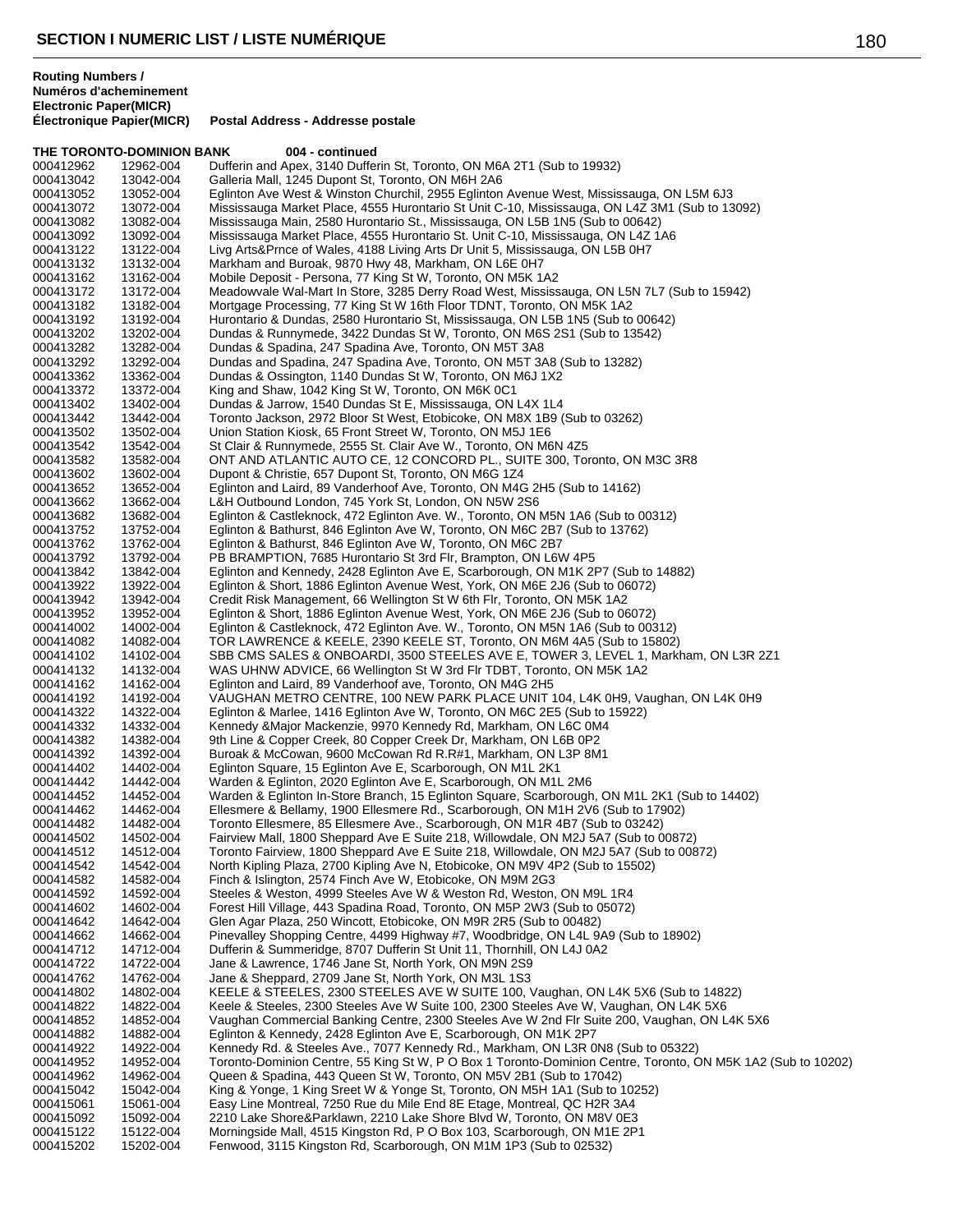# **THE TORONTO-DOMINION BANK 004 - continued**

| 000415222              | 15222-004              | Morningside Mall, 4515 Kingston Rd, Scarborough, ON M1E 2P1 (Sub to 15122)                                                                                                      |
|------------------------|------------------------|---------------------------------------------------------------------------------------------------------------------------------------------------------------------------------|
| 000415282              | 15282-004              | Fenwood, 3115 Kingston Rd, Scarborough, ON M1M 1P3 (Sub to 02532)                                                                                                               |
| 000415292              | 15292-004              | Warden & St Clair, 673 Warden Ave, Toronto, ON M3L 3Z5                                                                                                                          |
| 000415342              | 15342-004              | Southdown Rd, 1051 Southdown Rd, Mississauga, ON L5J 2Y8 (Sub to 05932)                                                                                                         |
| 000415352<br>000415362 | 15352-004<br>15362-004 | Dufferin Mall In Store Wal-Mart, 1245 Dupont Street, Toronto, ON M6H 2A6 (Sub to 13042)<br>Warden & St Clair, 673 Warden Ave, Toronto, ON M1L 3Z5 (Sub to 15292)                |
| 000415412              | 15412-004              | GRP MGR Mortgage, 77 King St W 16th Floor TDNT, Toronto, ON M5K 1A2                                                                                                             |
| 000415442              | 15442-004              | Kipling & Dixon, 1735 Kipling Ave, Etobicoke, ON M9R 2Y8                                                                                                                        |
| 000415472              | 15472-004              | GTA Central - Region Office, 33 Bloor St E #700, PO Box 1, Toronto, ON M4W 3H1                                                                                                  |
| 000415502              | 15502-004              | Kipling & Steeles, 2700 Kipling Ave N, Etobicoke, ON M9V 4P2                                                                                                                    |
| 000415522              | 15522-004              | Kipling & Rexdale, 2038 Kipling Ave, Etobicoke, ON M9W 4K1                                                                                                                      |
| 000415552              | 15552-004              | Vaughan Private Banking, 2300 Steeles Ave W Suite 180, Vaughan, ON L4K 5X6                                                                                                      |
| 000415562              | 15562-004              | Credit Lending Shopping Mall, 254 Lakeshore Rd West, Mississauga, ON L5H 1G6 (Sub to 05352)<br>Etob-Brown's Line&Horner, 430 Brown's Line, Etobicoke, ON M8W 3T9 (Sub to 05732) |
| 000415602<br>000415682 | 15602-004<br>15682-004 | Lake Shore & Long Branch, 3569 Lakeshore Blvd West, Toronto, ON M8W 0A7 (Sub to 15762)                                                                                          |
| 000415722              | 15722-004              | Mississauga Southdown, 1052 Southdown Rd., Mississauga, ON L5J 2Y8 (Sub to 05932)                                                                                               |
| 000415762              | 15762-004              | Lake Shore & Long Branch, 3569 Lakeshore Blvd W, Toronto, ON M8W 0A7                                                                                                            |
| 000415782              | 15782-004              | Payments Distribution - Apex, 325 Front Street West 4th Floor, Toronto, ON M2V 2Y1                                                                                              |
| 000415792              | 15792-004              | Churchill Meadows, 5626 Tenth Line, Mississauga, ON L5M 7L9                                                                                                                     |
| 000415802              | 15802-004              | Lawrence & Keele, 2390 Keele St, Toronto, ON M6M 4A5                                                                                                                            |
| 000415842              | 15842-004              | Lawrence & McCowan, 697 McCowan Rd, Scarborough, ON M1J 1K2                                                                                                                     |
| 000415902<br>000415922 | 15902-004<br>15922-004 | Leslie & Dexter, 5875 Leslie St, North York, ON M2H 1J8<br>Eglinton & Marlee, 1416 Eglinton Ave W, Toronto, ON M6C 2E5                                                          |
| 000415932              | 15932-004              | North Kipling Plaza, 2700 Kipling Ave N, Etobicoke, ON M9V 4P2 (Sub to 15502)                                                                                                   |
| 000415942              | 15942-004              | Argentia&Winston Churchl, 3120 Argentia Rd, Mississauga, ON L5N 0B1                                                                                                             |
| 000415952              | 15952-004              | Moore & Bayview, 321 Moore Ave, Toronto, ON M4G 3T6                                                                                                                             |
| 000415962              | 15962-004              | Markham & Denison, 7200 Markham Road, Markham, ON L3S 3R7 (Sub to 12892)                                                                                                        |
| 000415972              | 15972-004              | Derry & Rutherford, 7060 McLaughlin, Mississauga, ON L5W 1W7                                                                                                                    |
| 000415982              | 15982-004              | Morningside Mall, 4515 Kingston Rd, POB 103, Scarborough, ON M1E 2P1 (Sub to 15122)                                                                                             |
| 000416042              | 16042-004              | St. Clair & Winona, 870 St. Clair Ave. West, Toronto, ON M6C 1C1 (Sub to 05712)                                                                                                 |
| 000416092<br>000416172 | 16092-004<br>16172-004 | Creekside CAS, 4720 Tahoe Blvd 3rd FI Bldg 1, Mississauga, ON L5W 5P2<br>Toronto Pape, 991 Pape Avenue, Toronto, ON M4K 3V6 (Sub to 05402)                                      |
| 000416182              | 16182-004              | MISSISSAUGA SOUTHDOWN, 1052 SOUTHDOWN RD, Mississauga, ON L5J 2Y8 (Sub to 05932)                                                                                                |
| 000416202              | 16202-004              | Toronto Ellesmere, 85 Ellesmere Ave., Scarborough, ON M1R 4B7 (Sub to 03242)                                                                                                    |
| 000416232              | 16232-004              | Pharmacy & Glendenning, 7080 Warden Ave, Markham, ON L3R 5Y2 (Sub to 18822)                                                                                                     |
| 000416252              | 16252-004              | GFS-Private Label, 4720 Tahoe Blvd 5th Flr Bldg 1, Mississauga, ON L4W 5P2                                                                                                      |
| 000416262              | 16262-004              | E-Bank Direct Mail, 3500 Steeles Ave E, Tower 2, Level 6, Markham, ON L3R 0X1                                                                                                   |
| 000416342              | 16342-004              | BKG SERVICES AHRP CRKS, 4880 Tahoe Blvd 4th Flr Bldg 2, Mississauga, ON L4W 5P3                                                                                                 |
| 000416362<br>000416372 | 16362-004<br>16372-004 | Queen & Ossington, 1033 Queen St W, Toronto, ON M6J 0A6<br>Liberty Village, 61 Hanna Ave, Toronto, ON M6K 3N7                                                                   |
| 000416402              | 16402-004              | Queen & Jameson, 1435 Queen St W, Toronto, ON M6R 1A1                                                                                                                           |
| 000416502              | 16502-004              | The Parkways West Shopping Centre, 3037 Clayhill Rd, Mississauga, ON L5B 4L2 (Sub to 18782)                                                                                     |
| 000416602              | 16602-004              | Greenwood Beach, 1809 Queen Street East, Toronto, ON M4L 3Y3                                                                                                                    |
| 000416642              | 16642-004              | Queen Street East and Lee, 2044 Queen Street East, Toronto, ON M4E 1C9 (Sub to 03922)                                                                                           |
| 000416682              | 16682-004              | TD Waterhouse Canada Money Link Bran, 77 Bloor St W 7th Floor, P O Box 1, Toronto, ON M4Y 2T1                                                                                   |
| 000416692              | 16692-004              | Green Line Investor Services Inc, 77 Bloor St West 4th Floor, Toronto, ON M4Y 1A9 (Sub to 16682)                                                                                |
| 000416722              | 16722-004              | Queen & Logan, 904 Queen St E, Toronto, ON M4M 1J3                                                                                                                              |
| 000416762<br>000416792 | 16762-004<br>16792-004 | TDI Computing, 79 Wellington St W 14th Flr TDST, Toronto, ON M5K 1A2<br>Yonge North of Eglinton, 2453 Yonge St, Toronto, ON M4P 2H6 (Sub to 19282)                              |
| 000416882              | 16882-004              | Central Alberta, 4902 Gaetz Ave 2nd Flr, Red Deer, AB T4N 4A8                                                                                                                   |
| 000416892              | 16892-004              | Comm Deposits - CORP ISA, 100 Wellington St W 29th Flr TDWT, Toronto, ON M5K 1A2                                                                                                |
| 000416962              | 16962-004              | Queen & Logan, 904 Queen St E, Toronto, ON M4M 1J3 (Sub to 16722)                                                                                                               |
| 000417012              | 17012-004              | TD Waterhouse Canada Money Link, 77 Bloor St 7th Fl, Toronto, ON M4Y 2T1                                                                                                        |
| 000417042              | 17042-004              | Queen & Spadina, 443 Queen St W, Toronto, ON M5V 2B1                                                                                                                            |
| 000417232              | 17232-004              | Brampton, 8125 Dixie Rd, Brampton, ON L6T 2J9                                                                                                                                   |
| 000417242<br>000417252 | 17242-004<br>17252-004 | MARKHAM II CREDIT CARD, 3500 STEELES AVE E TWR 2 LVL 3, Markham, London, ON L3R 0X1<br>Markham Help & Advice CT, 8110 Birchmount Rd Unit 8, Markham, ON L6G 0E3                 |
| 000417272              | 17272-004              | GTA East - Commercial, 305 Milner Ave Suite 702, Scarborough, ON M1B 3V4                                                                                                        |
| 000417282              | 17282-004              | Queensway & Kipling, 1315 The Queensway, Etobicoke, ON M8Z 1S8                                                                                                                  |
| 000417292              | 17292-004              | Commercial Mortgage Group, 55 King Street W 39th Floor TD Tower, Toronto, ON M5K 1A2                                                                                            |
| 000417362              | 17362-004              | The Queensway, 125 The Queensway, Toronto, ON M8Y 1H6                                                                                                                           |
| 000417382              | 17382-004              | Rockwood Shopping Ctr, 4141 Dixie Rd, Mississauga, ON L4W 1V5 (Sub to 17412)                                                                                                    |
| 000417402              | 17402-004              | The east mall, 390 The East Mall Unit #100, Toronto, ON M9B 6L5 (Sub to 03312)                                                                                                  |
| 000417412              | 17412-004              | Rockwood Shopping Centre, 4141 Dixie Rd, Mississauga, ON L4W 1V5                                                                                                                |
| 000417432<br>000417462 | 17432-004<br>17462-004 | York & Adelaide, 141 Adelaide St, Toronto, ON M5H 3L5 (Sub to 19922)<br>Richview & Wincott, 250 Wincott Drive, Etobicoke, ON M9R 2R5 (Sub to 00482)                             |
| 000417482              | 17482-004              | Eglinton Ave W at Keele, 2390 Keele St, Toronto, ON M6M 4A5 (Sub to 15802)                                                                                                      |
| 000417522              | 17522-004              | Roncesvalles & Marmaduke, 382 Roncesvalles Ave, Toronto, ON M6R 2M9 (Sub to 05432)                                                                                              |
| 000417542              | 17542-004              | E Bank Operations, 3500 Steeles Ave. E. Tower 1, Flr 1, Markham, ON L3R 0X1                                                                                                     |
| 000417562              | 17562-004              | Yonge Street & Royal Orchard Blvd., 7967 Yonge Street, Thornhill, ON L3T 2C4 (Sub to 03162)                                                                                     |
| 000417582              | 17582-004              | Easyline Markham, 3500 Steeles Ave E Twr 5 Lvl 2, Markham, ON L3R 0X1                                                                                                           |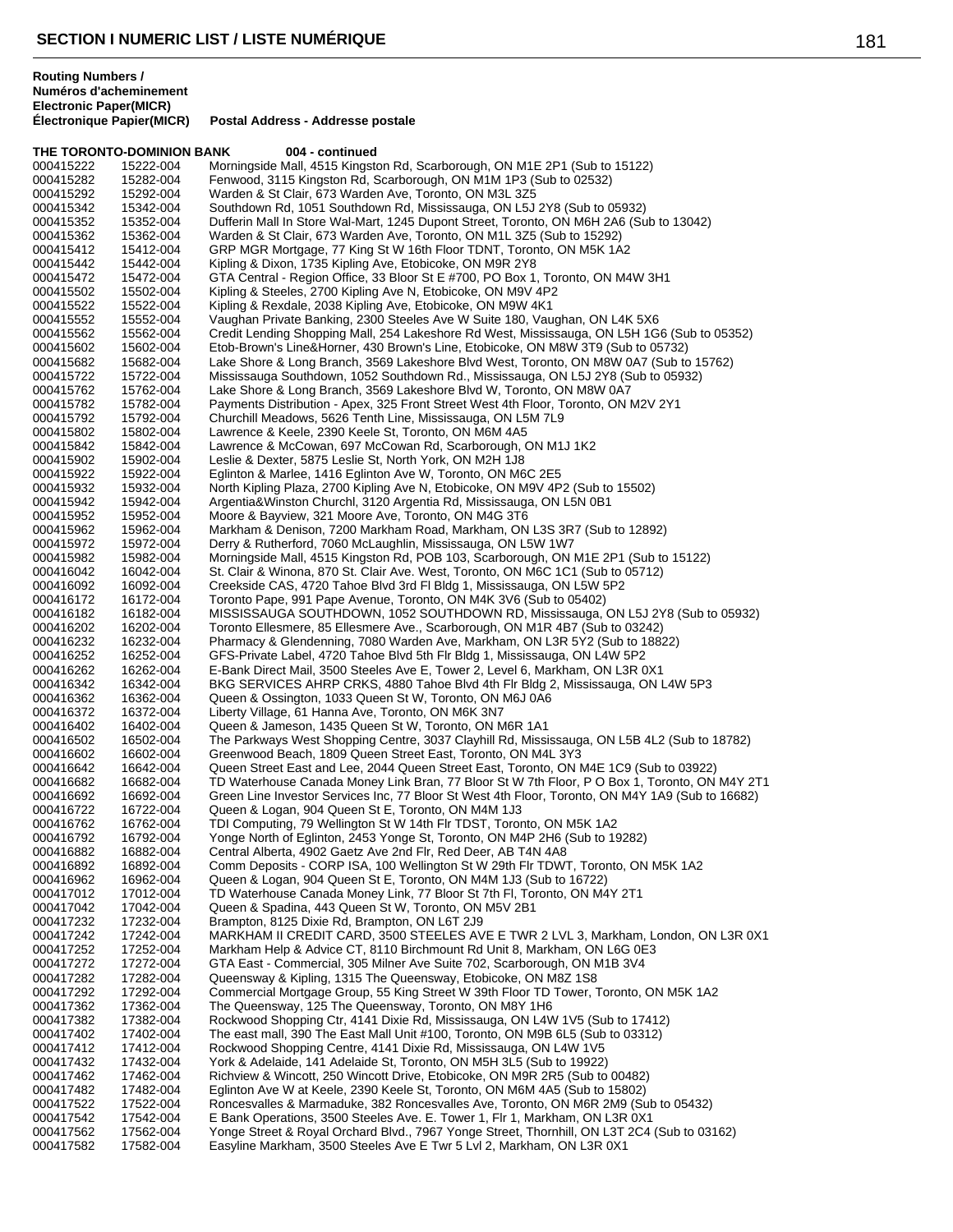**THE TORONTO-DOMINION BANK 004 - continued**

| 000417592 | <b>INE TURUNTU-DUMINIUN DANN</b><br>17592-004 | <u>vun - communeu</u><br>Yonge & Finch, 5650 Yonge St, North York, ON M2M 4G3 (Sub to 19702)            |
|-----------|-----------------------------------------------|---------------------------------------------------------------------------------------------------------|
| 000417602 | 17602-004                                     | Bathurst and St Clair, 510 St Clair Ave West, Toronto, ON M6C 1A2                                       |
| 000417622 | 17622-004                                     | St. Clair & Winona, 870 St. Clair Ave. West, Toronto, ON M6C 1C1 (Sub to 05712)                         |
| 000417632 | 17632-004                                     | Scarborough Town Ctr Wal-Mart In-Sto, 300 Unit 36 Borough Drive, Scarborough, ON M1P 4P5 (Sub to 17952) |
|           |                                               | St. Clair & Winona, 870 St. Clair Avenue West, Toronto, ON M6C 1C1 (Sub to 05712)                       |
| 000417682 | 17682-004                                     |                                                                                                         |
| 000417762 | 17762-004                                     | St Clair & Lansdowne, 1347 St Clair Ave. West, Toronto, ON M6E 1C3 (Sub to 06582)                       |
| 000417882 | 17882-004                                     | AG Services Alberta/BC, 10715 170th St 3rd Flr, Edmonton, AB T5P 0Y5                                    |
| 000417902 | 17902-004                                     | Ellesmere & Bellamy, 1900 Ellesmere Rd & Bellany Rd N, Scarborough, ON M1H 2V6                          |
| 000417912 | 17912-004                                     | Midland and Lawrence, 2650 Lawrence Ave E, Scarborough, ON M1P 2S1                                      |
| 000417922 | 17922-004                                     | Sheppard & Longmore, 312 Sheppard Ave E, North York, ON M2N 3B4 (Sub to 02652)                          |
| 000417952 | 17952-004                                     | Scarborough Town Centre, 300 Borough Drive, Unit #36, Toronto, ON M1P 4P5                               |
| 000417962 | 17962-004                                     | Sheppard & Longmore, 312 Sheppard Ave East, North York, ON M2N 3B4 (Sub to 02652)                       |
| 000417992 | 17992-004                                     | Queen St & Tannery, 168 Queen St S, Streetsville, ON L5M 1L5 (Sub to 05212)                             |
| 000418002 | 18002-004                                     | Sheppard & Bathurst, 580 Sheppard Ave W, North York, ON M3H 2S1                                         |
| 000418012 | 18012-004                                     | Liverpool, 1790 Liverpool Rd, Pickering, ON L1V 1V9 (Sub to 02722)                                      |
| 000418022 | 18022-004                                     | Amberlea Shopping Centre, 1822 Whites Rd, Pickering, ON L1V 4M1                                         |
| 000418052 | 18052-004                                     | Liverpool, 1790 Liverpool Rd, Pickering, ON L1V 1V9 (Sub to 02722)                                      |
| 000418062 | 18062-004                                     | Toronto Evans, 689 Evans Ave., Etobicoke, ON M9C 1A2 (Sub to 05732)                                     |
| 000418072 | 18072-004                                     | Salem Rd & Taunton, 1961 Salem Rd N, Ajax, ON L1T 0J9                                                   |
| 000418092 | 18092-004                                     | Amberlea Shopping Centre, 1822 Whites Rd, Pickering, ON L1V 1R8 (Sub to 18022)                          |
| 000418102 | 18102-004                                     | Liverpool, 1790 Liverpool Rd, Pickering, ON L1V 1V9 (Sub to 02722)                                      |
| 000418112 | 18112-004                                     | SLU-Commercial Mortgage, 3140 Dufferin St, Toronto, ON M6A 2T1                                          |
| 000418132 | 18132-004                                     | SBB Credit, 100 Wellington St 25th Flr TDWT, Toronto, ON M5K 1A2                                        |
| 000418142 | 18142-004                                     | BB Segmnts&Sales Stratgy, 100 Wellington St W 27th Flr TDWT, Toronto, ON M5K 1A2                        |
| 000418162 | 18162-004                                     | 168 Queen Street South, Streetsville, ON L5M 1K8 (Sub to 05212)                                         |
| 000418202 | 18202-004                                     | Meadowvale Town Centre, 6760 Meadowvale Town Centre Cir, Mississauga, ON L5N 4B7 (Sub to 01592)         |
| 000418212 | 18212-004                                     | SBB Mobile Remote Deposit, 100 Wellington St W 29th Flr TDWT, Toronto, ON M5K 1A2                       |
| 000418242 | 18242-004                                     | FINCH AVE & ISLINGTON AV, 2574 Finch Ave W, North York, ON M9M 2G3 (Sub to 14582)                       |
| 000418282 | 18282-004                                     | East York Town Centre, 45 Overlea Blvd, Toronto, ON M4H 1C3                                             |
| 000418322 | 18322-004                                     | University Ave Financial Centre, 465 University Ave & Dundas St W, Toronto, ON M5G 1W8                  |
| 000418332 | 18332-004                                     | Westney & Williamson, 83 Williamson Dr W, Ajax, ON L1T 0K9                                              |
| 000418362 | 18362-004                                     | BB Sales Support, 100 Wellington St W CPT 27th Flr, Toronto, ON M5K 1A2                                 |
| 000418402 | 18402-004                                     | Toronto Dominion Centre, 55 King St. W. & Bay St., Toronto, ON M5K 1A2 (Sub to 10202)                   |
| 000418442 | 18442-004                                     | Victoria Park & Sheppard, 2561 Victoria Park Ave, Scarborough, ON M1T 1A4                               |
| 000418482 | 18482-004                                     | Eglinton Square, 15 Eglinton Square, Scarborough, ON M1L 2K1 (Sub to 14402)                             |
| 000418502 | 18502-004                                     | Victoria Park & Sheppard, 2561 Victoria Park Ave, Scarborough, ON M1T 1A4 (Sub to 18442)                |
| 000418542 | 18542-004                                     | Warden Avenue & Finch Avenue, 2565 Warden Avenue, Scarborough, ON M1W 2H5 (Sub to 01972)                |
| 000418562 | 18562-004                                     | St Clair & Victoria Park, 801 O'Connor Drive, East York, ON M4B 2S7 (Sub to 05752)                      |
|           |                                               | Ravine Park Plaza, 299 Port Union Rd, Scarborough, ON M1C 2L3                                           |
| 000418572 | 18572-004                                     |                                                                                                         |
| 000418582 | 18582-004                                     | TORONTO WESTON, 1979 WESTON ROAD, York, ON M9N 1W8 (Sub to 03352)                                       |
| 000418622 | 18622-004                                     | Westwood Mall, 7205 Goreway Dr, Mississauga, ON L4T 2T9                                                 |
| 000418642 | 18642-004                                     | York Plaza, 1601 Wilson Ave, North York, ON M3L 1A5                                                     |
| 000418662 | 18662-004                                     | Wilson & Keele, 1050 Wilson Ave, Downsview, ON M3K 1G6 (Sub to 18722)                                   |
| 000418672 | 18672-004                                     | Hwy 7 & Pine Valley, 4499 Highway 7, Woodbridge, ON L4L 9A9 (Sub to 18902)                              |
| 000418682 | 18682-004                                     | Golden Square Centre, 1177 Central Parkway West, Mississauga, ON L5C 4P3                                |
| 000418690 | 18690-004                                     | CMS - SYMCR Vancouver WLBX, 111 East 5th Ave, Vancouver, BC V5T 4L1                                     |
| 000418702 | 18702-004                                     | Credit Valley Town Plaza, 6051 Creditview Rd, Mississauga, ON L5V 2A8                                   |
| 000418712 | 18712-004                                     | Bathurst & Wilson, 3757 Bathurst St, North York, ON M3H 3M5 (Sub to 10802)                              |
| 000418722 | 18722-004                                     | Wilson & Keele, 1050 Wilson Ave, North York, ON M3K 1G6                                                 |
| 000418732 | 18732-004                                     | Wal-Mart In-Store Branch, 100 City Centre Drive, Mississauga, ON L5B 2C9 (Sub to 00932)                 |
| 000418782 | 18782-004                                     | Dundas & Clayhill, 3037 Clayhill Rd., Mississauga, ON L5B 4L2                                           |
| 000418792 | 18792-004                                     | Markham Shopping Centre, 5762 Hwy #7, P O Box 56, Markham, ON L3P 1A8 (Sub to 19962)                    |
| 000418802 | 18802-004                                     | MAVIS AND DUNDAS, 3005 MAVIS RD, Mississauga, ON L5B 4L2 (Sub to 18782)                                 |
| 000418822 | 18822-004                                     | Warden & Steeles, 7080 Warden Ave, Markham, ON L3R 5Y2                                                  |
| 000418832 | 18832-004                                     | Markham Town Square, 8601 Warden Ave, Markham, ON L3R 2L6 (Sub to 19912)                                |
| 000418852 | 18852-004                                     | Woodbridge Town Centre, 5731 Highway 7 Unit 26, Woodbridge, ON L4L 4Y9                                  |
| 000418872 | 18872-004                                     | HWY 27 & Milani, 8270 HIGHWAY 27, Vaughan, ON L4H 0R9 (Sub to 18892)                                    |
| 000418882 | 18882-004                                     | AG Credit, 10715 170th St 3rd Flr, Edmonton, AB T5P 0Y5                                                 |
| 000418892 | 18892-004                                     | Hwy 27 & Milani, 8270 Highway 27, Vaughan, ON L4H 0R9                                                   |
| 000418902 | 18902-004                                     | Pine Valley CBC, 4499 Highway #7 at Pine Valley Dr, Vaughan, ON L4L 9A9                                 |
| 000418912 | 18912-004                                     | Islington & Rutherford, 5100 Rutherford Rd, Vaughan, ON L4H 2J2                                         |
| 000418942 | 18942-004                                     | Yonge & Finch, 5650 Yonge Street, North York, ON M2M 4G3 (Sub to 19702)                                 |
| 000418952 | 18952-004                                     | Pine Valley Shopping Centre, 4499 Highway #7, Building C, Woodbridge, ON L4L 9A9 (Sub to 18902)         |
| 000418962 | 18962-004                                     | Yonge & Finch, 5650 Yonge St & Finch Ave W, North York, ON M2M 4G3 (Sub to 19702)                       |
| 000418982 | 18982-004                                     | Weston & Rutherford, 9200 Weston Rd, Woodbridge, ON L4H 2P8                                             |
| 000419052 | 19052-004                                     | Money Out Inbound, 745 York St, London, ON N5W 2S6                                                      |
| 000419082 | 19082-004                                     | 9th Line & 16th Ave, 9225 9th Line, Markham, ON L6B 1A8                                                 |
| 000419112 | 19112-004                                     | ABM Outside Revenue, 275 Dundas Street 21st Floor, London, ON N6A 4S4                                   |
| 000419122 | 19122-004                                     | Yonge & Bedford Park, 3174 Yonge St, Toronto, ON M4N 2L1 (Sub to 19522)                                 |
| 000419162 | 19162-004                                     | 165 Avenue Rd @ Davenport, Toronto, ON M5R 2H7 (Sub to 10402)                                           |
| 000419182 | 19182-004                                     | Bayview & Broadway, 1860 Bayview Ave, Toronto, ON                                                       |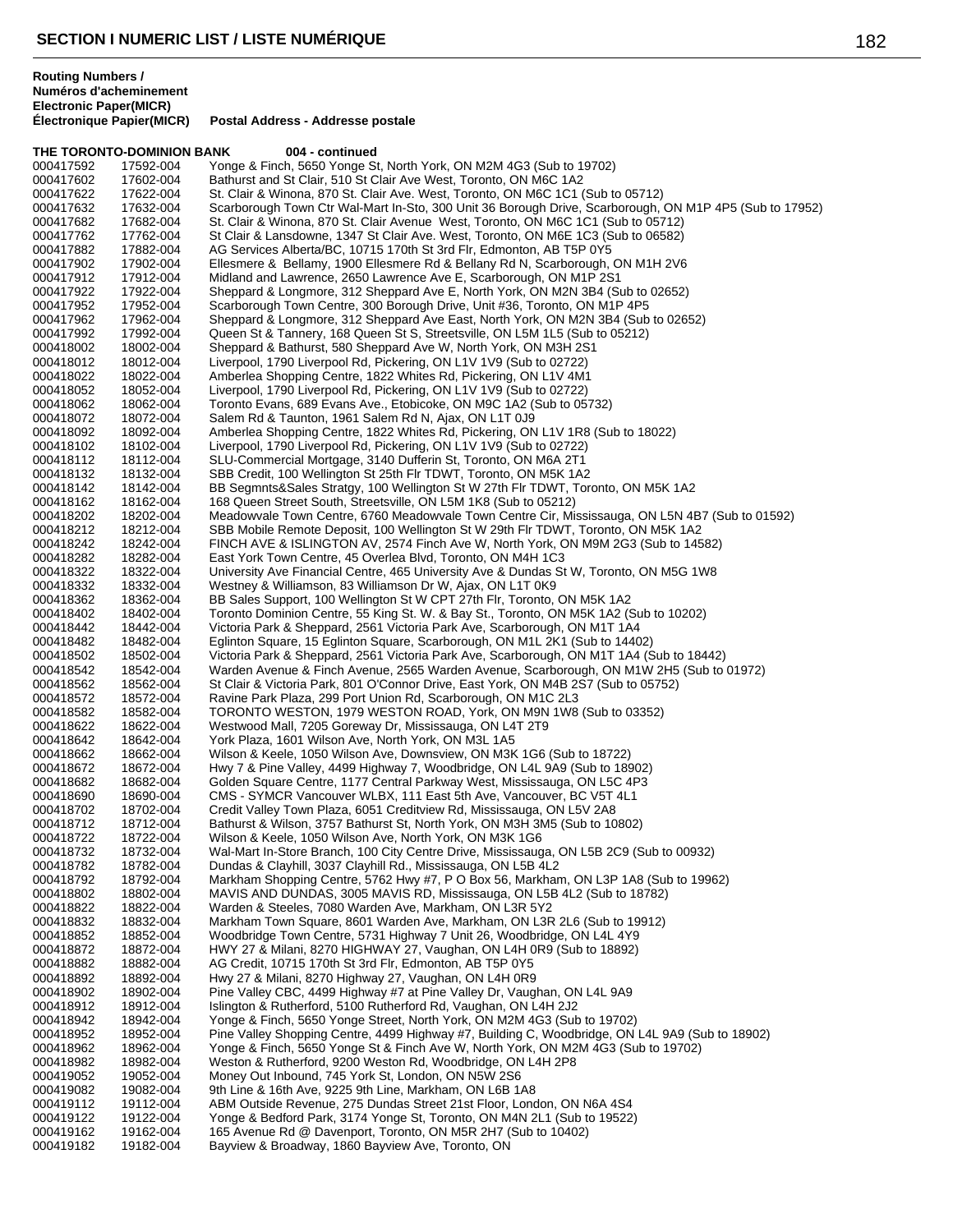|                        | THE TORONTO-DOMINION BANK | 004 - continued                                                                                                                                                              |
|------------------------|---------------------------|------------------------------------------------------------------------------------------------------------------------------------------------------------------------------|
| 000419202              | 19202-004                 | Yonge North of Eglinton, 2453 Yonge St, Toronto, ON M4P 2H6 (Sub to 19282)                                                                                                   |
| 000419212              | 19212-004                 | Yonge North of Eglinton, 2453 Yonge St, Toronto, ON M4P 2H6 (Sub to 19282)                                                                                                   |
| 000419222<br>000419232 | 19222-004<br>19232-004    | Yonge & Eglinton, 2169 Yonge St, Toronto, ON M4S 2A9<br>Yonge and Avondale, 4685 Yonge Street, Willowdale, ON M2N 5M3                                                        |
| 000419242              | 19242-004                 | Yonge & Drewry, 5928 Yonge St, North York, ON M2M 3V9                                                                                                                        |
| 000419282              | 19282-004                 | Yonge North of Eglinton, 2453 Yonge St, Toronto, ON M4P 2H6                                                                                                                  |
| 000419292              | 19292-004                 | Sheppard and Provost, 50 Provost Dr, Toronto, ON M2K 2X6                                                                                                                     |
| 000419342              | 19342-004                 | Sheppard & Provost, 50 Provost DR, Toronto, ON M2K 2X6 (Sub to 19292)                                                                                                        |
| 000419362              | 19362-004                 | MacLean Hunter Building, 777 Bay St at College, Toronto, ON M5G 2C8 (Sub to 12242)                                                                                           |
| 000419392<br>000419442 | 19392-004<br>19442-004    | Richmond Wal-Mart In-Store, 10381 Bayview Avenue, Richmond Hill, ON L4C 0R9 (Sub to 10742)<br>Commercial Banking Centre, 77 Bloor St. W., Toronto, ON M5S 1M2 (Sub to 11042) |
| 000419522              | 19522-004                 | Yonge & Bedford Park, 3174 Yonge St, Toronto, ON M4N 2L1                                                                                                                     |
| 000419582              | 19582-004                 | PCS PB St Clair Ctre, 2 St. Clair Ave East 6th Floor, Toronto, ON M4T 2V4                                                                                                    |
| 000419602              | 19602-004                 | Yonge & Marlborough, 2 St. Clair Ave E, Toronto, ON M4T 2V4 (Sub to 19682)                                                                                                   |
| 000419672              | 19672-004                 | Yonge & Marlborough, 1148 Yonge St, Toronto, ON M4W 2M1                                                                                                                      |
| 000419682              | 19682-004                 | St Clair & Yonge, 2 St Clair Ave E, Toronto, ON M4T 2V4                                                                                                                      |
| 000419692<br>000419702 | 19692-004<br>19702-004    | King & Bay Private Banking, 55 King Street West, 2nd FI TD Ctr, Toronto, ON M5K 1A2 (Sub to 10432)<br>Yonge & Finch, 5650 Yonge St, North York, ON M2M 4G3                   |
| 000419712              | 19712-004                 | Yonge Street & Crosby Ave., 10395 Yonge St., Richmond Hill, ON L4C 3C2 (Sub to 05692)                                                                                        |
| 000419752              | 19752-004                 | Kingston Rd E., In-Store Branch, 15 Westney Road North, Ajax, ON L1T 1P4 (Sub to 05362)                                                                                      |
| 000419762              | 19762-004                 | Sheppard Centre, 4841 Yonge St, Toronto, ON M2N 5X2                                                                                                                          |
| 000419772              | 19772-004                 | Sheppard Centre, 4841 Yonge St, Toronto, ON M2N 5X2 (Sub to 19762)                                                                                                           |
| 000419822              | 19822-004                 | Westney Road & Highway #2, 15 Westney Road North, Ajax, ON L1T 1P4 (Sub to 05362)                                                                                            |
| 000419832<br>000419842 | 19832-004<br>19842-004    | Yonge & Bedford Park, 3174 Yonge St, Toronto, ON M4N 2L1 (Sub to 19522)<br>YONGE & BEDFORD PARK, 3174 YONGE ST, Toronto, ON M4N 2L1 (Sub to 19522)                           |
| 000419872              | 19872-004                 | Bayview & Blackmore, 9019 Bayview Ave Unit 24, Richmond Hill, ON L4B 3M6 (Sub to 10832)                                                                                      |
| 000419882              | 19882-004                 | York Mills & Leslie, 808 York Mills Rd, North York, ON M3B 1X8                                                                                                               |
| 000419892              | 19892-004                 | Ajax Bayly, 75 Bayly Street West, Ajax, ON L1S 7K7 (Sub to 05452)                                                                                                            |
| 000419902              | 19902-004                 | Aurora Centre, 15440 Bayview Ave, Unit 309, Aurora, ON L6Y 7J1 (Sub to 10442)                                                                                                |
| 000419912              | 19912-004                 | Markham Town Square, 8601 Warden Ave, Markham, ON L3R 2L6                                                                                                                    |
| 000419922<br>000419932 | 19922-004<br>19932-004    | Adelaide & York, 141 Adelaide St W, Toronto, ON M5H 3L5<br>Dufferin & Apex CBC, 3140 Dufferin St, North York, ON M6A 2T1                                                     |
| 000419942              | 19942-004                 | Ajax Bayly, 75 Bayly Street West, Ajax, ON L1S 7K7 (Sub to 05452)                                                                                                            |
| 000419962              | 19962-004                 | Markham Shopping Centre, 5762 Hwy #7, P O Box 56, Markham, ON L3P 1A8                                                                                                        |
| 000419972              | 19972-004                 | 9th Line & 16th Ave, 9225 9th Ave, Markham, ON L6B 1A8 (Sub to 19082)                                                                                                        |
| 000419982              | 19982-004                 | Yonge Street & Crosby Avenue, 10395 Yonge Street, Richmond Hill, ON L4C 3C2 (Sub to 05692)                                                                                   |
| 000419992              | 19992-004                 | Hillcrest Mall, 9350 Yonge St, Richmond Hill, ON L4C 5G2                                                                                                                     |
| 000420062<br>000420212 | 20062-004<br>20212-004    | Human Resources-Ontario Central, 55 King Street W, Kitchener, ON N2G 4B9<br>WALKER RD & DIVISION, 4115 WALKER RD BLDG 1, Windsor, Essex, ON N8W 3T6 (Sub to 38812)           |
| 000420232              | 20232-004                 | 201 Cundles Road E, Barrie, ON L4M 4S5                                                                                                                                       |
| 000420252              | 20252-004                 | OCD - Green Machine Cash Management, 4880 Tahoe Blvd 2nd Floor, Mississauga, ON L4W 5P3                                                                                      |
| 000420272              | 20272-004                 | Wal-Mart In-Store Branch, 100 City Centre Drive, Mississauga, ON L5B 2C9 (Sub to 00932)                                                                                      |
| 000420282              | 20282-004                 | Wal-Mart In-Store Branch, 2325 Trafalgar Road, Oakville, ON L6H 6N9 (Sub to 05642)                                                                                           |
| 000420292<br>000420322 | 20292-004<br>20322-004    | Wal-Mart In-Store Branch, 4499 Highway #7, Woodbridge, ON L4L 9A9 (Sub to 18902)<br>SANDALWOOD & BRAMALEA, 10655 Bramalea Rd, Brampton, ON L6R 3P4                           |
| 000420332              | 20332-004                 | Bala and Hwy 27, 3067 Muskoka Hwy 169, Bala, ON P0C 1A0                                                                                                                      |
| 000420342              | 20342-004                 | Markham Wal-Mart, 8545 McCowan Road, Markham, ON L3P 1W9 (Sub to 02062)                                                                                                      |
| 000420382              | 20382-004                 | Angus, 6 Treetop Street, Angus, ON L0M 1B2                                                                                                                                   |
| 000420402              | 20402-004                 | 6 Victoria St W, Alliston, ON L9R 1S8                                                                                                                                        |
| 000420432              | 20432-004                 | SBB Central Ontario, 1 Yorkdale PI Ste 503, Toronto, ON M6A 3A1                                                                                                              |
| 000420452<br>000420472 | 20452-004<br>20472-004    | Alliston 6 Victoria Ont, 6 Victoria St West, 490, Alliston, ON L9R 1S8 (Sub to 20402)<br>Ancaster Branch, 977 Golflinks Rd, Ancaster, ON L9K 1K1                             |
| 000420482              | 20482-004                 | 89 Richmond Street, P O Box 8, Amherstburg, ON N9V 1G2 (Sub to 07202)                                                                                                        |
| 000420502              | 20502-004                 | 156 George St, Arthur, ON N0G 1A0                                                                                                                                            |
| 000420512              | 20512-004                 | PCS PB Barrie, 33 Collier St. E. 3rd FI, Barrie, ON L4M 1G5                                                                                                                  |
| 000420542              | 20542-004                 | 165 Queen St, Port Perry, ON L9L 1B8                                                                                                                                         |
| 000420552<br>000420562 | 20552-004<br>20562-004    | Arnprior Shopping Centre, 375 Daniel St S, Arnprior, ON K7S 3K6<br>New Hamburg, 114 Huron St., POB 250, New Hamburg, ON N0B 2G0 (Sub to 02442)                               |
| 000420622              | 20622-004                 | Bayfield Mall, 534 Bayfield St., Barrie, ON L4M 5A2 (Sub to 20782)                                                                                                           |
| 000420642              | 20642-004                 | 25 Hastings Street North, P O Box 580, Bancroft, ON K0L 1C0                                                                                                                  |
| 000420652              | 20652-004                 | Acton, 252 Queen St, Acton, ON L7J 1P6                                                                                                                                       |
| 000420722              | 20722-004                 | Dunlop & Owen, 33 Collier St Suite 100, P O Box 220, Barrie, ON L4M 1G5                                                                                                      |
| 000420732              | 20732-004                 | Hwy 10 & Wanless, 10908 Hurontario St Unit F1, Brampton, ON L7A 3R9                                                                                                          |
| 000420762<br>000420772 | 20762-004<br>20772-004    | A&M Plaza, 320 Yonge Street, P O Box 1088, Barrie, ON L4N 4C8 (Sub to 20832)<br>Barrie CBC, 33 Collier St, 2nd Floor, Barrie, ON L4M 1G5                                     |
| 000420782              | 20782-004                 | Bayfield Mall, 534 Bayfield Street, Barrie, ON L4M 5A2                                                                                                                       |
| 000420792              | 20792-004                 | Barrie Big Bay Point, 624 Yonge St, Barrie, ON L4N 4E6                                                                                                                       |
| 000420822              | 20822-004                 | Essa & Ardagh, 53 Ardagh Rd, Barrie, ON L4N 9B5                                                                                                                              |
| 000420832              | 20832-004                 | Barrie-Minet's Point, 320 Yonge St., Barrie, ON L4N 3C8                                                                                                                      |
| 000420842<br>000420852 | 20842-004<br>20852-004    | Beaverton Branch, 370 Simcoe St, P O Box 560, Beaverton, ON L0K 1A0<br>Queen & Chinguacousy, 8995 Chinguacousy Rd, Brampton, ON L6Y 0J2                                      |
|                        |                           |                                                                                                                                                                              |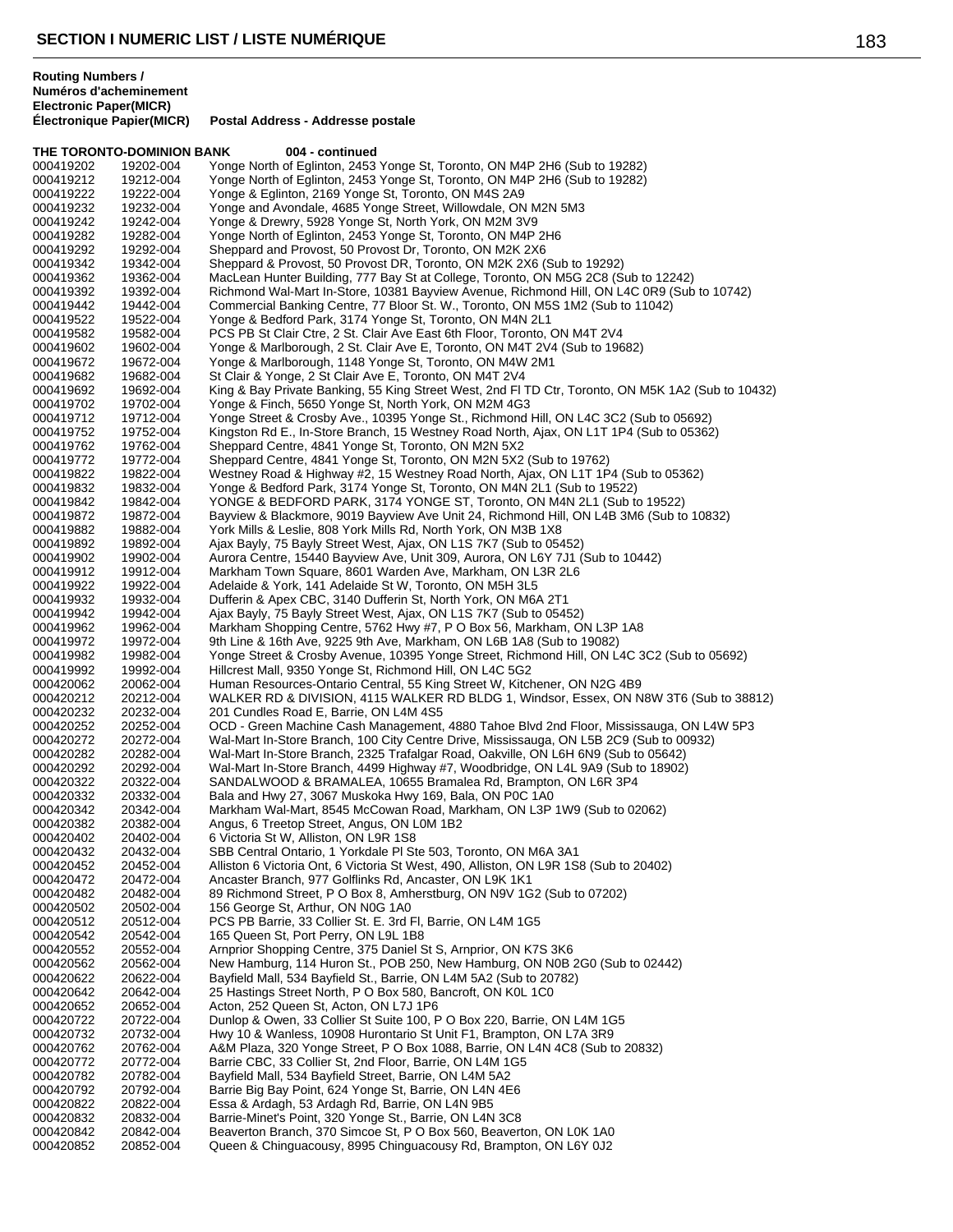**THE TORONTO-DOMINION BANK 004 - continued** 000420862 20862-004 Bayfield Mall, 320 Bayfield Street, Barrie, ON L4M 3C1 (Sub to 20782) 000420882 20882-004 Front & Bridge, 202 Front St, Belleville, ON K8N 2Z2 North Front & College, 143 North Front St, Belleville, ON K8P 3B5 000420952 20952-004 Front & Bridge, 202 Front St, Belleville, ON K8N 2Z2 (Sub to 20882) Dunlop & owen, 66 Dunlop St E, Barrie, ON L4M 4T3 (Sub to 20722) 000420982 20982-004 LINDSY-COMM BKING CENTRE, 81 KENT ST WEST, Lindsay, ON K9V 2Y3 (Sub to 28242)<br>000421022 21022-004 Queen & Sterne, 28 Queen St North, Bolton, ON L7E 1B9 000421022 21022-004 Queen & Sterne, 28 Queen St North, Bolton, ON L7E 1B9<br>000421042 21042-004 Bowmanville Clarington, 80 Clarington Blvd, Bowmanville Bowmanville Clarington, 80 Clarington Blvd, Bowmanville, ON L1C 5A5 000421062 21062-004 GAML - Sanctions, 95 Wellington St 15th Flr, Toronto, ON M5K 1A2 000421082 21082-004 Bracebridge, 205 Manitoba St, Bracebridge, ON P1L 1S3 (Sub to 21122) 000421092 21092-004 Liberty & Longworth, 570 Longworth Ave Unit C, Bowmanville, ON L1C 0H4<br>000421102 21102-004 Holland Marsh SQ, 463 Holland St W, P.O. Box 1449, Bradford, ON L3Z 0C 000421102 21102-004 Holland Marsh SQ, 463 Holland St W, P.O. Box 1449, Bradford, ON L3Z 0C1<br>000421122 21122-004 50 Hwy 118 W & Wellington, 50 Hwy 118 West, Bracebridge, ON P1L 1T2 000421122 21122-004 50 Hwy 118 W & Wellington, 50 Hwy 118 West, Bracebridge, ON P1L 1T2<br>000421132 21132-004 Bolton Country Market, 12684 Hwy #50, Bolton, ON L7E 1L9 000421132 21132-004 Bolton Country Market, 12684 Hwy #50, Bolton, ON L7E 1L9<br>000421142 21142-004 College Plaza, 545 Steeles Ave W, Brampton, ON L6Y 4E7 ( College Plaza, 545 Steeles Ave W, Brampton, ON L6Y 4E7 (Sub to 21242) 000421152 21152-004 Bramalea City Centre, 100 Peel Ctre Dr - Bramalea City Ctr, Brampton, ON L6T 4G8 (Sub to 00892)<br>000421162 21162-004 Dixie & Orenda, 8125 Dixie Rd, Brampton, ON L6T 2J9 Dixie & Orenda, 8125 Dixie Rd, Brampton, ON L6T 2J9 000421172 21172-004 Heartlake Branch, 150 Sandalwood Parkway E, Brampton, ON L6Z 1Y5<br>000421202 21202-004 Queen & Main, 1 Queen St E, Brampton, ON L6W 2A7 000421202 21202-004 Queen & Main, 1 Queen St E, Brampton, ON L6W 2A7<br>000421212 21212-004 Queen & Main, 1 Queen St E, Brampton, ON L6W 2A7 Queen & Main, 1 Queen St E, Brampton, ON L6W 2A7 (Sub to 21202) 000421222 21222-004 Fletcher's Meadow, 5 Worthington Ave, Brampton, ON L7A 2Y7 Steeles Ave West Branch, 545 Steeles Ave W, Brampton, ON L6Y 4E7 000421252 21252-004 Wanless & Chinguacousy, 10998 Chinguacousy, Brampton, ON L7A 0P1 000421262 21262-004 Queen & Main, 1 Queen St E, Brampton, ON L6W 2A7 (Sub to 21202) Mississauga & Williams, 9435 Mississauga Rd Unit D, Brampton, ON L6X 0Z8 000421292 21292-004 Mavis and Steeles, 95 Clementine Drive, Brampton, ON L6Y 0L8<br>000421382 21382-004 Heartlake Branch, 150 Sandalwood Parkway East, Brampton, ON 000421382 21382-004 Heartlake Branch, 150 Sandalwood Parkway East, Brampton, ON L6Z 1Y5 (Sub to 21172)<br>000421512 21512-004 SBB Loans Product, 100 Wellington St 28th Flr CPT, Toronto, ON M5K 1A2 000421512 21512-004 SBB Loans Product, 100 Wellington St 28th Flr CPT, Toronto, ON M5K 1A2<br>000421542 21542-004 Personal Loan Products, 77 King St W 12th Flr TDNT, Toronto, ON M5K 1A 000421542 21542-004 Personal Loan Products, 77 King St W 12th Flr TDNT, Toronto, ON M5K 1A2<br>000421562 21562-004 Commercial Deposits Products, 100 Wellington St 29th FLCPT, Toronto, ON I Commercial Deposits Products, 100 Wellington St 29th Fl CPT, Toronto, ON M5K 1A2 000421582 21582-004 FIN Shrd Serv-Acct OPER, 66 Wellington St W 30th Flr TDBT, Toronto, ON M5K 1A2<br>000421682 21682-004 Brantford Main, 70 Market Street, P O Box 995, Brantford, ON L7P 3N8 (Sub to 03402 000421682 21682-004 Brantford Main, 70 Market Street, P O Box 995, Brantford, ON L7P 3N8 (Sub to 03402)<br>000421722 21722-004 Brantford Fairview, 444 Fairview Dr., Brantford, ON N3R 2X8 (Sub to 03412) 000421722 21722-004 Brantford Fairview, 444 Fairview Dr., Brantford, ON N3R 2X8 (Sub to 03412)<br>000421762 21762-004 Uptown Brantford, 70 Market Street, Brantford, ON N3T 2Z7 (Sub to 03402) Uptown Brantford, 70 Market Street, Brantford, ON N3T 2Z7 (Sub to 03402) 000421772 21772-004 Brantford Fairview, 444 Fairview Dr., Brantford, ON N3R 2X8 (Sub to 03412)<br>000421842 21842-004 King & Home, 133 King Street West, P O Box 37, Brockville, ON K6V 6Z1 (S 000421842 21842-004 King & Home, 133 King Street West, P O Box 37, Brockville, ON K6V 6Z1 (Sub to 03522)<br>000421882 21882-004 Brockville, 133 King St W, Brockville, ON K6V 6Z1 (Sub to 03522) Brockville, 133 King St W, Brockville, ON K6V 6Z1 (Sub to 03522) 000421942 21942-004 Shellard & Conklin, 230 Shellard Lane Unit 1, Brantford, ON N3T 5L5 000421952 21952-004 Fairview Dr & West, 444 Fairview Drive, Brantford, ON N3R 2X8 (Sub to 03412) 000421972 21972-004 Woodstock Springbank, 1000 Dundas St, Woodstock, ON N4S 0A3 (Sub to 02272) 000422002 22002-004 SHELLARD & CONKLIN, 230 SHELLARD LANE UNIT 1, P O Box 276, Brantford, ON N3T 0B9 (Sub to 21942)<br>000422042 22042-004 125 Main St. P O Box 369. Erin. ON N0B 1T0 125 Main St, P O Box 369, Erin, ON N0B 1T0 000422052 22052-004 Halton CBC, 5515 North Service Road Suite 103, Burlington, ON L7L 5H7<br>000422082 22082-004 510 Brant Street, Burlington, ON L7R 2G7 (Sub to 00802) 510 Brant Street, Burlington, ON L7R 2G7 (Sub to 00802) 000422102 22102-004 Brant St and Upper Middle, 2222 Brant St, Burlington, ON L7P 4L5 (Sub to 03422)<br>000422122 22122-004 Appleby, 450 Appleby Line, Burlington, ON L7L 2Y2 (Sub to 01622) 000422122 22122-004 Appleby, 450 Appleby Line, Burlington, ON L7L 2Y2 (Sub to 01622) Guelph Line & Eileen, 500 Guelph Line, Burlington, ON L7R 3M4 (Sub to 03432) 000422172 22172-004 Brant St and Upper Middle, 2222 Brant St, Burlington, ON L7P 4L5 (Sub to 03422) Guelph Line & Upper Middle Road, 1505 Guelph Line, Burlington, ON L7P 3B6 (Sub to 01682) 000422202 22202-004 Brant St and Upper Middle, 2222 Brant St, Burlington, ON L7P 4L5 (Sub to 03422)<br>000422212 22212-004 Millcroft Shopping Centre, 2000 Appleby Line Unit G1, Burlington, ON L7L 6M6 000422212 22212-004 Millcroft Shopping Centre, 2000 Appleby Line Unit G1, Burlington, ON L7L 6M6<br>000422222 22222-004 43 Front St S. Campbellford, ON K0L 1L0 43 Front St S, Campbellford, ON K0L 1L0 000422252 22252-004 Guelph Line & Upper Middle Road, 1505 Guelph Line, Burlington, ON L7P 3B6 (Sub to 01682)<br>000422282 22282-004 Dundas & Walkers, 2391 Walkers Line, Burlington, Cambridge, ON L7R 3X5 000422282 22282-004 Dundas & Walkers, 2391 Walkers Line, Burlington, Cambridge, ON L7R 3X5<br>000422322 22322-004 King St. W. & 3rd St., 255 King St. W., Chatham, ON N7M 1E6 (Sub to 00112 000422322 22322-004 King St. W. & 3rd St., 255 King St. W., Chatham, ON N7M 1E6 (Sub to 00112)<br>000422352 22352-004 King & 3rd, 255 King St W, Chatham, ON N7M 1E6 (Sub to 00112) King & 3rd, 255 King St W, Chatham, ON N7M 1E6 (Sub to 00112) 000422362 22362-004 Alcona, 1054 Innisfil Beach Rd, Innisfil, ON L9S 4T9 000422372 22372-004 Burlington Main, 510 Brant St, Burlington, ON L7R 2G7 (Sub to 00802) City South Plaza, 7686 Hurontario, Brampton, ON L6Y 5B5 (Sub to 01362) 000422402 22402-004 Keswick, 23532 Woodbine Ave, Keswick, ON L4P 0E2 000422432 22432-004 Waived Fees-CRP Clients, 100 Wellington St West CPT 30th Flr, Toronto, ON M5K 1A2 000422522 22522-004 St Clair & Maple, 345 St. Clair St., Chatham, ON N7L 3J8 (Sub to 00422) 000422582 22582-004 Chesterville Branch, 51 Chesterville Main St N, Chesterville, ON K0C 1H0<br>000422632 22632-004 Collingwood, 104 Hurontario St, Collingwood, ON L9Y 2L8 (Sub to 22882) Collingwood, 104 Hurontario St, Collingwood, ON L9Y 2L8 (Sub to 22882) 000422722 22722-004 King & Division, 1 King St W, P O Box 70, Cobourg, ON K9A 4K2 TD Coldwater, 7 Coldwater Road, PO Box 100, Coldwater, ON L0K 1E0 000422832 22832-004 Binbrook, 3030 Hwy 56, Binbrook, ON L0R 1C0<br>000422842 22842-004 Rymal Rd & Highway 20, 2285 Rymal Road Eas 000422842 22842-004 Rymal Rd & Highway 20, 2285 Rymal Road East, Stoney Creek, ON L8J 2V8<br>000422882 22882-004 104 Hurontario St. Collingwood. ON L9Y 2L8 104 Hurontario St, Collingwood, ON L9Y 2L8 000422952 22952-004 104 Hurontario St Branch, 104 Hurontario St, P O Box 68, Collingwood, ON L9Y 3Z4 (Sub to 22882)<br>000423042 23042-004 SUDBURY 69 PLAZA S C ONT, 1935 PARIS ST, Sudbury, ON P3E 3C6 (Sub to 37362) SUDBURY 69 PLAZA S C ONT, 1935 PARIS ST, Sudbury, ON P3E 3C6 (Sub to 37362)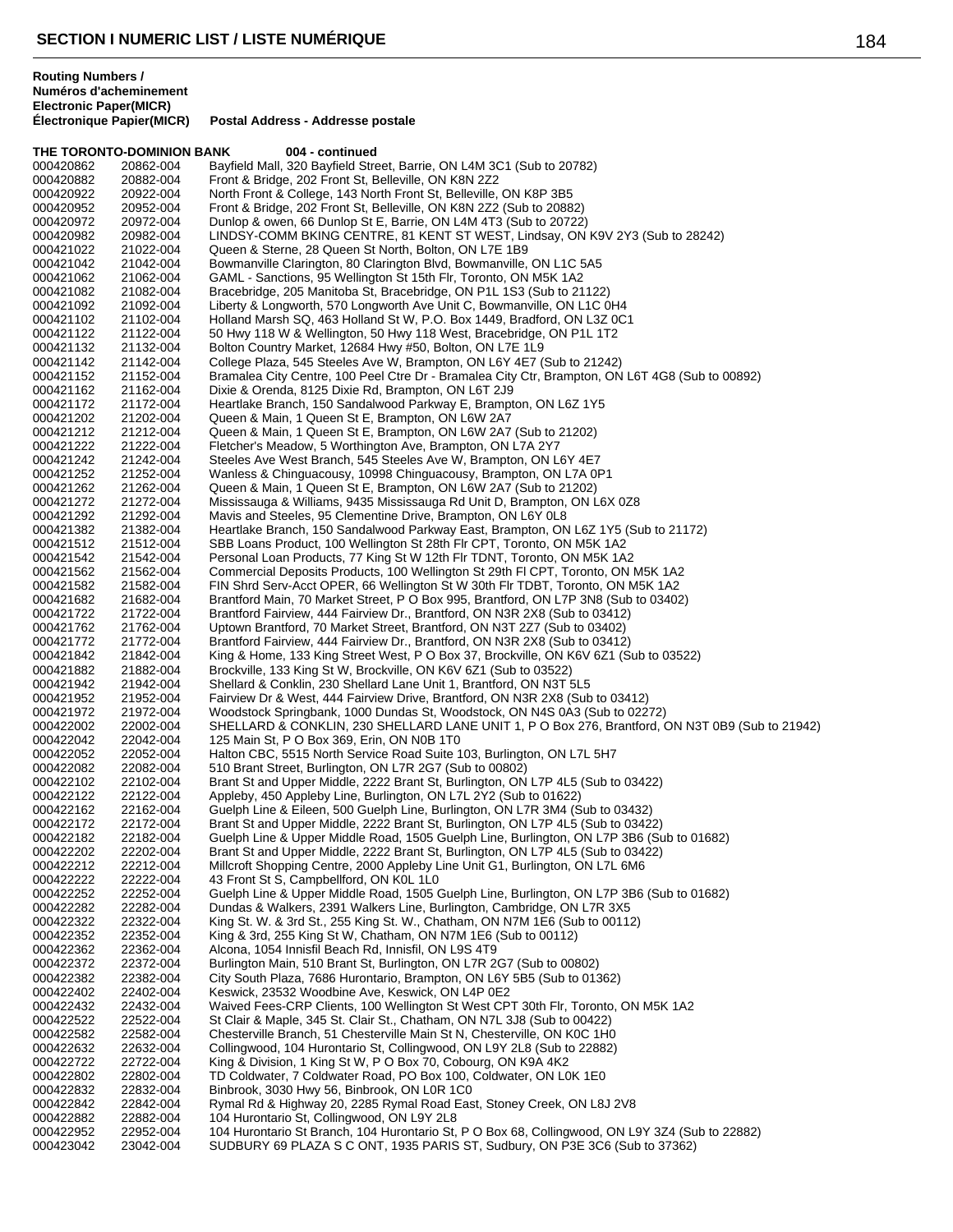**Routing Numbers / Numéros d'acheminement Electronic Paper(MICR)**

**Postal Address - Addresse postale** 

**THE TORONTO-DOMINION BANK 004 - continued** 000423122 23122-004 2317 Ninth and Sydney, 61 Ninth St East, Cornwall, ON K6H 6R3<br>000423172 23172-004 2317 Ninth and Sydney, 61 Ninth St East, P O Box 746, Cornwall, 000423172 23172-004 2317 Ninth and Sydney, 61 Ninth St East, P O Box 746, Cornwall, ON K6H 6R3 (Sub to 23122)<br>000423202 23202-004 STAYNER ONTARIO. 7267 HIGHWAY 26. Stavner. ON L0M 1S0 (Sub to 36882) STAYNER ONTARIO, 7267 HIGHWAY 26, Stayner, ON L0M 1S0 (Sub to 36882) 000423222 23222-004 Wal-Mart Brookdale Mall, 61 Ninth Street East, Cornwall, ON K6H 6R3 (Sub to 23122)<br>000423242 23242-004 Gemma, 745 York St, London, ON N5W 2S6 Gemma, 745 York St, London, ON N5W 2S6 000423272 23272-004 Masonville, 1663 Richmond St., London, ON N6C 2N3 (Sub to 02562)<br>000423442 23442-004 King & Main, 121 King Street, Delhi, ON N4B 1X9 (Sub to 00822) 000423442 23442-004 King & Main, 121 King Street, Delhi, ON N4B 1X9 (Sub to 00822)<br>000423602 23602-004 4206 Catherine Street. P O Box 189. Dorchester. ON N0L 1G0 4206 Catherine Street, P O Box 189, Dorchester, ON N0L 1G0 000423682 23682-004 412 George St, P O Box 460, Dresden, ON N0P 1M0 000423692 23692-004 Mountainview & Argyll, 361 Mountainview Rd S, Georgetown, ON L7G 5X3<br>000423702 23702-004 Dundas, 82 King Street West, 8586, Dundas, ON L9H 1T9 (Sub to 00812) 000423702 23702-004 Dundas, 82 King Street West, 8586, Dundas, ON L9H 1T9 (Sub to 00812) 000423762 23762-004 Lock & Queen, 163 Lock Street East, P O Box 127, Dunnville, ON N1A 1T9 (Sub to 01202) 000423842 23842-004 17 Nova Scotia Walk, P O Box 218, Elliot Lake, ON P5A 2J7<br>000423892 23892-004 SBB ONT N & E, 1401 rue Bleury, Montreal, QC H3A 2H6 000423892 23892-004 SBB ONT N & E, 1401 rue Bleury, Montreal, QC H3A 2H6<br>000423922 23922-004 Elmira Ontario, 41 Arthur St, Elmira, ON N3B 2M6 Elmira Ontario, 41 Arthur St, Elmira, ON N3B 2M6 000423942 23942-004 CBD Sundry Cost Centre, 100 Wellington St. W 27th Floor, P.O. Box #1, Toronto, ON M5K 1A2<br>000424002 24002-004 BARRIE BAYFIELD, 534 BAYFIELD ST, Barrie, ON L4M 5A2 (Sub to 20782) BARRIE BAYFIELD, 534 BAYFIELD ST, Barrie, ON L4M 5A2 (Sub to 20782) 000424022 24022-004 Gedds St at Moir St., 192 Geddes St, Elora, ON N0B 1S0<br>000424052 24052-004 2 Robinson St West, Little Current, ON P0P 1K0 000424052 24052-004 2 Robinson St West, Little Current, ON P0P 1K0<br>000424062 24062-004 Mead & Centre, 115 Centre Street, P O Box 670 Mead & Centre, 115 Centre Street, P O Box 670, Espanola, ON P5E 1S4 000424072 24072-004 Green Direct-Waterhouse, 33 Bloor St E 4th Floor, Toronto, ON M4W 3H1<br>000424102 24102-004 Wyndham & Cork, 34 Wyndham St, Guelph, ON N1H 4E5 (Sub to 00182) 24102-004 Wyndham & Cork, 34 Wyndham St, Guelph, ON N1H 4E5 (Sub to 00182)<br>24242-004 1439 Pelham St, P O Box 489, Fonthill, ON L0S 1E0 000424242 24242-004 1439 Pelham St, P O Box 489, Fonthill, ON L0S 1E0<br>000424282 24282-004 15 King St E, P O Box 569, Forest, ON N0N 1J0 000424282 24282-004 15 King St E, P O Box 569, Forest, ON N0N 1J0<br>000424302 24302-004 International Gateway Center. 450 Garrison Roa International Gateway Center, 450 Garrison Road, Fort Erie, ON L2A 1N2 000424402 24402-004 Waterdown Shopping Centre, 255 Dundas St E, PO Box 970, Waterdown, ON L0R 2H0 (Sub to 38102)<br>000424412 24412-004 WATERDOWN SHOP CTR ON, 255 DUNDAS ST E, 82100, Waterdown, ON L0R 2M0 (Sub to 38102) WATERDOWN SHOP CTR ON, 255 DUNDAS ST E, 82100, Waterdown, ON L0R 2M0 (Sub to 38102) 000424432 24432-004 TD ISA, 77 King St W 12th Floor RTT, Toronto, ON M5K 1A2 000424442 24442-004 ONTARIO INVESTIGATIONS, 3500 STEELES AVE TWR 1 LVL 1, Toronto, ON L3R 2Z1<br>000424462 24462-004 Wal-Mart-In-Store Branch, 425 Hespeler Road, Cambridge, ON N1R 6J2 (Sub to 00922) Wal-Mart-In-Store Branch, 425 Hespeler Road, Cambridge, ON N1R 6J2 (Sub to 00922) 000424482 24482-004 Cambridge Westgate Ont, 130 Cedar St Unit 1, Cambridge, ON N1S 1W4 (Sub to 24522)<br>000424522 24522-004 Westgate Shopping Centre, 130 Cedar St Unit 1, Cambridge, ON N1S 1W4 000424522 24522-004 Westgate Shopping Centre, 130 Cedar St Unit 1, Cambridge, ON N1S 1W4<br>000424562 24562-004 King & Stone, 100 King St E, P O Box 670, Gananoque, ON K7G 2V2 000424562 24562-004 King & Stone, 100 King St E, P O Box 670, Gananoque, ON K7G 2V2 24706-004 Gananoque King & STO Ont, 100 King Street E, Gananoque, ON K7G 2V2 (Sub to 24562)<br>24722-004 231 Guelph St. Georgetown, ON L7G 4A8 000424722 24722-004 231 Guelph St, Georgetown, ON L7G 4A8<br>000424802 24802-004 228 Josephine St, POB 420, Wingham, ON 000424802 24802-004 228 Josephine St, POB 420, Wingham, ON N0G 2W0 (Sub to 39362)<br>000424842 24842-004 81 Crescent St, P O Box 609, Grand Bend, ON N0M 1T0 000424842 24842-004 81 Crescent St, P O Box 609, Grand Bend, ON N0M 1T0<br>000424882 24882-004 Gravenhurst, 210 Muskoka St S & Royal St, P O Box 460 000424882 24882-004 Gravenhurst, 210 Muskoka St S & Royal St, P O Box 460, Gravenhurst, ON P1P 1H5<br>000424922 24922-004 20 Main Street East, Grimsby, ON L3M 1M9 20 Main Street East, Grimsby, ON L3M 1M9 000424962 24962-004 Guelph Wyndham, 34 Wyndham St., P O Box 576, Guelph, ON N1H 4E5 (Sub to 00182)<br>000425002 25002-004 Edinburgh Market Place, 496 Edinburgh Rd S, Guelph, ON N1G 4Z1 000425002 25002-004 Edinburgh Market Place, 496 Edinburgh Rd S, Guelph, ON N1G 4Z1 Global Operations and Technology, 222 Bay St, Ernest&Young Twr 15th Fl, Toronto, ON M5K 1A2 000425042 25042-004 Eramosa/Stevenson, 350 Eramos Road, Guelph, ON N1E 2M9 (Sub to 05162) Edinburgh Market Place, 496 Edinburgh Road, Guelph, ON N1G 4Z1 (Sub to 25002) 000425062 25062-004 Guelph Gordon St., 9 Clair Rd W, Guelph, ON N1L 0A6 000425082 25082-004 Paisley & Imperial, 963 Paisley Rd, Guelph, ON N1K 1X6<br>000425122 25122-004 Jackson Square CBC, 100 King St W, P O Box 57148, Ha Jackson Square CBC, 100 King St W, P O Box 57148, Hamilton, ON L8P 4W9 000425152 25152-004 Jackson Square, 100 King St W, #57148, Hamilton, ON L8N 3R3 (Sub to 25122) Waterdown Shop CTR ONT, 255 Dundas St E, 82100, Waterdown, ON L0R 2M0 (Sub to 38102) 000425222 25222-004 TD Canada Trust -Upper James & Delta, 1565 Upper James, Hamilton, ON L9B 1K2<br>000425262 25262-004 Wal-Mart In-Store Branch, 800 Queenston Road, Stoney Creek, ON L8G 1A7 (Sub to 000425262 25262-004 Wal-Mart In-Store Branch, 800 Queenston Road, Stoney Creek, ON L8G 1A7 (Sub to 00902)<br>000425272 25272-004 Upper Gage & Rymal. 867 Rymal Rd E. Hamilton. ON L8W 1B6 Upper Gage & Rymal, 867 Rymal Rd E, Hamilton, ON L8W 1B6 000425282 25282-004 James & Robinson, 194 James St S. & Robinson St, Hamilton, ON L8P 3A7 (Sub to 25362)<br>000425302 25302-004 James & Robinson, 194 James Street South, Hamilton, ON L8P 3A7 (Sub to 25362) 000425302 25302-004 James & Robinson, 194 James Street South, Hamilton, ON L8P 3A7 (Sub to 25362)<br>000425322 25322-004 Hamilton Upper James, 830 Upper James St., Hamilton, ON L9C 3A4 (Sub to 01912 000425322 25322-004 Hamilton Upper James, 830 Upper James St., Hamilton, ON L9C 3A4 (Sub to 01912) 000425342 25342-004 Highway & Greene Road, 267 Highway #8, Stoney Creek, ON L8G 1E4 (Sub to 03502)<br>000425352 25352-004 Ontario East Business Office Support, 525 Coventry Rd., Ottawa, ON K1K 2C5 000425352 25352-004 Ontario East Business Office Support, 525 Coventry Rd., Ottawa, ON K1K 2C5<br>000425362 25362-004 James & Robinson, 194 James Street South, Hamilton, ON L8P 3A7 000425362 25362-004 James & Robinson, 194 James Street South, Hamilton, ON L8P 3A7<br>000425442 25442-004 Jackson Square CBC, 100 King St W, POB 57148, Hamilton, ON L8 Jackson Square CBC, 100 King St W, POB 57148, Hamilton, ON L8P 4W9 (Sub to 25122) 000425522 25522-004 Hamilton Centre Mall, 1227 Barton St. East, Hamilton, ON L8H 2V4 (Sub to 01022) 000425602 25602-004 Jackson Square, 100 King St W, Hamilton, ON L8N 3R3 (Sub to 25122) 000425612 25612-004 MS RISK & GOVERNANCE, 77 KING ST W 24TH FLR TDNT, Toronto, ON M5K 1A2 000425792 25792-004 IND Visa Customer Service, 745 York St 2nd Fl., London, ON N5W 2S6<br>000425832 25832-004 Creekside SBB, 4720 Tahoe Blvd 4th Flr Bldg 1. Mississauga, ON L4W Creekside SBB, 4720 Tahoe Blvd 4th Flr Bldg 1, Mississauga, ON L4W 5P2 000425922 25922-004 Hamilton Upper Wentworth, 550 Fennell Ave East, Hamilton, ON L8V 4S9 (Sub to 01602)<br>000426012 26012-004 King & Hughson, 46 King St E, Hamilton, ON L8N 3K7 (Sub to 00152) King & Hughson, 46 King St E, Hamilton, ON L8N 3K7 (Sub to 00152) 000426042 26042-004 Mall Road Centre, 65 Mall Rd, Hamilton, ON L8V 5B3 (Sub to 26062) 000426062 26062-004 65 Mall Rd, Hamilton, ON L8V 5B8 Hamilton Centre Mall, 1227 Barton St. East, Hamilton, ON L8H 2V4 (Sub to 01022) 000426192 26192-004 Mobile Deposits, 77 King St W 12th Flr TDNT, Toronto, ON M5K 1A2 King and Cline, 938 King St. W., Hamilton, ON L8S 1K8 (Sub to 03462)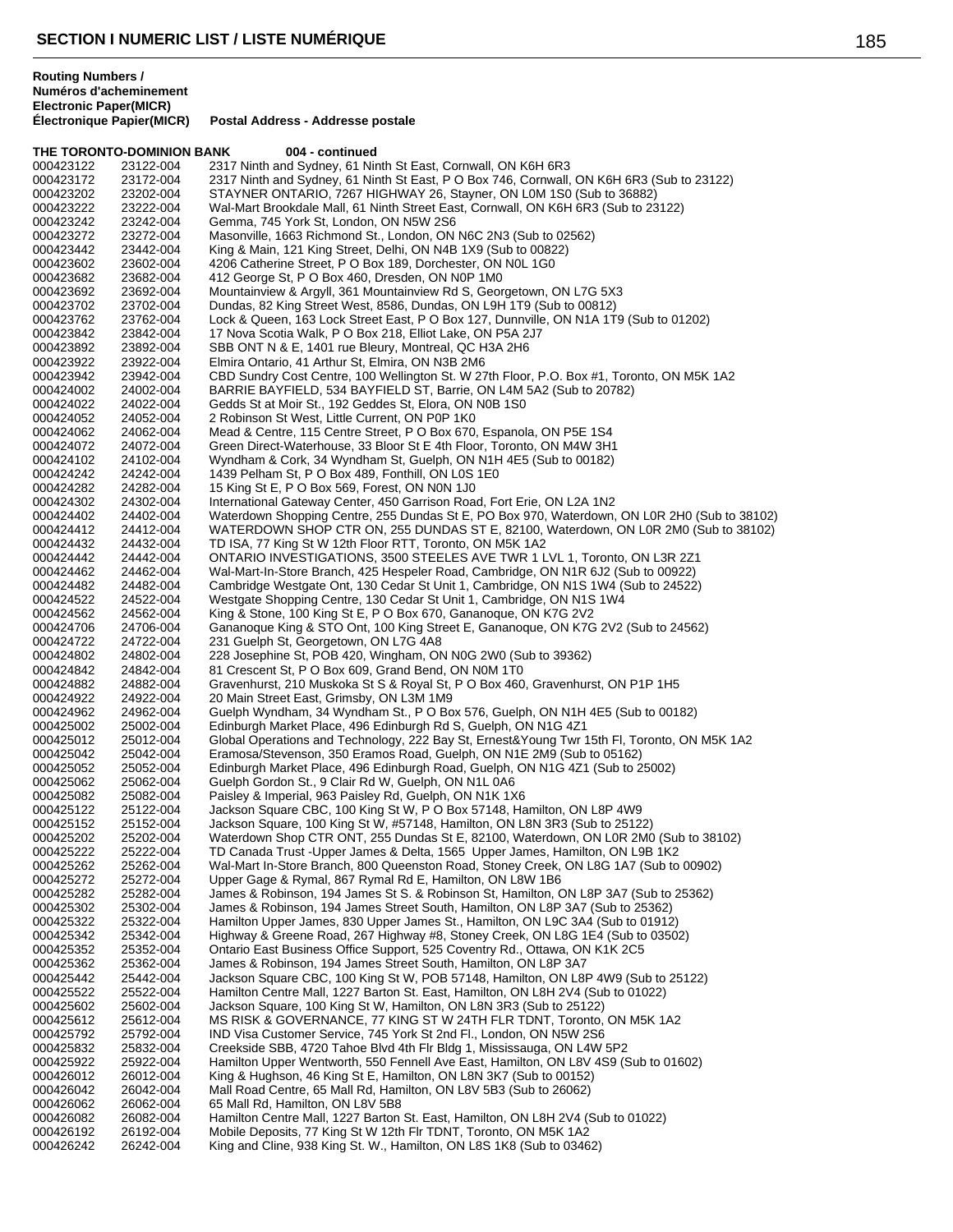**THE TORONTO-DOMINION BANK 004 - continued** 000426402 26402-004 29 King St E, P O Box 670, Harrow, ON N0R 1G0<br>000426452 26452-004 Kingsville, 291 Main St E, Kingsville, ON N9Y 1A7 000426452 26452-004 Kingsville, 291 Main St E, Kingsville, ON N9Y 1A7 10th & 9th, 297 10th Street, PO Box 35, Hanover, ON N4N 1P1 (Sub to 03722) 000426482 26482-004 40 Ottawa St W, P O Box No 40, Havelock, ON K0L 1Z0 Franklin & Elgin, 960 Franklin Blvd, Cambridge, ON N1R 8R3 000426512 26512-004 Belle River, 380 Notre Dame Ave, Belle River, ON N0R 1A0 000426522 26522-004 Hawkesbury Centre, 258 Main St E, P O Box 639, Hawkesbury, ON K6A 3C8 Chamberland & Hwy 17, 2620 Chamberland Street, Rockland, ON K4K 0A5 000426642 26642-004 N KINTON & HOWLAND, 107 NORTH KINTON AVE, Huntsville, ON P1H 0A9 (Sub to 26662)<br>000426662 26662-004 N Kinton & Howland, 107 North Kinton Ave, Huntsville, ON P1H 0A9 000426662 26662-004 N Kinton & Howland, 107 North Kinton Ave, Huntsville, ON P1H 0A9<br>000426682 26682-004 Thames and King, 195 Thames Street South, Ingersoll, ON N5C 2T6 000426682 26682-004 Thames and King, 195 Thames Street South, Ingersoll, ON N5C 2T6 (Sub to 05032)<br>000426692 26692-004 Waterloo & Town Centre, 15 King St S, Waterloo, ON N2J 1N9 (Sub to 38142) 000426692 26692-004 Waterloo & Town Centre, 15 King St S, Waterloo, ON N2J 1N9 (Sub to 38142)<br>000426842 26842-004 Baseline & Wellington, 353 Wellington Rd S, London, ON N6C 4P8 (Sub to 02) 000426842 26842-004 Baseline & Wellington, 353 Wellington Rd S, London, ON N6C 4P8 (Sub to 02362)<br>000426882 26882-004 Strathroy, 360 Caradoc St S, Strathroy, ON N7G 2P6 (Sub to 07752) 000426882 26882-004 Strathroy, 360 Caradoc St S, Strathroy, ON N7G 2P6 (Sub to 07752)<br>000426902 26902-004 Sutton Park Mall, 665 Philip Place, Kincardine, ON N2Z 2E3 Sutton Park Mall, 665 Philip Place, Kincardine, ON N2Z 2E3 000426912 26912-004 LONDON CITY CENTRE H&A, 275 DUNDAS STREET UNIT 6, London, ON N6A 5B5<br>000426922 26922-004 Kingston Shopping Centre, 1062 Princess St., POB 634, Kingston, ON K7L 1H2 (Sub t Kingston Shopping Centre, 1062 Princess St., POB 634, Kingston, ON K7L 1H2 (Sub to 27282) 000426932 26932-004 Rideau Town Centre, 217 Gore Rd, Kingston, ON K7L 0C3 000426942 26942-004 Kingston Bath, 1648 Bath Rd., Kingston, ON K7M 4X6 (Sub to 01902) Princess and Wellington, 94 Princess St, P O Box 638, Kingston, ON K7L 1A5 (Sub to 01392) 000426982 26982-004 Princess and Wellington, 94 Princess St., PO 638, Kingston, ON K7L 1A5 (Sub to 01392)<br>000427002 27002-004 Bayridge Centre Plaza, 774 Strand Blvd, Kingston, ON K7P 2P2 Bayridge Centre Plaza, 774 Strand Blvd, Kingston, ON K7P 2P2 000427012 27012-004 CNA Equitable Bank, 100 Wellington St W 26th Flr TDWT, Toronto, ON M5K 1A2 000427282 27282-004 Kingston Shopping Centre, 1062 Princess Street, P O Box 634, Kingston, ON K7L 1H2<br>000427332 27332-004 CNA-Admin. Restructure & Corp Fin. 100 Wellington st W CP Tower 26th Fl. Toronto. C CNA-Admin, Restructure & Corp Fin, 100 Wellington st W CP Tower 26th Fl, Toronto, ON M5K 1A2 000427382 27382-004 Money-in Advice Inbound, 3500 Steeles Ave E Twr 1 Lvl 1, Markham, ON L3R 0X1<br>000427442 27442-004 Government & Prospect, 12 Government Rd W, P O Box 486, Kirkland Lake, ON F Government & Prospect, 12 Government Rd W, P O Box 486, Kirkland Lake, ON P2N 3J5 000427452 27452-004 Insurance, 100 Wellington St, 5th Floor CUT, POB 1, Toronto, ON M5K 1A2<br>000427522 27522-004 Kitchener CBC, 381 King St W & Francis St., Kitchener, ON N2G 1B8 000427522 27522-004 Kitchener CBC, 381 King St W & Francis St., Kitchener, ON N2G 1B8 TD Bank Road, 875 Highland Road West, Kitchener, ON N2N 2Y2 (Sub to 03952) 000427562 27562-004 Kitchener Deer Ridge, 4233 King St E, Kitchener, ON N2P 2E9 PCS PB Kitchener, 381 King Street West 3rd Floor, Kitchener, ON N2G 1B8 000427602 27602-004 Kitch Highland and Belmont, 272 Highland Rd West, Kitchener, ON N2M 3C5<br>000427842 27842-004 381 King St W & Francis St, P.O. Box 520, Kitchener, ON N2G 1B8 (Sub to 2 000427842 27842-004 381 King St W & Francis St, P.O. Box 520, Kitchener, ON N2G 1B8 (Sub to 27522)<br>000427882 27882-004 Stanley Park Mall, 1005 Ottawa St, N., Kitchener, ON N2A 1H2 (Sub to 00782) 000427882 27882-004 Stanley Park Mall, 1005 Ottawa St. N., Kitchener, ON N2A 1H2 (Sub to 00782) 000427892 27892-004 MMS ONTARIO EAST EIMAC, 77 King St W 16th Floor TDNT, Toronto, ON M5K 1A2<br>000427902 27902-004 Stanley Park Mall, 1005 Ottawa St. N., Kitchener, ON N2A 1H2 (Sub to 00782) Stanley Park Mall, 1005 Ottawa St. N., Kitchener, ON N2A 1H2 (Sub to 00782) 000427952 27952-004 Kitchener Real Estate, 381 King St W 2nd Floor, Kitchener, ON N2G 1B8 000427962 27962-004 Colonel Talbot, 3030 Colonel Talbot Rd, London, ON N6P 0B3 (Sub to 28332) 000428002 28002-004 1190 Front Rd, La Salle, ON N9J 1Z9<br>000428072 28072-004 MMS Prairies, 77 King St W 16th Flr T 000428072 28072-004 MMS Prairies, 77 King St W 16th Flr TDNT, Toronto, ON M5K 1A2<br>000428082 28082-004 274 Erie St S. Leamington, ON N8H 3C5 274 Erie St S, Leamington, ON N8H 3C5 000428132 28132-004 Wal Mart Leamington, 274 Erie Street South, Leamington, ON N8H 3C5 (Sub to 28082)<br>000428152 28152-004 274 Erie St S, #129, Leamington, ON N8H 3C5 (Sub to 28082) 274 Erie St S, #129, Leamington, ON N8H 3C5 (Sub to 28082) 000428162 28162-004 51 Levack, P O Box 70, Levack, ON P0M 2C0<br>000428242 28242-004 Kent & William, 81 Kent St W, P O Box 389, Li 000428242 28242-004 Kent & William, 81 Kent St W, P O Box 389, Lindsay, ON K9V 2Y3 London Ernest, 1420 Ernest Ave, London, ON N6E 2H8 (Sub to 01142) 000428316 28316-004 Greenbanck Road & Fallowfield, 3671 Strandherd Drive, 810 Greenbank Rd, Nepean, ON K2J 4G8<br>000428322 28322-004 617 Main St, P O Box 9, Lively, ON P3Y 1N1 617 Main St, P O Box 9, Lively, ON P3Y 1N1 000428332 28332-004 Colonel Talbot, 3030 Colonel Talbot Rd, London, ON N6P 0B3 000428342 28342-004 In-Store London Covent Garden, 220 Dundas Street, London, ON N6A 1H3 (Sub to 00012)<br>000428362 28362-004 Dundas & Clarence, 220 Dundas St. London, ON N6A 1H3 (Sub to 00012) Dundas & Clarence, 220 Dundas St, London, ON N6A 1H3 (Sub to 00012) 000428382 28382-004 Special Account Management Grp, 3500 Steeles Ave E 4th Flr Twr 1, Markham, ON L3R 0X1<br>000428402 28402-004 Dundas & Clarence, 220 Dundas Street, P O Box 3177, London, ON N6A 1H3 (Sub to 00012) Dundas & Clarence, 220 Dundas Street, P O Box 3177, London, ON N6A 1H3 (Sub to 00012) 000428472 28472-004 MMS Pacific, 77 King St W 16th Flr TDNT, Toronto, ON M5K 1A2<br>000428482 28482-004 London Pond Mills. 1086 Commissioners Rd. East. London. ON N 000428482 28482-004 London Pond Mills, 1086 Commissioners Rd. East, London, ON N5Z 4W8 (Sub to 05102) 000428502 28502-004 Sarnia & Wonderland, 1055 Wonderland Road North, London, ON N6G 2Y9 (Sub to 00662)<br>000428512 28512-004 CQFG-Admin, 3500 Steeles Ave E, Towers, Level 1, Markham, ON L3R 0X1 000428512 28512-004 CQFG-Admin, 3500 Steeles Ave E, Towers, Level 1, Markham, ON L3R 0X1 Williamsburg Town Centre, 1187 Fischer Hallman Rd Unit 200, Kitchener, ON N2E 4H9 000428562 28562-004 Dundas & Clarence, 220 Dundas Street, P O Box 2124, London, ON N6A 1H3 (Sub to 00012) 28572-004 SOUTHDALE & WONDERLAND, 3029 Wonderland RD S, London, ON N6L 1R4 (Sub to 28642) 000428592 28592-004 MMS Ontario West, 77 King St W 16th Flr TDNT, Toronto, ON M5K 1A2 000428602 28602-004 London Ernest, 1420 Ernest Ave, London, ON N6E 2H8 (Sub to 01142)<br>000428612 28612-004 Commissioners and Boler. 1260 Commissioners Road West. London. C Commissioners and Boler, 1260 Commissioners Road West, London, ON N6K 1C7 (Sub to 01082) 000428622 28622-004 Dundas & Clarence, 220 Dundas Street, P.O. Box 2124, London, ON N6A 1H3 (Sub to 00012)<br>000428642 28642-004 Southdale & Wonderland, 3029 Wonderland Road South, London, ON N6L 1R4 Southdale & Wonderland, 3029 Wonderland Road South, London, ON N6L 1R4 000428662 28662-004 MMS Quebec & Atlantic, 500 St-Jacques Ouest 14th Flr, Montreal, QC H2Y 1S1<br>000428672 28672-004 MMS Ontario East QIMAC, 77 King St W 16th Flr TDNT, Toronto, ON M5K 1A2 000428672 28672-004 MMS Ontario East QIMAC, 77 King St W 16th Flr TDNT, Toronto, ON M5K 1A2<br>000428722 28722-004 I ONDON CLARENCE, 220 DUNDAS ST, London, ON N6A 1H3 (Sub to 00012) LONDON CLARENCE, 220 DUNDAS ST, London, ON N6A 1H3 (Sub to 00012) 000428882 28882-004 London Clarke Road, 1920 Dundas St., London, ON N5V 3P1 (Sub to 02402) London East Wal-Mart In Store, 1920 Dundas Street, London, ON N5V 3P1 (Sub to 02402)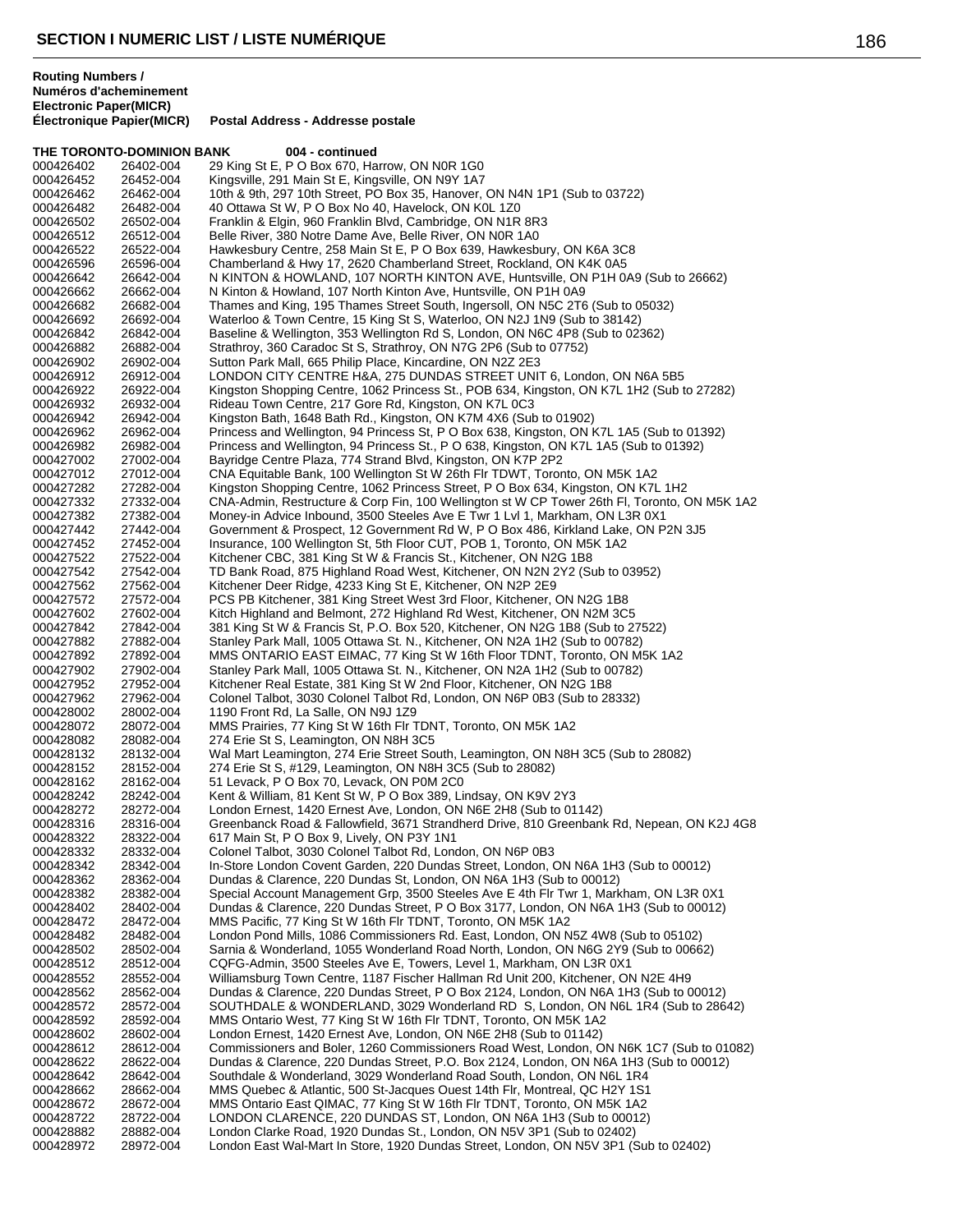**THE TORONTO-DOMINION BANK 004 - continued** 

**Postal Address - Addresse postale** 

000429166 29166-004 Trim & Watters, 910 Watters Rd, Orleans, ON K4A 3R1<br>000429202 29202-004 Dundas & Clarence, 220 Dundas Street, POB 3177, Lor 000429202 29202-004 Dundas & Clarence, 220 Dundas Street, POB 3177, London, ON N6A 1H3 (Sub to 00012)<br>000429262 29262-004 PCB PB London. 380 Wellington St Suite 1700. London. ON N6A 5B5 PCB PB London, 380 Wellington St Suite 1700, London, ON N6A 5B5 000429302 29302-004 LONDON SHERWOOD, 1055 WONDERLAND RD N, London, ON N6G 2Y9 (Sub to 00662)<br>000429312 29312-004 Fanshawe Park Road, 608 Fanshawe Park Rd E, London, ON N5X 1L1 (Sub to 29332) Fanshawe Park Road, 608 Fanshawe Park Rd E, London, ON N5X 1L1 (Sub to 29332) 000429322 29322-004 London Pond Mills, 1086 Commissioners Road East, London, ON N5Z 4W8 (Sub to 05102)<br>000429332 29332-004 Fanshawe Park Road, 608 Fanshawe Park Rd E, London, ON N5X 1L1 000429332 29332-004 Fanshawe Park Road, 608 Fanshawe Park Rd E, London, ON N5X 1L1<br>000429342 29342-004 Nelson Plaza. 155 Clarke Road. London. ON N5W 5C9 Nelson Plaza, 155 Clarke Road, London, ON N5W 5C9 000429352 29352-004 Huron and Highbury, 1314 Huron Street, London, ON N5Y 4V2 (Sub to 00532) 000429362 29362-004 Oxford & Platts Lane, 215 Oxford Street West, London, ON N6H 1S5 (Sub to 01102) 000429402 29402-004 LONDON HILLVIEW, 1663 RICHMOND STREET, London, ON N6G 2N3 (Sub to 02562)<br>000429512 29512-004 Parry Sound 55 James Ont, 55 James St, Parry Sound, ON P2A 1T6 (Sub to 33922) 000429512 29512-004 Parry Sound 55 James Ont, 55 James St, Parry Sound, ON P2A 1T6 (Sub to 33922) 000429552 29552-004 ENERGY & DERIVATIVE OPER, 130 ADELAIDE ST W 12TH FLR, Toronto, ON M5H 3P5<br>000429592 29592-004 Trillium Access to Funds, 66 Wellington St W 26th Flr TDT, Toronto, ON M5K 1A2 000429592 29592-004 Trillium Access to Funds, 66 Wellington St W 26th Flr TDT, Toronto, ON M5K 1A2<br>000429682 29682-004 PO Box 130, Madoc, ON K0K 2K0 P O Box 130, Madoc, ON K0K 2K0 000429812 29812-004 TD Pension, 77 Bloor Street W 7th Floor, Toronto, ON M5S 1M2<br>000429822 29822-004 Prepaid Funeral, 77 Bloor St W 7th Floor, Toronto, ON M5S 1M2 000429822 29822-004 Prepaid Funeral, 77 Bloor St W 7th Floor, Toronto, ON M5S 1M2<br>000429832 29832-004 TDSS Estate & Trust Operations, 77 Bloor St W 7th Floor, Toront 000429832 29832-004 TDSS Estate & Trust Operations, 77 Bloor St W 7th Floor, Toronto, ON M5S 1M2<br>000429842 29842-004 P O Box 320, Markdale, ON N0C 1H0 000429842 29842-004 P O Box 320, Markdale, ON N0C 1H0<br>000429912 29912-004 GFS RSP. 3500 Steeles Ave E Tower GFS RSP, 3500 Steeles Ave E Tower 2 Level 6, 14, Markham, ON L3R 0X1 000429962 29962-004 BROADWAY & SECOND ST, 89 BROADWAY, Orangeville, ON L9W 1K2 (Sub to 31602) 000430002 30002-004 Havelock Ontario, 40 Ottawa Street West, 0040, Havelock, ON K0L 1Z0 (Sub to 26482)<br>000430032 30032-004 Maple Plaza. 2933 Maior Mackenzie Drive. Maple. ON L6A 3N9 000430032 30032-004 Maple Plaza, 2933 Major Mackenzie Drive, Maple, ON L6A 3N9 000430042 30042-004 Dufferin & Major Mackenzie, 1370 Major Mackenzie Drive, Maple, ON L6H 4H6 Meaford Ontario, 53 Sykes Street North, P.O. Box #849, Meaford, ON N4L 1V9 000430222 30222-004 Vaughan Mills, 3255 Rutherford Rd Building B, Vaughan, ON L4K 5Y5<br>000430252 30252-004 Cityview and Teston, 541 Cityview Blvd, Vaughan, ON L4H 0L8 Cityview and Teston, 541 Cityview Blvd, Vaughan, ON L4H 0L8 000430262 30262-004 Weston & Major Mackenzie, 3737 Major Mackenzie Dr Building D, Vaughan, ON L4H 0A2 000430282 30282-004 London North Walmart OSW, 1055 Wonderland Road North, London, ON N6G 2Y9 (Sub to 00662)<br>000430322 30322-004 King & Hugel, 295 King St, P.O. Box 278, Midland, ON L4R 3M5 King & Hugel, 295 King St, P.O. Box 278, Midland, ON L4R 3M5 000430342 30342-004 CHQ Image (CIT), 1875 Buckhorn Gate 3rd Flr Bldg 4, Mississauga, ON L4W 5P1 000430412 30412-004 Peterborough Landsdowne, 1096 Landsdowne St W, Peterborough, ON K9J 1Z9 (Sub to 06062)<br>000430422 30422-004 Miden Ontario, 14 Water Street P.O. Box 60, Minden, ON K0M 2K0 000430422 30422-004 Miden Ontario, 14 Water Street P.O. Box 60, Minden, ON K0M 2K0<br>000430432 30432-004 Lindsay, 81 Kent St W, Lindsay, ON K9V 2Y3 (Sub to 28242) 000430432 30432-004 Lindsay, 81 Kent St W, Lindsay, ON K9V 2Y3 (Sub to 28242)<br>000430442 30442-004 Main & Thompson, 810 Main St F, Milton, ON L9T 0.14 000430442 30442-004 Main & Thompson, 810 Main St E, Milton, ON L9T 0J4<br>000430482 30482-004 31 Ontario Rd, P O Box 430, Mitchell, ON N0K 1N0 000430482 30482-004 31 Ontario Rd, P O Box 430, Mitchell, ON N0K 1N0<br>000430522 30522-004 Derry & Scott, 6501 Derry Rd, Milton, ON L9T 7W1 000430522 30522-004 Derry & Scott, 6501 Derry Rd, Milton, ON L9T 7W1 000430532 30532-004 First Line&Louis StLarnt, 1045 Bronte St, Milton, ON L9T 8X3<br>000430542 30542-004 King & Hugel, 295 King St, P.O. Box 278, Midland, ON L4R 3l 000430542 30542-004 King & Hugel, 295 King St, P.O. Box 278, Midland, ON L4R 3M5 (Sub to 30322) 000430562 30562-004 NEWMARKET HWY 404, 1155 DAVIS DR, P.O. Box 1010, Newmarket, ON L3Y 8R1 (Sub to 05422)<br>000430582 30582-004 South Milton, 1040 Kennedy Circle, Milton, ON L9T 0C6 000430582 30582-004 South Milton, 1040 Kennedy Circle, Milton, ON L9T 0C6<br>000430642 30642-004 174 Main St S. P O Box 160. Mount Forest. ON N0G 2L0 174 Main St S, P O Box 160, Mount Forest, ON N0G 2L0 000430666 30666-004 Perth, 70 Gore St E, Perth, ON K7H 3E2 (Sub to 34102)<br>000430692 30692-004 SBB Western Ont, 192 Geddes Street (Branch#2402), E 000430692 30692-004 SBB Western Ont, 192 Geddes Street (Branch#2402), Elora, ON N0B 1S0<br>000430722 30722-004 24 Dundas St E. Napanee. ON K7R 1H6 000430722 30722-004 24 Dundas St E, Napanee, ON K7R 1H6 000430762 30762-004 Yonge & Green Lane, 18154 Yonge St, East Gwillimbury, ON L9N 0J3<br>000430782 30782-004 New Liskeard. Timiskaming Square. #182. New Liskeard. ON P0J 1P0 New Liskeard, Timiskaming Square, #182, New Liskeard, ON P0J 1P0 (Sub to 07682) 000430802 30802-004 1176 Queen St N, New Dundee, ON N0B 2E0 Nobleton Plaza, 13305 Highway #27, PO Box 338, Nobleton, ON L0G 1N0 000430882 30882-004 New Hamburg, 114 Huron St, P O Box 250, New Hamburg, ON N0B 2G0 (Sub to 02442) 000430962 30962-004 Davis Drive & Highway #404, 1155 Davis Drive, Newmarket, ON L3Y 7V1 (Sub to 05422)<br>000430972 30972-004 Newmarket Plaza, 130 Davis Drive, Newmarket, ON L3Y 2N1 (Sub to 03072) Newmarket Plaza, 130 Davis Drive, Newmarket, ON L3Y 2N1 (Sub to 03072) 000430982 30982-004 Davis Drive & Highway #404, 1155 Davis Drive, Newmarket, ON L3Y 7V1 (Sub to 05422)<br>000430992 30992-004 PC Customer Care&Insight, 79 Wellington St W 19th Flr TDST, Toronto, ON M5K 1N2 000430992 30992-004 PC Customer Care&Insight, 79 Wellington St W 19th Flr TDST, Toronto, ON M5K 1N2<br>000431002 31002-004 Newmarket Plaza, 130 Davis Drive, Newmarket, ON L3Y 2N1 (Sub to 03072) 000431002 31002-004 Newmarket Plaza, 130 Davis Drive, Newmarket, ON L3Y 2N1 (Sub to 03072)<br>000431022 31022-004 Yonge & Mulock CBC. 16655 Yonge St Unit 1. Newmarket. ON L3X 1V6 000431022 31022-004 Yonge & Mulock CBC, 16655 Yonge St Unit 1, Newmarket, ON L3X 1V6<br>000431062 31062-004 Newmarket Wal-Mart In Store, 130 Davis Drive, Newmarket, ON L3Y 2N 000431062 31062-004 Newmarket Wal-Mart In Store, 130 Davis Drive, Newmarket, ON L3Y 2N1 (Sub to 03072)<br>000431102 31102-004 Laurentian & Gordon, 103 Laurentian Ave, North Bay, ON P1B 9T2 000431102 31102-004 Laurentian & Gordon, 103 Laurentian Ave, North Bay, ON P1B 9T2<br>000431112 31112-004 NIAGARA FALLS TOWN & COU, 3643 PORTAGE ROAD, Niagara NIAGARA FALLS TOWN & COU, 3643 PORTAGE ROAD, Niagara Falls, ON L2J 2K8 (Sub to 01242) 000431122 31122-004 Niagara Falls Town & Cou, 3643 Portage Road, P O Box 96, Niagara Falls, ON L2J 2K8 (Sub to 01242)<br>000431132 31132-004 Cassells and Hwy 17, 2031 Cassells Street, North Bay, ON P1B 4E1 (Sub to 31102) Cassells and Hwy 17, 2031 Cassells Street, North Bay, ON P1B 4E1 (Sub to 31102) 000431142 31142-004 Niagara Falls Dorchester, 5900 Dorchester Road, Niagara Falls, ON L2G 5S9 (Sub to 01512)<br>000431152 31152-004 Main and Wyld, 199 Main St E, P O Box 420, North Bay, ON P1B 8H5 (Sub to 31202) 000431152 31152-004 Main and Wyld, 199 Main St E, P O Box 420, North Bay, ON P1B 8H5 (Sub to 31202) NIAGARA FALLS TOWN & COU, 3643 Portage Road, Niagara Falls, ON L2J 2K8 (Sub to 01242) 000431182 31182-004 Wal-Mart In-Store Branch, 5900 Dorchester Road, Niagara Falls, ON L2G 5S9 (Sub to 01512)<br>000431202 31202-004 Main & Wyld, 240 Main St East, P O Box 420, North Bay, ON P1B 1B1 31202-004 Main & Wyld, 240 Main St East, P O Box 420, North Bay, ON P1B 1B1<br>31212-004 Fulfillment London, 380 Wellington St 19th Floor, London, ON N5W 5B 000431212 31212-004 Fulfillment London, 380 Wellington St 19th Floor, London, ON N5W 5B5<br>000431242 31242-004 Dundas & Prince Michael, 2517 Prince Michael Dr, Oakville, ON L6H 0E 000431242 31242-004 Dundas & Prince Michael, 2517 Prince Michael Dr, Oakville, ON L6H 0E9<br>000431252 31252-004 Bronte & Westoak. 2993 Westoak Trails Blvd. Oakville. ON L6M 5E4 Bronte & Westoak, 2993 Westoak Trails Blvd, Oakville, ON L6M 5E4 000431262 31262-004 Appleby, 450 Appleby Line, Burlington, ON L7L 2Y2 (Sub to 01622) CNA Cash Management, 100 Wellington St W 26th FI CPT, Toronto, ON M5K 1A2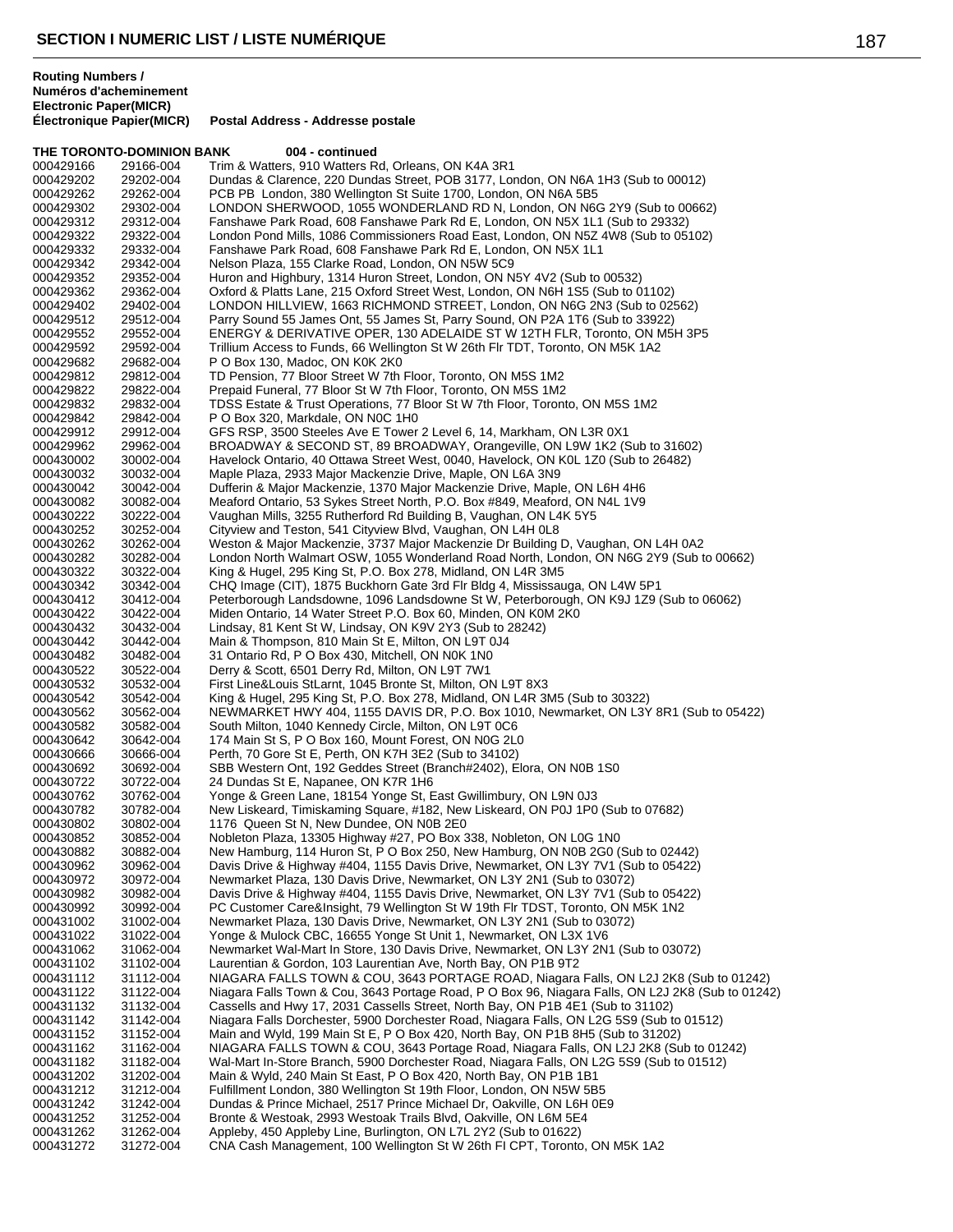**THE TORONTO-DOMINION BANK 004 - continued** 000431282 31282-004 Oakville Main, 282 Lakeshore Road East, Oakville, ON L6J 1J2 (Sub to 00632)<br>000431302 31302-004 Wal-Mart In-Store Branch, 2325 Trafalgar Road, Oakville, ON L6H 6N9 (Sub to 000431302 31302-004 Wal-Mart In-Store Branch, 2325 Trafalgar Road, Oakville, ON L6H 6N9 (Sub to 05642) Lakeshore Rd. W. and East Street, 2221 Lakeshore Rd W., Oakville, ON L6L 1H1 (Sub to 03982) 000431332 31332-004 Upper Oakville Shopping Centre, 1011 Upper Middle Rd E, Oakville, ON L6H 4L1 Oakville 3rd. Line, 1424 Upper Middle Rd. W., Oakville, ON L6M 3G3 (Sub to 02172) 000431352 31352-004 Oakville 3rd. Line, 1424 Upper Middle Rd. W., Oakville, ON L6M 3G3 (Sub to 02172)<br>000431362 31362-004 Oakville Main, 282 Lakeshore Road East, Oakville, ON L6J 5B2 (Sub to 00632) 000431362 31362-004 Oakville Main, 282 Lakeshore Road East, Oakville, ON L6J 5B2 (Sub to 00632) Oakville Main, 282 Lakeshore Road East, Oakville, ON L6J 5B2 (Sub to 00632) 000431382 31382-004 Iroguois & Trafalgar, 321 Iroquois Shore Rd, Oakville, ON L6H 1M3 000431402 31402-004 Oakville-Hopedale Mall, 1515 Rebecca St, Oakville, ON L6L 5G8<br>000431432 31432-004 LINDSY-COMM BKING CENTRE, 81 KENT ST WEST, Lindsay, 0 000431432 31432-004 LINDSY-COMM BKING CENTRE, 81 KENT ST WEST, Lindsay, ON K9V 2Y3 (Sub to 28242)<br>000431462 31462-004 Easyline Remote Agent, 745 York St, London, ON N5W 2S6 000431462 31462-004 Easyline Remote Agent, 745 York St, London, ON N5W 2S6<br>000431492 31492-004 E.Bank Learning And Development, 3500 Steeles Ave Fast 000431492 31492-004 E.Bank Learning And Development, 3500 Steeles Ave East Tower 1 Level1, Markham, ON L3R 0X1<br>000431532 31532-004 Creekside Operations, 4720 Tahoe Blvd 5th Flr Bldg 1, Mississauga, ON L4W 5P2 000431532 31532-004 Creekside Operations, 4720 Tahoe Blvd 5th Flr Bldg 1, Mississauga, ON L4W 5P2<br>000431562 31562-004 El Social Media, 745 York St, London, ON N5W 2S6 El Social Media, 745 York St, London, ON N5W 2S6 000431572 31572-004 SALES PLATFORMS, 79 WELLINGTON ST W 18TH FLR TDST, Toronto, ON M5K 1A2<br>000431592 31592-004 Debit Solutions, 77 King St W 12th Flr RTT, Toronto, ON M5K 1A2 000431592 31592-004 Debit Solutions, 77 King St W 12th Flr RTT, Toronto, ON M5K 1A2<br>000431602 31602-004 Broadway & Second St, 89 Broadway Ave, Orangeville, ON L9W 1 000431602 31602-004 Broadway & Second St, 89 Broadway Ave, Orangeville, ON L9W 1K2<br>000431662 31662-004 Easyline London, 745 York St, London, ON N5W 2S6 000431662 31662-004 Easyline London, 745 York St, London, ON N5W 2S6 Belleville In Store Wal-Mart, 143 North Front Street, Belleville, ON K8P 3B5 (Sub to 20922) 000431682 31682-004 Orillia Peter St, 39 Peter St North, P O Box 248, Orillia, ON L3V 4Y8 (Sub to 05962) Walmart In-Store Branch, 39 Peter Street North, Orillia, ON L3V 4Y8 (Sub to 05962) 000431702 31702-004 West Ridge Place, 3300 Monarch Drive, Orillia, ON L3V 8A2<br>000431712 31712-004 Dundas & Neyagawa, 498 Dundas St. W., Oakville, ON L6H 000431712 31712-004 Dundas & Neyagawa, 498 Dundas St. W., Oakville, ON L6H 6Y3 Money in AVP (National), 66 Wellington St W 16th Flr TDT, Toronto, ON M5K 1A2 000431792 31792-004 Dorval, 231 North Service Rd W, Oakville, ON L6M 3R2 (Sub to 07142)<br>000431822 31822-004 Simcoe & Conlin, 2061 Simcoe St N, Oshawa, ON L1H 7K4 31822-004 Simcoe & Conlin, 2061 Simcoe St N, Oshawa, ON L1H 7K4<br>31842-004 Oshawa Commercial Banking Centre, 4 King St West, PO B 000431842 31842-004 Oshawa Commercial Banking Centre, 4 King St West, PO Box 247, Oshawa, ON L1H 7L3 000431852 31852-004 Sault St.Marie Walmart-One, 44 Great Northern Road, Sault Ste Marie, ON P6B 4Y5 (Sub to 03552)<br>000431926 31926-004 CARD DETECTION OTTAWA, 1600 JAMES NAISMITH DRIVE, Ottawa, ON K1B 5N8 CARD DETECTION OTTAWA, 1600 JAMES NAISMITH DRIVE, Ottawa, ON K1B 5N8 000431972 31972-004 RESL (HELOC), 66 Wellington St W 22nd Flr TDT, Toronto, ON M5K 1A2 000432002 32002-004 KINGSWAY VILLAGE SC, 1310 KING ST E, Oshawa, ON L1H 1H9 (Sub to 32032)<br>000432022 32022-004 Taunton & Harmony, 981 Taunton Road North, Oshawa, ON L1H 7K5 000432022 32022-004 Taunton & Harmony, 981 Taunton Road North, Oshawa, ON L1H 7K5<br>000432032 32032-004 Kingsway Village SC, 1310 King St E, Oshawa, ON L1H 1H9 000432032 32032-004 Kingsway Village SC, 1310 King St E, Oshawa, ON L1H 1H9 000432042 32042-004 Four Corners Shopping Centre, 4 King St West, Oshawa, ON L1H 7L3 (Sub to 31842)<br>000432052 32052-004 King St & Simcoe, 4 King St West, P O Box 247, Oshawa, ON L1H 7L3 (Sub to 31842 000432052 32052-004 King St & Simcoe, 4 King St West, P O Box 247, Oshawa, ON L1H 7L3 (Sub to 31842) Ritson Road and Taunton Road, 1211 Ritson Road North, Oshawa, ON L1G 8B9 (Sub to 05262) 000432082 32082-004 Ritson Road North & Taunton Road, 1211 Ritson Road North, Oshawa, ON L1G 8B9 (Sub to 05262)<br>000432136 32136-004 Barrhaven Wal-Mart, 3671 Stranherd Drive, Nepean, ON K2J 4G8 (Sub to 28316) 000432136 32136-004 Barrhaven Wal-Mart, 3671 Stranherd Drive, Nepean, ON K2J 4G8 (Sub to 28316)<br>000432162 32162-004 Simcoe & Mill, 455 Simcoe St S, Oshawa, ON L1H 4J7 000432162 32162-004 Simcoe & Mill, 455 Simcoe St S, Oshawa, ON L1H 4J7<br>000432182 32182-004 Ritson Road North & Taunton Road, 1211 Ritson Road 000432182 32182-004 Ritson Road North & Taunton Road, 1211 Ritson Road North, Oshawa, ON L1G 8B9 (Sub to 05262)<br>000432192 32192-004 TDWIA Toronto Main. 79 Wellington St W 11th Flr TDST. Toronto. ON M5K 1A2 TDWIA Toronto Main, 79 Wellington St W 11th Flr TDST, Toronto, ON M5K 1A2 000432272 32272-004 Operational Risk, 100 Wellington St W 28th Fl CPT, Toronto, ON M5K 1A2 Ottawa Main, 45 O'Connor St, P O Box 1017, Ottawa, ON K1P 1A4 (Sub to 03546) 000432332 32332-004 Peter & Coldwater, 30 Peter St N, Orillia, ON L3V 4Y8 (Sub to 05962) 000432356 32356-004 PCS PB Ottawa, 45 O'Connor St. 11th Floor, Ottawa, ON K1P 1A4<br>000432392 32392-004 King & Hugel. 295 King St. P.O. Box 278. Midland. ON L4R 3M5 (S King & Hugel, 295 King St, P.O. Box 278, Midland, ON L4R 3M5 (Sub to 30322) 000432406 32406-004 March Rd & Klondike, 1106 Klondike Rd, Kanata, ON K2K 0G1 Bank & Queensdale, 2940 Bank St, Ottawa, ON K1T 1N8 000432456 32456-004 Bank & Hunt Club, 2470 Bank St, Ottawa, ON K1V 8S2 (Sub to 05336)<br>000432466 32466-004 Manotick Branch, 5219 Mitch Owens Rd, Manotick, ON K4M 1B2 000432466 32466-004 Manotick Branch, 5219 Mitch Owens Rd, Manotick, ON K4M 1B2 St Laurent Shopping Centre, 1200 St Laurent Blvd, P.O. Box 41, Ottawa, ON K1K 3B8 (Sub to 33146) 000432486 32486-004 TD PLACE AT LANSDOWNE, 955 Bank St, Ottawa, ON K1S 3W7<br>000432496 32496-004 Eagleson & Michael Cowpland, 700 Eagleson Rd Unit #100, Kanat 000432496 32496-004 Eagleson & Michael Cowpland, 700 Eagleson Rd Unit #100, Kanata, ON K2M 2G9<br>000432506 32506-004 Billings Bridge Plaza, 2269 Riverside Drive Unit 1, Ottawa, ON K1H 8K2 000432506 32506-004 Billings Bridge Plaza, 2269 Riverside Drive Unit 1, Ottawa, ON K1H 8K2 000432582 32582-004 GFS-TD ACCESS, 12 Concorde Place 5th Flr, Toronto, ON M3C 3R8<br>000432646 32646-004 Bank & Riverside, 2269 Riverside Dr, POB #39008, Ottawa, ON K1H i 000432646 32646-004 Bank & Riverside, 2269 Riverside Dr, POB #39008, Ottawa, ON K1H 8K2 (Sub to 32506)<br>000432666 32666-004 Ottawa Main, 45 O'Connor St, Ottawa, ON K1P 1A4 (Sub to 03546) 000432666 32666-004 Ottawa Main, 45 O'Connor St, Ottawa, ON K1P 1A4 (Sub to 03546) Emerald Plaza, 1547 Merivale Rd, Nepean, ON K2G 4V3 (Sub to 32936) 000432726 32726-004 Hunt Club Place, 218 Hunt Club Rd, Ottawa, ON K1V 1C1<br>000432736 32736-004 Carleton Place, 565 McNeely Ave, Carleton Place, ON K7 32736-004 Carleton Place, 565 McNeely Ave, Carleton Place, ON K7C 0A8 000432746 32746-004 Richmond ontario, 5917 Perth St, Richmond, ON K0A 2Z0<br>000432786 32786-004 Kanata Wal-Mart In-Store, 110 Earl Grey Drive, Kanata, Ol 000432786 32786-004 Kanata Wal-Mart In-Store, 110 Earl Grey Drive, Kanata, ON K2T 1B7 (Sub to 32826)<br>000432796 32796-004 Huntmar & Hazelde, 5679 Hazeldean Rd. Stittsville, ON K2S 0P6 Huntmar & Hazelde, 5679 Hazeldean Rd, Stittsville, ON K2S 0P6 000432806 32806-004 Ottawa Main, 45 O'Connor St, Ottawa, ON K1P 1A4 (Sub to 03546)<br>000432816 32816-004 Stittsville, 1270 Stittsville Main St, 900, Stittsville, ON K2S 1B1 Stittsville, 1270 Stittsville Main St, 900, Stittsville, ON K2S 1B1

- 
- 000432826 32826-004 Kanata Centrum, 110 Earl Grey Dr, Kanata, ON K2T 1B7 000432836 32836-004 Blackburn Hamlet, 2608 Innes Rd, Gloucester, ON K1B 4Z6
	- Stafford & Moodie, 245 Stafford Rd W, Nepean, ON K2H 9E8
- 000432886 32886-004 Carling & Fairlawn, 2154 Carling Ave., Ottawa, ON K2A 1H1 (Sub to 02686) South Merivale Plaza, 1547 Merivale Rd, Nepean, ON K2G 4V3 (Sub to 32936)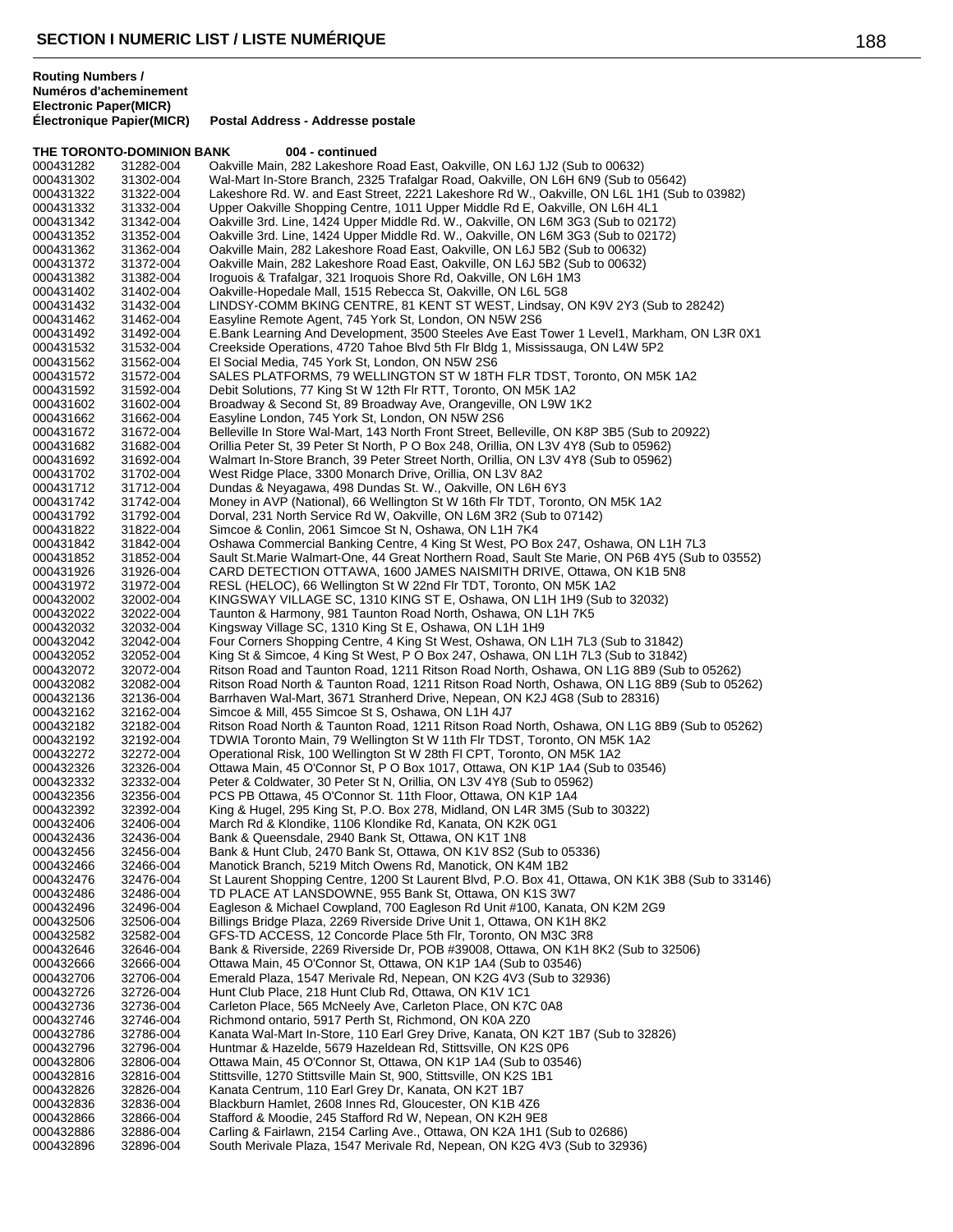|                        | THE TORONTO-DOMINION BANK | 004 - continued                                                                                                                                                                  |
|------------------------|---------------------------|----------------------------------------------------------------------------------------------------------------------------------------------------------------------------------|
| 000432906              | 32906-004                 | Minto Place, 180 Kent St Unit 100, Ottawa, ON K1R 0B6                                                                                                                            |
| 000432926              | 32926-004                 | Elgin & Somerset, 263 Elgin St, Ottawa, ON K2P 1L8                                                                                                                               |
| 000432936              | 32936-004                 | Emerald Plaza, 1547 Merivale Rd, Nepean, ON K2G 4V3                                                                                                                              |
| 000432956<br>000432966 | 32956-004<br>32966-004    | Farmboy Market Square, 457 Hazeldean Road Unit 28, Kanata, ON K2L 1V1<br>Ottawa Main, 45 O'Connor St, Ottawa, ON K1P 1A4 (Sub to 03546)                                          |
| 000432976              | 32976-004                 | Hazeldean Mall, 300 Eagleson Rd, Kanata, ON K2M 1C9 (Sub to 32956)                                                                                                               |
| 000433042              | 33042-004                 | Investment Lending Serv, 12 Concorde Place Unit 300, Toronto, ON M3C 3R8                                                                                                         |
| 000433062              | 33062-004                 | GAML - EDD, 95 Wellington St 15th Flr, Toronto, ON M5K 1A2                                                                                                                       |
| 000433102              | 33102-004                 | Interac/Pos/Visa, 4880 Tahoe Blvd 4th Floor CBS, Mississauga, ON L4W 5P3                                                                                                         |
| 000433126              | 33126-004                 | Montreal & St Laurent, 562 Montreal Road, Ottawa, ON K1K 0T9                                                                                                                     |
| 000433146<br>000433156 | 33146-004<br>33156-004    | St Laurent Shopping Centre, 1200 St Laurent Blvd, P O Box 41, Ottawa, ON K1K 3B8<br>St Joseph & Orleans, 2325 St Joseph Blvd, Gloucester, ON K1C 1E7                             |
| 000433166              | 33166-004                 | Innes & Mer Bleue, 2012 Mer Bleue Rd, Orleans, ON K4A 0G2                                                                                                                        |
| 000433182              | 33182-004                 | Woodstock Walmart, 539 Dundas Street, Woodstock, ON N4S 1C6 (Sub to 03092)                                                                                                       |
| 000433232              | 33232-004                 | Mortgage Broker Sales, 77 King Street W 16th Floor TDNT, Toronto, ON M5K 1A2                                                                                                     |
| 000433246              | 33246-004                 | Rideau & Friel, 400 Rideau St, Ottawa, ON K1N 5Z1                                                                                                                                |
| 000433256<br>000433302 | 33256-004<br>33302-004    | 10th & Innes, 4422 Innes Rd., Orleans, ON K4A 3W3 (Sub to 05636)<br>Paris, 53 Grand River St N, Paris, ON N3L 2M3 (Sub to 33842)                                                 |
| 000433332              | 33332-004                 | TD Auto Finance, 12 Concorde Place Suite 300, Toronto, ON M3C 3R8                                                                                                                |
| 000433446              | 33446-004                 | Wellington & Holland, 1236 Wellington St, Ottawa, ON K1Y 3A4                                                                                                                     |
| 000433592              | 33592-004                 | Payments Access to Funds, 66 Wellington St W 26th Flr TDT, Toronto, ON M5K 1A2                                                                                                   |
| 000433606              | 33606-004                 | Westboro Br Ottawa, 412 Richmond Rd, Ottawa, ON K2A 0G2                                                                                                                          |
| 000433702              | 33702-004                 | Grey County Mall Wal-Mart, 901 2nd Avenue East, Owen Sound, ON N4K 5P5 (Sub to 33762)                                                                                            |
| 000433762              | 33762-004                 | 2nd & 9th, 901 2nd Ave E, P O Box 308, Owen Sound, ON N4K 5P5<br>Fraud Detection, 3500 Steeles Ave E Level 5 Tower 1, Markham, ON L3R 0X1                                        |
| 000433772<br>000433782 | 33772-004<br>33782-004    | CBS - St.Ste.Marie Ctre, 4880 Tahoe Blvd, Mississauga, ON L4W 4P3                                                                                                                |
| 000433822              | 33822-004                 | CBS - Sudbury Ctre, 4880 Tahoe Blvd., Mississauga, ON L4W 5P3                                                                                                                    |
| 000433842              | 33842-004                 | 53 Grand River St N, Paris, ON N3L 2M3                                                                                                                                           |
| 000433862              | 33862-004                 | Credit fraud detection, 3500 Steeles Ave E Twr 2 Lvl 4, Markham, ON L3R 0X1                                                                                                      |
| 000433922              | 33922-004                 | 55 James St, Parry Sound, ON P2A 1T6                                                                                                                                             |
| 000433962<br>000434002 | 33962-004<br>34002-004    | MSSB Ontario North East, 100 Wellington St W 28th Fl, Toronto, ON M5K 1A2<br>PEMBROKE 150 PEMB ONT, 1106 PEMBROKE ST E, Pembroke, ON K8A 7R5                                     |
| 000434012              | 34012-004                 | MRK CR Card Contact Ctr, 3500 Steeles Ave E Twr 4 Lvl 6, Markham, ON L3R 0X1                                                                                                     |
| 000434022              | 34022-004                 | 150 Pembroke St W, P O Box 607, Pembroke, ON K8A 6X9 (Sub to 34002)                                                                                                              |
| 000434052              | 34052-004                 | BPI London, 745 York St, London, ON N5W 2S6                                                                                                                                      |
| 000434062              | 34062-004                 | Anti - Money Laundering, 95 Wellington St W 15th Flr, Toronto, ON M5K 1A2                                                                                                        |
| 000434082              | 34082-004                 | Village Square Mall, 2 Poyntz Street Unit #117, Penetanguishene, ON L9M 1M2                                                                                                      |
| 000434096<br>000434102 | 34096-004<br>34102-004    | Strandherd Crossing, 3191 Strandherd Drive Ste 100, Nepean, ON K2J 5N1<br>Perth Gore Street East, 70 Gore St E, Perth, ON K7H 1H7                                                |
| 000434112              | 34112-004                 | Pembroke-Walmart, 150 Pembroke Street West, Pembroke, ON K8A 5M8 (Sub to 34002)                                                                                                  |
| 000434122              | 34122-004                 | Petawawa Point Road Plaza, 16 Petawawa Blvd., P O Box 159, Petawawa, ON K8H 2X2                                                                                                  |
| 000434162              | 34162-004                 | Peterborough Square, 340 George St N, POB 1477, Peterborough, ON K9J 7H7 (Sub to 34322)                                                                                          |
| 000434182              | 34182-004                 | Peterborough Square, 340 George St N, P O Box 1477, Peterborough, ON K9J 7H7 (Sub to 34322)<br>Cobourg Wal-Mart East Ont, 1 King Street West, Cobourg, ON K9A 4K2 (Sub to 22722) |
| 000434262<br>000434292 | 34262-004<br>34292-004    | PCS PB Halton, 5515 North Service Rd Suite 400, Burlington, ON L7L 6G4                                                                                                           |
| 000434312              | 34312-004                 | Chemong & Towerhill, 1091 Chemong Road, Peterborough, ON K9H 7R8                                                                                                                 |
| 000434322              | 34322-004                 | Peterborough Square, 340 George St N, Peterborough, ON K9H 7E8                                                                                                                   |
| 000434342              | 34342-004                 | Monaghan & Lansdowne, 830 Monaghan Rd, P O Box 1826, Peterborough, ON K9J 5K3                                                                                                    |
| 000434432              | 34432-004                 | Winsor Wal-Mart, 3281 Dougall Avenue, Windsor, ON N9E 1S8 (Sub to 38842)                                                                                                         |
| 000434482<br>000434502 | 34482-004<br>34502-004    | 4201 Petrolia Line, P O Box 670, Petrolia, ON N0N 1R0<br>164 Main St, P O Box 2280, Picton, ON K0K 2T0                                                                           |
| 000434552              | 34552-004                 | Small Business Banking, 3500 Steeles Ave E Lvl 6 Twr 2, Markham, ON L3R 0X1                                                                                                      |
| 000434612              | 34612-004                 | model City Mall, 25 Brunetville Road, Kapuskasing, ON P5N 2E9 (Sub to 01382)                                                                                                     |
| 000434642              | 34642-004                 | Port Colborne, 148 Clarence Street, Port Colborne, ON L3K 3G5                                                                                                                    |
| 000434682              | 34682-004                 | Kemptville, 325 Colonnade Dr, Kemptville, ON K0G 1J0                                                                                                                             |
| 000434701<br>000434722 | 34701-004<br>34722-004    | Montreal PST, 7250 Rue du Mile End 7th Flr, Montreal, QC H2R 3A4<br>Creekside PST, 4720 Tahoe Blvd 5th Flr Bldg 1, Mississauga, ON L4W 5P2                                       |
| 000434742              | 34742-004                 | BSG - CAS Unallocated, 1875 Buckhorn Gate 2nd Flr, P.O. Box #1, Mississauga, ON L4W 5P1                                                                                          |
| 000434762              | 34762-004                 | 723 Goderich St, P O Box 430, Port Elgin, ON N0H 2C0                                                                                                                             |
| 000434792              | 34792-004                 | Creekside Commercial, 4720 Tahoe Blvd 4th Flr Bldg 1, Mississauga, ON L4W 5P2                                                                                                    |
| 000434822              | 34822-004                 | Picton, 164 Main St, Picton, ON K0K 2T0 (Sub to 34502)                                                                                                                           |
| 000434872              | 34872-004                 | St. Thomas Wal-Mart, 417 Wellington Street, St Thomas, ON N5R 5J5 (Sub to 01002)                                                                                                 |
| 000434962<br>000434972 | 34962-004<br>34972-004    | King & Edward, 100 King St. W, P O Box 1300, Prescott, ON K0E 1T0<br>Sarnia Wal-Mart In-Store, 1210 London Road, Sarnia, ON N7S 1P4 (Sub to 36242)                               |
| 000435092              | 35092-004                 | GAML -TESTING & RISK, 95 Wellington ST W 20th FLR RTT, Toronto, ON M5K 1A2                                                                                                       |
| 000435122              | 35122-004                 | 270 Raglan St S, P O Box 246, Renfrew, ON K7V 4A4                                                                                                                                |
| 000435202              | 35202-004                 | Queen & King, 31 Queen St, P O Box 458, St Catharines, ON L2R 6V9                                                                                                                |
| 000435232              | 35232-004                 | P&C REL MGMT & STRAT INI, 3500 Steeles Ave E Twr 3 Lvl 2, Markham, ON L3R 0X1                                                                                                    |
| 000435242<br>000435342 | 35242-004<br>35342-004    | St Catherines Commercial Banking Ctr, 40 King St, St Catharines, ON L2R 3H4<br>Queen St. at King St., 31 Queen St., P.O. Box 458, St Catharines, ON L2R 6V9 (Sub to 35202)       |
| 000435362              | 35362-004                 | ST CATHERINES GRANTHAM, 364 Scott Street, St Catharines, ON L2M 3W4 (Sub to 01262)                                                                                               |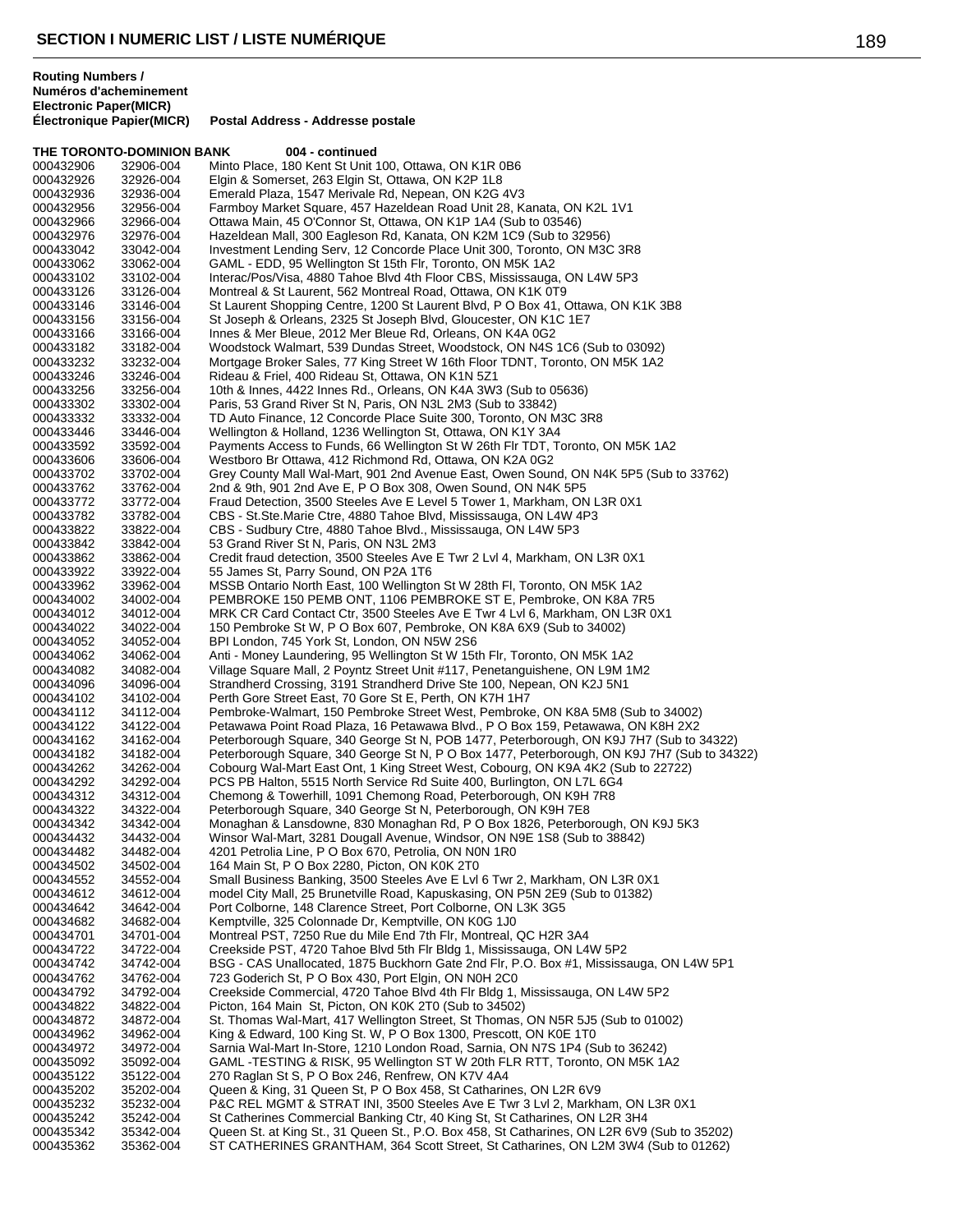### **THE TORONTO-DOMINION BANK 004 - continued** 000435372 35372-004 Fraud Claims, 3500 Steeles Ave E TWR 5 LEVEL 1, Markham, ON L3R 0X1<br>000435382 35382-004 Lakeshore & Lake, 37 Lakeshore Road, St Catharines, ON L2N 2T2 (Sub to 000435382 35382-004 Lakeshore & Lake, 37 Lakeshore Road, St Catharines, ON L2N 2T2 (Sub to 02612)<br>000435422 35422-004 The Pen Centre. 240 Glendale Ave.. St Catharines. ON L2T 2L2 (Sub to 00242) The Pen Centre, 240 Glendale Ave., St Catharines, ON L2T 2L2 (Sub to 00242) 000435482 35482-004 The Pen Centre, 240 Glendale Ave., St Catharines, ON L2T 2L2 (Sub to 00242) 000435522 35522-004 Geneva & Queen Elizabeth, 364 Scott Street, St Catharines, ON L2M 3W4 (Sub to 01262)<br>000435532 35532-004 Beamsville. 4610 Ontario St Unit C RR3. Beamsville. ON L0R 1B3 000435532 35532-004 Beamsville, 4610 Ontario St Unit C RR3, Beamsville, ON L0R 1B3<br>000435552 35552-004 Direct Trade Foreign Exc, 77 King St W 25th Flr TDNT, Toronto, O 000435552 35552-004 Direct Trade Foreign Exc, 77 King St W 25th Flr TDNT, Toronto, ON M5K 1A2<br>000435572 35572-004 Virgil. 1585 Niagara Stone Rd. 760. Virgil. ON L0S 1T0 Virgil, 1585 Niagara Stone Rd, 760, Virgil, ON L0S 1T0 000435622 35622-004 NACC REL MGMT & STRAT IN, 3500 Steeles Ave E Twr 3 Lvl 2, Markham, ON L3R 0X1<br>000435682 35682-004 Queen and King, 31 Queen St, PO Box 458, St Catharines, ON L2R 6V9 (Sub to 35202) 000435682 35682-004 Queen and King, 31 Queen St, PO Box 458, St Catharines, ON L2R 6V9 (Sub to 35202) 000435692 35692-004 Wal-Mart St. Catharines, 31 Queen Street, St Catharines, ON L2R 6V9 (Sub to 35202) 000435742 35742-004 Money Out AVP (National), 66 Wellington St W 22nd Flr TDT, Toronto, ON M5K 1A2<br>000435772 35772-004 IB Web Sales, 33 Bloor St E 4th Floor, Toronto, ON M4W 3H1 000435772 35772-004 IB Web Sales, 33 Bloor St E 4th Floor, Toronto, ON M4W 3H1<br>000435832 35832-004 Trenton Dundas-Front Ont, 7 Front St, 218, Trenton, ON K8V 9 000435832 35832-004 Trenton Dundas-Front Ont, 7 Front St, 218, Trenton, ON K8V 5R2 (Sub to 37682)<br>000435842 35842-004 Queen & Church, 4 Church St North, P O Box 669, St Marys, ON N4X 1B4 Queen & Church, 4 Church St North, P O Box 669, St Marys, ON N4X 1B4 000435922 35922-004 ST THOMAS MAIN, 378 Talbot Street Unit 85, St Thomas, ON N5P 1G4 (Sub to 01002)<br>000436002 36002-004 Sarnia Main, 357 Christine St. N., Sarnia, ON N7T 5V6 (Sub to 00232) 000436002 36002-004 Sarnia Main, 357 Christine St. N., Sarnia, ON N7T 5V6 (Sub to 00232)<br>000436162 36162-004 LONDON RD, 1210 LONDON RD, Sarnia, ON N7S 1P4 (Sub to 36242 000436162 36162-004 LONDON RD, 1210 LONDON RD, Sarnia, ON N7S 1P4 (Sub to 36242)<br>000436182 36182-004 Weber St North at Northfield Dr, 576 Weber St North, Waterloo, ON N2L 000436182 36182-004 Weber St North at Northfield Dr, 576 Weber St North, Waterloo, ON N2L 5C6 (Sub to 38232)<br>000436242 36242-004 London Road Shopping Centre, 1210 London Rd, Sarnia, ON N7S 1P4 London Road Shopping Centre, 1210 London Rd, Sarnia, ON N7S 1P4 000436282 36282-004 FRAUD MANAGEMENT, 3500 STEELES AVE E TWR 1 LVL 5, Markham, ON L3R 0X1<br>000436362 36362-004 London Road Shopping Centre, 1210 London Rd, Sarnia, ON N7S 1P4 (Sub to 36242) London Road Shopping Centre, 1210 London Rd, Sarnia, ON N7S 1P4 (Sub to 36242) 000436372 36372-004 615 Davis Dr, Newmarket, ON L3Y 2R2 000436442 36442-004 Station Tower, 421 Bay St, Sault Ste Marie, ON P6A 1X3<br>000436492 36492-004 Station Tower, 421 Bay, Sault Ste Marie, ON P6A 1X3 (St Station Tower, 421 Bay, Sault Ste Marie, ON P6A 1X3 (Sub to 36442) 000436522 36522-004 Sault Ste Marie, 44 Great Northern Road, Sault Ste Marie, ON P6B 4Y5 (Sub to 03552)<br>000436562 36562-004 56 Main St S, P O Box 520, Seaforth, ON N0K 1W0 000436562 36562-004 56 Main St S, P O Box 520, Seaforth, ON N0K 1W0 000436582 36582-004 Web Banking, 79 Wellington St W 18th Flr TDWT, Toronto, ON M5K 1A2<br>000436592 36592-004 Waterloo Laurelwood, 450 Columbia St W, Waterloo, ON N2T 2W1 000436592 36592-004 Waterloo Laurelwood, 450 Columbia St W, Waterloo, ON N2T 2W1<br>000436602 36602-004 Seelev's Bay, 100 King St E, 670, Gananoque, ON K7G 2V2 Seeley's Bay, 100 King St E, 670, Gananoque, ON K7G 2V2 000436642 36642-004 Shelburne Ontario, 100 Main Street, P.O. Box 219, Shelburne, ON L9V 3K9<br>000436682 36682-004 Big Bay Point, 624 Yonge St, Barrie, ON L4N 4E6 (Sub to 20792) 000436682 36682-004 Big Bay Point, 624 Yonge St, Barrie, ON L4N 4E6 (Sub to 20792) 000436722 36722-004 Simcoe Queensway, 135 Queensway Dr East, Simcoe, ON N3Y 4M5 (Sub to 01552) 000436742 36742-004 Simcoe Queensway, 135 Queensway DR East, Simcoe, ON N3Y 4M5 (Sub to 01552) 000436762 36762-004 15 Beckwith St N, Smiths Falls, ON K7A 2B2<br>000436802 36802-004 TIMMINS 6 PINE ST S ONT, 6 PINE ST S, Ti 000436802 36802-004 TIMMINS 6 PINE ST S ONT, 6 PINE ST S, Timmins, ON P4N 2J8 (Sub to 37602)<br>000436882 36882-004 7267 Highway #26, P O Box 110, Stayner, ON L0M 1S0 000436882 36882-004 7267 Highway #26, P O Box 110, Stayner, ON L0M 1S0<br>000436962 36962-004 Stoney Creek Centennial, 800 Queenston Rd, Stoney Cr 000436962 36962-004 Stoney Creek Centennial, 800 Queenston Rd, Stoney Creek, ON L8G 1A7 (Sub to 00902)<br>000436992 36992-004 Visa ASG CDA, 77 King St W 14th Flr RTT, P.O. Box 300, Toronto, ON M5K 1A2 000436992 36992-004 Visa ASG CDA, 77 King St W 14th Flr RTT, P.O. Box 300, Toronto, ON M5K 1A2<br>000437002 37002-004 Stouffville, 5887 Main Street, Stouffville, ON L4A 1N2 000437002 37002-004 Stouffville, 5887 Main Street, Stouffville, ON L4A 1N2 000437022 37022-004 Stouffville Plaza, 5887 Main St, Stouffville, ON L4A 1N2 (Sub to 37002) Downie & Albert, 41 Downie St, P O Box 190, Stratford, ON N5A 1W7 (Sub to 00542) 000437082 37082-004 Gateway Plaza, 832 Ontario Street, Stratford, ON N5A 3K1<br>000437102 37102-004 402 Frood Road, Sudbury, ON P3C 4Z8 402 Frood Road, Sudbury, ON P3C 4Z8 000437122 37122-004 Elm & Durham, 43 Elm St. (Commerce Centre), Sudbury, ON P3E 4R7<br>000437132 37132-004 Caradoc & Ontario, 360 Caradoc S, Strathroy, ON N7G 2P6 (Sub to 07 000437132 37132-004 Caradoc & Ontario, 360 Caradoc S, Strathroy, ON N7G 2P6 (Sub to 07752) Commerce Centre, 43 Elm Street East, Sudbury, ON P3E 4R7 (Sub to 37122) 000437162 37162-004 Falconbridge Hwy, 2208 Lasalle Blvd, Sudbury, ON P3A 2A8<br>000437172 37172-004 TD Equipment Finance, 2020 Winston Park Dr Suite 301, Oal 37172-004 TD Equipment Finance, 2020 Winston Park Dr Suite 301, Oakville, ON L6H 6X7<br>37182-004 Commerce Court. 43 Elm Street. P O Box 610. Sudbury. ON P3C 4R7 (Sub to 3 000437182 37182-004 Commerce Court, 43 Elm Street, P O Box 610, Sudbury, ON P3C 4R7 (Sub to 37122)<br>000437192 37192-004 CHG IMAGE (CIT) ACCESS, 1875 Buckhorn Gate 3rd Flr Bldg 4, Mississauga, ON L4 000437192 37192-004 CHG IMAGE (CIT) ACCESS, 1875 Buckhorn Gate 3rd Flr Bldg 4, Mississauga, ON L4W 5P1<br>000437242 37242-004 Sudbury Falconbridge Ont. 2208 Lasalle Blyd. Sudbury, ON P3A 2A8 (Sub to 37162) Sudbury Falconbridge Ont, 2208 Lasalle Blvd, Sudbury, ON P3A 2A8 (Sub to 37162) 000437322 37322-004 London Area West, 1213 Oxford St W, London, ON N6H 1V8<br>000437342 37342-004 Windsor, 13300 Tecumseh Rd E, Windsor, ON N8N 4R8 Windsor, 13300 Tecumseh Rd E, Windsor, ON N8N 4R8 000437352 37352-004 Mead & Centre, 115 Centre St, Espanola, ON P5E 1S4 (Sub to 24062)<br>000437362 37362-004 Plaza 69 Shopping Centre, 1935 Paris St, Sudbury, ON P3E 3C6 000437362 37362-004 Plaza 69 Shopping Centre, 1935 Paris St, Sudbury, ON P3E 3C6 000437382 37382-004 Peterborough Square, 340 George St N, Peterborough, ON K9J 7E8 (Sub to 34322) 000437392 37392-004 First Nations Bank of Canada, R.R. #3 Stn Main, Walpole Island, ON N8A 4K9 (Sub to 37392)<br>000437402 37402-004 Sutton West Delmar Plaza, 20865 Dalton Rd, PO Box 550, Sutton West, ON L0E 1R0 Sutton West Delmar Plaza, 20865 Dalton Rd, PO Box 550, Sutton West, ON L0E 1R0 000437442 37442-004 4 Bruce St S, Thornbury, ON N0H 2P0<br>000437452 37452-004 Whitby Town Square, 3050 Garden St, 37452-004 Whitby Town Square, 3050 Garden St, Whitby, ON L1R 2G7 000437522 37522-004 Town Centre Mall, 200 Broadway Street, Tillsonburg, ON N4G 5A7 (Sub to 03082)<br>000437562 37562-004 Ontario East Real Estate, 45 O'Connor Street 2nd Floor, Ottawa, ON K1P 1A4 000437562 37562-004 Ontario East Real Estate, 45 O'Connor Street 2nd Floor, Ottawa, ON K1P 1A4 Web Funds Centre, 3500 Steeles Ave E Twr 1 Lvl 1, Markham, ON L3R 0X1 000437602 37602-004 Timmins 6 Pine St S Ont, 6 Pine St S, Timmins, ON P4N 2J8 Dundas & Front, 7 Front St PO Box 218, P O Box 218, Trenton, ON K8V 5R2 000437723 37723-004 CBS Halifax, 4880 Tahoe Blvd 2nd Flr Bldg 2 c/o C, Mississauga, ON L4W 5P3<br>000437732 37732-004 Toronto & Elgin Park, 230 Toronto St S, Uxbridge, ON L9P 0C4 000437732 37732-004 Toronto & Elgin Park, 230 Toronto St S, Uxbridge, ON L9P 0C4 TORONTO & ELGIN PARK, 230 TORONTO ST S, P O Box 280, Uxbridge, ON L9P 0C4 (Sub to 37732) 000437802 37802-004 1304 Yonge St, P O Box 878, Walkerton, ON N0G 2V0<br>000437832 37832-004 Walkertown, 1304 Yonge St, Walkerton, ON N0G 2V0 ( Walkertown, 1304 Yonge St, Walkerton, ON N0G 2V0 (Sub to 37802)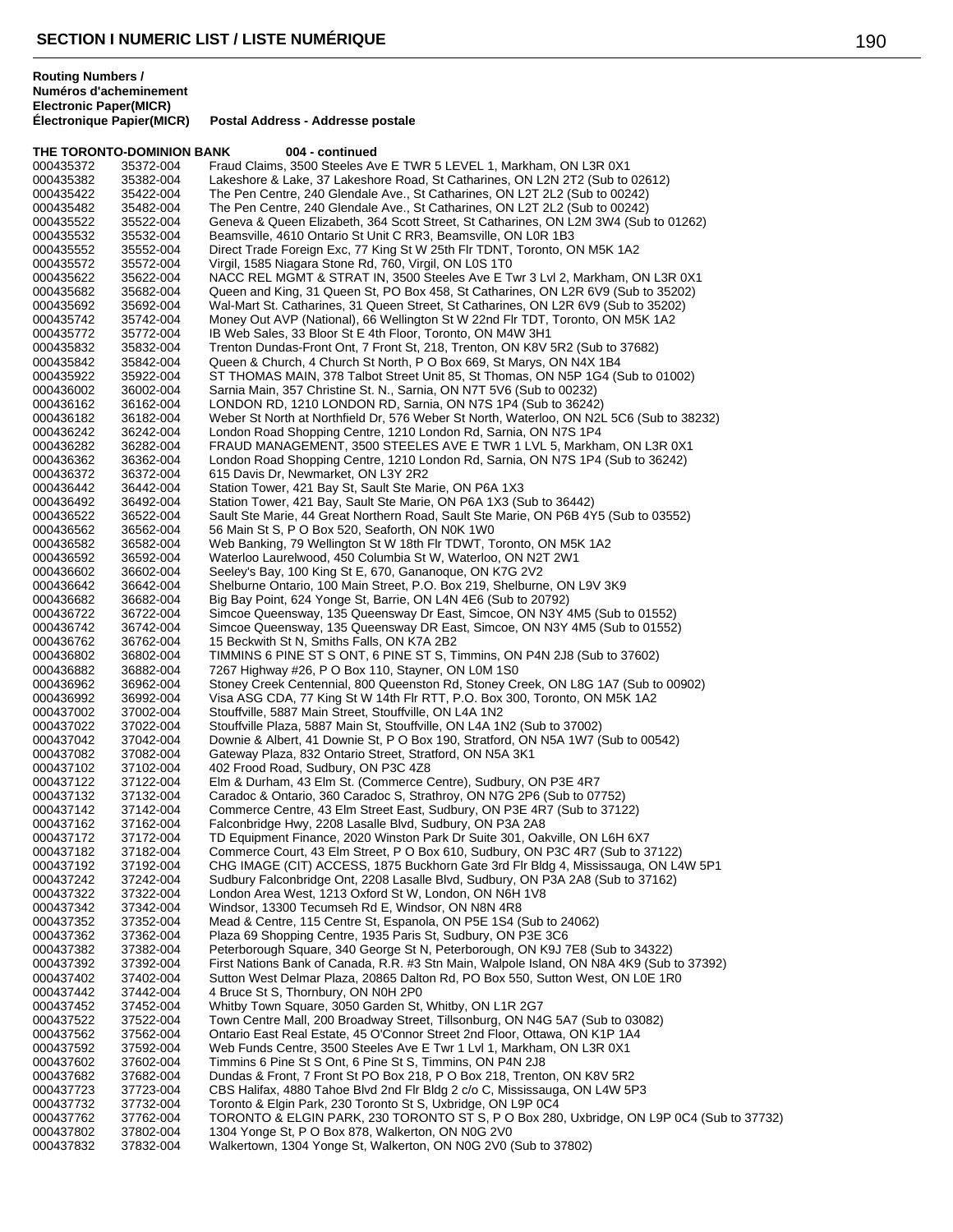|                        | THE TORONTO-DOMINION BANK | 004 - continued                                                                                                                                          |
|------------------------|---------------------------|----------------------------------------------------------------------------------------------------------------------------------------------------------|
| 000437842              | 37842-004                 | Ottawa & Moy, 1407 Ottawa Street, Windsor, ON N8X 2G1 (Sub to 05242)                                                                                     |
| 000437862              | 37862-004                 | Owen Sound, 901 2nd Ave E, Owen Sound, ON N4K 5P5 (Sub to 33762)                                                                                         |
| 000437872              | 37872-004                 | Brock & Main Uxbridge, 1 Brock St W, 280, Uxbridge, ON L9P 1P6 (Sub to 37732)                                                                            |
| 000437912              | 37912-004                 | Money In Inbound, 3500 Steeles Ave E Twr 1 Lvl 1, Markham, ON L3R 0X1                                                                                    |
| 000437922              | 37922-004                 | Wallaceburg, P O Box 100, Wallaceburg, ON N8A 4L5                                                                                                        |
| 000437982              | 37982-004                 | Special Loans Unit - OCE, 3140 Dufferin St., Toronto, ON M6A 2T1                                                                                         |
| 000438002              | 38002-004                 | Wallaceburg James & Duncan, 402 James St, POB #100, Wallaceburg, ON N8H 4L5 (Sub to 37922)                                                               |
| 000438042              | 38042-004                 | Main and River, 301 Main Street, Wasaga Beach, ON L9Z 0B6                                                                                                |
| 000438072              | 38072-004                 | Main & River, 301 Main St, Wasaga Beach, ON L9Z 0B6 (Sub to 38042)                                                                                       |
| 000438082<br>000438102 | 38082-004<br>38102-004    | 54 Main St., P O Box 580, Waterford, ON N0E 1Y0<br>Waterdown Shopping Centre, 255 Dundas St E, P.O. Box 82100, Waterdown, ON LOR 2M0                     |
| 000438122              | 38122-004                 | Waterloo Town Square, 15 King Street South, Waterloo, ON N2J 1N9 (Sub to 38142)                                                                          |
| 000438142              | 38142-004                 | Uptown Waterloo, 15 King St S, P O Box 576, Waterloo, ON N2J 1N9                                                                                         |
| 000438162              | 38162-004                 | Waterloo Town Square, 15 King Street South, Waterloo, ON N2J 1N9 (Sub to 38142)                                                                          |
| 000438192              | 38192-004                 | Glasgow Heights Shopping Centre, 875 Highland Road West, Kitchener, ON N2N 2Y2 (Sub to 03952)                                                            |
| 000438212              | 38212-004                 | IRA Needles & Kitchener, 320 The Boardwalk, Waterloo, ON N2T 0A6                                                                                         |
| 000438222              | 38222-004                 | University & Weber, 68 University Ave E, Waterloo, ON N2J 2V8                                                                                            |
| 000438232              | 38232-004                 | Weber & Northfield, 576 Weber St N, Waterloo, ON N2L 5C6                                                                                                 |
| 000438242              | 38242-004                 | Niagara St. Welland, 845 Niagara Street North, Welland, ON L3C 1M4                                                                                       |
| 000438262              | 38262-004                 | Seaway Mall, 800 Niagara St North, Welland, ON L3C 5Z4 (Sub to 38322)                                                                                    |
| 000438302              | 38302-004                 | 845 Niagara St North, Welland, ON L3C 1M4 (Sub to 38242)                                                                                                 |
| 000438312              | 38312-004                 | Brooklin, 12 Winchester Rd E, Brooklin, ON L1M 1B3                                                                                                       |
| 000438322              | 38322-004                 | Seaway Mall, 845 Niagara St North, Welland, ON L3C 5Z4                                                                                                   |
| 000438402              | 38402-004                 | Dundas & Euglid, 404 Dundas St W, P O Box 117, Whitby, ON L1N 2M7 (Sub to 38432)                                                                         |
| 000438422              | 38422-004                 | Taunton & Garrard, 920 Taunton Rd E, Whitby, ON L1R 3L8                                                                                                  |
| 000438432              | 38432-004                 | Dundas & Euclid, 404 Dundas St W, Whitby, ON L1N 2M7                                                                                                     |
| 000438442              | 38442-004                 | Whitney, 25 Hastings St Norh, 580, Bancroft, ON K0I 1C0                                                                                                  |
| 000438462              | 38462-004                 | 585 Berford St, P O Box 790, Wiarton, ON N0H 2T0                                                                                                         |
| 000438472              | 38472-004                 | Whitby Town Square, 3050 Garden St, Whitby, ON L1B 2G7 (Sub to 37452)                                                                                    |
| 000438492              | 38492-004                 | Brock St & Taunton, 110 Taunton Road West, Whitby, ON L1R 3H8                                                                                            |
| 000438562              | 38562-004                 | Ouellette and Wyandotte, 596 Ouellette Ave, PO Box 39, Windsor, ON N9A 6J8 (Sub to 38802)                                                                |
| 000438642<br>000438682 | 38642-004<br>38682-004    | Lauzon Parkway Branch, 7404 Tecumsen Rd E, Windsor, ON N8T 1E9<br>Ottawa & Moy, 1407 Ottawa Street, Windsor, ON N8X 2G1 (Sub to 05242)                   |
| 000438702              | 38702-004                 | Southfield & Tecumseh, 11846 Tecumseh Rd E Unit A, Windsor, ON N8N 1L7                                                                                   |
| 000438722              | 38722-004                 | Ottawa & Moy, 1407 Ottawa Street, Windsor, ON N8X 2G1 (Sub to 05242)                                                                                     |
| 000438742              | 38742-004                 | Money In Outbound, 3500 Steeles Ave E Lvl 1 Twr 1, Markham, ON L3R 0X1                                                                                   |
| 000438782              | 38782-004                 | 305 Victoria Ave, Windsor, ON N9A 4M7 (Sub to 38902)                                                                                                     |
| 000438792              | 38792-004                 | Agency Oversight&Perfrmc, 3500 Steeles Ave. E 4th FI Twr 1, Markham, ON L3R 0X1                                                                          |
| 000438802              | 38802-004                 | Ouellette & Pitt, 156 Ouellette Ave, P O Box 39, Windsor, ON N9A 1A4                                                                                     |
| 000438812              | 38812-004                 | Walker Rd & Division, 4115 Walker Rd Bldg 1, Windsor, ON N8W 3T6                                                                                         |
| 000438842              | 38842-004                 | 3281 Dougall Ave, Windsor, ON N9E 1S8                                                                                                                    |
| 000438852              | 38852-004                 | 4 King St W at Simcoe, PO Box 247, Oshawa, ON L1H 7L3                                                                                                    |
| 000438862              | 38862-004                 | Tecumsen & Manning, 3300 Tecumsen Road East, Windsor, ON N8N 4R8 (Sub to 05052)                                                                          |
| 000438882              | 38882-004                 | Ouellette at Pitt, 156 Ouellette Ave, Windsor, ON N9A 1A4 (Sub to 38802)                                                                                 |
| 000438902              | 38902-004                 | Victoria Avenue Branch, 305 Victoria Ave, Windsor, ON N9A 4M7                                                                                            |
| 000438962              | 38962-004                 | Tecumseh & Aubin, 3900 Tecumseh Rd E, Windsor, ON N8W 1J3                                                                                                |
| 000439042              | 39042-004                 | Wyandotte & Rankin, 2110 Wyandotte St W, Windsor, ON N9B 1J9                                                                                             |
| 000439062              | 39062-004                 | National Functions, 4720 Tahoe Blvd 3rd Flr Bldg 1, Mississauga, ON L4W 5P2                                                                              |
| 000439362              | 39362-004                 | 228 Josephine St, P O Box 420, Wingham, ON N0G 2W0                                                                                                       |
| 000439402<br>000439442 | 39402-004<br>39442-004    | Wingham, 228 Josephine St, Wingham, ON N0G 2W0 (Sub to 39362)<br>Dundas and Wellington, 539 Dundas St., Woodstock, ON N4S 1C6                            |
| 000439522              | 39522-004                 | Petrolia Ont, 4201 Petrolia Line, Petrolia, ON N0N 1R0 (Sub to 34482)                                                                                    |
| 000439542              | 39542-004                 | Manning & Tecumseh, 13300 Tecumseh Rd E, Windsor, ON N8N 4R8 (Sub to 05052)                                                                              |
| 000439662              | 39662-004                 | SBB Montreal, 7250 Rue du Mile End 8E Etage, Montreal, QC H2R 3A4                                                                                        |
| 000439702              | 39702-004                 | Goderich, 39 Victoria St. S, Goderich, ON N7A 3H4 (Sub to 05192)                                                                                         |
| 000439742              | 39742-004                 | Dundas & Wellington, 539 Dundas St, Woodstock, ON N4S 1C6 (Sub to 03092)                                                                                 |
| 000439821              | 39821-004                 | CBS-Montreal, 4880 Taho Blvd 2nd Flr Bldg 2 c/o C, Mississauga, ON L4W 5P3                                                                               |
| 000439912              | 39912-004                 | Resource, 745 York St, London, ON N6A 4S4                                                                                                                |
| 000440201              | 40201-004                 | Ventes & Service, 500 St Jacques St 15th Flr, 6009, Montreal, QC H2Y 1S1                                                                                 |
| 000440221              | 40221-004                 | LES GALERIES AYLMER, 181 RUE PRINCIPALE, Aylmer, QC J9H 6A6 (Sub to 40281)                                                                               |
| 000440231              | 40231-004                 | Cap Rouge, 790 Route Jean-Gauvin Local 100, Quebec, QC G1X 0B6                                                                                           |
| 000440281              | 40281-004                 | Les Galeries Aylmer, 181, rue Principale, Aylmer, QC J9H 6A6                                                                                             |
| 000440301              | 40301-004                 | Chicoutimi Branch, 255 Racine est Local 100, CP 220, Chicoutimi, QC G7H 7L2 (Sub to 40481)                                                               |
| 000440325              | 40325-004                 | 134 rue de la Reine, CP 1130, Gaspe, QC G0C 1R0 (Sub to 40645)                                                                                           |
| 000440331              | 40331-004                 | MTL IFC Trade Finance, 7250 rue du Mile End 6e Etage, Montreal, QC H2R 3A4<br>Charlesbourg PL HB QUE, 8555 Boul Henri-Bourassa, Charlesbourg, QC G1G 4E1 |
| 000440405<br>000440421 | 40405-004<br>40421-004    | Beauport, 2800 avenue Saint-David, Quebec, QC G1C 5W2                                                                                                    |
| 000440431              | 40431-004                 | TD Bank Special Quebec Customers, 20th Floor, TD Tower, P O Box 1, Toronto-Dominion Centre, Toronto, ON M5K 1A2                                          |
| 000440441              | 40441-004                 | Chateauguay, 276 blvd D'Anjou, Chateauguay, QC J6K 1C6                                                                                                   |
| 000440481              | 40481-004                 | Chicoutimi Branch, 255 rue Racine Est, Local 100, Chicoutimi, QC G7H 7L2                                                                                 |
| 000440491              | 40491-004                 | Wal-Mart St Bruno, 2155 boulevard Roland Therien, Longueuil, QC J4N 1P2 (Sub to 41201)                                                                   |
|                        |                           |                                                                                                                                                          |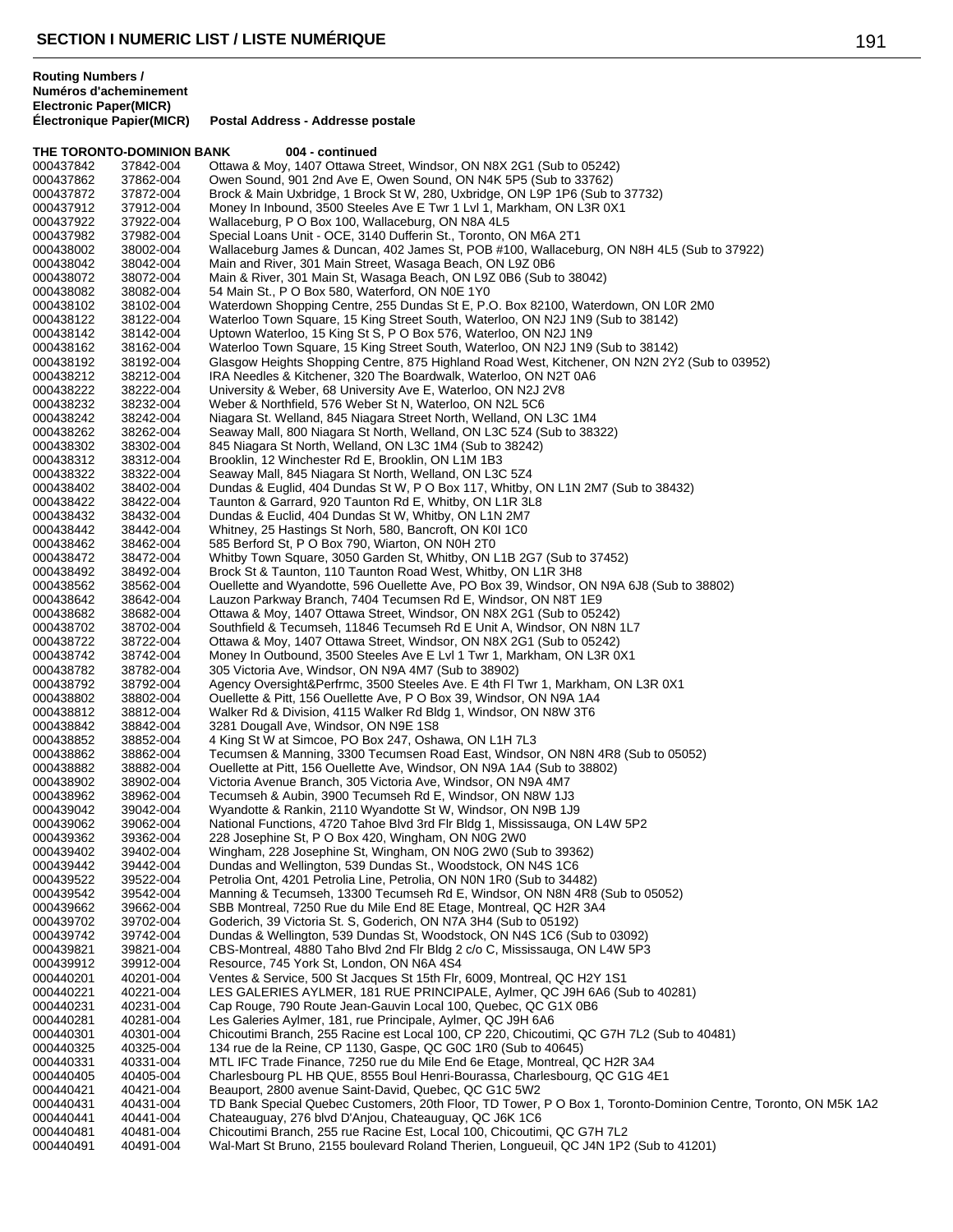**Routing Numbers / Numéros d'acheminement Electronic Paper(MICR)**

|           | THE TORONTO-DOMINION BANK | 004 - continued                                                                                                 |
|-----------|---------------------------|-----------------------------------------------------------------------------------------------------------------|
| 000440501 | 40501-004                 | B Lorraine & Verandrye, 1328 Boul La Verendrye E, Gatineau, QC J8P 0A9                                          |
| 000440511 | 40511-004                 | Gatineau, Paiement, 750 Montee Paiement, Gatineau, QC J8R 4A3                                                   |
| 000440521 | 40521-004                 | 1900 Bd St-Joseph, Drummondville, QC J2B 1R2                                                                    |
| 000440551 | 40551-004                 | Buckingham, 136 Avenue Lepine, Buckingham, QC J8L 4M4                                                           |
| 000440561 | 40561-004                 | rue Racine and rue Lafontaine, 255 Racine est Local 100, Chicoutimi, QC G7H 7L2 (Sub to 40481)                  |
| 000440571 | 40571-004                 | Quebec Mortgage Centre, 7250 rue du Mile End 7th Flr, Montreal, QC H2R 3A4                                      |
| 000440611 | 40611-004                 | Montreal Commercial, 7250 rue du Mile End 7th Flr, Montreal, QC H2R 3A4                                         |
| 000440621 | 40621-004                 | Drummondville Wal-Mart In Store, 1900 boul Saint-Joseph, Drummondville, QC J2B 1R2 (Sub to 40521)               |
|           |                           |                                                                                                                 |
| 000440645 | 40645-004                 | Gaspe Quebec, 134, Rue de la Reine, Gaspe, QC G4X 2R2                                                           |
| 000440661 | 40661-004                 | Charlesbourg PL HB Que, 8555 Boul Henri-Bourassa, Charlesbourg, QC G1G 4E1 (Sub to 40405)                       |
| 000440671 | 40671-004                 | Quebec Region Business Support Offce, 500 St. Jacques St. W., #6009, Montreal, QC H3C 3B7                       |
| 000440691 | 40691-004                 | Montreal N Wal-Mart Quebec, 5872 boul Leger, Montreal, QC H1G 5X5 (Sub to 44461)                                |
| 000440701 | 40701-004                 | Montreal Universal MBA, 7250 rue du Mile End 7th Flr, Montreal, QC H2R 3A4                                      |
| 000440721 | 40721-004                 | Gatineau La Porte, 25 chemin de la Savanne, Gatineau, QC J8T 8A4                                                |
| 000440741 | 40741-004                 | Wal-Mart Gatineau, 25 chemin de la Savane, Gatineau, QC J8T 8A4 (Sub to 40721)                                  |
| 000440751 | 40751-004                 | CUETS CONVENIENCE CHEQUE, 1600 James Naismith Dr, Ottawa, ON K1B 5N8                                            |
| 000440791 | 40791-004                 | CUETS CREDIT BAL REFUNDS, 1600 James Naismith DR, Ottawa, ON K1B 5N8                                            |
| 000440801 | 40801-004                 | 867 rue Principale, Granby, QC J2G 2Y9                                                                          |
| 000440841 | 40841-004                 | Wal-Mart Hull, 349 boul Saint-Joseph, Hull, QC J8Y 3Z4 (Sub to 40881)                                           |
| 000440881 | 40881-004                 | Hull, St Joseph, 349 Bd St-Joseph, Hull, QC J8Y 3Z4                                                             |
| 000440891 | 40891-004                 | Hull, Plateau, 125 boulevard du Plateau, Gatineau, QC J9A 3G1                                                   |
| 000440901 | 40901-004                 | Place Vincent-Massey, 349 Boul Saint-Joseph, Hull, QC J8Y 3Z4 (Sub to 40881)                                    |
| 000440911 | 40911-004                 | CMS-SYMCOR-Montreal WLBX, 3000 Rene-Levesque, Verdun, QC H3E 1T9                                                |
| 000440921 | 40921-004                 | Wal-Mart Levis, 3400 ch Quatre-Bourgeois, Sainte-Foy, QC G1W 2L3 (Sub to 49025)                                 |
| 000440961 | 40961-004                 | Claire-Fontaine & Comp St-Amable, 1150 rue Claire-Fontaine, CP 250 Station B, Quebec, QC G1R 5G4 (Sub to 48325) |
| 000441172 | 41172-004                 | PB WHITBY, 209 Dundas Street East 5th Flr, Whitby, ON L1N 7H8                                                   |
|           |                           | Roland Therrien, 2155 Boul Roland Therrien, Longueuil, QC J4N 1P2                                               |
| 000441201 | 41201-004                 |                                                                                                                 |
| 000441231 | 41231-004                 | Quebec City Wal-Mart, 1170 Boul Lebourgneuf No101, Quebec, QC G2K 2E3 (Sub to 48745)                            |
| 000441281 | 41281-004                 | VAL D'OR QUEBEC, 814 3E Avenue, CP 970, Val-d'Or, QC J9P 1S9 (Sub to 49721)                                     |
| 000441301 | 41301-004                 | Wal-Mart-Mascouche, 100 boul Brien Suite 145, Repentigny, QC J6A 5N4 (Sub to 48881)                             |
| 000441361 | 41361-004                 | Jonquire Wal-Mart, 255 Racine est Local 100, Chicoutimi, QC G7H 7L2 (Sub to 40481)                              |
| 000441411 | 41411-004                 | Quebec City, 2828 Laurier Blvd 1180, Quebec, QC G1V 0B9                                                         |
| 000441561 | 41561-004                 | Griffintown Help&Adv Ctr, 1235 Rue Notre Dame O, Montreal, QC H3C 0B1                                           |
| 000441601 | 41601-004                 | Beaver Hall & Viger, 525 Viger Ouest Suite 100, Montreal, QC H2Z 0B2                                            |
| 000441651 | 41651-004                 | Montreal Laval CBC, 655 Promenade du Centropole Ste.205, Laval, QC H7T 0A3                                      |
| 000441661 | 41661-004                 | Montreal East, 6550 rue Jean-Talon E Suite 100, Montreal, QC H1S 1N1                                            |
| 000441711 | 41711-004                 | Montreal South Shore, 4805 Lapiniere Blvd W Suite 5100, Brossard, QC J4Z 0G2                                    |
| 000441901 | 41901-004                 | St Laurent & Prince Arthur, 3590 Bd St-Laurent, Montreal, QC H2X 2V3 (Sub to 47201)                             |
| 000442041 | 42041-004                 | Blainville Seigneurie, 259 de la Seigneurie Blvd Ste C, Blainville, QC J7C 4N3                                  |
| 000442071 | 42071-004                 | Terrebonne Nord, 3461 Montee Gagnon, Terrebonne, QC J6Y 1K6                                                     |
| 000442081 | 42081-004                 | Fontainebleau Blainville, 75 des Chateaux Bureau 302, Blainville, QC J7B 2A4                                    |
| 000442091 | 42091-004                 | Cure-Labelle & 100 Ave, 1266 Boul du Cure-Labelle, Blainville, QC J7C 2N4                                       |
| 000442101 | 42101-004                 | PEEL & OTTAWA, 185 Rue Peel, Montreal, QC H3C 2G6                                                               |
| 000442132 | 42132-004                 | Low Med Rsk Coll-Mrkhm, 3500 Steeles Ave E 5th Flr Twr 2, Markham, ON L3R 0X1                                   |
| 000442311 | 42311-004                 | MBNA Convenience Cheques, 1600 James Naismith Dr, Ottawa, ON K1B 5N8                                            |
|           |                           |                                                                                                                 |
| 000442371 | 42371-004                 | MBNA Credit Bal Refunds, 1600 James Naismith Dr, Ottawa, ON K1B 5N8                                             |
| 000442401 | 42401-004                 | Bernard & Hutchison, 1000 Av Bernard, Outremont, QC H2V 1T8                                                     |
| 000442452 | 42452-004                 | QUEBEC AUTO CENTRE, 4605 BOUL LAPINIERE, STE 300, Brossard, QC J4Z 3T5                                          |
| 000442561 | 42561-004                 | 1401 rue Bleury, Montreal, QC H3A 2H6                                                                           |
| 000442662 | 42662-004                 | PC Corp 3, 745 York St, London, ON N5W 2S6                                                                      |
| 000442701 | 42701-004                 | Money In Montrl Outbound, 7250 rue du Mile End 6e Etage, Montreal, QC H2R 3A4                                   |
| 000442732 | 42732-004                 | Bus Visa Contact, 3500 Steeles Ave E Tower 5 Lvl 2, Markham, ON L3R 0X1                                         |
| 000442742 | 42742-004                 | Specialty Fraud, 3500 Steeles ave E twr 2 LVL 4, Markham, ON L3R 0X1                                            |
| 000442761 | 42761-004                 | St Leonard, 6550 boul Jean Talon Est Suite 101, St-Leonard, QC H1S 1N2                                          |
| 000442791 | 42791-004                 | Fraud Management - Montreal, 3500 Steeles Ave East Tower Level 5, Markham, ON L3R 0X1                           |
| 000442801 | 42801-004                 | 433 Chabanel Ouest, 433 rue Chabanel O, Montreal, QC H2N 2J3                                                    |
| 000442881 | 42881-004                 | Centre Commercial Champlain, 7920 rue Sherbrooke E, Montreal, QC H1L 1A5                                        |
| 000442911 | 42911-004                 | Millen & Henri Bourassa, 595 Blvd Henri-Bourassa Est, Montreal, QC H2C 0A4                                      |
| 000442921 | 42921-004                 | Duvernay, 899 Boulevard D'auteiul, Laval, QC H7E 2C2                                                            |
| 000442961 | 42961-004                 | Place Vertu Mall, 3131 boul de la Cote-Vertu, Saint-Laurent, QC H4R 1Y8 (Sub to 03611)                          |
| 000443031 | 43031-004                 | Laval, Val-des-Brises, 5880 Robert-Bourassa Blvd, Laval, QC H7E 0A5                                             |
| 000443071 | 43071-004                 | LAVAL VAL-DES-BRISES, 5880 ROBERT BOURASSA BLVD, Laval, QC H7E 0A5 (Sub to 43031)                               |
| 000443081 | 43081-004                 | Cote des Neiges, 5900 Cote des Neiges, Montreal, QC H3S 1R5 (Sub to 48081)                                      |
| 000443091 | 43091-004                 | Laval-Ouest, 5060 Blvd Arthur-Sauve, Laval, QC H7R 3X1                                                          |
| 000443101 | 43101-004                 | Lasalle Wal-Mart, 8450 Newman, Lasalle, QC H8N 1Y5 (Sub to 44201)                                               |
| 000443121 | 43121-004                 | Centre Commercial Cavendish, 5800 Bd Cavendish, Montreal, QC H4W 2T5                                            |
|           |                           |                                                                                                                 |
| 000443201 | 43201-004                 | St Laurent, O'Brien, 1825 O'BRIEN BOULEVARD, Saint-Laurent, QC H4L 3W6 (Sub to 05301)                           |
| 000443212 | 43212-004                 | Direct Trade Investments, 66 Wellington St W, 7th Floor TD Twr, Toronto, ON M5K 1A2                             |
| 000443241 | 43241-004                 | Ste-Therese, 230 rue Saint-Charles, Sainte-Therese, QC J7E 2B4                                                  |
| 000443272 | 43272-004                 | Coll & Recovry Initiativ, 3500 Steeles Ave E 4th Flr Twr 1, Markham, ON L3R 0X1                                 |
| 000443282 | 43282-004                 | Low Med Risk Collect LDN, 380 Wellington St 23rd Flr Twr B, London, ON N6A 4L6                                  |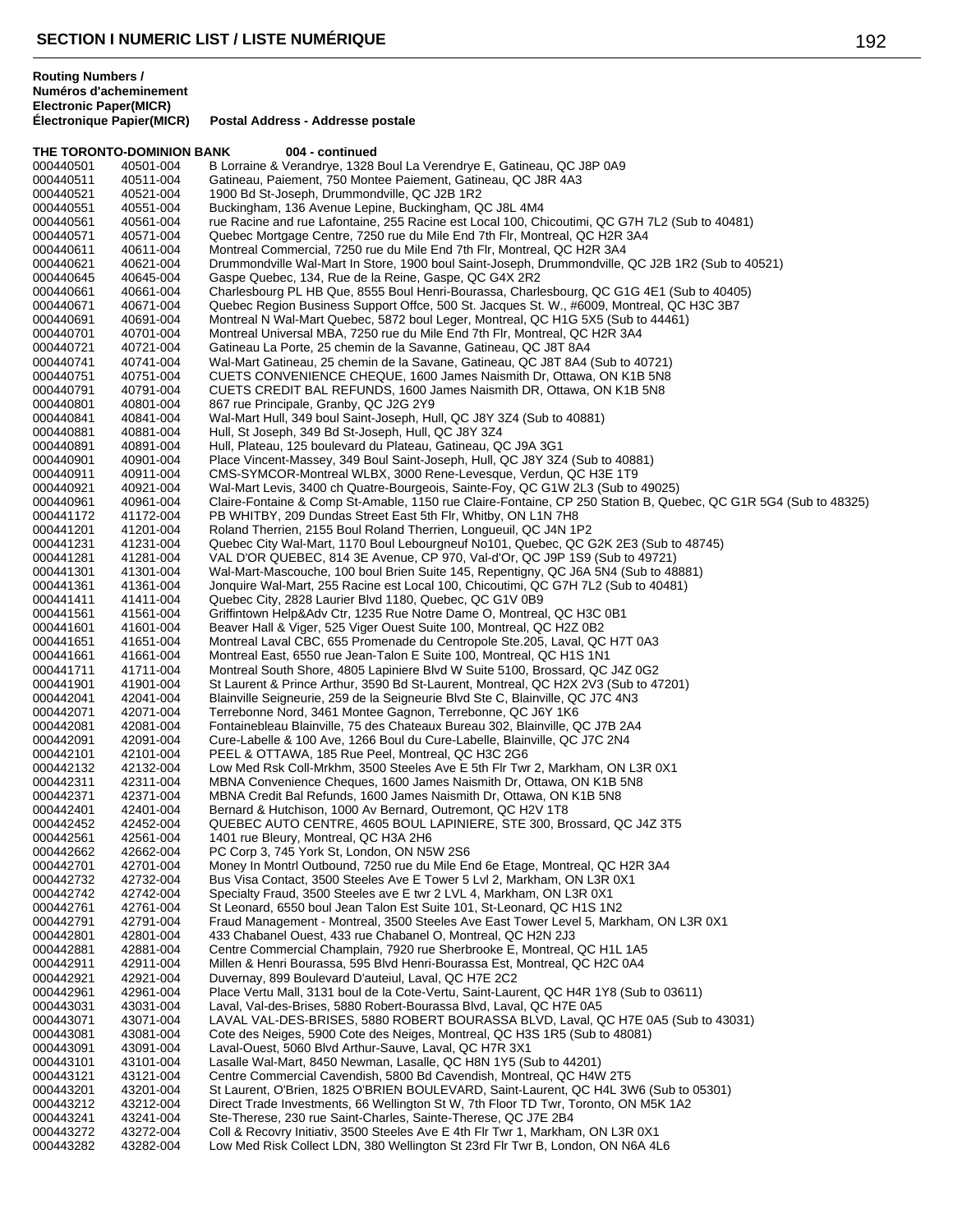**Routing Numbers / Numéros d'acheminement Electronic Paper(MICR)**

**Postal Address - Addresse postale** 

### **THE TORONTO-DOMINION BANK 004 - continued** 000443292 43292-004 Operations & Analytics, 3500 Steeles Ave 4th Flr Twr 1, Markham, ON L3R 0X1<br>000443321 43321-004 Ste Rose, 727 Cure Labelle Blvd, Sainte-Rose, QC H7L 5R7 000443321 43321-004 Ste Rose, 727 Cure Labelle Blvd, Sainte-Rose, QC H7L 5R7<br>000443331 43331-004 St Laurent. Marcel-Laurin. 1900 Marcel-Laurin Blvd. Saint-La St Laurent, Marcel-Laurin, 1900 Marcel-Laurin Blvd, Saint-Laurent, QC H4R 1J9 000443352 43352-004 Creekside Stp Ctr, 4880 Tahoe Blvd 3rd Flr Bldg 2, Mississauga, ON L4W 5P3<br>000443361 43361-004 MTL., Royalmount, 8200 Bd Decarie, Montreal, QC H4P 2P5 MTL., Royalmount, 8200 Bd Decarie, Montreal, QC H4P 2P5 000443381 43381-004 Les Galeries Normandie, 2828 de Salaberry, Montreal, QC H3M 1L3<br>000443411 43411-004 Laval Centre-Ville, 3855 boul le Carrefour, Laval, QC H7T 0J6 000443411 43411-004 Laval Centre-Ville, 3855 boul le Carrefour, Laval, QC H7T 0J6 Adolphe-Chapleau & 42 Av, 476 Boul Adolphe-Chapleau, Bois-des-Filion, QC J6Z 1J8 000443501 43501-004 Des Sources, 3720 Boul Des Sources, Dollard-Des-Ormeaux, QC H9B 1Z9<br>000443641 43641-004 Beaconsfield, 36 Boul Saint Charles, Beaconsfield, QC H9W 5Z6 000443641 43641-004 Beaconsfield, 36 Boul Saint Charles, Beaconsfield, QC H9W 5Z6<br>000443681 43681-004 Dorval, 890 Chemin Herron, Dorval, QC H9S 1B3 000443681 43681-004 Dorval, 890 Chemin Herron, Dorval, QC H9S 1B3 000443731 43731-004 Lachenaie, 730, Montee des Pionniers, Lachenaie, QC J6V 1N9 000443821 43821-004 Les Colonnades Pointe-Claire, 317 Boul Brunswick, Pointe-Claire, QC H9R 5M7<br>000443831 43831-004 Laval, Ste Dorothee, 1120 Chomedey (13) Desserte ouest, Sainte-Dorothee, QC 000443831 43831-004 Laval, Ste Dorothee, 1120 Chomedey (13) Desserte ouest, Sainte-Dorothee, QC H7X 4C9<br>000443841 43841-004 Les Galeries Kirkland, 3662 Bd St-Charles, Kirkland, QC H9H 3C3 Les Galeries Kirkland, 3662 Bd St-Charles, Kirkland, QC H9H 3C3 000443881 43881-004 VAL BELAIR, 1480 rue L'Etna, Quebec, QC G3K 1Y5<br>000443921 43921-004 Boul Lapiniere & Alcide. 2220 Boul Lapiniere. Suite 10 000443921 43921-004 Boul Lapiniere & Alcide, 2220 Boul Lapiniere, Suite 100, Brossard, QC J4W 1M2 000444001 44001-004 Jean Talon & Querbes, 525 rue Jean Talon Ouest, Montreal, QC H3N 1R6<br>000444051 44051-004 Wal Mart Cote-St Luc, 8200 boul Decarie, Montreal, QC H4P 2P5 (Sub to 4 000444051 44051-004 Wal Mart Cote-St Luc, 8200 boul Decarie, Montreal, QC H4P 2P5 (Sub to 43361) ROLAND THERRIEN, 1130 KING-GEORGES STREET, Longueuil, QC J4N 1P3 (Sub to 41201) 000444201 44201-004 Lasalle - Quebec, 8450 Newman, Lasalle, QC H8N 1Y5 Montreal Operations, 7250 rue du Mile End 7th Flr, Montreal, QC H2R 3A4 000444242 44242-004 Money Out Outbound, 745 York St, London, ON N5W 2S6<br>000444321 44321-004 Ville Mont-Royal, 1201 Bd Laird, Mount-Royal, QC H3P 2S 000444321 44321-004 Ville Mont-Royal, 1201 Bd Laird, Mount-Royal, QC H3P 2S9 First Nations Bank, 630 Queen Elizabeth Way, Iqaluit, NT X0A 0H0 (Sub to 44391) 000444401 44401-004 Laval, Centropolis, 2105 Daniel-Johnson Blvd, Laval, QC H7T 1H8<br>000444421 44421-004 Centre Bancaire Commercial Laval, 3080 Boul le Carrefour, Laval, Centre Bancaire Commercial Laval, 3080 Boul le Carrefour, Laval, QC H7T 2R5 (Sub to 44401) 000444431 44431-004 St-Eustache, 680 Arthur-Sauve Blvd, Saint-Eustache, QC J7R 5A8 000444441 44441-004 Les Galeries Lachine, 2942 rue Remembrance, Lachine, QC H8S 1X8<br>000444461 44461-004 Les Galeries Leger, 6168 Henri-Bourassa Blvd. E., Montreal-nord, QC Les Galeries Leger, 6168 Henri-Bourassa Blvd. E., Montreal-nord, QC H1G 5X3 000444471 44471-004 Gatineau, La Gappe, 55 boulevard de la Gappe, Gatineau, QC J8T 0B5 44512-004 GSI IS - ONTARIO, 3500 STEELES AVE TWR 1 LVL 1, Markham, ON L3R 2Z1<br>44541-004 Sherbrooke & Claremont, 5002 rue Sherbrooke O, Westmount, OC H3Z 1H4 (S) 000444541 44541-004 Sherbrooke & Claremont, 5002 rue Sherbrooke O, Westmount, QC H3Z 1H4 (Sub to 47681)<br>000444561 44561-004 Centre Maisonneuve. 2959 rue Sherbrooke E. Montreal. QC H1W 1B2 000444561 44561-004 Centre Maisonneuve, 2959 rue Sherbrooke E, Montreal, QC H1W 1B2 000444581 44581-004 AG Services Quebec, 4805 Lapiniere Blvd W Suite 5100, Brossard, QC J4Z 0G2<br>000444592 44592-004 ATf Avail, 66 Wellington St W 26th Flr TDT, Toronto, ON M5K 1A2 000444592 44592-004 ATf Avail, 66 Wellington St W 26th Flr TDT, Toronto, ON M5K 1A2<br>000444601 44601-004 St Hyacinthe, 3340 Boul Laframboise Suite 1020, St-Hyacinthe, Q 000444601 44601-004 St Hyacinthe, 3340 Boul Laframboise Suite 1020, St-Hyacinthe, QC J2S 4Z4<br>000444651 44651-004 Montreal Non-IFC TD FIN, 7250 rue du Mile End 6e etage, Montreal, QC H2R 000444651 44651-004 Montreal Non-IFC TD FIN, 7250 rue du Mile End 6e etage, Montreal, QC H2R 3A4<br>000444721 44721-004 Chambly. 3100 Blvd Frechette. Chambly. QC J3L 6Z6 44721-004 Chambly, 3100 Blvd Frechette, Chambly, QC J3L 6Z6<br>44781-004 Brossard, Taschereau, 8330 Boul. Taschereau Suite 4 000444781 44781-004 Brossard, Taschereau, 8330 Boul. Taschereau Suite 400, Brossard, QC J4X 1C2<br>000444791 44791-004 St Bruno, 1230 boul des Promenades, Saint-Hubert, QC J3Y 5K2 000444791 44791-004 St Bruno, 1230 boul des Promenades, Saint-Hubert, QC J3Y 5K2 Centre Commercial Maisonneuve, 2959 rue Sherbrooke E., Montreal, QC H1W 1B2 (Sub to 44561) 000444811 44811-004 Brossard, Rome, 9780 Blvd Leduc Suite 5, Brossard, QC J4Y 0B3<br>000444821 44821-004 Rivieres-des-Prairies, 9065 Maurice Duplessis Blvd, Montreal, QC Rivieres-des-Prairies, 9065 Maurice Duplessis Blvd, Montreal, QC H1E 6M3 000444831 44831-004 Cousineau St Hubert, 5925 Boul Cousineau, Saint-Hubert, QC J3Y 7P5 000444841 44841-004 Gaetan Boucher St Hubert, 5700 Boul Grand Allee, Saint-Hubert, QC J3Y 1B1<br>000444851 44851-004 Milan & Broadway. Brossard. 6825 Boul Milan. Brossard. QC J4Z 2B5 (Sub to Milan & Broadway, Brossard, 6825 Boul Milan, Brossard, QC J4Z 2B5 (Sub to 44841) 000444861 44861-004 Notre-Dame & Melville, 4865 Bd Notre-Dame, Laval, QC H7W 1V3<br>000444871 44871-004 Notre Dame and Melville rue, 4865 boul Notre-Dame, Laval, QC H7 Notre Dame and Melville rue, 4865 boul Notre-Dame, Laval, QC H7W 1V3 (Sub to 44861) 000444881 44881-004 Beloeil, 1025 rue Saint-Jean Baptiste, Beloeil, QC J3G 6R6<br>000444921 44921-004 St Hilaire, 280, boul Sir Wilfrid Laurier, Mont-Saint-Hilaire, Q 000444921 44921-004 St Hilaire, 280, boul Sir Wilfrid Laurier, Mont-Saint-Hilaire, QC J3H 3N7 St Constant Wal-Mart, 8330 boul Taschereau Suite 400, Brossard, QC J4X 1C2 (Sub to 44781) 000444981 44981-004 Victoriaville Walmart Quebec, 1900 boul Saint-Joseph, Drummondville, QC J2B 1B2 (Sub to 40521)<br>000445001 45001-004 Candiac, 130 Strasbourg St., Candiac, QC J5R 0B4 000445001 45001-004 Candiac, 130 Strasbourg St., Candiac, QC J5R 0B4 000445061 45061-004 Montreal Universal MBA, 7250 rue du Mile End 7th Flr, Montreal, QC H2R 3A4<br>000445071 45071-004 Delson. 70 Rte 132 Suite 108. Delson. QC J5B 0A1 000445071 45071-004 Delson, 70 Rte 132 Suite 108, Delson, QC J5B 0A1 000445081 45081-004 Montreal de Maisonneuve, 999 de Maisonneuve, Montreal, QC H3A 3L4 (Sub to 05271) 000445121 45121-004 Montreal de Maisonneuve, 999 de Maisonneuve, Montreal, QC H3A 3L4 (Sub to 05271)<br>000445141 45141-004 Mascouche, 163 Montee Masson Suite 105, Mascouche, QC J7K 3B4 Mascouche, 163 Montee Masson Suite 105, Mascouche, QC J7K 3B4 000445151 45151-004 Terrebonne Sud, 2755 Boulevard La Piniere, Terrebonne, QC J6X 0G3 000445161 45161-004 PCS PB Montreal, 1350 Rene-Levesque Ouest 8e Etage, Montreal, QC H3G 1T4 000445281 45281-004 Mtl., Centre-Lavoisier, 8940 Boul. Viau, St-Leonard, QC H1R 2V3<br>000445581 45581-004 Montreal Queen Mary, 5409 Queen Mary Road, Montreal, QC H3. 000445581 45581-004 Montreal Queen Mary, 5409 Queen Mary Road, Montreal, QC H3X 1V1 (Sub to 03591)<br>000445601 45601-004 Montreal Queen Mary, 5409 Queen Mary Rd., Montreal, QC H3X 1V1 (Sub to 03591) Montreal Queen Mary, 5409 Queen Mary Rd., Montreal, QC H3X 1V1 (Sub to 03591) 000445621 45621-004 Carrefour Langelier, 7373 Bd. Langelier, Saint-Leonard, QC H1S 1V7 (Sub to 42761) 000445651 45651-004 Boucherville, PQ, 575 Ch de Touraine Rang 6, Ste 200, Boucherville, QC J4B 5E4 000445751 45751-004 Rene Levesque, 1350 Boul Rene Levesque Ouest Ste 100, Montreal, QC H3G 2W2<br>000445761 45761-004 St-Catherine & Guy, 1601 rue Ste-Catherine O, Montreal, QC H3H 1L8 000445761 45761-004 St-Catherine & Guy, 1601 rue Ste-Catherine O, Montreal, QC H3H 1L8<br>000445811 45811-004 Sherbooke & Flm. 1289 Ave Greene, Westmount, QC H3Z 2A4 (Sub to Sherbooke & Elm, 1289 Ave Greene, Westmount, QC H3Z 2A4 (Sub to 47721) 000445921 45921-004 Sherbrooke & Elm, 1289 Av. Greene, Westmount, QC H3Z 2A4 (Sub to 47721) Pierrefonds, St-Jean, 4840 Boul Sain-Jean, Pierrefonds, QC H9H 4B2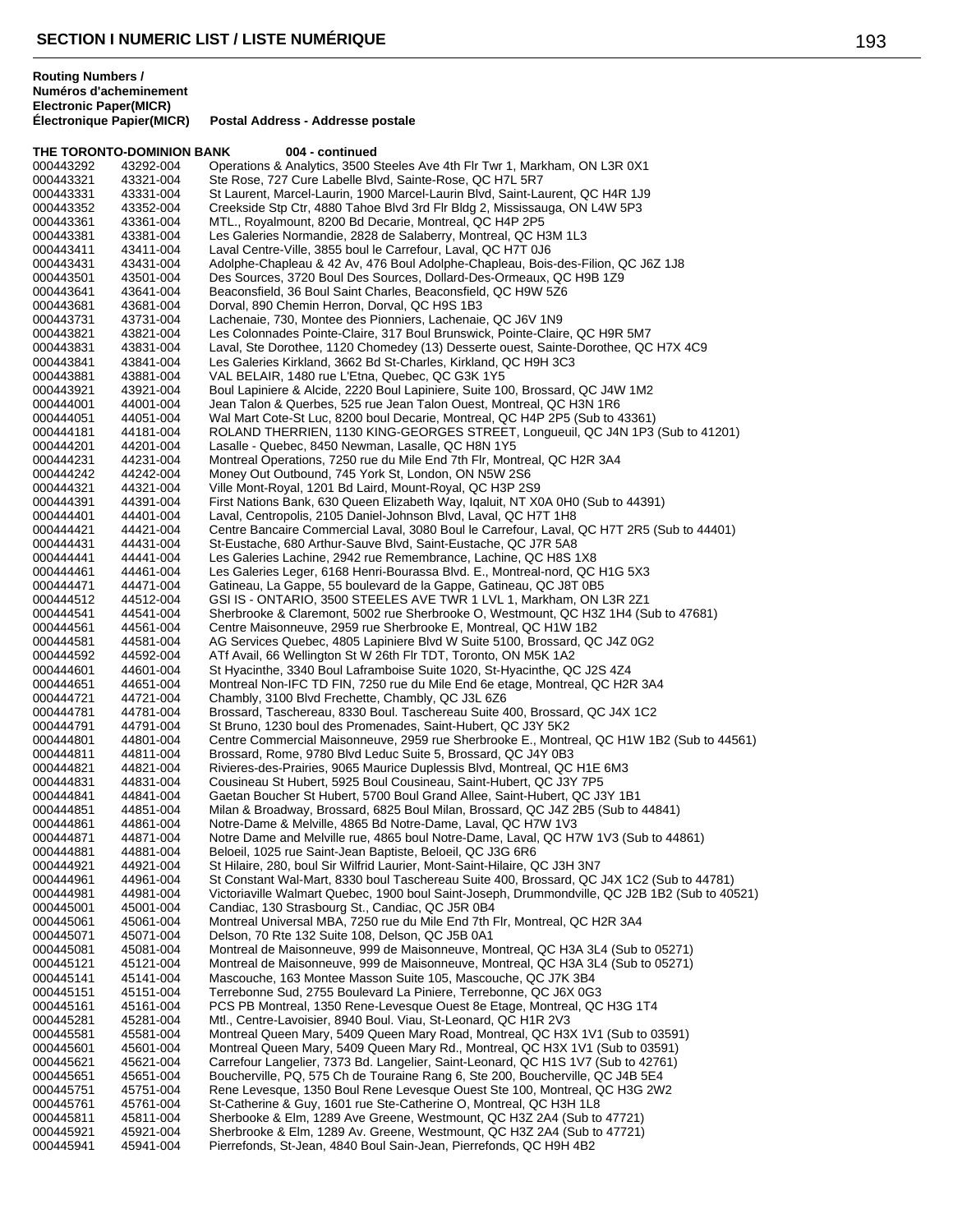**THE TORONTO-DOMINION BANK 004 - continued** 000445952 45952-004 BIC - Markham, 3500 Steeles Ave E Lvl 2 Twr 5, Toronto, ON L3R 0X1<br>000445991 45991-004 Rosemere Wal-Mart, 3080 boul Le Carrefour, Laval, QC H7T 2R5 (Sub 000445991 45991-004 Rosemere Wal-Mart, 3080 boul Le Carrefour, Laval, QC H7T 2R5 (Sub to 44401)<br>000446011 46011-004 First Nations Bank of Canada. P.O. Box #399. Chisasibi. QC J0M 1E0 (Sub to 46 First Nations Bank of Canada, P.O. Box #399, Chisasibi, QC J0M 1E0 (Sub to 46011) 000446021 46021-004 Saint-Luc, 160 Boulevard Omer-Marcil, St-Jean-sur-Richelieu, QC J2W 2V1 (Sub to 49391)<br>000446081 46081-004 Pierrefonds, Sources, 11701 boul Pierrefonds, Pierrefonds, QC H9A 1A1 Pierrefonds, Sources, 11701 boul Pierrefonds, Pierrefonds, QC H9A 1A1 000446101 46101-004 Les Promenades Deux-Montagnes, 2801 Promenades Unit #47, St-Marthe-sur-le-Lac, QC J0N 1P0<br>000446131 46131-004 BKS Montreal SBB B, 7250 rue du Mile End 7th Flr, Montreal, QC H2R 3A4 000446131 46131-004 BKS Montreal SBB B, 7250 rue du Mile End 7th Flr, Montreal, QC H2R 3A4<br>000446181 46181-004 I 'ASSOMPTION, 794 Montee de Saint-Sulpice, I 'Assomption, OC J5W 0M L'ASSOMPTION, 794 Montee de Saint-Sulpice, L'Assomption, QC J5W 0M6 000446241 46241-004 St-Hubert & Belanger, 6930 rue St-Hubert, Montreal, QC H2S 2M6<br>000446262 46262-004 Private Client Services Wealth Natio, 66 Wellington St W TD Tower 000446262 46262-004 Private Client Services Wealth Natio, 66 Wellington St W TD Tower 3rd Fl, Toronto, ON M5K 1A2<br>000446341 46341-004 BKG Services AHRP Montl, 7250 Rue du Mile End, Montreal, QC H2R 3A4 000446341 46341-004 BKG Services AHRP Montl, 7250 Rue du Mile End, Montreal, QC H2R 3A4<br>000446503 46503-004 Gander, 92 Elizabeth Drive, Gander, NL A1V 1W7 000446503 46503-004 Gander, 92 Elizabeth Drive, Gander, NL A1V 1W7 000446513 46513-004 Centennial-Mount Pearl, 18 Centennial St, POB 479, Mount Pearl, NL A1N 2C4<br>000446523 46523-004 St. John's TD Place, 140 Water St, P O Box 5520, St. John's, NL A1C 5W4 (Sub 000446523 46523-004 St. John's TD Place, 140 Water St, P O Box 5520, St. John's, NL A1C 5W4 (Sub to 58003)<br>000446533 46533-004 St John's Elizabeth Avenue, 80 Elizabeth Avenue, St. John's, NL A1A 1W7 (Sub to 05023) 000446533 46533-004 St John's Elizabeth Avenue, 80 Elizabeth Avenue, St. John's, NL A1A 1W7 (Sub to 05023) 000446553 46553-004 St John's Wal-Mart In Store, 80 Elizabeth Avenue, St. John's, NL A1A 1W7 (Sub to 05023)<br>000446561 46561-004 PB Quebec Citv. 2828 Boulevard Laurier Suite 1145. Quebec. QC G1V 0B9 000446561 46561-004 PB Quebec City, 2828 Boulevard Laurier Suite 1145, Quebec, QC G1V 0B9<br>000446633 46633-004 Kelsey DR, 30 Kelsey Dr, St, John's, NL A1B 5C7 000446633 46633-004 Kelsey DR, 30 Kelsey Dr, St. John's, NL A1B 5C7<br>000446662 46662-004 Core Banking Operations Support, 79 Wellington 000446662 46662-004 Core Banking Operations Support, 79 Wellington St 14th TD Waterhouse, Toronto, ON M5K 1A2<br>000446943 46943-004 Mount Pearl Wal-Mart Atlantic. 18 Centennial Street. Mount Pearl. NL A1N 2C4 (Sub to 46513) Mount Pearl Wal-Mart Atlantic, 18 Centennial Street, Mount Pearl, NL A1N 2C4 (Sub to 46513) 000447201 47201-004 Mtl., Prince-Arthur, 3590 Bd St-Laurent, Montreal, QC H2X 2V3 Ste-Catherine & Amherst, 1018 Rue Ste Catherine Est, Montreal, QC H2L 2G2 000447261 47261-004 MTL Mont Royal, 51 Mont Royal Ouest, Montreal, QC H2T 2S5 000447361 47361-004 St-Louis & Gratton, 2065 rue St-Louis, Saint-Laurent, QC H4M 1P1<br>000447441 47441-004 4865 Bd Notre-Dame. Laval. QC H7W 1V3 (Sub to 44861) 4865 Bd Notre-Dame, Laval, QC H7W 1V3 (Sub to 44861) 000447581 47581-004 Sherbrooke et Stanley, 1130 Sherbrooke O, Montreal, QC H3A 2M9 Sherbrooke et Stanley, 1130 Sherbrooke O, Montreal, QC H3A 2M9 (Sub to 47581) 000447681 47681-004 Sherbrooke & Claremont, 5002 rue Sherbrooke O, Westmount, QC H3Z 1H4<br>000447721 47721-004 Westmount, Greene, 1289 Av Greene, Westmount, QC H3Z 2A4 000447721 47721-004 Westmount, Greene, 1289 Av Greene, Westmount, QC H3Z 2A4<br>000447753 47753-004 192 Queen St. P O Box 726. Charlottetown. PE C1A 7L3 (Sub to 192 Queen St, P O Box 726, Charlottetown, PE C1A 7L3 (Sub to 56803) 000447763 47763-004 Waterfront Mall, 98 Water St, PO Box 1450, Summerside, PE C1N 4K4 (Sub to 57203)<br>000447801 47801-004 Monkland & Melrose, 5790 Monkland Ave, Montreal, QC H4E 1E9 Monkland & Melrose, 5790 Monkland Ave, Montreal, QC H4E 1E9 000447813 47813-004 Cornerbrook Wal-Mart, 1 Mt Bernard Avenue, Cornerbrook, NL A2H 6Y5 (Sub to 57713)<br>000447841 47841-004 Monkland & Melrose, 5790 Monkland Ave, Montreal, QC H4A 1E9 (Sub to 47801) 000447841 47841-004 Monkland & Melrose, 5790 Monkland Ave, Montreal, QC H4A 1E9 (Sub to 47801)<br>000447852 47852-004 BR Info Centre, 380 Wellington St 20th FLTwr B, London, ON N6A 4S4 000447852 47852-004 BR Info Centre, 380 Wellington St 20th Fl Twr B, London, ON N6A 4S4 000447941 47941-004 2001 Robert-Bourassa, 2001, Boul Robert-Bourassa, Montreal, QC H3A 2A6<br>000448001 48001-004 Van Horne & McEachran, 1555 Av Van Horne, Outremont, QC H2V 1L6 000448001 48001-004 Van Horne & McEachran, 1555 Av Van Horne, Outremont, QC H2V 1L6 000448014 48014-004 Coverdale Road Branch, 502 Coverdale Road, Riverview, NB E1B 3K4 (Sub to 48514)<br>000448054 48054-004 Westmorland Branch, 77 Westmorland St, Fredericton, NB E3B 6Z3 (Sub to 50804) 000448054 48054-004 Westmorland Branch, 77 Westmorland St, Fredericton, NB E3B 6Z3 (Sub to 50804)<br>000448081 48081-004 Van Horne & Cote-des-Neiges, 5900 Cote des Neiges, Montreal, OC H3S 175 000448081 48081-004 Van Horne & Cote-des-Neiges, 5900 Cote des Neiges, Montreal, QC H3S 1Z5<br>000448121 48121-004 Vaudreuil - Dorion, 245 Boul Harwood, Dorion, QC J7V 1Y3 000448121 48121-004 Vaudreuil - Dorion, 245 Boul Harwood, Dorion, QC J7V 1Y3 lle des Soeurs, 38 Place du Commerce, Ile des Soeurs, Verdun, QC H3E 1T8 000448161 48161-004 Verdun & Melrose, 5290 Av Verdun, Verdun, QC H4H 1K1 000448201 48201-004 St-Lambert, 572 Av Victoria, Saint-Lambert, QC J4P 2J5<br>000448211 48211-004 Coteau Du Lac. 95 rue Theophile Brassard. Coteau-du-L 000448211 48211-004 Coteau Du Lac, 95 rue Theophile Brassard, Coteau-du-Lac, QC J0P 1B0<br>000448221 48221-004 5900 Cote des Neiges, 5900 Cote-des-Neiges, Montreal, QC H3S 1Z5 (S 000448221 48221-004 5900 Cote des Neiges, 5900 Cote-des-Neiges, Montreal, QC H3S 1Z5 (Sub to 48081)<br>000448231 48231-004 Vaudreuil. 40 boul Cite-des-Jeunes. Vaudreuil. QC J7V 9L5 Vaudreuil, 40 boul Cite-des-Jeunes, Vaudreuil, QC J7V 9L5 000448241 48241-004 Plaza Pointe Claire, 265 A St Jean Blvd, Pointe-Claire, QC H9R 3J1 000448253 48253-004 Bedford Highway & Dartmouth Road, 1475 Bedford Highway, Bedford, NS B4A 3Z5 (Sub to 05373)<br>000448281 48281-004 Ile-Perrot, 480, boul Don-Quichotte, Notre-Dame-de-L'Ile-Perrot, QC J7V 0J9 000448281 48281-004 Ile-Perrot, 480, boul Don-Quichotte, Notre-Dame-de-L'Ile-Perrot, QC J7V 0J9<br>000448325 48325-004 Complexe St-Amable, 1150 rue Claire-Fontaine, CP 250 Station B, Quebec, 0 000448325 48325-004 Complexe St-Amable, 1150 rue Claire-Fontaine, CP 250 Station B, Quebec, QC G1R 5G4<br>000448371 48371-004 St-Romuald, 730 de la Concorde, Saint-Romuald, OC G6W 8A8 St-Romuald, 730 de la Concorde, Saint-Romuald, QC G6W 8A8 000448403 48403-004 Victoria St. Branch, 136 Victoria Street, Amherst, NS B4H 3Y6 (Sub to 48453) 000448443 48443-004 New Minas Walmart OSW, 42 Webster Street, Kentville, NS B4N 3X1 (Sub to 53913)<br>000448453 48453-004 Amherst Branch, 136 Victoria St, PO Box 38, Amherst, NS B4H 3Y6 000448453 48453-004 Amherst Branch, 136 Victoria St, PO Box 38, Amherst, NS B4H 3Y6 000448463 48463-004 Bedford Highway & Dartmouth Road, 1475 Bedford Highway, Bedford, NS B4A 3Z5 (Sub to 05373)<br>000448474 48474-004 Bathurst Branch, 117 Main Street, Bathurst, NB F2A 1A6 (Sub to 50204) 000448474 48474-004 Bathurst Branch, 117 Main Street, Bathurst, NB E2A 1A6 (Sub to 50204)<br>000448484 48484-004 Edmunston Branch, 14 Court St, Edmundston, NB E3V 1S2 000448484 48484-004 Edmunston Branch, 14 Court St, Edmundston, NB E3V 1S2<br>000448494 48494-004 Miramichi, 360 Pleasant Street, POB 513, Miramichi, NB E1 Miramichi, 360 Pleasant Street, POB 513, Miramichi, NB E1V 3M6 (Sub to 50404) 000448504 48504-004 Lakefield Plaza, 184 Hampton Rd, POB 1019, Quispamsis, NB E0G 2W0 (Sub to 52344)<br>000448514 48514-004 Riverview Branch, 502 Coverdale Rd, Riverview, NB E1B 3K4 000448514 48514-004 Riverview Branch, 502 Coverdale Rd, Riverview, NB E1B 3K4 000448534 48534-004 TD Bank & Trust Sussex, 620 Main St, Sussex, NB E4E 5L4 (Sub to 52604)<br>000448544 48544-004 Woodstock Branch, 685 Main Street, Woodstock, NB E7M 2E1 000448544 48544-004 Woodstock Branch, 685 Main Street, Woodstock, NB E7M 2E1 TD Tower, 77 Westmorland St, Fredericton, NB E3B 6Z3 (Sub to 50804) 000448564 48564-004 Regent Mall, 1211 Prospect St, Fredericton, NB E3B 3B9 (Sub to 50904) Campbellton Branch, 123 Water St, PO Box 795, Campbellton, NB E3N 1B2 000448584 48584-004 Oromocto Mall, 1198 Onondaga St, Oromocto, NB E2V 1B8 (Sub to 52004)<br>000448594 48594-004 Plaza Blvd Br, 860 Main Street, Moncton, NB E1C 1G2 (Sub to 51614) 000448594 48594-004 Plaza Blvd Br, 860 Main Street, Moncton, NB E1C 1G2 (Sub to 51614) Penhorn Mall Wal-Mart In Store, 590 Portland Street, Dartmouth, NS B2W 6B7 (Sub to 03643) 000448611 48611-004 LEVIS, 5315 Rue Louis H Lafontaine, Levis, QC G6V 8X4<br>000448623 48623-004 North River Road, 192 Queen Street, Charlottetown, PE C North River Road, 192 Queen Street, Charlottetown, PE C1A 4B5 (Sub to 56803)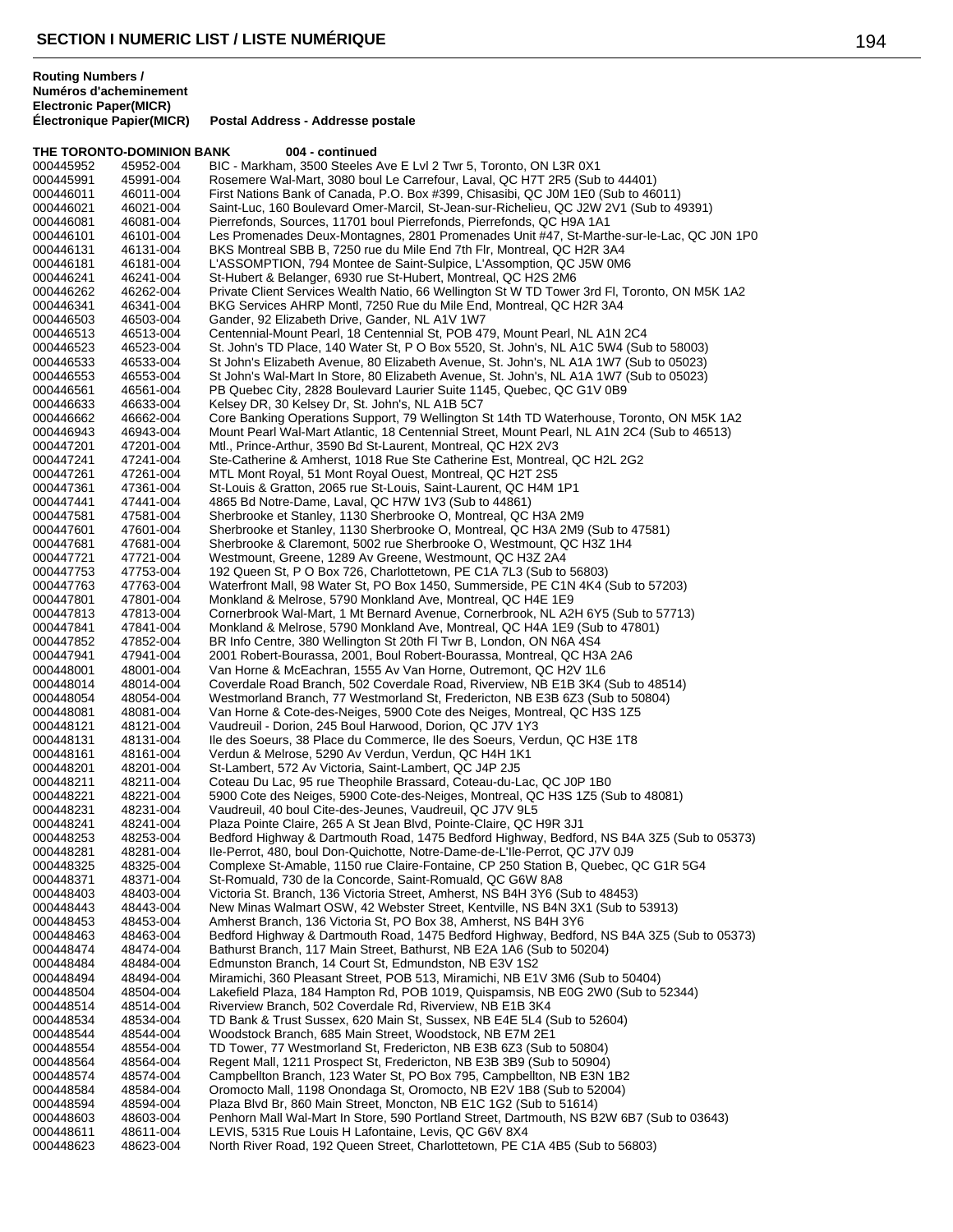**Routing Numbers / Numéros d'acheminement Electronic Paper(MICR)**

|           | THE TORONTO-DOMINION BANK | 004 - continued                                                                                                    |
|-----------|---------------------------|--------------------------------------------------------------------------------------------------------------------|
| 000448634 | 48634-004                 | Fredericton Wal Mart In-Store, 1211 Prospect Street, Fredericton, NB E3B 3B9 (Sub to 50904)                        |
| 000448645 | 48645-004                 | 1150 rue Claire-Fontaine, CP 250 Station B, Quebec, QC G1R 5G4 (Sub to 48325)                                      |
| 000448701 | 48701-004                 | Les Rivieres, 2500, Rue Beaurevoir #100, Quebec, QC G2C 0M4                                                        |
| 000448745 | 48745-004                 | Lebourgneuf, 5685, boulevard des Gradins, Quebec, QC G2J 1V1                                                       |
| 000448765 | 48765-004                 | 9445 Bd de L'Ormiere, Quebec, QC G2B 3K7                                                                           |
| 000448774 | 48774-004                 | Moncton W Walmart Atlantic, 860 Main Street, Moncton, NB E1C 1G2 (Sub to 51614)                                    |
| 000448813 | 48813-004                 | Atlantic Real Estate, 1791 Barrington St Suite 300, Halifax, NS B3J 3K9                                            |
| 000448833 | 48833-004                 | Summerside Wal-Mart, 120 Harbour Drive, Summerside, PE C1N 5Y8 (Sub to 57203)                                      |
| 000448845 | 48845-004                 | Centre Commercial Place Naviles, 3400 Ch des Quatre-Bourgeois, Sainte-Foy, QC G1N 2L3 (Sub to 49025)               |
| 000448873 | 48873-004                 | Truro Wal-Mart, 22 Inglis Place, Truro, NS B2N 4B4 (Sub to 53713)                                                  |
| 000448881 | 48881-004                 | Les Galeries Rive-Nord, 100 Boul. Brien, Suite 145, Repentigny, QC J6A 5N4                                         |
| 000448891 | 48891-004                 | Valleyfield Wal-Mart, 3662 boul St-Charles, Kirkland, QC H9H 3C3 (Sub to 43841)                                    |
| 000448923 | 48923-004                 | Clayton Park Shopping Centre, 278 Lacewood Drive, Halifax, NS B3M 3N8 (Sub to 54233)                               |
| 000448961 | 48961-004                 | Rouyn Noranda, 130 Ave Principale, Rouyn-Noranda, QC J9X 4P5                                                       |
| 000448973 | 48973-004                 | Portland Street Branch, 590 Portland Street, Dartmouth, NS B2W 6B7 (Sub to 03643)                                  |
| 000449013 | 49013-004                 | Mumford Branch, 7071 Bayers Road, Halifax, NS B3L 2C2 (Sub to 54213)                                               |
|           |                           | Ste-Foy, Quatre-Bourgeois, 3400 Ch des Quatre-Bourgeois, Sainte-Foy, QC G1W 2L3                                    |
| 000449025 | 49025-004                 |                                                                                                                    |
| 000449031 | 49031-004                 | Rimouski Wal-Mart In Store, 3400 ch Quatre-Bourgeois, Sainte-Foy, QC G1W 2L3 (Sub to 49025)                        |
| 000449053 | 49053-004                 | Halifax Ctr Wal-Mart, Bayers Road RPO, Halifax, NS B3L 2C2 (Sub to 54213)                                          |
| 000449063 | 49063-004                 | Forest Hill Parkway, 6 Forest Hill Parkway, Dartmouth, NS B2W 6E4 (Sub to 53703)                                   |
| 000449071 | 49071-004                 | St-Augustin, 278 route 138 Local 20, Saint-Augustin-de-Desmaures, QC G3A 2C5                                       |
| 000449101 | 49101-004                 | Des Quatre Bourgeois Chemin, 3400 ch Quatre-Bourgeois, Sainte-Foy, QC G1W 2L3 (Sub to 49025)                       |
| 000449121 | 49121-004                 | SAINT-LUC, 160 BOULEVARD OMER-MARCIL, St-Jean-sur-Richelieu, QC J2W 2V1 (Sub to 49391)                             |
| 000449131 | 49131-004                 | Ste-Foy Duplessis, 1260 Autoroute Duplessis, Sainte-Foy, QC G2G 2B5                                                |
| 000449184 | 49184-004                 | Easyline Offshore, 745 York St East Mezzaine, London, ON N5W 2S6                                                   |
| 000449201 | 49201-004                 | St-Jerome, 1015, boulevard du Grand-Heron, St-Jerome, QC J7Y 3P2                                                   |
| 000449212 | 49212-004                 | Creekside Universal MBA, 4880 Tahoe Blvd, Mississauga, ON L4W 5P3                                                  |
| 000449241 | 49241-004                 | St. Sauveur, 1010 chemin Avila, Saint-Sauveur, QC J0R 1R3                                                          |
| 000449262 | 49262-004                 | Creekside JPS UMBA, 4720 Tahoe Blvd Bldg 1, Mississauga, ON L4W 5P2                                                |
| 000449281 | 49281-004                 | 2815 King Ouest, Sherbrooke, QC J1L 1C1                                                                            |
| 000449291 | 49291-004                 | Sherbrooke King, 2815 KING OUEST, Sherbrooke, QC J1L 1C1 (Sub to 49281)                                            |
| 000449301 | 49301-004                 | Place Fleurimont, 1250 Rue King Est, Sherbrooke, QC J1G 1E4                                                        |
| 000449312 | 49312-004                 | Term Deposit Cntlztion, 100 Wellington St. W. 29th FI CPT, 100 Wellington St 28th FI CP Tower, Toronto, ON M5K 1A2 |
| 000449321 | 49321-004                 | Ste-Therese, 230 Rue Saint-Charles, Sainte-Therese, QC J7E 2B4 (Sub to 43241)                                      |
| 000449361 | 49361-004                 | Marie-Victorin & 10E, 1005 Route Marie-Victorin, Tracy, QC J3R 1L5                                                 |
| 000449391 | 49391-004                 | Saint-Luc, 160 Boulevard Omer-Marcil, St-Jean-sur-Richelieu, QC J2W 2V1                                            |
| 000449401 | 49401-004                 | Magog, 1965 Sherbrooke, Magog, QC J1X 2T5                                                                          |
| 000449441 | 49441-004                 | 1150 Rue Claire-Fontaine, CP 250 Station B, Quebec, QC G1R 5G4 (Sub to 48325)                                      |
| 000449491 | 49491-004                 | Val D'Or Wal-Mart Quebec, 814 3e avenue, Val-d'Or, QC J9P 4P8 (Sub to 49721)                                       |
| 000449503 | 49503-004                 | Downsview Plaza, 752 Sackville Drive, Lower Sackville, NS B4E 1R7                                                  |
| 000449523 | 49523-004                 | Yarmouth Branch, 360 Main St., P.O.B. #218, Yarmouth, NS B5A 4B2 (Sub to 54903)                                    |
| 000449533 | 49533-004                 | B&G-Personal, 1785 Barrington St, POB 427, Halifax, NS B3J 2P8 (Sub to 54203)                                      |
| 000449543 | 49543-004                 | Bedford Office Towers, 1496 Bedford Hwy, Bedford, NS B4A 1E5 (Sub to 05373)                                        |
| 000449563 | 49563-004                 | Port Hawkesbury Branch, Reeves St at MacSween, PO Box 482, Port Hawkesbury, NS B9A 2B4                             |
| 000449573 | 49573-004                 | Dartmouth Branch, 97 Portland St, PO Box 607, Dartmouth, NS B2Y 3Y9 (Sub to 53803)                                 |
| 000449583 | 49583-004                 | 42 Webster St, POB 338, Kentville, NS B4N 3X1 (Sub to 53913)                                                       |
| 000449593 | 49593-004                 | Spring Garden, 5495 Spring Garden Rd, Halifax, NS B3J 1G2                                                          |
| 000449624 | 49624-004                 | Wal Mart In-Store Saint John, 44 Chipman Hill, Saint John, NB E2L 2A9 (Sub to 52404)                               |
| 000449721 | 49721-004                 | 814 3e Av, CP 970, Val-d'Or, QC J9P 1S9                                                                            |
| 000449841 | 49841-004                 | Montreal BSC, 7250 rue du Mile End 7th Flr, Montreal, QC H2R 3A4                                                   |
| 000449851 | 49851-004                 | GSI IS - PQ & Atlantic, 1350 Rene-Levesque W 6th Flr, Montreal, QC H3G 1T4                                         |
| 000449861 | 49861-004                 | TorontoGreen Machine Cash Management, 4880 Tahoe blvd 2nd Floor, Mississauga, ON L4W 5P3                           |
| 000450072 | 50072-004                 | OFFSITE SALES, 77 King St W 18th Flr TDNT, Toronto, ON M5K 1A2                                                     |
|           |                           | Bathurst Branch, 117 Main Street, Bathurst, NB E2A 1A6                                                             |
| 000450204 | 50204-004                 |                                                                                                                    |
| 000450404 | 50404-004                 | 360 Pleasant St, Ste# 106, POB #513, Miramichi, NB E1V 3M6                                                         |
| 000450804 | 50804-004                 | T D Tower, 77 Westmorland St, Fredericton, NB E3B 6Z3                                                              |
| 000450904 | 50904-004                 | Regent Mall, 525 Prospect St, Fredericton, NB E3B 3B9                                                              |
| 000450922 | 50922-004                 | Shared Cash Dispensing, 4880 Tahoe Blvd 2nd Floor, Mississauga, ON L4W 5P3                                         |
| 000451192 | 51192-004                 | HR Relocations, 100 Wellington St W CPT 3rd Flr, Toronto, ON M5K 1A2                                               |
| 000451222 | 51222-004                 | MPHASIS Sourcing, 4880 Tahoe Blvd 2nd flr Bldg 2, Mississauga, ON L4W 5P3                                          |
| 000451242 | 51242-004                 | TDS - Cash Management, 100 Wellington St W 30th Flr TDWT, Toronto, ON M5K 1A2                                      |
| 000451312 | 51312-004                 | NORTH AMERICAN INITIATIVE, 77 King Street W 12th Flr, Toronto, ON M5K 1A2                                          |
| 000451362 | 51362-004                 | Corp Inv-Ont, 3500 Steeles Ave E Twr 1 Lvl 1, Markham, ON L3R 2Z1                                                  |
| 000451604 | 51604-004                 | Main St Moncton, 860 Main St, P O Box 247, Moncton, NB E1C 8M1 (Sub to 51614)                                      |
| 000451614 | 51614-004                 | Main St Moncton, 860 Main St, PO Box 460, Moncton, NB E1C 1G2                                                      |
| 000451722 | 51722-004                 | Creekside STP CTR, 4880 Tahoe Blvd 3rd Flr Bldg 2, Mississauga, ON L4W 5P3                                         |
| 000451732 | 51732-004                 | GENPACT ONSHORE SUPPORT, 4880 TAHOE BLVD, 3RD FL, Mississauga, ON L4W 5P3                                          |
| 000451892 | 51892-004                 | Employee Banking, 79 Wellington St W 22nd Floor, Toronto, ON M5K 1A2                                               |
| 000452004 | 52004-004                 | Oromocto Mall, 1198 Onondaga St, Oromocto, NB E2V 1B8                                                              |
| 000452344 | 52344-004                 | Lakefield Plaza, 184 Hampton Rd, POB 21012, Quispamsis, NB E2E 4Z4                                                 |
| 000452404 | 52404-004                 | Saint John Br, 44 Chipman Hill, Saint John, NB E2L 2A9                                                             |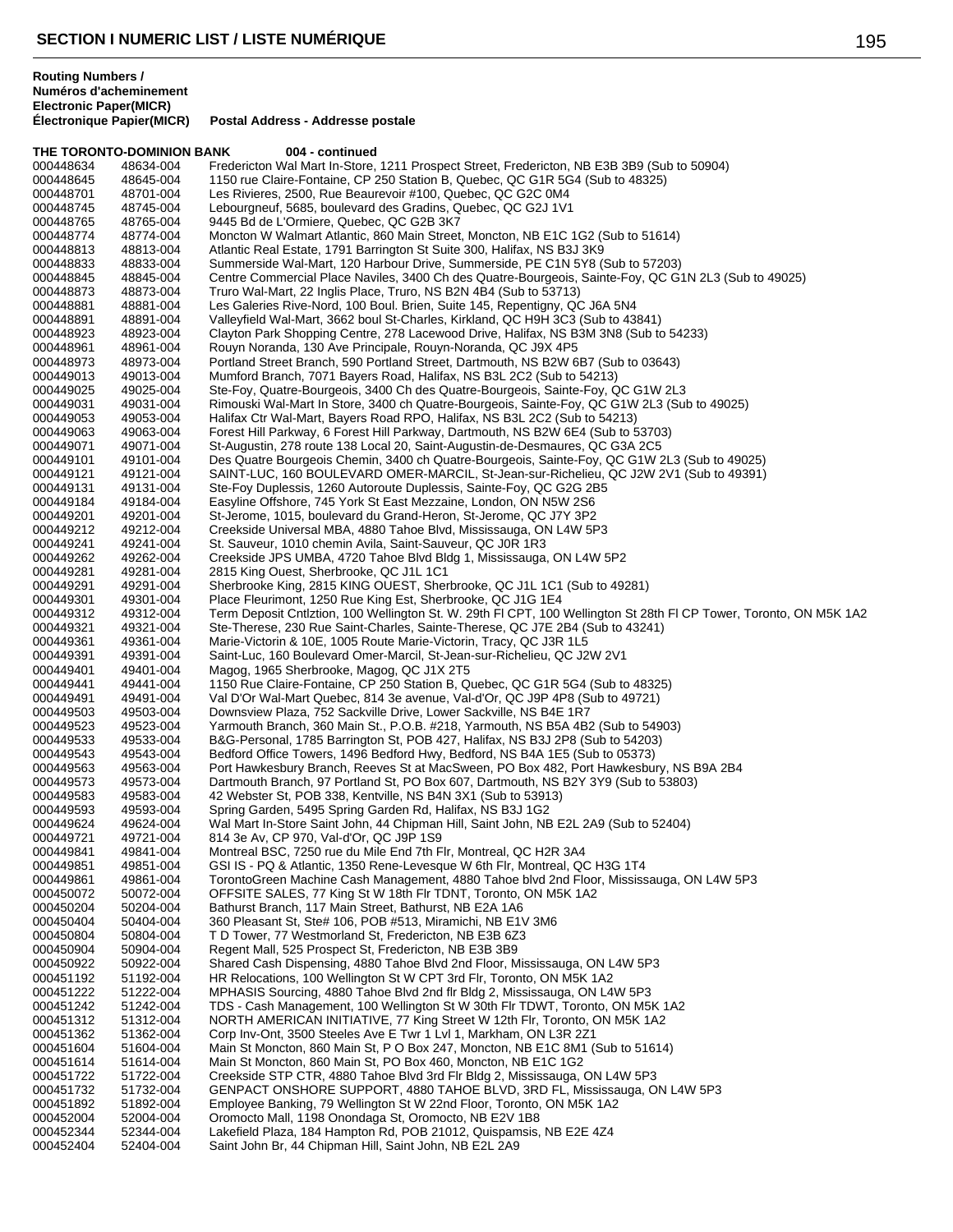|                        | THE TORONTO-DOMINION BANK | 004 - continued                                                                                                                                             |
|------------------------|---------------------------|-------------------------------------------------------------------------------------------------------------------------------------------------------------|
| 000452424              | 52424-004                 | East Point Way, 10 East Point Way, Saint John, NB E2J 0H5                                                                                                   |
| 000452484              | 52484-004                 | St John Br, 44 Chipman Hill, Saint John, NB E2L 2A9 (Sub to 52404)                                                                                          |
| 000452494              | 52494-004                 | King St at Germain St, 44 Chipman Hill, P O Box 1347, Saint John, NB E2E 2A9 (Sub to 52404)                                                                 |
| 000452502              | 52502-004                 | EB Clearing Centre, VISA ASC 18th Floor CPT, Toronto, ON M5K 1A2                                                                                            |
| 000452604              | 52604-004                 | TD Bank Sussex, 620 Main St, Sussex, NB E4E 5L4                                                                                                             |
| 000452712              | 52712-004                 | GBS Payment Services, 222 Bay St 15th Flr Ernest& Yonge Twr, P.O. Box 1, Toronto, ON M5K 1A2                                                                |
| 000452722              | 52722-004                 | Import Documentary Credit Services, 7250 rue du Mile End 6e Etage, Montreal, QC H2R 3A4                                                                     |
| 000452752              | 52752-004                 | CL/C/Coll, 222 Bay St. 15th Fl., Toronto, ON M5K 1A2                                                                                                        |
| 000453203              | 53203-004                 | Main St Moncton, 860 Main St, P O Box 460, Moncton, NB E1C 1G2 (Sub to 51614)                                                                               |
| 000453214              | 53214-004                 | Robinson & Main St, 860 Main St, Moncton, NB E1C 1G2 (Sub to 51614)                                                                                         |
| 000453403              | 53403-004                 | Bedford Hwy West of Dartmouth Rd., 1475 Bedford Hwy, Bedford, NS B4A 3Z5 (Sub to 05373)                                                                     |
| 000453413              | 53413-004                 | Mtl - Green Machine Cash Management, 4880 Tahoe Blvd 2nd Floor, Mississauga, ON L4W 5P3                                                                     |
| 000453493<br>000453503 | 53493-004<br>53503-004    | Riverside Court, 17 Old Bridge St, P O Box 509, Bridgewater, NS B4V 2X6 (Sub to 53503)<br>Old Bridge St Bridgwtr, 1 Old Bridge St., Bridgewater, NS B4V 3T6 |
| 000453551              | 53551-004                 | Fixed Income, 1 Place Ville Marie Suite 2315, Montreal, QC H3B 3M5                                                                                          |
| 000453693              | 53693-004                 | Dartmouth Crossing, 90 Gale Terrace, Dartmouth, NS B3B 0B7                                                                                                  |
| 000453703              | 53703-004                 | Cole Harbour Shopping Centre, 6 Forest Hills Pkwy, Dartmouth, NS B2W 6E4                                                                                    |
| 000453713              | 53713-004                 | Truro, 22 Inglis Place, Truro, NS B2N 4B4                                                                                                                   |
| 000453723              | 53723-004                 | Larry Uteck, 82 Peakview Way, Bedford, NS B3M 0G1                                                                                                           |
| 000453743              | 53743-004                 | ST MARGARETS BAY, 5236 St Margarets Bay Rd, Upper Tantallon, NS B3Z 0P4                                                                                     |
| 000453784              | 53784-004                 | Regis St, 525 Regis St, Dieppe, NB E1A 1Y2                                                                                                                  |
| 000453803              | 53803-004                 | Dartmouth Branch, 97 Portland Street, Dartmouth, NS B2Y 1H5                                                                                                 |
| 000453813              | 53813-004                 | Cole Harbour Shopping Centre, 6 Forest Hills Parkway, Dartmouth, NS B2W 6E4 (Sub to 53703)                                                                  |
| 000453872              | 53872-004                 | Symcor Inc Retail Lockbox, 8 Prince Andrew Centre, Toronto, ON M3C 2H4                                                                                      |
| 000453903              | 53903-004                 | Bedford Office Tower, 1496 Bedford Hwy, P.O. Box 186, Bedford, NS B4A 2E1 (Sub to 05373)                                                                    |
| 000453913              | 53913-004                 | Kentville Branch, 42 Webster Street, PO Box 338, Kentville, NS B4N 1H7                                                                                      |
| 000454172              | 54172-004                 | ATM SETTLEMENT, 79 WELLINGTON ST W 19TH FLOOR, Toronto, ON M5K 1N2                                                                                          |
| 000454182              | 54182-004                 | Web Business Banking, 100 Wellington St, 6th Floor, TD Tower, Toronto, ON M5K 1A2                                                                           |
| 000454192              | 54192-004                 | TDSS Estate & Trust Operations, 77 Bloor St. W. 7th Floor, 2nd Floor, Toronto, ON M5S 1M2                                                                   |
| 000454203              | 54203-004                 | B & G Personal, 1785 Barrington St, Halifax, NS B3J 2P8<br>Bayers Road Shopping Centre, 7071 Bayers Rd, P.O. Box 22119, Halifax, NS B3L 2C2                 |
| 000454213              | 54213-004                 |                                                                                                                                                             |
| 000454233<br>000454293 | 54233-004<br>54293-004    | Clayton Park Shopping Centre, 278 Lacewood Dr, Halifax, NS B3M 3N8<br>Clayton Park Shopping Centre, 278 Lacewood Dr, Halifax, NS B3M 3N8 (Sub to 54233)     |
| 000454393              | 54393-004                 | New Glasgow Riverside Branch, 156 Riverside Parkway, P O Box 578, New Glasgow, NS B2H 5E7 (Sub to 54403)                                                    |
| 000454403              | 54403-004                 | New Glasgow, 156 Riverside Parkway, P O Box 578, New Glasgow, NS B2H 5E7                                                                                    |
| 000454412              | 54412-004                 | Fund/Sales Analysis & Planning, 77 Bloor St West 7th Fl, CT Tower 32nd Floor, Toronto, ON M4Y 2T1                                                           |
| 000454453              | 54453-004                 | Highland Square, 156 Riverside Parkway, New Glasgow, NS B2H 5E7 (Sub to 54403)                                                                              |
| 000454463              | 54463-004                 | 42 Webster St, POB 338, Kentville, NS B4N 3X1 (Sub to 53913)                                                                                                |
| 000454542              | 54542-004                 | Advanced Collections LDN, 380 Wellington St 22nd Flr Twr B, London, ON N6A 4S4                                                                              |
| 000454603              | 54603-004                 | Charlotte & Pitt, 247 Charlotte St., P O Box 117, Sydney, NS B1P 1C4 (Sub to 03713)                                                                         |
| 000454703              | 54703-004                 | Charlotte & Pitt, 292 Charlotte St., Sydney, NS B1P 1C7 (Sub to 03713)                                                                                      |
| 000454713              | 54713-004                 | Charlotte & Pitt, 247 Charlotte St., P O Box 117, Sydney, NS B1P 1C4 (Sub to 03713)                                                                         |
| 000454742              | 54742-004                 | Centralized Banking Services - GMCM, 4880 Tahoe Blvd 2nd Floor, Mississauga, ON L4W 5P3                                                                     |
| 000454752              | 54752-004                 | TDC-CHEQUMTE ONLINE-CPOB, 1 Prince Andrew Place, Toronto, ON M3C 2H4                                                                                        |
| 000454803              | 54803-004                 | Truro Mall, 16-22 Inglis Place, POB #86, Truro, NS B2M 5B6 (Sub to 53713)                                                                                   |
| 000454892              | 54892-004                 | CBAW TS CAPITALIZATION, 1875 BUCKHORN GATE 3RD FLR BLDG 4, Mississauga, ON L4W 5P1                                                                          |
| 000454903<br>000455202 | 54903-004<br>55202-004    | Yarmouth Branch, 360 Main St., P.O.B. #218, Yarmouth, NS B5A 4B2<br>London Resource - ARM, 380 Wellington St 22nd Flr Twr B, London, ON N6A 4S4             |
| 000455442              | 55442-004                 | AG Services Ontario, 120 Research Lane Suite 201, Guelph, ON N1G 0B4                                                                                        |
| 000455592              | 55592-004                 | ATF Hold, 66 Wellington St W 26th Flr TDT, Toronto, ON M5K 1A2                                                                                              |
| 000456592              | 56592-004                 | Fraud Loss Prevntn C Centre, 3500 Steeles Ave E Twr 1 Lvl 5, Markham, ON L3R 0X1                                                                            |
| 000456803              | 56803-004                 | Charlottetown Queen Street, 192 Queen Street, Charlottetown, PE C1A 4B5                                                                                     |
| 000456813              | 56813-004                 | Wal-Mart In-Store Branch, 192 Queen Street, Charlottetown, PE C1A 4B5 (Sub to 56803)                                                                        |
| 000456833              | 56833-004                 | University Ave, 695 University Ave, Charlottetown, PE C1E 1E5                                                                                               |
| 000457002              | 57002-004                 | RIF Department, 4880 Tahoe Blvd. 3rd Floor Bldg 2, P O Box 1, Toronto-Dominion Centre, Mississauga, ON L4W 5P3                                              |
| 000457033              | 57033-004                 | Pearlgate, 26 Gibson Dr, Mount Pearl, NL A1N 5K8                                                                                                            |
| 000457153              | 57153-004                 | Conception Bay South, 174 Conception Bay Hwy, Conception Bay South, NL A1W 3G9                                                                              |
| 000457203              | 57203-004                 | Summerside Branch, 120 Heather Moyse Dr, Summerside, PE C1N 5Y8                                                                                             |
| 000457592              | 57592-004                 | SBB Direct Expenses, 100 Wellington St W 29th FI CPT, Toronto, ON M5K 1A2                                                                                   |
| 000457602              | 57602-004                 | CCSC Toronto, 3500 Steeles Ave Level 1, Tower 3, Markham, ON L3R 2Z1                                                                                        |
| 000457703              | 57703-004                 | Marystown NFLD Peninsula, 57 Columbia Drive Unit 25, PO Box 38, Marystown, NL A0E 2M0                                                                       |
| 000457713              | 57713-004                 | 1 Mt Bernard Ave, Corner Brook, NL A2H 6Y5                                                                                                                  |
| 000457833              | 57833-004                 | PCS PB Halifax, 1791 Barrington St Suite 503, Halifax, NS B3J 3K9                                                                                           |
| 000457842<br>000458003 | 57842-004<br>58003-004    | CMG - Admin, 66 Wellington Street West 39th Floor, Toronto, ON M5K 1A2<br>St John's - Water Street, 140 Water St, St. John's, NL A1C 6H6                    |
| 000458083              | 58083-004                 | Aberdeen, 80 Aberdeen Ave, St John's, NL A1A 5N6                                                                                                            |
| 000458422              | 58422-004                 | EFS Emily, 25th Floor TD Tower, Toronto, ON M5K 1A2                                                                                                         |
| 000458602              | 58602-004                 | Global Delivery Support, 1855 Buckhorn Gate 6th Flr Bldg 3, Mississauga, ON L4W 5N9                                                                         |
| 000459052              | 59052-004                 | TDW Computing, 79 Wellington St W 18th Flr TDST, Toronto, ON M5K 1A2                                                                                        |
|                        |                           |                                                                                                                                                             |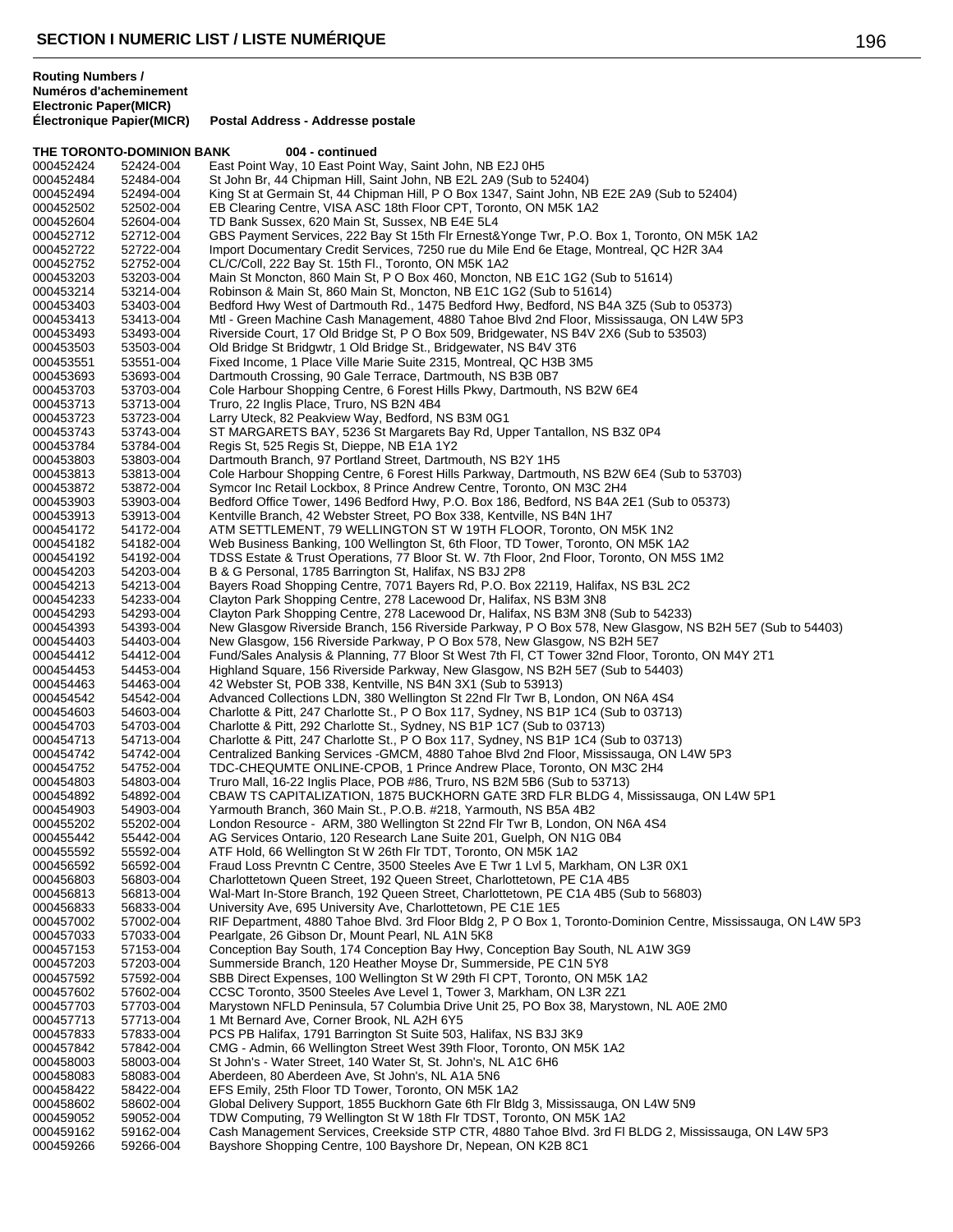**Électronique Papier(MICR) Postal Address - Addresse postale**

|                        | THE TORONTO-DOMINION BANK | 004 - continued                                                                                                                                                                             |
|------------------------|---------------------------|---------------------------------------------------------------------------------------------------------------------------------------------------------------------------------------------|
| 000459386              | 59386-004                 | Town & Country Plaza, 2525 Carling Ave, P.O. Box 6010, Ottawa, ON K2B 6S1                                                                                                                   |
| 000459442              | 59442-004                 | Markham High Risk-ARM, 3500 Steeles Ave E 5th FI Tower 2, Markham, ON L3R 0X1                                                                                                               |
| 000459470              | 59470-004                 | Merchant Services Segment, 77 King St W Royal Trust Tower 33 Fl, Toronto, ON M5K 1A2                                                                                                        |
| 000460037              | 60037-004                 | Tor Green Machine Cash Management, 4880 Tahoe Blvd 2nd Floor, POB 2141, Mississauga, ON L4W 5P3                                                                                             |
| 000460307              | 60307-004                 | CBS-WPG, 4880 Tahoe Blvd 2nd Flr Bldg 2 c/o C, Mississauga, ON L4W 5P3                                                                                                                      |
| 000460327              | 60327-004                 | Fort Frances, 200 Scott St, PO Box 580, Fort Frances, ON P9A 1G7 (Sub to 60407)                                                                                                             |
| 000460407              | 60407-004                 | 200 Scott St, P O Box 98, Fort Frances, ON P9A 1G7                                                                                                                                          |
| 000460417<br>000460447 | 60417-004                 | SHOPS OF WINNIPEG SQUARE, 360 MAIN ST CONCOURSE LEVEL, P.O. BOX 45, Winnipeg, MB R3C 3Z8 (Sub to 63307)<br>Thunder Bay County Ont, 1090 Dawson Road, Thunder Bay, ON P7B 5V1 (Sub to 60927) |
| 000460467              | 60447-004<br>60467-004    | Memorial Ave, 1039 Memorial Ave, Thunder Bay, ON P7B 4A4 (Sub to 60537)                                                                                                                     |
| 000460487              | 60487-004                 | Memorial Ave, 1039 Memorial Ave, Thunder Bay, ON P7B 4A4 (Sub to 60537)                                                                                                                     |
| 000460497              | 60497-004                 | Central Canada Region Business Supp, 201 Portage Ave., 18th Floor, Winnipeg, MB R3B 3N4                                                                                                     |
| 000460537              | 60537-004                 | Memorial Ave & Harbour Expway CBC, 1039 Memorial Ave, Thunder Bay, ON P7B 4A4                                                                                                               |
| 000460567              | 60567-004                 | Thunder Bay Mountdale, 595 West Arthur St. Suite 100, Thunder Bay, ON P7E 5R5 (Sub to 06632)                                                                                                |
| 000460647              | 60647-004                 | 300 Main St., P O Box 670, Geraldton, ON P0T 1M0                                                                                                                                            |
| 000460657              | 60657-004                 | CBS - Thunderbay Ctre, 525 Coventry Road, Ottawa, ON K1K 2C5                                                                                                                                |
| 000460687              | 60687-004                 | 30 Princess St, P O Box 846, Dryden, ON P8N 1C6                                                                                                                                             |
| 000460727              | 60727-004                 | Kenora Ontario, 108 Main St S, P O Box 1190, Kenora, ON P9N 1S9                                                                                                                             |
| 000460807              | 60807-004                 | MEMORIAL AVE CBC, 1039 MEMORIAL AVE, P O Box 160, Thunder Bay, ON P7B 4A4 (Sub to 60537)                                                                                                    |
| 000460887              | 60887-004                 | Thunder Bay County ONT, 1090 Dawson Road, Thunder Bay, ON P7B 5V1 (Sub to 60927)                                                                                                            |
| 000460927              | 60927-004                 | County Fair Plaza, 1090 Dawson Rd, Thunder Bay, ON P7B 5V1                                                                                                                                  |
| 000461167              | 61167-004                 | Swan River, 501 Main St, POB 430, Swan River, MB R0L 1Z0 (Sub to 62207)                                                                                                                     |
| 000461247              | 61247-004                 | Birch River, 501 Main St, 430, Swan River, MB R0L 1Z0 (Sub to 62207)                                                                                                                        |
| 000461327              | 61327-004<br>61347-004    | Brandon, 903 Rosser Ave., Brandon, MB R7A 0L3 (Sub to 00397)                                                                                                                                |
| 000461347<br>000461407 | 61407-004                 | TD In-Store Branch-Brandon, 903 Rosser Avenue, Brandon, MB R7A 0L3 (Sub to 00397)<br>9th & Rosser, 903 Rosser Ave, Brandon, MB R7A 0L3 (Sub to 00397)                                       |
| 000461467              | 61467-004                 | Portgage La Prairie Man, 102 Saskatchewan Avenue W, P O Box 729, Portage la Prairie, MB R1N 0M1 (Sub to 61907)                                                                              |
| 000461487              | 61487-004                 | Brandon, 903 Rosser Ave., POB #215, Brandon, MB R7A 6Y9 (Sub to 00397)                                                                                                                      |
| 000461547              | 61547-004                 | 424 Main St N, Dauphin, MB R7N 1C8                                                                                                                                                          |
| 000461567              | 61567-004                 | BRANDON, 903 ROSSER AVE, PO Box 368, Brandon, MB R7A 0L3 (Sub to 00397)                                                                                                                     |
| 000461662              | 61662-004                 | Customer Problem Resoltn, 77 King St W 18th Flr TDNT, Toronto, ON M5K 1A1                                                                                                                   |
| 000461727              | 61727-004                 | Swan River, 501 Main St., POB 430, Swan River, MB R0L 1Z0 (Sub to 62207)                                                                                                                    |
| 000461887              | 61887-004                 | Brandon, 903 Rosser Ave, Brandon, MB R7A 0L3 (Sub to 00397)                                                                                                                                 |
| 000461907              | 61907-004                 | 102 Saskatchewan Ave W, Portage la Prairie, MB R1N 0M1                                                                                                                                      |
| 000461967              | 61967-004                 | Brandon, 903 Rosser Ave., Brandon, MB R7A 6Y9 (Sub to 00397)                                                                                                                                |
| 000462017              | 62017-004                 | First Nations Bank of Canada, 360 Broadway, Winnipeg, MB R3C 0T6 (Sub to 62017)                                                                                                             |
| 000462047              | 62047-004                 | 396 Main Street, P O Box 217, Selkirk, MB R1A 1V1                                                                                                                                           |
| 000462127              | 62127-004                 | 299 Main St, Steinbach, MB R0A 2A0                                                                                                                                                          |
| 000462157              | 62157-004                 | 353 Main St, P O Box 339, Stonewall, MB R0C 2Z0                                                                                                                                             |
| 000462207<br>000462367 | 62207-004<br>62367-004    | 501 Main St., PO Box 430, Swan River, MB R0L 1Z0<br>96 Main St., PO Box 109, Teulon, MB R0C 3B0                                                                                             |
| 000462447              | 62447-004                 | Edwards & 3RD, 302 Edwards Ave, P O Box 479, The Pas, MB R9A 1K6                                                                                                                            |
| 000462457              | 62457-004                 | Winnipeg Walmart, 2305 McPhillips Street, Winnipeg, MB R2V 3E1 (Sub to 65087)                                                                                                               |
| 000462527              | 62527-004                 | City Centre Mall, 300 Mystery Lake Rd., PO Box 300, Thompson, MB R8N 0M2                                                                                                                    |
| 000462642              | 62642-004                 | Prepaid Gift Cards, 77 King St W 12th Flr TDNT, Toronto, ON M5K 1A2                                                                                                                         |
| 000462961              | 62961-004                 | CA ADMINISTRATION AND RE, 4720 TAHOE BLVD 3RD BLDG 1, Mississauga, ON L4W 5P2                                                                                                               |
| 000463207              | 63207-004                 | Winnipeg Henderson, 10-1128 Henderson Hwy, Winnipeg, MB R2G 3Z7 (Sub to 03797)                                                                                                              |
| 000463307              | 63307-004                 | SHOPS OF WINNIPEG, 360 MAIN ST CONCOURSE LEVEL, P.O. BOX 45, Winnipeg, MB R3C 3Z8                                                                                                           |
| 000463357              | 63357-004                 | Lindenwoods Market, Unit 1, 877 Waverly St, Winnipeg, MB R3T 5V3                                                                                                                            |
| 000463387              | 63387-004                 | Wal Mart Lindenridge, 1305 Pembina Highway, Winnipeg, MB R3T 2B6 (Sub to 66447)                                                                                                             |
| 000463397              | 63397-004                 | PCS PB Winnipeg, 201 Portage at Main, Ste 1719, Winnipeg, MB R3B 3K6                                                                                                                        |
| 000463442              | 63442-004                 | Debit Payments, 77 King St W 12th Flr RTT, Toronto, ON M5K 1A2                                                                                                                              |
| 000463637<br>000463647 | 63637-004                 | Unicity Wal-Mart In Store, 3260 Portage Avenue, Winnipeg, MB R3K 0Z1 (Sub to 69807)<br>Winnipeg Edgeland, 2030 Corydon Ave, Winnipeg, MB R3P 0N2 (Sub to 05127)                             |
| 000463967              | 63647-004<br>63967-004    | Central Gas Building, 444 St Mary Avenue, Winnipeg, MB R3R 3T1 (Sub to 67927)                                                                                                               |
| 000464607              | 64607-004                 | Winnipeg Edgeland, 2030 Corydon Ave, Winnipeg, MB R3P 0N2 (Sub to 05127)                                                                                                                    |
| 000464632              | 64632-004                 | pymts strategy & innovtn, 77 King St W 12th Flr TDNT, Toronto, ON M5K 1A2                                                                                                                   |
| 000464927              | 64927-004                 | Winnipeg Wilton, 1114 Corydon Ave., Winnipeg, MB R3M 0Y9 (Sub to 05017)                                                                                                                     |
| 000464987              | 64987-004                 | SHOPS OF WINNIPEG SQUARE, 360 MAIN ST CONCOURSE LEVEL, P.O. BOX 45, Winnipeg, MB R3C 3Z8 (Sub to 63307)                                                                                     |
| 000465087              | 65087-004                 | Winnipeg Garden City, 2305 McPhillips St, Winnipeg, MB R2V 3E1                                                                                                                              |
| 000465247              | 65247-004                 | Winnipeg Henderson, 10-1128 Henderson Hwy, Winnipeg, MB R2G 3Z7 (Sub to 03797)                                                                                                              |
| 000465327              | 65327-004                 | Winnipeg Henderson, 10-1128 Henderson Hwy, Winnipeg, MB R2G 3Z7 (Sub to 03797)                                                                                                              |
|                        |                           | Winnipeg Edgeland, 2030 Corydon Ave., Winnipeg, MB R3P 0N2 (Sub to 05127)                                                                                                                   |
| 000465387              | 65387-004                 |                                                                                                                                                                                             |
| 000465432              | 65432-004                 | Digital Wires, 77 King St W 12th Flr TDNT, Toronto, ON M5K 1A2                                                                                                                              |
| 000465467              | 65467-004                 | Winnipeg Kirkbridge, 2799 Pembina Hwy, Winnipeg, MB R3T 2H5                                                                                                                                 |
| 000465487              | 65487-004                 | Winnipeg Kildonan Crossing, 800-1615 Regent Ave W, Winnipeg, MB R2C 5C6                                                                                                                     |
| 000465497              | 65497-004                 | Kildonan Crossing S C, 800-1615 Regent Ave W, Winnipeg, MB R2C 5C6 (Sub to 65487)                                                                                                           |
| 000465887<br>000465977 | 65887-004<br>65977-004    | Garden City Shopping Centre, 2305 McPhillips Street, Winnipeg, MB R2V 3E1 (Sub to 65087)<br>BRIDGWATER, 440-350 NORTH TOWN ROAD, Winnipeg, MB R3Y 0Y4                                       |

66047-004 Garden City Shopping Centre, 2305 McPhillips Street, Winnipeg, MB R2V 3E1 (Sub to 65087)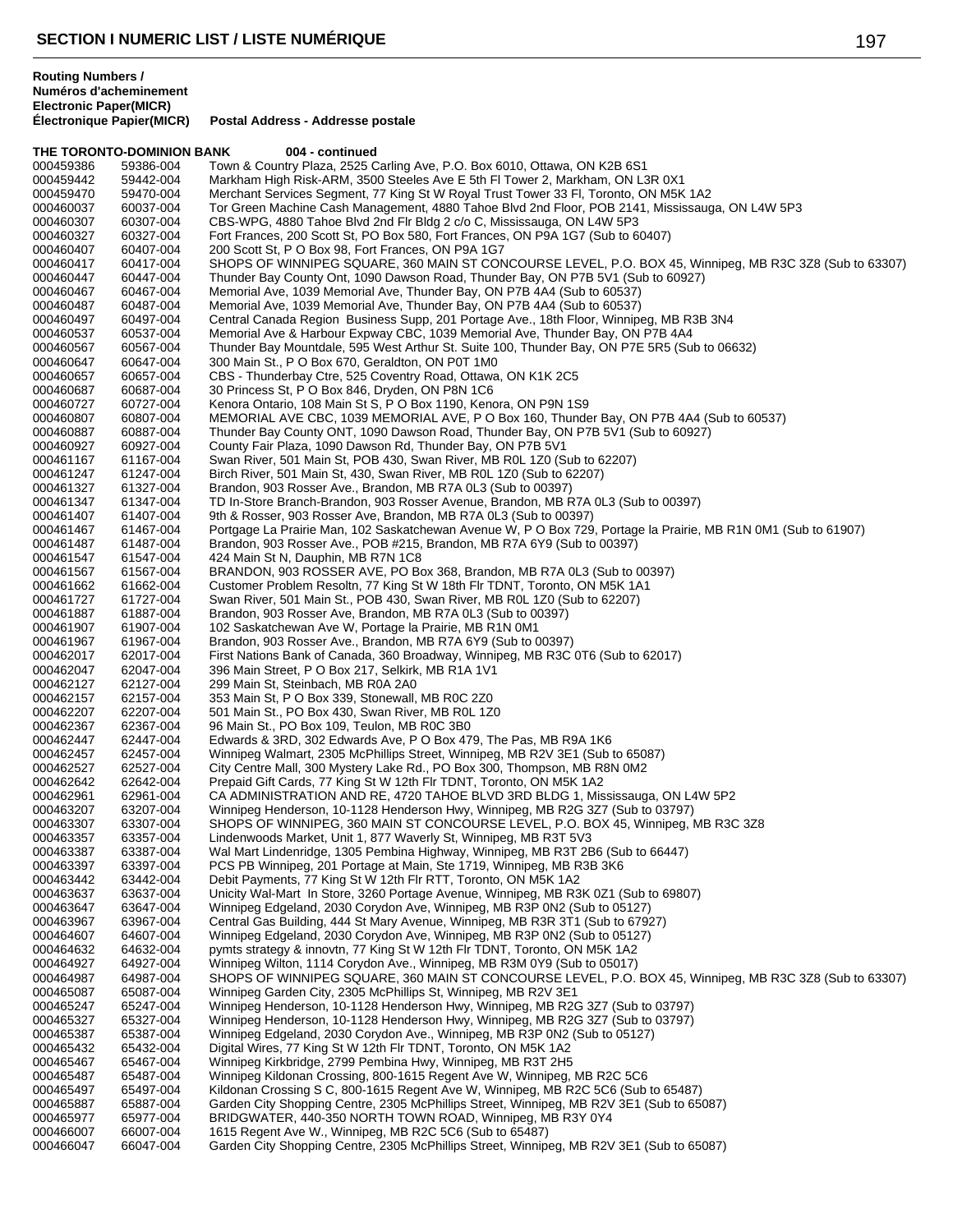**THE TORONTO-DOMINION BANK 004 - continued**<br>000466127 66127-004 St Anne's Rd. 270 St Anne's Re 000466127 66127-004 St Anne's Rd, 270 St Anne's Rd, Winnipeg, MB R2M 3A4<br>000466157 66157-004 Winnipeg Sage Creek, 50 Sage Creek Blvd Unit 1300, Wi 000466157 66157-004 Winnipeg Sage Creek, 50 Sage Creek Blvd Unit 1300, Winnipeg, MB R3X 0J6 Winnipeg Notre Dame & Sherbrooke, 648 Notre Dame Ave, Winnipeg, MB R3B 1S9 000466312 66312-004 Project North, 77 King St W 12 Flr TDNT, Toronto, ON M5K 1A2 Winnipeg - Park West S.O., 6630 Roblin Blvd, Winnipeg, MB R3R 1X1 000466417 66417-004 Kenaston Commons, 1723 Kenaston Blvd, Winnipeg, MB R3Y 1V5 000466447 66447-004 Winnipeg Pembina & McGillivray, 1305 Pembina Hwy, Winnipeg, MB R3T 2B6 Portage & Ainslie, 3260 Portage Avenue, Winnipeg, MB R3J 0P1 (Sub to 69807) 000467167 67167-004 SHOPS OF WINNIPEG SQUARE, 360 MAIN ST CONCOURSE LEVEL, P.O. BOX 45, Winnipeg, MB R3C 3Z8 (Sub to 63307)<br>000467807 67807-004 Winnipeg Wilton, 1114 CORYDON AVE, Winnipeg, MB R3M 0Y9 (Sub to 05017) 000467807 67807-004 Winnipeg Wilton, 1114 CORYDON AVE, Winnipeg, MB R3M 0Y9 (Sub to 05017)<br>000467927 67927-004 St Mary & Vaughan, 444 St Mary Ave, Winnipeg, MB R3C 3T1 000467927 67927-004 St Mary & Vaughan, 444 St Mary Ave, Winnipeg, MB R3C 3T1<br>000468027 68027-004 SHOPS OF WINNIPEG SQUARE, 360 MAIN ST CONCOURS 000468027 68027-004 SHOPS OF WINNIPEG SQUARE, 360 MAIN ST CONCOURSE LEVEL, P.O. BOX 45, Winnipeg, MB R3C 3Z8 (Sub to 63307)<br>000468047 68047-004 St Anne's Rd, 270 St Anne's Rd, Winnipeg, MB R2M 3A4 (Sub to 66127) 000468047 68047-004 St Anne's Rd, 270 St Anne's Rd, Winnipeg, MB R2M 3A4 (Sub to 66127) 000468127 68127-004 Notre Dame & Sherbrook, 648 Notre Dame, Winnipeg, MB R3B 1S9 (Sub to 66207)<br>000468447 68447-004 Winnipeg Wilton, 1114 Corydon Ave., Winnipeg, MB R3M 0Y9 (Sub to 05017) 000468447 68447-004 Winnipeg Wilton, 1114 Corydon Ave., Winnipeg, MB R3M 0Y9 (Sub to 05017) 000469182 69182-004 GLOBAL FUTURES GROUP, 77 KING ST W 25TH FLR TDNT, Toronto, ON M5K 1A2<br>000469292 69292-004 Floor Plan Financing, 100 Wellington St W 29th Flr Cpt, Toronto, ON M5K 1A2 000469292 69292-004 Floor Plan Financing, 100 Wellington St W 29th Flr Cpt, Toronto, ON M5K 1A2<br>000469727 69727-004 WPG KILDONAN CROSSING, 1615 Regent Ave W UNIT 800, Winnipeg, MB F 000469727 69727-004 WPG KILDONAN CROSSING, 1615 Regent Ave W UNIT 800, Winnipeg, MB R2C 5C6 (Sub to 65487)<br>000469747 69747-004 Winnipeg Tyndall Mkt S.C., 850 Keewatin St, Winnipeg, MB R2R 0Z5 000469747 69747-004 Winnipeg Tyndall Mkt S.C., 850 Keewatin St, Winnipeg, MB R2R 0Z5 000469767 69767-004 Kildonan Crossing Shopping Centre, 1615 Regent Avenue West Unit 800, Winnipeg, MB R2C 5C6 (Sub to 65487)<br>000469777 69777-004 Winnipeg Vista Place, 1631 St Mary's Rd Unit A, Winnipeg, MB R2N 1Z4 000469777 69777-004 Winnipeg Vista Place, 1631 St Mary's Rd Unit A, Winnipeg, MB R2N 1Z4<br>000469807 69807-004 Winnipeg Portage West, 3260 Portage Avenue, Winnipeg, MB R3K 0Z1 00807-004 Minnipeg Portage West, 3260 Portage Avenue, Winnipeg, MB R3K 0Z1<br>00887-004 Tyndall Market Shopping Centre, 850 Keewatin St, Winnipeg, MB R2R 0 000469887 69887-004 Tyndall Market Shopping Centre, 850 Keewatin St, Winnipeg, MB R2R 0Z5 (Sub to 69747)<br>000469897 69897-004 Tuxedo Shopping Centre, 2030 Corydon Avenue, Winnipeg, MB R3P 0N2 (Sub to 05127) 000469897 69897-004 Tuxedo Shopping Centre, 2030 Corydon Avenue, Winnipeg, MB R3P 0N2 (Sub to 05127) Tor Green Machine Cash Management, 4880 Tahoe Blvd 2nd Floor, Mississauga, ON L4W 5P3 000470168 70168-004 Saskatoon Attridge & heal, 970 Attridge Dr, PO Box 10, Saskatoon, SK S7S 1P1 (Sub to 76668)<br>000470328 70328-004 300 Centre St, P O Box 700, Assiniboia, SK S0H 0B0 300 Centre St, P O Box 700, Assiniboia, SK S0H 0B0 000470408 70408-004 Regina Wal-Mart In Store, 2223 #107 Victoria Avenue East, Regina, SK S4N 6E4 (Sub to 75968)<br>000470452 70452-004 Markham Resource- ARM, 3500 Steeles Ave E 5th FI Tower 2, Markham, ON L3R 0X1 000470452 70452-004 Markham Resource- ARM, 3500 Steeles Ave E 5th Fl Tower 2, Markham, ON L3R 0X1<br>000470652 70652-004 OSW Green Machine Cash Management. 4880 Tahoe Blvd 2nd Floor. Mississauga. ON OSW Green Machine Cash Management, 4880 Tahoe Blvd 2nd Floor, Mississauga, ON L4W 5P3 000470772 70772-004 GAMLO - OPERATIONS, 95 Wellington St W 16th Flr, Toronto, ON M5K 1A2<br>000470842 70842-004 Payments Innovations, 77 King St W 12th Flr TDNT, Toronto, ON M5K 1A2 000470842 70842-004 Payments Innovations, 77 King St W 12th Flr TDNT, Toronto, ON M5K 1A2 000470952 70952-004 Markham SBB-ARM, 3500 Steeles Ave E 5th FI Tower 2, Markham, ON L3R 0X1<br>000471092 71092-004 Business Systems Ontario Division, 841 Wellington Rd S, London, ON N6E 3R5 000471092 71092-004 Business Systems Ontario Division, 841 Wellington Rd S, London, ON N6E 3R5<br>000471202 71202-004 55 King St W TD Tower 22nd Fl, Toronto, ON M5K 1A2 000471202 71202-004 55 King St W TD Tower 22nd Fl, Toronto, ON M5K 1A2<br>000471232 71232-004 Cash Mgmt PAP Represtment, c/o 4880 Tahoe Blvd, Mi 000471232 71232-004 Cash Mgmt PAP Represtment, c/o 4880 Tahoe Blvd, Mississauga, ON L4W 5P3<br>000471288 71288-004 1305-4th St, Estevan, SK S4A 0X1 000471288 71288-004 1305-4th St, Estevan, SK S4A 0X1 000471552 71552-004 One - Green Machine Cash Management, 4880 Tahoe Blvd 2nd Floor, Mississauga, ON L4W 5P3<br>000471562 71562-004 Tor-Green Machine Cash Management, 4880 Tahoe Blvd 2nd Floor, Mississauga, ON L4W 5P3 000471562 71562-004 Tor-Green Machine Cash Management, 4880 Tahoe Blvd 2nd Floor, Mississauga, ON L4W 5P3<br>000471622 71622-004 TDC CHEQUEMATE ONLINE B, 1 Prince Andrew Place, Toronto, ON M3C 2H4 000471622 71622-004 TDC CHEQUEMATE ONLINE B, 1 Prince Andrew Place, Toronto, ON M3C 2H4<br>000471768 71768-004 501 Main St, PO Box 119, Gravelbourg, SK S0H 1X0 000471768 71768-004 501 Main St, PO Box 119, Gravelbourg, SK S0H 1X0<br>000471928 71928-004 740 Desmond St., PO Box 279, Grenfell, SK S0G 2B0 740 Desmond St., PO Box 279, Grenfell, SK S0G 2B0 000472568 72568-004 Third & Second, 357 Third Ave, P O Box 699, Kamsack, SK S0A 1S0<br>000472633 72633-004 Symcor Services Halifax Chequemate, 1580 Grafton Street, Halifax, N Symcor Services Halifax Chequemate, 1580 Grafton Street, Halifax, NS B3J 2C2 000472648 72648-004 Kindersley, 217 Main St., PO Box 880, Kindersley, SK S0L 1S0<br>000472670 72670-004 SYMCOR INC-EXCEPTION VAN, 111 East 5th Avenue, Vanco 000472670 72670-004 SYMCOR INC-EXCEPTION VAN, 111 East 5th Avenue, Vancouver, BC V5T 4L1<br>000472689 72689-004 Symcor Services Calgary Chequemate. 1216 10th Avenue S.W., Calgary, AB T30 Symcor Services Calgary Chequemate, 1216 10th Avenue S.W., Calgary, AB T3C 0J2 000472691 72691-004 Symcor-Exception Processing, 4010 Tupper Street, Westmount, QC H3Z 2Y3 72717-004 Symcor Services Winnipeg Chequemate, 195 Fort Street, Winnipeg, MB R3C 3V1<br>72728-004 Regina Eastgate Crossing, 2025 Prince of Wales Drive, P.O. Box 390, Regina, Sk 000472728 72728-004 Regina Eastgate Crossing, 2025 Prince of Wales Drive, P.O. Box 390, Regina, SK S4V 3A3 (Sub to 75968)<br>000472888 72888-004 Swift Current Sask, 185 Central Ave N, 876, Swift Current, SK S9H 0K9 (Sub to 77 000472888 72888-004 Swift Current Sask, 185 Central Ave N, 876, Swift Current, SK S9H 0K9 (Sub to 77848)<br>000473052 73052-004 Visa ASG Operations. 130 Adelaide St W 10th Flr. Toronto. ON M5H 3P5 Umi Junicii Crations, 130 Adelaide St W 10th Flr, Toronto, ON M5H 3P5 000473208 73208-004 Gravelbourg Sask, 501 Main St, 119, Gravelbourg, SK S0H 1X0 (Sub to 71768) 000473302 73302-004 Foreign Collections Dept - ICT, 66 Wellington St W 5th FI TD Tower, Toronto, ON M5K 1A2<br>000473368 73368-004 Yorkton Sask, 63 Broadway East, PO Box 459, Yorkton, SK S3N 0K6 (Sub to 79448) 000473368 73368-004 Yorkton Sask, 63 Broadway East, PO Box 459, Yorkton, SK S3N 0K6 (Sub to 79448)<br>000473902 73902-004 Personal Cr - MMS/Broker, 3500 Steeles Ave E 4th Flr Twr 3, Markham, ON L3R 0X1 000473902 73902-004 Personal Cr - MMS/Broker, 3500 Steeles Ave E 4th Flr Twr 3, Markham, ON L3R 0X1<br>000474018 74018-004 FNBC, 8004 Flying Dust Reserve, Meadow Lake, SK S9X 1T8 (Sub to 74018) 000474018 74018-004 FNBC, 8004 Flying Dust Reserve, Meadow Lake, SK S9X 1T8 (Sub to 74018)<br>000474128 74128-004 Melfort, 1121 Main St N, P O Box 3340, Melfort, SK S0E 1A0 000474128 74128-004 Melfort, 1121 Main St N, P O Box 3340, Melfort, SK S0E 1A0 000474168 74168-004 REGINA EASTGATE CROSSING, 2025 PRINCE OF WALES DRIVE, PO Box 180, Regina, SK S4V 3A3 (Sub to 75968)<br>000474328 74328-004 145 Main St N, Moose Jaw, SK S6H 0V9 000474328 74328-004 145 Main St N, Moose Jaw, SK S6H 0V9<br>000474348 74348-004 Moose Jaw Branch, 145 Main St N, Moos 74348-004 Moose Jaw Branch, 145 Main St N, Moose Jaw, SK S6H 0V9 (Sub to 74328)<br>74358-004 Wal-Mart - Moose Jaw, 145 Main Street North, Moose Jaw, SK S6H 0V9 (Sub 000474358 74358-004 Wal-Mart - Moose Jaw, 145 Main Street North, Moose Jaw, SK S6H 0V9 (Sub to 74328)<br>000474648 74648-004 Lloydminster, 4918 50th Avenue, Lloydminster, SK T9V 0W6 (Sub to 88649) 000474648 74648-004 Lloydminster, 4918 50th Avenue, Lloydminster, SK T9V 0W6 (Sub to 88649)<br>000474698 74698-004 Wal Mart North Battleford. 1147 101st Street. North Battleford. SK S9A 0Z5 000474698 74698-004 Wal Mart North Battleford, 1147 101st Street, North Battleford, SK S9A 0Z5 (Sub to 74748)<br>000474748 74748-004 1147-101St St, North Battleford, SK S9A 0Z5 000474748 74748-004 1147-101St St, North Battleford, SK S9A 0Z5<br>000474968 74968-004 YORKTON SASK, 63 BROADWAY EAST, Yo 000474968 74968-004 YORKTON SASK, 63 BROADWAY EAST, Yorkton, SK S3N 0K6 (Sub to 79448)<br>000475088 75088-004 Prince Albert. 801 15th St E Unit 601. Prince Albert. SK S6V 0C7 000475088 75088-004 Prince Albert, 801 15th St E Unit 601, Prince Albert, SK S6V 0C7 000475098 75098-004 Prince Albert, 801 15th St E Unit 601, Prince Albert, SK S6V 0C7 (Sub to 75088) PRINCE ALBERT, 801 15th St E Unit 601, Prince Albert, SK S6V 0C7 (Sub to 75088) 000475298 75298-004 Regina Pasqua & Rochdale, 4011 Rockdale Blvd Unit E, Regina, SK S4X 4P7 (Sub to 76298)<br>000475448 75448-004 Regina Hamilton, 1904 Hamilton St, Regina, SK S4P 3N5 Regina Hamilton, 1904 Hamilton St, Regina, SK S4P 3N5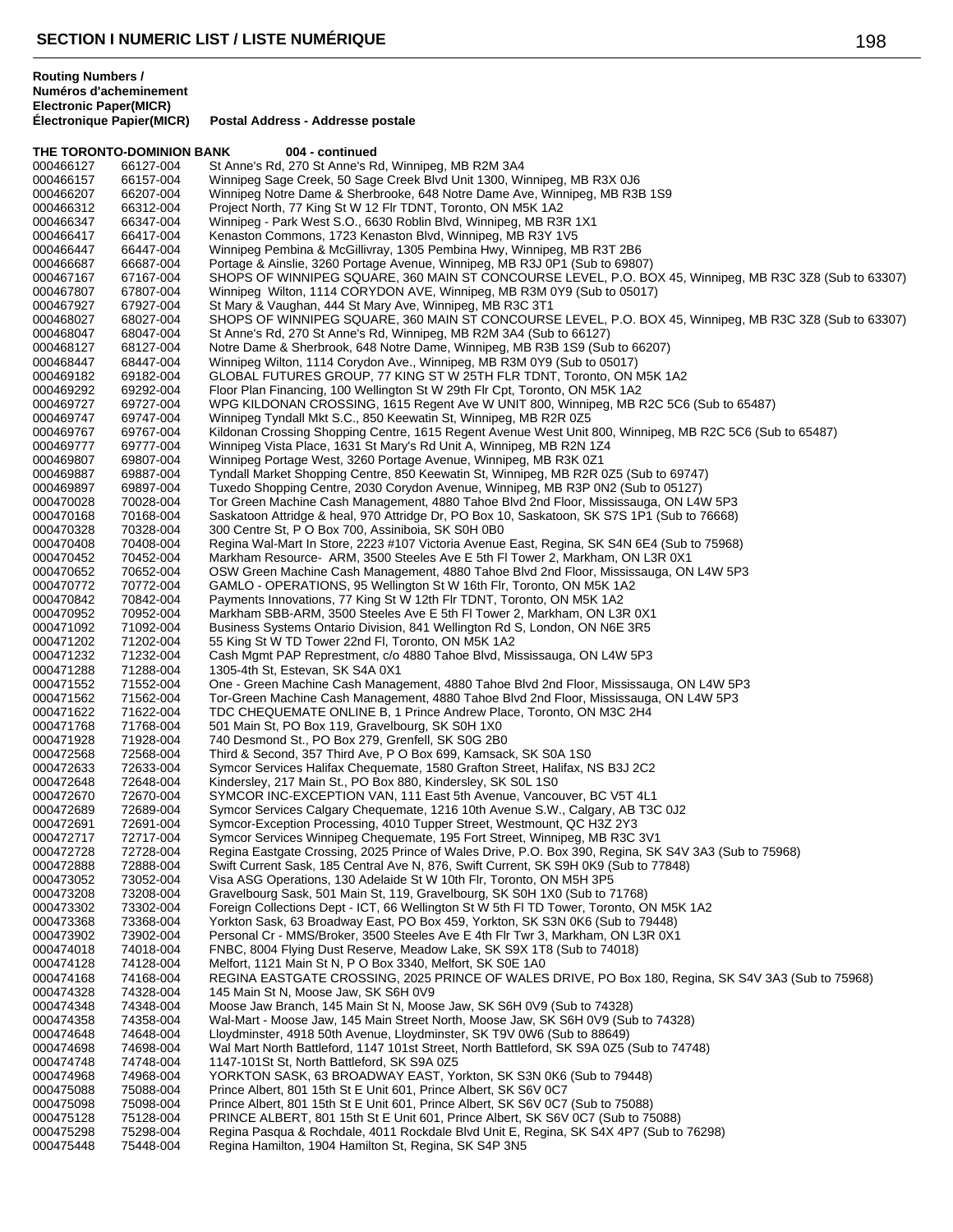**Electronic Paper(MICR) Postal Address - Addresse postale** 

**THE TORONTO-DOMINION BANK 004 - continued** 000475558 75558-004 CBS-Regina, 4880 Tahoe Blvd 2nd Flr Bldg 2 c/o C, Mississauga, ON L4W 5P3<br>000475629 75629-004 Western PST, 500 Edmonton City CTR E, Edmonton, AB T5J 5E8 000475629 75629-004 Western PST, 500 Edmonton City CTR E, Edmonton, AB T5J 5E8<br>000475630 75630-004 OLD Pacific CAS, 10004 Jasper Ave. Edmonton, AB T5J 1R3 OLD Pacific CAS, 10004 Jasper Ave, Edmonton, AB T5J 1R3 000475748 75748-004 Wal-Mart - Yorkton, 63 Broadway East, Yorkton, SK S3N 0K6 (Sub to 79448)<br>000475822 75822-004 Enbridge Gas Distribution Returns, 55 King St W (& Bay St), POB #1, Toronto Enbridge Gas Distribution Returns, 55 King St W (& Bay St), POB #1, Toronto, ON M5K 1A2 000475848 75848-004 1904 Hamilton, 1904 Hamilton Street, Regina, SK S4P 3N5 (Sub to 75448)<br>000475968 75968-004 Regina Victoria Square, 107-2223 Victoria Ave E, Regina, SK S4N 6E4 000475968 75968-004 Regina Victoria Square, 107-2223 Victoria Ave E, Regina, SK S4N 6E4<br>000476018 76018-004 First Nations Bank of Canada. 224 4th Ave South. Saskatoon. SK S7K 5 First Nations Bank of Canada, 224 4th Ave South, Saskatoon, SK S7K 5M5 (Sub to 76018) 000476088 76088-004 Lakeside Plaza, 4240 Albert Street, Regina, SK S4S 3R9 (Sub to 76328) 000476248 76248-004 Sherwood Mall, 4011 Rochdale Blvd. Unit E, Regina, SK S4X 4P7 (Sub to 76298) 000476298 76298-004 Regina North, 5875 Rochdale Blvd, 4011 Rochdale Blvd Unit E, Regina, SK S4X 4P7<br>000476328 76328-004 Regina Lakeview Plaza, 4240 Albert Street, Regina, SK S4S 3R9 000476328 76328-004 Regina Lakeview Plaza, 4240 Albert Street, Regina, SK S4S 3R9<br>000476388 76388-004 1904 Hamilton. 1904 Hamilton Street. Regina, SK S4P 3N5 (Sub 000476388 76388-004 1904 Hamilton, 1904 Hamilton Street, Regina, SK S4P 3N5 (Sub to 75448)<br>000476408 76408-004 128 Ellice Street, POB #149, Rocanville, SK S0A 3L0 000476408 76408-004 128 Ellice Street, POB #149, Rocanville, SK S0A 3L0<br>000476568 76568-004 118 Main St, P O Box 70, Rosetown, SK S0L 2V0 000476568 76568-004 118 Main St, P O Box 70, Rosetown, SK S0L 2V0<br>000476668 76668-004 Saskatoon Attridge & Heal, 970 Attridge Drive, Sas 000476668 76668-004 Saskatoon Attridge &Heal, 970 Attridge Drive, Saskatoon, SK S7S 1P1<br>000477208 77208-004 Grosvenor Park S/C, 8th Street & Preston Ave, Saskatoon, SK S7H 0T8 000477208 77208-004 Grosvenor Park S/C, 8th Street & Preston Ave, Saskatoon, SK S7H 0T8 (Sub to 77368)<br>000477238 77238-004 Saskatoon Betts Ave, 121 Betts Ave, Saskatoon, SK S7M 1L2 000477238 77238-004 Saskatoon Betts Ave, 121 Betts Ave, Saskatoon, SK S7M 1L2<br>000477248 77248-004 Confederation Mall, 170 2nd Avenue South, Saskatoon, SK S7 000477248 77248-004 Confederation Mall, 170 2nd Avenue South, Saskatoon, SK S7K 1K5 (Sub to 00308)<br>000477288 77288-004 The Centre at Circle & Eighth. 3020 8th St E. Saskatoon. SK S7H 0W2 (Sub to 7736 The Centre at Circle & Eighth, 3020 8th St E, Saskatoon, SK S7H 0W2 (Sub to 77368) 000477308 77308-004 Saskatoon Main, 170 2nd Avenue South, P O Box 1310, Saskatoon, SK S7K 1K5 (Sub to 00308)<br>000477348 77348-004 Saskatoon Stonebridge, 3003 Clarence Ave S, Saskatoon, SK S7T 0B4 Saskatoon Stonebridge, 3003 Clarence Ave S, Saskatoon, SK S7T 0B4 000477368 77368-004 Saskatoon 8th Street, 3020 8th Ave E., Saskatoon, SK S7H 0W2 000477408 77408-004 Saskatoon Primrose Plaza, 242-234 Primrose Dr, Saskatoon, SK S7K 6Y6<br>000477428 77428-004 Saskatoon Main. 170 2nd Avenue South. Saskatoon. SK S7K 1K5 (Sub to Saskatoon Main, 170 2nd Avenue South, Saskatoon, SK S7K 1K5 (Sub to 00308) 000477488 77488-004 Circle Park Mall, 3320 8th Street East, Saskatoon, SK S7H 0W2 (Sub to 77368) 77688-004 YORKTON SASK, 63 Broadway East, Yorkton, PO Box 289, Preeceville, SK S3N 0K6 (Sub to 79448)<br>77758-004 YORKTON SASK, 63 BROADWAY FAST, Yorkton, SK S3N 0K6 (Sub to 79448) 000477758 77758-004 YORKTON SASK, 63 BROADWAY EAST, Yorkton, SK S3N 0K6 (Sub to 79448)<br>000477848 77848-004 185 Central Ave N, P O Box 876, Swift Current, SK S9H 3W8 000477848 77848-004 185 Central Ave N, P O Box 876, Swift Current, SK S9H 3W8<br>000478028 78028-004 2nd Ave & 21St. 170 2nd Ave S. Saskatoon. SK S7K 1K5 (Su 2nd Ave & 21St, 170 2nd Ave S, Saskatoon, SK S7K 1K5 (Sub to 00308) 000478242 78242-004 Payments money movement, 77 King St W 12th Flr TDNT, Toronto, ON M5K 1A2<br>000478298 78298-004 PB Saskatoon, 410 22nd St E Suite 800, Saskatoon, SK S7K 5T6 000478298 78298-004 PB Saskatoon, 410 22nd St E Suite 800, Saskatoon, SK S7K 5T6 000478508 78508-004 Saskatoon Attridge&Heal, 970 Attridge DR, Saskatoon, SK S7S 1P1 (Sub to 76668) 000478808 78808-004 Sub To 7640-Welwyn Sask, 128 Ellis St., PO Box 149, Rocanville, SK S0A 3L0 (Sub to 76408)<br>000478908 78908-004 101-2nd St. Weyburn, SK S4H 0T7 000478908 78908-004 101-2nd St, Weyburn, SK S4H 0T7<br>000479128 79128-004 PO Box 490, Wolseley, SK S0G 5H 000479128 79128-004 P O Box 490, Wolseley, SK S0G 5H0<br>000479448 79448-004 63 Broadway E, Yorkton, SK S3N 0K6 79448-004 63 Broadway E, Yorkton, SK S3N 0K6<br>80169-004 COMM & AG CR RISK MGMT, 421 7T 000480169 80169-004 COMM & AG CR RISK MGMT, 421 7TH AVENUE SW 10TH FLR, Calgary, AB T2P 4K9<br>000480179 80179-004 Calgary Royal Oak, 8710 Country Hills Blvd NW, Calgary, AB T3G 0E2 000480179 80179-004 Calgary Royal Oak, 8710 Country Hills Blvd NW, Calgary, AB T3G 0E2<br>000480189 80189-004 Calgary Beacon Hill, 11410 Sarcee Trail NW, Calgary, AB T3R 0A1 000480189 80189-004 Calgary Beacon Hill, 11410 Sarcee Trail NW, Calgary, AB T3R 0A1<br>000480199 80199-004 Calgary Silverado, 19369 Sheriff King St SW Unit 620, Calgary, AB 000480199 80199-004 Calgary Silverado, 19369 Sheriff King St SW Unit 620, Calgary, AB T2X 0T9<br>000480200 80200-004 5300 North Acess Road. P O Box 720. Chetwynd. BC V0C 1J0 5300 North Acess Road, P O Box 720, Chetwynd, BC V0C 1J0 000480229 80229-004 18th St & Quarry Park, 163 Quarry Park Boul. SE Unit 800, Calgary, AB T2C 5E1<br>000480239 80239-004 Calgary-Chaparral, 803 Chaparral Dr S.E. Suite 100, Calgary, AB T2X 0E5 000480239 80239-004 Calgary-Chaparral, 803 Chaparral Dr S.E. Suite 100, Calgary, AB T2X 0E5<br>000480240 80240-004 1040-102 Ave. Dawson Creek. BC V1G 2B8 000480240 80240-004 1040-102 Ave, Dawson Creek, BC V1G 2B8 000480259 80259-004 CHQ IMAGE (CIT) -CGY, 1875 Buckhorn Gate Building 4 3rd Flr, Mississauga, ON L4W 5P1<br>000480280 80280-004 100 & 102. 10155 - 100 St. Fort St John. BC V1J 3Y6 100 & 102, 10155 - 100 St, Fort St John, BC V1J 3Y6 000480299 80299-004 South Airdrie, 200-2700 Main St South, Airdrie, AB T4B 2V1 Airdrie Downtown, 505 Main St S Unit 200, Airdrie, AB T4B 2B8 000480329 80329-004 Barrhead, 5037-50 ST, Barrhead, AB T7N 1A5<br>000480339 80339-004 Calgary Seton & Seton, 19489 Seton Cres SE 000480339 80339-004 Calgary Seton & Seton, 19489 Seton Cres SE Suite 720, Calgary, AB T3M 1T4<br>000480429 80429-004 Calgary Main, 317 17th Avenue SW, Calgary, AB T2P 2Y9 (Sub to 80629) Calgary Main, 317 17th Avenue SW, Calgary, AB T2P 2Y9 (Sub to 80629) 000480449 80449-004 West Side Plaza, 10704 West Side Drive, PO Box 676, Grande Prairie, AB T8V 8E6 (Sub to 88369)<br>000480489 80489-004 Bonnyville, 4919 50th Avenue, PO Box 6308, Bonnyville, AB T9N 2G9 000480489 80489-004 Bonnyville, 4919 50th Avenue, PO Box 6308, Bonnyville, AB T9N 2G9<br>000480509 80509-004 Brooks, 1040 2nd Street West, Brooks, AB T1R 0N8 000480509 80509-004 Brooks, 1040 2nd Street West, Brooks, AB T1R 0N8 000480549 80549-004 Wal-Mart Shawnessy Centre, 69 Shawville Boulevard SE, Calgary, AB T2Y 3P3 (Sub to 08269)<br>000480559 80559-004 Millrise & Shawnessey, 150 Millrise Blyd SW Suite 6000, Calgary, AB T2Y 5G7 000480559 80559-004 Millrise & Shawnessey, 150 Millrise Blvd SW Suite 6000, Calgary, AB T2Y 5G7<br>000480569 80569-004 PCS PB Calgary, 300 5 Avenue SW 31st Floor, Calgary, AB T2P 3C4 000480569 80569-004 PCS PB Calgary, 300 5 Avenue SW 31st Floor, Calgary, AB T2P 3C4<br>000480579 80579-004 2 Calgary Place, 340 5th Ave SW, Calgary, AB T2P 0L3 (Sub to 80609 000480579 80579-004 2 Calgary Place, 340 5th Ave SW, Calgary, AB T2P 0L3 (Sub to 80609)<br>000480589 80589-004 Calgary Shawville, 69 Shawville Boulevard SE, Calgary, AB T2Y 3P3 (S 000480589 80589-004 Calgary Shawville, 69 Shawville Boulevard SE, Calgary, AB T2Y 3P3 (Sub to 08269)<br>000480609 80609-004 Calgary Place Personal Banking Ctr, 340-5 Ave SW, Calgary, AB T2P 0L3 000480609 80609-004 Calgary Place Personal Banking Ctr, 340-5 Ave SW, Calgary, AB T2P 0L3<br>000480629 80629-004 Calgary Main, 751 3rd St SW, Calgary, AB T2P 4K8 000480629 80629-004 Calgary Main, 751 3rd St SW, Calgary, AB T2P 4K8 000480639 80639-004 Calgary Country Hills, 450 Country Hills Blvd NE, Unit 152, Calgary, AB T3K 5A5<br>000480649 80649-004 2 Calgary Place, 340 5th Ave SW, P.O. Box 2925, Calgary, AB T2P 2P6 (Sub to a 2 Calgary Place, 340 5th Ave SW, P.O. Box 2925, Calgary, AB T2P 2P6 (Sub to 80609) 000480659 80659-004 Calgary Chinook Centre, 6455 Macleod Trail SW Unit 119, Calgary, AB T2H 0L1 (Sub to 80729)<br>000480669 80669-004 Calgary Centre Street, 1216 Centre St. N.E., Calgary, AB T2E 2R4 (Sub to 02059) 000480669 80669-004 Calgary Centre Street, 1216 Centre St. N.E., Calgary, AB T2E 2R4 (Sub to 02059)<br>000480679 80679-004 Market Mall, 4880 32 Ave NW, Calgary, AB T3A 4N7 000480679 80679-004 Market Mall, 4880 32 Ave NW, Calgary, AB T3A 4N7<br>000480689 80689-004 North Hill Shopping Centre, 1632 14th Ave NW No 1 000480689 80689-004 North Hill Shopping Centre, 1632 14th Ave NW No 1774, Calgary, AB T2N 1M7<br>000480699 80699-004 Calgary 90th Avenue, C143-1600 90 Avenue S.W., Calgary, AB T2V 5A8 (Sub t Calgary 90th Avenue, C143-1600 90 Avenue S.W., Calgary, AB T2V 5A8 (Sub to 02589) 000480709 80709-004 Sunnidge Business Park, 2045 - 34th St NE, Calgary, AB T2E 6Y7 (Sub to 81819) Calgary Chinook Centre, 6455 MacLeod Trail SW Unit 119, Calgary, AB T2H 0L1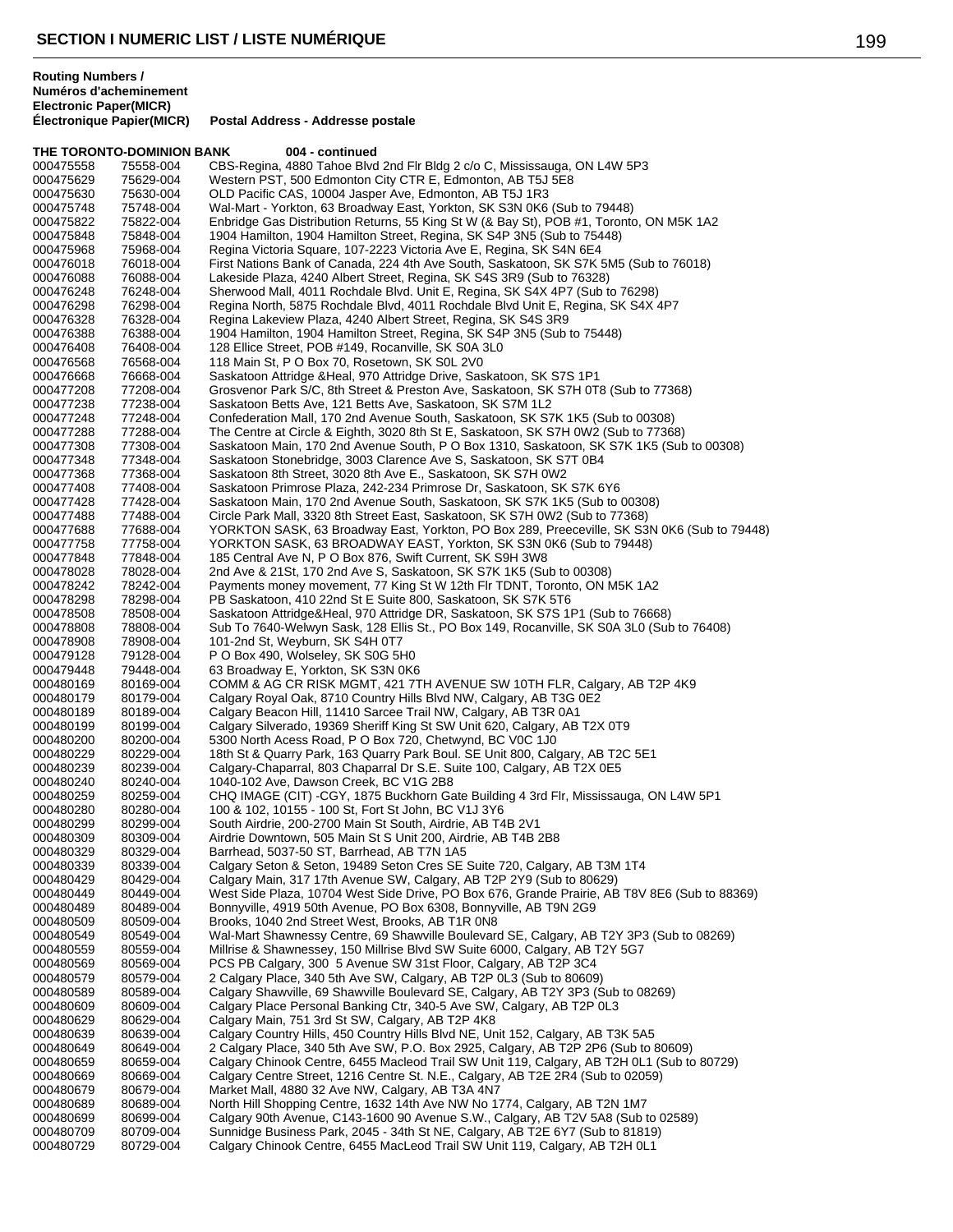**THE TORONTO-DOMINION BANK 004 - continued** 000480739 80739-004 Calgary-McKenzie Town, 49 McKenzie Towne Ave SE, Calgary, AB T2Z 0S8<br>000480749 80749-004 Macleod trail & 94th Ave, 9633 Macleod Trail SW, Calgary, AB T2J 0P6 000480749 80749-004 Macleod trail & 94th Ave, 9633 Macleod Trail SW, Calgary, AB T2J 0P6 Calgary Lake Bonavista, 755 Lake Bonavista Dr SE, Calgary, AB T2J 0N3 000480769 80769-004 8th and 8th, 811 8 Street SW, Calgary, AB T2P 0P9<br>000480779 80779-004 106 Chinook Centre, 6455 MacLeod Trail SW, Calga 106 Chinook Centre, 6455 MacLeod Trail SW, Calgary, AB T2H 0K3 (Sub to 80729) 000480789 80789-004 Prairie Real Estate, 421 7TH AVENUE SW 11TH FLR, Calgary, AB T2P 4K9<br>000480799 80799-004 Okotoks Square Shopping Centre, 28 Southridge Dr, Okotoks, AB T1S 1V4 000480799 80799-004 Okotoks Square Shopping Centre, 28 Southridge Dr, Okotoks, AB T1S 1V4<br>000480809 80809-004 Signal Hill Centre, 5680 Signal Hill Centre SW, Calgary, AB T3H 3P8 Signal Hill Centre, 5680 Signal Hill Centre SW, Calgary, AB T3H 3P8 000480819 80819-004 Calgary Stampede Station, 1410 1st St SE Suite 105, Calgary, AB T2G 5T7<br>000480829 80829-004 Sunridge Business Park, 2045-34th St. N.E., Calgary, AB T1Y 6Z2 (Sub to 8 000480829 80829-004 Sunridge Business Park, 2045-34th St. N.E., Calgary, AB T1Y 6Z2 (Sub to 81819) 000480839 80839-004 Macleod Trail & 94th Ave, 9633 MacLeod Trail, Calgary, AB T2J 0P6 (Sub to 80749) 000480859 80859-004 Chinook Centre Branch #106, 6455 MacLeod Trail SW, Calgary, AB T2H 0K3 (Sub to 80729)<br>000480869 80869-004 Crowfoot Towne Centre. 260 Crowfoot Crescent NW. Calgary. AB T3G 3N5 (Sub to 80989) 000480869 80869-004 Crowfoot Towne Centre, 260 Crowfoot Crescent NW, Calgary, AB T3G 3N5 (Sub to 80989)<br>000480879 80879-004 2 Calgary Place, 340 5th Ave SW, Calgary, AB T2P 3C4 (Sub to 80609) 000480879 80879-004 2 Calgary Place, 340 5th Ave SW, Calgary, AB T2P 3C4 (Sub to 80609) 000480889 80889-004 Calgary Aspen Woods, 252 Aspen Gen Landing SW, Calgary, AB T3H 0N5 000480909 80909-004 Signal Hill Centre, 5717 Signal Hill Centre S.W., Calgary, AB T5H 3P8 (Sub to 80809) 000480959 80959-004 Wal-Mart South Edmonton Common, 2505 Hewes Way, Edmonton, AB T6L 6W6 (Sub to 83339)<br>000480969 80969-004 Calgary Centre St., 1216 Centre St., NF. Calgary, AB T2F 6N8 (Sub to 02059) 000480969 80969-004 Calgary Centre St., 1216 Centre St. NE, Calgary, AB T2E 6N8 (Sub to 02059) 000480979 80979-004 Calgary Market Mall, 3625 Shaganappi Tr G-1, Calgary, AB T3A 0E2 (Sub to 80679)<br>000480989 80989-004 Calgary Crowfoot Town Ctr. 260 Crowfoot Crescent NW. Calgary. AB T3G 3N5 Calgary Crowfoot Town Ctr, 260 Crowfoot Crescent NW, Calgary, AB T3G 3N5 000480999 80999-004 Panorama Hills, 1110 Panatella Blvd. NW Ste 100, Calgary, AB T3K 0S6<br>000481019 81019-004 17th & 39th, 3851 17th Ave SW, Calgary, AB T3E 0C3 17th & 39th, 3851 17th Ave SW, Calgary, AB T3E 0C3 000481029 81029-004 Cochrane, 300 5th Avenue West, Cochrane, AB T4C 2A7<br>000481039 81039-004 Western Commercial, 500 Edmonton City Ctr E, Edmonto 000481039 81039-004 Western Commercial, 500 Edmonton City Ctr E, Edmonton, AB T5J 5E8<br>000481059 81059-004 Tor Green Machine Cash Management. 4880 Tahoe Blvd 2nd Floor. P.O Tor Green Machine Cash Management, 4880 Tahoe Blvd 2nd Floor, P.O. Box 2141, Mississauga, ON L4W 5P3 000481069 81069-004 Calgary Saddle Ridge Crossing, 208 Saddletowne Circle NE, Calgary, AB T3J 0C9<br>000481089 81089-004 Chestermere, 200 - 156 Chestermere Station Way, Calgary, AB T1X 0A9 Chestermere, 200 - 156 Chestermere Station Way, Calgary, AB T1X 0A9 000481189 81189-004 Calgary South Trails, 4307 130th Avenue SE #20, Calgary, AB T2Z 3V8 (Sub to 06909)<br>000481239 81239-004 Western Universal MBA, 500 Edmonton City Ctr E, Edmonton, AB T5J 5E8 000481239 81239-004 Western Universal MBA, 500 Edmonton City Ctr E, Edmonton, AB T5J 5E8<br>000481259 81259-004 Canmore. 1350 Railway Ave Unit 104. Canmore. AB T1W 1P6 Canmore, 1350 Railway Ave Unit 104, Canmore, AB T1W 1P6 000481319 81319-004 Calgary Walmart Alberta, 4307 130th Avenue SE #20, Calgary, AB T2Z 3V8 (Sub to 06909)<br>000481419 81419-004 Alb 3rd Party Distrib, 500 Edmonton City Centre 5th Flr WCC, Edmonton, AB T5J 5E8 000481419 81419-004 Alb 3rd Party Distrib, 500 Edmonton City Centre 5th Flr WCC, Edmonton, AB T5J 5E8<br>1000481429 81429-004 MB 3rd Party Distributio, 500 Edmonton City Centre 5th Flr WCC, Edmonton, AB T5J 000481429 81429-004 MB 3rd Party Distributio, 500 Edmonton City Centre 5th Flr WCC, Edmonton, AB T5J 5E8<br>000481439 81439-004 Saskatchewan 3rd Party Distribution, 400 Edmonton Centre, Edmonton, AB T5J 4H5 000481439 81439-004 Saskatchewan 3rd Party Distribution, 400 Edmonton Centre, Edmonton, AB T5J 4H5<br>000481449 81449-004 NT'l 3rd Party Distrib. 500 Edmonton City Centre 5th Flr WCC. Edmonton, AB T5J 5 000481449 81449-004 NT'L 3rd Party Distrib, 500 Edmonton City Centre 5th Flr WCC, Edmonton, AB T5J 5E8<br>000481459 81459-004 Canada 3rd Party Distrib, 500 Edmonton City Centre 5th Flr WCC, Edmonton, AB T5J 5 000481459 81459-004 Canada 3rd Party Distrib, 500 Edmonton City Centre 5th Flr WCC, Edmonton, AB T5J 5E8<br>000481529 81529-004 Medical Centre Bldg, 902-8th Ave S.W., Calgary, AB T2P 1H8 (Sub to 80769) Medical Centre Bldg, 902-8th Ave S.W., Calgary, AB T2P 1H8 (Sub to 80769) 000481691 81691-004 Chq Image (CIT) -MTL, 1875 Buckhorn Gate Building 4 Floor 3, Mississauga, ON L4W 5P1 000481759 81759-004 Calgary-Creekside, 12006 Symons Valley Road NW, Calgary, AB T3P 0A3 000481799 81799-004 50th Street and 48th Avenue, 4888 50th Street, Camrose, AB T4V 1P7 (Sub to 81849)<br>000481809 81809-004 Forest Lawn, 3012 17 Avenue SW, Calgary, AB T2A 0P9 000481809 81809-004 Forest Lawn, 3012 17 Avenue SW, Calgary, AB T2A 0P9<br>000481819 81819-004 Calgary Sunbridge Bus Pk. 2045 -34th Street N E. Calgar Calgary Sunbridge Bus Pk, 2045 -34th Street N E, Calgary, AB T1Y 6Z2 000481839 81839-004 450 Country Hills Blvd NW, Unit 152, Calgary, AB T3K 4S3 (Sub to 80639)<br>000481849 81849-004 Camrose, 4888-50 St, Camrose, AB T4V 1P7 Camrose, 4888-50 St, Camrose, AB T4V 1P7 000481879 81879-004 Calgary Place, 340 5th Ave SW, Calgary, AB T2P 0L3 (Sub to 80609)<br>000481899 81899-004 Calgary Chinatown, 305 Centre Street, Calgary, AB T2A 0P9 000481899 81899-004 Calgary Chinatown, 305 Centre Street, Calgary, AB T2A 0P9<br>000481929 81929-004 Cardston. 240 Main Street. Cardston. AB T0K 0K0 Cardston, 240 Main Street, Cardston, AB T0K 0K0 000481949 81949-004 Edmonton Mactaggart, 5990 Mullen Way NW, Edmonton, AB T6R 0S9<br>000481969 81969-004 BPI Ottawa, 1600 James Naismith Dr 6th Flr, Ottawa, ON K1B 5N8 000481969 81969-004 BPI Ottawa, 1600 James Naismith Dr 6th Flr, Ottawa, ON K1B 5N8 000481979 81979-004 Edmonton Windermere, 6250 Currents Dr NW, Edmonton, AB T6W 0L8<br>000481999 81999-004 Okotoks Walmart Alberta, 69 Shawville Boulevard SW, Calgary, AB T2Y 000481999 81999-004 Okotoks Walmart Alberta, 69 Shawville Boulevard SW, Calgary, AB T2Y 3P3 (Sub to 08269)<br>000482039 82039-004 Newcastle Centre. 16703 127 St NW. Edmonton. AB T6V 0T1 Newcastle Centre, 16703 127 St NW, Edmonton, AB T6V 0T1 000482049 82049-004 Edmonton Ellerslie and 111th, 933 James Mowatt Trail, Edmonton, AB T6W 1S4<br>000482069 82069-004 Edmonton Summerside, 880 Parsons Road SW, Edmonton, AB T6X 0B4 000482069 82069-004 Edmonton Summerside, 880 Parsons Road SW, Edmonton, AB T6X 0B4<br>000482089 82089-004 Beaumont, 6000 50th St., Beaumont, AB T4X 1T8 000482089 82089-004 Beaumont, 6000 50th St., Beaumont, AB T4X 1T8<br>000482099 82099-004 Edmonton Walmart Alberta. 13318 50th Street NW 000482099 82099-004 Edmonton Walmart Alberta, 13318 50th Street NW, Edmonton, AB T5A 4Z8 (Sub to 06819)<br>000482109 82109-004 Kensington, 280 10 Street NW, Calgary, AB T2N 5B6 000482109 82109-004 Kensington, 280 10 Street NW, Calgary, AB T2N 5B6<br>000482119 82119-004 Drayton Valley, 5505 50 Street Unit 1, Drayton Valley, 000482119 82119-004 Drayton Valley, 5505 50 Street Unit 1, Drayton Valley, AB T7A 1W2 Coronation, 4901 Royal Street, P O Box 129, Coronation, AB T0C 1C0 000482389 82389-004 Edmonton Centre, 148 Edmonton City Centre East, Edmonton, AB T5J 2Y8 Edmonton Centre, 10205 101 St, Edmonton, AB T5J 2Y8 (Sub to 82389) 000482429 82429-004 23rd Avenue & 109th St., 2325 111 Street NW, Edmonton, AB T6J 5E5 (Sub to 02969) 000482439 82439-004 Rabbit Hill & Terwillegar Drive, 490 Riverbend Square NW, Edmonton, AB T6R 2E3 (Sub to 05599)<br>000482449 82449-004 Edmonton Capiliano Mall. 5004 - 98 Avenue. Edmonton. AB T6A 0A1 Edmonton Capiliano Mall, 5004 - 98 Avenue, Edmonton, AB T6A 0A1 000482459 82459-004 PCS PB Edmonton, 10088 102 Ave, Suite 1101, Edmonton, AB T5J 2Z1 Sherwood Park, 4005 Clover Bar Rd Unit 40, Sherwood Park, AB T8H 0M4 000482489 82489-004 9604 142 St, Edmonton, AB T5N 4B2<br>000482509 82509-004 Whitemud Business Park, 630-3803 C 000482509 82509-004 Whitemud Business Park, 630-3803 Calgary Trail NW, Edmonton, AB T6J 5M8<br>000482549 82549-004 Jasper Gates Square, 14941 Stony Plain Rd, Edmonton, AB T5P 4W1 Jasper Gates Square, 14941 Stony Plain Rd, Edmonton, AB T5P 4W1 000482559 82559-004 Edmonton West EDM Mall, 8882 170 St Suite 1057, Edmonton, AB T5T 3J7<br>000482569 82569-004 Edmonton Centre, 10205 101 St, Edmonton, AB T5J 2Y8 (Sub to 82389) Edmonton Centre, 10205 101 St, Edmonton, AB T5J 2Y8 (Sub to 82389)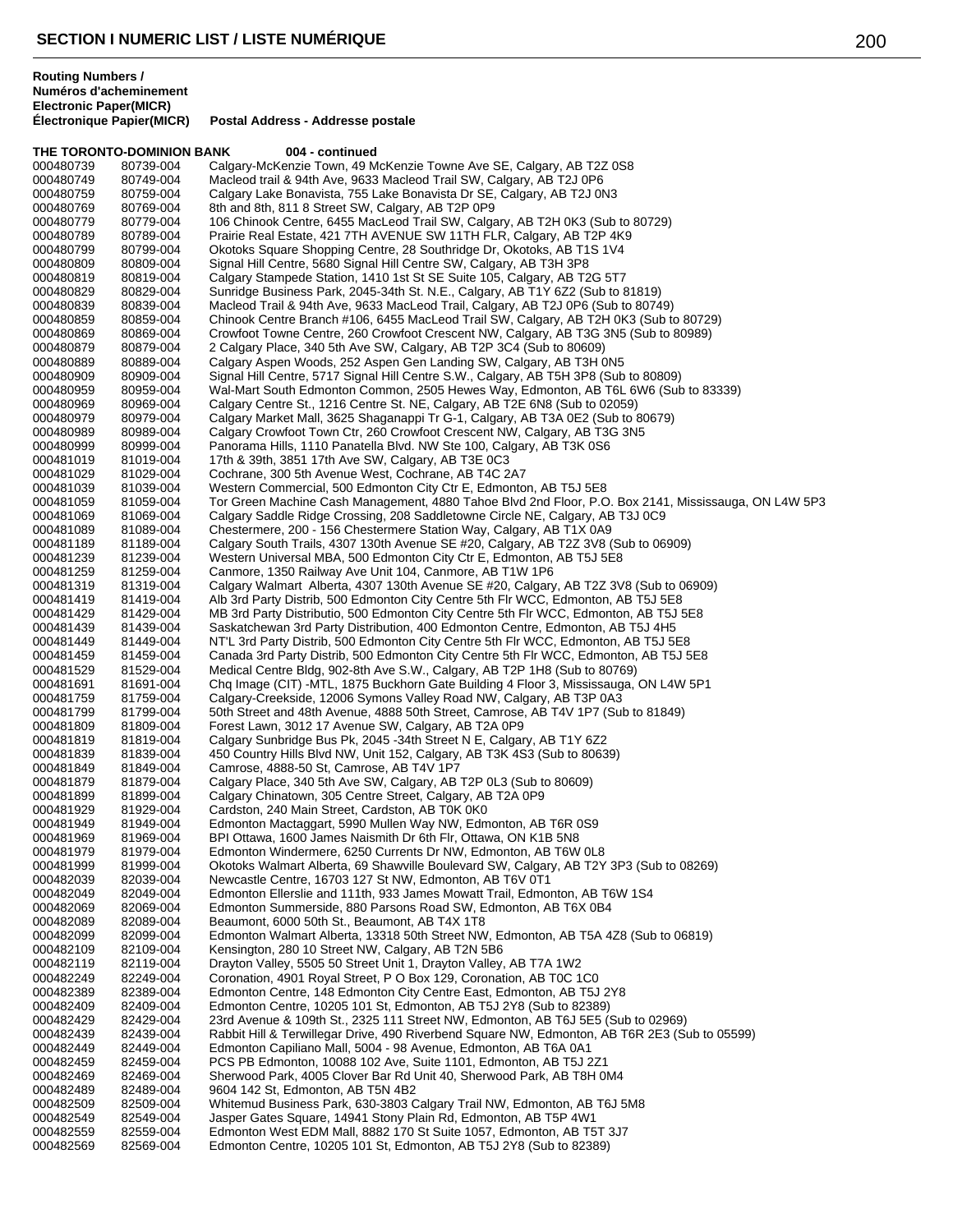**THE TORONTO-DOMINION BANK 004 - continued** 000482589 82589-004 The Marketplace at Callingwood, 6655 178th Street, Edmonton, AB T5T 4J5 (Sub to 83189)<br>000482689 82689-004 Red Deer Wal-Mart, 6320 50 Avenue, Red Deer, AB T4N 4C6 (Sub to 00259) 000482689 82689-004 Red Deer Wal-Mart, 6320 50 Avenue, Red Deer, AB T4N 4C6 (Sub to 00259)<br>000482729 82729-004 Edmonton Centre, 10205 101 St. Edmonton, AB T5J 2Y8 (Sub to 82389) Edmonton Centre, 10205 101 St, Edmonton, AB T5J 2Y8 (Sub to 82389) 000482902 82902-004 Credit Card Decision CTR, 3500 STEELES AVE E T4 L5, Markham, ON L3R 0X1<br>000483049 83049-004 Brewery District, 11550 104 Avenue NW, Edmonton, AB T5K 2S5 (Sub to 02239) 000483049 83049-004 Brewery District, 11550 104 Avenue NW, Edmonton, AB T5K 2S5 (Sub to 02239)<br>000483059 83059-004 SBO Application. 100 WEllington St W 27th Flr TDWT. Toronto. ON M5K 1B1 000483059 83059-004 SBO Application, 100 WEllington St W 27th Flr TDWT, Toronto, ON M5K 1B1<br>000483069 83069-004 Hollick Kenyon, 5003-167th Ave NW, Edmonton, AB T5Y 0L2 000483069 83069-004 Hollick Kenyon, 5003-167th Ave NW, Edmonton, AB T5Y 0L2 Londonderry Mall, 36 Londonderry Mall, Edmonton, AB T5C 3C8 000483139 83139-004 Fort Saskatchewan, 10006-99th Avenue, Fort Saskatchewan, AB T8L 3Y1<br>000483149 83149-004 Hampton Market, 6204 199 St. NW, Edmonton, AB T5T 2K4 000483149 83149-004 Hampton Market, 6204 199 St. NW, Edmonton, AB T5T 2K4<br>000483189 83189-004 The Market Place at Callingwood, #120 6655 178 Street, Edi 000483189 83189-004 The Market Place at Callingwood, #120 6655 178 Street, Edmonton, AB T5T 4J5<br>000483209 83209-004 Edmonton 50th Street, 13318 50th Street NW, Edmonton, AB T5A 4Z8 (Sub to 06 000483209 83209-004 Edmonton 50th Street, 13318 50th Street NW, Edmonton, AB T5A 4Z8 (Sub to 06819)<br>000483249 83249-004 The Grange, 2460 Guardian Rd NW, Edmonton, AB T5T 1K8 000483249 83249-004 The Grange, 2460 Guardian Rd NW, Edmonton, AB T5T 1K8<br>000483259 83259-004 Edmonton Namao Centre, 16535 97th Street NW, Edmonton, 000483259 83259-004 Edmonton Namao Centre, 16535 97th Street NW, Edmonton, AB T5X 6A9<br>000483269 83269-004 Southgate, 5015 111 St. NW Unit 800, Edmonton, AB T6H 4M6 Southgate, 5015 111 St. NW Unit 800, Edmonton, AB T6H 4M6 000483279 83279-004 Edmonton - Meadows, 4024 17 Street NW, Edmonton, AB T6T 0C1 000483289 83289-004 Edmonton Centre, 10205 101 St, Edmonton, AB T5J 2Y8 (Sub to 82389) 000483299 83299-004 Edmonton Centre, 10205 101 St, Edmonton, AB T5J 2Y8 (Sub to 82389) 000483309 83309-004 Rabbit Hill & Terwillegar Drive, 490 Riverbend Square NW, Edmonton, AB T6R 2E3 (Sub to 05599)<br>000483329 83329-004 Northwood. 13711-93 St NW. Edmonton. AB T5E 5V6 (Sub to 02269) Northwood, 13711-93 St NW, Edmonton, AB T5E 5V6 (Sub to 02269) 000483339 83339-004 Millwoods, 2505 Hewes Way, Edmonton, AB T6L 6W6 Edmonton Westmount Centre, 11210 Groat Road, Edmonton, AB T5M 4E7 000483462 83462-004 BB ONLINE ACCOUNT OPENIN, 100 WELLINGTON ST W, TDWT, 29TH FLR, Toronto, ON M5K 1A2<br>000483489 83489-004 Harvest Pointe, 5033 Ellerslie RD SW, Edmonton, AB T6X 1X2 000483489 83489-004 Harvest Pointe, 5033 Ellerslie RD SW, Edmonton, AB T6X 1X2<br>000483519 83519-004 Agri Indirect Fin 1, 500 Edmonton City Centre 5th Flr WCC. Edr Agri Indirect Fin 1, 500 Edmonton City Centre 5th Flr WCC, Edmonton, AB T5J 5E8 000483529 83529-004 Jasper Gates Square, 14941 Stony Plain Rd, Edmonton, AB T5P 4W1 (Sub to 82549) 000483539 83539-004 Agri Indirect Fin 2, 500 Edmonton City Centre 5th Flr WCC, Edmonton, AB T5J 5E8 000483569 83569-004 Jasper Gates Square, 14941 Stony Plain Rd, Edmonton, AB T5P 4W1 (Sub to 82549)<br>000483589 83589-004 Millwoods, 2505 Hewes Way, Edmonton, AB T6L 6W6 (Sub to 83339) 000483589 83589-004 Millwoods, 2505 Hewes Way, Edmonton, AB T6L 6W6 (Sub to 83339) Agri Indirect Fin 3, 500 Edmonton City Centre 5th Flr WCC, Edmonton, AB T5J 5E8 000483609 83609-004 10864 Whyte Ave & 109th St, Edmonton, AB T6E 2B3 (Sub to 83689) 000483659 83659-004 Agriculture Indirect Finance #4, 400 Edmonton Centre, Edmonton, AB T5J 4H5<br>000483669 83669-004 sbb credit link charges, 100 Wellington St W 27th Flr TDWT, Toronto, ON M5K 000483669 83669-004 sbb credit link charges, 100 Wellington St W 27th Flr TDWT, Toronto, ON M5K 1B1<br>000483689 83689-004 10864 White Ave. Edmonton. AB T6E 2B3 000483689 83689-004 10864 White Ave, Edmonton, AB T6E 2B3<br>000483769 83769-004 Fdmonton 23rd Ave & 24th St. 2340 24th S 000483769 83769-004 Edmonton 23rd Ave & 24th St, 2340 24th Street, Edmonton, AB T6T 0B9<br>000484029 84029-004 Mahogany Gate, 7 Mahogany Plaza SE Unit 1000, Calgary, AB T3M 2P8 000484029 84029-004 Mahogany Gate, 7 Mahogany Plaza SE Unit 1000, Calgary, AB T3M 2P8<br>000484329 84329-004 11202-76 Ave, Edmonton, AB T6G 0K1 000484329 84329-004 11202-76 Ave, Edmonton, AB T6G 0K1 000484610 84610-004 Chq Image (CIT) -VAN, 1875 Buckhorn Gate Building 4 floor 3, Mississauga, ON L4W 5P1<br>000484649 84649-004 10205 101 St, Edmonton, AB T5J 2Y8 (Sub to 82389) 000484649 84649-004 10205 101 St, Edmonton, AB T5J 2Y8 (Sub to 82389)<br>000484969 84969-004 Brewery District, 11550 104 Avenue NW, Edmonton 000484969 84969-004 Brewery District, 11550 104 Avenue NW, Edmonton, AB T5K 2S5 (Sub to 02239) 000485439 85439-004 Leduc Wal-Mart Alberta Western, 4915 50 Avenue, Leduc, AB T9E 6W7 (Sub to 88449)<br>000485479 85479-004 WESTLINK PARK. 10715 170 St NW 2nd Flr. Edmonton. AB T5P 0Y5 WESTLINK PARK, 10715 170 St NW 2nd Flr, Edmonton, AB T5P 0Y5 000485579 85579-004 Cold Lake Wal-Mart, 5202 50th Avenue, Cold Lake, AB T9M 1P1 (Sub to 88329)<br>000485592 85592-004 TD Asset Finance, 66 Wellington St. W. 39th Fl, Toronto, ON M5K 1A2 000485592 85592-004 TD Asset Finance, 66 Wellington St. W. 39th Fl, Toronto, ON M5K 1A2 000485639 85639-004 Lethbridge Wal-Mart In-Store, 2033 Mayor Magrath Drive South, Lethbridge, AB T1K 2S2 (Sub to 06809)<br>000485939 85939-004 Western SBB, 500 Edmonton City Ctr E, Edmonton, AB T5J 5E8 000485939 85939-004 Western SBB, 500 Edmonton City Ctr E, Edmonton, AB T5J 5E8<br>000486019 86019-004 Edmonton 50th Street. 13318 50th Street NW. Edmonton. AB T5. Edmonton 50th Street, 13318 50th Street NW, Edmonton, AB T5A 4Z8 (Sub to 06819) 000486029 86029-004 Wal-Mart Lloydminster, 4918 50th Avenue, Lloydminster, AB T9V 0W6 (Sub to 88649) Alberta Rural Electrification Loans, 300, 10004 Jasper Avenue, Edmonton, AB T5J 1R3 000486149 86149-004 St-Albert Wal-Mart, 11 Ingewood Drive, St Albert, AB T8N 5E2 (Sub to 89679) 000486289 86289-004 Spruce Grove Wal-Mart, 10-100 Campsite Road, Spruce Grove, AB T7X 4B8 (Sub to 89759)<br>000486309 86309-004 Edmonton Westlink Park, 10715 170 St NW, Edmonton, AB T5P 0Y5 Edmonton Westlink Park, 10715 170 St NW, Edmonton, AB T5P 0Y5 000486369 86369-004 Wal-Mart Red Deer, 2325 50 Avenue, Red Deer, AB T4R 1M7 (Sub to 02219) 000486499 86499-004 Wal-Mart Grande-Prairie, 10704 West Side Drive, Grande Prairie, AB T8V 8E6 (Sub to 88369)<br>000486612 86612-004 WESTERN AUTO CENTRE, 421 7 AVENUE SW., 10TH FLR, TDCT TOW, Calgary, AB T2P 4 000486612 86612-004 WESTERN AUTO CENTRE, 421 7 AVENUE SW., 10TH FLR, TDCT TOW, Calgary, AB T2P 4K9<br>000486639 86639-004 TD Bank Subsidiary Alta. 421 7th Avenue SW 7th Floor. Calgary. AB T2P 4K9 000486639 86639-004 TD Bank Subsidiary Alta, 421 7th Avenue SW 7th Floor, Calgary, AB T2P 4K9<br>000486687 86687-004 Chg Image (CIT) -WPG, 1875 Buckhorn Gate Building 4 Floor 3. Mississauga. 000486687 86687-004 Chq Image (CIT) -WPG, 1875 Buckhorn Gate Building 4 Floor 3, Mississauga, ON L4W 5P1<br>000486693 86693-004 Chq Image (Cit) -HFX, 1875 Buckhorn Gate Building 4 Floor 3, Mississauga, ON L4W 5P1 000486693 86693-004 Chq Image (Cit) -HFX, 1875 Buckhorn Gate Building 4 Floor 3, Mississauga, ON L4W 5P1<br>000486740 86740-004 CAD CC FOR 08673, 700 WEST GEORGIA ST 3RD FLOOR, TD TOWER, Vancouver, BO 000486740 86740-004 CAD CC FOR 08673, 700 WEST GEORGIA ST 3RD FLOOR, TD TOWER, Vancouver, BC V7Y 1A2<br>000486799 86799-004 Wal-Mart Medicine Hat, 1311 Southview Drive S.E., Medicine Hat, AB T1B 4M1 (Sub to 89309) 000486799 86799-004 Wal-Mart Medicine Hat, 1311 Southview Drive S.E., Medicine Hat, AB T1B 4M1 (Sub to 89309)<br>000486889 86889-004 Edmonton 50th Street, 13318 50 Street NW, Edmonton, AB T5A 4Z8 (Sub to 06819) 000486889 86889-004 Edmonton 50th Street, 13318 50 Street NW, Edmonton, AB T5A 4Z8 (Sub to 06819)<br>000487019 87019-004 MARDA LOOP, 3510 GARRISON GATE SW, Calgary, AB T2T 6N1 000487019 87019-004 MARDA LOOP, 3510 GARRISON GATE SW, Calgary, AB T2T 6N1<br>000487209 87209-004 Edmonton 127-142ND, 12645 142 Avenue N.W., Edmonton, AB T5. 000487209 87209-004 Edmonton 127-142ND, 12645 142 Avenue N.W., Edmonton, AB T5X 5Y8 (Sub to 07169)<br>000487299 87299-004 Edmonton 127-142nd. 12645-142 Avenue N.W., Edmonton, AB T5X 5Y8 (Sub to 07169) Edmonton 127-142nd, 12645-142 Avenue N.W., Edmonton, AB T5X 5Y8 (Sub to 07169) 000487439 87439-004 Western Operations, 500 Edmonton City Ctr E, Edmonton, AB T5J 5E8<br>000487509 87509-004 North West Alberta, 10715 170 ST NW 3RD FLR, Edmonton, AB T5J 0 North West Alberta, 10715 170 ST NW 3RD FLR, Edmonton, AB T5J 0Y5 000487539 87539-004 CNA - WESTERN, 421 7TH AVENUE SW 11TH FLR, Calgary, AB T2P 4K9<br>000487569 87569-004 PB South Calgary, 200 Quarry Park Blvd Ste 150, Calgary, AB T2C 5E3 000487569 87569-004 PB South Calgary, 200 Quarry Park Blvd Ste 150, Calgary, AB T2C 5E3<br>000487579 87579-004 Edmonton S - Commercial. 3803 Calgary Trail NW Unit 630. Edmonton. Edmonton S - Commercial, 3803 Calgary Trail NW Unit 630, Edmonton, AB T6J 5M8 000487659 87659-004 Calgary - East Hills, 409 East Hills Blvd SE Unit 500, Calgary, AB T2A 4Z7<br>000487789 87789-004 Calgary South-Commercial, 200 Quarry Park Blvd SE Suite 150, Calgary, / Calgary South-Commercial, 200 Quarry Park Blvd SE Suite 150, Calgary, AB T2C 5E3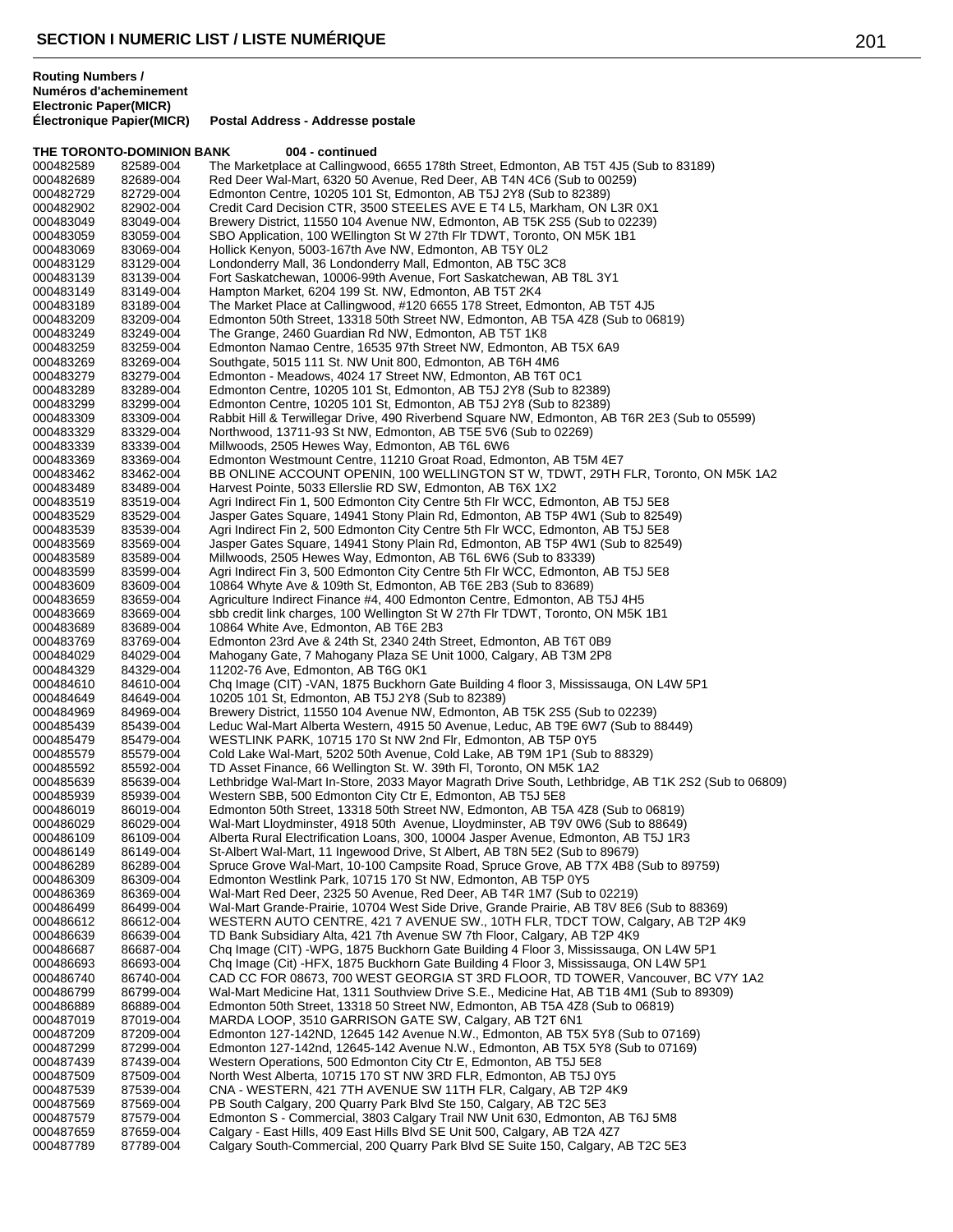## **THE TORONTO-DOMINION BANK 004 - continued**

| 000487819              | 87819-004              | Calgary Branch Services Centre, 610 6th St Suite 252, New Westminster, BC V3L 5V1                                                                                        |
|------------------------|------------------------|--------------------------------------------------------------------------------------------------------------------------------------------------------------------------|
| 000487829              | 87829-004              | Financial Inst & Int'l Trade Srvcs, 1201 Homeoil Tower - 324-8th Ave SW, Calgary, AB T2P 2Z2                                                                             |
| 000487899              | 87899-004              | CBS-Edmonton, 4880 Tahoe Blvd 2nd Flr Bldg 2 c/o C, Mississauga, ON L4W 5P3                                                                                              |
| 000487929              | 87929-004              | CBS-Calgary, 4880 Tahoe Blvd 2nd Flr Bldg 2 c/o C, Mississauga, ON L4W 5P3                                                                                               |
| 000488089              | 88089-004              | Prairie Region Global MBA Centre, 421 7th Ave S.W. 7th Floor, Calgary, AB T2P 3Y8                                                                                        |
| 000488102              | 88102-004              | TD HELPS, 3500 Steeles Ave E 4th Flr TWR 1, Markham, ON L3R 0X1                                                                                                          |
| 000488119              | 88119-004              | COM CUST SERV CTR - EDM, 10205 102A Ave NW 21st Flr, Edmonton, AB T5J 2Z2                                                                                                |
| 000488149              | 88149-004              | Edmonton City Square, 10205 101St, Edmonton, AB T5J 2Y8 (Sub to 82389)                                                                                                   |
| 000488169              | 88169-004              | ST PAUL, 4901 50TH AVE, 908, St Paul, AB T0A 3A0 (Sub to 89689)                                                                                                          |
| 000488219              | 88219-004              | Calgary - West 85th, 8560 8A Avenue SW Unit 205, Calgary, AB T3H 1T1                                                                                                     |
| 000488249<br>000488279 | 88249-004<br>88279-004 | Oyen, 118 Main St, 60, Oyen, AB T0J 2J0 (Sub to 89449)<br>Timberlea, 331 Powder Dr, Fort McMurray, AB T9K 0M3                                                            |
| 000488289              | 88289-004              | Fort McMurray, 504-8600 Franklin Ave, Fort McMurray, AB T9H 4G8                                                                                                          |
| 000488309              | 88309-004              | High River, 315 MacLeod Trail, P O Box 5083, High River, AB T1V 1M3                                                                                                      |
| 000488329              | 88329-004              | 4702 43rd Avenue, 5202-50 Ave, POB #69, Cold Lake, AB T9M 1P1                                                                                                            |
| 000488339              | 88339-004              | West Side Plaza, 10704 West Side Drive, Grande Prairie, AB T8V 8E6 (Sub to 88369)                                                                                        |
| 000488349              | 88349-004              | Gr Prairie-Cobblestone, 9940 92 St, Grande Prairie, AB T8X 0E7                                                                                                           |
| 000488369              | 88369-004              | Grande Prairie, 10704 West Side Drive, Grande Prairie, AB T8V 8E6                                                                                                        |
| 000488379              | 88379-004              | Hanna, 602 2nd Avenue West, P.O. Box 609, Hanna, AB T0J 1P0                                                                                                              |
| 000488389              | 88389-004              | 606 Patricia St, POB 1360, Jasper, AB T0E 1E0 (Sub to 88429)                                                                                                             |
| 000488399              | 88399-004              | 4902 Gaetz Ave, Red Deer, AB T4N 4A8 (Sub to 89609)                                                                                                                      |
| 000488409              | 88409-004              | High Prairie, 4831 - 51 Avenue, P O Box 939, High Prairie, AB T0G 1E0                                                                                                    |
| 000488429              | 88429-004              | Jasper, 606 Patricia Street, P O Box 1360, Jasper, AB T0E 1E0                                                                                                            |
| 000488439              | 88439-004              | Lacombe, 5116 51 Ave, Lacombe, AB T4L 2A9                                                                                                                                |
| 000488449              | 88449-004              | Hwy 2 & 50th Ave, 5409 Discovery Way, Leduc, AB T9E 8N4                                                                                                                  |
| 000488479              | 88479-004              | 4901-50th Ave, P.O. Box 908, St Paul, AB T0A 3A0 (Sub to 89689)                                                                                                          |
| 000488489              | 88489-004              | Lethbridge Downtown, 156 200-4th Ave South, Lethbridge, AB T1J 4C9                                                                                                       |
| 000488509              | 88509-004              | Lethbridge Branch, 156 200-4th Ave South, Lethbridge, AB T1J 4C9 (Sub to 88489)                                                                                          |
| 000488519              | 88519-004              | Lethbridge Mayor Magrath, 2033 Mayor Magrath Drive S, Lethbridge, AB T1K 2S2 (Sub to 06809)                                                                              |
| 000488539              | 88539-004              | Lethbridge Highlands, 409 Highlands Blvd W, Lethbridge, AB T1J 5E8                                                                                                       |
| 000488569              | 88569-004<br>88589-004 | Lethbridge Downtown, 200 4th Ave. South #156, Lethbridge, AB T1J 4C9 (Sub to 88489)<br>Lethbridge Centre, 200 4th Avenue Unit 156, Lethbridge, AB T1J 4C9 (Sub to 88489) |
| 000488589<br>000488649 | 88649-004              | Lloydminster Alberta, 7405 44th St, Lloydminster, AB T9V 2X1                                                                                                             |
| 000488772              | 88772-004              | Mtg Recovery Unit & CMHC, 3500 Steeles Ave. E 4th Flr Twr 1, PO Box 1, Toronto, ON M5K 1A2                                                                               |
| 000488782              | 88782-004              | Core Banking Deposits, 77 King St W 12th Flr RTT, Toronto, ON M5K 1A2                                                                                                    |
| 000488809              | 88809-004              | 38 Centre Street & 1st Avenue, Marwayne, AB T0B 2X0                                                                                                                      |
| 000488851              |                        |                                                                                                                                                                          |
|                        |                        |                                                                                                                                                                          |
|                        | 88851-004              | TD Agent Services, 4880 Tahoe Blvd 4th Flr Bldg 2, Mississauga, ON L4W 5P3                                                                                               |
| 000488939<br>000488969 | 88939-004<br>88969-004 | Wal-Mart Fort McMurray, 8600 Franklin avenue No 504, Fort McMurray, AB T9H 4G8 (Sub to 88289)<br>BARRHEAD, 5037- 50TH Street, 4599, Barrhead, AB T7N 1A5 (Sub to 80329)  |
| 000489129              | 89129-004              | 4831 51 Avenue, PO Box 939, High Prairie, AB T0G 1E0 (Sub to 88409)                                                                                                      |
| 000489289              | 89289-004              | Medicine Hat Downtown, 601 3rd St S.E., Medicine Hat, AB T1A 0H4                                                                                                         |
| 000489299              | 89299-004              | Southview Centre, 1311 Southview Drive S.E., Medicine Hat, AB T1B 1E2 (Sub to 89309)                                                                                     |
| 000489309              | 89309-004              | Medicine Hat Southview, 1311 Southview Drive S.E., Medicine Hat, AB T1B 4M1                                                                                              |
| 000489349              | 89349-004              | Olds, 4817 50th Ave, POB 3840, Olds, AB T4H 1P5                                                                                                                          |
| 000489369              | 89369-004              | Strachan Road, 1951 Strachan Rd SE, Medicine Hat, AB T1B 0G4                                                                                                             |
| 000489449              | 89449-004              | Oyen, 118 Main St., P O Box 60, Oyen, AB T0J 2J0                                                                                                                         |
| 000489489              | 89489-004              | AG Services Manitoba/Sask, 10715 170 St 3rd Flr, Edmonton, AB T5P 0Y5                                                                                                    |
| 000489529              | 89529-004              | Peace River, 7816 100 Avenue, Peace River, AB T8S 1M5                                                                                                                    |
| 000489569              | 89569-004              | Red Deer Clearview, 63 Clearview Market Way, Red Deer, AB T4P 0N1                                                                                                        |
| 000489609              | 89609-004              | Red Deer Downtown, 4902 Gaetz Ave, Red Deer, AB T4N 4A8                                                                                                                  |
| 000489629              | 89629-004              | 4902 Gaetz Ave, Red Deer, AB T4N 4A8 (Sub to 89609)                                                                                                                      |
| 000489649              | 89649-004              | Parkland Mall, 4902 Gaetz Avenue, Red Deer, AB T4N 4A8 (Sub to 89609)                                                                                                    |
| 000489659              | 89659-004              | 4902 Gaetz Avenue, Red Deer, AB T4N 4A8 (Sub to 89609)                                                                                                                   |
| 000489669              | 89669-004              | Inglewood Branch, 11 Inglewood Dr, St Albert, AB T8N 5E2 (Sub to 89679)                                                                                                  |
| 000489679              | 89679-004              | St Albert Inglewood, 11 Inglewood Dr at St Albert Trail, St Albert, AB T8N 5E2                                                                                           |
| 000489689              | 89689-004              | St Paul, 4901-50th Ave, P O Box 908, St Paul, AB T0A 3A0                                                                                                                 |
| 000489699              | 89699-004              | St Albert Rd&Coalmine Rd, 760 St Albert Trail Suite 100, St Albert, AB T8N 3P8                                                                                           |
| 000489709              | 89709-004              | Creekside Centre, 10-100 Campsite Road, Spruce Grove, AB T7X 4B8 (Sub to 89759)                                                                                          |
| 000489719<br>000489729 | 89719-004<br>89729-004 | Stettler, 4902-50th St, PO Box 1433, Stettler, AB T0C 2L0<br>Sherwood Park Sherwood Dr, 2022 Sherwood Drive, Sherwood Park, AB T8A 3H9                                   |
| 000489739              | 89739-004              | 4901 50th Ave, POB 908, St Paul, AB T0A 3A0 (Sub to 89689)                                                                                                               |
| 000489749              | 89749-004              | 508-1 Main Street, P O Box 250, Three Hills, AB T0M 2A0                                                                                                                  |
| 000489759              | 89759-004              | Spruce Grove, 10-100 Jennifer Heil Way, Spruce Grove, AB T7X 4B8                                                                                                         |
| 000489769              | 89769-004              | Vegreville, 5033 - 50 Street, P O Box 520, Vegreville, AB T9C 1R6                                                                                                        |
| 000489849              | 89849-004              | Vermilion, 5002 50th Avenue, Vermilion, AB T9X 1A2                                                                                                                       |
| 000489879              | 89879-004              | Alberta South, 421 7th Avenue SW 7th Floor, Calgary, AB T2P 4K9                                                                                                          |
| 000489919              | 89919-004              | Wal-Mart Sherwood Park, 2022 Sherwood Drive, Sherwood Park, AB T8A 3H9 (Sub to 89729)                                                                                    |
| 000489929              | 89929-004              | St Paul Alberta, 4901 50th Ave, St Paul, AB T0A 3A0 (Sub to 89689)                                                                                                       |
| 000489949              | 89949-004              | Westlock, 10227 96th St., Site #1, P O Box 1650, Westlock, AB T7P 2R3                                                                                                    |
| 000489959<br>000489969 | 89959-004<br>89969-004 | Stony Plain, 4404 48 St, Stony Plain, AB T7Z 1L4<br>Wetaskiwin, 500 50th Ave., Wetaskiwin, AB T9A 0S4                                                                    |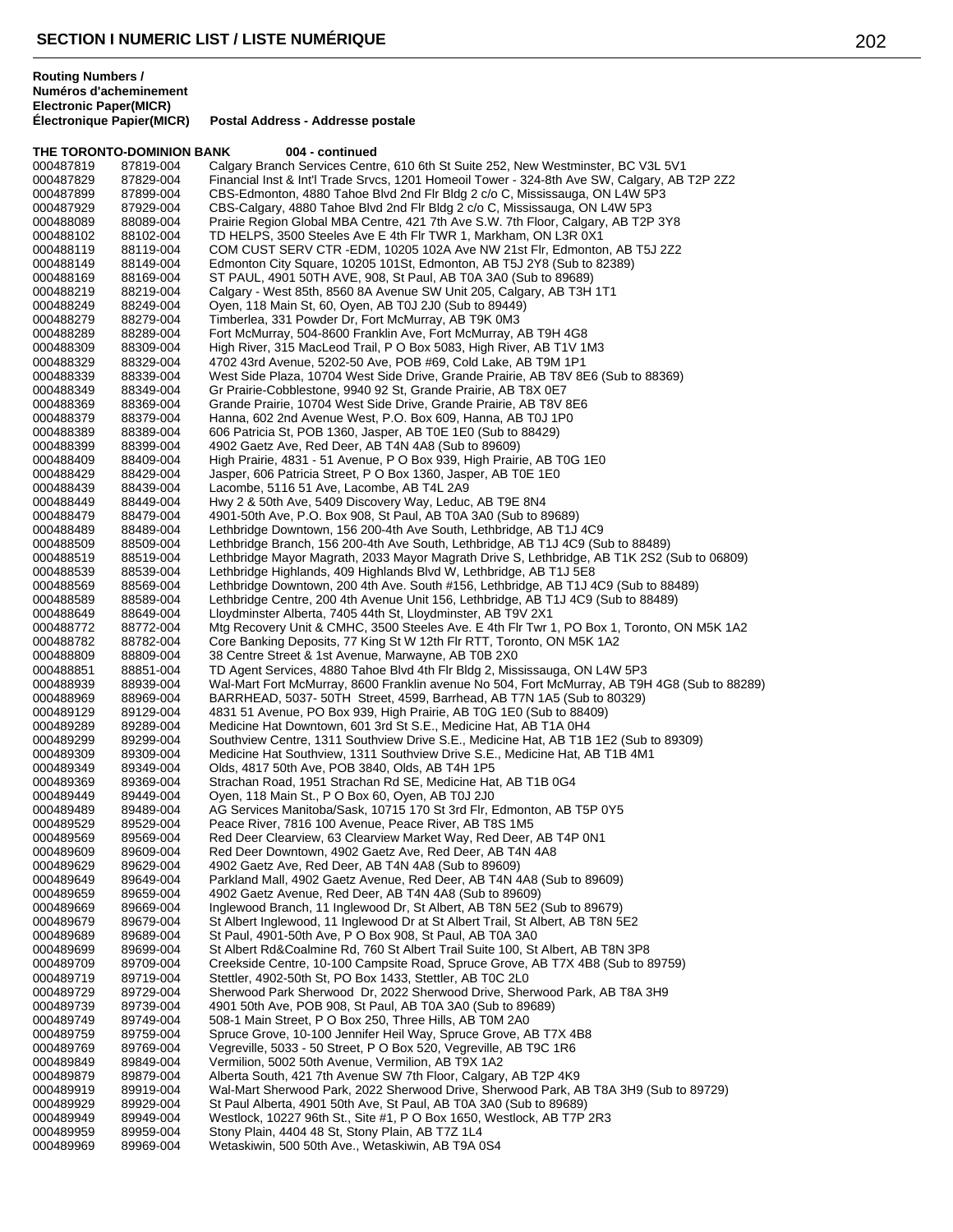**THE TORONTO-DOMINION BANK 004 - continued** 000489989 89989-004 18 YK Centre, 4802 50th Ave, Yellowknife, NT X1A 1C4<br>000490030 90030-004 Vancouver Core, 700 W Georgia St, P.O. Box 10001, Va 000490030 90030-004 Vancouver Core, 700 W Georgia St, P.O. Box 10001, Vancouver, BC V7Y 1A2<br>000490060 90060-004 Coquitlam/Burnaby, 700 West Georgia St., Vancouver, BC V7Y 1A2 Coquitlam/Burnaby, 700 West Georgia St., Vancouver, BC V7Y 1A2 000490070 90070-004 Richmond/South & East Van., 700 W Georgia St, P.O. Box 10001, Vancouver, BC V7Y 1A2<br>000490090 90090-004 AG SERVICES PACIFIC, 1633 ELLIS STREET, UNIT 100, Kelowna, BC V1Y 2A8 000490090 90090-004 AG SERVICES PACIFIC, 1633 ELLIS STREET, UNIT 100, Kelowna, BC V1Y 2A8 000490120 90120-004 South Central Van Island, 700 W Georgia St, P.O. Box 10001, Vancouver, BC V7Y 1A2 000490160 90160-004 HR ADMIN, 700 West Georgia Street 3rd Floor, P O Box 10001, Pacific Centre, Vancouver, BC V7Y 1A2<br>000490280 90280-004 Cloverdale. 17755 64th Ave Unit 108. Surrev. BC V3S 1Z2 Cloverdale, 17755 64th Ave Unit 108, Surrey, BC V3S 1Z2 000490300 90300-004 Intl Trade Serv & Corresp Bkg Office, 700 West Gerogia St, Ste 480, P O Box 10001, Pacific Centre, Vancouver, BC V7Y 1A2<br>000490320 90320-004 South Fraser & Gladwin, 32817 South Fraser Way, Abbotsford, B 000490320 90320-004 South Fraser & Gladwin, 32817 South Fraser Way, Abbotsford, BC V2S 2A6 000490330 90330-004 International Financial Centre, 700 West Georgia St 4th Floor, P.O. Box 10003, Vancouver, BC V7Y 1A2<br>000490340 90340-004 Centralized Banking Service - Van. 4880 Tahoe Blvd 2nd Flr Bldg 2 c/o C. Mississa 000490340 90340-004 Centralized Banking Service - Van, 4880 Tahoe Blvd 2nd Flr Bldg 2 c/o C, Mississauga, ON L4W 5P3<br>000490350 90350-004 Aldergrove Village Shopping Centre, 26310 Fraser Highway Unit 880, Aldergrove, BC V4W 000490350 90350-004 Aldergrove Village Shopping Centre, 26310 Fraser Highway Unit 880, Aldergrove, BC V4W 2Z7 000490360 90360-004 Tor Green Machine Cash Management, 4880 Tahoe Blvd, P.O.B 2141, Mississauga, ON L4W 5P3<br>000490370 90370-004 32817 South Fraser Way, Abbotsford, BC V2S 2A6 (Sub to 90320) 32817 South Fraser Way, Abbotsford, BC V2S 2A6 (Sub to 90320) 000490380 90380-004 Campbell River, 1400 Island Hwy, Campbell River, BC V9W 8C9 000490390 90390-004 ICBC- System Access Only, 717 W Pender St 2nd Floor, Vancouver, BC V6C 1G9<br>000490430 90430-004 Timberline, 801 Hilchey Rd Unit 301, Campbell River, BC V9W 0B8 000490430 90430-004 Timberline, 801 Hilchey Rd Unit 301, Campbell River, BC V9W 0B8<br>000490460 90460-004 Abbotsford Village Shopping Centre, 2130 Sumas Way, Abbotsford, 000490460 90460-004 Abbotsford Village Shopping Centre, 2130 Sumas Way, Abbotsford, BC V2S 2C7<br>000490520 90520-004 Sumas MTN & Whatcom. 2298 Whatcom Rd. Abbotsford. BC V3G 0C1 Sumas MTN & Whatcom, 2298 Whatcom Rd, Abbotsford, BC V3G 0C1 000490530 90530-004 Mailroom Pacific Centre, 700 W Georgia Street, Vancouver, BC V7R 1A2<br>000490540 90540-004 Western MMS, 500 Edmonton City Ctr 5th Flr, Edmonton, AB T5J 5E8 Western MMS, 500 Edmonton City Ctr 5th Flr, Edmonton, AB T5J 5E8 000490550 90550-004 Vedder & Watson, Unit 100 - 5973 Vedder Rd, Chilliwack, BC V2R 1C3<br>000490560 90560-004 Cottonwood Corner Shopping Centre, Unit #51 - 45585 Luckakuck Way 000490560 90560-004 Cottonwood Corner Shopping Centre, Unit #51 - 45585 Luckakuck Way, Chilliwack, BC V2R 1A1<br>000490610 90610-004 Abbotsford Village Shopping Centre, 2130 Sumas Way, Abbotsford, BC V2S 2C7 (Sub to 90460) Abbotsford Village Shopping Centre, 2130 Sumas Way, Abbotsford, BC V2S 2C7 (Sub to 90460) 000490620 90620-004 MT Lehman, 30788 Fraser Highway, Abbotsford, BC V2T 0E2 000490640 90640-004 Yale Road & Spadina, 46017 Yale Road, Chilliwack, BC V2P 2M1 (Sub to 02740) 000490650 90650-004 Real Estate Group - Pacific, 700 W Georgia-2nd Flr, Pacific Ctre, Vancouver, BC V7Y 1A2<br>000490680 90680-004 Abbotsford, 32817 South Fraser Way, Abbotsford, BC V2S 2A6 (Sub to 90320) 000490680 90680-004 Abbotsford, 32817 South Fraser Way, Abbotsford, BC V2S 2A6 (Sub to 90320)<br>000490700 90700-004 Hanin Mall. 400-329 North Rd. Coguitlam. BC V3K 3V8 Hanin Mall, 400-329 North Rd, Coquitlam, BC V3K 3V8 000490710 90710-004 Courtenay Wal-Mart Western, 789 Ryan Road Unit A, Courtenay, BC V9N 3R6 (Sub to 90750) 000490730 90730-004 Barnett Highway Branch, 2929 Barnett Highway, Port Coquitlam, BC V3B 5R5 (Sub to 93240)<br>000490750 90750-004 Washington Park Shopping Centre, 789 Ryan Road Unit A, Courtenay, BC V9N 3R6 000490750 90750-004 Washington Park Shopping Centre, 789 Ryan Road Unit A, Courtenay, BC V9N 3R6<br>000490760 90760-004 Como Lake, 1980-C Como Lake Avenue, Coquitlam, BC V3J 3R3 000490760 90760-004 Como Lake, 1980-C Como Lake Avenue, Coquitlam, BC V3J 3R3 000490770 90770-004 North Rd & Cameron, 3433 North Rd Unit # 105, Burnaby, BC V3J 0A9<br>000490780 90780-004 Duncan, 351 Trans Canada Highway Unit 1, Duncan, BC V9L 3R3 (Sub 000490780 90780-004 Duncan, 351 Trans Canada Highway Unit 1, Duncan, BC V9L 3R3 (Sub to 06780)<br>000490790 90790-004 Baker & 11th, 1924-a 8th St N, Cranbrook, BC V1C 3N3 000490790 90790-004 Baker & 11th, 1924-a 8th St N, Cranbrook, BC V1C 3N3<br>000490800 90800-004 Delta Shoppers Mall, 8057 120th Street, Delta, BC V4C ( 000490800 90800-004 Delta Shoppers Mall, 8057 120th Street, Delta, BC V4C 6P7<br>000490810 90810-004 Tsawwassen. 1323 56th Street. Tsawwassen. BC V4L 2A6 ( 000490810 90810-004 Tsawwassen, 1323 56th Street, Tsawwassen, BC V4L 2A6 (Sub to 05740)<br>000490830 90830-004 2nd & 4th 391-2nd Ave. P O Box 1110. Fernie, BC V0B 1M0 000490830 90830-004 2nd & 4th, 391-2nd Ave, P O Box 1110, Fernie, BC V0B 1M0<br>000490850 90850-004 SVP Pacific District, 700 West Georgia 3rd Fl., Vancouver, B 000490850 90850-004 SVP Pacific District, 700 West Georgia 3rd Fl., Vancouver, BC V7Y 1A2 Cranbrook Wal-Mart In Store, 1101 Baker Street, Cranbrook, BC V1C 1A7 (Sub to 90790) 000490900 90900-004 Campbell River, 1400 Island Hwy, Campbell River, P O Box 190, Gold River, BC V9W 8C9 (Sub to 90380)<br>000490960 90960-004 SURREY GATEWAY, 10835 CITY PARKWAY UNIT 103, Surrey, BC V3T 0L1 SURREY GATEWAY, 10835 CITY PARKWAY UNIT 103, Surrey, BC V3T 0L1 000491030 91030-004 Westgate, 20398 Dewdney Trunk Rd U 200, Maple Ridge, BC V2X 3E3<br>000491040 91040-004 Valley Fair Shopping Centre, #560 - 22709 Lougheed Hwy, Maple Ridge 000491040 91040-004 Valley Fair Shopping Centre, #560 - 22709 Lougheed Hwy, Maple Ridge, BC V2X 2V5<br>000491402 91402-004 GENPACT SOURCING, 4880 Tahoe Blvd 2nd Fir Bldg 2. Mississauga, ON L4W 5P3 GENPACT SOURCING, 4880 Tahoe Blvd 2nd Flr Bldg 2, Mississauga, ON L4W 5P3 000491440 91440-004 Kamloops, 101-301 Victoria St, P O Box 370, Kamloops, BC V2C 2A3 (Sub to 02760) Kamloops Columbia Centre, 500 Notre Dame Drive Unit# 600, Kamloops, BC V2C 6T6 (Sub to 07900) 000491460 91460-004 Kamloops Columbia Centre, 500 Notre Dame Drive, Kamloops, BC V2C 6T6 (Sub to 07900) 000491470 91470-004 Columbia and Notre Dame Drive, 500 Notre Dame Drive, Kamloops, BC V2C 6T6 (Sub to 07900)<br>000491490 91490-004 Citvview Shopping centre. 1801 Princeton Kamloops Hwy U # 501. Kamloops. BC V2E 2J7 Cityview Shopping centre, 1801 Princeton Kamloops Hwy U # 501, Kamloops, BC V2E 2J7 000491500 91500-004 Kamloops, 101-301 Victoria St, P O Box 370, Kamloops, BC V2C 2A3 (Sub to 02760)<br>000491510 91510-004 Westbank Shopping Centre, 501 2330 Highway 97, West Kelowna, BC V4T 2P3 000491510 91510-004 Westbank Shopping Centre, 501 2330 Highway 97, West Kelowna, BC V4T 2P3 000491520 91520-004 Kelowna Ellis, 1633 Ellis Street Unit 100, P O Box 129, Kelowna, BC V1Y 2A8 (Sub to 02770)<br>000491530 91530-004 KELOWNA SPALL, 1950 HARVEY AVE STE 150, Kelowna, BC V1Y 8J8 (Sub to 02040) 000491530 91530-004 KELOWNA SPALL, 1950 HARVEY AVE STE 150, Kelowna, BC V1Y 8J8 (Sub to 02040) 000491540 91540-004 Bernard & Pandosy, 410 Bernard Avenue, P O Box 129, Kelowna, BC V1Y 7N3 (Sub to 02770)<br>000491550 91550-004 Dilworth Centre, 2339 Highway 97 North Unit 700, Kelowna, BC V1X 4H9 000491550 91550-004 Dilworth Centre, 2339 Highway 97 North Unit 700, Kelowna, BC V1X 4H9<br>000491600 91600-004 Ladner Shopping Centre, 5154-48th Ave, P O Box 58, Delta, BC V4K 1W3 Ladner Shopping Centre, 5154-48th Ave, P O Box 58, Delta, BC V4K 1W3 000491610 91610-004 Okanagan Lake S C, 525 Highway 97 S Suite 800, Kelowna, BC V1Z 4C9<br>000491690 91690-004 PB Kelowna, 1633 Ellis St Ste 316, Kelowna, BC V1Y 2A8 91690-004 PB Kelowna, 1633 Ellis St Ste 316, Kelowna, BC V1Y 2A8<br>91760-004 Duncan, 351 Trans Canada Highway Unit 1, PO Box 920, I 000491760 91760-004 Duncan, 351 Trans Canada Highway Unit 1, PO Box 920, Duncan, BC V9L 3R3 (Sub to 06780)<br>000491802 91802-004 GENPACT SOURCING, 4880 Tahoe Blvd 2nd Flr Bldg 2, Mississauga, ON L4W 5P3 000491802 91802-004 GENPACT SOURCING, 4880 Tahoe Blvd 2nd Flr Bldg 2, Mississauga, ON L4W 5P3<br>000491850 91850-004 Langford Wal-Mart. 2945 Jacklin Road Unit #136. Victoria. BC V9B 5E3 (Sub to 9915 Langford Wal-Mart, 2945 Jacklin Road Unit #136, Victoria, BC V9B 5E3 (Sub to 99150) 000491860 91860-004 LANGLEY CENTRE, 19711 WILLOWBROOK DRIVE, Langley, BC V2Y 2T6<br>000491880 91880-004 Mountainview Plaza, 201 8840 - 210th Street, Langley, BC V1M 2Y2 Mountainview Plaza, 201 8840 - 210th Street, Langley, BC V1M 2Y2 000491890 91890-004 Wal-Mart In-Store -Langley, 19711 Willowbrook Drive, Langley, BC V2Y 2T6 (Sub to 91940)<br>000491900 91900-004 Murrayville Centre, #400, 22259-48th Avenue, Langley, BC V3A 8T1 000491900 91900-004 Murrayville Centre, #400, 22259-48th Avenue, Langley, BC V3A 8T1 Langley CBC, 19711 Willowbrook Drive, Langley, BC V2Y 2T6 (Sub to 91940) 000491930 91930-004 Jericho Place, 7150 200th St Number 300, Langley, BC V2Y 3B9 Willowbrook Mall, 19711 Willowbrook Drive, Langley, BC V2Y 2T6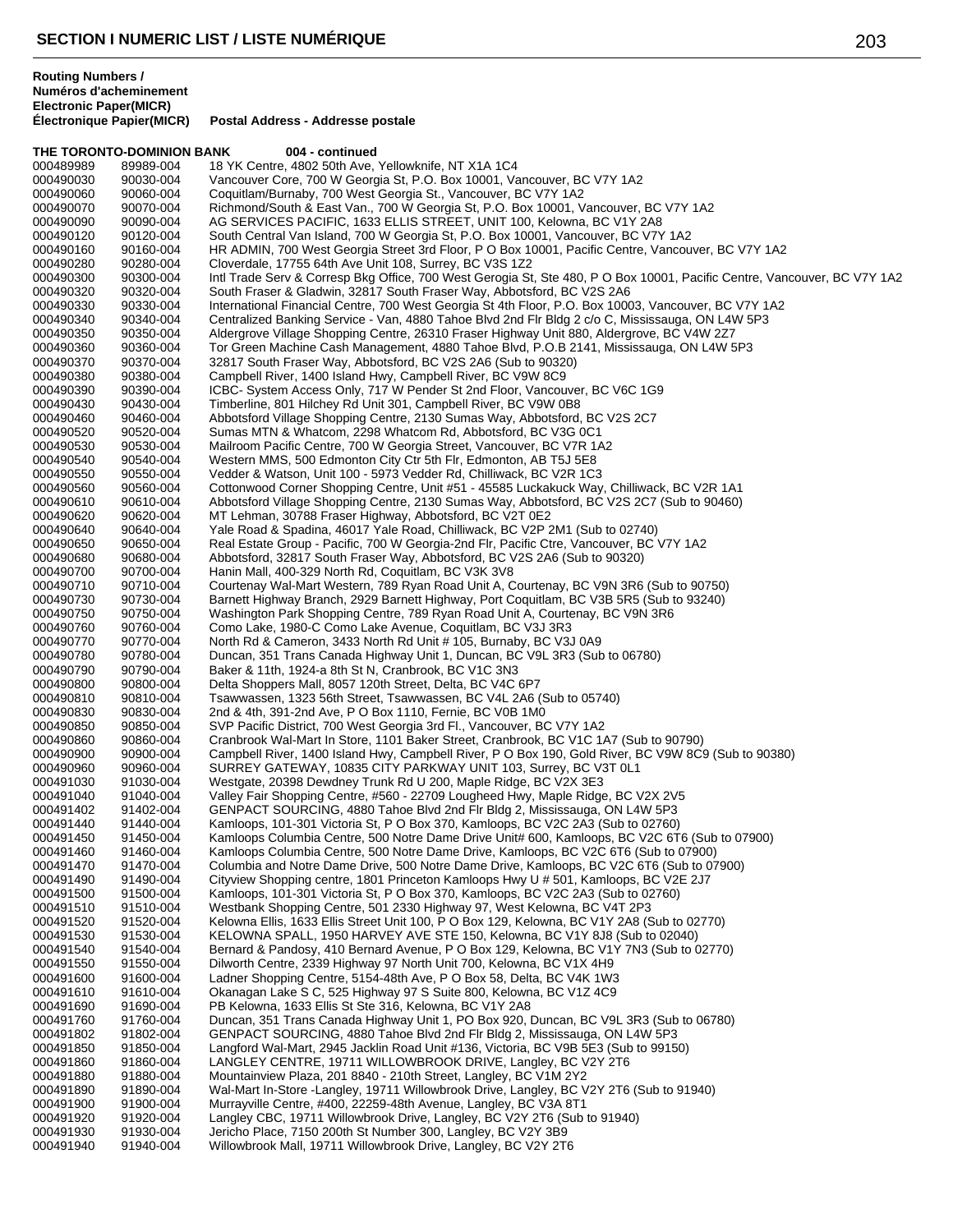**THE TORONTO-DOMINION BANK 004 - continued** 

**Postal Address - Addresse postale** 

### 000491980 91980-004 UBC WESBROOK, 3308 SHRUM LANE, Vancouver, BC V6S 0B9<br>000492012 92012-004 CNA GTA W ONT N & ATL, 100 Wellington St W 26th Flr CPT, To 000492012 92012-004 CNA GTA W ONT N & ATL, 100 Wellington St W 26th Flr CPT, Toronto, ON M5K 1A2<br>000492080 92080-004 The Junction Shopping Centre, 140-32555 London Ave, Mission, BC V2V 6M7 The Junction Shopping Centre, 140-32555 London Ave, Mission, BC V2V 6M7 000492220 92220-004 Port Place Shopping Ctr, 9 Nicol St, Nanaimo, BC V9R 7A5<br>000492240 92240-004 Nanaimo, 1-1150 North Terminal Ave., P O Box 718, Nanair Nanaimo, 1-1150 North Terminal Ave., P O Box 718, Nanaimo, BC V9S 5L6 (Sub to 00430) 000492250 92250-004 Longwood Station, Unit #1 5777 Turner Rd, Nanaimo, BC V9T 6J8 (Sub to 05940) 000492260 92260-004 Longwood Station, Unit #1 5777 Turner Rd, Nanaimo, BC V9T 6L8 (Sub to 05940)<br>000492280 92280-004 BOWEN ROAD, 1810 Dufferin Cres, Nanaimo, BC V9S 0A9 BOWEN ROAD, 1810 Dufferin Cres, Nanaimo, BC V9S 0A9 000492400 92400-004 Westminster Mall, 573 6th St., New Westminster, BC V3L 3B9 (Sub to 92720) 000492420 92420-004 Westminster Mall, 573-6th St, New Westminster, BC V3L 3B9 (Sub to 92720)<br>000492440 92440-004 West 41st Ave & Yew, 2198, 41st Ave West, Vancouver, BC V6M 171 (Sub to 000492440 92440-004 West 41st Ave & Yew, 2198 41st Ave West, Vancouver, BC V6M 1Z1 (Sub to 00470)<br>000492480 92480-004 River District. 3325 North Arm Ave. Vancouver. BC V5S 4V9 000492480 92480-004 River District, 3325 North Arm Ave, Vancouver, BC V5S 4V9<br>000492610 92610-004 Sapperton, 280 Est Columbia St. New Westminster, BC V3L 000492610 92610-004 Sapperton, 280 Est Columbia St, New Westminster, BC V3L 0E3<br>000492630 92630-004 Hillcrest Crossing, 18630 Fraser Highway, Surrey, BC V3S 7Y4 000492630 92630-004 Hillcrest Crossing, 18630 Fraser Highway, Surrey, BC V3S 7Y4 Columbia & 10th, 1003 Columbia St, New Westminster, BC V3M 1C4 000492700 92700-004 275 Delta 72nd, 7317 120th St, Delta, BC V4C 6P5 (Sub to 02750)<br>000492720 92720-004 Westminster Mall, 573-6th St, New Westminster, BC V3L 3B9 Westminster Mall, 573-6th St, New Westminster, BC V3L 3B9 000492740 92740-004 Cedar Hills Plaza, 12898-96th Ave, Surrey, BC V3V 6A8<br>000492750 92750-004 Fraser Heights, 15976 108 Avenue Unit #109, Surrey, B0 000492750 92750-004 Fraser Heights, 15976 108 Avenue Unit #109, Surrey, BC V4N 5V6<br>000492760 92760-004 Guildford, 101-15190 101 Avenue, Surrey, BC V3R 7V4 Guildford, 101-15190 101 Avenue, Surrey, BC V3R 7V4 000492770 92770-004 King George Hwy & 72nd Avenue, 13650 72 Avenue, Surrey, BC V3W 2P3 (Sub to 05470)<br>000492780 92780-004 Rodeo Square, 5606 152nd St., Surrey, BC V3S 3K2 Rodeo Square, 5606 152nd St., Surrey, BC V3S 3K2 000492790 92790-004 Johnston Place Branch, 2429 152nd Street, Surrey, BC V4P 1N4<br>000492800 92800-004 King George VI Hwy & 104, 10435 King George VI Hwy, P O Box 000492800 92800-004 King George VI Hwy & 104, 10435 King George VI Hwy, P O Box 219, Surrey, BC V3T 2W7<br>000492810 92810-004 Guildford Place S.C. 15190 101 Avenue. Surrey. BC V3R 7V4 (Sub to 92760) Guildford Place S.C, 15190 101 Avenue, Surrey, BC V3R 7V4 (Sub to 92760) 000492830 92830-004 Grandview Corners, 2411 160th St Unit 40, Surrey, BC V3S 0C8 Parksville BC, 115 Alberni Highway, Parksville, BC V9P 2G9 (Sub to 06790) 000492850 92850-004 Lougheed Super Centre, 130 - 2210 Main Street, Penticton, BC V2A 5H8<br>000492870 92870-004 152ND & King George, 2640 152ND St, Surrey, BC V4P 1M8 000492870 92870-004 152ND & King George, 2640 152ND St, Surrey, BC V4P 1M8<br>000492880 92880-004 390 Main St @ Wade Ave. Penticton. BC V2A 5C3 390 Main St @ Wade Ave, Penticton, BC V2A 5C3 000492970 92970-004 Richmond, 5991 No 3 Road Branch 2nd Fl, Richmond, BC V6X 3Y6<br>000492980 92980-004 OCEAN PARK, 1611 128TH ST, Surrey, BC V4A 3V2 000492980 92980-004 OCEAN PARK, 1611 128TH ST, Surrey, BC V4A 3V2<br>000493100 93100-004 Ottawa St, 2385 Ottawa St Suite 100, Port Coguitlam. 000493100 93100-004 Ottawa St, 2385 Ottawa St Suite 100, Port Coquitlam, BC V3B 8A4<br>000493130 93130-004 Murray & Loco Rd, 1-110 Brew St, Port Moody, BC V3H 0E4 000493130 93130-004 Murray & Loco Rd, 1-110 Brew St, Port Moody, BC V3H 0E4<br>000493140 93140-004 Anderton & Guthrie, 1966 Guthrie Rd Unit 104B, Comox, BC 000493140 93140-004 Anderton & Guthrie, 1966 Guthrie Rd Unit 104B, Comox, BC V9M 3X7<br>000493160 93160-004 Qualicum Beach, 222 2nd Ave W., Qualicum Beach, BC V9K 0A4 000493160 93160-004 Qualicum Beach, 222 2nd Ave W., Qualicum Beach, BC V9K 0A4<br>000493200 93200-004 3008 3rd Ave, Port Alberni, BC V9Y 2A5 3008 3rd Ave, Port Alberni, BC V9Y 2A5 000493210 93210-004 CAMBIE & MARINE, 446 SW Marine Dr SW, Vancouver, BC V5X 0C4<br>000493220 93220-004 College Heights Plaza, 5902 O'Grady Road, Prince George, BC V2N 7 000493220 93220-004 College Heights Plaza, 5902 O'Grady Road, Prince George, BC V2N 7A2<br>000493230 93230-004 OTTAWA ST, 2385 OTTAWA ST SUITE 100, Port Coquitlam, BC V3B 8A 000493230 93230-004 OTTAWA ST, 2385 OTTAWA ST SUITE 100, Port Coquitlam, BC V3B 8A4 (Sub to 93100)<br>000493240 93240-004 Coquitlam Town Centre, 1140 Johnson Street & Barnett Hwy, Coquitlam, BC V3B 7G5 000493240 93240-004 Coquitlam Town Centre, 1140 Johnson Street & Barnett Hwy, Coquitlam, BC V3B 7G5<br>000493270 93270-004 Lansdowne & Gilbert. 7488 Lansdowne Road Unit 140. Richmond. BC V7C 4N1 Lansdowne & Gilbert, 7488 Lansdowne Road Unit 140, Richmond, BC V7C 4N1 000493300 93300-004 Coast Meridian, 3387 David Ave Suite 101, Coquitlam, BC V3E 0K4<br>000493330 93330-004 College Heights Plaza, 5902 O'Grady Road, Prince George, BC V2N College Heights Plaza, 5902 O'Grady Road, Prince George, BC V2N 7A2 000493360 93360-004 Prince George Comm Banking Centre, Prince George, BC V2L 2J7<br>000493400 93400-004 Rupert Square Shopping Centre, 236-500 2nd Ave W, Prince Rupe 000493400 93400-004 Rupert Square Shopping Centre, 236-500 2nd Ave W, Prince Rupert, BC V8J 3T6<br>000493460 93460-004 BC Fraser Vallev, 700 Georgia St W 18th Flr PAC CTR, 10054, Vancouver, BC V7 BC Fraser Valley, 700 Georgia St W 18th Flr PAC CTR, 10054, Vancouver, BC V7Y 1B6 000493520 93520-004 Quesnel Branch, 321 Reid Street, Quesnel, BC V2J 2M5 Quesnel Wal-Mart, 321 Reid Street, Quesnel, BC V2J 2M5 (Sub to 93520) 000493600 93600-004 406 1st Street West, P O Box 1390, Revelstoke, BC V0E 2S0 000493640 93640-004 Rutland Plaza 33, Unit 47 - 301 Hwy 33 West, Kelowna, BC V1X 1X8<br>000493650 93650-004 Lake Country, 9890 Main St. Lake Country, BC V4V 2T1 Lake Country, 9890 Main St, Lake Country, BC V4V 2T1 000493660 93660-004 Salmon Arm BC, 391 Alexander St NE, 1948, Salmon Arm, BC V1E 4P9<br>000493680 93680-004 Beacon Ave. & Fifth Avenue, 2406 Beacon Ave., P O Box 2220, Sidney, 000493680 93680-004 Beacon Ave. & Fifth Avenue, 2406 Beacon Ave., P O Box 2220, Sidney, BC V8L 1X4 (Sub to 07210)<br>000493690 93690-004 PB Victoria, 1070 Douglas Street Suite 600, Victoria, BC V8W 2C4 000493690 93690-004 PB Victoria, 1070 Douglas Street Suite 600, Victoria, BC V8W 2C4<br>000493760 93760-004 Ironwood Mall. 1400 Island Hwy. Campbell River. BC V9W 8C9 (Su 000493760 93760-004 Ironwood Mall, 1400 Island Hwy, Campbell River, BC V9W 8C9 (Sub to 90380)<br>000493800 93800-004 Iakelse & Emerson, 4633 Lakelse Ave, Terrace, BC V8G 1R3 000493800 93800-004 Lakelse & Emerson, 4633 Lakelse Ave, Terrace, BC V8G 1R3<br>000493840 93840-004 100-1199 Bay Ave, Trail, BC V1R 4A4 000493840 93840-004 100-1199 Bay Ave, Trail, BC V1R 4A4<br>000494000 94000-004 Toronto Dominion Tower, 700 Georgia Toronto Dominion Tower, 700 Georgia St W, P O Box 10001, Pacific Centre, Vancouver, BC V7Y 1A2 000494050 94050-004 Toronto Dominion Tower, 700 Georgia St W, P O Box 10001, Pacific Centre, Vancouver, BC V7Y 1A2 (Sub to 94000)<br>000494090 94090-004 PB Greater Vancouver, 700 W Georgia St 18 Flr, 10054, Vancouver, BC V7Y 94090-004 PB Greater Vancouver, 700 W Georgia St 18 Flr, 10054, Vancouver, BC V7Y 1B6<br>94170-004 Fraser St & 49th Avenue, 6499 Fraser St., Vancouver, BC V5W 3A6 (Sub to 0566 000494170 94170-004 Fraser St & 49th Avenue, 6499 Fraser St., Vancouver, BC V5W 3A6 (Sub to 05660)<br>000494190 94190-004 Main & Pender, 450 Main Street, Vancouver, BC V6A 2T4 (Sub to 00440) 000494190 94190-004 Main & Pender, 450 Main Street, Vancouver, BC V6A 2T4 (Sub to 00440)<br>000494400 94400-004 Coal Harbour, 1177 West Hastings, Vancouver, BC V6E 2K3 Coal Harbour, 1177 West Hastings, Vancouver, BC V6E 2K3 000494480 94480-004 Burrard St. & Davie St., 1200 Burrard St, Vancouver, BC V6Z 2C7 Village on False Creek, 1689 Manitoba St, Vancouver, BC V5Y 0B8 000494520 94520-004 2801 Granville Street, Vancouver, BC V6H 3J2 (Sub to 95200)<br>000494530 94530-004 Cypress & 4th, 1911 West 4th Ave, Vancouver, BC V6J 1M7 000494530 94530-004 Cypress & 4th, 1911 West 4th Ave, Vancouver, BC V6J 1M7<br>000494560 94560-004 Cambie & 18th, 3401 Cambie St, Vancouver, BC V5Z 2W7 Cambie & 18th, 3401 Cambie St, Vancouver, BC V5Z 2W7 000494570 94570-004 Abbotsford - Commercial, 32817 South Fraser Way, Abbotsford, BC V2S 2A6 West 41st Avenue & Cambie Street, 511 West 41 Avenue, Vancouver, BC V5Z 2M7 (Sub to 00340)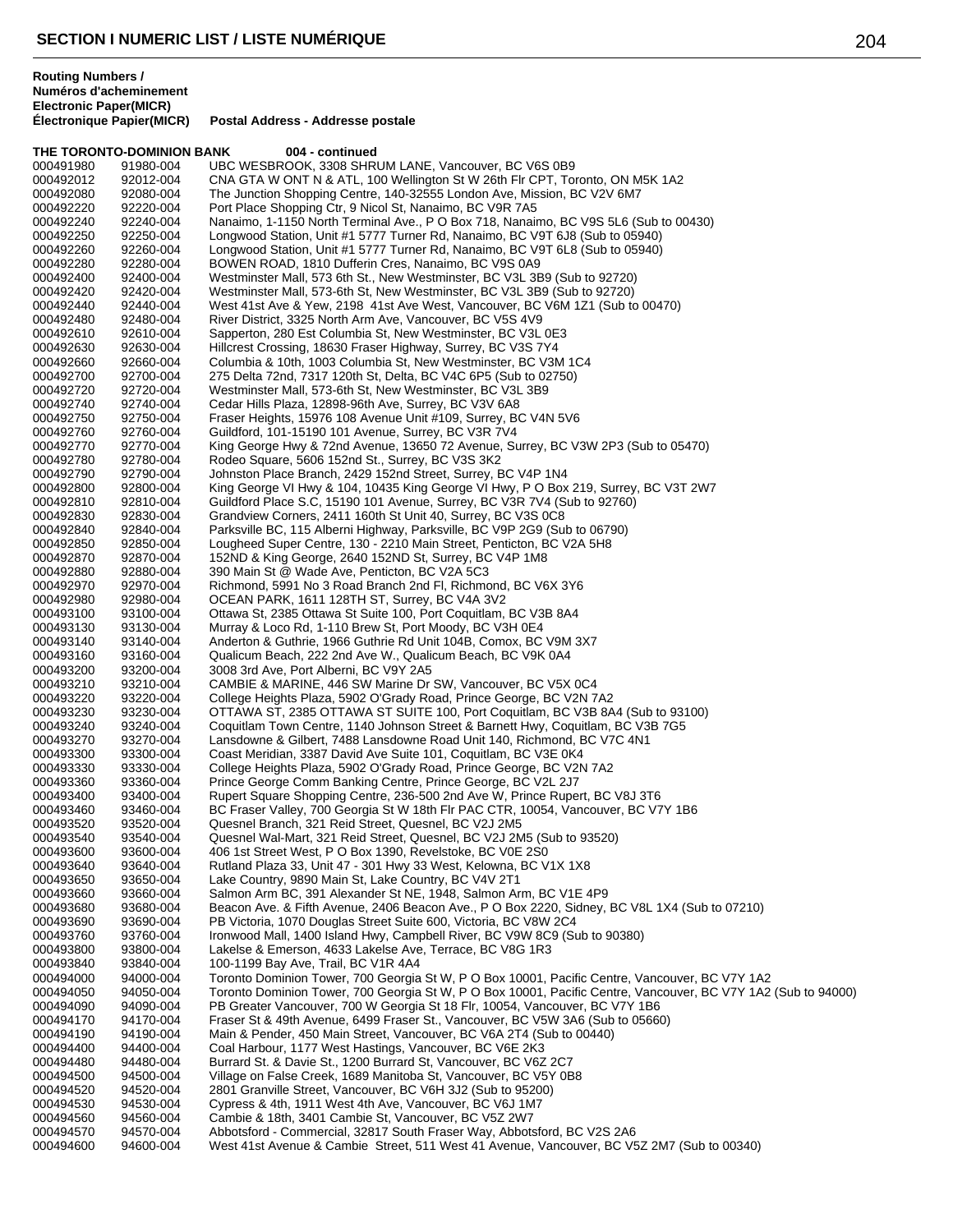**THE TORONTO-DOMINION BANK 004 - continued** 000494610 94610-004 109 West Hastings St, Vancouver, BC V6B 7H4<br>000494620 94620-004 Canada Way & Boundary, 3710 Canada Way, B 000494620 94620-004 Canada Way & Boundary, 3710 Canada Way, Burnaby, BC V5G 1G4<br>000494630 94630-004 Station Square-Metrotown, 4630 Kingsway, Burnaby, BC V5H 4L9 Station Square-Metrotown, 4630 Kingsway, Burnaby, BC V5H 4L9 000494640 94640-004 Burrard & Davie, 1200 Burrard Street, Vancouver, BC V6Z 2C7 (Sub to 94480)<br>000494650 94650-004 Edgemont & Connaught, 3190 Edgemont Blvd, North Vancouver, BC V7R 2N9 Edgemont & Connaught, 3190 Edgemont Blvd, North Vancouver, BC V7R 2N9 000494660 94660-004 King Edward Village, 1435 Cedar Cottage Mews, Vancouver, BC V5N 5l2<br>000494680 94680-004 Fraser St & 49th Avenue, 6499 Fraser St., Vancouver, BC V5W 3A6 (Sub 94680-004 Fraser St & 49th Avenue, 6499 Fraser St., Vancouver, BC V5W 3A6 (Sub to 05660) Village on False Creek, 1689 Manitoba St, Vancouver, BC V5Y 0B8 (Sub to 94500) 000494710 94710-004 Hastings & Sterling, 6710 Hastings St. Unit 105, Burnaby, BC V5B 1S5<br>000494740 94740-004 Main & 18th, 3373 Main St., Vancouver, BC V5V 0B7 94740-004 Main & 18th, 3373 Main St., Vancouver, BC V5V 0B7 000494760 94760-004 Granville & 12th, 2801 Granville St, Vancouver, BC V6H 3J2 (Sub to 95200)<br>000494800 94800-004 Tower Branch, 700 West Georgia Street, Vancouver, BC V7Y 1A2 (Sub to 9 94800-004 Tower Branch, 700 West Georgia Street, Vancouver, BC V7Y 1A2 (Sub to 94000) Toronto Dominion Tower, 700 W Georgia Pacific Centre, P O Box 10001 Pacific Centre, Vancouver, BC V7Y 1A2 (Sub to 94000) 000495070 95070-004 Park Royal Shopping Centre, 632 Park Royal North, West Vancouver, BC V7T 1H9 (Sub to 00860)<br>000495120 95120-004 Dunsmuir & Burrard, 1055 Dunsmuir St., Vancouver, BC V7X 1P3 (Sub to 02160) Dunsmuir & Burrard, 1055 Dunsmuir St., Vancouver, BC V7X 1P3 (Sub to 02160) 95200-004 Granville & 12th, 2801 Granville St, Vancouver, BC V6H 3J2 95270-004 Pacific BSC - MBA, 4880 Tahoe Blvd 4th Flr Bldg 2, Mississauga, ON L4W 5P3 95290-004 Highgate, 7155 Kingsway Ave, Burnaby, BC V5E 2V1 95412-004 CNA-ONTARIO SOUTHWEST, 100 Wellington St W 26th Flr CPT, Toronto, ON M5K 1A2 95420-004 ALDERBRIDGE & GARDEN CIT, 9321 ALDERBRIDGE WAY, Richmond, BC 95440-004 Hastings & Kamloops, 2497 Hastings St E, Vancouver, BC V5K 1Y8 95600-004 Main & Pender, 450 Main Street, Vancouver, BC V6A 2T4 (Sub to 00440) 95760-004 Burnaby Hastings, 4298 East Hastings St., Burnaby, BC V5C 2J6 (Sub to 03930) 95920-004 West 41st Ave & Yew St, 2198 West 41st Ave., Vancouver, BC V6M 1Z1 (Sub to 00470) 96012-004 CNA AUTO AND SPONSORS, 100 WELLINGTON ST W 27TH FLR TDWT, Toronto, ON M5K 1A2 96080-004 Shaughnessy Branch, 900 W. King Edward Ave at Oak St, Vancouver, BC V5Z 2E2 96240-004 Kingsway & Joyce, 3363 Kingsway, Vancouver, BC V5R 5K6 96320-004 Fraser & 49th Avenue, 6499 Fraser St., Vancouver, BC V5W 3A6 (Sub to 05660) 000496370 96370-004 Esplanade & Chesterfield, 180 Esplanade W Unit 1, North Vancouver, BC V7M 1A3<br>000496380 96380-004 Lynn Valley, 3096 Mountain Hwy, North Vancouver, BC V7J 2P1 96380-004 Lynn Valley, 3096 Mountain Hwy, North Vancouver, BC V7J 2P1 96400-004 North Vancouver Centre Branch, 1400 Lonsdale Avenue, North Vancouver, BC V7H 2J1 96412-004 Operational Risk - CAPM, 55 King St W 25th Flr, Toronto, ON M5K 1A2 96420-004 Lonsdale & 14th, 1400 Lonsdale Ave, North Vancouver, BC V7M 2J1 (Sub to 96400) 96430-004 Sechelt, 5500 Sunshine Coast Hwy Unit 1, Sechelt, BC V0N 3A0 96510-004 Yaletown, 1001 Hamilton Street, Vancouver, BC V6B 5T4 96520-004 London village, 329 North Road #400, Coquitlam, BC V3K 3V8 (Sub to 90700) 96560-004 Burnaby Commercial Banking Centre, 1933 Willingdon Ave, Burnaby, BC V5C 5J3 96640-004 Marine & 16th Ave., 1645 Marine Drive, West Vancouver, BC V7V 1J2 96670-004 Park Royal Shopping Ctre, 632 Park Royal N, West Vancouver, BC V7T 1H9 (Sub to 00860) 96700-004 Squamish, 1200 Hunter Place Unit 210, Squamish, BC V8B 0G8 96712-004 CNA - Quebec, 1350 Rene-Levesque Ouest 7E Etage, Montreal, QC H3G 1T4 96920-004 Broadway & Nanaimo St., 2396 East Broadway, Vancouver, BC V5N 1X1 96960-004 Shaughnessy Branch, 900 W. King Edward Ave at Oak St, Vancouver, BC V5Z 2E2 (Sub to 96080) 96970-004 64th & Granville, 8005 Granville St, Vancouver, BC V6P 4Z5 96980-004 Granville & 64th, 8005 Granville St, Vancouver, BC V6P 4Z5 (Sub to 96970) 96990-004 Dunsmuir & Burrard, 1055 Dunsmuir St., Vancouver, BC V7X 1P3 (Sub to 02160) 97000-004 Burrard & Davie, 1200 Burrard Street, Vancouver, BC V6Z 2C7 (Sub to 94480) 97020-004 Marine & Byrne, 7565 Market Crossing, Burnaby, BC V5J 0A3 97030-004 Station Square-Metrotown, 4630 Kingsway & McKay Ave Ste #1150, Burnaby, BC V5H 2B9 (Sub to 94630) 97040-004 Dunsmuir & Burrard, 1055 Dunsmuir St., Vancouver, BC V7X 1P3 (Sub to 02160) 97130-004 Continental Centre, 2100 3779 Sexsmith Road, Richmond, BC V6X 3Z9 97190-004 Bondary Park Pt., 5991 No 3rd, Richmond, BC V3X 3Y6 (Sub to 97200) 97200-004 Westminster Hwy & 3, 5991 No 3 Road, Richmond, BC V6X 3Y6 97210-004 Coppersmith, 11300 Steveston Highway, Richmond, BC V7A 5J5 97220-004 5991 No. 3 Rd, Richmond, BC V6X 3Y6 (Sub to 97200) 97230-004 Seafair, 3960 Francis Road, Richmond, BC V6C 1J7 (Sub to 02120) 97250-004 Richlea Square Shopping Centre, 10151-No 3 Rd, Richmond, BC V7A 4R6 000497280 97280-004 Richmond Blundell, 145-8100 No 2 Road, Richmond, BC V7C 3M3 (Sub to 07620)<br>000497450 97450-004 4 Bentall Centre, 1055 Dunsmuir St, Vancouver, BC V7X 1P3 (Sub to 02160) 4 Bentall Centre, 1055 Dunsmuir St, Vancouver, BC V7X 1P3 (Sub to 02160) 97520-004 Edgemont & Connaught, 3190 Edgemont Blvd, North Vancouver, BC V7R 2N9 (Sub to 94650) 97760-004 Centralized Service-Kelow, 4880 Tahoe Blvd 2nd Flr Bldg 2 c/o C, Mississauga, ON L4W 5P3 97872-004 CNA-GTA-E ONT E & PRA, 100 Wellington St W 26th Flr CPT, Toronto, ON M5K 1A2 98000-004 West Broadway, 3396 West Broadway, Vancouver, BC V6R 2B2 (Sub to 02690) 98350-004 Dunbar & 26th Ave, 4200 Dunbar St & 26th Ave, Vancouver, BC V6S 2E9 98372-004 Advanced Collectns MKHM, 3500 Steeles Ave E 5th Flr Twr 2, Markham, ON L3R 0X1 98400-004 Granville & 64th, 8005 Granville St & 64th Ave, Vancouver, BC V6P 4Z5 (Sub to 96970) 98602-004 London Advanced ARM, 380 Wellington St 22nd Fl Twr B, Toronto, ON N6A 4L6 98700-004 Yukon Regional Branch, 200 Main St & 2nd Ave, Whitehorse, YT Y1A 3T3 98710-004 Yukon Reg-Beaver Creek/Burwash Lndng, 200 Main Street & 2nd Avenue, Whitehorse, YT Y1A 2A9 98720-004 Yukon Region - Carmacks, 200 Main Street, Whitehorse, YT Y1A 2A9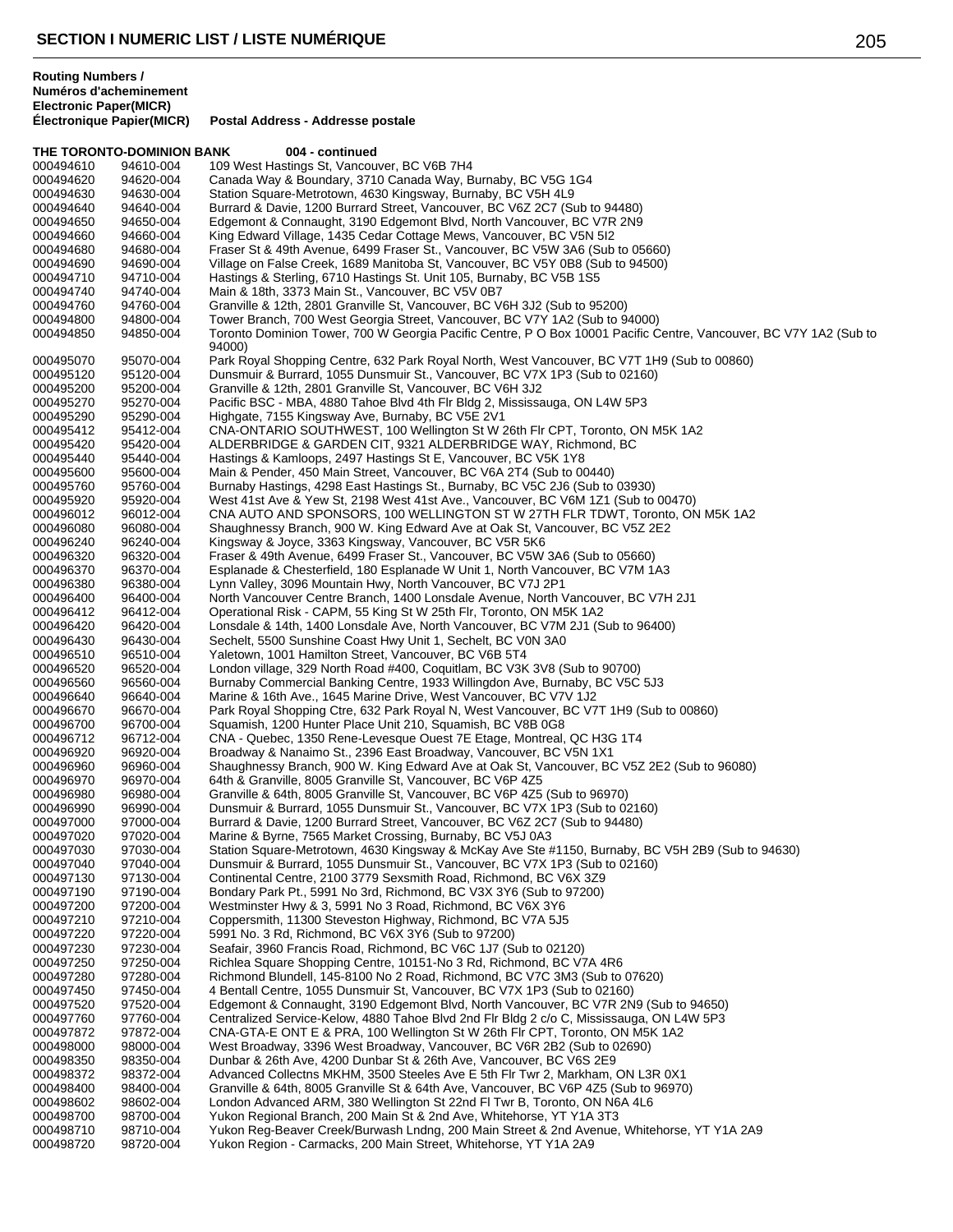|           | THE TORONTO-DOMINION BANK | 004 - continued                                                                            |
|-----------|---------------------------|--------------------------------------------------------------------------------------------|
| 000498730 | 98730-004                 | Yukon Region - FARO, 200 Main Street & 2nd Avenue, Whitehorse, YT Y1A 2A9                  |
| 000498740 | 98740-004                 | Yukon Region - Haines Junction, 200 Main Street, Whitehorse, YT Y1A 2A9                    |
| 000498750 | 98750-004                 | Yukon Region - Mayo, 200 Main Street, Whitehorse, YT Y1A 2A9                               |
| 000498760 | 98760-004                 | Yukon Region-Pelly Crossing, 200 Main Street, Whitehorse, YT Y1A 2A9                       |
| 000498770 | 98770-004                 | Yukon - Region Ross River, 200 Main Street, Whitehorse, YT Y1A 2A9                         |
| 000498780 | 98780-004                 | Yukon Region - Teslin, 200 Main Street, Whitehorse, YT Y1A 2A9                             |
| 000498790 | 98790-004                 | Yukon Reg - Old Crow, 200 Main Street & 2nd Avenue, Whitehorse, YT Y1A 2A9                 |
| 000498800 | 98800-004                 | 3300-32nd St, Vernon, BC V1T 5M8                                                           |
| 000498820 | 98820-004                 | Vernon Wal-Mart Western, 3300 32nd Street, Vernon, BC V1T 5M8 (Sub to 98800)               |
| 000498860 | 98860-004                 | North Vernon, 5000 Anderson Way, Vernon, BC V1T 9V2                                        |
| 000498910 | 98910-004                 | CNA-Pacific, 700 West Georgia St. 4th Floor, Vancouver, BC V7Y 1A2                         |
| 000499000 | 99000-004                 | Victoria City Centre, 1080 Douglas St, Victoria, BC V8W 2C3                                |
| 000499010 | 99010-004                 | First Nations Bank, 103-9016 Quartz Road, Whitehorse, YT Y1A 2Z5 (Sub to 99010)            |
| 000499050 | 99050-004                 | Shelbourne Plaza, 3675 Shelbourne Street, Victoria, BC V8P 4H1 (Sub to 02870)              |
| 000499100 | 99100-004                 | #7 - 2187 Oak Bay Avenue, Victoria, BC V8R 1G1 (Sub to 99920)                              |
| 000499110 | 99110-004                 | Millstream Village, 2401G Millstream Rd Unit 149, Victoria, BC V9B 3R5                     |
| 000499131 | 99131-004                 | RSS Br Infd Centre, 3000 Rene-Levesque Ste 480 Nuns ISLD, Verdun, QC H3E 1T9               |
| 000499140 | 99140-004                 | Victoria Centre Branch, 1080 Douglas St, P O Box 1420, Victoria, BC V8W 2C3 (Sub to 99000) |
| 000499150 | 99150-004                 | Westshore Town Centre, 2945 Jacklin Rd Unit 860, Victoria, BC V9B 5E3                      |
| 000499160 | 99160-004                 | SOOKE, 6670 Sooke Rd, Sooke, BC V9Z 0A5                                                    |
| 000499190 | 99190-004                 | Westside Village, 182 Wilson Street Unit 100, Victoria, BC V9A 7N6                         |
| 000499550 | 99550-004                 | Burnside & Tillicum, 309 Burnside Rd W, Victoria, BC V8L 7L6                               |
| 000499560 | 99560-004                 | Saanich Plaza, 3530 Blanshard St, Victoria, BC V8X 1W3                                     |
| 000499780 | 99780-004                 | Eaton Centre Mall, 1080 Douglas, Victoria, BC V8W 2C3 (Sub to 99000)                       |
| 000499830 | 99830-004                 | Whitehorse Wal-Mart, 200 Main Street, Whitehorse, YT Y1A 2A9 (Sub to 99960)                |
| 000499840 | 99840-004                 | Fairfield Village, 1568 Fairfield Rd, Victoria, BC V8S 1G1                                 |
| 000499850 | 99850-004                 | Shelbourne Plaza, 3675 Shelbourne Street, Victoria, BC V8P 4H1 (Sub to 02870)              |
| 000499860 | 99860-004                 | 4000 Quadra, 4000 Quadra St., Victoria, BC V8X 1K2                                         |
| 000499870 | 99870-004                 | Whistler's Marketplace, #138 - 4370 Lorimer Road, Whistler, BC V0N 1B4                     |
| 000499880 | 99880-004                 | Oak Bay, 2000 Cadboro Bay Rd., Victoria, BC V8R 5G5 (Sub to 02590)                         |
| 000499900 | 99900-004                 | 15110 N. Bluff Rd & Johnston Rd, White Rock, BC V4B 3E5 (Sub to 99930)                     |
| 000499910 | 99910-004                 | GSI - IS - Pacific, 700 W Georgia St Ste 410, Vancouver, BC V7Y 1A2                        |
| 000499920 | 99920-004                 | #107-2187 Oak Bay Avenue, Victoria, BC V8R 1G1                                             |
| 000499930 | 99930-004                 | Central Plaza Shopping Centre, 15110 Bluff Rd N, White Rock, BC V4B 3E5                    |
| 000499940 | 99940-004                 | 2nd & Borland, 101 2nd Ave N, Williams Lake, BC V2G 1Z5                                    |
| 000499960 | 99960-004                 | Main & 2nd, 200 Main St, Whitehorse, YT Y1A 2A9                                            |

## **Tangerine Bank 614**

## **Routing Numbers / Numéros d'acheminement Electronic Paper(MICR)**

## **Postal Address - Addresse postale**

| 061400052 | 00052-614 | 3389 Steeles Ave E. Toronto, ON M2H 3S8                 |
|-----------|-----------|---------------------------------------------------------|
| 061400102 | 00102-614 | 3389 Steeles Ave E, Toronto, ON M2H 3S8                 |
| 061400152 | 00152-614 | 3389 Steeles Ave E, Toronto, ON M2H 3S8                 |
| 061400312 | 00312-614 | 3389 Steeles Ave E, Toronto, ON M2H 3S8                 |
| 061400322 | 00322-614 | 3389 Steeles Ave E, Toronto, ON M2H 3S8                 |
| 061400562 | 00562-614 | TANGERINE BANK, 3389 STEELES AVE E, Toronto, ON M2H 3S8 |
| 061400612 | 00612-614 | 3389 Steeles Ave E. Toronto, ON M2H 3S8                 |
| 061403002 | 03002-614 | 3389 Steeles Ave E, Toronto, ON M2H 3S8                 |
| 061410112 | 10112-614 | 3389 Steeles Ave E. Toronto, ON M2H 3S8                 |
| 061410122 | 10122-614 | 3389 Steeles Ave E, Toronto, ON M2H 3S8                 |
| 061410252 | 10252-614 | 3389 Steeles Ave E, Toronto, ON M2H 3S8                 |
| 061410372 | 10372-614 | 3389 Steeles Ave E, North York, Toronto, ON M2H 3S8     |
| 061410412 | 10412-614 | 3389 Steeles Ave E, Toronto, ON M2H 3S8                 |

## **UBS BANK (CANADA) 290**

**Routing Numbers / Numéros d'acheminement Electronic Paper(MICR)**

| 029000001 | 00001-290 | Montreal Branch, 1501 McGill College - Bur 2360, Montreal, QC H5A 1H4 |
|-----------|-----------|-----------------------------------------------------------------------|
| 029000032 | 00032-290 | Head Office, 154 University Ave, PO Box 103, Toronto, ON M5J 1A7      |
| 029000059 | 00059-290 | Calgary Branch, 639-5th Ave sw-Suite 850, Calgary, AB T2P 0M9         |
| 029000060 | 00060-290 | Vancouver Br, 999 West Hastings St, PO Box 24, Vancouver, BC V7X 1L3  |
|           |           |                                                                       |